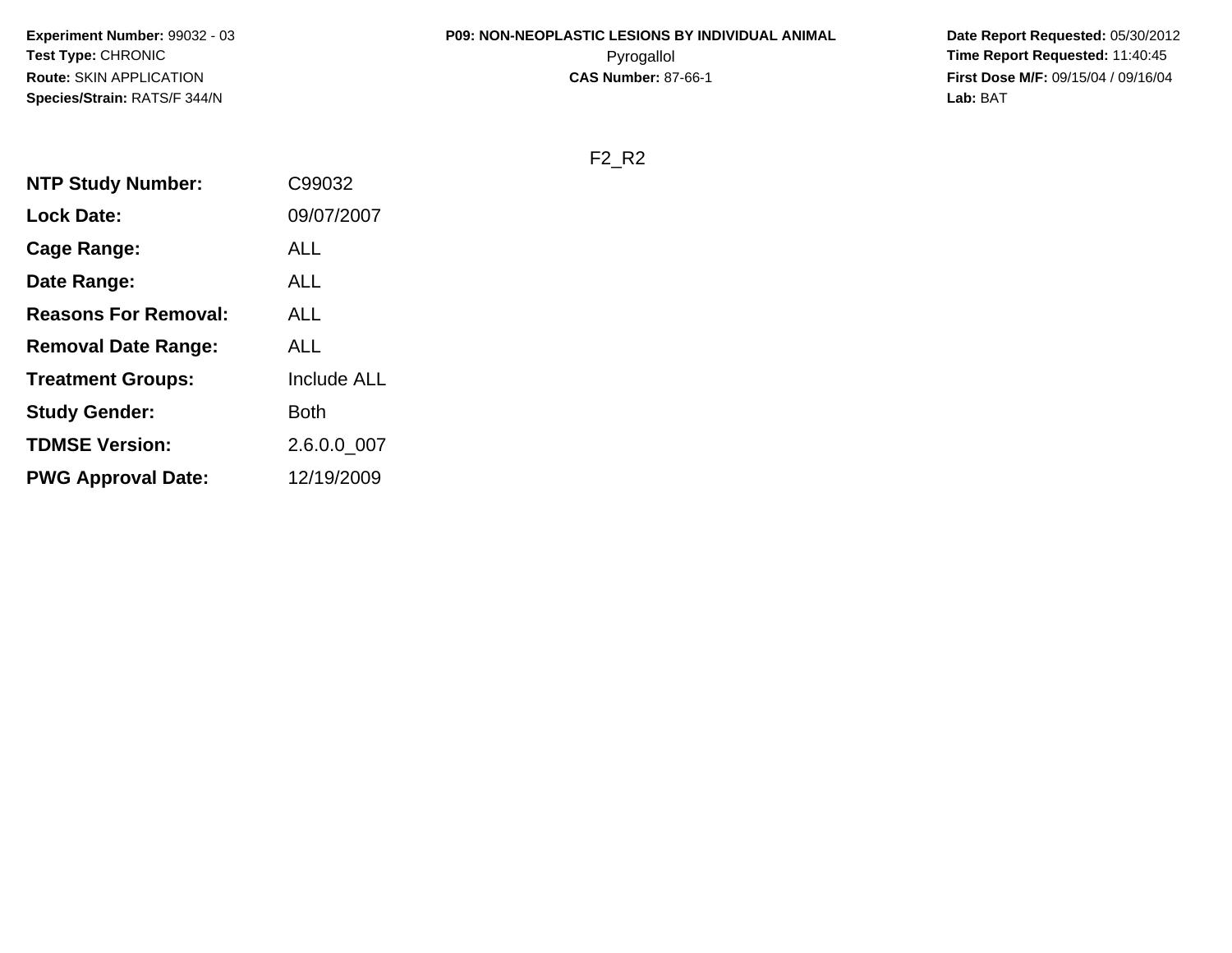#### **P09: NON-NEOPLASTIC LESIONS BY INDIVIDUAL ANIMAL**Pyrogallol **Time Report Requested:** 11:40:45

 **Date Report Requested:** 05/30/2012 **First Dose M/F:** 09/15/04 / 09/16/04 Lab: BAT **Lab:** BAT

| DAY ON TEST<br><b>FISCHER 344 RATS MALE</b>                                                              | $\frac{0}{7}$<br>$\frac{2}{7}$                                   | $\frac{0}{7}$<br>$\frac{2}{8}$                                      | $\frac{0}{7}$<br>$\frac{2}{7}$                                 | $\frac{0}{7}$<br>$\frac{2}{8}$                                           | $\frac{0}{7}$<br>$\frac{2}{8}$                                                      | $\begin{array}{c} 0 \\ 5 \\ 8 \end{array}$<br>$\overline{4}$ | $\frac{0}{7}$<br>$\frac{2}{7}$                                                   | $\frac{0}{7}$<br>$\frac{2}{7}$                      | 0<br>6<br>$\overline{4}$<br>5                                 | $^{\rm 0}_{\rm 5}$<br>$\overline{5}$<br>$\overline{3}$         | $\frac{0}{7}$<br>$\frac{2}{7}$                                              | 0<br>9<br>9<br>8                                             | 0<br>$\overline{7}$<br>$\frac{2}{7}$                 | $\begin{array}{c} 0 \\ 6 \end{array}$<br>$\overline{4}$<br>$\overline{4}$    | $\begin{array}{c} 0 \\ 6 \end{array}$<br>$\overline{9}$<br>$\overline{a}$ | 0<br>6<br>8<br>1                                                        | $\frac{0}{7}$<br>$\pmb{0}$<br>$\overline{2}$                       | 0<br>$\,6\,$<br>$\mathbf 0$<br>3                               | $\frac{0}{7}$<br>$\overline{7}$                    | $\begin{array}{c} 0 \\ 5 \\ 2 \end{array}$                    | 0<br>$\overline{7}$<br>$\frac{2}{8}$                                         | $\pmb{0}$<br>$\overline{7}$<br>$_{8}^2$                    | $\frac{0}{7}$<br>$_{\rm 8}^2$          | $\begin{array}{c} 0 \\ 5 \end{array}$<br>$\mathsf{O}\xspace$<br>$\overline{7}$ | $\begin{array}{c} 0 \\ 7 \end{array}$<br>$\frac{2}{7}$     |                 |
|----------------------------------------------------------------------------------------------------------|------------------------------------------------------------------|---------------------------------------------------------------------|----------------------------------------------------------------|--------------------------------------------------------------------------|-------------------------------------------------------------------------------------|--------------------------------------------------------------|----------------------------------------------------------------------------------|-----------------------------------------------------|---------------------------------------------------------------|----------------------------------------------------------------|-----------------------------------------------------------------------------|--------------------------------------------------------------|------------------------------------------------------|------------------------------------------------------------------------------|---------------------------------------------------------------------------|-------------------------------------------------------------------------|--------------------------------------------------------------------|----------------------------------------------------------------|----------------------------------------------------|---------------------------------------------------------------|------------------------------------------------------------------------------|------------------------------------------------------------|----------------------------------------|--------------------------------------------------------------------------------|------------------------------------------------------------|-----------------|
| 0 MG/KG<br><b>ANIMAL ID</b>                                                                              | 0<br>$\begin{smallmatrix} 0\\0 \end{smallmatrix}$<br>$\mathbf 0$ | $\mathbf 0$<br>0<br>$\overline{0}$<br>$\mathbf 0$<br>$\overline{2}$ | $\mathbf 0$<br>$\mathbf 0$<br>$\mathbf 0$<br>0<br>$\mathbf{3}$ | $\mathbf 0$<br>$\mathbf 0$<br>$\mathbf 0$<br>$\pmb{0}$<br>$\overline{4}$ | 0<br>$\mathsf{O}\xspace$<br>$\overline{0}$<br>$\begin{array}{c} 0 \\ 5 \end{array}$ | 0<br>$\overline{0}$<br>$\mathsf{O}\xspace$<br>$_{6}^{\rm 0}$ | $\mathbf 0$<br>$\mathbf 0$<br>$\ddot{\mathbf{0}}$<br>$\pmb{0}$<br>$\overline{7}$ | $\mathbf 0$<br>$\mathbf 0$<br>$\mathbf 0$<br>0<br>8 | $\mathbf 0$<br>$\mathbf 0$<br>$\mathbf 0$<br>$\mathbf 0$<br>9 | $\mathbf 0$<br>0<br>$\overline{0}$<br>$\mathbf{1}$<br>$\Omega$ | $\mathsf{O}$<br>$\overline{0}$ <sub>0</sub><br>$\mathbf{1}$<br>$\mathbf{1}$ | 0<br>$\overline{0}$<br>$0$<br>$\mathbf{1}$<br>$\overline{2}$ | $\mathbf 0$<br>0<br>$\mathbf 0$<br>$\mathbf{1}$<br>3 | $\mathbf 0$<br>$\overline{0}$ <sub>0</sub><br>$\mathbf{1}$<br>$\overline{4}$ | 0<br>$\mathbf 0$<br>$\overline{0}$<br>$\mathbf{1}$<br>5                   | $\mathbf 0$<br>$\mathbf 0$<br>$\overline{0}$<br>$\mathbf{1}$<br>$\,6\,$ | 0<br>$\pmb{0}$<br>$\overline{0}$<br>$\mathbf{1}$<br>$\overline{7}$ | $\mathbf 0$<br>$\mathbf 0$<br>$\mathbf 0$<br>$\mathbf{1}$<br>8 | $\mathbf 0$<br>0<br>$\pmb{0}$<br>$\mathbf{1}$<br>9 | $\mathbf 0$<br>$\mathbf 0$<br>$\mathsf{O}\xspace$<br>$^2_{0}$ | $\mathbf 0$<br>$\mathbf 0$<br>$\overline{0}$<br>$\sqrt{2}$<br>$\overline{1}$ | $\mathbf 0$<br>$\mathbf 0$<br>$\mathbf 0$<br>$\frac{2}{2}$ | 0<br>0<br>$\mathbf 0$<br>$\frac{2}{3}$ | 0<br>0<br>$\ddot{\mathbf{0}}$<br>$\overline{a}$<br>$\overline{4}$              | 0<br>$\mathbf 0$<br>$\mathbf 0$<br>$\overline{2}$<br>$5\,$ | males<br>(cont) |
| <b>ALIMENTARY SYSTEM</b>                                                                                 |                                                                  |                                                                     |                                                                |                                                                          |                                                                                     |                                                              |                                                                                  |                                                     |                                                               |                                                                |                                                                             |                                                              |                                                      |                                                                              |                                                                           |                                                                         |                                                                    |                                                                |                                                    |                                                               |                                                                              |                                                            |                                        |                                                                                |                                                            |                 |
| Esophagus<br>Periesophageal Tissue, Hemorrhage<br>Periesophageal Tissue, Inflammation                    |                                                                  |                                                                     |                                                                |                                                                          |                                                                                     |                                                              |                                                                                  |                                                     |                                                               |                                                                |                                                                             |                                                              |                                                      |                                                                              |                                                                           |                                                                         |                                                                    |                                                                |                                                    |                                                               |                                                                              |                                                            |                                        |                                                                                | $\ddot{}$                                                  |                 |
| Intestine Large, Cecum                                                                                   |                                                                  |                                                                     |                                                                |                                                                          |                                                                                     |                                                              |                                                                                  |                                                     |                                                               |                                                                |                                                                             |                                                              |                                                      |                                                                              |                                                                           |                                                                         |                                                                    |                                                                |                                                    | $+$                                                           | м                                                                            | $\ddot{}$                                                  |                                        | $\ddot{}$                                                                      | $+$                                                        |                 |
| Intestine Large, Colon<br>Parasite Metazoan                                                              |                                                                  |                                                                     |                                                                |                                                                          |                                                                                     |                                                              |                                                                                  | X                                                   |                                                               |                                                                |                                                                             |                                                              |                                                      |                                                                              | +<br>X                                                                    |                                                                         |                                                                    |                                                                |                                                    |                                                               |                                                                              |                                                            |                                        |                                                                                |                                                            |                 |
| Intestine Large, Rectum<br>Parasite Metazoan                                                             | $\pm$                                                            | $\times$                                                            |                                                                |                                                                          |                                                                                     |                                                              |                                                                                  | X                                                   |                                                               |                                                                | X                                                                           |                                                              |                                                      |                                                                              |                                                                           |                                                                         |                                                                    |                                                                |                                                    |                                                               |                                                                              |                                                            |                                        |                                                                                |                                                            |                 |
| Intestine Small, Duodenum                                                                                |                                                                  |                                                                     |                                                                |                                                                          |                                                                                     |                                                              |                                                                                  |                                                     |                                                               |                                                                |                                                                             |                                                              |                                                      |                                                                              |                                                                           |                                                                         |                                                                    |                                                                |                                                    |                                                               |                                                                              |                                                            |                                        |                                                                                | $+$                                                        |                 |
| Intestine Small, Ileum<br>Epithelium, Dysplasia                                                          |                                                                  |                                                                     |                                                                |                                                                          |                                                                                     |                                                              |                                                                                  |                                                     | $\mathfrak{p}$                                                |                                                                |                                                                             |                                                              |                                                      |                                                                              |                                                                           |                                                                         |                                                                    |                                                                |                                                    |                                                               |                                                                              |                                                            |                                        |                                                                                |                                                            |                 |
| Intestine Small, Jejunum                                                                                 |                                                                  |                                                                     |                                                                |                                                                          |                                                                                     |                                                              |                                                                                  |                                                     |                                                               |                                                                |                                                                             |                                                              |                                                      |                                                                              |                                                                           |                                                                         |                                                                    |                                                                |                                                    |                                                               |                                                                              |                                                            |                                        |                                                                                | $\ddot{}$                                                  |                 |
| Liver<br>Angiectasis<br><b>Basophilic Focus</b>                                                          | $\times$                                                         |                                                                     | X                                                              | $\boldsymbol{\mathsf{X}}$                                                |                                                                                     |                                                              |                                                                                  | $\overline{2}$                                      |                                                               |                                                                | X                                                                           |                                                              |                                                      |                                                                              | X                                                                         |                                                                         |                                                                    |                                                                |                                                    |                                                               | X                                                                            | $\boldsymbol{\mathsf{X}}$                                  |                                        |                                                                                | $\ddot{}$<br>$\overline{2}$                                |                 |
| Clear Cell Focus<br>Congestion, Acute<br>Degeneration, Cystic                                            | $\mathsf{X}$                                                     |                                                                     |                                                                | $\mathsf{X}$                                                             | $\boldsymbol{\mathsf{X}}$<br>$\overline{c}$                                         |                                                              |                                                                                  | $X$ $X$                                             |                                                               |                                                                | $\mathsf{X}$                                                                |                                                              | $\pmb{\times}$                                       |                                                                              |                                                                           |                                                                         |                                                                    |                                                                |                                                    |                                                               | $\mathsf{X}$                                                                 | $\mathsf{X}$<br>$\overline{c}$                             | $\mathsf{X}$                           |                                                                                | X                                                          |                 |
| <b>Eosinophilic Focus</b><br>Fatty Change<br>Hepatodiaphragmatic Nodule                                  |                                                                  | X                                                                   |                                                                |                                                                          |                                                                                     |                                                              |                                                                                  |                                                     |                                                               |                                                                |                                                                             |                                                              |                                                      | $\overline{2}$                                                               |                                                                           |                                                                         |                                                                    |                                                                |                                                    |                                                               |                                                                              |                                                            |                                        |                                                                                |                                                            |                 |
| *  Total animals with tissue examined microscopically; Total animals with lesion and mean severity grade |                                                                  |                                                                     |                                                                |                                                                          |                                                                                     |                                                              |                                                                                  |                                                     |                                                               |                                                                |                                                                             |                                                              |                                                      |                                                                              |                                                                           |                                                                         |                                                                    |                                                                |                                                    |                                                               |                                                                              |                                                            |                                        |                                                                                |                                                            |                 |

+ .. Tissue examined microscopically

X .. Lesion present

I .. Insufficient tissue

M .. Missing tissue

A .. Autolysis precludes evaluation 1999 (1999) 1999 (1999) 1999 (1999) 1999 (1999) Minimal 3) Minimal 3) Minimal 3) Minimal 3) Mild BLANK .. Not examined microscopically 2) Mild 4) Marked

1-4 .. Lesion qualified as: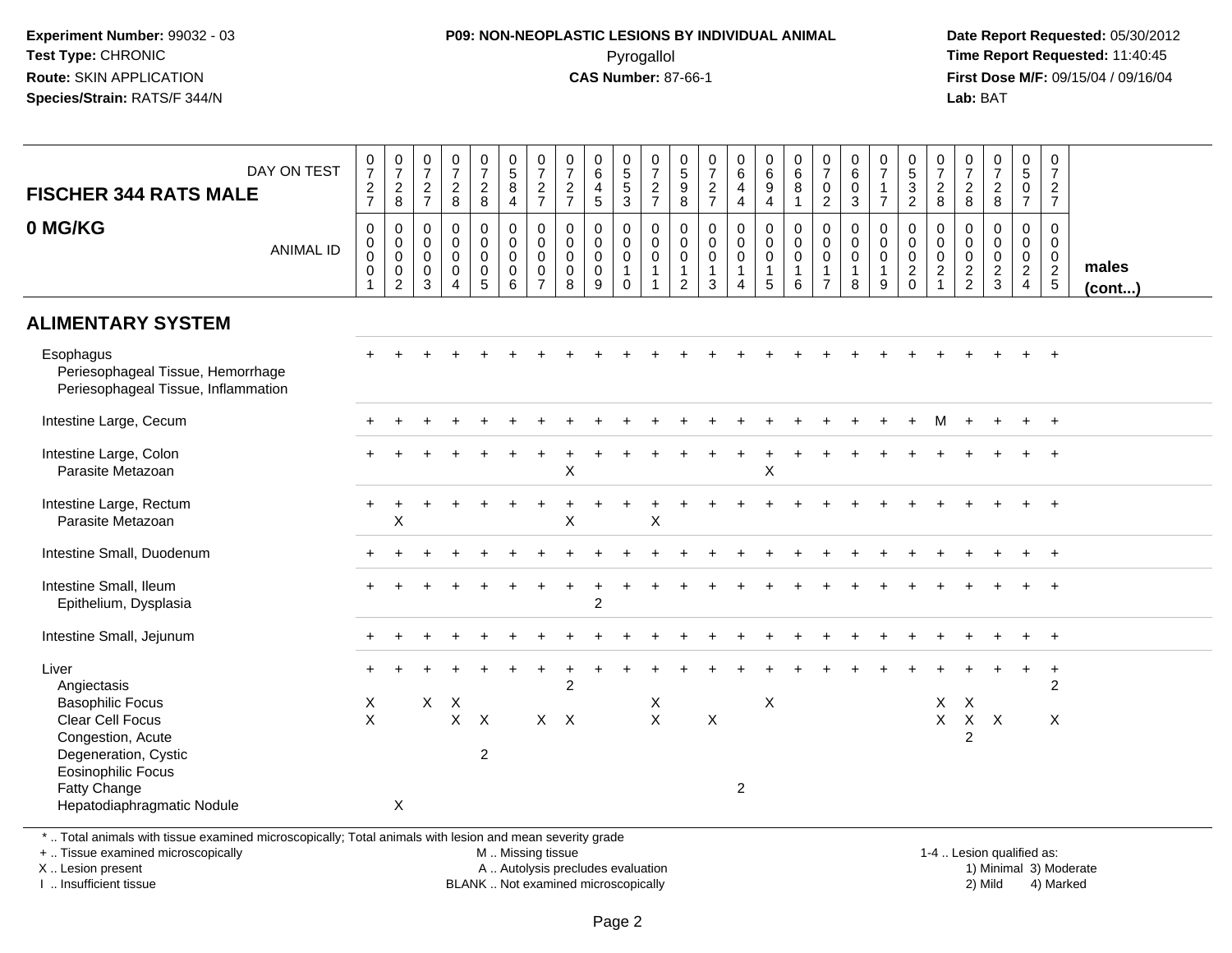#### **P09: NON-NEOPLASTIC LESIONS BY INDIVIDUAL ANIMAL**Pyrogallol **Time Report Requested:** 11:40:45

 **Date Report Requested:** 05/30/2012 **First Dose M/F:** 09/15/04 / 09/16/04<br>Lab: BAT **Lab:** BAT

| <b>FISCHER 344 RATS MALE</b>                                                                                                                                                                                          | DAY ON TEST      | $\frac{0}{7}$<br>$\frac{2}{7}$                                 | 0728                                                                       | $\begin{matrix} 0 \\ 7 \end{matrix}$<br>$\overline{c}$<br>$\overline{7}$ | $\frac{0}{7}$<br>$\boldsymbol{2}$<br>8        | $\frac{0}{7}$<br>$\overline{a}$<br>8              | $\begin{array}{c} 0 \\ 5 \\ 8 \end{array}$<br>$\overline{4}$ | $\frac{0}{7}$<br>$\boldsymbol{2}$<br>$\overline{7}$                      | $\begin{array}{c} 0 \\ 7 \end{array}$<br>$\sqrt{2}$<br>$\overline{7}$ | $\pmb{0}$<br>$\,6\,$<br>4<br>$\sqrt{5}$                   | $\begin{array}{c} 0 \\ 5 \\ 5 \end{array}$<br>$\mathsf 3$  | $\frac{0}{7}$<br>$\frac{2}{7}$                       | 0<br>$\frac{5}{9}$<br>8                                 | $\pmb{0}$<br>$\overline{7}$<br>$\frac{2}{7}$ | $_{6}^{\rm 0}$<br>4<br>$\overline{4}$                          | $\begin{array}{c} 0 \\ 6 \\ 9 \end{array}$<br>$\overline{4}$          | $\begin{array}{c} 0 \\ 6 \end{array}$<br>8<br>$\mathbf{1}$        | $\frac{0}{7}$<br>$\mathbf 0$<br>$\overline{2}$                    | $\pmb{0}$<br>$\,6\,$<br>$\overline{0}$<br>$\mathbf{3}$ | $\frac{0}{7}$<br>$\overline{7}$                   | $\begin{array}{c} 0 \\ 5 \\ 3 \end{array}$<br>$\overline{2}$ | $\frac{0}{7}$<br>$\frac{2}{8}$                              | $\begin{smallmatrix}0\\7\end{smallmatrix}$<br>$\frac{2}{8}$ | $\begin{smallmatrix} 0\\7 \end{smallmatrix}$<br>$\frac{2}{8}$ | $\begin{array}{c} 0 \\ 5 \end{array}$<br>$\ddot{\mathbf{0}}$<br>$\overline{7}$ | $\begin{smallmatrix}0\\7\end{smallmatrix}$<br>$\frac{2}{7}$ |                       |
|-----------------------------------------------------------------------------------------------------------------------------------------------------------------------------------------------------------------------|------------------|----------------------------------------------------------------|----------------------------------------------------------------------------|--------------------------------------------------------------------------|-----------------------------------------------|---------------------------------------------------|--------------------------------------------------------------|--------------------------------------------------------------------------|-----------------------------------------------------------------------|-----------------------------------------------------------|------------------------------------------------------------|------------------------------------------------------|---------------------------------------------------------|----------------------------------------------|----------------------------------------------------------------|-----------------------------------------------------------------------|-------------------------------------------------------------------|-------------------------------------------------------------------|--------------------------------------------------------|---------------------------------------------------|--------------------------------------------------------------|-------------------------------------------------------------|-------------------------------------------------------------|---------------------------------------------------------------|--------------------------------------------------------------------------------|-------------------------------------------------------------|-----------------------|
| 0 MG/KG                                                                                                                                                                                                               | <b>ANIMAL ID</b> | 0<br>$\mathbf 0$<br>$\mathbf 0$<br>$\mathbf 0$<br>$\mathbf{1}$ | $\mathbf 0$<br>$\pmb{0}$<br>$\mathsf{O}\xspace$<br>$\pmb{0}$<br>$\sqrt{2}$ | $\mathbf 0$<br>$\mathbf 0$<br>$\mathbf 0$<br>0<br>$\mathbf{3}$           | $\Omega$<br>$\Omega$<br>$\mathbf 0$<br>0<br>4 | $\mathbf 0$<br>$\mathbf 0$<br>$\pmb{0}$<br>0<br>5 | $\mathbf 0$<br>$\mathbf 0$<br>0<br>$\pmb{0}$<br>6            | $\mathbf 0$<br>$\mathbf 0$<br>0<br>$\begin{array}{c} 0 \\ 7 \end{array}$ | $\mathbf 0$<br>$\mathbf 0$<br>$\mathbf 0$<br>$\pmb{0}$<br>$\,8\,$     | $\Omega$<br>$\mathbf{0}$<br>$\mathbf 0$<br>$\pmb{0}$<br>9 | 0<br>$\pmb{0}$<br>$\mathbf 0$<br>$\mathbf{1}$<br>$\pmb{0}$ | 0<br>$\mathbf 0$<br>$\mathbf 0$<br>1<br>$\mathbf{1}$ | 0<br>$\mathbf 0$<br>0<br>$\mathbf{1}$<br>$\overline{c}$ | 0<br>$\mathbf 0$<br>0<br>$\mathbf{1}$<br>3   | $\mathbf 0$<br>$\mathbf 0$<br>$\pmb{0}$<br>1<br>$\overline{4}$ | $\mathbf 0$<br>$\pmb{0}$<br>$\mathbf 0$<br>$\mathbf{1}$<br>$\sqrt{5}$ | $\Omega$<br>$\mathbf 0$<br>$\mathbf 0$<br>$\mathbf{1}$<br>$\,6\,$ | 0<br>$\mathbf 0$<br>$\mathbf 0$<br>$\mathbf{1}$<br>$\overline{7}$ | 0<br>$\mathbf 0$<br>$\pmb{0}$<br>$\mathbf{1}$<br>8     | 0<br>$\Omega$<br>$\mathbf 0$<br>$\mathbf{1}$<br>9 | 0<br>$\pmb{0}$<br>0<br>$^2_{\rm 0}$                          | $\mathbf{0}$<br>$\mathbf 0$<br>$\mathbf 0$<br>$\frac{2}{1}$ | $\mathbf 0$<br>$\pmb{0}$<br>$\mathbf 0$<br>$\frac{2}{2}$    | $\mathbf 0$<br>$\Omega$<br>$\mathbf 0$<br>$\frac{2}{3}$       | $\mathbf 0$<br>$\mathbf 0$<br>$\mathbf 0$<br>$\frac{2}{4}$                     | 0<br>$\mathbf 0$<br>$\mathbf 0$<br>$rac{2}{5}$              | males<br>$($ cont $)$ |
| Inflammation<br><b>Mixed Cell Focus</b><br>Bile Duct, Hyperplasia<br>Centrilobular, Fibrosis<br>Hepatocyte, Degeneration<br>Hepatocyte, Necrosis<br>Hepatocyte, Regeneration<br>Hepatocyte, Vacuolization Cytoplasmic |                  | 1                                                              | $\overline{1}$<br>$\overline{1}$                                           | $\mathbf{1}$                                                             | 1<br>X<br>$\mathbf{1}$                        | 1<br>$\sf X$<br>$\overline{2}$                    | $\overline{1}$<br>$1 \quad 2$                                | $\mathbf{1}$<br>$\overline{1}$                                           | $\overline{1}$<br>-1                                                  |                                                           | $\mathbf{1}$<br>$\mathbf{1}$                               | $\overline{1}$<br>$\overline{1}$                     | $1 \quad 1$                                             |                                              | $\mathbf{1}$                                                   | 1<br>$\pmb{\times}$                                                   |                                                                   | $\mathbf{1}$<br>$\mathbf{1}$                                      | $\mathbf 1$<br>$\mathbf{1}$                            | $\overline{2}$                                    |                                                              | Χ<br>$\mathbf{1}$<br>$\mathbf{1}$                           | $\overline{1}$<br>$\overline{1}$<br>$\overline{1}$          | $\overline{\mathbf{1}}$                                       |                                                                                | $\overline{1}$<br>1                                         |                       |
| Portal, Fibrosis<br>Mesentery<br>Necrosis                                                                                                                                                                             |                  |                                                                |                                                                            |                                                                          |                                               |                                                   |                                                              |                                                                          |                                                                       | $\ddot{}$<br>3                                            |                                                            |                                                      |                                                         |                                              |                                                                |                                                                       |                                                                   |                                                                   |                                                        |                                                   |                                                              | $\overline{1}$                                              |                                                             |                                                               |                                                                                | $\mathbf{1}$                                                |                       |
| Oral Mucosa<br>Gingival, Inflammation                                                                                                                                                                                 |                  |                                                                |                                                                            |                                                                          |                                               |                                                   |                                                              |                                                                          |                                                                       |                                                           |                                                            |                                                      |                                                         |                                              |                                                                |                                                                       |                                                                   |                                                                   |                                                        |                                                   |                                                              | $\ddot{}$<br>$\overline{2}$                                 | $\ddot{}$<br>2                                              |                                                               |                                                                                |                                                             |                       |
| Pancreas<br>Acinus, Atrophy<br>Acinus, Hyperplasia<br>Duct, Cyst                                                                                                                                                      |                  | 3                                                              |                                                                            |                                                                          | $\mathfrak{p}$                                | $\overline{c}$<br>$\mathbf{1}$                    | $\mathcal{P}$                                                |                                                                          |                                                                       | 1                                                         |                                                            |                                                      |                                                         |                                              |                                                                |                                                                       | $\overline{2}$                                                    |                                                                   |                                                        |                                                   |                                                              | $\overline{1}$                                              | 1<br>$\overline{2}$                                         | $\overline{1}$                                                |                                                                                |                                                             |                       |
| Salivary Glands                                                                                                                                                                                                       |                  |                                                                |                                                                            |                                                                          |                                               |                                                   |                                                              |                                                                          |                                                                       |                                                           |                                                            |                                                      |                                                         |                                              |                                                                |                                                                       |                                                                   |                                                                   |                                                        |                                                   |                                                              |                                                             |                                                             |                                                               |                                                                                | $\ddot{}$                                                   |                       |
| Stomach, Forestomach<br><b>Fibrosis</b><br>Inflammation<br>Ulcer<br>Epithelium, Hyperplasia                                                                                                                           |                  |                                                                |                                                                            |                                                                          | $\overline{2}$                                | $\mathbf 1$                                       | 4                                                            |                                                                          |                                                                       |                                                           |                                                            |                                                      |                                                         |                                              |                                                                |                                                                       |                                                                   |                                                                   |                                                        |                                                   |                                                              |                                                             |                                                             | 3<br>$\overline{c}$                                           |                                                                                |                                                             |                       |
| Stomach, Glandular                                                                                                                                                                                                    |                  |                                                                |                                                                            |                                                                          |                                               |                                                   |                                                              |                                                                          |                                                                       |                                                           |                                                            |                                                      |                                                         |                                              |                                                                |                                                                       |                                                                   |                                                                   |                                                        |                                                   |                                                              |                                                             |                                                             |                                                               |                                                                                |                                                             |                       |
| *  Total animals with tissue examined microscopically; Total animals with lesion and mean severity grade                                                                                                              |                  |                                                                |                                                                            |                                                                          |                                               |                                                   |                                                              |                                                                          |                                                                       |                                                           |                                                            |                                                      |                                                         |                                              |                                                                |                                                                       |                                                                   |                                                                   |                                                        |                                                   |                                                              |                                                             |                                                             |                                                               |                                                                                |                                                             |                       |
| +  Tissue examined microscopically<br>X  Lesion present<br>I  Insufficient tissue                                                                                                                                     |                  |                                                                |                                                                            |                                                                          |                                               | BLANK  Not examined microscopically               | M  Missing tissue                                            |                                                                          |                                                                       | A  Autolysis precludes evaluation                         |                                                            |                                                      |                                                         |                                              |                                                                |                                                                       |                                                                   |                                                                   |                                                        |                                                   |                                                              |                                                             |                                                             | 1-4  Lesion qualified as:<br>2) Mild                          |                                                                                | 1) Minimal 3) Moderate<br>4) Marked                         |                       |

I .. Insufficient tissue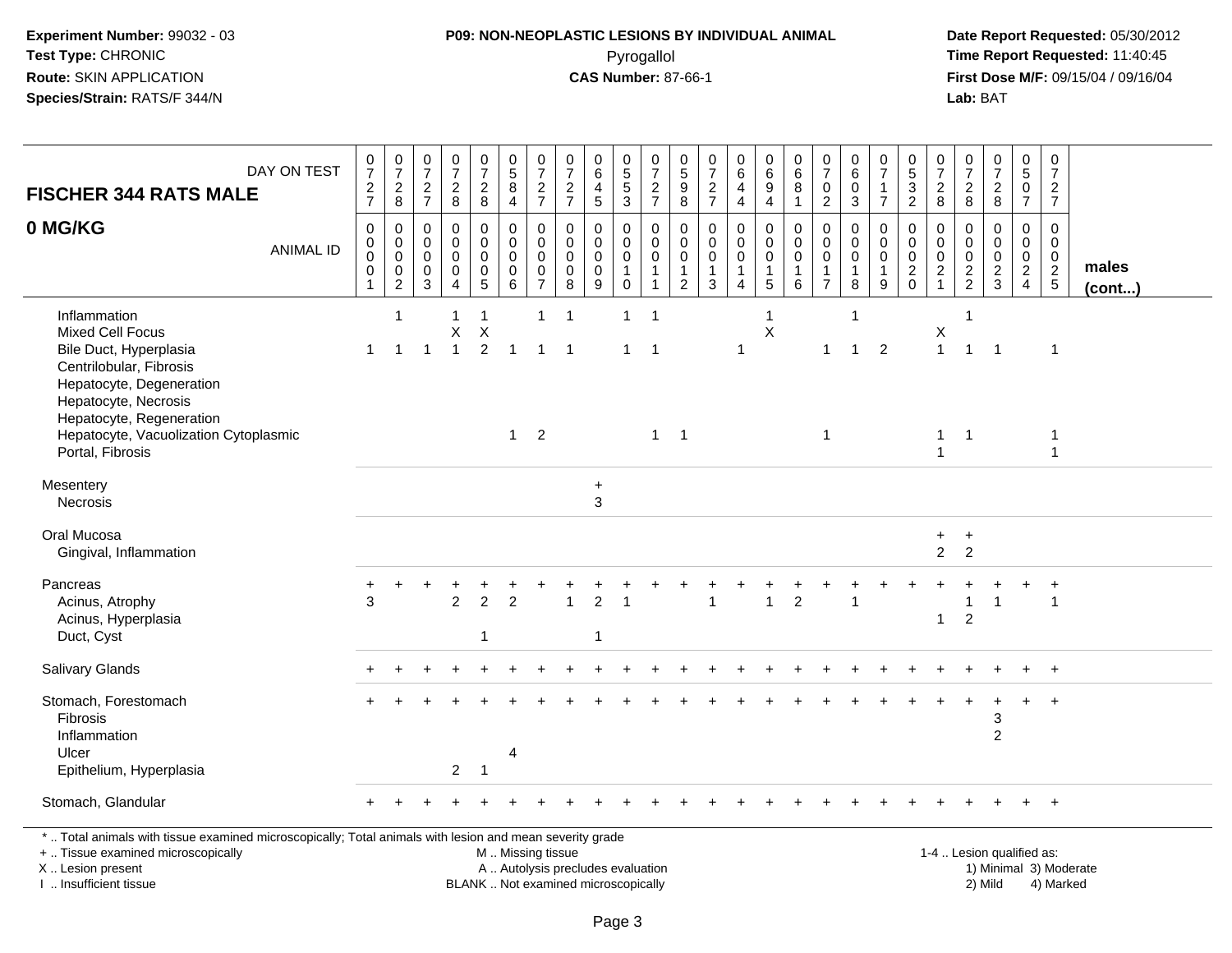#### **P09: NON-NEOPLASTIC LESIONS BY INDIVIDUAL ANIMAL**Pyrogallol **Time Report Requested:** 11:40:45

 **Date Report Requested:** 05/30/2012 **First Dose M/F:** 09/15/04 / 09/16/04<br>Lab: BAT **Lab:** BAT

| <b>FISCHER 344 RATS MALE</b>                                                                                                                                        | DAY ON TEST      | $\frac{0}{7}$<br>$\frac{2}{7}$                            | $\frac{0}{7}$<br>$\sqrt{2}$<br>8                               | $\frac{0}{7}$<br>$\overline{c}$<br>$\overline{7}$   | $\frac{0}{7}$<br>$\frac{2}{8}$                                             | $\frac{0}{7}$<br>$\overline{a}$<br>8                | $\begin{array}{c} 0 \\ 5 \\ 8 \\ 4 \end{array}$ | $\begin{array}{c} 0 \\ 7 \end{array}$<br>$\frac{2}{7}$                   | $\pmb{0}$<br>$\overline{7}$<br>$\frac{2}{7}$ | $\pmb{0}$<br>$\,6\,$<br>4<br>$\sqrt{5}$   | $\begin{array}{c} 0 \\ 5 \end{array}$<br>$\mathbf 5$<br>3 | $\frac{0}{7}$<br>$\frac{2}{7}$                                  | 0<br>$\overline{5}$<br>$\overline{9}$<br>8             | 0<br>7<br>$\frac{2}{7}$                  | $\begin{array}{c} 0 \\ 6 \end{array}$<br>4<br>$\overline{4}$            | $\begin{array}{c} 0 \\ 6 \end{array}$<br>$\boldsymbol{9}$<br>$\overline{4}$ | $\begin{array}{c} 0 \\ 6 \end{array}$<br>$\,8\,$<br>$\mathbf{1}$   | $\begin{array}{c} 0 \\ 7 \end{array}$<br>0<br>$\overline{c}$ | 0<br>$\,6$<br>$\pmb{0}$<br>$\sqrt{3}$              | $\frac{0}{7}$<br>$\mathbf{1}$<br>$\overline{7}$ | $\begin{array}{c} 0 \\ 5 \\ 3 \\ 2 \end{array}$  | $\begin{array}{c} 0 \\ 7 \end{array}$<br>$_{8}^{\rm 2}$ | 0<br>$\overline{7}$<br>$\frac{2}{8}$   | $\begin{array}{c} 0 \\ 7 \end{array}$<br>$\frac{2}{8}$ | $\begin{array}{c} 0 \\ 5 \end{array}$<br>$\mathbf 0$<br>$\overline{7}$ | $\frac{0}{7}$<br>$\frac{2}{7}$                   |                        |
|---------------------------------------------------------------------------------------------------------------------------------------------------------------------|------------------|-----------------------------------------------------------|----------------------------------------------------------------|-----------------------------------------------------|----------------------------------------------------------------------------|-----------------------------------------------------|-------------------------------------------------|--------------------------------------------------------------------------|----------------------------------------------|-------------------------------------------|-----------------------------------------------------------|-----------------------------------------------------------------|--------------------------------------------------------|------------------------------------------|-------------------------------------------------------------------------|-----------------------------------------------------------------------------|--------------------------------------------------------------------|--------------------------------------------------------------|----------------------------------------------------|-------------------------------------------------|--------------------------------------------------|---------------------------------------------------------|----------------------------------------|--------------------------------------------------------|------------------------------------------------------------------------|--------------------------------------------------|------------------------|
| 0 MG/KG                                                                                                                                                             | <b>ANIMAL ID</b> | $\,0\,$<br>$\boldsymbol{0}$<br>$\mathbf 0$<br>$\mathbf 0$ | 0<br>$\mathbf 0$<br>$\mathsf 0$<br>$\pmb{0}$<br>$\overline{2}$ | 0<br>$\mathbf 0$<br>$\mathbf 0$<br>$\mathbf 0$<br>3 | $\mathbf 0$<br>$\mathbf 0$<br>$\mathbf 0$<br>$\mathbf 0$<br>$\overline{4}$ | 0<br>$\mathbf 0$<br>$\mathbf 0$<br>$\mathbf 0$<br>5 | 0<br>$\mathbf 0$<br>$\pmb{0}$<br>$\pmb{0}$<br>6 | $\mathbf 0$<br>$\mathbf 0$<br>$\mathbf 0$<br>$\pmb{0}$<br>$\overline{7}$ | 0<br>$\mathbf 0$<br>0<br>$\mathbf 0$<br>8    | 0<br>$\mathbf 0$<br>0<br>$\mathbf 0$<br>9 | 0<br>0<br>0<br>$\mathbf{1}$<br>$\Omega$                   | 0<br>$\mathbf 0$<br>$\mathsf 0$<br>$\mathbf{1}$<br>$\mathbf{1}$ | 0<br>$\mathbf 0$<br>0<br>$\mathbf 1$<br>$\overline{2}$ | 0<br>0<br>$\pmb{0}$<br>$\mathbf{1}$<br>3 | 0<br>$\mathsf{O}\xspace$<br>$\pmb{0}$<br>$\mathbf{1}$<br>$\overline{4}$ | $\pmb{0}$<br>$\mathbf 0$<br>$\mathbf 0$<br>$\overline{1}$<br>$\sqrt{5}$     | $\pmb{0}$<br>$\mathsf{O}\xspace$<br>$\pmb{0}$<br>$\mathbf{1}$<br>6 | 0<br>$\mathbf 0$<br>0<br>$\mathbf{1}$<br>$\overline{7}$      | 0<br>$\mathbf 0$<br>$\pmb{0}$<br>$\mathbf{1}$<br>8 | 0<br>$\mathbf 0$<br>0<br>$\mathbf{1}$<br>9      | 0<br>$\mathbf 0$<br>$\mathbf 0$<br>$\frac{2}{0}$ | 0<br>$\mathbf 0$<br>$\pmb{0}$<br>$\frac{2}{1}$          | 0<br>$\mathbf 0$<br>0<br>$\frac{2}{2}$ | 0<br>$\mathbf 0$<br>$\mathbf 0$<br>$\frac{2}{3}$       | 0<br>0<br>$\mathbf 0$<br>$\frac{2}{4}$                                 | 0<br>$\mathbf 0$<br>$\mathbf 0$<br>$\frac{2}{5}$ | males<br>$($ cont $)$  |
| Erosion                                                                                                                                                             |                  |                                                           |                                                                | $\overline{c}$                                      |                                                                            |                                                     |                                                 |                                                                          |                                              |                                           |                                                           |                                                                 |                                                        |                                          |                                                                         |                                                                             |                                                                    |                                                              |                                                    |                                                 |                                                  |                                                         |                                        |                                                        |                                                                        |                                                  |                        |
| Tongue                                                                                                                                                              |                  |                                                           |                                                                |                                                     |                                                                            |                                                     |                                                 |                                                                          |                                              | $\ddot{}$                                 |                                                           |                                                                 |                                                        |                                          |                                                                         |                                                                             |                                                                    |                                                              |                                                    |                                                 |                                                  |                                                         |                                        |                                                        |                                                                        |                                                  |                        |
| <b>CARDIOVASCULAR SYSTEM</b>                                                                                                                                        |                  |                                                           |                                                                |                                                     |                                                                            |                                                     |                                                 |                                                                          |                                              |                                           |                                                           |                                                                 |                                                        |                                          |                                                                         |                                                                             |                                                                    |                                                              |                                                    |                                                 |                                                  |                                                         |                                        |                                                        |                                                                        |                                                  |                        |
| <b>Blood Vessel</b>                                                                                                                                                 |                  |                                                           |                                                                |                                                     |                                                                            |                                                     |                                                 |                                                                          |                                              |                                           |                                                           |                                                                 |                                                        |                                          |                                                                         |                                                                             |                                                                    |                                                              |                                                    |                                                 |                                                  |                                                         |                                        |                                                        |                                                                        | $\ddot{}$                                        |                        |
| Heart<br>Cardiomyopathy                                                                                                                                             |                  | 3                                                         | 2                                                              | 3                                                   | 3                                                                          | 2                                                   | $\overline{2}$                                  |                                                                          | 3                                            | 2                                         | 3                                                         | 3                                                               | $\overline{2}$                                         | $\overline{2}$                           | $\overline{2}$                                                          | 3                                                                           | $\overline{2}$                                                     | 3                                                            | 3                                                  | 3                                               | 4                                                | 2                                                       | 2                                      | $\overline{2}$                                         | $\mathbf{1}$                                                           | 2                                                |                        |
| <b>ENDOCRINE SYSTEM</b>                                                                                                                                             |                  |                                                           |                                                                |                                                     |                                                                            |                                                     |                                                 |                                                                          |                                              |                                           |                                                           |                                                                 |                                                        |                                          |                                                                         |                                                                             |                                                                    |                                                              |                                                    |                                                 |                                                  |                                                         |                                        |                                                        |                                                                        |                                                  |                        |
| <b>Adrenal Cortex</b><br>Hyperplasia<br>Hypertrophy<br>Vacuolization Cytoplasmic                                                                                    |                  | +<br>$\overline{2}$                                       | $\overline{c}$<br>$\blacktriangleleft$                         | $\overline{c}$<br>2                                 |                                                                            |                                                     | $\mathbf 1$                                     |                                                                          | $\overline{2}$                               | $\mathfrak{p}$<br>$\overline{1}$          |                                                           | 3<br>$\overline{2}$                                             |                                                        | -1                                       |                                                                         | $\overline{2}$                                                              |                                                                    | 3<br>$\overline{2}$                                          | $\overline{2}$                                     | $\overline{2}$                                  |                                                  | 2<br>2                                                  |                                        |                                                        | ÷                                                                      | $\overline{ }$<br>$\overline{2}$<br>$\mathbf 1$  |                        |
| Adrenal Medulla<br>Hyperplasia                                                                                                                                      |                  | $+$                                                       | $\ddot{}$                                                      | ÷<br>$\overline{2}$                                 |                                                                            | $\ddot{}$<br>$\overline{2}$                         | $\overline{2}$                                  |                                                                          |                                              |                                           | $\ddot{}$                                                 | $\overline{2}$                                                  | $\div$                                                 |                                          | $\overline{1}$                                                          | $\ddot{}$<br>3                                                              | +                                                                  | $\div$                                                       |                                                    |                                                 |                                                  | $\div$                                                  | $\ddot{}$                              | 3                                                      | $\ddot{}$                                                              | $\ddot{}$<br>-1                                  |                        |
| Islets, Pancreatic                                                                                                                                                  |                  |                                                           |                                                                |                                                     |                                                                            |                                                     |                                                 |                                                                          |                                              |                                           |                                                           |                                                                 |                                                        |                                          |                                                                         |                                                                             |                                                                    |                                                              |                                                    |                                                 |                                                  |                                                         |                                        |                                                        |                                                                        | $\ddot{}$                                        |                        |
| Parathyroid Gland                                                                                                                                                   |                  |                                                           |                                                                |                                                     |                                                                            |                                                     |                                                 |                                                                          |                                              |                                           |                                                           |                                                                 |                                                        |                                          |                                                                         |                                                                             |                                                                    |                                                              |                                                    |                                                 |                                                  |                                                         |                                        |                                                        |                                                                        | $\ddot{}$                                        |                        |
| <b>Pituitary Gland</b><br>Pars Distalis, Atrophy<br>Pars Distalis, Hyperplasia                                                                                      |                  |                                                           |                                                                |                                                     |                                                                            | -1                                                  |                                                 |                                                                          |                                              |                                           |                                                           | 3                                                               |                                                        | $\overline{c}$                           |                                                                         |                                                                             |                                                                    |                                                              |                                                    |                                                 |                                                  |                                                         | $\overline{c}$                         |                                                        | $\mathbf 1$                                                            | $\overline{2}$                                   |                        |
| <b>Thyroid Gland</b><br>C-cell, Hyperplasia                                                                                                                         |                  |                                                           |                                                                | 1                                                   |                                                                            | $\overline{2}$                                      |                                                 |                                                                          |                                              |                                           |                                                           |                                                                 |                                                        |                                          |                                                                         |                                                                             |                                                                    |                                                              |                                                    |                                                 |                                                  | $\overline{c}$                                          |                                        | 1                                                      |                                                                        | $\overline{+}$                                   |                        |
| *  Total animals with tissue examined microscopically; Total animals with lesion and mean severity grade<br>+  Tissue examined microscopically<br>X  Lesion present |                  |                                                           |                                                                |                                                     |                                                                            |                                                     | M  Missing tissue                               |                                                                          |                                              | A  Autolysis precludes evaluation         |                                                           |                                                                 |                                                        |                                          |                                                                         |                                                                             |                                                                    |                                                              |                                                    |                                                 |                                                  |                                                         |                                        | 1-4  Lesion qualified as:                              |                                                                        |                                                  | 1) Minimal 3) Moderate |

I .. Insufficient tissue

BLANK .. Not examined microscopically 2) Mild 4) Marked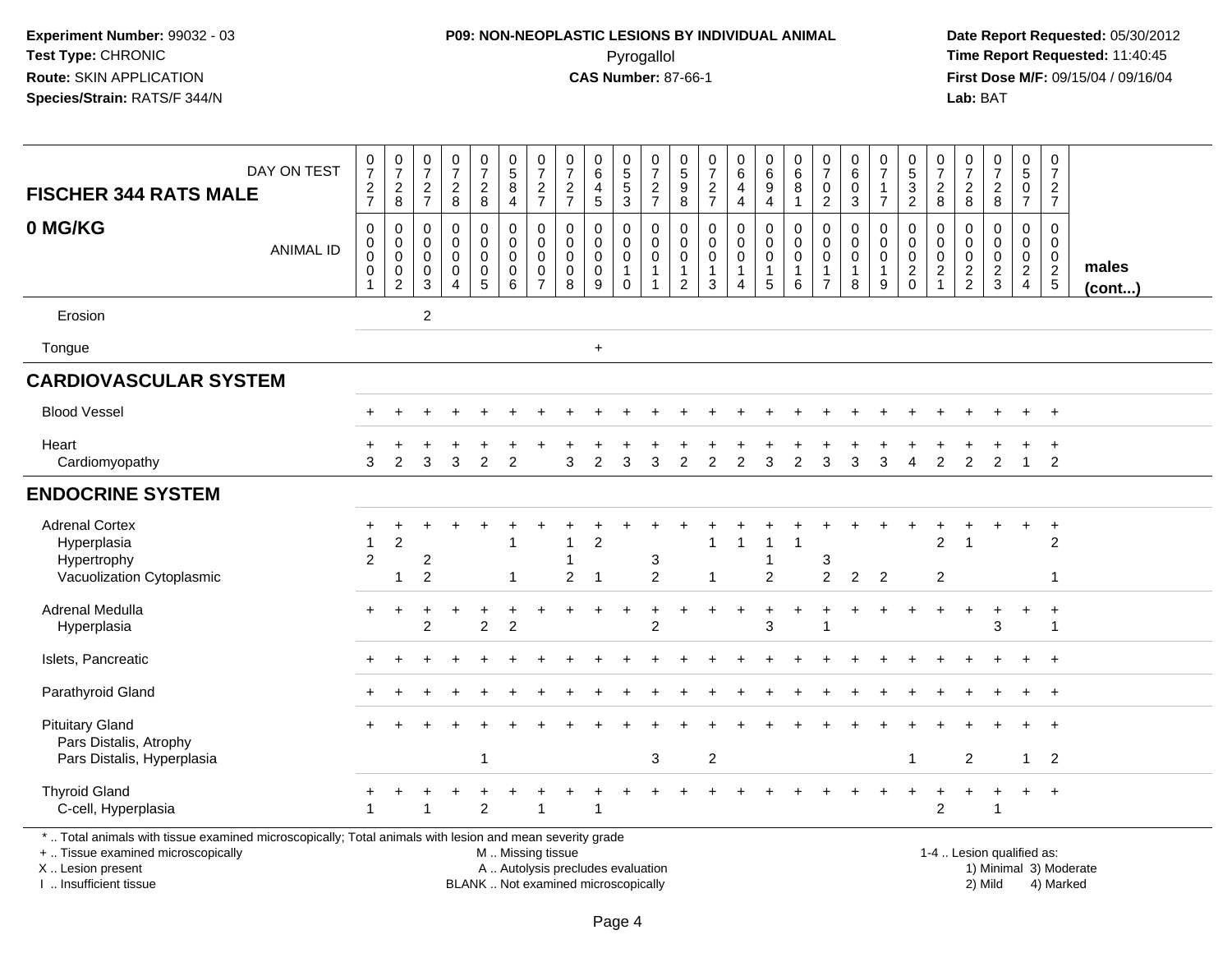## **P09: NON-NEOPLASTIC LESIONS BY INDIVIDUAL ANIMAL**Pyrogallol **Time Report Requested:** 11:40:45

 **Date Report Requested:** 05/30/2012 **First Dose M/F:** 09/15/04 / 09/16/04<br>Lab: BAT **Lab:** BAT

| DAY ON TEST<br><b>FISCHER 344 RATS MALE</b> | U<br>-<br>റ<br>$\epsilon$ | 0<br>$\rightarrow$<br>ົ<br><u>_</u><br>8 | 0<br><sup>o</sup><br><u>_</u><br>- | $\circ$ | <u>_</u><br>o | ν<br>◡<br>8           | U<br><u>_</u><br>- | 0<br>$\rightarrow$<br><sup>o</sup><br><u>.</u><br>- | 0<br>6<br><sub>5</sub> | ັ<br>ັ | ▃ | υ<br>O<br>9<br>8 | v<br><u>_</u> | 6<br>4<br>4 | 0<br>6<br>9      | ັບ<br>-<br>$\epsilon$ | v<br>ิด<br>u | 0                          | ◡<br>J<br>ົ<br>P<br><u>.</u> | 0<br>c<br>8        |   | 0<br>-      | 0<br>نٽ<br>U<br>-                      | 0<br>ົ<br>$\epsilon$                           |                       |
|---------------------------------------------|---------------------------|------------------------------------------|------------------------------------|---------|---------------|-----------------------|--------------------|-----------------------------------------------------|------------------------|--------|---|------------------|---------------|-------------|------------------|-----------------------|--------------|----------------------------|------------------------------|--------------------|---|-------------|----------------------------------------|------------------------------------------------|-----------------------|
| 0 MG/KG<br><b>ANIMAL ID</b>                 | 0<br>U<br>J<br>U          | U<br>U<br>U<br>U<br>ົ<br><u>_</u>        | 0<br>0<br>0<br>0<br>◠<br>ت         |         | -             | v<br>U<br>u<br>U<br>ь | ◡<br>U<br>υ<br>v   | 8                                                   | 0<br>0<br>0<br>0<br>9  |        |   | υ<br>v<br>v<br>_ |               | 4           | 0<br>0<br>0<br>G |                       | v<br>8       | 0<br>0<br>$\mathbf 0$<br>9 | ν<br>$\sim$<br><u>_</u>      | 0<br>0<br>0<br>- 2 | _ | $\sim$<br>ĸ | 0<br>0<br>0<br>$\sim$<br><u>.</u><br>4 | 0<br>0<br>0<br>ົ<br>$\epsilon$<br><sub>5</sub> | males<br>$($ cont $)$ |

#### **GENERAL BODY SYSTEM**

NONE

#### **GENITAL SYSTEM**

| <b>Coagulating Gland</b>                                                                                                                                                                      |                |       |   |                   |  |                       |                                                                          |                             |  |              |                |               |   |  |                           |         |           |                                     |  |
|-----------------------------------------------------------------------------------------------------------------------------------------------------------------------------------------------|----------------|-------|---|-------------------|--|-----------------------|--------------------------------------------------------------------------|-----------------------------|--|--------------|----------------|---------------|---|--|---------------------------|---------|-----------|-------------------------------------|--|
| Epididymis                                                                                                                                                                                    | $\pm$          | $\pm$ |   |                   |  |                       |                                                                          |                             |  |              |                |               |   |  |                           |         |           | $+$                                 |  |
| <b>Preputial Gland</b><br>Inflammation                                                                                                                                                        |                |       |   |                   |  |                       |                                                                          |                             |  |              |                |               |   |  |                           |         |           |                                     |  |
| Prostate<br>Inflammation<br>Epithelium, Hyperplasia                                                                                                                                           | $\overline{2}$ |       | 2 |                   |  |                       |                                                                          |                             |  |              |                | $\mathcal{P}$ | 3 |  |                           | 2       |           |                                     |  |
| <b>Seminal Vesicle</b>                                                                                                                                                                        |                |       |   |                   |  |                       |                                                                          |                             |  |              |                |               |   |  |                           |         |           | $+$                                 |  |
| <b>Testes</b><br>Germinal Epithelium, Atrophy<br>Interstitial Cell, Hyperplasia                                                                                                               |                |       |   |                   |  |                       |                                                                          |                             |  | $\mathbf{1}$ | -1             |               |   |  |                           |         |           | $+$                                 |  |
| <b>HEMATOPOIETIC SYSTEM</b>                                                                                                                                                                   |                |       |   |                   |  |                       |                                                                          |                             |  |              |                |               |   |  |                           |         |           |                                     |  |
| <b>Bone Marrow</b><br>Hyperplasia                                                                                                                                                             | $+$            | 3     |   |                   |  | 4                     | $\overline{4}$                                                           |                             |  |              | 4              |               |   |  |                           |         | 4         |                                     |  |
| Lymph Node<br>Mediastinal, Degeneration, Cystic<br>Mediastinal, Hyperplasia, Plasma Cell                                                                                                      |                |       |   |                   |  | $+$<br>$\overline{2}$ | $\pm$                                                                    | $\ddot{}$<br>$\overline{2}$ |  | $+$<br>2     | $\overline{+}$ |               |   |  |                           |         | $\ddot{}$ |                                     |  |
| *  Total animals with tissue examined microscopically; Total animals with lesion and mean severity grade<br>+  Tissue examined microscopically<br>X  Lesion present<br>I. Insufficient tissue |                |       |   | M  Missing tissue |  |                       | A  Autolysis precludes evaluation<br>BLANK  Not examined microscopically |                             |  |              |                |               |   |  | 1-4  Lesion qualified as: | 2) Mild |           | 1) Minimal 3) Moderate<br>4) Marked |  |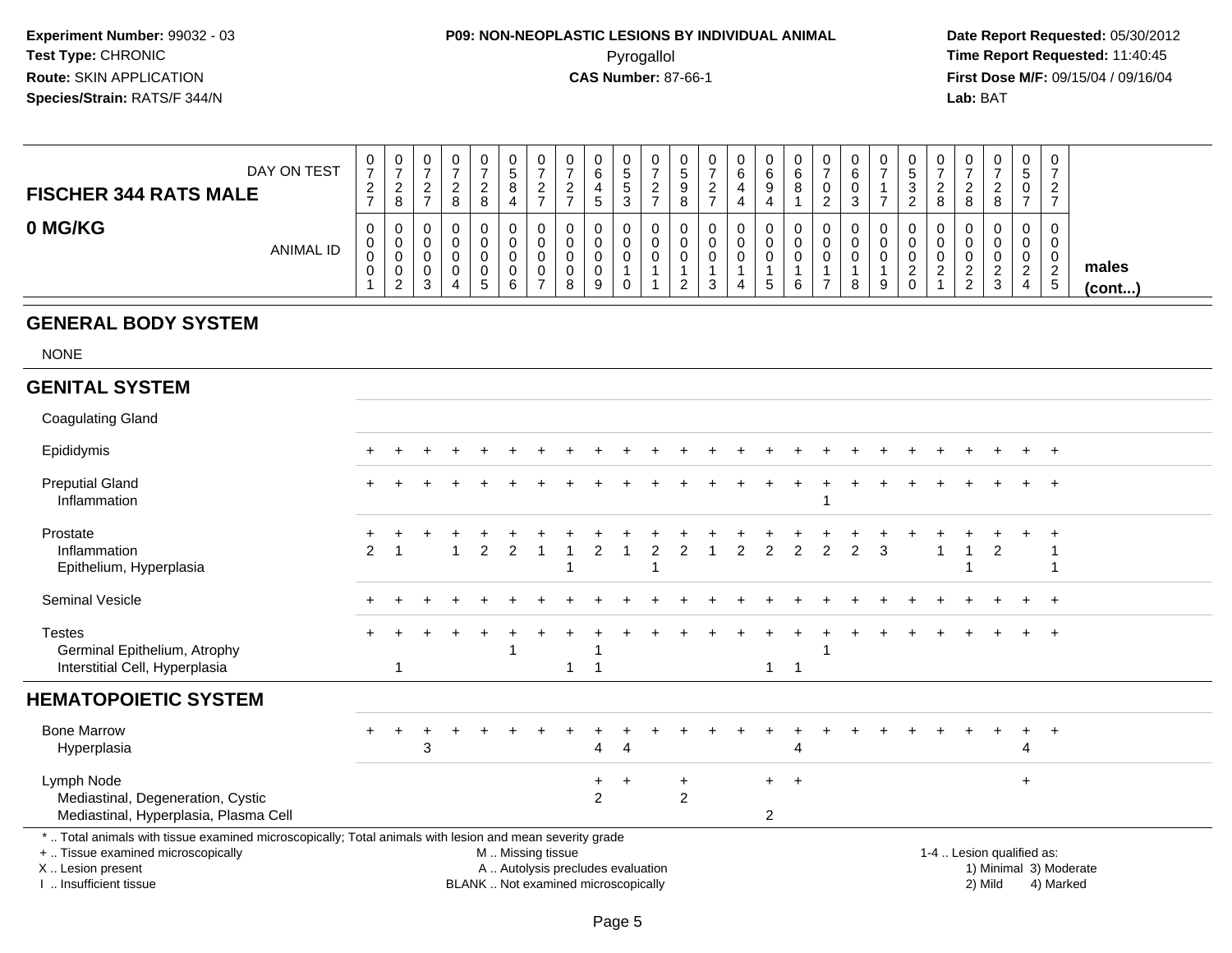### **P09: NON-NEOPLASTIC LESIONS BY INDIVIDUAL ANIMAL**Pyrogallol **Time Report Requested:** 11:40:45

 **Date Report Requested:** 05/30/2012 **First Dose M/F:** 09/15/04 / 09/16/04<br>Lab: BAT **Lab:** BAT

| DAY ON TEST                                                                                                                                                                                   | 0727                                                                  | $\begin{array}{c} 0 \\ 7 \end{array}$                  | $\frac{0}{7}$                                                  | $\frac{0}{7}$                                                            | $\frac{0}{7}$                                                          | $\begin{array}{c} 0 \\ 5 \end{array}$                                                         | $\frac{0}{7}$                                    | $\frac{0}{7}$                                               | $_6^0$                                                                     | 0<br>5<br>5<br>3                                                               | $\begin{array}{c} 0 \\ 7 \end{array}$                                     | $\begin{array}{c} 0 \\ 5 \end{array}$                                | $\begin{array}{c} 0 \\ 7 \end{array}$                                 | $_{6}^{\rm 0}$                            | $\begin{array}{c} 0 \\ 6 \end{array}$                             | $\begin{array}{c} 0 \\ 6 \end{array}$                 | 0<br>$\overline{7}$                                           | $\begin{array}{c} 0 \\ 6 \end{array}$                          | $\begin{array}{c} 0 \\ 7 \end{array}$      | $\begin{array}{c} 0 \\ 5 \end{array}$                     | $\frac{0}{7}$                                                              | $\frac{0}{7}$                                           | $\frac{0}{7}$                                    | $\begin{array}{c} 0 \\ 5 \end{array}$                            | $\mathbf 0$<br>$\overline{7}$                              |                        |
|-----------------------------------------------------------------------------------------------------------------------------------------------------------------------------------------------|-----------------------------------------------------------------------|--------------------------------------------------------|----------------------------------------------------------------|--------------------------------------------------------------------------|------------------------------------------------------------------------|-----------------------------------------------------------------------------------------------|--------------------------------------------------|-------------------------------------------------------------|----------------------------------------------------------------------------|--------------------------------------------------------------------------------|---------------------------------------------------------------------------|----------------------------------------------------------------------|-----------------------------------------------------------------------|-------------------------------------------|-------------------------------------------------------------------|-------------------------------------------------------|---------------------------------------------------------------|----------------------------------------------------------------|--------------------------------------------|-----------------------------------------------------------|----------------------------------------------------------------------------|---------------------------------------------------------|--------------------------------------------------|------------------------------------------------------------------|------------------------------------------------------------|------------------------|
| <b>FISCHER 344 RATS MALE</b>                                                                                                                                                                  |                                                                       | $_{\rm 8}^2$                                           | $\frac{2}{7}$                                                  | $_{8}^{\rm 2}$                                                           | $\frac{2}{8}$                                                          | $\overline{8}$<br>$\overline{4}$                                                              | $\frac{2}{7}$                                    | $\frac{2}{7}$                                               | $\overline{4}$<br>5                                                        |                                                                                | $\frac{2}{7}$                                                             | $\overline{9}$<br>8                                                  | $\frac{2}{7}$                                                         | 4<br>$\overline{4}$                       | $\overline{9}$<br>$\overline{\mathbf{4}}$                         | $\overline{8}$<br>$\mathbf{1}$                        | $\pmb{0}$<br>$\overline{2}$                                   | $\pmb{0}$<br>3                                                 | $\mathbf{1}$<br>$\overline{7}$             | $\frac{3}{2}$                                             | $\boldsymbol{2}$<br>8                                                      | $_{8}^{\rm 2}$                                          | $\frac{2}{8}$                                    | $\mathbf 0$<br>$\overline{7}$                                    | $\sqrt{2}$<br>$\overline{7}$                               |                        |
| 0 MG/KG<br><b>ANIMAL ID</b>                                                                                                                                                                   | $\pmb{0}$<br>$\pmb{0}$<br>$\overline{0}$<br>$\pmb{0}$<br>$\mathbf{1}$ | 0<br>$\mathbf 0$<br>$\mathbf 0$<br>0<br>$\overline{c}$ | $\mathbf 0$<br>$\mathbf 0$<br>$\mathbf 0$<br>0<br>$\mathbf{3}$ | $\pmb{0}$<br>$\mathbf 0$<br>$\mathbf 0$<br>$\mathbf 0$<br>$\overline{4}$ | $\pmb{0}$<br>$\mathbf 0$<br>$\mathbf 0$<br>$\pmb{0}$<br>$\overline{5}$ | $\pmb{0}$<br>$\mathbf 0$<br>$\mathbf 0$<br>$\mathbf 0$<br>6                                   | 0<br>$\Omega$<br>$\Omega$<br>0<br>$\overline{7}$ | $\mathbf 0$<br>$\mathbf 0$<br>$\mathbf 0$<br>$\pmb{0}$<br>8 | $\mathbf 0$<br>$\mathbf 0$<br>$\mathbf 0$<br>$\mathbf 0$<br>$\overline{9}$ | 0<br>$\mathsf{O}\xspace$<br>$\mathbf 0$<br>$\mathbf{1}$<br>$\mathsf{O}\xspace$ | $\mathbf 0$<br>$\mathbf 0$<br>$\mathbf 0$<br>$\mathbf{1}$<br>$\mathbf{1}$ | 0<br>$\mathbf{0}$<br>$\mathbf 0$<br>$\overline{1}$<br>$\overline{2}$ | $\mathbf 0$<br>$\Omega$<br>$\Omega$<br>$\mathbf{1}$<br>$\overline{3}$ | 0<br>$\mathbf 0$<br>$\mathbf 0$<br>1<br>4 | 0<br>$\mathbf 0$<br>$\mathbf 0$<br>$\mathbf{1}$<br>$\overline{5}$ | $\pmb{0}$<br>$\pmb{0}$<br>$\mathbf 0$<br>1<br>$\,6\,$ | $\mathbf 0$<br>$\mathbf 0$<br>$\Omega$<br>1<br>$\overline{7}$ | $\mathbf 0$<br>$\mathbf 0$<br>$\mathbf 0$<br>$\mathbf{1}$<br>8 | 0<br>$\mathbf 0$<br>0<br>$\mathbf{1}$<br>9 | $\mathbf 0$<br>$\mathbf 0$<br>$\mathbf 0$<br>$^2_{\rm 0}$ | $\mathbf 0$<br>$\Omega$<br>$\mathbf 0$<br>$\boldsymbol{2}$<br>$\mathbf{1}$ | $\mathbf 0$<br>$\Omega$<br>$\mathbf 0$<br>$\frac{2}{2}$ | 0<br>$\mathbf 0$<br>$\mathbf 0$<br>$\frac{2}{3}$ | $\mathbf 0$<br>$\mathbf 0$<br>$\mathbf 0$<br>$\overline{2}$<br>4 | $\mathbf 0$<br>$\mathbf 0$<br>$\mathbf 0$<br>$\frac{2}{5}$ | males<br>$($ cont $)$  |
| Pancreatic, Degeneration, Cystic                                                                                                                                                              |                                                                       |                                                        |                                                                |                                                                          |                                                                        |                                                                                               |                                                  |                                                             |                                                                            | 3                                                                              |                                                                           |                                                                      |                                                                       |                                           |                                                                   |                                                       |                                                               |                                                                |                                            |                                                           |                                                                            |                                                         |                                                  |                                                                  |                                                            |                        |
| Lymph Node, Mandibular                                                                                                                                                                        | М                                                                     | м                                                      | M                                                              | M                                                                        | M                                                                      | M                                                                                             | M                                                | M                                                           | M                                                                          | M                                                                              | M                                                                         | M                                                                    | M                                                                     | M                                         | M                                                                 | M                                                     | M                                                             | M                                                              | M                                          | M                                                         | M                                                                          |                                                         | M M M M                                          |                                                                  |                                                            |                        |
| Lymph Node, Mesenteric                                                                                                                                                                        |                                                                       |                                                        |                                                                |                                                                          |                                                                        |                                                                                               |                                                  |                                                             |                                                                            |                                                                                |                                                                           |                                                                      |                                                                       |                                           |                                                                   |                                                       |                                                               |                                                                |                                            |                                                           |                                                                            |                                                         |                                                  | $+$                                                              | $+$                                                        |                        |
| Spleen<br>Hyperplasia, Lymphoid<br>Infarct                                                                                                                                                    |                                                                       |                                                        |                                                                |                                                                          |                                                                        |                                                                                               |                                                  |                                                             |                                                                            | $\overline{2}$                                                                 |                                                                           |                                                                      |                                                                       |                                           |                                                                   |                                                       |                                                               |                                                                |                                            |                                                           |                                                                            |                                                         |                                                  | 4                                                                | $\overline{+}$                                             |                        |
| Thymus                                                                                                                                                                                        | $+$                                                                   | $\ddot{}$                                              |                                                                | $\div$                                                                   | +                                                                      |                                                                                               |                                                  |                                                             |                                                                            |                                                                                |                                                                           | $\div$                                                               | $+$                                                                   | $\ddot{}$                                 | М                                                                 | $+$                                                   | $+$                                                           | M                                                              | $+$                                        | $+$                                                       | $\ddot{}$                                                                  |                                                         | $\ddot{}$                                        | $+$                                                              | $+$                                                        |                        |
| <b>INTEGUMENTARY SYSTEM</b>                                                                                                                                                                   |                                                                       |                                                        |                                                                |                                                                          |                                                                        |                                                                                               |                                                  |                                                             |                                                                            |                                                                                |                                                                           |                                                                      |                                                                       |                                           |                                                                   |                                                       |                                                               |                                                                |                                            |                                                           |                                                                            |                                                         |                                                  |                                                                  |                                                            |                        |
| <b>Mammary Gland</b><br>Duct, Cyst<br>Duct, Dilatation                                                                                                                                        |                                                                       |                                                        |                                                                |                                                                          |                                                                        | $\overline{c}$                                                                                |                                                  |                                                             |                                                                            |                                                                                |                                                                           |                                                                      |                                                                       |                                           |                                                                   |                                                       |                                                               |                                                                |                                            |                                                           |                                                                            |                                                         |                                                  |                                                                  |                                                            |                        |
| Skin                                                                                                                                                                                          | $+$                                                                   | $\ddot{}$                                              | $+$                                                            | $\ddot{}$                                                                | $+$                                                                    | $\ddot{}$                                                                                     |                                                  |                                                             | $\div$                                                                     | $\ddot{}$                                                                      | $\ddot{}$                                                                 | $\div$                                                               | $\div$                                                                | $\ddot{}$                                 | $\ddot{}$                                                         | $\div$                                                | $\pm$                                                         | $\div$                                                         | $\ddot{}$                                  |                                                           | $+$                                                                        | $+$                                                     | $+$                                              | $+$                                                              | $+$                                                        |                        |
| <b>MUSCULOSKELETAL SYSTEM</b>                                                                                                                                                                 |                                                                       |                                                        |                                                                |                                                                          |                                                                        |                                                                                               |                                                  |                                                             |                                                                            |                                                                                |                                                                           |                                                                      |                                                                       |                                           |                                                                   |                                                       |                                                               |                                                                |                                            |                                                           |                                                                            |                                                         |                                                  |                                                                  |                                                            |                        |
| Bone                                                                                                                                                                                          |                                                                       |                                                        |                                                                |                                                                          |                                                                        |                                                                                               |                                                  |                                                             |                                                                            |                                                                                |                                                                           |                                                                      |                                                                       |                                           |                                                                   |                                                       |                                                               |                                                                |                                            |                                                           |                                                                            |                                                         |                                                  | $+$                                                              | $+$                                                        |                        |
| <b>NERVOUS SYSTEM</b>                                                                                                                                                                         |                                                                       |                                                        |                                                                |                                                                          |                                                                        |                                                                                               |                                                  |                                                             |                                                                            |                                                                                |                                                                           |                                                                      |                                                                       |                                           |                                                                   |                                                       |                                                               |                                                                |                                            |                                                           |                                                                            |                                                         |                                                  |                                                                  |                                                            |                        |
| <b>Brain</b><br>Hemorrhage<br>Hydrocephalus                                                                                                                                                   |                                                                       |                                                        |                                                                |                                                                          |                                                                        | 2                                                                                             |                                                  |                                                             |                                                                            |                                                                                |                                                                           |                                                                      |                                                                       |                                           | $\ddot{}$<br>$\overline{2}$                                       |                                                       |                                                               | $\overline{1}$                                                 |                                            |                                                           |                                                                            |                                                         |                                                  |                                                                  | $\overline{+}$                                             |                        |
| <b>RESPIRATORY SYSTEM</b>                                                                                                                                                                     |                                                                       |                                                        |                                                                |                                                                          |                                                                        |                                                                                               |                                                  |                                                             |                                                                            |                                                                                |                                                                           |                                                                      |                                                                       |                                           |                                                                   |                                                       |                                                               |                                                                |                                            |                                                           |                                                                            |                                                         |                                                  |                                                                  |                                                            |                        |
| *  Total animals with tissue examined microscopically; Total animals with lesion and mean severity grade<br>+  Tissue examined microscopically<br>X  Lesion present<br>I. Insufficient tissue |                                                                       |                                                        |                                                                |                                                                          |                                                                        | M  Missing tissue<br>A  Autolysis precludes evaluation<br>BLANK  Not examined microscopically |                                                  |                                                             |                                                                            |                                                                                |                                                                           |                                                                      |                                                                       |                                           |                                                                   |                                                       |                                                               |                                                                |                                            |                                                           |                                                                            |                                                         | 1-4  Lesion qualified as:<br>2) Mild             |                                                                  | 4) Marked                                                  | 1) Minimal 3) Moderate |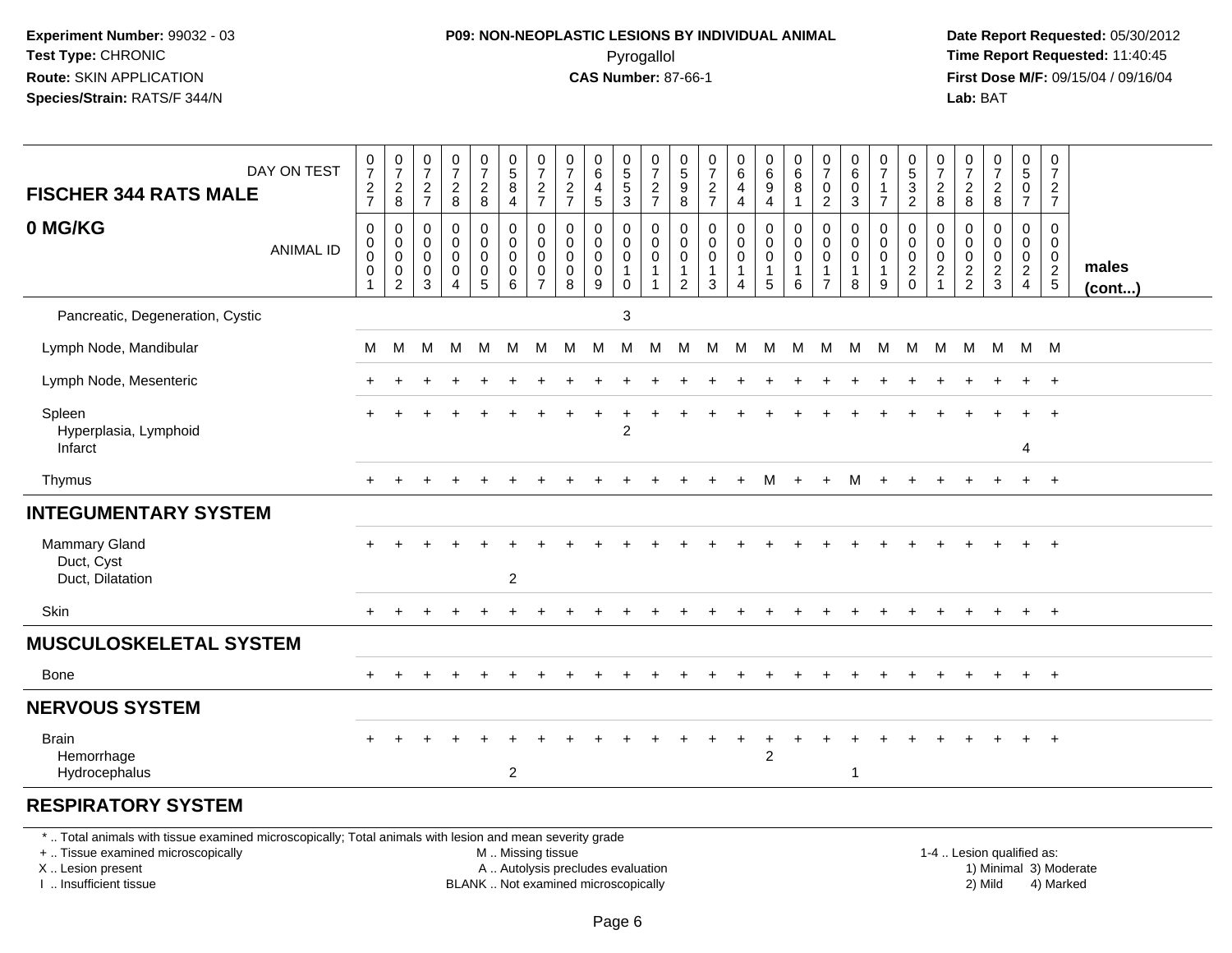#### **P09: NON-NEOPLASTIC LESIONS BY INDIVIDUAL ANIMAL**Pyrogallol **Time Report Requested:** 11:40:45

 **Date Report Requested:** 05/30/2012 **First Dose M/F:** 09/15/04 / 09/16/04 Lab: BAT **Lab:** BAT

| DAY ON TEST<br><b>FISCHER 344 RATS MALE</b>                                                            | $\frac{0}{7}$<br>$\frac{2}{7}$                                 | $\frac{0}{7}$<br>$_{\rm 8}^2$                                    | $\frac{0}{7}$<br>$\frac{2}{7}$          | $\frac{0}{7}$<br>$_{\rm 8}^2$                                          | $\frac{0}{7}$<br>$\frac{2}{8}$                                             | $\frac{0}{5}$<br>$\, 8$<br>$\overline{4}$             | $\frac{0}{7}$<br>$\frac{2}{7}$                                   | $\frac{0}{7}$<br>$\frac{2}{7}$                              | $_6^0$<br>$\overline{\mathbf{4}}$<br>5    | $\begin{array}{c} 0 \\ 5 \\ 5 \end{array}$<br>3     | $\frac{0}{7}$<br>$\frac{2}{7}$                                         | $\frac{0}{5}$<br>$9\,$<br>8                             | $\frac{0}{7}$<br>$rac{2}{7}$                                   | $\begin{matrix} 0 \\ 6 \end{matrix}$<br>$\overline{4}$<br>$\overline{4}$ | $\begin{matrix} 0 \\ 6 \end{matrix}$<br>$\boldsymbol{9}$<br>4 | $\begin{array}{c} 0 \\ 6 \end{array}$<br>$\,8\,$<br>$\overline{1}$ | 0<br>$\overline{7}$<br>$\mathbf 0$<br>$\overline{2}$ | $\begin{array}{c} 0 \\ 6 \end{array}$<br>$\mathbf 0$<br>$\mathbf{3}$ | $\frac{0}{7}$<br>$\mathbf{1}$<br>$\overline{7}$      | $\begin{array}{c} 0 \\ 5 \end{array}$<br>$\ensuremath{\mathsf{3}}$<br>$\overline{2}$ | $\frac{0}{7}$<br>$\boldsymbol{2}$<br>8                          | $\frac{0}{7}$<br>$_{\rm 8}^2$          | $\frac{0}{7}$<br>$\frac{2}{8}$                          | $\begin{matrix} 0 \\ 5 \end{matrix}$<br>$\mathsf 0$<br>$\overline{7}$ | 0<br>$\overline{7}$<br>$\frac{2}{7}$                |                 |
|--------------------------------------------------------------------------------------------------------|----------------------------------------------------------------|------------------------------------------------------------------|-----------------------------------------|------------------------------------------------------------------------|----------------------------------------------------------------------------|-------------------------------------------------------|------------------------------------------------------------------|-------------------------------------------------------------|-------------------------------------------|-----------------------------------------------------|------------------------------------------------------------------------|---------------------------------------------------------|----------------------------------------------------------------|--------------------------------------------------------------------------|---------------------------------------------------------------|--------------------------------------------------------------------|------------------------------------------------------|----------------------------------------------------------------------|------------------------------------------------------|--------------------------------------------------------------------------------------|-----------------------------------------------------------------|----------------------------------------|---------------------------------------------------------|-----------------------------------------------------------------------|-----------------------------------------------------|-----------------|
| 0 MG/KG<br><b>ANIMAL ID</b>                                                                            | $\mathbf 0$<br>0<br>$\mathbf 0$<br>$\mathbf 0$<br>$\mathbf{1}$ | $\mathbf 0$<br>0<br>$\mathbf 0$<br>$\mathsf 0$<br>$\overline{2}$ | $\pmb{0}$<br>0<br>$\mathbf 0$<br>0<br>3 | $\pmb{0}$<br>$\mathbf 0$<br>$\mathbf 0$<br>$\pmb{0}$<br>$\overline{4}$ | $\pmb{0}$<br>$\mathbf 0$<br>$\mathsf{O}\xspace$<br>$\pmb{0}$<br>$\sqrt{5}$ | $_{\rm 0}^{\rm 0}$<br>$\mathsf 0$<br>$\mathbf 0$<br>6 | 0<br>$\mathbf 0$<br>$\mathbf 0$<br>$\mathbf 0$<br>$\overline{7}$ | $\pmb{0}$<br>$\mathbf 0$<br>$\mathbf 0$<br>$\mathbf 0$<br>8 | 0<br>0<br>$\mathbf 0$<br>$\mathbf 0$<br>9 | 0<br>0<br>$\mathbf 0$<br>$\mathbf 1$<br>$\mathbf 0$ | 0<br>$\boldsymbol{0}$<br>$\mathsf 0$<br>$\mathbf{1}$<br>$\overline{1}$ | 0<br>$\mathbf 0$<br>0<br>$\mathbf{1}$<br>$\overline{c}$ | $\mathbf 0$<br>$\mathbf 0$<br>$\mathbf 0$<br>$\mathbf{1}$<br>3 | 0<br>$\mathbf 0$<br>$\mathbf 0$<br>1<br>4                                | 0<br>0<br>$\mathbf 0$<br>$\mathbf{1}$<br>5                    | $\pmb{0}$<br>$\pmb{0}$<br>$\mathsf{O}\xspace$<br>$\mathbf{1}$<br>6 | 0<br>$\mathbf 0$<br>$\mathbf 0$<br>$\overline{7}$    | 0<br>$\mathbf 0$<br>$\mathbf 0$<br>$\overline{1}$<br>8               | 0<br>$\mathbf 0$<br>$\mathbf 0$<br>$\mathbf{1}$<br>9 | 0<br>$\mathbf 0$<br>$\mathbf 0$<br>$\overline{c}$<br>$\mathbf 0$                     | 0<br>0<br>$\mathbf 0$<br>$\overline{c}$<br>$\blacktriangleleft$ | 0<br>0<br>$\mathbf 0$<br>$\frac{2}{2}$ | 0<br>0<br>$\pmb{0}$<br>$\overline{a}$<br>$\mathfrak{Z}$ | 0<br>$\mathbf 0$<br>$\mathbf 0$<br>$\sqrt{2}$<br>$\overline{4}$       | 0<br>$\overline{0}$<br>$\mathbf 0$<br>$\frac{2}{5}$ | males<br>(cont) |
| Lung<br>Congestion<br>Hemorrhage<br>Inflammation<br>Thrombosis                                         | $\mathbf{1}$                                                   |                                                                  |                                         |                                                                        | $\overline{2}$                                                             |                                                       |                                                                  |                                                             |                                           |                                                     | $\overline{1}$                                                         |                                                         |                                                                |                                                                          |                                                               |                                                                    |                                                      |                                                                      |                                                      | 3                                                                                    | $\mathbf{1}$                                                    |                                        |                                                         | $+$                                                                   | $+$                                                 |                 |
| Alveolar Epithelium, Hyperplasia<br>Alveolus, Infiltration Cellular, Histiocyte<br>Serosa, Hyperplasia |                                                                | $\overline{1}$                                                   |                                         |                                                                        |                                                                            |                                                       | 3<br>$\overline{2}$                                              |                                                             | $\mathbf{1}$                              |                                                     | $\overline{1}$                                                         |                                                         |                                                                |                                                                          |                                                               |                                                                    | $\overline{2}$                                       |                                                                      |                                                      |                                                                                      |                                                                 | 3                                      |                                                         |                                                                       |                                                     |                 |
| Nose<br>Inflammation<br>Metaplasia, Squamous                                                           |                                                                |                                                                  | 2                                       |                                                                        |                                                                            | $\mathbf{1}$                                          | $\mathbf{1}$                                                     | $\mathbf{1}$                                                | $\overline{1}$                            |                                                     |                                                                        |                                                         | 1                                                              |                                                                          |                                                               |                                                                    |                                                      |                                                                      |                                                      |                                                                                      | 3                                                               | $\overline{2}$                         |                                                         | $\mathbf{1}$                                                          | $\overline{1}$                                      |                 |
| Trachea<br>Inflammation                                                                                |                                                                |                                                                  |                                         |                                                                        |                                                                            | 1                                                     |                                                                  |                                                             |                                           |                                                     |                                                                        |                                                         |                                                                |                                                                          |                                                               |                                                                    |                                                      |                                                                      |                                                      |                                                                                      |                                                                 |                                        |                                                         |                                                                       | $+$                                                 |                 |
| <b>SPECIAL SENSES SYSTEM</b>                                                                           |                                                                |                                                                  |                                         |                                                                        |                                                                            |                                                       |                                                                  |                                                             |                                           |                                                     |                                                                        |                                                         |                                                                |                                                                          |                                                               |                                                                    |                                                      |                                                                      |                                                      |                                                                                      |                                                                 |                                        |                                                         |                                                                       |                                                     |                 |
| Eye<br>Anterior Chamber, Inflammation<br>Cornea, Inflammation<br>Retina, Atrophy                       |                                                                |                                                                  |                                         |                                                                        |                                                                            |                                                       |                                                                  |                                                             |                                           |                                                     |                                                                        |                                                         | $\overline{c}$                                                 |                                                                          |                                                               |                                                                    |                                                      |                                                                      |                                                      |                                                                                      |                                                                 |                                        |                                                         |                                                                       | $+$                                                 |                 |
|                                                                                                        |                                                                |                                                                  |                                         |                                                                        |                                                                            |                                                       |                                                                  |                                                             |                                           |                                                     |                                                                        |                                                         |                                                                |                                                                          |                                                               |                                                                    |                                                      |                                                                      |                                                      |                                                                                      |                                                                 |                                        |                                                         |                                                                       |                                                     |                 |
| <b>Harderian Gland</b><br>Hyperplasia<br>Inflammation                                                  | $+$                                                            |                                                                  |                                         |                                                                        |                                                                            |                                                       |                                                                  |                                                             |                                           |                                                     | $\overline{1}$                                                         |                                                         |                                                                |                                                                          |                                                               |                                                                    |                                                      | $\overline{2}$                                                       |                                                      |                                                                                      |                                                                 |                                        |                                                         | $\ddot{}$                                                             | $+$                                                 |                 |
| Zymbal's Gland                                                                                         |                                                                |                                                                  |                                         |                                                                        |                                                                            |                                                       |                                                                  |                                                             |                                           |                                                     |                                                                        |                                                         |                                                                |                                                                          |                                                               | $\ddot{}$                                                          |                                                      |                                                                      |                                                      |                                                                                      |                                                                 |                                        |                                                         |                                                                       |                                                     |                 |
| <b>URINARY SYSTEM</b>                                                                                  |                                                                |                                                                  |                                         |                                                                        |                                                                            |                                                       |                                                                  |                                                             |                                           |                                                     |                                                                        |                                                         |                                                                |                                                                          |                                                               |                                                                    |                                                      |                                                                      |                                                      |                                                                                      |                                                                 |                                        |                                                         |                                                                       |                                                     |                 |

\* .. Total animals with tissue examined microscopically; Total animals with lesion and mean severity grade

+ .. Tissue examined microscopically

X .. Lesion present

I .. Insufficient tissue

M .. Missing tissue

A .. Autolysis precludes evaluation

BLANK .. Not examined microscopically 2) Mild 4) Marked

1-4 .. Lesion qualified as: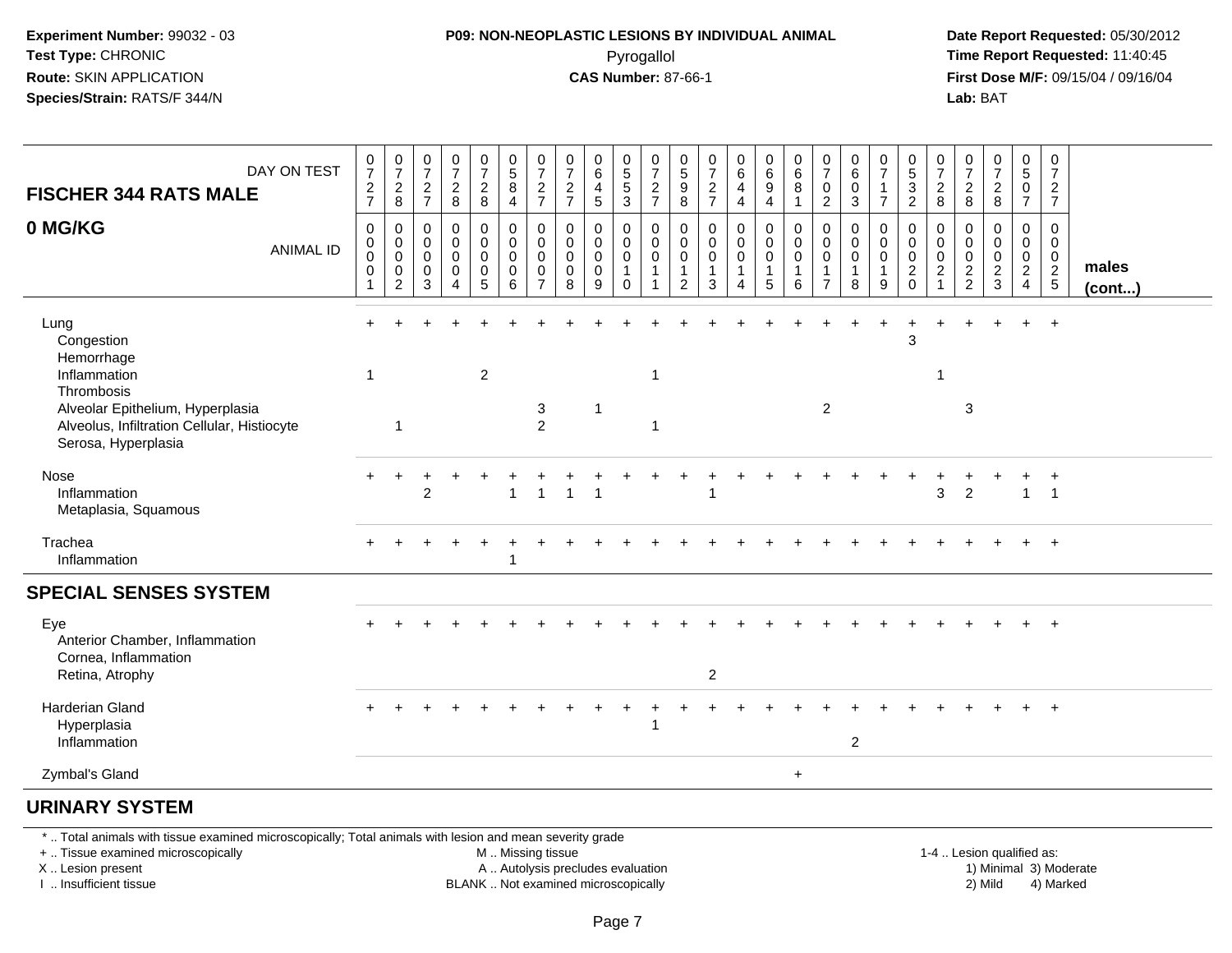#### **P09: NON-NEOPLASTIC LESIONS BY INDIVIDUAL ANIMAL**Pyrogallol **Time Report Requested:** 11:40:45

 **Date Report Requested:** 05/30/2012 **First Dose M/F:** 09/15/04 / 09/16/04 Lab: BAT **Lab:** BAT

| DAY ON TEST<br><b>FISCHER 344 RATS MALE</b> |           | 0<br>$\rightarrow$<br>$\overline{2}$<br>$\rightarrow$ | 0<br>$\overline{ }$<br>$\overline{2}$<br>8 | 0<br>$\overline{ }$<br>$\overline{2}$<br>$\rightarrow$ | $\mathbf{0}$<br>$\rightarrow$<br>C<br>8 | 0<br>$\rightarrow$<br>$\sim$<br>∠<br>8                  | 0<br>$\sqrt{5}$<br>8<br>4             | O<br>-<br>$\sim$<br>ے<br>$\rightarrow$ | 0<br>$\rightarrow$<br>റ<br>∠<br>$\rightarrow$ | 0<br>6<br>4<br>5      | 0<br>5<br>5<br>3           | -0<br>$\rightarrow$<br>$\sqrt{2}$<br>∼ | 0<br>$\sqrt{5}$<br>9<br>8 | $\mathbf{0}$<br>$\rightarrow$<br>$\sim$<br>∠<br>$\rightarrow$ | $\mathbf{0}$<br>6<br>4<br>4 | 0<br>6<br>9<br>$\overline{4}$           | 0<br>6<br>8              | 0<br>$\rightarrow$<br>$\mathbf 0$<br>$\sim$ | 0<br>6<br>$\sim$ | $\mathbf{0}$<br>$\rightarrow$<br>- | U<br>5<br>3<br>$\sim$      | 0<br>$\overline{ }$<br>ົ<br><u>_</u><br>8               | $\mathbf{0}$<br>$\overline{ }$<br>$\overline{c}$<br>8 | 0<br>$\overline{ }$<br>$\mathcal{D}$<br>$\epsilon$<br>8 | 0<br>5<br>0<br>$\overline{ }$      | 0<br>$\overline{ }$<br>റ<br>∠<br>$\overline{\phantom{a}}$ |                 |
|---------------------------------------------|-----------|-------------------------------------------------------|--------------------------------------------|--------------------------------------------------------|-----------------------------------------|---------------------------------------------------------|---------------------------------------|----------------------------------------|-----------------------------------------------|-----------------------|----------------------------|----------------------------------------|---------------------------|---------------------------------------------------------------|-----------------------------|-----------------------------------------|--------------------------|---------------------------------------------|------------------|------------------------------------|----------------------------|---------------------------------------------------------|-------------------------------------------------------|---------------------------------------------------------|------------------------------------|-----------------------------------------------------------|-----------------|
| 0 MG/KG                                     | ANIMAL ID | 0<br>0<br>0<br>0                                      | 0<br>0<br>$\pmb{0}$<br>0<br>2              | $\mathbf 0$<br>0<br>$\mathbf 0$<br>$\mathbf 0$<br>3    | 0<br>0<br>0<br>0<br>4                   | 0<br>0<br>$\mathbf 0$<br>$\mathbf 0$<br>$5\phantom{.0}$ | 0<br>0<br>$\pmb{0}$<br>$\pmb{0}$<br>6 | 0<br>0<br>0<br>0<br>-                  | 0<br>0<br>0<br>$\mathbf 0$<br>8               | 0<br>0<br>0<br>0<br>9 | 0<br>0<br>$\mathbf 0$<br>0 | $\overline{0}$<br>$\overline{0}$       | 0<br>0<br>$\overline{2}$  | 0<br>0<br>0<br>3                                              | 0<br>0<br>0<br>4            | 0<br>$\overline{0}$<br>$\mathbf 0$<br>5 | 0<br>0<br>$\pmb{0}$<br>6 | 0<br>$\mathbf 0$<br>$\mathbf 0$<br>⇁        | 8                | $\mathbf{0}$<br>0<br>0<br>9        | 0<br>0<br>0<br>$\sim$<br>∠ | 0<br>$\mathbf 0$<br>$\mathbf 0$<br>$\sim$<br>$\epsilon$ | 0<br>0<br>0<br>$\overline{c}$<br>$\overline{2}$       | 0<br>0<br>0<br>$\overline{2}$<br>3                      | 0<br>0<br>0<br>$\overline{2}$<br>4 | 0<br>0<br>0<br>2<br>5                                     | males<br>(cont) |
| Kidney<br>Inflammation<br>Nephropathy       |           |                                                       | 2 <sub>2</sub>                             | - 3                                                    | $\overline{2}$                          |                                                         | 2 2                                   | $\mathcal{R}$                          | $3 \quad 1$                                   |                       |                            | $2 \quad 1$                            |                           |                                                               | 2 3 3                       |                                         |                          | 3                                           |                  | $\overline{2}$                     |                            | $\mathcal{B}$                                           | 2 2                                                   |                                                         |                                    | $+$<br>3                                                  |                 |
| <b>Urinary Bladder</b>                      |           |                                                       |                                            |                                                        |                                         |                                                         |                                       |                                        |                                               |                       |                            |                                        |                           |                                                               |                             |                                         |                          |                                             |                  |                                    |                            |                                                         |                                                       |                                                         |                                    | $\pm$                                                     |                 |

\* .. Total animals with tissue examined microscopically; Total animals with lesion and mean severity grade

+ .. Tissue examined microscopically

X .. Lesion present

I .. Insufficient tissue

 M .. Missing tissueA .. Autolysis precludes evaluation

BLANK .. Not examined microscopically 2) Mild 4) Marked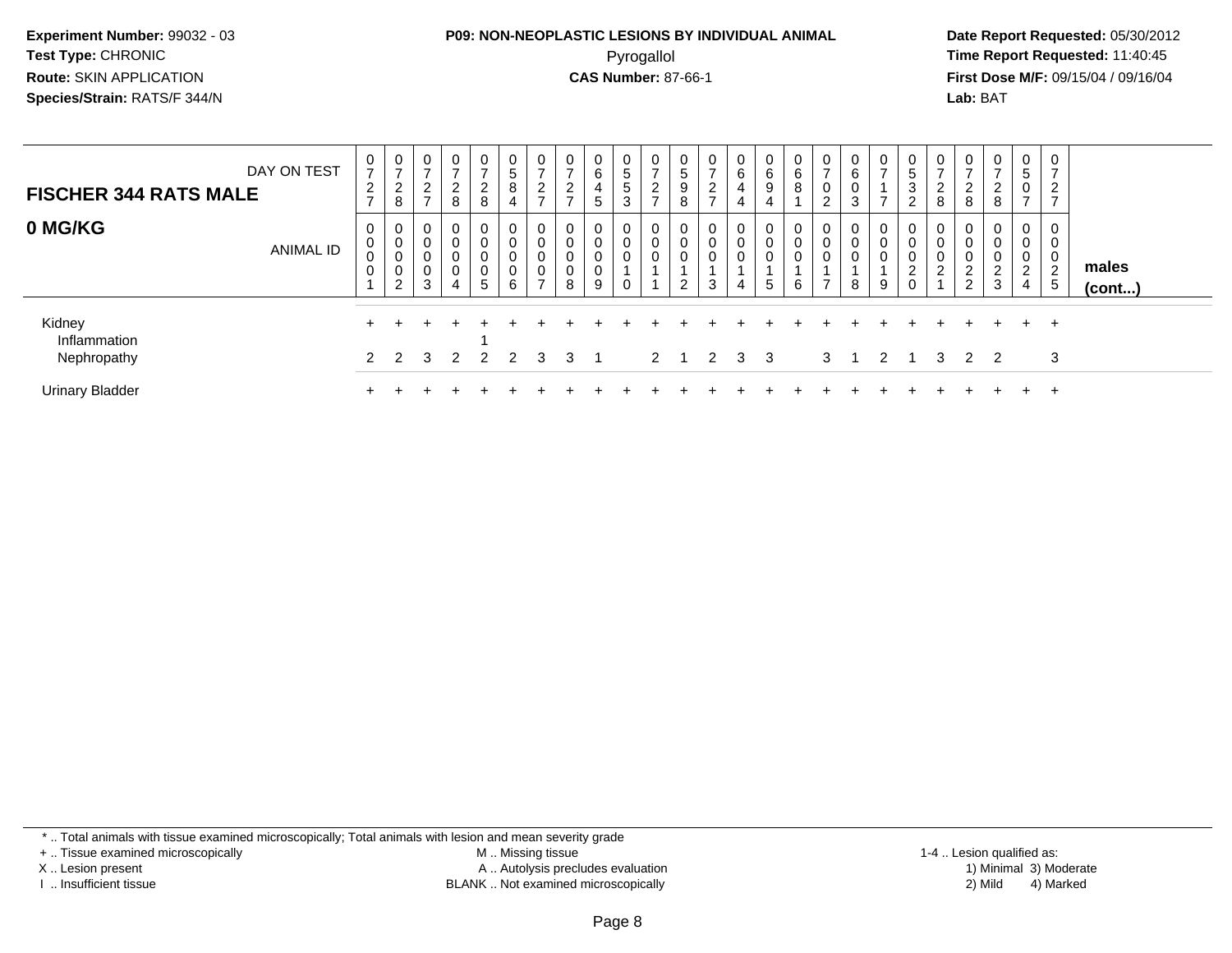#### **P09: NON-NEOPLASTIC LESIONS BY INDIVIDUAL ANIMAL**Pyrogallol **Time Report Requested:** 11:40:45

 **Date Report Requested:** 05/30/2012 **First Dose M/F:** 09/15/04 / 09/16/04 Lab: BAT **Lab:** BAT

| $\begin{array}{c} 0 \\ 6 \end{array}$<br>$\begin{array}{c} 0 \\ 6 \end{array}$<br>$\begin{array}{c} 0 \\ 6 \\ 7 \end{array}$<br>$\begin{array}{c} 0 \\ 6 \end{array}$<br>$\begin{smallmatrix} 0\\7 \end{smallmatrix}$<br>$\mathbf 0$<br>$\frac{0}{7}$<br>$\begin{array}{c} 0 \\ 6 \end{array}$<br>$\begin{array}{c} 0 \\ 6 \\ 7 \end{array}$<br>$0$<br>5<br>2<br>7<br>$\begin{smallmatrix}0\0\4\end{smallmatrix}$<br>$\frac{0}{7}$<br>0<br>6<br>5<br>2<br>0<br>$\begin{array}{c} 0 \\ 7 \\ 2 \\ 8 \end{array}$<br>0<br>5<br>5<br>5<br>$\begin{smallmatrix}0\0\0\end{smallmatrix}$<br>$\begin{array}{c} 0 \\ 7 \\ 2 \\ 8 \end{array}$<br>$\frac{0}{7}$<br>$\frac{0}{7}$<br>$\frac{2}{8}$<br>$\begin{array}{c} 0 \\ 5 \end{array}$<br>$\frac{0}{7}$<br>$\frac{2}{7}$<br>$0$<br>$5$<br>$2$<br>$8$<br>$\begin{array}{c} 0 \\ 7 \end{array}$<br>$\frac{0}{7}$<br>DAY ON TEST<br>$\overline{6}$<br>$\sqrt{5}$<br>$\frac{2}{7}$<br>$\frac{2}{8}$<br>$\frac{2}{7}$<br>$\frac{2}{6}$<br>$\frac{4}{5}$<br>$\bf8$<br>$\frac{2}{7}$<br>$\frac{2}{8}$<br>$\mathbf{1}$<br>$\overline{4}$<br>$\frac{2}{7}$<br>$\overline{4}$<br>$\mathbf{1}$<br>$\mathbf 0$<br>$\overline{7}$<br><b>FISCHER 344 RATS MALE</b><br>$\sqrt{5}$<br>$\mathbf{3}$<br>$\,8\,$<br>$\mathbf{3}$<br>$\mathbf 0$<br>5<br>8<br>$\mathbf{1}$<br>$\mathbf 0$<br>0 MG/KG<br>$\pmb{0}$<br>$\mathsf{O}\xspace$<br>$\pmb{0}$<br>$\begin{smallmatrix}0\\0\\0\\0\end{smallmatrix}$<br>$\mathbf 0$<br>$\mathbf 0$<br>$\pmb{0}$<br>$\boldsymbol{0}$<br>$\begin{smallmatrix}0\\0\\0\end{smallmatrix}$<br>$\pmb{0}$<br>$\pmb{0}$<br>$\pmb{0}$<br>$\pmb{0}$<br>0<br>$\mathbf 0$<br>0<br>0<br>$\boldsymbol{0}$<br>0<br>$\mathbf 0$<br>$\mathbf 0$<br>0<br>$\pmb{0}$<br>0<br>$\mathbf 0$<br>$\ddot{\mathbf{0}}$<br>$\overline{0}$<br>$\mathsf{O}\xspace$<br>$\mathsf{O}\xspace$<br>$\mathbf 0$<br>$\pmb{0}$<br>$\mathbf 0$<br>$\mathbf 0$<br>$\mathsf{O}\xspace$<br>$\pmb{0}$<br>$\mathbf 0$<br>$\mathsf 0$<br>$\mathbf 0$<br>$\mathsf{O}\xspace$<br>$\mathsf{O}\xspace$<br>$\pmb{0}$<br>$\mathbf 0$<br>$\mathbf 0$<br>$\pmb{0}$<br>$\mathbf 0$<br>$\pmb{0}$<br>$\mathsf{O}\xspace$<br>$\mathbf 0$<br><b>ANIMAL ID</b><br>$\mathbf 0$<br>$\pmb{0}$<br>$\mathbf 0$<br>$\pmb{0}$<br>$\pmb{0}$<br>$\mathsf{O}\xspace$<br>$\mathsf{O}\xspace$<br>$\mathbf 0$<br>$\pmb{0}$<br>$\mathsf{O}\xspace$<br>$\pmb{0}$<br>$\pmb{0}$<br>$\mathbf 0$<br>$\mathsf 0$<br>$\mathsf 0$<br>$\mathsf{O}\xspace$<br>$\mathbf 0$<br>$\pmb{0}$<br>$\mathsf{O}\xspace$<br>$\mathbf 0$<br>$\mathsf{O}\xspace$<br>$\mathbf 0$<br>$\frac{2}{7}$<br>$\frac{2}{6}$<br>$\frac{2}{9}$<br>$\ensuremath{\mathsf{3}}$<br>$\ensuremath{\mathsf{3}}$<br>$\sqrt{3}$<br>$\ensuremath{\mathsf{3}}$<br>$\sqrt{3}$<br>$\mathbf 3$<br>3<br>$\frac{2}{8}$<br>3<br>$\ensuremath{\mathsf{3}}$<br>$\sqrt{3}$<br>$\overline{4}$<br>$\overline{4}$<br>$\sqrt{5}$<br>4<br>$\overline{4}$<br>$\overline{\mathbf{4}}$<br>4<br>$\overline{4}$<br>$\overline{4}$<br>4<br>$\overline{4}$<br>$\mathbf 0$<br>$\mathbf{1}$<br>$\overline{2}$<br>$\mathbf{3}$<br>$\overline{5}$<br>8<br>$\overline{9}$<br>$\overline{2}$<br>$\mathbf{3}$<br>5<br>6<br>$\overline{7}$<br>9<br>$\mathbf 0$<br>6<br>$\overline{7}$<br>8<br>$\boldsymbol{\Lambda}$<br>$\overline{4}$<br>$\mathbf 0$<br>* TOTALS<br><b>ALIMENTARY SYSTEM</b><br>50<br>Esophagus<br>$\ddot{}$<br>Periesophageal Tissue, Hemorrhage<br>$\overline{4}$<br>$\mathbf 1$<br>Periesophageal Tissue, Inflammation<br>$\overline{2}$<br>$12.0$<br>Intestine Large, Cecum<br>49<br>$\ddot{}$<br>Intestine Large, Colon<br>50<br>$+$<br>Parasite Metazoan<br>$\overline{2}$<br>50<br>Intestine Large, Rectum<br>$+$<br>X<br>Parasite Metazoan<br>4<br>Intestine Small, Duodenum<br>50<br>$+$<br>Intestine Small, Ileum<br>50<br>$+$ | 4.0    |
|----------------------------------------------------------------------------------------------------------------------------------------------------------------------------------------------------------------------------------------------------------------------------------------------------------------------------------------------------------------------------------------------------------------------------------------------------------------------------------------------------------------------------------------------------------------------------------------------------------------------------------------------------------------------------------------------------------------------------------------------------------------------------------------------------------------------------------------------------------------------------------------------------------------------------------------------------------------------------------------------------------------------------------------------------------------------------------------------------------------------------------------------------------------------------------------------------------------------------------------------------------------------------------------------------------------------------------------------------------------------------------------------------------------------------------------------------------------------------------------------------------------------------------------------------------------------------------------------------------------------------------------------------------------------------------------------------------------------------------------------------------------------------------------------------------------------------------------------------------------------------------------------------------------------------------------------------------------------------------------------------------------------------------------------------------------------------------------------------------------------------------------------------------------------------------------------------------------------------------------------------------------------------------------------------------------------------------------------------------------------------------------------------------------------------------------------------------------------------------------------------------------------------------------------------------------------------------------------------------------------------------------------------------------------------------------------------------------------------------------------------------------------------------------------------------------------------------------------------------------------------------------------------------------------------------------------------------------------------------------------------------------------------------------------------------------------------------------------------------------------------------------------------------------------------------------------------------------------------------------------------------------------------------------------------------------------------------------------------------------------------------------------------------------------------------------------------------------------------------------------------------------------------------------------------------------------------------------------------------------------------------------------------------------------------------------------------------------------------------------------------------------|--------|
|                                                                                                                                                                                                                                                                                                                                                                                                                                                                                                                                                                                                                                                                                                                                                                                                                                                                                                                                                                                                                                                                                                                                                                                                                                                                                                                                                                                                                                                                                                                                                                                                                                                                                                                                                                                                                                                                                                                                                                                                                                                                                                                                                                                                                                                                                                                                                                                                                                                                                                                                                                                                                                                                                                                                                                                                                                                                                                                                                                                                                                                                                                                                                                                                                                                                                                                                                                                                                                                                                                                                                                                                                                                                                                                                                                |        |
|                                                                                                                                                                                                                                                                                                                                                                                                                                                                                                                                                                                                                                                                                                                                                                                                                                                                                                                                                                                                                                                                                                                                                                                                                                                                                                                                                                                                                                                                                                                                                                                                                                                                                                                                                                                                                                                                                                                                                                                                                                                                                                                                                                                                                                                                                                                                                                                                                                                                                                                                                                                                                                                                                                                                                                                                                                                                                                                                                                                                                                                                                                                                                                                                                                                                                                                                                                                                                                                                                                                                                                                                                                                                                                                                                                |        |
|                                                                                                                                                                                                                                                                                                                                                                                                                                                                                                                                                                                                                                                                                                                                                                                                                                                                                                                                                                                                                                                                                                                                                                                                                                                                                                                                                                                                                                                                                                                                                                                                                                                                                                                                                                                                                                                                                                                                                                                                                                                                                                                                                                                                                                                                                                                                                                                                                                                                                                                                                                                                                                                                                                                                                                                                                                                                                                                                                                                                                                                                                                                                                                                                                                                                                                                                                                                                                                                                                                                                                                                                                                                                                                                                                                |        |
|                                                                                                                                                                                                                                                                                                                                                                                                                                                                                                                                                                                                                                                                                                                                                                                                                                                                                                                                                                                                                                                                                                                                                                                                                                                                                                                                                                                                                                                                                                                                                                                                                                                                                                                                                                                                                                                                                                                                                                                                                                                                                                                                                                                                                                                                                                                                                                                                                                                                                                                                                                                                                                                                                                                                                                                                                                                                                                                                                                                                                                                                                                                                                                                                                                                                                                                                                                                                                                                                                                                                                                                                                                                                                                                                                                |        |
|                                                                                                                                                                                                                                                                                                                                                                                                                                                                                                                                                                                                                                                                                                                                                                                                                                                                                                                                                                                                                                                                                                                                                                                                                                                                                                                                                                                                                                                                                                                                                                                                                                                                                                                                                                                                                                                                                                                                                                                                                                                                                                                                                                                                                                                                                                                                                                                                                                                                                                                                                                                                                                                                                                                                                                                                                                                                                                                                                                                                                                                                                                                                                                                                                                                                                                                                                                                                                                                                                                                                                                                                                                                                                                                                                                |        |
|                                                                                                                                                                                                                                                                                                                                                                                                                                                                                                                                                                                                                                                                                                                                                                                                                                                                                                                                                                                                                                                                                                                                                                                                                                                                                                                                                                                                                                                                                                                                                                                                                                                                                                                                                                                                                                                                                                                                                                                                                                                                                                                                                                                                                                                                                                                                                                                                                                                                                                                                                                                                                                                                                                                                                                                                                                                                                                                                                                                                                                                                                                                                                                                                                                                                                                                                                                                                                                                                                                                                                                                                                                                                                                                                                                |        |
|                                                                                                                                                                                                                                                                                                                                                                                                                                                                                                                                                                                                                                                                                                                                                                                                                                                                                                                                                                                                                                                                                                                                                                                                                                                                                                                                                                                                                                                                                                                                                                                                                                                                                                                                                                                                                                                                                                                                                                                                                                                                                                                                                                                                                                                                                                                                                                                                                                                                                                                                                                                                                                                                                                                                                                                                                                                                                                                                                                                                                                                                                                                                                                                                                                                                                                                                                                                                                                                                                                                                                                                                                                                                                                                                                                |        |
|                                                                                                                                                                                                                                                                                                                                                                                                                                                                                                                                                                                                                                                                                                                                                                                                                                                                                                                                                                                                                                                                                                                                                                                                                                                                                                                                                                                                                                                                                                                                                                                                                                                                                                                                                                                                                                                                                                                                                                                                                                                                                                                                                                                                                                                                                                                                                                                                                                                                                                                                                                                                                                                                                                                                                                                                                                                                                                                                                                                                                                                                                                                                                                                                                                                                                                                                                                                                                                                                                                                                                                                                                                                                                                                                                                |        |
|                                                                                                                                                                                                                                                                                                                                                                                                                                                                                                                                                                                                                                                                                                                                                                                                                                                                                                                                                                                                                                                                                                                                                                                                                                                                                                                                                                                                                                                                                                                                                                                                                                                                                                                                                                                                                                                                                                                                                                                                                                                                                                                                                                                                                                                                                                                                                                                                                                                                                                                                                                                                                                                                                                                                                                                                                                                                                                                                                                                                                                                                                                                                                                                                                                                                                                                                                                                                                                                                                                                                                                                                                                                                                                                                                                |        |
|                                                                                                                                                                                                                                                                                                                                                                                                                                                                                                                                                                                                                                                                                                                                                                                                                                                                                                                                                                                                                                                                                                                                                                                                                                                                                                                                                                                                                                                                                                                                                                                                                                                                                                                                                                                                                                                                                                                                                                                                                                                                                                                                                                                                                                                                                                                                                                                                                                                                                                                                                                                                                                                                                                                                                                                                                                                                                                                                                                                                                                                                                                                                                                                                                                                                                                                                                                                                                                                                                                                                                                                                                                                                                                                                                                |        |
|                                                                                                                                                                                                                                                                                                                                                                                                                                                                                                                                                                                                                                                                                                                                                                                                                                                                                                                                                                                                                                                                                                                                                                                                                                                                                                                                                                                                                                                                                                                                                                                                                                                                                                                                                                                                                                                                                                                                                                                                                                                                                                                                                                                                                                                                                                                                                                                                                                                                                                                                                                                                                                                                                                                                                                                                                                                                                                                                                                                                                                                                                                                                                                                                                                                                                                                                                                                                                                                                                                                                                                                                                                                                                                                                                                |        |
|                                                                                                                                                                                                                                                                                                                                                                                                                                                                                                                                                                                                                                                                                                                                                                                                                                                                                                                                                                                                                                                                                                                                                                                                                                                                                                                                                                                                                                                                                                                                                                                                                                                                                                                                                                                                                                                                                                                                                                                                                                                                                                                                                                                                                                                                                                                                                                                                                                                                                                                                                                                                                                                                                                                                                                                                                                                                                                                                                                                                                                                                                                                                                                                                                                                                                                                                                                                                                                                                                                                                                                                                                                                                                                                                                                |        |
|                                                                                                                                                                                                                                                                                                                                                                                                                                                                                                                                                                                                                                                                                                                                                                                                                                                                                                                                                                                                                                                                                                                                                                                                                                                                                                                                                                                                                                                                                                                                                                                                                                                                                                                                                                                                                                                                                                                                                                                                                                                                                                                                                                                                                                                                                                                                                                                                                                                                                                                                                                                                                                                                                                                                                                                                                                                                                                                                                                                                                                                                                                                                                                                                                                                                                                                                                                                                                                                                                                                                                                                                                                                                                                                                                                |        |
|                                                                                                                                                                                                                                                                                                                                                                                                                                                                                                                                                                                                                                                                                                                                                                                                                                                                                                                                                                                                                                                                                                                                                                                                                                                                                                                                                                                                                                                                                                                                                                                                                                                                                                                                                                                                                                                                                                                                                                                                                                                                                                                                                                                                                                                                                                                                                                                                                                                                                                                                                                                                                                                                                                                                                                                                                                                                                                                                                                                                                                                                                                                                                                                                                                                                                                                                                                                                                                                                                                                                                                                                                                                                                                                                                                |        |
|                                                                                                                                                                                                                                                                                                                                                                                                                                                                                                                                                                                                                                                                                                                                                                                                                                                                                                                                                                                                                                                                                                                                                                                                                                                                                                                                                                                                                                                                                                                                                                                                                                                                                                                                                                                                                                                                                                                                                                                                                                                                                                                                                                                                                                                                                                                                                                                                                                                                                                                                                                                                                                                                                                                                                                                                                                                                                                                                                                                                                                                                                                                                                                                                                                                                                                                                                                                                                                                                                                                                                                                                                                                                                                                                                                |        |
|                                                                                                                                                                                                                                                                                                                                                                                                                                                                                                                                                                                                                                                                                                                                                                                                                                                                                                                                                                                                                                                                                                                                                                                                                                                                                                                                                                                                                                                                                                                                                                                                                                                                                                                                                                                                                                                                                                                                                                                                                                                                                                                                                                                                                                                                                                                                                                                                                                                                                                                                                                                                                                                                                                                                                                                                                                                                                                                                                                                                                                                                                                                                                                                                                                                                                                                                                                                                                                                                                                                                                                                                                                                                                                                                                                |        |
|                                                                                                                                                                                                                                                                                                                                                                                                                                                                                                                                                                                                                                                                                                                                                                                                                                                                                                                                                                                                                                                                                                                                                                                                                                                                                                                                                                                                                                                                                                                                                                                                                                                                                                                                                                                                                                                                                                                                                                                                                                                                                                                                                                                                                                                                                                                                                                                                                                                                                                                                                                                                                                                                                                                                                                                                                                                                                                                                                                                                                                                                                                                                                                                                                                                                                                                                                                                                                                                                                                                                                                                                                                                                                                                                                                |        |
| Epithelium, Dysplasia                                                                                                                                                                                                                                                                                                                                                                                                                                                                                                                                                                                                                                                                                                                                                                                                                                                                                                                                                                                                                                                                                                                                                                                                                                                                                                                                                                                                                                                                                                                                                                                                                                                                                                                                                                                                                                                                                                                                                                                                                                                                                                                                                                                                                                                                                                                                                                                                                                                                                                                                                                                                                                                                                                                                                                                                                                                                                                                                                                                                                                                                                                                                                                                                                                                                                                                                                                                                                                                                                                                                                                                                                                                                                                                                          | $12.0$ |
| Intestine Small, Jejunum<br>50                                                                                                                                                                                                                                                                                                                                                                                                                                                                                                                                                                                                                                                                                                                                                                                                                                                                                                                                                                                                                                                                                                                                                                                                                                                                                                                                                                                                                                                                                                                                                                                                                                                                                                                                                                                                                                                                                                                                                                                                                                                                                                                                                                                                                                                                                                                                                                                                                                                                                                                                                                                                                                                                                                                                                                                                                                                                                                                                                                                                                                                                                                                                                                                                                                                                                                                                                                                                                                                                                                                                                                                                                                                                                                                                 |        |
| 50<br>Liver<br>$\ddot{}$                                                                                                                                                                                                                                                                                                                                                                                                                                                                                                                                                                                                                                                                                                                                                                                                                                                                                                                                                                                                                                                                                                                                                                                                                                                                                                                                                                                                                                                                                                                                                                                                                                                                                                                                                                                                                                                                                                                                                                                                                                                                                                                                                                                                                                                                                                                                                                                                                                                                                                                                                                                                                                                                                                                                                                                                                                                                                                                                                                                                                                                                                                                                                                                                                                                                                                                                                                                                                                                                                                                                                                                                                                                                                                                                       |        |
| 2<br>Angiectasis<br>3                                                                                                                                                                                                                                                                                                                                                                                                                                                                                                                                                                                                                                                                                                                                                                                                                                                                                                                                                                                                                                                                                                                                                                                                                                                                                                                                                                                                                                                                                                                                                                                                                                                                                                                                                                                                                                                                                                                                                                                                                                                                                                                                                                                                                                                                                                                                                                                                                                                                                                                                                                                                                                                                                                                                                                                                                                                                                                                                                                                                                                                                                                                                                                                                                                                                                                                                                                                                                                                                                                                                                                                                                                                                                                                                          | 2.0    |
| <b>Basophilic Focus</b><br>X<br>8                                                                                                                                                                                                                                                                                                                                                                                                                                                                                                                                                                                                                                                                                                                                                                                                                                                                                                                                                                                                                                                                                                                                                                                                                                                                                                                                                                                                                                                                                                                                                                                                                                                                                                                                                                                                                                                                                                                                                                                                                                                                                                                                                                                                                                                                                                                                                                                                                                                                                                                                                                                                                                                                                                                                                                                                                                                                                                                                                                                                                                                                                                                                                                                                                                                                                                                                                                                                                                                                                                                                                                                                                                                                                                                              |        |
| $\sf X$<br>$X$ $X$<br>$X$ $X$<br><b>Clear Cell Focus</b><br>X<br>X<br>18                                                                                                                                                                                                                                                                                                                                                                                                                                                                                                                                                                                                                                                                                                                                                                                                                                                                                                                                                                                                                                                                                                                                                                                                                                                                                                                                                                                                                                                                                                                                                                                                                                                                                                                                                                                                                                                                                                                                                                                                                                                                                                                                                                                                                                                                                                                                                                                                                                                                                                                                                                                                                                                                                                                                                                                                                                                                                                                                                                                                                                                                                                                                                                                                                                                                                                                                                                                                                                                                                                                                                                                                                                                                                       |        |
| Congestion, Acute<br>$\mathbf 1$                                                                                                                                                                                                                                                                                                                                                                                                                                                                                                                                                                                                                                                                                                                                                                                                                                                                                                                                                                                                                                                                                                                                                                                                                                                                                                                                                                                                                                                                                                                                                                                                                                                                                                                                                                                                                                                                                                                                                                                                                                                                                                                                                                                                                                                                                                                                                                                                                                                                                                                                                                                                                                                                                                                                                                                                                                                                                                                                                                                                                                                                                                                                                                                                                                                                                                                                                                                                                                                                                                                                                                                                                                                                                                                               | 2.0    |
| Degeneration, Cystic<br>$\mathbf{1}$                                                                                                                                                                                                                                                                                                                                                                                                                                                                                                                                                                                                                                                                                                                                                                                                                                                                                                                                                                                                                                                                                                                                                                                                                                                                                                                                                                                                                                                                                                                                                                                                                                                                                                                                                                                                                                                                                                                                                                                                                                                                                                                                                                                                                                                                                                                                                                                                                                                                                                                                                                                                                                                                                                                                                                                                                                                                                                                                                                                                                                                                                                                                                                                                                                                                                                                                                                                                                                                                                                                                                                                                                                                                                                                           | 2.0    |
| X<br>$\times$<br><b>Eosinophilic Focus</b><br>X<br>3                                                                                                                                                                                                                                                                                                                                                                                                                                                                                                                                                                                                                                                                                                                                                                                                                                                                                                                                                                                                                                                                                                                                                                                                                                                                                                                                                                                                                                                                                                                                                                                                                                                                                                                                                                                                                                                                                                                                                                                                                                                                                                                                                                                                                                                                                                                                                                                                                                                                                                                                                                                                                                                                                                                                                                                                                                                                                                                                                                                                                                                                                                                                                                                                                                                                                                                                                                                                                                                                                                                                                                                                                                                                                                           |        |
| Fatty Change<br>$\mathbf{1}$                                                                                                                                                                                                                                                                                                                                                                                                                                                                                                                                                                                                                                                                                                                                                                                                                                                                                                                                                                                                                                                                                                                                                                                                                                                                                                                                                                                                                                                                                                                                                                                                                                                                                                                                                                                                                                                                                                                                                                                                                                                                                                                                                                                                                                                                                                                                                                                                                                                                                                                                                                                                                                                                                                                                                                                                                                                                                                                                                                                                                                                                                                                                                                                                                                                                                                                                                                                                                                                                                                                                                                                                                                                                                                                                   |        |
| 3<br>Hepatodiaphragmatic Nodule<br>X<br>X                                                                                                                                                                                                                                                                                                                                                                                                                                                                                                                                                                                                                                                                                                                                                                                                                                                                                                                                                                                                                                                                                                                                                                                                                                                                                                                                                                                                                                                                                                                                                                                                                                                                                                                                                                                                                                                                                                                                                                                                                                                                                                                                                                                                                                                                                                                                                                                                                                                                                                                                                                                                                                                                                                                                                                                                                                                                                                                                                                                                                                                                                                                                                                                                                                                                                                                                                                                                                                                                                                                                                                                                                                                                                                                      | 2.0    |

\* .. Total animals with tissue examined microscopically; Total animals with lesion and mean severity grade

+ .. Tissue examined microscopically

X .. Lesion present

I .. Insufficient tissue

M .. Missing tissue

A .. Autolysis precludes evaluation

BLANK .. Not examined microscopically 2) Mild 4) Marked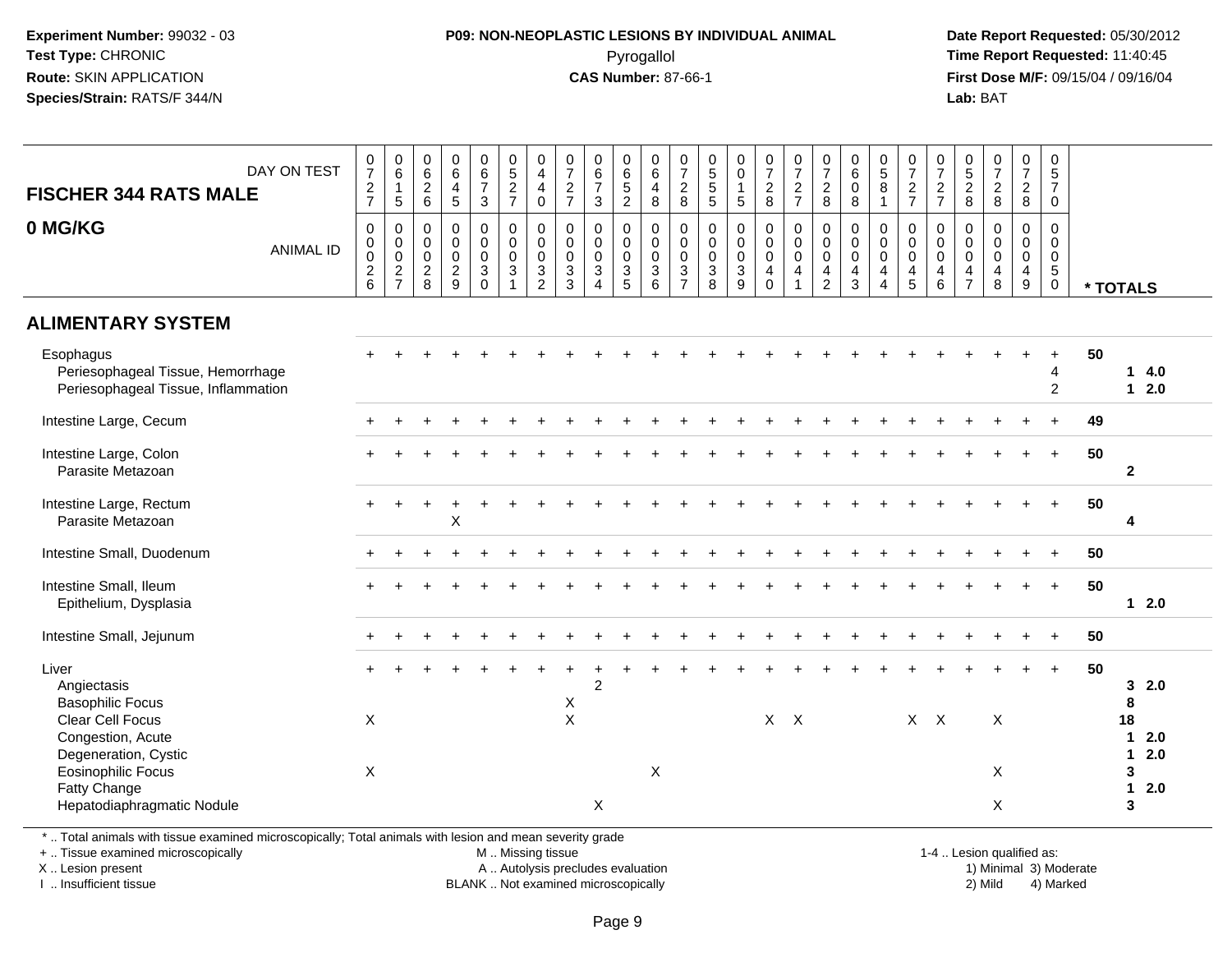#### **P09: NON-NEOPLASTIC LESIONS BY INDIVIDUAL ANIMAL**Pyrogallol **Time Report Requested:** 11:40:45

 **Date Report Requested:** 05/30/2012 **First Dose M/F:** 09/15/04 / 09/16/04<br>Lab: BAT **Lab:** BAT

| DAY ON TEST<br><b>FISCHER 344 RATS MALE</b>                                                                                                                                                                                        | $\begin{array}{c} 0 \\ 7 \end{array}$<br>$\frac{2}{7}$                 | $\begin{array}{c} 0 \\ 6 \end{array}$<br>$\overline{1}$<br>$\sqrt{5}$ | 0<br>$6\phantom{a}$<br>$\overline{2}$<br>$\,6\,$               | $\mathbf 0$<br>$\,6\,$<br>4<br>$\overline{5}$            | $_{6}^{\rm 0}$<br>$\overline{7}$<br>3                                             | $0$<br>5<br>2<br>7                                                           | $_4^{\rm 0}$<br>$\overline{4}$<br>$\pmb{0}$                    | 0<br>$\overline{7}$<br>$\sqrt{2}$<br>$\overline{7}$ | $\begin{array}{c} 0 \\ 6 \\ 7 \end{array}$<br>$\mathbf 3$                            | 0<br>$\overline{6}$<br>$\frac{5}{2}$ | $\,0\,$<br>$\overline{6}$<br>$\overline{\mathcal{A}}$<br>$\bf8$ | 0<br>$\overline{7}$<br>$\boldsymbol{2}$<br>8                         | 0<br>5<br>5<br>5                                                                 | $_0^0$<br>$\mathbf 1$<br>5                               | $\begin{array}{c} 0 \\ 7 \end{array}$<br>$\frac{2}{8}$ | $\frac{0}{7}$<br>$\frac{2}{7}$                                                      | $\begin{array}{c} 0 \\ 7 \end{array}$<br>$\sqrt{2}$<br>$\bf 8$ | $\begin{array}{c} 0 \\ 6 \end{array}$<br>$\mathbf 0$<br>8              | $\begin{array}{c} 0 \\ 5 \end{array}$<br>$\bf8$<br>$\mathbf{1}$                    | $\begin{smallmatrix}0\\7\end{smallmatrix}$<br>$\frac{2}{7}$ | $\frac{0}{7}$<br>$\frac{2}{7}$                   | $\begin{array}{c} 0 \\ 5 \\ 2 \\ 8 \end{array}$ | $\frac{0}{7}$<br>$\frac{2}{8}$                    | $\begin{smallmatrix}0\\7\end{smallmatrix}$<br>$\frac{2}{8}$              | $\mathsf 0$<br>$\overline{5}$<br>$\overline{7}$<br>$\mathbf 0$         |                        |                                            |                                                     |
|------------------------------------------------------------------------------------------------------------------------------------------------------------------------------------------------------------------------------------|------------------------------------------------------------------------|-----------------------------------------------------------------------|----------------------------------------------------------------|----------------------------------------------------------|-----------------------------------------------------------------------------------|------------------------------------------------------------------------------|----------------------------------------------------------------|-----------------------------------------------------|--------------------------------------------------------------------------------------|--------------------------------------|-----------------------------------------------------------------|----------------------------------------------------------------------|----------------------------------------------------------------------------------|----------------------------------------------------------|--------------------------------------------------------|-------------------------------------------------------------------------------------|----------------------------------------------------------------|------------------------------------------------------------------------|------------------------------------------------------------------------------------|-------------------------------------------------------------|--------------------------------------------------|-------------------------------------------------|---------------------------------------------------|--------------------------------------------------------------------------|------------------------------------------------------------------------|------------------------|--------------------------------------------|-----------------------------------------------------|
| 0 MG/KG<br><b>ANIMAL ID</b>                                                                                                                                                                                                        | $\mathbf 0$<br>0<br>$\pmb{0}$<br>$\begin{array}{c} 2 \\ 6 \end{array}$ | $\mathbf 0$<br>$\begin{array}{c} 0 \\ 0 \\ 2 \\ 7 \end{array}$        | 0<br>$\mathbf 0$<br>0<br>$\begin{array}{c} 2 \\ 8 \end{array}$ | $\mathbf 0$<br>$\mathbf 0$<br>$\pmb{0}$<br>$\frac{2}{9}$ | 0<br>$\mathsf{O}\xspace$<br>$\pmb{0}$<br>$\ensuremath{\mathsf{3}}$<br>$\mathbf 0$ | 0<br>$\mathbf 0$<br>$\pmb{0}$<br>$\ensuremath{\mathsf{3}}$<br>$\overline{1}$ | $\pmb{0}$<br>$\mathsf{O}\xspace$<br>$\pmb{0}$<br>$\frac{3}{2}$ | 0<br>$\mathbf 0$<br>0<br>$\frac{3}{3}$              | $\mathbf 0$<br>$\pmb{0}$<br>$\pmb{0}$<br>$\ensuremath{\mathsf{3}}$<br>$\overline{4}$ | 0<br>0<br>$\pmb{0}$<br>$\frac{3}{5}$ | 0<br>$\mathbf 0$<br>$\boldsymbol{0}$<br>$^3$ 6                  | 0<br>$\mathbf 0$<br>0<br>$\ensuremath{\mathsf{3}}$<br>$\overline{7}$ | $\mathbf 0$<br>$\mathbf 0$<br>$\pmb{0}$<br>$\begin{array}{c} 3 \\ 8 \end{array}$ | $\pmb{0}$<br>$\mathbf 0$<br>$\mathsf 0$<br>$\frac{3}{9}$ | 0<br>$\mathsf{O}\xspace$<br>$\pmb{0}$<br>$^4_{\rm 0}$  | $\mathbf 0$<br>$\mathsf{O}\xspace$<br>$\mathbf 0$<br>$\overline{4}$<br>$\mathbf{1}$ | 0<br>$\mathbf 0$<br>$\pmb{0}$<br>$\frac{4}{2}$                 | 0<br>$\mathbf 0$<br>$\pmb{0}$<br>$\begin{array}{c} 4 \\ 3 \end{array}$ | 0<br>$\mathsf{O}\xspace$<br>$\pmb{0}$<br>$\overline{\mathbf{4}}$<br>$\overline{4}$ | 0<br>$\mathbf 0$<br>$\pmb{0}$<br>$\frac{4}{5}$              | 0<br>$\mathbf 0$<br>$\mathbf 0$<br>$\frac{4}{6}$ | 0<br>0<br>$\pmb{0}$<br>$\frac{4}{7}$            | $\mathbf 0$<br>$\mathbf 0$<br>$\pmb{0}$<br>4<br>8 | 0<br>$\mathbf 0$<br>$\mathbf 0$<br>$\begin{array}{c} 4 \\ 9 \end{array}$ | $\mathbf 0$<br>$\mathbf 0$<br>$\mathbf 0$<br>$\sqrt{5}$<br>$\mathbf 0$ |                        | * TOTALS                                   |                                                     |
| Inflammation<br>Mixed Cell Focus<br>Bile Duct, Hyperplasia<br>Centrilobular, Fibrosis<br>Hepatocyte, Degeneration<br>Hepatocyte, Necrosis<br>Hepatocyte, Regeneration<br>Hepatocyte, Vacuolization Cytoplasmic<br>Portal, Fibrosis | 1<br>1                                                                 |                                                                       | $\ensuremath{\mathsf{3}}$                                      | $\overline{c}$                                           | $\mathbf{1}$<br>$\mathbf 1$                                                       |                                                                              | $\mathbf{1}$<br>$\mathbf{1}$<br>$\overline{1}$<br>$\mathbf{1}$ | -1<br>$\mathbf{1}$<br>$\mathbf{1}$                  |                                                                                      | -1<br>$\overline{1}$                 |                                                                 | $\mathbf{1}$<br>X<br>$\mathbf{1}$                                    | 1                                                                                |                                                          | $\mathbf{1}$                                           | X<br>$\mathbf{1}$                                                                   |                                                                | $\mathbf{1}$<br>$\mathbf{1}$<br>$2 \quad 1$                            | $\overline{1}$                                                                     | X<br>$\mathbf{1}$                                           | 1<br>$\mathbf 1$<br>$\overline{1}$               | $\overline{1}$<br>$\mathbf{1}$                  | -1<br>X<br>$\overline{2}$                         |                                                                          | $\overline{1}$                                                         |                        | 8<br>28 1.1<br>$\mathbf 1$<br>1<br>1<br>19 | 19 1.0<br>1.0<br>1.0<br>3.0<br>2.0<br>1.2<br>3, 1.0 |
| Mesentery<br>Necrosis                                                                                                                                                                                                              | $\ddot{}$<br>3                                                         |                                                                       | $\ddot{}$                                                      |                                                          | $\ddot{}$<br>3                                                                    |                                                                              | $\ddot{}$<br>3                                                 |                                                     |                                                                                      | $\ddot{}$<br>3                       |                                                                 |                                                                      | $\ddot{}$<br>$\mathbf{3}$                                                        |                                                          |                                                        |                                                                                     |                                                                |                                                                        |                                                                                    |                                                             | $\ddot{}$<br>3                                   |                                                 |                                                   |                                                                          | $\ddot{}$                                                              | 9                      |                                            | 73.0                                                |
| Oral Mucosa<br>Gingival, Inflammation                                                                                                                                                                                              |                                                                        |                                                                       |                                                                |                                                          |                                                                                   |                                                                              |                                                                |                                                     |                                                                                      |                                      |                                                                 |                                                                      |                                                                                  |                                                          |                                                        |                                                                                     |                                                                |                                                                        |                                                                                    |                                                             |                                                  |                                                 |                                                   |                                                                          |                                                                        | $\mathbf{2}$           |                                            | 2.2.0                                               |
| Pancreas<br>Acinus, Atrophy<br>Acinus, Hyperplasia<br>Duct, Cyst                                                                                                                                                                   |                                                                        |                                                                       | 1                                                              |                                                          | $\overline{1}$                                                                    | 1                                                                            | $\overline{c}$<br>$\mathbf{1}$                                 | $\overline{2}$                                      | $\overline{2}$                                                                       | $\overline{1}$                       |                                                                 | 1                                                                    | 3                                                                                |                                                          | $\overline{2}$<br>$\overline{2}$                       |                                                                                     |                                                                | $\overline{1}$                                                         |                                                                                    |                                                             | 3                                                |                                                 |                                                   |                                                                          | $\ddot{}$<br>3                                                         | 50                     |                                            | 28 1.6<br>3, 1.3<br>5 1.4                           |
| Salivary Glands                                                                                                                                                                                                                    |                                                                        |                                                                       |                                                                |                                                          |                                                                                   |                                                                              |                                                                |                                                     |                                                                                      |                                      |                                                                 |                                                                      |                                                                                  |                                                          |                                                        |                                                                                     |                                                                |                                                                        |                                                                                    |                                                             |                                                  |                                                 |                                                   |                                                                          | $\ddot{}$                                                              | 50                     |                                            |                                                     |
| Stomach, Forestomach<br>Fibrosis<br>Inflammation<br>Ulcer<br>Epithelium, Hyperplasia                                                                                                                                               |                                                                        |                                                                       |                                                                |                                                          |                                                                                   |                                                                              | 4                                                              |                                                     |                                                                                      |                                      | 4                                                               |                                                                      |                                                                                  |                                                          |                                                        |                                                                                     | 4                                                              | $\overline{1}$                                                         |                                                                                    |                                                             |                                                  |                                                 |                                                   |                                                                          |                                                                        | 50                     | 1<br>$\mathbf{2}$<br>4                     | 3.0<br>1.5<br>4.0<br>2, 1.5                         |
| Stomach, Glandular                                                                                                                                                                                                                 |                                                                        |                                                                       |                                                                |                                                          |                                                                                   |                                                                              |                                                                |                                                     |                                                                                      |                                      |                                                                 |                                                                      |                                                                                  |                                                          |                                                        |                                                                                     |                                                                |                                                                        |                                                                                    |                                                             |                                                  |                                                 |                                                   |                                                                          |                                                                        | 50                     |                                            |                                                     |
| *  Total animals with tissue examined microscopically; Total animals with lesion and mean severity grade<br>+  Tissue examined microscopically<br>X  Lesion present                                                                |                                                                        |                                                                       |                                                                |                                                          |                                                                                   | M  Missing tissue                                                            |                                                                | A  Autolysis precludes evaluation                   |                                                                                      |                                      |                                                                 |                                                                      |                                                                                  |                                                          |                                                        |                                                                                     |                                                                |                                                                        |                                                                                    |                                                             | 1-4  Lesion qualified as:                        |                                                 |                                                   |                                                                          |                                                                        | 1) Minimal 3) Moderate |                                            |                                                     |

I .. Insufficient tissue

BLANK .. Not examined microscopically 2) Mild 4) Marked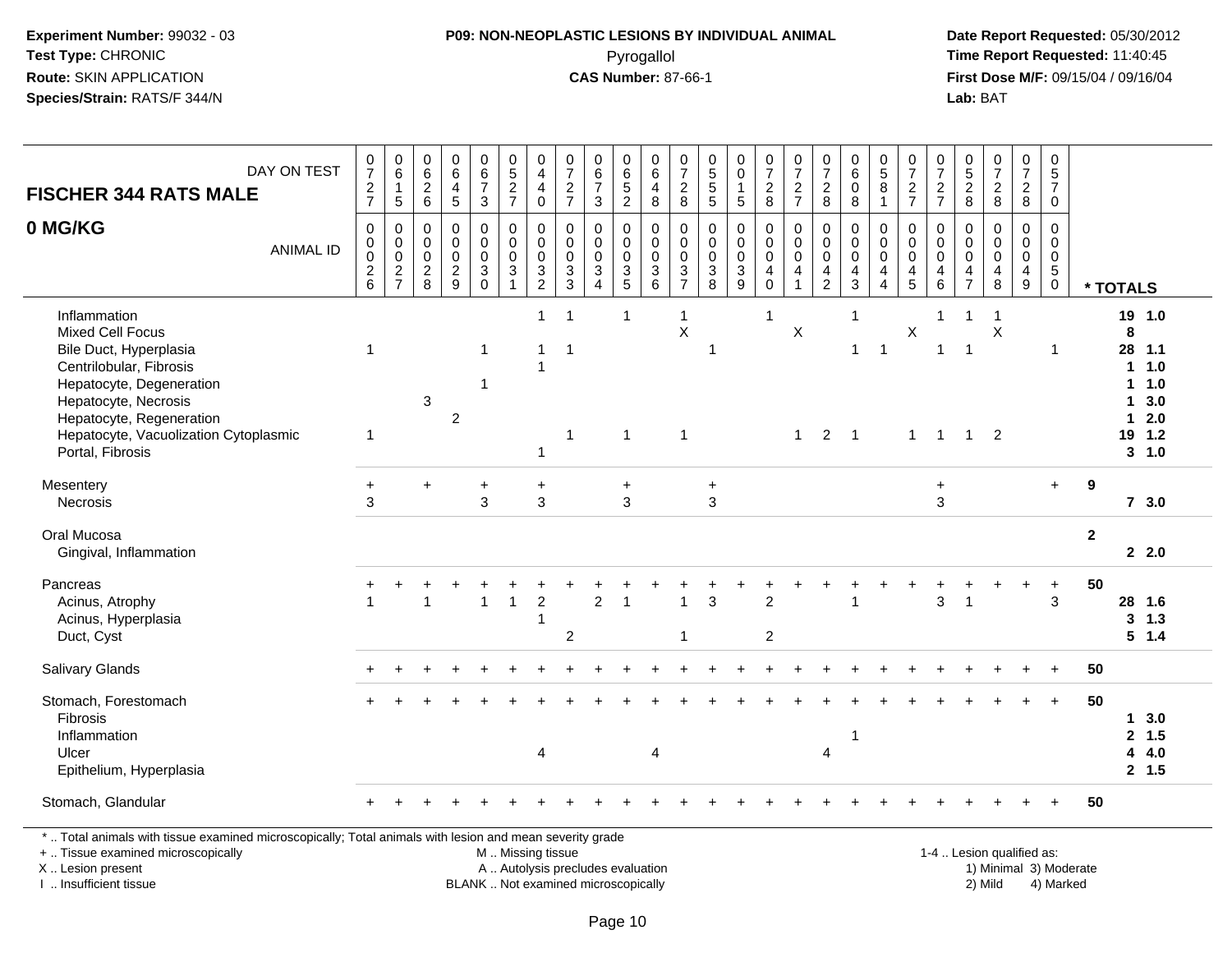#### **P09: NON-NEOPLASTIC LESIONS BY INDIVIDUAL ANIMAL**Pyrogallol **Time Report Requested:** 11:40:45

 **Date Report Requested:** 05/30/2012 **First Dose M/F:** 09/15/04 / 09/16/04<br>Lab: BAT **Lab:** BAT

| <b>FISCHER 344 RATS MALE</b>                                                                                                                                        | DAY ON TEST      | $\frac{0}{7}$<br>$\sqrt{2}$<br>$\overline{7}$                                  | $\mathbf 0$<br>6<br>$\mathbf{1}$<br>$\sqrt{5}$      | $\begin{array}{c} 0 \\ 6 \end{array}$<br>$\sqrt{2}$<br>6 | 0<br>$6\phantom{a}$<br>$\overline{\mathbf{4}}$<br>$\sqrt{5}$ | $\begin{array}{c} 0 \\ 6 \end{array}$<br>$\overline{7}$<br>$\mathbf{3}$ | $0$<br>5<br>2<br>7                                                            | 0<br>$\overline{4}$<br>$\overline{4}$<br>$\mathbf 0$       | $\frac{0}{7}$<br>$\frac{2}{7}$    | $_{6}^{\rm 0}$<br>$\boldsymbol{7}$<br>3                | $\begin{matrix} 0 \\ 6 \\ 5 \end{matrix}$<br>$\overline{2}$ | $_{6}^{\rm 0}$<br>$\overline{4}$<br>8   | $\frac{0}{7}$<br>$\frac{2}{8}$               | $\begin{array}{c} 0 \\ 5 \end{array}$<br>$\sqrt{5}$<br>$\overline{5}$     | 0<br>$\overline{0}$<br>$\mathbf{1}$<br>5                             | $\frac{0}{7}$<br>$_{\rm 8}^2$                     | $\frac{0}{7}$<br>$\frac{2}{7}$                                     | $\frac{0}{7}$<br>$\boldsymbol{2}$<br>8       | $\begin{array}{c} 0 \\ 6 \end{array}$<br>$\pmb{0}$<br>8                    | $\begin{array}{c} 0 \\ 5 \end{array}$<br>$\,8\,$<br>$\overline{1}$                 | $\frac{0}{7}$<br>$\frac{2}{7}$                                    | 0<br>$\overline{7}$<br>$\frac{2}{7}$                  | $^{\rm 0}_{\rm 5}$<br>$\frac{2}{8}$                                       | $\begin{smallmatrix}0\\7\end{smallmatrix}$<br>$\overline{c}$<br>8 | $\frac{0}{7}$<br>$\sqrt{2}$<br>8                                                         | 0<br>$\overline{5}$<br>$\boldsymbol{7}$<br>$\mathbf 0$                           |                        |          |                             |  |
|---------------------------------------------------------------------------------------------------------------------------------------------------------------------|------------------|--------------------------------------------------------------------------------|-----------------------------------------------------|----------------------------------------------------------|--------------------------------------------------------------|-------------------------------------------------------------------------|-------------------------------------------------------------------------------|------------------------------------------------------------|-----------------------------------|--------------------------------------------------------|-------------------------------------------------------------|-----------------------------------------|----------------------------------------------|---------------------------------------------------------------------------|----------------------------------------------------------------------|---------------------------------------------------|--------------------------------------------------------------------|----------------------------------------------|----------------------------------------------------------------------------|------------------------------------------------------------------------------------|-------------------------------------------------------------------|-------------------------------------------------------|---------------------------------------------------------------------------|-------------------------------------------------------------------|------------------------------------------------------------------------------------------|----------------------------------------------------------------------------------|------------------------|----------|-----------------------------|--|
| 0 MG/KG                                                                                                                                                             | <b>ANIMAL ID</b> | $\mathbf 0$<br>$\pmb{0}$<br>$\pmb{0}$<br>$\begin{array}{c} 2 \\ 6 \end{array}$ | $\Omega$<br>$\pmb{0}$<br>$\pmb{0}$<br>$\frac{2}{7}$ | $\Omega$<br>0<br>0<br>$_{\rm 8}^2$                       | $\mathbf 0$<br>0<br>0<br>$\frac{2}{9}$                       | $\pmb{0}$<br>$\pmb{0}$<br>$\pmb{0}$<br>$\frac{3}{0}$                    | $\pmb{0}$<br>$\pmb{0}$<br>$\mathsf{O}\xspace$<br>$\sqrt{3}$<br>$\overline{1}$ | $\mathbf 0$<br>$\mathbf 0$<br>$\mathbf 0$<br>$\frac{3}{2}$ | 0<br>$\mathbf 0$<br>0<br>3<br>3   | $\mathbf 0$<br>$\pmb{0}$<br>$\pmb{0}$<br>$\frac{3}{4}$ | 0<br>0<br>$\mathbf 0$<br>$\mathbf{3}$<br>$\overline{5}$     | 0<br>$\pmb{0}$<br>$\mathbf 0$<br>$^3$ 6 | 0<br>$\pmb{0}$<br>$\pmb{0}$<br>$\frac{3}{7}$ | $\mathbf 0$<br>$\mathbf 0$<br>$\mathbf 0$<br>$\sqrt{3}$<br>$\overline{8}$ | $\Omega$<br>$\mathbf 0$<br>$\pmb{0}$<br>$\sqrt{3}$<br>$\overline{9}$ | 0<br>$\pmb{0}$<br>$\mathsf 0$<br>4<br>$\mathbf 0$ | 0<br>0<br>$\mathbf 0$<br>$\overline{\mathbf{4}}$<br>$\overline{1}$ | 0<br>$\pmb{0}$<br>$\pmb{0}$<br>$\frac{4}{2}$ | $\mathbf 0$<br>0<br>$\mathbf 0$<br>$\overline{\mathbf{4}}$<br>$\mathbf{3}$ | $\Omega$<br>$\mathbf 0$<br>$\mathsf{O}\xspace$<br>$\overline{4}$<br>$\overline{4}$ | 0<br>$\pmb{0}$<br>$\mathbf 0$<br>$\overline{4}$<br>$\overline{5}$ | $\Omega$<br>$\mathbf 0$<br>$\mathsf 0$<br>4<br>$\,$ 6 | $\Omega$<br>$\mathbf 0$<br>0<br>$\overline{\mathbf{4}}$<br>$\overline{7}$ | $\Omega$<br>$\mathbf 0$<br>0<br>$\overline{4}$<br>$\,8\,$         | $\mathbf 0$<br>$\mathbf 0$<br>$\mathbf 0$<br>$\overline{\mathbf{4}}$<br>$\boldsymbol{9}$ | $\mathbf 0$<br>$\mathbf 0$<br>$\mathsf{O}\xspace$<br>$\overline{5}$ <sup>0</sup> |                        | * TOTALS |                             |  |
| Erosion                                                                                                                                                             |                  |                                                                                |                                                     | $\overline{c}$                                           |                                                              |                                                                         |                                                                               |                                                            |                                   |                                                        |                                                             |                                         |                                              |                                                                           |                                                                      |                                                   |                                                                    |                                              |                                                                            |                                                                                    |                                                                   |                                                       |                                                                           |                                                                   |                                                                                          |                                                                                  |                        |          | 2.2.0                       |  |
| Tongue                                                                                                                                                              |                  |                                                                                |                                                     |                                                          |                                                              |                                                                         |                                                                               |                                                            |                                   |                                                        |                                                             |                                         |                                              |                                                                           |                                                                      |                                                   |                                                                    |                                              |                                                                            |                                                                                    |                                                                   |                                                       |                                                                           |                                                                   |                                                                                          |                                                                                  | $\mathbf{1}$           |          |                             |  |
| <b>CARDIOVASCULAR SYSTEM</b>                                                                                                                                        |                  |                                                                                |                                                     |                                                          |                                                              |                                                                         |                                                                               |                                                            |                                   |                                                        |                                                             |                                         |                                              |                                                                           |                                                                      |                                                   |                                                                    |                                              |                                                                            |                                                                                    |                                                                   |                                                       |                                                                           |                                                                   |                                                                                          |                                                                                  |                        |          |                             |  |
| <b>Blood Vessel</b>                                                                                                                                                 |                  |                                                                                |                                                     |                                                          |                                                              |                                                                         |                                                                               |                                                            |                                   |                                                        |                                                             |                                         |                                              |                                                                           |                                                                      |                                                   |                                                                    |                                              |                                                                            |                                                                                    |                                                                   |                                                       |                                                                           |                                                                   |                                                                                          | $+$                                                                              | 50                     |          |                             |  |
| Heart<br>Cardiomyopathy                                                                                                                                             |                  | $\mathcal{P}$                                                                  | $\overline{2}$                                      | $\overline{2}$                                           | $\overline{2}$                                               | $\overline{2}$                                                          | -1                                                                            |                                                            | 3                                 | -1                                                     | 3                                                           |                                         |                                              | $\overline{2}$                                                            |                                                                      | $\overline{2}$                                    | $\overline{2}$                                                     | $\overline{2}$                               | 3                                                                          | 3                                                                                  | $\overline{2}$                                                    | 3                                                     | $\overline{2}$                                                            | $\overline{2}$                                                    | $\mathbf{1}$                                                                             | $\ddot{}$<br>$\overline{2}$                                                      | 50                     |          | 46 2.3                      |  |
| <b>ENDOCRINE SYSTEM</b>                                                                                                                                             |                  |                                                                                |                                                     |                                                          |                                                              |                                                                         |                                                                               |                                                            |                                   |                                                        |                                                             |                                         |                                              |                                                                           |                                                                      |                                                   |                                                                    |                                              |                                                                            |                                                                                    |                                                                   |                                                       |                                                                           |                                                                   |                                                                                          |                                                                                  |                        |          |                             |  |
| <b>Adrenal Cortex</b><br>Hyperplasia<br>Hypertrophy<br>Vacuolization Cytoplasmic                                                                                    |                  | $+$                                                                            | $\ddot{}$                                           |                                                          | 2                                                            |                                                                         |                                                                               | $\mathbf{1}$                                               | $\overline{1}$                    |                                                        | $\mathbf{1}$                                                | 2                                       | $\overline{1}$<br>3                          | $\overline{1}$                                                            |                                                                      |                                                   | -1<br>$\mathbf{1}$                                                 | 1<br>$\overline{2}$                          | $\overline{1}$                                                             |                                                                                    | 1<br>$\overline{2}$                                               | $\overline{1}$                                        |                                                                           | $\mathbf{1}$                                                      |                                                                                          | $+$<br>$\overline{2}$                                                            | 50                     |          | 19 1.2<br>$7$ 1.9<br>27 1.6 |  |
| Adrenal Medulla<br>Hyperplasia                                                                                                                                      |                  | $+$                                                                            |                                                     |                                                          | $\div$                                                       | $\overline{1}$<br>$\overline{c}$                                        |                                                                               | 1                                                          | 1                                 | 3                                                      |                                                             |                                         |                                              |                                                                           |                                                                      |                                                   |                                                                    | $\overline{ }$                               |                                                                            |                                                                                    | ÷.<br>3                                                           |                                                       |                                                                           | $\div$                                                            | $\ddot{}$                                                                                | $\ddot{}$                                                                        | 50                     |          | 16 1.8                      |  |
| Islets, Pancreatic                                                                                                                                                  |                  |                                                                                |                                                     |                                                          |                                                              |                                                                         |                                                                               |                                                            |                                   |                                                        |                                                             |                                         |                                              |                                                                           |                                                                      |                                                   |                                                                    |                                              |                                                                            |                                                                                    |                                                                   |                                                       |                                                                           |                                                                   |                                                                                          | $\ddot{}$                                                                        | 50                     |          |                             |  |
| Parathyroid Gland                                                                                                                                                   |                  |                                                                                |                                                     |                                                          |                                                              |                                                                         |                                                                               |                                                            |                                   |                                                        |                                                             |                                         |                                              |                                                                           |                                                                      |                                                   |                                                                    |                                              |                                                                            |                                                                                    |                                                                   |                                                       |                                                                           |                                                                   |                                                                                          |                                                                                  | 50                     |          |                             |  |
| <b>Pituitary Gland</b><br>Pars Distalis, Atrophy<br>Pars Distalis, Hyperplasia                                                                                      |                  |                                                                                |                                                     | $\overline{2}$                                           |                                                              |                                                                         |                                                                               |                                                            | $\overline{c}$                    |                                                        |                                                             |                                         | 3                                            |                                                                           |                                                                      |                                                   |                                                                    |                                              |                                                                            |                                                                                    |                                                                   |                                                       | $\ddot{}$                                                                 | $\ddot{}$<br>3                                                    | $\ddot{}$                                                                                | $\ddot{}$                                                                        | 50                     | -1       | 3.0<br>$11 \t1.8$           |  |
| <b>Thyroid Gland</b><br>C-cell, Hyperplasia                                                                                                                         |                  |                                                                                |                                                     |                                                          |                                                              |                                                                         |                                                                               |                                                            | 3                                 | $\overline{2}$                                         |                                                             |                                         | 1                                            | $\overline{\mathbf{1}}$                                                   |                                                                      |                                                   |                                                                    | $\overline{\mathbf{1}}$                      |                                                                            |                                                                                    | 1                                                                 |                                                       |                                                                           | 1                                                                 | 3                                                                                        | $\ddot{}$                                                                        | 50                     |          | 18 1.4                      |  |
| *  Total animals with tissue examined microscopically; Total animals with lesion and mean severity grade<br>+  Tissue examined microscopically<br>X  Lesion present |                  |                                                                                |                                                     |                                                          |                                                              |                                                                         | M  Missing tissue                                                             |                                                            | A  Autolysis precludes evaluation |                                                        |                                                             |                                         |                                              |                                                                           |                                                                      |                                                   |                                                                    |                                              |                                                                            |                                                                                    |                                                                   |                                                       |                                                                           | 1-4  Lesion qualified as:                                         |                                                                                          |                                                                                  | 1) Minimal 3) Moderate |          |                             |  |

I .. Insufficient tissue

BLANK .. Not examined microscopically 2) Mild 4) Marked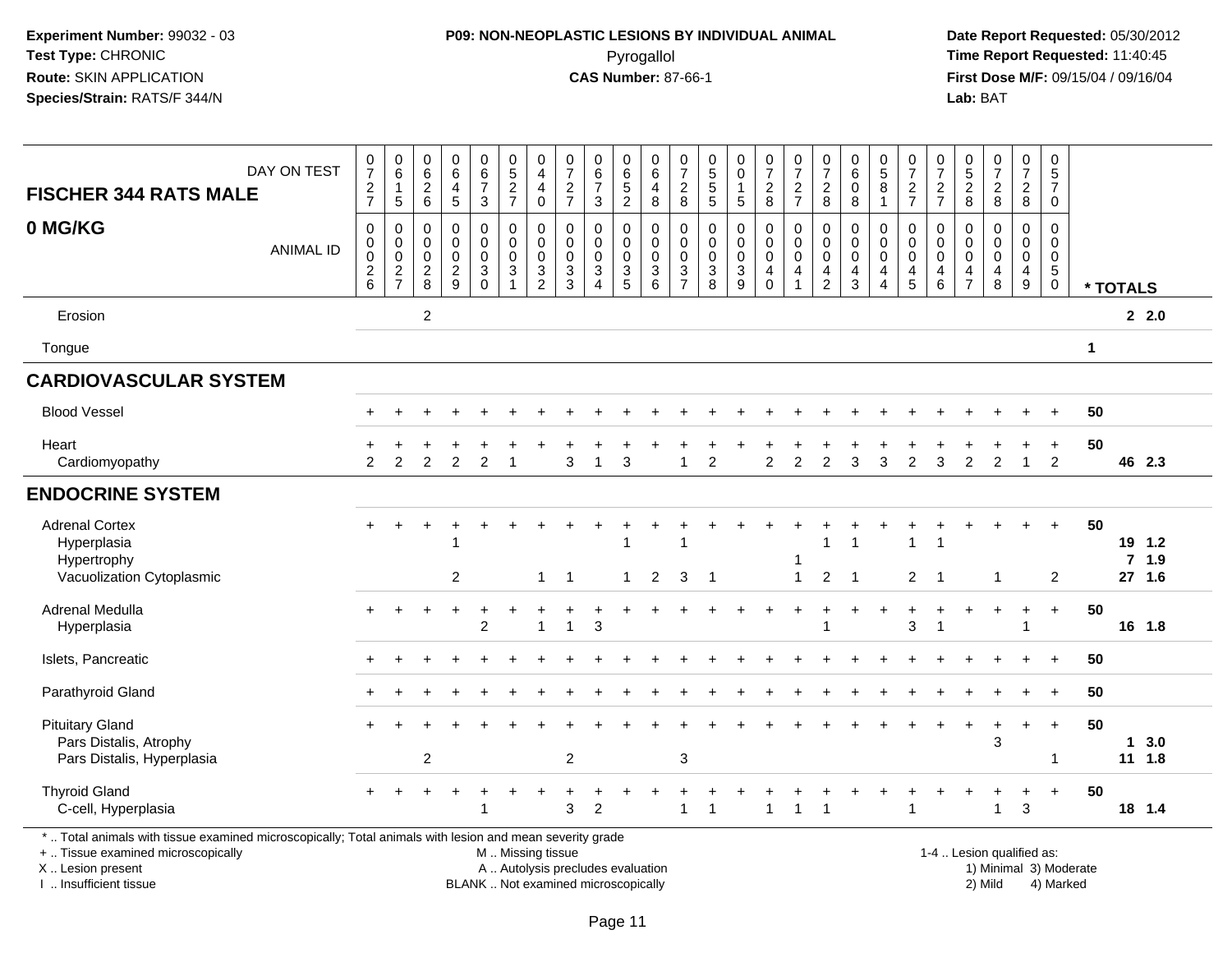## **P09: NON-NEOPLASTIC LESIONS BY INDIVIDUAL ANIMAL**Pyrogallol **Time Report Requested:** 11:40:45

 **Date Report Requested:** 05/30/2012 **First Dose M/F:** 09/15/04 / 09/16/04<br>Lab: BAT **Lab:** BAT

| DAY ON TEST<br><b>FISCHER 344 RATS MALE</b> | U<br>$\rightarrow$<br>$\epsilon$          | U<br>6<br>.5                                  | - | ν<br>⌒                  | 0<br>6<br>3           | U<br>C<br><u>_</u><br>$\rightarrow$ | 0<br>4<br>v           | <u>.</u> | ◡<br>6      | U<br>6<br>5<br><u>_</u>                | 0<br>6<br>4<br>8                             | 0<br><u>_</u><br>8 | ັ<br>ັ | U<br>$\sim$<br>Ω | 0<br>$\epsilon$<br>$\rightarrow$ | 0<br><u>_</u><br>8      | 6<br>Ω | ◡ | 0<br>◠<br>∼                      | v<br>$\sqrt{2}$<br><u>_</u> | U<br>.5<br>я     | 0<br><sup>o</sup><br>8 | 0<br>_<br>8                     | 0<br><sub>5</sub><br>0           |               |
|---------------------------------------------|-------------------------------------------|-----------------------------------------------|---|-------------------------|-----------------------|-------------------------------------|-----------------------|----------|-------------|----------------------------------------|----------------------------------------------|--------------------|--------|------------------|----------------------------------|-------------------------|--------|---|----------------------------------|-----------------------------|------------------|------------------------|---------------------------------|----------------------------------|---------------|
| 0 MG/KG<br><b>ANIMAL ID</b>                 | U<br>v.<br>U<br>$\sim$<br>$\epsilon$<br>6 | v<br>U<br>υ<br>റ<br><u>_</u><br>$\rightarrow$ |   | u<br>u<br><u>_</u><br>9 | 0<br>0<br>O<br>3<br>0 | U<br>U<br>v<br>J                    | 0<br>0<br>0<br>3<br>C | ັ        | ◡<br>◡<br>د | υ<br>U<br>U<br>$\mathbf{r}$<br>C.<br>5 | 0<br>0<br>0<br>$\mathbf{\Omega}$<br>- ၁<br>6 | U<br>U<br>v<br>3   | J<br>8 | υ<br>U<br>U<br>U | U<br>0<br>0                      | U<br>U<br>U<br>$\Omega$ | J      |   | U<br>υ<br>0<br>4<br><sub>5</sub> | 0<br>4<br>6                 | U<br>υ<br>υ<br>- | 0<br>υ<br>0<br>8       | $\mathbf 0$<br>$\mathbf 0$<br>9 | 0<br>0<br>0<br><sub>5</sub><br>0 | <b>TOTALS</b> |

#### **GENERAL BODY SYSTEM**

NONE

#### **GENITAL SYSTEM**

| <b>Coagulating Gland</b>                                                                                                                                                                   |                             | $\ddot{}$ |                |   |                |                                                                                               |               |                |           |   |                |  |                     |                |                |  |                |                           |                |     |                                     |    |                      |
|--------------------------------------------------------------------------------------------------------------------------------------------------------------------------------------------|-----------------------------|-----------|----------------|---|----------------|-----------------------------------------------------------------------------------------------|---------------|----------------|-----------|---|----------------|--|---------------------|----------------|----------------|--|----------------|---------------------------|----------------|-----|-------------------------------------|----|----------------------|
| Epididymis                                                                                                                                                                                 | $+$                         |           |                |   |                |                                                                                               |               |                |           |   |                |  |                     |                |                |  |                |                           |                |     |                                     | 50 |                      |
| <b>Preputial Gland</b><br>Inflammation                                                                                                                                                     | $\ddot{}$                   |           |                |   |                |                                                                                               |               |                |           |   |                |  |                     |                |                |  |                |                           | 2              |     | $\ddot{}$                           | 50 | 2, 1.5               |
| Prostate<br>Inflammation<br>Epithelium, Hyperplasia                                                                                                                                        | $\ddot{}$<br>$\overline{2}$ |           |                |   |                |                                                                                               | $\mathcal{L}$ | $\mathfrak{p}$ |           |   | $\mathfrak{p}$ |  |                     | $\overline{3}$ | $\overline{2}$ |  | $\overline{2}$ | $\overline{3}$            | $\overline{1}$ | 3   |                                     | 50 | 44 1.6<br>4 1.0      |
| Seminal Vesicle                                                                                                                                                                            |                             |           |                |   |                |                                                                                               |               |                |           |   |                |  |                     |                |                |  |                |                           |                |     |                                     | 50 |                      |
| <b>Testes</b><br>Germinal Epithelium, Atrophy<br>Interstitial Cell, Hyperplasia                                                                                                            | $\pm$<br>$2^{\circ}$        | -1        |                |   | $\overline{a}$ |                                                                                               |               |                |           | 3 |                |  | 2<br>$\overline{ }$ |                |                |  |                |                           |                |     | $\ddot{}$                           | 50 | $5$ 1.6<br>11 1.2    |
| <b>HEMATOPOIETIC SYSTEM</b>                                                                                                                                                                |                             |           |                |   |                |                                                                                               |               |                |           |   |                |  |                     |                |                |  |                |                           |                |     |                                     |    |                      |
| <b>Bone Marrow</b><br>Hyperplasia                                                                                                                                                          | $+$                         | 4         | 4              | 4 |                |                                                                                               | 4             |                |           |   |                |  |                     |                |                |  |                |                           |                | 4   | $+$                                 | 50 | 10 3.9               |
| Lymph Node<br>Mediastinal, Degeneration, Cystic<br>Mediastinal, Hyperplasia, Plasma Cell                                                                                                   |                             | $+$       | $\ddot{}$<br>3 |   |                |                                                                                               |               |                | $\ddot{}$ |   |                |  |                     |                |                |  |                |                           |                | $+$ |                                     | 10 | $2 \quad 2.0$<br>2.5 |
| *  Total animals with tissue examined microscopically; Total animals with lesion and mean severity grade<br>+  Tissue examined microscopically<br>X  Lesion present<br>Insufficient tissue |                             |           |                |   |                | M  Missing tissue<br>A  Autolysis precludes evaluation<br>BLANK  Not examined microscopically |               |                |           |   |                |  |                     |                |                |  |                | 1-4  Lesion qualified as: | 2) Mild        |     | 1) Minimal 3) Moderate<br>4) Marked |    |                      |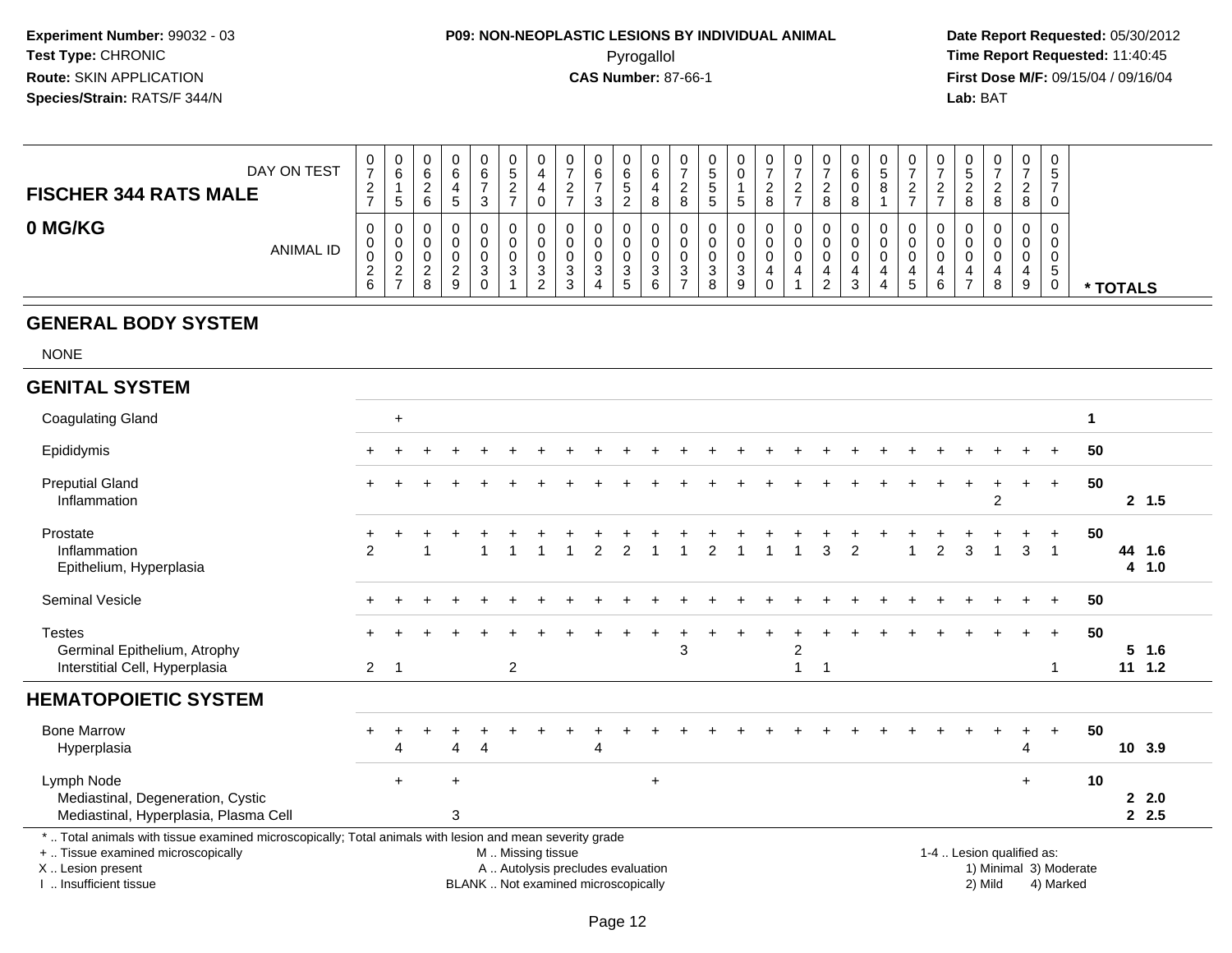#### **P09: NON-NEOPLASTIC LESIONS BY INDIVIDUAL ANIMAL**Pyrogallol **Time Report Requested:** 11:40:45

 **Date Report Requested:** 05/30/2012 **First Dose M/F:** 09/15/04 / 09/16/04 Lab: BAT **Lab:** BAT

| DAY ON TEST<br><b>FISCHER 344 RATS MALE</b>                                                              | $\frac{0}{7}$<br>$\frac{2}{7}$                 | $_{6}^{\rm 0}$<br>$\mathbf{1}$<br>5                                        | 0<br>$\,6\,$<br>$\overline{c}$<br>$\,6\,$    | $\begin{array}{c} 0 \\ 6 \end{array}$<br>$\overline{4}$<br>$\sqrt{5}$ | 0<br>$\,6\,$<br>$\overline{7}$<br>$\mathbf{3}$    | 0<br>$\overline{5}$<br>$\frac{2}{7}$                         | 0<br>$\overline{\mathbf{4}}$<br>4<br>$\pmb{0}$ | 0<br>$\overline{7}$<br>$\frac{2}{7}$     | $\boldsymbol{0}$<br>$\,6$<br>$\overline{7}$<br>$\mathbf{3}$                         | 0<br>$\,6$<br>$\sqrt{5}$<br>$\sqrt{2}$                                      | 0<br>$\,6\,$<br>$\overline{4}$<br>8                  | $\frac{0}{7}$<br>$\sqrt{2}$<br>$\bf 8$                            | $\begin{array}{c} 0 \\ 5 \\ 5 \end{array}$<br>$\sqrt{5}$ | 0<br>0<br>$\mathbf{1}$<br>5     | 0<br>$\overline{7}$<br>$\frac{2}{8}$                                   | $\boldsymbol{0}$<br>$\overline{7}$<br>$\frac{2}{7}$                     | 0<br>$\overline{7}$<br>$\overline{c}$<br>8 | 0<br>$\,6\,$<br>$\mathbf 0$<br>$\, 8$     | $\begin{array}{c} 0 \\ 5 \end{array}$<br>8<br>$\mathbf{1}$ | $\frac{0}{7}$<br>$\frac{2}{7}$                                  | $\frac{0}{7}$<br>$\frac{2}{7}$                | $\begin{matrix} 0 \\ 5 \end{matrix}$<br>$_{\rm 8}^2$             | $\begin{array}{c} 0 \\ 7 \end{array}$<br>$\sqrt{2}$<br>8 | $\begin{smallmatrix}0\\7\end{smallmatrix}$<br>$\frac{2}{8}$ | 0<br>$5\phantom{.0}$<br>$\overline{7}$<br>0                               |             |                              |
|----------------------------------------------------------------------------------------------------------|------------------------------------------------|----------------------------------------------------------------------------|----------------------------------------------|-----------------------------------------------------------------------|---------------------------------------------------|--------------------------------------------------------------|------------------------------------------------|------------------------------------------|-------------------------------------------------------------------------------------|-----------------------------------------------------------------------------|------------------------------------------------------|-------------------------------------------------------------------|----------------------------------------------------------|---------------------------------|------------------------------------------------------------------------|-------------------------------------------------------------------------|--------------------------------------------|-------------------------------------------|------------------------------------------------------------|-----------------------------------------------------------------|-----------------------------------------------|------------------------------------------------------------------|----------------------------------------------------------|-------------------------------------------------------------|---------------------------------------------------------------------------|-------------|------------------------------|
| 0 MG/KG<br><b>ANIMAL ID</b>                                                                              | $\mathbf 0$<br>$\pmb{0}$<br>$\frac{0}{2}$<br>6 | $\mathbf 0$<br>0<br>$\pmb{0}$<br>$\overline{\mathbf{c}}$<br>$\overline{7}$ | 0<br>$\mathbf 0$<br>0<br>$\overline{c}$<br>8 | $\mathbf 0$<br>$\mathbf 0$<br>$\pmb{0}$<br>$\frac{2}{9}$              | 0<br>$\mathsf{O}$<br>$\mathbf 0$<br>3<br>$\Omega$ | $\mathbf 0$<br>$\mathbf 0$<br>$\mathbf 0$<br>$\sqrt{3}$<br>1 | 0<br>0<br>0<br>3<br>2                          | 0<br>$\mathbf 0$<br>0<br>$\sqrt{3}$<br>3 | $\mathbf 0$<br>$\mathbf 0$<br>$\mathbf 0$<br>$\mathbf{3}$<br>$\boldsymbol{\Lambda}$ | $\mathbf 0$<br>$\mathbf 0$<br>$\mathbf 0$<br>$\ensuremath{\mathsf{3}}$<br>5 | 0<br>$\mathbf 0$<br>$\mathbf 0$<br>$\mathbf{3}$<br>6 | 0<br>$\mathbf 0$<br>$\mathbf 0$<br>$\mathbf{3}$<br>$\overline{7}$ | $\pmb{0}$<br>$\mathbf 0$<br>$\pmb{0}$<br>$\sqrt{3}$<br>8 | 0<br>$\mathbf 0$<br>0<br>3<br>9 | 0<br>$\mathsf{O}\xspace$<br>$\pmb{0}$<br>$\overline{4}$<br>$\mathbf 0$ | $\mathbf 0$<br>$\pmb{0}$<br>$\pmb{0}$<br>$\overline{4}$<br>$\mathbf{1}$ | 0<br>$\mathbf 0$<br>0<br>4<br>2            | 0<br>$\mathbf 0$<br>$\mathbf 0$<br>4<br>3 | 0<br>$\mathbf 0$<br>$\mathbf 0$<br>4<br>4                  | 0<br>$\mathsf 0$<br>$\mathsf 0$<br>$\overline{a}$<br>$\sqrt{5}$ | 0<br>$\mathbf 0$<br>$\pmb{0}$<br>4<br>$\,6\,$ | $\mathbf 0$<br>$\mathbf 0$<br>$\mathbf 0$<br>4<br>$\overline{7}$ | $\mathbf 0$<br>$\Omega$<br>$\mathbf 0$<br>4<br>8         | 0<br>$\mathbf 0$<br>$\mathbf 0$<br>$\overline{4}$<br>9      | $\mathbf 0$<br>$\mathbf 0$<br>$\mathbf 0$<br>$\sqrt{5}$<br>$\overline{0}$ |             | * TOTALS                     |
| Pancreatic, Degeneration, Cystic                                                                         |                                                |                                                                            |                                              |                                                                       |                                                   |                                                              |                                                |                                          |                                                                                     |                                                                             |                                                      |                                                                   |                                                          |                                 |                                                                        |                                                                         |                                            |                                           |                                                            |                                                                 |                                               |                                                                  |                                                          |                                                             |                                                                           |             | 13.0                         |
| Lymph Node, Mandibular                                                                                   | M                                              | M                                                                          | м                                            | M                                                                     | M                                                 | М                                                            | M                                              | м                                        | M                                                                                   | M                                                                           | М                                                    | M                                                                 | M                                                        | M                               | M                                                                      | M                                                                       | M                                          |                                           | M M                                                        | M                                                               | M                                             | M                                                                | M                                                        |                                                             | M M                                                                       | $\mathbf 0$ |                              |
| Lymph Node, Mesenteric                                                                                   | $+$                                            | $\ddot{}$                                                                  |                                              |                                                                       |                                                   |                                                              |                                                |                                          |                                                                                     |                                                                             |                                                      |                                                                   |                                                          |                                 |                                                                        |                                                                         |                                            |                                           |                                                            |                                                                 |                                               |                                                                  |                                                          | $\ddot{}$                                                   | $+$                                                                       | 50          |                              |
| Spleen<br>Hyperplasia, Lymphoid<br>Infarct                                                               | $+$                                            | $\ddot{}$                                                                  | $\overline{c}$                               |                                                                       | +                                                 | 1                                                            |                                                |                                          |                                                                                     |                                                                             | $\mathbf{3}$                                         |                                                                   |                                                          |                                 |                                                                        |                                                                         |                                            |                                           |                                                            |                                                                 |                                               |                                                                  |                                                          | $+$                                                         | $\ddot{}$                                                                 | 50          | $3 \t1.7$<br>2, 3.5          |
| Thymus                                                                                                   |                                                |                                                                            |                                              |                                                                       |                                                   |                                                              |                                                |                                          |                                                                                     |                                                                             |                                                      | ÷                                                                 | м                                                        | $\ddot{}$                       | $\ddot{}$                                                              |                                                                         |                                            |                                           |                                                            |                                                                 |                                               |                                                                  |                                                          |                                                             | $\ddot{}$                                                                 | 47          |                              |
| <b>INTEGUMENTARY SYSTEM</b>                                                                              |                                                |                                                                            |                                              |                                                                       |                                                   |                                                              |                                                |                                          |                                                                                     |                                                                             |                                                      |                                                                   |                                                          |                                 |                                                                        |                                                                         |                                            |                                           |                                                            |                                                                 |                                               |                                                                  |                                                          |                                                             |                                                                           |             |                              |
| <b>Mammary Gland</b><br>Duct, Cyst<br>Duct, Dilatation                                                   | +<br>3                                         | $\div$                                                                     |                                              |                                                                       |                                                   |                                                              |                                                |                                          |                                                                                     |                                                                             |                                                      |                                                                   |                                                          |                                 |                                                                        |                                                                         |                                            |                                           |                                                            |                                                                 |                                               |                                                                  |                                                          |                                                             | $+$                                                                       | 50          | 3.0<br>$\mathbf 1$<br>$12.0$ |
| Skin                                                                                                     |                                                |                                                                            |                                              |                                                                       |                                                   |                                                              |                                                |                                          |                                                                                     |                                                                             |                                                      |                                                                   |                                                          |                                 |                                                                        |                                                                         |                                            |                                           |                                                            |                                                                 |                                               |                                                                  |                                                          |                                                             |                                                                           | 50          |                              |
| <b>MUSCULOSKELETAL SYSTEM</b>                                                                            |                                                |                                                                            |                                              |                                                                       |                                                   |                                                              |                                                |                                          |                                                                                     |                                                                             |                                                      |                                                                   |                                                          |                                 |                                                                        |                                                                         |                                            |                                           |                                                            |                                                                 |                                               |                                                                  |                                                          |                                                             |                                                                           |             |                              |
| <b>Bone</b>                                                                                              |                                                |                                                                            |                                              |                                                                       |                                                   |                                                              |                                                |                                          |                                                                                     |                                                                             |                                                      |                                                                   |                                                          |                                 |                                                                        |                                                                         |                                            |                                           |                                                            |                                                                 |                                               |                                                                  |                                                          |                                                             | $+$                                                                       | 50          |                              |
| <b>NERVOUS SYSTEM</b>                                                                                    |                                                |                                                                            |                                              |                                                                       |                                                   |                                                              |                                                |                                          |                                                                                     |                                                                             |                                                      |                                                                   |                                                          |                                 |                                                                        |                                                                         |                                            |                                           |                                                            |                                                                 |                                               |                                                                  |                                                          |                                                             |                                                                           |             |                              |
| <b>Brain</b><br>Hemorrhage<br>Hydrocephalus                                                              |                                                |                                                                            |                                              |                                                                       |                                                   |                                                              |                                                |                                          | $\ddot{}$                                                                           | $\ddot{}$                                                                   | $\ddot{}$<br>3                                       | ٠                                                                 |                                                          | $\ddot{}$                       | $\ddot{}$                                                              | $\ddot{}$                                                               | $\ddot{}$<br>$\overline{c}$                |                                           |                                                            |                                                                 |                                               |                                                                  |                                                          | $\ddot{}$                                                   | $+$                                                                       | 50          | 32.3<br>2, 1.5               |
| <b>RESPIRATORY SYSTEM</b>                                                                                |                                                |                                                                            |                                              |                                                                       |                                                   |                                                              |                                                |                                          |                                                                                     |                                                                             |                                                      |                                                                   |                                                          |                                 |                                                                        |                                                                         |                                            |                                           |                                                            |                                                                 |                                               |                                                                  |                                                          |                                                             |                                                                           |             |                              |
| *  Total animals with tissue examined microscopically; Total animals with lesion and mean severity grade |                                                |                                                                            |                                              |                                                                       |                                                   |                                                              |                                                |                                          |                                                                                     |                                                                             |                                                      |                                                                   |                                                          |                                 |                                                                        |                                                                         |                                            |                                           |                                                            |                                                                 |                                               |                                                                  |                                                          |                                                             |                                                                           |             |                              |

+ .. Tissue examined microscopically

X .. Lesion present

I .. Insufficient tissue

 M .. Missing tissueA .. Autolysis precludes evaluation 1999 (1999) 1999 (1999) 1999 (1999) 1999 (1999) Minimal 3) Minimal 3) Minimal 3) Minimal 3) Mild

BLANK .. Not examined microscopically 2) Mild 4) Marked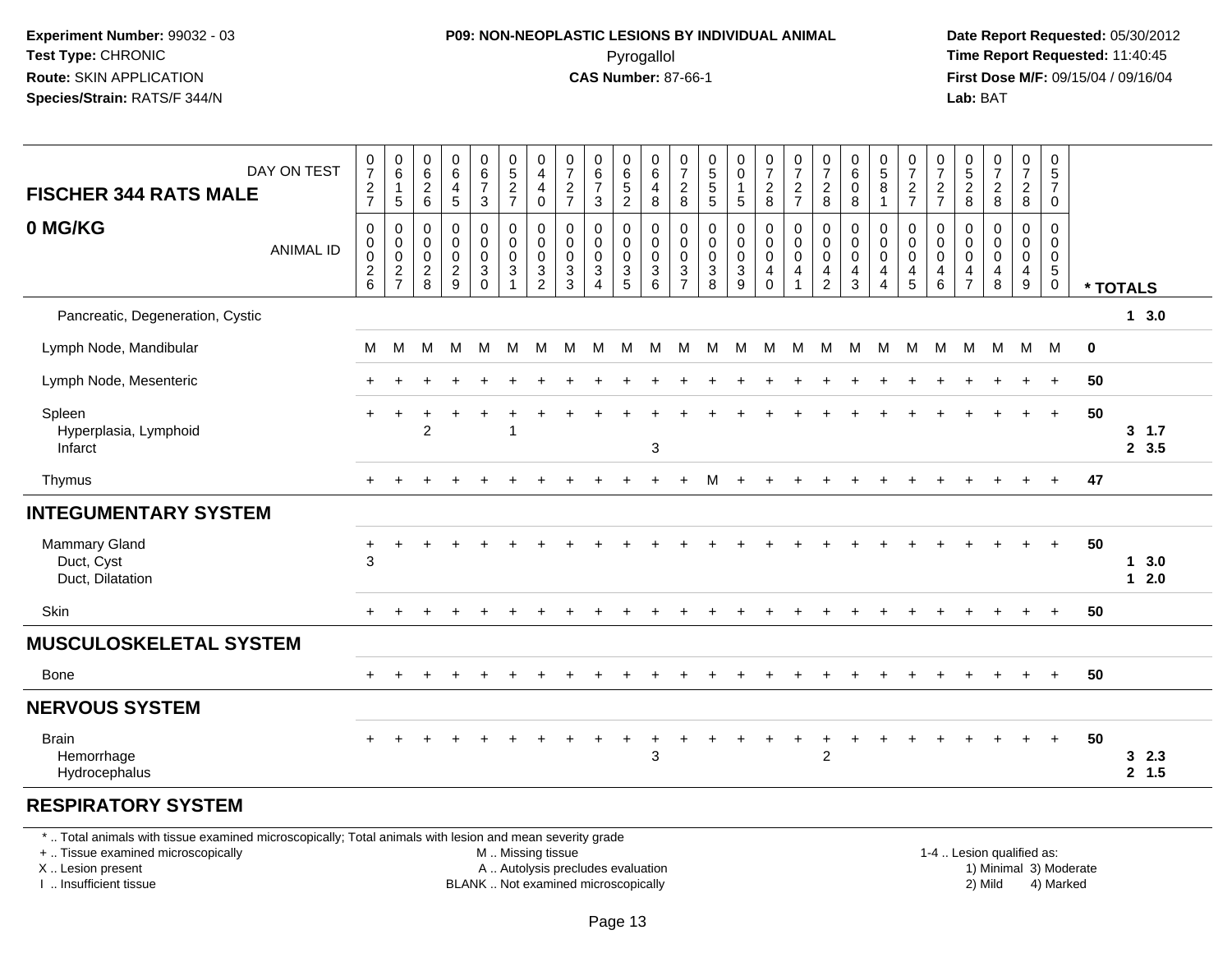#### **P09: NON-NEOPLASTIC LESIONS BY INDIVIDUAL ANIMAL**Pyrogallol **Time Report Requested:** 11:40:45

 **Date Report Requested:** 05/30/2012 **First Dose M/F:** 09/15/04 / 09/16/04 Lab: BAT **Lab:** BAT

| DAY ON TEST<br><b>FISCHER 344 RATS MALE</b>                                                                                                                              | $\frac{0}{7}$<br>$\frac{2}{7}$                       | $_{6}^{\rm 0}$<br>$\mathbf{1}$<br>5                                                          | $\begin{array}{c} 0 \\ 6 \end{array}$<br>$\overline{c}$<br>$\,6\,$ | $\begin{array}{c} 0 \\ 6 \end{array}$<br>$\overline{4}$<br>$\sqrt{5}$ | $\pmb{0}$<br>$rac{6}{7}$<br>$\mathbf{3}$                               | $^{\rm 0}_{\rm 5}$<br>$\frac{2}{7}$                                       | 0<br>$\overline{\mathbf{4}}$<br>4<br>0               | $\frac{0}{7}$<br>$\boldsymbol{2}$<br>$\overline{7}$        | $\begin{array}{c} 0 \\ 6 \\ 7 \end{array}$<br>$\sqrt{3}$            | 0<br>$\,6\,$<br>$\sqrt{5}$<br>$\overline{c}$ | $\,0\,$<br>$\,6\,$<br>$\overline{4}$<br>8                      | $\pmb{0}$<br>$\boldsymbol{7}$<br>$\boldsymbol{2}$<br>8                              | $\begin{array}{c} 0 \\ 5 \\ 5 \end{array}$<br>$\sqrt{5}$   | $_{\rm 0}^{\rm 0}$<br>$\mathbf{1}$<br>$\sqrt{5}$       | $\begin{array}{c} 0 \\ 7 \end{array}$<br>$\frac{2}{8}$        | $\frac{0}{7}$<br>$\frac{2}{7}$                                                   | $\frac{0}{7}$<br>$\overline{c}$<br>8                   | $_{6}^{\rm 0}$<br>0<br>8                          | $\begin{smallmatrix} 0\\5 \end{smallmatrix}$<br>$\bf8$<br>$\overline{1}$ | $\begin{array}{c} 0 \\ 7 \end{array}$<br>$\frac{2}{7}$ | $\frac{0}{7}$<br>$\frac{2}{7}$  | $\begin{array}{c} 0 \\ 5 \\ 2 \end{array}$<br>8        | 0728                                                       | $\frac{0}{7}$<br>$\overline{2}$<br>8                         | $\pmb{0}$<br>$\overline{5}$<br>$\overline{7}$<br>$\mathbf 0$     |                                                                                                              |  |
|--------------------------------------------------------------------------------------------------------------------------------------------------------------------------|------------------------------------------------------|----------------------------------------------------------------------------------------------|--------------------------------------------------------------------|-----------------------------------------------------------------------|------------------------------------------------------------------------|---------------------------------------------------------------------------|------------------------------------------------------|------------------------------------------------------------|---------------------------------------------------------------------|----------------------------------------------|----------------------------------------------------------------|-------------------------------------------------------------------------------------|------------------------------------------------------------|--------------------------------------------------------|---------------------------------------------------------------|----------------------------------------------------------------------------------|--------------------------------------------------------|---------------------------------------------------|--------------------------------------------------------------------------|--------------------------------------------------------|---------------------------------|--------------------------------------------------------|------------------------------------------------------------|--------------------------------------------------------------|------------------------------------------------------------------|--------------------------------------------------------------------------------------------------------------|--|
| 0 MG/KG<br><b>ANIMAL ID</b>                                                                                                                                              | $\pmb{0}$<br>$\pmb{0}$<br>$\pmb{0}$<br>$\frac{2}{6}$ | $\pmb{0}$<br>$\mathbf 0$<br>$\mathsf{O}\xspace$<br>$\overline{\mathbf{c}}$<br>$\overline{7}$ | $\mathbf 0$<br>0<br>$\mathbf 0$<br>$\overline{c}$<br>8             | $\pmb{0}$<br>$\pmb{0}$<br>$\pmb{0}$<br>$\sqrt{2}$<br>9                | 0<br>$\pmb{0}$<br>$\mathbf 0$<br>$\ensuremath{\mathsf{3}}$<br>$\Omega$ | $\pmb{0}$<br>$\mathbf 0$<br>$\mathsf 0$<br>$\ensuremath{\mathsf{3}}$<br>1 | $\mathbf 0$<br>0<br>$\pmb{0}$<br>3<br>$\overline{2}$ | $\mathbf 0$<br>$\mathbf 0$<br>$\pmb{0}$<br>$\sqrt{3}$<br>3 | $\pmb{0}$<br>$\pmb{0}$<br>$\pmb{0}$<br>$\sqrt{3}$<br>$\overline{4}$ | 0<br>0<br>$\pmb{0}$<br>$\sqrt{3}$<br>5       | $\mathbf 0$<br>$\mathbf 0$<br>$\mathbf 0$<br>$\mathbf{3}$<br>6 | 0<br>$\mathbf 0$<br>$\boldsymbol{0}$<br>$\ensuremath{\mathsf{3}}$<br>$\overline{7}$ | $\pmb{0}$<br>$\mathbf 0$<br>$\mathsf 0$<br>$\sqrt{3}$<br>8 | $\pmb{0}$<br>$\pmb{0}$<br>$\pmb{0}$<br>$\sqrt{3}$<br>9 | $\pmb{0}$<br>$\overline{0}$<br>$\pmb{0}$<br>4<br>$\mathbf{0}$ | $\begin{smallmatrix} 0\\0 \end{smallmatrix}$<br>$\mathbf 0$<br>4<br>$\mathbf{1}$ | 0<br>$\mathbf 0$<br>$\mathbf 0$<br>$\overline{4}$<br>2 | $\mathbf 0$<br>$\mathbf 0$<br>$\pmb{0}$<br>4<br>3 | $\mathbf 0$<br>$\pmb{0}$<br>$\pmb{0}$<br>4<br>$\boldsymbol{\Lambda}$     | 0<br>0<br>$\mathsf{O}\xspace$<br>$\overline{4}$<br>5   | 0<br>0<br>$\mathbf 0$<br>4<br>6 | 0<br>$\mathbf 0$<br>$\mathbf 0$<br>4<br>$\overline{7}$ | $\mathbf 0$<br>$\mathbf 0$<br>$\mathbf 0$<br>$\frac{4}{8}$ | $\pmb{0}$<br>$\pmb{0}$<br>$\mathbf 0$<br>$\overline{4}$<br>9 | $\mathbf 0$<br>$\mathbf 0$<br>$\mathbf 0$<br>$\overline{5}$<br>0 | * TOTALS                                                                                                     |  |
| Lung<br>Congestion<br>Hemorrhage<br>Inflammation<br>Thrombosis<br>Alveolar Epithelium, Hyperplasia<br>Alveolus, Infiltration Cellular, Histiocyte<br>Serosa, Hyperplasia |                                                      |                                                                                              | $\overline{1}$                                                     |                                                                       | $\mathbf{1}$                                                           |                                                                           | 3                                                    |                                                            |                                                                     |                                              | 2                                                              | $\overline{1}$<br>1                                                                 |                                                            | -1                                                     |                                                               |                                                                                  | 3<br>$\overline{2}$                                    |                                                   |                                                                          | 2                                                      | -1<br>1                         |                                                        | 1                                                          |                                                              | $+$                                                              | 50<br>3.0<br>-1<br>1.0<br>1<br>1.5<br>6<br>1.5<br>$\mathbf{2}$<br>1.9<br>9<br>1.3<br>6<br>1.0<br>$\mathbf 1$ |  |
| Nose<br>Inflammation<br>Metaplasia, Squamous                                                                                                                             |                                                      | $\overline{1}$                                                                               |                                                                    |                                                                       |                                                                        |                                                                           | $\overline{1}$                                       | 1                                                          |                                                                     | 3                                            | 2                                                              | $\mathbf 1$<br>$\overline{c}$                                                       |                                                            |                                                        | 3                                                             |                                                                                  |                                                        | $\overline{2}$                                    |                                                                          |                                                        |                                 |                                                        |                                                            |                                                              | $\ddot{}$                                                        | 50<br>21<br>1.5<br>2.0<br>$\mathbf{1}$                                                                       |  |
| Trachea<br>Inflammation                                                                                                                                                  |                                                      |                                                                                              |                                                                    |                                                                       |                                                                        |                                                                           |                                                      |                                                            |                                                                     |                                              |                                                                |                                                                                     |                                                            |                                                        |                                                               |                                                                                  |                                                        |                                                   |                                                                          |                                                        |                                 |                                                        |                                                            |                                                              | $+$                                                              | 50<br>11.0                                                                                                   |  |
| <b>SPECIAL SENSES SYSTEM</b>                                                                                                                                             |                                                      |                                                                                              |                                                                    |                                                                       |                                                                        |                                                                           |                                                      |                                                            |                                                                     |                                              |                                                                |                                                                                     |                                                            |                                                        |                                                               |                                                                                  |                                                        |                                                   |                                                                          |                                                        |                                 |                                                        |                                                            |                                                              |                                                                  |                                                                                                              |  |
| Eye<br>Anterior Chamber, Inflammation<br>Cornea, Inflammation<br>Retina, Atrophy                                                                                         |                                                      |                                                                                              |                                                                    |                                                                       |                                                                        |                                                                           |                                                      |                                                            |                                                                     |                                              |                                                                |                                                                                     |                                                            |                                                        |                                                               |                                                                                  | $\overline{c}$<br>$\overline{4}$                       |                                                   |                                                                          |                                                        |                                 |                                                        |                                                            |                                                              |                                                                  | 50<br>2.0<br>1<br>4.0<br>1<br>$12.0$                                                                         |  |
| <b>Harderian Gland</b><br>Hyperplasia<br>Inflammation                                                                                                                    |                                                      |                                                                                              |                                                                    |                                                                       |                                                                        |                                                                           |                                                      |                                                            |                                                                     |                                              |                                                                |                                                                                     |                                                            |                                                        |                                                               |                                                                                  |                                                        |                                                   |                                                                          |                                                        |                                 |                                                        |                                                            |                                                              | $+$                                                              | 50<br>1.0<br>1<br>2.0<br>$\mathbf 1$                                                                         |  |
| Zymbal's Gland                                                                                                                                                           |                                                      |                                                                                              |                                                                    |                                                                       |                                                                        |                                                                           |                                                      |                                                            |                                                                     |                                              |                                                                |                                                                                     |                                                            |                                                        |                                                               |                                                                                  |                                                        |                                                   |                                                                          |                                                        |                                 |                                                        |                                                            |                                                              |                                                                  | $\mathbf{1}$                                                                                                 |  |

#### **URINARY SYSTEM**

\* .. Total animals with tissue examined microscopically; Total animals with lesion and mean severity grade

+ .. Tissue examined microscopically

X .. Lesion present

I .. Insufficient tissue

M .. Missing tissue

A .. Autolysis precludes evaluation

BLANK .. Not examined microscopically 2) Mild 4) Marked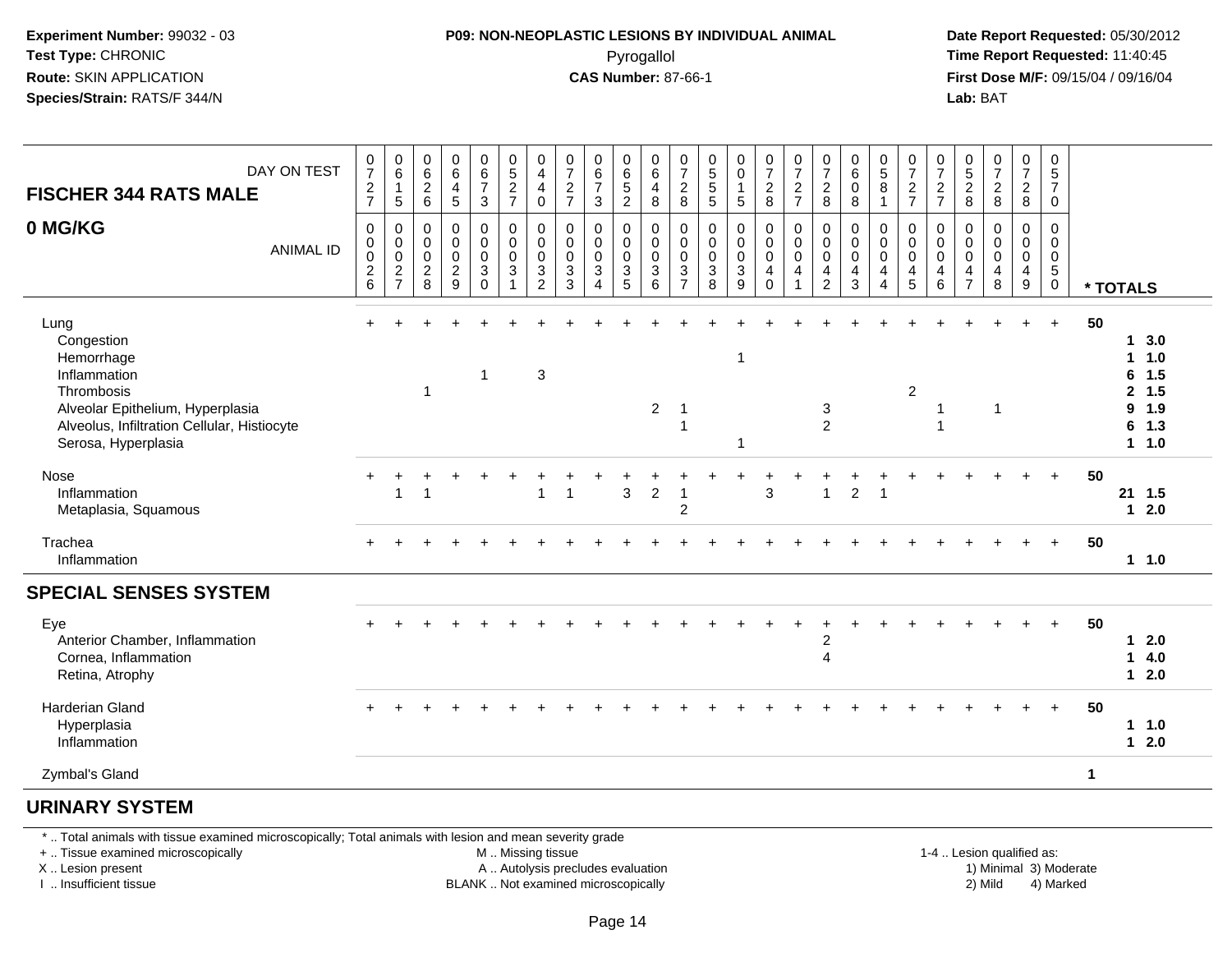#### **P09: NON-NEOPLASTIC LESIONS BY INDIVIDUAL ANIMAL**Pyrogallol **Time Report Requested:** 11:40:45

 **Date Report Requested:** 05/30/2012 **First Dose M/F:** 09/15/04 / 09/16/04 Lab: BAT **Lab:** BAT

| <b>FISCHER 344 RATS MALE</b>          | DAY ON TEST | 0<br>$\overline{ }$<br>$\overline{c}$<br>$\overline{ }$ | 0<br>6<br>5                               | 0<br>6<br>ົ<br>∠<br>6               | 0<br>6<br>4<br>$5\phantom{.0}$             | 0<br>6<br>$\rightarrow$<br>3 | 0<br>$\overline{5}$<br>$\overline{c}$<br>$\overline{ }$ | $\overline{0}$<br>4<br>0                           | 0<br>$\rightarrow$<br>$\sim$<br>∠<br>$\rightarrow$ | 0<br>6<br>$\rightarrow$<br>3       | 0<br>6<br>5<br>$\overline{2}$ | 0<br>6<br>4<br>8      | $\mathbf{0}$<br>$\overline{ }$<br>ົ<br>$\epsilon$<br>8 | 0<br>5<br>5<br>5                 | 0<br>0<br>5                    | 0<br>$\overline{ }$<br>$\overline{2}$<br>8 | 0<br>$\rightarrow$<br>$\overline{2}$<br>$\overline{ }$ | 0<br>$\rightarrow$<br>$\sim$<br>▵<br>8     | O<br>6<br>υ<br>8      | 0<br>$5\phantom{.0}$<br>8                    | 0<br>$\overline{ }$<br>2<br>$\rightarrow$ | 0<br>$\overline{ }$<br>2<br>$\rightarrow$ | C.<br>$\sim$<br>$\epsilon$<br>8 | 0<br>-<br>$\sim$<br>∠<br>8 | $\mathbf{0}$<br>$\rightarrow$<br>$\overline{2}$<br>8 | 0<br>5<br>$\overline{ }$<br>0 |                        |
|---------------------------------------|-------------|---------------------------------------------------------|-------------------------------------------|-------------------------------------|--------------------------------------------|------------------------------|---------------------------------------------------------|----------------------------------------------------|----------------------------------------------------|------------------------------------|-------------------------------|-----------------------|--------------------------------------------------------|----------------------------------|--------------------------------|--------------------------------------------|--------------------------------------------------------|--------------------------------------------|-----------------------|----------------------------------------------|-------------------------------------------|-------------------------------------------|---------------------------------|----------------------------|------------------------------------------------------|-------------------------------|------------------------|
| 0 MG/KG                               | ANIMAL ID   | 0<br>$\mathbf 0$<br>$\mathbf 0$<br>$\frac{2}{6}$        | 0<br>0<br>$\pmb{0}$<br>2<br>$\rightarrow$ | 0<br>0<br>0<br>ົ<br>$\epsilon$<br>8 | 0<br>0<br>$\pmb{0}$<br>$\overline{c}$<br>9 | 0<br>0<br>0<br>3<br>$\Omega$ | 0<br>0<br>0<br>3                                        | $\overline{0}$<br>0<br>0<br>$\mathbf{3}$<br>$\sim$ | 0<br>0<br>0<br>$\sqrt{3}$<br>3                     | 0<br>0<br>0<br>3<br>$\overline{4}$ | 0<br>0<br>0<br>3<br>5         | 0<br>0<br>0<br>3<br>6 | 0<br>0<br>0<br>3<br>$\rightarrow$                      | 0<br>0<br>0<br>$\mathbf{3}$<br>8 | 0<br>0<br>0<br>$\sqrt{3}$<br>9 | 0<br>0<br>0<br>4<br>0                      | 0<br>0<br>4                                            | 0<br>0<br>0<br>4<br>$\Omega$<br>$\epsilon$ | 0<br>0<br>0<br>4<br>3 | 0<br>0<br>$\mathbf 0$<br>4<br>$\overline{4}$ | 0<br>0<br>0<br>4<br>5                     | 0<br>0<br>0<br>4<br>6                     | 0<br>0<br>4<br>$\rightarrow$    | 0<br>0<br>0<br>4<br>8      | 0<br>0<br>0<br>$\overline{4}$<br>9                   | 0<br>0<br>0<br>5<br>0         | * TOTALS               |
| Kidney<br>Inflammation<br>Nephropathy |             | 4                                                       |                                           | $\mathcal{P}$                       |                                            | $\mathcal{P}$                | $\mathcal{P}$                                           |                                                    | $\mathcal{P}$                                      |                                    | $\mathcal{P}$                 |                       |                                                        | $1\quad 2$                       |                                |                                            | 2 <sub>2</sub>                                         |                                            | $\mathcal{P}$         |                                              | 3                                         | 3                                         |                                 |                            |                                                      | $+$                           | 50<br>$-1.0$<br>45 2.0 |
| <b>Urinary Bladder</b>                |             |                                                         |                                           |                                     |                                            |                              |                                                         |                                                    |                                                    |                                    |                               |                       |                                                        |                                  |                                |                                            |                                                        |                                            |                       |                                              |                                           |                                           |                                 |                            |                                                      |                               | 50                     |

\* .. Total animals with tissue examined microscopically; Total animals with lesion and mean severity grade

+ .. Tissue examined microscopically

X .. Lesion present

I .. Insufficient tissue

 M .. Missing tissueA .. Autolysis precludes evaluation

BLANK .. Not examined microscopically 2) Mild 4) Marked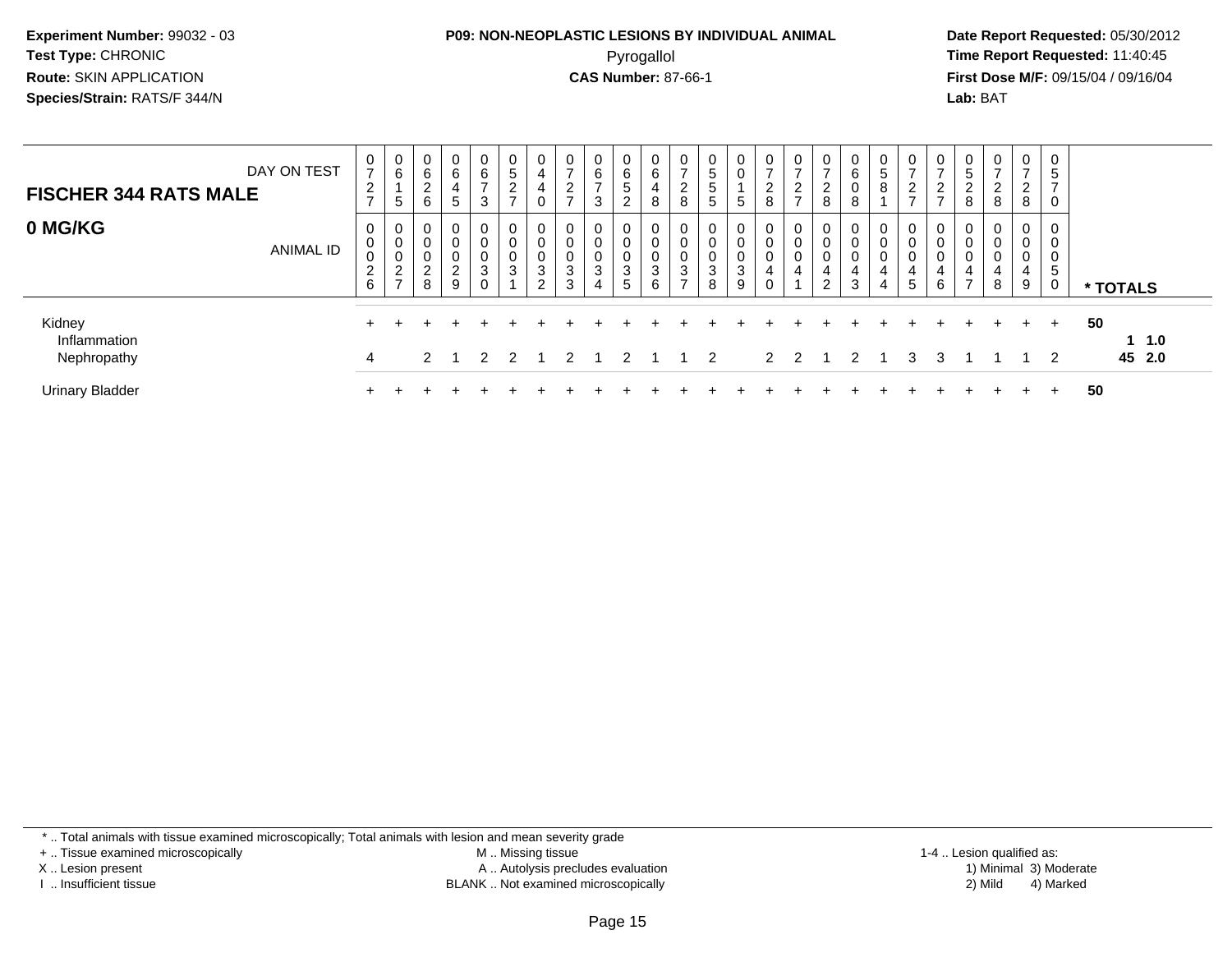#### **P09: NON-NEOPLASTIC LESIONS BY INDIVIDUAL ANIMAL**Pyrogallol **Time Report Requested:** 11:40:45

 **Date Report Requested:** 05/30/2012 **First Dose M/F:** 09/15/04 / 09/16/04 Lab: BAT **Lab:** BAT

| DAY ON TEST<br><b>FISCHER 344 RATS MALE</b>                                                                                                                            | $\frac{0}{7}$<br>$\frac{2}{7}$                        | $\begin{array}{c} 0 \\ 5 \end{array}$<br>$\sqrt{5}$<br>$\mathbf{3}$     | $\frac{0}{7}$<br>$\frac{2}{7}$                                | $\begin{smallmatrix}0\\7\end{smallmatrix}$<br>$\frac{2}{8}$                | $\frac{0}{7}$<br>$\frac{2}{8}$                               | $\frac{0}{7}$<br>$\frac{2}{7}$                                   | $\begin{smallmatrix}0\\4\end{smallmatrix}$<br>$\frac{9}{7}$ | $\frac{0}{7}$<br>$\frac{2}{8}$                               | $\pmb{0}$<br>$\,6\,$<br>$\frac{9}{2}$                            | $\frac{0}{7}$<br>$\frac{2}{7}$               | $\frac{0}{7}$<br>$\frac{2}{7}$                                | $\pmb{0}$<br>$\overline{4}$<br>$\,6\,$<br>9                              | 0<br>$\overline{4}$<br>$\overline{4}$<br>$\boldsymbol{9}$ | $\begin{array}{c} 0 \\ 6 \end{array}$<br>$\pmb{0}$<br>$\,8\,$ | $\frac{0}{7}$<br>$\mathbf 0$<br>$\overline{2}$           | $\frac{0}{7}$<br>$\mathbf 0$<br>$\overline{2}$                | $\begin{array}{c} 0 \\ 6 \end{array}$<br>$\frac{2}{5}$   | 0<br>$6\overline{6}$<br>$\mathbf 0$<br>9                  | $\frac{0}{7}$<br>$\overline{c}$<br>8                            | 0<br>$\overline{4}$<br>$\boldsymbol{7}$<br>8                                       | 0<br>$\,6$<br>$\overline{1}$<br>$9\,$                               | $\begin{array}{c} 0 \\ 5 \end{array}$<br>$\sqrt{5}$<br>9                        | $\frac{0}{7}$<br>$\frac{2}{7}$                           | $\begin{array}{c} 0 \\ 5 \end{array}$<br>8<br>$\overline{4}$        | $\pmb{0}$<br>$\overline{4}$<br>$\sqrt{5}$<br>$\overline{2}$                       |                 |
|------------------------------------------------------------------------------------------------------------------------------------------------------------------------|-------------------------------------------------------|-------------------------------------------------------------------------|---------------------------------------------------------------|----------------------------------------------------------------------------|--------------------------------------------------------------|------------------------------------------------------------------|-------------------------------------------------------------|--------------------------------------------------------------|------------------------------------------------------------------|----------------------------------------------|---------------------------------------------------------------|--------------------------------------------------------------------------|-----------------------------------------------------------|---------------------------------------------------------------|----------------------------------------------------------|---------------------------------------------------------------|----------------------------------------------------------|-----------------------------------------------------------|-----------------------------------------------------------------|------------------------------------------------------------------------------------|---------------------------------------------------------------------|---------------------------------------------------------------------------------|----------------------------------------------------------|---------------------------------------------------------------------|-----------------------------------------------------------------------------------|-----------------|
| 5 MG/KG<br><b>ANIMAL ID</b>                                                                                                                                            | 0<br>$\mathbf 0$<br>$\ddot{\mathbf{0}}$<br>$\sqrt{5}$ | $\pmb{0}$<br>$\mathbf 0$<br>$\mathsf 0$<br>$\sqrt{5}$<br>$\overline{2}$ | $\mathbf 0$<br>$\mathbf 0$<br>$\mathbf 0$<br>$\,$ 5 $\,$<br>3 | $\mathbf 0$<br>$\mathbf 0$<br>$\mathbf 0$<br>$\,$ 5 $\,$<br>$\overline{4}$ | $\mathsf{O}$<br>$\mathsf{O}$<br>$\mathbf 0$<br>$\frac{5}{5}$ | $\mathbf 0$<br>$\mathsf{O}\xspace$<br>$\pmb{0}$<br>$\frac{5}{6}$ | $\pmb{0}$<br>$\overline{0}$<br>$\frac{5}{7}$                | $\mathbf 0$<br>$\mathbf 0$<br>$\mathbf 0$<br>$\sqrt{5}$<br>8 | $\mathbf 0$<br>$\mathbf 0$<br>$\mathsf 0$<br>$\overline{5}$<br>9 | 0<br>0<br>$\mathbf 0$<br>$\,6\,$<br>$\Omega$ | 0<br>$\overline{0}$ <sub>0</sub><br>$\,6\,$<br>$\overline{1}$ | $\pmb{0}$<br>$\pmb{0}$<br>$\mathsf{O}\xspace$<br>$\,6$<br>$\overline{2}$ | 0<br>$\mathbf 0$<br>$\mathbf 0$<br>$\,6$<br>3             | $\pmb{0}$<br>$\overline{0}$<br>$\,6\,$<br>$\overline{4}$      | 0<br>$\mathbf 0$<br>$\mathsf{O}\xspace$<br>$\frac{6}{5}$ | $\mathbf 0$<br>$\mathbf 0$<br>$\mathbf 0$<br>$\,6$<br>$\,6\,$ | 0<br>$\pmb{0}$<br>$\mathbf 0$<br>$\,6$<br>$\overline{7}$ | $\mathbf 0$<br>$\mathbf 0$<br>$\mathbf 0$<br>$\,6\,$<br>8 | $\mathbf 0$<br>$\mathsf{O}\xspace$<br>$\pmb{0}$<br>$\,6\,$<br>9 | 0<br>$\mathsf{O}\xspace$<br>$\mathsf{O}\xspace$<br>$\boldsymbol{7}$<br>$\mathbf 0$ | 0<br>$\mathbf 0$<br>$\mathbf 0$<br>$\overline{7}$<br>$\overline{1}$ | $\mathbf 0$<br>$\mathbf 0$<br>$\mathbf 0$<br>$\boldsymbol{7}$<br>$\overline{2}$ | 0<br>$\mathbf 0$<br>$\mathsf 0$<br>$\boldsymbol{7}$<br>3 | 0<br>$\mathbf 0$<br>$\mathbf 0$<br>$\overline{7}$<br>$\overline{4}$ | $\mathbf 0$<br>$\mathbf 0$<br>$\mathsf{O}\xspace$<br>$\overline{7}$<br>$\sqrt{5}$ | males<br>(cont) |
| <b>ALIMENTARY SYSTEM</b>                                                                                                                                               |                                                       |                                                                         |                                                               |                                                                            |                                                              |                                                                  |                                                             |                                                              |                                                                  |                                              |                                                               |                                                                          |                                                           |                                                               |                                                          |                                                               |                                                          |                                                           |                                                                 |                                                                                    |                                                                     |                                                                                 |                                                          |                                                                     |                                                                                   |                 |
| Esophagus                                                                                                                                                              |                                                       |                                                                         |                                                               |                                                                            |                                                              |                                                                  |                                                             |                                                              |                                                                  |                                              |                                                               |                                                                          |                                                           |                                                               |                                                          |                                                               |                                                          |                                                           |                                                                 |                                                                                    |                                                                     |                                                                                 |                                                          |                                                                     | $\ddot{}$                                                                         |                 |
| Intestine Large, Cecum<br>Inflammation<br>Necrosis<br>Thrombosis                                                                                                       |                                                       |                                                                         |                                                               |                                                                            |                                                              |                                                                  |                                                             |                                                              | 3<br>3<br>3                                                      |                                              |                                                               |                                                                          |                                                           |                                                               |                                                          |                                                               | $\overline{c}$                                           |                                                           |                                                                 |                                                                                    |                                                                     |                                                                                 |                                                          |                                                                     |                                                                                   |                 |
| Intestine Large, Colon<br>Hyperplasia, Lymphoid                                                                                                                        |                                                       |                                                                         |                                                               |                                                                            |                                                              |                                                                  |                                                             |                                                              |                                                                  |                                              |                                                               |                                                                          |                                                           |                                                               |                                                          |                                                               |                                                          |                                                           |                                                                 |                                                                                    |                                                                     |                                                                                 |                                                          |                                                                     | $\ddot{}$                                                                         |                 |
| Intestine Large, Rectum<br>Parasite Metazoan                                                                                                                           |                                                       |                                                                         |                                                               |                                                                            |                                                              |                                                                  | $\mathsf X$                                                 |                                                              |                                                                  | X                                            |                                                               |                                                                          |                                                           |                                                               |                                                          |                                                               |                                                          |                                                           |                                                                 |                                                                                    |                                                                     |                                                                                 |                                                          | $\sf X$                                                             |                                                                                   |                 |
| Intestine Small, Duodenum                                                                                                                                              |                                                       |                                                                         |                                                               |                                                                            |                                                              |                                                                  |                                                             |                                                              |                                                                  |                                              |                                                               |                                                                          |                                                           |                                                               |                                                          |                                                               |                                                          |                                                           |                                                                 |                                                                                    |                                                                     |                                                                                 |                                                          |                                                                     | $\ddot{}$                                                                         |                 |
| Intestine Small, Ileum                                                                                                                                                 |                                                       |                                                                         |                                                               |                                                                            |                                                              |                                                                  |                                                             |                                                              |                                                                  |                                              |                                                               |                                                                          |                                                           |                                                               |                                                          |                                                               |                                                          |                                                           |                                                                 |                                                                                    |                                                                     |                                                                                 |                                                          |                                                                     |                                                                                   |                 |
| Intestine Small, Jejunum<br>Peyer's Patch, Inflammation, Granulomatous                                                                                                 |                                                       |                                                                         |                                                               |                                                                            |                                                              |                                                                  |                                                             |                                                              |                                                                  |                                              |                                                               |                                                                          |                                                           |                                                               |                                                          |                                                               |                                                          |                                                           |                                                                 |                                                                                    |                                                                     |                                                                                 |                                                          |                                                                     | $\overline{+}$                                                                    |                 |
| Liver<br>Angiectasis<br><b>Basophilic Focus</b><br>Clear Cell Focus<br>Degeneration, Cystic<br><b>Eosinophilic Focus</b><br>Fatty Change<br>Hepatodiaphragmatic Nodule | $\times$                                              |                                                                         |                                                               | $\mathsf{X}$                                                               |                                                              | X<br>1                                                           |                                                             | $\pmb{\times}$                                               |                                                                  | $X$ $X$                                      | $X$ $X$                                                       |                                                                          |                                                           | $\overline{2}$                                                | 1                                                        |                                                               | $\mathbf{3}$                                             | $\boldsymbol{\mathsf{X}}$                                 | X                                                               |                                                                                    |                                                                     |                                                                                 | $\mathbf{3}$                                             |                                                                     | $\ddot{}$                                                                         |                 |

+ .. Tissue examined microscopically

X .. Lesion present

I .. Insufficient tissue

M .. Missing tissue

A .. Autolysis precludes evaluation 1) Minimal 30 (1) Minimal 30 (1) Minimal 3) Minimal 3) Minimal 3) Minimal 3<br>1) Minimal 30 (1) Minimal 3) Mild

 1-4 .. Lesion qualified as: BLANK .. Not examined microscopically 2) Mild 4) Marked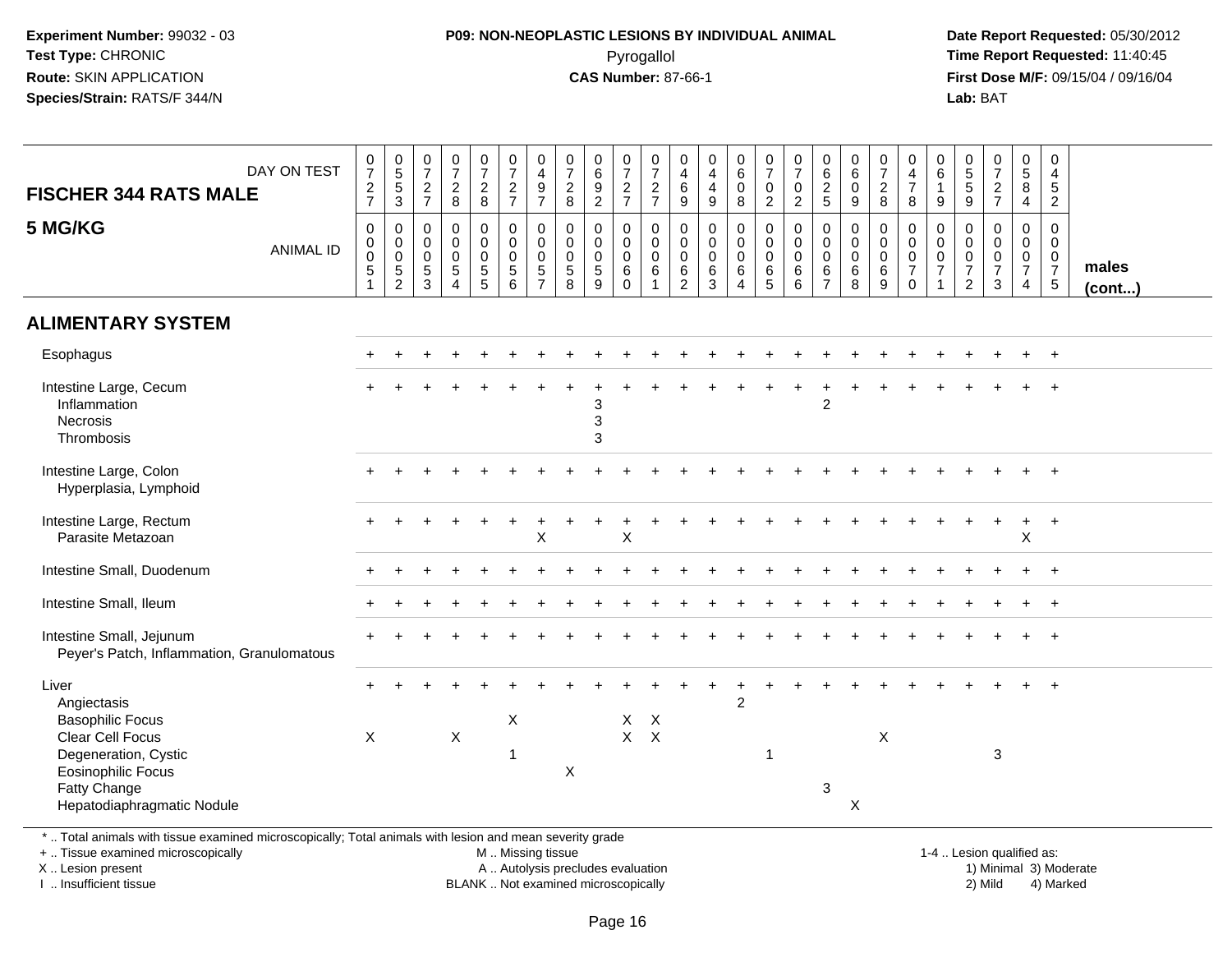### **P09: NON-NEOPLASTIC LESIONS BY INDIVIDUAL ANIMAL**Pyrogallol **Time Report Requested:** 11:40:45

 **Date Report Requested:** 05/30/2012 **First Dose M/F:** 09/15/04 / 09/16/04<br>Lab: BAT **Lab:** BAT

| <b>FISCHER 344 RATS MALE</b>                                                                                                                                                                                                  | DAY ON TEST      | $\begin{array}{c} 0 \\ 7 \end{array}$<br>$\frac{2}{7}$         | $\begin{array}{c} 0 \\ 5 \\ 5 \end{array}$<br>$\mathbf{3}$ | $\frac{0}{7}$<br>$\sqrt{2}$<br>$\overline{7}$ | $\frac{0}{7}$<br>$\sqrt{2}$<br>$\,8\,$                     | $\begin{array}{c} 0 \\ 7 \end{array}$<br>$\sqrt{2}$<br>8       | $\begin{array}{c} 0 \\ 7 \end{array}$<br>$\sqrt{2}$<br>$\overline{7}$    | 0<br>$\overline{\mathbf{4}}$<br>$\boldsymbol{9}$<br>$\overline{7}$ | $\begin{array}{c} 0 \\ 7 \end{array}$<br>$\mathbf 2$<br>8   | $_{6}^{\rm 0}$<br>$\overline{9}$<br>$\overline{2}$                       | $\frac{0}{7}$<br>$\overline{c}$<br>$\overline{7}$ | $\frac{0}{7}$<br>$\sqrt{2}$<br>$\overline{7}$                     | $\pmb{0}$<br>$\overline{4}$<br>$\,6\,$<br>$\boldsymbol{9}$ | $\pmb{0}$<br>$\overline{4}$<br>$\overline{4}$<br>9        | $_{6}^{\rm 0}$<br>$\mathbf 0$<br>8                           | $\begin{smallmatrix}0\\7\end{smallmatrix}$<br>$\pmb{0}$<br>$\overline{a}$ | $\frac{0}{7}$<br>$\mathbf 0$<br>$\overline{2}$            | $\pmb{0}$<br>$^6_2$<br>$\sqrt{5}$                      | $\begin{array}{c} 0 \\ 6 \end{array}$<br>$\mathbf 0$<br>9 | $\begin{array}{c} 0 \\ 7 \end{array}$<br>$\sqrt{2}$<br>8    | 0<br>$\overline{4}$<br>$\overline{7}$<br>8                              | $\mathbf 0$<br>$\,6\,$<br>$\mathbf{1}$<br>9                              | $\begin{array}{c} 0 \\ 5 \end{array}$<br>$\overline{5}$<br>9 | $\frac{0}{7}$<br>$\overline{a}$<br>$\overline{7}$       | $\begin{array}{c} 0 \\ 5 \end{array}$<br>$\overline{8}$<br>$\overline{4}$      | 0<br>4<br>5<br>$\overline{2}$                                    |                       |
|-------------------------------------------------------------------------------------------------------------------------------------------------------------------------------------------------------------------------------|------------------|----------------------------------------------------------------|------------------------------------------------------------|-----------------------------------------------|------------------------------------------------------------|----------------------------------------------------------------|--------------------------------------------------------------------------|--------------------------------------------------------------------|-------------------------------------------------------------|--------------------------------------------------------------------------|---------------------------------------------------|-------------------------------------------------------------------|------------------------------------------------------------|-----------------------------------------------------------|--------------------------------------------------------------|---------------------------------------------------------------------------|-----------------------------------------------------------|--------------------------------------------------------|-----------------------------------------------------------|-------------------------------------------------------------|-------------------------------------------------------------------------|--------------------------------------------------------------------------|--------------------------------------------------------------|---------------------------------------------------------|--------------------------------------------------------------------------------|------------------------------------------------------------------|-----------------------|
| 5 MG/KG                                                                                                                                                                                                                       | <b>ANIMAL ID</b> | $\mathbf 0$<br>0<br>$\pmb{0}$<br>$\,$ 5 $\,$<br>$\overline{1}$ | 0<br>$\mathbf 0$<br>$\mathbf 0$<br>$\frac{5}{2}$           | 0<br>0<br>0<br>$\,$ 5 $\,$<br>$\mathbf{3}$    | $\mathbf 0$<br>$\mathbf 0$<br>$\mathbf 0$<br>$\frac{5}{4}$ | 0<br>$\mathsf 0$<br>0<br>$\begin{array}{c} 5 \\ 5 \end{array}$ | $\Omega$<br>$\mathbf 0$<br>$\mathbf 0$<br>$\,$ 5 $\,$<br>$6\phantom{1}6$ | 0<br>$\mathbf 0$<br>$\mathbf{0}$<br>$\mathbf 5$<br>$\overline{7}$  | $\mathbf 0$<br>$\mathsf{O}\xspace$<br>0<br>$\,$ 5 $\,$<br>8 | 0<br>$\mathbf 0$<br>$\mathbf 0$<br>$\,$ 5 $\,$<br>9                      | 0<br>$\mathsf 0$<br>0<br>$\,6$<br>$\mathbf 0$     | $\mathbf{0}$<br>$\mathbf 0$<br>$\mathbf 0$<br>6<br>$\overline{1}$ | $\mathbf 0$<br>$\mathsf 0$<br>$\mathbf 0$<br>$\frac{6}{2}$ | $\mathbf 0$<br>$\mathbf 0$<br>$\mathbf 0$<br>$\,6\,$<br>3 | 0<br>$\mathbf 0$<br>$\mathbf 0$<br>$\,6\,$<br>$\overline{4}$ | 0<br>$\boldsymbol{0}$<br>$\pmb{0}$<br>$\overline{6}$<br>5                 | $\mathbf 0$<br>$\mathsf 0$<br>$\mathbf 0$<br>$\,6\,$<br>6 | $\mathbf 0$<br>$\mathbf 0$<br>0<br>6<br>$\overline{7}$ | $\mathbf 0$<br>$\pmb{0}$<br>$\mathbf 0$<br>$\,6$<br>8     | $\mathbf 0$<br>$\mathsf{O}\xspace$<br>$\mathbf 0$<br>$^6_9$ | $\Omega$<br>$\mathbf 0$<br>$\mathbf 0$<br>$\overline{7}$<br>$\mathbf 0$ | $\Omega$<br>$\mathbf 0$<br>$\mathbf 0$<br>$\overline{7}$<br>$\mathbf{1}$ | 0<br>0<br>0<br>$\boldsymbol{7}$<br>$\overline{2}$            | 0<br>$\mathsf{O}$<br>$\mathbf 0$<br>$\overline{7}$<br>3 | $\mathbf 0$<br>$\mathsf{O}$<br>$\mathbf 0$<br>$\overline{7}$<br>$\overline{4}$ | $\mathbf 0$<br>$\mathbf 0$<br>$\mathbf 0$<br>$\overline{7}$<br>5 | males<br>$($ cont $)$ |
| Inflammation<br><b>Mixed Cell Focus</b><br>Bile Duct, Hyperplasia<br>Hepatocyte, Atrophy<br>Hepatocyte, Degeneration<br>Hepatocyte, Necrosis<br>Hepatocyte, Vacuolization Cytoplasmic<br>Portal, Fibrosis<br>Vein, Thrombosis |                  | $\mathbf{1}$                                                   | $\mathbf{1}$<br>$\overline{1}$<br>$\overline{1}$           |                                               | $\mathbf{1}$<br>$\mathbf{1}$                               | $\overline{\mathbf{1}}$<br>$\mathbf{1}$<br>$\overline{1}$      | $\mathbf{1}$<br>2                                                        | $\overline{1}$<br>$\overline{1}$                                   | X                                                           |                                                                          | $\overline{2}$<br>$\mathbf{1}$<br>$\mathbf 1$     | $\overline{1}$                                                    |                                                            | 1                                                         | 2<br>3                                                       | $\overline{c}$<br>$\overline{2}$                                          |                                                           | $\mathbf{1}$<br>X                                      |                                                           | $\mathbf{1}$<br>-1                                          | $\overline{2}$                                                          | $\mathbf{1}$<br>$\mathbf{1}$                                             | $\overline{1}$<br>$\overline{1}$<br>1                        |                                                         |                                                                                | $\mathbf 1$                                                      |                       |
| Mesentery<br><b>Necrosis</b>                                                                                                                                                                                                  |                  |                                                                |                                                            |                                               |                                                            |                                                                |                                                                          |                                                                    |                                                             |                                                                          |                                                   |                                                                   |                                                            |                                                           |                                                              |                                                                           |                                                           |                                                        |                                                           | $\ddot{}$<br>3                                              |                                                                         |                                                                          |                                                              |                                                         |                                                                                |                                                                  |                       |
| Oral Mucosa<br>Gingival, Inflammation                                                                                                                                                                                         |                  |                                                                |                                                            | $\ddot{}$<br>3                                |                                                            |                                                                |                                                                          |                                                                    |                                                             |                                                                          |                                                   |                                                                   |                                                            |                                                           |                                                              |                                                                           |                                                           |                                                        |                                                           |                                                             |                                                                         |                                                                          |                                                              |                                                         |                                                                                |                                                                  |                       |
| Pancreas<br>Acinus, Atrophy<br>Acinus, Hyperplasia<br>Duct, Cyst                                                                                                                                                              |                  |                                                                | 1                                                          |                                               |                                                            |                                                                | 2                                                                        | $\overline{2}$                                                     | $\overline{2}$<br>$\sqrt{2}$                                | 3                                                                        |                                                   | 3                                                                 |                                                            |                                                           |                                                              | $\overline{2}$                                                            | $\overline{2}$                                            | $\overline{2}$                                         |                                                           | 3                                                           |                                                                         |                                                                          | $\overline{2}$                                               | $\overline{4}$                                          | $\mathbf{1}$                                                                   | $\overline{1}$                                                   |                       |
| Salivary Glands<br>Hyperplasia                                                                                                                                                                                                |                  |                                                                |                                                            |                                               |                                                            |                                                                |                                                                          |                                                                    |                                                             |                                                                          |                                                   |                                                                   |                                                            |                                                           |                                                              |                                                                           |                                                           |                                                        |                                                           |                                                             |                                                                         |                                                                          |                                                              |                                                         |                                                                                | $\div$                                                           |                       |
| Stomach, Forestomach<br>Inflammation<br>Perforation<br>Ulcer<br>Epithelium, Hyperplasia                                                                                                                                       |                  |                                                                |                                                            |                                               |                                                            |                                                                |                                                                          |                                                                    |                                                             | $\overline{4}$                                                           |                                                   |                                                                   | 2                                                          |                                                           |                                                              | $\overline{4}$                                                            | $\overline{4}$                                            |                                                        |                                                           |                                                             | 4                                                                       |                                                                          |                                                              |                                                         |                                                                                |                                                                  |                       |
| Stomach, Glandular                                                                                                                                                                                                            |                  | $+$                                                            | $+$                                                        | $+$                                           | $+$                                                        | $+$                                                            | $+$                                                                      |                                                                    | $+$ $+$ $+$                                                 |                                                                          | $+$                                               | $+$                                                               | $+$                                                        | $+$                                                       | $+$                                                          | $+$                                                                       | $+$                                                       | $+$                                                    | $\ddot{}$                                                 | $\ddot{}$                                                   | $+$                                                                     | $\ddot{}$                                                                | $\pm$                                                        | $+$                                                     | $+$                                                                            | $+$                                                              |                       |
| *  Total animals with tissue examined microscopically; Total animals with lesion and mean severity grade<br>+  Tissue examined microscopically<br>X  Lesion present<br>I. Insufficient tissue                                 |                  |                                                                |                                                            |                                               |                                                            |                                                                | M  Missing tissue                                                        |                                                                    |                                                             | A  Autolysis precludes evaluation<br>BLANK  Not examined microscopically |                                                   |                                                                   |                                                            |                                                           |                                                              |                                                                           |                                                           |                                                        |                                                           |                                                             |                                                                         |                                                                          | 1-4  Lesion qualified as:                                    | 2) Mild                                                 |                                                                                | 1) Minimal 3) Moderate<br>4) Marked                              |                       |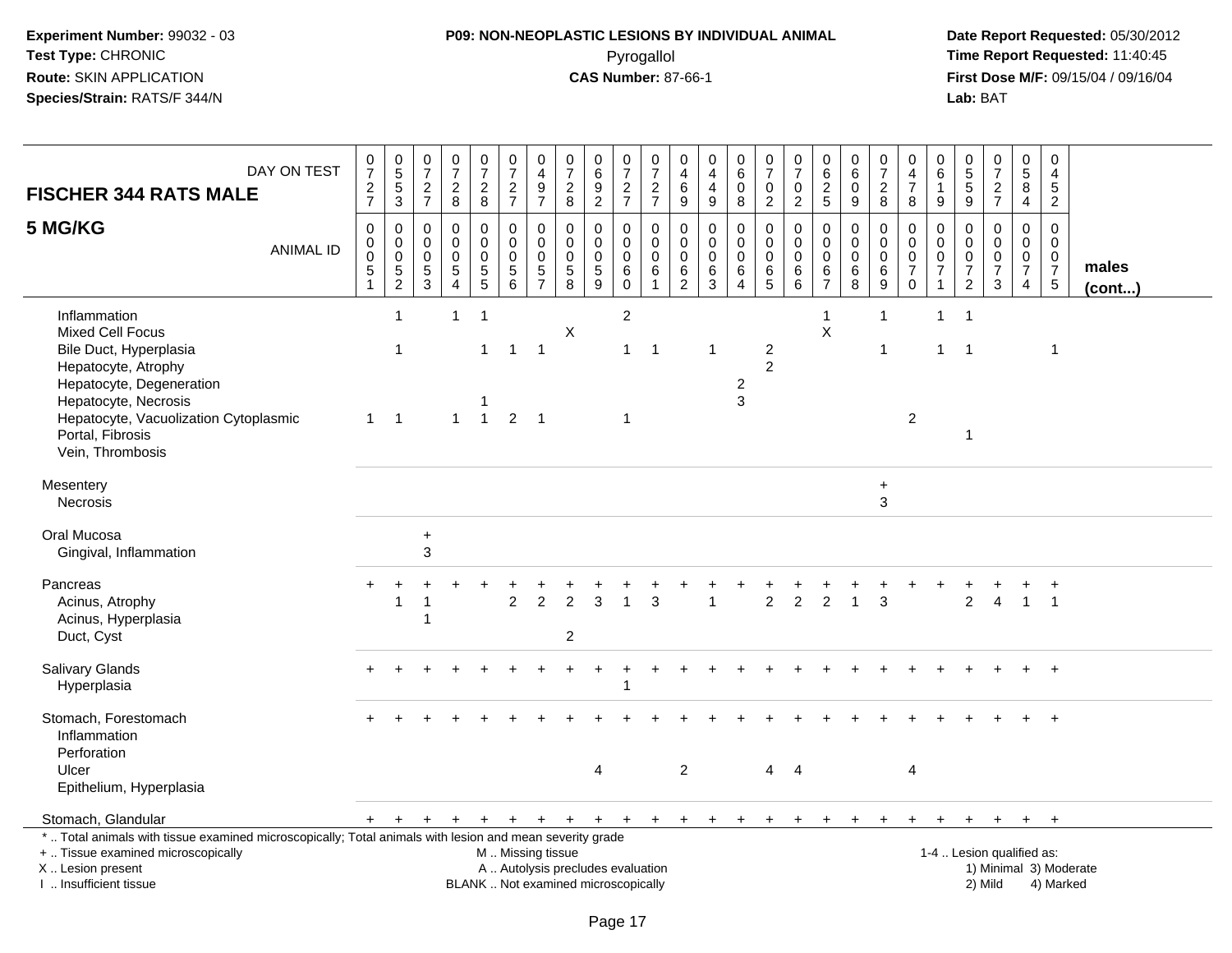#### **P09: NON-NEOPLASTIC LESIONS BY INDIVIDUAL ANIMAL**Pyrogallol **Time Report Requested:** 11:40:45

 **Date Report Requested:** 05/30/2012 **First Dose M/F:** 09/15/04 / 09/16/04<br>Lab: BAT **Lab:** BAT

| <b>FISCHER 344 RATS MALE</b>                                                                                                                                        | DAY ON TEST      | $\frac{0}{7}$<br>$\frac{2}{7}$                 | $\begin{array}{c} 0 \\ 5 \end{array}$<br>$\frac{5}{3}$           | $\frac{0}{7}$<br>$\frac{2}{7}$            | 0<br>$\overline{7}$<br>$\frac{2}{8}$                           | $\frac{0}{7}$<br>$\frac{2}{8}$                                   | $\frac{0}{7}$<br>$\frac{2}{7}$                         | $\begin{smallmatrix}0\\4\end{smallmatrix}$<br>$\frac{9}{7}$ | $\begin{array}{c} 0 \\ 7 \end{array}$<br>$\overline{c}$<br>$\bf 8$ | $\begin{array}{c} 0 \\ 6 \end{array}$<br>$\frac{9}{2}$ | $\frac{0}{7}$<br>$\frac{2}{7}$               | $\frac{0}{7}$<br>$\frac{2}{7}$                              | $\mathbf 0$<br>$\overline{4}$<br>$\,6$<br>$\boldsymbol{9}$ | 0<br>$\overline{4}$<br>$\overline{4}$<br>$\boldsymbol{9}$ | $\begin{array}{c} 0 \\ 6 \end{array}$<br>$\pmb{0}$<br>$\bf 8$                  | $\frac{0}{7}$<br>$\mathbf 0$<br>$\overline{a}$ | $\frac{0}{7}$<br>$\pmb{0}$<br>$\overline{a}$         | $\begin{array}{c} 0 \\ 6 \end{array}$<br>$\frac{2}{5}$       | 0<br>6<br>0<br>$\boldsymbol{9}$ | $\begin{array}{c} 0 \\ 7 \end{array}$<br>$\overline{c}$<br>$\,8\,$ | $\pmb{0}$<br>$\overline{4}$<br>$\boldsymbol{7}$<br>8   | $\pmb{0}$<br>$6\phantom{1}6$<br>1<br>$9\,$                                | $\begin{matrix} 0 \\ 5 \end{matrix}$<br>5<br>$\boldsymbol{9}$  | $\begin{array}{c} 0 \\ 7 \end{array}$<br>$\frac{2}{7}$ | $\begin{array}{c} 0 \\ 5 \\ 8 \end{array}$<br>$\overline{4}$ | $\pmb{0}$<br>$\overline{4}$<br>$\frac{5}{2}$             |                        |
|---------------------------------------------------------------------------------------------------------------------------------------------------------------------|------------------|------------------------------------------------|------------------------------------------------------------------|-------------------------------------------|----------------------------------------------------------------|------------------------------------------------------------------|--------------------------------------------------------|-------------------------------------------------------------|--------------------------------------------------------------------|--------------------------------------------------------|----------------------------------------------|-------------------------------------------------------------|------------------------------------------------------------|-----------------------------------------------------------|--------------------------------------------------------------------------------|------------------------------------------------|------------------------------------------------------|--------------------------------------------------------------|---------------------------------|--------------------------------------------------------------------|--------------------------------------------------------|---------------------------------------------------------------------------|----------------------------------------------------------------|--------------------------------------------------------|--------------------------------------------------------------|----------------------------------------------------------|------------------------|
| 5 MG/KG                                                                                                                                                             | <b>ANIMAL ID</b> | 0<br>$\mathbf 0$<br>$\mathbf 0$<br>$\mathbf 5$ | 0<br>$\mathbf 0$<br>$\mathbf 0$<br>$\,$ 5 $\,$<br>$\overline{2}$ | 0<br>$\mathbf 0$<br>$\mathbf 0$<br>5<br>3 | 0<br>0<br>$\mathbf 0$<br>$\mathbf 5$<br>$\boldsymbol{\Lambda}$ | $\mathbf 0$<br>$\mathsf{O}\xspace$<br>$\pmb{0}$<br>$\frac{5}{5}$ | $\pmb{0}$<br>$\mathbf 0$<br>$\pmb{0}$<br>$\frac{5}{6}$ | 0<br>$\mathbf 0$<br>$\mathbf 0$<br>$\frac{5}{7}$            | 0<br>$\mathbf 0$<br>$\mathbf 0$<br>$\,$ 5 $\,$<br>8                | 0<br>$\mathbf 0$<br>$\pmb{0}$<br>$\frac{5}{9}$         | 0<br>0<br>$\mathbf 0$<br>$\,6\,$<br>$\Omega$ | 0<br>$\mathsf{O}$<br>$\mathbf 0$<br>$\,6$<br>$\overline{1}$ | 0<br>$\mathbf 0$<br>$\mathsf 0$<br>$\frac{6}{2}$           | $\mathbf 0$<br>$\mathbf 0$<br>$\mathbf 0$<br>$^6_3$       | $\mathbf 0$<br>$\mathbf 0$<br>$\mathbf 0$<br>$\,6\,$<br>$\boldsymbol{\Lambda}$ | 0<br>$\mathbf 0$<br>$\mathbf 0$<br>$^6_5$      | $\pmb{0}$<br>$\pmb{0}$<br>$\pmb{0}$<br>$\frac{6}{6}$ | 0<br>$\mathbf 0$<br>$\mathbf 0$<br>$\,6\,$<br>$\overline{7}$ | 0<br>0<br>0<br>$\,6$<br>8       | $\mathbf 0$<br>$\mathbf 0$<br>$\pmb{0}$<br>$\,6\,$<br>9            | 0<br>0<br>$\mathbf 0$<br>$\overline{7}$<br>$\mathbf 0$ | $\mathbf 0$<br>$\mathbf 0$<br>$\pmb{0}$<br>$\overline{7}$<br>$\mathbf{1}$ | 0<br>$\Omega$<br>$\pmb{0}$<br>$\overline{7}$<br>$\overline{2}$ | 0<br>$\mathbf 0$<br>$\pmb{0}$<br>$\boldsymbol{7}$<br>3 | 0<br>$\mathbf 0$<br>$\frac{0}{7}$<br>$\overline{4}$          | $\mathbf 0$<br>0<br>$\mathsf{O}\xspace$<br>$\frac{7}{5}$ | males<br>$($ cont $)$  |
| Congestion<br>Erosion<br>Inflammation<br>Epithelium, Hyperplasia<br>Glands, Cyst                                                                                    |                  |                                                |                                                                  |                                           |                                                                |                                                                  |                                                        |                                                             |                                                                    | 3<br>$\overline{2}$                                    |                                              |                                                             |                                                            |                                                           | 3                                                                              | -1                                             |                                                      | $\overline{1}$                                               |                                 |                                                                    |                                                        |                                                                           |                                                                |                                                        |                                                              |                                                          |                        |
| <b>CARDIOVASCULAR SYSTEM</b>                                                                                                                                        |                  |                                                |                                                                  |                                           |                                                                |                                                                  |                                                        |                                                             |                                                                    |                                                        |                                              |                                                             |                                                            |                                                           |                                                                                |                                                |                                                      |                                                              |                                 |                                                                    |                                                        |                                                                           |                                                                |                                                        |                                                              |                                                          |                        |
| <b>Blood Vessel</b>                                                                                                                                                 |                  |                                                |                                                                  |                                           |                                                                |                                                                  |                                                        |                                                             |                                                                    |                                                        |                                              |                                                             |                                                            |                                                           |                                                                                |                                                |                                                      |                                                              |                                 |                                                                    |                                                        |                                                                           |                                                                |                                                        |                                                              | $\ddot{}$                                                |                        |
| Heart<br>Cardiomyopathy<br>Atrium, Thrombosis                                                                                                                       |                  | 3                                              | $\overline{2}$                                                   | 2                                         | 3                                                              | 3                                                                | $\mathbf{3}$                                           | $\overline{2}$                                              | $\sqrt{3}$                                                         | $\boldsymbol{\Lambda}$                                 | 3                                            | $\overline{2}$                                              |                                                            | $\overline{c}$                                            | 3                                                                              | 3                                              | $\overline{2}$                                       | $\overline{2}$                                               | $\overline{2}$                  | 3                                                                  |                                                        |                                                                           | $\overline{2}$                                                 |                                                        | $\ddot{}$<br>$\overline{2}$                                  | $\ddot{}$<br>3                                           |                        |
| <b>ENDOCRINE SYSTEM</b>                                                                                                                                             |                  |                                                |                                                                  |                                           |                                                                |                                                                  |                                                        |                                                             |                                                                    |                                                        |                                              |                                                             |                                                            |                                                           |                                                                                |                                                |                                                      |                                                              |                                 |                                                                    |                                                        |                                                                           |                                                                |                                                        |                                                              |                                                          |                        |
| <b>Adrenal Cortex</b><br>Degeneration, Cystic<br>Hemorrhage                                                                                                         |                  | $\pm$                                          | $\ddot{}$                                                        | $\ddot{}$<br>3                            |                                                                |                                                                  |                                                        |                                                             |                                                                    |                                                        |                                              |                                                             |                                                            |                                                           |                                                                                |                                                |                                                      |                                                              |                                 |                                                                    |                                                        |                                                                           |                                                                |                                                        | $+$                                                          | $+$                                                      |                        |
| Hyperplasia<br>Hypertrophy<br>Vacuolization Cytoplasmic                                                                                                             |                  | $\mathbf{1}$                                   | 1                                                                | $\mathbf{3}$                              | $\overline{a}$<br>$\overline{c}$                               |                                                                  |                                                        |                                                             |                                                                    | $\overline{2}$                                         | -1<br>$\overline{\phantom{1}}$               |                                                             | $\mathbf 1$                                                |                                                           | $\mathbf{1}$                                                                   | $\overline{2}$                                 | $\mathbf{1}$                                         | 3                                                            | $\mathbf{1}$                    | $\overline{1}$<br>$\overline{1}$                                   |                                                        |                                                                           | $\mathbf{1}$                                                   | $\overline{2}$                                         |                                                              |                                                          |                        |
| Adrenal Medulla<br>Hemorrhage                                                                                                                                       |                  | $\pm$                                          |                                                                  |                                           |                                                                |                                                                  |                                                        |                                                             |                                                                    |                                                        |                                              |                                                             |                                                            |                                                           |                                                                                |                                                |                                                      |                                                              |                                 |                                                                    |                                                        |                                                                           |                                                                |                                                        | $\ddot{}$                                                    | $\ddot{}$                                                |                        |
| Hyperplasia                                                                                                                                                         |                  | 3                                              | $\overline{1}$                                                   |                                           |                                                                | 4                                                                | 4                                                      |                                                             | 4                                                                  | 2                                                      |                                              | 4                                                           |                                                            |                                                           |                                                                                | $\mathbf 1$                                    | $\mathbf{1}$                                         | $\overline{1}$                                               |                                 |                                                                    | -1                                                     |                                                                           |                                                                |                                                        |                                                              |                                                          |                        |
| Islets, Pancreatic                                                                                                                                                  |                  |                                                |                                                                  |                                           |                                                                |                                                                  |                                                        |                                                             |                                                                    |                                                        |                                              |                                                             |                                                            |                                                           |                                                                                |                                                |                                                      |                                                              |                                 |                                                                    |                                                        |                                                                           |                                                                |                                                        | $\ddot{}$                                                    | $\ddot{}$                                                |                        |
| Parathyroid Gland<br>Cyst                                                                                                                                           |                  |                                                |                                                                  |                                           |                                                                |                                                                  |                                                        |                                                             |                                                                    |                                                        |                                              |                                                             |                                                            |                                                           |                                                                                |                                                |                                                      |                                                              |                                 |                                                                    |                                                        | м                                                                         |                                                                |                                                        | $+$                                                          | $\ddot{}$                                                |                        |
| *  Total animals with tissue examined microscopically; Total animals with lesion and mean severity grade<br>+  Tissue examined microscopically<br>X  Lesion present |                  |                                                |                                                                  |                                           |                                                                |                                                                  | M  Missing tissue                                      |                                                             | A  Autolysis precludes evaluation                                  |                                                        |                                              |                                                             |                                                            |                                                           |                                                                                |                                                |                                                      |                                                              |                                 |                                                                    |                                                        |                                                                           |                                                                | 1-4  Lesion qualified as:                              |                                                              |                                                          | 1) Minimal 3) Moderate |

I .. Insufficient tissue

BLANK .. Not examined microscopically 2) Mild 4) Marked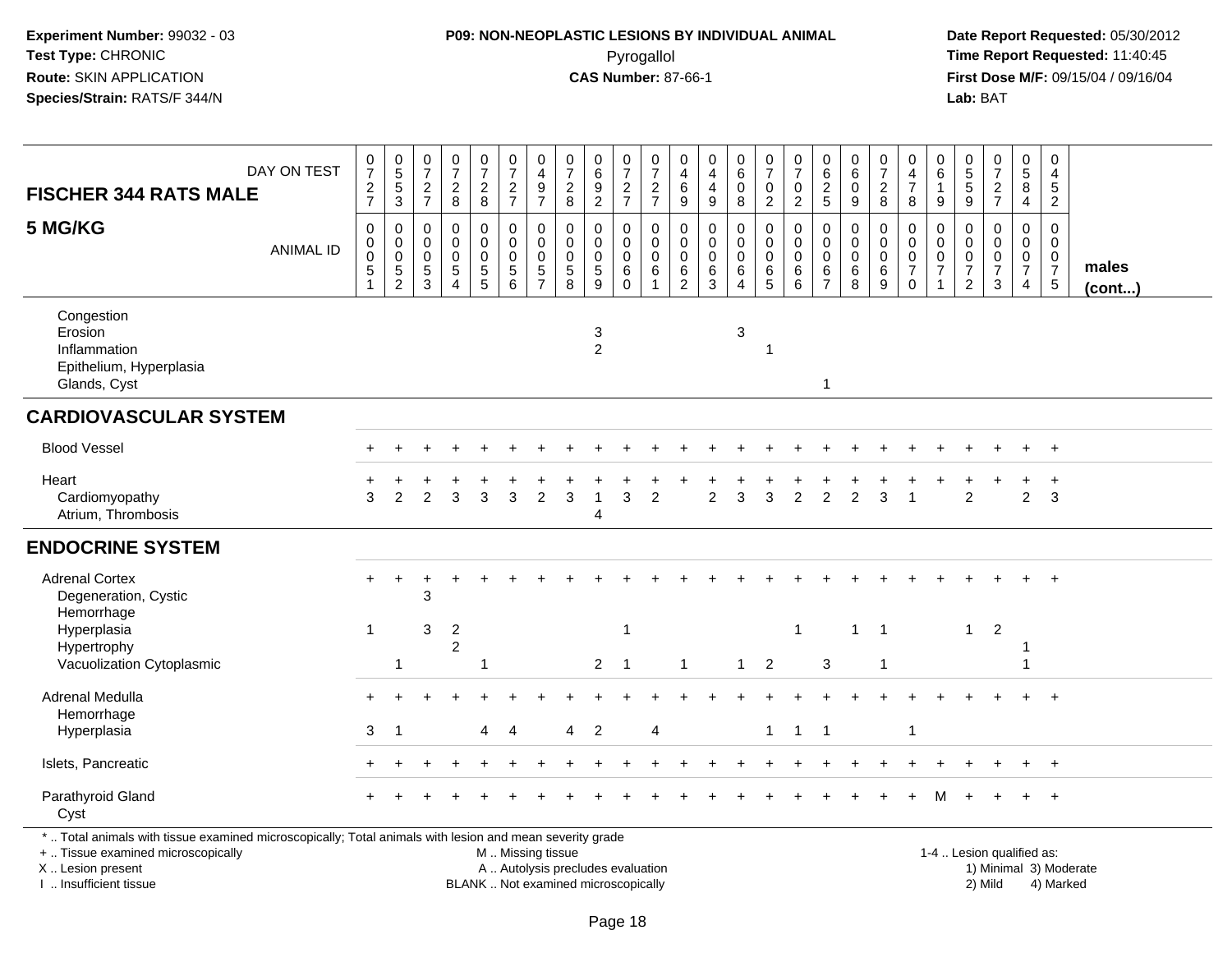#### **P09: NON-NEOPLASTIC LESIONS BY INDIVIDUAL ANIMAL**Pyrogallol **Time Report Requested:** 11:40:45

 **Date Report Requested:** 05/30/2012 **First Dose M/F:** 09/15/04 / 09/16/04 Lab: BAT **Lab:** BAT

| <b>FISCHER 344 RATS MALE</b>                                                                                              | DAY ON TEST      | $\frac{0}{7}$<br>$\overline{c}$<br>$\overline{7}$ | $\begin{array}{c} 0 \\ 5 \\ 5 \end{array}$<br>3                   | $\frac{0}{7}$<br>$\sqrt{2}$<br>$\overline{7}$                         | $\frac{0}{7}$<br>$\overline{2}$<br>8                                      | $\frac{0}{7}$<br>$\sqrt{2}$<br>8                            | $\begin{smallmatrix}0\\7\end{smallmatrix}$<br>$\overline{a}$<br>$\overline{7}$   | 0<br>$\overline{4}$<br>$\boldsymbol{9}$<br>$\overline{7}$               | $\frac{0}{7}$<br>$\sqrt{2}$<br>8               | $\begin{array}{c} 0 \\ 6 \end{array}$<br>$\boldsymbol{9}$<br>$\sqrt{2}$ | $\begin{array}{c} 0 \\ 7 \end{array}$<br>$\overline{c}$<br>$\overline{7}$ | 0<br>$\overline{7}$<br>$\overline{c}$<br>$\overline{7}$ | $\mathbf 0$<br>$\overline{4}$<br>$\,6\,$<br>9                                  | 0<br>$\overline{4}$<br>$\overline{4}$<br>$\boldsymbol{9}$ | 0<br>6<br>$\pmb{0}$<br>$\bf8$                            | $\frac{0}{7}$<br>$\mathbf 0$<br>$\overline{2}$ | $\frac{0}{7}$<br>$\pmb{0}$<br>$\overline{2}$                                                  | $\begin{matrix} 0 \\ 6 \\ 2 \end{matrix}$<br>5                       | 0<br>6<br>$\boldsymbol{0}$<br>$9\,$             | $\frac{0}{7}$<br>$\sqrt{2}$<br>8                        | 0<br>$\frac{4}{7}$<br>8                                                          | 0<br>$6\overline{6}$<br>$\mathbf{1}$<br>9                                   | $\begin{array}{c} 0 \\ 5 \end{array}$<br>$\sqrt{5}$<br>$\boldsymbol{9}$    | $\begin{smallmatrix}0\\7\end{smallmatrix}$<br>$\overline{c}$<br>$\overline{7}$ | $\frac{0}{5}$<br>8<br>4                                                  | 0<br>$\overline{4}$<br>$\sqrt{5}$<br>$\overline{2}$                               |                       |
|---------------------------------------------------------------------------------------------------------------------------|------------------|---------------------------------------------------|-------------------------------------------------------------------|-----------------------------------------------------------------------|---------------------------------------------------------------------------|-------------------------------------------------------------|----------------------------------------------------------------------------------|-------------------------------------------------------------------------|------------------------------------------------|-------------------------------------------------------------------------|---------------------------------------------------------------------------|---------------------------------------------------------|--------------------------------------------------------------------------------|-----------------------------------------------------------|----------------------------------------------------------|------------------------------------------------|-----------------------------------------------------------------------------------------------|----------------------------------------------------------------------|-------------------------------------------------|---------------------------------------------------------|----------------------------------------------------------------------------------|-----------------------------------------------------------------------------|----------------------------------------------------------------------------|--------------------------------------------------------------------------------|--------------------------------------------------------------------------|-----------------------------------------------------------------------------------|-----------------------|
| 5 MG/KG                                                                                                                   | <b>ANIMAL ID</b> | $\mathbf 0$<br>0<br>$\boldsymbol{0}$<br>5         | 0<br>$\mathbf 0$<br>$\pmb{0}$<br>$\overline{5}$<br>$\overline{2}$ | $\mathbf 0$<br>$\pmb{0}$<br>$\mathbf 0$<br>$\sqrt{5}$<br>$\mathbf{3}$ | $\mathbf 0$<br>$\mathbf 0$<br>$\mathbf 0$<br>$\sqrt{5}$<br>$\overline{4}$ | $\mathbf 0$<br>$\mathbf 0$<br>$\pmb{0}$<br>$\,$ 5 $\,$<br>5 | $\pmb{0}$<br>$\mathsf 0$<br>$\mathsf{O}\xspace$<br>$\sqrt{5}$<br>$6\phantom{1}6$ | 0<br>$\mathbf 0$<br>$\mathsf{O}\xspace$<br>$\sqrt{5}$<br>$\overline{7}$ | 0<br>$\pmb{0}$<br>$\pmb{0}$<br>$\sqrt{5}$<br>8 | 0<br>$\mathbf 0$<br>$\mathbf 0$<br>$\sqrt{5}$<br>9                      | $\mathbf 0$<br>$\pmb{0}$<br>$\pmb{0}$<br>6<br>$\Omega$                    | $\mathbf 0$<br>$\mathbf 0$<br>$\mathbf 0$<br>6          | $\mathbf 0$<br>$\mathsf{O}\xspace$<br>$\mathbf 0$<br>$\,6\,$<br>$\overline{2}$ | $\mathbf 0$<br>$\mathbf 0$<br>$\mathbf 0$<br>6<br>3       | $\mathbf 0$<br>$\pmb{0}$<br>$\mathbf 0$<br>6<br>$\Delta$ | 0<br>$\mathbf 0$<br>$\mathbf 0$<br>6<br>5      | $\begin{smallmatrix} 0\\0 \end{smallmatrix}$<br>$\mathsf{O}\xspace$<br>$\,6\,$<br>$6^{\circ}$ | 0<br>$\mathsf 0$<br>$\mathsf{O}\xspace$<br>$\,6\,$<br>$\overline{7}$ | 0<br>$\pmb{0}$<br>$\mathsf{O}\xspace$<br>6<br>8 | $\mathbf 0$<br>$\mathsf 0$<br>$\pmb{0}$<br>$\,6\,$<br>9 | $\pmb{0}$<br>$\mathsf{O}\xspace$<br>$\mathbf 0$<br>$\overline{7}$<br>$\mathbf 0$ | $\mathbf 0$<br>$\mathsf 0$<br>$\mathbf 0$<br>$\overline{7}$<br>$\mathbf{1}$ | $\Omega$<br>$\mathbf 0$<br>$\mathbf 0$<br>$\overline{7}$<br>$\overline{c}$ | $\mathbf 0$<br>$\mathbf 0$<br>$\mathbf 0$<br>$\overline{7}$<br>3               | $\mathbf 0$<br>$\mathbf 0$<br>$\mathsf{O}\xspace$<br>$\overline{7}$<br>4 | $\mathbf 0$<br>$\mathbf 0$<br>$\mathsf{O}\xspace$<br>$\overline{7}$<br>$\sqrt{5}$ | males<br>$($ cont $)$ |
| Hyperplasia                                                                                                               |                  |                                                   |                                                                   |                                                                       |                                                                           |                                                             |                                                                                  |                                                                         |                                                |                                                                         |                                                                           |                                                         |                                                                                |                                                           |                                                          |                                                |                                                                                               |                                                                      |                                                 |                                                         |                                                                                  |                                                                             |                                                                            |                                                                                |                                                                          |                                                                                   |                       |
| <b>Pituitary Gland</b><br>Hemorrhage<br>Pars Distalis, Cyst<br>Pars Distalis, Hyperplasia<br>Pars Intermedia, Hyperplasia |                  |                                                   |                                                                   |                                                                       |                                                                           |                                                             |                                                                                  |                                                                         |                                                |                                                                         |                                                                           |                                                         | $\overline{1}$<br>$\overline{2}$                                               |                                                           |                                                          |                                                |                                                                                               |                                                                      | $\overline{c}$                                  |                                                         |                                                                                  |                                                                             |                                                                            |                                                                                | $+$<br>$\overline{2}$<br>$\overline{2}$                                  | $\ddot{}$                                                                         |                       |
| <b>Thyroid Gland</b><br>Cyst<br>C-cell, Hyperplasia                                                                       |                  |                                                   |                                                                   | $1 \quad 1$                                                           | $\overline{1}$                                                            |                                                             | $\mathbf{1}$                                                                     |                                                                         |                                                |                                                                         | $\mathbf{1}$                                                              |                                                         |                                                                                |                                                           |                                                          |                                                |                                                                                               | $\overline{1}$                                                       |                                                 | $\overline{1}$                                          |                                                                                  |                                                                             |                                                                            | $\overline{2}$                                                                 |                                                                          | $\ddot{}$                                                                         |                       |
| <b>GENERAL BODY SYSTEM</b>                                                                                                |                  |                                                   |                                                                   |                                                                       |                                                                           |                                                             |                                                                                  |                                                                         |                                                |                                                                         |                                                                           |                                                         |                                                                                |                                                           |                                                          |                                                |                                                                                               |                                                                      |                                                 |                                                         |                                                                                  |                                                                             |                                                                            |                                                                                |                                                                          |                                                                                   |                       |
| <b>NONE</b>                                                                                                               |                  |                                                   |                                                                   |                                                                       |                                                                           |                                                             |                                                                                  |                                                                         |                                                |                                                                         |                                                                           |                                                         |                                                                                |                                                           |                                                          |                                                |                                                                                               |                                                                      |                                                 |                                                         |                                                                                  |                                                                             |                                                                            |                                                                                |                                                                          |                                                                                   |                       |
| <b>GENITAL SYSTEM</b>                                                                                                     |                  |                                                   |                                                                   |                                                                       |                                                                           |                                                             |                                                                                  |                                                                         |                                                |                                                                         |                                                                           |                                                         |                                                                                |                                                           |                                                          |                                                |                                                                                               |                                                                      |                                                 |                                                         |                                                                                  |                                                                             |                                                                            |                                                                                |                                                                          |                                                                                   |                       |
| Epididymis<br>Inflammation                                                                                                |                  |                                                   |                                                                   |                                                                       |                                                                           |                                                             |                                                                                  |                                                                         |                                                |                                                                         |                                                                           |                                                         |                                                                                |                                                           |                                                          |                                                |                                                                                               |                                                                      |                                                 |                                                         |                                                                                  |                                                                             |                                                                            |                                                                                |                                                                          | $+$                                                                               |                       |
| <b>Preputial Gland</b><br>Inflammation                                                                                    |                  | $\ddot{}$                                         |                                                                   |                                                                       |                                                                           | $\pm$                                                       | $\ddot{}$<br>4                                                                   |                                                                         |                                                | 3                                                                       |                                                                           |                                                         |                                                                                | $\ddot{}$                                                 |                                                          |                                                |                                                                                               |                                                                      |                                                 |                                                         |                                                                                  |                                                                             |                                                                            |                                                                                |                                                                          | $+$                                                                               |                       |
| Prostate<br>Inflammation<br>Epithelium, Hyperplasia                                                                       |                  | $\ddot{}$                                         | $\ddot{}$<br>2                                                    | 3                                                                     | $\overline{1}$                                                            | 3                                                           | $\overline{c}$<br>1                                                              | $\mathbf{1}$                                                            | $\overline{2}$                                 | $\overline{2}$                                                          | 3                                                                         | $\mathbf{3}$                                            |                                                                                | $\overline{2}$                                            | 3                                                        |                                                | $\overline{2}$                                                                                | 3                                                                    |                                                 | $\overline{2}$                                          | $\overline{2}$                                                                   | 2                                                                           | 3                                                                          | $\overline{2}$                                                                 | $\ddot{}$<br>$\overline{1}$                                              | $+$<br>$\overline{2}$                                                             |                       |
| Seminal Vesicle<br>Inflammation                                                                                           |                  |                                                   |                                                                   |                                                                       |                                                                           |                                                             |                                                                                  |                                                                         |                                                |                                                                         |                                                                           |                                                         |                                                                                |                                                           |                                                          |                                                |                                                                                               |                                                                      |                                                 |                                                         |                                                                                  |                                                                             |                                                                            |                                                                                |                                                                          |                                                                                   |                       |

\* .. Total animals with tissue examined microscopically; Total animals with lesion and mean severity grade

+ .. Tissue examined microscopically

X .. Lesion present

I .. Insufficient tissue

 M .. Missing tissueA .. Autolysis precludes evaluation

1-4 .. Lesion qualified as:<br>1) Minimal 3) Moderate BLANK .. Not examined microscopically 2) Mild 4) Marked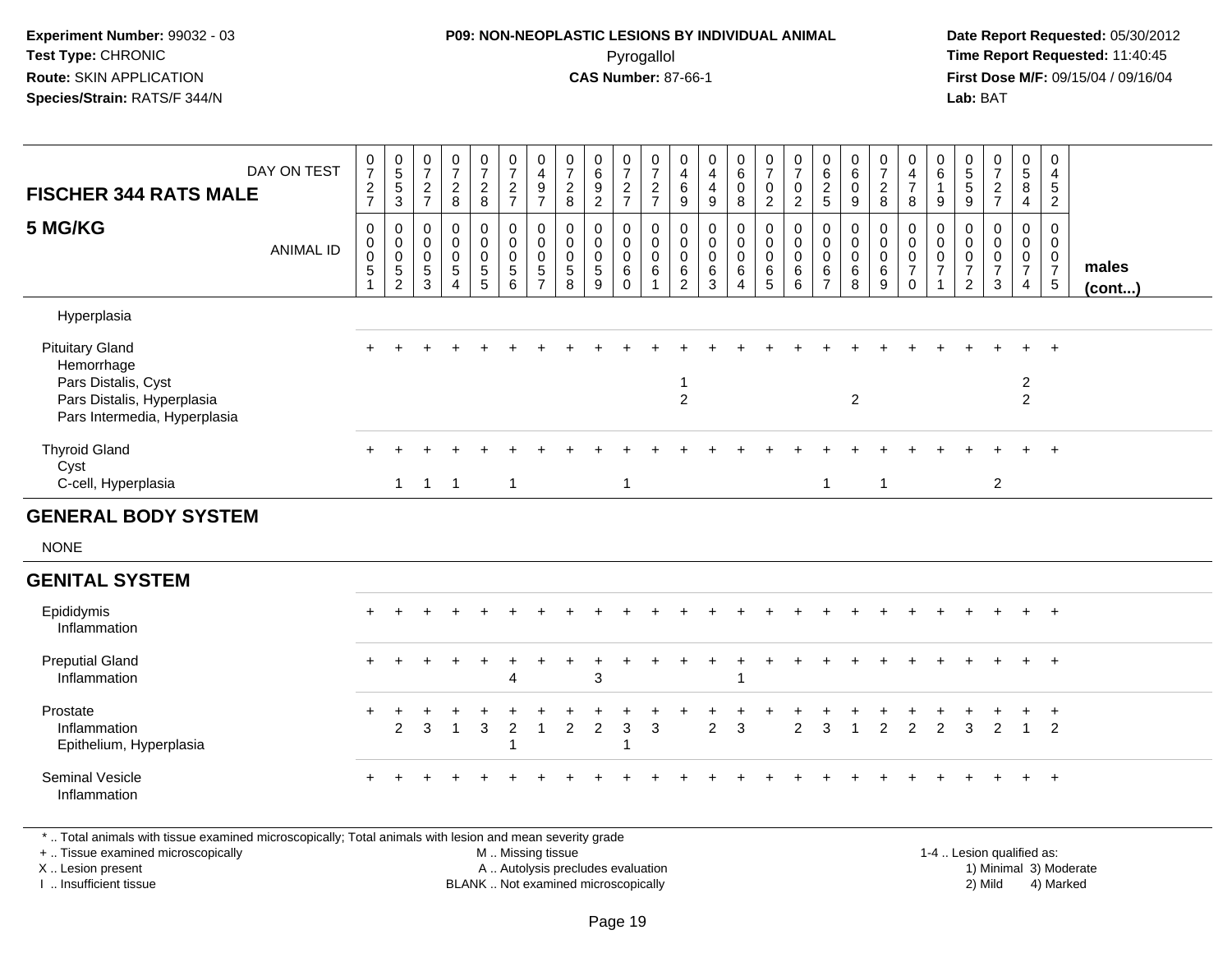#### **P09: NON-NEOPLASTIC LESIONS BY INDIVIDUAL ANIMAL**Pyrogallol **Time Report Requested:** 11:40:45

 **Date Report Requested:** 05/30/2012 **First Dose M/F:** 09/15/04 / 09/16/04<br>Lab: BAT **Lab:** BAT

| DAY ON TEST<br><b>FISCHER 344 RATS MALE</b><br>5 MG/KG<br><b>ANIMAL ID</b>                                                                                                                                                   | 0<br>$\overline{7}$<br>$\frac{2}{7}$<br>0<br>0<br>$\pmb{0}$<br>$\mathbf 5$ | $\begin{array}{c} 0 \\ 5 \end{array}$<br>$\frac{5}{3}$<br>$\mathbf 0$<br>$\mathbf 0$<br>$\,0\,$<br>$\frac{5}{2}$ | 0<br>$\overline{7}$<br>$\frac{2}{7}$<br>0<br>$\mathbf 0$<br>0<br>$\sqrt{5}$<br>3 | $\mathbf 0$<br>$\overline{7}$<br>$\overline{c}$<br>8<br>$\mathbf 0$<br>$\mathbf 0$<br>$\Omega$<br>$\sqrt{5}$<br>$\boldsymbol{\Lambda}$ | $\frac{0}{7}$<br>$\overline{c}$<br>8<br>0<br>$\mathbf 0$<br>0<br>$\,$ 5 $\,$<br>5 | $\frac{0}{7}$<br>$\frac{2}{7}$<br>0<br>0<br>$\pmb{0}$<br>$\sqrt{5}$<br>6 | 0<br>$\overline{4}$<br>$\frac{9}{7}$<br>0<br>$\mathbf 0$<br>0<br>5<br>$\overline{7}$ | 0<br>$\overline{7}$<br>$\overline{c}$<br>8<br>0<br>$\mathbf 0$<br>0<br>$\sqrt{5}$<br>8 | $\begin{array}{c} 0 \\ 6 \end{array}$<br>$\frac{9}{2}$<br>$\mathbf 0$<br>$\mathbf 0$<br>$\pmb{0}$<br>$\,$ 5 $\,$<br>9 | 0<br>$\overline{7}$<br>$\frac{2}{7}$<br>0<br>$\mathbf 0$<br>0<br>$\,6\,$<br>$\Omega$ | $\pmb{0}$<br>$\overline{7}$<br>$\frac{2}{7}$<br>0<br>$\mathbf 0$<br>$\mathbf 0$<br>$\,6\,$<br>$\mathbf{1}$ | 0<br>4<br>6<br>9<br>0<br>$\mathbf 0$<br>0<br>6<br>$\overline{2}$ | 0<br>4<br>4<br>$\boldsymbol{9}$<br>0<br>0<br>$\mathbf 0$<br>$\,6$<br>3 | $_{6}^{\rm 0}$<br>$\pmb{0}$<br>8<br>0<br>$\mathbf 0$<br>$\mathbf 0$<br>6 | 0<br>$\overline{7}$<br>0<br>$\overline{2}$<br>0<br>0<br>0<br>$\,6$<br>5 | $\pmb{0}$<br>$\overline{7}$<br>0<br>$\overline{2}$<br>0<br>$\mathbf 0$<br>$\mathbf 0$<br>$\,6\,$<br>6 | 0<br>6<br>$\overline{c}$<br>$\sqrt{5}$<br>0<br>$\mathbf 0$<br>$\mathbf 0$<br>6<br>$\overline{7}$ | $\mathbf 0$<br>6<br>0<br>9<br>$\mathbf 0$<br>$\mathbf 0$<br>$\mathbf 0$<br>$\,6\,$<br>8 | $\frac{0}{7}$<br>$\overline{c}$<br>8<br>0<br>$\mathbf 0$<br>0<br>6<br>9 | 0<br>4<br>$\boldsymbol{7}$<br>8<br>0<br>0<br>$\mathbf 0$<br>$\overline{7}$<br>$\mathbf 0$ | $\mathbf 0$<br>6<br>$\mathbf 1$<br>9<br>0<br>$\Omega$<br>0<br>$\overline{7}$<br>1 | 0<br>$\begin{array}{c} 5 \\ 5 \end{array}$<br>$\boldsymbol{9}$<br>0<br>$\mathbf 0$<br>0<br>$\boldsymbol{7}$<br>$\overline{2}$ | $\begin{smallmatrix}0\\7\end{smallmatrix}$<br>$\frac{2}{7}$<br>$\mathbf 0$<br>$\mathbf 0$<br>$\pmb{0}$<br>$\overline{7}$<br>3 | 0<br>$\overline{5}$<br>8<br>$\overline{4}$<br>0<br>0<br>$\mathbf 0$<br>$\overline{7}$<br>$\overline{4}$ | $\mathbf 0$<br>$\overline{4}$<br>$\sqrt{5}$<br>$\overline{2}$<br>0<br>$\mathbf 0$<br>$\mathbf 0$<br>$\overline{7}$<br>$5\phantom{.0}$ | males<br>$($ cont $)$ |
|------------------------------------------------------------------------------------------------------------------------------------------------------------------------------------------------------------------------------|----------------------------------------------------------------------------|------------------------------------------------------------------------------------------------------------------|----------------------------------------------------------------------------------|----------------------------------------------------------------------------------------------------------------------------------------|-----------------------------------------------------------------------------------|--------------------------------------------------------------------------|--------------------------------------------------------------------------------------|----------------------------------------------------------------------------------------|-----------------------------------------------------------------------------------------------------------------------|--------------------------------------------------------------------------------------|------------------------------------------------------------------------------------------------------------|------------------------------------------------------------------|------------------------------------------------------------------------|--------------------------------------------------------------------------|-------------------------------------------------------------------------|-------------------------------------------------------------------------------------------------------|--------------------------------------------------------------------------------------------------|-----------------------------------------------------------------------------------------|-------------------------------------------------------------------------|-------------------------------------------------------------------------------------------|-----------------------------------------------------------------------------------|-------------------------------------------------------------------------------------------------------------------------------|-------------------------------------------------------------------------------------------------------------------------------|---------------------------------------------------------------------------------------------------------|---------------------------------------------------------------------------------------------------------------------------------------|-----------------------|
| <b>Testes</b><br>Arteriole, Inflammation<br>Bilateral, Germinal Epithelium, Atrophy<br>Germinal Epithelium, Atrophy<br>Interstitial Cell, Hyperplasia                                                                        |                                                                            |                                                                                                                  |                                                                                  |                                                                                                                                        |                                                                                   | 2 <sub>2</sub>                                                           |                                                                                      |                                                                                        |                                                                                                                       |                                                                                      |                                                                                                            | $\mathbf{1}$                                                     |                                                                        |                                                                          | $\mathbf{1}$                                                            |                                                                                                       | 3                                                                                                |                                                                                         |                                                                         | 4<br>$2 \quad 1$                                                                          |                                                                                   |                                                                                                                               | 4<br>$\mathbf{1}$                                                                                                             | 1<br>$\overline{1}$                                                                                     | $\ddot{}$                                                                                                                             |                       |
| <b>HEMATOPOIETIC SYSTEM</b>                                                                                                                                                                                                  |                                                                            |                                                                                                                  |                                                                                  |                                                                                                                                        |                                                                                   |                                                                          |                                                                                      |                                                                                        |                                                                                                                       |                                                                                      |                                                                                                            |                                                                  |                                                                        |                                                                          |                                                                         |                                                                                                       |                                                                                                  |                                                                                         |                                                                         |                                                                                           |                                                                                   |                                                                                                                               |                                                                                                                               |                                                                                                         |                                                                                                                                       |                       |
| <b>Bone Marrow</b><br>Hemorrhage<br>Hyperplasia<br>Myelofibrosis                                                                                                                                                             |                                                                            |                                                                                                                  | 3                                                                                |                                                                                                                                        |                                                                                   |                                                                          |                                                                                      | 4                                                                                      | Δ                                                                                                                     |                                                                                      |                                                                                                            | 4                                                                |                                                                        | 3                                                                        |                                                                         | 3                                                                                                     |                                                                                                  | 4                                                                                       |                                                                         |                                                                                           |                                                                                   |                                                                                                                               | 2                                                                                                                             |                                                                                                         |                                                                                                                                       |                       |
| Lymph Node<br>Deep Cervical, Degeneration, Cystic<br>Mediastinal, Degeneration, Cystic<br>Mediastinal, Hemorrhage<br>Mediastinal, Hyperplasia<br>Mediastinal, Hyperplasia, Lymphoid<br>Mediastinal, Hyperplasia, Plasma Cell |                                                                            |                                                                                                                  |                                                                                  |                                                                                                                                        |                                                                                   |                                                                          |                                                                                      | $+$                                                                                    |                                                                                                                       | $\ddot{}$<br>3                                                                       |                                                                                                            | $\ddot{}$                                                        |                                                                        |                                                                          |                                                                         |                                                                                                       |                                                                                                  |                                                                                         |                                                                         | $\ddot{}$<br>$\overline{2}$                                                               |                                                                                   |                                                                                                                               |                                                                                                                               |                                                                                                         |                                                                                                                                       |                       |
| Lymph Node, Mandibular                                                                                                                                                                                                       | м                                                                          | M                                                                                                                | М                                                                                |                                                                                                                                        | M M                                                                               | <b>M</b>                                                                 | M                                                                                    |                                                                                        | M M M                                                                                                                 |                                                                                      | M                                                                                                          |                                                                  | M M M M M M M M M                                                      |                                                                          |                                                                         |                                                                                                       |                                                                                                  |                                                                                         |                                                                         |                                                                                           | M                                                                                 |                                                                                                                               | MMMM                                                                                                                          |                                                                                                         |                                                                                                                                       |                       |
| Lymph Node, Mesenteric<br>Degeneration, Cystic<br>Necrosis, Lymphoid                                                                                                                                                         |                                                                            |                                                                                                                  |                                                                                  |                                                                                                                                        |                                                                                   | 3                                                                        |                                                                                      |                                                                                        |                                                                                                                       |                                                                                      |                                                                                                            |                                                                  |                                                                        |                                                                          |                                                                         |                                                                                                       |                                                                                                  |                                                                                         |                                                                         |                                                                                           |                                                                                   |                                                                                                                               |                                                                                                                               |                                                                                                         | $\overline{+}$                                                                                                                        |                       |
| Spleen<br>Hyperplasia, Lymphoid<br>Infarct                                                                                                                                                                                   |                                                                            |                                                                                                                  |                                                                                  | 2                                                                                                                                      |                                                                                   |                                                                          |                                                                                      |                                                                                        | 4                                                                                                                     |                                                                                      |                                                                                                            |                                                                  |                                                                        |                                                                          |                                                                         |                                                                                                       |                                                                                                  |                                                                                         |                                                                         |                                                                                           |                                                                                   |                                                                                                                               | 2                                                                                                                             | +                                                                                                       | $+$                                                                                                                                   |                       |
| *  Total animals with tissue examined microscopically; Total animals with lesion and mean severity grade<br>+  Tissue examined microscopically<br>X  Lesion present                                                          |                                                                            |                                                                                                                  |                                                                                  |                                                                                                                                        |                                                                                   | M  Missing tissue                                                        |                                                                                      | A  Autolysis precludes evaluation                                                      |                                                                                                                       |                                                                                      |                                                                                                            |                                                                  |                                                                        |                                                                          |                                                                         |                                                                                                       |                                                                                                  |                                                                                         |                                                                         |                                                                                           |                                                                                   |                                                                                                                               | 1-4  Lesion qualified as:                                                                                                     |                                                                                                         | 1) Minimal 3) Moderate                                                                                                                |                       |

I .. Insufficient tissue

BLANK .. Not examined microscopically 2) Mild 4) Marked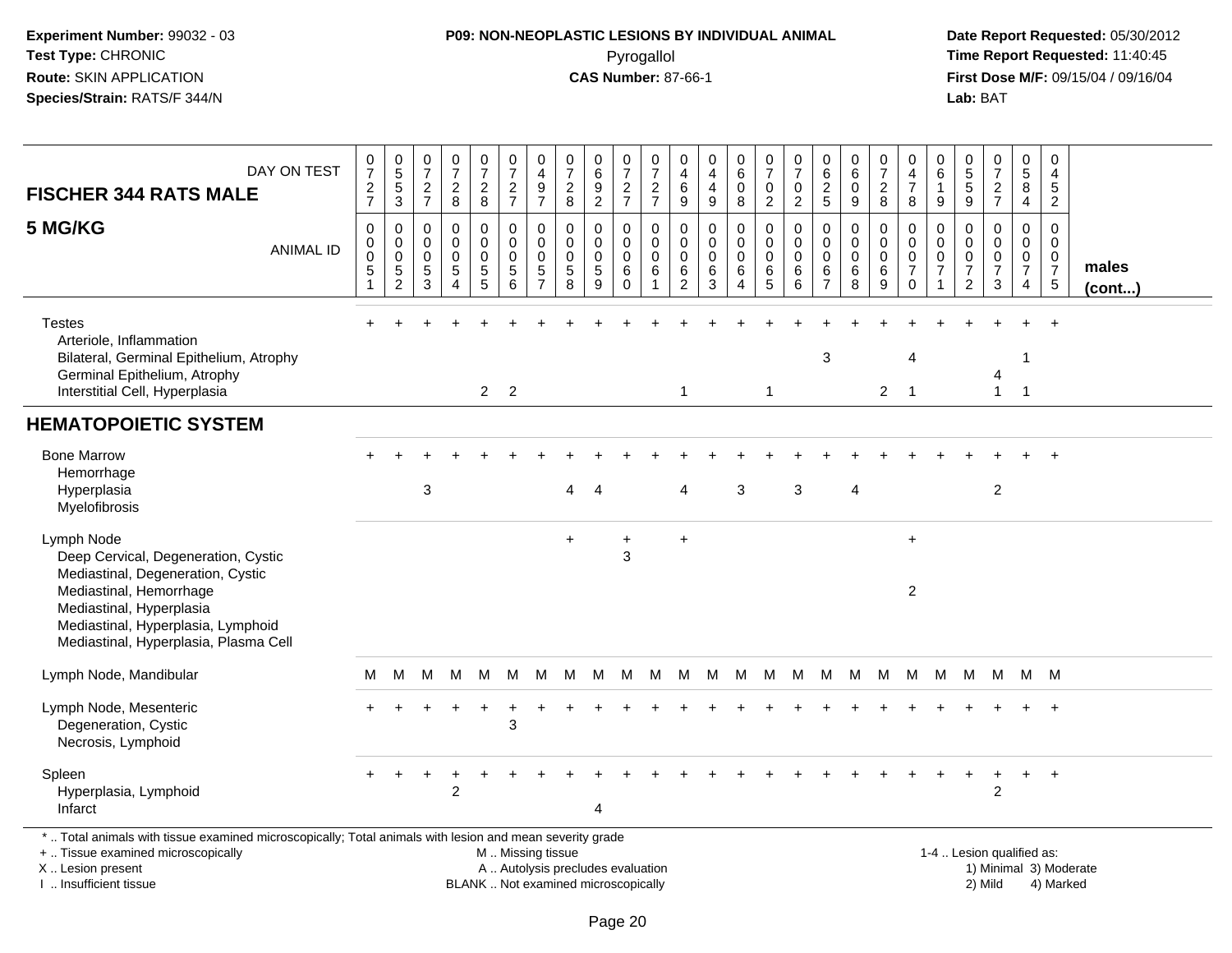### **P09: NON-NEOPLASTIC LESIONS BY INDIVIDUAL ANIMAL**Pyrogallol **Time Report Requested:** 11:40:45

 **Date Report Requested:** 05/30/2012 **First Dose M/F:** 09/15/04 / 09/16/04<br>Lab: BAT **Lab:** BAT

| DAY ON TEST<br><b>FISCHER 344 RATS MALE</b>                                                                                                                                                   | 0<br>$\overline{7}$<br>$\frac{2}{7}$ | $\begin{array}{c} 0 \\ 5 \\ 5 \end{array}$<br>$\overline{3}$ | $\frac{0}{7}$<br>$\frac{2}{7}$                             | 0<br>$\overline{7}$<br>$\frac{2}{8}$                       | $\frac{0}{7}$<br>$\frac{2}{8}$                                     | $\frac{0}{7}$<br>$\overline{c}$<br>$\overline{7}$  | 0<br>$\overline{4}$<br>$\overline{9}$<br>$\overline{7}$    | 0<br>$\overline{7}$<br>$\overline{c}$<br>8                               | $\begin{array}{c} 0 \\ 6 \\ 9 \end{array}$<br>$\overline{2}$ | $\frac{0}{7}$<br>$\overline{c}$<br>$\overline{7}$ | $\frac{0}{7}$<br>$\frac{2}{7}$                         | $\mathbf 0$<br>$\overline{4}$<br>6<br>$\boldsymbol{9}$     | $\mathbf 0$<br>$\overline{4}$<br>$\overline{4}$<br>$\boldsymbol{9}$    | 0<br>$\,6\,$<br>$\mathbf 0$<br>$\,8\,$                        | $\frac{0}{7}$<br>0<br>$\overline{2}$          | $\frac{0}{7}$<br>$\mathbf 0$<br>$\overline{2}$ | 0<br>$\frac{6}{2}$<br>5                          | 0<br>$\,6\,$<br>$\mathbf 0$<br>9                       | $\begin{array}{c} 0 \\ 7 \end{array}$<br>$\boldsymbol{2}$<br>$\,8\,$ | 0<br>$\overline{4}$<br>$\overline{7}$<br>$\bf 8$                 | 0<br>$\,6\,$<br>$\mathbf{1}$<br>$\boldsymbol{9}$                              | 0<br>$\sqrt{5}$<br>5<br>9                                           | $\begin{array}{c} 0 \\ 7 \\ 2 \end{array}$<br>$\overline{7}$ | $\begin{array}{c} 0 \\ 5 \end{array}$<br>8<br>$\overline{4}$                  | $\pmb{0}$<br>$\overline{4}$<br>5<br>$\overline{2}$            |                        |
|-----------------------------------------------------------------------------------------------------------------------------------------------------------------------------------------------|--------------------------------------|--------------------------------------------------------------|------------------------------------------------------------|------------------------------------------------------------|--------------------------------------------------------------------|----------------------------------------------------|------------------------------------------------------------|--------------------------------------------------------------------------|--------------------------------------------------------------|---------------------------------------------------|--------------------------------------------------------|------------------------------------------------------------|------------------------------------------------------------------------|---------------------------------------------------------------|-----------------------------------------------|------------------------------------------------|--------------------------------------------------|--------------------------------------------------------|----------------------------------------------------------------------|------------------------------------------------------------------|-------------------------------------------------------------------------------|---------------------------------------------------------------------|--------------------------------------------------------------|-------------------------------------------------------------------------------|---------------------------------------------------------------|------------------------|
| 5 MG/KG<br><b>ANIMAL ID</b>                                                                                                                                                                   | $\mathbf 0$<br>0<br>0<br>5           | 0<br>$\pmb{0}$<br>$\mathsf{O}\xspace$<br>$\frac{5}{2}$       | $\mathbf 0$<br>$\mathbf 0$<br>$\mathbf 0$<br>$\frac{5}{3}$ | $\mathbf 0$<br>$\mathbf 0$<br>$\mathbf 0$<br>$\frac{5}{4}$ | $\mathbf 0$<br>$\mathbf 0$<br>$\mathsf{O}\xspace$<br>$\frac{5}{5}$ | 0<br>$\mathbf 0$<br>$\mathbf 0$<br>$\sqrt{5}$<br>6 | $\mathbf 0$<br>$\mathbf 0$<br>$\mathbf 0$<br>$\frac{5}{7}$ | $\mathbf 0$<br>$\mathbf 0$<br>$\mathbf 0$<br>5<br>8                      | 0<br>$\Omega$<br>$\mathbf 0$<br>$\frac{5}{9}$                | 0<br>$\Omega$<br>$\mathbf 0$<br>6<br>$\Omega$     | 0<br>$\mathbf 0$<br>$\mathbf 0$<br>6<br>$\overline{1}$ | $\mathbf 0$<br>$\mathbf 0$<br>$\mathbf 0$<br>$\frac{6}{2}$ | $\mathbf 0$<br>$\mathbf 0$<br>$\mathbf 0$<br>$\,6\,$<br>$\overline{3}$ | $\mathbf 0$<br>$\Omega$<br>$\mathbf 0$<br>6<br>$\overline{A}$ | 0<br>$\mathbf 0$<br>$\mathbf 0$<br>$6\over 5$ | 0<br>$\mathbf 0$<br>$\mathbf 0$<br>$^6_6$      | 0<br>$\mathbf 0$<br>$\mathbf 0$<br>$\frac{6}{7}$ | 0<br>$\mathbf 0$<br>$\mathbf 0$<br>6<br>$\overline{8}$ | $\mathbf 0$<br>$\mathbf 0$<br>$\pmb{0}$<br>$\,6\,$<br>$\overline{9}$ | 0<br>$\mathbf 0$<br>$\mathbf 0$<br>$\overline{7}$<br>$\mathbf 0$ | $\mathbf 0$<br>$\mathbf 0$<br>$\mathbf 0$<br>$\overline{7}$<br>$\overline{1}$ | 0<br>$\mathbf 0$<br>$\mathbf 0$<br>$\overline{7}$<br>$\overline{2}$ | $\mathbf 0$<br>$\Omega$<br>$\pmb{0}$<br>$\overline{7}$<br>3  | $\mathbf 0$<br>$\mathbf 0$<br>$\mathbf 0$<br>$\overline{7}$<br>$\overline{4}$ | $\mathbf 0$<br>$\Omega$<br>$\mathbf 0$<br>$\overline{7}$<br>5 | males<br>$($ cont $)$  |
| Necrosis, Lymphoid<br>Necrosis, Focal<br>Capsule, Fibrosis<br>Lymphoid Follicle, Atrophy<br>Lymphoid Follicle, Depletion Cellular                                                             |                                      |                                                              |                                                            |                                                            |                                                                    |                                                    |                                                            |                                                                          |                                                              |                                                   |                                                        |                                                            |                                                                        |                                                               |                                               |                                                |                                                  |                                                        |                                                                      |                                                                  |                                                                               |                                                                     |                                                              |                                                                               |                                                               |                        |
| Thymus                                                                                                                                                                                        |                                      |                                                              |                                                            |                                                            |                                                                    |                                                    |                                                            |                                                                          |                                                              |                                                   |                                                        |                                                            |                                                                        |                                                               |                                               | M                                              | $\pm$                                            |                                                        |                                                                      |                                                                  |                                                                               |                                                                     |                                                              | $+$                                                                           | $+$                                                           |                        |
| <b>INTEGUMENTARY SYSTEM</b>                                                                                                                                                                   |                                      |                                                              |                                                            |                                                            |                                                                    |                                                    |                                                            |                                                                          |                                                              |                                                   |                                                        |                                                            |                                                                        |                                                               |                                               |                                                |                                                  |                                                        |                                                                      |                                                                  |                                                                               |                                                                     |                                                              |                                                                               |                                                               |                        |
| <b>Mammary Gland</b><br>Inflammation                                                                                                                                                          |                                      |                                                              |                                                            |                                                            | м                                                                  |                                                    |                                                            |                                                                          |                                                              |                                                   |                                                        |                                                            |                                                                        |                                                               |                                               |                                                |                                                  |                                                        |                                                                      |                                                                  |                                                                               |                                                                     |                                                              | $\ddot{}$                                                                     | $+$                                                           |                        |
| <b>Skin</b><br>Abscess<br>Site Of Application, Hyperkeratosis<br>Site Of Application, Hyperplasia                                                                                             |                                      |                                                              |                                                            |                                                            |                                                                    |                                                    |                                                            |                                                                          |                                                              |                                                   |                                                        |                                                            | $\overline{\mathbf{1}}$                                                |                                                               |                                               |                                                |                                                  |                                                        | $\boldsymbol{\Lambda}$                                               | 1                                                                | $\overline{1}$                                                                |                                                                     |                                                              | $+$                                                                           | $+$                                                           |                        |
| <b>MUSCULOSKELETAL SYSTEM</b>                                                                                                                                                                 |                                      |                                                              |                                                            |                                                            |                                                                    |                                                    |                                                            |                                                                          |                                                              |                                                   |                                                        |                                                            |                                                                        |                                                               |                                               |                                                |                                                  |                                                        |                                                                      |                                                                  |                                                                               |                                                                     |                                                              |                                                                               |                                                               |                        |
| Bone<br>Hemorrhage<br>Epiphysis, Femur, Cyst                                                                                                                                                  |                                      |                                                              |                                                            |                                                            |                                                                    |                                                    |                                                            |                                                                          | $\overline{2}$                                               |                                                   |                                                        |                                                            |                                                                        |                                                               |                                               |                                                |                                                  |                                                        |                                                                      |                                                                  |                                                                               |                                                                     |                                                              |                                                                               | $\ddot{+}$                                                    |                        |
| <b>NERVOUS SYSTEM</b>                                                                                                                                                                         |                                      |                                                              |                                                            |                                                            |                                                                    |                                                    |                                                            |                                                                          |                                                              |                                                   |                                                        |                                                            |                                                                        |                                                               |                                               |                                                |                                                  |                                                        |                                                                      |                                                                  |                                                                               |                                                                     |                                                              |                                                                               |                                                               |                        |
| <b>Brain</b><br>Hemorrhage<br>Hydrocephalus                                                                                                                                                   |                                      |                                                              |                                                            |                                                            |                                                                    |                                                    |                                                            |                                                                          |                                                              |                                                   |                                                        | 4                                                          |                                                                        |                                                               |                                               |                                                |                                                  |                                                        |                                                                      |                                                                  |                                                                               | $\overline{c}$<br>$\overline{2}$                                    |                                                              |                                                                               | $\ddot{+}$                                                    |                        |
| <b>RESPIRATORY SYSTEM</b>                                                                                                                                                                     |                                      |                                                              |                                                            |                                                            |                                                                    |                                                    |                                                            |                                                                          |                                                              |                                                   |                                                        |                                                            |                                                                        |                                                               |                                               |                                                |                                                  |                                                        |                                                                      |                                                                  |                                                                               |                                                                     |                                                              |                                                                               |                                                               |                        |
| *  Total animals with tissue examined microscopically; Total animals with lesion and mean severity grade<br>+  Tissue examined microscopically<br>X  Lesion present<br>I. Insufficient tissue |                                      |                                                              |                                                            |                                                            |                                                                    | M  Missing tissue                                  |                                                            | A  Autolysis precludes evaluation<br>BLANK  Not examined microscopically |                                                              |                                                   |                                                        |                                                            |                                                                        |                                                               |                                               |                                                |                                                  |                                                        |                                                                      |                                                                  |                                                                               |                                                                     | 1-4  Lesion qualified as:<br>2) Mild                         |                                                                               | 4) Marked                                                     | 1) Minimal 3) Moderate |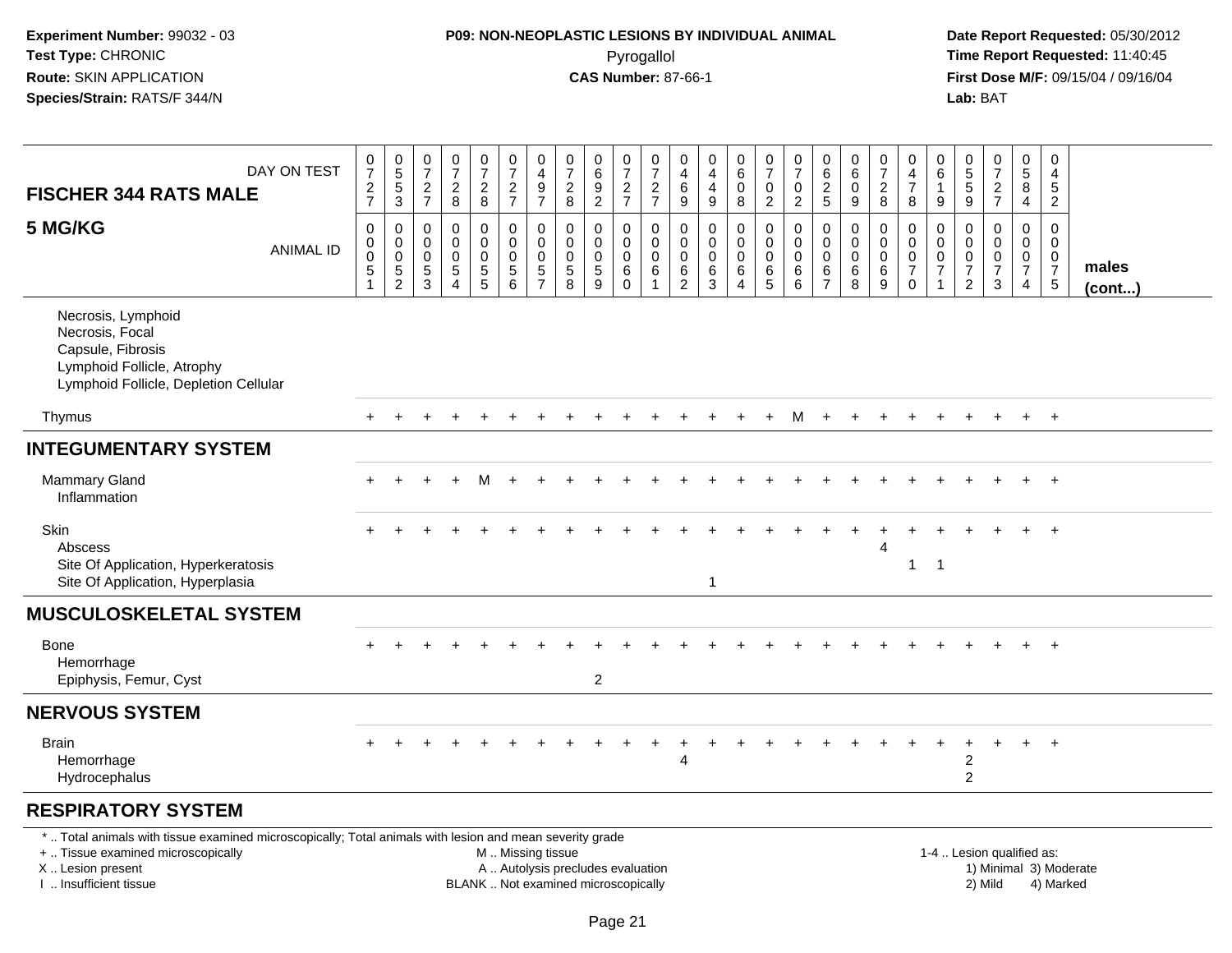#### **P09: NON-NEOPLASTIC LESIONS BY INDIVIDUAL ANIMAL**Pyrogallol **Time Report Requested:** 11:40:45

 **Date Report Requested:** 05/30/2012 **First Dose M/F:** 09/15/04 / 09/16/04<br>Lab: BAT **Lab:** BAT

| DAY ON TEST<br><b>FISCHER 344 RATS MALE</b>                                                                                                                         | $\frac{0}{7}$<br>$\frac{2}{7}$                                 | $\begin{array}{c} 0 \\ 5 \end{array}$<br>$\,$ 5 $\,$<br>3       | $\frac{0}{7}$<br>$\frac{2}{7}$                                              | $\frac{0}{7}$<br>$\sqrt{2}$<br>8                        | $\frac{0}{7}$<br>$\frac{2}{8}$                                            | 0<br>$\overline{7}$<br>$\frac{2}{7}$     | 0<br>$\overline{4}$<br>9<br>$\overline{7}$                 | 0<br>$\overline{7}$<br>$\sqrt{2}$<br>8               | $\boldsymbol{0}$<br>$6\phantom{a}$<br>$\boldsymbol{9}$<br>$\overline{2}$ | $\frac{0}{7}$<br>$\frac{2}{7}$                   | 0<br>$\overline{7}$<br>$\overline{c}$<br>$\overline{7}$         | 0<br>4<br>6<br>$\boldsymbol{9}$                     | 0<br>4<br>$\overline{\mathbf{4}}$<br>$9\,$ | 0<br>$\overline{6}$<br>0<br>8          | $\frac{0}{7}$<br>$\mathbf 0$<br>$\overline{2}$ | $\frac{0}{7}$<br>$\pmb{0}$<br>$\overline{2}$ | 0<br>6<br>$\sqrt{2}$<br>$\sqrt{5}$                  | 0<br>$\,6\,$<br>$\mathbf 0$<br>9            | 0<br>$\overline{7}$<br>$\overline{c}$<br>8 | 0<br>4<br>$\boldsymbol{7}$<br>8                                  | 0<br>6<br>1<br>9                          | 0<br>$\,$ 5 $\,$<br>$\,$ 5 $\,$<br>$9\,$                      | $\frac{0}{7}$<br>$\sqrt{2}$<br>$\overline{7}$                            | 0<br>$\sqrt{5}$<br>8<br>4                                        | 0<br>$\overline{4}$<br>$\sqrt{5}$<br>$\overline{2}$                         |                       |
|---------------------------------------------------------------------------------------------------------------------------------------------------------------------|----------------------------------------------------------------|-----------------------------------------------------------------|-----------------------------------------------------------------------------|---------------------------------------------------------|---------------------------------------------------------------------------|------------------------------------------|------------------------------------------------------------|------------------------------------------------------|--------------------------------------------------------------------------|--------------------------------------------------|-----------------------------------------------------------------|-----------------------------------------------------|--------------------------------------------|----------------------------------------|------------------------------------------------|----------------------------------------------|-----------------------------------------------------|---------------------------------------------|--------------------------------------------|------------------------------------------------------------------|-------------------------------------------|---------------------------------------------------------------|--------------------------------------------------------------------------|------------------------------------------------------------------|-----------------------------------------------------------------------------|-----------------------|
| 5 MG/KG<br><b>ANIMAL ID</b>                                                                                                                                         | $\mathbf 0$<br>0<br>$\pmb{0}$<br>$\,$ 5 $\,$<br>$\overline{1}$ | 0<br>$\mathsf 0$<br>$\mathbf 0$<br>$\sqrt{5}$<br>$\overline{2}$ | $\mathbf 0$<br>$\mathbf 0$<br>$\mathbf 0$<br>$\overline{5}$<br>$\mathbf{3}$ | $\mathbf 0$<br>$\Omega$<br>$\mathbf 0$<br>5<br>$\Delta$ | $\mathbf 0$<br>$\mathbf 0$<br>$\mathbf 0$<br>$\sqrt{5}$<br>$\overline{5}$ | 0<br>$\mathbf 0$<br>0<br>$\sqrt{5}$<br>6 | $\Omega$<br>$\Omega$<br>$\mathbf 0$<br>5<br>$\overline{7}$ | $\mathbf{0}$<br>$\mathbf{0}$<br>0<br>$\sqrt{5}$<br>8 | $\mathbf 0$<br>$\mathbf{0}$<br>$\mathbf 0$<br>$\sqrt{5}$<br>9            | 0<br>$\mathbf 0$<br>$\mathbf 0$<br>6<br>$\Omega$ | $\mathbf 0$<br>$\mathbf{0}$<br>$\mathbf 0$<br>6<br>$\mathbf{1}$ | $\mathbf 0$<br>$\Omega$<br>0<br>6<br>$\overline{2}$ | $\mathbf 0$<br>$\Omega$<br>0<br>6<br>3     | 0<br>$\Omega$<br>$\mathbf 0$<br>6<br>4 | 0<br>$\mathbf 0$<br>0<br>6<br>$\overline{5}$   | 0<br>$\Omega$<br>0<br>$\,6$<br>6             | $\mathbf 0$<br>$\Omega$<br>0<br>6<br>$\overline{7}$ | $\mathbf{0}$<br>$\Omega$<br>0<br>$\,6$<br>8 | 0<br>$\Omega$<br>$\mathbf 0$<br>6<br>9     | 0<br>$\mathbf 0$<br>$\pmb{0}$<br>$\boldsymbol{7}$<br>$\mathbf 0$ | 0<br>$\Omega$<br>0<br>$\overline{7}$<br>1 | $\Omega$<br>$\Omega$<br>0<br>$\overline{7}$<br>$\overline{2}$ | $\mathbf 0$<br>$\Omega$<br>$\mathbf 0$<br>$\overline{7}$<br>$\mathbf{3}$ | $\mathbf 0$<br>$\mathbf 0$<br>$\mathbf 0$<br>$\overline{7}$<br>4 | $\mathbf 0$<br>$\Omega$<br>$\mathbf 0$<br>$\overline{7}$<br>$5\phantom{.0}$ | males<br>$($ cont $)$ |
| Lung<br>Hemorrhage<br>Inflammation<br>Pigmentation, Hemosiderin<br>Thrombosis                                                                                       | $\overline{2}$                                                 |                                                                 | $\overline{2}$                                                              |                                                         | $\overline{c}$                                                            | 3                                        |                                                            |                                                      | 2                                                                        |                                                  | -1                                                              |                                                     |                                            |                                        |                                                |                                              |                                                     |                                             |                                            |                                                                  | 4                                         |                                                               | 3                                                                        |                                                                  | $+$                                                                         |                       |
| Alveolar Epithelium, Hyperplasia<br>Alveolus, Infiltration Cellular, Histiocyte                                                                                     |                                                                | $\overline{1}$                                                  |                                                                             |                                                         |                                                                           | 3                                        |                                                            | $\overline{c}$                                       |                                                                          |                                                  |                                                                 |                                                     |                                            |                                        |                                                |                                              | 3                                                   |                                             | $\boldsymbol{2}$<br>1                      |                                                                  |                                           |                                                               |                                                                          |                                                                  |                                                                             |                       |
| Nose<br>Inflammation<br>Polyp, Inflammatory<br>Thrombosis                                                                                                           | +<br>3                                                         |                                                                 | $\overline{c}$                                                              |                                                         |                                                                           |                                          |                                                            |                                                      | 3<br>3                                                                   | 3                                                |                                                                 |                                                     |                                            |                                        |                                                | $\overline{2}$                               | -1                                                  |                                             | 3                                          |                                                                  |                                           |                                                               |                                                                          | 3                                                                | $\overline{+}$                                                              |                       |
| Trachea<br>Infiltration Cellular, Mononuclear Cell                                                                                                                  |                                                                |                                                                 |                                                                             |                                                         |                                                                           |                                          |                                                            |                                                      |                                                                          |                                                  |                                                                 |                                                     |                                            |                                        |                                                |                                              |                                                     |                                             |                                            |                                                                  |                                           |                                                               |                                                                          | -1                                                               | $+$                                                                         |                       |
| <b>SPECIAL SENSES SYSTEM</b>                                                                                                                                        |                                                                |                                                                 |                                                                             |                                                         |                                                                           |                                          |                                                            |                                                      |                                                                          |                                                  |                                                                 |                                                     |                                            |                                        |                                                |                                              |                                                     |                                             |                                            |                                                                  |                                           |                                                               |                                                                          |                                                                  |                                                                             |                       |
| Eye<br>Cataract<br>Retina, Atrophy                                                                                                                                  |                                                                |                                                                 |                                                                             |                                                         |                                                                           |                                          |                                                            |                                                      |                                                                          | 3<br>4                                           |                                                                 |                                                     |                                            |                                        |                                                |                                              |                                                     |                                             |                                            |                                                                  |                                           |                                                               | 2<br>3                                                                   | $\pm$                                                            | $+$                                                                         |                       |
| Harderian Gland<br>Hyperplasia<br>Inflammation                                                                                                                      |                                                                |                                                                 |                                                                             |                                                         |                                                                           |                                          |                                                            |                                                      |                                                                          |                                                  |                                                                 |                                                     |                                            |                                        | 3                                              |                                              |                                                     |                                             |                                            |                                                                  |                                           |                                                               |                                                                          |                                                                  |                                                                             |                       |
| <b>URINARY SYSTEM</b>                                                                                                                                               |                                                                |                                                                 |                                                                             |                                                         |                                                                           |                                          |                                                            |                                                      |                                                                          |                                                  |                                                                 |                                                     |                                            |                                        |                                                |                                              |                                                     |                                             |                                            |                                                                  |                                           |                                                               |                                                                          |                                                                  |                                                                             |                       |
| Kidney<br>Inflammation                                                                                                                                              |                                                                |                                                                 |                                                                             |                                                         |                                                                           |                                          |                                                            |                                                      |                                                                          |                                                  |                                                                 |                                                     |                                            |                                        |                                                |                                              |                                                     |                                             |                                            |                                                                  |                                           |                                                               |                                                                          |                                                                  |                                                                             |                       |
| *  Total animals with tissue examined microscopically; Total animals with lesion and mean severity grade<br>+  Tissue examined microscopically<br>X  Lesion present |                                                                |                                                                 |                                                                             |                                                         |                                                                           | M  Missing tissue                        |                                                            | A  Autolysis precludes evaluation                    |                                                                          |                                                  |                                                                 |                                                     |                                            |                                        |                                                |                                              |                                                     |                                             |                                            |                                                                  |                                           |                                                               | 1-4  Lesion qualified as:                                                |                                                                  | 1) Minimal 3) Moderate                                                      |                       |

I .. Insufficient tissue

BLANK .. Not examined microscopically and the contract of the contract of the contract of Modellin 2) Mild 4) Marked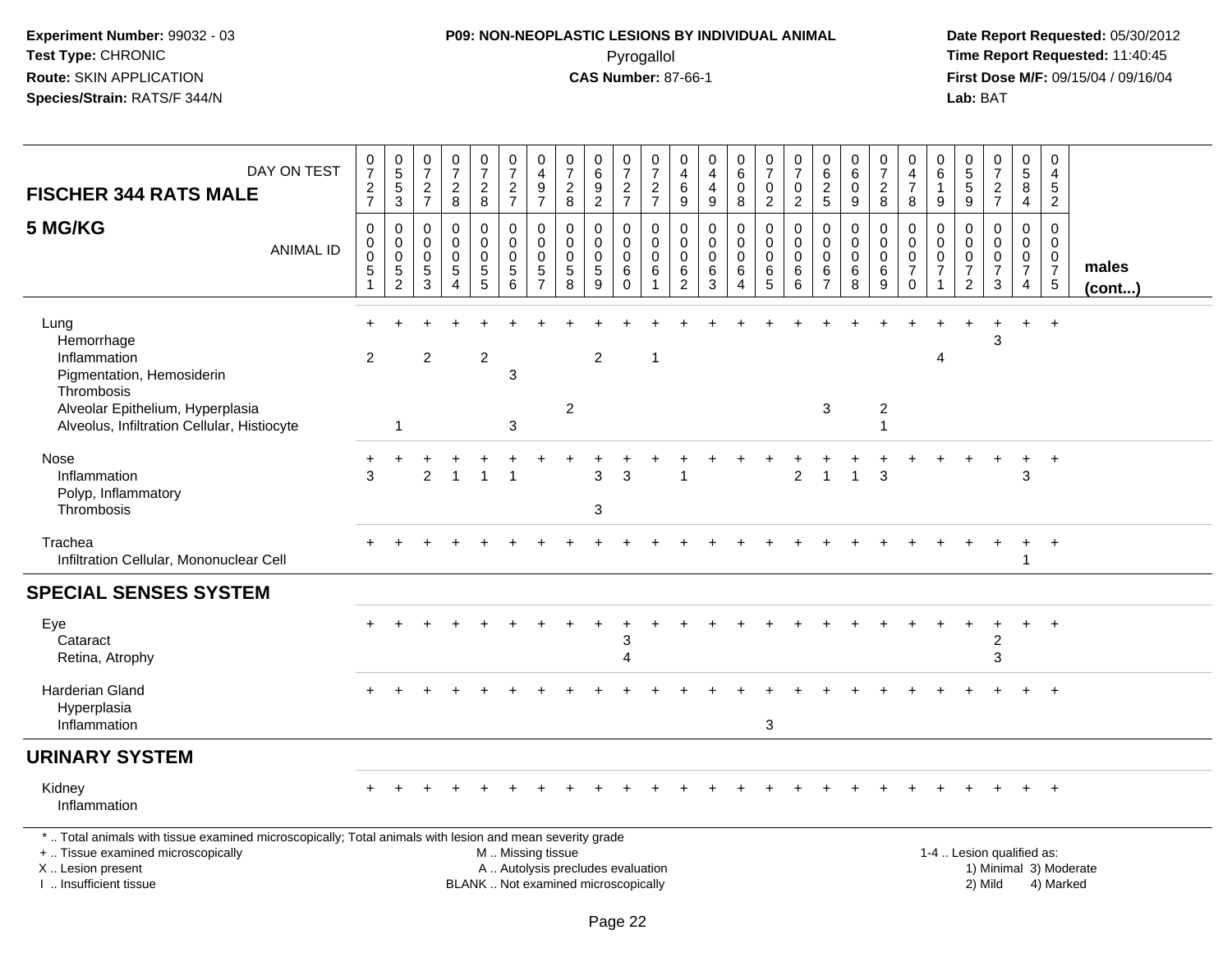#### **P09: NON-NEOPLASTIC LESIONS BY INDIVIDUAL ANIMAL**Pyrogallol **Time Report Requested:** 11:40:45

 **Date Report Requested:** 05/30/2012 **First Dose M/F:** 09/15/04 / 09/16/04 Lab: BAT **Lab:** BAT

| <b>FISCHER 344 RATS MALE</b>           | DAY ON TEST | 0<br>$\overline{ }$<br>$\overline{c}$<br>$\rightarrow$ | 0<br>5<br>5<br>3                | 0<br>2<br>-                      | $\mathbf 0$<br>$\sim$<br>8        | ⇁<br>$\overline{2}$<br>ົ | $\mathbf 0$<br>$\sim$<br>$\epsilon$<br>- | 4<br>9           | 0<br>ົ<br>∠<br>8                   | 0<br>6<br>9<br>$\sim$<br><u>.</u> | 0<br>$\overline{ }$<br>$\overline{2}$<br>$\rightarrow$ | 0<br>⌒      | 4<br>6      | 0<br>4<br>4<br>9      | 0<br>6<br>0<br>8      | 0<br>0<br>◠<br>$\epsilon$ | 0<br>⇁<br>0<br>2      | 0<br>6<br>$\overline{2}$<br><sub>5</sub> | 0<br>6<br>0<br>9      | 0<br>8 | 4<br>-<br>8 | 0<br>6<br>9   | U.<br>5<br>5<br>9 | 0<br>$\overline{\phantom{a}}$<br>2<br>$\overline{ }$ | 0<br>5<br>8<br>$\overline{4}$      | $\mathbf 0$<br>4<br>5<br>$\overline{2}$                    |                 |
|----------------------------------------|-------------|--------------------------------------------------------|---------------------------------|----------------------------------|-----------------------------------|--------------------------|------------------------------------------|------------------|------------------------------------|-----------------------------------|--------------------------------------------------------|-------------|-------------|-----------------------|-----------------------|---------------------------|-----------------------|------------------------------------------|-----------------------|--------|-------------|---------------|-------------------|------------------------------------------------------|------------------------------------|------------------------------------------------------------|-----------------|
| 5 MG/KG                                | ANIMAL ID   | 0<br>0<br>$\mathbf 0$<br>5                             | 0<br>$\sim$<br>U<br>U<br>5<br>2 | 0<br>0<br>0<br><sub>5</sub><br>3 | $\mathbf 0$<br>$\Omega$<br>5<br>4 | 0<br>0<br>5<br>5         | 0<br>0<br>0<br>5<br>6                    | 0<br>0<br>υ<br>5 | 0<br>0<br>0<br>$\ddot{\circ}$<br>8 | 0<br>0<br>5<br>9                  | 0<br>0<br>0<br>6<br>0                                  | 0<br>υ<br>6 | 0<br>6<br>2 | 0<br>0<br>0<br>6<br>3 | 0<br>0<br>0<br>6<br>4 | 0<br>0<br>0<br>6<br>5     | 0<br>0<br>0<br>6<br>6 | 0<br>0<br>0<br>6<br>$\overline{ }$       | 0<br>0<br>0<br>6<br>8 | 6<br>9 | ⇁           | 0<br>0<br>0   | 0<br>0<br>◠<br>∠  | 0<br>0<br>0<br>3                                     | 0<br>0<br>0<br>$\overline{ }$<br>4 | $\mathbf 0$<br>$\overline{0}$<br>0<br>$\overline{ }$<br>-5 | males<br>(cont) |
| Nephropathy                            |             | 2                                                      |                                 |                                  |                                   | 3                        | 4                                        |                  | 3                                  |                                   | $\mathcal{P}$                                          |             |             |                       |                       |                           |                       | 4                                        |                       |        |             | $\mathcal{P}$ | 2 <sub>2</sub>    |                                                      |                                    |                                                            |                 |
| <b>Urinary Bladder</b><br>Inflammation |             |                                                        |                                 |                                  |                                   |                          |                                          |                  |                                    |                                   |                                                        |             |             |                       |                       |                           |                       |                                          |                       |        |             |               |                   |                                                      | $+$                                | $+$                                                        |                 |

\* .. Total animals with tissue examined microscopically; Total animals with lesion and mean severity grade

+ .. Tissue examined microscopically

X .. Lesion present

I .. Insufficient tissue

 M .. Missing tissueA .. Autolysis precludes evaluation

BLANK .. Not examined microscopically 2) Mild 4) Marked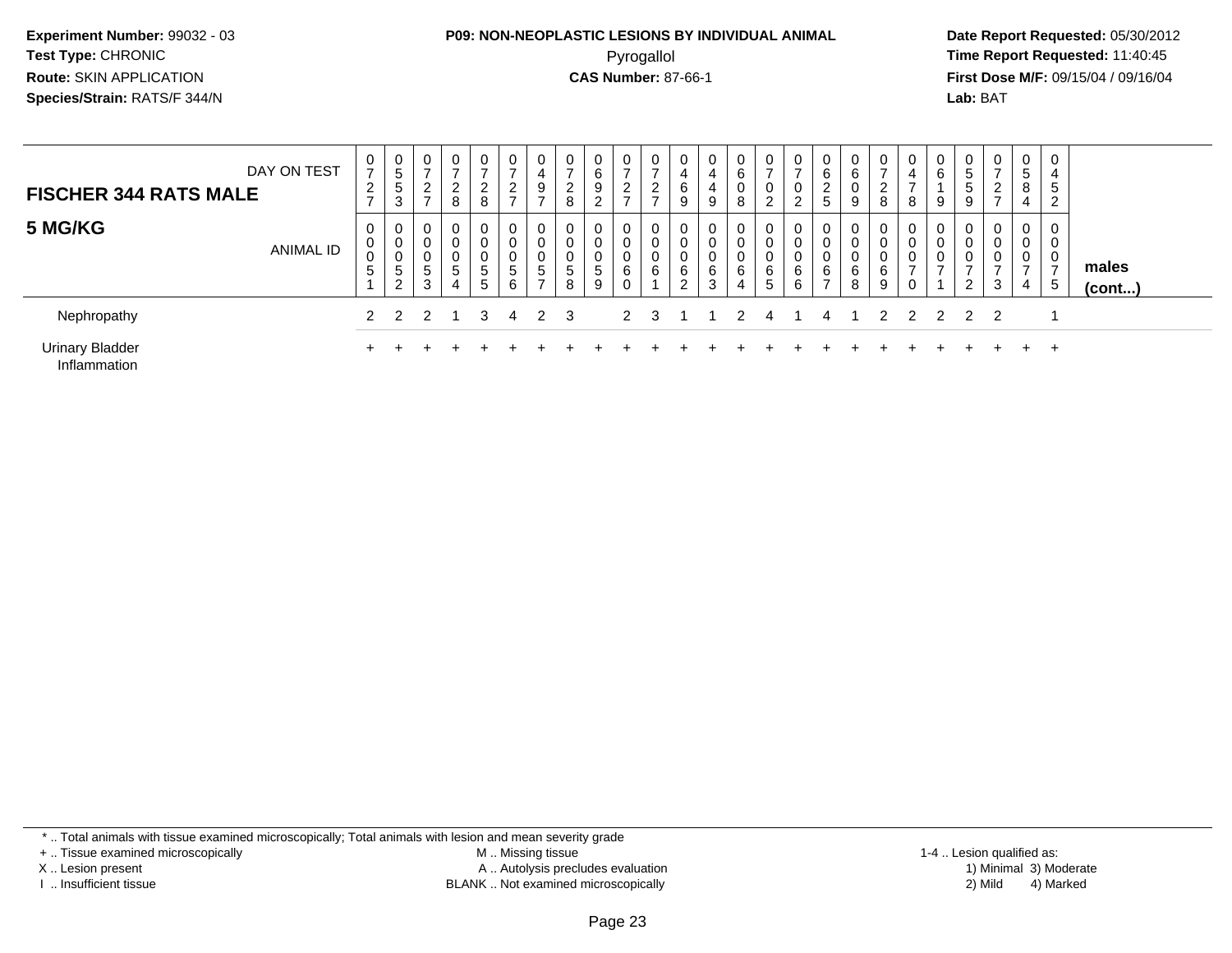#### **P09: NON-NEOPLASTIC LESIONS BY INDIVIDUAL ANIMAL**Pyrogallol **Time Report Requested:** 11:40:45

 **Date Report Requested:** 05/30/2012 **First Dose M/F:** 09/15/04 / 09/16/04 Lab: BAT **Lab:** BAT

| DAY ON TEST<br><b>FISCHER 344 RATS MALE</b>                                                                         | $\frac{0}{7}$<br>$\frac{2}{7}$                               | $\begin{array}{c} 0 \\ 7 \end{array}$<br>$\frac{2}{7}$      | $\frac{0}{7}$<br>$\overline{c}$<br>8                 | $\begin{array}{c} 0 \\ 6 \end{array}$<br>$\frac{2}{2}$         | $\frac{0}{7}$<br>$\frac{2}{7}$                         | $\begin{smallmatrix}0\\7\end{smallmatrix}$<br>$\overline{2}$<br>$\bf 8$ | $\frac{0}{7}$<br>$\frac{2}{7}$                                               | $\frac{0}{7}$<br>$\overline{2}$<br>8                | $\frac{0}{7}$<br>$\frac{2}{7}$                                   | $\begin{array}{c} 0 \\ 6 \\ 5 \end{array}$<br>$\overline{2}$ | $\frac{0}{7}$<br>$\frac{2}{7}$                              | $\frac{0}{7}$<br>$\frac{2}{7}$                                       | $\frac{0}{7}$<br>$\frac{2}{7}$                        | $\frac{0}{7}$<br>$\frac{2}{8}$                          | $\frac{0}{7}$<br>$\overline{c}$<br>$\,8\,$                            | $0$<br>58<br>7                                                                      | $\begin{smallmatrix}0\\7\end{smallmatrix}$<br>$\overline{c}$<br>$\overline{7}$ | $_{6}^{\rm 0}$<br>$\mathbf 0$<br>$9\,$ | $\frac{0}{7}$<br>$\frac{2}{8}$                                                          | 0<br>$\,6\,$<br>$\overline{7}$<br>8                      | $\frac{0}{7}$<br>$\frac{2}{7}$                                     | $\frac{0}{7}$<br>$\overline{c}$<br>$\overline{7}$      | $\begin{array}{c} 0 \\ 5 \\ 9 \end{array}$<br>$\overline{9}$       | $\frac{0}{7}$<br>$\boldsymbol{2}$<br>$\,8\,$                                  | 0<br>$\overline{7}$<br>$\mathbf{1}$<br>$\overline{1}$                      |    |                                                        |
|---------------------------------------------------------------------------------------------------------------------|--------------------------------------------------------------|-------------------------------------------------------------|------------------------------------------------------|----------------------------------------------------------------|--------------------------------------------------------|-------------------------------------------------------------------------|------------------------------------------------------------------------------|-----------------------------------------------------|------------------------------------------------------------------|--------------------------------------------------------------|-------------------------------------------------------------|----------------------------------------------------------------------|-------------------------------------------------------|---------------------------------------------------------|-----------------------------------------------------------------------|-------------------------------------------------------------------------------------|--------------------------------------------------------------------------------|----------------------------------------|-----------------------------------------------------------------------------------------|----------------------------------------------------------|--------------------------------------------------------------------|--------------------------------------------------------|--------------------------------------------------------------------|-------------------------------------------------------------------------------|----------------------------------------------------------------------------|----|--------------------------------------------------------|
| 5 MG/KG<br><b>ANIMAL ID</b>                                                                                         | $\mathbf 0$<br>$\pmb{0}$<br>$\pmb{0}$<br>$\overline{7}$<br>6 | $\mathbf 0$<br>$\pmb{0}$<br>$\frac{0}{7}$<br>$\overline{7}$ | $\mathbf 0$<br>0<br>$\pmb{0}$<br>$\overline{7}$<br>8 | $\mathbf 0$<br>$\pmb{0}$<br>$\pmb{0}$<br>$\boldsymbol{7}$<br>9 | $\mathbf 0$<br>$\pmb{0}$<br>$\pmb{0}$<br>8<br>$\Omega$ | 0<br>$\mathsf{O}\xspace$<br>$\mathbf 0$<br>8                            | $\boldsymbol{0}$<br>$\overline{0}$<br>$\pmb{0}$<br>$\,8\,$<br>$\overline{2}$ | $\mathbf 0$<br>$\mathbf 0$<br>$\mathbf 0$<br>8<br>3 | 0<br>$\pmb{0}$<br>$\pmb{0}$<br>$\,8\,$<br>$\boldsymbol{\Lambda}$ | 0<br>$\mathbf 0$<br>$\mathbf 0$<br>8<br>5                    | $\,0\,$<br>$\pmb{0}$<br>$\mathsf{O}\xspace$<br>$\bf 8$<br>6 | $\mathbf 0$<br>$\pmb{0}$<br>$\mathbf 0$<br>$\bf 8$<br>$\overline{7}$ | $\mathbf 0$<br>$\pmb{0}$<br>$\pmb{0}$<br>$\bf 8$<br>8 | $\pmb{0}$<br>$\mathbf 0$<br>$\mathbf 0$<br>$\,8\,$<br>9 | 0<br>$\mathsf{O}\xspace$<br>$\pmb{0}$<br>$\boldsymbol{9}$<br>$\Omega$ | $\begin{smallmatrix}0\0\0\0\end{smallmatrix}$<br>$\boldsymbol{9}$<br>$\overline{1}$ | $\mathbf 0$<br>$\pmb{0}$<br>$\mathsf 0$<br>$\boldsymbol{9}$<br>$\overline{2}$  | 0<br>$\pmb{0}$<br>$\pmb{0}$<br>9<br>3  | $\mathbf 0$<br>$\mathbf 0$<br>$\mathbf 0$<br>$\boldsymbol{9}$<br>$\boldsymbol{\Lambda}$ | 0<br>$\mathbf 0$<br>$\mathbf 0$<br>$\boldsymbol{9}$<br>5 | $\mathbf 0$<br>$\mathbf 0$<br>$\mathbf 0$<br>$\boldsymbol{9}$<br>6 | $\mathbf 0$<br>$\mathbf 0$<br>0<br>9<br>$\overline{7}$ | $\mathbf 0$<br>$\mathbf 0$<br>$\mathbf 0$<br>$\boldsymbol{9}$<br>8 | $\mathbf 0$<br>$\pmb{0}$<br>$\pmb{0}$<br>$\boldsymbol{9}$<br>$\boldsymbol{9}$ | $\mathbf 0$<br>$\mathbf 0$<br>$\overline{1}$<br>$\mathsf 0$<br>$\mathbf 0$ |    | * TOTALS                                               |
| <b>ALIMENTARY SYSTEM</b>                                                                                            |                                                              |                                                             |                                                      |                                                                |                                                        |                                                                         |                                                                              |                                                     |                                                                  |                                                              |                                                             |                                                                      |                                                       |                                                         |                                                                       |                                                                                     |                                                                                |                                        |                                                                                         |                                                          |                                                                    |                                                        |                                                                    |                                                                               |                                                                            |    |                                                        |
| Esophagus                                                                                                           |                                                              |                                                             |                                                      |                                                                |                                                        |                                                                         |                                                                              |                                                     |                                                                  |                                                              |                                                             |                                                                      |                                                       |                                                         |                                                                       |                                                                                     |                                                                                |                                        |                                                                                         |                                                          |                                                                    |                                                        |                                                                    |                                                                               |                                                                            | 50 |                                                        |
| Intestine Large, Cecum<br>Inflammation<br><b>Necrosis</b><br>Thrombosis                                             |                                                              |                                                             |                                                      |                                                                |                                                        |                                                                         |                                                                              |                                                     |                                                                  |                                                              |                                                             |                                                                      |                                                       |                                                         |                                                                       |                                                                                     |                                                                                |                                        |                                                                                         |                                                          |                                                                    |                                                        |                                                                    |                                                                               | $+$                                                                        | 50 | 2.5<br>3.0<br>1<br>13.0                                |
| Intestine Large, Colon<br>Hyperplasia, Lymphoid                                                                     |                                                              |                                                             |                                                      |                                                                |                                                        |                                                                         |                                                                              | 3                                                   |                                                                  |                                                              |                                                             |                                                                      |                                                       |                                                         |                                                                       |                                                                                     |                                                                                |                                        |                                                                                         |                                                          |                                                                    |                                                        |                                                                    |                                                                               | $+$                                                                        | 50 | $1 \quad 3.0$                                          |
| Intestine Large, Rectum<br>Parasite Metazoan                                                                        |                                                              |                                                             |                                                      |                                                                |                                                        |                                                                         |                                                                              |                                                     |                                                                  |                                                              |                                                             |                                                                      |                                                       |                                                         |                                                                       |                                                                                     |                                                                                |                                        | X                                                                                       |                                                          |                                                                    |                                                        |                                                                    | $\overline{1}$<br>X                                                           | $\ddot{}$                                                                  | 50 | 5                                                      |
| Intestine Small, Duodenum                                                                                           |                                                              |                                                             |                                                      |                                                                |                                                        |                                                                         |                                                                              |                                                     |                                                                  |                                                              |                                                             |                                                                      |                                                       |                                                         |                                                                       |                                                                                     |                                                                                |                                        |                                                                                         |                                                          |                                                                    |                                                        |                                                                    |                                                                               | $+$                                                                        | 50 |                                                        |
| Intestine Small, Ileum                                                                                              |                                                              |                                                             |                                                      |                                                                |                                                        |                                                                         |                                                                              |                                                     |                                                                  |                                                              |                                                             |                                                                      |                                                       |                                                         |                                                                       |                                                                                     |                                                                                |                                        |                                                                                         |                                                          |                                                                    |                                                        |                                                                    |                                                                               | $\ddot{}$                                                                  | 50 |                                                        |
| Intestine Small, Jejunum<br>Peyer's Patch, Inflammation, Granulomatous                                              |                                                              |                                                             |                                                      |                                                                |                                                        |                                                                         |                                                                              |                                                     |                                                                  |                                                              |                                                             |                                                                      |                                                       |                                                         |                                                                       |                                                                                     |                                                                                |                                        |                                                                                         |                                                          |                                                                    |                                                        |                                                                    |                                                                               | $+$                                                                        | 50 | 11.0                                                   |
| Liver<br>Angiectasis<br><b>Basophilic Focus</b>                                                                     | +                                                            |                                                             |                                                      | X                                                              |                                                        | $\overline{c}$<br>$\mathsf X$                                           |                                                                              |                                                     | X                                                                |                                                              | X                                                           |                                                                      |                                                       |                                                         | X                                                                     |                                                                                     |                                                                                |                                        |                                                                                         |                                                          |                                                                    |                                                        |                                                                    |                                                                               |                                                                            | 50 | $\mathbf{2}$<br>2.0<br>8                               |
| Clear Cell Focus<br>Degeneration, Cystic<br><b>Eosinophilic Focus</b><br>Fatty Change<br>Hepatodiaphragmatic Nodule |                                                              | X                                                           |                                                      | $\pmb{\times}$                                                 | $\mathbf{1}$                                           | $\overline{1}$                                                          |                                                                              | $\mathsf{X}$                                        | $\mathsf{X}$                                                     | $\overline{2}$                                               |                                                             | $X$ $X$<br>X                                                         | $\mathsf{X}$<br>$\overline{2}$                        | $\boldsymbol{\mathsf{X}}$                               | X                                                                     |                                                                                     |                                                                                | $X$ $X$ $X$                            |                                                                                         |                                                          |                                                                    |                                                        |                                                                    | X                                                                             | $\overline{2}$                                                             |    | 17<br>6<br>1.5<br>$\mathbf{2}$<br>32.3<br>$\mathbf{2}$ |

\* .. Total animals with tissue examined microscopically; Total animals with lesion and mean severity grade

+ .. Tissue examined microscopically

X .. Lesion present

I .. Insufficient tissue

M .. Missing tissue

A .. Autolysis precludes evaluation

BLANK .. Not examined microscopically 2) Mild 4) Marked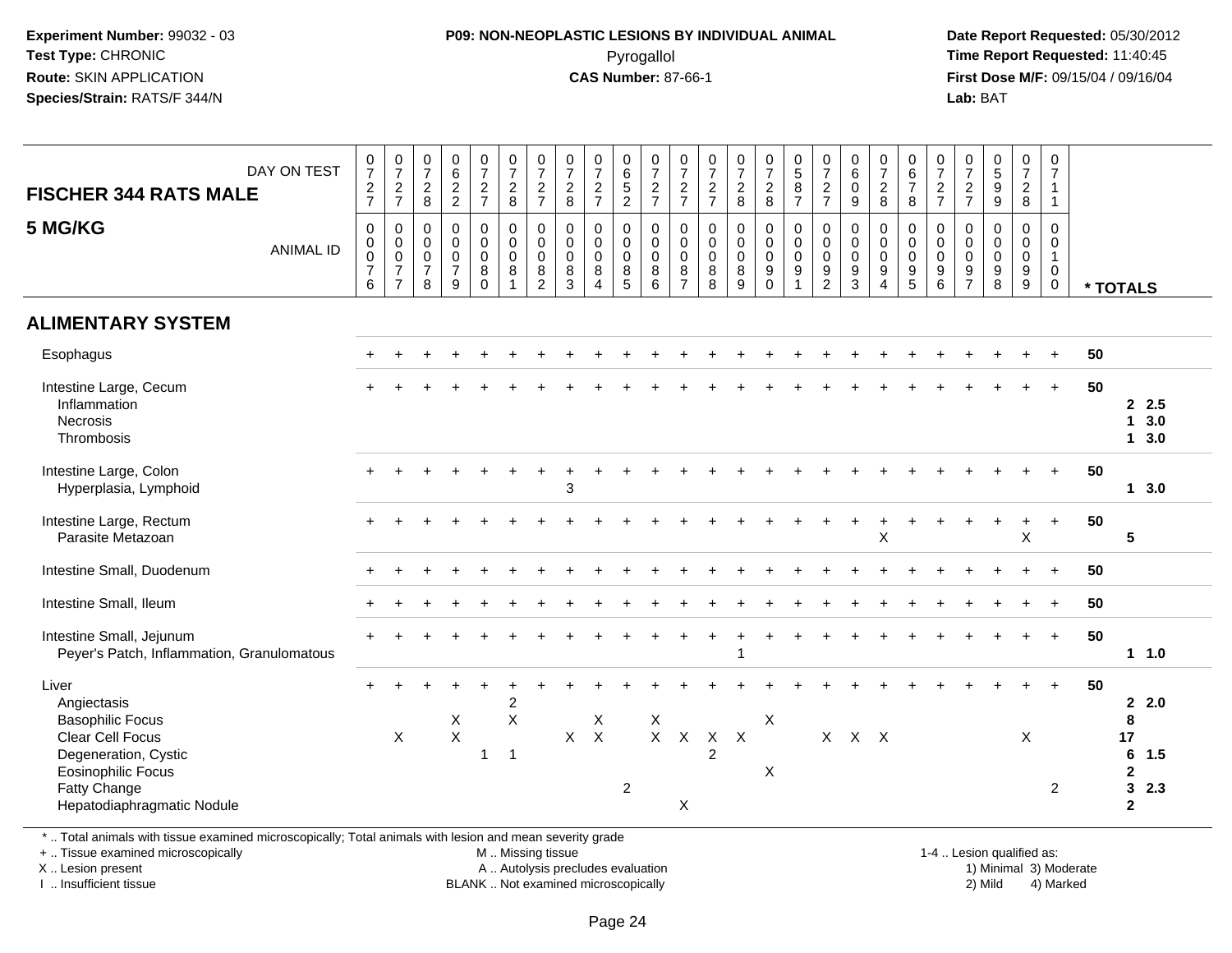#### **P09: NON-NEOPLASTIC LESIONS BY INDIVIDUAL ANIMAL**Pyrogallol **Time Report Requested:** 11:40:45

 **Date Report Requested:** 05/30/2012 **First Dose M/F:** 09/15/04 / 09/16/04<br>Lab: BAT **Lab:** BAT

| <b>FISCHER 344 RATS MALE</b>                                                                                                                                                                                                  | DAY ON TEST      | $\frac{0}{7}$<br>$\frac{2}{7}$                                   | $\frac{0}{7}$<br>$\frac{2}{7}$                                                | $\begin{array}{c} 0 \\ 7 \end{array}$<br>$\frac{2}{8}$                | $\begin{array}{c} 0 \\ 6 \end{array}$<br>$\frac{2}{2}$           | $\frac{0}{7}$<br>$\frac{2}{7}$                | $\begin{array}{c} 0 \\ 7 \\ 2 \\ 8 \end{array}$        | $\frac{0}{7}$<br>$\frac{2}{7}$                                                          | $\begin{array}{c} 0 \\ 7 \end{array}$<br>$_{\rm 8}^2$                           | $\frac{0}{7}$<br>$\frac{2}{7}$                                 | 0<br>$\overline{6}$<br>5<br>$\overline{2}$ | $\frac{0}{7}$<br>$\frac{2}{7}$                                          | $\begin{array}{c} 0 \\ 7 \end{array}$<br>$\frac{2}{7}$             | $\begin{smallmatrix} 0\\7 \end{smallmatrix}$<br>$\frac{2}{7}$ | $\frac{0}{7}$<br>$\frac{2}{8}$                                                        | $\frac{0}{7}$<br>$\frac{2}{8}$            | $\begin{array}{c} 0 \\ 5 \end{array}$<br>$\bf 8$<br>$\overline{7}$     | $\begin{array}{c} 0 \\ 7 \end{array}$<br>$\frac{2}{7}$ | $\begin{array}{c} 0 \\ 6 \end{array}$<br>$\pmb{0}$<br>9 | $\begin{array}{c} 0 \\ 7 \end{array}$<br>$\frac{2}{8}$                        | $\begin{array}{c} 0 \\ 6 \\ 7 \end{array}$<br>8                                  | $\frac{0}{7}$<br>$\frac{2}{7}$                            | 0<br>$\overline{7}$<br>$\frac{2}{7}$               | $\begin{array}{c} 0 \\ 5 \\ 9 \end{array}$<br>$\overline{9}$ | $\frac{0}{7}$<br>$_{\rm 8}^2$                     | $\frac{0}{7}$<br>$\mathbf{1}$<br>$\mathbf{1}$                            |              |                                          |                                                   |
|-------------------------------------------------------------------------------------------------------------------------------------------------------------------------------------------------------------------------------|------------------|------------------------------------------------------------------|-------------------------------------------------------------------------------|-----------------------------------------------------------------------|------------------------------------------------------------------|-----------------------------------------------|--------------------------------------------------------|-----------------------------------------------------------------------------------------|---------------------------------------------------------------------------------|----------------------------------------------------------------|--------------------------------------------|-------------------------------------------------------------------------|--------------------------------------------------------------------|---------------------------------------------------------------|---------------------------------------------------------------------------------------|-------------------------------------------|------------------------------------------------------------------------|--------------------------------------------------------|---------------------------------------------------------|-------------------------------------------------------------------------------|----------------------------------------------------------------------------------|-----------------------------------------------------------|----------------------------------------------------|--------------------------------------------------------------|---------------------------------------------------|--------------------------------------------------------------------------|--------------|------------------------------------------|---------------------------------------------------|
| 5 MG/KG                                                                                                                                                                                                                       | <b>ANIMAL ID</b> | $\mathbf 0$<br>0<br>$\mathsf{O}\xspace$<br>$\boldsymbol{7}$<br>6 | $\mathbf 0$<br>$\mathbf 0$<br>$\mathbf 0$<br>$\overline{7}$<br>$\overline{7}$ | $\mathbf 0$<br>$\mathbf 0$<br>$\boldsymbol{0}$<br>$\overline{7}$<br>8 | $\mathbf 0$<br>$\mathbf 0$<br>$\pmb{0}$<br>$\boldsymbol{7}$<br>9 | 0<br>$\mathbf 0$<br>$\mathbf 0$<br>$_{0}^{8}$ | $\mathbf 0$<br>$\pmb{0}$<br>$\pmb{0}$<br>$\frac{8}{1}$ | $\mathbf 0$<br>$\pmb{0}$<br>$\pmb{0}$<br>$\begin{smallmatrix} 8 \\ 2 \end{smallmatrix}$ | $\mathbf 0$<br>$\mathbf 0$<br>$\mathbf 0$<br>8<br>$\mathbf{3}$                  | $\mathbf 0$<br>$\mathbf 0$<br>$\pmb{0}$<br>8<br>$\overline{4}$ | 0<br>$\mathbf 0$<br>$\mathsf 0$<br>$^8_5$  | $\mathbf 0$<br>$\mathsf{O}\xspace$<br>$\mathsf{O}\xspace$<br>$_{6}^{8}$ | $\pmb{0}$<br>$\pmb{0}$<br>$\pmb{0}$<br>$\frac{8}{7}$               | $\mathbf 0$<br>0<br>$\mathbf 0$<br>$_{8}^8$                   | $\mathbf 0$<br>$\mathbf 0$<br>$\pmb{0}$<br>$\begin{smallmatrix}8\\9\end{smallmatrix}$ | 0<br>$\pmb{0}$<br>$\pmb{0}$<br>$_{0}^{9}$ | $\mathbf 0$<br>0<br>$\pmb{0}$<br>$\begin{array}{c} 9 \\ 1 \end{array}$ | 0<br>$\pmb{0}$<br>$\pmb{0}$<br>$\frac{9}{2}$           | $\mathbf 0$<br>0<br>$\pmb{0}$<br>$\frac{9}{3}$          | $\mathbf 0$<br>$\mathbf 0$<br>$\pmb{0}$<br>$\boldsymbol{9}$<br>$\overline{4}$ | $\mathbf 0$<br>$\mathbf 0$<br>$\pmb{0}$<br>$\begin{array}{c} 9 \\ 5 \end{array}$ | $\mathbf 0$<br>$\mathbf 0$<br>$\mathbf 0$<br>9<br>$\,6\,$ | $\Omega$<br>0<br>$\boldsymbol{0}$<br>$\frac{9}{7}$ | $\mathbf 0$<br>$\mathbf 0$<br>$\pmb{0}$<br>$_{8}^{\rm 9}$    | $\mathbf 0$<br>$\mathsf 0$<br>$\pmb{0}$<br>$^9_9$ | $\mathbf 0$<br>$\Omega$<br>$\mathbf{1}$<br>$\overline{0}$<br>$\mathbf 0$ | * TOTALS     |                                          |                                                   |
| Inflammation<br><b>Mixed Cell Focus</b><br>Bile Duct, Hyperplasia<br>Hepatocyte, Atrophy<br>Hepatocyte, Degeneration<br>Hepatocyte, Necrosis<br>Hepatocyte, Vacuolization Cytoplasmic<br>Portal, Fibrosis<br>Vein, Thrombosis |                  |                                                                  | $\overline{1}$<br>$\overline{1}$<br>$\mathbf{1}$                              | $\mathbf{1}$<br>$\overline{1}$                                        | Х<br>$\overline{1}$<br>-1                                        | 1<br>$\overline{c}$                           | Χ<br>$\mathbf{1}$<br>$\mathbf{1}$                      | $\overline{1}$                                                                          | $\mathsf X$<br>$\mathbf{1}$<br>-1<br>$\mathbf{1}$                               | $\overline{1}$<br>$\overline{1}$<br>$\overline{1}$             |                                            | X<br>$\overline{1}$<br>$\overline{1}$                                   | $\mathbf{1}$<br>$\overline{1}$<br>$\overline{1}$<br>$\overline{1}$ | 1                                                             | $\overline{1}$<br>$\overline{1}$<br>$\overline{1}$                                    |                                           | 3                                                                      | $\mathbf{1}$<br>$\mathbf 1$<br>$\mathbf{1}$            | $\mathbf{1}$<br>$\mathbf{1}$                            | -1<br>$\overline{1}$                                                          | 3                                                                                | 4                                                         | $\mathbf{1}$                                       |                                                              | $\mathbf{1}$<br>$\mathbf{1}$                      |                                                                          |              | $17$ 1.1<br>6<br>1.<br>1<br>5<br>20<br>6 | 24 1.0<br>2.0<br>2.0<br>2.2<br>1.2<br>1.0<br>14.0 |
| Mesentery<br>Necrosis                                                                                                                                                                                                         |                  |                                                                  |                                                                               |                                                                       |                                                                  |                                               |                                                        |                                                                                         |                                                                                 |                                                                |                                            |                                                                         |                                                                    |                                                               |                                                                                       |                                           |                                                                        |                                                        |                                                         |                                                                               |                                                                                  |                                                           | $\ddot{}$<br>3                                     |                                                              |                                                   |                                                                          | $\mathbf{2}$ |                                          | 2, 3.0                                            |
| Oral Mucosa<br>Gingival, Inflammation                                                                                                                                                                                         |                  |                                                                  |                                                                               |                                                                       |                                                                  |                                               |                                                        |                                                                                         |                                                                                 |                                                                |                                            |                                                                         |                                                                    |                                                               |                                                                                       |                                           |                                                                        |                                                        |                                                         |                                                                               |                                                                                  |                                                           |                                                    |                                                              |                                                   |                                                                          | $\mathbf{1}$ |                                          | 13.0                                              |
| Pancreas<br>Acinus, Atrophy<br>Acinus, Hyperplasia<br>Duct, Cyst                                                                                                                                                              |                  | $\mathbf{1}$                                                     | -1                                                                            |                                                                       | $\mathbf{2}$                                                     | $\overline{1}$                                | $\overline{2}$                                         |                                                                                         | 2                                                                               | 2<br>$\overline{2}$                                            |                                            | 3                                                                       | 2<br>$\overline{1}$                                                |                                                               | $\overline{1}$                                                                        | $\overline{\mathbf{c}}$<br>2              |                                                                        | $\mathbf{1}$                                           | $\overline{2}$                                          | $\overline{2}$                                                                |                                                                                  | $\overline{2}$                                            | $\overline{2}$                                     |                                                              | -1                                                | 4                                                                        | 50           | 8                                        | 31 1.8<br>1.8<br>4 1.5                            |
| <b>Salivary Glands</b><br>Hyperplasia                                                                                                                                                                                         |                  |                                                                  |                                                                               |                                                                       |                                                                  |                                               |                                                        |                                                                                         |                                                                                 |                                                                |                                            |                                                                         |                                                                    |                                                               |                                                                                       |                                           |                                                                        |                                                        |                                                         |                                                                               |                                                                                  |                                                           |                                                    |                                                              |                                                   | $+$                                                                      | 50           |                                          | $1 1.0$                                           |
| Stomach, Forestomach<br>Inflammation<br>Perforation<br>Ulcer<br>Epithelium, Hyperplasia                                                                                                                                       |                  |                                                                  |                                                                               |                                                                       |                                                                  |                                               |                                                        |                                                                                         |                                                                                 |                                                                | ÷<br>$\overline{2}$<br>2                   |                                                                         |                                                                    |                                                               |                                                                                       |                                           |                                                                        |                                                        |                                                         |                                                                               |                                                                                  |                                                           | 3                                                  |                                                              |                                                   | $+$<br>Х<br>4                                                            | 50           | -1<br>6                                  | $12.0$<br>3.7<br>2.5                              |
| Stomach, Glandular<br>*  Total animals with tissue examined microscopically; Total animals with lesion and mean severity grade<br>+  Tissue examined microscopically<br>X  Lesion present<br>I. Insufficient tissue           |                  | $+$                                                              | $+$                                                                           | $+$                                                                   | $\ddot{}$                                                        | $\ddot{}$                                     | $+$<br>M  Missing tissue                               | $+$                                                                                     | $+$<br>A  Autolysis precludes evaluation<br>BLANK  Not examined microscopically | $+$                                                            | $+$                                        | $+$                                                                     | $+$                                                                | $+$                                                           | $+$                                                                                   | $\ddot{}$                                 | $\pm$                                                                  | $\pm$                                                  | $\pm$                                                   | $\pm$                                                                         | $\pm$                                                                            |                                                           |                                                    | 1-4  Lesion qualified as:<br>2) Mild                         | $+$                                               | $+$<br>1) Minimal 3) Moderate<br>4) Marked                               | 50           |                                          |                                                   |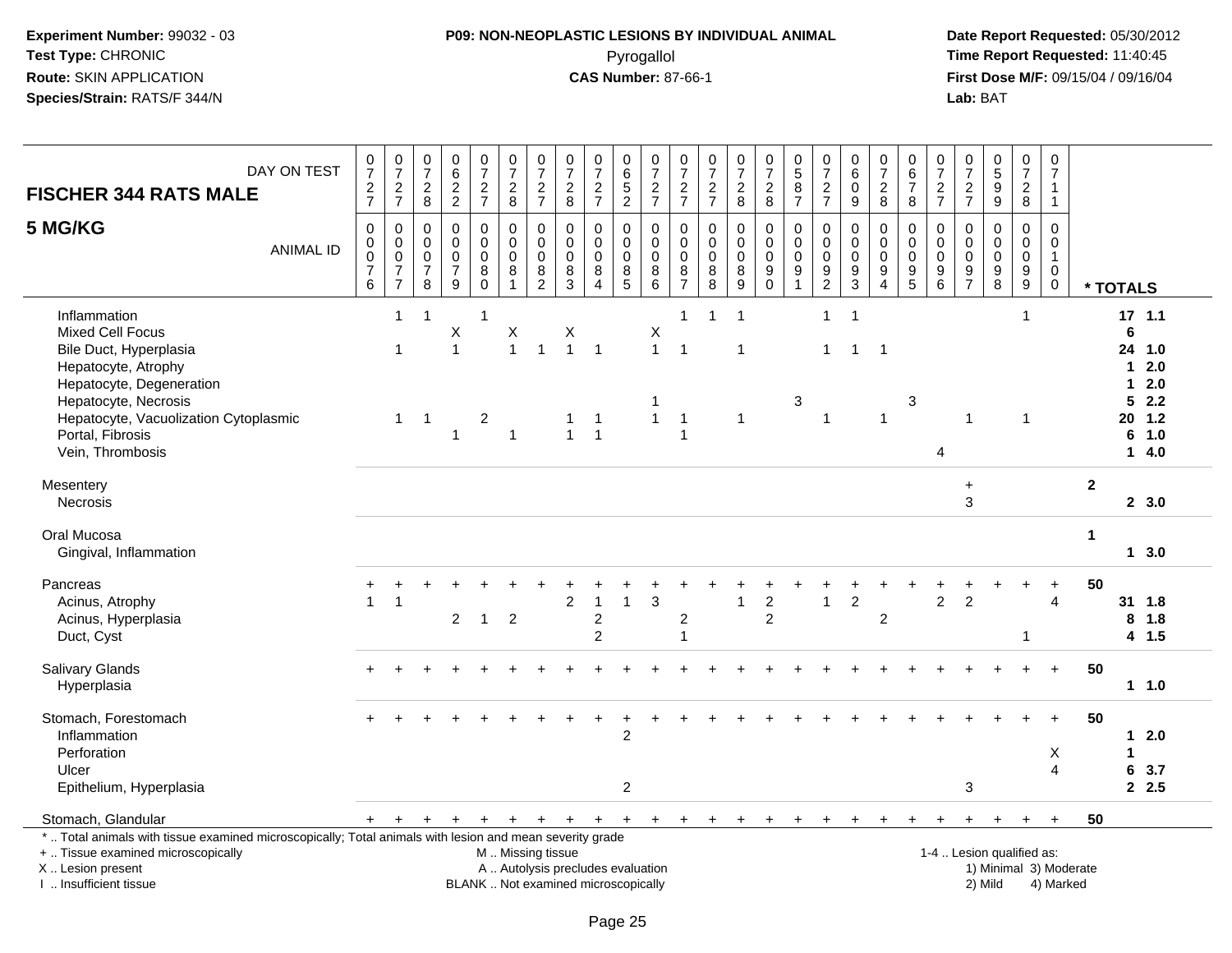#### **P09: NON-NEOPLASTIC LESIONS BY INDIVIDUAL ANIMAL**Pyrogallol **Time Report Requested:** 11:40:45

 **Date Report Requested:** 05/30/2012 **First Dose M/F:** 09/15/04 / 09/16/04<br>Lab: BAT **Lab:** BAT

|                                                                                                                                                                     | DAY ON TEST      | $\frac{0}{7}$                                          | $\frac{0}{7}$                                                             | $\frac{0}{7}$                                          | $\begin{array}{c} 0 \\ 6 \end{array}$        | $\begin{array}{c} 0 \\ 7 \end{array}$             | $\begin{array}{c} 0 \\ 7 \end{array}$                                       | $\frac{0}{7}$                                                          | $\frac{0}{7}$                                  | $\frac{0}{7}$                                                               |                                         | $\frac{0}{7}$                                           | $\begin{array}{c} 0 \\ 7 \end{array}$                  | $\frac{0}{7}$                           | $\frac{0}{7}$                                            | $\begin{array}{c} 0 \\ 7 \end{array}$     | $\begin{smallmatrix}0\0\0\end{smallmatrix}$                      | $\frac{0}{7}$                                                               | $\begin{array}{c} 0 \\ 6 \end{array}$                 | $\frac{0}{7}$                                                               | $\begin{array}{c} 0 \\ 6 \end{array}$                                           | $\frac{0}{7}$                                                    | $\frac{0}{7}$                                                   | $\begin{array}{c} 0 \\ 5 \end{array}$                     | $\frac{0}{7}$                                                    | 0<br>$\overline{7}$                                            |                        |                  |                                          |
|---------------------------------------------------------------------------------------------------------------------------------------------------------------------|------------------|--------------------------------------------------------|---------------------------------------------------------------------------|--------------------------------------------------------|----------------------------------------------|---------------------------------------------------|-----------------------------------------------------------------------------|------------------------------------------------------------------------|------------------------------------------------|-----------------------------------------------------------------------------|-----------------------------------------|---------------------------------------------------------|--------------------------------------------------------|-----------------------------------------|----------------------------------------------------------|-------------------------------------------|------------------------------------------------------------------|-----------------------------------------------------------------------------|-------------------------------------------------------|-----------------------------------------------------------------------------|---------------------------------------------------------------------------------|------------------------------------------------------------------|-----------------------------------------------------------------|-----------------------------------------------------------|------------------------------------------------------------------|----------------------------------------------------------------|------------------------|------------------|------------------------------------------|
| <b>FISCHER 344 RATS MALE</b>                                                                                                                                        |                  | $\frac{2}{7}$                                          | $\frac{2}{7}$                                                             | $\overline{a}$<br>8                                    | $\frac{2}{2}$                                | $\frac{2}{7}$                                     | $\frac{2}{8}$                                                               | $\frac{2}{7}$                                                          | $\overline{c}$<br>8                            | $\frac{2}{7}$                                                               | 0<br>6<br>5<br>2                        | $\frac{2}{7}$                                           | $\frac{2}{7}$                                          | $\frac{2}{7}$                           | $\frac{2}{8}$                                            | $\frac{2}{8}$                             | 8<br>$\overline{7}$                                              | $\frac{2}{7}$                                                               | $\pmb{0}$<br>$9\,$                                    | $\boldsymbol{2}$<br>8                                                       | $\overline{7}$<br>8                                                             | $\frac{2}{7}$                                                    | $\overline{2}$<br>$\overline{7}$                                | $\overline{9}$<br>$\overline{9}$                          | $\overline{c}$<br>8                                              | $\mathbf{1}$<br>$\mathbf{1}$                                   |                        |                  |                                          |
| 5 MG/KG                                                                                                                                                             | <b>ANIMAL ID</b> | $\mathbf 0$<br>0<br>$\mathbf 0$<br>$\overline{7}$<br>6 | $\mathbf 0$<br>$\pmb{0}$<br>$\pmb{0}$<br>$\overline{7}$<br>$\overline{7}$ | $\mathbf 0$<br>0<br>$\mathbf 0$<br>$\overline{7}$<br>8 | $\mathbf 0$<br>0<br>0<br>$\overline{7}$<br>9 | $\pmb{0}$<br>$\pmb{0}$<br>$\pmb{0}$<br>$_{0}^{8}$ | $\mathsf{O}\xspace$<br>$\mathbf 0$<br>$\pmb{0}$<br>$\bf8$<br>$\overline{1}$ | $\mathbf 0$<br>$\mathbf 0$<br>$\mathbf 0$<br>$\bf 8$<br>$\overline{2}$ | $\mathbf 0$<br>0<br>$\boldsymbol{0}$<br>8<br>3 | $\mathbf 0$<br>$\mathbf 0$<br>$\pmb{0}$<br>$\bf8$<br>$\boldsymbol{\Lambda}$ | $\mathbf 0$<br>0<br>$\pmb{0}$<br>$^8_5$ | $\mathbf 0$<br>0<br>$\mathsf{O}\xspace$<br>$\bf 8$<br>6 | $\mathbf 0$<br>$\pmb{0}$<br>$\pmb{0}$<br>$\frac{8}{7}$ | $\mathbf 0$<br>0<br>$\pmb{0}$<br>8<br>8 | $\mathbf 0$<br>$\mathbf 0$<br>$\mathbf 0$<br>$\, 8$<br>9 | 0<br>$\pmb{0}$<br>$\pmb{0}$<br>$_{0}^{9}$ | $\mathbf 0$<br>$\mathbf 0$<br>$\pmb{0}$<br>$\boldsymbol{9}$<br>1 | $\mathbf 0$<br>$\pmb{0}$<br>$\pmb{0}$<br>$\boldsymbol{9}$<br>$\overline{2}$ | $\Omega$<br>$\mathbf 0$<br>$\pmb{0}$<br>$\frac{9}{3}$ | $\mathbf 0$<br>$\pmb{0}$<br>$\pmb{0}$<br>$\boldsymbol{9}$<br>$\overline{4}$ | $\mathbf 0$<br>$\mathbf 0$<br>$\mathbf 0$<br>$\boldsymbol{9}$<br>$\overline{5}$ | $\mathbf 0$<br>$\mathbf 0$<br>$\pmb{0}$<br>$\boldsymbol{9}$<br>6 | $\Omega$<br>$\Omega$<br>0<br>$\boldsymbol{9}$<br>$\overline{7}$ | $\Omega$<br>$\Omega$<br>$\mathbf 0$<br>$_{\rm 8}^{\rm 9}$ | $\mathbf 0$<br>0<br>$\pmb{0}$<br>$\boldsymbol{9}$<br>$\tilde{9}$ | $\mathbf 0$<br>$\mathbf 0$<br>$\mathbf{1}$<br>0<br>$\mathbf 0$ |                        | * TOTALS         |                                          |
| Congestion<br>Erosion<br>Inflammation<br>Epithelium, Hyperplasia<br>Glands, Cyst                                                                                    |                  |                                                        |                                                                           |                                                        |                                              |                                                   |                                                                             |                                                                        |                                                |                                                                             | $\mathbf{1}$                            |                                                         |                                                        |                                         |                                                          |                                           |                                                                  |                                                                             |                                                       | -1<br>$\overline{2}$                                                        |                                                                                 | 3                                                                | 2                                                               |                                                           |                                                                  | 4<br>$\overline{2}$                                            |                        |                  | 14.0<br>4 2.8<br>$4$ 1.3<br>2.0<br>1 1.0 |
| <b>CARDIOVASCULAR SYSTEM</b>                                                                                                                                        |                  |                                                        |                                                                           |                                                        |                                              |                                                   |                                                                             |                                                                        |                                                |                                                                             |                                         |                                                         |                                                        |                                         |                                                          |                                           |                                                                  |                                                                             |                                                       |                                                                             |                                                                                 |                                                                  |                                                                 |                                                           |                                                                  |                                                                |                        |                  |                                          |
| <b>Blood Vessel</b>                                                                                                                                                 |                  |                                                        |                                                                           |                                                        |                                              |                                                   |                                                                             |                                                                        |                                                |                                                                             |                                         |                                                         |                                                        |                                         |                                                          |                                           |                                                                  |                                                                             |                                                       |                                                                             |                                                                                 |                                                                  |                                                                 |                                                           |                                                                  |                                                                | 50                     |                  |                                          |
| Heart<br>Cardiomyopathy<br>Atrium, Thrombosis                                                                                                                       |                  | $\mathfrak{p}$                                         | $\overline{2}$                                                            | 3                                                      | $\overline{2}$                               | 3                                                 | 3                                                                           | $\overline{\mathbf{1}}$                                                |                                                | 3                                                                           | 3                                       | $\overline{2}$                                          | 2                                                      | $\overline{2}$                          |                                                          | $\overline{2}$                            | 3                                                                | 3                                                                           | 3                                                     | 3                                                                           | 3                                                                               | 3                                                                | $\overline{c}$                                                  | 3<br>2                                                    | $\ddot{}$<br>$\overline{2}$                                      | $\ddot{}$<br>3                                                 | 50                     |                  | 45 2.4<br>2, 3.0                         |
| <b>ENDOCRINE SYSTEM</b>                                                                                                                                             |                  |                                                        |                                                                           |                                                        |                                              |                                                   |                                                                             |                                                                        |                                                |                                                                             |                                         |                                                         |                                                        |                                         |                                                          |                                           |                                                                  |                                                                             |                                                       |                                                                             |                                                                                 |                                                                  |                                                                 |                                                           |                                                                  |                                                                |                        |                  |                                          |
| <b>Adrenal Cortex</b><br>Degeneration, Cystic<br>Hemorrhage                                                                                                         |                  | $+$                                                    |                                                                           |                                                        |                                              |                                                   |                                                                             |                                                                        |                                                |                                                                             |                                         |                                                         |                                                        |                                         |                                                          |                                           |                                                                  |                                                                             |                                                       |                                                                             |                                                                                 |                                                                  |                                                                 |                                                           | $\ddot{}$                                                        | $+$<br>3                                                       | 50                     | $\mathbf 1$<br>1 | 3.0<br>3.0                               |
| Hyperplasia<br>Hypertrophy<br>Vacuolization Cytoplasmic                                                                                                             |                  | $\overline{2}$                                         | $\mathbf{1}$                                                              |                                                        |                                              | $\mathbf{1}$                                      |                                                                             |                                                                        | $\sqrt{2}$<br>$\overline{c}$                   | $\mathbf{1}$                                                                |                                         | $\mathbf{1}$<br>$\overline{2}$<br>$\mathbf{1}$          | $\mathbf 1$<br>$\mathbf{1}$                            | $\mathbf{3}$                            | $\mathbf{1}$                                             | $\mathbf{1}$<br>$\overline{1}$            |                                                                  | $\mathbf{1}$                                                                |                                                       | $\overline{2}$<br>$\mathbf{1}$<br>$\overline{2}$                            | $\overline{1}$                                                                  | -1<br>$\overline{1}$                                             | $\overline{c}$<br>$\mathbf 1$<br>1                              | $\mathbf{1}$                                              | $\overline{2}$                                                   | 4                                                              |                        |                  | 21 1.4<br>$10$ 1.5<br>18 1.5             |
| Adrenal Medulla<br>Hemorrhage<br>Hyperplasia                                                                                                                        |                  | $\pm$                                                  |                                                                           | 3                                                      |                                              | $\overline{1}$                                    |                                                                             |                                                                        | $\mathbf{1}$                                   |                                                                             |                                         | $\overline{2}$                                          |                                                        | $\overline{2}$                          | $\overline{2}$                                           |                                           |                                                                  |                                                                             |                                                       |                                                                             | 2                                                                               |                                                                  |                                                                 | 3                                                         | $\ddot{}$                                                        | $+$                                                            | 50                     | $\mathbf 1$      | 3.0<br>18 2.2                            |
| Islets, Pancreatic                                                                                                                                                  |                  |                                                        |                                                                           |                                                        |                                              |                                                   |                                                                             |                                                                        |                                                |                                                                             |                                         |                                                         |                                                        |                                         |                                                          |                                           |                                                                  |                                                                             |                                                       |                                                                             |                                                                                 |                                                                  |                                                                 |                                                           |                                                                  |                                                                | 50                     |                  |                                          |
| Parathyroid Gland<br>Cyst                                                                                                                                           |                  | $+$                                                    |                                                                           |                                                        |                                              | 3                                                 |                                                                             |                                                                        |                                                |                                                                             |                                         |                                                         |                                                        |                                         |                                                          |                                           |                                                                  |                                                                             |                                                       |                                                                             |                                                                                 |                                                                  |                                                                 |                                                           |                                                                  | $+$                                                            | 49                     |                  | 13.0                                     |
| *  Total animals with tissue examined microscopically; Total animals with lesion and mean severity grade<br>+  Tissue examined microscopically<br>X  Lesion present |                  |                                                        |                                                                           |                                                        |                                              |                                                   | M  Missing tissue                                                           |                                                                        | A  Autolysis precludes evaluation              |                                                                             |                                         |                                                         |                                                        |                                         |                                                          |                                           |                                                                  |                                                                             |                                                       |                                                                             |                                                                                 |                                                                  |                                                                 | 1-4  Lesion qualified as:                                 |                                                                  |                                                                | 1) Minimal 3) Moderate |                  |                                          |

I .. Insufficient tissue

BLANK .. Not examined microscopically and the contract of the contract of the contract of Modellin 2) Mild 4) Marked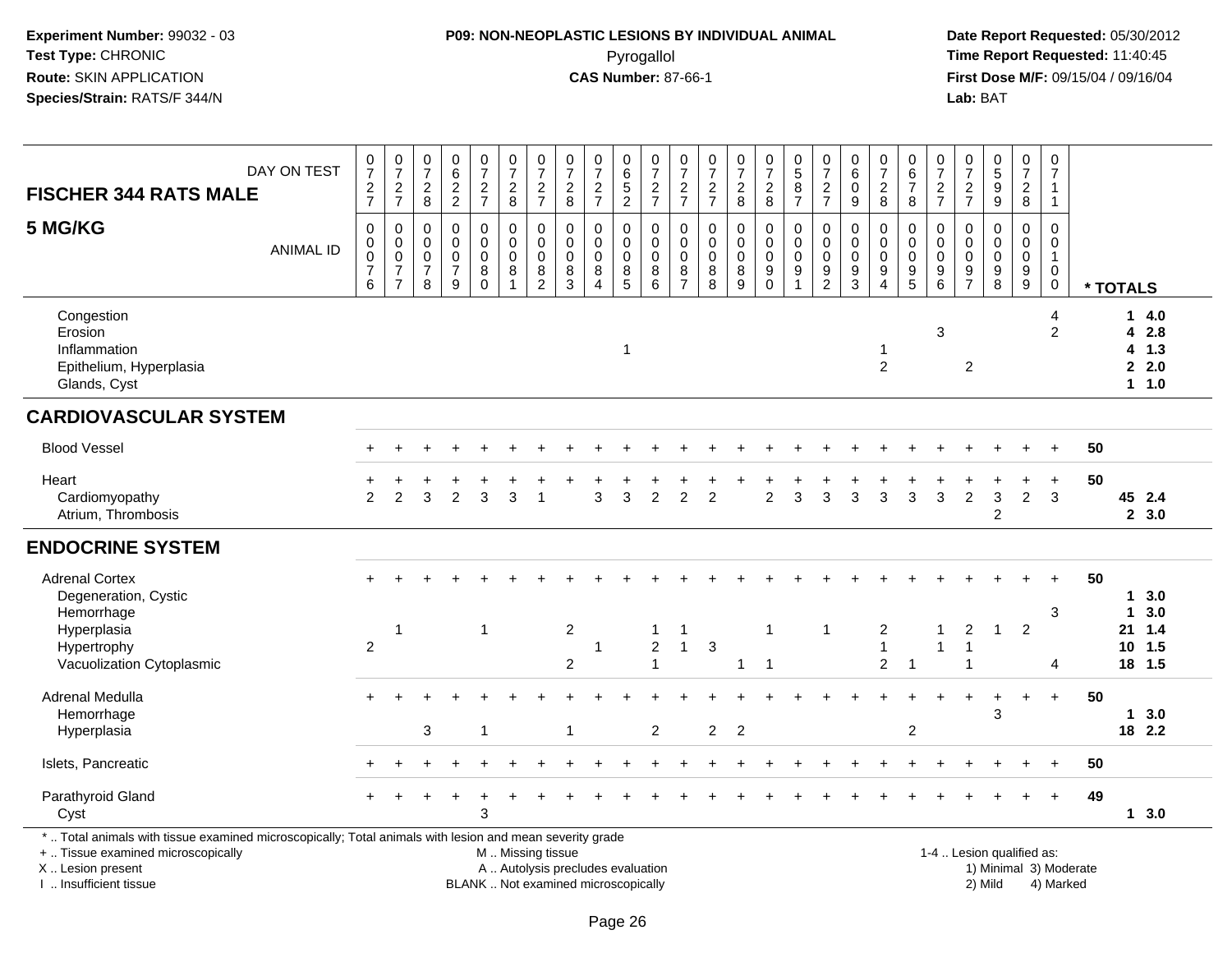#### **P09: NON-NEOPLASTIC LESIONS BY INDIVIDUAL ANIMAL**Pyrogallol **Time Report Requested:** 11:40:45

 **Date Report Requested:** 05/30/2012 **First Dose M/F:** 09/15/04 / 09/16/04 Lab: BAT **Lab:** BAT

| <b>FISCHER 344 RATS MALE</b><br>5 MG/KG                                                                                   | DAY ON TEST<br><b>ANIMAL ID</b> | $\frac{0}{7}$<br>$\frac{2}{7}$<br>0<br>$\pmb{0}$<br>$\boldsymbol{0}$<br>$\overline{7}$ | $\frac{0}{7}$<br>$\frac{2}{7}$<br>$\,0\,$<br>$\begin{matrix} 0 \\ 0 \\ 7 \end{matrix}$ | $\frac{0}{7}$<br>$\overline{c}$<br>8<br>$\mathbf 0$<br>$\mathbf 0$<br>$\mathbf 0$<br>$\overline{7}$ | $\begin{array}{c} 0 \\ 6 \end{array}$<br>$\frac{2}{2}$<br>$\pmb{0}$<br>$\pmb{0}$<br>$\mathsf 0$<br>$\overline{7}$ | $\frac{0}{7}$<br>$\frac{2}{7}$<br>$\pmb{0}$<br>$\pmb{0}$<br>$\ddot{\mathbf{0}}$ | $\begin{array}{c} 0 \\ 7 \end{array}$<br>$\boldsymbol{2}$<br>$\,8\,$<br>$_{\rm 0}^{\rm 0}$<br>$\pmb{0}$<br>$\,8\,$ | $\begin{array}{c} 0 \\ 7 \end{array}$<br>$\frac{2}{7}$<br>$\pmb{0}$<br>$\mathbf 0$<br>$\mathbf 0$ | $\frac{0}{7}$<br>$\overline{c}$<br>8<br>$\pmb{0}$<br>$\pmb{0}$<br>$\mathbf 0$<br>8 | $\frac{0}{7}$<br>$\sqrt{2}$<br>$\overline{7}$<br>$\pmb{0}$<br>$\mathbf 0$<br>$\mathbf 0$<br>8 | $\begin{array}{c} 0 \\ 6 \\ 5 \end{array}$<br>$\overline{2}$<br>$\boldsymbol{0}$<br>$\mathsf 0$<br>0 | $\begin{array}{c} 0 \\ 7 \end{array}$<br>$\boldsymbol{2}$<br>$\overline{7}$<br>$\pmb{0}$<br>$\mathbf 0$<br>$\pmb{0}$<br>8 | $\frac{0}{7}$<br>$\sqrt{2}$<br>$\overline{7}$<br>$\mathbf 0$<br>$\mathbf 0$<br>$\pmb{0}$<br>$\, 8$ | $\frac{0}{7}$<br>$\sqrt{2}$<br>$\overline{7}$<br>$\pmb{0}$<br>$\mathbf 0$<br>$\mathbf 0$ | $\frac{0}{7}$<br>$\sqrt{2}$<br>8<br>$\pmb{0}$<br>$\mathbf 0$<br>$\mathbf 0$<br>8 | $\begin{smallmatrix}0\\7\end{smallmatrix}$<br>$\frac{2}{8}$<br>$\pmb{0}$<br>$\mathsf{O}\xspace$<br>$\mathsf{O}\xspace$ | $\begin{smallmatrix}0\0\0\end{smallmatrix}$<br>$\overline{8}$<br>$\overline{7}$<br>$\pmb{0}$<br>$\pmb{0}$<br>$\mathsf{O}\xspace$<br>9 | $\frac{0}{7}$<br>$\frac{2}{7}$<br>$\pmb{0}$<br>$\pmb{0}$<br>$\mathsf{O}\xspace$<br>$\boldsymbol{9}$ | $\begin{array}{c} 0 \\ 6 \end{array}$<br>$\ddot{\mathbf{0}}$<br>9<br>$\pmb{0}$<br>$\pmb{0}$<br>0<br>9 | $\frac{0}{7}$<br>$\overline{c}$<br>8<br>$\pmb{0}$<br>$\pmb{0}$<br>$\pmb{0}$<br>$9\,$ | 0<br>$\frac{6}{7}$<br>8<br>0<br>$\mathbf 0$<br>$\mathbf 0$<br>$\boldsymbol{9}$ | $\begin{array}{c} 0 \\ 7 \end{array}$<br>$\frac{2}{7}$<br>$\pmb{0}$<br>$\mathsf{O}\xspace$<br>$\ddot{\mathbf{0}}$<br>$\overline{9}$ | $\frac{0}{7}$<br>$\overline{2}$<br>$\overline{7}$<br>0<br>$\mathbf 0$<br>$\mathbf 0$<br>9 | $\begin{array}{c} 0 \\ 5 \end{array}$<br>$\overline{9}$<br>9<br>$\pmb{0}$<br>$\mathsf{O}\xspace$<br>$\mathbf 0$ | $\frac{0}{7}$<br>$\overline{c}$<br>$\bf 8$<br>$\pmb{0}$<br>$\mathbf 0$<br>$\mathbf 0$ | 0<br>$\overline{7}$<br>$\mathbf{1}$<br>$\mathbf{1}$<br>$\boldsymbol{0}$<br>$\mathsf{O}\xspace$<br>$\mathbf{1}$ |    |             |                                    |  |
|---------------------------------------------------------------------------------------------------------------------------|---------------------------------|----------------------------------------------------------------------------------------|----------------------------------------------------------------------------------------|-----------------------------------------------------------------------------------------------------|-------------------------------------------------------------------------------------------------------------------|---------------------------------------------------------------------------------|--------------------------------------------------------------------------------------------------------------------|---------------------------------------------------------------------------------------------------|------------------------------------------------------------------------------------|-----------------------------------------------------------------------------------------------|------------------------------------------------------------------------------------------------------|---------------------------------------------------------------------------------------------------------------------------|----------------------------------------------------------------------------------------------------|------------------------------------------------------------------------------------------|----------------------------------------------------------------------------------|------------------------------------------------------------------------------------------------------------------------|---------------------------------------------------------------------------------------------------------------------------------------|-----------------------------------------------------------------------------------------------------|-------------------------------------------------------------------------------------------------------|--------------------------------------------------------------------------------------|--------------------------------------------------------------------------------|-------------------------------------------------------------------------------------------------------------------------------------|-------------------------------------------------------------------------------------------|-----------------------------------------------------------------------------------------------------------------|---------------------------------------------------------------------------------------|----------------------------------------------------------------------------------------------------------------|----|-------------|------------------------------------|--|
|                                                                                                                           |                                 | 6                                                                                      | $\overline{7}$                                                                         | 8                                                                                                   | 9                                                                                                                 | $\bf 8$<br>$\Omega$                                                             | $\overline{1}$                                                                                                     | 8<br>$\overline{2}$                                                                               | 3                                                                                  | $\overline{\mathbf{4}}$                                                                       | 8<br>5                                                                                               | 6                                                                                                                         | $\overline{7}$                                                                                     | 8<br>8                                                                                   | 9                                                                                | $\boldsymbol{9}$<br>$\mathbf 0$                                                                                        | 1                                                                                                                                     | $\overline{2}$                                                                                      | 3                                                                                                     | $\overline{A}$                                                                       | $\sqrt{5}$                                                                     | $\,6\,$                                                                                                                             | $\overline{7}$                                                                            | 9<br>8                                                                                                          | $\boldsymbol{9}$<br>9                                                                 | 0<br>$\mathbf 0$                                                                                               |    | * TOTALS    |                                    |  |
| Hyperplasia                                                                                                               |                                 |                                                                                        |                                                                                        |                                                                                                     |                                                                                                                   | $\overline{2}$                                                                  |                                                                                                                    |                                                                                                   |                                                                                    |                                                                                               |                                                                                                      |                                                                                                                           |                                                                                                    |                                                                                          |                                                                                  |                                                                                                                        |                                                                                                                                       |                                                                                                     |                                                                                                       |                                                                                      |                                                                                |                                                                                                                                     |                                                                                           |                                                                                                                 | $\mathbf{1}$                                                                          | 3                                                                                                              |    |             | 32.0                               |  |
| <b>Pituitary Gland</b><br>Hemorrhage<br>Pars Distalis, Cyst<br>Pars Distalis, Hyperplasia<br>Pars Intermedia, Hyperplasia |                                 |                                                                                        |                                                                                        | $\overline{4}$                                                                                      |                                                                                                                   |                                                                                 | $\ddot{}$                                                                                                          | м                                                                                                 |                                                                                    | 3                                                                                             |                                                                                                      | $\mathbf{1}$                                                                                                              | $\overline{1}$                                                                                     |                                                                                          |                                                                                  |                                                                                                                        |                                                                                                                                       | 3                                                                                                   |                                                                                                       |                                                                                      | $\mathbf 1$                                                                    |                                                                                                                                     | $\overline{4}$                                                                            | Δ                                                                                                               |                                                                                       | $+$                                                                                                            | 49 | $\mathbf 1$ | 4.0<br>2, 1.5<br>$10$ 2.3<br>1 1.0 |  |
| <b>Thyroid Gland</b><br>Cyst<br>C-cell, Hyperplasia                                                                       |                                 |                                                                                        | $\mathbf{1}$                                                                           | 3                                                                                                   |                                                                                                                   |                                                                                 | 3                                                                                                                  |                                                                                                   | $\mathbf{1}$                                                                       | $\overline{1}$                                                                                | $\overline{\phantom{1}}$                                                                             |                                                                                                                           | $\overline{1}$                                                                                     | 3                                                                                        | $\overline{1}$                                                                   | $\overline{2}$                                                                                                         |                                                                                                                                       |                                                                                                     |                                                                                                       | $\mathbf{1}$                                                                         |                                                                                |                                                                                                                                     | $\mathbf{1}$                                                                              |                                                                                                                 |                                                                                       |                                                                                                                | 50 |             | 13.0<br>19 1.3                     |  |
| <b>GENERAL BODY SYSTEM</b>                                                                                                |                                 |                                                                                        |                                                                                        |                                                                                                     |                                                                                                                   |                                                                                 |                                                                                                                    |                                                                                                   |                                                                                    |                                                                                               |                                                                                                      |                                                                                                                           |                                                                                                    |                                                                                          |                                                                                  |                                                                                                                        |                                                                                                                                       |                                                                                                     |                                                                                                       |                                                                                      |                                                                                |                                                                                                                                     |                                                                                           |                                                                                                                 |                                                                                       |                                                                                                                |    |             |                                    |  |
| <b>NONE</b>                                                                                                               |                                 |                                                                                        |                                                                                        |                                                                                                     |                                                                                                                   |                                                                                 |                                                                                                                    |                                                                                                   |                                                                                    |                                                                                               |                                                                                                      |                                                                                                                           |                                                                                                    |                                                                                          |                                                                                  |                                                                                                                        |                                                                                                                                       |                                                                                                     |                                                                                                       |                                                                                      |                                                                                |                                                                                                                                     |                                                                                           |                                                                                                                 |                                                                                       |                                                                                                                |    |             |                                    |  |
| <b>GENITAL SYSTEM</b>                                                                                                     |                                 |                                                                                        |                                                                                        |                                                                                                     |                                                                                                                   |                                                                                 |                                                                                                                    |                                                                                                   |                                                                                    |                                                                                               |                                                                                                      |                                                                                                                           |                                                                                                    |                                                                                          |                                                                                  |                                                                                                                        |                                                                                                                                       |                                                                                                     |                                                                                                       |                                                                                      |                                                                                |                                                                                                                                     |                                                                                           |                                                                                                                 |                                                                                       |                                                                                                                |    |             |                                    |  |
| Epididymis<br>Inflammation                                                                                                |                                 |                                                                                        |                                                                                        |                                                                                                     |                                                                                                                   |                                                                                 |                                                                                                                    |                                                                                                   |                                                                                    |                                                                                               |                                                                                                      |                                                                                                                           |                                                                                                    |                                                                                          | $\overline{2}$                                                                   |                                                                                                                        |                                                                                                                                       |                                                                                                     |                                                                                                       |                                                                                      |                                                                                |                                                                                                                                     |                                                                                           |                                                                                                                 |                                                                                       | $+$                                                                                                            | 50 |             | $12.0$                             |  |
| <b>Preputial Gland</b><br>Inflammation                                                                                    |                                 | $+$                                                                                    |                                                                                        |                                                                                                     |                                                                                                                   |                                                                                 |                                                                                                                    | $\overline{1}$                                                                                    | 3                                                                                  | 3                                                                                             |                                                                                                      |                                                                                                                           |                                                                                                    |                                                                                          |                                                                                  |                                                                                                                        |                                                                                                                                       |                                                                                                     |                                                                                                       |                                                                                      |                                                                                |                                                                                                                                     | 3                                                                                         |                                                                                                                 | $\div$                                                                                | $+$                                                                                                            | 50 |             | 8 2.4                              |  |
| Prostate<br>Inflammation<br>Epithelium, Hyperplasia                                                                       |                                 | ÷<br>3                                                                                 |                                                                                        | 3                                                                                                   | 3                                                                                                                 | $\overline{2}$<br>$\overline{2}$                                                | 3                                                                                                                  | 2                                                                                                 | $\overline{1}$                                                                     | 3                                                                                             | 3                                                                                                    | 3                                                                                                                         |                                                                                                    | 3<br>$\overline{2}$                                                                      | 3                                                                                | $\mathbf{3}$<br>$\overline{c}$                                                                                         | 4                                                                                                                                     | $\overline{1}$                                                                                      | 2                                                                                                     | $\overline{\mathbf{1}}$                                                              | $\overline{1}$                                                                 | $\mathbf{3}$                                                                                                                        | 3<br>$\overline{2}$                                                                       |                                                                                                                 | $\mathbf{1}$                                                                          | $\ddot{}$<br>$\overline{1}$                                                                                    | 50 |             | 45 2.2<br>$8$ 1.5                  |  |
| Seminal Vesicle<br>Inflammation                                                                                           |                                 |                                                                                        |                                                                                        |                                                                                                     |                                                                                                                   |                                                                                 |                                                                                                                    |                                                                                                   |                                                                                    |                                                                                               |                                                                                                      |                                                                                                                           |                                                                                                    |                                                                                          |                                                                                  |                                                                                                                        | $\mathbf{3}$                                                                                                                          |                                                                                                     |                                                                                                       |                                                                                      |                                                                                |                                                                                                                                     |                                                                                           |                                                                                                                 |                                                                                       | $+$                                                                                                            | 50 |             | 13.0                               |  |

\* .. Total animals with tissue examined microscopically; Total animals with lesion and mean severity grade

+ .. Tissue examined microscopically

X .. Lesion present

I .. Insufficient tissue

 M .. Missing tissueA .. Autolysis precludes evaluation

1-4 .. Lesion qualified as:<br>1) Minimal 3) Moderate BLANK .. Not examined microscopically 2) Mild 4) Marked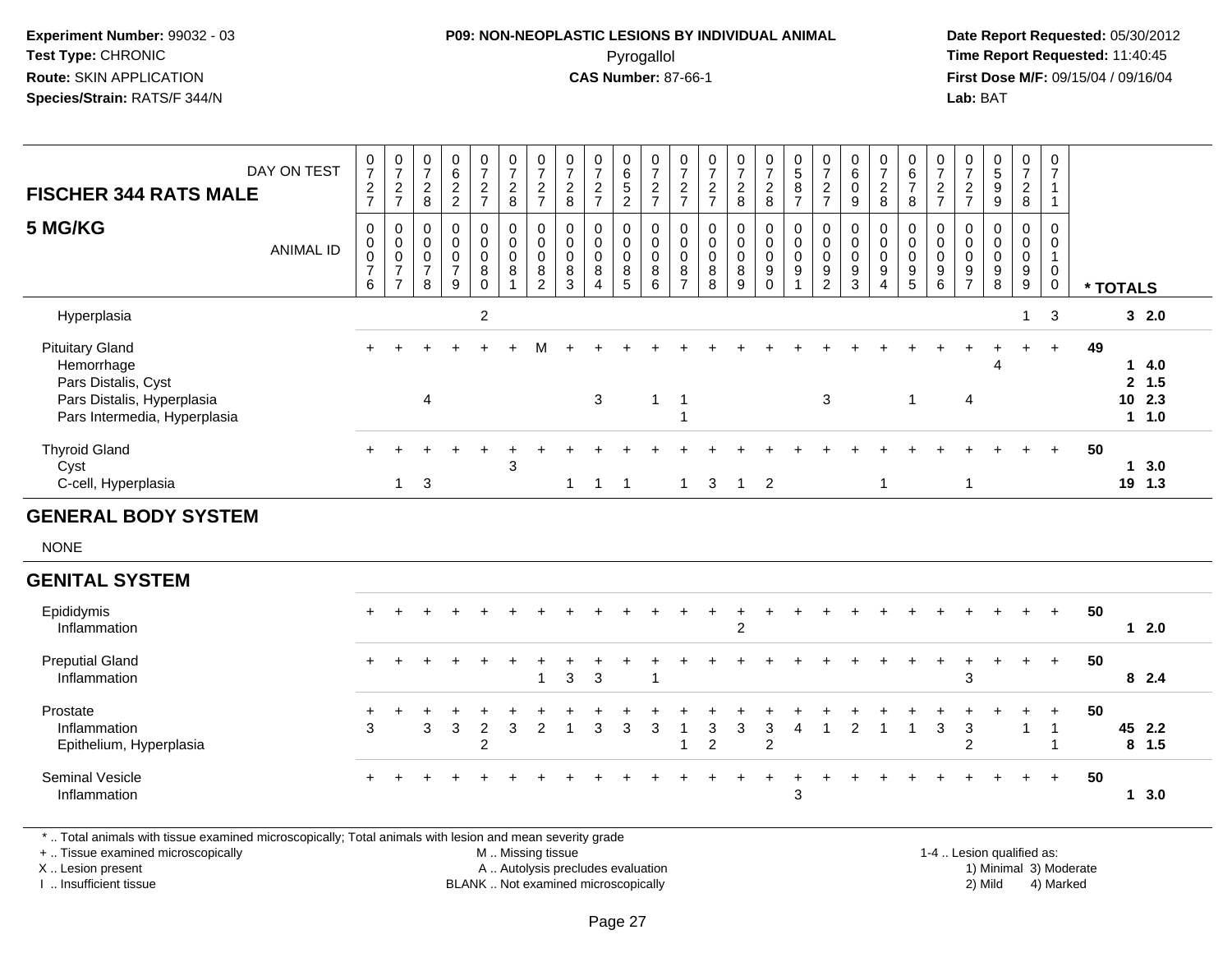#### **P09: NON-NEOPLASTIC LESIONS BY INDIVIDUAL ANIMAL**Pyrogallol **Time Report Requested:** 11:40:45

 **Date Report Requested:** 05/30/2012 **First Dose M/F:** 09/15/04 / 09/16/04<br>**Lab:** BAT **Lab:** BAT

| DAY ON TEST<br><b>FISCHER 344 RATS MALE</b>                                                                                                                                                                                  | $\frac{0}{7}$<br>$\frac{2}{7}$                                   | $\frac{0}{7}$<br>$\frac{2}{7}$                                            | $\frac{0}{7}$<br>$_{\rm 8}^2$                | $\begin{array}{c} 0 \\ 6 \end{array}$<br>$\frac{2}{2}$           | $\frac{0}{7}$<br>$\frac{2}{7}$                 | $\frac{0}{7}$<br>$\frac{2}{8}$ | $\begin{array}{c} 0 \\ 7 \end{array}$<br>$\frac{2}{7}$                                       | $\frac{0}{7}$<br>$_{\rm 8}^2$                              | $\frac{0}{7}$<br>$\frac{2}{7}$                                   | $\begin{matrix} 0 \\ 6 \\ 5 \end{matrix}$<br>$\overline{2}$ | 0<br>$\overline{7}$<br>$\frac{2}{7}$ | $\frac{0}{7}$<br>$\frac{2}{7}$                         | $\frac{0}{7}$<br>$\frac{2}{7}$            | $\frac{0}{7}$<br>$\frac{2}{8}$                               | $\frac{0}{7}$<br>$\frac{2}{8}$     | $\begin{array}{c} 0 \\ 5 \end{array}$<br>8<br>$\overline{7}$   | $\frac{0}{7}$<br>$\overline{c}$<br>$\overline{7}$      | 0<br>$\,6\,$<br>$\mathbf 0$<br>$\boldsymbol{9}$  | $\frac{0}{7}$<br>$^2_8$                                          | $\begin{array}{c} 0 \\ 6 \end{array}$<br>$\overline{7}$<br>8 | $\frac{0}{7}$<br>$\frac{2}{7}$                                   | $\frac{0}{7}$<br>$\overline{c}$<br>$\overline{7}$          | 0<br>9<br>9                                                    | $\frac{0}{7}$<br>$\frac{2}{8}$                    | 0<br>$\overline{7}$<br>$\mathbf{1}$<br>$\mathbf{1}$                    |             |                                           |                                            |
|------------------------------------------------------------------------------------------------------------------------------------------------------------------------------------------------------------------------------|------------------------------------------------------------------|---------------------------------------------------------------------------|----------------------------------------------|------------------------------------------------------------------|------------------------------------------------|--------------------------------|----------------------------------------------------------------------------------------------|------------------------------------------------------------|------------------------------------------------------------------|-------------------------------------------------------------|--------------------------------------|--------------------------------------------------------|-------------------------------------------|--------------------------------------------------------------|------------------------------------|----------------------------------------------------------------|--------------------------------------------------------|--------------------------------------------------|------------------------------------------------------------------|--------------------------------------------------------------|------------------------------------------------------------------|------------------------------------------------------------|----------------------------------------------------------------|---------------------------------------------------|------------------------------------------------------------------------|-------------|-------------------------------------------|--------------------------------------------|
| 5 MG/KG<br><b>ANIMAL ID</b>                                                                                                                                                                                                  | $\pmb{0}$<br>$\pmb{0}$<br>$\mathbf 0$<br>$\overline{7}$<br>$\,6$ | $\pmb{0}$<br>$\pmb{0}$<br>$\mathsf 0$<br>$\overline{7}$<br>$\overline{7}$ | 0<br>0<br>$\mathbf 0$<br>$\overline{7}$<br>8 | $\mathbf 0$<br>$\mathbf 0$<br>$\mathbf 0$<br>$\overline{7}$<br>9 | 0<br>$\pmb{0}$<br>$\mathbf 0$<br>8<br>$\Omega$ | 0<br>0<br>0<br>8               | $\boldsymbol{0}$<br>$\pmb{0}$<br>$\pmb{0}$<br>$\begin{smallmatrix} 8 \\ 2 \end{smallmatrix}$ | $\mathbf 0$<br>$\pmb{0}$<br>$\mathbf 0$<br>8<br>$\sqrt{3}$ | $\mathbf 0$<br>$\mathbf 0$<br>$\mathbf 0$<br>8<br>$\overline{4}$ | 0<br>$\pmb{0}$<br>$\pmb{0}$<br>8<br>$\overline{5}$          | 0<br>0<br>$\mathbf 0$<br>8<br>6      | $\mathbf 0$<br>$\mathbf 0$<br>0<br>8<br>$\overline{7}$ | $\mathbf 0$<br>$\pmb{0}$<br>0<br>$_{8}^8$ | $\mathbf 0$<br>$\pmb{0}$<br>$\pmb{0}$<br>8<br>$\overline{9}$ | 0<br>0<br>0<br>9<br>$\overline{0}$ | $\mathbf 0$<br>$\pmb{0}$<br>$\mathbf 0$<br>9<br>$\overline{1}$ | 0<br>$\mathbf 0$<br>$\mathbf 0$<br>9<br>$\overline{c}$ | $\Omega$<br>$\mathbf 0$<br>$\mathbf 0$<br>9<br>3 | $\mathbf 0$<br>$\mathbf 0$<br>$\mathbf 0$<br>9<br>$\overline{4}$ | 0<br>$\mathbf 0$<br>$\mathbf 0$<br>9<br>$\overline{5}$       | $\mathbf 0$<br>$\mathbf 0$<br>$\mathbf 0$<br>9<br>$\overline{6}$ | $\mathbf 0$<br>$\mathbf 0$<br>$\mathbf 0$<br>$\frac{9}{7}$ | $\mathbf 0$<br>$\pmb{0}$<br>$\mathbf 0$<br>9<br>$\overline{8}$ | $\mathbf 0$<br>$\pmb{0}$<br>$\mathsf 0$<br>$^9_9$ | $\mathbf 0$<br>$\mathbf 0$<br>$\mathbf{1}$<br>$\mathbf 0$<br>$\pmb{0}$ |             | * TOTALS                                  |                                            |
| <b>Testes</b><br>Arteriole, Inflammation<br>Bilateral, Germinal Epithelium, Atrophy<br>Germinal Epithelium, Atrophy<br>Interstitial Cell, Hyperplasia                                                                        | $\mathbf{2}$                                                     |                                                                           | $\boldsymbol{2}$                             |                                                                  |                                                | 1                              | $\overline{4}$                                                                               |                                                            |                                                                  |                                                             |                                      |                                                        |                                           |                                                              |                                    |                                                                |                                                        |                                                  | $\overline{2}$<br>$\mathbf{1}$                                   |                                                              |                                                                  | 4                                                          | 3                                                              |                                                   | $\ddot{}$                                                              | 50          | $\mathbf 1$<br>3<br>4                     | 2.0<br>2.7<br>3.8<br>13 1.4                |
| <b>HEMATOPOIETIC SYSTEM</b>                                                                                                                                                                                                  |                                                                  |                                                                           |                                              |                                                                  |                                                |                                |                                                                                              |                                                            |                                                                  |                                                             |                                      |                                                        |                                           |                                                              |                                    |                                                                |                                                        |                                                  |                                                                  |                                                              |                                                                  |                                                            |                                                                |                                                   |                                                                        |             |                                           |                                            |
| <b>Bone Marrow</b><br>Hemorrhage<br>Hyperplasia<br>Myelofibrosis                                                                                                                                                             |                                                                  |                                                                           |                                              |                                                                  |                                                |                                |                                                                                              |                                                            |                                                                  |                                                             |                                      |                                                        |                                           |                                                              |                                    | 3                                                              |                                                        | 4                                                |                                                                  |                                                              | $\mathbf{3}$<br>3                                                |                                                            | 3                                                              |                                                   |                                                                        | 50          | 11                                        | $1 \quad 3.0$<br>3.4<br>$1 \quad 3.0$      |
| Lymph Node<br>Deep Cervical, Degeneration, Cystic<br>Mediastinal, Degeneration, Cystic<br>Mediastinal, Hemorrhage<br>Mediastinal, Hyperplasia<br>Mediastinal, Hyperplasia, Lymphoid<br>Mediastinal, Hyperplasia, Plasma Cell |                                                                  |                                                                           | $\ddot{}$<br>3<br>2                          |                                                                  |                                                |                                |                                                                                              | $\ddot{}$<br>$\sqrt{3}$<br>3<br>$\overline{2}$             |                                                                  |                                                             |                                      |                                                        |                                           |                                                              |                                    |                                                                |                                                        |                                                  |                                                                  |                                                              | $\ddot{}$                                                        |                                                            | ÷.                                                             |                                                   |                                                                        | 8           | $\mathbf 1$<br>$\blacktriangleleft$<br>1. | 13.0<br>3.0<br>2.5<br>3.0<br>2.0<br>$12.0$ |
| Lymph Node, Mandibular                                                                                                                                                                                                       | M                                                                | M                                                                         | M                                            | М                                                                | М                                              | м                              | М                                                                                            | м                                                          | M                                                                | M                                                           | M                                    | M                                                      | M                                         | М                                                            | M                                  | M                                                              | M                                                      | M                                                | M                                                                | M                                                            | М                                                                | M                                                          | М                                                              | M                                                 | M                                                                      | $\mathbf 0$ |                                           |                                            |
| Lymph Node, Mesenteric<br>Degeneration, Cystic<br>Necrosis, Lymphoid                                                                                                                                                         |                                                                  |                                                                           |                                              |                                                                  |                                                |                                | $\overline{c}$                                                                               |                                                            | -1                                                               |                                                             |                                      |                                                        |                                           |                                                              |                                    |                                                                |                                                        |                                                  | 1                                                                | 3                                                            |                                                                  |                                                            |                                                                |                                                   | $\ddot{}$                                                              | 50          |                                           | $4$ 1.5<br>2.5                             |
| Spleen<br>Hyperplasia, Lymphoid<br>Infarct                                                                                                                                                                                   |                                                                  |                                                                           |                                              |                                                                  |                                                |                                |                                                                                              |                                                            | 2                                                                |                                                             |                                      |                                                        |                                           |                                                              |                                    |                                                                |                                                        |                                                  |                                                                  |                                                              |                                                                  |                                                            | 1                                                              |                                                   |                                                                        | 50          |                                           | 32.0<br>2.5                                |
| *  Total animals with tissue examined microscopically; Total animals with lesion and mean severity grade<br>+  Tissue examined microscopically                                                                               |                                                                  |                                                                           |                                              |                                                                  |                                                | M  Missing tissue              |                                                                                              |                                                            |                                                                  |                                                             |                                      |                                                        |                                           |                                                              |                                    |                                                                |                                                        |                                                  |                                                                  |                                                              |                                                                  |                                                            |                                                                | 1-4  Lesion qualified as:                         |                                                                        |             |                                           |                                            |

X .. Lesion present

I .. Insufficient tissue

A .. Autolysis precludes evaluation

BLANK .. Not examined microscopically 2) Mild 4) Marked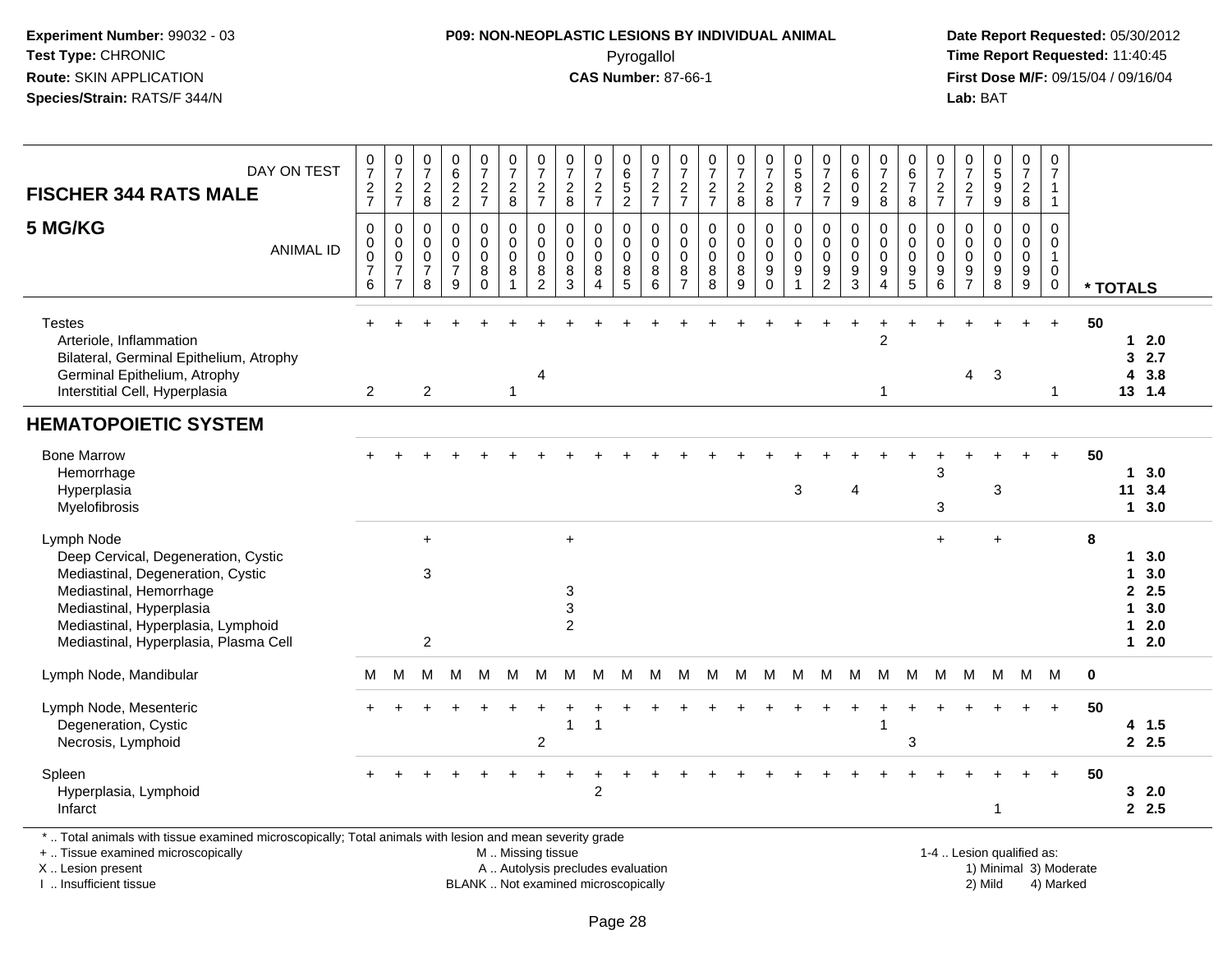#### **P09: NON-NEOPLASTIC LESIONS BY INDIVIDUAL ANIMAL**Pyrogallol **Time Report Requested:** 11:40:45

 **Date Report Requested:** 05/30/2012 **First Dose M/F:** 09/15/04 / 09/16/04<br>Lab: BAT **Lab:** BAT

| DAY ON TEST<br><b>FISCHER 344 RATS MALE</b>                                                                                                                                                   | $\pmb{0}$<br>$\overline{7}$<br>$\frac{2}{7}$ | $\frac{0}{7}$<br>$\frac{2}{7}$                                              | 0<br>$\overline{7}$<br>$^2_{\bf 8}$                                      | 0<br>$\,6\,$<br>$\frac{2}{2}$                                  | $\begin{array}{c} 0 \\ 7 \end{array}$<br>$\frac{2}{7}$          | $\begin{smallmatrix}0\\7\end{smallmatrix}$<br>$\frac{2}{8}$              | $\frac{0}{7}$<br>$\frac{2}{7}$                                      | $\pmb{0}$<br>$\overline{7}$<br>$\frac{2}{8}$                             | $\frac{0}{7}$<br>$\frac{2}{7}$                         | $_{6}^{\rm 0}$<br>$\frac{5}{2}$                                        | $\frac{0}{7}$<br>$\frac{2}{7}$                                  | $\frac{0}{7}$<br>$\frac{2}{7}$                 | $\frac{0}{7}$<br>$\frac{2}{7}$                      | $\frac{0}{7}$<br>$\frac{2}{8}$                         | $\frac{0}{7}$<br>$_{8}^{\rm 2}$                                  | $\begin{array}{c} 0 \\ 5 \end{array}$<br>$\begin{array}{c} 8 \\ 7 \end{array}$ | $\frac{0}{7}$<br>$\overline{c}$<br>$\overline{7}$                          | $\pmb{0}$<br>$\,6\,$<br>$\pmb{0}$<br>9         | $\frac{0}{7}$<br>$\sqrt{2}$<br>8                         | $_{6}^{\rm 0}$<br>$\boldsymbol{7}$<br>$\bf8$                             | $\frac{0}{7}$<br>$\frac{2}{7}$                         | $\begin{array}{c} 0 \\ 7 \end{array}$<br>$\frac{2}{7}$ | 0<br>9<br>9                                                | $\frac{0}{7}$<br>$_{\rm 8}^2$                               | $\pmb{0}$<br>$\overline{7}$<br>$\mathbf{1}$<br>$\mathbf{1}$     |                        |                |                                        |
|-----------------------------------------------------------------------------------------------------------------------------------------------------------------------------------------------|----------------------------------------------|-----------------------------------------------------------------------------|--------------------------------------------------------------------------|----------------------------------------------------------------|-----------------------------------------------------------------|--------------------------------------------------------------------------|---------------------------------------------------------------------|--------------------------------------------------------------------------|--------------------------------------------------------|------------------------------------------------------------------------|-----------------------------------------------------------------|------------------------------------------------|-----------------------------------------------------|--------------------------------------------------------|------------------------------------------------------------------|--------------------------------------------------------------------------------|----------------------------------------------------------------------------|------------------------------------------------|----------------------------------------------------------|--------------------------------------------------------------------------|--------------------------------------------------------|--------------------------------------------------------|------------------------------------------------------------|-------------------------------------------------------------|-----------------------------------------------------------------|------------------------|----------------|----------------------------------------|
| 5 MG/KG<br><b>ANIMAL ID</b>                                                                                                                                                                   | 0<br>0<br>$\pmb{0}$<br>$\boldsymbol{7}$<br>6 | $\mathbf 0$<br>$\mathbf 0$<br>$\pmb{0}$<br>$\overline{7}$<br>$\overline{7}$ | $\mathbf 0$<br>$\mathbf 0$<br>$\mathsf{O}\xspace$<br>$\overline{7}$<br>8 | $\pmb{0}$<br>$\mathbf 0$<br>$\pmb{0}$<br>$\boldsymbol{7}$<br>9 | $\pmb{0}$<br>$\mathbf 0$<br>$\pmb{0}$<br>$\bf 8$<br>$\mathbf 0$ | $\mathbf 0$<br>$\mathbf 0$<br>$\mathsf{O}\xspace$<br>8<br>$\overline{1}$ | $\pmb{0}$<br>$\mathbf 0$<br>$\boldsymbol{0}$<br>8<br>$\overline{c}$ | $\mathbf 0$<br>$\mathbf 0$<br>$\mathbf 0$<br>8<br>$\mathbf{3}$           | 0<br>$\mathbf 0$<br>$\mathbf 0$<br>8<br>$\overline{4}$ | 0<br>$\mathbf 0$<br>$\pmb{0}$<br>$\begin{array}{c} 8 \\ 5 \end{array}$ | $\pmb{0}$<br>$\mathbf 0$<br>$\mathsf{O}\xspace$<br>$\bf 8$<br>6 | 0<br>$\mathbf 0$<br>$\pmb{0}$<br>$\frac{8}{7}$ | $\mathbf 0$<br>$\mathbf 0$<br>$\pmb{0}$<br>$_{8}^8$ | $\pmb{0}$<br>$\mathbf{0}$<br>$\pmb{0}$<br>$\bf 8$<br>9 | 0<br>$\mathbf 0$<br>$\pmb{0}$<br>$\boldsymbol{9}$<br>$\mathsf 0$ | $\pmb{0}$<br>$\ddot{\mathbf{0}}$<br>$\pmb{0}$<br>$\frac{9}{1}$                 | 0<br>$\Omega$<br>$\mathsf{O}\xspace$<br>$\boldsymbol{9}$<br>$\overline{2}$ | 0<br>$\mathbf 0$<br>$\pmb{0}$<br>$\frac{9}{3}$ | $\mathbf 0$<br>$\mathbf 0$<br>$\pmb{0}$<br>$\frac{9}{4}$ | 0<br>$\mathbf 0$<br>$\mathbf 0$<br>$\begin{array}{c} 9 \\ 5 \end{array}$ | 0<br>$\mathbf 0$<br>$\mathbf 0$<br>9<br>$6\phantom{1}$ | 0<br>$\Omega$<br>$\mathbf 0$<br>9<br>$\overline{7}$    | $\mathbf 0$<br>$\mathbf 0$<br>$\mathsf 0$<br>$\frac{9}{8}$ | $\mathsf 0$<br>$\overline{0}$<br>$\pmb{0}$<br>$\frac{9}{9}$ | $\mathsf{O}$<br>$\mathbf 0$<br>$\mathbf{1}$<br>$\mathbf 0$<br>0 |                        | * TOTALS       |                                        |
| Necrosis, Lymphoid<br>Necrosis, Focal<br>Capsule, Fibrosis<br>Lymphoid Follicle, Atrophy<br>Lymphoid Follicle, Depletion Cellular                                                             |                                              |                                                                             |                                                                          |                                                                |                                                                 |                                                                          | 3                                                                   |                                                                          |                                                        |                                                                        |                                                                 |                                                |                                                     |                                                        | $\overline{c}$                                                   |                                                                                |                                                                            |                                                |                                                          | 3<br>4                                                                   |                                                        |                                                        |                                                            |                                                             | 3                                                               |                        | 1.<br>1        | 1, 3.0<br>3.0<br>$12.0$<br>3.0<br>14.0 |
| Thymus                                                                                                                                                                                        |                                              |                                                                             |                                                                          |                                                                |                                                                 |                                                                          |                                                                     |                                                                          |                                                        |                                                                        |                                                                 |                                                |                                                     |                                                        |                                                                  |                                                                                |                                                                            |                                                | м                                                        |                                                                          |                                                        |                                                        |                                                            |                                                             | $+$                                                             | 48                     |                |                                        |
| <b>INTEGUMENTARY SYSTEM</b>                                                                                                                                                                   |                                              |                                                                             |                                                                          |                                                                |                                                                 |                                                                          |                                                                     |                                                                          |                                                        |                                                                        |                                                                 |                                                |                                                     |                                                        |                                                                  |                                                                                |                                                                            |                                                |                                                          |                                                                          |                                                        |                                                        |                                                            |                                                             |                                                                 |                        |                |                                        |
| <b>Mammary Gland</b><br>Inflammation                                                                                                                                                          |                                              |                                                                             |                                                                          |                                                                |                                                                 |                                                                          |                                                                     |                                                                          |                                                        |                                                                        |                                                                 |                                                |                                                     |                                                        |                                                                  |                                                                                |                                                                            |                                                |                                                          |                                                                          |                                                        |                                                        |                                                            |                                                             | $\ddot{}$                                                       | 49                     |                | $1 1.0$                                |
| Skin<br>Abscess<br>Site Of Application, Hyperkeratosis<br>Site Of Application, Hyperplasia                                                                                                    |                                              |                                                                             |                                                                          |                                                                |                                                                 |                                                                          | $1 \quad 1$                                                         |                                                                          | $\mathbf{1}$                                           |                                                                        |                                                                 |                                                |                                                     | $\mathbf{1}$                                           |                                                                  |                                                                                |                                                                            |                                                |                                                          |                                                                          | $\mathbf{1}$                                           |                                                        |                                                            |                                                             |                                                                 | 50                     | $\overline{2}$ | 14.0<br>1.0<br>6 1.0                   |
| <b>MUSCULOSKELETAL SYSTEM</b>                                                                                                                                                                 |                                              |                                                                             |                                                                          |                                                                |                                                                 |                                                                          |                                                                     |                                                                          |                                                        |                                                                        |                                                                 |                                                |                                                     |                                                        |                                                                  |                                                                                |                                                                            |                                                |                                                          |                                                                          |                                                        |                                                        |                                                            |                                                             |                                                                 |                        |                |                                        |
| <b>Bone</b><br>Hemorrhage<br>Epiphysis, Femur, Cyst                                                                                                                                           |                                              |                                                                             |                                                                          |                                                                |                                                                 |                                                                          |                                                                     |                                                                          |                                                        |                                                                        |                                                                 |                                                |                                                     |                                                        |                                                                  |                                                                                |                                                                            |                                                |                                                          | 3                                                                        |                                                        |                                                        |                                                            |                                                             |                                                                 | 50                     |                | 13.0<br>$12.0$                         |
| <b>NERVOUS SYSTEM</b>                                                                                                                                                                         |                                              |                                                                             |                                                                          |                                                                |                                                                 |                                                                          |                                                                     |                                                                          |                                                        |                                                                        |                                                                 |                                                |                                                     |                                                        |                                                                  |                                                                                |                                                                            |                                                |                                                          |                                                                          |                                                        |                                                        |                                                            |                                                             |                                                                 |                        |                |                                        |
| <b>Brain</b><br>Hemorrhage<br>Hydrocephalus                                                                                                                                                   | $\overline{2}$                               |                                                                             |                                                                          |                                                                |                                                                 | 1                                                                        |                                                                     |                                                                          |                                                        |                                                                        |                                                                 |                                                |                                                     |                                                        |                                                                  | 3                                                                              |                                                                            |                                                |                                                          | $\overline{c}$                                                           |                                                        |                                                        |                                                            |                                                             | $+$                                                             | 50                     |                | 4 2.8<br>3, 1.7                        |
| <b>RESPIRATORY SYSTEM</b>                                                                                                                                                                     |                                              |                                                                             |                                                                          |                                                                |                                                                 |                                                                          |                                                                     |                                                                          |                                                        |                                                                        |                                                                 |                                                |                                                     |                                                        |                                                                  |                                                                                |                                                                            |                                                |                                                          |                                                                          |                                                        |                                                        |                                                            |                                                             |                                                                 |                        |                |                                        |
| *  Total animals with tissue examined microscopically; Total animals with lesion and mean severity grade<br>+  Tissue examined microscopically<br>X  Lesion present<br>I. Insufficient tissue |                                              |                                                                             |                                                                          |                                                                |                                                                 | M  Missing tissue                                                        |                                                                     | A  Autolysis precludes evaluation<br>BLANK  Not examined microscopically |                                                        |                                                                        |                                                                 |                                                |                                                     |                                                        |                                                                  |                                                                                |                                                                            |                                                |                                                          |                                                                          |                                                        |                                                        | 1-4  Lesion qualified as:<br>2) Mild                       |                                                             | 4) Marked                                                       | 1) Minimal 3) Moderate |                |                                        |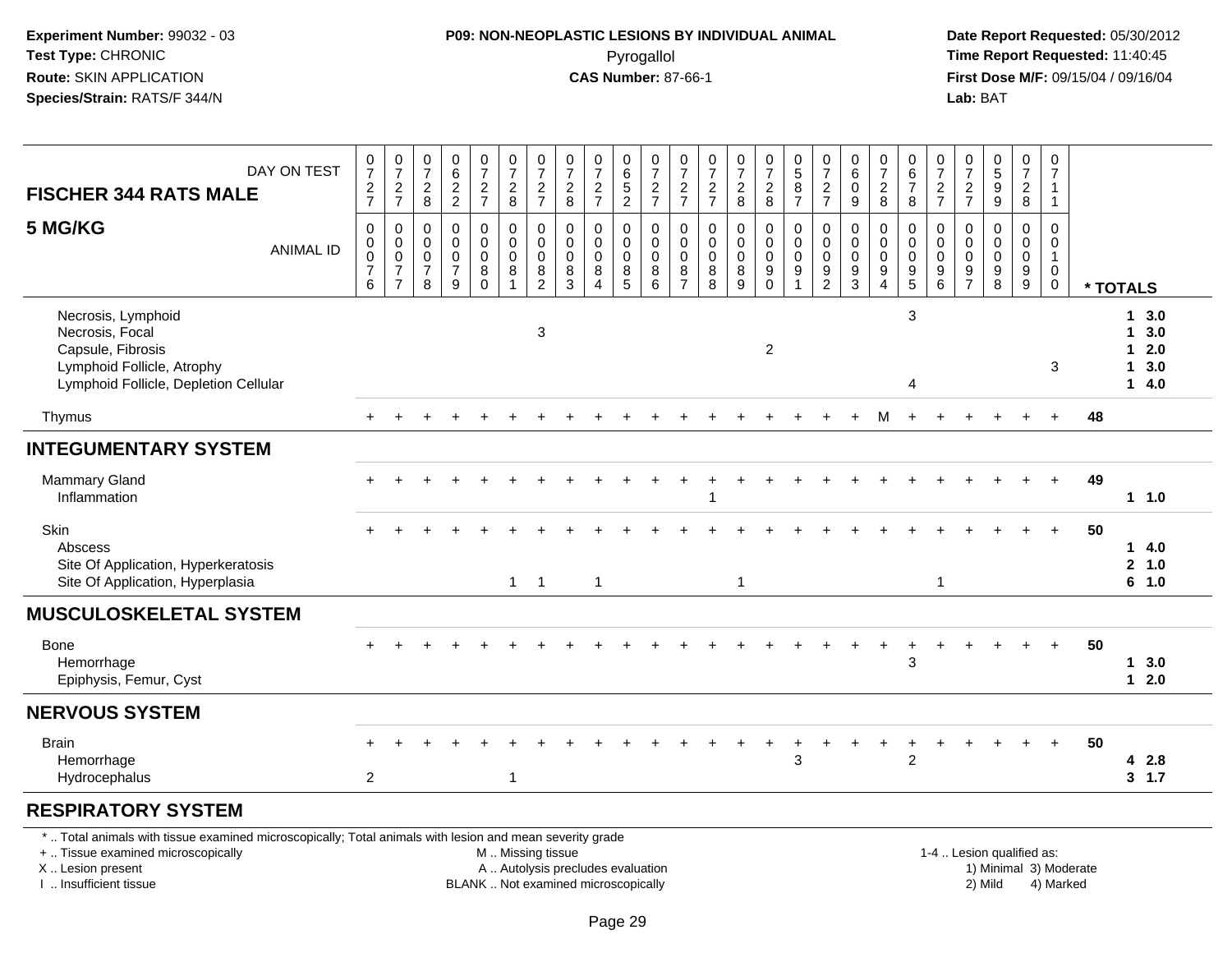#### **P09: NON-NEOPLASTIC LESIONS BY INDIVIDUAL ANIMAL**Pyrogallol **Time Report Requested:** 11:40:45

 **Date Report Requested:** 05/30/2012 **First Dose M/F:** 09/15/04 / 09/16/04<br>Lab: BAT **Lab:** BAT

| DAY ON TEST<br><b>FISCHER 344 RATS MALE</b>                                                                                                                                                   | $\frac{0}{7}$<br>$\frac{2}{7}$                             | $\frac{0}{7}$<br>$\frac{2}{7}$                                              | $\begin{array}{c} 0 \\ 7 \end{array}$<br>$\overline{c}$<br>$\bf 8$ | 0<br>$\,6\,$<br>$\frac{2}{2}$                                              | $\frac{0}{7}$<br>$\frac{2}{7}$                                | $\begin{array}{c} 0 \\ 7 \end{array}$<br>$\overline{c}$<br>$\bf 8$ | $\begin{array}{c} 0 \\ 7 \end{array}$<br>$\frac{2}{7}$     | $\frac{0}{7}$<br>$_{\rm 8}^2$                                            | $\frac{0}{7}$<br>$\frac{2}{7}$                              | 0<br>$\,6$<br>$\sqrt{5}$<br>$\overline{2}$ | 0<br>$\overline{7}$<br>$\frac{2}{7}$            | $\frac{0}{7}$<br>$\frac{2}{7}$                                       | 0<br>$\overline{7}$<br>$\frac{2}{7}$    | $\frac{0}{7}$<br>$\frac{2}{8}$                      | $\frac{0}{7}$<br>$\frac{2}{8}$                   | $\pmb{0}$<br>5<br>$\bf 8$<br>$\overline{7}$                    | $\frac{0}{7}$<br>$\frac{2}{7}$                                                | $\pmb{0}$<br>$\,6\,$<br>$\pmb{0}$<br>9                 | $\frac{0}{7}$<br>$\boldsymbol{2}$<br>8                                      | $_{6}^{\rm 0}$<br>$\overline{\mathcal{I}}$<br>$\,8\,$                       | $\frac{0}{7}$<br>$\frac{2}{7}$                          | $\begin{array}{c} 0 \\ 7 \end{array}$<br>$\frac{2}{7}$ | $\begin{array}{c} 0 \\ 5 \end{array}$<br>$\boldsymbol{9}$<br>$\overline{9}$ | $\frac{0}{7}$<br>$\overline{c}$<br>8          | $\pmb{0}$<br>$\overline{7}$<br>$\mathbf{1}$<br>$\overline{1}$              |                        |                            |                                                     |
|-----------------------------------------------------------------------------------------------------------------------------------------------------------------------------------------------|------------------------------------------------------------|-----------------------------------------------------------------------------|--------------------------------------------------------------------|----------------------------------------------------------------------------|---------------------------------------------------------------|--------------------------------------------------------------------|------------------------------------------------------------|--------------------------------------------------------------------------|-------------------------------------------------------------|--------------------------------------------|-------------------------------------------------|----------------------------------------------------------------------|-----------------------------------------|-----------------------------------------------------|--------------------------------------------------|----------------------------------------------------------------|-------------------------------------------------------------------------------|--------------------------------------------------------|-----------------------------------------------------------------------------|-----------------------------------------------------------------------------|---------------------------------------------------------|--------------------------------------------------------|-----------------------------------------------------------------------------|-----------------------------------------------|----------------------------------------------------------------------------|------------------------|----------------------------|-----------------------------------------------------|
| 5 MG/KG<br><b>ANIMAL ID</b>                                                                                                                                                                   | $\,0\,$<br>$\pmb{0}$<br>$\mathbf 0$<br>$\overline{7}$<br>6 | $\pmb{0}$<br>$\mathbf 0$<br>$\mathbf 0$<br>$\overline{7}$<br>$\overline{7}$ | 0<br>$\mathbf 0$<br>$\mathsf 0$<br>$\overline{7}$<br>8             | $\pmb{0}$<br>$\Omega$<br>$\mathbf 0$<br>$\boldsymbol{7}$<br>$\overline{9}$ | $\boldsymbol{0}$<br>$\mathbf 0$<br>$\pmb{0}$<br>8<br>$\Omega$ | $\pmb{0}$<br>$\mathsf{O}$<br>$\mathsf{O}\xspace$<br>8<br>-1        | $\pmb{0}$<br>$\pmb{0}$<br>$\pmb{0}$<br>8<br>$\overline{2}$ | $\pmb{0}$<br>$\mathbf 0$<br>$\pmb{0}$<br>8<br>3                          | $\pmb{0}$<br>$\Omega$<br>$\mathbf 0$<br>8<br>$\overline{4}$ | 0<br>$\mathbf 0$<br>$\pmb{0}$<br>8<br>5    | $\,0\,$<br>$\mathbf 0$<br>$\mathbf 0$<br>8<br>6 | $\pmb{0}$<br>$\mathbf 0$<br>$\mathsf 0$<br>$\bf 8$<br>$\overline{7}$ | 0<br>$\mathbf 0$<br>$\pmb{0}$<br>8<br>8 | $\pmb{0}$<br>$\pmb{0}$<br>$\pmb{0}$<br>$\,8\,$<br>9 | 0<br>$\mathbf 0$<br>$\mathbf 0$<br>9<br>$\Omega$ | $\mathbf 0$<br>$\mathbf 0$<br>$\mathbf 0$<br>9<br>$\mathbf{1}$ | 0<br>$\mathbf 0$<br>$\mathsf{O}\xspace$<br>$\boldsymbol{9}$<br>$\overline{2}$ | $\pmb{0}$<br>$\mathbf 0$<br>$\pmb{0}$<br>$\frac{9}{3}$ | $\pmb{0}$<br>$\mathbf 0$<br>$\pmb{0}$<br>$\boldsymbol{9}$<br>$\overline{4}$ | $\pmb{0}$<br>$\mathbf 0$<br>$\pmb{0}$<br>$\boldsymbol{9}$<br>$\overline{5}$ | $\mathbf 0$<br>$\mathbf 0$<br>$\mathbf 0$<br>$9\,$<br>6 | 0<br>$\Omega$<br>0<br>9<br>$\overline{7}$              | $\mathbf 0$<br>$\Omega$<br>$\mathbf 0$<br>$\boldsymbol{9}$<br>8             | $\pmb{0}$<br>$\pmb{0}$<br>$\pmb{0}$<br>$^9_9$ | $\mathbf 0$<br>$\mathbf 0$<br>$\overline{1}$<br>$\mathbf 0$<br>$\mathbf 0$ |                        | * TOTALS                   |                                                     |
| Lung<br>Hemorrhage<br>Inflammation<br>Pigmentation, Hemosiderin<br>Thrombosis<br>Alveolar Epithelium, Hyperplasia<br>Alveolus, Infiltration Cellular, Histiocyte                              |                                                            |                                                                             | 1                                                                  | 3                                                                          | $\overline{c}$<br>$\overline{2}$                              | $\mathbf{1}$                                                       | -1                                                         |                                                                          |                                                             |                                            | 1                                               |                                                                      |                                         | -1<br>$\overline{\phantom{a}}$                      |                                                  |                                                                |                                                                               | $\mathbf{1}$                                           | -1                                                                          | 3<br>$\overline{\mathbf{c}}$<br>3                                           |                                                         |                                                        |                                                                             |                                               | $\ddot{}$                                                                  | 50                     | $\mathbf 1$<br>$\mathbf 1$ | 3, 3.0<br>12 1.6<br>3.0<br>2.0<br>$72.0$<br>$6$ 1.5 |
| Nose<br>Inflammation<br>Polyp, Inflammatory<br>Thrombosis                                                                                                                                     | $\overline{2}$                                             | $\overline{2}$                                                              | 3                                                                  |                                                                            |                                                               |                                                                    | -1                                                         |                                                                          |                                                             |                                            | $\overline{2}$                                  | 2                                                                    | 2                                       |                                                     |                                                  |                                                                | -1                                                                            | 3                                                      | $\Lambda$<br>4                                                              | Δ<br>$\overline{c}$                                                         | 2                                                       |                                                        |                                                                             |                                               | $\ddot{}$<br>$\overline{2}$                                                | 50                     |                            | 28 2.0<br>14.0<br>2.5                               |
| Trachea<br>Infiltration Cellular, Mononuclear Cell                                                                                                                                            |                                                            |                                                                             |                                                                    |                                                                            |                                                               |                                                                    |                                                            |                                                                          |                                                             |                                            |                                                 |                                                                      |                                         |                                                     |                                                  |                                                                |                                                                               |                                                        |                                                                             |                                                                             |                                                         |                                                        |                                                                             |                                               |                                                                            | 50                     |                            | $1 1.0$                                             |
| <b>SPECIAL SENSES SYSTEM</b>                                                                                                                                                                  |                                                            |                                                                             |                                                                    |                                                                            |                                                               |                                                                    |                                                            |                                                                          |                                                             |                                            |                                                 |                                                                      |                                         |                                                     |                                                  |                                                                |                                                                               |                                                        |                                                                             |                                                                             |                                                         |                                                        |                                                                             |                                               |                                                                            |                        |                            |                                                     |
| Eye<br>Cataract<br>Retina, Atrophy                                                                                                                                                            |                                                            |                                                                             |                                                                    |                                                                            |                                                               |                                                                    |                                                            |                                                                          |                                                             |                                            |                                                 |                                                                      |                                         |                                                     |                                                  |                                                                |                                                                               |                                                        |                                                                             |                                                                             |                                                         |                                                        |                                                                             | $\overline{2}$                                |                                                                            | 50                     |                            | 2.5<br>3, 3.0                                       |
| <b>Harderian Gland</b><br>Hyperplasia<br>Inflammation                                                                                                                                         |                                                            |                                                                             |                                                                    |                                                                            |                                                               |                                                                    |                                                            |                                                                          |                                                             |                                            |                                                 |                                                                      |                                         | $\overline{2}$                                      |                                                  |                                                                |                                                                               |                                                        |                                                                             |                                                                             |                                                         |                                                        |                                                                             |                                               | $+$                                                                        | 50                     |                            | $12.0$<br>13.0                                      |
| <b>URINARY SYSTEM</b>                                                                                                                                                                         |                                                            |                                                                             |                                                                    |                                                                            |                                                               |                                                                    |                                                            |                                                                          |                                                             |                                            |                                                 |                                                                      |                                         |                                                     |                                                  |                                                                |                                                                               |                                                        |                                                                             |                                                                             |                                                         |                                                        |                                                                             |                                               |                                                                            |                        |                            |                                                     |
| Kidney<br>Inflammation                                                                                                                                                                        |                                                            |                                                                             |                                                                    |                                                                            |                                                               |                                                                    |                                                            |                                                                          |                                                             |                                            |                                                 |                                                                      |                                         |                                                     |                                                  | $\overline{2}$                                                 |                                                                               |                                                        |                                                                             |                                                                             |                                                         |                                                        |                                                                             |                                               | $+$                                                                        | 50                     |                            | $12.0$                                              |
| *  Total animals with tissue examined microscopically; Total animals with lesion and mean severity grade<br>+  Tissue examined microscopically<br>X  Lesion present<br>I. Insufficient tissue |                                                            |                                                                             |                                                                    |                                                                            |                                                               | M  Missing tissue                                                  |                                                            | A  Autolysis precludes evaluation<br>BLANK  Not examined microscopically |                                                             |                                            |                                                 |                                                                      |                                         |                                                     |                                                  |                                                                |                                                                               |                                                        |                                                                             |                                                                             |                                                         |                                                        | 1-4  Lesion qualified as:<br>2) Mild                                        |                                               | 4) Marked                                                                  | 1) Minimal 3) Moderate |                            |                                                     |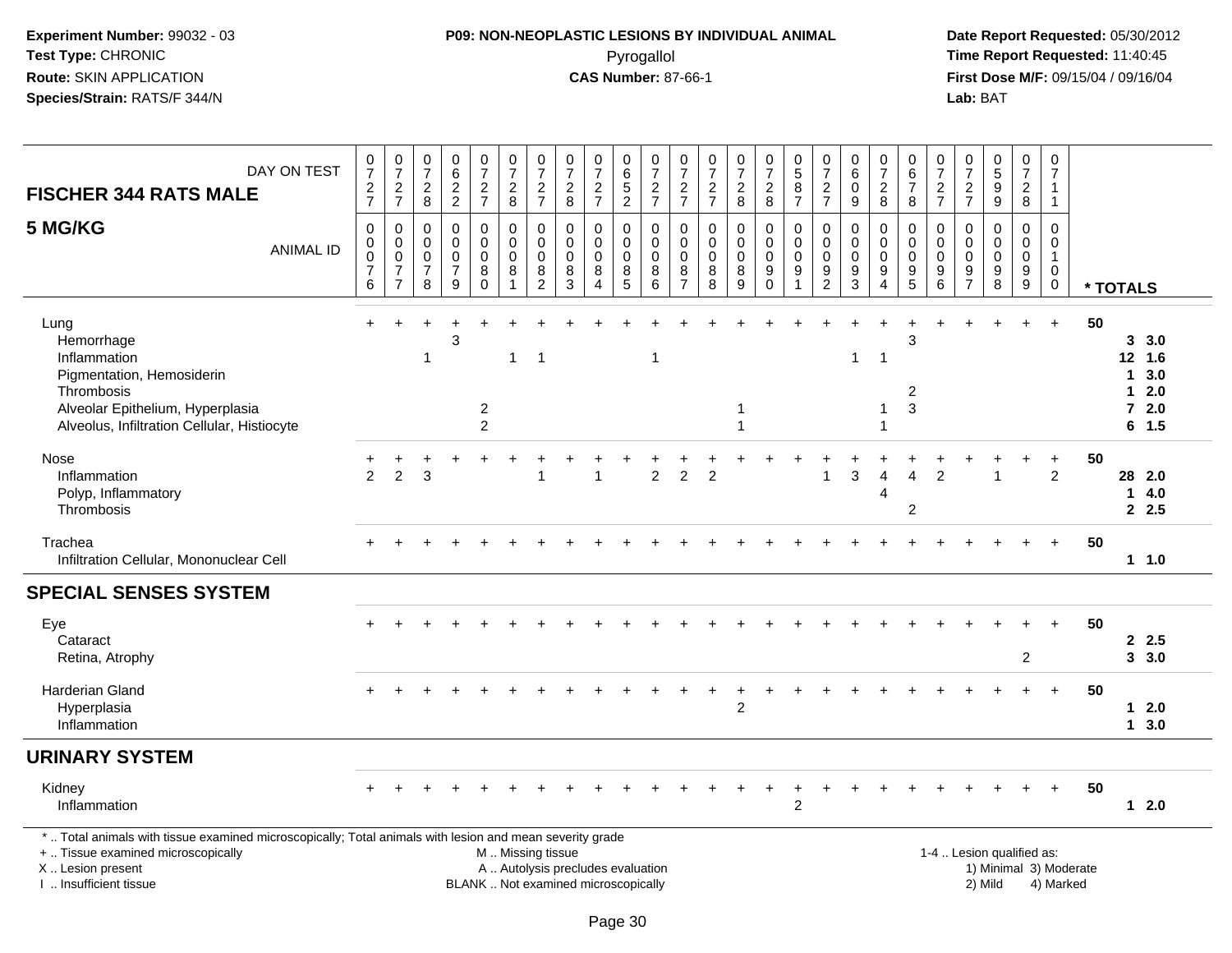#### **P09: NON-NEOPLASTIC LESIONS BY INDIVIDUAL ANIMAL**Pyrogallol **Time Report Requested:** 11:40:45

 **Date Report Requested:** 05/30/2012 **First Dose M/F:** 09/15/04 / 09/16/04 Lab: BAT **Lab:** BAT

| DAY ON TEST<br><b>FISCHER 344 RATS MALE</b> | $\mathbf 0$<br>$\overline{ }$<br>$\overline{2}$<br>$\overline{ }$ | 0<br>$\rightarrow$<br>$\sim$<br>∠<br>$\rightarrow$ | 0<br>ີ<br>∠<br>8      | $\overline{0}$<br>6<br>ົ<br>$\epsilon$<br>$\overline{c}$ | 0<br>$\rightarrow$<br>$\overline{2}$<br>$\rightarrow$ | $\mathbf 0$<br>$\overline{ }$<br>$\overline{2}$<br>8 | ∼                                  | 2<br>8                               | 0<br>L<br>-           | 6<br>5<br>⌒      | 0<br>$\rightarrow$<br>2<br>$\rightarrow$ | 0<br>$\rightarrow$<br>າ<br>∠<br>- | $\rightarrow$<br>າ<br>∠<br>$\rightarrow$ | ⇁<br>$\sim$<br>$\epsilon$<br>8 | $\mathbf{0}$<br>$\rightarrow$<br>$\overline{2}$<br>8 | U<br>$\sqrt{5}$<br>8<br>$\rightarrow$ | $\frac{0}{7}$<br>$\frac{2}{7}$             | 0<br>6<br>0<br>$\boldsymbol{9}$ | 0<br>$\rightarrow$<br>ົ<br>∠<br>8 | 0<br>6<br>$\overline{ }$<br>8 | $\mathbf{0}$<br>$\rightarrow$<br>ົ<br>$\epsilon$<br>$\rightarrow$ | <u>_</u> | $\mathbf{0}$<br>5<br>9<br>9     | $\mathbf{0}$<br>$\overline{ }$<br>2<br>8 | $\mathbf 0$<br>$\overline{ }$ |           |
|---------------------------------------------|-------------------------------------------------------------------|----------------------------------------------------|-----------------------|----------------------------------------------------------|-------------------------------------------------------|------------------------------------------------------|------------------------------------|--------------------------------------|-----------------------|------------------|------------------------------------------|-----------------------------------|------------------------------------------|--------------------------------|------------------------------------------------------|---------------------------------------|--------------------------------------------|---------------------------------|-----------------------------------|-------------------------------|-------------------------------------------------------------------|----------|---------------------------------|------------------------------------------|-------------------------------|-----------|
| 5 MG/KG<br><b>ANIMAL ID</b>                 | 0<br>0<br>0<br>$\overline{ }$<br>6                                | 0<br>0<br>0<br>-<br>$\overline{\phantom{0}}$       | $\mathbf 0$<br>U<br>8 | $\mathbf 0$<br>$\mathbf 0$<br>0<br>-<br>9                | $\overline{0}$<br>0<br>0<br>8                         | $\overline{0}$<br>0<br>$\mathbf 0$<br>8              | 0<br>$\overline{0}$<br>8<br>$\sim$ | $\mathbf 0$<br>$\mathbf 0$<br>8<br>3 | 0<br>0<br>0<br>8<br>4 | 0<br>U<br>8<br>5 | 0<br>0<br>0<br>8<br>6                    | 0<br>0<br>0<br>8<br>$\rightarrow$ | $\mathbf 0$<br>$\mathbf 0$<br>8<br>8     | 0<br>8<br>9                    | $\mathbf 0$<br>0<br>0<br>9<br>0                      | 0<br>0<br>0<br>9                      | 0<br>0<br>$_{9}^{\rm 0}$<br>$\overline{2}$ | 0<br>0<br>0<br>9<br>3           | $\mathbf 0$<br>0<br>0<br>9<br>4   | 9<br>5                        | 0<br>0<br>9<br>6                                                  | 9<br>-   | 0<br>$\mathbf 0$<br>0<br>9<br>8 | $\overline{0}$<br>0<br>0<br>9<br>9       | 0<br>0<br>0<br>0              | * TOTALS  |
| Nephropathy                                 |                                                                   |                                                    |                       |                                                          | $\mathcal{P}$                                         | $\mathcal{P}$                                        |                                    | $\mathcal{P}$                        | $\mathbf{3}$          | 2                | 3                                        | 3                                 | 3                                        | 2 3                            |                                                      |                                       | $2 \quad 1$                                |                                 | 4                                 | 3                             | $\mathcal{P}$                                                     | 3        | $\mathcal{P}$                   | 2 4                                      |                               | 47 2.3    |
| <b>Urinary Bladder</b><br>Inflammation      | $+$                                                               |                                                    |                       |                                                          |                                                       |                                                      |                                    |                                      |                       |                  |                                          |                                   |                                          |                                |                                                      | 3                                     |                                            |                                 |                                   |                               |                                                                   |          |                                 | $+$                                      | $+$                           | 50<br>3.0 |

\* .. Total animals with tissue examined microscopically; Total animals with lesion and mean severity grade

+ .. Tissue examined microscopically

X .. Lesion present

I .. Insufficient tissue

 M .. Missing tissueA .. Autolysis precludes evaluation

BLANK .. Not examined microscopically 2) Mild 4) Marked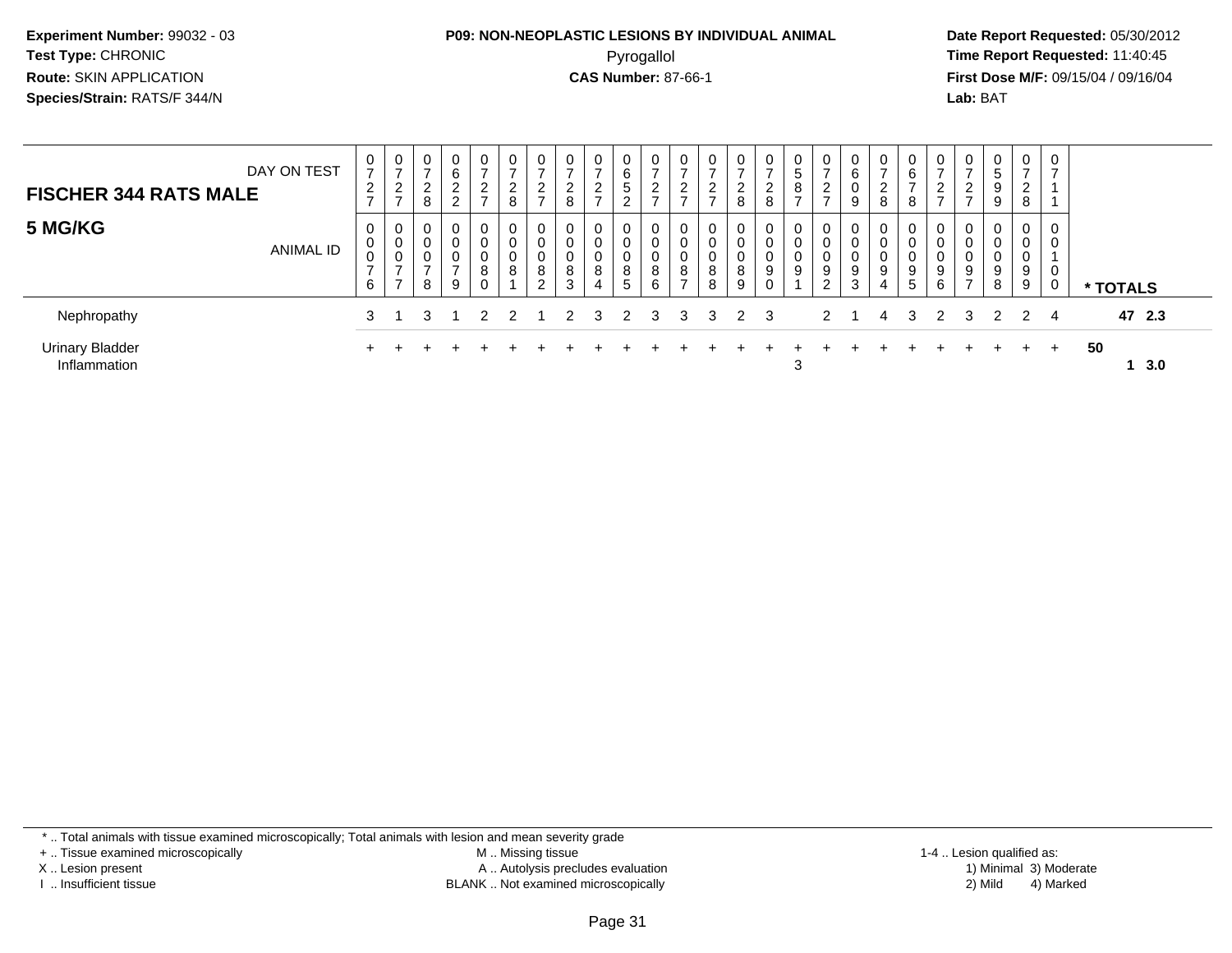#### **P09: NON-NEOPLASTIC LESIONS BY INDIVIDUAL ANIMAL**Pyrogallol **Time Report Requested:** 11:40:45

 **Date Report Requested:** 05/30/2012 **First Dose M/F:** 09/15/04 / 09/16/04<br>**Lab:** BAT **Lab:** BAT

| <b>FISCHER 344 RATS MALE</b>                                                                                                                   | DAY ON TEST      | $\begin{array}{c} 0 \\ 6 \end{array}$<br>$\pmb{0}$<br>$\overline{5}$ | $\begin{array}{c} 0 \\ 6 \\ 9 \end{array}$<br>$\overline{4}$                     | 0<br>$\,6\,$<br>$\,$ 5 $\,$<br>$\overline{2}$                  | 0<br>$\overline{5}$<br>$\, 8$<br>9                                            | $_{6}^{\rm 0}$<br>$\frac{0}{3}$          | $\frac{0}{7}$<br>$\frac{2}{8}$                       | $\frac{0}{7}$<br>$\frac{2}{7}$                                        | $\begin{array}{c} 0 \\ 6 \end{array}$<br>$\,8\,$<br>$\mathbf{1}$ | $\frac{0}{7}$<br>$\frac{2}{7}$                       | $\frac{0}{7}$<br>$\frac{2}{8}$                               | 0<br>6<br>$\overline{4}$<br>$\overline{7}$                                 | $\frac{0}{7}$<br>$rac{2}{7}$                                                 | $\begin{smallmatrix}0\\7\end{smallmatrix}$<br>$\frac{2}{8}$ | $\begin{array}{c} 0 \\ 6 \end{array}$<br>$\boldsymbol{9}$<br>$\overline{4}$        | $\begin{smallmatrix}0\\4\end{smallmatrix}$<br>$^6_6$                                    | $\begin{array}{c} 0 \\ 7 \end{array}$<br>$\frac{2}{7}$                                       | $\begin{array}{c} 0 \\ 5 \end{array}$<br>$\bf 8$<br>3 | $\begin{array}{c} 0 \\ 6 \end{array}$<br>$\boldsymbol{7}$<br>3 | $\frac{0}{7}$<br>$^2_8$                                 | $\frac{0}{7}$<br>$_{8}^2$                     | $\begin{array}{c} 0 \\ 5 \end{array}$<br>$\overline{8}$<br>9             | 0<br>$\overline{7}$<br>$\overline{1}$<br>6                  | $\frac{0}{7}$<br>$\frac{2}{8}$                              | $\frac{0}{7}$<br>$\frac{2}{8}$                    | $\mathbf 0$<br>6<br>$\overline{4}$<br>$\overline{4}$ |                 |
|------------------------------------------------------------------------------------------------------------------------------------------------|------------------|----------------------------------------------------------------------|----------------------------------------------------------------------------------|----------------------------------------------------------------|-------------------------------------------------------------------------------|------------------------------------------|------------------------------------------------------|-----------------------------------------------------------------------|------------------------------------------------------------------|------------------------------------------------------|--------------------------------------------------------------|----------------------------------------------------------------------------|------------------------------------------------------------------------------|-------------------------------------------------------------|------------------------------------------------------------------------------------|-----------------------------------------------------------------------------------------|----------------------------------------------------------------------------------------------|-------------------------------------------------------|----------------------------------------------------------------|---------------------------------------------------------|-----------------------------------------------|--------------------------------------------------------------------------|-------------------------------------------------------------|-------------------------------------------------------------|---------------------------------------------------|------------------------------------------------------|-----------------|
| 20 MG/KG                                                                                                                                       | <b>ANIMAL ID</b> | $\mathbf 0$<br>0<br>$\mathbf{1}$<br>$\pmb{0}$                        | $\pmb{0}$<br>$\overline{0}$<br>1<br>$\begin{smallmatrix} 0\\2 \end{smallmatrix}$ | $\mathbf 0$<br>$\mathbf 0$<br>$\mathbf{1}$<br>$\mathbf 0$<br>3 | $\mathbf 0$<br>$\mathbf 0$<br>$\overline{1}$<br>$\mathbf 0$<br>$\overline{4}$ | 0<br>0<br>$\mathbf{1}$<br>$\pmb{0}$<br>5 | $\mathsf 0$<br>0<br>$\mathbf{1}$<br>$\mathbf 0$<br>6 | $\pmb{0}$<br>$\pmb{0}$<br>$\mathbf{1}$<br>$\pmb{0}$<br>$\overline{7}$ | $\mathbf 0$<br>$\mathbf 0$<br>$\mathbf{1}$<br>$\mathsf 0$<br>8   | $\pmb{0}$<br>0<br>$\overline{1}$<br>$\mathbf 0$<br>9 | 0<br>$\mathbf 0$<br>$\mathbf{1}$<br>$\mathbf{1}$<br>$\Omega$ | $\mathbf 0$<br>$\mathbf 0$<br>$\mathbf{1}$<br>$\mathbf{1}$<br>$\mathbf{1}$ | $\mathbf 0$<br>$\mathbf 0$<br>$\mathbf{1}$<br>$\mathbf{1}$<br>$\overline{2}$ | 0<br>$\mathbf 0$<br>$\mathbf{1}$<br>$\mathbf{1}$<br>3       | $\pmb{0}$<br>$\mathsf{O}\xspace$<br>$\mathbf{1}$<br>$\mathbf{1}$<br>$\overline{4}$ | $\mathbf 0$<br>$\begin{smallmatrix}0\\1\end{smallmatrix}$<br>$\mathbf{1}$<br>$\sqrt{5}$ | $\mathbf 0$<br>$\begin{smallmatrix}0\\1\end{smallmatrix}$<br>$\mathbf{1}$<br>$6\phantom{1}6$ | 0<br>0<br>$\mathbf{1}$<br>1<br>$\overline{7}$         | 0<br>$\mathbf 0$<br>$\overline{1}$<br>$\mathbf{1}$<br>8        | 0<br>$\mathbf 0$<br>$\overline{1}$<br>$\mathbf{1}$<br>9 | 0<br>$\mathsf{O}$<br>$\mathbf{1}$<br>$^2_{0}$ | $\mathbf 0$<br>$\mathbf 0$<br>$\begin{array}{c} 1 \\ 2 \\ 1 \end{array}$ | $\mathbf 0$<br>$\mathbf 0$<br>$\mathbf{1}$<br>$\frac{2}{2}$ | $\mathbf 0$<br>$\mathbf 0$<br>$\mathbf{1}$<br>$\frac{2}{3}$ | 0<br>$\mathbf 0$<br>$\mathbf{1}$<br>$\frac{2}{4}$ | 0<br>$\mathbf 0$<br>$\mathbf{1}$<br>$\frac{2}{5}$    | males<br>(cont) |
| <b>ALIMENTARY SYSTEM</b>                                                                                                                       |                  |                                                                      |                                                                                  |                                                                |                                                                               |                                          |                                                      |                                                                       |                                                                  |                                                      |                                                              |                                                                            |                                                                              |                                                             |                                                                                    |                                                                                         |                                                                                              |                                                       |                                                                |                                                         |                                               |                                                                          |                                                             |                                                             |                                                   |                                                      |                 |
| Esophagus                                                                                                                                      |                  |                                                                      |                                                                                  |                                                                |                                                                               |                                          |                                                      |                                                                       |                                                                  |                                                      |                                                              |                                                                            |                                                                              |                                                             |                                                                                    |                                                                                         |                                                                                              |                                                       |                                                                |                                                         |                                               |                                                                          |                                                             |                                                             |                                                   | $\ddot{}$                                            |                 |
| Intestine Large, Cecum<br>Thrombosis                                                                                                           |                  | $\ddot{}$<br>3                                                       |                                                                                  |                                                                |                                                                               |                                          |                                                      |                                                                       |                                                                  |                                                      |                                                              |                                                                            |                                                                              |                                                             |                                                                                    |                                                                                         |                                                                                              |                                                       |                                                                |                                                         |                                               |                                                                          |                                                             |                                                             |                                                   |                                                      |                 |
| Intestine Large, Colon<br>Parasite Metazoan                                                                                                    |                  |                                                                      |                                                                                  |                                                                |                                                                               |                                          |                                                      |                                                                       |                                                                  |                                                      |                                                              |                                                                            |                                                                              |                                                             |                                                                                    |                                                                                         |                                                                                              |                                                       |                                                                |                                                         |                                               |                                                                          |                                                             |                                                             |                                                   |                                                      |                 |
| Intestine Large, Rectum<br>Parasite Metazoan                                                                                                   |                  |                                                                      |                                                                                  |                                                                |                                                                               |                                          |                                                      |                                                                       |                                                                  |                                                      |                                                              |                                                                            |                                                                              |                                                             |                                                                                    |                                                                                         |                                                                                              |                                                       |                                                                |                                                         |                                               |                                                                          |                                                             |                                                             |                                                   |                                                      |                 |
| Intestine Small, Duodenum<br>Inflammation<br>Ulcer                                                                                             |                  |                                                                      |                                                                                  |                                                                |                                                                               |                                          |                                                      |                                                                       |                                                                  |                                                      |                                                              |                                                                            | $\boldsymbol{\Lambda}$                                                       |                                                             |                                                                                    |                                                                                         |                                                                                              |                                                       |                                                                |                                                         |                                               |                                                                          |                                                             |                                                             |                                                   |                                                      |                 |
| Intestine Small, Ileum<br>Inflammation                                                                                                         |                  |                                                                      |                                                                                  |                                                                |                                                                               |                                          |                                                      |                                                                       |                                                                  |                                                      |                                                              |                                                                            |                                                                              |                                                             |                                                                                    |                                                                                         |                                                                                              |                                                       |                                                                |                                                         |                                               |                                                                          |                                                             |                                                             |                                                   |                                                      |                 |
| Intestine Small, Jejunum                                                                                                                       |                  |                                                                      |                                                                                  |                                                                |                                                                               |                                          |                                                      |                                                                       |                                                                  |                                                      |                                                              |                                                                            |                                                                              |                                                             |                                                                                    |                                                                                         |                                                                                              |                                                       |                                                                |                                                         |                                               |                                                                          |                                                             |                                                             |                                                   |                                                      |                 |
| Liver<br><b>Basophilic Focus</b><br>Clear Cell Focus                                                                                           |                  |                                                                      |                                                                                  |                                                                |                                                                               |                                          | X                                                    | $X$ $X$                                                               |                                                                  |                                                      | $\mathsf X$<br>$\times$                                      | $\mathsf X$                                                                |                                                                              | X                                                           |                                                                                    |                                                                                         | $\boldsymbol{\mathsf{X}}$                                                                    |                                                       |                                                                |                                                         | X                                             |                                                                          |                                                             |                                                             | X                                                 | $\ddot{}$                                            |                 |
| Degeneration, Cystic<br>Fatty Change<br>Hemorrhage                                                                                             |                  |                                                                      |                                                                                  | $\overline{2}$                                                 |                                                                               |                                          |                                                      |                                                                       |                                                                  |                                                      |                                                              |                                                                            | 3                                                                            |                                                             |                                                                                    |                                                                                         |                                                                                              |                                                       |                                                                |                                                         |                                               |                                                                          |                                                             |                                                             |                                                   |                                                      |                 |
| Hepatodiaphragmatic Nodule<br>Inflammation                                                                                                     |                  |                                                                      |                                                                                  |                                                                | $\mathbf{1}$                                                                  |                                          |                                                      | $\overline{1}$                                                        |                                                                  | $1 \quad 1$                                          |                                                              |                                                                            |                                                                              | X<br>$\mathbf{1}$                                           |                                                                                    |                                                                                         | X                                                                                            | $\mathbf{1}$                                          |                                                                |                                                         | $1 \quad 1$                                   | X                                                                        |                                                             |                                                             | X<br>$\mathbf{1}$                                 |                                                      |                 |
| *  Total animals with tissue examined microscopically; Total animals with lesion and mean severity grade<br>+  Tissue examined microscopically |                  |                                                                      |                                                                                  |                                                                |                                                                               |                                          | M  Missing tissue                                    |                                                                       |                                                                  |                                                      |                                                              |                                                                            |                                                                              |                                                             |                                                                                    |                                                                                         |                                                                                              |                                                       |                                                                |                                                         |                                               |                                                                          |                                                             | 1-4  Lesion qualified as:                                   |                                                   |                                                      |                 |

X .. Lesion present

I .. Insufficient tissue

 M .. Missing tissueA .. Autolysis precludes evaluation

BLANK .. Not examined microscopically 2) Mild 4) Marked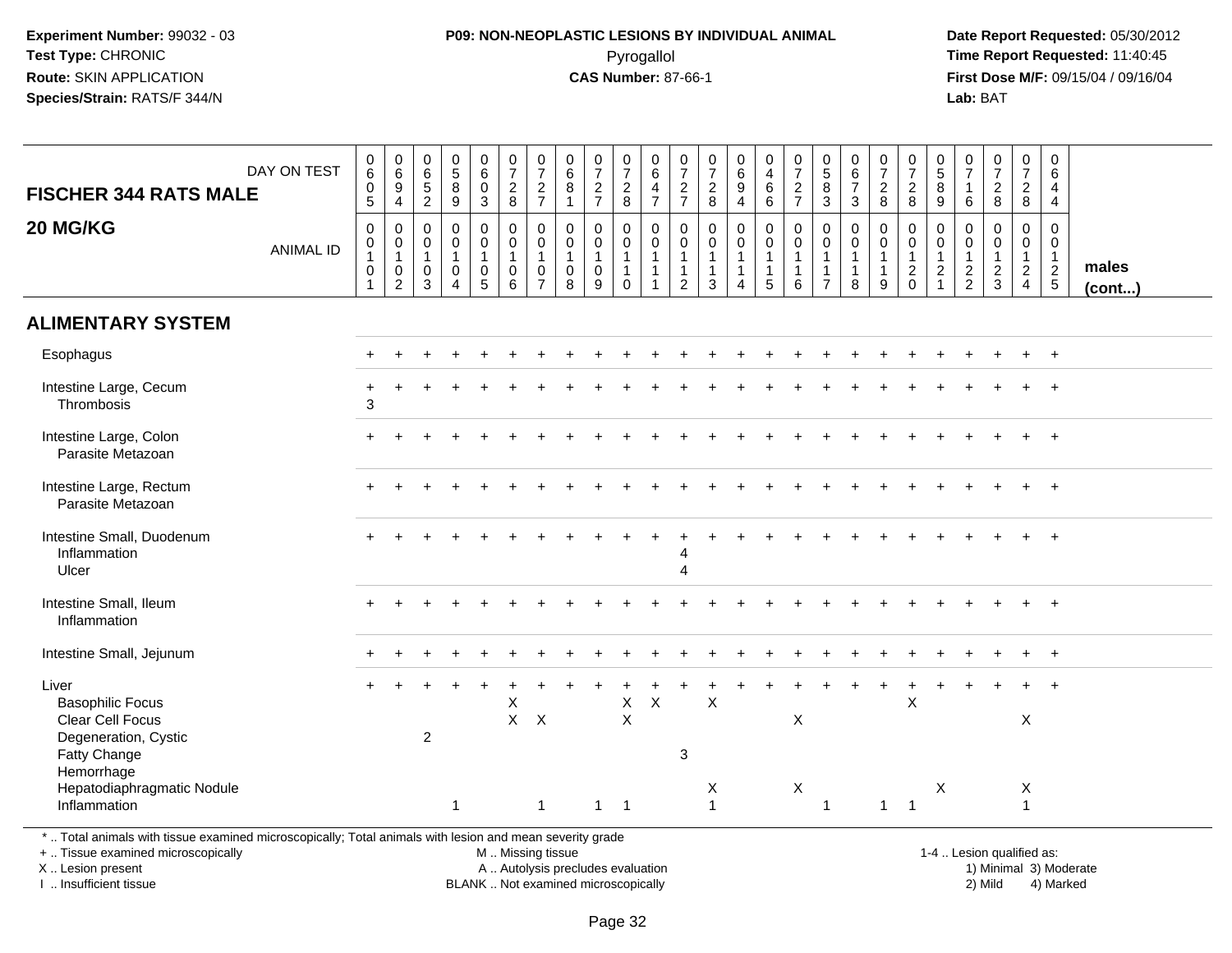#### **P09: NON-NEOPLASTIC LESIONS BY INDIVIDUAL ANIMAL**Pyrogallol **Time Report Requested:** 11:40:45

 **Date Report Requested:** 05/30/2012 **First Dose M/F:** 09/15/04 / 09/16/04<br>**Lab:** BAT **Lab:** BAT

| DAY ON TEST<br><b>FISCHER 344 RATS MALE</b>                                                                                                                                | $\mathbf 0$<br>$\,6\,$<br>$\pmb{0}$<br>$\overline{5}$                 | $\begin{array}{c} 0 \\ 6 \end{array}$<br>$\boldsymbol{9}$<br>$\overline{4}$ | $\begin{array}{c} 0 \\ 6 \end{array}$<br>$\frac{5}{2}$ | $\begin{array}{c} 0 \\ 5 \end{array}$<br>$\,8\,$<br>9             | $_{6}^{\rm 0}$<br>$\mathsf{O}\xspace$<br>3                        | $\frac{0}{7}$<br>$\frac{2}{8}$                     | $\frac{0}{7}$<br>$\frac{2}{7}$                                 | $\pmb{0}$<br>$\,6\,$<br>8               | $\begin{array}{c} 0 \\ 7 \end{array}$<br>$\frac{2}{7}$     | $\frac{0}{7}$<br>$\begin{array}{c} 2 \\ 8 \end{array}$    | $\pmb{0}$<br>$\,6\,$<br>$\overline{4}$<br>$\overline{7}$                         | 0<br>$\overline{7}$<br>$\frac{2}{7}$       | $\pmb{0}$<br>$\overline{7}$<br>$\frac{2}{8}$                    | $_{6}^{\rm 0}$<br>$\boldsymbol{9}$<br>$\overline{4}$ | $\mathsf{O}\xspace$<br>$\overline{4}$<br>6<br>$6\phantom{a}$       | $\frac{0}{7}$<br>$\frac{2}{7}$                                            | $\begin{array}{c} 0 \\ 5 \end{array}$<br>$\,8\,$<br>$\mathbf{3}$    | $\pmb{0}$<br>$\,6\,$<br>$\overline{7}$<br>3                     | $\frac{0}{7}$<br>$_{8}^{2}$                | $\pmb{0}$<br>$\overline{7}$<br>$\overline{a}$<br>8                   | $\pmb{0}$<br>$\sqrt{5}$<br>$\,8\,$<br>9               | $\mathbf 0$<br>$\overline{7}$<br>$\overline{1}$<br>6       | $\frac{0}{7}$<br>$\overline{c}$<br>8                     | $\frac{0}{7}$<br>$\overline{2}$<br>$\,8\,$                           | $\pmb{0}$<br>6<br>$\overline{4}$<br>$\overline{4}$          |                 |
|----------------------------------------------------------------------------------------------------------------------------------------------------------------------------|-----------------------------------------------------------------------|-----------------------------------------------------------------------------|--------------------------------------------------------|-------------------------------------------------------------------|-------------------------------------------------------------------|----------------------------------------------------|----------------------------------------------------------------|-----------------------------------------|------------------------------------------------------------|-----------------------------------------------------------|----------------------------------------------------------------------------------|--------------------------------------------|-----------------------------------------------------------------|------------------------------------------------------|--------------------------------------------------------------------|---------------------------------------------------------------------------|---------------------------------------------------------------------|-----------------------------------------------------------------|--------------------------------------------|----------------------------------------------------------------------|-------------------------------------------------------|------------------------------------------------------------|----------------------------------------------------------|----------------------------------------------------------------------|-------------------------------------------------------------|-----------------|
| 20 MG/KG<br><b>ANIMAL ID</b>                                                                                                                                               | $\pmb{0}$<br>$\mathbf 0$<br>$\mathbf{1}$<br>$\pmb{0}$<br>$\mathbf{1}$ | 0<br>$\mathbf 0$<br>$\mathbf{1}$<br>$\pmb{0}$<br>$\overline{2}$             | $\mathbf 0$<br>0<br>$\overline{1}$<br>$_{3}^{\rm 0}$   | $\mathbf 0$<br>$\mathbf 0$<br>$\mathbf{1}$<br>0<br>$\overline{4}$ | 0<br>$\mathbf 0$<br>$\mathbf{1}$<br>$\mathbf 0$<br>$\overline{5}$ | 0<br>$\mathbf 0$<br>$\mathbf{1}$<br>$_{6}^{\rm 0}$ | $\Omega$<br>$\mathbf 0$<br>$\mathbf{1}$<br>0<br>$\overline{7}$ | $\Omega$<br>0<br>$\mathbf{1}$<br>0<br>8 | $\mathbf 0$<br>$\pmb{0}$<br>$\mathbf{1}$<br>$\pmb{0}$<br>9 | 0<br>0<br>$\overline{1}$<br>$\overline{1}$<br>$\mathbf 0$ | $\mathbf 0$<br>$\mathbf 0$<br>$\overline{1}$<br>$\overline{1}$<br>$\overline{1}$ | $\mathbf 0$<br>0<br>$\mathbf{1}$<br>1<br>2 | $\mathbf 0$<br>$\mathbf 0$<br>$\mathbf{1}$<br>$\mathbf{1}$<br>3 | 0<br>$\pmb{0}$<br>$\mathbf{1}$<br>$\mathbf{1}$<br>4  | $\mathbf 0$<br>$\overline{0}$<br>$\mathbf{1}$<br>$\mathbf{1}$<br>5 | $\mathbf 0$<br>$\mathbf 0$<br>$\overline{1}$<br>$\overline{1}$<br>$\,6\,$ | $\mathbf{0}$<br>0<br>$\mathbf{1}$<br>$\mathbf{1}$<br>$\overline{7}$ | $\mathbf 0$<br>$\mathbf 0$<br>$\mathbf{1}$<br>$\mathbf{1}$<br>8 | 0<br>0<br>$\mathbf{1}$<br>$\mathbf 1$<br>9 | 0<br>$\mathbf 0$<br>$\mathbf{1}$<br>$\overline{c}$<br>$\overline{0}$ | $\Omega$<br>$\mathbf 0$<br>$\mathbf{1}$<br>$\sqrt{2}$ | $\Omega$<br>$\mathbf 0$<br>$\overline{1}$<br>$\frac{2}{2}$ | $\Omega$<br>$\mathbf 0$<br>$\mathbf{1}$<br>$\frac{2}{3}$ | $\mathbf 0$<br>0<br>$\mathbf{1}$<br>$\overline{2}$<br>$\overline{4}$ | $\mathbf 0$<br>$\mathbf 0$<br>$\mathbf{1}$<br>$\frac{2}{5}$ | males<br>(cont) |
| <b>Mixed Cell Focus</b><br>Bile Duct, Cyst<br>Bile Duct, Hyperplasia<br>Centrilobular, Fibrosis<br>Hepatocyte, Atrophy<br>Hepatocyte, Necrosis<br>Hepatocyte, Regeneration | 3                                                                     | $\overline{1}$                                                              |                                                        | X<br>$\mathbf{1}$                                                 |                                                                   | $\mathbf{1}$                                       | $\overline{1}$                                                 |                                         |                                                            | $\boldsymbol{\mathsf{X}}$<br>$\overline{1}$               |                                                                                  |                                            | $\mathbf{1}$                                                    | $\overline{1}$                                       |                                                                    | $\boldsymbol{\mathsf{X}}$<br>$\mathbf{1}$                                 | $\overline{1}$<br>$\mathbf{1}$                                      |                                                                 | $\mathbf{1}$                               | $\overline{1}$                                                       |                                                       | $\overline{1}$                                             | X                                                        |                                                                      |                                                             |                 |
| Hepatocyte, Vacuolization Cytoplasmic<br>Portal, Fibrosis                                                                                                                  |                                                                       | $\overline{1}$                                                              |                                                        |                                                                   | $1 \quad 3$                                                       | $\overline{1}$                                     | $\overline{1}$<br>$\mathbf{1}$                                 |                                         | $3 \quad 1 \quad 1$                                        |                                                           |                                                                                  |                                            |                                                                 |                                                      | $1 \quad 1$                                                        | $\overline{\mathbf{1}}$                                                   | $\mathbf{1}$                                                        |                                                                 | $\mathbf{1}$                               |                                                                      |                                                       | 1                                                          | $\overline{1}$                                           |                                                                      |                                                             |                 |
| Mesentery<br>Necrosis                                                                                                                                                      |                                                                       |                                                                             |                                                        |                                                                   |                                                                   |                                                    |                                                                |                                         |                                                            |                                                           |                                                                                  |                                            |                                                                 |                                                      |                                                                    |                                                                           |                                                                     | $\ddot{}$<br>$\mathbf{3}$                                       |                                            |                                                                      |                                                       |                                                            |                                                          |                                                                      |                                                             |                 |
| Oral Mucosa<br>Gingival, Inflammation<br>Pharyngeal, Hyperplasia                                                                                                           |                                                                       |                                                                             |                                                        |                                                                   |                                                                   |                                                    |                                                                |                                         |                                                            | $+$<br>4                                                  |                                                                                  |                                            |                                                                 |                                                      |                                                                    |                                                                           |                                                                     |                                                                 |                                            |                                                                      |                                                       |                                                            |                                                          |                                                                      |                                                             |                 |
| Pancreas<br>Acinus, Atrophy<br>Acinus, Hyperplasia<br>Duct, Cyst                                                                                                           | $\overline{2}$                                                        |                                                                             |                                                        | $\overline{2}$                                                    |                                                                   |                                                    | 3<br>$\overline{2}$                                            | 3<br>$\overline{2}$                     |                                                            |                                                           |                                                                                  | 3                                          | $\overline{2}$                                                  | $\overline{2}$                                       |                                                                    | $\overline{1}$                                                            |                                                                     | $\overline{c}$                                                  | 1<br>$\overline{2}$                        | $\mathbf{3}$                                                         |                                                       |                                                            |                                                          |                                                                      |                                                             |                 |
| Salivary Glands<br>Inflammation<br>Duct, Cyst                                                                                                                              |                                                                       |                                                                             |                                                        |                                                                   |                                                                   |                                                    |                                                                |                                         |                                                            |                                                           |                                                                                  |                                            |                                                                 |                                                      |                                                                    |                                                                           |                                                                     |                                                                 |                                            |                                                                      |                                                       |                                                            |                                                          |                                                                      | $\ddot{}$                                                   |                 |
| Stomach, Forestomach<br>Inflammation<br>Ulcer<br>Epithelium, Hyperplasia                                                                                                   |                                                                       |                                                                             |                                                        |                                                                   | 3                                                                 |                                                    |                                                                | $\overline{4}$                          |                                                            |                                                           |                                                                                  | 4<br>3                                     |                                                                 |                                                      |                                                                    |                                                                           |                                                                     | 1                                                               |                                            |                                                                      | $\overline{4}$                                        |                                                            |                                                          |                                                                      | 4                                                           |                 |

. Total animals with tissue examined microscopically; Total animals with lesion and mean severity grade M .. Missing tissue

+ .. Tissue examined microscopicallyX .. Lesion present

I .. Insufficient tissue

Lesion present A .. Autolysis precludes evaluation 1) Minimal 3) Moderate

BLANK .. Not examined microscopically 2) Mild 4) Marked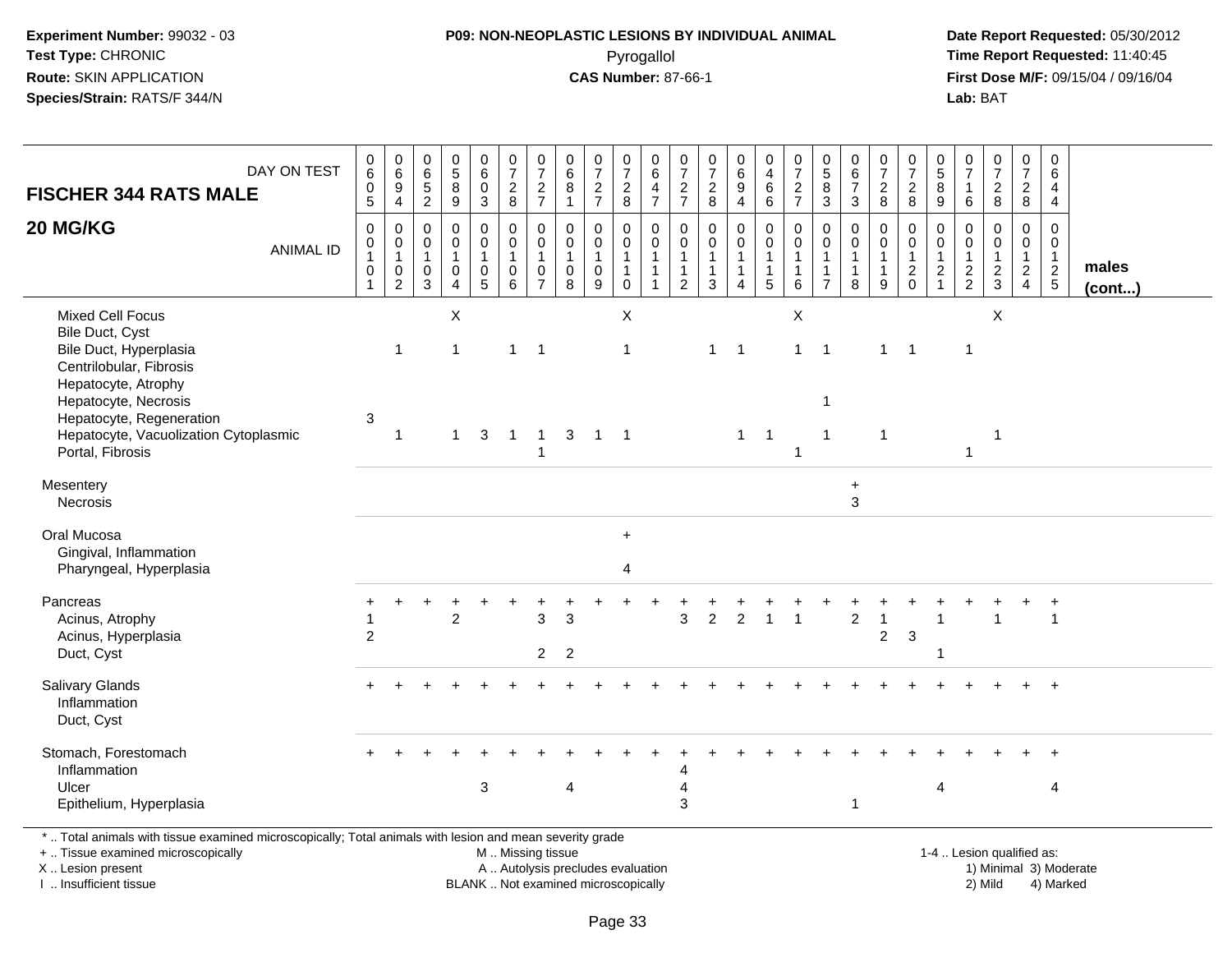#### **P09: NON-NEOPLASTIC LESIONS BY INDIVIDUAL ANIMAL**Pyrogallol **Time Report Requested:** 11:40:45

 **Date Report Requested:** 05/30/2012 **First Dose M/F:** 09/15/04 / 09/16/04<br>Lab: BAT **Lab:** BAT

| DAY ON TEST<br><b>FISCHER 344 RATS MALE</b>                                                                                                                         | $\pmb{0}$<br>$\,6\,$<br>$\pmb{0}$<br>$\overline{5}$                      | $\begin{array}{c} 0 \\ 6 \end{array}$<br>9<br>4 | $_{6}^{\rm 0}$<br>$\frac{5}{2}$                                | $\begin{array}{c} 0 \\ 5 \end{array}$<br>$\bf 8$<br>$\overline{9}$ | 0<br>6<br>$\mathbf 0$<br>$\mathbf{3}$             | $\frac{0}{7}$<br>$\frac{2}{8}$                                     | $\pmb{0}$<br>$\overline{7}$<br>$\frac{2}{7}$                             | 0<br>$\,6\,$<br>8<br>$\overline{1}$                          | $\frac{0}{7}$<br>$\frac{2}{7}$            | $\frac{0}{7}$<br>$\frac{2}{8}$                                    | 0<br>6<br>4<br>$\overline{7}$                                   | 0<br>$\overline{7}$<br>$\frac{2}{7}$                               | $\frac{0}{7}$<br>$\frac{2}{8}$                                             | $_{6}^{\rm 0}$<br>9<br>4                              | 0<br>$\overline{4}$<br>$\,6\,$<br>$\,6\,$                                  | $\frac{0}{7}$<br>$\frac{2}{7}$                       | $\begin{smallmatrix}0\0\5\end{smallmatrix}$<br>8<br>$\overline{3}$           | $_{6}^{\rm 0}$<br>$\overline{7}$<br>3                 | 0<br>$\boldsymbol{7}$<br>$_{8}^2$          | $\boldsymbol{0}$<br>$\overline{7}$<br>$_{8}^{\rm 2}$                       | $\begin{array}{c} 0 \\ 5 \end{array}$<br>8<br>$\boldsymbol{9}$     | $\frac{0}{7}$<br>$\mathbf{1}$<br>$6\phantom{1}6$            | $\frac{0}{7}$<br>$\frac{2}{8}$                                     | $\frac{0}{7}$<br>$\frac{2}{8}$                    | $\mathsf 0$<br>6<br>4<br>4                                            |                        |
|---------------------------------------------------------------------------------------------------------------------------------------------------------------------|--------------------------------------------------------------------------|-------------------------------------------------|----------------------------------------------------------------|--------------------------------------------------------------------|---------------------------------------------------|--------------------------------------------------------------------|--------------------------------------------------------------------------|--------------------------------------------------------------|-------------------------------------------|-------------------------------------------------------------------|-----------------------------------------------------------------|--------------------------------------------------------------------|----------------------------------------------------------------------------|-------------------------------------------------------|----------------------------------------------------------------------------|------------------------------------------------------|------------------------------------------------------------------------------|-------------------------------------------------------|--------------------------------------------|----------------------------------------------------------------------------|--------------------------------------------------------------------|-------------------------------------------------------------|--------------------------------------------------------------------|---------------------------------------------------|-----------------------------------------------------------------------|------------------------|
| 20 MG/KG<br><b>ANIMAL ID</b>                                                                                                                                        | $\boldsymbol{0}$<br>$\mathbf 0$<br>$\mathbf{1}$<br>$\boldsymbol{0}$<br>1 | 0<br>0<br>$\mathbf{1}$<br>0<br>$\overline{c}$   | $\mathbf 0$<br>$\mathbf 0$<br>$\mathbf{1}$<br>$\mathbf 0$<br>3 | 0<br>$\mathsf{O}$<br>$\mathbf{1}$<br>$\mathbf 0$<br>4              | 0<br>$\mathbf 0$<br>1<br>$\mathsf{O}\xspace$<br>5 | 0<br>$\mathbf 0$<br>$\overline{1}$<br>$\pmb{0}$<br>$6\phantom{1}6$ | $\mathbf 0$<br>$\Omega$<br>$\mathbf{1}$<br>$\mathbf 0$<br>$\overline{7}$ | $\mathbf 0$<br>$\mathbf 0$<br>$\mathbf{1}$<br>$\pmb{0}$<br>8 | 0<br>$\mathbf 0$<br>1<br>$\mathbf 0$<br>9 | 0<br>$\mathbf 0$<br>$\mathbf{1}$<br>$\overline{1}$<br>$\mathbf 0$ | $\mathbf 0$<br>$\mathbf 0$<br>$\mathbf{1}$<br>$\mathbf{1}$<br>1 | 0<br>$\mathbf 0$<br>$\mathbf{1}$<br>$\mathbf{1}$<br>$\overline{2}$ | $\mathbf 0$<br>$\mathbf 0$<br>$\mathbf{1}$<br>$\mathbf{1}$<br>$\mathbf{3}$ | 0<br>$\mathbf 0$<br>$\mathbf{1}$<br>$\mathbf{1}$<br>4 | $\pmb{0}$<br>$\mathbf 0$<br>$\mathbf{1}$<br>$\mathbf{1}$<br>$5\phantom{1}$ | $\mathbf 0$<br>$\mathbf 0$<br>1<br>$\mathbf{1}$<br>6 | $\mathbf 0$<br>$\mathbf 0$<br>$\mathbf{1}$<br>$\mathbf{1}$<br>$\overline{7}$ | 0<br>$\mathbf 0$<br>$\mathbf{1}$<br>$\mathbf{1}$<br>8 | 0<br>$\mathbf 0$<br>1<br>$\mathbf{1}$<br>9 | $\mathbf 0$<br>$\Omega$<br>$\mathbf{1}$<br>$\boldsymbol{2}$<br>$\mathbf 0$ | 0<br>$\mathbf 0$<br>$\overline{1}$<br>$\sqrt{2}$<br>$\overline{1}$ | $\mathbf 0$<br>$\mathbf 0$<br>$\mathbf{1}$<br>$\frac{2}{2}$ | 0<br>$\mathbf 0$<br>$\mathbf{1}$<br>$\overline{a}$<br>$\mathbf{3}$ | 0<br>$\mathbf 0$<br>$\mathbf{1}$<br>$\frac{2}{4}$ | $\mathbf 0$<br>0<br>$\mathbf{1}$<br>$\overline{c}$<br>$5\phantom{.0}$ | males<br>$($ cont $)$  |
| Stomach, Glandular<br>Ulcer<br>Epithelium, Hyperplasia<br>Glands, Cyst                                                                                              |                                                                          |                                                 |                                                                |                                                                    |                                                   |                                                                    |                                                                          |                                                              |                                           |                                                                   |                                                                 |                                                                    |                                                                            |                                                       |                                                                            |                                                      | $\overline{2}$                                                               |                                                       |                                            |                                                                            |                                                                    |                                                             |                                                                    | $+$                                               | $+$                                                                   |                        |
| <b>CARDIOVASCULAR SYSTEM</b>                                                                                                                                        |                                                                          |                                                 |                                                                |                                                                    |                                                   |                                                                    |                                                                          |                                                              |                                           |                                                                   |                                                                 |                                                                    |                                                                            |                                                       |                                                                            |                                                      |                                                                              |                                                       |                                            |                                                                            |                                                                    |                                                             |                                                                    |                                                   |                                                                       |                        |
| <b>Blood Vessel</b>                                                                                                                                                 |                                                                          |                                                 |                                                                |                                                                    |                                                   |                                                                    |                                                                          |                                                              |                                           |                                                                   |                                                                 |                                                                    |                                                                            |                                                       |                                                                            |                                                      |                                                                              |                                                       |                                            |                                                                            |                                                                    |                                                             |                                                                    |                                                   | $\ddot{}$                                                             |                        |
| Heart<br>Cardiomyopathy                                                                                                                                             | 3                                                                        | 3                                               | 2                                                              | 3                                                                  | 3                                                 | 3                                                                  | 3                                                                        | 3                                                            | 2                                         | 4                                                                 | 3                                                               | 2                                                                  | 3                                                                          | 3                                                     | $\overline{2}$                                                             | 3                                                    | 2                                                                            | $\overline{1}$                                        | 3                                          | 2                                                                          | -1                                                                 | 3                                                           | $\mathbf{3}$                                                       | $\mathbf{1}$                                      | $\ddot{}$<br>$\overline{1}$                                           |                        |
| <b>ENDOCRINE SYSTEM</b>                                                                                                                                             |                                                                          |                                                 |                                                                |                                                                    |                                                   |                                                                    |                                                                          |                                                              |                                           |                                                                   |                                                                 |                                                                    |                                                                            |                                                       |                                                                            |                                                      |                                                                              |                                                       |                                            |                                                                            |                                                                    |                                                             |                                                                    |                                                   |                                                                       |                        |
| <b>Adrenal Cortex</b><br>Degeneration, Cystic<br>Hematopoietic Cell Proliferation                                                                                   |                                                                          |                                                 |                                                                |                                                                    |                                                   |                                                                    |                                                                          |                                                              |                                           |                                                                   |                                                                 |                                                                    |                                                                            |                                                       |                                                                            | 3                                                    |                                                                              |                                                       |                                            |                                                                            |                                                                    |                                                             |                                                                    |                                                   |                                                                       |                        |
| Hemorrhage<br>Hyperplasia<br>Hypertrophy                                                                                                                            | $\mathbf{1}$                                                             |                                                 | $\overline{2}$                                                 | $\overline{2}$                                                     | $\overline{2}$                                    |                                                                    | $\overline{2}$<br>-1                                                     | $\overline{2}$                                               |                                           | $\blacktriangleleft$                                              | 2                                                               |                                                                    |                                                                            | 3                                                     |                                                                            | $\mathbf{1}$                                         |                                                                              | $\mathbf{1}$                                          | $\overline{1}$                             | $\overline{2}$                                                             |                                                                    |                                                             | 1                                                                  |                                                   |                                                                       |                        |
| Necrosis<br>Vacuolization Cytoplasmic                                                                                                                               |                                                                          |                                                 | $\blacktriangleleft$                                           | $\mathbf{1}$                                                       | $\overline{2}$                                    | $\overline{2}$                                                     |                                                                          | $\mathbf{1}$                                                 | $\overline{1}$                            |                                                                   | 4                                                               | 3                                                                  |                                                                            | $\overline{2}$                                        |                                                                            |                                                      |                                                                              | $\mathbf 1$                                           | $\mathbf{1}$                               | 3                                                                          | $\overline{1}$                                                     |                                                             | 3                                                                  |                                                   | $\mathbf{1}$                                                          |                        |
| Adrenal Medulla<br>Hyperplasia<br>Necrosis                                                                                                                          | +<br>$\overline{2}$                                                      |                                                 | $\mathcal{P}$                                                  | $\ddot{}$                                                          |                                                   |                                                                    | $\ddot{}$                                                                | $\ddot{}$<br>$\mathfrak{p}$                                  |                                           |                                                                   | $\boldsymbol{\varDelta}$                                        |                                                                    |                                                                            | $\ddot{}$<br>$\mathfrak{p}$                           |                                                                            | 3                                                    |                                                                              | $\ddot{}$                                             | ÷<br>$\overline{4}$                        | $\overline{c}$                                                             | $\overline{\mathbf{1}}$                                            |                                                             | $\ddot{}$                                                          | $+$<br>$\overline{2}$                             | $+$<br>$\overline{2}$                                                 |                        |
| Islets, Pancreatic                                                                                                                                                  |                                                                          |                                                 |                                                                |                                                                    |                                                   |                                                                    |                                                                          |                                                              |                                           |                                                                   |                                                                 |                                                                    |                                                                            |                                                       |                                                                            |                                                      |                                                                              |                                                       |                                            |                                                                            |                                                                    |                                                             |                                                                    |                                                   | $\ddot{}$                                                             |                        |
| Parathyroid Gland                                                                                                                                                   |                                                                          | М                                               |                                                                |                                                                    |                                                   |                                                                    |                                                                          |                                                              |                                           |                                                                   |                                                                 |                                                                    |                                                                            |                                                       |                                                                            |                                                      |                                                                              |                                                       |                                            |                                                                            |                                                                    | М                                                           | $\ddot{}$                                                          | $+$                                               | $+$                                                                   |                        |
| *  Total animals with tissue examined microscopically; Total animals with lesion and mean severity grade<br>+  Tissue examined microscopically<br>X  Lesion present |                                                                          |                                                 |                                                                |                                                                    |                                                   | M  Missing tissue                                                  |                                                                          | A  Autolysis precludes evaluation                            |                                           |                                                                   |                                                                 |                                                                    |                                                                            |                                                       |                                                                            |                                                      |                                                                              |                                                       |                                            |                                                                            |                                                                    |                                                             | 1-4  Lesion qualified as:                                          |                                                   |                                                                       | 1) Minimal 3) Moderate |

I .. Insufficient tissue

BLANK .. Not examined microscopically 2) Mild 4) Marked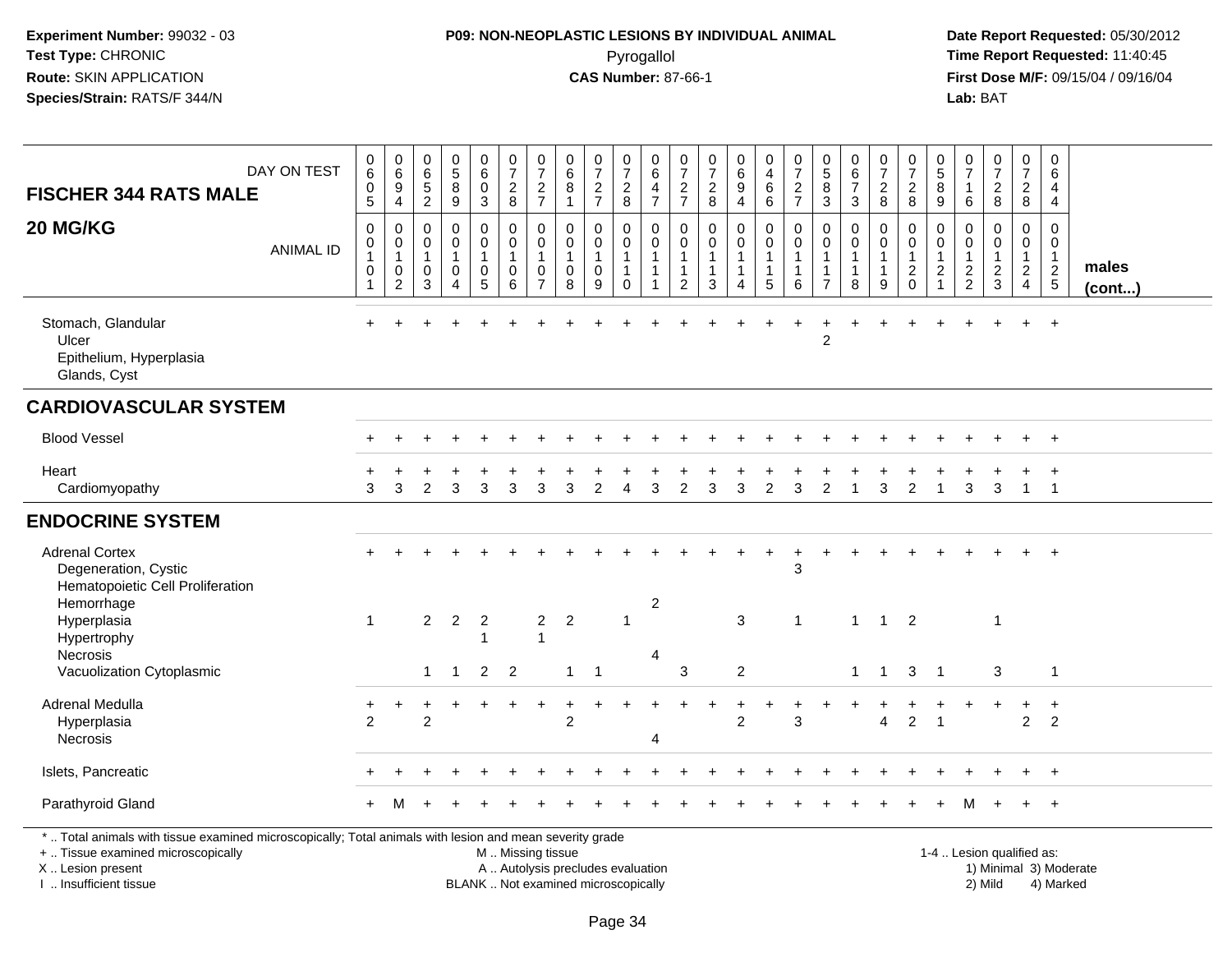## **P09: NON-NEOPLASTIC LESIONS BY INDIVIDUAL ANIMAL**Pyrogallol **Time Report Requested:** 11:40:45

 **Date Report Requested:** 05/30/2012 **First Dose M/F:** 09/15/04 / 09/16/04<br>Lab: BAT **Lab:** BAT

| <b>FISCHER 344 RATS MALE</b>                                                                                                                                                                                                                                                                                                                                                 | DAY ON TEST      | $_{6}^{\rm 0}$<br>$\pmb{0}$<br>$\overline{5}$               | $\begin{array}{c} 0 \\ 6 \end{array}$<br>$\boldsymbol{9}$<br>$\overline{4}$ | $\boldsymbol{0}$<br>$6\phantom{a}$<br>$\sqrt{5}$<br>$\overline{2}$ | $\begin{array}{c} 0 \\ 5 \end{array}$<br>$\bf 8$<br>$\boldsymbol{9}$        | $\pmb{0}$<br>$6\phantom{a}$<br>$\pmb{0}$<br>$\sqrt{3}$      | $\begin{array}{c} 0 \\ 7 \end{array}$<br>$\frac{2}{8}$       | $\begin{matrix}0\\7\end{matrix}$<br>$\frac{2}{7}$      | $\mathbf 0$<br>$\overline{6}$<br>8<br>$\mathbf{1}$ | $\begin{array}{c} 0 \\ 7 \end{array}$<br>$\frac{2}{7}$ | $\begin{array}{c} 0 \\ 7 \end{array}$<br>$_{\rm 8}^2$                    | 0<br>6<br>$\overline{a}$<br>$\overline{7}$                           | 0<br>$\overline{7}$<br>$\frac{2}{7}$                                         | $\frac{0}{7}$<br>$\boldsymbol{2}$<br>8 | 0<br>$\overline{6}$<br>$\boldsymbol{9}$<br>4 | $\pmb{0}$<br>$\overline{4}$<br>6<br>6                             | $\frac{0}{7}$<br>$\frac{2}{7}$             | $\mathbf 0$<br>$\overline{5}$<br>$\bf 8$<br>$\mathbf{3}$ | $\begin{array}{c} 0 \\ 6 \end{array}$<br>$\overline{7}$<br>3 | 0<br>$\overline{7}$<br>$\overline{c}$<br>8            | $\begin{array}{c} 0 \\ 7 \end{array}$<br>$\boldsymbol{2}$<br>$\,8\,$            | 0<br>$\overline{5}$<br>8<br>$\boldsymbol{9}$ | $\frac{0}{7}$<br>$\overline{1}$<br>6              | $\frac{0}{7}$<br>$\overline{c}$<br>$\bf 8$        | $\begin{smallmatrix}0\\7\end{smallmatrix}$<br>$\overline{a}$<br>8 | $\mathbf 0$<br>$\,6\,$<br>$\overline{4}$<br>4       |                       |
|------------------------------------------------------------------------------------------------------------------------------------------------------------------------------------------------------------------------------------------------------------------------------------------------------------------------------------------------------------------------------|------------------|-------------------------------------------------------------|-----------------------------------------------------------------------------|--------------------------------------------------------------------|-----------------------------------------------------------------------------|-------------------------------------------------------------|--------------------------------------------------------------|--------------------------------------------------------|----------------------------------------------------|--------------------------------------------------------|--------------------------------------------------------------------------|----------------------------------------------------------------------|------------------------------------------------------------------------------|----------------------------------------|----------------------------------------------|-------------------------------------------------------------------|--------------------------------------------|----------------------------------------------------------|--------------------------------------------------------------|-------------------------------------------------------|---------------------------------------------------------------------------------|----------------------------------------------|---------------------------------------------------|---------------------------------------------------|-------------------------------------------------------------------|-----------------------------------------------------|-----------------------|
| 20 MG/KG                                                                                                                                                                                                                                                                                                                                                                     | <b>ANIMAL ID</b> | $\mathbf 0$<br>0<br>$\mathbf{1}$<br>$\,0\,$<br>$\mathbf{1}$ | $\mathbf 0$<br>0<br>$\mathbf{1}$<br>$\pmb{0}$<br>$\sqrt{2}$                 | $\mathbf 0$<br>0<br>$\overline{1}$<br>$\mathbf 0$<br>$\mathbf{3}$  | $\mathbf 0$<br>$\mathbf 0$<br>$\mathbf{1}$<br>$\mathbf 0$<br>$\overline{A}$ | $\mathbf 0$<br>0<br>$\mathbf{1}$<br>$\pmb{0}$<br>$\sqrt{5}$ | $\mathbf 0$<br>$\mathbf 0$<br>$\mathbf{1}$<br>$\pmb{0}$<br>6 | $\mathbf 0$<br>$\mathbf 0$<br>1<br>0<br>$\overline{7}$ | 0<br>0<br>$\mathbf{1}$<br>0<br>8                   | $\mathbf 0$<br>0<br>0<br>9                             | $\mathbf 0$<br>$\mathbf 0$<br>$\mathbf 1$<br>$\mathbf{1}$<br>$\mathbf 0$ | $\mathbf 0$<br>$\mathbf 0$<br>$\overline{1}$<br>$\overline{1}$<br>-1 | $\mathbf 0$<br>$\mathbf 0$<br>$\mathbf{1}$<br>$\mathbf{1}$<br>$\overline{2}$ | $\mathbf 0$<br>$\Omega$<br>1<br>1<br>3 | $\mathbf 0$<br>$\mathbf 0$<br>1<br>1<br>4    | $\mathbf 0$<br>$\mathbf 0$<br>$\mathbf{1}$<br>$\overline{1}$<br>5 | $\mathbf 0$<br>0<br>$\mathbf{1}$<br>1<br>6 | $\mathbf{0}$<br>$\mathbf 0$<br>$\overline{7}$            | $\mathbf 0$<br>$\mathbf 0$<br>$\mathbf{1}$<br>1<br>8         | 0<br>$\mathbf 0$<br>$\mathbf{1}$<br>$\mathbf{1}$<br>9 | $\mathbf 0$<br>$\mathbf 0$<br>$\overline{1}$<br>$\boldsymbol{2}$<br>$\mathbf 0$ | $\mathbf 0$<br>$\mathbf 0$<br>2<br>1         | 0<br>$\mathbf 0$<br>$\mathbf{1}$<br>$\frac{2}{2}$ | $\mathbf 0$<br>0<br>$\mathbf{1}$<br>$\frac{2}{3}$ | $\mathbf 0$<br>$\mathbf 0$<br>1<br>$\frac{2}{4}$                  | $\mathbf 0$<br>0<br>$\overline{1}$<br>$\frac{2}{5}$ | males<br>$($ cont $)$ |
| <b>Pituitary Gland</b><br>Pars Distalis, Hyperplasia<br>Pars Intermedia, Hyperplasia                                                                                                                                                                                                                                                                                         |                  | $\ddot{}$<br>$\overline{2}$                                 |                                                                             |                                                                    |                                                                             |                                                             |                                                              | $\overline{c}$                                         |                                                    |                                                        |                                                                          |                                                                      |                                                                              |                                        |                                              |                                                                   |                                            |                                                          |                                                              |                                                       |                                                                                 |                                              |                                                   |                                                   |                                                                   |                                                     |                       |
| <b>Thyroid Gland</b><br>C-cell, Hyperplasia                                                                                                                                                                                                                                                                                                                                  |                  |                                                             |                                                                             |                                                                    |                                                                             | $\overline{c}$                                              | $\overline{2}$                                               | $\overline{2}$                                         |                                                    |                                                        | $\mathbf{1}$                                                             | -1                                                                   |                                                                              |                                        |                                              |                                                                   | $\overline{2}$                             | -1                                                       |                                                              |                                                       | 3                                                                               |                                              |                                                   |                                                   | $\div$                                                            | $\overline{+}$<br>-1                                |                       |
| <b>GENERAL BODY SYSTEM</b>                                                                                                                                                                                                                                                                                                                                                   |                  |                                                             |                                                                             |                                                                    |                                                                             |                                                             |                                                              |                                                        |                                                    |                                                        |                                                                          |                                                                      |                                                                              |                                        |                                              |                                                                   |                                            |                                                          |                                                              |                                                       |                                                                                 |                                              |                                                   |                                                   |                                                                   |                                                     |                       |
| <b>NONE</b>                                                                                                                                                                                                                                                                                                                                                                  |                  |                                                             |                                                                             |                                                                    |                                                                             |                                                             |                                                              |                                                        |                                                    |                                                        |                                                                          |                                                                      |                                                                              |                                        |                                              |                                                                   |                                            |                                                          |                                                              |                                                       |                                                                                 |                                              |                                                   |                                                   |                                                                   |                                                     |                       |
| <b>GENITAL SYSTEM</b>                                                                                                                                                                                                                                                                                                                                                        |                  |                                                             |                                                                             |                                                                    |                                                                             |                                                             |                                                              |                                                        |                                                    |                                                        |                                                                          |                                                                      |                                                                              |                                        |                                              |                                                                   |                                            |                                                          |                                                              |                                                       |                                                                                 |                                              |                                                   |                                                   |                                                                   |                                                     |                       |
| Epididymis<br>Inflammation                                                                                                                                                                                                                                                                                                                                                   |                  |                                                             |                                                                             |                                                                    |                                                                             | 1                                                           |                                                              |                                                        |                                                    |                                                        |                                                                          |                                                                      |                                                                              |                                        |                                              |                                                                   |                                            |                                                          |                                                              |                                                       |                                                                                 |                                              |                                                   |                                                   |                                                                   | $\overline{+}$                                      |                       |
| Penis<br>Congestion                                                                                                                                                                                                                                                                                                                                                          |                  |                                                             |                                                                             | $\ddot{}$                                                          |                                                                             |                                                             |                                                              |                                                        |                                                    |                                                        |                                                                          |                                                                      |                                                                              |                                        |                                              |                                                                   |                                            |                                                          |                                                              |                                                       |                                                                                 |                                              |                                                   |                                                   |                                                                   |                                                     |                       |
| <b>Preputial Gland</b><br>Inflammation                                                                                                                                                                                                                                                                                                                                       |                  |                                                             |                                                                             |                                                                    |                                                                             | 1                                                           |                                                              |                                                        |                                                    |                                                        |                                                                          |                                                                      |                                                                              |                                        |                                              |                                                                   |                                            |                                                          |                                                              |                                                       |                                                                                 |                                              |                                                   |                                                   |                                                                   | $+$                                                 |                       |
| Prostate<br>Inflammation<br>Epithelium, Hyperplasia<br>Epithelium, Metaplasia, Squamous                                                                                                                                                                                                                                                                                      |                  | 2                                                           | 3<br>-1                                                                     | 4                                                                  | 2                                                                           | 3                                                           | 3                                                            | 3                                                      | 3                                                  | 3                                                      | 3                                                                        | 2                                                                    | 3                                                                            | 3                                      | 3                                            |                                                                   | 3                                          | Δ                                                        | 3<br>$\overline{c}$                                          | 3                                                     | 2                                                                               | $\overline{1}$                               | 3                                                 | 2                                                 | $\overline{2}$                                                    | $\overline{1}$                                      |                       |
| Seminal Vesicle<br>Bilateral, Atrophy                                                                                                                                                                                                                                                                                                                                        |                  |                                                             |                                                                             |                                                                    |                                                                             |                                                             |                                                              |                                                        |                                                    |                                                        |                                                                          |                                                                      |                                                                              |                                        |                                              |                                                                   |                                            |                                                          |                                                              |                                                       |                                                                                 |                                              |                                                   |                                                   |                                                                   | $+$                                                 |                       |
| <b>Testes</b>                                                                                                                                                                                                                                                                                                                                                                |                  | $+$                                                         |                                                                             |                                                                    |                                                                             | $\ddot{}$                                                   |                                                              | $+$                                                    | $+$                                                | $\ddot{}$                                              | $+$                                                                      | $+$                                                                  | $+$                                                                          | $+$                                    | $\ddot{}$                                    | $+$                                                               | $\ddot{}$                                  | $\ddot{}$                                                | $\ddot{}$                                                    | $\ddot{}$                                             | $\ddot{}$                                                                       | +                                            | $+$                                               | $+$                                               | $+$                                                               | $+$                                                 |                       |
| *  Total animals with tissue examined microscopically; Total animals with lesion and mean severity grade<br>+  Tissue examined microscopically<br>1-4  Lesion qualified as:<br>M  Missing tissue<br>A  Autolysis precludes evaluation<br>X Lesion present<br>1) Minimal 3) Moderate<br>I. Insufficient tissue<br>BLANK  Not examined microscopically<br>2) Mild<br>4) Marked |                  |                                                             |                                                                             |                                                                    |                                                                             |                                                             |                                                              |                                                        |                                                    |                                                        |                                                                          |                                                                      |                                                                              |                                        |                                              |                                                                   |                                            |                                                          |                                                              |                                                       |                                                                                 |                                              |                                                   |                                                   |                                                                   |                                                     |                       |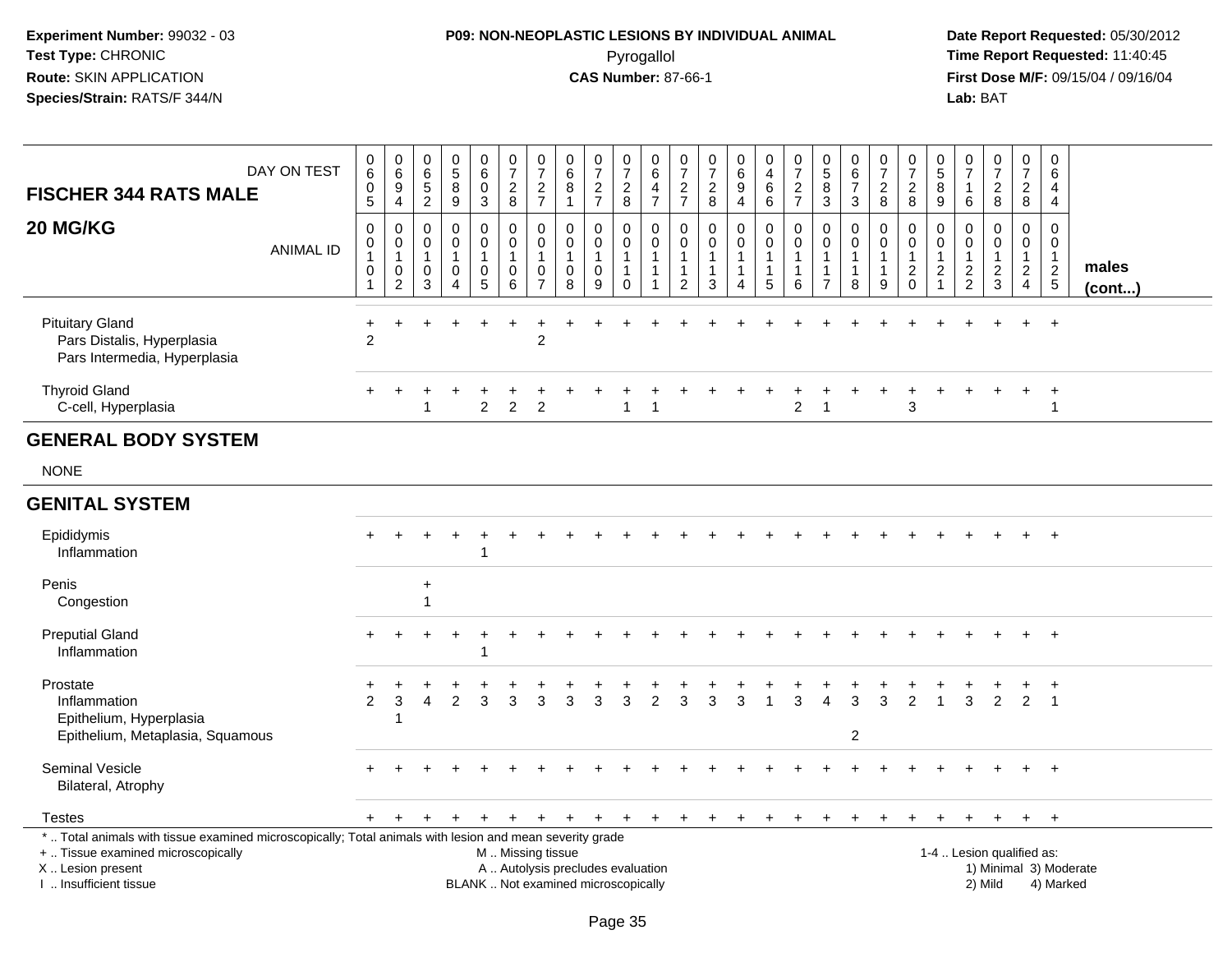#### **P09: NON-NEOPLASTIC LESIONS BY INDIVIDUAL ANIMAL**Pyrogallol **Time Report Requested:** 11:40:45

 **Date Report Requested:** 05/30/2012 **First Dose M/F:** 09/15/04 / 09/16/04 Lab: BAT **Lab:** BAT

| DAY ON TEST<br><b>FISCHER 344 RATS MALE</b><br>20 MG/KG<br><b>ANIMAL ID</b>                            | $\begin{array}{c} 0 \\ 6 \end{array}$<br>$\mathbf 0$<br>$\overline{5}$<br>$\mathbf 0$<br>$\boldsymbol{0}$<br>$\mathbf{1}$<br>$\mathbf 0$ | $\begin{array}{c} 0 \\ 6 \end{array}$<br>$\boldsymbol{9}$<br>$\overline{4}$<br>$\mathbf 0$<br>$\boldsymbol{0}$<br>$\overline{1}$<br>$\mathbf 0$<br>$\sqrt{2}$ | $\pmb{0}$<br>$6\phantom{1}6$<br>$\overline{5}$<br>$\sqrt{2}$<br>$\mathbf 0$<br>$\mathbf 0$<br>$\mathbf{1}$<br>$\mathbf 0$<br>3 | $\begin{array}{c} 0 \\ 5 \end{array}$<br>8<br>$9\,$<br>$\pmb{0}$<br>$\pmb{0}$<br>$\mathbf{1}$<br>$\mathbf 0$<br>$\overline{4}$ | $\begin{smallmatrix}0\0\0\0\end{smallmatrix}$<br>$\overline{3}$<br>$\mathsf{O}\xspace$<br>$\mathsf{O}\xspace$<br>$\mathbf{1}$<br>$\mathsf{O}$<br>5 | $\frac{0}{7}$<br>$\frac{2}{8}$<br>0<br>$\mathbf 0$<br>$\mathbf 0$<br>$6\phantom{1}$ | $\frac{0}{7}$<br>$\frac{2}{7}$<br>$\pmb{0}$<br>$\pmb{0}$<br>$\mathbf{1}$<br>$\mathbf 0$<br>$\overline{7}$ | $\begin{array}{c} 0 \\ 6 \end{array}$<br>8<br>$\overline{1}$<br>$\Omega$<br>$\mathbf 0$<br>$\mathbf{1}$<br>0<br>8 | $\frac{0}{7}$<br>$\frac{2}{7}$<br>$\mathbf 0$<br>$\boldsymbol{0}$<br>$\overline{1}$<br>$\mathbf 0$<br>9 | $\frac{0}{7}$<br>$_{\rm 2}^2$<br>0<br>$\mathbf 0$<br>$\mathbf{1}$<br>$\mathbf{1}$<br>$\Omega$ | 0<br>$\overline{6}$<br>$\overline{4}$<br>$\overline{7}$<br>0<br>$\mathbf 0$<br>$\mathbf{1}$<br>$\overline{1}$<br>1 | $\frac{0}{7}$<br>$\frac{2}{7}$<br>$\mathbf 0$<br>$\mathsf 0$<br>1<br>$\mathbf{1}$<br>2 | $\frac{0}{7}$<br>$_{8}^{\rm 2}$<br>$\mathbf 0$<br>$\pmb{0}$<br>$\overline{1}$<br>$\mathbf{1}$<br>3 | $\begin{array}{c} 0 \\ 6 \end{array}$<br>$\boldsymbol{9}$<br>$\overline{4}$<br>$\pmb{0}$<br>$\pmb{0}$<br>$\mathbf{1}$<br>$\mathbf{1}$<br>$\overline{4}$ | $_4^{\rm 0}$<br>$\,6\,$<br>$\,6\,$<br>0<br>$\mathsf{O}\xspace$<br>1<br>$\mathbf{1}$<br>5 | $\frac{0}{7}$<br>$\frac{2}{7}$<br>$\mathsf 0$<br>$\mathbf 0$<br>$\mathbf{1}$<br>$\mathbf{1}$<br>6 | $\begin{array}{c} 0 \\ 5 \\ 3 \end{array}$<br>$\mathbf 0$<br>$\mathbf 0$<br>$\mathbf{1}$<br>$\mathbf{1}$<br>$\overline{7}$ | $\begin{array}{c} 0 \\ 6 \end{array}$<br>$\overline{7}$<br>$\mathbf{3}$<br>$\mathbf 0$<br>0<br>8 | $\frac{0}{7}$<br>$\frac{2}{8}$<br>$\mathbf 0$<br>$\mathbf 0$<br>$\mathbf{1}$<br>$\overline{1}$<br>9 | $\frac{0}{7}$<br>$_{\rm 8}^2$<br>0<br>$\mathbf 0$<br>$\overline{1}$<br>$\overline{c}$<br>$\Omega$ | $\begin{array}{c} 0 \\ 5 \end{array}$<br>$\overline{8}$<br>9<br>$\mathbf 0$<br>$\mathbf 0$<br>$\overline{1}$<br>$\sqrt{2}$<br>$\overline{1}$ | 0<br>$\overline{7}$<br>$\mathbf{1}$<br>6<br>$\Omega$<br>0<br>$\mathbf{1}$<br>$\frac{2}{2}$ | $\frac{0}{7}$<br>$\frac{2}{8}$<br>$\Omega$<br>0<br>1<br>$\overline{c}$<br>$\mathbf{3}$ | $\frac{0}{7}$<br>$\frac{2}{8}$<br>$\pmb{0}$<br>$\mathsf{O}\xspace$<br>$\mathbf{1}$<br>$\overline{a}$<br>$\overline{4}$ | 0<br>$\,6\,$<br>$\overline{4}$<br>$\overline{4}$<br>$\mathbf 0$<br>$\overline{0}$<br>$\overline{1}$<br>$\frac{2}{5}$ | males<br>(cont) |
|--------------------------------------------------------------------------------------------------------|------------------------------------------------------------------------------------------------------------------------------------------|---------------------------------------------------------------------------------------------------------------------------------------------------------------|--------------------------------------------------------------------------------------------------------------------------------|--------------------------------------------------------------------------------------------------------------------------------|----------------------------------------------------------------------------------------------------------------------------------------------------|-------------------------------------------------------------------------------------|-----------------------------------------------------------------------------------------------------------|-------------------------------------------------------------------------------------------------------------------|---------------------------------------------------------------------------------------------------------|-----------------------------------------------------------------------------------------------|--------------------------------------------------------------------------------------------------------------------|----------------------------------------------------------------------------------------|----------------------------------------------------------------------------------------------------|---------------------------------------------------------------------------------------------------------------------------------------------------------|------------------------------------------------------------------------------------------|---------------------------------------------------------------------------------------------------|----------------------------------------------------------------------------------------------------------------------------|--------------------------------------------------------------------------------------------------|-----------------------------------------------------------------------------------------------------|---------------------------------------------------------------------------------------------------|----------------------------------------------------------------------------------------------------------------------------------------------|--------------------------------------------------------------------------------------------|----------------------------------------------------------------------------------------|------------------------------------------------------------------------------------------------------------------------|----------------------------------------------------------------------------------------------------------------------|-----------------|
| Cyst<br>Mineralization<br>Germinal Epithelium, Atrophy<br>Interstitial Cell, Hyperplasia               |                                                                                                                                          |                                                                                                                                                               | $\overline{c}$                                                                                                                 |                                                                                                                                | $\mathbf{3}$                                                                                                                                       | $\overline{2}$                                                                      |                                                                                                           |                                                                                                                   |                                                                                                         |                                                                                               | $\overline{2}$                                                                                                     | $\overline{4}$<br>$\overline{4}$                                                       |                                                                                                    |                                                                                                                                                         |                                                                                          | 4                                                                                                 |                                                                                                                            |                                                                                                  |                                                                                                     | $\overline{c}$                                                                                    | $\overline{2}$                                                                                                                               |                                                                                            |                                                                                        |                                                                                                                        |                                                                                                                      |                 |
| <b>HEMATOPOIETIC SYSTEM</b>                                                                            |                                                                                                                                          |                                                                                                                                                               |                                                                                                                                |                                                                                                                                |                                                                                                                                                    |                                                                                     |                                                                                                           |                                                                                                                   |                                                                                                         |                                                                                               |                                                                                                                    |                                                                                        |                                                                                                    |                                                                                                                                                         |                                                                                          |                                                                                                   |                                                                                                                            |                                                                                                  |                                                                                                     |                                                                                                   |                                                                                                                                              |                                                                                            |                                                                                        |                                                                                                                        |                                                                                                                      |                 |
| <b>Bone Marrow</b><br>Hyperplasia<br>Myelofibrosis                                                     | Λ                                                                                                                                        |                                                                                                                                                               | Δ                                                                                                                              |                                                                                                                                |                                                                                                                                                    |                                                                                     |                                                                                                           |                                                                                                                   |                                                                                                         |                                                                                               | 3                                                                                                                  |                                                                                        |                                                                                                    |                                                                                                                                                         |                                                                                          |                                                                                                   |                                                                                                                            | 3                                                                                                |                                                                                                     |                                                                                                   | $\Delta$                                                                                                                                     |                                                                                            |                                                                                        |                                                                                                                        | $\ddot{}$<br>$\overline{4}$                                                                                          |                 |
| Lymph Node<br>Degeneration, Cystic<br>Mediastinal, Hyperplasia, Plasma Cell                            | $+$                                                                                                                                      |                                                                                                                                                               |                                                                                                                                |                                                                                                                                |                                                                                                                                                    |                                                                                     |                                                                                                           |                                                                                                                   |                                                                                                         |                                                                                               |                                                                                                                    |                                                                                        |                                                                                                    |                                                                                                                                                         |                                                                                          |                                                                                                   |                                                                                                                            |                                                                                                  |                                                                                                     |                                                                                                   |                                                                                                                                              |                                                                                            |                                                                                        |                                                                                                                        |                                                                                                                      |                 |
| Lymph Node, Mandibular                                                                                 | м                                                                                                                                        | м                                                                                                                                                             | M                                                                                                                              | M                                                                                                                              | M                                                                                                                                                  | M                                                                                   | м                                                                                                         | м                                                                                                                 | M                                                                                                       | M                                                                                             | M                                                                                                                  | M                                                                                      | м                                                                                                  | M                                                                                                                                                       | M                                                                                        | M                                                                                                 | M                                                                                                                          | M                                                                                                | M                                                                                                   | М                                                                                                 | M                                                                                                                                            | M                                                                                          | M                                                                                      | M M                                                                                                                    |                                                                                                                      |                 |
| Lymph Node, Mesenteric<br>Degeneration, Cystic<br>Hyperplasia, Histiocytic<br>Hyperplasia, Plasma Cell |                                                                                                                                          |                                                                                                                                                               |                                                                                                                                |                                                                                                                                | ÷                                                                                                                                                  | ÷<br>$\overline{2}$                                                                 |                                                                                                           |                                                                                                                   |                                                                                                         |                                                                                               |                                                                                                                    |                                                                                        |                                                                                                    |                                                                                                                                                         |                                                                                          |                                                                                                   |                                                                                                                            |                                                                                                  |                                                                                                     |                                                                                                   |                                                                                                                                              |                                                                                            |                                                                                        |                                                                                                                        | $\ddot{}$                                                                                                            |                 |
| Spleen<br>Congestion<br>Hyperplasia, Lymphoid<br>Infarct<br>Lymphoid Follicle, Atrophy                 |                                                                                                                                          |                                                                                                                                                               | 4                                                                                                                              |                                                                                                                                |                                                                                                                                                    |                                                                                     |                                                                                                           |                                                                                                                   |                                                                                                         |                                                                                               |                                                                                                                    |                                                                                        |                                                                                                    |                                                                                                                                                         |                                                                                          |                                                                                                   |                                                                                                                            |                                                                                                  |                                                                                                     |                                                                                                   | $\ensuremath{\mathsf{3}}$                                                                                                                    | $\overline{2}$                                                                             |                                                                                        |                                                                                                                        | $+$<br>4                                                                                                             |                 |
| Thymus<br>Cyst                                                                                         | +<br>2                                                                                                                                   |                                                                                                                                                               |                                                                                                                                |                                                                                                                                |                                                                                                                                                    |                                                                                     |                                                                                                           |                                                                                                                   |                                                                                                         |                                                                                               |                                                                                                                    |                                                                                        |                                                                                                    |                                                                                                                                                         |                                                                                          |                                                                                                   |                                                                                                                            |                                                                                                  |                                                                                                     |                                                                                                   |                                                                                                                                              |                                                                                            |                                                                                        |                                                                                                                        | $\ddot{}$                                                                                                            |                 |

\* .. Total animals with tissue examined microscopically; Total animals with lesion and mean severity grade

+ .. Tissue examined microscopically

X .. Lesion present

I .. Insufficient tissue

M .. Missing tissue

A .. Autolysis precludes evaluation

BLANK .. Not examined microscopically 2) Mild 4) Marked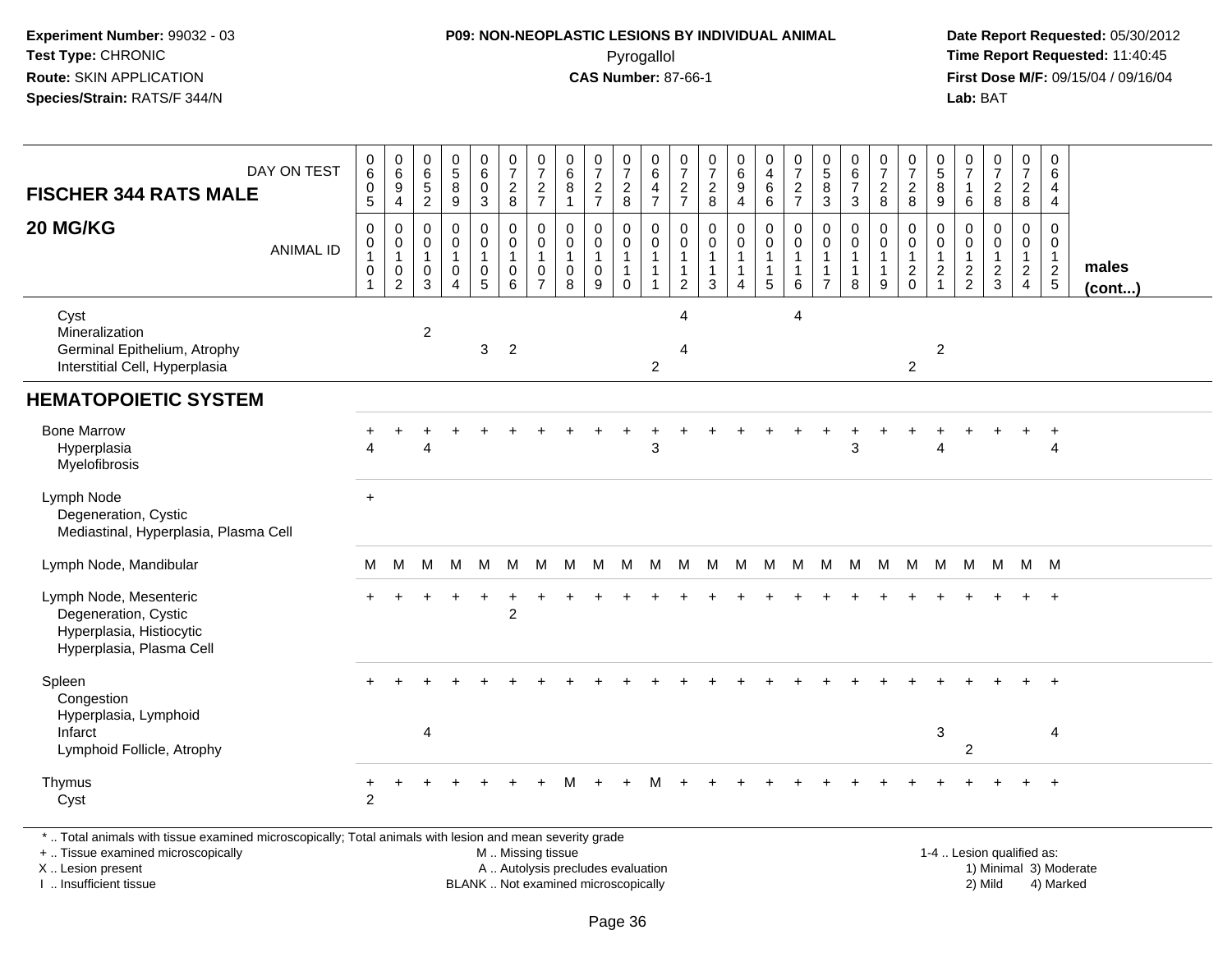# **P09: NON-NEOPLASTIC LESIONS BY INDIVIDUAL ANIMAL**Pyrogallol **Time Report Requested:** 11:40:45

| DAY ON TEST<br><b>FISCHER 344 RATS MALE</b><br>20 MG/KG                                                                                                                                       | $_6^0$<br>$\mathsf{O}\xspace$<br>$\overline{5}$<br>$\pmb{0}$ | $_{6}^{\rm 0}$<br>$\boldsymbol{9}$<br>$\overline{4}$<br>$\mathbf 0$ | $\boldsymbol{0}$<br>$\overline{6}$<br>$\frac{5}{2}$<br>$\mathbf 0$ | $\mathbf 0$<br>$\overline{5}$<br>8<br>9<br>$\pmb{0}$         | 0<br>$\overline{6}$<br>$\pmb{0}$<br>$\overline{3}$<br>0    | $\begin{array}{c} 0 \\ 7 \end{array}$<br>$\frac{2}{8}$<br>$\pmb{0}$                           | $\frac{0}{7}$<br>$\frac{2}{7}$<br>$\pmb{0}$                | 0<br>6<br>$\bf8$<br>$\mathbf{1}$<br>$\Omega$  | $\begin{array}{c} 0 \\ 7 \end{array}$<br>$\frac{2}{7}$<br>$\pmb{0}$ | $\frac{0}{7}$<br>$_{\rm 8}^2$<br>0                           | $\mathbf 0$<br>$6\phantom{1}$<br>$\overline{4}$<br>$\overline{7}$<br>$\mathbf 0$ | 0<br>$\overline{7}$<br>$\frac{2}{7}$<br>0 | $\frac{0}{7}$<br>$\frac{2}{8}$<br>0              | $_{6}^{\rm 0}$<br>$\boldsymbol{9}$<br>$\overline{4}$<br>$\pmb{0}$ | $\mathbf 0$<br>$\overline{4}$<br>$\,6\,$<br>$6\phantom{1}6$<br>0 | 0<br>$\overline{7}$<br>$\frac{2}{7}$<br>$\mathsf 0$ | $\mathbf 0$<br>$\overline{5}$<br>$\bf 8$<br>$\mathbf{3}$<br>$\mathbf 0$ | $\mathbf 0$<br>$6\overline{6}$<br>$\overline{7}$<br>$\mathbf{3}$<br>$\pmb{0}$ | $\frac{0}{7}$<br>$_{\rm 8}^2$<br>0               | $\frac{0}{7}$<br>$_{\rm 8}^2$<br>$\,0\,$            | 0<br>$\overline{5}$<br>$\,8\,$<br>$\boldsymbol{9}$<br>0 | 0<br>$\overline{7}$<br>$\mathbf{1}$<br>6<br>0 | $\frac{0}{7}$<br>$\frac{2}{8}$<br>$\Omega$   | 0<br>$\overline{7}$<br>$_{\rm 8}^2$<br>0 | $\pmb{0}$<br>$\overline{6}$<br>4<br>$\overline{4}$<br>$\mathbf 0$ |                        |
|-----------------------------------------------------------------------------------------------------------------------------------------------------------------------------------------------|--------------------------------------------------------------|---------------------------------------------------------------------|--------------------------------------------------------------------|--------------------------------------------------------------|------------------------------------------------------------|-----------------------------------------------------------------------------------------------|------------------------------------------------------------|-----------------------------------------------|---------------------------------------------------------------------|--------------------------------------------------------------|----------------------------------------------------------------------------------|-------------------------------------------|--------------------------------------------------|-------------------------------------------------------------------|------------------------------------------------------------------|-----------------------------------------------------|-------------------------------------------------------------------------|-------------------------------------------------------------------------------|--------------------------------------------------|-----------------------------------------------------|---------------------------------------------------------|-----------------------------------------------|----------------------------------------------|------------------------------------------|-------------------------------------------------------------------|------------------------|
| <b>ANIMAL ID</b>                                                                                                                                                                              | 0<br>$\mathbf{1}$<br>0<br>$\overline{1}$                     | $\,0\,$<br>$\overline{1}$<br>$\,0\,$<br>$\overline{2}$              | 0<br>$\overline{1}$<br>$\boldsymbol{0}$<br>$\mathbf{3}$            | $\mathbf 0$<br>$\mathbf{1}$<br>$\mathbf 0$<br>$\overline{A}$ | $\mathbf 0$<br>$\mathbf{1}$<br>$\pmb{0}$<br>$\overline{5}$ | $\mathsf 0$<br>$\mathbf{1}$<br>$\begin{array}{c} 0 \\ 6 \end{array}$                          | $\mathbf 0$<br>$\mathbf{1}$<br>$\pmb{0}$<br>$\overline{7}$ | $\mathbf 0$<br>$\mathbf{1}$<br>$\pmb{0}$<br>8 | $\mathbf 0$<br>$\mathbf{1}$<br>$\mathbf 0$<br>9                     | $\mathbf 0$<br>$\overline{1}$<br>$\mathbf{1}$<br>$\mathbf 0$ | $\mathbf 0$<br>$\overline{1}$<br>$\mathbf{1}$<br>$\overline{1}$                  | $\mathbf 0$<br>$\mathbf{1}$<br>1<br>2     | $\mathbf 0$<br>$\mathbf{1}$<br>$\mathbf{1}$<br>3 | $\mathbf 0$<br>$\mathbf{1}$<br>$\mathbf{1}$<br>4                  | $\mathbf 0$<br>$\mathbf{1}$<br>$\mathbf{1}$<br>$\overline{5}$    | $\mathbf 0$<br>$\overline{1}$<br>$\mathbf{1}$<br>6  | $\mathbf 0$<br>$\overline{1}$<br>$\mathbf{1}$<br>$\overline{7}$         | $\mathbf 0$<br>$\mathbf{1}$<br>$\mathbf{1}$<br>8                              | $\mathbf 0$<br>$\mathbf{1}$<br>$\mathbf{1}$<br>9 | $\mathsf{O}\xspace$<br>$\mathbf{1}$<br>$^2_{\rm 0}$ | $\mathbf 0$<br>$\mathbf{1}$<br>$\frac{2}{1}$            | $\mathbf 0$<br>$\mathbf{1}$<br>$\frac{2}{2}$  | $\mathbf 0$<br>$\mathbf{1}$<br>$\frac{2}{3}$ | $\Omega$<br>1<br>$\frac{2}{4}$           | $\mathbf 0$<br>$\overline{1}$<br>$\frac{2}{5}$                    | males<br>(cont)        |
| <b>Fibrosis</b>                                                                                                                                                                               |                                                              |                                                                     |                                                                    |                                                              |                                                            |                                                                                               |                                                            |                                               |                                                                     |                                                              |                                                                                  |                                           |                                                  |                                                                   |                                                                  |                                                     |                                                                         |                                                                               |                                                  |                                                     |                                                         |                                               |                                              |                                          |                                                                   |                        |
| <b>INTEGUMENTARY SYSTEM</b>                                                                                                                                                                   |                                                              |                                                                     |                                                                    |                                                              |                                                            |                                                                                               |                                                            |                                               |                                                                     |                                                              |                                                                                  |                                           |                                                  |                                                                   |                                                                  |                                                     |                                                                         |                                                                               |                                                  |                                                     |                                                         |                                               |                                              |                                          |                                                                   |                        |
| Mammary Gland                                                                                                                                                                                 |                                                              |                                                                     |                                                                    |                                                              |                                                            |                                                                                               |                                                            |                                               |                                                                     |                                                              |                                                                                  |                                           |                                                  |                                                                   |                                                                  |                                                     |                                                                         |                                                                               |                                                  |                                                     |                                                         |                                               |                                              |                                          |                                                                   |                        |
| <b>Skin</b><br>Ulcer<br>Sebaceous Gland, Site Of Application,<br>Hyperplasia                                                                                                                  |                                                              |                                                                     |                                                                    |                                                              |                                                            |                                                                                               |                                                            |                                               |                                                                     |                                                              |                                                                                  |                                           |                                                  | $\boldsymbol{\Lambda}$                                            |                                                                  |                                                     |                                                                         |                                                                               | -1                                               |                                                     | $\mathbf 1$                                             |                                               |                                              |                                          |                                                                   |                        |
| Site Of Application, Hyperkeratosis<br>Site Of Application, Hyperplasia                                                                                                                       | $\mathbf{1}$                                                 |                                                                     |                                                                    | $\overline{1}$                                               |                                                            |                                                                                               |                                                            |                                               |                                                                     |                                                              |                                                                                  |                                           |                                                  |                                                                   | 1<br>$\mathbf{1}$                                                | $\mathbf{1}$<br>$\overline{1}$                      | $\mathbf{1}$<br>$\overline{1}$                                          | $\mathbf{1}$                                                                  | $\overline{1}$<br>$\overline{1}$                 |                                                     | $\mathbf 1$<br>$\overline{1}$                           |                                               |                                              |                                          |                                                                   |                        |
| <b>MUSCULOSKELETAL SYSTEM</b>                                                                                                                                                                 |                                                              |                                                                     |                                                                    |                                                              |                                                            |                                                                                               |                                                            |                                               |                                                                     |                                                              |                                                                                  |                                           |                                                  |                                                                   |                                                                  |                                                     |                                                                         |                                                                               |                                                  |                                                     |                                                         |                                               |                                              |                                          |                                                                   |                        |
| Bone<br>Mandible, Cyst                                                                                                                                                                        |                                                              |                                                                     |                                                                    |                                                              |                                                            |                                                                                               |                                                            |                                               |                                                                     |                                                              |                                                                                  |                                           |                                                  |                                                                   |                                                                  |                                                     |                                                                         |                                                                               |                                                  |                                                     |                                                         | 4                                             |                                              |                                          | $+$                                                               |                        |
| <b>NERVOUS SYSTEM</b>                                                                                                                                                                         |                                                              |                                                                     |                                                                    |                                                              |                                                            |                                                                                               |                                                            |                                               |                                                                     |                                                              |                                                                                  |                                           |                                                  |                                                                   |                                                                  |                                                     |                                                                         |                                                                               |                                                  |                                                     |                                                         |                                               |                                              |                                          |                                                                   |                        |
| <b>Brain</b><br>Hydrocephalus                                                                                                                                                                 |                                                              | $\ddot{}$                                                           | $\div$                                                             | $\overline{1}$<br>$\overline{c}$                             | -1                                                         |                                                                                               |                                                            |                                               |                                                                     |                                                              |                                                                                  |                                           |                                                  |                                                                   |                                                                  |                                                     |                                                                         |                                                                               |                                                  |                                                     |                                                         |                                               |                                              |                                          | $+$                                                               |                        |
| <b>RESPIRATORY SYSTEM</b>                                                                                                                                                                     |                                                              |                                                                     |                                                                    |                                                              |                                                            |                                                                                               |                                                            |                                               |                                                                     |                                                              |                                                                                  |                                           |                                                  |                                                                   |                                                                  |                                                     |                                                                         |                                                                               |                                                  |                                                     |                                                         |                                               |                                              |                                          |                                                                   |                        |
| Lung<br>Congestion<br>Hyperplasia                                                                                                                                                             |                                                              |                                                                     |                                                                    |                                                              |                                                            |                                                                                               |                                                            |                                               |                                                                     |                                                              |                                                                                  |                                           |                                                  |                                                                   |                                                                  |                                                     |                                                                         |                                                                               |                                                  |                                                     |                                                         |                                               |                                              |                                          |                                                                   |                        |
| Inflammation<br>Metaplasia, Squamous<br>Alveolar Epithelium, Hyperplasia                                                                                                                      |                                                              | 3                                                                   |                                                                    |                                                              |                                                            | $\mathbf{1}$                                                                                  |                                                            | $\mathbf{1}$<br>$\overline{2}$                | $\overline{1}$                                                      | $\overline{1}$<br>-1                                         |                                                                                  | $\overline{2}$<br>$\mathbf{1}$            | $\overline{1}$                                   | $\overline{c}$                                                    |                                                                  |                                                     | $\mathbf{1}$                                                            |                                                                               |                                                  | $\mathbf 1$                                         |                                                         |                                               | $\overline{c}$                               | -1                                       |                                                                   |                        |
| *  Total animals with tissue examined microscopically; Total animals with lesion and mean severity grade<br>+  Tissue examined microscopically<br>X  Lesion present<br>I. Insufficient tissue |                                                              |                                                                     |                                                                    |                                                              |                                                            | M  Missing tissue<br>A  Autolysis precludes evaluation<br>BLANK  Not examined microscopically |                                                            |                                               |                                                                     |                                                              |                                                                                  |                                           |                                                  |                                                                   |                                                                  |                                                     |                                                                         |                                                                               |                                                  |                                                     |                                                         |                                               | 1-4  Lesion qualified as:<br>2) Mild         |                                          | 4) Marked                                                         | 1) Minimal 3) Moderate |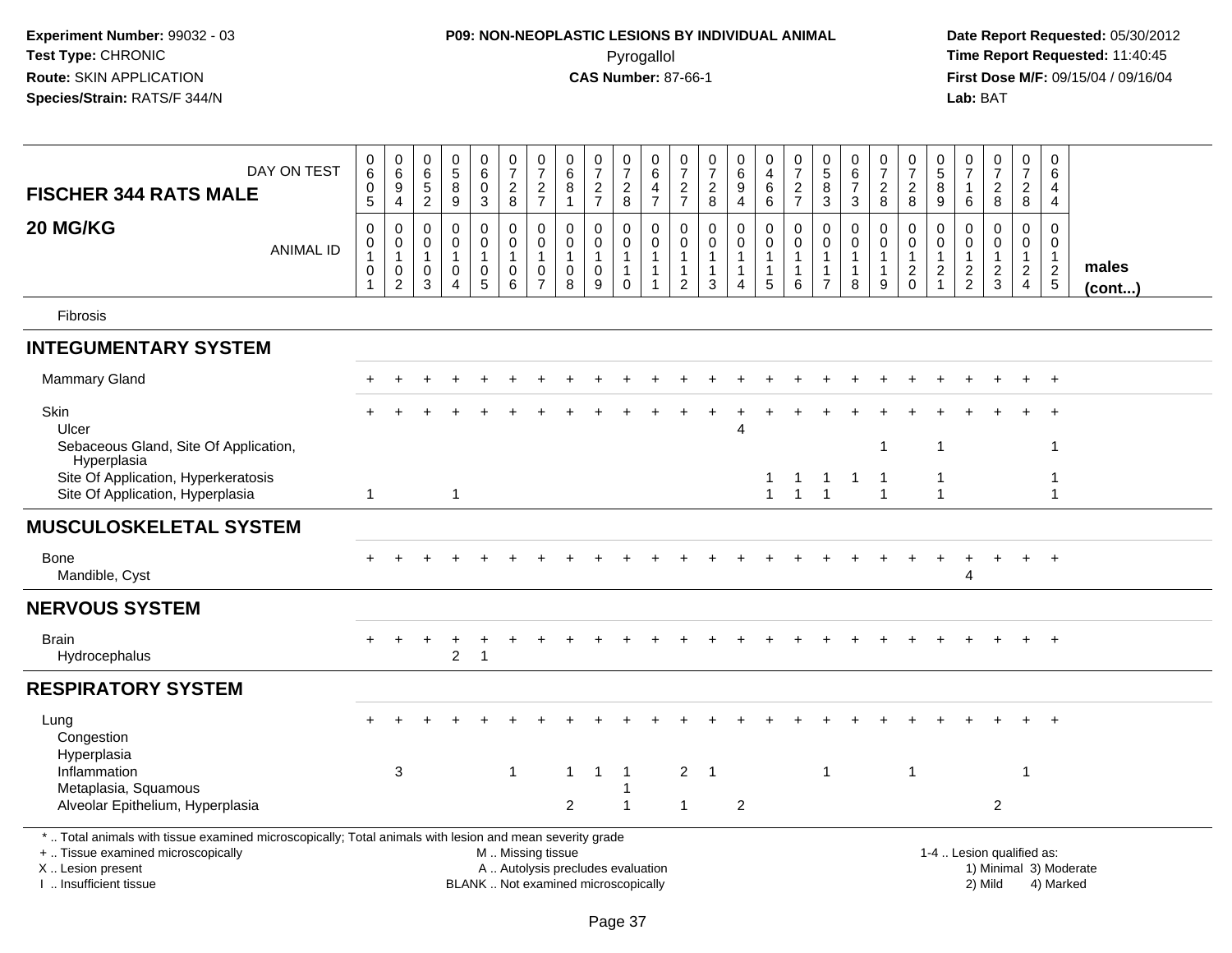## **P09: NON-NEOPLASTIC LESIONS BY INDIVIDUAL ANIMAL**Pyrogallol **Time Report Requested:** 11:40:45

 **Date Report Requested:** 05/30/2012 **First Dose M/F:** 09/15/04 / 09/16/04 Lab: BAT **Lab:** BAT

| DAY ON TEST<br><b>FISCHER 344 RATS MALE</b>                         | 0<br>6<br>$\boldsymbol{0}$<br>5                                                | $\pmb{0}$<br>$6\phantom{a}$<br>$\boldsymbol{9}$<br>$\overline{4}$ | 0<br>$6\phantom{a}$<br>$\frac{5}{2}$                  | $\begin{matrix} 0 \\ 5 \end{matrix}$<br>$\bf 8$<br>$\boldsymbol{9}$ | $\begin{array}{c} 0 \\ 6 \end{array}$<br>$\mathbf 0$<br>$\mathbf{3}$                   | $\frac{0}{7}$<br>$\frac{2}{8}$                                            | $\frac{0}{7}$<br>$\frac{2}{7}$                                    | $\begin{array}{c} 0 \\ 6 \end{array}$<br>8<br>$\mathbf{1}$     | $\frac{0}{7}$<br>$\frac{2}{7}$                        | 0728                                                    | $\begin{array}{c} 0 \\ 6 \end{array}$<br>$\frac{4}{7}$                                 | $\frac{0}{7}$<br>$\frac{2}{7}$                        | $\frac{0}{7}$<br>$\overline{c}$<br>8                            | $\begin{matrix} 0 \\ 6 \end{matrix}$<br>$\boldsymbol{9}$<br>$\overline{4}$ | $\frac{0}{4}$<br>$\,6\,$<br>6                                 | $\frac{0}{7}$<br>$\frac{2}{7}$                                             | $\begin{array}{c} 0 \\ 5 \\ 3 \end{array}$                 | $\begin{matrix} 0 \\ 6 \\ 7 \end{matrix}$<br>$\mathbf{3}$       | $\frac{0}{7}$<br>$\overline{2}$<br>8       | $\frac{0}{7}$<br>$\frac{2}{8}$                                    | $\begin{matrix} 0 \\ 5 \end{matrix}$<br>8<br>9    | 0<br>$\overline{7}$<br>6                       | $\frac{0}{7}$<br>$\frac{2}{8}$                    | $\frac{0}{7}$<br>$\frac{2}{8}$                                       | 0<br>6<br>4<br>4                                                         |                       |
|---------------------------------------------------------------------|--------------------------------------------------------------------------------|-------------------------------------------------------------------|-------------------------------------------------------|---------------------------------------------------------------------|----------------------------------------------------------------------------------------|---------------------------------------------------------------------------|-------------------------------------------------------------------|----------------------------------------------------------------|-------------------------------------------------------|---------------------------------------------------------|----------------------------------------------------------------------------------------|-------------------------------------------------------|-----------------------------------------------------------------|----------------------------------------------------------------------------|---------------------------------------------------------------|----------------------------------------------------------------------------|------------------------------------------------------------|-----------------------------------------------------------------|--------------------------------------------|-------------------------------------------------------------------|---------------------------------------------------|------------------------------------------------|---------------------------------------------------|----------------------------------------------------------------------|--------------------------------------------------------------------------|-----------------------|
| 20 MG/KG<br><b>ANIMAL ID</b>                                        | $\mathbf 0$<br>$\pmb{0}$<br>$\mathbf{1}$<br>$\boldsymbol{0}$<br>$\overline{1}$ | 0<br>$\pmb{0}$<br>$\mathbf{1}$<br>$\boldsymbol{0}$<br>2           | 0<br>$\mathbf 0$<br>$\mathbf{1}$<br>0<br>$\mathbf{3}$ | $\mathbf 0$<br>0<br>$\pmb{0}$<br>$\overline{4}$                     | $\mathbf 0$<br>$\mathbf 0$<br>$\overline{\mathbf{1}}$<br>$\mathbf 0$<br>$\overline{5}$ | 0<br>$\mathsf{O}\xspace$<br>$\mathbf{1}$<br>$\mathbf 0$<br>$6\phantom{a}$ | 0<br>$\mathbf 0$<br>$\mathbf{1}$<br>$\mathbf 0$<br>$\overline{7}$ | $\mathbf 0$<br>$\mathbf 0$<br>$\mathbf{1}$<br>$\mathbf 0$<br>8 | 0<br>$\mathsf{O}$<br>$\mathbf{1}$<br>$\mathbf 0$<br>9 | 0<br>$\mathsf{O}\xspace$<br>$\mathbf{1}$<br>$\mathbf 0$ | $\mathbf 0$<br>$\mathsf{O}\xspace$<br>$\mathbf{1}$<br>$\overline{1}$<br>$\overline{1}$ | 0<br>$\mathbf 0$<br>$\mathbf{1}$<br>$\mathbf{1}$<br>2 | $\mathbf 0$<br>$\mathbf 0$<br>$\mathbf{1}$<br>$\mathbf{1}$<br>3 | 0<br>$\mathbf 0$<br>$\mathbf{1}$<br>$\mathbf{1}$<br>4                      | 0<br>$\mathsf{O}\xspace$<br>$\mathbf{1}$<br>$\mathbf{1}$<br>5 | $\mathbf 0$<br>$\pmb{0}$<br>$\mathbf{1}$<br>$\mathbf{1}$<br>$6\phantom{1}$ | 0<br>0<br>$\overline{1}$<br>$\mathbf{1}$<br>$\overline{7}$ | $\mathbf 0$<br>$\mathbf 0$<br>$\mathbf{1}$<br>$\mathbf{1}$<br>8 | 0<br>$\mathbf 0$<br>1<br>$\mathbf{1}$<br>9 | 0<br>$\overline{0}$<br>$\begin{array}{c} 1 \\ 2 \\ 0 \end{array}$ | 0<br>$\mathbf 0$<br>$\frac{1}{2}$<br>$\mathbf{1}$ | $\Omega$<br>0<br>$\mathbf{1}$<br>$\frac{2}{2}$ | 0<br>$\mathbf 0$<br>$\mathbf{1}$<br>$\frac{2}{3}$ | 0<br>$\mathbf 0$<br>$\mathbf{1}$<br>$\overline{2}$<br>$\overline{4}$ | $\mathbf 0$<br>$\mathbf 0$<br>$\begin{array}{c} 1 \\ 2 \\ 5 \end{array}$ | males<br>$($ cont $)$ |
| Alveolus, Infiltration Cellular, Histiocyte<br>Bronchiole, Fibrosis |                                                                                |                                                                   |                                                       |                                                                     |                                                                                        |                                                                           |                                                                   |                                                                |                                                       |                                                         |                                                                                        |                                                       |                                                                 |                                                                            |                                                               |                                                                            |                                                            |                                                                 |                                            |                                                                   |                                                   |                                                |                                                   |                                                                      |                                                                          |                       |
| <b>Nose</b><br>Inflammation                                         |                                                                                | $\mathbf{1}$                                                      | $\overline{2}$                                        | $\overline{2}$                                                      |                                                                                        | $\overline{2}$                                                            |                                                                   |                                                                |                                                       |                                                         |                                                                                        |                                                       |                                                                 |                                                                            | $\overline{2}$                                                |                                                                            |                                                            | $\overline{2}$                                                  | 3                                          |                                                                   | $\mathbf{1}$                                      | $\overline{2}$                                 | $\overline{1}$                                    |                                                                      | $+$                                                                      |                       |
| Trachea<br>Inflammation<br>Metaplasia, Squamous                     |                                                                                |                                                                   |                                                       |                                                                     |                                                                                        |                                                                           |                                                                   |                                                                |                                                       |                                                         |                                                                                        |                                                       | 1                                                               |                                                                            |                                                               |                                                                            |                                                            |                                                                 |                                            |                                                                   |                                                   |                                                |                                                   |                                                                      | $\div$                                                                   |                       |
| <b>SPECIAL SENSES SYSTEM</b>                                        |                                                                                |                                                                   |                                                       |                                                                     |                                                                                        |                                                                           |                                                                   |                                                                |                                                       |                                                         |                                                                                        |                                                       |                                                                 |                                                                            |                                                               |                                                                            |                                                            |                                                                 |                                            |                                                                   |                                                   |                                                |                                                   |                                                                      |                                                                          |                       |
| Eye<br>Retina, Developmental Malformation                           |                                                                                |                                                                   |                                                       |                                                                     |                                                                                        |                                                                           |                                                                   |                                                                |                                                       |                                                         |                                                                                        |                                                       |                                                                 |                                                                            |                                                               |                                                                            |                                                            |                                                                 |                                            |                                                                   |                                                   |                                                |                                                   |                                                                      |                                                                          |                       |
| <b>Harderian Gland</b><br>Hyperplasia<br>Inflammation               |                                                                                |                                                                   |                                                       |                                                                     |                                                                                        |                                                                           |                                                                   |                                                                |                                                       |                                                         |                                                                                        |                                                       |                                                                 |                                                                            |                                                               |                                                                            |                                                            | 3                                                               |                                            |                                                                   |                                                   |                                                |                                                   | $\ddot{}$                                                            | $\ddot{}$                                                                |                       |
| <b>URINARY SYSTEM</b>                                               |                                                                                |                                                                   |                                                       |                                                                     |                                                                                        |                                                                           |                                                                   |                                                                |                                                       |                                                         |                                                                                        |                                                       |                                                                 |                                                                            |                                                               |                                                                            |                                                            |                                                                 |                                            |                                                                   |                                                   |                                                |                                                   |                                                                      |                                                                          |                       |
| Kidney<br>Hyperplasia, Tubular<br>Nephropathy<br>Thrombosis         | $\mathcal{P}$                                                                  | 2                                                                 | $\mathfrak{p}$                                        | 3                                                                   | 4                                                                                      | 3                                                                         | 3                                                                 |                                                                | 3                                                     | 3                                                       |                                                                                        |                                                       | $\mathcal{P}$                                                   | 3                                                                          |                                                               | 3                                                                          | 2                                                          |                                                                 | 3                                          | 2                                                                 |                                                   | 2                                              | $\overline{2}$                                    | 2                                                                    | -1                                                                       |                       |
| <b>Urinary Bladder</b><br>Transitional Epithelium, Hyperplasia      |                                                                                |                                                                   |                                                       |                                                                     |                                                                                        |                                                                           |                                                                   |                                                                | ÷                                                     |                                                         |                                                                                        |                                                       |                                                                 |                                                                            |                                                               |                                                                            |                                                            |                                                                 |                                            |                                                                   |                                                   |                                                |                                                   |                                                                      |                                                                          |                       |

\* .. Total animals with tissue examined microscopically; Total animals with lesion and mean severity grade

+ .. Tissue examined microscopically

X .. Lesion present

I .. Insufficient tissue

M .. Missing tissue

A .. Autolysis precludes evaluation

 1-4 .. Lesion qualified as: BLANK .. Not examined microscopically 2) Mild 4) Marked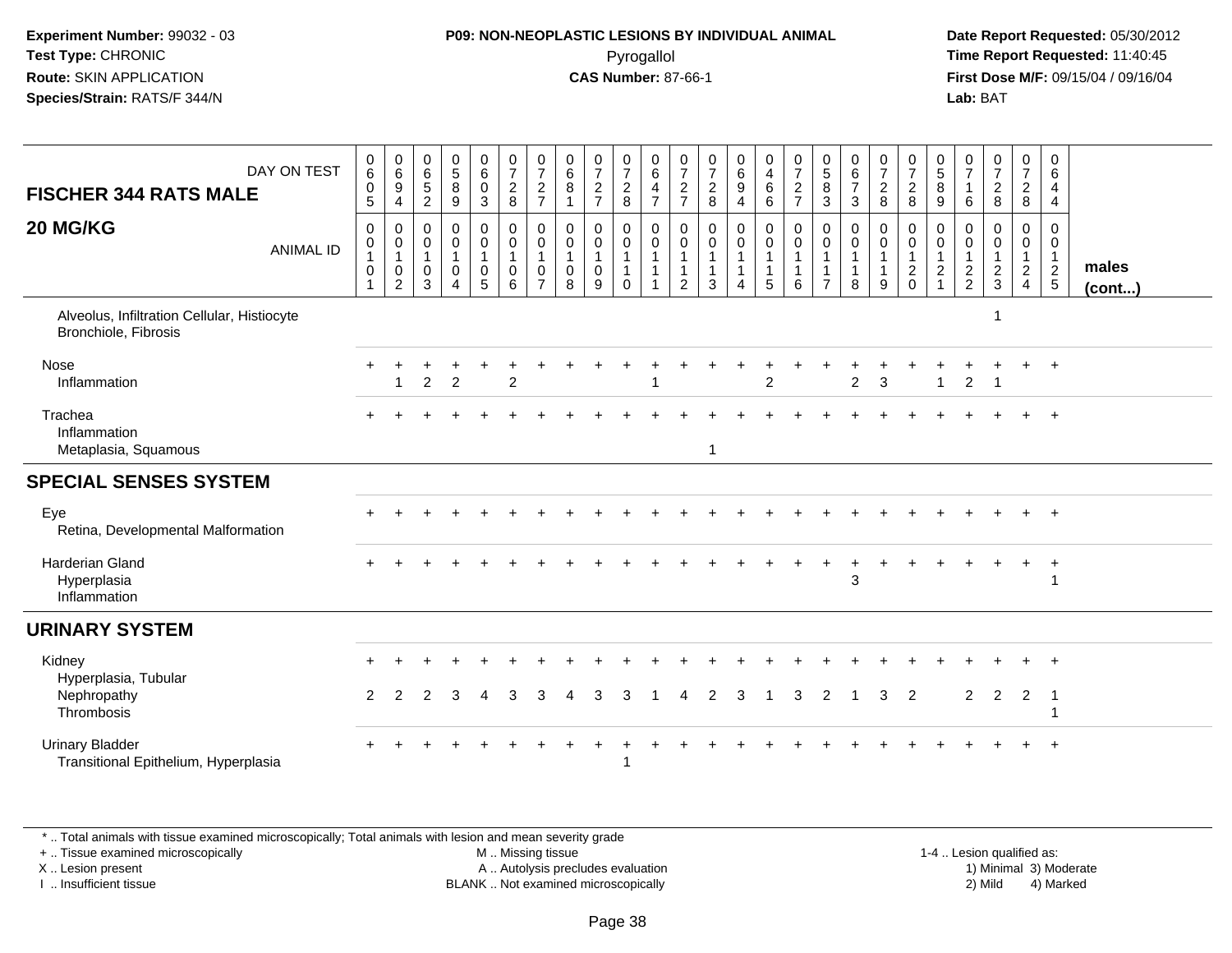## **P09: NON-NEOPLASTIC LESIONS BY INDIVIDUAL ANIMAL**Pyrogallol **Time Report Requested:** 11:40:45

 **Date Report Requested:** 05/30/2012 **First Dose M/F:** 09/15/04 / 09/16/04<br>**Lab:** BAT **Lab:** BAT

| <b>FISCHER 344 RATS MALE</b>                                                                                                                   | DAY ON TEST      | $\frac{0}{7}$<br>$_{8}^2$                                  | $\begin{array}{c} 0 \\ 7 \end{array}$<br>$\overline{c}$<br>8 | $\frac{0}{7}$<br>$\overline{c}$<br>$\overline{7}$ | $\frac{0}{7}$<br>$\overline{a}$<br>8                              | $\begin{smallmatrix}0\\7\end{smallmatrix}$<br>$rac{2}{7}$   | $\frac{0}{7}$<br>$\frac{2}{7}$                                                           | 0<br>$\overline{7}$<br>$\overline{c}$<br>$\overline{7}$                    | $\pmb{0}$<br>$6\phantom{1}6$<br>$\sqrt{3}$<br>$\overline{7}$                      | $\begin{array}{c} 0 \\ 5 \end{array}$<br>9<br>$\overline{4}$       | $\begin{array}{c} 0 \\ 5 \\ 9 \\ 1 \end{array}$                | 0<br>$\overline{4}$<br>$\boldsymbol{9}$<br>$\mathbf{1}$             | $\frac{0}{7}$<br>$\frac{2}{7}$                          | $\frac{0}{7}$<br>$\overline{c}$<br>8                     | $\begin{smallmatrix}0\\7\end{smallmatrix}$<br>$\overline{c}$<br>8 | $\frac{0}{7}$<br>$\frac{2}{7}$                                                         | $\frac{0}{7}$<br>$\overline{c}$<br>8                                | $\begin{array}{c} 0 \\ 5 \end{array}$<br>$\, 8$<br>$\mathbf 0$                        | $\frac{0}{7}$<br>$\overline{c}$<br>$\overline{7}$       | $\frac{0}{7}$<br>$\frac{2}{8}$                                                | $\begin{array}{c} 0 \\ 5 \\ 9 \end{array}$<br>$\overline{9}$ | $\begin{array}{c} 0 \\ 6 \\ 7 \end{array}$<br>8                 | 0<br>6<br>5<br>5                                            | $\begin{smallmatrix}0\\7\end{smallmatrix}$<br>$\overline{c}$<br>$\overline{7}$ | $\frac{0}{7}$<br>$\overline{c}$<br>8                              | 0<br>$\overline{7}$<br>$\overline{2}$<br>8                             |    |                                                                             |
|------------------------------------------------------------------------------------------------------------------------------------------------|------------------|------------------------------------------------------------|--------------------------------------------------------------|---------------------------------------------------|-------------------------------------------------------------------|-------------------------------------------------------------|------------------------------------------------------------------------------------------|----------------------------------------------------------------------------|-----------------------------------------------------------------------------------|--------------------------------------------------------------------|----------------------------------------------------------------|---------------------------------------------------------------------|---------------------------------------------------------|----------------------------------------------------------|-------------------------------------------------------------------|----------------------------------------------------------------------------------------|---------------------------------------------------------------------|---------------------------------------------------------------------------------------|---------------------------------------------------------|-------------------------------------------------------------------------------|--------------------------------------------------------------|-----------------------------------------------------------------|-------------------------------------------------------------|--------------------------------------------------------------------------------|-------------------------------------------------------------------|------------------------------------------------------------------------|----|-----------------------------------------------------------------------------|
| 20 MG/KG                                                                                                                                       | <b>ANIMAL ID</b> | $\pmb{0}$<br>$\mathsf{O}$<br>$\mathbf{1}$<br>$\frac{2}{6}$ | 0<br>0<br>$\mathbf{1}$<br>$\overline{a}$<br>$\overline{7}$   | 0<br>0<br>$\mathbf{1}$<br>$\frac{2}{8}$           | $\pmb{0}$<br>$\mathsf{O}\xspace$<br>$\mathbf{1}$<br>$\frac{2}{9}$ | $\mathbf 0$<br>$\mathbf 0$<br>$\mathbf{1}$<br>$\frac{3}{0}$ | $\Omega$<br>$\mathbf 0$<br>$\overline{1}$<br>$\ensuremath{\mathsf{3}}$<br>$\overline{1}$ | $\mathbf 0$<br>$\mathbf 0$<br>$\mathbf{1}$<br>$\sqrt{3}$<br>$\overline{2}$ | $\boldsymbol{0}$<br>$\mathbf 0$<br>$\mathbf{1}$<br>$\ensuremath{\mathsf{3}}$<br>3 | 0<br>$\mathbf 0$<br>$\mathbf{1}$<br>$\mathbf{3}$<br>$\overline{4}$ | $\pmb{0}$<br>$\overline{0}$<br>$\overline{1}$<br>$\frac{3}{5}$ | 0<br>$\mathsf{O}$<br>$\mathbf{1}$<br>$\ensuremath{\mathsf{3}}$<br>6 | $\pmb{0}$<br>$\pmb{0}$<br>$\mathbf{1}$<br>$\frac{3}{7}$ | $\mathbf 0$<br>$\mathbf 0$<br>$\mathbf{1}$<br>$_{8}^{3}$ | $\mathbf 0$<br>$\mathbf 0$<br>$\mathbf{1}$<br>$\frac{3}{9}$       | $\mathsf 0$<br>$\mathbf 0$<br>$\overline{1}$<br>$\overline{\mathbf{4}}$<br>$\mathbf 0$ | $\mathbf 0$<br>$\mathbf 0$<br>$\overline{1}$<br>4<br>$\overline{1}$ | $\pmb{0}$<br>$\mathbf 0$<br>$\mathbf{1}$<br>$\overline{\mathbf{4}}$<br>$\overline{2}$ | 0<br>$\mathbf 0$<br>$\mathbf{1}$<br>$\overline{4}$<br>3 | $\pmb{0}$<br>$\overline{0}$<br>1<br>$\overline{\mathbf{4}}$<br>$\overline{4}$ | 0<br>0<br>$\mathbf{1}$<br>$\overline{4}$<br>5                | 0<br>0<br>$\mathbf{1}$<br>$\begin{array}{c} 4 \\ 6 \end{array}$ | $\mathbf 0$<br>$\mathbf 0$<br>$\mathbf{1}$<br>$\frac{4}{7}$ | 0<br>$\overline{0}$<br>$\mathbf{1}$<br>4<br>8                                  | $\mathbf 0$<br>$\mathbf 0$<br>$\mathbf{1}$<br>$\overline{4}$<br>9 | $\Omega$<br>$\mathbf 0$<br>$\overline{1}$<br>$\sqrt{5}$<br>$\mathbf 0$ |    | * TOTALS                                                                    |
| <b>ALIMENTARY SYSTEM</b>                                                                                                                       |                  |                                                            |                                                              |                                                   |                                                                   |                                                             |                                                                                          |                                                                            |                                                                                   |                                                                    |                                                                |                                                                     |                                                         |                                                          |                                                                   |                                                                                        |                                                                     |                                                                                       |                                                         |                                                                               |                                                              |                                                                 |                                                             |                                                                                |                                                                   |                                                                        |    |                                                                             |
| Esophagus                                                                                                                                      |                  |                                                            |                                                              |                                                   |                                                                   |                                                             |                                                                                          |                                                                            |                                                                                   |                                                                    |                                                                |                                                                     |                                                         |                                                          |                                                                   |                                                                                        |                                                                     |                                                                                       |                                                         |                                                                               |                                                              |                                                                 |                                                             |                                                                                |                                                                   |                                                                        | 50 |                                                                             |
| Intestine Large, Cecum<br>Thrombosis                                                                                                           |                  |                                                            |                                                              |                                                   |                                                                   |                                                             |                                                                                          |                                                                            |                                                                                   |                                                                    |                                                                |                                                                     |                                                         |                                                          |                                                                   |                                                                                        |                                                                     |                                                                                       |                                                         |                                                                               |                                                              |                                                                 |                                                             |                                                                                |                                                                   | $+$                                                                    | 50 | 13.0                                                                        |
| Intestine Large, Colon<br>Parasite Metazoan                                                                                                    |                  |                                                            |                                                              |                                                   |                                                                   |                                                             |                                                                                          | X                                                                          |                                                                                   |                                                                    |                                                                |                                                                     |                                                         |                                                          |                                                                   |                                                                                        |                                                                     |                                                                                       |                                                         |                                                                               |                                                              |                                                                 |                                                             |                                                                                |                                                                   | $\ddot{}$                                                              | 50 | $\mathbf{1}$                                                                |
| Intestine Large, Rectum<br>Parasite Metazoan                                                                                                   |                  |                                                            |                                                              |                                                   |                                                                   |                                                             |                                                                                          |                                                                            |                                                                                   |                                                                    |                                                                |                                                                     |                                                         |                                                          | X                                                                 |                                                                                        |                                                                     |                                                                                       |                                                         | X                                                                             |                                                              |                                                                 |                                                             |                                                                                |                                                                   | $\boldsymbol{\mathsf{X}}$                                              | 50 | $\mathbf{3}$                                                                |
| Intestine Small, Duodenum<br>Inflammation<br>Ulcer                                                                                             |                  |                                                            |                                                              |                                                   |                                                                   |                                                             |                                                                                          |                                                                            |                                                                                   |                                                                    |                                                                |                                                                     |                                                         |                                                          |                                                                   |                                                                                        |                                                                     |                                                                                       |                                                         |                                                                               |                                                              |                                                                 |                                                             |                                                                                |                                                                   | $+$                                                                    | 50 | 14.0<br>14.0                                                                |
| Intestine Small, Ileum<br>Inflammation                                                                                                         |                  |                                                            |                                                              |                                                   |                                                                   |                                                             |                                                                                          |                                                                            |                                                                                   |                                                                    |                                                                |                                                                     |                                                         |                                                          |                                                                   | $\overline{2}$                                                                         |                                                                     |                                                                                       |                                                         |                                                                               |                                                              |                                                                 |                                                             |                                                                                |                                                                   |                                                                        | 50 | $12.0$                                                                      |
| Intestine Small, Jejunum                                                                                                                       |                  |                                                            |                                                              |                                                   |                                                                   |                                                             |                                                                                          |                                                                            |                                                                                   |                                                                    |                                                                |                                                                     |                                                         |                                                          |                                                                   |                                                                                        |                                                                     |                                                                                       |                                                         |                                                                               |                                                              |                                                                 |                                                             |                                                                                |                                                                   |                                                                        | 50 |                                                                             |
| Liver<br><b>Basophilic Focus</b>                                                                                                               |                  |                                                            |                                                              |                                                   |                                                                   |                                                             | X                                                                                        |                                                                            |                                                                                   |                                                                    |                                                                |                                                                     | X                                                       | $\sf X$                                                  | X                                                                 |                                                                                        |                                                                     |                                                                                       |                                                         |                                                                               |                                                              | X                                                               |                                                             | X                                                                              |                                                                   | $\ddot{}$                                                              | 50 | 11                                                                          |
| <b>Clear Cell Focus</b><br>Degeneration, Cystic<br>Fatty Change<br>Hemorrhage<br>Hepatodiaphragmatic Nodule                                    |                  | $\times$                                                   |                                                              | X X X                                             |                                                                   |                                                             |                                                                                          | X                                                                          | $X$ $X$                                                                           | Χ                                                                  |                                                                |                                                                     | $\mathsf{X}^-$                                          | $\mathsf{X}$                                             |                                                                   | X                                                                                      |                                                                     |                                                                                       |                                                         | $X$ $X$                                                                       |                                                              | $\pmb{\times}$                                                  | 3                                                           | $\mathsf{X}^-$                                                                 | $X$ $X$                                                           |                                                                        |    | 21<br>2.0<br>$\mathbf{1}$<br>3.0<br>$\mathbf 1$<br>3.0<br>$\mathbf{1}$<br>5 |
| Inflammation                                                                                                                                   |                  |                                                            | $\mathbf{1}$                                                 |                                                   |                                                                   |                                                             |                                                                                          | $1 \quad 1$                                                                |                                                                                   | $\mathbf{1}$                                                       |                                                                |                                                                     | $\mathbf{1}$                                            |                                                          |                                                                   |                                                                                        |                                                                     |                                                                                       |                                                         |                                                                               | $\mathbf{1}$                                                 | $\mathbf{1}$                                                    |                                                             |                                                                                | $\overline{2}$                                                    |                                                                        |    | $17$ 1.1                                                                    |
| *  Total animals with tissue examined microscopically; Total animals with lesion and mean severity grade<br>+  Tissue examined microscopically |                  |                                                            |                                                              |                                                   |                                                                   |                                                             | M  Missing tissue                                                                        |                                                                            |                                                                                   |                                                                    |                                                                |                                                                     |                                                         |                                                          |                                                                   |                                                                                        |                                                                     |                                                                                       |                                                         |                                                                               |                                                              |                                                                 | 1-4  Lesion qualified as:                                   |                                                                                |                                                                   |                                                                        |    |                                                                             |

X .. Lesion present

I .. Insufficient tissue

A .. Autolysis precludes evaluation

BLANK .. Not examined microscopically 2) Mild 4) Marked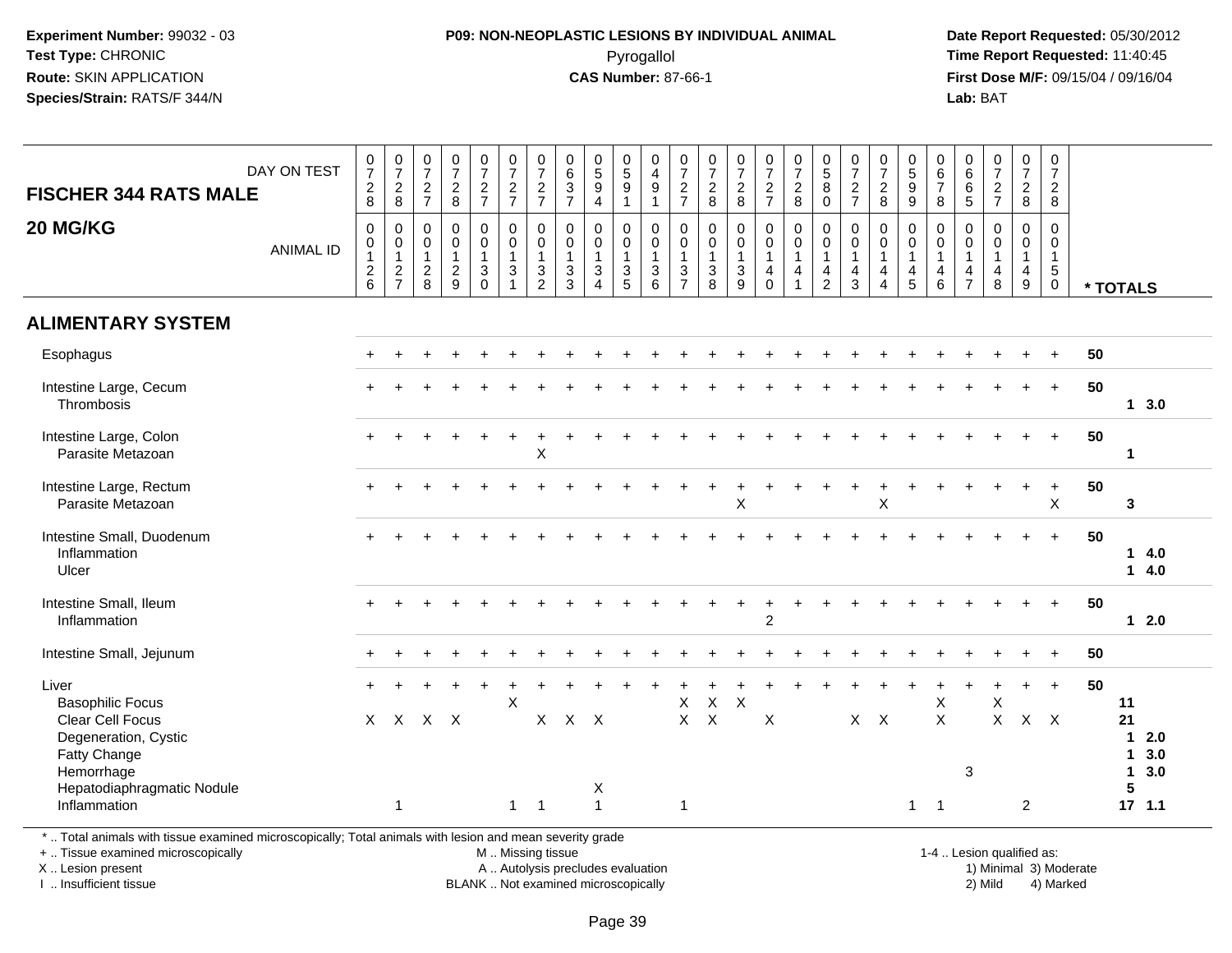### **P09: NON-NEOPLASTIC LESIONS BY INDIVIDUAL ANIMAL**Pyrogallol **Time Report Requested:** 11:40:45

 **Date Report Requested:** 05/30/2012 **First Dose M/F:** 09/15/04 / 09/16/04 Lab: BAT **Lab:** BAT

| DAY ON TEST<br><b>FISCHER 344 RATS MALE</b>                                                                                                                                                                                             | $\frac{0}{7}$<br>$^2_{\bf 8}$          | $\frac{0}{7}$<br>$\frac{2}{8}$                                | $\,0\,$<br>$\overline{7}$<br>$\overline{2}$<br>$\overline{7}$     | $\frac{0}{7}$<br>$_{8}^2$                                   | $\frac{0}{7}$<br>$\frac{2}{7}$          | $\begin{array}{c} 0 \\ 7 \end{array}$<br>$\frac{2}{7}$                                  | $\frac{0}{7}$<br>$\frac{2}{7}$                            | $\begin{array}{c} 0 \\ 6 \end{array}$<br>$\mathbf{3}$<br>$\overline{7}$ | $\begin{array}{c} 0 \\ 5 \end{array}$<br>$\boldsymbol{9}$<br>$\overline{4}$ | $^{\rm 0}_{\rm 5}$<br>9<br>$\mathbf 1$ | 0<br>$\overline{\mathbf{4}}$<br>$\boldsymbol{9}$<br>$\mathbf{1}$         | $\frac{0}{7}$<br>$\frac{2}{7}$                            | $\begin{smallmatrix}0\\7\end{smallmatrix}$<br>$_{\rm 8}^2$         | $\begin{array}{c} 0 \\ 7 \end{array}$<br>$\frac{2}{8}$                       | $\frac{0}{7}$<br>$\frac{2}{7}$                    | $\frac{0}{7}$<br>$\overline{a}$<br>8       | $\begin{array}{c} 0 \\ 5 \end{array}$<br>$\overline{8}$<br>$\mathbf 0$ | $\begin{array}{c} 0 \\ 7 \end{array}$<br>$\boldsymbol{2}$<br>$\overline{7}$ | $\frac{0}{7}$<br>$^2_8$                              | $\begin{array}{c} 0 \\ 5 \\ 9 \end{array}$<br>$\overline{9}$     | 0<br>$\,6\,$<br>$\overline{7}$<br>8                                         | $\mathbf 0$<br>6<br>$\,6\,$<br>5 | $\frac{0}{7}$<br>$\frac{2}{7}$                          | $\frac{0}{7}$<br>$\overline{a}$<br>8       | 0<br>$\overline{7}$<br>$\overline{2}$<br>8               |              |                                                                                                               |  |
|-----------------------------------------------------------------------------------------------------------------------------------------------------------------------------------------------------------------------------------------|----------------------------------------|---------------------------------------------------------------|-------------------------------------------------------------------|-------------------------------------------------------------|-----------------------------------------|-----------------------------------------------------------------------------------------|-----------------------------------------------------------|-------------------------------------------------------------------------|-----------------------------------------------------------------------------|----------------------------------------|--------------------------------------------------------------------------|-----------------------------------------------------------|--------------------------------------------------------------------|------------------------------------------------------------------------------|---------------------------------------------------|--------------------------------------------|------------------------------------------------------------------------|-----------------------------------------------------------------------------|------------------------------------------------------|------------------------------------------------------------------|-----------------------------------------------------------------------------|----------------------------------|---------------------------------------------------------|--------------------------------------------|----------------------------------------------------------|--------------|---------------------------------------------------------------------------------------------------------------|--|
| 20 MG/KG<br><b>ANIMAL ID</b>                                                                                                                                                                                                            | $\mathbf 0$<br>0<br>1<br>$\frac{2}{6}$ | $\mathbf 0$<br>$\mathbf 0$<br>$\overline{1}$<br>$\frac{2}{7}$ | $\mathbf 0$<br>$\mathbf 0$<br>$\mathbf{1}$<br>$\overline{c}$<br>8 | $\mathbf 0$<br>$\mathbf 0$<br>$\mathbf{1}$<br>$\frac{2}{9}$ | 0<br>0<br>$\mathbf{1}$<br>3<br>$\Omega$ | $\pmb{0}$<br>$\mathbf 0$<br>$\mathbf{1}$<br>$\ensuremath{\mathsf{3}}$<br>$\overline{1}$ | $\mathbf 0$<br>$\pmb{0}$<br>$\mathbf{1}$<br>$\frac{3}{2}$ | 0<br>0<br>$\overline{1}$<br>3<br>3                                      | $\mathbf 0$<br>$\mathbf 0$<br>$\mathbf{1}$<br>3<br>$\overline{4}$           | 0<br>0<br>1<br>3<br>5                  | $\pmb{0}$<br>$\pmb{0}$<br>$\mathbf{1}$<br>$\ensuremath{\mathsf{3}}$<br>6 | $\mathbf 0$<br>$\pmb{0}$<br>$\mathbf{1}$<br>$\frac{3}{7}$ | $\mathbf 0$<br>0<br>$\mathbf{1}$<br>$\ensuremath{\mathsf{3}}$<br>8 | $\mathbf 0$<br>$\pmb{0}$<br>$\overline{1}$<br>$\ensuremath{\mathsf{3}}$<br>9 | 0<br>$\mathbf 0$<br>$\mathbf{1}$<br>4<br>$\Omega$ | 0<br>$\mathbf 0$<br>$\mathbf{1}$<br>4<br>1 | 0<br>$\mathbf 0$<br>$\mathbf{1}$<br>4<br>$\overline{2}$                | 0<br>0<br>$\mathbf{1}$<br>$\overline{4}$<br>3                               | $\mathbf 0$<br>$\mathbf 0$<br>$\mathbf{1}$<br>4<br>4 | 0<br>$\mathbf 0$<br>$\mathbf{1}$<br>$\overline{\mathbf{r}}$<br>5 | 0<br>0<br>$\mathbf{1}$<br>$\overline{\mathbf{4}}$<br>6                      | 0<br>0<br>4<br>$\overline{7}$    | 0<br>$\mathbf 0$<br>$\mathbf{1}$<br>$\overline{4}$<br>8 | 0<br>$\mathbf 0$<br>$\mathbf{1}$<br>4<br>9 | 0<br>$\mathbf 0$<br>$\mathbf{1}$<br>$5\phantom{.0}$<br>0 |              | * TOTALS                                                                                                      |  |
| <b>Mixed Cell Focus</b><br>Bile Duct, Cyst<br>Bile Duct, Hyperplasia<br>Centrilobular, Fibrosis<br>Hepatocyte, Atrophy<br>Hepatocyte, Necrosis<br>Hepatocyte, Regeneration<br>Hepatocyte, Vacuolization Cytoplasmic<br>Portal, Fibrosis |                                        |                                                               | 3<br>$\mathbf{1}$<br>$\mathbf{1}$                                 |                                                             |                                         | $\overline{1}$                                                                          | $\overline{1}$                                            | $\mathbf{1}$                                                            | $\overline{1}$                                                              | $\overline{1}$<br>$\overline{2}$       | $\overline{1}$<br>$\overline{1}$                                         | $\mathbf{1}$<br>$\mathbf{1}$                              | X<br>$\overline{1}$<br>$\overline{1}$                              |                                                                              | $\mathbf{1}$<br>1<br>1<br>$\mathbf{1}$            |                                            | $\mathbf{1}$                                                           | $\mathsf X$<br>$\mathbf{1}$<br>$\mathbf{1}$<br>$\mathbf{1}$                 | $\overline{1}$<br>$\mathbf{1}$<br>$\overline{1}$     | $\overline{1}$                                                   | $\overline{c}$<br>$\mathbf{3}$<br>$\overline{\mathbf{A}}$<br>$\overline{1}$ | 1<br>$\overline{c}$              | $\overline{2}$<br>$\mathbf{1}$                          | $\overline{1}$                             |                                                          |              | 6<br>$\mathbf{1}$<br>3.0<br>27<br>1.1<br>3.0<br>1<br>4.0<br>1<br>1.3<br>4<br>3.0<br>1<br>$1.2$<br>24<br>9 1.0 |  |
| Mesentery<br>Necrosis                                                                                                                                                                                                                   |                                        |                                                               |                                                                   | $\ddot{}$<br>$\mathbf{3}$                                   |                                         |                                                                                         |                                                           |                                                                         |                                                                             |                                        |                                                                          |                                                           |                                                                    |                                                                              |                                                   |                                            |                                                                        |                                                                             |                                                      | $\ddot{}$<br>3                                                   |                                                                             |                                  |                                                         |                                            |                                                          | $\mathbf{3}$ | 3, 3.0                                                                                                        |  |
| Oral Mucosa<br>Gingival, Inflammation<br>Pharyngeal, Hyperplasia                                                                                                                                                                        |                                        |                                                               |                                                                   | ÷                                                           |                                         |                                                                                         |                                                           |                                                                         |                                                                             |                                        |                                                                          |                                                           |                                                                    |                                                                              |                                                   | $\ddot{}$<br>$\mathbf{3}$                  |                                                                        |                                                                             |                                                      |                                                                  |                                                                             |                                  |                                                         |                                            | $\ddot{}$<br>3                                           | 4            | 22.0<br>2, 3.5                                                                                                |  |
| Pancreas<br>Acinus, Atrophy<br>Acinus, Hyperplasia<br>Duct, Cyst                                                                                                                                                                        | $+$                                    | $\ddot{}$                                                     | $\overline{2}$                                                    |                                                             | $\overline{1}$                          | 3                                                                                       | -1                                                        | 1                                                                       |                                                                             | $\overline{2}$                         |                                                                          |                                                           |                                                                    |                                                                              | $\overline{a}$                                    | 3                                          | 3                                                                      |                                                                             |                                                      |                                                                  | $\overline{c}$                                                              |                                  |                                                         |                                            | $\ddot{}$                                                | 50           | 28 1.7<br>$4 2.0$<br>3, 1.7                                                                                   |  |
| <b>Salivary Glands</b><br>Inflammation<br>Duct, Cyst                                                                                                                                                                                    |                                        |                                                               |                                                                   |                                                             |                                         |                                                                                         |                                                           | 4<br>4                                                                  |                                                                             |                                        |                                                                          |                                                           |                                                                    |                                                                              |                                                   |                                            |                                                                        |                                                                             |                                                      |                                                                  |                                                                             |                                  |                                                         |                                            | $\ddot{}$                                                | 50           | 14.0<br>14.0                                                                                                  |  |
| Stomach, Forestomach<br>Inflammation<br>Ulcer<br>Epithelium, Hyperplasia                                                                                                                                                                |                                        |                                                               |                                                                   |                                                             |                                         |                                                                                         |                                                           |                                                                         |                                                                             | 3                                      |                                                                          |                                                           | $\mathbf{3}$                                                       |                                                                              |                                                   |                                            |                                                                        |                                                                             |                                                      |                                                                  | 4<br>$\mathfrak{S}$                                                         |                                  |                                                         |                                            |                                                          | 50           | 14.0<br>73.7<br>4 2.5                                                                                         |  |

\* .. Total animals with tissue examined microscopically; Total animals with lesion and mean severity grade

+ .. Tissue examined microscopically

X .. Lesion present

I .. Insufficient tissue

M .. Missing tissue

A .. Autolysis precludes evaluation 19 and 10 minimal 3) Moderate 1 and 20 minimal 3) Moderate 19 minimal 3) Moderat<br>19 and 19 and 19 and 19 and 19 and 19 and 19 and 19 and 19 and 19 and 19 and 19 and 19 and 19 and 19 and BLANK .. Not examined microscopically

1-4 .. Lesion qualified as: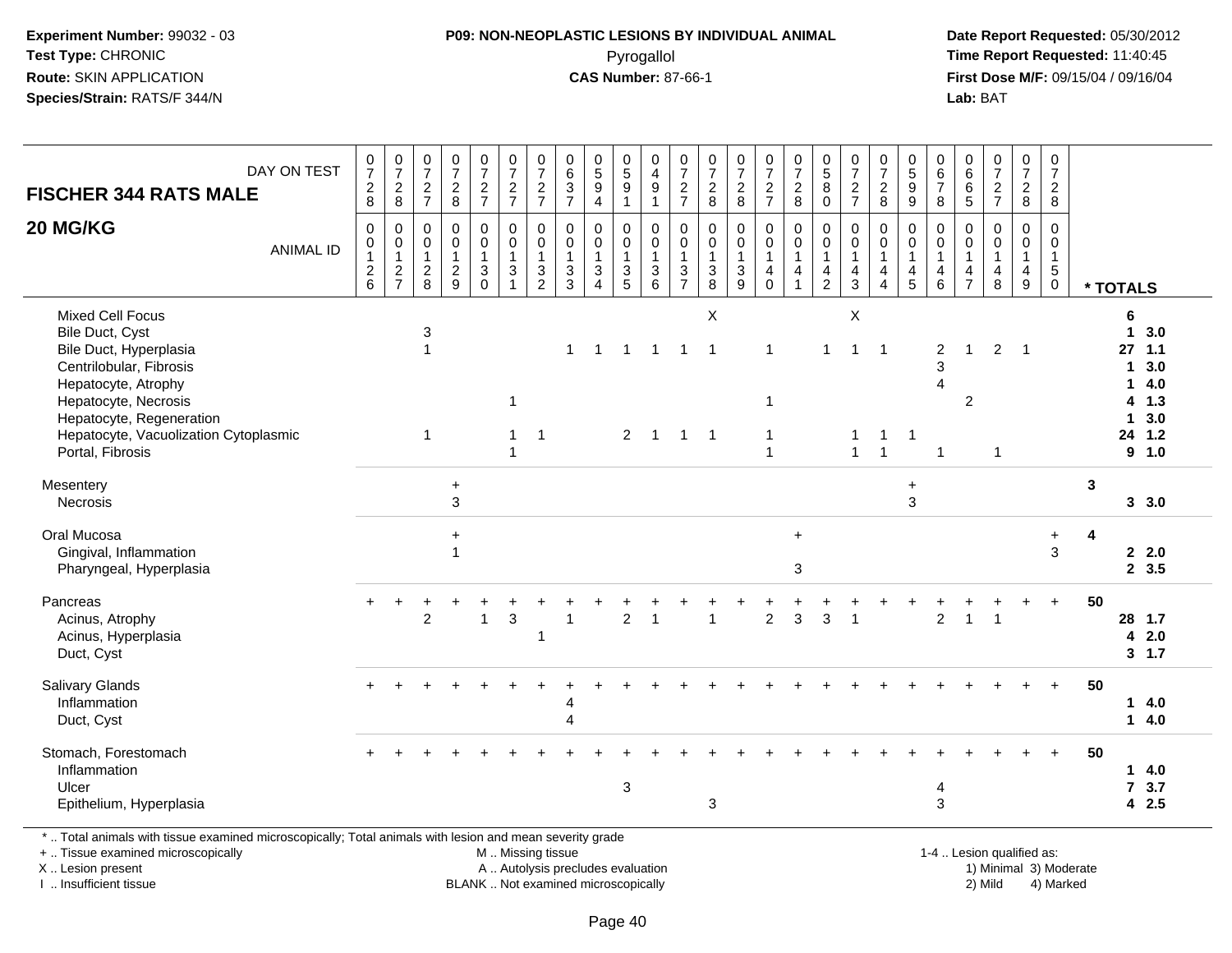## **P09: NON-NEOPLASTIC LESIONS BY INDIVIDUAL ANIMAL**Pyrogallol **Time Report Requested:** 11:40:45

 **Date Report Requested:** 05/30/2012 **First Dose M/F:** 09/15/04 / 09/16/04<br>Lab: BAT **Lab:** BAT

| <b>FISCHER 344 RATS MALE</b>                                                                                                                                                                  | DAY ON TEST      | $\frac{0}{7}$<br>$_{\rm 8}^2$                                                     | $\frac{0}{7}$<br>$_{\rm 8}^2$                                 | $\frac{0}{7}$<br>$\frac{2}{7}$               | 0<br>$\overline{7}$<br>$\frac{2}{8}$                        | $\frac{0}{7}$<br>$\frac{2}{7}$         | $\pmb{0}$<br>$\overline{7}$<br>$\frac{2}{7}$             | $\frac{0}{7}$<br>$\frac{2}{7}$                                               | $\begin{array}{c} 0 \\ 6 \end{array}$<br>$\frac{3}{7}$                   | $\pmb{0}$<br>$\overline{5}$<br>$\boldsymbol{9}$<br>$\overline{4}$            | 0<br>$\overline{5}$<br>$\boldsymbol{9}$<br>$\mathbf{1}$ | 0<br>$\overline{4}$<br>$\boldsymbol{9}$<br>$\overline{1}$ | 0<br>$\overline{7}$<br>$\frac{2}{7}$                                                    | 0<br>$\overline{7}$<br>$\frac{2}{8}$ | $\frac{0}{7}$<br>$\frac{2}{8}$                                           | $\frac{0}{7}$<br>$\frac{2}{7}$                    | 0<br>$\overline{7}$<br>$_{\rm 8}^2$                  | $\begin{array}{c} 0 \\ 5 \end{array}$<br>8<br>$\pmb{0}$ | 0<br>$\overline{7}$<br>$\frac{2}{7}$                                 | $\frac{0}{7}$<br>$_{\rm 8}^2$                                                  | 0<br>$\overline{5}$<br>$\boldsymbol{9}$<br>$\overline{9}$            | 0<br>$\,6\,$<br>$\overline{7}$<br>8                                               | 0<br>6<br>$\,6$<br>$\overline{5}$                   | 0<br>$\overline{7}$<br>$\frac{2}{7}$ | $\frac{0}{7}$<br>$\overline{c}$<br>8                                          | $\mathbf 0$<br>$\overline{7}$<br>$\overline{c}$<br>$\bf 8$                |                        |                         |                               |  |
|-----------------------------------------------------------------------------------------------------------------------------------------------------------------------------------------------|------------------|-----------------------------------------------------------------------------------|---------------------------------------------------------------|----------------------------------------------|-------------------------------------------------------------|----------------------------------------|----------------------------------------------------------|------------------------------------------------------------------------------|--------------------------------------------------------------------------|------------------------------------------------------------------------------|---------------------------------------------------------|-----------------------------------------------------------|-----------------------------------------------------------------------------------------|--------------------------------------|--------------------------------------------------------------------------|---------------------------------------------------|------------------------------------------------------|---------------------------------------------------------|----------------------------------------------------------------------|--------------------------------------------------------------------------------|----------------------------------------------------------------------|-----------------------------------------------------------------------------------|-----------------------------------------------------|--------------------------------------|-------------------------------------------------------------------------------|---------------------------------------------------------------------------|------------------------|-------------------------|-------------------------------|--|
| 20 MG/KG                                                                                                                                                                                      | <b>ANIMAL ID</b> | $\mathbf 0$<br>$\pmb{0}$<br>$\mathbf{1}$<br>$\begin{array}{c} 2 \\ 6 \end{array}$ | $\mathbf 0$<br>$\mathbf 0$<br>$\overline{1}$<br>$\frac{2}{7}$ | 0<br>0<br>$\mathbf 1$<br>$\overline{2}$<br>8 | $\mathbf 0$<br>$\mathbf 0$<br>$\mathbf{1}$<br>$\frac{2}{9}$ | 0<br>$\mathbf 0$<br>1<br>3<br>$\Omega$ | 0<br>$\mathsf{O}$<br>$\mathbf{1}$<br>3<br>$\overline{1}$ | $\mathbf 0$<br>$\pmb{0}$<br>1<br>$\ensuremath{\mathsf{3}}$<br>$\overline{2}$ | $\mathbf 0$<br>$\mathbf 0$<br>$\overline{1}$<br>$\frac{3}{3}$            | $\mathbf 0$<br>$\mathbf 0$<br>$\mathbf{1}$<br>$\mathbf{3}$<br>$\overline{4}$ | 0<br>$\mathbf 0$<br>$\mathbf{1}$<br>3<br>$\overline{5}$ | 0<br>$\mathsf{O}\xspace$<br>$\mathbf{1}$<br>$\frac{3}{6}$ | 0<br>$\mathsf{O}\xspace$<br>$\mathbf{1}$<br>$\ensuremath{\mathsf{3}}$<br>$\overline{7}$ | 0<br>0<br>$\mathbf{3}$<br>8          | $\mathbf 0$<br>$\pmb{0}$<br>$\mathbf{1}$<br>$\sqrt{3}$<br>$\overline{9}$ | 0<br>$\mathsf 0$<br>$\mathbf{1}$<br>4<br>$\Omega$ | $\mathbf 0$<br>$\mathsf 0$<br>1<br>4<br>$\mathbf{1}$ | 0<br>$\mathbf 0$<br>$\mathbf{1}$<br>4<br>$\overline{2}$ | $\mathbf 0$<br>0<br>$\mathbf{1}$<br>$\overline{4}$<br>$\overline{3}$ | $\mathbf 0$<br>$\mathbf 0$<br>$\mathbf{1}$<br>$\overline{4}$<br>$\overline{4}$ | 0<br>$\pmb{0}$<br>$\overline{1}$<br>$\overline{4}$<br>$\overline{5}$ | $\mathbf 0$<br>$\mathbf 0$<br>$\overline{1}$<br>$\overline{4}$<br>$6\phantom{1}6$ | $\mathbf 0$<br>$\Omega$<br>1<br>4<br>$\overline{7}$ | 0<br>$\mathbf 0$<br>1<br>4<br>8      | 0<br>$\pmb{0}$<br>$\mathbf{1}$<br>$\overline{\mathbf{4}}$<br>$\boldsymbol{9}$ | $\mathbf 0$<br>$\mathbf 0$<br>$\overline{1}$<br>$\sqrt{5}$<br>$\mathbf 0$ |                        | * TOTALS                |                               |  |
| Stomach, Glandular<br>Ulcer<br>Epithelium, Hyperplasia<br>Glands, Cyst                                                                                                                        |                  |                                                                                   |                                                               |                                              |                                                             |                                        |                                                          |                                                                              |                                                                          |                                                                              |                                                         |                                                           |                                                                                         |                                      |                                                                          |                                                   |                                                      |                                                         |                                                                      |                                                                                |                                                                      | 3<br>3                                                                            |                                                     |                                      |                                                                               | $\ddot{}$                                                                 | 50                     | 1                       | $12.0$<br>3.0<br>13.0         |  |
| <b>CARDIOVASCULAR SYSTEM</b>                                                                                                                                                                  |                  |                                                                                   |                                                               |                                              |                                                             |                                        |                                                          |                                                                              |                                                                          |                                                                              |                                                         |                                                           |                                                                                         |                                      |                                                                          |                                                   |                                                      |                                                         |                                                                      |                                                                                |                                                                      |                                                                                   |                                                     |                                      |                                                                               |                                                                           |                        |                         |                               |  |
| <b>Blood Vessel</b>                                                                                                                                                                           |                  |                                                                                   |                                                               |                                              |                                                             |                                        |                                                          |                                                                              |                                                                          |                                                                              |                                                         |                                                           |                                                                                         |                                      |                                                                          |                                                   |                                                      |                                                         |                                                                      |                                                                                |                                                                      |                                                                                   |                                                     |                                      |                                                                               | $\ddot{}$                                                                 | 50                     |                         |                               |  |
| Heart<br>Cardiomyopathy                                                                                                                                                                       |                  | $\mathcal{P}$                                                                     | $\mathfrak{p}$                                                | 3                                            | $\mathcal{P}$                                               | 3                                      | $\overline{2}$                                           | $\overline{2}$                                                               | $\overline{2}$                                                           | 3                                                                            | $\overline{c}$                                          | 2                                                         | 2                                                                                       | 3                                    | $\overline{2}$                                                           | 3                                                 |                                                      | $\overline{2}$                                          | 3                                                                    | $\sqrt{3}$                                                                     | 3                                                                    | $\overline{1}$                                                                    |                                                     | $\overline{c}$                       |                                                                               | $+$                                                                       | 50                     |                         | 46 2.4                        |  |
| <b>ENDOCRINE SYSTEM</b>                                                                                                                                                                       |                  |                                                                                   |                                                               |                                              |                                                             |                                        |                                                          |                                                                              |                                                                          |                                                                              |                                                         |                                                           |                                                                                         |                                      |                                                                          |                                                   |                                                      |                                                         |                                                                      |                                                                                |                                                                      |                                                                                   |                                                     |                                      |                                                                               |                                                                           |                        |                         |                               |  |
| <b>Adrenal Cortex</b><br>Degeneration, Cystic<br>Hematopoietic Cell Proliferation<br>Hemorrhage                                                                                               |                  |                                                                                   |                                                               |                                              |                                                             |                                        |                                                          |                                                                              |                                                                          |                                                                              |                                                         |                                                           |                                                                                         |                                      |                                                                          |                                                   |                                                      |                                                         |                                                                      |                                                                                |                                                                      |                                                                                   | $\mathbf{1}$                                        |                                      |                                                                               |                                                                           | 50                     | 1.<br>1                 | 3.0<br>1.0<br>2.0             |  |
| Hyperplasia<br>Hypertrophy<br>Necrosis<br>Vacuolization Cytoplasmic                                                                                                                           |                  | 1<br>$\blacktriangleleft$                                                         | $\mathbf{1}$<br>$\overline{2}$<br>2                           | $\mathbf{1}$                                 | $\overline{2}$                                              |                                        | $\overline{2}$<br>2                                      |                                                                              | $\mathbf{1}$<br>$\overline{1}$<br>$\mathbf{1}$                           |                                                                              | 1<br>1<br>$\mathbf{1}$                                  | $\overline{2}$                                            | 2                                                                                       | $\overline{c}$<br>$\overline{1}$     |                                                                          | 1<br>$\overline{2}$<br>$\mathbf{1}$               |                                                      |                                                         | $\mathbf{1}$<br>$\mathbf{1}$                                         | $\overline{2}$<br>$\overline{1}$                                               | -1                                                                   | -1                                                                                |                                                     | $\overline{2}$                       | 2                                                                             | 2<br>-1                                                                   |                        | 29<br>10<br>$\mathbf 1$ | $1.5$<br>1.3<br>4.0<br>23 1.5 |  |
| Adrenal Medulla<br>Hyperplasia<br><b>Necrosis</b>                                                                                                                                             |                  | +<br>3                                                                            |                                                               | 3                                            |                                                             |                                        |                                                          |                                                                              | 1                                                                        |                                                                              |                                                         |                                                           |                                                                                         |                                      | $\overline{c}$                                                           | $\overline{1}$                                    |                                                      | $\overline{1}$                                          |                                                                      |                                                                                |                                                                      | $\overline{2}$                                                                    |                                                     | $\overline{2}$                       |                                                                               | $\ddot{}$<br>3                                                            | 50                     |                         | 20 2.1<br>14.0                |  |
| Islets, Pancreatic                                                                                                                                                                            |                  |                                                                                   |                                                               |                                              |                                                             |                                        |                                                          |                                                                              |                                                                          |                                                                              |                                                         |                                                           |                                                                                         |                                      |                                                                          |                                                   |                                                      |                                                         |                                                                      |                                                                                |                                                                      |                                                                                   |                                                     |                                      |                                                                               |                                                                           | 50                     |                         |                               |  |
| Parathyroid Gland                                                                                                                                                                             |                  |                                                                                   |                                                               |                                              |                                                             |                                        |                                                          |                                                                              |                                                                          |                                                                              |                                                         |                                                           |                                                                                         |                                      |                                                                          |                                                   |                                                      |                                                         |                                                                      |                                                                                |                                                                      |                                                                                   |                                                     |                                      | M                                                                             | $+$                                                                       | 47                     |                         |                               |  |
| *  Total animals with tissue examined microscopically; Total animals with lesion and mean severity grade<br>+  Tissue examined microscopically<br>X  Lesion present<br>I  Insufficient tissue |                  |                                                                                   |                                                               |                                              |                                                             |                                        | M  Missing tissue                                        |                                                                              | A  Autolysis precludes evaluation<br>BLANK  Not examined microscopically |                                                                              |                                                         |                                                           |                                                                                         |                                      |                                                                          |                                                   |                                                      |                                                         |                                                                      |                                                                                |                                                                      |                                                                                   |                                                     | 1-4  Lesion qualified as:<br>2) Mild |                                                                               | 4) Marked                                                                 | 1) Minimal 3) Moderate |                         |                               |  |

I .. Insufficient tissue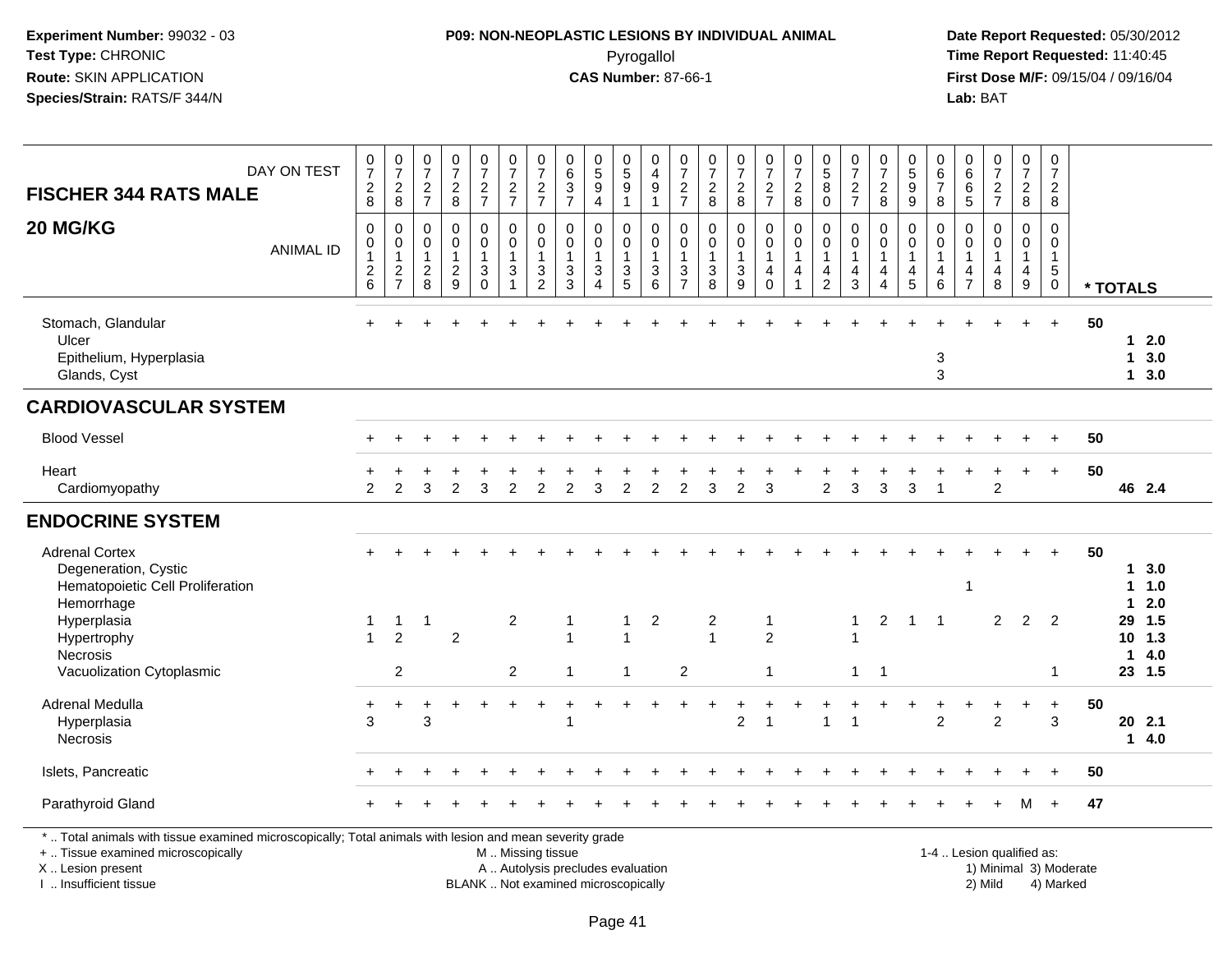# **P09: NON-NEOPLASTIC LESIONS BY INDIVIDUAL ANIMAL**Pyrogallol **Time Report Requested:** 11:40:45

| <b>FISCHER 344 RATS MALE</b>                                                                                                                                                                 | DAY ON TEST      | 0<br>$\overline{7}$<br>$\boldsymbol{2}$<br>8                 | $\pmb{0}$<br>$\overline{7}$<br>$\sqrt{2}$<br>8  | $\pmb{0}$<br>$\overline{7}$<br>$\sqrt{2}$<br>$\overline{7}$ | $\pmb{0}$<br>$\overline{7}$<br>$\overline{2}$<br>8                | $\frac{0}{7}$<br>$\sqrt{2}$<br>$\overline{7}$           | $\pmb{0}$<br>$\overline{7}$<br>$\frac{2}{7}$                                            | $\pmb{0}$<br>$\overline{7}$<br>$\frac{2}{7}$                | 0<br>$\,6$<br>$\ensuremath{\mathsf{3}}$<br>$\overline{7}$                | $\begin{array}{c} 0 \\ 5 \end{array}$<br>$\boldsymbol{9}$<br>$\overline{4}$ | $\mathsf{O}\xspace$<br>$\overline{5}$<br>9<br>$\mathbf 1$ | $\,0\,$<br>$\overline{4}$<br>$\boldsymbol{9}$<br>$\mathbf{1}$    | $\pmb{0}$<br>$\overline{7}$<br>$\frac{2}{7}$                               | 0<br>$\overline{7}$<br>$\overline{a}$<br>8                      | $\pmb{0}$<br>$\overline{7}$<br>$\sqrt{2}$<br>8                | $\,0\,$<br>$\overline{7}$<br>$\overline{2}$<br>$\overline{7}$ | 0<br>$\overline{7}$<br>$\overline{c}$<br>8                                            | $\begin{array}{c} 0 \\ 5 \end{array}$<br>8<br>$\mathbf 0$       | $\pmb{0}$<br>$\overline{7}$<br>$\boldsymbol{2}$<br>$\overline{7}$   | $\pmb{0}$<br>$\overline{7}$<br>$\overline{c}$<br>8                                     | $\pmb{0}$<br>$\overline{5}$<br>$\boldsymbol{9}$<br>9  | $\mathbf 0$<br>$\,6\,$<br>$\overline{7}$<br>8 | 0<br>$\,6\,$<br>6<br>5                        | $\pmb{0}$<br>$\overline{7}$<br>$\overline{c}$<br>$\overline{7}$ | $\frac{0}{7}$<br>$\boldsymbol{2}$<br>8                                                  | $\pmb{0}$<br>$\boldsymbol{7}$<br>$\frac{2}{8}$                                     |             |          |                         |  |
|----------------------------------------------------------------------------------------------------------------------------------------------------------------------------------------------|------------------|--------------------------------------------------------------|-------------------------------------------------|-------------------------------------------------------------|-------------------------------------------------------------------|---------------------------------------------------------|-----------------------------------------------------------------------------------------|-------------------------------------------------------------|--------------------------------------------------------------------------|-----------------------------------------------------------------------------|-----------------------------------------------------------|------------------------------------------------------------------|----------------------------------------------------------------------------|-----------------------------------------------------------------|---------------------------------------------------------------|---------------------------------------------------------------|---------------------------------------------------------------------------------------|-----------------------------------------------------------------|---------------------------------------------------------------------|----------------------------------------------------------------------------------------|-------------------------------------------------------|-----------------------------------------------|-----------------------------------------------|-----------------------------------------------------------------|-----------------------------------------------------------------------------------------|------------------------------------------------------------------------------------|-------------|----------|-------------------------|--|
| 20 MG/KG                                                                                                                                                                                     | <b>ANIMAL ID</b> | $\mathbf 0$<br>$\pmb{0}$<br>$\mathbf{1}$<br>$^2\phantom{1}6$ | 0<br>$\pmb{0}$<br>$\mathbf{1}$<br>$\frac{2}{7}$ | 0<br>$\mathbf 0$<br>$\mathbf{1}$<br>$\boldsymbol{2}$<br>8   | $\mathbf 0$<br>$\mathbf 0$<br>$\mathbf{1}$<br>$\overline{c}$<br>9 | $\mathbf 0$<br>$\pmb{0}$<br>1<br>$\sqrt{3}$<br>$\Omega$ | $\mathbf 0$<br>$\pmb{0}$<br>$\mathbf{1}$<br>$\ensuremath{\mathsf{3}}$<br>$\overline{1}$ | $\mathbf 0$<br>$\pmb{0}$<br>$\overline{1}$<br>$\frac{3}{2}$ | 0<br>0<br>1<br>3<br>3                                                    | $\mathbf 0$<br>$\pmb{0}$<br>$\mathbf{1}$<br>$\sqrt{3}$<br>$\overline{4}$    | $\mathbf 0$<br>0<br>$\mathbf{1}$<br>3<br>5                | 0<br>$\pmb{0}$<br>$\mathbf{1}$<br>$\ensuremath{\mathsf{3}}$<br>6 | $\mathbf 0$<br>$\pmb{0}$<br>$\overline{1}$<br>$\sqrt{3}$<br>$\overline{7}$ | $\mathbf 0$<br>$\mathbf 0$<br>$\overline{1}$<br>$\sqrt{3}$<br>8 | $\mathbf 0$<br>$\mathbf 0$<br>$\mathbf{1}$<br>$\sqrt{3}$<br>9 | $\mathbf 0$<br>$\pmb{0}$<br>$\mathbf{1}$<br>4<br>$\Omega$     | $\mathbf 0$<br>$\pmb{0}$<br>$\mathbf{1}$<br>$\overline{4}$<br>$\overline{\mathbf{1}}$ | $\mathbf 0$<br>$\pmb{0}$<br>$\mathbf{1}$<br>4<br>$\overline{2}$ | $\mathbf 0$<br>$\mathbf 0$<br>$\overline{1}$<br>$\overline{4}$<br>3 | $\mathbf 0$<br>$\mathbf 0$<br>$\mathbf{1}$<br>$\overline{4}$<br>$\boldsymbol{\Lambda}$ | 0<br>$\pmb{0}$<br>$\mathbf{1}$<br>$\overline{4}$<br>5 | 0<br>$\mathbf 0$<br>$\mathbf{1}$<br>4<br>6    | 0<br>0<br>$\mathbf{1}$<br>4<br>$\overline{7}$ | $\Omega$<br>$\mathbf 0$<br>$\mathbf{1}$<br>$\overline{a}$<br>8  | $\mathbf 0$<br>$\pmb{0}$<br>$\mathbf{1}$<br>$\overline{\mathbf{4}}$<br>$\boldsymbol{9}$ | $\mathbf 0$<br>$\boldsymbol{0}$<br>$\mathbf{1}$<br>$\,$ 5 $\,$<br>$\boldsymbol{0}$ |             | * TOTALS |                         |  |
| <b>Pituitary Gland</b><br>Pars Distalis, Hyperplasia<br>Pars Intermedia, Hyperplasia                                                                                                         |                  | $+$                                                          |                                                 |                                                             | 4                                                                 | $\overline{2}$                                          | 3                                                                                       | $\overline{\mathbf{1}}$                                     |                                                                          |                                                                             |                                                           |                                                                  |                                                                            |                                                                 |                                                               | $\div$<br>3                                                   | $\overline{4}$                                                                        | 3                                                               |                                                                     | Δ                                                                                      |                                                       |                                               |                                               |                                                                 | $\ddot{}$<br>3                                                                          | $+$<br>3                                                                           | 50          |          | 12 2.8<br>11.0          |  |
| <b>Thyroid Gland</b><br>C-cell, Hyperplasia                                                                                                                                                  |                  | +<br>$\mathbf{1}$                                            | $\overline{1}$                                  |                                                             |                                                                   |                                                         |                                                                                         |                                                             |                                                                          |                                                                             |                                                           |                                                                  |                                                                            |                                                                 | 1                                                             | $\mathbf{1}$                                                  |                                                                                       |                                                                 | $\overline{2}$                                                      |                                                                                        |                                                       | $\overline{c}$                                |                                               |                                                                 |                                                                                         | $+$                                                                                | 50          |          | 21 1.4                  |  |
| <b>GENERAL BODY SYSTEM</b>                                                                                                                                                                   |                  |                                                              |                                                 |                                                             |                                                                   |                                                         |                                                                                         |                                                             |                                                                          |                                                                             |                                                           |                                                                  |                                                                            |                                                                 |                                                               |                                                               |                                                                                       |                                                                 |                                                                     |                                                                                        |                                                       |                                               |                                               |                                                                 |                                                                                         |                                                                                    |             |          |                         |  |
| <b>NONE</b>                                                                                                                                                                                  |                  |                                                              |                                                 |                                                             |                                                                   |                                                         |                                                                                         |                                                             |                                                                          |                                                                             |                                                           |                                                                  |                                                                            |                                                                 |                                                               |                                                               |                                                                                       |                                                                 |                                                                     |                                                                                        |                                                       |                                               |                                               |                                                                 |                                                                                         |                                                                                    |             |          |                         |  |
| <b>GENITAL SYSTEM</b>                                                                                                                                                                        |                  |                                                              |                                                 |                                                             |                                                                   |                                                         |                                                                                         |                                                             |                                                                          |                                                                             |                                                           |                                                                  |                                                                            |                                                                 |                                                               |                                                               |                                                                                       |                                                                 |                                                                     |                                                                                        |                                                       |                                               |                                               |                                                                 |                                                                                         |                                                                                    |             |          |                         |  |
| Epididymis<br>Inflammation                                                                                                                                                                   |                  |                                                              |                                                 |                                                             |                                                                   |                                                         |                                                                                         | -1                                                          |                                                                          |                                                                             |                                                           |                                                                  |                                                                            |                                                                 |                                                               |                                                               |                                                                                       |                                                                 |                                                                     |                                                                                        |                                                       |                                               |                                               |                                                                 |                                                                                         | $+$                                                                                | 50          |          | 2, 1.0                  |  |
| Penis<br>Congestion                                                                                                                                                                          |                  |                                                              |                                                 |                                                             |                                                                   |                                                         |                                                                                         |                                                             |                                                                          |                                                                             |                                                           |                                                                  |                                                                            |                                                                 |                                                               |                                                               |                                                                                       |                                                                 |                                                                     |                                                                                        |                                                       |                                               |                                               |                                                                 |                                                                                         |                                                                                    | $\mathbf 1$ |          | 11.0                    |  |
| <b>Preputial Gland</b><br>Inflammation                                                                                                                                                       |                  | $\div$                                                       |                                                 |                                                             |                                                                   |                                                         |                                                                                         |                                                             |                                                                          |                                                                             |                                                           |                                                                  |                                                                            |                                                                 |                                                               |                                                               |                                                                                       |                                                                 |                                                                     |                                                                                        |                                                       |                                               | $\overline{2}$                                |                                                                 |                                                                                         | $+$<br>$\overline{1}$                                                              | 50          |          | $5 \t1.2$               |  |
| Prostate<br>Inflammation<br>Epithelium, Hyperplasia<br>Epithelium, Metaplasia, Squamous                                                                                                      |                  | $\ddot{}$<br>3                                               | 3                                               | 3                                                           |                                                                   | -1                                                      | 1                                                                                       | $\overline{2}$                                              | 1                                                                        | $\overline{2}$                                                              | $\overline{c}$                                            | $\mathbf{1}$                                                     | $\ensuremath{\mathsf{3}}$<br>$\overline{1}$                                | 3                                                               | 3<br>-1                                                       | $\overline{c}$                                                | $\overline{c}$                                                                        |                                                                 | 3                                                                   | $\overline{c}$                                                                         | 3                                                     | -1                                            | 3                                             | 3                                                               | $\mathfrak{Z}$                                                                          | $\ddot{}$<br>$\overline{2}$                                                        | 50          | 5        | 48 2.4<br>1.0<br>$12.0$ |  |
| Seminal Vesicle<br>Bilateral, Atrophy                                                                                                                                                        |                  |                                                              |                                                 |                                                             |                                                                   |                                                         |                                                                                         |                                                             |                                                                          |                                                                             |                                                           |                                                                  |                                                                            |                                                                 |                                                               |                                                               |                                                                                       |                                                                 |                                                                     |                                                                                        |                                                       | 2                                             |                                               |                                                                 |                                                                                         | $+$                                                                                | 50          |          | $12.0$                  |  |
| <b>Testes</b>                                                                                                                                                                                |                  | $\pm$                                                        |                                                 |                                                             |                                                                   |                                                         |                                                                                         |                                                             | +                                                                        |                                                                             | $\cdot$                                                   | $\ddot{}$                                                        | $\ddot{}$                                                                  | +                                                               |                                                               |                                                               |                                                                                       |                                                                 |                                                                     |                                                                                        |                                                       |                                               |                                               |                                                                 | $\ddot{}$                                                                               | $+$                                                                                | 50          |          |                         |  |
| *  Total animals with tissue examined microscopically; Total animals with lesion and mean severity grade<br>+  Tissue examined microscopically<br>X Lesion present<br>I  Insufficient tissue |                  |                                                              |                                                 |                                                             |                                                                   |                                                         | M  Missing tissue                                                                       |                                                             | A  Autolysis precludes evaluation<br>BLANK  Not examined microscopically |                                                                             |                                                           |                                                                  |                                                                            |                                                                 |                                                               |                                                               |                                                                                       |                                                                 |                                                                     |                                                                                        |                                                       |                                               |                                               | 1-4  Lesion qualified as:<br>2) Mild                            |                                                                                         | 1) Minimal 3) Moderate<br>4) Marked                                                |             |          |                         |  |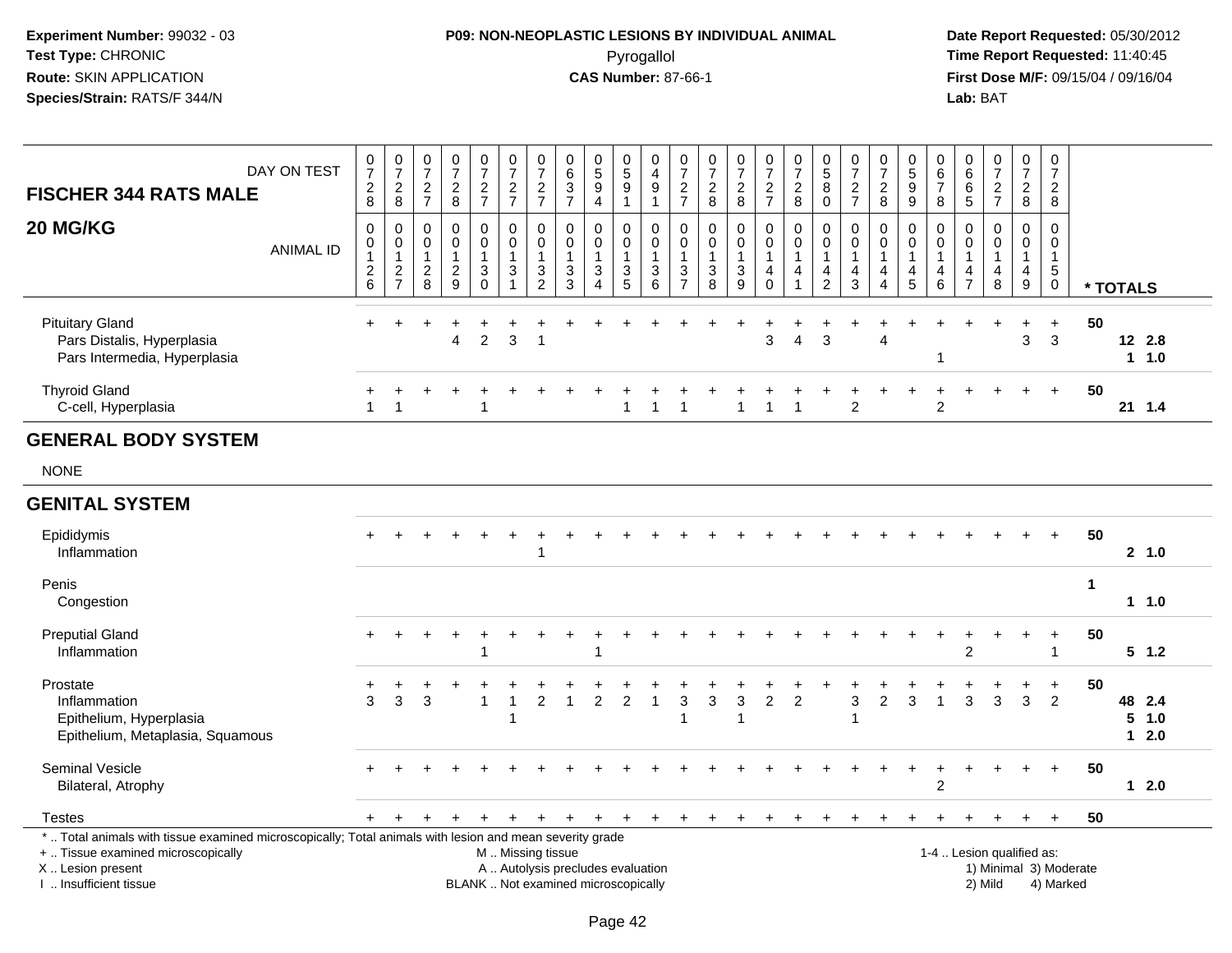## **P09: NON-NEOPLASTIC LESIONS BY INDIVIDUAL ANIMAL**Pyrogallol **Time Report Requested:** 11:40:45

 **Date Report Requested:** 05/30/2012 **First Dose M/F:** 09/15/04 / 09/16/04 Lab: BAT **Lab:** BAT

| DAY ON TEST<br><b>FISCHER 344 RATS MALE</b>                                                            | $\frac{0}{7}$<br>$\begin{array}{c} 2 \\ 8 \end{array}$                 | $\frac{0}{7}$<br>$_{8}^2$                                                      | $\frac{0}{7}$<br>$\overline{a}$<br>$\overline{7}$ | $\frac{0}{7}$<br>$\frac{2}{8}$                          | $\frac{0}{7}$<br>$\frac{2}{7}$                                      | $\frac{0}{7}$<br>$\frac{2}{7}$                         | $\begin{array}{c} 0 \\ 7 \end{array}$<br>$\frac{2}{7}$                       | $\begin{array}{c} 0 \\ 6 \end{array}$<br>$\ensuremath{\mathsf{3}}$<br>$\overline{7}$ | $\begin{matrix} 0 \\ 5 \end{matrix}$<br>$\boldsymbol{9}$<br>$\overline{4}$ | $\begin{array}{c} 0 \\ 5 \\ 9 \end{array}$<br>$\mathbf{1}$ | $\begin{smallmatrix} 0\\4 \end{smallmatrix}$<br>9<br>$\overline{1}$ | $\frac{0}{7}$<br>$\frac{2}{7}$                                                  | $\frac{0}{7}$<br>$\overline{2}$<br>8        | $\frac{0}{7}$<br>$\overline{c}$<br>8                                       | $\frac{0}{7}$<br>$\frac{2}{7}$                       | $\begin{smallmatrix} 0\\7 \end{smallmatrix}$<br>$\overline{2}$<br>8            | $\begin{smallmatrix}0\0\5\end{smallmatrix}$<br>$\, 8$<br>$\mathbf 0$         | $\frac{0}{7}$<br>$\overline{2}$<br>$\overline{7}$         | $\begin{array}{c} 0 \\ 7 \end{array}$<br>$\sqrt{2}$<br>8                               | $\begin{array}{c} 0 \\ 5 \end{array}$<br>$9\,$<br>$\boldsymbol{9}$ | 0<br>$\,6$<br>$\overline{7}$<br>8                       | $\begin{array}{c} 0 \\ 6 \end{array}$<br>$\,6\,$<br>5   | $\begin{smallmatrix}0\\7\end{smallmatrix}$<br>$\frac{2}{7}$ | $\frac{0}{7}$<br>$\overline{2}$<br>$\bf 8$              | $\frac{0}{7}$<br>$\frac{2}{8}$                                              |             |                                |                                  |
|--------------------------------------------------------------------------------------------------------|------------------------------------------------------------------------|--------------------------------------------------------------------------------|---------------------------------------------------|---------------------------------------------------------|---------------------------------------------------------------------|--------------------------------------------------------|------------------------------------------------------------------------------|--------------------------------------------------------------------------------------|----------------------------------------------------------------------------|------------------------------------------------------------|---------------------------------------------------------------------|---------------------------------------------------------------------------------|---------------------------------------------|----------------------------------------------------------------------------|------------------------------------------------------|--------------------------------------------------------------------------------|------------------------------------------------------------------------------|-----------------------------------------------------------|----------------------------------------------------------------------------------------|--------------------------------------------------------------------|---------------------------------------------------------|---------------------------------------------------------|-------------------------------------------------------------|---------------------------------------------------------|-----------------------------------------------------------------------------|-------------|--------------------------------|----------------------------------|
| 20 MG/KG<br><b>ANIMAL ID</b>                                                                           | $\mathbf 0$<br>0<br>$\mathbf{1}$<br>$\boldsymbol{2}$<br>$6\phantom{1}$ | $\mathbf 0$<br>$\mathbf 0$<br>$\mathbf{1}$<br>$\overline{c}$<br>$\overline{7}$ | 0<br>0<br>$\mathbf{1}$<br>$\overline{2}$<br>8     | $\mathbf 0$<br>0<br>$\mathbf{1}$<br>$\overline{c}$<br>9 | $\pmb{0}$<br>$\mathbf 0$<br>$\mathbf{1}$<br>$\mathsf 3$<br>$\Omega$ | 0<br>$\mathbf 0$<br>$\overline{1}$<br>$\sqrt{3}$<br>-1 | $\pmb{0}$<br>$\mathbf 0$<br>$\overline{1}$<br>$\mathbf{3}$<br>$\overline{2}$ | $\mathbf 0$<br>$\mathbf 0$<br>1<br>3<br>3                                            | $\mathsf{O}\xspace$<br>0<br>$\mathbf{1}$<br>3<br>$\Delta$                  | 0<br>0<br>$\mathbf{1}$<br>$\ensuremath{\mathsf{3}}$<br>5   | 0<br>$\mathbf 0$<br>$\mathbf{1}$<br>$\mathbf{3}$<br>6               | $\mathbf 0$<br>$\boldsymbol{0}$<br>$\mathbf{1}$<br>$\sqrt{3}$<br>$\overline{7}$ | 0<br>0<br>$\overline{1}$<br>$\sqrt{3}$<br>8 | $\pmb{0}$<br>$\mathbf 0$<br>$\mathbf{1}$<br>$\ensuremath{\mathsf{3}}$<br>9 | 0<br>0<br>$\mathbf{1}$<br>$\overline{4}$<br>$\Omega$ | $\mathsf 0$<br>$\mathbf 0$<br>$\mathbf{1}$<br>$\overline{4}$<br>$\overline{1}$ | $\mathbf 0$<br>$\pmb{0}$<br>$\mathbf{1}$<br>$\overline{4}$<br>$\overline{2}$ | $\mathbf 0$<br>0<br>$\overline{1}$<br>$\overline{a}$<br>3 | $\mathbf 0$<br>$\mathbf 0$<br>$\mathbf{1}$<br>$\overline{4}$<br>$\boldsymbol{\Lambda}$ | 0<br>$\mathbf 0$<br>$\mathbf{1}$<br>$\overline{4}$<br>5            | $\mathbf 0$<br>0<br>$\mathbf{1}$<br>$\overline{4}$<br>6 | $\mathbf 0$<br>0<br>$\mathbf{1}$<br>4<br>$\overline{7}$ | $\mathbf 0$<br>0<br>$\mathbf{1}$<br>$\overline{4}$<br>8     | $\mathbf 0$<br>0<br>$\mathbf{1}$<br>$\overline{4}$<br>9 | $\mathbf 0$<br>$\mathbf 0$<br>$\mathbf{1}$<br>$\,$ 5 $\,$<br>$\overline{0}$ |             | * TOTALS                       |                                  |
| Cyst<br>Mineralization<br>Germinal Epithelium, Atrophy<br>Interstitial Cell, Hyperplasia               | $\overline{c}$                                                         |                                                                                |                                                   |                                                         |                                                                     |                                                        |                                                                              |                                                                                      |                                                                            | $\mathbf{3}$                                               |                                                                     | -1<br>4<br>2                                                                    |                                             |                                                                            |                                                      |                                                                                |                                                                              |                                                           | $\overline{c}$                                                                         |                                                                    | 4                                                       |                                                         |                                                             |                                                         |                                                                             |             |                                | 24.0<br>2, 1.5<br>7, 3.1<br>52.0 |
| <b>HEMATOPOIETIC SYSTEM</b>                                                                            |                                                                        |                                                                                |                                                   |                                                         |                                                                     |                                                        |                                                                              |                                                                                      |                                                                            |                                                            |                                                                     |                                                                                 |                                             |                                                                            |                                                      |                                                                                |                                                                              |                                                           |                                                                                        |                                                                    |                                                         |                                                         |                                                             |                                                         |                                                                             |             |                                |                                  |
| <b>Bone Marrow</b><br>Hyperplasia<br>Myelofibrosis                                                     |                                                                        |                                                                                |                                                   | $\overline{2}$                                          |                                                                     |                                                        |                                                                              |                                                                                      |                                                                            |                                                            |                                                                     |                                                                                 |                                             |                                                                            |                                                      | 4                                                                              | $\overline{4}$                                                               |                                                           |                                                                                        |                                                                    | 3                                                       |                                                         |                                                             |                                                         | $+$<br>3                                                                    | 50          |                                | 11 3.6<br>$12.0$                 |
| Lymph Node<br>Degeneration, Cystic<br>Mediastinal, Hyperplasia, Plasma Cell                            |                                                                        |                                                                                |                                                   |                                                         | $\ddot{}$                                                           |                                                        |                                                                              | $\ddot{}$<br>3                                                                       |                                                                            |                                                            |                                                                     |                                                                                 |                                             |                                                                            |                                                      |                                                                                |                                                                              |                                                           |                                                                                        |                                                                    | +<br>$\overline{2}$                                     |                                                         |                                                             |                                                         |                                                                             | 4           | $\mathbf 1$                    | 2.0<br>$1 \quad 3.0$             |
| Lymph Node, Mandibular                                                                                 | м                                                                      | M                                                                              | м                                                 | M                                                       | м                                                                   | M                                                      | M                                                                            | м                                                                                    | м                                                                          | M                                                          | М                                                                   | M                                                                               | м                                           | M                                                                          | M                                                    | M                                                                              | M                                                                            | M                                                         | M                                                                                      | M                                                                  | M                                                       | м                                                       | M                                                           | M M                                                     |                                                                             | $\mathbf 0$ |                                |                                  |
| Lymph Node, Mesenteric<br>Degeneration, Cystic<br>Hyperplasia, Histiocytic<br>Hyperplasia, Plasma Cell |                                                                        |                                                                                |                                                   | $\overline{2}$                                          |                                                                     |                                                        | $\overline{1}$                                                               | $\ensuremath{\mathsf{3}}$                                                            |                                                                            |                                                            |                                                                     |                                                                                 |                                             |                                                                            |                                                      |                                                                                |                                                                              |                                                           |                                                                                        |                                                                    |                                                         |                                                         |                                                             |                                                         | $\ddot{}$                                                                   | 50          | $\mathbf{2}$<br>$\overline{1}$ | $12.0$<br>1.5<br>3.0             |
| Spleen<br>Congestion<br>Hyperplasia, Lymphoid<br>Infarct<br>Lymphoid Follicle, Atrophy                 |                                                                        |                                                                                |                                                   |                                                         |                                                                     |                                                        |                                                                              | $\boldsymbol{2}$                                                                     |                                                                            |                                                            |                                                                     |                                                                                 |                                             |                                                                            |                                                      |                                                                                |                                                                              |                                                           |                                                                                        |                                                                    |                                                         | 3<br>$\overline{2}$                                     |                                                             |                                                         | $+$                                                                         | 50          | $\mathbf{1}$<br>$\mathbf{1}$   | 3.0<br>2.0<br>3.3.7<br>22.0      |
| Thymus<br>Cyst                                                                                         |                                                                        |                                                                                |                                                   |                                                         |                                                                     |                                                        |                                                                              |                                                                                      |                                                                            |                                                            |                                                                     |                                                                                 |                                             |                                                                            |                                                      |                                                                                |                                                                              |                                                           |                                                                                        |                                                                    |                                                         |                                                         |                                                             |                                                         | $+$                                                                         | 48          |                                | 12.0                             |

\* .. Total animals with tissue examined microscopically; Total animals with lesion and mean severity grade

+ .. Tissue examined microscopically

X .. Lesion present

I .. Insufficient tissue

M .. Missing tissue

A .. Autolysis precludes evaluation

 1-4 .. Lesion qualified as: BLANK .. Not examined microscopically 2) Mild 4) Marked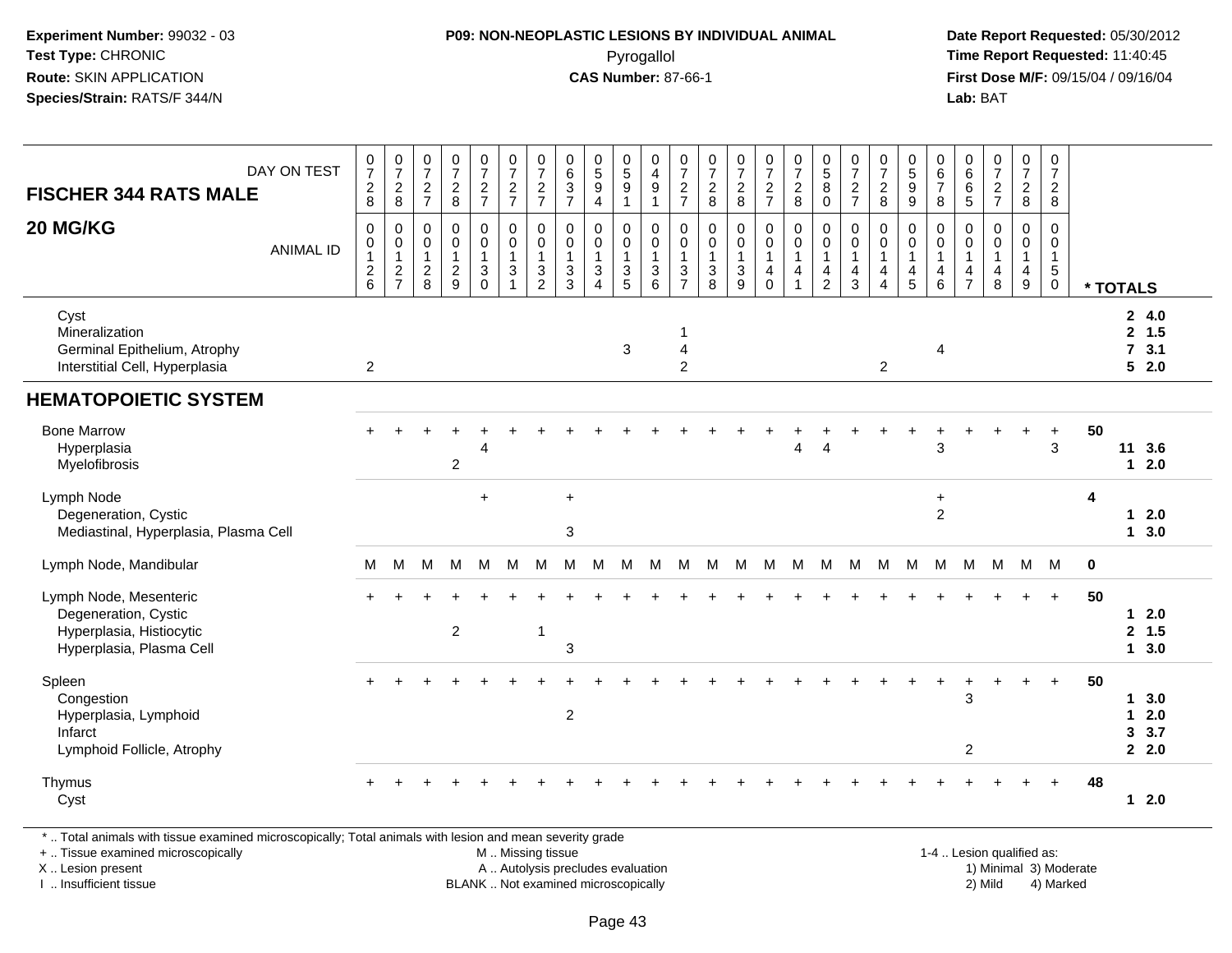# **P09: NON-NEOPLASTIC LESIONS BY INDIVIDUAL ANIMAL**Pyrogallol **Time Report Requested:** 11:40:45

| DAY ON TEST<br><b>FISCHER 344 RATS MALE</b>                                                                                                                                                   | $\frac{0}{7}$<br>$_{\rm 2}^2$                           | $\frac{0}{7}$<br>$^{\,2}_{\,8}$                           | $\frac{0}{7}$<br>$\frac{2}{7}$                                    | $\frac{0}{7}$<br>$\frac{2}{8}$                              | $\frac{0}{7}$<br>$\frac{2}{7}$                         | $\frac{0}{7}$<br>$\frac{2}{7}$                                             | $\frac{0}{7}$<br>$\frac{2}{7}$                              | 0<br>$\,6\,$<br>$\frac{3}{7}$                                            | $\begin{array}{c} 0 \\ 5 \\ 9 \end{array}$<br>$\overline{4}$     | $\begin{array}{c} 0 \\ 5 \end{array}$<br>$\overline{9}$<br>$\overline{1}$ | 0<br>$\overline{4}$<br>$\boldsymbol{9}$<br>$\overline{1}$     | $\frac{0}{7}$<br>$\overline{2}$<br>$\overline{7}$               | $\frac{0}{7}$<br>$\frac{2}{8}$                                                      | $\frac{0}{7}$<br>$\frac{2}{8}$                     | $\frac{0}{7}$<br>$\frac{2}{7}$                                         | $\frac{0}{7}$<br>$\overline{2}$<br>8               | $\begin{smallmatrix}0\0\5\end{smallmatrix}$<br>$\bf 8$<br>$\mathbf 0$ | $\frac{0}{7}$<br>$\frac{2}{7}$                                                 | $\frac{0}{7}$<br>$^2_8$                                                       | $\begin{array}{c} 0 \\ 5 \end{array}$<br>$\boldsymbol{9}$<br>9            | 0<br>$\,6\,$<br>$\boldsymbol{7}$<br>8             | $\begin{array}{c} 0 \\ 6 \end{array}$<br>$\,6$<br>$\overline{5}$  | $\frac{0}{7}$<br>$\frac{2}{7}$                        | $\begin{array}{c} 0 \\ 7 \end{array}$<br>$\overline{2}$<br>8         | 0<br>$\overline{7}$<br>$\overline{a}$<br>8                                |          |                                     |             |
|-----------------------------------------------------------------------------------------------------------------------------------------------------------------------------------------------|---------------------------------------------------------|-----------------------------------------------------------|-------------------------------------------------------------------|-------------------------------------------------------------|--------------------------------------------------------|----------------------------------------------------------------------------|-------------------------------------------------------------|--------------------------------------------------------------------------|------------------------------------------------------------------|---------------------------------------------------------------------------|---------------------------------------------------------------|-----------------------------------------------------------------|-------------------------------------------------------------------------------------|----------------------------------------------------|------------------------------------------------------------------------|----------------------------------------------------|-----------------------------------------------------------------------|--------------------------------------------------------------------------------|-------------------------------------------------------------------------------|---------------------------------------------------------------------------|---------------------------------------------------|-------------------------------------------------------------------|-------------------------------------------------------|----------------------------------------------------------------------|---------------------------------------------------------------------------|----------|-------------------------------------|-------------|
| 20 MG/KG<br><b>ANIMAL ID</b>                                                                                                                                                                  | $\pmb{0}$<br>$\pmb{0}$<br>$\mathbf{1}$<br>$\frac{2}{6}$ | $\mathbf 0$<br>$\pmb{0}$<br>$\mathbf{1}$<br>$\frac{2}{7}$ | $\mathbf 0$<br>$\boldsymbol{0}$<br>$\overline{1}$<br>$_{\rm 8}^2$ | $\mathbf 0$<br>$\mathbf 0$<br>$\mathbf{1}$<br>$\frac{2}{9}$ | $\pmb{0}$<br>$\mathbf 0$<br>$\mathbf{1}$<br>$_{0}^{3}$ | $\pmb{0}$<br>$\mathbf 0$<br>$\mathbf{1}$<br>$\ensuremath{\mathsf{3}}$<br>1 | $\mathbf 0$<br>$\mathbf 0$<br>$\mathbf{1}$<br>$\frac{3}{2}$ | $\mathbf 0$<br>$\mathbf 0$<br>$\overline{1}$<br>$\frac{3}{3}$            | 0<br>$\mathbf 0$<br>$\mathbf{1}$<br>$\sqrt{3}$<br>$\overline{4}$ | 0<br>$\Omega$<br>1<br>$\sqrt{3}$<br>$\overline{5}$                        | $\mathbf 0$<br>$\mathbf 0$<br>$\overline{1}$<br>$\frac{3}{6}$ | 0<br>$\Omega$<br>$\mathbf{1}$<br>$\mathbf{3}$<br>$\overline{7}$ | $\mathbf 0$<br>$\mathbf 0$<br>$\mathbf{1}$<br>$\begin{array}{c} 3 \\ 8 \end{array}$ | $\pmb{0}$<br>$\mathbf 0$<br>1<br>$\mathbf{3}$<br>9 | $\mathbf 0$<br>$\mathsf{O}\xspace$<br>$\mathbf{1}$<br>4<br>$\mathbf 0$ | $\mathbf 0$<br>$\pmb{0}$<br>$\mathbf{1}$<br>4<br>1 | $\mathbf 0$<br>$\mathbf 0$<br>$\mathbf 1$<br>4<br>$\mathbf 2$         | $\mathbf 0$<br>$\mathbf 0$<br>$\mathbf{1}$<br>$\overline{a}$<br>$\overline{3}$ | 0<br>$\mathbf 0$<br>$\mathbf{1}$<br>$\overline{4}$<br>$\overline{\mathbf{4}}$ | 0<br>$\mathbf 0$<br>$\mathbf{1}$<br>$\begin{array}{c} 4 \\ 5 \end{array}$ | $\mathbf 0$<br>$\Omega$<br>$\mathbf{1}$<br>4<br>6 | $\mathbf 0$<br>$\mathbf 0$<br>$\mathbf{1}$<br>4<br>$\overline{7}$ | $\mathsf{O}$<br>$\mathbf 0$<br>$\mathbf{1}$<br>4<br>8 | 0<br>$\mathbf 0$<br>$\mathbf{1}$<br>$\overline{4}$<br>$\overline{9}$ | $\mathbf 0$<br>$\mathbf 0$<br>$\mathbf{1}$<br>$\overline{5}$<br>$\pmb{0}$ | * TOTALS |                                     |             |
| Fibrosis                                                                                                                                                                                      |                                                         |                                                           |                                                                   |                                                             |                                                        |                                                                            |                                                             |                                                                          |                                                                  |                                                                           |                                                               |                                                                 |                                                                                     |                                                    |                                                                        |                                                    |                                                                       |                                                                                |                                                                               |                                                                           | $\overline{c}$                                    |                                                                   |                                                       |                                                                      |                                                                           |          |                                     | $12.0$      |
| <b>INTEGUMENTARY SYSTEM</b>                                                                                                                                                                   |                                                         |                                                           |                                                                   |                                                             |                                                        |                                                                            |                                                             |                                                                          |                                                                  |                                                                           |                                                               |                                                                 |                                                                                     |                                                    |                                                                        |                                                    |                                                                       |                                                                                |                                                                               |                                                                           |                                                   |                                                                   |                                                       |                                                                      |                                                                           |          |                                     |             |
| <b>Mammary Gland</b>                                                                                                                                                                          |                                                         |                                                           |                                                                   |                                                             |                                                        |                                                                            |                                                             |                                                                          |                                                                  |                                                                           |                                                               |                                                                 |                                                                                     |                                                    |                                                                        |                                                    |                                                                       |                                                                                |                                                                               |                                                                           |                                                   |                                                                   |                                                       |                                                                      |                                                                           | 50       |                                     |             |
| Skin<br>Ulcer                                                                                                                                                                                 |                                                         |                                                           |                                                                   |                                                             |                                                        |                                                                            |                                                             |                                                                          |                                                                  |                                                                           |                                                               |                                                                 |                                                                                     |                                                    |                                                                        |                                                    |                                                                       |                                                                                |                                                                               |                                                                           |                                                   |                                                                   |                                                       |                                                                      |                                                                           | 50       |                                     | 14.0        |
| Sebaceous Gland, Site Of Application,<br>Hyperplasia                                                                                                                                          | 1                                                       |                                                           |                                                                   | $\mathbf{1}$                                                | $\mathbf{1}$                                           | - 1                                                                        |                                                             | 1                                                                        | $\overline{1}$                                                   |                                                                           | $\overline{1}$                                                |                                                                 |                                                                                     |                                                    |                                                                        |                                                    | $\mathbf{1}$                                                          |                                                                                |                                                                               |                                                                           |                                                   |                                                                   |                                                       | 1                                                                    |                                                                           |          | 12 1.0                              |             |
| Site Of Application, Hyperkeratosis<br>Site Of Application, Hyperplasia                                                                                                                       | 1<br>$\mathbf{1}$                                       |                                                           |                                                                   | -1<br>$\mathbf{1}$                                          | 1<br>$\mathbf{1}$                                      | $\overline{1}$                                                             |                                                             | 1<br>$\mathbf{1}$                                                        | $\overline{1}$                                                   |                                                                           | -1<br>$\overline{1}$                                          |                                                                 |                                                                                     | $1 \quad 1$                                        |                                                                        | $\mathbf{1}$<br>$\mathbf{1}$                       | 1<br>1                                                                | -1                                                                             |                                                                               | $\mathbf 1$                                                               | $\mathbf{1}$                                      | $\overline{1}$                                                    |                                                       | 1<br>$\mathbf{1}$                                                    |                                                                           |          | 21, 1.0<br>$20$ 1.0                 |             |
| <b>MUSCULOSKELETAL SYSTEM</b>                                                                                                                                                                 |                                                         |                                                           |                                                                   |                                                             |                                                        |                                                                            |                                                             |                                                                          |                                                                  |                                                                           |                                                               |                                                                 |                                                                                     |                                                    |                                                                        |                                                    |                                                                       |                                                                                |                                                                               |                                                                           |                                                   |                                                                   |                                                       |                                                                      |                                                                           |          |                                     |             |
| Bone<br>Mandible, Cyst                                                                                                                                                                        |                                                         |                                                           |                                                                   |                                                             |                                                        |                                                                            |                                                             |                                                                          |                                                                  |                                                                           |                                                               |                                                                 |                                                                                     |                                                    |                                                                        |                                                    |                                                                       |                                                                                |                                                                               |                                                                           |                                                   |                                                                   |                                                       |                                                                      |                                                                           | 50       |                                     | 14.0        |
| <b>NERVOUS SYSTEM</b>                                                                                                                                                                         |                                                         |                                                           |                                                                   |                                                             |                                                        |                                                                            |                                                             |                                                                          |                                                                  |                                                                           |                                                               |                                                                 |                                                                                     |                                                    |                                                                        |                                                    |                                                                       |                                                                                |                                                                               |                                                                           |                                                   |                                                                   |                                                       |                                                                      |                                                                           |          |                                     |             |
| <b>Brain</b><br>Hydrocephalus                                                                                                                                                                 |                                                         |                                                           |                                                                   |                                                             |                                                        |                                                                            |                                                             |                                                                          |                                                                  | $\overline{c}$                                                            |                                                               |                                                                 |                                                                                     | $\ddot{}$<br>$\overline{2}$                        |                                                                        |                                                    |                                                                       |                                                                                |                                                                               |                                                                           |                                                   |                                                                   |                                                       |                                                                      | $\ddot{+}$                                                                | 50       |                                     | 4 1.8       |
| <b>RESPIRATORY SYSTEM</b>                                                                                                                                                                     |                                                         |                                                           |                                                                   |                                                             |                                                        |                                                                            |                                                             |                                                                          |                                                                  |                                                                           |                                                               |                                                                 |                                                                                     |                                                    |                                                                        |                                                    |                                                                       |                                                                                |                                                                               |                                                                           |                                                   |                                                                   |                                                       |                                                                      |                                                                           |          |                                     |             |
| Lung<br>Congestion<br>Hyperplasia                                                                                                                                                             |                                                         |                                                           |                                                                   |                                                             |                                                        |                                                                            | 3                                                           |                                                                          |                                                                  |                                                                           | $\overline{2}$                                                |                                                                 |                                                                                     |                                                    |                                                                        |                                                    |                                                                       |                                                                                |                                                                               |                                                                           |                                                   |                                                                   |                                                       |                                                                      |                                                                           | 50       | $\mathbf{1}$                        | 12.0<br>3.0 |
| Inflammation<br>Metaplasia, Squamous<br>Alveolar Epithelium, Hyperplasia                                                                                                                      | $\mathbf{3}$                                            |                                                           | 1                                                                 |                                                             | $\overline{a}$                                         | -1                                                                         | $\mathbf{1}$                                                |                                                                          |                                                                  |                                                                           |                                                               | $\mathbf{1}$<br>$\overline{c}$                                  |                                                                                     |                                                    |                                                                        |                                                    |                                                                       |                                                                                | $\overline{c}$                                                                |                                                                           |                                                   |                                                                   |                                                       |                                                                      |                                                                           |          | 13 1.2<br>$\mathbf 1$<br>$10$ $1.8$ | 1.0         |
| *  Total animals with tissue examined microscopically; Total animals with lesion and mean severity grade<br>+  Tissue examined microscopically<br>X  Lesion present<br>I  Insufficient tissue |                                                         |                                                           |                                                                   |                                                             |                                                        | M  Missing tissue                                                          |                                                             | A  Autolysis precludes evaluation<br>BLANK  Not examined microscopically |                                                                  |                                                                           |                                                               |                                                                 |                                                                                     |                                                    |                                                                        |                                                    |                                                                       |                                                                                |                                                                               |                                                                           |                                                   |                                                                   | 1-4  Lesion qualified as:<br>2) Mild                  |                                                                      | 1) Minimal 3) Moderate<br>4) Marked                                       |          |                                     |             |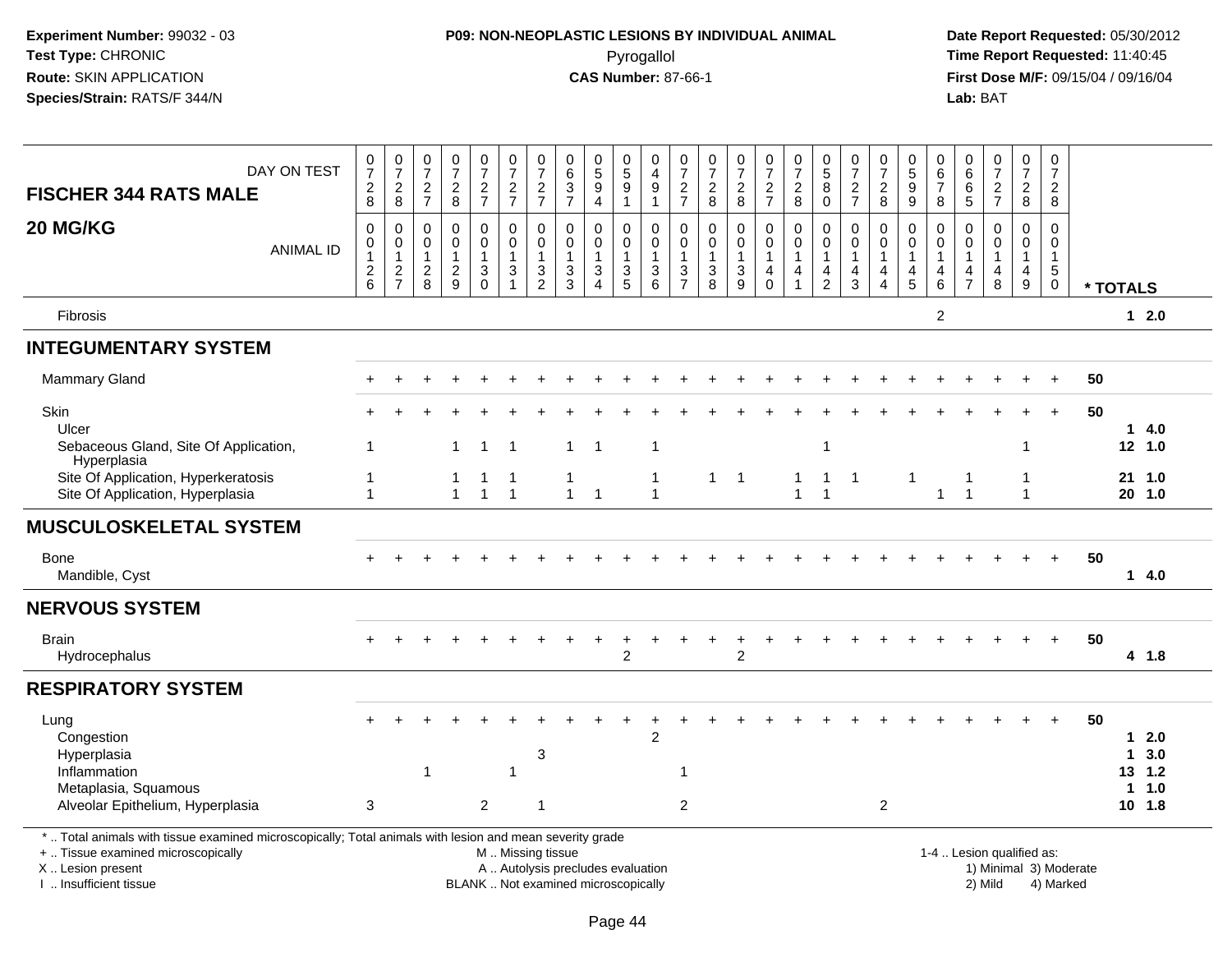## **P09: NON-NEOPLASTIC LESIONS BY INDIVIDUAL ANIMAL**Pyrogallol **Time Report Requested:** 11:40:45

 **Date Report Requested:** 05/30/2012 **First Dose M/F:** 09/15/04 / 09/16/04 Lab: BAT **Lab:** BAT

| DAY ON TEST<br><b>FISCHER 344 RATS MALE</b>                         | $\frac{0}{7}$<br>$\frac{2}{8}$                            | $\frac{0}{7}$<br>$\overline{c}$<br>8            | 0<br>$\overline{7}$<br>$\overline{c}$<br>$\overline{7}$ | $\frac{0}{7}$<br>$\overline{c}$<br>8                        | $\frac{0}{7}$<br>$\frac{2}{7}$                                             | $\frac{0}{7}$<br>$\frac{2}{7}$                                           | $\frac{0}{7}$<br>$\frac{2}{7}$                         | 0<br>$\,6\,$<br>$\ensuremath{\mathsf{3}}$<br>$\overline{7}$ | $\begin{array}{c} 0 \\ 5 \\ 9 \end{array}$<br>$\overline{4}$                | 0<br>$\overline{5}$<br>$\boldsymbol{9}$<br>$\overline{\mathbf{1}}$ | $\mathbf 0$<br>$\overline{4}$<br>$\overline{9}$<br>$\overline{1}$ | 0<br>$\overline{7}$<br>$\overline{c}$<br>$\overline{7}$ | $\begin{array}{c} 0 \\ 7 \end{array}$<br>$\overline{c}$<br>8 | $\frac{0}{7}$<br>$\overline{c}$<br>8          | 0<br>$\overline{7}$<br>$\frac{2}{7}$           | $\frac{0}{7}$<br>$\boldsymbol{2}$<br>8                                         | $\begin{array}{c} 0 \\ 5 \end{array}$<br>8<br>$\mathbf 0$ | $\frac{0}{7}$<br>$\overline{2}$<br>$\overline{7}$                                     | $\frac{0}{7}$<br>$\overline{c}$<br>8                                         | 0<br>$\overline{5}$<br>9<br>9 | $\mathbf 0$<br>6<br>$\overline{7}$<br>8                | 0<br>$\,6\,$<br>6<br>$\sqrt{5}$             | $\begin{array}{c} 0 \\ 7 \end{array}$<br>$\overline{c}$<br>$\overline{7}$ | 0<br>$\overline{7}$<br>$_{8}^2$ | 0<br>$\overline{7}$<br>$\overline{c}$<br>8                                |    |          |                            |  |
|---------------------------------------------------------------------|-----------------------------------------------------------|-------------------------------------------------|---------------------------------------------------------|-------------------------------------------------------------|----------------------------------------------------------------------------|--------------------------------------------------------------------------|--------------------------------------------------------|-------------------------------------------------------------|-----------------------------------------------------------------------------|--------------------------------------------------------------------|-------------------------------------------------------------------|---------------------------------------------------------|--------------------------------------------------------------|-----------------------------------------------|------------------------------------------------|--------------------------------------------------------------------------------|-----------------------------------------------------------|---------------------------------------------------------------------------------------|------------------------------------------------------------------------------|-------------------------------|--------------------------------------------------------|---------------------------------------------|---------------------------------------------------------------------------|---------------------------------|---------------------------------------------------------------------------|----|----------|----------------------------|--|
| 20 MG/KG<br><b>ANIMAL ID</b>                                        | 0<br>$\mathbf 0$<br>$\begin{array}{c} 2 \\ 6 \end{array}$ | 0<br>$\pmb{0}$<br>$\mathbf{1}$<br>$\frac{2}{7}$ | $\mathbf 0$<br>0<br>$\frac{2}{8}$                       | $\mathbf 0$<br>$\mathbf 0$<br>$\mathbf{1}$<br>$\frac{2}{9}$ | 0<br>$\mathsf{O}\xspace$<br>1<br>$\ensuremath{\mathsf{3}}$<br>$\mathbf{0}$ | $\mathbf 0$<br>$\mathbf 0$<br>$\mathbf{1}$<br>$\sqrt{3}$<br>$\mathbf{1}$ | $\mathbf 0$<br>$\mathbf 0$<br>1<br>3<br>$\overline{2}$ | $\mathbf 0$<br>$\mathbf 0$<br>$\mathbf{3}$<br>3             | $\mathbf 0$<br>$\mathbf 0$<br>$\mathbf{1}$<br>$\mathbf 3$<br>$\overline{4}$ | 0<br>$\mathbf 0$<br>$\sqrt{3}$<br>$\sqrt{5}$                       | $\mathbf 0$<br>$\mathbf 0$<br>$\overline{1}$<br>$\mathbf{3}$<br>6 | $\mathbf 0$<br>$\mathbf 0$<br>3<br>$\overline{7}$       | $\mathbf 0$<br>$\mathbf 0$<br>1<br>$\sqrt{3}$<br>8           | $\mathbf 0$<br>$\mathbf 0$<br>$\sqrt{3}$<br>9 | 0<br>$\mathbf 0$<br>$\overline{4}$<br>$\Omega$ | $\mathbf 0$<br>$\mathbf 0$<br>$\mathbf{1}$<br>$\overline{4}$<br>$\overline{A}$ | 0<br>0<br>1<br>4<br>$\overline{2}$                        | $\mathbf 0$<br>$\mathbf 0$<br>$\mathbf{1}$<br>$\overline{\mathbf{4}}$<br>$\mathbf{3}$ | $\mathbf 0$<br>0<br>$\mathbf{1}$<br>$\overline{4}$<br>$\boldsymbol{\Lambda}$ | 0<br>$\mathbf 0$<br>4<br>5    | $\mathbf 0$<br>$\mathbf 0$<br>$\overline{1}$<br>4<br>6 | $\Omega$<br>$\Omega$<br>4<br>$\overline{7}$ | $\Omega$<br>$\Omega$<br>1<br>4<br>8                                       | 0<br>$\mathbf 0$<br>4<br>9      | $\mathbf 0$<br>$\mathbf 0$<br>$\overline{1}$<br>$\sqrt{5}$<br>$\mathbf 0$ |    | * TOTALS |                            |  |
| Alveolus, Infiltration Cellular, Histiocyte<br>Bronchiole, Fibrosis | $\overline{2}$                                            |                                                 | 1                                                       |                                                             |                                                                            |                                                                          | $\overline{c}$                                         |                                                             |                                                                             |                                                                    |                                                                   | $\mathbf 1$                                             |                                                              |                                               |                                                |                                                                                |                                                           |                                                                                       |                                                                              |                               | 3                                                      |                                             |                                                                           |                                 |                                                                           |    |          | $5 \t1.4$<br>$1 \quad 3.0$ |  |
| Nose<br>Inflammation                                                |                                                           |                                                 |                                                         | $\overline{2}$                                              | 3                                                                          |                                                                          | 3                                                      |                                                             |                                                                             |                                                                    |                                                                   | $\overline{2}$                                          |                                                              |                                               | 3                                              | -1                                                                             |                                                           | 2                                                                                     |                                                                              |                               |                                                        |                                             | 3                                                                         |                                 | $\ddot{}$<br>$\overline{2}$                                               | 50 |          | 21 2.0                     |  |
| Trachea<br>Inflammation<br>Metaplasia, Squamous                     |                                                           |                                                 |                                                         |                                                             |                                                                            |                                                                          |                                                        |                                                             |                                                                             |                                                                    |                                                                   |                                                         |                                                              |                                               |                                                |                                                                                |                                                           |                                                                                       |                                                                              |                               | $\overline{2}$                                         |                                             |                                                                           |                                 | $+$                                                                       | 50 |          | 2, 1.5<br>$1 1.0$          |  |
| <b>SPECIAL SENSES SYSTEM</b>                                        |                                                           |                                                 |                                                         |                                                             |                                                                            |                                                                          |                                                        |                                                             |                                                                             |                                                                    |                                                                   |                                                         |                                                              |                                               |                                                |                                                                                |                                                           |                                                                                       |                                                                              |                               |                                                        |                                             |                                                                           |                                 |                                                                           |    |          |                            |  |
| Eye<br>Retina, Developmental Malformation                           |                                                           |                                                 |                                                         |                                                             |                                                                            |                                                                          |                                                        | X                                                           |                                                                             |                                                                    |                                                                   |                                                         |                                                              |                                               |                                                |                                                                                |                                                           |                                                                                       |                                                                              |                               |                                                        |                                             |                                                                           |                                 | $\ddot{}$                                                                 | 50 | -1       |                            |  |
| Harderian Gland<br>Hyperplasia<br>Inflammation                      |                                                           |                                                 |                                                         |                                                             |                                                                            |                                                                          |                                                        |                                                             |                                                                             |                                                                    |                                                                   |                                                         |                                                              |                                               |                                                |                                                                                |                                                           |                                                                                       |                                                                              |                               |                                                        | $\mathbf 1$                                 |                                                                           |                                 |                                                                           | 50 |          | 22.0<br>11.0               |  |
| <b>URINARY SYSTEM</b>                                               |                                                           |                                                 |                                                         |                                                             |                                                                            |                                                                          |                                                        |                                                             |                                                                             |                                                                    |                                                                   |                                                         |                                                              |                                               |                                                |                                                                                |                                                           |                                                                                       |                                                                              |                               |                                                        |                                             |                                                                           |                                 |                                                                           |    |          |                            |  |
| Kidney<br>Hyperplasia, Tubular<br>Nephropathy<br>Thrombosis         | 2                                                         | 2                                               | 3                                                       |                                                             | $\overline{2}$                                                             | 3                                                                        |                                                        |                                                             |                                                                             |                                                                    |                                                                   | 3                                                       | 2                                                            | 3                                             | $\overline{2}$                                 | 2                                                                              |                                                           |                                                                                       | 2                                                                            | 2                             |                                                        |                                             | з                                                                         | $\mathbf 1$                     | $\ddot{}$<br>$\overline{2}$                                               | 50 | 49       | 2 1.0<br>2.2<br>11.0       |  |
| <b>Urinary Bladder</b><br>Transitional Epithelium, Hyperplasia      |                                                           |                                                 |                                                         |                                                             |                                                                            |                                                                          |                                                        |                                                             |                                                                             |                                                                    |                                                                   |                                                         |                                                              |                                               |                                                |                                                                                |                                                           |                                                                                       |                                                                              |                               |                                                        |                                             |                                                                           |                                 | $+$                                                                       | 50 |          | $1 \t1.0$                  |  |

\* .. Total animals with tissue examined microscopically; Total animals with lesion and mean severity grade

+ .. Tissue examined microscopically

X .. Lesion present

I .. Insufficient tissue

 M .. Missing tissueA .. Autolysis precludes evaluation

BLANK .. Not examined microscopically 2) Mild 4) Marked

1-4 .. Lesion qualified as: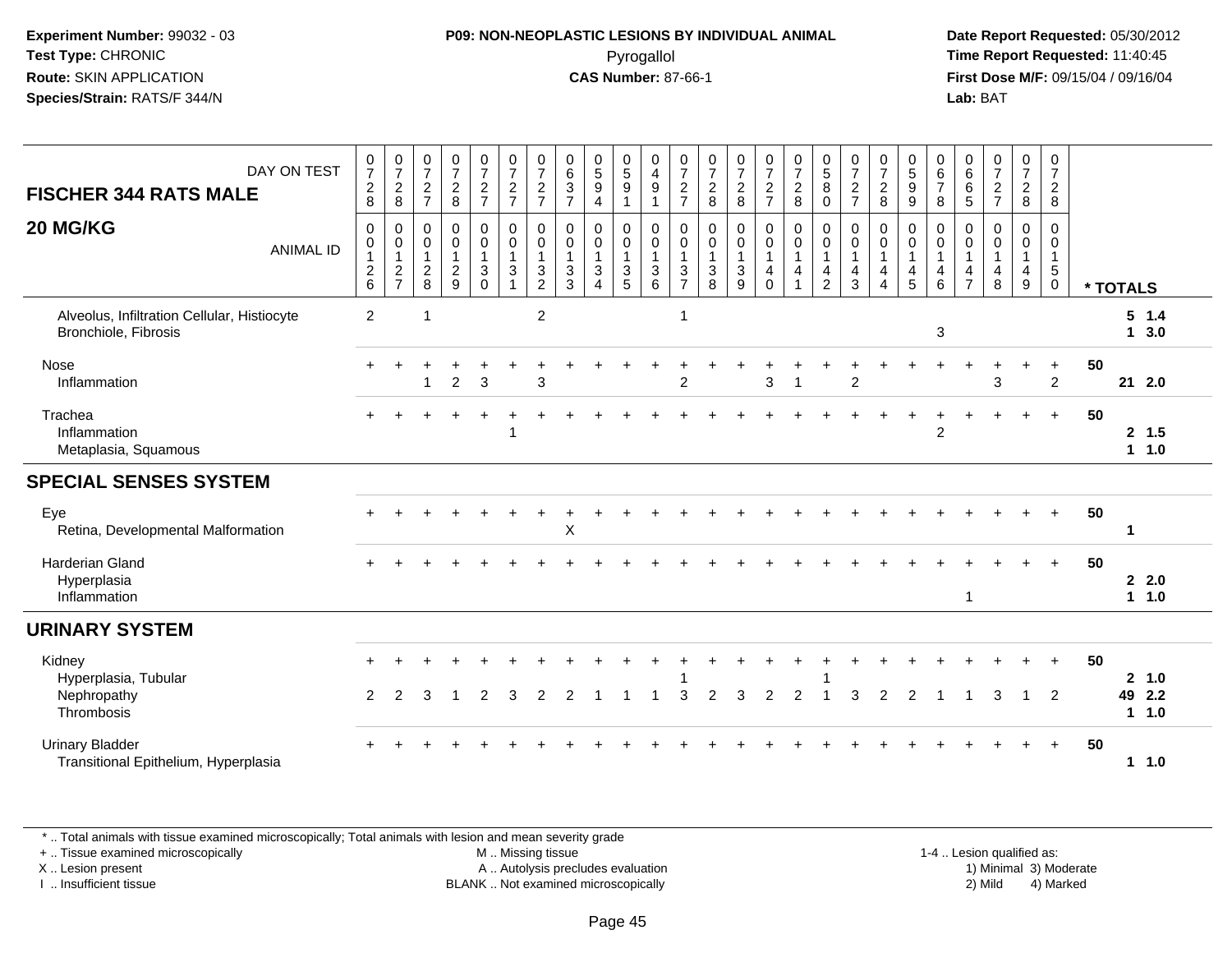## **P09: NON-NEOPLASTIC LESIONS BY INDIVIDUAL ANIMAL**Pyrogallol **Time Report Requested:** 11:40:45

 **Date Report Requested:** 05/30/2012 **First Dose M/F:** 09/15/04 / 09/16/04 Lab: BAT **Lab:** BAT

| <b>FISCHER 344 RATS MALE</b>                                                                             | DAY ON TEST      | $\frac{0}{7}$<br>$_{\rm 8}^2$                                  | $\begin{array}{c} 0 \\ 6 \end{array}$<br>$\frac{5}{7}$      | $\frac{0}{7}$<br>$\frac{2}{7}$                       | $\frac{0}{7}$<br>$\frac{2}{8}$                                    | 0<br>0<br>0<br>0<br>0                                     | $\frac{0}{7}$<br>$\frac{2}{8}$                                                            | $\begin{array}{c} 0 \\ 6 \end{array}$<br>$\overline{\mathbf{4}}$<br>$\overline{4}$ | $\frac{0}{7}$<br>$\frac{2}{8}$                                 | $\frac{0}{7}$<br>$\frac{2}{7}$                                    | $\frac{0}{2}$<br>$\overline{4}$                                     | $\begin{array}{c} 0 \\ 7 \end{array}$<br>$\frac{2}{8}$  | $\frac{0}{7}$<br>$\frac{2}{7}$                              | $\frac{0}{7}$<br>$\frac{2}{7}$                       | $\frac{0}{7}$<br>$\pmb{0}$<br>6                                       | $\begin{array}{c} 0 \\ 6 \end{array}$<br>$\overline{9}$<br>6 | $\begin{array}{c} 0 \\ 6 \end{array}$<br>$\mathbf{1}$<br>$\mathbf{1}$ | $\frac{0}{7}$<br>$\pmb{0}$<br>$\overline{2}$                      | $_{6}^{\rm 0}$<br>$rac{6}{7}$    | $\frac{0}{7}$<br>$\frac{2}{7}$                               | $\frac{0}{7}$<br>$\frac{2}{8}$                                            | $\frac{0}{7}$<br>$rac{2}{7}$                                                      | $\frac{0}{7}$<br>$\frac{2}{8}$                                       | $\frac{0}{7}$<br>$\frac{2}{8}$                                     | $_4^{\rm 0}$<br>$\overline{5}$<br>$\mathbf{1}$                        | $\frac{0}{7}$<br>$\frac{2}{7}$                                                      |                 |
|----------------------------------------------------------------------------------------------------------|------------------|----------------------------------------------------------------|-------------------------------------------------------------|------------------------------------------------------|-------------------------------------------------------------------|-----------------------------------------------------------|-------------------------------------------------------------------------------------------|------------------------------------------------------------------------------------|----------------------------------------------------------------|-------------------------------------------------------------------|---------------------------------------------------------------------|---------------------------------------------------------|-------------------------------------------------------------|------------------------------------------------------|-----------------------------------------------------------------------|--------------------------------------------------------------|-----------------------------------------------------------------------|-------------------------------------------------------------------|----------------------------------|--------------------------------------------------------------|---------------------------------------------------------------------------|-----------------------------------------------------------------------------------|----------------------------------------------------------------------|--------------------------------------------------------------------|-----------------------------------------------------------------------|-------------------------------------------------------------------------------------|-----------------|
| <b>75 MG/KG</b>                                                                                          | <b>ANIMAL ID</b> | $\mathbf 0$<br>$\boldsymbol{0}$<br>$\mathbf{1}$<br>$\mathbf 5$ | 0<br>$\mathsf{O}\xspace$<br>$\overline{1}$<br>$\frac{5}{2}$ | $\mathbf 0$<br>$\mathbf 0$<br>$\mathbf{1}$<br>5<br>3 | $\pmb{0}$<br>$\ddot{\mathbf{0}}$<br>$\mathbf{1}$<br>$\frac{5}{4}$ | 0<br>$\mathsf{O}\xspace$<br>$\mathbf{1}$<br>$\frac{5}{5}$ | $\overline{0}$<br>$\overline{0}$<br>$\mathbf{1}$<br>$\begin{array}{c} 5 \\ 6 \end{array}$ | $\pmb{0}$<br>$\overline{0}$<br>$\mathbf{1}$<br>$\frac{5}{7}$                       | $\mathbf 0$<br>$\mathbf 0$<br>$\mathbf{1}$<br>$\,$ 5 $\,$<br>8 | $\mathbf 0$<br>$\mathbf 0$<br>$\mathbf{1}$<br>$\overline{5}$<br>9 | $\mathbf{0}$<br>$\mathbf 0$<br>$\mathbf{1}$<br>$\,6$<br>$\mathbf 0$ | 0<br>$\mathbf 0$<br>$\mathbf{1}$<br>6<br>$\overline{1}$ | $\mathbf 0$<br>$\mathbf 0$<br>$\mathbf{1}$<br>$\frac{6}{2}$ | $\mathbf 0$<br>$\mathbf 0$<br>$\mathbf{1}$<br>$^6_3$ | $\pmb{0}$<br>$\mathbf 0$<br>$\mathbf{1}$<br>$\,6\,$<br>$\overline{4}$ | 0<br>$\mathbf 0$<br>$\mathbf{1}$<br>$6\over 5$               | $\mathbf 0$<br>$\mathsf{O}\xspace$<br>$\mathbf{1}$<br>$^6_6$          | $\mathbf 0$<br>$\mathbf 0$<br>$\mathbf{1}$<br>6<br>$\overline{7}$ | 0<br>0<br>$\mathbf{1}$<br>$^6_8$ | $\mathbf 0$<br>$\ddot{\mathbf{0}}$<br>$\mathbf{1}$<br>$^6_9$ | 0<br>$\mathbf 0$<br>$\mathbf{1}$<br>$\overline{7}$<br>$\mathsf{O}\xspace$ | $\mathbf 0$<br>$\overline{0}$<br>$\overline{1}$<br>$\overline{7}$<br>$\mathbf{1}$ | 0<br>$\mathbf 0$<br>$\mathbf{1}$<br>$\overline{7}$<br>$\overline{2}$ | 0<br>$\mathbf 0$<br>$\mathbf{1}$<br>$\overline{7}$<br>$\mathbf{3}$ | 0<br>$\mathsf{O}$<br>$\mathbf{1}$<br>$\overline{7}$<br>$\overline{4}$ | $\mathbf{0}$<br>$\overline{0}$<br>$\mathbf{1}$<br>$\overline{7}$<br>$5\phantom{.0}$ | males<br>(cont) |
| <b>ALIMENTARY SYSTEM</b>                                                                                 |                  |                                                                |                                                             |                                                      |                                                                   |                                                           |                                                                                           |                                                                                    |                                                                |                                                                   |                                                                     |                                                         |                                                             |                                                      |                                                                       |                                                              |                                                                       |                                                                   |                                  |                                                              |                                                                           |                                                                                   |                                                                      |                                                                    |                                                                       |                                                                                     |                 |
| Esophagus                                                                                                |                  | $+$                                                            |                                                             |                                                      |                                                                   |                                                           |                                                                                           |                                                                                    |                                                                |                                                                   |                                                                     |                                                         |                                                             |                                                      |                                                                       |                                                              |                                                                       |                                                                   |                                  |                                                              |                                                                           |                                                                                   |                                                                      |                                                                    | $\ddot{}$                                                             | $+$                                                                                 |                 |
| Intestine Large, Cecum                                                                                   |                  |                                                                |                                                             |                                                      |                                                                   |                                                           |                                                                                           |                                                                                    |                                                                |                                                                   |                                                                     |                                                         |                                                             |                                                      |                                                                       |                                                              |                                                                       |                                                                   |                                  |                                                              |                                                                           |                                                                                   |                                                                      |                                                                    |                                                                       | $\ddot{}$                                                                           |                 |
| Intestine Large, Colon<br>Parasite Metazoan                                                              |                  |                                                                |                                                             |                                                      |                                                                   |                                                           |                                                                                           |                                                                                    |                                                                |                                                                   |                                                                     |                                                         |                                                             |                                                      |                                                                       |                                                              |                                                                       |                                                                   | X                                |                                                              |                                                                           |                                                                                   |                                                                      | X                                                                  | $\ddot{}$                                                             | $+$                                                                                 |                 |
| Intestine Large, Rectum<br>Parasite Metazoan                                                             |                  |                                                                |                                                             |                                                      |                                                                   | X                                                         |                                                                                           |                                                                                    |                                                                |                                                                   |                                                                     |                                                         |                                                             | X                                                    |                                                                       |                                                              |                                                                       |                                                                   |                                  |                                                              |                                                                           |                                                                                   |                                                                      |                                                                    |                                                                       | $\ddot{}$                                                                           |                 |
| Intestine Small, Duodenum                                                                                |                  |                                                                |                                                             |                                                      |                                                                   |                                                           |                                                                                           |                                                                                    |                                                                |                                                                   |                                                                     |                                                         |                                                             |                                                      |                                                                       |                                                              |                                                                       |                                                                   |                                  |                                                              |                                                                           |                                                                                   |                                                                      |                                                                    |                                                                       | $\ddot{}$                                                                           |                 |
| Intestine Small, Ileum                                                                                   |                  |                                                                |                                                             |                                                      |                                                                   |                                                           |                                                                                           |                                                                                    |                                                                |                                                                   |                                                                     |                                                         |                                                             |                                                      |                                                                       |                                                              |                                                                       |                                                                   |                                  |                                                              |                                                                           |                                                                                   |                                                                      |                                                                    |                                                                       | $\ddot{}$                                                                           |                 |
| Intestine Small, Jejunum<br>Inflammation                                                                 |                  |                                                                |                                                             |                                                      |                                                                   |                                                           |                                                                                           |                                                                                    |                                                                |                                                                   |                                                                     |                                                         |                                                             |                                                      |                                                                       |                                                              |                                                                       |                                                                   |                                  |                                                              |                                                                           |                                                                                   |                                                                      |                                                                    |                                                                       |                                                                                     |                 |
| Liver<br>Angiectasis                                                                                     |                  |                                                                |                                                             |                                                      |                                                                   |                                                           |                                                                                           |                                                                                    |                                                                |                                                                   |                                                                     |                                                         |                                                             |                                                      |                                                                       |                                                              |                                                                       |                                                                   |                                  |                                                              |                                                                           |                                                                                   |                                                                      |                                                                    |                                                                       | $\overline{ }$                                                                      |                 |
| <b>Basophilic Focus</b><br><b>Clear Cell Focus</b><br>Degeneration, Cystic                               |                  | $\sf X$                                                        | $\boldsymbol{\mathsf{X}}$                                   | $\mathsf{X}$                                         | X<br>$\mathsf{X}$                                                 |                                                           | $\mathsf X$                                                                               |                                                                                    | $\boldsymbol{\mathsf{X}}$                                      |                                                                   |                                                                     |                                                         | $X$ $X$ $X$                                                 |                                                      |                                                                       |                                                              |                                                                       |                                                                   |                                  |                                                              |                                                                           | X<br>$X$ $X$                                                                      |                                                                      | $\sf X$                                                            |                                                                       | X<br>X                                                                              |                 |
| <b>Eosinophilic Focus</b><br>Fatty Change<br>Hematopoietic Cell Proliferation                            |                  |                                                                |                                                             |                                                      |                                                                   |                                                           |                                                                                           |                                                                                    |                                                                |                                                                   |                                                                     |                                                         |                                                             |                                                      |                                                                       |                                                              |                                                                       |                                                                   |                                  |                                                              |                                                                           | Χ<br>3                                                                            |                                                                      |                                                                    |                                                                       |                                                                                     |                 |
| Hepatodiaphragmatic Nodule<br>Inflammation<br><b>Mixed Cell Focus</b>                                    |                  |                                                                |                                                             |                                                      | $\mathbf{1}$                                                      |                                                           | $\overline{1}$                                                                            |                                                                                    |                                                                |                                                                   |                                                                     |                                                         |                                                             | $\mathbf{1}$                                         |                                                                       |                                                              | $\overline{2}$                                                        | $\overline{1}$<br>X                                               | X                                |                                                              | $\mathbf{1}$                                                              | $\overline{2}$                                                                    | $X$ $X$                                                              | $\mathbf{1}$                                                       |                                                                       |                                                                                     |                 |
| *  Total animals with tissue examined microscopically; Total animals with lesion and mean severity grade |                  |                                                                |                                                             |                                                      |                                                                   |                                                           |                                                                                           |                                                                                    |                                                                |                                                                   |                                                                     |                                                         |                                                             |                                                      |                                                                       |                                                              |                                                                       |                                                                   |                                  |                                                              |                                                                           |                                                                                   |                                                                      |                                                                    |                                                                       |                                                                                     |                 |

+ .. Tissue examined microscopically

X .. Lesion present

I .. Insufficient tissue

M .. Missing tissue

A .. Autolysis precludes evaluation 1999 (1999) 1999 (1999) 1999 (1999) 1999 (1999) Minimal 3) Minimal 3) Minimal 3) Minimal 3) Mild

BLANK .. Not examined microscopically 2) Mild 4) Marked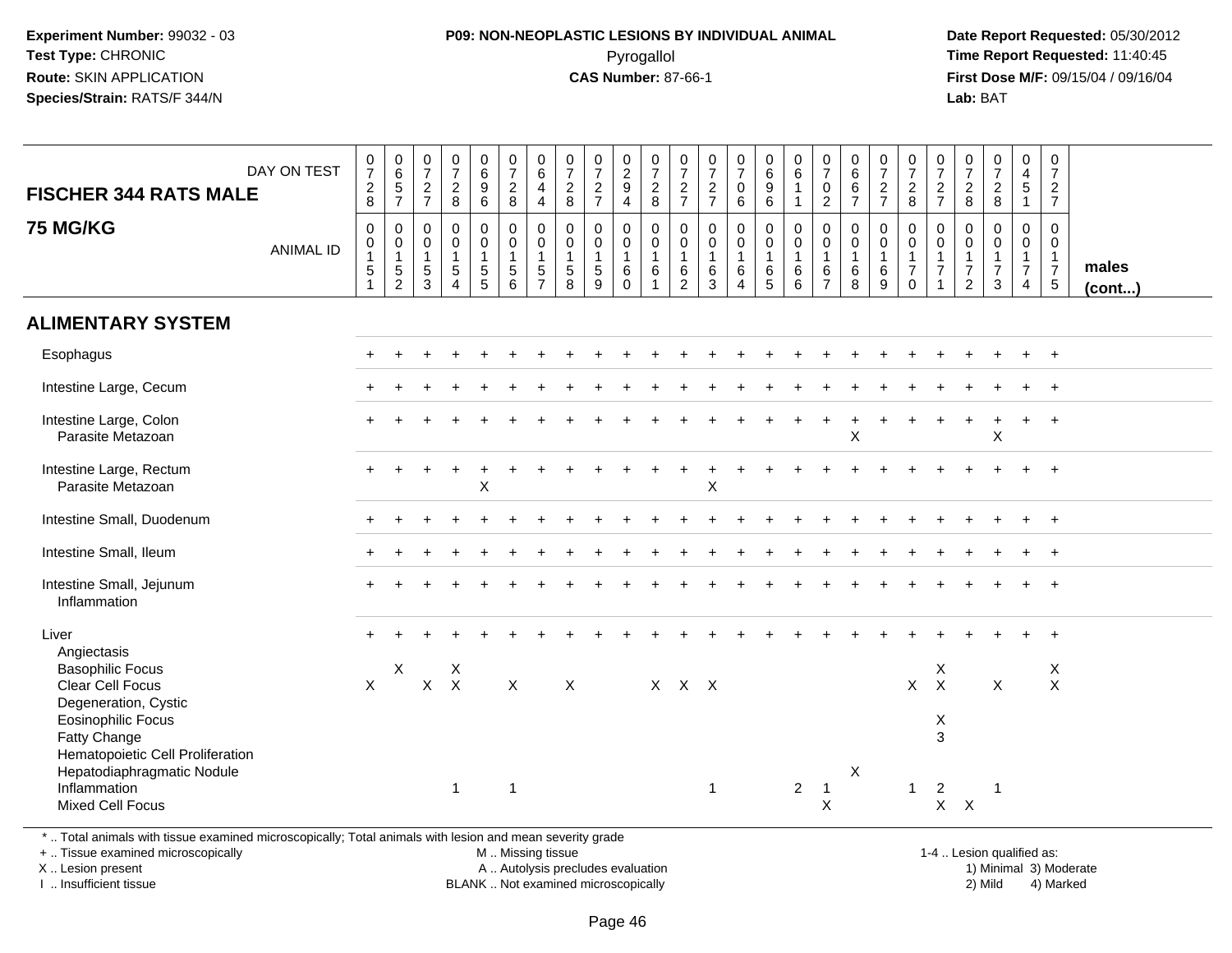## **P09: NON-NEOPLASTIC LESIONS BY INDIVIDUAL ANIMAL**Pyrogallol **Time Report Requested:** 11:40:45

| DAY ON TEST<br><b>FISCHER 344 RATS MALE</b>                                                                                                                                                   | $\frac{0}{7}$<br>$\frac{2}{8}$               | $065$<br>7                                                         | 0<br>$\overline{7}$<br>$\overline{2}$<br>$\overline{7}$ | $\begin{array}{c} 0 \\ 7 \end{array}$<br>$\sqrt{2}$<br>$\boldsymbol{8}$ | 0<br>6<br>9<br>6                  | $\begin{array}{c} 0 \\ 7 \end{array}$<br>$\boldsymbol{2}$<br>8            | $_{6}^{\rm 0}$<br>$\overline{4}$<br>$\overline{\mathbf{4}}$ | $\frac{0}{7}$<br>$\overline{c}$<br>8                 | $\begin{array}{c} 0 \\ 7 \end{array}$<br>$\frac{2}{7}$                   | $^{\rm 0}_{\rm 2}$<br>$\boldsymbol{9}$<br>$\overline{\mathbf{4}}$ | $\frac{0}{7}$<br>8                                                              | 0<br>$\overline{7}$<br>$\overline{c}$<br>$\overline{7}$ | $\frac{0}{7}$<br>$\frac{2}{7}$             | $\frac{0}{7}$<br>$\mathbf 0$<br>6                     | $_{6}^{\rm 0}$<br>9<br>$\,6\,$      | $\boldsymbol{0}$<br>$\,6\,$<br>$\mathbf 1$<br>$\mathbf{1}$ | 0<br>$\overline{7}$<br>0<br>$\overline{c}$           | $\pmb{0}$<br>$\,6\,$<br>6<br>$\overline{7}$                    | $\frac{0}{7}$<br>$\overline{c}$<br>$\overline{7}$ | $\frac{0}{7}$<br>$\frac{2}{8}$                                            | $\frac{0}{7}$<br>$\overline{c}$<br>$\overline{7}$      | 0<br>$\boldsymbol{7}$<br>$_{\rm 8}^2$                    | $\begin{smallmatrix}0\\7\end{smallmatrix}$<br>$\frac{2}{8}$               | 0<br>$\overline{\mathbf{4}}$<br>$\sqrt{5}$<br>$\overline{1}$ | $\pmb{0}$<br>$\overline{7}$<br>$\frac{2}{7}$                            |                 |
|-----------------------------------------------------------------------------------------------------------------------------------------------------------------------------------------------|----------------------------------------------|--------------------------------------------------------------------|---------------------------------------------------------|-------------------------------------------------------------------------|-----------------------------------|---------------------------------------------------------------------------|-------------------------------------------------------------|------------------------------------------------------|--------------------------------------------------------------------------|-------------------------------------------------------------------|---------------------------------------------------------------------------------|---------------------------------------------------------|--------------------------------------------|-------------------------------------------------------|-------------------------------------|------------------------------------------------------------|------------------------------------------------------|----------------------------------------------------------------|---------------------------------------------------|---------------------------------------------------------------------------|--------------------------------------------------------|----------------------------------------------------------|---------------------------------------------------------------------------|--------------------------------------------------------------|-------------------------------------------------------------------------|-----------------|
| <b>75 MG/KG</b><br><b>ANIMAL ID</b>                                                                                                                                                           | $\mathbf 0$<br>0<br>1<br>5<br>$\overline{1}$ | $\mathbf 0$<br>$\boldsymbol{0}$<br>$\overline{1}$<br>$\frac{5}{2}$ | $\Omega$<br>0<br>$\overline{1}$<br>5<br>$\overline{3}$  | $\Omega$<br>$\mathbf 0$<br>$\mathbf{1}$<br>$\sqrt{5}$<br>$\overline{4}$ | 0<br>$\mathbf 0$<br>$\frac{5}{5}$ | 0<br>$\mathbf 0$<br>$\mathbf{1}$<br>$\begin{array}{c} 5 \\ 6 \end{array}$ | 0<br>$\mathbf 0$<br>$\mathbf{1}$<br>$\frac{5}{7}$           | $\Omega$<br>0<br>-1<br>$\,$ 5 $\,$<br>$\overline{8}$ | $\mathbf 0$<br>$\mathbf 0$<br>$\mathbf{1}$<br>$\frac{5}{9}$              | 0<br>$\mathbf 0$<br>$\overline{1}$<br>$\,6\,$<br>$\mathbf 0$      | $\mathbf 0$<br>$\mathbf 0$<br>$\mathbf{1}$<br>$6\phantom{1}6$<br>$\overline{1}$ | $\Omega$<br>0<br>-1<br>$^6_2$                           | 0<br>$\mathbf 0$<br>$\mathbf{1}$<br>$^6_3$ | 0<br>$\pmb{0}$<br>$\mathbf{1}$<br>6<br>$\overline{4}$ | 0<br>0<br>$\mathbf 1$<br>$6\over 5$ | $\Omega$<br>$\mathbf 0$<br>$\overline{1}$<br>$^6_6$        | $\Omega$<br>0<br>$\mathbf{1}$<br>6<br>$\overline{7}$ | $\Omega$<br>$\mathbf 0$<br>$\mathbf{1}$<br>6<br>$\overline{8}$ | 0<br>$\mathbf 0$<br>6<br>$\overline{9}$           | 0<br>$\mathsf{O}\xspace$<br>$\mathbf{1}$<br>$\overline{7}$<br>$\mathsf 0$ | 0<br>$\mathbf 0$<br>1<br>$\overline{7}$<br>$\mathbf 1$ | $\Omega$<br>$\Omega$<br>$\overline{7}$<br>$\overline{c}$ | $\Omega$<br>$\mathbf 0$<br>$\mathbf{1}$<br>$\overline{7}$<br>$\mathbf{3}$ | 0<br>0<br>$\mathbf{1}$<br>$\overline{7}$<br>4                | $\Omega$<br>$\mathbf 0$<br>$\mathbf{1}$<br>$\overline{7}$<br>$\sqrt{5}$ | males<br>(cont) |
| Bile Duct, Hyperplasia<br>Hepatocyte, Necrosis<br>Hepatocyte, Vacuolization Cytoplasmic<br>Kupffer Cell, Pigmentation<br>Portal, Fibrosis                                                     | $\overline{2}$<br>$\mathbf{1}$               | -1                                                                 |                                                         | $\mathbf{1}$<br>1<br>1                                                  | 3                                 | $\overline{2}$                                                            | 2                                                           | $\overline{1}$<br>-1                                 |                                                                          |                                                                   | -1                                                                              | 1                                                       | $\mathbf 1$<br>$\mathbf{1}$                |                                                       |                                     | $\mathbf 1$<br>$\mathbf{3}$                                | -1<br>1                                              | -1                                                             | 1                                                 | 1<br>$\overline{2}$                                                       | $\overline{1}$<br>$\overline{1}$<br>$\mathbf{1}$       |                                                          | -1                                                                        |                                                              | $\overline{1}$<br>-1<br>1                                               |                 |
| Mesentery<br>Necrosis                                                                                                                                                                         |                                              |                                                                    |                                                         |                                                                         | $+$                               |                                                                           |                                                             |                                                      |                                                                          |                                                                   |                                                                                 |                                                         |                                            |                                                       |                                     |                                                            |                                                      |                                                                |                                                   |                                                                           |                                                        |                                                          |                                                                           |                                                              | $\ddot{}$<br>3                                                          |                 |
| Oral Mucosa<br>Gingival, Inflammation                                                                                                                                                         |                                              |                                                                    |                                                         |                                                                         |                                   |                                                                           |                                                             |                                                      | $\ddot{}$<br>3                                                           |                                                                   |                                                                                 |                                                         |                                            |                                                       |                                     |                                                            |                                                      |                                                                |                                                   |                                                                           | $\ddot{}$<br>$\overline{c}$                            |                                                          |                                                                           |                                                              |                                                                         |                 |
| Pancreas<br>Acinus, Atrophy<br>Acinus, Hyperplasia<br>Duct, Cyst                                                                                                                              |                                              | $\overline{2}$                                                     |                                                         | $\mathfrak{p}$                                                          |                                   |                                                                           |                                                             | 3                                                    | $\mathbf{3}$                                                             | $\overline{ }$                                                    |                                                                                 |                                                         | 1                                          | $\Delta$                                              | $\overline{2}$                      |                                                            | $\overline{2}$<br>$\overline{1}$                     |                                                                |                                                   |                                                                           | 3<br>$\overline{c}$                                    |                                                          |                                                                           |                                                              | $\ddot{}$<br>3                                                          |                 |
| Salivary Glands<br>Inflammation                                                                                                                                                               | $\pm$                                        |                                                                    |                                                         |                                                                         |                                   |                                                                           |                                                             |                                                      |                                                                          |                                                                   |                                                                                 |                                                         |                                            |                                                       |                                     |                                                            |                                                      |                                                                |                                                   |                                                                           |                                                        |                                                          |                                                                           | $\ddot{}$                                                    | $+$                                                                     |                 |
| Stomach, Forestomach<br>Inflammation<br>Ulcer<br>Epithelium, Hyperplasia                                                                                                                      |                                              | 3                                                                  |                                                         |                                                                         |                                   |                                                                           |                                                             |                                                      |                                                                          |                                                                   |                                                                                 |                                                         |                                            |                                                       | 4                                   |                                                            | $\overline{2}$<br>$\overline{c}$                     |                                                                |                                                   |                                                                           |                                                        |                                                          |                                                                           |                                                              | $\ddot{}$                                                               |                 |
| Stomach, Glandular<br>Erosion<br>Inflammation                                                                                                                                                 |                                              |                                                                    |                                                         |                                                                         |                                   |                                                                           |                                                             |                                                      |                                                                          |                                                                   |                                                                                 |                                                         |                                            | $\overline{2}$                                        | $\overline{2}$                      |                                                            |                                                      |                                                                |                                                   |                                                                           | -1                                                     |                                                          |                                                                           | $\ddot{}$<br>$\overline{2}$                                  | $+$                                                                     |                 |
| Tongue                                                                                                                                                                                        |                                              |                                                                    |                                                         |                                                                         |                                   |                                                                           |                                                             |                                                      |                                                                          |                                                                   |                                                                                 |                                                         |                                            |                                                       |                                     |                                                            |                                                      |                                                                |                                                   |                                                                           | $+$                                                    | $+$                                                      |                                                                           |                                                              |                                                                         |                 |
| *  Total animals with tissue examined microscopically; Total animals with lesion and mean severity grade<br>+  Tissue examined microscopically<br>X  Lesion present<br>I  Insufficient tissue |                                              |                                                                    |                                                         |                                                                         |                                   | M  Missing tissue                                                         |                                                             |                                                      | A  Autolysis precludes evaluation<br>BLANK  Not examined microscopically |                                                                   |                                                                                 |                                                         |                                            |                                                       |                                     |                                                            |                                                      |                                                                |                                                   |                                                                           |                                                        |                                                          | 1-4  Lesion qualified as:<br>2) Mild                                      |                                                              | 1) Minimal 3) Moderate<br>4) Marked                                     |                 |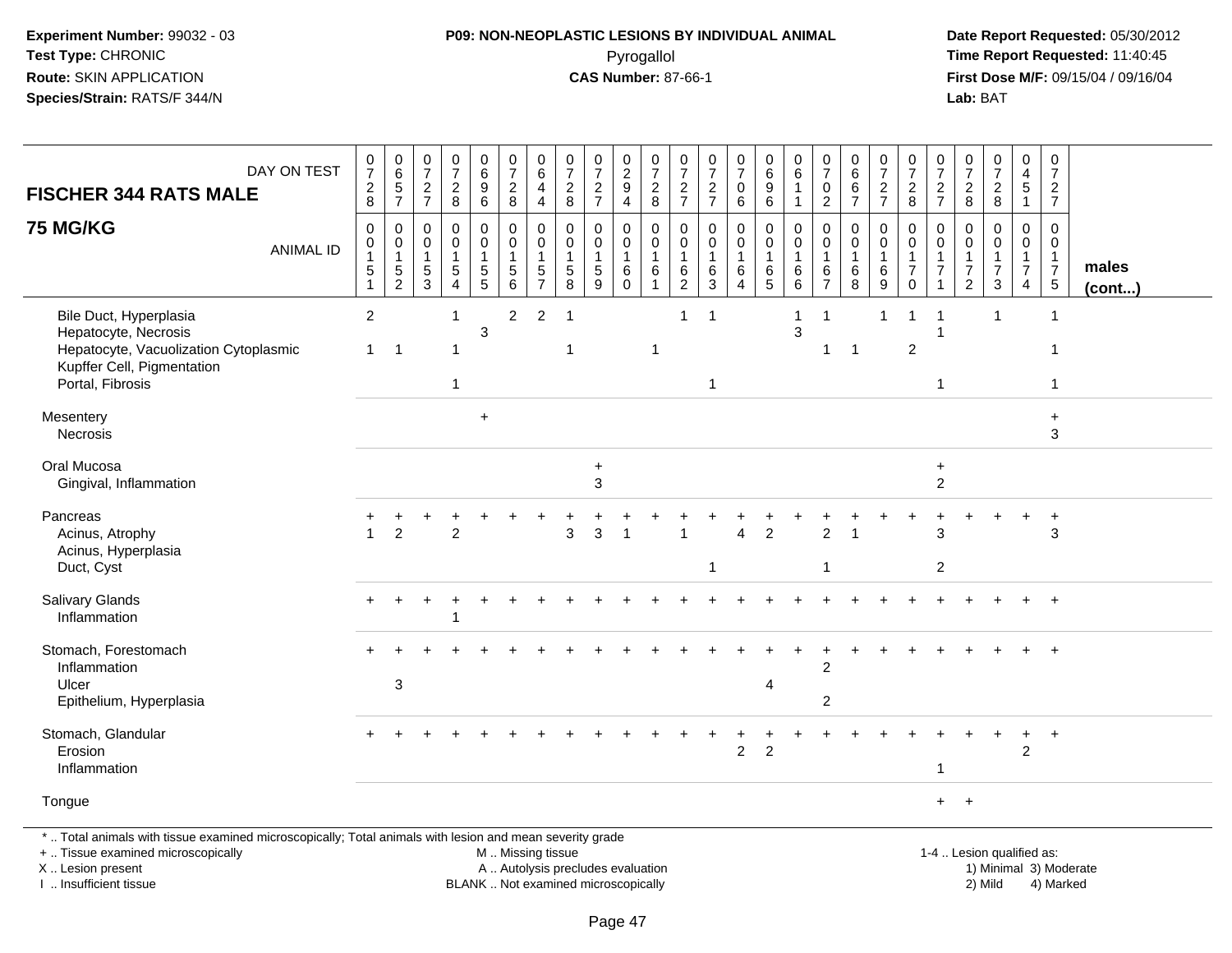## **P09: NON-NEOPLASTIC LESIONS BY INDIVIDUAL ANIMAL**Pyrogallol **Time Report Requested:** 11:40:45

 **Date Report Requested:** 05/30/2012 **First Dose M/F:** 09/15/04 / 09/16/04 Lab: BAT **Lab:** BAT

| <b>FISCHER 344 RATS MALE</b><br><b>75 MG/KG</b><br>Epithelium, Hyperplasia                                                                            | DAY ON TEST<br><b>ANIMAL ID</b> | $\frac{0}{7}$<br>$_{\rm 8}^2$<br>0<br>$\mathbf 0$<br>1<br>$\sqrt{5}$ | $065$<br>7<br>$\boldsymbol{0}$<br>$\begin{array}{c} 0 \\ 1 \\ 5 \\ 2 \end{array}$ | 0<br>$\overline{7}$<br>$\frac{2}{7}$<br>$\mathbf 0$<br>0<br>$\mathbf{1}$<br>$\,$ 5 $\,$<br>3 | $\frac{0}{7}$<br>$\boldsymbol{2}$<br>$\,8\,$<br>$\mathbf 0$<br>$\mathbf 0$<br>$\mathbf{1}$<br>$\sqrt{5}$<br>$\boldsymbol{\Lambda}$ | $\begin{matrix} 0 \\ 6 \end{matrix}$<br>$\overline{9}$<br>6<br>$\mathbf 0$<br>$\mathsf{O}\xspace$<br>$\mathbf{1}$<br>$\sqrt{5}$<br>5 | $\begin{array}{c} 0 \\ 7 \\ 2 \end{array}$<br>8<br>0<br>$\ddot{\mathbf{0}}$<br>$\mathbf{1}$<br>$\sqrt{5}$<br>6 | $\begin{array}{c} 0 \\ 6 \end{array}$<br>$\overline{\mathbf{4}}$<br>$\overline{4}$<br>$\pmb{0}$<br>$\ddot{\mathbf{0}}$<br>$\mathbf{1}$<br>$\frac{5}{7}$ | 0<br>$\overline{7}$<br>$\overline{c}$<br>8<br>0<br>0<br>$\mathbf{1}$<br>$\sqrt{5}$<br>8 | $\frac{0}{7}$<br>$\frac{2}{7}$<br>$\pmb{0}$<br>$\ddot{\mathbf{0}}$<br>$\mathbf{1}$<br>$\sqrt{5}$<br>9 | $\begin{array}{c} 0 \\ 2 \\ 9 \end{array}$<br>4<br>0<br>$\mathbf 0$<br>$\mathbf{1}$<br>$\,6\,$<br>$\Omega$ | $\frac{0}{7}$<br>$\frac{2}{8}$<br>$\pmb{0}$<br>$\overline{0}$<br>$\overline{1}$<br>$6\phantom{1}6$<br>$\mathbf{1}$ | 0<br>$\overline{7}$<br>$\frac{2}{7}$<br>0<br>0<br>$\mathbf{1}$<br>6<br>2 | $\begin{array}{c} 0 \\ 7 \\ 2 \\ 7 \end{array}$<br>$\mathsf 0$<br>$\mathsf{O}\xspace$<br>$\mathbf{1}$<br>6<br>3 | $\frac{0}{7}$<br>$\mathsf{O}\xspace$<br>6<br>$\mathbf 0$<br>$\bar{0}$<br>$\mathbf{1}$<br>6<br>$\Delta$ | 0<br>0<br>0<br>0<br>0<br>0<br>$\overline{0}$<br>$\mathbf{1}$<br>$^6$ 5 | $\begin{array}{c} 0 \\ 6 \end{array}$<br>$\mathbf{1}$<br>$\overline{1}$<br>$\mathbf 0$<br>$\ddot{\mathbf{0}}$<br>$\mathbf{1}$<br>$\,6\,$<br>6 | $\frac{0}{7}$<br>$\pmb{0}$<br>$\overline{2}$<br>0<br>$\mathbf 0$<br>$\overline{1}$<br>6<br>$\overline{7}$ | $0$<br>6<br>6<br>$\overline{7}$<br>$\mathbf 0$<br>$\mathbf 0$<br>$\mathbf{1}$<br>$\,6$<br>8 | $\frac{0}{7}$<br>$\frac{2}{7}$<br>0<br>$\mathbf 0$<br>$\mathbf{1}$<br>$\,6$<br>9 | $\frac{0}{7}$<br>8<br>0<br>$\ddot{\mathbf{0}}$<br>$\frac{1}{7}$<br>$\mathbf 0$ | $\frac{0}{7}$<br>$\frac{2}{7}$<br>$\mathbf 0$<br>0<br>$\mathbf{1}$<br>$\overline{7}$<br>3 | $\frac{0}{7}$<br>$\frac{2}{8}$<br>$\mathbf 0$<br>$\pmb{0}$<br>$\mathbf{1}$<br>$\overline{7}$<br>$\overline{2}$ | $\frac{0}{7}$<br>$\frac{2}{8}$<br>$\mathbf 0$<br>$\pmb{0}$<br>1<br>$\overline{7}$<br>3 | $\mathbf 0$<br>$\frac{4}{5}$<br>$\mathbf{1}$<br>0<br>$\mathbf 0$<br>$\frac{1}{7}$<br>$\overline{4}$ | 0<br>$\overline{7}$<br>$\frac{2}{7}$<br>$\mathbf 0$<br>0<br>$\mathbf{1}$<br>$\overline{7}$<br>$5\phantom{.0}$ | males<br>$($ cont $)$ |
|-------------------------------------------------------------------------------------------------------------------------------------------------------|---------------------------------|----------------------------------------------------------------------|-----------------------------------------------------------------------------------|----------------------------------------------------------------------------------------------|------------------------------------------------------------------------------------------------------------------------------------|--------------------------------------------------------------------------------------------------------------------------------------|----------------------------------------------------------------------------------------------------------------|---------------------------------------------------------------------------------------------------------------------------------------------------------|-----------------------------------------------------------------------------------------|-------------------------------------------------------------------------------------------------------|------------------------------------------------------------------------------------------------------------|--------------------------------------------------------------------------------------------------------------------|--------------------------------------------------------------------------|-----------------------------------------------------------------------------------------------------------------|--------------------------------------------------------------------------------------------------------|------------------------------------------------------------------------|-----------------------------------------------------------------------------------------------------------------------------------------------|-----------------------------------------------------------------------------------------------------------|---------------------------------------------------------------------------------------------|----------------------------------------------------------------------------------|--------------------------------------------------------------------------------|-------------------------------------------------------------------------------------------|----------------------------------------------------------------------------------------------------------------|----------------------------------------------------------------------------------------|-----------------------------------------------------------------------------------------------------|---------------------------------------------------------------------------------------------------------------|-----------------------|
| <b>CARDIOVASCULAR SYSTEM</b>                                                                                                                          |                                 |                                                                      |                                                                                   |                                                                                              |                                                                                                                                    |                                                                                                                                      |                                                                                                                |                                                                                                                                                         |                                                                                         |                                                                                                       |                                                                                                            |                                                                                                                    |                                                                          |                                                                                                                 |                                                                                                        |                                                                        |                                                                                                                                               |                                                                                                           |                                                                                             |                                                                                  |                                                                                |                                                                                           |                                                                                                                |                                                                                        |                                                                                                     |                                                                                                               |                       |
| <b>Blood Vessel</b>                                                                                                                                   |                                 |                                                                      |                                                                                   |                                                                                              |                                                                                                                                    |                                                                                                                                      |                                                                                                                |                                                                                                                                                         |                                                                                         |                                                                                                       |                                                                                                            |                                                                                                                    |                                                                          |                                                                                                                 |                                                                                                        |                                                                        |                                                                                                                                               |                                                                                                           |                                                                                             |                                                                                  |                                                                                |                                                                                           |                                                                                                                |                                                                                        | $+$                                                                                                 | $+$                                                                                                           |                       |
| Heart<br>Cardiomyopathy<br>Atrium, Thrombosis<br>Myocardium, Inflammation<br>Valve, Thrombosis                                                        |                                 |                                                                      |                                                                                   |                                                                                              | 2                                                                                                                                  | 2                                                                                                                                    | 3                                                                                                              | 3                                                                                                                                                       | $\overline{2}$                                                                          | 3                                                                                                     |                                                                                                            | 2                                                                                                                  | 3                                                                        | $\overline{2}$                                                                                                  |                                                                                                        | $\overline{2}$                                                         | $\mathbf{3}$                                                                                                                                  |                                                                                                           | 3                                                                                           | 3                                                                                | 3                                                                              |                                                                                           |                                                                                                                | 2                                                                                      | $\mathbf{1}$                                                                                        | $\ddot{}$<br>3                                                                                                |                       |
| Ventricle, Thrombosis                                                                                                                                 |                                 |                                                                      |                                                                                   |                                                                                              |                                                                                                                                    |                                                                                                                                      |                                                                                                                |                                                                                                                                                         |                                                                                         |                                                                                                       |                                                                                                            |                                                                                                                    |                                                                          |                                                                                                                 | 3                                                                                                      |                                                                        | $\mathbf{3}$                                                                                                                                  |                                                                                                           |                                                                                             |                                                                                  |                                                                                |                                                                                           |                                                                                                                |                                                                                        |                                                                                                     |                                                                                                               |                       |
| <b>ENDOCRINE SYSTEM</b>                                                                                                                               |                                 |                                                                      |                                                                                   |                                                                                              |                                                                                                                                    |                                                                                                                                      |                                                                                                                |                                                                                                                                                         |                                                                                         |                                                                                                       |                                                                                                            |                                                                                                                    |                                                                          |                                                                                                                 |                                                                                                        |                                                                        |                                                                                                                                               |                                                                                                           |                                                                                             |                                                                                  |                                                                                |                                                                                           |                                                                                                                |                                                                                        |                                                                                                     |                                                                                                               |                       |
| <b>Adrenal Cortex</b><br>Atrophy<br>Hyperplasia<br>Hypertrophy<br>Mineralization<br>Necrosis<br>Vacuolization Cytoplasmic<br>Capsule, Fibrosis, Focal |                                 | 2<br>$\overline{1}$                                                  |                                                                                   | $\overline{\mathbf{1}}$                                                                      |                                                                                                                                    |                                                                                                                                      |                                                                                                                | 1                                                                                                                                                       | $\overline{1}$                                                                          | 2<br>$\overline{1}$                                                                                   |                                                                                                            | $\overline{c}$                                                                                                     | $\overline{4}$<br>$\mathbf{1}$                                           | $\overline{2}$                                                                                                  | 4                                                                                                      | $\overline{2}$                                                         | $\overline{1}$                                                                                                                                | -1<br>$\overline{2}$                                                                                      | $\overline{1}$                                                                              |                                                                                  | $\mathbf{1}$                                                                   | $\overline{2}$                                                                            | $\overline{1}$                                                                                                 |                                                                                        |                                                                                                     | $\ddot{}$                                                                                                     |                       |
| Adrenal Medulla<br>Angiectasis<br>Hemorrhage<br>Hyperplasia<br>Infiltration Cellular, Mononuclear Cell<br>Mineralization                              |                                 | $\overline{c}$                                                       |                                                                                   |                                                                                              |                                                                                                                                    | $\mathbf{1}$                                                                                                                         |                                                                                                                | $\overline{1}$                                                                                                                                          |                                                                                         |                                                                                                       |                                                                                                            |                                                                                                                    |                                                                          |                                                                                                                 |                                                                                                        | $\mathbf{1}$                                                           |                                                                                                                                               | $1 \quad 1$                                                                                               |                                                                                             |                                                                                  |                                                                                | $4 \quad 1$                                                                               |                                                                                                                | $\overline{1}$                                                                         |                                                                                                     | $+$<br>4                                                                                                      |                       |

\* .. Total animals with tissue examined microscopically; Total animals with lesion and mean severity grade

+ .. Tissue examined microscopically

X .. Lesion present

I .. Insufficient tissue

 M .. Missing tissueA .. Autolysis precludes evaluation

BLANK .. Not examined microscopically 2) Mild 4) Marked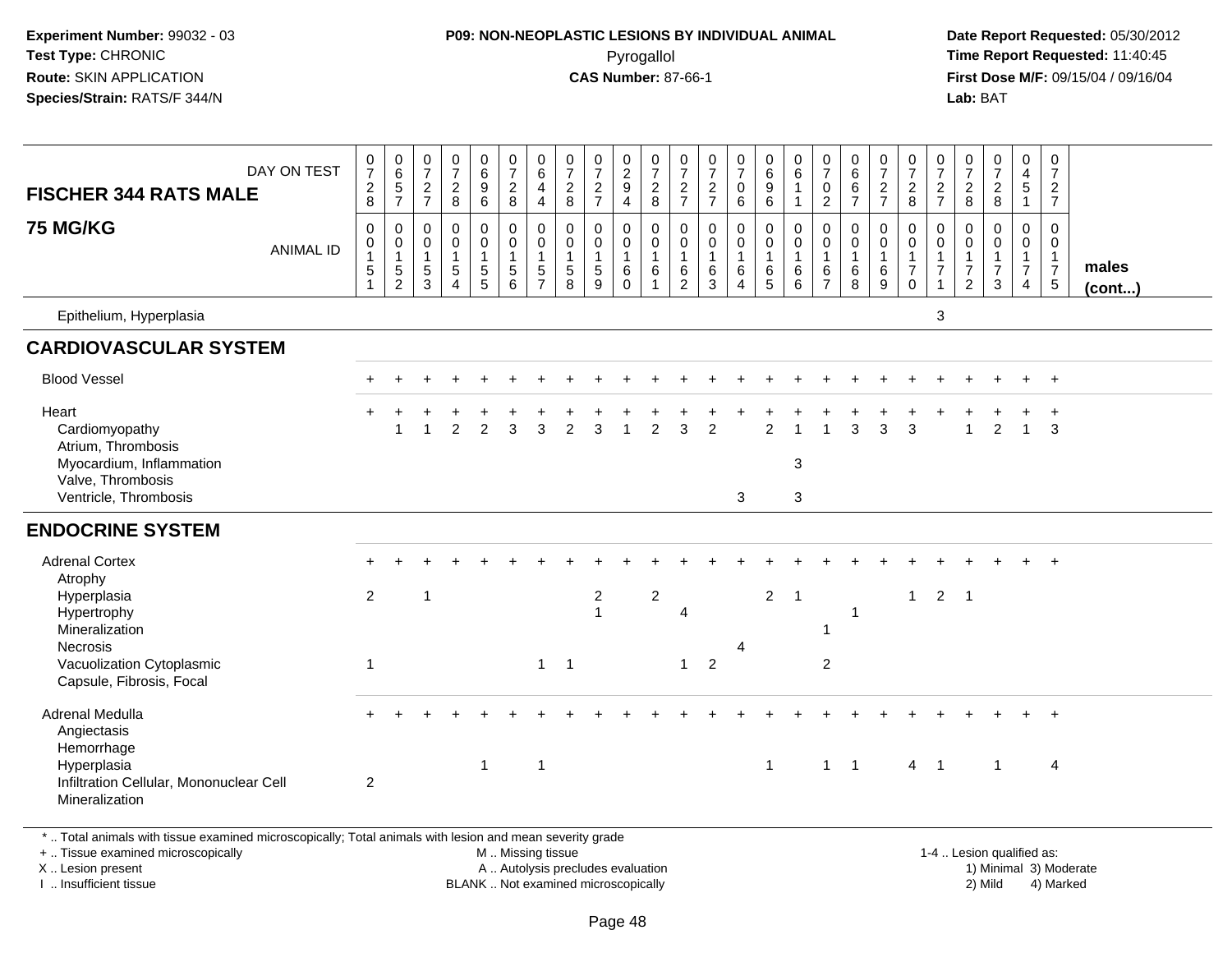# **P09: NON-NEOPLASTIC LESIONS BY INDIVIDUAL ANIMAL**Pyrogallol **Time Report Requested:** 11:40:45

| <b>FISCHER 344 RATS MALE</b>                                                                                                                                                                  | DAY ON TEST      | $\begin{array}{c} 0 \\ 7 \end{array}$<br>$_{\rm 8}^2$                              | $\begin{array}{c} 0 \\ 6 \end{array}$<br>$\frac{5}{7}$           | 0<br>$\overline{7}$<br>$\frac{2}{7}$                                | $\frac{0}{7}$<br>$\frac{2}{8}$                                    | $_{6}^{\rm 0}$<br>$\boldsymbol{9}$<br>$6\overline{6}$ | $\begin{smallmatrix}0\\7\end{smallmatrix}$<br>$_{\rm 8}^2$                        | $\begin{array}{c} 0 \\ 6 \end{array}$<br>$\overline{4}$<br>$\overline{4}$ | $\begin{smallmatrix}0\\7\end{smallmatrix}$<br>$_{\rm 8}^2$               | $\begin{array}{c} 0 \\ 7 \end{array}$<br>$\frac{2}{7}$            | 0<br>$\overline{2}$<br>9<br>4                         | $\frac{0}{7}$<br>$\frac{2}{8}$                                          | $\frac{0}{7}$<br>$\frac{2}{7}$                                        | $\frac{0}{7}$<br>$\frac{2}{7}$                              | $\frac{0}{7}$<br>$\mathbf 0$<br>$6\phantom{a}$                      | $_{6}^{\rm 0}$<br>9<br>$6\phantom{a}$         | $\begin{array}{c} 0 \\ 6 \end{array}$<br>$\overline{1}$<br>$\overline{1}$ | 0<br>$\overline{7}$<br>$\mathbf 0$<br>$\overline{2}$            | $\mathbf 0$<br>6<br>6<br>$\overline{7}$       | $\frac{0}{7}$<br>$\frac{2}{7}$ | $\frac{0}{7}$<br>$_{8}^2$                                           | $\frac{0}{7}$<br>$\frac{2}{7}$                                                       | 0<br>$\overline{7}$<br>$_{\rm 8}^2$         | $\begin{smallmatrix}0\\7\end{smallmatrix}$<br>$\frac{2}{8}$       | 0<br>$\overline{\mathbf{4}}$<br>$\overline{5}$<br>$\overline{1}$     | $\mathbf 0$<br>$\overline{7}$<br>$\frac{2}{7}$                                   |                        |
|-----------------------------------------------------------------------------------------------------------------------------------------------------------------------------------------------|------------------|------------------------------------------------------------------------------------|------------------------------------------------------------------|---------------------------------------------------------------------|-------------------------------------------------------------------|-------------------------------------------------------|-----------------------------------------------------------------------------------|---------------------------------------------------------------------------|--------------------------------------------------------------------------|-------------------------------------------------------------------|-------------------------------------------------------|-------------------------------------------------------------------------|-----------------------------------------------------------------------|-------------------------------------------------------------|---------------------------------------------------------------------|-----------------------------------------------|---------------------------------------------------------------------------|-----------------------------------------------------------------|-----------------------------------------------|--------------------------------|---------------------------------------------------------------------|--------------------------------------------------------------------------------------|---------------------------------------------|-------------------------------------------------------------------|----------------------------------------------------------------------|----------------------------------------------------------------------------------|------------------------|
| <b>75 MG/KG</b>                                                                                                                                                                               | <b>ANIMAL ID</b> | $\mathbf 0$<br>$\mathbf 0$<br>$\mathbf 1$<br>$\sqrt{5}$<br>$\overline{\mathbf{1}}$ | $\boldsymbol{0}$<br>$\pmb{0}$<br>$\overline{1}$<br>$\frac{5}{2}$ | $\mathbf 0$<br>$\mathbf 0$<br>$\overline{1}$<br>$\overline{5}$<br>3 | $\mathbf 0$<br>$\Omega$<br>$\mathbf{1}$<br>$\sqrt{5}$<br>$\Delta$ | 0<br>$\mathbf 0$<br>$\mathbf 1$<br>$\frac{5}{5}$      | $\pmb{0}$<br>$\mathbf 0$<br>$\mathbf{1}$<br>$\begin{array}{c} 5 \\ 6 \end{array}$ | $\pmb{0}$<br>$\mathbf 0$<br>$\mathbf{1}$<br>$\frac{5}{7}$                 | $\mathbf 0$<br>$\mathbf 0$<br>$\overline{1}$<br>$\sqrt{5}$<br>8          | $\mathbf 0$<br>$\mathbf 0$<br>$\mathbf{1}$<br>$\overline{5}$<br>9 | 0<br>$\mathbf 0$<br>$\mathbf{1}$<br>$\,6$<br>$\Omega$ | 0<br>$\mathbf 0$<br>$\overline{1}$<br>$6\phantom{1}6$<br>$\overline{1}$ | $\mathbf 0$<br>$\mathbf 0$<br>$\mathbf{1}$<br>$\,6$<br>$\overline{2}$ | 0<br>$\mathbf 0$<br>$\mathbf{1}$<br>$\,6$<br>$\overline{3}$ | $\mathsf 0$<br>0<br>$\mathbf{1}$<br>$\,6$<br>$\boldsymbol{\Lambda}$ | 0<br>$\mathbf 0$<br>$\,6\,$<br>$\overline{5}$ | $\mathbf 0$<br>$\mathsf{O}\xspace$<br>$\overline{1}$<br>$\,6$<br>6        | 0<br>$\mathbf 0$<br>$\overline{1}$<br>$\,6\,$<br>$\overline{7}$ | 0<br>$\Omega$<br>$\overline{1}$<br>$\,6$<br>8 | 0<br>$\Omega$<br>6<br>9        | 0<br>$\mathbf 0$<br>$\mathbf{1}$<br>$\boldsymbol{7}$<br>$\mathbf 0$ | $\mathsf{O}\xspace$<br>$\mathbf 0$<br>$\mathbf{1}$<br>$\overline{7}$<br>$\mathbf{1}$ | $\Omega$<br>$\Omega$<br>$\overline{7}$<br>2 | $\mathbf 0$<br>$\mathbf 0$<br>$\mathbf{1}$<br>$\overline{7}$<br>3 | 0<br>$\mathbf 0$<br>$\mathbf{1}$<br>$\overline{7}$<br>$\overline{4}$ | $\mathbf 0$<br>$\mathbf 0$<br>$\overline{1}$<br>$\overline{7}$<br>$\overline{5}$ | males<br>(cont)        |
| Islets, Pancreatic<br>Hyperplasia                                                                                                                                                             |                  |                                                                                    |                                                                  |                                                                     |                                                                   |                                                       |                                                                                   |                                                                           |                                                                          |                                                                   |                                                       |                                                                         |                                                                       |                                                             |                                                                     | 3                                             |                                                                           |                                                                 |                                               |                                |                                                                     |                                                                                      |                                             |                                                                   |                                                                      |                                                                                  |                        |
| Parathyroid Gland                                                                                                                                                                             |                  |                                                                                    |                                                                  |                                                                     |                                                                   |                                                       |                                                                                   |                                                                           |                                                                          |                                                                   |                                                       |                                                                         |                                                                       |                                                             |                                                                     |                                               |                                                                           |                                                                 |                                               |                                |                                                                     |                                                                                      |                                             |                                                                   |                                                                      |                                                                                  |                        |
| <b>Pituitary Gland</b><br>Hemorrhage<br>Pigmentation, Hemosiderin                                                                                                                             |                  |                                                                                    |                                                                  |                                                                     | 2<br>$\overline{c}$                                               |                                                       |                                                                                   |                                                                           |                                                                          |                                                                   |                                                       |                                                                         |                                                                       |                                                             |                                                                     |                                               |                                                                           |                                                                 |                                               |                                |                                                                     | 2                                                                                    |                                             |                                                                   |                                                                      |                                                                                  |                        |
| Pars Distalis, Atrophy<br>Pars Distalis, Cyst<br>Pars Distalis, Hyperplasia                                                                                                                   |                  |                                                                                    |                                                                  | 1                                                                   |                                                                   |                                                       |                                                                                   |                                                                           |                                                                          |                                                                   |                                                       |                                                                         |                                                                       |                                                             |                                                                     |                                               |                                                                           |                                                                 |                                               | $\overline{2}$                 | $\overline{4}$                                                      | 4                                                                                    | 3                                           | $\overline{2}$                                                    | -1                                                                   |                                                                                  |                        |
| <b>Thyroid Gland</b><br>Inflammation<br>C-cell, Hyperplasia                                                                                                                                   |                  |                                                                                    | $1 \quad 1 \quad 1$                                              |                                                                     |                                                                   |                                                       |                                                                                   |                                                                           | 3                                                                        |                                                                   |                                                       | $\mathbf{1}$                                                            | $1 \quad 3$                                                           |                                                             |                                                                     |                                               |                                                                           | 3                                                               |                                               |                                |                                                                     |                                                                                      |                                             | $2 \quad 2$                                                       |                                                                      |                                                                                  |                        |
| <b>GENERAL BODY SYSTEM</b>                                                                                                                                                                    |                  |                                                                                    |                                                                  |                                                                     |                                                                   |                                                       |                                                                                   |                                                                           |                                                                          |                                                                   |                                                       |                                                                         |                                                                       |                                                             |                                                                     |                                               |                                                                           |                                                                 |                                               |                                |                                                                     |                                                                                      |                                             |                                                                   |                                                                      |                                                                                  |                        |
| <b>NONE</b>                                                                                                                                                                                   |                  |                                                                                    |                                                                  |                                                                     |                                                                   |                                                       |                                                                                   |                                                                           |                                                                          |                                                                   |                                                       |                                                                         |                                                                       |                                                             |                                                                     |                                               |                                                                           |                                                                 |                                               |                                |                                                                     |                                                                                      |                                             |                                                                   |                                                                      |                                                                                  |                        |
| <b>GENITAL SYSTEM</b>                                                                                                                                                                         |                  |                                                                                    |                                                                  |                                                                     |                                                                   |                                                       |                                                                                   |                                                                           |                                                                          |                                                                   |                                                       |                                                                         |                                                                       |                                                             |                                                                     |                                               |                                                                           |                                                                 |                                               |                                |                                                                     |                                                                                      |                                             |                                                                   |                                                                      |                                                                                  |                        |
| Epididymis                                                                                                                                                                                    |                  |                                                                                    |                                                                  |                                                                     |                                                                   |                                                       |                                                                                   |                                                                           |                                                                          |                                                                   |                                                       |                                                                         |                                                                       |                                                             |                                                                     |                                               |                                                                           |                                                                 |                                               |                                |                                                                     |                                                                                      |                                             |                                                                   |                                                                      |                                                                                  |                        |
| <b>Preputial Gland</b><br>Inflammation<br>Duct, Hyperplasia, Squamous                                                                                                                         |                  | $\ddot{}$<br>2                                                                     |                                                                  |                                                                     |                                                                   |                                                       |                                                                                   |                                                                           |                                                                          |                                                                   |                                                       |                                                                         |                                                                       |                                                             |                                                                     |                                               |                                                                           |                                                                 |                                               |                                |                                                                     | $\overline{\mathbf{1}}$                                                              |                                             |                                                                   | $\ddot{}$                                                            | $\ddot{}$<br>2                                                                   |                        |
| Prostate<br>Inflammation<br>Epithelium, Hyperplasia                                                                                                                                           |                  | 2                                                                                  |                                                                  |                                                                     |                                                                   | 2                                                     | 3                                                                                 |                                                                           |                                                                          |                                                                   |                                                       |                                                                         |                                                                       |                                                             | $\overline{c}$<br>$\overline{c}$                                    | 3                                             |                                                                           | 3                                                               | 3                                             |                                | 2                                                                   | 3                                                                                    |                                             | 2                                                                 |                                                                      | $\overline{c}$                                                                   |                        |
| *  Total animals with tissue examined microscopically; Total animals with lesion and mean severity grade<br>+  Tissue examined microscopically<br>X  Lesion present<br>I. Insufficient tissue |                  |                                                                                    |                                                                  |                                                                     |                                                                   |                                                       | M  Missing tissue                                                                 |                                                                           | A  Autolysis precludes evaluation<br>BLANK  Not examined microscopically |                                                                   |                                                       |                                                                         |                                                                       |                                                             |                                                                     |                                               |                                                                           |                                                                 |                                               |                                |                                                                     |                                                                                      |                                             | 1-4  Lesion qualified as:<br>2) Mild                              |                                                                      | 4) Marked                                                                        | 1) Minimal 3) Moderate |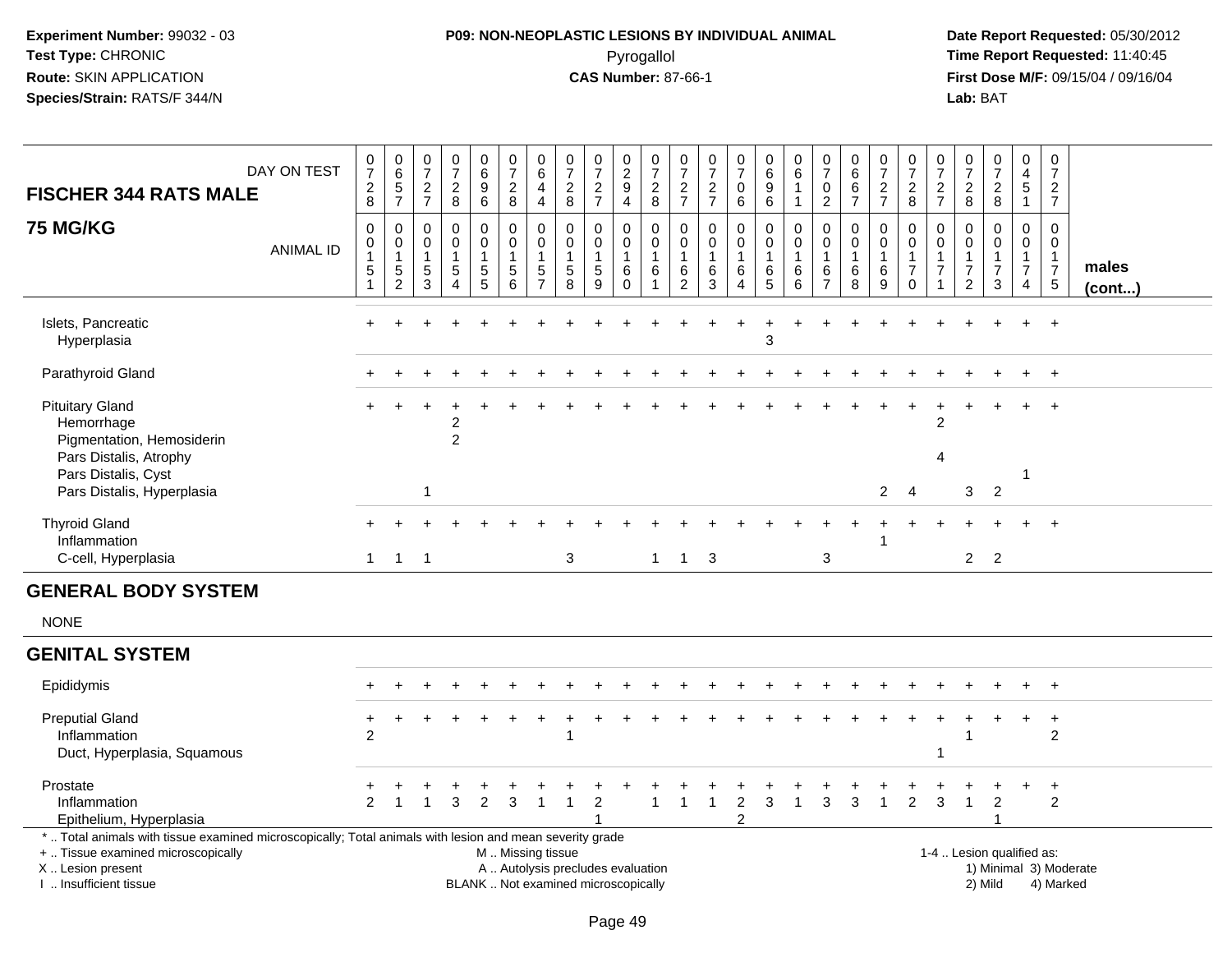## **P09: NON-NEOPLASTIC LESIONS BY INDIVIDUAL ANIMAL**Pyrogallol **Time Report Requested:** 11:40:45

 **Date Report Requested:** 05/30/2012 **First Dose M/F:** 09/15/04 / 09/16/04<br>Lab: BAT **Lab:** BAT

| <b>FISCHER 344 RATS MALE</b>                                                                                                                                        | DAY ON TEST      | 0<br>$\boldsymbol{7}$<br>$\overline{c}$<br>8 | $\begin{array}{c} 0 \\ 6 \end{array}$<br>$\frac{5}{7}$      | 0<br>$\overline{7}$<br>$\overline{c}$<br>$\overline{7}$ | 0<br>$\overline{7}$<br>$\overline{c}$<br>8                                         | 0<br>$\overline{6}$<br>$\boldsymbol{9}$<br>6 | $\frac{0}{7}$<br>$\boldsymbol{2}$<br>8                 | $_{6}^{\rm 0}$<br>4<br>$\overline{4}$           | 0<br>$\overline{7}$<br>$\overline{c}$<br>8           | $\frac{0}{7}$<br>$\frac{2}{7}$                                | $\begin{array}{c} 0 \\ 2 \\ 9 \end{array}$<br>$\overline{4}$ | $\frac{0}{7}$<br>$\boldsymbol{2}$<br>$\,8\,$           | 0<br>$\overline{7}$<br>$\overline{c}$<br>$\overline{7}$           | 0<br>$\overline{7}$<br>$\frac{2}{7}$       | $\frac{0}{7}$<br>$\pmb{0}$<br>$\,6\,$                    | $\begin{array}{c} 0 \\ 6 \end{array}$<br>$\boldsymbol{9}$<br>$\,6\,$ | 0<br>$\,6\,$<br>1<br>$\mathbf{1}$                        | 0<br>$\overline{7}$<br>0<br>$\overline{2}$                        | 0<br>6<br>6<br>$\overline{7}$                        | $\frac{0}{7}$<br>$\overline{a}$<br>$\overline{7}$ | $\frac{0}{7}$<br>$\overline{c}$<br>8                                      | 0<br>$\frac{5}{7}$<br>$\boldsymbol{2}$<br>$\overline{7}$ | $\mathbf 0$<br>$\overline{7}$<br>$\overline{c}$<br>$\bf8$                                 | $\begin{array}{c} 0 \\ 7 \end{array}$<br>$\overline{c}$<br>8   | 0<br>$\overline{\mathbf{4}}$<br>5<br>$\mathbf{1}$      | $\begin{array}{c} 0 \\ 7 \end{array}$<br>$\overline{2}$<br>$\overline{7}$ |                       |
|---------------------------------------------------------------------------------------------------------------------------------------------------------------------|------------------|----------------------------------------------|-------------------------------------------------------------|---------------------------------------------------------|------------------------------------------------------------------------------------|----------------------------------------------|--------------------------------------------------------|-------------------------------------------------|------------------------------------------------------|---------------------------------------------------------------|--------------------------------------------------------------|--------------------------------------------------------|-------------------------------------------------------------------|--------------------------------------------|----------------------------------------------------------|----------------------------------------------------------------------|----------------------------------------------------------|-------------------------------------------------------------------|------------------------------------------------------|---------------------------------------------------|---------------------------------------------------------------------------|----------------------------------------------------------|-------------------------------------------------------------------------------------------|----------------------------------------------------------------|--------------------------------------------------------|---------------------------------------------------------------------------|-----------------------|
| <b>75 MG/KG</b>                                                                                                                                                     | <b>ANIMAL ID</b> | $\mathbf 0$<br>0<br>5                        | $\mathbf 0$<br>$\mathbf 0$<br>$\mathbf{1}$<br>$\frac{5}{2}$ | 0<br>0<br>$\overline{1}$<br>$\sqrt{5}$<br>3             | $\mathbf 0$<br>$\mathbf 0$<br>$\mathbf{1}$<br>$\sqrt{5}$<br>$\boldsymbol{\Lambda}$ | 0<br>$\mathbf 0$<br>1<br>$\sqrt{5}$<br>5     | 0<br>$\mathbf 0$<br>1<br>$\sqrt{5}$<br>6               | 0<br>$\pmb{0}$<br>$\mathbf{1}$<br>$\frac{5}{7}$ | $\mathbf 0$<br>$\mathbf{0}$<br>-1<br>$\sqrt{5}$<br>8 | $\mathbf 0$<br>$\mathbf 0$<br>$\mathbf{1}$<br>$\sqrt{5}$<br>9 | 0<br>$\mathbf 0$<br>$\mathbf{1}$<br>6<br>$\Omega$            | $\mathbf 0$<br>$\mathbf 0$<br>$\overline{1}$<br>6<br>1 | $\mathbf 0$<br>$\mathbf 0$<br>$\mathbf{1}$<br>6<br>$\overline{2}$ | $\mathbf 0$<br>$\mathbf 0$<br>-1<br>6<br>3 | $\mathbf 0$<br>$\pmb{0}$<br>1<br>$\,6$<br>$\overline{4}$ | $\mathbf 0$<br>$\mathbf 0$<br>$\overline{1}$<br>$\,6$<br>5           | $\mathbf 0$<br>$\mathbf 0$<br>$\mathbf{1}$<br>$\,6$<br>6 | $\mathbf 0$<br>$\mathbf 0$<br>$\mathbf{1}$<br>6<br>$\overline{7}$ | $\mathbf 0$<br>$\mathbf 0$<br>$\mathbf{1}$<br>6<br>8 | 0<br>0<br>$\mathbf{1}$<br>6<br>9                  | 0<br>$\mathsf{O}\xspace$<br>$\mathbf{1}$<br>$\overline{7}$<br>$\mathbf 0$ | 0<br>$\mathbf 0$<br>1<br>$\overline{7}$                  | $\mathbf 0$<br>$\mathbf 0$<br>$\overline{\mathbf{1}}$<br>$\overline{7}$<br>$\overline{2}$ | $\mathbf 0$<br>$\Omega$<br>$\mathbf{1}$<br>$\overline{7}$<br>3 | 0<br>$\mathbf 0$<br>$\mathbf 1$<br>$\overline{7}$<br>4 | 0<br>$\mathbf 0$<br>$\mathbf{1}$<br>$\begin{array}{c} 7 \\ 5 \end{array}$ | males<br>$($ cont $)$ |
| Epithelium, Metaplasia, Squamous                                                                                                                                    |                  |                                              |                                                             |                                                         |                                                                                    |                                              |                                                        |                                                 |                                                      |                                                               |                                                              |                                                        |                                                                   |                                            |                                                          |                                                                      |                                                          |                                                                   |                                                      |                                                   |                                                                           |                                                          |                                                                                           |                                                                |                                                        |                                                                           |                       |
| <b>Seminal Vesicle</b>                                                                                                                                              |                  |                                              |                                                             |                                                         |                                                                                    |                                              |                                                        |                                                 |                                                      |                                                               |                                                              |                                                        |                                                                   |                                            |                                                          |                                                                      |                                                          |                                                                   |                                                      |                                                   |                                                                           |                                                          |                                                                                           |                                                                |                                                        |                                                                           |                       |
| <b>Testes</b><br>Cyst<br>Bilateral, Germinal Epithelium, Atrophy                                                                                                    |                  |                                              |                                                             |                                                         |                                                                                    |                                              |                                                        |                                                 |                                                      |                                                               |                                                              |                                                        |                                                                   |                                            |                                                          |                                                                      |                                                          |                                                                   |                                                      |                                                   |                                                                           |                                                          |                                                                                           |                                                                |                                                        |                                                                           |                       |
| Germinal Epithelium, Atrophy<br>Interstitial Cell, Hyperplasia                                                                                                      |                  |                                              |                                                             | $\mathbf 1$                                             | $\overline{c}$<br>$\overline{2}$                                                   |                                              |                                                        |                                                 |                                                      |                                                               |                                                              |                                                        |                                                                   |                                            | $\overline{4}$                                           | $\overline{2}$                                                       | $\overline{2}$                                           | $\overline{c}$                                                    |                                                      |                                                   |                                                                           |                                                          |                                                                                           |                                                                | $\mathbf{1}$                                           |                                                                           |                       |
| <b>HEMATOPOIETIC SYSTEM</b>                                                                                                                                         |                  |                                              |                                                             |                                                         |                                                                                    |                                              |                                                        |                                                 |                                                      |                                                               |                                                              |                                                        |                                                                   |                                            |                                                          |                                                                      |                                                          |                                                                   |                                                      |                                                   |                                                                           |                                                          |                                                                                           |                                                                |                                                        |                                                                           |                       |
| <b>Bone Marrow</b><br>Hyperplasia<br>Infiltration Cellular, Histiocyte                                                                                              |                  |                                              |                                                             |                                                         |                                                                                    | 4                                            |                                                        |                                                 |                                                      |                                                               |                                                              |                                                        |                                                                   |                                            | Δ                                                        | Δ                                                                    |                                                          | 1                                                                 |                                                      |                                                   |                                                                           |                                                          |                                                                                           |                                                                | $\ddot{}$<br>4                                         | $\ddot{}$                                                                 |                       |
| Lymph Node<br>Deep Cervical, Hemorrhage                                                                                                                             |                  |                                              |                                                             |                                                         |                                                                                    |                                              |                                                        |                                                 |                                                      |                                                               |                                                              |                                                        |                                                                   |                                            |                                                          |                                                                      |                                                          |                                                                   |                                                      |                                                   |                                                                           |                                                          | $+$                                                                                       |                                                                | $\ddot{}$                                              |                                                                           |                       |
| Lymph Node, Mandibular                                                                                                                                              |                  | M                                            | м                                                           | м                                                       | M                                                                                  | м                                            | м                                                      | M                                               | M                                                    | M                                                             | М                                                            | M                                                      | M                                                                 | M                                          | M                                                        | M                                                                    | М                                                        | M                                                                 | M                                                    | M                                                 | M                                                                         | M                                                        | М                                                                                         | м                                                              |                                                        | M M                                                                       |                       |
| Lymph Node, Mesenteric<br>Degeneration, Cystic<br>Hemorrhage<br>Infiltration Cellular, Histiocyte                                                                   |                  |                                              |                                                             |                                                         | $\overline{2}$                                                                     |                                              |                                                        |                                                 |                                                      |                                                               |                                                              |                                                        |                                                                   |                                            |                                                          |                                                                      |                                                          |                                                                   |                                                      |                                                   |                                                                           |                                                          |                                                                                           |                                                                |                                                        |                                                                           |                       |
| Spleen<br>Hematopoietic Cell Proliferation<br>Hyperplasia, Lymphoid<br>Infarct<br>Thrombosis                                                                        |                  |                                              |                                                             |                                                         |                                                                                    | $\overline{2}$                               |                                                        |                                                 |                                                      |                                                               |                                                              |                                                        |                                                                   | $\overline{c}$                             |                                                          |                                                                      |                                                          |                                                                   |                                                      |                                                   |                                                                           |                                                          |                                                                                           | -1                                                             | 3                                                      |                                                                           |                       |
| *  Total animals with tissue examined microscopically; Total animals with lesion and mean severity grade<br>+  Tissue examined microscopically<br>X  Lesion present |                  |                                              |                                                             |                                                         |                                                                                    |                                              | M  Missing tissue<br>A  Autolysis precludes evaluation |                                                 |                                                      |                                                               |                                                              |                                                        |                                                                   |                                            |                                                          |                                                                      |                                                          |                                                                   |                                                      |                                                   |                                                                           |                                                          |                                                                                           | 1-4  Lesion qualified as:                                      |                                                        | 1) Minimal 3) Moderate                                                    |                       |

I .. Insufficient tissue

Page 50

BLANK .. Not examined microscopically 2) Mild 4) Marked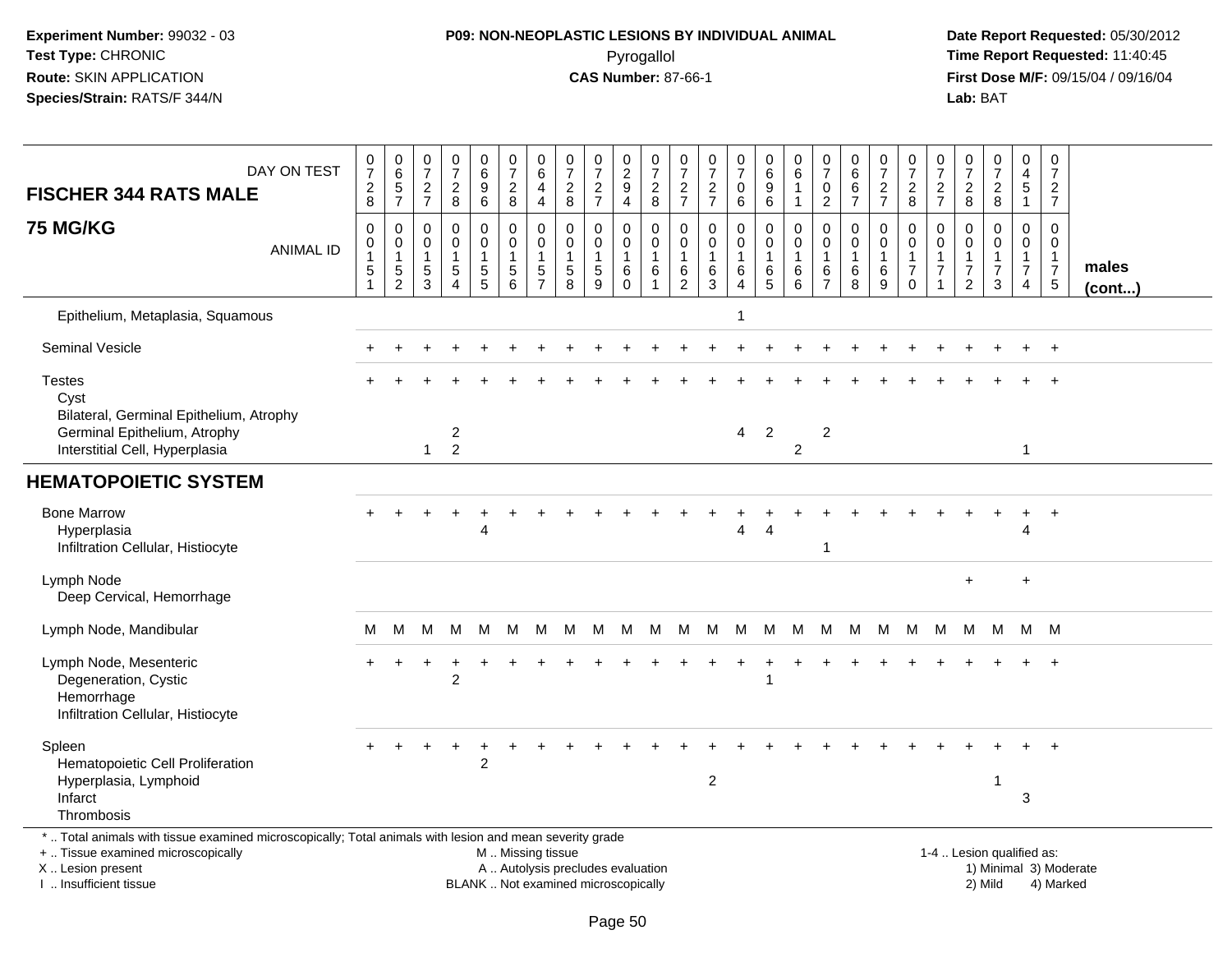# **P09: NON-NEOPLASTIC LESIONS BY INDIVIDUAL ANIMAL**Pyrogallol **Time Report Requested:** 11:40:45

| DAY ON TEST<br><b>FISCHER 344 RATS MALE</b>                                                                                                                                                  | $\frac{0}{7}$<br>$\overline{c}$<br>$\overline{8}$ | $\begin{array}{c} 0 \\ 6 \end{array}$<br>$\frac{5}{7}$   | $\begin{array}{c} 0 \\ 7 \end{array}$<br>$\overline{2}$<br>$\overline{7}$ | $\begin{array}{c} 0 \\ 7 \end{array}$<br>$\overline{c}$<br>8 | $\begin{array}{c} 0 \\ 6 \end{array}$<br>$\boldsymbol{9}$<br>$\,6\,$ | $\begin{array}{c} 0 \\ 7 \end{array}$<br>$\overline{2}$<br>$\overline{8}$                     | $\boldsymbol{0}$<br>$\overline{6}$<br>$\overline{4}$<br>$\overline{4}$     | 0<br>$\overline{7}$<br>$\overline{2}$<br>8                       | $\begin{array}{c} 0 \\ 7 \end{array}$<br>$rac{2}{7}$            | $\begin{smallmatrix} 0\\2\\9 \end{smallmatrix}$<br>$\overline{4}$ | $\mathbf 0$<br>$\overline{7}$<br>$\overline{c}$<br>8                          | $\frac{0}{7}$<br>$\overline{2}$<br>$\overline{7}$                 | $\frac{0}{7}$<br>$\overline{c}$<br>$\overline{7}$                     | $\frac{0}{7}$<br>$\mathbf 0$<br>6                                 | $_{6}^{\rm 0}$<br>$9\,$<br>6                                           | $\mathbf 0$<br>$\overline{6}$<br>$\overline{1}$<br>$\mathbf 1$  | $\begin{array}{c} 0 \\ 7 \end{array}$<br>$\mathbf 0$<br>$\overline{2}$ | $\begin{array}{c} 0 \\ 6 \end{array}$<br>$\,6\,$<br>$\overline{7}$        | $\begin{array}{c} 0 \\ 7 \end{array}$<br>$\sqrt{2}$<br>$\overline{7}$ | 0<br>$\overline{7}$<br>$\sqrt{2}$<br>$\overline{8}$                         | $\,0\,$<br>$\overline{7}$<br>$\overline{2}$<br>$\overline{7}$  | 0<br>$\overline{7}$<br>$\overline{c}$<br>8                                       | $\frac{0}{7}$<br>$\overline{2}$<br>8                              | $\mathbf 0$<br>$\overline{4}$<br>$\overline{5}$<br>$\mathbf{1}$            | 0<br>$\overline{7}$<br>$\overline{2}$<br>$\overline{7}$                        |                        |
|----------------------------------------------------------------------------------------------------------------------------------------------------------------------------------------------|---------------------------------------------------|----------------------------------------------------------|---------------------------------------------------------------------------|--------------------------------------------------------------|----------------------------------------------------------------------|-----------------------------------------------------------------------------------------------|----------------------------------------------------------------------------|------------------------------------------------------------------|-----------------------------------------------------------------|-------------------------------------------------------------------|-------------------------------------------------------------------------------|-------------------------------------------------------------------|-----------------------------------------------------------------------|-------------------------------------------------------------------|------------------------------------------------------------------------|-----------------------------------------------------------------|------------------------------------------------------------------------|---------------------------------------------------------------------------|-----------------------------------------------------------------------|-----------------------------------------------------------------------------|----------------------------------------------------------------|----------------------------------------------------------------------------------|-------------------------------------------------------------------|----------------------------------------------------------------------------|--------------------------------------------------------------------------------|------------------------|
| <b>75 MG/KG</b><br><b>ANIMAL ID</b>                                                                                                                                                          | 0<br>0<br>$\mathbf{1}$<br>5<br>$\mathbf{1}$       | 0<br>$\overline{0}$<br>1<br>$\sqrt{5}$<br>$\overline{2}$ | $\mathbf 0$<br>$\mathsf{O}\xspace$<br>$\mathbf{1}$<br>$5\,$<br>3          | $\pmb{0}$<br>0<br>$\mathbf{1}$<br>5<br>$\overline{4}$        | $\mathbf 0$<br>$\pmb{0}$<br>$\mathbf{1}$<br>$\sqrt{5}$<br>5          | $\mathbf 0$<br>$\mathbf 0$<br>$\mathbf{1}$<br>$\sqrt{5}$<br>$6\phantom{1}$                    | $\mathbf 0$<br>$\pmb{0}$<br>$\overline{1}$<br>$\sqrt{5}$<br>$\overline{7}$ | $\mathbf{0}$<br>$\mathbf 0$<br>$\overline{1}$<br>$\sqrt{5}$<br>8 | $\mathbf 0$<br>$\pmb{0}$<br>$\mathbf{1}$<br>$\overline{5}$<br>9 | $\mathbf 0$<br>$\pmb{0}$<br>$\mathbf{1}$<br>$\,6$<br>$\mathbf 0$  | $\mathbf 0$<br>$\mathbf 0$<br>$\mathbf{1}$<br>$6\phantom{1}6$<br>$\mathbf{1}$ | $\mathbf 0$<br>$\mathbf 0$<br>$\mathbf{1}$<br>6<br>$\overline{2}$ | $\mathbf 0$<br>$\mathbf 0$<br>$\mathbf{1}$<br>$\,6\,$<br>$\mathbf{3}$ | $\mathbf 0$<br>$\mathbf 0$<br>$\mathbf{1}$<br>6<br>$\overline{4}$ | $\mathbf 0$<br>$\pmb{0}$<br>$\mathbf{1}$<br>$\,6\,$<br>$5\phantom{.0}$ | $\mathbf 0$<br>$\pmb{0}$<br>$\mathbf{1}$<br>6<br>$6\phantom{1}$ | $\mathbf 0$<br>$\mathbf 0$<br>$\overline{1}$<br>6<br>$\overline{7}$    | $\mathbf 0$<br>$\boldsymbol{0}$<br>$\overline{1}$<br>$6\phantom{1}6$<br>8 | 0<br>0<br>$\overline{1}$<br>$\,6\,$<br>$9\,$                          | $\mathbf 0$<br>$\mathsf 0$<br>$\mathbf{1}$<br>$\overline{7}$<br>$\mathbf 0$ | $\Omega$<br>$\mathbf 0$<br>$\mathbf{1}$<br>$\overline{7}$<br>1 | $\mathbf 0$<br>$\mathbf 0$<br>$\mathbf{1}$<br>$\boldsymbol{7}$<br>$\overline{2}$ | $\mathbf 0$<br>$\mathsf 0$<br>$\mathbf{1}$<br>$\overline{7}$<br>3 | $\pmb{0}$<br>$\pmb{0}$<br>$\mathbf{1}$<br>$\overline{7}$<br>$\overline{4}$ | $\mathbf 0$<br>$\mathbf 0$<br>$\mathbf{1}$<br>$\overline{7}$<br>5 <sup>5</sup> | males<br>(cont)        |
| Capsule, Fibrosis<br>Capsule, Inflammation                                                                                                                                                   |                                                   |                                                          |                                                                           |                                                              |                                                                      |                                                                                               |                                                                            |                                                                  |                                                                 |                                                                   |                                                                               |                                                                   |                                                                       |                                                                   |                                                                        |                                                                 |                                                                        |                                                                           |                                                                       |                                                                             |                                                                |                                                                                  |                                                                   |                                                                            | $\overline{c}$                                                                 |                        |
| Thymus<br><b>Ectopic Parathyroid Gland</b><br>Epithelial Cell, Hyperplasia                                                                                                                   |                                                   |                                                          |                                                                           |                                                              |                                                                      |                                                                                               |                                                                            |                                                                  | м                                                               |                                                                   |                                                                               |                                                                   |                                                                       | м                                                                 | M                                                                      |                                                                 |                                                                        |                                                                           |                                                                       |                                                                             |                                                                |                                                                                  |                                                                   |                                                                            | $\overline{+}$                                                                 |                        |
| <b>INTEGUMENTARY SYSTEM</b>                                                                                                                                                                  |                                                   |                                                          |                                                                           |                                                              |                                                                      |                                                                                               |                                                                            |                                                                  |                                                                 |                                                                   |                                                                               |                                                                   |                                                                       |                                                                   |                                                                        |                                                                 |                                                                        |                                                                           |                                                                       |                                                                             |                                                                |                                                                                  |                                                                   |                                                                            |                                                                                |                        |
| <b>Mammary Gland</b>                                                                                                                                                                         |                                                   |                                                          |                                                                           |                                                              |                                                                      |                                                                                               |                                                                            |                                                                  |                                                                 |                                                                   |                                                                               |                                                                   |                                                                       |                                                                   |                                                                        |                                                                 |                                                                        |                                                                           |                                                                       |                                                                             |                                                                |                                                                                  |                                                                   |                                                                            | $\overline{1}$                                                                 |                        |
| Skin<br>Fibrosis<br>Hyperkeratosis<br>Hyperplasia<br>Inflammation                                                                                                                            |                                                   |                                                          |                                                                           |                                                              |                                                                      |                                                                                               |                                                                            |                                                                  |                                                                 |                                                                   |                                                                               |                                                                   |                                                                       |                                                                   |                                                                        |                                                                 |                                                                        |                                                                           |                                                                       |                                                                             |                                                                |                                                                                  |                                                                   |                                                                            | $\overline{+}$                                                                 |                        |
| Ulcer<br>Control, Hyperkeratosis<br>Control, Hyperplasia<br>Control, Inflammation                                                                                                            |                                                   |                                                          |                                                                           |                                                              |                                                                      |                                                                                               |                                                                            |                                                                  |                                                                 |                                                                   |                                                                               |                                                                   |                                                                       |                                                                   |                                                                        |                                                                 |                                                                        | $\overline{c}$<br>$\overline{c}$<br>$\overline{2}$<br>1                   |                                                                       |                                                                             |                                                                |                                                                                  |                                                                   |                                                                            |                                                                                |                        |
| Control, Sebaceous Gland, Hyperplasia<br>Sebaceous Gland, Site Of Application,                                                                                                               | $\mathbf 1$                                       |                                                          |                                                                           |                                                              |                                                                      |                                                                                               |                                                                            |                                                                  |                                                                 |                                                                   |                                                                               |                                                                   |                                                                       |                                                                   |                                                                        |                                                                 |                                                                        |                                                                           |                                                                       | $\mathcal{P}$                                                               |                                                                |                                                                                  |                                                                   |                                                                            | -1                                                                             |                        |
| Hyperplasia<br>Site Of Application, Hyperkeratosis<br>Site Of Application, Hyperplasia<br>Site Of Application, Inflammation<br>Site Of Application, Ulcer                                    | $\overline{2}$<br>$\mathbf{1}$                    | -1                                                       | 2<br>$\overline{1}$                                                       |                                                              | $\overline{c}$                                                       |                                                                                               |                                                                            |                                                                  | $\overline{c}$                                                  | $\boldsymbol{2}$<br>$\mathfrak{p}$                                |                                                                               |                                                                   |                                                                       | $\overline{1}$                                                    | 2                                                                      |                                                                 |                                                                        | $\overline{c}$<br>$\mathfrak{p}$                                          |                                                                       | 1                                                                           | 2<br>$\mathfrak{p}$                                            |                                                                                  |                                                                   |                                                                            | $\overline{2}$<br>2<br>$\overline{1}$                                          |                        |
| <b>MUSCULOSKELETAL SYSTEM</b>                                                                                                                                                                |                                                   |                                                          |                                                                           |                                                              |                                                                      |                                                                                               |                                                                            |                                                                  |                                                                 |                                                                   |                                                                               |                                                                   |                                                                       |                                                                   |                                                                        |                                                                 |                                                                        |                                                                           |                                                                       |                                                                             |                                                                |                                                                                  |                                                                   |                                                                            |                                                                                |                        |
| Bone                                                                                                                                                                                         |                                                   |                                                          |                                                                           |                                                              |                                                                      |                                                                                               |                                                                            |                                                                  |                                                                 |                                                                   |                                                                               |                                                                   |                                                                       |                                                                   |                                                                        |                                                                 |                                                                        |                                                                           |                                                                       |                                                                             |                                                                |                                                                                  |                                                                   |                                                                            | $\overline{+}$                                                                 |                        |
| * Total animals with tissue examined microscopically; Total animals with lesion and mean severity grade<br>+  Tissue examined microscopically<br>X  Lesion present<br>I. Insufficient tissue |                                                   |                                                          |                                                                           |                                                              |                                                                      | M  Missing tissue<br>A  Autolysis precludes evaluation<br>BLANK  Not examined microscopically |                                                                            |                                                                  |                                                                 |                                                                   |                                                                               |                                                                   |                                                                       |                                                                   |                                                                        |                                                                 |                                                                        |                                                                           |                                                                       |                                                                             |                                                                | 1-4  Lesion qualified as:                                                        | 2) Mild                                                           |                                                                            | 4) Marked                                                                      | 1) Minimal 3) Moderate |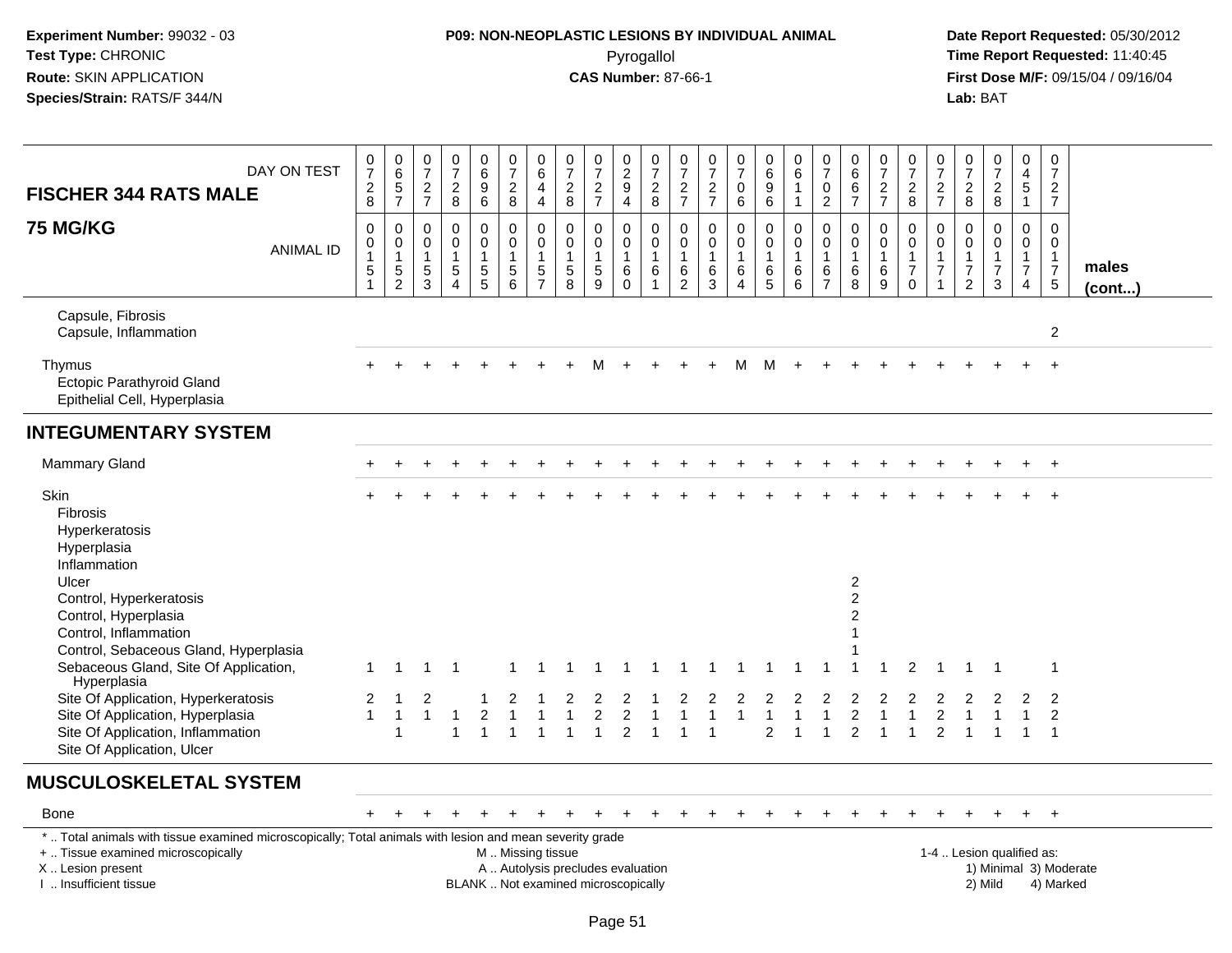## **P09: NON-NEOPLASTIC LESIONS BY INDIVIDUAL ANIMAL**Pyrogallol **Time Report Requested:** 11:40:45

 **Date Report Requested:** 05/30/2012 **First Dose M/F:** 09/15/04 / 09/16/04<br>**Lab:** BAT **Lab:** BAT

|                                                                                                                                                               |                      |                                                               | 0                                      | 0                                          | 0                          |                                                     | 0                                       | 0                                             | 0                                                                     | 0                                                     | 0                                                  | 0                                | 0                                       |                                                   |                                                                 | 0                                              | 0                                    | 0                                              |                                 |                                            | 0                                  | 0                                | 0                                | 0                                                | 0                                                       |                 |
|---------------------------------------------------------------------------------------------------------------------------------------------------------------|----------------------|---------------------------------------------------------------|----------------------------------------|--------------------------------------------|----------------------------|-----------------------------------------------------|-----------------------------------------|-----------------------------------------------|-----------------------------------------------------------------------|-------------------------------------------------------|----------------------------------------------------|----------------------------------|-----------------------------------------|---------------------------------------------------|-----------------------------------------------------------------|------------------------------------------------|--------------------------------------|------------------------------------------------|---------------------------------|--------------------------------------------|------------------------------------|----------------------------------|----------------------------------|--------------------------------------------------|---------------------------------------------------------|-----------------|
| DAY ON TEST                                                                                                                                                   | $\frac{0}{7}$        | $\begin{array}{c} 0 \\ 6 \end{array}$<br>$\overline{5}$       | $\overline{7}$<br>$\overline{2}$       | $\overline{7}$<br>$\overline{c}$           | $\,6\,$<br>9               | $\frac{0}{7}$<br>$\boldsymbol{2}$                   | $\,6\,$<br>4                            | $\overline{7}$                                | $\overline{7}$                                                        | $\frac{2}{9}$                                         | $\overline{7}$<br>$\overline{2}$                   | $\overline{7}$<br>$\overline{a}$ | $\overline{7}$<br>$\overline{2}$        | $\begin{array}{c} 0 \\ 7 \end{array}$<br>0        | $\begin{array}{c} 0 \\ 6 \end{array}$<br>9                      | $\,6\,$<br>$\mathbf{1}$                        | $\overline{7}$<br>0                  | $\,6$<br>6                                     | $\frac{0}{7}$<br>$\overline{c}$ | $\begin{smallmatrix}0\\7\end{smallmatrix}$ | $\overline{7}$                     | $\overline{7}$<br>$\overline{2}$ | $\overline{7}$<br>$\overline{2}$ | 4<br>5                                           | $\overline{7}$<br>$\overline{2}$                        |                 |
| <b>FISCHER 344 RATS MALE</b>                                                                                                                                  | $\frac{2}{8}$        | $\overline{7}$                                                | $\overline{7}$                         | 8                                          | 6                          | 8                                                   | $\overline{4}$                          | $\frac{2}{8}$                                 | $\frac{2}{7}$                                                         | 4                                                     | 8                                                  | $\overline{7}$                   | $\overline{7}$                          | 6                                                 | 6                                                               | $\mathbf{1}$                                   | $\overline{2}$                       | $\overline{7}$                                 | $\overline{7}$                  | $_{8}^2$                                   | $rac{2}{7}$                        | 8                                | 8                                |                                                  | $\overline{7}$                                          |                 |
| <b>75 MG/KG</b><br><b>ANIMAL ID</b>                                                                                                                           | 0<br>0<br>$\sqrt{5}$ | $\mathbf 0$<br>$\mathbf 0$<br>$\overline{1}$<br>$\frac{5}{2}$ | 0<br>$\Omega$<br>$\mathbf 1$<br>5<br>3 | $\Omega$<br>$\Omega$<br>1<br>5<br>$\Delta$ | 0<br>$\mathbf 0$<br>5<br>5 | $\mathbf 0$<br>$\mathbf 0$<br>-1<br>$\sqrt{5}$<br>6 | 0<br>$\mathbf 0$<br>5<br>$\overline{7}$ | $\mathbf 0$<br>$\mathbf 0$<br>$\sqrt{5}$<br>8 | $\mathbf{0}$<br>$\mathbf 0$<br>$\overline{1}$<br>$5\phantom{.0}$<br>9 | 0<br>0<br>$\mathbf{1}$<br>$6\phantom{1}6$<br>$\Omega$ | 0<br>$\mathbf 0$<br>1<br>6<br>$\blacktriangleleft$ | 0<br>$\Omega$<br>1<br>6<br>2     | 0<br>$\Omega$<br>$\mathbf{1}$<br>6<br>3 | $\mathbf 0$<br>$\mathbf 0$<br>$\,6\,$<br>$\Delta$ | 0<br>$\mathbf 0$<br>-1<br>$\begin{array}{c} 6 \\ 5 \end{array}$ | 0<br>$\mathbf 0$<br>$\mathbf{1}$<br>$\,6$<br>6 | 0<br>$\Omega$<br>6<br>$\overline{7}$ | 0<br>$\mathbf 0$<br>$\mathbf{1}$<br>$\,6$<br>8 | $\Omega$<br>0<br>6<br>9         | 0<br>0<br>$\boldsymbol{7}$<br>$\mathbf 0$  | 0<br>$\mathbf 0$<br>$\overline{7}$ | 0<br>7<br>2                      | $\Omega$<br>$\Omega$<br>7<br>3   | $\Omega$<br>$\Omega$<br>1<br>$\overline{7}$<br>4 | 0<br>$\mathbf 0$<br>$\mathbf{1}$<br>$\overline{7}$<br>5 | males<br>(cont) |
| Fibrosis<br>Osteopetrosis                                                                                                                                     |                      |                                                               |                                        |                                            |                            |                                                     |                                         |                                               |                                                                       |                                                       |                                                    |                                  |                                         |                                                   |                                                                 | $\ensuremath{\mathsf{3}}$                      |                                      |                                                |                                 |                                            |                                    |                                  |                                  |                                                  |                                                         |                 |
| <b>NERVOUS SYSTEM</b>                                                                                                                                         |                      |                                                               |                                        |                                            |                            |                                                     |                                         |                                               |                                                                       |                                                       |                                                    |                                  |                                         |                                                   |                                                                 |                                                |                                      |                                                |                                 |                                            |                                    |                                  |                                  |                                                  |                                                         |                 |
| <b>Brain</b><br>Hemorrhage<br>Cerebrum, Inflammation                                                                                                          |                      |                                                               |                                        |                                            |                            |                                                     |                                         |                                               |                                                                       |                                                       |                                                    |                                  |                                         |                                                   | $\overline{c}$                                                  | 1                                              |                                      |                                                |                                 |                                            |                                    |                                  |                                  |                                                  | $\ddot{}$                                               |                 |
| <b>RESPIRATORY SYSTEM</b>                                                                                                                                     |                      |                                                               |                                        |                                            |                            |                                                     |                                         |                                               |                                                                       |                                                       |                                                    |                                  |                                         |                                                   |                                                                 |                                                |                                      |                                                |                                 |                                            |                                    |                                  |                                  |                                                  |                                                         |                 |
| Lung<br>Inflammation<br>Alveolar Epithelium, Hyperplasia<br>Alveolus, Infiltration Cellular, Histiocyte                                                       | +                    |                                                               |                                        |                                            | $\mathbf 1$                |                                                     |                                         |                                               |                                                                       |                                                       |                                                    | $\overline{2}$<br>2              |                                         |                                                   |                                                                 | $\overline{2}$                                 | -1<br>$\overline{\phantom{a}}$       |                                                |                                 |                                            |                                    | $\overline{c}$                   |                                  |                                                  | -1                                                      |                 |
| Nose<br>Inflammation<br>Nasolacrimal Duct, Inflammation                                                                                                       |                      | -1                                                            | $\overline{2}$                         | 3                                          |                            |                                                     |                                         |                                               | $\overline{c}$                                                        | $\overline{c}$                                        |                                                    | $\overline{2}$                   |                                         | 3<br>$\overline{2}$                               |                                                                 |                                                |                                      |                                                | $\overline{c}$                  | $\overline{2}$                             |                                    | 4                                |                                  |                                                  |                                                         |                 |
| Trachea                                                                                                                                                       |                      |                                                               |                                        |                                            |                            |                                                     |                                         |                                               |                                                                       |                                                       |                                                    |                                  |                                         |                                                   |                                                                 |                                                |                                      |                                                |                                 |                                            |                                    |                                  |                                  |                                                  | $+$                                                     |                 |
| <b>SPECIAL SENSES SYSTEM</b>                                                                                                                                  |                      |                                                               |                                        |                                            |                            |                                                     |                                         |                                               |                                                                       |                                                       |                                                    |                                  |                                         |                                                   |                                                                 |                                                |                                      |                                                |                                 |                                            |                                    |                                  |                                  |                                                  |                                                         |                 |
| Eye<br>Cataract<br>Retina, Atrophy                                                                                                                            |                      |                                                               |                                        |                                            |                            |                                                     |                                         |                                               |                                                                       |                                                       |                                                    |                                  |                                         |                                                   | 3<br>3                                                          |                                                |                                      |                                                |                                 |                                            |                                    |                                  |                                  |                                                  |                                                         |                 |
| Harderian Gland<br>Inflammation                                                                                                                               |                      |                                                               |                                        |                                            |                            |                                                     |                                         |                                               |                                                                       |                                                       |                                                    |                                  |                                         |                                                   |                                                                 |                                                |                                      |                                                |                                 |                                            |                                    |                                  |                                  |                                                  | $\ddot{}$                                               |                 |
| *  Total animals with tissue examined microscopically; Total animals with lesion and mean severity grade<br>The sure is considered as because a substantially |                      |                                                               |                                        |                                            |                            | <b>MARAGEMENT</b>                                   |                                         |                                               |                                                                       |                                                       |                                                    |                                  |                                         |                                                   |                                                                 |                                                |                                      |                                                |                                 |                                            |                                    |                                  |                                  | A A I distance in a lift and some                |                                                         |                 |

+ .. Tissue examined microscopicallyX .. Lesion present

I .. Insufficient tissue

 M .. Missing tissueA .. Autolysis precludes evaluation

 1-4 .. Lesion qualified as: BLANK .. Not examined microscopically 2) Mild 4) Marked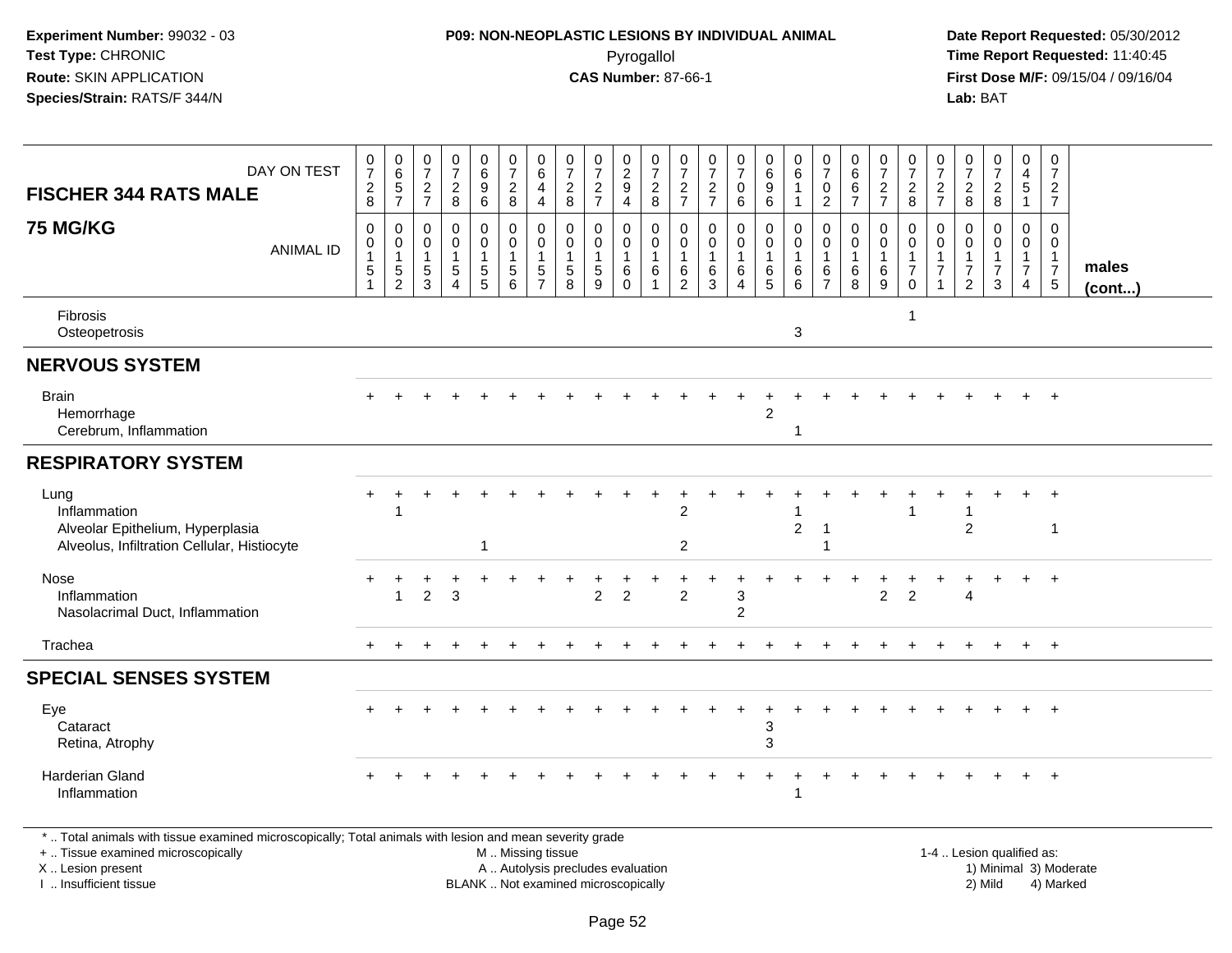## **P09: NON-NEOPLASTIC LESIONS BY INDIVIDUAL ANIMAL**Pyrogallol **Time Report Requested:** 11:40:45

 **Date Report Requested:** 05/30/2012 **First Dose M/F:** 09/15/04 / 09/16/04 Lab: BAT **Lab:** BAT

| DAY ON TEST<br><b>FISCHER 344 RATS MALE</b><br><b>75 MG/KG</b><br><b>ANIMAL ID</b>                                                                                 | 0<br>$\overline{7}$<br>$\overline{c}$<br>8<br>0<br>0<br>5 | $\begin{matrix} 0 \\ 6 \\ 5 \end{matrix}$<br>$\overline{7}$<br>$\mathbf 0$<br>$\pmb{0}$<br>$\sqrt{5}$<br>$\overline{2}$ | $\frac{0}{7}$<br>$\boldsymbol{2}$<br>$\overline{z}$<br>0<br>$\pmb{0}$<br>5<br>3 | $\begin{array}{c} 0 \\ 7 \\ 2 \end{array}$<br>8<br>$\boldsymbol{0}$<br>$\mathbf 0$<br>$\mathbf{1}$<br>$\sqrt{5}$<br>$\overline{4}$ | $\begin{matrix} 0 \\ 6 \end{matrix}$<br>$\boldsymbol{9}$<br>6<br>0<br>$\mathsf 0$<br>5<br>5 | 0728<br>$_{\rm 0}^{\rm 0}$<br>$\mathbf 1$<br>$\frac{5}{6}$ | $\begin{array}{c} 0 \\ 6 \\ 4 \end{array}$<br>$\overline{4}$<br>$_0^0$<br>$\mathbf{1}$<br>$\frac{5}{7}$ | 0<br>$\frac{7}{2}$<br>8<br>0<br>$\pmb{0}$<br>$5\phantom{.0}$<br>8 | $\frac{0}{7}$<br>$\frac{2}{7}$<br>$\boldsymbol{0}$<br>$\pmb{0}$<br>$\sqrt{5}$<br>9 | $\begin{smallmatrix} 0\\2\\9 \end{smallmatrix}$<br>4<br>0<br>$\mathbf 0$<br>$\,6\,$<br>$\Omega$ | 0728<br>$\begin{smallmatrix} 0\\0 \end{smallmatrix}$<br>$\mathbf{1}$<br>$\,6\,$<br>$\overline{1}$ | 0<br>$\overline{7}$<br>$\boldsymbol{2}$<br>$\overline{7}$<br>0<br>$\mathbf 0$<br>6<br>2 | $\frac{0}{7}$<br>$\overline{7}$<br>0<br>$\pmb{0}$<br>$\,6\,$<br>3 | $\frac{0}{7}$<br>$\overline{0}$<br>6<br>$_0^0$<br>6<br>$\overline{4}$ | $\begin{matrix} 0 \ 6 \ 9 \end{matrix}$<br>6<br>0<br>$\boldsymbol{0}$<br>6<br>5 | $\begin{array}{c} 0 \\ 6 \end{array}$<br>$_{\rm 0}^{\rm 0}$<br>$\,6\,$<br>6 | $\frac{0}{7}$<br>$\pmb{0}$<br>$\overline{2}$<br>0<br>$\mathsf{O}\xspace$<br>6<br>$\overline{ }$ | $\begin{matrix} 0 \\ 6 \\ 6 \end{matrix}$<br>$\overline{7}$<br>0<br>$\pmb{0}$<br>1<br>6<br>8 | $\begin{array}{c} 0 \\ 7 \\ 2 \end{array}$<br>$\overline{ }$<br>0<br>$\mathbf 0$<br>6<br>9 | 0728<br>$_{\rm 0}^{\rm 0}$<br>$\overline{7}$<br>$\Omega$ | $\frac{0}{7}$<br>$\overline{c}$<br>$\overline{ }$<br>0<br>0<br>$\overline{7}$<br>$\overline{A}$ | 0<br>$\overline{7}$<br>$\boldsymbol{2}$<br>8<br>0<br>$\overline{2}$ | $\frac{0}{7}$<br>$\boldsymbol{2}$<br>$\,8\,$<br>0<br>$\pmb{0}$<br>$\overline{7}$<br>3 | 0<br>$\frac{4}{5}$<br>$\mathbf 0$<br>$\mathsf{O}\xspace$<br>$\overline{7}$<br>4 | 0<br>$\overline{7}$<br>$\sqrt{2}$<br>$\overline{7}$<br>0<br>$\mathbf 0$<br>$\mathbf{1}$<br>$\overline{7}$<br>$\sqrt{5}$ | males<br>$($ cont $)$ |
|--------------------------------------------------------------------------------------------------------------------------------------------------------------------|-----------------------------------------------------------|-------------------------------------------------------------------------------------------------------------------------|---------------------------------------------------------------------------------|------------------------------------------------------------------------------------------------------------------------------------|---------------------------------------------------------------------------------------------|------------------------------------------------------------|---------------------------------------------------------------------------------------------------------|-------------------------------------------------------------------|------------------------------------------------------------------------------------|-------------------------------------------------------------------------------------------------|---------------------------------------------------------------------------------------------------|-----------------------------------------------------------------------------------------|-------------------------------------------------------------------|-----------------------------------------------------------------------|---------------------------------------------------------------------------------|-----------------------------------------------------------------------------|-------------------------------------------------------------------------------------------------|----------------------------------------------------------------------------------------------|--------------------------------------------------------------------------------------------|----------------------------------------------------------|-------------------------------------------------------------------------------------------------|---------------------------------------------------------------------|---------------------------------------------------------------------------------------|---------------------------------------------------------------------------------|-------------------------------------------------------------------------------------------------------------------------|-----------------------|
| <b>URINARY SYSTEM</b>                                                                                                                                              |                                                           |                                                                                                                         |                                                                                 |                                                                                                                                    |                                                                                             |                                                            |                                                                                                         |                                                                   |                                                                                    |                                                                                                 |                                                                                                   |                                                                                         |                                                                   |                                                                       |                                                                                 |                                                                             |                                                                                                 |                                                                                              |                                                                                            |                                                          |                                                                                                 |                                                                     |                                                                                       |                                                                                 |                                                                                                                         |                       |
| Kidney<br>Cyst, Multiple<br>Hyperplasia, Tubular<br>Inflammation<br>Nephropathy<br>Pelvis, Calculus Micro Observation Only<br>Transitional Epithelium, Hyperplasia | $\mathcal{P}$                                             | 3                                                                                                                       | -1                                                                              | 2                                                                                                                                  | 2                                                                                           | $\overline{\mathbf{3}}$                                    | $\overline{2}$                                                                                          | $\overline{2}$                                                    | $\overline{4}$                                                                     |                                                                                                 | 3                                                                                                 |                                                                                         | $\mathcal{P}$                                                     | 3                                                                     | 4                                                                               | $\overline{c}$                                                              | 4<br>3                                                                                          | 2                                                                                            | $\mathfrak{p}$                                                                             | 2<br>$\mathcal{P}$<br>2<br>3                             | $\mathcal{P}$                                                                                   | 3                                                                   | 3                                                                                     | $\ddot{}$                                                                       | $+$<br>3                                                                                                                |                       |
| Urethra<br>Bulbourethral Gland, Hyperplasia                                                                                                                        |                                                           |                                                                                                                         |                                                                                 |                                                                                                                                    |                                                                                             |                                                            |                                                                                                         |                                                                   |                                                                                    |                                                                                                 |                                                                                                   |                                                                                         |                                                                   |                                                                       |                                                                                 |                                                                             |                                                                                                 |                                                                                              |                                                                                            |                                                          |                                                                                                 |                                                                     |                                                                                       |                                                                                 |                                                                                                                         |                       |
| <b>Urinary Bladder</b><br>Hemorrhage<br>Transitional Epithelium, Hyperplasia                                                                                       |                                                           |                                                                                                                         |                                                                                 |                                                                                                                                    |                                                                                             |                                                            |                                                                                                         |                                                                   |                                                                                    |                                                                                                 |                                                                                                   |                                                                                         |                                                                   |                                                                       |                                                                                 |                                                                             |                                                                                                 |                                                                                              |                                                                                            |                                                          |                                                                                                 |                                                                     |                                                                                       |                                                                                 | $\overline{+}$                                                                                                          |                       |

\* .. Total animals with tissue examined microscopically; Total animals with lesion and mean severity grade

+ .. Tissue examined microscopically

X .. Lesion present

I .. Insufficient tissue

 M .. Missing tissueA .. Autolysis precludes evaluation

BLANK .. Not examined microscopically 2) Mild 4) Marked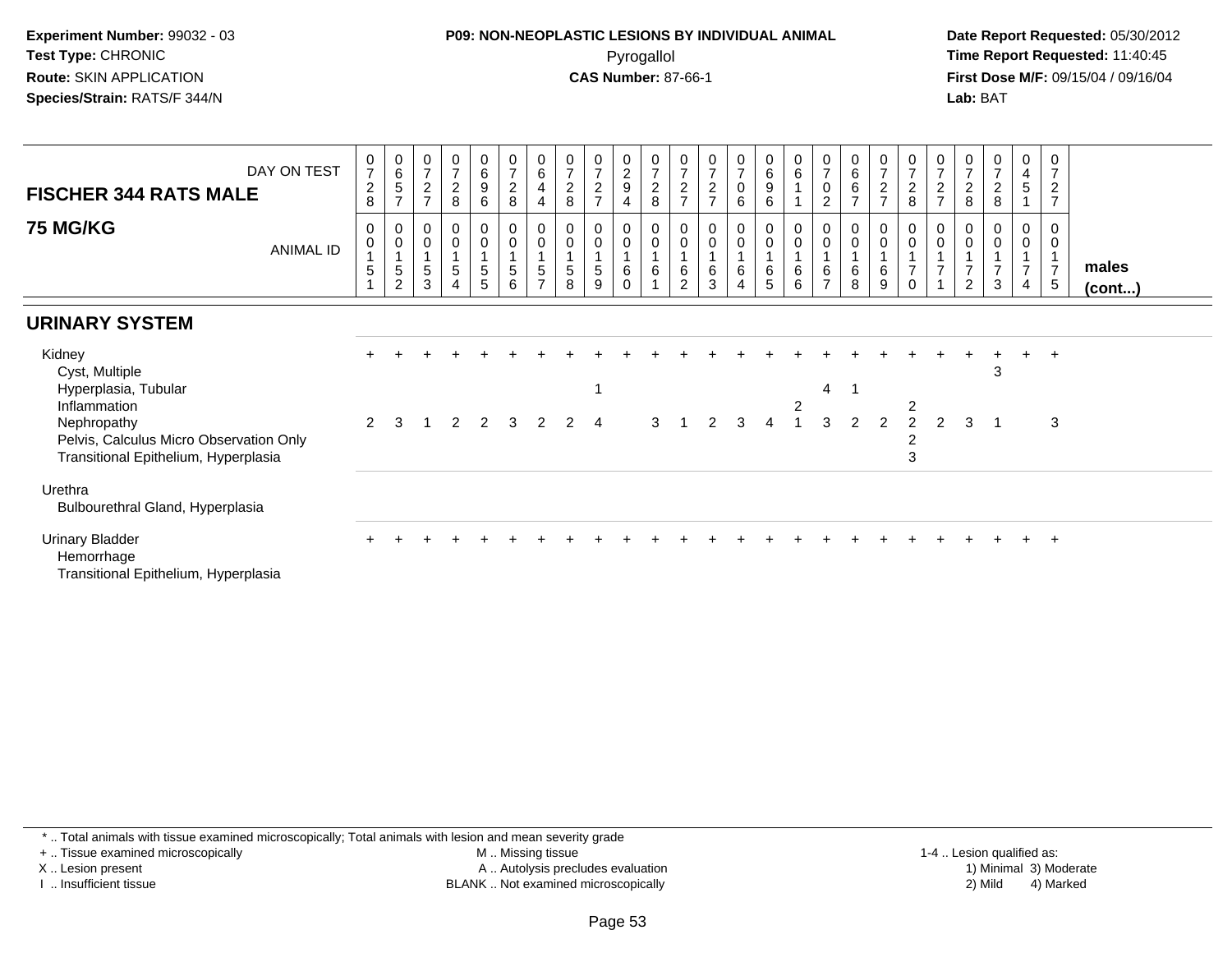## **P09: NON-NEOPLASTIC LESIONS BY INDIVIDUAL ANIMAL**Pyrogallol **Time Report Requested:** 11:40:45

 **Date Report Requested:** 05/30/2012 **First Dose M/F:** 09/15/04 / 09/16/04 Lab: BAT **Lab:** BAT

| DAY ON TEST<br><b>FISCHER 344 RATS MALE</b><br><b>75 MG/KG</b><br><b>ANIMAL ID</b>                                                                                                                                                                           | $\frac{0}{7}$<br>$\frac{2}{7}$<br>$\pmb{0}$<br>$\boldsymbol{0}$<br>$\mathbf{1}$<br>$\overline{7}$<br>6 | $\begin{smallmatrix}0\\7\end{smallmatrix}$<br>$\frac{2}{7}$<br>$\pmb{0}$<br>$\overline{0}$<br>1<br>$\overline{7}$<br>$\overline{7}$ | $\frac{0}{7}$<br>$\frac{2}{8}$<br>$\pmb{0}$<br>$\pmb{0}$<br>$\mathbf{1}$<br>$\overline{7}$<br>8 | $\frac{0}{7}$<br>$\frac{2}{7}$<br>$\pmb{0}$<br>$\mathbf 0$<br>$\overline{1}$<br>$\overline{7}$<br>9 | $\frac{0}{7}$<br>$\frac{2}{8}$<br>$\boldsymbol{0}$<br>$\mathbf 0$<br>$\mathbf{1}$<br>$\bf 8$<br>$\mathbf 0$ | $\frac{0}{7}$<br>$\frac{2}{7}$<br>$\begin{smallmatrix} 0\\0 \end{smallmatrix}$<br>$\overline{1}$<br>$\bf 8$<br>$\mathbf{1}$ | 0<br>0<br>0<br>0<br>0<br>0<br>$\mathbf 0$<br>$\mathbf{1}$<br>$\bf 8$<br>$\overline{2}$ | $\begin{array}{c} 0 \\ 6 \\ 8 \end{array}$<br>$\mathbf{1}$<br>$\pmb{0}$<br>$\mathsf{O}\xspace$<br>$\mathbf{1}$<br>$\frac{8}{3}$ | $\frac{0}{7}$<br>$\frac{2}{7}$<br>$\pmb{0}$<br>$\pmb{0}$<br>$\mathbf{1}$<br>$\bf 8$<br>$\boldsymbol{\Lambda}$ | $\begin{smallmatrix}0\\7\end{smallmatrix}$<br>$\frac{2}{8}$<br>$\pmb{0}$<br>$\mathbf 0$<br>$\mathbf{1}$<br>$\bf 8$<br>$\overline{5}$ | 0728<br>$\pmb{0}$<br>$\overline{0}$<br>$\overline{1}$<br>$\,8\,$<br>6 | 0<br>6<br>$\overline{4}$<br>$\overline{a}$<br>$\mathsf{O}\xspace$<br>$\mathbf 0$<br>$\mathbf{1}$<br>8<br>$\overline{7}$ | $\begin{array}{c} 0 \\ 6 \\ 7 \end{array}$<br>$\overline{5}$<br>$\pmb{0}$<br>$\mathbf 0$<br>$\mathbf{1}$<br>$\bf 8$<br>8 | $\frac{0}{7}$<br>$\mathsf{O}\xspace$<br>$\overline{2}$<br>$\mathsf{O}$<br>$\mathbf 0$<br>$\mathbf{1}$<br>8<br>9 | 0<br>5<br>5<br>2<br>$\begin{smallmatrix}0\0\0\end{smallmatrix}$<br>$\overline{1}$<br>$\boldsymbol{9}$<br>$\mathbf 0$ | $\frac{0}{7}$<br>$\overline{2}$<br>$\overline{8}$<br>$\pmb{0}$<br>$\ddot{\mathbf{0}}$<br>$\mathbf{1}$<br>$\boldsymbol{9}$<br>$\overline{ }$ | $\begin{array}{c} 0 \\ 6 \\ 5 \end{array}$<br>4<br>$\pmb{0}$<br>$\mathbf 0$<br>$\mathbf{1}$<br>$\boldsymbol{9}$<br>$\overline{2}$ | 0<br>6<br>5<br>6<br>$\pmb{0}$<br>$\ddot{\mathbf{0}}$<br>$\mathbf{1}$<br>$\boldsymbol{9}$<br>$\overline{3}$ | $\begin{smallmatrix}0\0\0\end{smallmatrix}$<br>$\overline{9}$<br>$\,6\,$<br>0<br>$\mathbf 0$<br>$\mathbf{1}$<br>$\boldsymbol{9}$<br>$\overline{4}$ | $\begin{array}{c} 0 \\ 5 \\ 8 \end{array}$<br>$9\,$<br>$\pmb{0}$<br>$\mathsf{O}\xspace$<br>$\overline{1}$<br>$\frac{9}{5}$ | 0<br>$\frac{6}{3}$<br>9<br>0<br>$\mathbf 0$<br>$\mathbf{1}$<br>$9\,$<br>6 | $\frac{0}{7}$<br>8<br>$\mathbf 0$<br>$\mathbf 0$<br>$\mathbf{1}$<br>$\frac{9}{7}$ | $\frac{0}{7}$<br>$\frac{2}{7}$<br>$\mathbf 0$<br>$\mathbf 0$<br>$\mathbf{1}$<br>$\begin{array}{c} 9 \\ 8 \end{array}$ | $\begin{smallmatrix}0\\7\end{smallmatrix}$<br>$rac{2}{7}$<br>$_{\rm 0}^{\rm 0}$<br>$\overline{1}$<br>$^9_9$ | 0<br>$\overline{4}$<br>$9\,$<br>6<br>$\mathbf 0$<br>$\mathsf 0$<br>$\overline{2}$<br>$\mathbf 0$<br>$\mathbf 0$ | * TOTALS                                                                                                             |
|--------------------------------------------------------------------------------------------------------------------------------------------------------------------------------------------------------------------------------------------------------------|--------------------------------------------------------------------------------------------------------|-------------------------------------------------------------------------------------------------------------------------------------|-------------------------------------------------------------------------------------------------|-----------------------------------------------------------------------------------------------------|-------------------------------------------------------------------------------------------------------------|-----------------------------------------------------------------------------------------------------------------------------|----------------------------------------------------------------------------------------|---------------------------------------------------------------------------------------------------------------------------------|---------------------------------------------------------------------------------------------------------------|--------------------------------------------------------------------------------------------------------------------------------------|-----------------------------------------------------------------------|-------------------------------------------------------------------------------------------------------------------------|--------------------------------------------------------------------------------------------------------------------------|-----------------------------------------------------------------------------------------------------------------|----------------------------------------------------------------------------------------------------------------------|---------------------------------------------------------------------------------------------------------------------------------------------|-----------------------------------------------------------------------------------------------------------------------------------|------------------------------------------------------------------------------------------------------------|----------------------------------------------------------------------------------------------------------------------------------------------------|----------------------------------------------------------------------------------------------------------------------------|---------------------------------------------------------------------------|-----------------------------------------------------------------------------------|-----------------------------------------------------------------------------------------------------------------------|-------------------------------------------------------------------------------------------------------------|-----------------------------------------------------------------------------------------------------------------|----------------------------------------------------------------------------------------------------------------------|
| <b>ALIMENTARY SYSTEM</b>                                                                                                                                                                                                                                     |                                                                                                        |                                                                                                                                     |                                                                                                 |                                                                                                     |                                                                                                             |                                                                                                                             |                                                                                        |                                                                                                                                 |                                                                                                               |                                                                                                                                      |                                                                       |                                                                                                                         |                                                                                                                          |                                                                                                                 |                                                                                                                      |                                                                                                                                             |                                                                                                                                   |                                                                                                            |                                                                                                                                                    |                                                                                                                            |                                                                           |                                                                                   |                                                                                                                       |                                                                                                             |                                                                                                                 |                                                                                                                      |
| Esophagus                                                                                                                                                                                                                                                    |                                                                                                        |                                                                                                                                     |                                                                                                 |                                                                                                     |                                                                                                             |                                                                                                                             |                                                                                        |                                                                                                                                 |                                                                                                               |                                                                                                                                      |                                                                       |                                                                                                                         |                                                                                                                          |                                                                                                                 |                                                                                                                      |                                                                                                                                             |                                                                                                                                   |                                                                                                            |                                                                                                                                                    |                                                                                                                            |                                                                           |                                                                                   |                                                                                                                       |                                                                                                             |                                                                                                                 | 50                                                                                                                   |
| Intestine Large, Cecum                                                                                                                                                                                                                                       |                                                                                                        |                                                                                                                                     |                                                                                                 |                                                                                                     |                                                                                                             |                                                                                                                             |                                                                                        |                                                                                                                                 |                                                                                                               |                                                                                                                                      |                                                                       |                                                                                                                         |                                                                                                                          |                                                                                                                 |                                                                                                                      |                                                                                                                                             |                                                                                                                                   |                                                                                                            |                                                                                                                                                    |                                                                                                                            |                                                                           |                                                                                   |                                                                                                                       |                                                                                                             |                                                                                                                 | 50                                                                                                                   |
| Intestine Large, Colon<br>Parasite Metazoan                                                                                                                                                                                                                  |                                                                                                        | $\mathsf X$                                                                                                                         |                                                                                                 |                                                                                                     |                                                                                                             |                                                                                                                             |                                                                                        |                                                                                                                                 |                                                                                                               |                                                                                                                                      | $\mathsf{X}$                                                          | $\times$                                                                                                                |                                                                                                                          |                                                                                                                 |                                                                                                                      |                                                                                                                                             |                                                                                                                                   | X                                                                                                          |                                                                                                                                                    |                                                                                                                            |                                                                           |                                                                                   |                                                                                                                       | $+$                                                                                                         | $\ddot{}$                                                                                                       | 50<br>6                                                                                                              |
| Intestine Large, Rectum<br>Parasite Metazoan                                                                                                                                                                                                                 |                                                                                                        |                                                                                                                                     |                                                                                                 |                                                                                                     |                                                                                                             |                                                                                                                             |                                                                                        |                                                                                                                                 |                                                                                                               |                                                                                                                                      |                                                                       |                                                                                                                         |                                                                                                                          |                                                                                                                 |                                                                                                                      |                                                                                                                                             |                                                                                                                                   |                                                                                                            |                                                                                                                                                    |                                                                                                                            |                                                                           |                                                                                   | $\pmb{\times}$                                                                                                        | $\mathsf{X}$                                                                                                |                                                                                                                 | 50<br>4                                                                                                              |
| Intestine Small, Duodenum                                                                                                                                                                                                                                    |                                                                                                        |                                                                                                                                     |                                                                                                 |                                                                                                     |                                                                                                             |                                                                                                                             |                                                                                        |                                                                                                                                 |                                                                                                               |                                                                                                                                      |                                                                       |                                                                                                                         |                                                                                                                          |                                                                                                                 |                                                                                                                      |                                                                                                                                             |                                                                                                                                   |                                                                                                            |                                                                                                                                                    |                                                                                                                            |                                                                           |                                                                                   |                                                                                                                       |                                                                                                             |                                                                                                                 | 50                                                                                                                   |
| Intestine Small, Ileum                                                                                                                                                                                                                                       |                                                                                                        |                                                                                                                                     |                                                                                                 |                                                                                                     |                                                                                                             |                                                                                                                             |                                                                                        |                                                                                                                                 |                                                                                                               |                                                                                                                                      |                                                                       |                                                                                                                         |                                                                                                                          |                                                                                                                 |                                                                                                                      |                                                                                                                                             |                                                                                                                                   |                                                                                                            |                                                                                                                                                    |                                                                                                                            |                                                                           |                                                                                   |                                                                                                                       |                                                                                                             |                                                                                                                 | 50                                                                                                                   |
| Intestine Small, Jejunum<br>Inflammation                                                                                                                                                                                                                     |                                                                                                        |                                                                                                                                     |                                                                                                 |                                                                                                     |                                                                                                             |                                                                                                                             |                                                                                        |                                                                                                                                 |                                                                                                               | $\overline{c}$                                                                                                                       |                                                                       |                                                                                                                         |                                                                                                                          |                                                                                                                 |                                                                                                                      |                                                                                                                                             |                                                                                                                                   |                                                                                                            |                                                                                                                                                    |                                                                                                                            |                                                                           |                                                                                   |                                                                                                                       | $+$                                                                                                         | $+$                                                                                                             | 50<br>$12.0$                                                                                                         |
| Liver<br>Angiectasis<br><b>Basophilic Focus</b><br><b>Clear Cell Focus</b><br>Degeneration, Cystic<br><b>Eosinophilic Focus</b><br>Fatty Change<br>Hematopoietic Cell Proliferation<br>Hepatodiaphragmatic Nodule<br>Inflammation<br><b>Mixed Cell Focus</b> | X                                                                                                      |                                                                                                                                     | $X$ $X$ $X$ $X$ $X$<br>$\times$                                                                 | X<br>$\mathbf{1}$<br>X                                                                              | 1<br>$\mathbf{1}$                                                                                           | $\overline{1}$                                                                                                              |                                                                                        |                                                                                                                                 | Χ<br>$\mathsf{X}$                                                                                             | X<br>$\overline{1}$<br>$\mathbf{1}$                                                                                                  | $\overline{1}$                                                        | $\overline{1}$                                                                                                          | $X$ $X$                                                                                                                  |                                                                                                                 |                                                                                                                      | $\overline{c}$<br>$\mathsf X$<br>$\pmb{\times}$<br>-1                                                                                       | X                                                                                                                                 |                                                                                                            |                                                                                                                                                    | 3                                                                                                                          |                                                                           | $\mathsf X$<br>$\mathbf{1}$                                                       | $\overline{1}$                                                                                                        | X<br>$\overline{\phantom{0}}$                                                                               | 3                                                                                                               | 50<br>2.0<br>$\mathbf 1$<br>8<br>21<br>1.0<br>$\mathbf{2}$<br>3<br>3.0<br>$\overline{2}$<br>1.0<br>Δ<br>17, 1.1<br>5 |

\* .. Total animals with tissue examined microscopically; Total animals with lesion and mean severity grade

+ .. Tissue examined microscopically

X .. Lesion present

I .. Insufficient tissue

M .. Missing tissue

A .. Autolysis precludes evaluation BLANK .. Not examined microscopically 2) Mild 4) Marked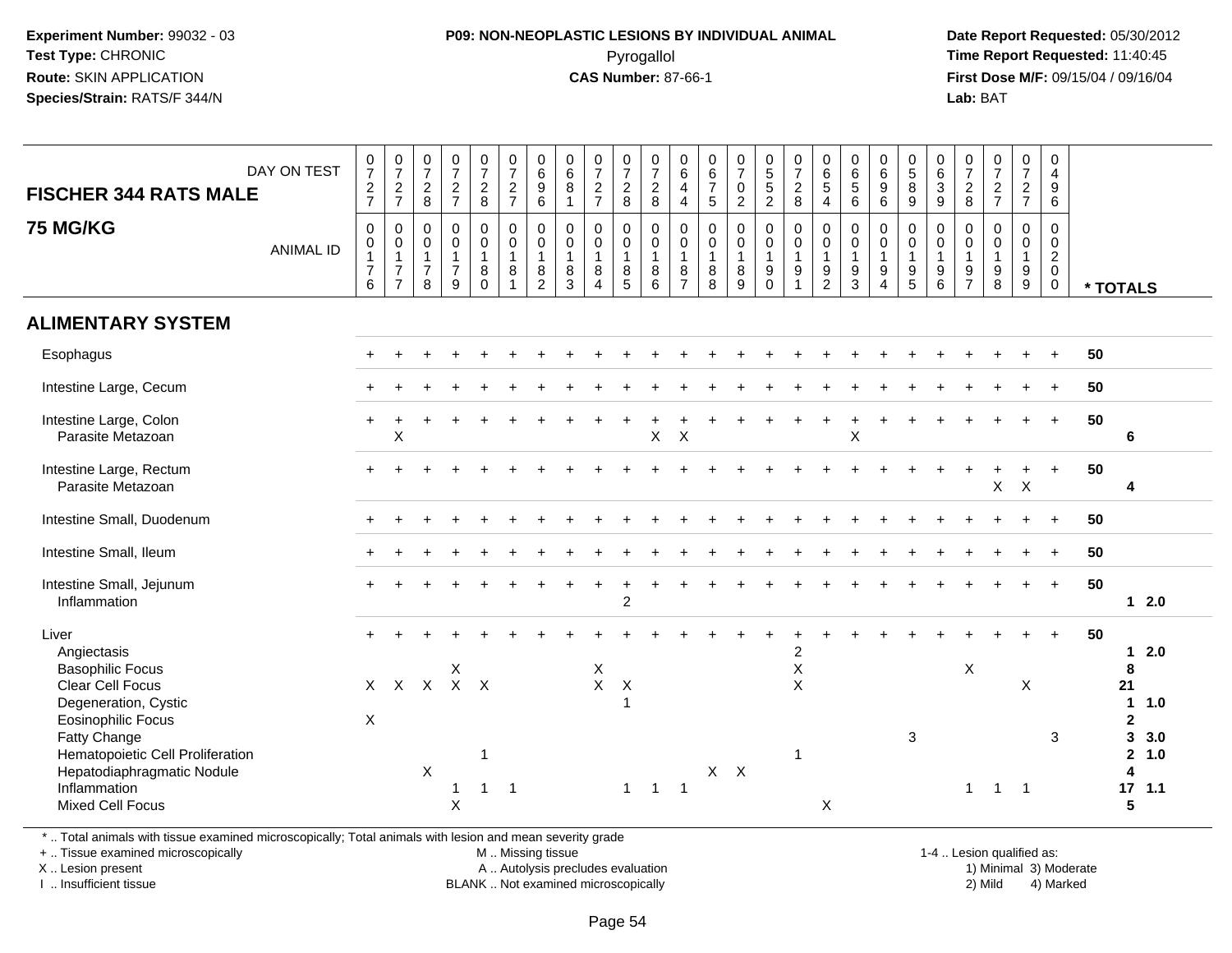#### **P09: NON-NEOPLASTIC LESIONS BY INDIVIDUAL ANIMAL**Pyrogallol **Time Report Requested:** 11:40:45

 **Date Report Requested:** 05/30/2012 **First Dose M/F:** 09/15/04 / 09/16/04 Lab: BAT **Lab:** BAT

| DAY ON TEST<br><b>FISCHER 344 RATS MALE</b>                                                                                               |                  | $\frac{0}{7}$<br>$\frac{2}{7}$                                                         | $\frac{0}{7}$<br>$\frac{2}{7}$                                                 | $\frac{0}{7}$<br>$\frac{2}{8}$                                    | $\frac{0}{7}$<br>$\frac{2}{7}$                                    | $\frac{0}{7}$<br>$\frac{2}{8}$                                   | $\frac{0}{7}$<br>$\frac{2}{7}$                                                | $\begin{array}{c} 0 \\ 6 \end{array}$<br>$\boldsymbol{9}$<br>$\,6\,$ | $\begin{array}{c} 0 \\ 6 \end{array}$<br>8<br>$\overline{1}$  | $\frac{0}{7}$<br>$\frac{2}{7}$                                      | $\frac{0}{7}$<br>$\overline{c}$<br>8       | $\frac{0}{7}$<br>$\overline{c}$<br>8                                              | $\begin{array}{c} 0 \\ 6 \end{array}$<br>$\overline{4}$<br>$\overline{4}$ | $\pmb{0}$<br>$\,6\,$<br>$\boldsymbol{7}$<br>$\sqrt{5}$             | $\begin{array}{c} 0 \\ 7 \end{array}$<br>$\pmb{0}$<br>$\overline{2}$ | $\begin{array}{c} 0 \\ 5 \\ 5 \end{array}$<br>$\overline{2}$        | $\frac{0}{7}$<br>$\overline{c}$<br>8                                                   | $\begin{array}{c} 0 \\ 6 \end{array}$<br>5<br>$\overline{4}$ | $\begin{array}{c} 0 \\ 6 \end{array}$<br>$\,$ 5 $\,$<br>6 | $\begin{array}{c} 0 \\ 6 \end{array}$<br>$\boldsymbol{9}$<br>$\,6\,$           | $\begin{array}{c} 0 \\ 5 \end{array}$<br>$\bf 8$<br>9                                         | $\pmb{0}$<br>$\,6\,$<br>$\ensuremath{\mathsf{3}}$<br>9  | $\begin{array}{c} 0 \\ 7 \end{array}$<br>$\boldsymbol{2}$<br>8 | $\frac{0}{7}$<br>$\frac{2}{7}$                                            | $\frac{0}{7}$<br>$\frac{2}{7}$                               | $\mathbf 0$<br>$\overline{4}$<br>9<br>6                                          |                |             |                                       |  |
|-------------------------------------------------------------------------------------------------------------------------------------------|------------------|----------------------------------------------------------------------------------------|--------------------------------------------------------------------------------|-------------------------------------------------------------------|-------------------------------------------------------------------|------------------------------------------------------------------|-------------------------------------------------------------------------------|----------------------------------------------------------------------|---------------------------------------------------------------|---------------------------------------------------------------------|--------------------------------------------|-----------------------------------------------------------------------------------|---------------------------------------------------------------------------|--------------------------------------------------------------------|----------------------------------------------------------------------|---------------------------------------------------------------------|----------------------------------------------------------------------------------------|--------------------------------------------------------------|-----------------------------------------------------------|--------------------------------------------------------------------------------|-----------------------------------------------------------------------------------------------|---------------------------------------------------------|----------------------------------------------------------------|---------------------------------------------------------------------------|--------------------------------------------------------------|----------------------------------------------------------------------------------|----------------|-------------|---------------------------------------|--|
| <b>75 MG/KG</b>                                                                                                                           | <b>ANIMAL ID</b> | $\mathbf 0$<br>$\mathsf{O}\xspace$<br>$\mathbf{1}$<br>$\overline{7}$<br>$6\phantom{1}$ | $\mathbf 0$<br>$\pmb{0}$<br>$\overline{1}$<br>$\overline{7}$<br>$\overline{7}$ | $\mathbf 0$<br>$\mathbf 0$<br>$\mathbf{1}$<br>$\overline{7}$<br>8 | $\mathbf 0$<br>$\pmb{0}$<br>$\mathbf{1}$<br>$\boldsymbol{7}$<br>9 | $\mathbf 0$<br>$\boldsymbol{0}$<br>$\mathbf{1}$<br>8<br>$\Omega$ | $\pmb{0}$<br>$\mathsf{O}\xspace$<br>$\mathbf{1}$<br>$\bf 8$<br>$\overline{1}$ | $\pmb{0}$<br>$\pmb{0}$<br>$\mathbf{1}$<br>$\frac{8}{2}$              | $\mathbf 0$<br>0<br>$\overline{1}$<br>$\bf 8$<br>$\mathbf{3}$ | $\pmb{0}$<br>$\pmb{0}$<br>$\mathbf{1}$<br>$\bf 8$<br>$\overline{4}$ | 0<br>$\mathbf 0$<br>$\mathbf{1}$<br>8<br>5 | $\pmb{0}$<br>$\pmb{0}$<br>$\overline{1}$<br>$\begin{array}{c} 8 \\ 6 \end{array}$ | $\mathbf 0$<br>$\mathbf 0$<br>$\mathbf{1}$<br>$\frac{8}{7}$               | $\mathbf 0$<br>$\mathsf{O}\xspace$<br>$\mathbf{1}$<br>$\bf 8$<br>8 | $\pmb{0}$<br>$\pmb{0}$<br>$\mathbf{1}$<br>$\, 8$<br>9                | 0<br>$\mathbf 0$<br>$\mathbf{1}$<br>$\boldsymbol{9}$<br>$\mathbf 0$ | $\mathbf 0$<br>$\mathsf{O}\xspace$<br>$\mathbf{1}$<br>$\boldsymbol{9}$<br>$\mathbf{1}$ | 0<br>$\pmb{0}$<br>$\mathbf{1}$<br>$\frac{9}{2}$              | 0<br>$\pmb{0}$<br>$\mathbf{1}$<br>$\frac{9}{3}$           | $\mathbf 0$<br>$\pmb{0}$<br>$\mathbf{1}$<br>$\boldsymbol{9}$<br>$\overline{4}$ | $\mathbf 0$<br>$\mathsf{O}\xspace$<br>$\overline{1}$<br>$\begin{array}{c} 9 \\ 5 \end{array}$ | 0<br>$\mathbf 0$<br>$\mathbf{1}$<br>9<br>$6\phantom{1}$ | 0<br>0<br>$\mathbf{1}$<br>9<br>$\overline{7}$                  | 0<br>$\mathsf 0$<br>$\mathbf{1}$<br>$\begin{array}{c} 9 \\ 8 \end{array}$ | $\mathsf 0$<br>$\mathsf{O}\xspace$<br>$\mathbf{1}$<br>$^9_9$ | $\mathbf 0$<br>$\mathbf 0$<br>$\overline{2}$<br>$\overline{0}$<br>$\overline{0}$ |                | * TOTALS    |                                       |  |
| Bile Duct, Hyperplasia<br>Hepatocyte, Necrosis<br>Hepatocyte, Vacuolization Cytoplasmic<br>Kupffer Cell, Pigmentation<br>Portal, Fibrosis |                  | 1<br>1<br>$\overline{c}$<br>$\mathbf{1}$                                               | $\overline{\mathbf{1}}$                                                        |                                                                   | $\mathbf{1}$                                                      |                                                                  | -1                                                                            |                                                                      |                                                               | $\mathbf{1}$<br>$\mathbf{1}$                                        | $\mathbf{1}$<br>$\overline{1}$             | $\overline{1}$                                                                    |                                                                           | $\overline{1}$<br>1                                                |                                                                      |                                                                     | -1                                                                                     | $\mathbf{1}$                                                 |                                                           |                                                                                |                                                                                               | $\mathbf{1}$                                            | $\mathbf{1}$<br>$\mathbf{1}$                                   | $\mathbf 1$<br>1                                                          | $\overline{1}$                                               | 1                                                                                |                | 5<br>18     | 26 1.1<br>1.8<br>1.1<br>11.0<br>6 1.0 |  |
| Mesentery<br>Necrosis                                                                                                                     |                  |                                                                                        |                                                                                |                                                                   |                                                                   |                                                                  |                                                                               |                                                                      | $\ddot{}$<br>$\mathbf{3}$                                     |                                                                     |                                            |                                                                                   |                                                                           | $\ddot{}$<br>$\mathbf{3}$                                          |                                                                      |                                                                     |                                                                                        |                                                              |                                                           |                                                                                |                                                                                               |                                                         | $\ddot{}$<br>3                                                 |                                                                           |                                                              |                                                                                  | $5\phantom{1}$ |             | 4 3.0                                 |  |
| Oral Mucosa<br>Gingival, Inflammation                                                                                                     |                  |                                                                                        |                                                                                |                                                                   |                                                                   |                                                                  |                                                                               |                                                                      |                                                               |                                                                     |                                            |                                                                                   |                                                                           |                                                                    |                                                                      |                                                                     |                                                                                        |                                                              |                                                           |                                                                                |                                                                                               |                                                         |                                                                |                                                                           | $+$<br>3                                                     |                                                                                  | $\mathbf{3}$   |             | 32.7                                  |  |
| Pancreas<br>Acinus, Atrophy<br>Acinus, Hyperplasia<br>Duct, Cyst                                                                          |                  | 2                                                                                      | 3                                                                              | 3                                                                 | 2<br>3                                                            |                                                                  |                                                                               |                                                                      | 3                                                             |                                                                     |                                            |                                                                                   | 1                                                                         |                                                                    | $\overline{2}$                                                       | $\mathbf{3}$                                                        |                                                                                        | 3<br>$\overline{2}$                                          |                                                           |                                                                                | 1                                                                                             | 4                                                       | 1                                                              |                                                                           | $\mathbf{1}$                                                 | $+$                                                                              | 50             | $\mathbf 1$ | 31 2.0<br>3.0<br>4 1.5                |  |
| Salivary Glands<br>Inflammation                                                                                                           |                  |                                                                                        |                                                                                |                                                                   |                                                                   |                                                                  |                                                                               |                                                                      |                                                               |                                                                     |                                            |                                                                                   |                                                                           |                                                                    |                                                                      |                                                                     |                                                                                        |                                                              |                                                           |                                                                                |                                                                                               |                                                         |                                                                |                                                                           |                                                              | $+$                                                                              | 50             |             | 11.0                                  |  |
| Stomach, Forestomach<br>Inflammation<br>Ulcer<br>Epithelium, Hyperplasia                                                                  |                  |                                                                                        |                                                                                |                                                                   |                                                                   |                                                                  |                                                                               | $\overline{c}$<br>$\overline{2}$                                     |                                                               | 1                                                                   |                                            |                                                                                   |                                                                           | 3                                                                  |                                                                      | $\overline{\mathbf{c}}$                                             |                                                                                        |                                                              |                                                           | $\overline{2}$<br>$\sqrt{3}$                                                   | 4                                                                                             |                                                         |                                                                |                                                                           |                                                              | +<br>$\overline{c}$<br>$\overline{2}$                                            | 50             | 4           | 5 1.8<br>3.5<br>62.0                  |  |
| Stomach, Glandular<br>Erosion<br>Inflammation                                                                                             |                  |                                                                                        |                                                                                |                                                                   |                                                                   |                                                                  |                                                                               |                                                                      |                                                               |                                                                     |                                            |                                                                                   |                                                                           |                                                                    |                                                                      |                                                                     | $\overline{1}$                                                                         |                                                              |                                                           |                                                                                |                                                                                               |                                                         |                                                                |                                                                           |                                                              | $+$                                                                              | 50             | 3           | 2.0<br>$3 - 1.0$                      |  |
| Tongue                                                                                                                                    |                  |                                                                                        |                                                                                |                                                                   |                                                                   |                                                                  |                                                                               |                                                                      |                                                               |                                                                     |                                            |                                                                                   |                                                                           |                                                                    |                                                                      |                                                                     |                                                                                        |                                                              |                                                           |                                                                                |                                                                                               |                                                         |                                                                |                                                                           |                                                              |                                                                                  | $\overline{2}$ |             |                                       |  |
| *  Total animals with tissue examined microscopically; Total animals with lesion and mean severity grade                                  |                  |                                                                                        |                                                                                |                                                                   |                                                                   |                                                                  |                                                                               |                                                                      |                                                               |                                                                     |                                            |                                                                                   |                                                                           |                                                                    |                                                                      |                                                                     |                                                                                        |                                                              |                                                           |                                                                                |                                                                                               |                                                         |                                                                |                                                                           |                                                              |                                                                                  |                |             |                                       |  |

+ .. Tissue examined microscopically

X .. Lesion present

I .. Insufficient tissue

M .. Missing tissue

 Lesion present A .. Autolysis precludes evaluation 1) Minimal 3) ModerateBLANK .. Not examined microscopically 2) Mild 4) Marked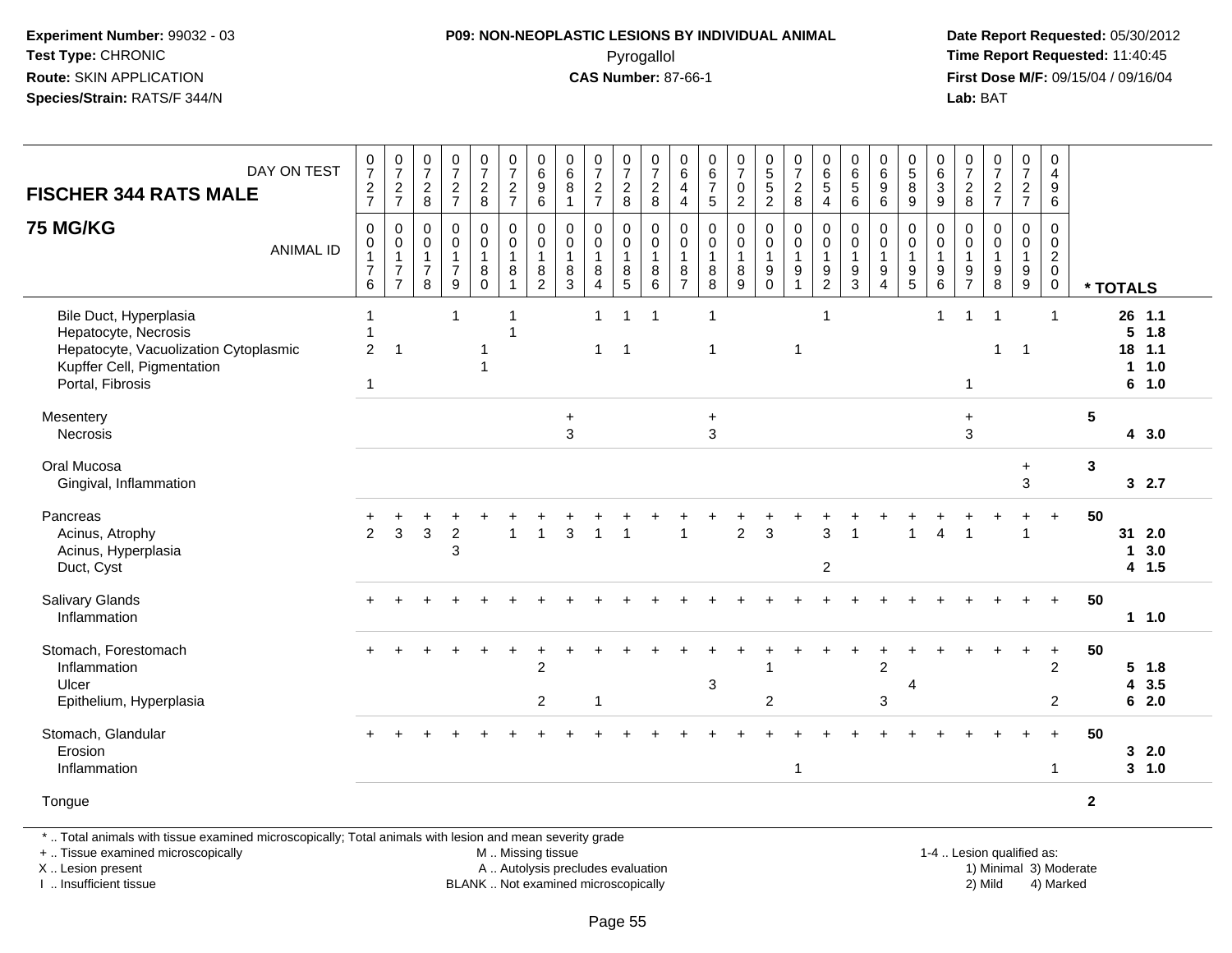### **P09: NON-NEOPLASTIC LESIONS BY INDIVIDUAL ANIMAL**Pyrogallol **Time Report Requested:** 11:40:45

 **Date Report Requested:** 05/30/2012 **First Dose M/F:** 09/15/04 / 09/16/04 Lab: BAT **Lab:** BAT

| <b>FISCHER 344 RATS MALE</b><br><b>75 MG/KG</b><br>Epithelium, Hyperplasia                                                                            | DAY ON TEST<br><b>ANIMAL ID</b> | $\frac{0}{7}$<br>$\frac{2}{7}$<br>$\pmb{0}$<br>0<br>$\mathbf{1}$<br>$\overline{7}$<br>6 | $\frac{0}{7}$<br>$\frac{2}{7}$<br>$\mathbf 0$<br>$\mathsf 0$<br>$\mathbf{1}$<br>$\overline{7}$<br>$\overline{7}$ | $\frac{0}{7}$<br>$\frac{2}{8}$<br>0<br>0<br>$\mathbf{1}$<br>$\overline{7}$<br>8 | $\frac{0}{7}$<br>$\frac{2}{7}$<br>$\pmb{0}$<br>$\mathbf 0$<br>$\mathbf{1}$<br>$\overline{7}$<br>$\overline{9}$ | $\frac{0}{7}$<br>$\frac{2}{8}$<br>0<br>$\mathbf 0$<br>$\mathbf{1}$<br>8<br>$\Omega$ | $\frac{0}{7}$<br>$\frac{2}{7}$<br>$\pmb{0}$<br>$\ddot{\mathbf{0}}$<br>$\mathbf{1}$<br>8<br>$\overline{1}$ | $\begin{array}{c} 0 \\ 6 \end{array}$<br>9<br>$\overline{6}$<br>$\mathsf{O}$<br>$\mathbf 0$<br>$\mathbf{1}$<br>8<br>$\overline{2}$ | $\pmb{0}$<br>$\,6\,$<br>$\bf 8$<br>$\mathbf{1}$<br>0<br>$\mathbf 0$<br>$\mathbf{1}$<br>8<br>3 | $\frac{0}{7}$<br>$rac{2}{7}$<br>$\mathbf 0$<br>$\ddot{\mathbf{0}}$<br>$\mathbf{1}$<br>8<br>$\overline{4}$ | $\frac{0}{7}$<br>$\frac{2}{8}$<br>0<br>$\mathbf 0$<br>$\mathbf{1}$<br>8<br>$\sqrt{5}$ | $\frac{0}{7}$<br>$\frac{2}{8}$<br>$\pmb{0}$<br>$\mathbf 0$<br>$\mathbf{1}$<br>8<br>6 | 0<br>6<br>4<br>$\overline{4}$<br>0<br>$\mathbf 0$<br>$\mathbf{1}$<br>8<br>$\overline{7}$ | $\begin{array}{c} 0 \\ 6 \\ 7 \end{array}$<br>5<br>0<br>$\pmb{0}$<br>$\mathbf{1}$<br>8<br>8 | $\frac{0}{7}$<br>$\pmb{0}$<br>$\overline{2}$<br>$\mathsf 0$<br>0<br>$\mathbf{1}$<br>8<br>9 | $\begin{array}{c} 0 \\ 5 \\ 5 \end{array}$<br>$\overline{2}$<br>$\overline{0}$<br>$\mathbf 0$<br>$\mathbf{1}$<br>9<br>$\mathbf 0$ | $\frac{0}{7}$<br>$\frac{2}{8}$<br>$\pmb{0}$<br>$\pmb{0}$<br>$\mathbf{1}$<br>$9\,$<br>$\overline{1}$ | 0<br>$\,6\,$<br>$\sqrt{5}$<br>$\overline{4}$<br>0<br>$\mathbf 0$<br>$\mathbf{1}$<br>$\boldsymbol{9}$<br>$\overline{c}$ | $\pmb{0}$<br>$\,6\,$<br>$\overline{5}$<br>6<br>$\mathbf 0$<br>$\mathbf 0$<br>$\mathbf{1}$<br>9<br>3 | $_6^0$<br>9<br>6<br>0<br>$\mathbf 0$<br>$\mathbf{1}$<br>9<br>$\overline{4}$ | $\begin{array}{c} 0 \\ 5 \end{array}$<br>$\bf 8$<br>9<br>$\mathbf 0$<br>$\mathbf 0$<br>$\mathbf{1}$<br>$\boldsymbol{9}$<br>$5\phantom{.0}$ | $\pmb{0}$<br>$\,6\,$<br>$\ensuremath{\mathsf{3}}$<br>9<br>$\pmb{0}$<br>$\mathbf 0$<br>$\mathbf{1}$<br>$9\,$<br>$\,6$ | 0<br>$\boldsymbol{7}$<br>$_{\rm 8}^2$<br>0<br>0<br>$\mathbf{1}$<br>9<br>$\overline{7}$ | $\frac{0}{7}$<br>$\frac{2}{7}$<br>$\mathbf 0$<br>$\mathsf{O}\xspace$<br>$\mathbf{1}$<br>$\boldsymbol{9}$<br>8 | $\begin{smallmatrix}0\\7\end{smallmatrix}$<br>$\frac{2}{7}$<br>0<br>$\mathbf{0}$<br>$\mathbf{1}$<br>9<br>9 | 0<br>$\overline{4}$<br>$\boldsymbol{9}$<br>6<br>0<br>$\mathbf 0$<br>$\overline{2}$<br>$\mathbf 0$<br>$\mathbf 0$ | * TOTALS |                                                         | 13.0                                |  |
|-------------------------------------------------------------------------------------------------------------------------------------------------------|---------------------------------|-----------------------------------------------------------------------------------------|------------------------------------------------------------------------------------------------------------------|---------------------------------------------------------------------------------|----------------------------------------------------------------------------------------------------------------|-------------------------------------------------------------------------------------|-----------------------------------------------------------------------------------------------------------|------------------------------------------------------------------------------------------------------------------------------------|-----------------------------------------------------------------------------------------------|-----------------------------------------------------------------------------------------------------------|---------------------------------------------------------------------------------------|--------------------------------------------------------------------------------------|------------------------------------------------------------------------------------------|---------------------------------------------------------------------------------------------|--------------------------------------------------------------------------------------------|-----------------------------------------------------------------------------------------------------------------------------------|-----------------------------------------------------------------------------------------------------|------------------------------------------------------------------------------------------------------------------------|-----------------------------------------------------------------------------------------------------|-----------------------------------------------------------------------------|--------------------------------------------------------------------------------------------------------------------------------------------|----------------------------------------------------------------------------------------------------------------------|----------------------------------------------------------------------------------------|---------------------------------------------------------------------------------------------------------------|------------------------------------------------------------------------------------------------------------|------------------------------------------------------------------------------------------------------------------|----------|---------------------------------------------------------|-------------------------------------|--|
| <b>CARDIOVASCULAR SYSTEM</b>                                                                                                                          |                                 |                                                                                         |                                                                                                                  |                                                                                 |                                                                                                                |                                                                                     |                                                                                                           |                                                                                                                                    |                                                                                               |                                                                                                           |                                                                                       |                                                                                      |                                                                                          |                                                                                             |                                                                                            |                                                                                                                                   |                                                                                                     |                                                                                                                        |                                                                                                     |                                                                             |                                                                                                                                            |                                                                                                                      |                                                                                        |                                                                                                               |                                                                                                            |                                                                                                                  |          |                                                         |                                     |  |
| <b>Blood Vessel</b>                                                                                                                                   |                                 |                                                                                         |                                                                                                                  |                                                                                 |                                                                                                                |                                                                                     |                                                                                                           |                                                                                                                                    |                                                                                               |                                                                                                           |                                                                                       |                                                                                      |                                                                                          |                                                                                             |                                                                                            |                                                                                                                                   |                                                                                                     |                                                                                                                        |                                                                                                     |                                                                             |                                                                                                                                            |                                                                                                                      |                                                                                        |                                                                                                               |                                                                                                            |                                                                                                                  | 50       |                                                         |                                     |  |
| Heart<br>Cardiomyopathy<br>Atrium, Thrombosis<br>Myocardium, Inflammation<br>Valve, Thrombosis<br>Ventricle, Thrombosis                               |                                 | 3                                                                                       |                                                                                                                  | 3                                                                               | $\mathfrak{p}$                                                                                                 | $\overline{2}$                                                                      | 3                                                                                                         | 3                                                                                                                                  | 3<br>4                                                                                        |                                                                                                           | $\overline{2}$                                                                        |                                                                                      |                                                                                          | 2                                                                                           | $\overline{4}$                                                                             | $\overline{2}$                                                                                                                    | 3                                                                                                   |                                                                                                                        | з                                                                                                   |                                                                             | 3                                                                                                                                          | 2                                                                                                                    | $\mathcal{P}$                                                                          | 3                                                                                                             | $\overline{2}$                                                                                             | $\ddot{}$<br>$\overline{2}$                                                                                      | 50       | 47 2.1<br>1<br>1<br>1                                   | 4.0<br>3.0<br>4.0<br>2, 3.0         |  |
| <b>ENDOCRINE SYSTEM</b>                                                                                                                               |                                 |                                                                                         |                                                                                                                  |                                                                                 |                                                                                                                |                                                                                     |                                                                                                           |                                                                                                                                    |                                                                                               |                                                                                                           |                                                                                       |                                                                                      |                                                                                          |                                                                                             |                                                                                            |                                                                                                                                   |                                                                                                     |                                                                                                                        |                                                                                                     |                                                                             |                                                                                                                                            |                                                                                                                      |                                                                                        |                                                                                                               |                                                                                                            |                                                                                                                  |          |                                                         |                                     |  |
| <b>Adrenal Cortex</b><br>Atrophy<br>Hyperplasia<br>Hypertrophy<br>Mineralization<br>Necrosis<br>Vacuolization Cytoplasmic<br>Capsule, Fibrosis, Focal |                                 | 2<br>$\overline{2}$                                                                     | 2<br>2                                                                                                           | $\overline{1}$                                                                  | 2                                                                                                              | $\overline{2}$<br>$\mathbf{1}$                                                      |                                                                                                           | $\overline{2}$<br>$\overline{2}$                                                                                                   |                                                                                               | $\overline{1}$                                                                                            |                                                                                       | $\mathbf{1}$                                                                         | 4                                                                                        | -1<br>$\mathbf{1}$                                                                          | $\mathbf{1}$                                                                               |                                                                                                                                   | $\overline{1}$<br>$1 \quad 3$                                                                       |                                                                                                                        | 3                                                                                                   | $\overline{2}$                                                              | $\mathbf 1$                                                                                                                                | $\overline{1}$                                                                                                       | $\overline{1}$                                                                         | $\overline{2}$                                                                                                |                                                                                                            | 1<br>-1                                                                                                          | 50       | 20 1.5<br>$\overline{\mathbf{4}}$<br>1.<br>1.<br>19 1.4 | 14.0<br>2.3<br>1.0<br>4.0<br>$12.0$ |  |
| Adrenal Medulla<br>Angiectasis<br>Hemorrhage<br>Hyperplasia<br>Infiltration Cellular, Mononuclear Cell<br>Mineralization                              |                                 |                                                                                         |                                                                                                                  |                                                                                 | 3                                                                                                              | $\mathbf{1}$                                                                        | 3                                                                                                         |                                                                                                                                    | $\sqrt{3}$<br>$\overline{2}$                                                                  |                                                                                                           | 2                                                                                     |                                                                                      |                                                                                          | $\overline{2}$                                                                              |                                                                                            |                                                                                                                                   | 2                                                                                                   |                                                                                                                        |                                                                                                     | $\overline{2}$                                                              | $\overline{2}$<br>2                                                                                                                        |                                                                                                                      |                                                                                        |                                                                                                               | $+$<br>1                                                                                                   | $+$                                                                                                              | 50       | 1<br>18 1.8<br>1<br>1                                   | 12.0<br>3.0<br>2.0<br>2.0           |  |

\* .. Total animals with tissue examined microscopically; Total animals with lesion and mean severity grade

+ .. Tissue examined microscopically

X .. Lesion present

I .. Insufficient tissue

 M .. Missing tissueA .. Autolysis precludes evaluation

BLANK .. Not examined microscopically 2) Mild 4) Marked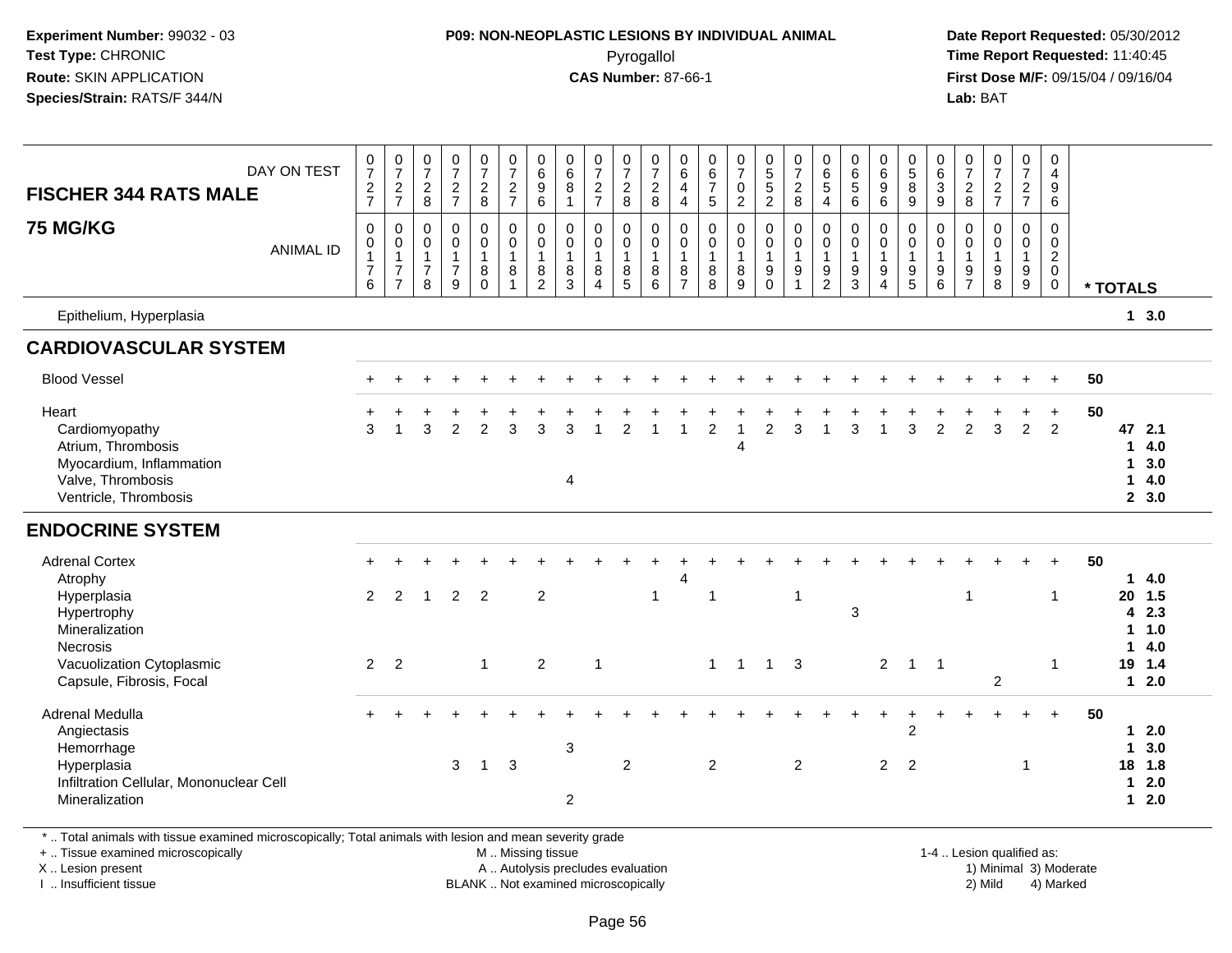# **P09: NON-NEOPLASTIC LESIONS BY INDIVIDUAL ANIMAL**Pyrogallol **Time Report Requested:** 11:40:45

| <b>FISCHER 344 RATS MALE</b>                                                                                                                                                                  | DAY ON TEST      | $\frac{0}{7}$<br>$\frac{2}{7}$                                    | $\frac{0}{7}$<br>$\frac{2}{7}$                                                          | $\frac{0}{7}$<br>$_{\rm 8}^2$              | $\frac{0}{7}$<br>$\frac{2}{7}$                                      | $\frac{0}{7}$<br>$_{\rm 8}^2$                                     | $\begin{smallmatrix}0\\7\end{smallmatrix}$<br>$\frac{2}{7}$                                   | $\begin{array}{c} 0 \\ 6 \end{array}$<br>$\boldsymbol{9}$<br>6 | $\pmb{0}$<br>$6\phantom{a}$<br>8<br>$\mathbf{1}$ | $\begin{array}{c} 0 \\ 7 \end{array}$<br>$\frac{2}{7}$                 | $\frac{0}{7}$<br>$_{\rm 8}^2$                           | $\frac{0}{7}$<br>$_{\rm 8}^2$                    | $\pmb{0}$<br>$6\phantom{a}$<br>$\overline{4}$<br>$\overline{4}$ | $\pmb{0}$<br>$6\phantom{a}$<br>$\overline{7}$<br>$\sqrt{5}$ | $\frac{0}{7}$<br>$\pmb{0}$<br>$\overline{2}$            | $\begin{array}{c} 0 \\ 5 \\ 2 \end{array}$                                     | $\frac{0}{7}$<br>$_{\rm 8}^2$                                        | $\begin{array}{c} 0 \\ 6 \end{array}$<br>5<br>$\overline{\mathbf{4}}$ | $\begin{array}{c} 0 \\ 6 \\ 5 \end{array}$<br>$\overline{6}$ | $_{6}^{\rm 0}$<br>$\boldsymbol{9}$<br>6                                          | $\begin{array}{c} 0 \\ 5 \\ 8 \end{array}$<br>$\overline{9}$                | 0<br>$6\phantom{a}$<br>$\sqrt{3}$<br>$\overline{9}$         | $\pmb{0}$<br>$\overline{7}$<br>$\frac{2}{8}$            | $\frac{0}{7}$<br>$\frac{2}{7}$                                                 | $\frac{0}{7}$<br>$\frac{2}{7}$                        | $\begin{smallmatrix}0\\4\end{smallmatrix}$<br>$\boldsymbol{9}$<br>$\overline{6}$ |                        |          |                                         |  |
|-----------------------------------------------------------------------------------------------------------------------------------------------------------------------------------------------|------------------|-------------------------------------------------------------------|-----------------------------------------------------------------------------------------|--------------------------------------------|---------------------------------------------------------------------|-------------------------------------------------------------------|-----------------------------------------------------------------------------------------------|----------------------------------------------------------------|--------------------------------------------------|------------------------------------------------------------------------|---------------------------------------------------------|--------------------------------------------------|-----------------------------------------------------------------|-------------------------------------------------------------|---------------------------------------------------------|--------------------------------------------------------------------------------|----------------------------------------------------------------------|-----------------------------------------------------------------------|--------------------------------------------------------------|----------------------------------------------------------------------------------|-----------------------------------------------------------------------------|-------------------------------------------------------------|---------------------------------------------------------|--------------------------------------------------------------------------------|-------------------------------------------------------|----------------------------------------------------------------------------------|------------------------|----------|-----------------------------------------|--|
| <b>75 MG/KG</b>                                                                                                                                                                               | <b>ANIMAL ID</b> | $\mathbf 0$<br>0<br>$\overline{1}$<br>$\boldsymbol{7}$<br>$\,6\,$ | $\boldsymbol{0}$<br>$\mathbf 0$<br>$\overline{1}$<br>$\boldsymbol{7}$<br>$\overline{7}$ | 0<br>$\mathbf 0$<br>$\mathbf{1}$<br>7<br>8 | $\mathbf 0$<br>$\mathbf 0$<br>$\mathbf{1}$<br>$\boldsymbol{7}$<br>9 | $\mathsf 0$<br>$\mathsf 0$<br>$\mathbf{1}$<br>$\bf 8$<br>$\Omega$ | $\mathsf 0$<br>$\mathbf 0$<br>$\mathbf{1}$<br>8<br>$\overline{1}$                             | $\pmb{0}$<br>$\pmb{0}$<br>$\mathbf{1}$<br>$\frac{8}{2}$        | 0<br>$\mathbf 0$<br>$\mathbf{1}$<br>8<br>3       | $\mathbf 0$<br>$\mathbf 0$<br>$\mathbf{1}$<br>$\bf8$<br>$\overline{4}$ | 0<br>$\mathbf 0$<br>$\mathbf{1}$<br>8<br>$\overline{5}$ | 0<br>$\mathbf 0$<br>$\mathbf{1}$<br>$\bf 8$<br>6 | $\pmb{0}$<br>$\mathbf 0$<br>$\mathbf{1}$<br>$\frac{8}{7}$       | $\mathbf 0$<br>$\mathbf 0$<br>$\mathbf{1}$<br>$\bf 8$<br>8  | $\pmb{0}$<br>$\mathbf 0$<br>$\mathbf{1}$<br>$\, 8$<br>9 | $\pmb{0}$<br>$\mathbf 0$<br>$\mathbf{1}$<br>$\boldsymbol{9}$<br>$\overline{0}$ | $\mathbf 0$<br>0<br>$\mathbf{1}$<br>$\boldsymbol{9}$<br>$\mathbf{1}$ | 0<br>0<br>$\mathbf{1}$<br>$\frac{9}{2}$                               | 0<br>0<br>$\mathbf{1}$<br>$\frac{9}{3}$                      | $\mathbf 0$<br>$\mathbf 0$<br>$\mathbf{1}$<br>$\boldsymbol{9}$<br>$\overline{4}$ | 0<br>$\mathbf 0$<br>$\overline{1}$<br>$\begin{array}{c} 9 \\ 5 \end{array}$ | 0<br>$\mathbf 0$<br>$\overline{1}$<br>$\boldsymbol{9}$<br>6 | 0<br>$\mathbf 0$<br>$\mathbf{1}$<br>9<br>$\overline{7}$ | $\pmb{0}$<br>$\mathbf 0$<br>$\mathbf{1}$<br>$\boldsymbol{9}$<br>$\overline{8}$ | $\mathsf{O}$<br>$\mathbf 0$<br>$\mathbf{1}$<br>$^9_9$ | $\pmb{0}$<br>$\mathbf 0$<br>$\overline{c}$<br>$\mathbf 0$<br>$\pmb{0}$           |                        | * TOTALS |                                         |  |
| Islets, Pancreatic<br>Hyperplasia                                                                                                                                                             |                  |                                                                   |                                                                                         |                                            |                                                                     |                                                                   |                                                                                               |                                                                |                                                  |                                                                        |                                                         |                                                  |                                                                 |                                                             |                                                         |                                                                                |                                                                      |                                                                       |                                                              |                                                                                  |                                                                             |                                                             |                                                         |                                                                                |                                                       | $+$                                                                              | 50                     |          | 13.0                                    |  |
| Parathyroid Gland                                                                                                                                                                             |                  |                                                                   |                                                                                         |                                            |                                                                     |                                                                   |                                                                                               |                                                                |                                                  |                                                                        |                                                         |                                                  |                                                                 |                                                             |                                                         |                                                                                |                                                                      |                                                                       |                                                              |                                                                                  |                                                                             |                                                             |                                                         |                                                                                |                                                       |                                                                                  | 49                     |          |                                         |  |
| <b>Pituitary Gland</b><br>Hemorrhage<br>Pigmentation, Hemosiderin<br>Pars Distalis, Atrophy<br>Pars Distalis, Cyst<br>Pars Distalis, Hyperplasia                                              |                  | 3                                                                 | 1<br>$\overline{1}$                                                                     |                                            | $\boldsymbol{\Lambda}$                                              |                                                                   | 4                                                                                             |                                                                | 1                                                |                                                                        |                                                         |                                                  | $\overline{4}$                                                  |                                                             |                                                         | $\overline{c}$                                                                 |                                                                      |                                                                       | 1<br>$\mathbf{1}$                                            |                                                                                  |                                                                             | $\overline{2}$                                              |                                                         |                                                                                | $\overline{2}$                                        | $\ddot{}$                                                                        | 50                     | 4        | 22.0<br>$12.0$<br>34.0<br>1.0<br>13 2.2 |  |
| <b>Thyroid Gland</b><br>Inflammation<br>C-cell, Hyperplasia                                                                                                                                   |                  |                                                                   |                                                                                         |                                            |                                                                     | $\mathbf{1}$                                                      | $\overline{1}$                                                                                |                                                                |                                                  | $2^{\circ}$                                                            | $\overline{1}$                                          | $\overline{2}$                                   | $\overline{\phantom{0}}$                                        |                                                             |                                                         |                                                                                |                                                                      |                                                                       |                                                              |                                                                                  |                                                                             | 3                                                           | 3                                                       |                                                                                |                                                       | $+$                                                                              | 50                     |          | 11.0<br>18 1.8                          |  |
| <b>GENERAL BODY SYSTEM</b>                                                                                                                                                                    |                  |                                                                   |                                                                                         |                                            |                                                                     |                                                                   |                                                                                               |                                                                |                                                  |                                                                        |                                                         |                                                  |                                                                 |                                                             |                                                         |                                                                                |                                                                      |                                                                       |                                                              |                                                                                  |                                                                             |                                                             |                                                         |                                                                                |                                                       |                                                                                  |                        |          |                                         |  |
| <b>NONE</b>                                                                                                                                                                                   |                  |                                                                   |                                                                                         |                                            |                                                                     |                                                                   |                                                                                               |                                                                |                                                  |                                                                        |                                                         |                                                  |                                                                 |                                                             |                                                         |                                                                                |                                                                      |                                                                       |                                                              |                                                                                  |                                                                             |                                                             |                                                         |                                                                                |                                                       |                                                                                  |                        |          |                                         |  |
| <b>GENITAL SYSTEM</b>                                                                                                                                                                         |                  |                                                                   |                                                                                         |                                            |                                                                     |                                                                   |                                                                                               |                                                                |                                                  |                                                                        |                                                         |                                                  |                                                                 |                                                             |                                                         |                                                                                |                                                                      |                                                                       |                                                              |                                                                                  |                                                                             |                                                             |                                                         |                                                                                |                                                       |                                                                                  |                        |          |                                         |  |
| Epididymis                                                                                                                                                                                    |                  |                                                                   |                                                                                         |                                            |                                                                     |                                                                   |                                                                                               |                                                                |                                                  |                                                                        |                                                         |                                                  |                                                                 |                                                             |                                                         |                                                                                |                                                                      |                                                                       |                                                              |                                                                                  |                                                                             |                                                             |                                                         |                                                                                |                                                       |                                                                                  | 50                     |          |                                         |  |
| <b>Preputial Gland</b><br>Inflammation<br>Duct, Hyperplasia, Squamous                                                                                                                         |                  | $+$                                                               |                                                                                         |                                            |                                                                     |                                                                   |                                                                                               |                                                                |                                                  |                                                                        |                                                         |                                                  |                                                                 |                                                             |                                                         |                                                                                |                                                                      |                                                                       |                                                              |                                                                                  | $\ddot{}$<br>$\overline{2}$                                                 |                                                             |                                                         |                                                                                | $\ddot{}$<br>3                                        | $+$                                                                              | 50                     |          | 7, 1.7<br>11.0                          |  |
| Prostate<br>Inflammation<br>Epithelium, Hyperplasia                                                                                                                                           |                  | +<br>3                                                            |                                                                                         |                                            |                                                                     |                                                                   | $\overline{2}$                                                                                | 2                                                              |                                                  | 3                                                                      | $\mathbf{1}$                                            | 3<br>2                                           | $\mathbf 1$                                                     | 3                                                           |                                                         |                                                                                | 3                                                                    |                                                                       |                                                              | 3                                                                                |                                                                             | 3                                                           | $\overline{2}$                                          | 3                                                                              | $\overline{2}$<br>1                                   | $\ddot{}$<br>$\overline{1}$                                                      | 50                     |          | 44 1.9<br>$5 \t1.4$                     |  |
| *  Total animals with tissue examined microscopically; Total animals with lesion and mean severity grade<br>+  Tissue examined microscopically<br>X  Lesion present<br>I. Insufficient tissue |                  |                                                                   |                                                                                         |                                            |                                                                     |                                                                   | M  Missing tissue<br>A  Autolysis precludes evaluation<br>BLANK  Not examined microscopically |                                                                |                                                  |                                                                        |                                                         |                                                  |                                                                 |                                                             |                                                         |                                                                                |                                                                      |                                                                       |                                                              |                                                                                  |                                                                             |                                                             |                                                         | 1-4  Lesion qualified as:<br>2) Mild                                           |                                                       | 4) Marked                                                                        | 1) Minimal 3) Moderate |          |                                         |  |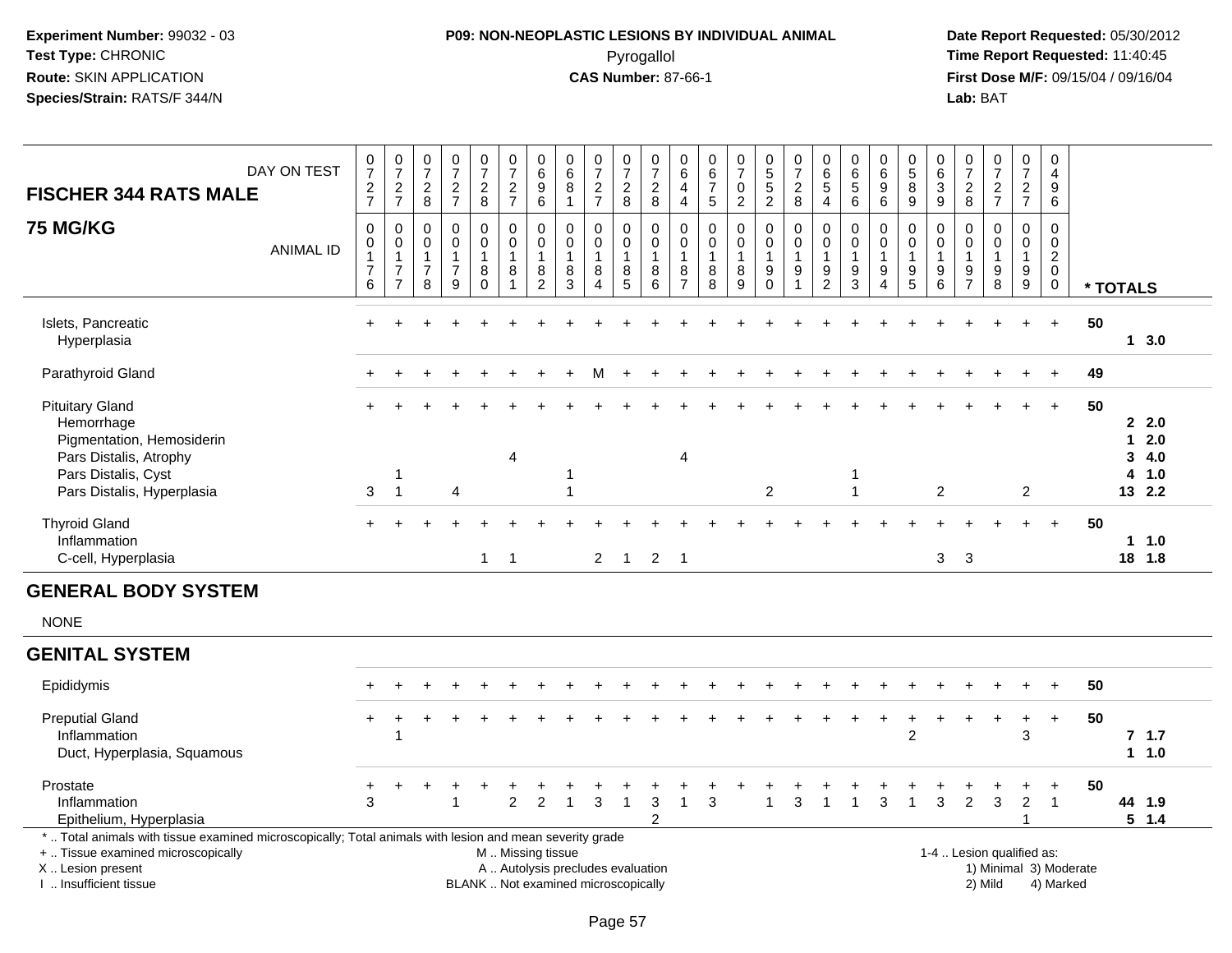### **P09: NON-NEOPLASTIC LESIONS BY INDIVIDUAL ANIMAL**Pyrogallol **Time Report Requested:** 11:40:45

 **Date Report Requested:** 05/30/2012 **First Dose M/F:** 09/15/04 / 09/16/04<br>Lab: BAT **Lab:** BAT

| DAY ON TEST<br><b>FISCHER 344 RATS MALE</b>                                                                                                                         | $\frac{0}{7}$<br>$\frac{2}{7}$     | $\frac{0}{7}$<br>$\frac{2}{7}$                                               | 0<br>$\overline{7}$<br>$\overline{2}$<br>8             | 0<br>$\overline{7}$<br>$\frac{2}{7}$                            | $\frac{0}{7}$<br>$_{\rm 8}^2$          | 0<br>$\overline{7}$<br>$\overline{c}$<br>$\overline{7}$ | $\begin{array}{c} 0 \\ 6 \end{array}$<br>$\boldsymbol{9}$<br>6 | $\boldsymbol{0}$<br>$6\phantom{a}$<br>$\bf 8$<br>$\overline{1}$ | $\frac{0}{7}$<br>$\frac{2}{7}$                                            | 0<br>$\overline{7}$<br>$\sqrt{2}$<br>8                  | 0<br>$\overline{7}$<br>$\boldsymbol{2}$<br>8         | 0<br>$\,6$<br>4<br>$\overline{4}$            | 0<br>$\,6\,$<br>$\overline{7}$<br>$\sqrt{5}$ | $\frac{0}{7}$<br>$\pmb{0}$<br>$\overline{2}$           | $\begin{array}{c} 0 \\ 5 \\ 5 \end{array}$<br>$\overline{2}$ | 0<br>$\overline{7}$<br>$\sqrt{2}$<br>8                              | 0<br>$\,6$<br>$\sqrt{5}$<br>4                                     | 0<br>$\,6$<br>$\sqrt{5}$<br>6                                         | $\begin{matrix} 0 \ 6 \end{matrix}$<br>9<br>6        | $\begin{array}{c} 0 \\ 5 \end{array}$<br>$\bf 8$<br>$9\,$   | $\pmb{0}$<br>$6\phantom{a}$<br>$\ensuremath{\mathsf{3}}$<br>$\boldsymbol{9}$ | $\frac{0}{7}$<br>$\frac{2}{8}$                                | $\frac{0}{7}$<br>$\frac{2}{7}$                       | 0<br>$\overline{7}$<br>$\frac{2}{7}$                                             | 0<br>$\overline{4}$<br>9<br>6                                            |                        |                                   |                              |
|---------------------------------------------------------------------------------------------------------------------------------------------------------------------|------------------------------------|------------------------------------------------------------------------------|--------------------------------------------------------|-----------------------------------------------------------------|----------------------------------------|---------------------------------------------------------|----------------------------------------------------------------|-----------------------------------------------------------------|---------------------------------------------------------------------------|---------------------------------------------------------|------------------------------------------------------|----------------------------------------------|----------------------------------------------|--------------------------------------------------------|--------------------------------------------------------------|---------------------------------------------------------------------|-------------------------------------------------------------------|-----------------------------------------------------------------------|------------------------------------------------------|-------------------------------------------------------------|------------------------------------------------------------------------------|---------------------------------------------------------------|------------------------------------------------------|----------------------------------------------------------------------------------|--------------------------------------------------------------------------|------------------------|-----------------------------------|------------------------------|
| <b>75 MG/KG</b><br><b>ANIMAL ID</b>                                                                                                                                 | 0<br>0<br>1<br>$\overline{7}$<br>6 | $\mathbf 0$<br>$\pmb{0}$<br>$\mathbf{1}$<br>$\overline{7}$<br>$\overline{7}$ | 0<br>$\Omega$<br>$\overline{1}$<br>$\overline{7}$<br>8 | $\Omega$<br>$\Omega$<br>$\overline{1}$<br>$\boldsymbol{7}$<br>9 | 0<br>$\mathbf 0$<br>1<br>8<br>$\Omega$ | $\mathbf 0$<br>$\Omega$<br>$\mathbf{1}$<br>8<br>1       | $\pmb{0}$<br>$\mathbf 0$<br>$\mathbf 1$<br>8<br>$\overline{2}$ | $\mathbf 0$<br>$\Omega$<br>$\overline{1}$<br>8<br>$\mathbf{3}$  | $\mathbf 0$<br>$\mathbf 0$<br>$\mathbf{1}$<br>8<br>$\boldsymbol{\Lambda}$ | 0<br>$\mathbf 0$<br>$\mathbf{1}$<br>8<br>$\overline{5}$ | $\mathbf 0$<br>$\mathbf 0$<br>$\mathbf{1}$<br>8<br>6 | 0<br>$\mathbf 0$<br>1<br>8<br>$\overline{7}$ | 0<br>$\Omega$<br>$\mathbf{1}$<br>8<br>8      | $\mathbf 0$<br>$\mathbf 0$<br>1<br>8<br>$\overline{9}$ | 0<br>$\mathbf 0$<br>$\overline{1}$<br>9<br>$\mathbf 0$       | $\mathbf 0$<br>$\mathbf 0$<br>$\mathbf{1}$<br>$\boldsymbol{9}$<br>1 | $\mathbf 0$<br>$\mathbf 0$<br>$\mathbf{1}$<br>9<br>$\overline{2}$ | $\mathbf 0$<br>$\mathbf 0$<br>$\mathbf{1}$<br>$9\,$<br>$\overline{3}$ | 0<br>$\Omega$<br>$\mathbf{1}$<br>9<br>$\overline{4}$ | $\mathbf 0$<br>$\mathbf 0$<br>$\mathbf{1}$<br>$\frac{9}{5}$ | 0<br>$\mathbf 0$<br>$\mathbf{1}$<br>9<br>$6\phantom{a}$                      | $\mathbf 0$<br>$\mathbf 0$<br>$\overline{1}$<br>$\frac{9}{7}$ | $\mathbf 0$<br>$\mathbf 0$<br>$\mathbf{1}$<br>9<br>8 | $\mathbf 0$<br>$\mathbf 0$<br>$\mathbf{1}$<br>$\boldsymbol{9}$<br>$\overline{9}$ | 0<br>$\mathbf 0$<br>$\overline{a}$<br>$\overline{0}$<br>$\boldsymbol{0}$ |                        | * TOTALS                          |                              |
| Epithelium, Metaplasia, Squamous                                                                                                                                    |                                    |                                                                              |                                                        |                                                                 |                                        |                                                         |                                                                |                                                                 |                                                                           |                                                         |                                                      |                                              |                                              |                                                        |                                                              |                                                                     |                                                                   |                                                                       |                                                      |                                                             |                                                                              |                                                               |                                                      |                                                                                  |                                                                          |                        |                                   | 1 1.0                        |
| <b>Seminal Vesicle</b>                                                                                                                                              |                                    |                                                                              |                                                        |                                                                 |                                        |                                                         |                                                                |                                                                 |                                                                           |                                                         |                                                      |                                              |                                              |                                                        |                                                              |                                                                     |                                                                   |                                                                       |                                                      |                                                             |                                                                              |                                                               |                                                      |                                                                                  |                                                                          | 50                     |                                   |                              |
| <b>Testes</b><br>Cyst<br>Bilateral, Germinal Epithelium, Atrophy<br>Germinal Epithelium, Atrophy<br>Interstitial Cell, Hyperplasia                                  |                                    | 4<br>2                                                                       |                                                        | $\overline{c}$                                                  |                                        |                                                         |                                                                | $\overline{2}$                                                  | 4                                                                         |                                                         |                                                      |                                              |                                              |                                                        | $\overline{a}$<br>$\mathbf{1}$                               | $\overline{2}$<br>$\overline{1}$                                    |                                                                   |                                                                       |                                                      | 4                                                           |                                                                              |                                                               |                                                      |                                                                                  | $\ddot{}$<br>3                                                           | 50                     | 1.<br>1<br>9                      | 4.0<br>4.0<br>2.6<br>$8$ 1.5 |
| <b>HEMATOPOIETIC SYSTEM</b>                                                                                                                                         |                                    |                                                                              |                                                        |                                                                 |                                        |                                                         |                                                                |                                                                 |                                                                           |                                                         |                                                      |                                              |                                              |                                                        |                                                              |                                                                     |                                                                   |                                                                       |                                                      |                                                             |                                                                              |                                                               |                                                      |                                                                                  |                                                                          |                        |                                   |                              |
| <b>Bone Marrow</b><br>Hyperplasia<br>Infiltration Cellular, Histiocyte                                                                                              |                                    |                                                                              |                                                        |                                                                 |                                        |                                                         | $\overline{4}$                                                 | 4                                                               |                                                                           |                                                         |                                                      |                                              |                                              | 4                                                      |                                                              |                                                                     |                                                                   | 3                                                                     | $\overline{4}$                                       |                                                             |                                                                              |                                                               |                                                      |                                                                                  |                                                                          | 50                     |                                   | 9 3.9<br>11.0                |
| Lymph Node<br>Deep Cervical, Hemorrhage                                                                                                                             |                                    |                                                                              |                                                        |                                                                 |                                        |                                                         |                                                                | $\ddot{}$<br>3                                                  |                                                                           |                                                         |                                                      |                                              |                                              | $+$                                                    | $+$<br>2                                                     |                                                                     |                                                                   | $+$                                                                   | $+$                                                  |                                                             |                                                                              |                                                               |                                                      |                                                                                  |                                                                          | $\overline{7}$         |                                   | 2.5                          |
| Lymph Node, Mandibular                                                                                                                                              | М                                  | м                                                                            | м                                                      | M                                                               | M                                      | M                                                       | M                                                              | M                                                               | м                                                                         | M                                                       | M                                                    | M                                            | M                                            | M                                                      | М                                                            | м                                                                   | M                                                                 | М                                                                     | M                                                    | M                                                           | M                                                                            | М                                                             | м                                                    | M                                                                                | - M                                                                      | 0                      |                                   |                              |
| Lymph Node, Mesenteric<br>Degeneration, Cystic<br>Hemorrhage<br>Infiltration Cellular, Histiocyte                                                                   | +                                  | +<br>$\overline{2}$                                                          | $\overline{c}$                                         |                                                                 |                                        |                                                         | 3                                                              | 4                                                               |                                                                           |                                                         |                                                      | $\overline{c}$                               |                                              |                                                        |                                                              |                                                                     |                                                                   |                                                                       |                                                      |                                                             | 3                                                                            |                                                               |                                                      |                                                                                  | $\ddot{}$                                                                | 50                     | 5.                                | 2.0<br>2, 3.5<br>12.0        |
| Spleen<br>Hematopoietic Cell Proliferation<br>Hyperplasia, Lymphoid<br>Infarct<br>Thrombosis                                                                        |                                    |                                                                              |                                                        |                                                                 |                                        |                                                         |                                                                |                                                                 |                                                                           |                                                         |                                                      |                                              |                                              |                                                        |                                                              |                                                                     |                                                                   | 3                                                                     |                                                      |                                                             |                                                                              |                                                               |                                                      |                                                                                  |                                                                          | 50                     | $\mathbf{1}$<br>$\mathbf{2}$<br>1 | 2.0<br>1.5<br>3.0<br>13.0    |
| *  Total animals with tissue examined microscopically; Total animals with lesion and mean severity grade<br>+  Tissue examined microscopically<br>X  Lesion present |                                    |                                                                              |                                                        |                                                                 |                                        | M  Missing tissue<br>A  Autolysis precludes evaluation  |                                                                |                                                                 |                                                                           |                                                         |                                                      |                                              |                                              |                                                        |                                                              |                                                                     |                                                                   |                                                                       |                                                      |                                                             |                                                                              |                                                               | 1-4  Lesion qualified as:                            |                                                                                  |                                                                          | 1) Minimal 3) Moderate |                                   |                              |

I .. Insufficient tissue

BLANK .. Not examined microscopically 2) Mild 4) Marked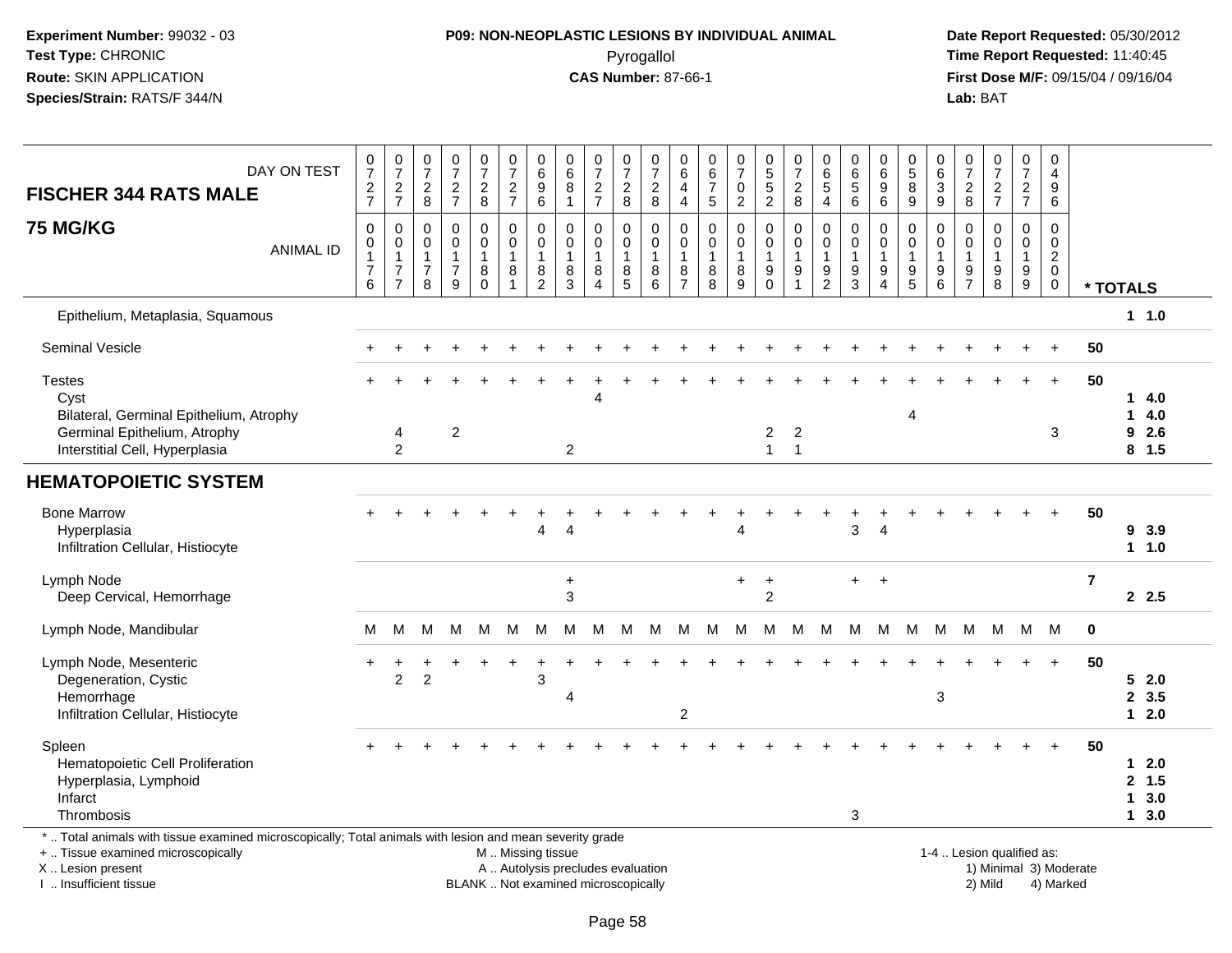## **P09: NON-NEOPLASTIC LESIONS BY INDIVIDUAL ANIMAL**Pyrogallol **Time Report Requested:** 11:40:45

| DAY ON TEST<br><b>FISCHER 344 RATS MALE</b>                                                                                                                                                                                                                                                                                                                                                                  | $\frac{0}{7}$<br>$\frac{2}{7}$                                    | $\frac{0}{7}$<br>$\frac{2}{7}$                                               | $\frac{0}{7}$<br>$^2_8$                                 | $\frac{0}{7}$<br>$\frac{2}{7}$                                | $\frac{0}{7}$<br>$\frac{2}{8}$                                       | $\frac{0}{7}$<br>$\frac{2}{7}$             | $\begin{array}{c} 0 \\ 6 \end{array}$<br>$\frac{9}{6}$                                             | $\begin{matrix} 0 \\ 6 \end{matrix}$<br>$\, 8$<br>$\overline{1}$         | $\frac{0}{7}$<br>$\frac{2}{7}$                                  | $\frac{0}{7}$<br>$_{\rm 8}^2$                                                   | $\frac{0}{7}$<br>$\boldsymbol{2}$<br>8                   | 0<br>$\,6\,$<br>$\overline{4}$<br>4                                   | $\begin{matrix} 0 \\ 6 \end{matrix}$<br>$\frac{7}{5}$ | $\frac{0}{7}$<br>$\mathbf 0$<br>$\overline{2}$             | 0<br>5<br>5<br>2                                             | $\frac{0}{7}$<br>$\frac{2}{8}$                                        | $\begin{matrix} 0 \\ 6 \end{matrix}$<br>$\overline{5}$<br>$\overline{4}$ | $\begin{array}{c} 0 \\ 6 \end{array}$<br>$\overline{5}$<br>6                          | $\begin{array}{c} 0 \\ 6 \end{array}$<br>$\overline{9}$<br>6 | $\begin{array}{c} 0 \\ 5 \end{array}$<br>$\boldsymbol{8}$<br>9            | 0<br>$\overline{6}$<br>$\frac{3}{9}$                       | $\frac{0}{7}$<br>$_{\rm 8}^2$                             | $\frac{0}{7}$<br>$\frac{2}{7}$                           | 0<br>$\frac{5}{7}$<br>$\frac{2}{7}$                                             |                                  | 0<br>$\overline{4}$<br>9<br>6                                            |          |                                                                                                           |                                                                        |
|--------------------------------------------------------------------------------------------------------------------------------------------------------------------------------------------------------------------------------------------------------------------------------------------------------------------------------------------------------------------------------------------------------------|-------------------------------------------------------------------|------------------------------------------------------------------------------|---------------------------------------------------------|---------------------------------------------------------------|----------------------------------------------------------------------|--------------------------------------------|----------------------------------------------------------------------------------------------------|--------------------------------------------------------------------------|-----------------------------------------------------------------|---------------------------------------------------------------------------------|----------------------------------------------------------|-----------------------------------------------------------------------|-------------------------------------------------------|------------------------------------------------------------|--------------------------------------------------------------|-----------------------------------------------------------------------|--------------------------------------------------------------------------|---------------------------------------------------------------------------------------|--------------------------------------------------------------|---------------------------------------------------------------------------|------------------------------------------------------------|-----------------------------------------------------------|----------------------------------------------------------|---------------------------------------------------------------------------------|----------------------------------|--------------------------------------------------------------------------|----------|-----------------------------------------------------------------------------------------------------------|------------------------------------------------------------------------|
| <b>75 MG/KG</b><br><b>ANIMAL ID</b>                                                                                                                                                                                                                                                                                                                                                                          | $\mathbf 0$<br>0<br>$\mathbf{1}$<br>$\overline{\mathcal{I}}$<br>6 | $\pmb{0}$<br>$\pmb{0}$<br>$\mathbf{1}$<br>$\boldsymbol{7}$<br>$\overline{7}$ | 0<br>$\mathbf 0$<br>$\mathbf{1}$<br>$\overline{7}$<br>8 | $\pmb{0}$<br>$\pmb{0}$<br>$\mathbf{1}$<br>$\overline{7}$<br>9 | $\pmb{0}$<br>$\ddot{\mathbf{0}}$<br>$\mathbf{1}$<br>8<br>$\mathbf 0$ | $\mathsf{O}$<br>$\mathbf 0$<br>1<br>8<br>1 | $\pmb{0}$<br>$\ddot{\mathbf{0}}$<br>$\mathbf{1}$<br>$\begin{smallmatrix} 8 \\ 2 \end{smallmatrix}$ | $\mathbf 0$<br>$\mathbf 0$<br>$\mathbf{1}$<br>$\frac{8}{3}$              | $\pmb{0}$<br>$\mathbf 0$<br>$\mathbf{1}$<br>8<br>$\overline{4}$ | $\mathsf{O}\xspace$<br>$\mathbf 0$<br>$\mathbf{1}$<br>$\,8\,$<br>$\overline{5}$ | $\pmb{0}$<br>$\mathbf 0$<br>$\mathbf{1}$<br>8<br>$\,6\,$ | 0<br>$\mathsf{O}\xspace$<br>$\mathbf{1}$<br>$\,8\,$<br>$\overline{7}$ | $\mathbf 0$<br>$\pmb{0}$<br>$\mathbf{1}$<br>8<br>8    | $\pmb{0}$<br>$\ddot{\mathbf{0}}$<br>$\mathbf{1}$<br>8<br>9 | $\pmb{0}$<br>$\pmb{0}$<br>$\mathbf{1}$<br>$_{\rm 0}^{\rm 9}$ | $\pmb{0}$<br>$\ddot{\mathbf{0}}$<br>$\mathbf{1}$<br>9<br>$\mathbf{1}$ | $\mathbf 0$<br>$\mathbf 0$<br>$\mathbf{1}$<br>$\frac{9}{2}$              | $\boldsymbol{0}$<br>$\mathbf 0$<br>$\mathbf{1}$<br>$\boldsymbol{9}$<br>$\overline{3}$ | 0<br>$\mathsf{O}$<br>$\mathbf{1}$<br>9<br>$\overline{4}$     | $\pmb{0}$<br>$\ddot{\mathbf{0}}$<br>$\mathbf{1}$<br>$\boldsymbol{9}$<br>5 | $\mathbf 0$<br>$\mathbf 0$<br>$\mathbf{1}$<br>9<br>$\,6\,$ | $\pmb{0}$<br>$\mathbf 0$<br>$\mathbf{1}$<br>$\frac{9}{7}$ | $\mathsf{O}$<br>$\mathsf{O}$<br>$\mathbf{1}$<br>$_{8}^9$ | $\mathsf 0$<br>$\mathsf{O}\xspace$<br>$\mathbf{1}$<br>$\boldsymbol{9}$<br>$9\,$ |                                  | $\mathsf 0$<br>$\pmb{0}$<br>$\overline{c}$<br>$\mathbf 0$<br>$\mathsf 0$ | * TOTALS |                                                                                                           |                                                                        |
| Capsule, Fibrosis<br>Capsule, Inflammation                                                                                                                                                                                                                                                                                                                                                                   |                                                                   |                                                                              |                                                         |                                                               |                                                                      |                                            |                                                                                                    |                                                                          |                                                                 |                                                                                 |                                                          |                                                                       |                                                       |                                                            |                                                              |                                                                       |                                                                          | 2                                                                                     |                                                              |                                                                           |                                                            |                                                           |                                                          |                                                                                 |                                  |                                                                          |          |                                                                                                           | $12.0$<br>$12.0$                                                       |
| Thymus<br>Ectopic Parathyroid Gland<br>Epithelial Cell, Hyperplasia                                                                                                                                                                                                                                                                                                                                          |                                                                   |                                                                              |                                                         |                                                               |                                                                      |                                            |                                                                                                    |                                                                          |                                                                 |                                                                                 |                                                          |                                                                       |                                                       |                                                            | 4                                                            |                                                                       |                                                                          |                                                                                       |                                                              |                                                                           |                                                            |                                                           |                                                          |                                                                                 |                                  |                                                                          | 47       |                                                                                                           | 11.0<br>14.0                                                           |
| <b>INTEGUMENTARY SYSTEM</b>                                                                                                                                                                                                                                                                                                                                                                                  |                                                                   |                                                                              |                                                         |                                                               |                                                                      |                                            |                                                                                                    |                                                                          |                                                                 |                                                                                 |                                                          |                                                                       |                                                       |                                                            |                                                              |                                                                       |                                                                          |                                                                                       |                                                              |                                                                           |                                                            |                                                           |                                                          |                                                                                 |                                  |                                                                          |          |                                                                                                           |                                                                        |
| Mammary Gland                                                                                                                                                                                                                                                                                                                                                                                                |                                                                   |                                                                              |                                                         |                                                               |                                                                      |                                            |                                                                                                    |                                                                          |                                                                 |                                                                                 |                                                          |                                                                       |                                                       |                                                            |                                                              |                                                                       |                                                                          |                                                                                       |                                                              |                                                                           |                                                            |                                                           |                                                          |                                                                                 |                                  |                                                                          | 50       |                                                                                                           |                                                                        |
| Skin<br><b>Fibrosis</b><br>Hyperkeratosis<br>Hyperplasia<br>Inflammation<br>Ulcer<br>Control, Hyperkeratosis<br>Control, Hyperplasia<br>Control, Inflammation<br>Control, Sebaceous Gland, Hyperplasia<br>Sebaceous Gland, Site Of Application,<br>Hyperplasia<br>Site Of Application, Hyperkeratosis<br>Site Of Application, Hyperplasia<br>Site Of Application, Inflammation<br>Site Of Application, Ulcer | 2<br>$\boldsymbol{2}$<br>$\overline{2}$                           | $\overline{\mathbf{c}}$<br>$\overline{2}$                                    | 3<br>3<br>3<br>3<br>$\overline{2}$                      |                                                               | $\overline{1}$                                                       | $\overline{c}$<br>$\overline{2}$           | 3<br>$\overline{2}$<br>$\overline{2}$                                                              |                                                                          |                                                                 | $\overline{\mathbf{c}}$<br>$\overline{2}$                                       |                                                          |                                                                       |                                                       | -1                                                         |                                                              | $\overline{2}$                                                        |                                                                          | -1                                                                                    | 1                                                            | 1                                                                         | $\mathbf{1}$                                               | 2<br>2                                                    | 2<br>$\overline{1}$                                      | 2<br>1<br>2                                                                     | $\overline{1}$<br>$\overline{1}$ |                                                                          | 50       | $\mathbf 1$<br>1.<br>$\mathbf 1$<br>1.<br>1.<br>1.<br>$\mathbf 1$<br>48 1.1<br>48 1.6<br>50 1.2<br>46 1.3 | 3.0<br>3.0<br>2, 3.0<br>3.0<br>2.0<br>2.0<br>2.0<br>1.0<br>1.0<br>11.0 |
| <b>MUSCULOSKELETAL SYSTEM</b>                                                                                                                                                                                                                                                                                                                                                                                |                                                                   |                                                                              |                                                         |                                                               |                                                                      |                                            |                                                                                                    |                                                                          |                                                                 |                                                                                 |                                                          |                                                                       |                                                       |                                                            |                                                              |                                                                       |                                                                          |                                                                                       |                                                              |                                                                           |                                                            |                                                           |                                                          |                                                                                 |                                  |                                                                          |          |                                                                                                           |                                                                        |
| Bone                                                                                                                                                                                                                                                                                                                                                                                                         |                                                                   |                                                                              |                                                         |                                                               |                                                                      |                                            |                                                                                                    |                                                                          |                                                                 |                                                                                 |                                                          |                                                                       |                                                       |                                                            |                                                              |                                                                       |                                                                          |                                                                                       |                                                              |                                                                           |                                                            |                                                           |                                                          |                                                                                 |                                  | $+$                                                                      | 50       |                                                                                                           |                                                                        |
| *  Total animals with tissue examined microscopically; Total animals with lesion and mean severity grade<br>+  Tissue examined microscopically<br>X  Lesion present<br>I  Insufficient tissue                                                                                                                                                                                                                |                                                                   |                                                                              |                                                         |                                                               |                                                                      | M  Missing tissue                          |                                                                                                    | A  Autolysis precludes evaluation<br>BLANK  Not examined microscopically |                                                                 |                                                                                 |                                                          |                                                                       |                                                       |                                                            |                                                              |                                                                       |                                                                          |                                                                                       |                                                              |                                                                           |                                                            |                                                           | 1-4  Lesion qualified as:<br>2) Mild                     |                                                                                 |                                  | 1) Minimal 3) Moderate<br>4) Marked                                      |          |                                                                                                           |                                                                        |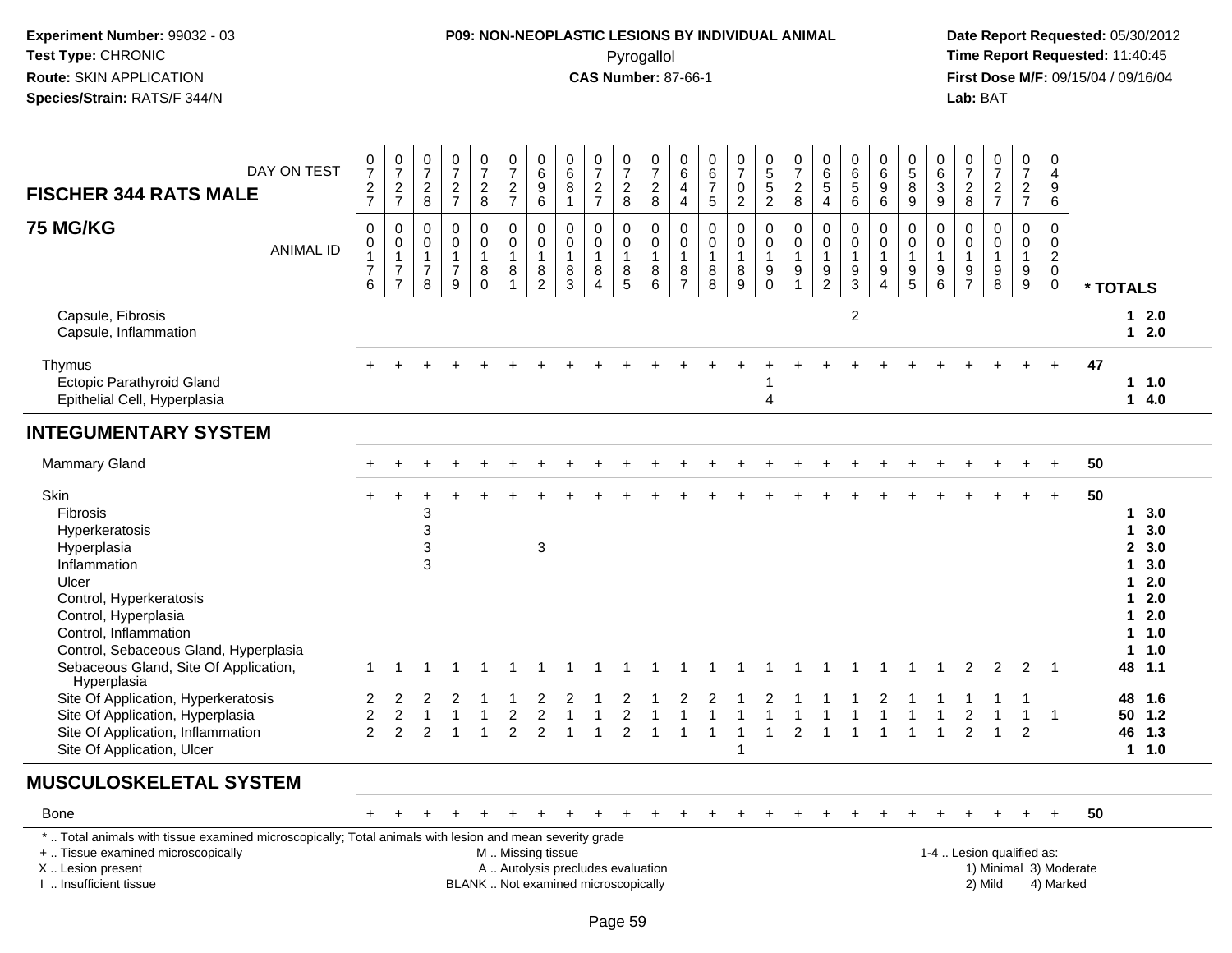## **P09: NON-NEOPLASTIC LESIONS BY INDIVIDUAL ANIMAL**Pyrogallol **Time Report Requested:** 11:40:45

 **Date Report Requested:** 05/30/2012 **First Dose M/F:** 09/15/04 / 09/16/04<br>**Lab:** BAT **Lab:** BAT

|                                                                                                         |                                                                  |                                                                      |                                                                   |                                                        |                                    |                                                                          |                                                           |                                                 |                                                                       |                                                                                               |                                                   | 0                                                                 |                                                      |                             |                                                                                  |                                                             |                                         |                                                                     |                                                                          | 0                                         | 0                                                      |                                                               |                                             |                                                            | 0                                                                          |    |                            |                   |
|---------------------------------------------------------------------------------------------------------|------------------------------------------------------------------|----------------------------------------------------------------------|-------------------------------------------------------------------|--------------------------------------------------------|------------------------------------|--------------------------------------------------------------------------|-----------------------------------------------------------|-------------------------------------------------|-----------------------------------------------------------------------|-----------------------------------------------------------------------------------------------|---------------------------------------------------|-------------------------------------------------------------------|------------------------------------------------------|-----------------------------|----------------------------------------------------------------------------------|-------------------------------------------------------------|-----------------------------------------|---------------------------------------------------------------------|--------------------------------------------------------------------------|-------------------------------------------|--------------------------------------------------------|---------------------------------------------------------------|---------------------------------------------|------------------------------------------------------------|----------------------------------------------------------------------------|----|----------------------------|-------------------|
| DAY ON TEST<br><b>FISCHER 344 RATS MALE</b>                                                             | $\frac{0}{7}$                                                    | $\frac{0}{7}$<br>$\frac{2}{7}$                                       | $\frac{0}{7}$<br>$\overline{c}$                                   | $\begin{array}{c} 0 \\ 7 \end{array}$<br>$\sqrt{2}$    | $\frac{0}{7}$<br>$\overline{c}$    | $\frac{0}{7}$<br>$\overline{2}$                                          | $\begin{array}{c} 0 \\ 6 \end{array}$<br>$\boldsymbol{9}$ | $\begin{matrix} 0 \\ 6 \end{matrix}$<br>$\bf 8$ | $\frac{0}{7}$<br>$\frac{2}{7}$                                        | $\frac{0}{7}$<br>$\sqrt{2}$                                                                   | $\frac{0}{7}$<br>$\overline{c}$                   | 6<br>4                                                            | $_{6}^{\rm 0}$<br>$\overline{7}$                     | $\frac{0}{7}$<br>$\pmb{0}$  | $\begin{array}{c} 0 \\ 5 \\ 5 \end{array}$                                       | $\frac{0}{7}$<br>$\overline{c}$                             | $_{6}^{\rm 0}$<br>$\sqrt{5}$            | $\begin{matrix} 0 \\ 6 \\ 5 \end{matrix}$                           | $\begin{matrix} 0 \\ 6 \\ 9 \end{matrix}$                                | $\overline{5}$<br>$\, 8$                  | $6\phantom{1}6$<br>$\mathbf{3}$                        | $\frac{0}{7}$<br>$\overline{c}$                               | $\frac{0}{7}$<br>$\overline{c}$             | $\frac{0}{7}$<br>$\mathbf{2}$                              | $\overline{4}$<br>9                                                        |    |                            |                   |
|                                                                                                         | $\frac{2}{7}$                                                    |                                                                      | 8                                                                 | $\overline{7}$                                         | 8                                  | $\overline{7}$                                                           | 6                                                         | $\overline{1}$                                  |                                                                       | 8                                                                                             | 8                                                 | $\overline{4}$                                                    | $\overline{5}$                                       | $\overline{2}$              | $\overline{2}$                                                                   | 8                                                           | $\overline{4}$                          | $\,6\,$                                                             | $\,6\,$                                                                  | 9                                         | $9\,$                                                  | 8                                                             | $\overline{7}$                              | $\overline{7}$                                             | 6                                                                          |    |                            |                   |
| <b>75 MG/KG</b><br><b>ANIMAL ID</b>                                                                     | $\mathbf 0$<br>$\pmb{0}$<br>$\mathbf 1$<br>$\boldsymbol{7}$<br>6 | 0<br>$\mathbf 0$<br>$\mathbf{1}$<br>$\overline{7}$<br>$\overline{7}$ | $\mathbf 0$<br>$\mathbf 0$<br>$\mathbf{1}$<br>$\overline{7}$<br>8 | $\mathbf 0$<br>$\mathbf 0$<br>1<br>$\overline{7}$<br>9 | 0<br>0<br>1<br>$\bf 8$<br>$\Omega$ | $\mathsf{O}$<br>$\mathbf 0$<br>$\mathbf{1}$<br>$\,8\,$<br>$\overline{1}$ | $\mathbf 0$<br>$\pmb{0}$<br>$\mathbf{1}$<br>$\frac{8}{2}$ | $\mathbf 0$<br>0<br>$\mathbf 1$<br>$^8_3$       | $\mathbf 0$<br>$\pmb{0}$<br>$\mathbf{1}$<br>$\bf 8$<br>$\overline{4}$ | $\mathsf{O}\xspace$<br>$\mathbf 0$<br>$\overline{1}$<br>$\begin{array}{c} 8 \\ 5 \end{array}$ | $\mathbf 0$<br>0<br>$\overline{1}$<br>$\, 8$<br>6 | $\mathbf 0$<br>$\mathbf 0$<br>$\mathbf{1}$<br>8<br>$\overline{7}$ | $\mathbf 0$<br>$\mathbf 0$<br>$\mathbf{1}$<br>8<br>8 | 0<br>0<br>1<br>$\bf 8$<br>9 | 0<br>$\mathsf{O}\xspace$<br>$\mathbf{1}$<br>$\begin{matrix} 9 \\ 0 \end{matrix}$ | $\pmb{0}$<br>$\pmb{0}$<br>$\mathbf{1}$<br>9<br>$\mathbf{1}$ | 0<br>0<br>$\mathbf{1}$<br>$\frac{9}{2}$ | $\mathbf 0$<br>$\mathsf{O}\xspace$<br>$\mathbf{1}$<br>$\frac{9}{3}$ | 0<br>$\mathbf 0$<br>$\overline{1}$<br>$\boldsymbol{9}$<br>$\overline{4}$ | $\Omega$<br>0<br>$\overline{1}$<br>9<br>5 | $\mathbf 0$<br>$\mathbf 0$<br>$\overline{1}$<br>9<br>6 | $\mathbf 0$<br>$\mathbf 0$<br>$\overline{1}$<br>$\frac{9}{7}$ | $\mathbf 0$<br>0<br>1<br>$_{\rm 8}^{\rm 9}$ | $\pmb{0}$<br>$\mathsf{O}\xspace$<br>$\mathbf{1}$<br>$^9_9$ | $\mathbf 0$<br>$\mathbf 0$<br>$\overline{2}$<br>$\mathbf 0$<br>$\mathbf 0$ |    | * TOTALS                   |                   |
| Fibrosis<br>Osteopetrosis                                                                               |                                                                  |                                                                      |                                                                   |                                                        |                                    |                                                                          |                                                           |                                                 |                                                                       |                                                                                               |                                                   |                                                                   |                                                      |                             |                                                                                  |                                                             |                                         |                                                                     |                                                                          |                                           |                                                        |                                                               |                                             |                                                            |                                                                            |    |                            | $1 \t1.0$<br>13.0 |
| <b>NERVOUS SYSTEM</b>                                                                                   |                                                                  |                                                                      |                                                                   |                                                        |                                    |                                                                          |                                                           |                                                 |                                                                       |                                                                                               |                                                   |                                                                   |                                                      |                             |                                                                                  |                                                             |                                         |                                                                     |                                                                          |                                           |                                                        |                                                               |                                             |                                                            |                                                                            |    |                            |                   |
| <b>Brain</b><br>Hemorrhage<br>Cerebrum, Inflammation                                                    | $+$                                                              |                                                                      |                                                                   |                                                        |                                    |                                                                          |                                                           |                                                 |                                                                       |                                                                                               |                                                   |                                                                   |                                                      |                             |                                                                                  |                                                             |                                         | $\sqrt{3}$                                                          |                                                                          |                                           |                                                        |                                                               |                                             |                                                            |                                                                            | 50 |                            | 2.5<br>1 1.0      |
| <b>RESPIRATORY SYSTEM</b>                                                                               |                                                                  |                                                                      |                                                                   |                                                        |                                    |                                                                          |                                                           |                                                 |                                                                       |                                                                                               |                                                   |                                                                   |                                                      |                             |                                                                                  |                                                             |                                         |                                                                     |                                                                          |                                           |                                                        |                                                               |                                             |                                                            |                                                                            |    |                            |                   |
| Lung<br>Inflammation<br>Alveolar Epithelium, Hyperplasia<br>Alveolus, Infiltration Cellular, Histiocyte | $+$<br>$\overline{2}$                                            |                                                                      |                                                                   |                                                        |                                    |                                                                          |                                                           |                                                 |                                                                       |                                                                                               |                                                   |                                                                   |                                                      |                             |                                                                                  | -1                                                          |                                         |                                                                     |                                                                          |                                           |                                                        |                                                               | 1<br>1                                      |                                                            | $\mathbf 1$                                                                | 50 | 8, 1.1<br>$6$ 1.5<br>4 1.3 |                   |
| Nose<br>Inflammation<br>Nasolacrimal Duct, Inflammation                                                 | $+$                                                              |                                                                      |                                                                   |                                                        |                                    |                                                                          |                                                           |                                                 |                                                                       |                                                                                               | $\overline{2}$                                    |                                                                   |                                                      | $\overline{1}$              |                                                                                  | $\overline{2}$                                              |                                         | $\overline{1}$                                                      | $\overline{2}$                                                           |                                           |                                                        |                                                               |                                             | $+$                                                        | $+$                                                                        | 50 | 18 1.9<br>$12.0$           |                   |
| Trachea                                                                                                 | $+$                                                              |                                                                      |                                                                   |                                                        |                                    |                                                                          |                                                           |                                                 |                                                                       |                                                                                               |                                                   |                                                                   |                                                      |                             |                                                                                  |                                                             |                                         |                                                                     |                                                                          |                                           |                                                        |                                                               |                                             |                                                            | $\ddot{}$                                                                  | 50 |                            |                   |
| <b>SPECIAL SENSES SYSTEM</b>                                                                            |                                                                  |                                                                      |                                                                   |                                                        |                                    |                                                                          |                                                           |                                                 |                                                                       |                                                                                               |                                                   |                                                                   |                                                      |                             |                                                                                  |                                                             |                                         |                                                                     |                                                                          |                                           |                                                        |                                                               |                                             |                                                            |                                                                            |    |                            |                   |
| Eye<br>Cataract<br>Retina, Atrophy                                                                      |                                                                  |                                                                      |                                                                   |                                                        |                                    |                                                                          |                                                           |                                                 |                                                                       |                                                                                               |                                                   |                                                                   |                                                      |                             |                                                                                  |                                                             |                                         |                                                                     |                                                                          |                                           |                                                        |                                                               |                                             |                                                            | $\ddot{}$                                                                  | 50 | 1<br>$\mathbf 1$           | 3.0<br>3.0        |
| Harderian Gland<br>Inflammation                                                                         |                                                                  |                                                                      |                                                                   |                                                        |                                    | 3                                                                        |                                                           |                                                 |                                                                       |                                                                                               |                                                   |                                                                   |                                                      |                             |                                                                                  |                                                             |                                         |                                                                     |                                                                          |                                           |                                                        |                                                               |                                             |                                                            | $+$                                                                        | 50 | $2 \quad 2.0$              |                   |

X .. Lesion present

I .. Insufficient tissue

A .. Autolysis precludes evaluation 1) Minimal 3) Moderate BLANK .. Not examined microscopically 2) Mild 4) Marked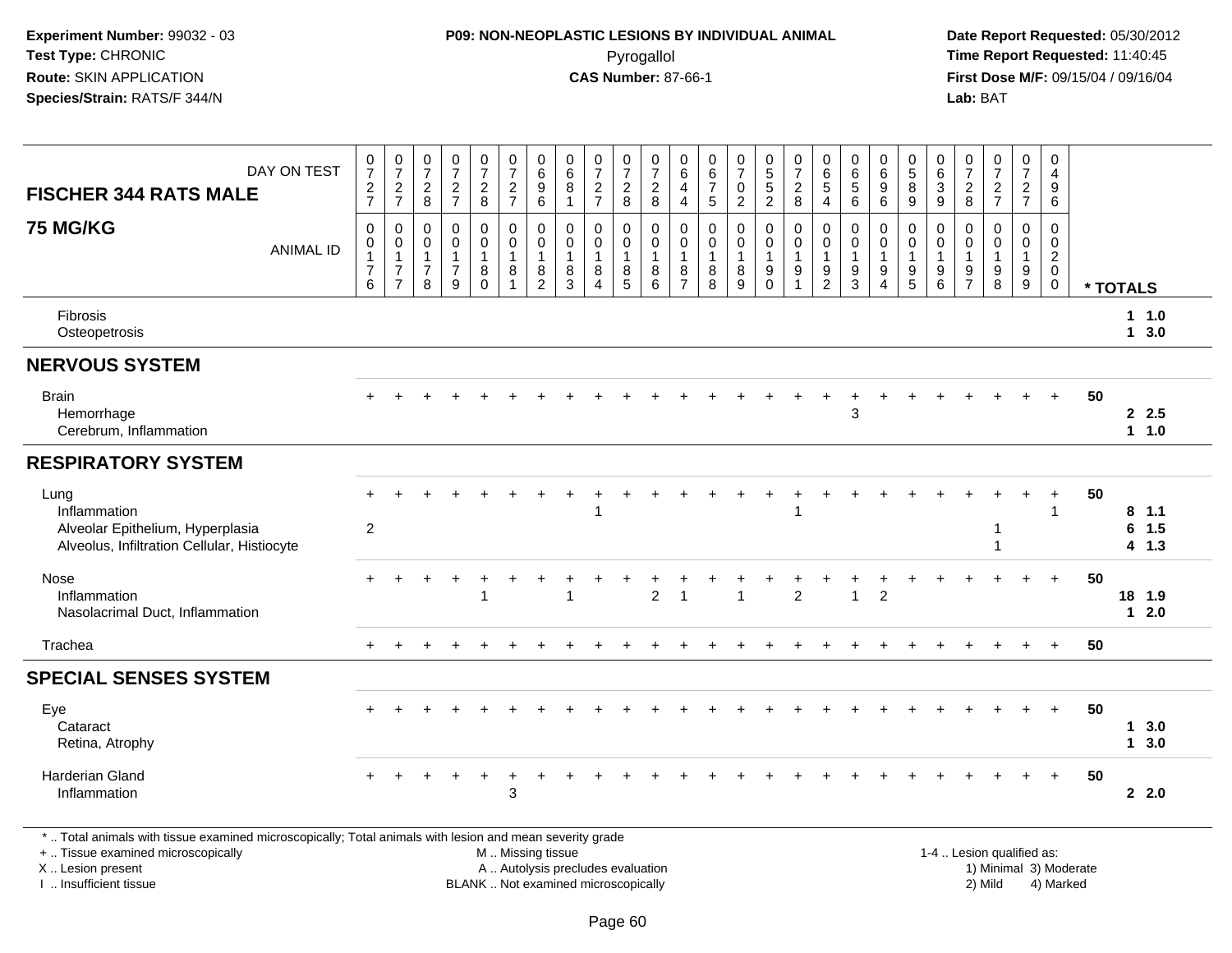### **P09: NON-NEOPLASTIC LESIONS BY INDIVIDUAL ANIMAL**Pyrogallol **Time Report Requested:** 11:40:45

 **Date Report Requested:** 05/30/2012 **First Dose M/F:** 09/15/04 / 09/16/04 Lab: BAT **Lab:** BAT

| DAY ON TEST<br><b>FISCHER 344 RATS MALE</b>                                                                                                                        | $\frac{0}{7}$<br>$\frac{2}{7}$                        | $\frac{0}{7}$<br>$\sqrt{2}$<br>$\overline{ }$              | $\frac{0}{7}$<br>$\frac{2}{8}$                                  | $\frac{0}{7}$<br>$\frac{2}{7}$            | 0728                                           | $\boldsymbol{0}$<br>$\overline{7}$<br>$\frac{2}{7}$ | 0<br>$\,6\,$<br>9<br>6        | $\begin{array}{c} 0 \\ 6 \end{array}$<br>8                 | $\begin{array}{c} 0 \\ 7 \\ 2 \end{array}$<br>$\overline{7}$ | $\frac{0}{7}$<br>$\frac{2}{8}$                                                        | $\begin{array}{c} 0 \\ 7 \end{array}$<br>$\frac{2}{8}$   | 0<br>$\,6$<br>4<br>4                  | $\begin{array}{c} 0 \\ 6 \\ 7 \end{array}$<br>5        | $\frac{0}{7}$<br>$\mathsf 0$<br>$\overline{2}$ | $\begin{array}{c} 0 \\ 5 \end{array}$<br>$\sqrt{5}$<br>$\overline{2}$ | $\frac{0}{7}$<br>$\frac{2}{8}$             | 0<br>$\,6\,$<br>$\overline{5}$<br>$\overline{4}$ | 0<br>$\,6\,$<br>5<br>6                   | 0<br>6<br>9<br>6           | $\begin{array}{c} 0 \\ 5 \\ 8 \end{array}$<br>$\boldsymbol{9}$ | $_{6}^{\rm 0}$<br>$\ensuremath{\mathsf{3}}$<br>$\boldsymbol{9}$   | 0<br>$\overline{7}$<br>$\boldsymbol{2}$<br>8 | $\begin{smallmatrix}0\\7\end{smallmatrix}$<br>$\sqrt{2}$<br>$\overline{ }$ | 0<br>$\overline{7}$<br>$\frac{2}{7}$ | 0<br>$\overline{4}$<br>$\boldsymbol{9}$<br>6                          |    |                                        |                                        |  |
|--------------------------------------------------------------------------------------------------------------------------------------------------------------------|-------------------------------------------------------|------------------------------------------------------------|-----------------------------------------------------------------|-------------------------------------------|------------------------------------------------|-----------------------------------------------------|-------------------------------|------------------------------------------------------------|--------------------------------------------------------------|---------------------------------------------------------------------------------------|----------------------------------------------------------|---------------------------------------|--------------------------------------------------------|------------------------------------------------|-----------------------------------------------------------------------|--------------------------------------------|--------------------------------------------------|------------------------------------------|----------------------------|----------------------------------------------------------------|-------------------------------------------------------------------|----------------------------------------------|----------------------------------------------------------------------------|--------------------------------------|-----------------------------------------------------------------------|----|----------------------------------------|----------------------------------------|--|
| <b>75 MG/KG</b><br><b>ANIMAL ID</b>                                                                                                                                | 0<br>$\pmb{0}$<br>$\mathbf{1}$<br>$\overline{7}$<br>6 | $\pmb{0}$<br>$\pmb{0}$<br>$\overline{z}$<br>$\overline{ }$ | $\pmb{0}$<br>$\pmb{0}$<br>$\overline{1}$<br>$\overline{7}$<br>8 | $_{\rm 0}^{\rm 0}$<br>$\overline{7}$<br>9 | $_{\rm 0}^{\rm 0}$<br>1<br>$\bf 8$<br>$\Omega$ | $\,0\,$<br>$\pmb{0}$<br>$\mathbf{1}$<br>8           | 0<br>0<br>8<br>$\overline{2}$ | 0<br>$\pmb{0}$<br>$\overline{ }$<br>$\bf 8$<br>$\mathsf 3$ | $_{\rm 0}^{\rm 0}$<br>$\bf 8$<br>$\overline{4}$              | $\begin{smallmatrix} 0\\0 \end{smallmatrix}$<br>$\overline{1}$<br>8<br>$\overline{5}$ | $\pmb{0}$<br>$\pmb{0}$<br>$\overline{1}$<br>$\bf 8$<br>6 | 0<br>$\pmb{0}$<br>8<br>$\overline{ }$ | $\pmb{0}$<br>$\pmb{0}$<br>$\mathbf{1}$<br>$\bf 8$<br>8 | $_0^0$<br>8<br>9                               | 0<br>0<br>9<br>0                                                      | $\pmb{0}$<br>$\pmb{0}$<br>$\boldsymbol{9}$ | 0<br>$\mathbf 0$<br>9<br>$\overline{c}$          | 0<br>$\pmb{0}$<br>$\mathbf{1}$<br>9<br>3 | 0<br>$\mathbf 0$<br>9<br>4 | $\,0\,$<br>$\pmb{0}$<br>$\boldsymbol{9}$<br>5                  | $\pmb{0}$<br>$\pmb{0}$<br>$\overline{1}$<br>$\boldsymbol{9}$<br>6 | 0<br>9<br>$\overline{ }$                     | $\pmb{0}$<br>$\pmb{0}$<br>$\boldsymbol{9}$<br>$\,8\,$                      | 0<br>0<br>1<br>$\boldsymbol{9}$<br>9 | 0<br>$\overline{0}$<br>$\boldsymbol{2}$<br>$\mathbf 0$<br>$\mathbf 0$ |    | * TOTALS                               |                                        |  |
| <b>URINARY SYSTEM</b>                                                                                                                                              |                                                       |                                                            |                                                                 |                                           |                                                |                                                     |                               |                                                            |                                                              |                                                                                       |                                                          |                                       |                                                        |                                                |                                                                       |                                            |                                                  |                                          |                            |                                                                |                                                                   |                                              |                                                                            |                                      |                                                                       |    |                                        |                                        |  |
| Kidney<br>Cyst, Multiple<br>Hyperplasia, Tubular<br>Inflammation<br>Nephropathy<br>Pelvis, Calculus Micro Observation Only<br>Transitional Epithelium, Hyperplasia | 3                                                     | 2                                                          | っ                                                               |                                           | 2                                              |                                                     |                               |                                                            |                                                              |                                                                                       |                                                          |                                       |                                                        |                                                |                                                                       |                                            |                                                  |                                          |                            |                                                                | $\mathcal{P}$                                                     | 3                                            | $\mathcal{P}$                                                              | 3                                    | $\ddot{}$<br>3                                                        | 50 | 1<br>3<br>$\mathbf{2}$<br>48<br>1<br>1 | 3.0<br>2.0<br>2.0<br>2.3<br>2.0<br>3.0 |  |
| Urethra<br>Bulbourethral Gland, Hyperplasia                                                                                                                        |                                                       |                                                            |                                                                 |                                           |                                                |                                                     |                               |                                                            |                                                              |                                                                                       |                                                          |                                       |                                                        |                                                |                                                                       |                                            |                                                  |                                          |                            |                                                                | $\ddot{}$<br>$\overline{4}$                                       |                                              |                                                                            |                                      |                                                                       | 1  |                                        | 14.0                                   |  |
| <b>Urinary Bladder</b><br>Hemorrhage<br>Transitional Epithelium, Hyperplasia                                                                                       |                                                       |                                                            |                                                                 |                                           |                                                |                                                     |                               |                                                            |                                                              |                                                                                       |                                                          |                                       |                                                        |                                                |                                                                       |                                            |                                                  |                                          |                            |                                                                |                                                                   |                                              |                                                                            |                                      | $+$                                                                   | 50 |                                        | $1 \t1.0$<br>$1 \t1.0$                 |  |

\*\*\* END OF MALE DATA \*\*\*

\* .. Total animals with tissue examined microscopically; Total animals with lesion and mean severity grade

+ .. Tissue examined microscopically

X .. Lesion present

I .. Insufficient tissue

 M .. Missing tissueA .. Autolysis precludes evaluation

BLANK .. Not examined microscopically 2) Mild 4) Marked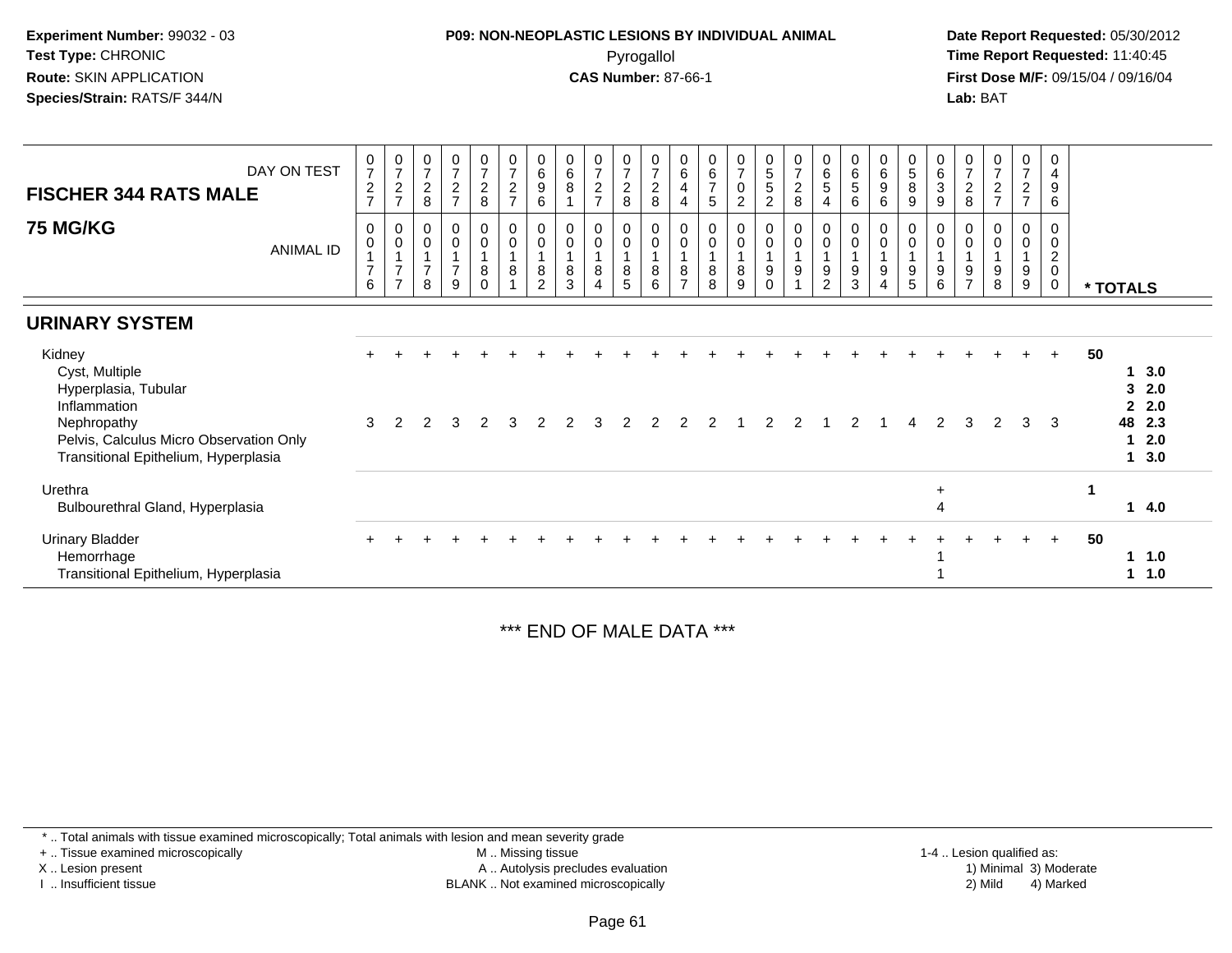## **P09: NON-NEOPLASTIC LESIONS BY INDIVIDUAL ANIMAL**Pyrogallol **Time Report Requested:** 11:40:45

 **Date Report Requested:** 05/30/2012 **First Dose M/F:** 09/15/04 / 09/16/04 Lab: BAT **Lab:** BAT

| <b>FISCHER 344 RATS FEMALE</b>                                                                   | DAY ON TEST      | $\frac{0}{7}$<br>$\frac{2}{9}$                                                  | $\begin{array}{c} 0 \\ 6 \end{array}$<br>4<br>$\overline{1}$                    | $\begin{array}{c} 0 \\ 7 \end{array}$<br>$\frac{2}{8}$           | $_{6}^{\rm 0}$<br>$\frac{3}{3}$                                             | $\begin{array}{c} 0 \\ 5 \\ 5 \end{array}$                     | 0<br>0<br>0<br>9                                               | $\frac{0}{7}$<br>$\frac{2}{9}$                                                               | $\frac{0}{7}$<br>$\frac{2}{8}$                                        | $\frac{0}{7}$<br>$\frac{2}{9}$                                                  | 0<br>$\mathbf{1}$<br>$\boldsymbol{9}$<br>9                     | $\frac{0}{7}$<br>$\frac{2}{8}$                                                                   | 0<br>$\overline{6}$<br>$\frac{9}{5}$                                 | 0<br>$\overline{6}$<br>$_{\rm 8}^{\rm 0}$               | $\begin{array}{c} 0 \\ 7 \end{array}$<br>$\frac{2}{9}$                              | $\begin{array}{c} 0 \\ 7 \end{array}$<br>$\frac{2}{9}$                                        | $\begin{array}{c} 0 \\ 7 \end{array}$<br>$\mathbf 0$<br>$\overline{5}$           | $\frac{0}{7}$<br>$\frac{2}{9}$                                                 | $\begin{array}{c} 0 \\ 6 \\ 5 \\ 2 \end{array}$                                  | $\frac{0}{7}$<br>$\frac{2}{9}$                           | $\begin{array}{c} 0 \\ 6 \\ 8 \\ 0 \end{array}$                     | $\frac{0}{7}$<br>$\frac{2}{9}$                                | $\frac{0}{7}$<br>$\frac{2}{9}$ | $\begin{array}{c} 0 \\ 7 \\ 2 \\ 8 \end{array}$                | $\begin{matrix} 0 \\ 2 \\ 3 \end{matrix}$<br>$\mathbf 0$ | $\begin{array}{c} 0 \\ 5 \end{array}$<br>$\overline{3}$<br>$\mathbf 0$  |                   |
|--------------------------------------------------------------------------------------------------|------------------|---------------------------------------------------------------------------------|---------------------------------------------------------------------------------|------------------------------------------------------------------|-----------------------------------------------------------------------------|----------------------------------------------------------------|----------------------------------------------------------------|----------------------------------------------------------------------------------------------|-----------------------------------------------------------------------|---------------------------------------------------------------------------------|----------------------------------------------------------------|--------------------------------------------------------------------------------------------------|----------------------------------------------------------------------|---------------------------------------------------------|-------------------------------------------------------------------------------------|-----------------------------------------------------------------------------------------------|----------------------------------------------------------------------------------|--------------------------------------------------------------------------------|----------------------------------------------------------------------------------|----------------------------------------------------------|---------------------------------------------------------------------|---------------------------------------------------------------|--------------------------------|----------------------------------------------------------------|----------------------------------------------------------|-------------------------------------------------------------------------|-------------------|
| 0 MG/KG                                                                                          | <b>ANIMAL ID</b> | $\boldsymbol{0}$<br>$\begin{smallmatrix} 0\\2 \end{smallmatrix}$<br>$\mathbf 0$ | $\mathbf 0$<br>$\begin{smallmatrix} 0\\2 \end{smallmatrix}$<br>$\mathbf 0$<br>2 | $\mathbf 0$<br>$\mathbf 0$<br>$\overline{2}$<br>$\mathbf 0$<br>3 | $\mathbf 0$<br>$\pmb{0}$<br>$\overline{2}$<br>$\mathbf 0$<br>$\overline{4}$ | 0<br>$\mathsf{O}\xspace$<br>$\overline{2}$<br>$\mathbf 0$<br>5 | $\pmb{0}$<br>$\mathbf 0$<br>$\overline{2}$<br>$\mathbf 0$<br>6 | $\mathbf 0$<br>$\begin{smallmatrix} 0\\2 \end{smallmatrix}$<br>$\mathbf 0$<br>$\overline{7}$ | 0<br>$\begin{smallmatrix} 0\\2 \end{smallmatrix}$<br>$\mathbf 0$<br>8 | $\mathbf 0$<br>$\begin{smallmatrix} 0\\2 \end{smallmatrix}$<br>$\mathbf 0$<br>9 | 0<br>$\mathbf 0$<br>$\overline{2}$<br>$\mathbf{1}$<br>$\Omega$ | $\boldsymbol{0}$<br>$\begin{smallmatrix} 0\\2 \end{smallmatrix}$<br>$\mathbf{1}$<br>$\mathbf{1}$ | 0<br>$\mathbf 0$<br>$\overline{a}$<br>$\mathbf{1}$<br>$\overline{2}$ | 0<br>$\mathbf 0$<br>$\overline{2}$<br>$\mathbf{1}$<br>3 | 0<br>$\begin{smallmatrix} 0\\2 \end{smallmatrix}$<br>$\mathbf{1}$<br>$\overline{4}$ | $\pmb{0}$<br>$\begin{smallmatrix} 0\\2 \end{smallmatrix}$<br>$\overline{1}$<br>$\overline{5}$ | $\mathbf 0$<br>$\begin{smallmatrix} 0\\2 \end{smallmatrix}$<br>$\mathbf{1}$<br>6 | $\mathbf 0$<br>$\mathbf 0$<br>$\overline{2}$<br>$\mathbf{1}$<br>$\overline{7}$ | $\mathbf 0$<br>$\begin{smallmatrix} 0\\2 \end{smallmatrix}$<br>$\mathbf{1}$<br>8 | $\mathbf{0}$<br>0<br>$\overline{2}$<br>$\mathbf{1}$<br>9 | 0<br>$\mathbf 0$<br>$\overline{a}$<br>$\overline{a}$<br>$\mathbf 0$ | $\mathbf 0$<br>$_{2}^{\rm 0}$<br>$\sqrt{2}$<br>$\overline{1}$ | 0<br>$\frac{0}{2}$<br>2        | $\mathbf 0$<br>$\begin{array}{c} 0 \\ 2 \\ 2 \end{array}$<br>3 | 0<br>$\overline{0}$<br>$\frac{2}{2}$<br>$\overline{4}$   | 0<br>$\mathbf 0$<br>$\overline{2}$<br>$\overline{2}$<br>$5\phantom{.0}$ | females<br>(cont) |
| <b>ALIMENTARY SYSTEM</b>                                                                         |                  |                                                                                 |                                                                                 |                                                                  |                                                                             |                                                                |                                                                |                                                                                              |                                                                       |                                                                                 |                                                                |                                                                                                  |                                                                      |                                                         |                                                                                     |                                                                                               |                                                                                  |                                                                                |                                                                                  |                                                          |                                                                     |                                                               |                                |                                                                |                                                          |                                                                         |                   |
| Esophagus                                                                                        |                  |                                                                                 |                                                                                 |                                                                  |                                                                             |                                                                |                                                                |                                                                                              |                                                                       |                                                                                 |                                                                |                                                                                                  |                                                                      |                                                         |                                                                                     |                                                                                               |                                                                                  |                                                                                |                                                                                  |                                                          |                                                                     |                                                               |                                |                                                                |                                                          | $\ddot{}$                                                               |                   |
| Intestine Large, Cecum<br>Erosion<br>Inflammation<br>Ulcer                                       |                  |                                                                                 |                                                                                 |                                                                  |                                                                             |                                                                |                                                                |                                                                                              |                                                                       |                                                                                 |                                                                |                                                                                                  |                                                                      |                                                         |                                                                                     |                                                                                               |                                                                                  |                                                                                |                                                                                  |                                                          |                                                                     |                                                               |                                |                                                                |                                                          |                                                                         |                   |
| Intestine Large, Colon<br>Inflammation<br>Parasite Metazoan                                      |                  |                                                                                 |                                                                                 |                                                                  |                                                                             | $\sf X$                                                        |                                                                |                                                                                              |                                                                       |                                                                                 |                                                                |                                                                                                  |                                                                      |                                                         |                                                                                     |                                                                                               |                                                                                  |                                                                                |                                                                                  |                                                          |                                                                     |                                                               |                                |                                                                |                                                          | X                                                                       |                   |
| Intestine Large, Rectum<br>Parasite Metazoan                                                     |                  | $+$                                                                             |                                                                                 |                                                                  |                                                                             |                                                                |                                                                |                                                                                              |                                                                       |                                                                                 |                                                                |                                                                                                  |                                                                      |                                                         |                                                                                     |                                                                                               |                                                                                  |                                                                                |                                                                                  |                                                          |                                                                     |                                                               | X                              |                                                                | $\div$                                                   | $+$                                                                     |                   |
| Intestine Small, Duodenum<br>Parasite Metazoan                                                   |                  |                                                                                 |                                                                                 |                                                                  |                                                                             |                                                                |                                                                |                                                                                              |                                                                       |                                                                                 |                                                                |                                                                                                  |                                                                      |                                                         |                                                                                     |                                                                                               |                                                                                  |                                                                                |                                                                                  |                                                          |                                                                     |                                                               |                                |                                                                |                                                          |                                                                         |                   |
| Intestine Small, Ileum                                                                           |                  |                                                                                 |                                                                                 |                                                                  |                                                                             |                                                                |                                                                |                                                                                              |                                                                       |                                                                                 |                                                                |                                                                                                  |                                                                      |                                                         |                                                                                     |                                                                                               |                                                                                  |                                                                                |                                                                                  |                                                          |                                                                     |                                                               |                                |                                                                |                                                          | $+$                                                                     |                   |
| Intestine Small, Jejunum<br>Peyer's Patch, Hyperplasia<br>Serosa, Fibrosis                       |                  |                                                                                 |                                                                                 | $\mathbf{1}$                                                     |                                                                             |                                                                |                                                                |                                                                                              |                                                                       |                                                                                 |                                                                |                                                                                                  |                                                                      |                                                         |                                                                                     |                                                                                               |                                                                                  |                                                                                |                                                                                  |                                                          |                                                                     |                                                               |                                |                                                                |                                                          | $\overline{+}$                                                          |                   |
| Liver<br>Angiectasis<br><b>Basophilic Focus</b><br>Clear Cell Focus<br><b>Eosinophilic Focus</b> |                  |                                                                                 | $\mathsf{X}$                                                                    | $\mathsf{X}$<br>$\pmb{\times}$                                   |                                                                             | X                                                              |                                                                | X                                                                                            | $\mathsf{X}$                                                          | X<br>$\sf X$                                                                    |                                                                |                                                                                                  | X                                                                    |                                                         |                                                                                     | $X$ $X$                                                                                       |                                                                                  |                                                                                | $X$ $X$                                                                          |                                                          | $\mathsf{X}$                                                        | $\times$<br>X<br>Χ                                            |                                | $X$ $X$<br>$\mathsf X$                                         |                                                          | $\times$                                                                |                   |

\* .. Total animals with tissue examined microscopically; Total animals with lesion and mean severity grade

+ .. Tissue examined microscopically

X .. Lesion present

I .. Insufficient tissue

 M .. Missing tissueA .. Autolysis precludes evaluation

1-4 .. Lesion qualified as:<br>1) Minimal 3) Moderate BLANK .. Not examined microscopically 2) Mild 4) Marked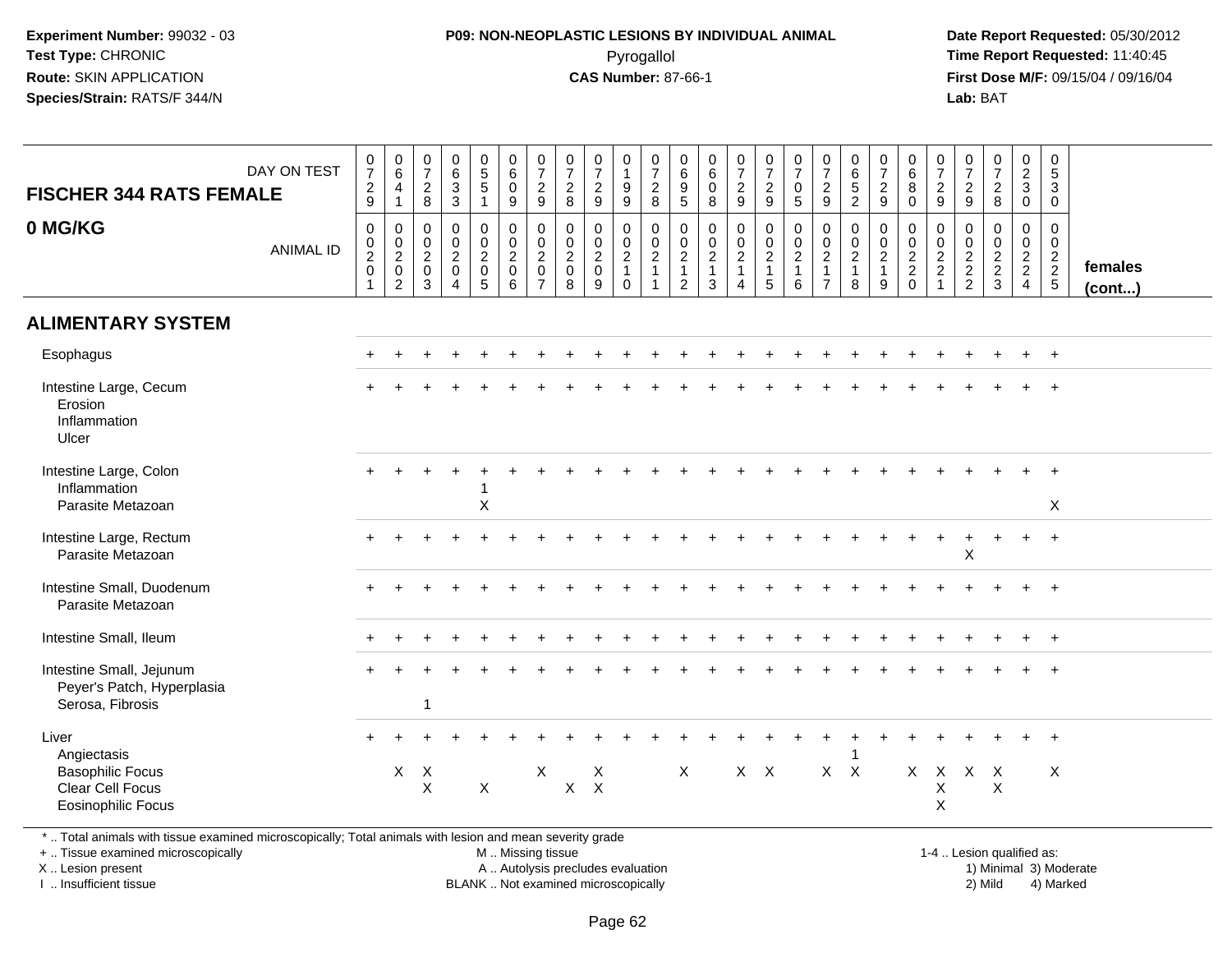# **P09: NON-NEOPLASTIC LESIONS BY INDIVIDUAL ANIMAL**Pyrogallol **Time Report Requested:** 11:40:45

| <b>FISCHER 344 RATS FEMALE</b>                                                                                                                                                                                         | DAY ON TEST      | $\frac{0}{7}$<br>$\frac{2}{9}$                            | $\begin{array}{c} 0 \\ 6 \end{array}$<br>4<br>$\mathbf{1}$ | $\frac{0}{7}$<br>$\sqrt{2}$<br>$\bf 8$                      | $\begin{array}{c} 0 \\ 6 \end{array}$<br>$\sqrt{3}$<br>$\sqrt{3}$ | $\begin{array}{c} 0 \\ 5 \\ 5 \end{array}$<br>$\mathbf{1}$                  | $\begin{array}{c} 0 \\ 6 \end{array}$<br>$\pmb{0}$<br>$\boldsymbol{9}$ | $\begin{array}{c} 0 \\ 7 \end{array}$<br>$\overline{c}$<br>9                  | $\frac{0}{7}$<br>$\overline{c}$<br>8                | $\begin{array}{c} 0 \\ 7 \end{array}$<br>$\sqrt{2}$<br>$\boldsymbol{9}$  | 0<br>$\overline{1}$<br>9<br>$\boldsymbol{9}$                    | $\begin{array}{c} 0 \\ 7 \end{array}$<br>$\overline{c}$<br>$\bf8$ | 0<br>$\,6$<br>$\boldsymbol{9}$<br>5                               | $\mathbf 0$<br>$\,6$<br>$\ddot{\mathbf{0}}$<br>$\bf 8$            | $\frac{0}{7}$<br>$\overline{c}$<br>9        | $\begin{smallmatrix}0\\7\end{smallmatrix}$<br>$\overline{a}$<br>9                 | $\frac{0}{7}$<br>$\mathbf 0$<br>$\sqrt{5}$                        | $\frac{0}{7}$<br>$\overline{\mathbf{c}}$<br>$\boldsymbol{9}$            | 0<br>$\,6\,$<br>5<br>$\sqrt{2}$                               | $\frac{0}{7}$<br>$\boldsymbol{2}$<br>9               | $\begin{array}{c} 0 \\ 6 \end{array}$<br>$\overline{8}$<br>$\mathbf 0$ | $\begin{array}{c} 0 \\ 7 \end{array}$<br>$\overline{c}$<br>9                                 | $\begin{smallmatrix}0\\7\end{smallmatrix}$<br>$\boldsymbol{2}$<br>$\boldsymbol{9}$ | $\begin{array}{c} 0 \\ 7 \end{array}$<br>$\boldsymbol{2}$<br>$\, 8$ | $\begin{smallmatrix} 0\\2\\3 \end{smallmatrix}$<br>$\mathbf 0$ | $\pmb{0}$<br>$\sqrt{5}$<br>3<br>$\mathbf 0$ |                   |
|------------------------------------------------------------------------------------------------------------------------------------------------------------------------------------------------------------------------|------------------|-----------------------------------------------------------|------------------------------------------------------------|-------------------------------------------------------------|-------------------------------------------------------------------|-----------------------------------------------------------------------------|------------------------------------------------------------------------|-------------------------------------------------------------------------------|-----------------------------------------------------|--------------------------------------------------------------------------|-----------------------------------------------------------------|-------------------------------------------------------------------|-------------------------------------------------------------------|-------------------------------------------------------------------|---------------------------------------------|-----------------------------------------------------------------------------------|-------------------------------------------------------------------|-------------------------------------------------------------------------|---------------------------------------------------------------|------------------------------------------------------|------------------------------------------------------------------------|----------------------------------------------------------------------------------------------|------------------------------------------------------------------------------------|---------------------------------------------------------------------|----------------------------------------------------------------|---------------------------------------------|-------------------|
| 0 MG/KG                                                                                                                                                                                                                | <b>ANIMAL ID</b> | $\pmb{0}$<br>$\pmb{0}$<br>$\frac{2}{0}$<br>$\overline{1}$ | $\mathbf 0$<br>$\frac{0}{2}$<br>$\overline{2}$             | $\mathbf 0$<br>0<br>$\sqrt{2}$<br>$\pmb{0}$<br>$\mathbf{3}$ | $\Omega$<br>$\mathbf 0$<br>$^2_{\rm 0}$<br>$\overline{4}$         | $\mathbf 0$<br>$\mathbf 0$<br>$\overline{a}$<br>$\pmb{0}$<br>$\overline{5}$ | $\Omega$<br>$\mathbf 0$<br>$\frac{2}{0}$<br>6                          | $\mathbf 0$<br>$\mathbf 0$<br>$\overline{2}$<br>$\mathbf 0$<br>$\overline{7}$ | $\Omega$<br>$\mathbf 0$<br>$\overline{c}$<br>0<br>8 | $\mathbf 0$<br>$\pmb{0}$<br>$\overline{2}$<br>$\pmb{0}$<br>$9\,$         | 0<br>$\pmb{0}$<br>$\overline{c}$<br>$\mathbf{1}$<br>$\mathbf 0$ | $\Omega$<br>$\mathbf 0$<br>$\frac{2}{1}$<br>$\overline{1}$        | $\Omega$<br>0<br>$\overline{c}$<br>$\mathbf{1}$<br>$\overline{c}$ | $\mathbf 0$<br>$\pmb{0}$<br>$\boldsymbol{2}$<br>$\mathbf{1}$<br>3 | $\pmb{0}$<br>$\frac{0}{2}$<br>1<br>$\Delta$ | $\mathbf 0$<br>$\overline{0}$<br>$\overline{a}$<br>$\mathbf{1}$<br>$\overline{5}$ | $\Omega$<br>$\begin{array}{c} 0 \\ 2 \\ 1 \end{array}$<br>$\,6\,$ | $\Omega$<br>$\mathbf 0$<br>$\sqrt{2}$<br>$\mathbf{1}$<br>$\overline{7}$ | $\Omega$<br>$\mathbf 0$<br>$\overline{2}$<br>$\mathbf 1$<br>8 | $\Omega$<br>0<br>$\overline{c}$<br>$\mathbf{1}$<br>9 | $\Omega$<br>$\mathbf 0$<br>$\frac{2}{2}$<br>0                          | $\mathbf 0$<br>$\mathsf{O}\xspace$<br>$\boldsymbol{2}$<br>$\boldsymbol{2}$<br>$\overline{1}$ | $\Omega$<br>0<br>$\frac{2}{2}$                                                     | $\Omega$<br>$\mathsf{O}\xspace$<br>$\frac{2}{3}$                    | $\Omega$<br>$\mathbf 0$<br>$\frac{2}{2}$                       | $\Omega$<br>$\mathbf 0$<br>$\frac{2}{2}$    | females<br>(cont) |
| Fatty Change<br>Hepatodiaphragmatic Nodule<br>Inflammation<br><b>Mixed Cell Focus</b><br>Bile Duct, Hyperplasia<br>Hepatocyte, Necrosis<br>Hepatocyte, Vacuolization Cytoplasmic<br>Hepatocyte, Midzonal, Degeneration |                  | $\overline{2}$<br>-1<br>$\overline{1}$                    | $\overline{1}$                                             | -1                                                          | $\mathbf{3}$                                                      | X<br>$\overline{2}$                                                         | $\overline{\mathbf{1}}$                                                |                                                                               |                                                     | X                                                                        | $\mathbf{1}$                                                    | $\overline{1}$<br>1<br>$\mathbf{1}$                               | $\overline{1}$                                                    | $\mathbf{1}$<br>$\mathbf{1}$<br>-1                                | $\overline{1}$                              |                                                                                   | $\mathbf 1$<br>$\overline{1}$                                     | $\mathbf{1}$                                                            | $\overline{c}$<br>$\overline{1}$                              |                                                      | $\mathbf 1$                                                            | $\overline{1}$                                                                               | 1                                                                                  | $\mathbf 1$                                                         |                                                                | $\mathbf{1}$                                |                   |
| Portal, Fibrosis<br>Mesentery<br>Necrosis                                                                                                                                                                              |                  |                                                           |                                                            |                                                             |                                                                   |                                                                             |                                                                        |                                                                               |                                                     |                                                                          |                                                                 |                                                                   |                                                                   |                                                                   |                                             |                                                                                   | $\ddot{}$<br>$\mathbf{3}$                                         |                                                                         | $\overline{1}$                                                |                                                      |                                                                        |                                                                                              | $\mathbf{1}$                                                                       | $\ddot{}$<br>$\sqrt{3}$                                             |                                                                |                                             |                   |
| Oral Mucosa<br>Gingival, Cyst<br>Gingival, Inflammation                                                                                                                                                                |                  |                                                           |                                                            |                                                             |                                                                   |                                                                             |                                                                        |                                                                               |                                                     |                                                                          |                                                                 |                                                                   |                                                                   |                                                                   |                                             |                                                                                   |                                                                   |                                                                         |                                                               |                                                      |                                                                        |                                                                                              |                                                                                    |                                                                     |                                                                |                                             |                   |
| Pancreas<br>Acinus, Atrophy<br>Acinus, Hyperplasia<br>Duct, Cyst                                                                                                                                                       |                  |                                                           | $\overline{2}$                                             |                                                             | 1                                                                 | $\overline{c}$                                                              |                                                                        |                                                                               | $\overline{2}$                                      |                                                                          |                                                                 |                                                                   |                                                                   |                                                                   |                                             |                                                                                   | $\overline{c}$<br>$\overline{c}$                                  |                                                                         |                                                               |                                                      |                                                                        |                                                                                              |                                                                                    | $\overline{c}$                                                      | $\mathbf{1}$                                                   | $\overline{1}$                              |                   |
| Salivary Glands                                                                                                                                                                                                        |                  |                                                           |                                                            |                                                             |                                                                   |                                                                             |                                                                        |                                                                               |                                                     |                                                                          |                                                                 |                                                                   |                                                                   |                                                                   |                                             |                                                                                   |                                                                   |                                                                         |                                                               |                                                      |                                                                        |                                                                                              |                                                                                    |                                                                     |                                                                |                                             |                   |
| Stomach, Forestomach<br>Inflammation<br>Ulcer<br>Epithelium, Hyperplasia                                                                                                                                               |                  |                                                           |                                                            |                                                             | 4<br>$\overline{2}$                                               | $\overline{2}$                                                              |                                                                        |                                                                               |                                                     |                                                                          |                                                                 |                                                                   | $\overline{c}$                                                    |                                                                   |                                             |                                                                                   |                                                                   |                                                                         |                                                               |                                                      |                                                                        |                                                                                              |                                                                                    |                                                                     |                                                                |                                             |                   |
| Stomach, Glandular<br>Erosion                                                                                                                                                                                          |                  |                                                           |                                                            |                                                             |                                                                   |                                                                             |                                                                        |                                                                               |                                                     |                                                                          |                                                                 |                                                                   |                                                                   |                                                                   |                                             |                                                                                   |                                                                   |                                                                         |                                                               |                                                      |                                                                        |                                                                                              |                                                                                    |                                                                     |                                                                | $\ddot{}$                                   |                   |
| *  Total animals with tissue examined microscopically; Total animals with lesion and mean severity grade<br>+  Tissue examined microscopically<br>X  Lesion present<br>I. Insufficient tissue                          |                  |                                                           |                                                            |                                                             |                                                                   |                                                                             | M  Missing tissue                                                      |                                                                               |                                                     | A  Autolysis precludes evaluation<br>BLANK  Not examined microscopically |                                                                 |                                                                   |                                                                   |                                                                   |                                             |                                                                                   |                                                                   |                                                                         |                                                               |                                                      |                                                                        |                                                                                              |                                                                                    | 1-4  Lesion qualified as:<br>2) Mild                                |                                                                | 1) Minimal 3) Moderate<br>4) Marked         |                   |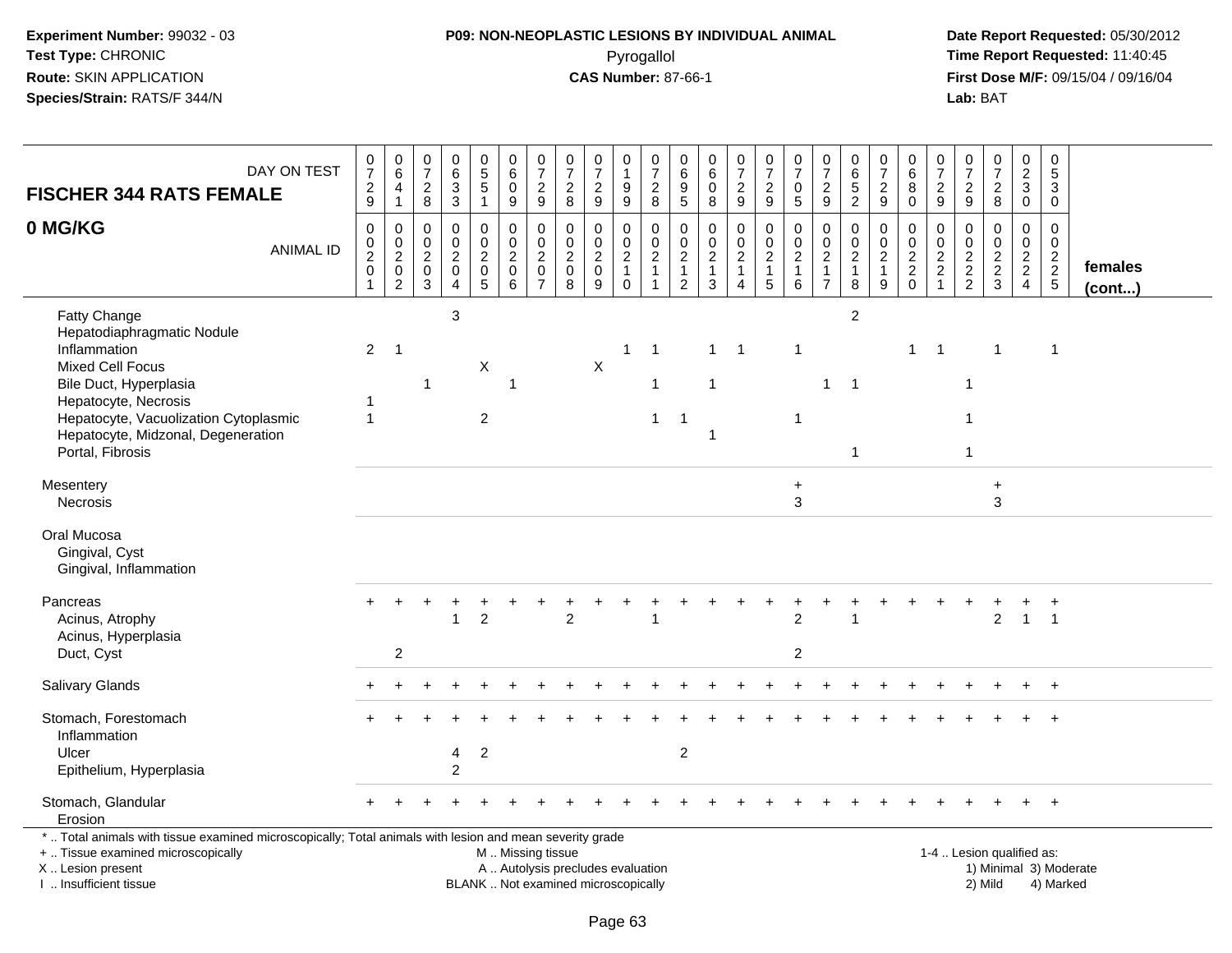# **P09: NON-NEOPLASTIC LESIONS BY INDIVIDUAL ANIMAL**Pyrogallol **Time Report Requested:** 11:40:45

| <b>FISCHER 344 RATS FEMALE</b>                                                                                                                                                                | DAY ON TEST      | $\begin{matrix}0\\7\end{matrix}$<br>$\frac{2}{9}$         | $_{6}^{\rm 0}$<br>4<br>$\mathbf{1}$                                 | 0<br>$\overline{7}$<br>$_{\rm 8}^2$                                         | $\begin{array}{c} 0 \\ 6 \\ 3 \end{array}$                                          | $\begin{array}{c} 0 \\ 5 \end{array}$<br>$\overline{5}$<br>$\mathbf{1}$ | $\begin{array}{c} 0 \\ 6 \end{array}$<br>$\mathbf 0$<br>$9\,$        | $\frac{0}{7}$<br>$\sqrt{2}$<br>9                                    | $\frac{0}{7}$<br>$\sqrt{2}$<br>8                               | $\frac{0}{7}$<br>$\sqrt{2}$<br>$\mathsf g$                               | 0<br>$\boldsymbol{9}$<br>9                                        | $\begin{array}{c} 0 \\ 7 \end{array}$<br>$\frac{2}{8}$ | $\mathbf 0$<br>$\,6\,$<br>$\boldsymbol{9}$<br>$\sqrt{5}$          | 0<br>$\,6\,$<br>$\pmb{0}$<br>8                                                          | $\frac{0}{7}$<br>$\frac{2}{9}$                                       | $\begin{smallmatrix}0\\7\end{smallmatrix}$<br>$\overline{2}$<br>$9\,$   | $\begin{array}{c} 0 \\ 7 \end{array}$<br>$\pmb{0}$<br>$\sqrt{5}$ | $\frac{0}{7}$<br>$\frac{2}{9}$                                | 0<br>$\overline{6}$<br>$\overline{5}$<br>$\overline{2}$ | $\begin{array}{c} 0 \\ 7 \end{array}$<br>$\frac{2}{9}$          | 0<br>6<br>8<br>$\mathbf 0$                                                | $\frac{0}{7}$<br>$\frac{2}{9}$                                                                | $\frac{0}{7}$<br>$\frac{2}{9}$    | $\frac{0}{7}$<br>$\frac{2}{8}$              | $\begin{smallmatrix} 0\\2\\3 \end{smallmatrix}$<br>$\pmb{0}$ | $\pmb{0}$<br>$\sqrt{5}$<br>$\sqrt{3}$<br>$\mathbf 0$           |                         |
|-----------------------------------------------------------------------------------------------------------------------------------------------------------------------------------------------|------------------|-----------------------------------------------------------|---------------------------------------------------------------------|-----------------------------------------------------------------------------|-------------------------------------------------------------------------------------|-------------------------------------------------------------------------|----------------------------------------------------------------------|---------------------------------------------------------------------|----------------------------------------------------------------|--------------------------------------------------------------------------|-------------------------------------------------------------------|--------------------------------------------------------|-------------------------------------------------------------------|-----------------------------------------------------------------------------------------|----------------------------------------------------------------------|-------------------------------------------------------------------------|------------------------------------------------------------------|---------------------------------------------------------------|---------------------------------------------------------|-----------------------------------------------------------------|---------------------------------------------------------------------------|-----------------------------------------------------------------------------------------------|-----------------------------------|---------------------------------------------|--------------------------------------------------------------|----------------------------------------------------------------|-------------------------|
| 0 MG/KG                                                                                                                                                                                       | <b>ANIMAL ID</b> | $\pmb{0}$<br>$\frac{0}{2}$<br>$\mathbf 0$<br>$\mathbf{1}$ | $\mathsf{O}\xspace$<br>$\frac{0}{2}$<br>$\pmb{0}$<br>$\overline{2}$ | $\mathbf 0$<br>$\mathsf 0$<br>$\overline{2}$<br>$\mathsf 0$<br>$\mathbf{3}$ | $\mathbf 0$<br>$\mathsf{O}\xspace$<br>$\overline{2}$<br>$\pmb{0}$<br>$\overline{4}$ | 0<br>$\mathbf 0$<br>$\overline{c}$<br>$\mathbf 0$<br>$5\phantom{.0}$    | $\mathbf 0$<br>$\mathbf 0$<br>$\overline{2}$<br>$\pmb{0}$<br>$\,6\,$ | 0<br>$\mathbf 0$<br>$\overline{2}$<br>$\mathbf 0$<br>$\overline{7}$ | $\mathbf 0$<br>$\pmb{0}$<br>$\overline{2}$<br>$\mathbf 0$<br>8 | $\mathbf 0$<br>$\pmb{0}$<br>$\overline{2}$<br>$\pmb{0}$<br>9             | 0<br>$\mathbf 0$<br>$\overline{2}$<br>$\mathbf{1}$<br>$\mathbf 0$ | $\mathbf 0$<br>$\frac{0}{2}$<br>1<br>$\overline{1}$    | $\mathbf 0$<br>$\pmb{0}$<br>$\boldsymbol{2}$<br>$\mathbf{1}$<br>2 | $\mathbf 0$<br>$\mathbf 0$<br>$\overline{2}$<br>$\overline{\mathbf{1}}$<br>$\mathbf{3}$ | 0<br>$\mathbf 0$<br>$\overline{2}$<br>$\mathbf{1}$<br>$\overline{4}$ | $\pmb{0}$<br>$\mathsf{O}\xspace$<br>$\overline{2}$<br>$\mathbf{1}$<br>5 | $\mathbf 0$<br>$\frac{0}{2}$<br>$\mathbf{1}$<br>$\,6\,$          | $\mathbf 0$<br>$\mathbf 0$<br>$\overline{2}$<br>$\frac{1}{7}$ | $\mathbf 0$<br>$\mathbf 0$<br>$\frac{2}{1}$<br>8        | 0<br>$\mathsf{O}\xspace$<br>$\overline{2}$<br>$\mathbf{1}$<br>9 | $\mathbf 0$<br>$\mathbf 0$<br>$\overline{2}$<br>$\sqrt{2}$<br>$\mathbf 0$ | $\mathbf 0$<br>$\begin{smallmatrix} 0\\2 \end{smallmatrix}$<br>$\overline{a}$<br>$\mathbf{1}$ | 0<br>$\mathbf 0$<br>$\frac{2}{2}$ | $\mathbf 0$<br>$\mathbf 0$<br>$\frac{2}{3}$ | 0<br>$\mathbf 0$<br>$\frac{2}{2}$<br>$\overline{4}$          | $\mathbf 0$<br>$\mathbf 0$<br>$\frac{2}{2}$<br>$5\phantom{.0}$ | females<br>$($ cont $)$ |
| Inflammation                                                                                                                                                                                  |                  |                                                           |                                                                     |                                                                             | $\overline{2}$                                                                      |                                                                         |                                                                      |                                                                     |                                                                |                                                                          |                                                                   |                                                        |                                                                   |                                                                                         | $\mathbf{1}$                                                         |                                                                         |                                                                  |                                                               |                                                         |                                                                 |                                                                           |                                                                                               |                                   |                                             |                                                              |                                                                |                         |
| <b>CARDIOVASCULAR SYSTEM</b>                                                                                                                                                                  |                  |                                                           |                                                                     |                                                                             |                                                                                     |                                                                         |                                                                      |                                                                     |                                                                |                                                                          |                                                                   |                                                        |                                                                   |                                                                                         |                                                                      |                                                                         |                                                                  |                                                               |                                                         |                                                                 |                                                                           |                                                                                               |                                   |                                             |                                                              |                                                                |                         |
| <b>Blood Vessel</b>                                                                                                                                                                           |                  |                                                           |                                                                     |                                                                             |                                                                                     |                                                                         |                                                                      |                                                                     |                                                                |                                                                          |                                                                   |                                                        |                                                                   |                                                                                         |                                                                      |                                                                         |                                                                  |                                                               |                                                         |                                                                 |                                                                           |                                                                                               |                                   |                                             |                                                              | $+$                                                            |                         |
| Heart<br>Cardiomyopathy<br>Inflammation<br>Atrium, Thrombosis                                                                                                                                 |                  | $\mathcal{P}$                                             | $\overline{1}$                                                      | 3                                                                           | $\overline{2}$                                                                      | $\overline{2}$                                                          | 3                                                                    | $\overline{2}$                                                      | 2                                                              | $\overline{2}$<br>-1                                                     |                                                                   | 2                                                      |                                                                   | 3                                                                                       | 3                                                                    | $\overline{2}$                                                          | 3                                                                |                                                               | 3                                                       | $\mathbf{1}$                                                    | $\overline{2}$                                                            | $\mathcal{P}$                                                                                 | $\mathbf{1}$                      | $\overline{2}$                              |                                                              | $\overline{+}$                                                 |                         |
| <b>ENDOCRINE SYSTEM</b>                                                                                                                                                                       |                  |                                                           |                                                                     |                                                                             |                                                                                     |                                                                         |                                                                      |                                                                     |                                                                |                                                                          |                                                                   |                                                        |                                                                   |                                                                                         |                                                                      |                                                                         |                                                                  |                                                               |                                                         |                                                                 |                                                                           |                                                                                               |                                   |                                             |                                                              |                                                                |                         |
| <b>Adrenal Cortex</b><br>Degeneration, Cystic<br>Hematopoietic Cell Proliferation                                                                                                             |                  |                                                           |                                                                     |                                                                             |                                                                                     |                                                                         |                                                                      |                                                                     | $\overline{2}$                                                 |                                                                          |                                                                   |                                                        |                                                                   |                                                                                         |                                                                      |                                                                         |                                                                  |                                                               |                                                         |                                                                 |                                                                           |                                                                                               |                                   |                                             |                                                              | $\ddot{}$                                                      |                         |
| Hyperplasia<br>Hypertrophy<br>Vacuolization Cytoplasmic                                                                                                                                       |                  | -1                                                        |                                                                     | 1<br>$\overline{c}$                                                         |                                                                                     | $\overline{\mathbf{1}}$                                                 | $\overline{2}$<br>1                                                  | 1                                                                   | $\mathbf{2}^{\circ}$                                           | - 1                                                                      |                                                                   | -1<br>-1                                               | 1<br>$\overline{c}$                                               | 1                                                                                       | $\mathbf 1$<br>1                                                     | 1<br>$\overline{1}$                                                     | $\overline{2}$<br>$\overline{2}$                                 | $2^{\circ}$                                                   | $\overline{2}$<br>-1                                    |                                                                 |                                                                           | $\mathbf{1}$                                                                                  |                                   | $\overline{1}$                              |                                                              | -1                                                             |                         |
| Adrenal Medulla<br>Hyperplasia                                                                                                                                                                |                  |                                                           |                                                                     |                                                                             |                                                                                     |                                                                         |                                                                      |                                                                     |                                                                |                                                                          |                                                                   |                                                        |                                                                   |                                                                                         |                                                                      |                                                                         |                                                                  |                                                               | 1                                                       |                                                                 |                                                                           |                                                                                               |                                   |                                             |                                                              |                                                                |                         |
| Islets, Pancreatic                                                                                                                                                                            |                  |                                                           |                                                                     |                                                                             |                                                                                     |                                                                         |                                                                      |                                                                     |                                                                |                                                                          |                                                                   |                                                        |                                                                   |                                                                                         |                                                                      |                                                                         |                                                                  |                                                               |                                                         |                                                                 |                                                                           |                                                                                               |                                   |                                             |                                                              |                                                                |                         |
| Parathyroid Gland                                                                                                                                                                             |                  |                                                           |                                                                     |                                                                             |                                                                                     |                                                                         |                                                                      |                                                                     |                                                                |                                                                          |                                                                   |                                                        |                                                                   |                                                                                         |                                                                      |                                                                         |                                                                  |                                                               |                                                         |                                                                 |                                                                           |                                                                                               |                                   |                                             |                                                              | $\overline{+}$                                                 |                         |
| <b>Pituitary Gland</b><br>Hemorrhage<br>Pars Distalis, Cyst<br>Pars Distalis, Hyperplasia                                                                                                     |                  | 3                                                         |                                                                     | Λ                                                                           |                                                                                     |                                                                         | 3                                                                    |                                                                     |                                                                | $\overline{1}$                                                           |                                                                   | 4                                                      |                                                                   |                                                                                         |                                                                      |                                                                         |                                                                  | 3                                                             |                                                         | $\mathbf{1}$                                                    |                                                                           | $\mathbf{1}$                                                                                  |                                   |                                             |                                                              |                                                                |                         |
| *  Total animals with tissue examined microscopically; Total animals with lesion and mean severity grade<br>+  Tissue examined microscopically<br>X  Lesion present<br>I. Insufficient tissue |                  |                                                           |                                                                     |                                                                             |                                                                                     |                                                                         | M  Missing tissue                                                    |                                                                     |                                                                | A  Autolysis precludes evaluation<br>BLANK  Not examined microscopically |                                                                   |                                                        |                                                                   |                                                                                         |                                                                      |                                                                         |                                                                  |                                                               |                                                         |                                                                 |                                                                           |                                                                                               |                                   | 1-4  Lesion qualified as:<br>2) Mild        |                                                              | 1) Minimal 3) Moderate<br>4) Marked                            |                         |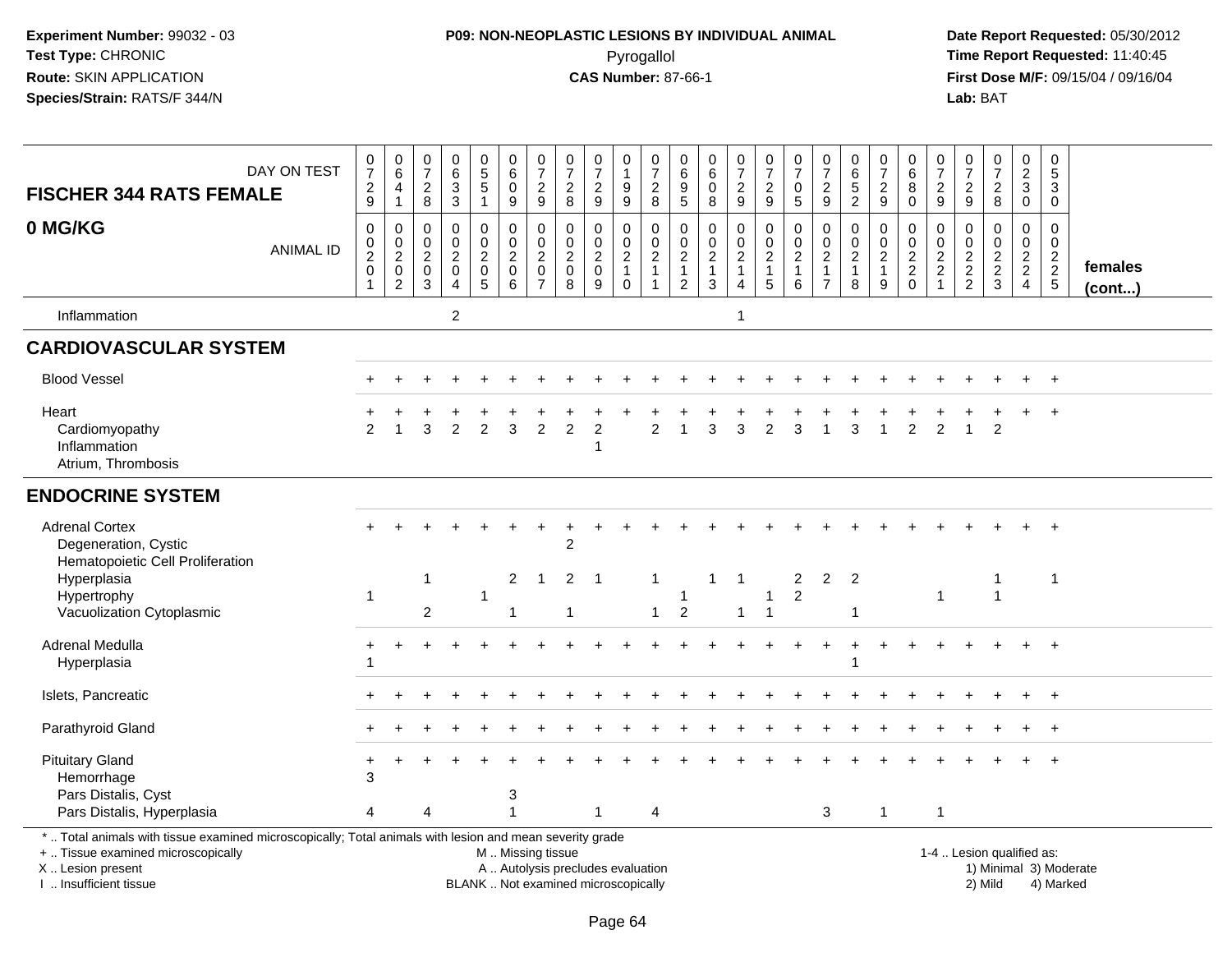# **P09: NON-NEOPLASTIC LESIONS BY INDIVIDUAL ANIMAL**Pyrogallol **Time Report Requested:** 11:40:45

| DAY ON TEST<br><b>FISCHER 344 RATS FEMALE</b>                                                                                                                                                 |   | $\frac{0}{7}$<br>$\frac{2}{9}$                                    | $\pmb{0}$<br>$6\phantom{a}$<br>4<br>$\mathbf{1}$          | $\boldsymbol{0}$<br>$\boldsymbol{7}$<br>$_{\rm 8}^2$             | 0<br>$\,6$<br>$\sqrt{3}$<br>3                               | $\pmb{0}$<br>$\frac{5}{5}$<br>$\mathbf{1}$                      | $\pmb{0}$<br>$\,6\,$<br>$\mathbf 0$<br>9     | 0<br>$\overline{7}$<br>$\overline{\mathbf{c}}$<br>9       | $\pmb{0}$<br>$\overline{7}$<br>$\overline{2}$<br>8 | $\begin{array}{c} 0 \\ 7 \end{array}$<br>$\overline{2}$<br>9             | $\pmb{0}$<br>$\mathbf{1}$<br>9<br>9                                 | $\pmb{0}$<br>$\overline{7}$<br>$\sqrt{2}$<br>8                      | $\mathbf 0$<br>6<br>9<br>5                                                     | 0<br>6<br>$\mathbf 0$<br>8                                        | $\pmb{0}$<br>$\overline{7}$<br>$\overline{2}$<br>9                 | $\pmb{0}$<br>$\overline{7}$<br>$\overline{c}$<br>9 | $\pmb{0}$<br>$\overline{7}$<br>$\mathbf 0$<br>5                   | $\pmb{0}$<br>$\overline{7}$<br>$\overline{c}$<br>9                         | $\pmb{0}$<br>$\,6\,$<br>$\overline{5}$<br>$\overline{2}$          | $\pmb{0}$<br>$\overline{7}$<br>$\sqrt{2}$<br>9      | $\mathbf 0$<br>$\,6\,$<br>8<br>$\mathbf 0$                                    | 0<br>$\overline{7}$<br>$\overline{c}$<br>9                 | 0<br>$\overline{7}$<br>$\overline{c}$<br>9 | $\frac{0}{7}$<br>$\overline{2}$<br>8            | $\pmb{0}$<br>$\overline{2}$<br>3<br>0                        | $\pmb{0}$<br>$\sqrt{5}$<br>3<br>0           |                   |
|-----------------------------------------------------------------------------------------------------------------------------------------------------------------------------------------------|---|-------------------------------------------------------------------|-----------------------------------------------------------|------------------------------------------------------------------|-------------------------------------------------------------|-----------------------------------------------------------------|----------------------------------------------|-----------------------------------------------------------|----------------------------------------------------|--------------------------------------------------------------------------|---------------------------------------------------------------------|---------------------------------------------------------------------|--------------------------------------------------------------------------------|-------------------------------------------------------------------|--------------------------------------------------------------------|----------------------------------------------------|-------------------------------------------------------------------|----------------------------------------------------------------------------|-------------------------------------------------------------------|-----------------------------------------------------|-------------------------------------------------------------------------------|------------------------------------------------------------|--------------------------------------------|-------------------------------------------------|--------------------------------------------------------------|---------------------------------------------|-------------------|
| 0 MG/KG<br><b>ANIMAL ID</b>                                                                                                                                                                   | 1 | $\mathbf 0$<br>$\pmb{0}$<br>$\overline{2}$<br>$\mathsf{O}\xspace$ | 0<br>0<br>$\overline{2}$<br>$\mathsf 0$<br>$\overline{2}$ | $\mathbf 0$<br>$\mathbf 0$<br>$\overline{c}$<br>$\mathbf 0$<br>3 | $\pmb{0}$<br>$\mathbf 0$<br>$\overline{c}$<br>$\Omega$<br>Δ | 0<br>$\mathbf 0$<br>$\overline{2}$<br>$\mathbf 0$<br>$\sqrt{5}$ | 0<br>0<br>$\overline{2}$<br>$\mathbf 0$<br>6 | 0<br>$\mathbf 0$<br>$\overline{c}$<br>0<br>$\overline{7}$ | 0<br>0<br>$\overline{c}$<br>$\mathbf 0$<br>8       | $\mathbf 0$<br>$\mathbf 0$<br>$\overline{2}$<br>$\mathsf{O}\xspace$<br>9 | 0<br>$\mathbf 0$<br>$\overline{2}$<br>$\overline{1}$<br>$\mathbf 0$ | $\mathbf 0$<br>$\mathbf 0$<br>$\boldsymbol{2}$<br>$\mathbf{1}$<br>1 | $\mathbf 0$<br>$\mathbf 0$<br>$\overline{c}$<br>$\mathbf{1}$<br>$\overline{2}$ | $\mathbf 0$<br>$\mathbf 0$<br>$\overline{c}$<br>$\mathbf{1}$<br>3 | 0<br>0<br>$\overline{2}$<br>$\mathbf{1}$<br>$\boldsymbol{\Lambda}$ | 0<br>0<br>$\overline{2}$<br>$\mathbf{1}$<br>5      | $\mathbf 0$<br>$\mathbf 0$<br>$\overline{2}$<br>$\mathbf{1}$<br>6 | $\mathbf 0$<br>$\mathbf 0$<br>$\sqrt{2}$<br>$\mathbf{1}$<br>$\overline{7}$ | $\mathbf 0$<br>$\mathbf 0$<br>$\overline{2}$<br>$\mathbf{1}$<br>8 | 0<br>$\mathbf 0$<br>$\sqrt{2}$<br>$\mathbf{1}$<br>9 | $\mathbf 0$<br>$\mathbf 0$<br>$\overline{2}$<br>$\overline{2}$<br>$\mathbf 0$ | 0<br>0<br>$\overline{c}$<br>$\overline{c}$<br>$\mathbf{1}$ | 0<br>0<br>$\sqrt{2}$<br>$\frac{2}{2}$      | 0<br>0<br>$\overline{2}$<br>$\overline{a}$<br>3 | 0<br>0<br>$\overline{2}$<br>$\overline{a}$<br>$\overline{4}$ | $\mathbf 0$<br>$\mathbf 0$<br>$\frac{2}{2}$ | females<br>(cont) |
| <b>Thyroid Gland</b><br>C-cell, Hyperplasia                                                                                                                                                   |   |                                                                   |                                                           |                                                                  |                                                             |                                                                 |                                              | $\mathbf{1}$                                              |                                                    |                                                                          |                                                                     |                                                                     |                                                                                |                                                                   |                                                                    |                                                    |                                                                   |                                                                            |                                                                   | $\overline{2}$                                      |                                                                               | $\mathbf{1}$                                               | $\mathbf{1}$                               | $\mathbf{1}$                                    | $+$                                                          | $+$                                         |                   |
| <b>GENERAL BODY SYSTEM</b>                                                                                                                                                                    |   |                                                                   |                                                           |                                                                  |                                                             |                                                                 |                                              |                                                           |                                                    |                                                                          |                                                                     |                                                                     |                                                                                |                                                                   |                                                                    |                                                    |                                                                   |                                                                            |                                                                   |                                                     |                                                                               |                                                            |                                            |                                                 |                                                              |                                             |                   |
| <b>NONE</b>                                                                                                                                                                                   |   |                                                                   |                                                           |                                                                  |                                                             |                                                                 |                                              |                                                           |                                                    |                                                                          |                                                                     |                                                                     |                                                                                |                                                                   |                                                                    |                                                    |                                                                   |                                                                            |                                                                   |                                                     |                                                                               |                                                            |                                            |                                                 |                                                              |                                             |                   |
| <b>GENITAL SYSTEM</b>                                                                                                                                                                         |   |                                                                   |                                                           |                                                                  |                                                             |                                                                 |                                              |                                                           |                                                    |                                                                          |                                                                     |                                                                     |                                                                                |                                                                   |                                                                    |                                                    |                                                                   |                                                                            |                                                                   |                                                     |                                                                               |                                                            |                                            |                                                 |                                                              |                                             |                   |
| <b>Clitoral Gland</b><br>Hyperplasia<br>Inflammation<br>Duct, Dilatation                                                                                                                      |   |                                                                   |                                                           |                                                                  |                                                             |                                                                 |                                              |                                                           |                                                    |                                                                          |                                                                     | 3<br>Δ                                                              |                                                                                |                                                                   | $\overline{c}$                                                     |                                                    | $\overline{2}$                                                    |                                                                            |                                                                   |                                                     |                                                                               |                                                            |                                            |                                                 |                                                              |                                             |                   |
| Ovary<br>Cyst                                                                                                                                                                                 |   |                                                                   |                                                           | $\overline{c}$                                                   |                                                             | 3                                                               |                                              |                                                           |                                                    |                                                                          |                                                                     |                                                                     |                                                                                |                                                                   |                                                                    |                                                    |                                                                   |                                                                            |                                                                   |                                                     |                                                                               |                                                            |                                            |                                                 |                                                              | $\overline{+}$                              |                   |
| <b>Uterus</b><br>Inflammation<br>Cervix, Fibrosis<br>Endometrium, Hyperplasia, Cystic                                                                                                         |   |                                                                   |                                                           | 4                                                                |                                                             |                                                                 |                                              |                                                           |                                                    |                                                                          |                                                                     |                                                                     |                                                                                |                                                                   |                                                                    | $2 \quad 2$                                        |                                                                   | 2                                                                          | Δ                                                                 |                                                     |                                                                               |                                                            |                                            |                                                 |                                                              | $\overline{+}$                              |                   |
| <b>HEMATOPOIETIC SYSTEM</b>                                                                                                                                                                   |   |                                                                   |                                                           |                                                                  |                                                             |                                                                 |                                              |                                                           |                                                    |                                                                          |                                                                     |                                                                     |                                                                                |                                                                   |                                                                    |                                                    |                                                                   |                                                                            |                                                                   |                                                     |                                                                               |                                                            |                                            |                                                 |                                                              |                                             |                   |
| <b>Bone Marrow</b><br><b>Fibrosis</b><br>Hyperplasia                                                                                                                                          |   |                                                                   |                                                           |                                                                  |                                                             |                                                                 |                                              |                                                           |                                                    |                                                                          |                                                                     |                                                                     |                                                                                |                                                                   |                                                                    |                                                    | $\overline{2}$                                                    |                                                                            | 3                                                                 | $\overline{2}$                                      |                                                                               |                                                            | $\overline{2}$                             |                                                 | $\ddot{}$                                                    | $+$                                         |                   |
| Lymph Node<br>Deep Cervical, Hyperplasia, Plasma Cell<br>Mediastinal, Hemorrhage                                                                                                              |   |                                                                   |                                                           |                                                                  |                                                             |                                                                 | $\ddot{}$<br>3                               |                                                           |                                                    |                                                                          |                                                                     |                                                                     |                                                                                |                                                                   |                                                                    |                                                    |                                                                   |                                                                            |                                                                   |                                                     |                                                                               |                                                            |                                            |                                                 |                                                              |                                             |                   |
| *  Total animals with tissue examined microscopically; Total animals with lesion and mean severity grade<br>+  Tissue examined microscopically<br>X  Lesion present<br>I. Insufficient tissue |   |                                                                   |                                                           |                                                                  |                                                             |                                                                 | M  Missing tissue                            |                                                           |                                                    | A  Autolysis precludes evaluation<br>BLANK  Not examined microscopically |                                                                     |                                                                     |                                                                                |                                                                   |                                                                    |                                                    |                                                                   |                                                                            |                                                                   |                                                     |                                                                               |                                                            |                                            | 1-4  Lesion qualified as:<br>2) Mild            |                                                              | 1) Minimal 3) Moderate<br>4) Marked         |                   |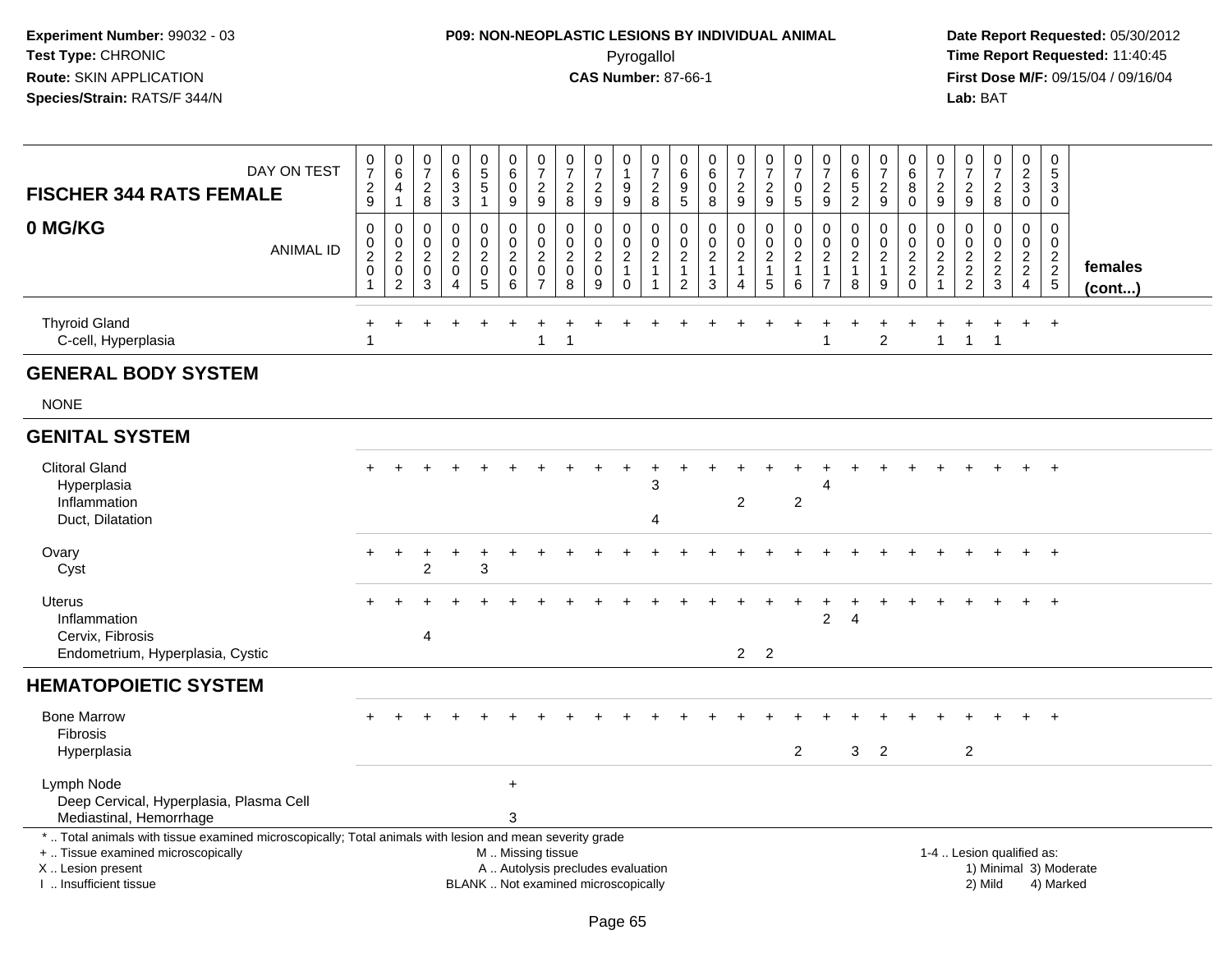# **P09: NON-NEOPLASTIC LESIONS BY INDIVIDUAL ANIMAL**Pyrogallol **Time Report Requested:** 11:40:45

| <b>FISCHER 344 RATS FEMALE</b>                                                                                                                                                                | DAY ON TEST      | $\begin{array}{c} 0 \\ 7 \end{array}$<br>$\frac{2}{9}$ | $_{6}^{\rm 0}$<br>$\overline{\mathbf{4}}$<br>$\mathbf{1}$          | $\frac{0}{7}$<br>$\sqrt{2}$<br>$\bf 8$                                | $\begin{array}{c} 0 \\ 6 \end{array}$<br>$\mathbf{3}$<br>$\mathbf{3}$                   | $\begin{array}{c} 0 \\ 5 \\ 5 \end{array}$<br>$\mathbf{1}$   | 0<br>6<br>$\mathbf 0$<br>9                                  | $\begin{array}{c} 0 \\ 7 \\ 2 \end{array}$<br>9                           | $\begin{array}{c} 0 \\ 7 \end{array}$<br>$\overline{2}$<br>8   | $\begin{array}{c} 0 \\ 7 \end{array}$<br>$\overline{c}$<br>$\mathsf g$   | $\pmb{0}$<br>$\mathbf{1}$<br>$\boldsymbol{9}$<br>$\mathsf g$            | $\begin{array}{c} 0 \\ 7 \end{array}$<br>$\overline{c}$<br>8                          | $\mathbf 0$<br>$\,6\,$<br>$\boldsymbol{9}$<br>$\overline{5}$               | $\pmb{0}$<br>$\,6\,$<br>$\Omega$<br>8                           | $\frac{0}{7}$<br>$\overline{a}$<br>9                              | $\begin{array}{c} 0 \\ 7 \end{array}$<br>$\overline{2}$<br>9   | $\frac{0}{7}$<br>$\pmb{0}$<br>$\overline{5}$           | $\frac{0}{7}$<br>$\frac{2}{9}$                                               | $\pmb{0}$<br>$6\phantom{a}$<br>$\overline{5}$<br>$\overline{2}$ | $\frac{0}{7}$<br>$\boldsymbol{2}$<br>$9\,$                        | 0<br>$6\overline{6}$<br>8<br>$\mathbf 0$                       | 0<br>$\overline{7}$<br>$\overline{a}$<br>9                                     | $\frac{0}{7}$<br>$\frac{2}{9}$                      | $\begin{smallmatrix}0\\7\end{smallmatrix}$<br>$\frac{2}{8}$ | $\begin{smallmatrix} 0\\2\\3 \end{smallmatrix}$<br>$\mathbf 0$ | $\pmb{0}$<br>$\overline{5}$<br>$\sqrt{3}$<br>$\mathbf 0$    |                        |
|-----------------------------------------------------------------------------------------------------------------------------------------------------------------------------------------------|------------------|--------------------------------------------------------|--------------------------------------------------------------------|-----------------------------------------------------------------------|-----------------------------------------------------------------------------------------|--------------------------------------------------------------|-------------------------------------------------------------|---------------------------------------------------------------------------|----------------------------------------------------------------|--------------------------------------------------------------------------|-------------------------------------------------------------------------|---------------------------------------------------------------------------------------|----------------------------------------------------------------------------|-----------------------------------------------------------------|-------------------------------------------------------------------|----------------------------------------------------------------|--------------------------------------------------------|------------------------------------------------------------------------------|-----------------------------------------------------------------|-------------------------------------------------------------------|----------------------------------------------------------------|--------------------------------------------------------------------------------|-----------------------------------------------------|-------------------------------------------------------------|----------------------------------------------------------------|-------------------------------------------------------------|------------------------|
| 0 MG/KG                                                                                                                                                                                       | <b>ANIMAL ID</b> | $\mathbf 0$<br>$\frac{0}{2}$<br>$\mathsf 0$<br>1       | $\mathbf 0$<br>$^{\rm 0}_{\rm 2}$<br>$\mathbf 0$<br>$\overline{2}$ | $\Omega$<br>$\mathbf 0$<br>$\overline{2}$<br>$\mathsf{O}\xspace$<br>3 | $\Omega$<br>$\mathbf 0$<br>$\overline{2}$<br>$\boldsymbol{0}$<br>$\boldsymbol{\Lambda}$ | $\mathbf 0$<br>$\mathbf 0$<br>$\sqrt{2}$<br>$\mathbf 0$<br>5 | $\Omega$<br>$\mathbf 0$<br>$\overline{2}$<br>$\pmb{0}$<br>6 | $\mathbf 0$<br>$\pmb{0}$<br>$\overline{2}$<br>$\pmb{0}$<br>$\overline{7}$ | $\mathbf 0$<br>$\mathbf 0$<br>$\overline{2}$<br>$\pmb{0}$<br>8 | $\mathbf 0$<br>$\mathsf{O}\xspace$<br>$\boldsymbol{2}$<br>$\pmb{0}$<br>9 | $\mathbf 0$<br>$\mathbf 0$<br>$\sqrt{2}$<br>$\mathbf{1}$<br>$\mathbf 0$ | $\Omega$<br>$\mathsf{O}\xspace$<br>$\overline{2}$<br>$\overline{1}$<br>$\overline{1}$ | $\mathbf 0$<br>$\mathbf 0$<br>$\sqrt{2}$<br>$\mathbf{1}$<br>$\overline{2}$ | $\mathbf 0$<br>$\pmb{0}$<br>$\overline{2}$<br>$\mathbf{1}$<br>3 | $\mathbf 0$<br>$\mathbf 0$<br>$\overline{2}$<br>$\mathbf{1}$<br>4 | $\mathbf 0$<br>$\frac{0}{2}$<br>$\mathbf{1}$<br>$\overline{5}$ | $\mathbf 0$<br>$^{\rm 0}_{\rm 2}$<br>$\mathbf{1}$<br>6 | $\mathbf 0$<br>$\pmb{0}$<br>$\overline{2}$<br>$\mathbf{1}$<br>$\overline{7}$ | $\mathbf 0$<br>$\pmb{0}$<br>$\overline{2}$<br>$\mathbf{1}$<br>8 | 0<br>$\mathsf{O}\xspace$<br>$\boldsymbol{2}$<br>$\mathbf{1}$<br>9 | $\mathbf 0$<br>$\begin{array}{c} 0 \\ 2 \\ 2 \\ 0 \end{array}$ | $\mathbf 0$<br>$\mathbf 0$<br>$\overline{2}$<br>$\overline{a}$<br>$\mathbf{1}$ | $\mathbf 0$<br>$\mathsf{O}\xspace$<br>$\frac{2}{2}$ | $\mathbf 0$<br>$\mathbf 0$<br>$\frac{2}{3}$                 | $\mathbf 0$<br>$\mathbf 0$<br>$\frac{2}{2}$<br>$\overline{4}$  | $\Omega$<br>$\mathbf 0$<br>$\frac{2}{2}$<br>$5\phantom{.0}$ | females<br>(cont)      |
| Mediastinal, Hyperplasia, Plasma Cell                                                                                                                                                         |                  |                                                        |                                                                    |                                                                       |                                                                                         |                                                              |                                                             |                                                                           |                                                                |                                                                          |                                                                         |                                                                                       |                                                                            |                                                                 |                                                                   |                                                                |                                                        |                                                                              |                                                                 |                                                                   |                                                                |                                                                                |                                                     |                                                             |                                                                |                                                             |                        |
| Lymph Node, Mandibular                                                                                                                                                                        |                  | M                                                      | M                                                                  | м                                                                     | M                                                                                       | M                                                            | M                                                           | M                                                                         | M M                                                            |                                                                          | <b>M</b>                                                                | M                                                                                     |                                                                            | M M M                                                           |                                                                   | <b>M</b>                                                       |                                                        |                                                                              | M M M M M                                                       |                                                                   |                                                                | M                                                                              |                                                     | M M M M                                                     |                                                                |                                                             |                        |
| Lymph Node, Mesenteric<br>Degeneration, Cystic                                                                                                                                                |                  | $+$                                                    | $\ddot{}$                                                          | 3                                                                     |                                                                                         |                                                              |                                                             |                                                                           |                                                                |                                                                          |                                                                         |                                                                                       |                                                                            |                                                                 |                                                                   |                                                                |                                                        |                                                                              |                                                                 |                                                                   |                                                                |                                                                                |                                                     |                                                             |                                                                | $+$                                                         |                        |
| Spleen                                                                                                                                                                                        |                  |                                                        |                                                                    |                                                                       |                                                                                         |                                                              |                                                             |                                                                           |                                                                |                                                                          |                                                                         |                                                                                       |                                                                            |                                                                 |                                                                   |                                                                |                                                        |                                                                              |                                                                 |                                                                   |                                                                |                                                                                |                                                     |                                                             | $+$                                                            | $+$                                                         |                        |
| Thymus                                                                                                                                                                                        |                  |                                                        |                                                                    |                                                                       |                                                                                         |                                                              |                                                             |                                                                           |                                                                |                                                                          |                                                                         |                                                                                       |                                                                            |                                                                 |                                                                   |                                                                |                                                        |                                                                              |                                                                 |                                                                   |                                                                |                                                                                |                                                     |                                                             | $\ddot{}$                                                      | $+$                                                         |                        |
| <b>INTEGUMENTARY SYSTEM</b>                                                                                                                                                                   |                  |                                                        |                                                                    |                                                                       |                                                                                         |                                                              |                                                             |                                                                           |                                                                |                                                                          |                                                                         |                                                                                       |                                                                            |                                                                 |                                                                   |                                                                |                                                        |                                                                              |                                                                 |                                                                   |                                                                |                                                                                |                                                     |                                                             |                                                                |                                                             |                        |
| <b>Mammary Gland</b><br>Inflammation<br>Duct, Cyst                                                                                                                                            |                  |                                                        |                                                                    |                                                                       |                                                                                         |                                                              |                                                             |                                                                           |                                                                |                                                                          |                                                                         |                                                                                       |                                                                            | 3<br>4                                                          |                                                                   |                                                                |                                                        |                                                                              |                                                                 |                                                                   |                                                                |                                                                                |                                                     |                                                             |                                                                | $+$                                                         |                        |
| Duct, Hyperplasia, Cystic                                                                                                                                                                     |                  |                                                        |                                                                    |                                                                       |                                                                                         | 3                                                            |                                                             |                                                                           |                                                                |                                                                          |                                                                         |                                                                                       |                                                                            |                                                                 |                                                                   |                                                                |                                                        |                                                                              |                                                                 |                                                                   |                                                                |                                                                                |                                                     |                                                             |                                                                |                                                             |                        |
| Skin                                                                                                                                                                                          |                  | $+$                                                    | $+$                                                                | $+$                                                                   | $\ddot{}$                                                                               | $\ddot{}$                                                    |                                                             |                                                                           |                                                                |                                                                          |                                                                         |                                                                                       |                                                                            |                                                                 |                                                                   |                                                                |                                                        |                                                                              |                                                                 |                                                                   |                                                                |                                                                                |                                                     | $\div$                                                      | $+$                                                            | $+$                                                         |                        |
| <b>MUSCULOSKELETAL SYSTEM</b>                                                                                                                                                                 |                  |                                                        |                                                                    |                                                                       |                                                                                         |                                                              |                                                             |                                                                           |                                                                |                                                                          |                                                                         |                                                                                       |                                                                            |                                                                 |                                                                   |                                                                |                                                        |                                                                              |                                                                 |                                                                   |                                                                |                                                                                |                                                     |                                                             |                                                                |                                                             |                        |
| Bone<br>Osteosclerosis                                                                                                                                                                        |                  |                                                        |                                                                    |                                                                       |                                                                                         |                                                              |                                                             |                                                                           |                                                                |                                                                          |                                                                         |                                                                                       |                                                                            |                                                                 |                                                                   |                                                                |                                                        |                                                                              |                                                                 |                                                                   |                                                                |                                                                                |                                                     |                                                             | ÷.                                                             | $+$                                                         |                        |
| Fibula, Tibia, Fracture                                                                                                                                                                       |                  |                                                        |                                                                    |                                                                       |                                                                                         |                                                              |                                                             |                                                                           |                                                                |                                                                          |                                                                         |                                                                                       |                                                                            |                                                                 |                                                                   |                                                                |                                                        |                                                                              |                                                                 |                                                                   |                                                                |                                                                                |                                                     |                                                             | 4                                                              |                                                             |                        |
| <b>NERVOUS SYSTEM</b>                                                                                                                                                                         |                  |                                                        |                                                                    |                                                                       |                                                                                         |                                                              |                                                             |                                                                           |                                                                |                                                                          |                                                                         |                                                                                       |                                                                            |                                                                 |                                                                   |                                                                |                                                        |                                                                              |                                                                 |                                                                   |                                                                |                                                                                |                                                     |                                                             |                                                                |                                                             |                        |
| <b>Brain</b><br>Hemorrhage<br>Hydrocephalus                                                                                                                                                   |                  |                                                        |                                                                    |                                                                       |                                                                                         |                                                              |                                                             |                                                                           |                                                                |                                                                          |                                                                         |                                                                                       |                                                                            |                                                                 |                                                                   |                                                                |                                                        |                                                                              |                                                                 |                                                                   |                                                                |                                                                                |                                                     |                                                             | $+$                                                            | $+$<br>$\overline{c}$                                       |                        |
| *  Total animals with tissue examined microscopically; Total animals with lesion and mean severity grade<br>+  Tissue examined microscopically<br>X  Lesion present<br>I  Insufficient tissue |                  |                                                        |                                                                    |                                                                       |                                                                                         |                                                              | M  Missing tissue                                           |                                                                           |                                                                | A  Autolysis precludes evaluation<br>BLANK  Not examined microscopically |                                                                         |                                                                                       |                                                                            |                                                                 |                                                                   |                                                                |                                                        |                                                                              |                                                                 |                                                                   |                                                                |                                                                                |                                                     | 1-4  Lesion qualified as:<br>2) Mild                        |                                                                | 4) Marked                                                   | 1) Minimal 3) Moderate |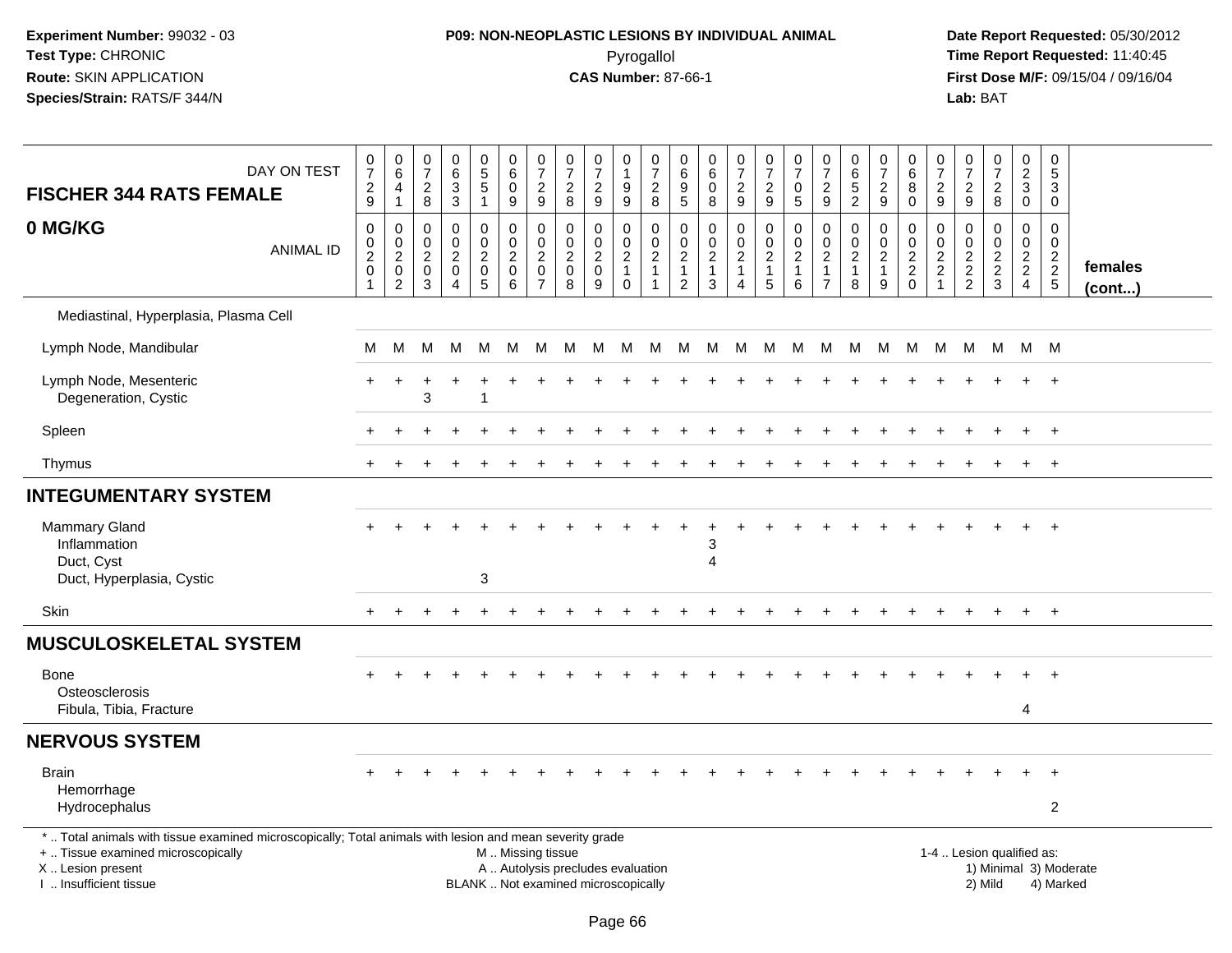# **P09: NON-NEOPLASTIC LESIONS BY INDIVIDUAL ANIMAL**Pyrogallol **Time Report Requested:** 11:40:45

| DAY ON TEST<br><b>FISCHER 344 RATS FEMALE</b>                                                                                                                                                 | $\pmb{0}$<br>$\overline{7}$<br>$\boldsymbol{2}$<br>$9\,$ | $\mathsf 0$<br>$\,6\,$<br>$\overline{4}$<br>$\mathbf{1}$                    | $\mathbf 0$<br>$\overline{7}$<br>$\sqrt{2}$<br>$\,8\,$            | $\pmb{0}$<br>6<br>$\mathbf{3}$<br>$\mathbf{3}$                   | $\begin{array}{c} 0 \\ 5 \\ 5 \end{array}$<br>1 | $\pmb{0}$<br>$\,6\,$<br>$\mathsf{O}\xspace$<br>9                 | $\frac{0}{7}$<br>$\overline{2}$<br>$9\,$                                       | $\pmb{0}$<br>$\overline{7}$<br>$\overline{2}$<br>8           | $\pmb{0}$<br>$\overline{7}$<br>$\overline{2}$<br>9                       | 0<br>$\mathbf{1}$<br>9<br>$\boldsymbol{9}$                       | $\boldsymbol{0}$<br>$\overline{7}$<br>$\sqrt{2}$<br>8                          | 0<br>6<br>9<br>5                                                       | $\begin{array}{c} 0 \\ 6 \end{array}$<br>$\mathbf 0$<br>8 | $\frac{0}{7}$<br>$\overline{2}$<br>$\boldsymbol{9}$                          | $\begin{smallmatrix}0\\7\end{smallmatrix}$<br>$\overline{2}$<br>9 | $\pmb{0}$<br>$\overline{7}$<br>$\mathbf 0$<br>$\sqrt{5}$      | $\pmb{0}$<br>$\overline{7}$<br>$\overline{2}$<br>9                 | $\pmb{0}$<br>$\,6\,$<br>$\sqrt{5}$<br>$\overline{2}$ | $\pmb{0}$<br>$\overline{7}$<br>$\sqrt{2}$<br>$\boldsymbol{9}$ | 0<br>6<br>8<br>$\mathbf 0$                                    | 0<br>$\overline{7}$<br>$\mathbf{2}$<br>9 | $\pmb{0}$<br>$\overline{7}$<br>$\overline{2}$<br>$\boldsymbol{9}$ | $\frac{0}{7}$<br>$\boldsymbol{2}$<br>$\,8\,$ | $\mathbf 0$<br>$\overline{2}$<br>3<br>$\mathbf 0$                                  | $\mathbf 0$<br>5<br>3<br>$\mathbf 0$                                     |                         |
|-----------------------------------------------------------------------------------------------------------------------------------------------------------------------------------------------|----------------------------------------------------------|-----------------------------------------------------------------------------|-------------------------------------------------------------------|------------------------------------------------------------------|-------------------------------------------------|------------------------------------------------------------------|--------------------------------------------------------------------------------|--------------------------------------------------------------|--------------------------------------------------------------------------|------------------------------------------------------------------|--------------------------------------------------------------------------------|------------------------------------------------------------------------|-----------------------------------------------------------|------------------------------------------------------------------------------|-------------------------------------------------------------------|---------------------------------------------------------------|--------------------------------------------------------------------|------------------------------------------------------|---------------------------------------------------------------|---------------------------------------------------------------|------------------------------------------|-------------------------------------------------------------------|----------------------------------------------|------------------------------------------------------------------------------------|--------------------------------------------------------------------------|-------------------------|
| 0 MG/KG<br><b>ANIMAL ID</b>                                                                                                                                                                   | 0<br>$\pmb{0}$<br>$\overline{2}$<br>$\mathbf 0$          | 0<br>$\mathbf 0$<br>$\overline{2}$<br>$\mathsf{O}\xspace$<br>$\overline{2}$ | $\mathbf 0$<br>$\mathbf 0$<br>$\sqrt{2}$<br>$\boldsymbol{0}$<br>3 | $\mathbf 0$<br>$\mathbf 0$<br>$\overline{c}$<br>$\mathbf 0$<br>4 | 0<br>0<br>$\overline{2}$<br>$\mathbf 0$<br>5    | $\mathsf 0$<br>$\mathbf 0$<br>$\overline{2}$<br>$\mathbf 0$<br>6 | $\boldsymbol{0}$<br>$\pmb{0}$<br>$\overline{2}$<br>$\pmb{0}$<br>$\overline{7}$ | $\mathbf 0$<br>$\mathbf 0$<br>$\sqrt{2}$<br>$\mathbf 0$<br>8 | $\boldsymbol{0}$<br>$\mathbf 0$<br>$\overline{2}$<br>$\mathbf 0$<br>9    | 0<br>$\mathbf 0$<br>$\boldsymbol{2}$<br>$\mathbf{1}$<br>$\Omega$ | $\mathbf 0$<br>$\mathbf 0$<br>$\overline{2}$<br>$\mathbf{1}$<br>$\overline{1}$ | 0<br>$\mathbf 0$<br>$\boldsymbol{2}$<br>$\mathbf{1}$<br>$\overline{2}$ | 0<br>$\pmb{0}$<br>$\overline{2}$<br>$\mathbf{1}$<br>3     | $\mathbf 0$<br>$\pmb{0}$<br>$\overline{2}$<br>$\mathbf{1}$<br>$\overline{4}$ | 0<br>$_2^0$<br>$\mathbf{1}$<br>$\overline{5}$                     | $\pmb{0}$<br>$\pmb{0}$<br>$\overline{2}$<br>$\mathbf{1}$<br>6 | 0<br>$\mathbf 0$<br>$\sqrt{2}$<br>$\overline{1}$<br>$\overline{7}$ | $\mathbf 0$<br>$\pmb{0}$<br>$\frac{2}{1}$<br>8       | 0<br>$\pmb{0}$<br>$\overline{2}$<br>$\mathbf{1}$<br>9         | $\mathbf 0$<br>$\mathbf 0$<br>$\overline{2}$<br>$\frac{2}{0}$ | 0<br>$\mathbf 0$<br>$\frac{2}{2}$        | $\Omega$<br>$\mathbf 0$<br>$\frac{2}{2}$                          | $\mathbf 0$<br>$\pmb{0}$<br>$\frac{2}{3}$    | $\mathbf 0$<br>$\mathbf 0$<br>$\overline{c}$<br>$\boldsymbol{2}$<br>$\overline{4}$ | $\mathbf 0$<br>$\mathbf 0$<br>$\begin{array}{c} 2 \\ 2 \\ 5 \end{array}$ | females<br>$($ cont $)$ |
| Cerebellum, Gliosis<br>Cerebrum, Necrosis                                                                                                                                                     |                                                          |                                                                             |                                                                   |                                                                  |                                                 |                                                                  |                                                                                |                                                              |                                                                          |                                                                  |                                                                                |                                                                        |                                                           |                                                                              |                                                                   |                                                               |                                                                    |                                                      |                                                               |                                                               |                                          |                                                                   |                                              |                                                                                    |                                                                          |                         |
| <b>RESPIRATORY SYSTEM</b>                                                                                                                                                                     |                                                          |                                                                             |                                                                   |                                                                  |                                                 |                                                                  |                                                                                |                                                              |                                                                          |                                                                  |                                                                                |                                                                        |                                                           |                                                                              |                                                                   |                                                               |                                                                    |                                                      |                                                               |                                                               |                                          |                                                                   |                                              |                                                                                    |                                                                          |                         |
| Lung<br>Fibrosis<br>Inflammation<br>Thrombosis                                                                                                                                                |                                                          |                                                                             |                                                                   |                                                                  |                                                 |                                                                  |                                                                                |                                                              |                                                                          |                                                                  | -1                                                                             |                                                                        |                                                           |                                                                              |                                                                   |                                                               |                                                                    | 1                                                    | $\overline{c}$                                                |                                                               | -1                                       |                                                                   |                                              |                                                                                    | $\pm$                                                                    |                         |
| Alveolar Epithelium, Hyperplasia<br>Alveolus, Infiltration Cellular, Histiocyte                                                                                                               |                                                          |                                                                             |                                                                   |                                                                  |                                                 |                                                                  |                                                                                |                                                              |                                                                          |                                                                  |                                                                                |                                                                        |                                                           |                                                                              |                                                                   |                                                               |                                                                    | 3<br>$\mathbf{1}$                                    | $\overline{a}$<br>3                                           |                                                               | $\mathbf{1}$                             | $\mathbf 1$                                                       |                                              |                                                                                    |                                                                          |                         |
| <b>Nose</b><br>Inflammation<br>Metaplasia, Squamous<br>Thrombosis<br>Goblet Cell, Hyperplasia<br>Nasolacrimal Duct, Squamous Epithelium,<br>Hyperplasia                                       | $+$                                                      |                                                                             |                                                                   |                                                                  |                                                 | 3                                                                |                                                                                |                                                              |                                                                          |                                                                  | 3                                                                              | $\overline{2}$                                                         |                                                           |                                                                              |                                                                   |                                                               |                                                                    |                                                      | 3                                                             |                                                               | $\overline{1}$                           |                                                                   |                                              |                                                                                    | $\ddot{}$                                                                |                         |
| Trachea<br>Infiltration Cellular, Mononuclear Cell<br>Inflammation                                                                                                                            |                                                          |                                                                             |                                                                   |                                                                  |                                                 |                                                                  |                                                                                |                                                              |                                                                          |                                                                  |                                                                                |                                                                        |                                                           |                                                                              |                                                                   |                                                               |                                                                    |                                                      |                                                               | $\mathbf 1$                                                   |                                          |                                                                   |                                              |                                                                                    |                                                                          |                         |
| <b>SPECIAL SENSES SYSTEM</b>                                                                                                                                                                  |                                                          |                                                                             |                                                                   |                                                                  |                                                 |                                                                  |                                                                                |                                                              |                                                                          |                                                                  |                                                                                |                                                                        |                                                           |                                                                              |                                                                   |                                                               |                                                                    |                                                      |                                                               |                                                               |                                          |                                                                   |                                              |                                                                                    |                                                                          |                         |
| Eye<br>Cataract<br>Synechia<br>Optic Nerve, Atrophy<br>Retina, Atrophy                                                                                                                        |                                                          |                                                                             |                                                                   |                                                                  |                                                 |                                                                  |                                                                                |                                                              |                                                                          |                                                                  |                                                                                |                                                                        |                                                           |                                                                              |                                                                   |                                                               |                                                                    |                                                      |                                                               |                                                               | 3<br>4                                   |                                                                   |                                              |                                                                                    | $\div$                                                                   |                         |
| *  Total animals with tissue examined microscopically; Total animals with lesion and mean severity grade<br>+  Tissue examined microscopically<br>X  Lesion present<br>I. Insufficient tissue |                                                          |                                                                             |                                                                   |                                                                  |                                                 | M  Missing tissue                                                |                                                                                |                                                              | A  Autolysis precludes evaluation<br>BLANK  Not examined microscopically |                                                                  |                                                                                |                                                                        |                                                           |                                                                              |                                                                   |                                                               |                                                                    |                                                      |                                                               |                                                               |                                          |                                                                   | 1-4  Lesion qualified as:<br>2) Mild         |                                                                                    | 4) Marked                                                                | 1) Minimal 3) Moderate  |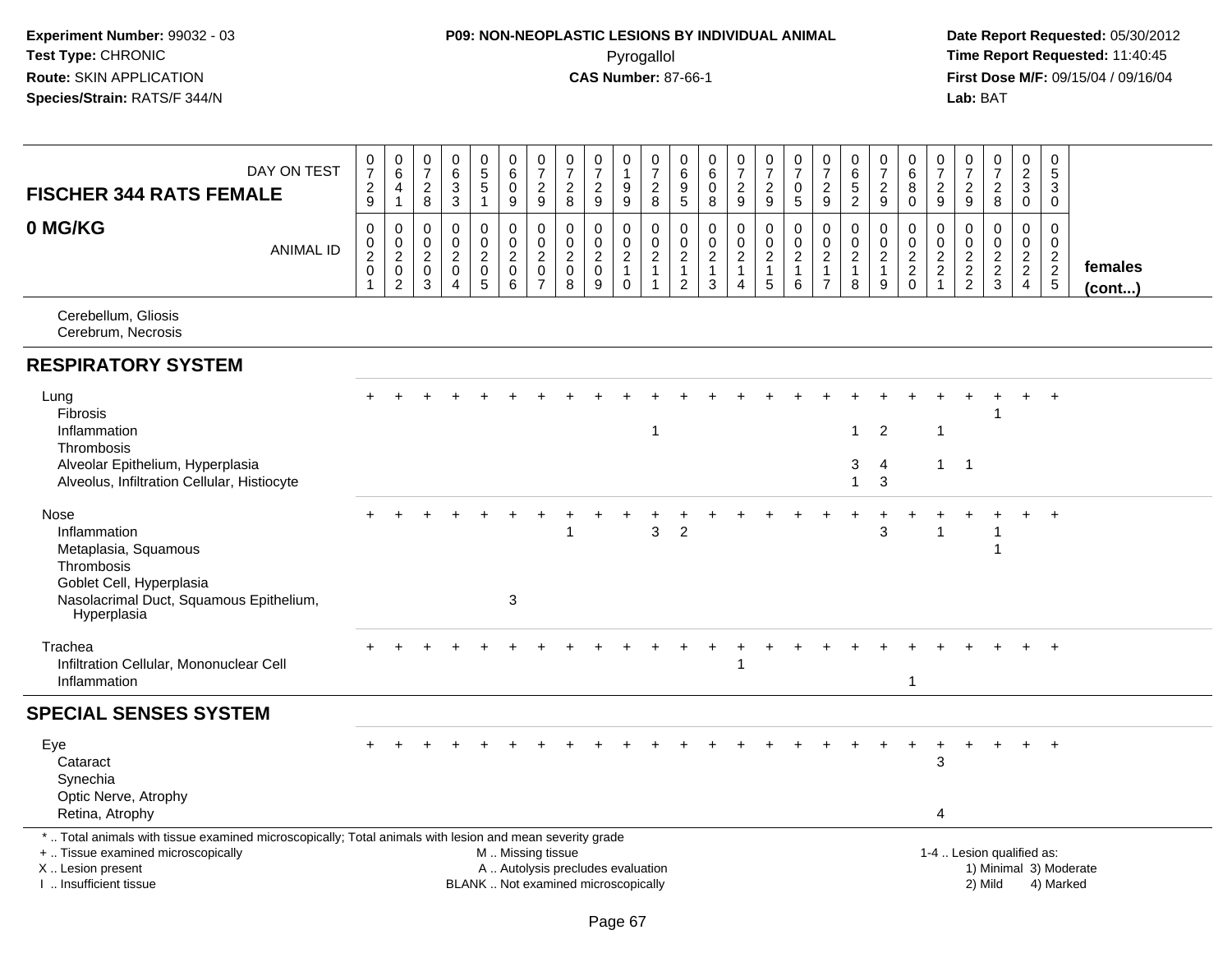## **P09: NON-NEOPLASTIC LESIONS BY INDIVIDUAL ANIMAL**Pyrogallol **Time Report Requested:** 11:40:45

 **Date Report Requested:** 05/30/2012 **First Dose M/F:** 09/15/04 / 09/16/04 Lab: BAT **Lab:** BAT

| <b>FISCHER 344 RATS FEMALE</b>                                         | DAY ON TEST | $\frac{0}{7}$<br>$\overline{c}$<br>$\boldsymbol{9}$ | $\begin{array}{c} 0 \\ 6 \end{array}$<br>$\overline{4}$ | $\mathbf 0$<br>$\overline{7}$<br>$\overline{c}$<br>8 | $\mathbf 0$<br>6<br>3<br>3                                                  | 0<br>5<br>5                  | $\begin{array}{c} 0 \\ 6 \end{array}$<br>0<br>9 | $\frac{0}{7}$<br>$\overline{c}$<br>9             | 0<br>$\overline{ }$<br>$\overline{c}$<br>8 | $\frac{0}{7}$<br>$\boldsymbol{2}$<br>9 | 0<br>$\overline{A}$<br>9<br>9 | $\mathbf 0$<br>$\overline{7}$<br>$\overline{c}$<br>8  | $\mathbf 0$<br>6<br>9<br>5                     | $_{6}^{\rm 0}$<br>$\mathbf 0$<br>8   | $\frac{0}{7}$<br>$\overline{c}$<br>9 | $\frac{0}{7}$<br>$\overline{a}$<br>9 | $\begin{array}{c} 0 \\ 7 \end{array}$<br>$\pmb{0}$<br>$\sqrt{5}$   | $\frac{0}{7}$<br>$\overline{c}$<br>9                                   | 0<br>$\,6\,$<br>5<br>$\overline{c}$                 | 0<br>$\overline{ }$<br>$\overline{\mathbf{c}}$<br>9 | $_{6}^{\rm 0}$<br>$\bf 8$                             | $\frac{0}{7}$<br>$\boldsymbol{2}$<br>9              | 0<br>$\rightarrow$<br>$\overline{c}$<br>9       | $\frac{0}{7}$<br>$\overline{c}$<br>8 | 0<br>$\overline{c}$<br>3<br>0             | $\mathbf 0$<br>$\sqrt{5}$<br>3<br>0  |                   |
|------------------------------------------------------------------------|-------------|-----------------------------------------------------|---------------------------------------------------------|------------------------------------------------------|-----------------------------------------------------------------------------|------------------------------|-------------------------------------------------|--------------------------------------------------|--------------------------------------------|----------------------------------------|-------------------------------|-------------------------------------------------------|------------------------------------------------|--------------------------------------|--------------------------------------|--------------------------------------|--------------------------------------------------------------------|------------------------------------------------------------------------|-----------------------------------------------------|-----------------------------------------------------|-------------------------------------------------------|-----------------------------------------------------|-------------------------------------------------|--------------------------------------|-------------------------------------------|--------------------------------------|-------------------|
| 0 MG/KG                                                                | ANIMAL ID   | 0<br>$\pmb{0}$<br>$\frac{2}{0}$                     | $\mathbf 0$<br>$\frac{0}{2}$<br>$\overline{2}$          | 0<br>$\pmb{0}$<br>$^2_{\rm 0}$<br>3                  | 0<br>$\mathbf 0$<br>$\begin{array}{c} 2 \\ 0 \end{array}$<br>$\overline{4}$ | 0<br>0<br>$\frac{2}{0}$<br>5 | 0<br>$\pmb{0}$<br>$^2_{\rm 0}$<br>6             | 0<br>$\pmb{0}$<br>$^2_{\rm 0}$<br>$\overline{ }$ | $\mathbf 0$<br>$^2_{\rm 0}$<br>8           | 0<br>$\pmb{0}$<br>$^2_{\rm 0}$<br>9    | 0<br>0<br>$\frac{2}{1}$<br>0  | $\boldsymbol{0}$<br>$\boldsymbol{0}$<br>$\frac{2}{1}$ | 0<br>$\pmb{0}$<br>$\overline{\mathbf{c}}$<br>2 | 0<br>$\pmb{0}$<br>$\frac{2}{1}$<br>3 | 0<br>0<br>$\frac{2}{1}$<br>4         | 0<br>0<br>$\frac{2}{4}$<br>5         | $\begin{smallmatrix} 0\\0 \end{smallmatrix}$<br>$\frac{2}{1}$<br>6 | 0<br>$\pmb{0}$<br>$\boldsymbol{2}$<br>$\overline{A}$<br>$\overline{ }$ | 0<br>$\boldsymbol{0}$<br>$\boldsymbol{2}$<br>1<br>8 | 0<br>$\pmb{0}$<br>$\overline{\mathbf{c}}$<br>9      | $\boldsymbol{0}$<br>$\mathbf 0$<br>$\frac{2}{2}$<br>0 | 0<br>$\mathbf 0$<br>$\frac{2}{2}$<br>$\overline{A}$ | 0<br>$\begin{array}{c} 2 \\ 2 \\ 2 \end{array}$ | 0<br>$\pmb{0}$<br>$\frac{2}{3}$      | 0<br>0<br>$\frac{2}{2}$<br>$\overline{4}$ | 0<br>$\pmb{0}$<br>$\frac{2}{2}$<br>5 | females<br>(cont) |
| Retina, Developmental Malformation                                     |             |                                                     |                                                         |                                                      |                                                                             |                              |                                                 |                                                  |                                            |                                        |                               |                                                       |                                                |                                      |                                      |                                      |                                                                    |                                                                        |                                                     |                                                     |                                                       |                                                     |                                                 |                                      |                                           |                                      |                   |
| Harderian Gland<br>Hyperplasia<br>Inflammation<br>Metaplasia, Squamous |             |                                                     |                                                         |                                                      |                                                                             |                              |                                                 |                                                  |                                            |                                        |                               | 1                                                     |                                                |                                      |                                      |                                      |                                                                    |                                                                        |                                                     |                                                     |                                                       |                                                     |                                                 |                                      | $+$                                       | $+$                                  |                   |
| <b>URINARY SYSTEM</b>                                                  |             |                                                     |                                                         |                                                      |                                                                             |                              |                                                 |                                                  |                                            |                                        |                               |                                                       |                                                |                                      |                                      |                                      |                                                                    |                                                                        |                                                     |                                                     |                                                       |                                                     |                                                 |                                      |                                           |                                      |                   |
| Kidney<br>Inflammation<br>Nephropathy                                  |             |                                                     |                                                         |                                                      |                                                                             |                              |                                                 |                                                  |                                            |                                        |                               |                                                       |                                                |                                      |                                      |                                      |                                                                    |                                                                        |                                                     |                                                     |                                                       |                                                     |                                                 |                                      | $+$                                       | $+$<br>-1                            |                   |
| <b>Urinary Bladder</b>                                                 |             |                                                     |                                                         |                                                      |                                                                             |                              |                                                 |                                                  |                                            |                                        |                               |                                                       |                                                |                                      |                                      |                                      |                                                                    |                                                                        |                                                     |                                                     |                                                       |                                                     |                                                 |                                      |                                           | $\pm$                                |                   |

\* .. Total animals with tissue examined microscopically; Total animals with lesion and mean severity grade

+ .. Tissue examined microscopically

X .. Lesion present

I .. Insufficient tissue

 M .. Missing tissueA .. Autolysis precludes evaluation

1-4 .. Lesion qualified as:<br>1) Minimal 3) Moderate BLANK .. Not examined microscopically 2) Mild 4) Marked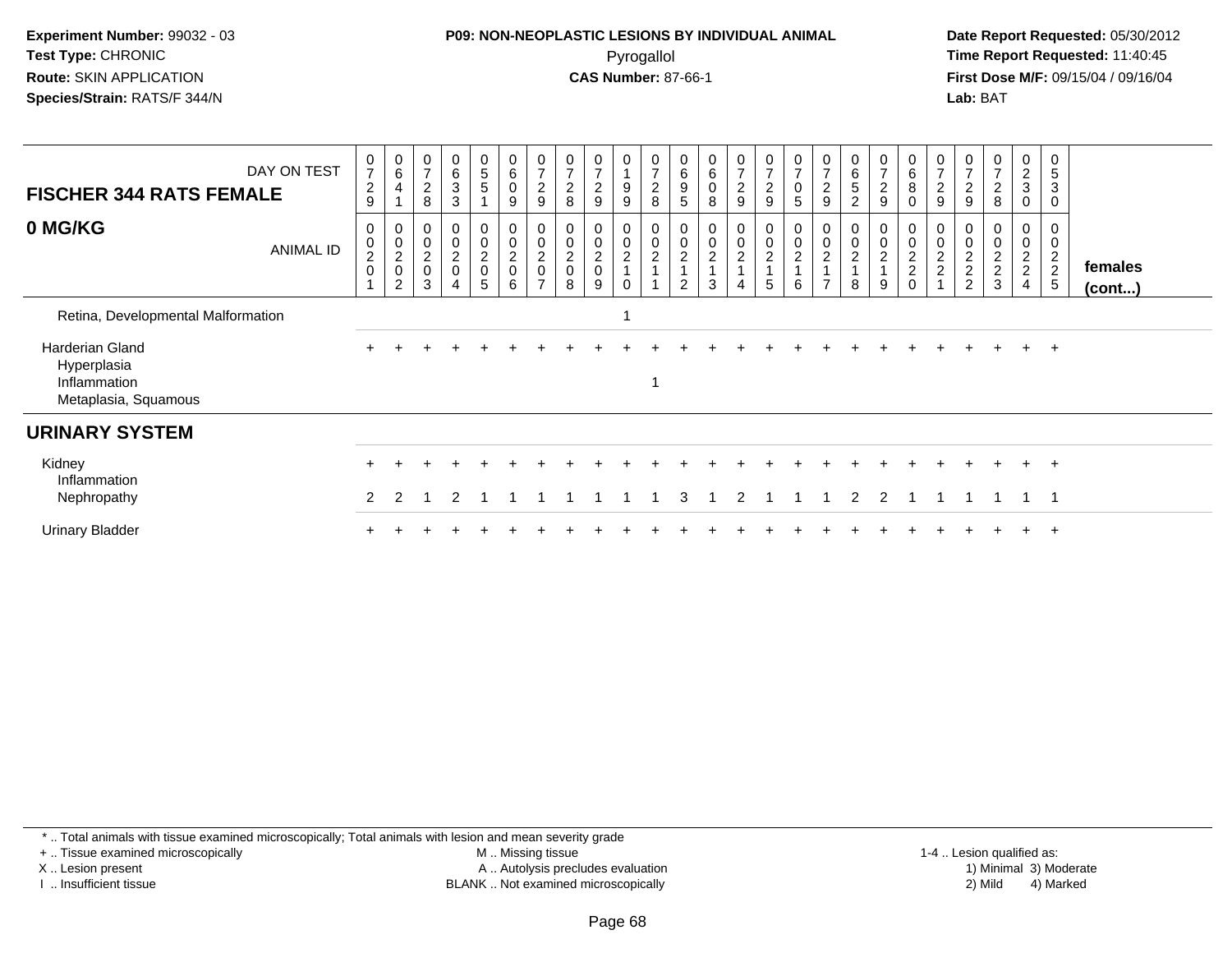## **P09: NON-NEOPLASTIC LESIONS BY INDIVIDUAL ANIMAL**Pyrogallol **Time Report Requested:** 11:40:45

 **Date Report Requested:** 05/30/2012 **First Dose M/F:** 09/15/04 / 09/16/04 Lab: BAT **Lab:** BAT

| <b>FISCHER 344 RATS FEMALE</b>                                                                   | DAY ON TEST      | $\pmb{0}$<br>$\,6$<br>$\pmb{0}$<br>$\overline{2}$ | $\begin{smallmatrix} 0\\7 \end{smallmatrix}$<br>$\sqrt{2}$<br>$\mathsf g$ | $\frac{0}{7}$<br>$\overline{c}$<br>8 | $\begin{array}{c} 0 \\ 6 \end{array}$<br>$\overline{7}$<br>$\overline{4}$ | $\begin{array}{c} 0 \\ 7 \end{array}$<br>$\overline{c}$<br>$\boldsymbol{9}$ | $\frac{0}{7}$<br>$\overline{c}$<br>$\bf8$     | $\begin{array}{c} 0 \\ 6 \end{array}$<br>6<br>$\overline{4}$ | $\begin{array}{c} 0 \\ 5 \end{array}$<br>$\,6\,$<br>1     | $_{6}^{\rm 0}$<br>$\mathbf{3}$<br>$\,6\,$ | $\frac{0}{7}$<br>$\overline{a}$<br>8 | $\frac{0}{7}$<br>$\overline{c}$<br>9 | $\frac{0}{7}$<br>$\overline{c}$<br>8           | $\frac{0}{7}$<br>$\overline{c}$<br>8                            | $\pmb{0}$<br>$\,6\,$<br>$\overline{4}$<br>$\,6\,$                                | $_{6}^{\rm 0}$<br>9<br>$\mathbf{1}$                         | $\begin{smallmatrix} 0\\7 \end{smallmatrix}$<br>$\overline{c}$<br>$9\,$ | $\begin{array}{c} 0 \\ 7 \end{array}$<br>$\overline{c}$<br>9 | $\frac{0}{7}$<br>$\overline{2}$<br>8                                     | $\begin{array}{c} 0 \\ 5 \end{array}$<br>$\pmb{0}$<br>$5\phantom{1}$                   | $\frac{0}{7}$<br>$\overline{c}$<br>9 | 0<br>$\,6\,$<br>$\overline{7}$<br>$\overline{2}$         | $\frac{0}{7}$<br>$\overline{c}$<br>8       | $\begin{smallmatrix}0\\7\end{smallmatrix}$<br>$\overline{2}$<br>$\,8\,$ | $\begin{smallmatrix}0\\7\end{smallmatrix}$<br>$\overline{2}$<br>$\bf 8$ | $\pmb{0}$<br>$\boldsymbol{7}$<br>$\overline{c}$<br>$\,8\,$    |    |                                                |
|--------------------------------------------------------------------------------------------------|------------------|---------------------------------------------------|---------------------------------------------------------------------------|--------------------------------------|---------------------------------------------------------------------------|-----------------------------------------------------------------------------|-----------------------------------------------|--------------------------------------------------------------|-----------------------------------------------------------|-------------------------------------------|--------------------------------------|--------------------------------------|------------------------------------------------|-----------------------------------------------------------------|----------------------------------------------------------------------------------|-------------------------------------------------------------|-------------------------------------------------------------------------|--------------------------------------------------------------|--------------------------------------------------------------------------|----------------------------------------------------------------------------------------|--------------------------------------|----------------------------------------------------------|--------------------------------------------|-------------------------------------------------------------------------|-------------------------------------------------------------------------|---------------------------------------------------------------|----|------------------------------------------------|
| 0 MG/KG                                                                                          | <b>ANIMAL ID</b> | $\mathbf 0$<br>$\frac{0}{2}$<br>$6\phantom{1}$    | 0<br>$\frac{0}{2}$<br>$\overline{7}$                                      | 0<br>$_2^0$<br>$\overline{a}$<br>8   | $\mathbf 0$<br>$\begin{smallmatrix} 0\\2\\2 \end{smallmatrix}$<br>9       | $\mathbf 0$<br>$\frac{0}{2}$<br>$\Omega$                                    | 0<br>$\frac{0}{2}$<br>$\overline{\mathbf{1}}$ | $\pmb{0}$<br>$\frac{0}{2}$<br>$\overline{2}$                 | 0<br>$\begin{smallmatrix} 0\\2\\3 \end{smallmatrix}$<br>3 | 0<br>$\frac{0}{2}$<br>$\overline{A}$      | 0<br>$\frac{0}{2}$<br>5              | 0<br>$\frac{0}{2}$<br>6              | $\mathbf 0$<br>$\frac{0}{2}$<br>$\overline{7}$ | $\mathbf 0$<br>$\pmb{0}$<br>$\overline{2}$<br>$\mathbf{3}$<br>8 | $\mathbf 0$<br>$\begin{smallmatrix} 0\\2 \end{smallmatrix}$<br>$\mathbf{3}$<br>9 | 0<br>$\begin{array}{c} 0 \\ 2 \\ 4 \end{array}$<br>$\Omega$ | 0<br>$\frac{0}{2}$<br>$\overline{1}$                                    | $\mathbf 0$<br>$\frac{0}{2}$<br>$\overline{2}$               | 0<br>$\begin{smallmatrix} 0\\2 \end{smallmatrix}$<br>$\overline{4}$<br>3 | $\mathbf 0$<br>$\pmb{0}$<br>$\overline{2}$<br>$\overline{4}$<br>$\boldsymbol{\Lambda}$ | 0<br>$\frac{0}{2}$<br>5              | $\mathbf 0$<br>$\mathsf{O}\xspace$<br>$\frac{2}{4}$<br>6 | 0<br>$_{2}^{\rm 0}$<br>4<br>$\overline{7}$ | 0<br>$\begin{array}{c} 0 \\ 2 \\ 4 \end{array}$<br>8                    | $\mathbf 0$<br>$\frac{0}{2}$<br>9                                       | $\mathbf 0$<br>$\mathbf 0$<br>$rac{2}{5}$<br>$\boldsymbol{0}$ |    | * TOTALS                                       |
| <b>ALIMENTARY SYSTEM</b>                                                                         |                  |                                                   |                                                                           |                                      |                                                                           |                                                                             |                                               |                                                              |                                                           |                                           |                                      |                                      |                                                |                                                                 |                                                                                  |                                                             |                                                                         |                                                              |                                                                          |                                                                                        |                                      |                                                          |                                            |                                                                         |                                                                         |                                                               |    |                                                |
| Esophagus                                                                                        |                  |                                                   |                                                                           |                                      |                                                                           |                                                                             |                                               |                                                              |                                                           |                                           |                                      |                                      |                                                |                                                                 |                                                                                  |                                                             |                                                                         |                                                              |                                                                          |                                                                                        |                                      |                                                          |                                            |                                                                         |                                                                         |                                                               | 50 |                                                |
| Intestine Large, Cecum<br>Erosion<br>Inflammation<br>Ulcer                                       |                  | $\pm$                                             |                                                                           |                                      |                                                                           |                                                                             |                                               | 4                                                            |                                                           |                                           |                                      |                                      |                                                |                                                                 |                                                                                  | $\overline{c}$                                              |                                                                         |                                                              |                                                                          |                                                                                        |                                      |                                                          |                                            |                                                                         |                                                                         | $+$                                                           | 50 | $1 \t1.0$<br>2.0<br>1<br>14.0                  |
| Intestine Large, Colon<br>Inflammation<br>Parasite Metazoan                                      |                  |                                                   |                                                                           |                                      |                                                                           |                                                                             |                                               |                                                              |                                                           |                                           |                                      |                                      |                                                |                                                                 |                                                                                  |                                                             |                                                                         |                                                              |                                                                          |                                                                                        |                                      |                                                          |                                            |                                                                         |                                                                         | $+$                                                           | 50 | 11.0<br>$\mathbf{2}$                           |
| Intestine Large, Rectum<br>Parasite Metazoan                                                     |                  |                                                   |                                                                           |                                      |                                                                           |                                                                             | $\sf X$                                       |                                                              |                                                           |                                           |                                      |                                      |                                                |                                                                 |                                                                                  |                                                             |                                                                         |                                                              |                                                                          |                                                                                        | $\sf X$                              |                                                          |                                            |                                                                         |                                                                         | $+$                                                           | 50 | 3                                              |
| Intestine Small, Duodenum<br>Parasite Metazoan                                                   |                  | +                                                 | $\times$                                                                  |                                      |                                                                           |                                                                             |                                               |                                                              |                                                           |                                           |                                      |                                      |                                                |                                                                 |                                                                                  |                                                             |                                                                         |                                                              |                                                                          |                                                                                        |                                      |                                                          |                                            |                                                                         |                                                                         | $\ddot{}$                                                     | 50 | $\mathbf{1}$                                   |
| Intestine Small, Ileum                                                                           |                  |                                                   |                                                                           |                                      |                                                                           |                                                                             |                                               |                                                              |                                                           |                                           |                                      |                                      |                                                |                                                                 |                                                                                  |                                                             |                                                                         |                                                              |                                                                          |                                                                                        |                                      |                                                          |                                            |                                                                         |                                                                         | $+$                                                           | 50 |                                                |
| Intestine Small, Jejunum<br>Peyer's Patch, Hyperplasia<br>Serosa, Fibrosis                       |                  |                                                   |                                                                           |                                      |                                                                           |                                                                             |                                               |                                                              |                                                           |                                           | $\ddot{}$                            | $\ddot{}$<br>$\overline{c}$          |                                                |                                                                 |                                                                                  |                                                             |                                                                         |                                                              |                                                                          |                                                                                        |                                      |                                                          |                                            |                                                                         |                                                                         | $+$                                                           | 50 | $12.0$<br>1 1.0                                |
| Liver<br>Angiectasis<br><b>Basophilic Focus</b><br>Clear Cell Focus<br><b>Eosinophilic Focus</b> |                  | $+$                                               | X<br>$\sf X$                                                              |                                      | X X X X                                                                   |                                                                             |                                               |                                                              |                                                           |                                           | $X$ $X$ $X$ $X$                      |                                      | $\mathsf{X}$<br>X                              | $\mathsf{X}$                                                    |                                                                                  |                                                             | X                                                                       |                                                              |                                                                          | $X$ $X$ $X$                                                                            | X                                    |                                                          |                                            | X                                                                       | Χ                                                                       | $+$<br>X                                                      | 50 | 1.0<br>$\mathbf{1}$<br>31<br>9<br>$\mathbf{2}$ |

\* .. Total animals with tissue examined microscopically; Total animals with lesion and mean severity grade

+ .. Tissue examined microscopically

X .. Lesion present

I .. Insufficient tissue

 M .. Missing tissueA .. Autolysis precludes evaluation

BLANK .. Not examined microscopically 2) Mild 4) Marked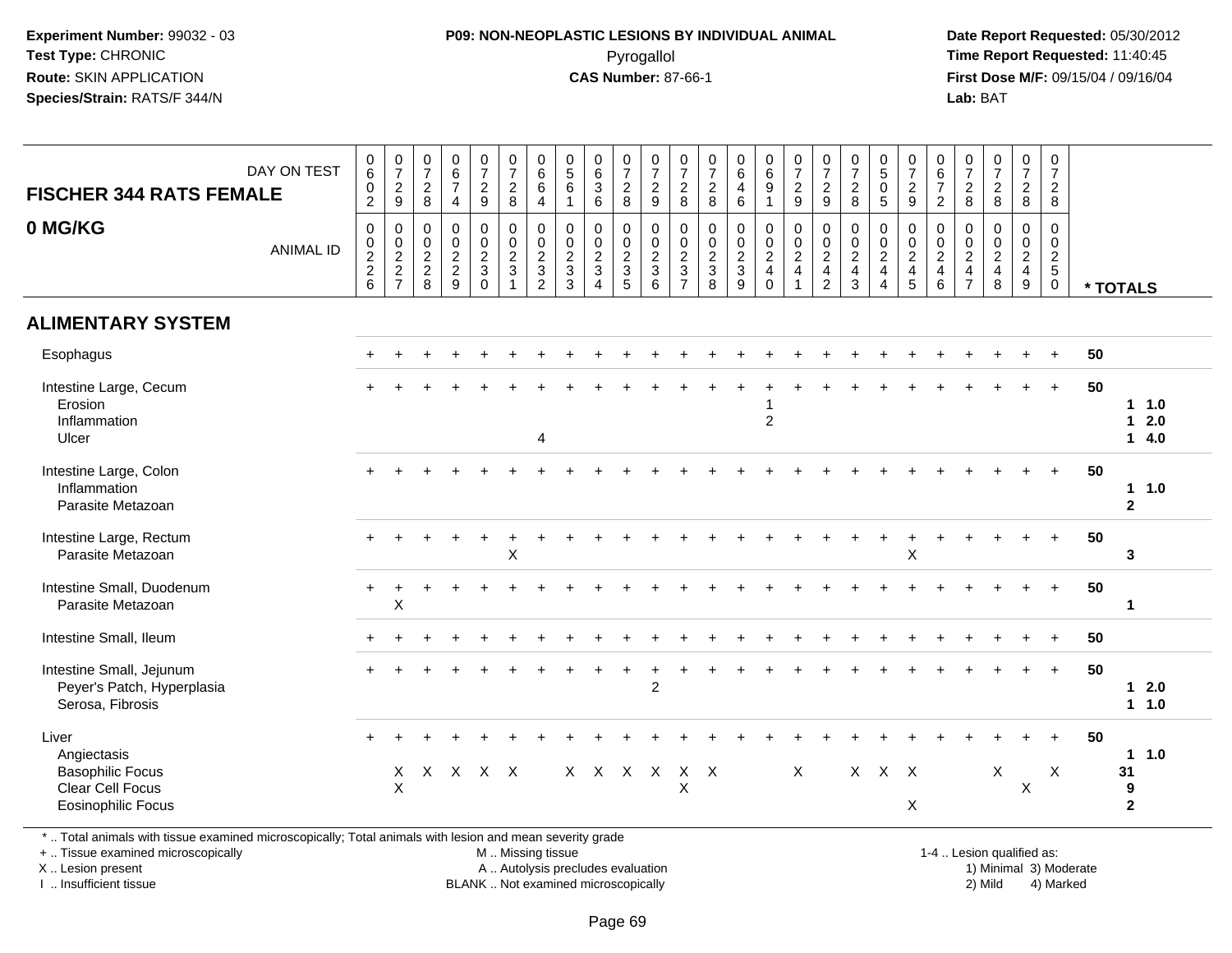# **P09: NON-NEOPLASTIC LESIONS BY INDIVIDUAL ANIMAL**Pyrogallol **Time Report Requested:** 11:40:45

| DAY ON TEST<br><b>FISCHER 344 RATS FEMALE</b>                                                                                                                                                                                              |                  | 0<br>$\overline{6}$<br>$\begin{smallmatrix} 0 \\ 2 \end{smallmatrix}$ | $\begin{array}{c} 0 \\ 7 \end{array}$<br>$\frac{2}{9}$ | $\frac{0}{7}$<br>$_{\rm 8}^2$                      | $\pmb{0}$<br>$\overline{6}$<br>$\overline{7}$<br>$\overline{4}$ | $\frac{0}{7}$<br>$\frac{2}{9}$          | $\boldsymbol{0}$<br>$\overline{7}$<br>$\frac{2}{8}$                 | $\mathbf 0$<br>$\overline{6}$<br>$\,6\,$<br>$\overline{4}$ | $\mathbf 0$<br>$\overline{5}$<br>$\,6$<br>$\mathbf{1}$                   | $\pmb{0}$<br>$6\phantom{a}$<br>$\ensuremath{\mathsf{3}}$<br>6                | $\frac{0}{7}$<br>$_{\rm 8}^2$     | $\frac{0}{7}$<br>$\frac{2}{9}$  | $\frac{0}{7}$<br>$_{\rm 8}^2$             | $\begin{array}{c} 0 \\ 7 \end{array}$<br>$\frac{2}{8}$ | $\pmb{0}$<br>$\overline{6}$<br>$\overline{4}$<br>$\overline{6}$ | $\begin{array}{c} 0 \\ 6 \end{array}$<br>9<br>1                             | $\begin{smallmatrix}0\\7\end{smallmatrix}$<br>$\frac{2}{9}$ | $\frac{0}{7}$<br>$\overline{\mathbf{c}}$<br>9                  | $\pmb{0}$<br>$\overline{7}$<br>$\boldsymbol{2}$<br>8         | $\boldsymbol{0}$<br>$\overline{5}$<br>$\mathbf 0$<br>5      | 0<br>$\overline{7}$<br>$\overline{\mathbf{c}}$<br>$\boldsymbol{9}$ | $\mathbf 0$<br>$6\phantom{a}$<br>$\overline{7}$<br>$\overline{2}$ | $\frac{0}{7}$<br>$\overline{\mathbf{c}}$<br>8                | $\begin{array}{c} 0 \\ 7 \end{array}$<br>$_{\rm 8}^2$ | $\frac{0}{7}$<br>$\frac{2}{8}$                              | $\mathbf 0$<br>$\overline{7}$<br>$\frac{2}{8}$             |              |                                             |                                             |
|--------------------------------------------------------------------------------------------------------------------------------------------------------------------------------------------------------------------------------------------|------------------|-----------------------------------------------------------------------|--------------------------------------------------------|----------------------------------------------------|-----------------------------------------------------------------|-----------------------------------------|---------------------------------------------------------------------|------------------------------------------------------------|--------------------------------------------------------------------------|------------------------------------------------------------------------------|-----------------------------------|---------------------------------|-------------------------------------------|--------------------------------------------------------|-----------------------------------------------------------------|-----------------------------------------------------------------------------|-------------------------------------------------------------|----------------------------------------------------------------|--------------------------------------------------------------|-------------------------------------------------------------|--------------------------------------------------------------------|-------------------------------------------------------------------|--------------------------------------------------------------|-------------------------------------------------------|-------------------------------------------------------------|------------------------------------------------------------|--------------|---------------------------------------------|---------------------------------------------|
| 0 MG/KG                                                                                                                                                                                                                                    | <b>ANIMAL ID</b> | 0<br>$\pmb{0}$<br>$\overline{2}$<br>$\frac{2}{6}$                     | $\mathbf 0$<br>$0$<br>$2$<br>$7$                       | $\mathbf 0$<br>0<br>$\overline{c}$<br>$_{\rm 8}^2$ | $\mathbf 0$<br>$\pmb{0}$<br>$\overline{2}$<br>$\frac{2}{9}$     | $\pmb{0}$<br>$\pmb{0}$<br>$\frac{2}{3}$ | 0<br>$\mathbf 0$<br>$\overline{2}$<br>$\mathsf 3$<br>$\overline{1}$ | $\mathbf 0$<br>$\pmb{0}$<br>$\frac{2}{3}$                  | $\mathbf 0$<br>$\mathbf 0$<br>$\boldsymbol{2}$<br>$\frac{3}{3}$          | $\mathbf 0$<br>$\mathbf 0$<br>$\overline{2}$<br>$\sqrt{3}$<br>$\overline{4}$ | 0<br>$\mathbf 0$<br>$\frac{2}{3}$ | 0<br>$\pmb{0}$<br>$\frac{2}{3}$ | $\mathbf 0$<br>$\pmb{0}$<br>$\frac{2}{3}$ | $\mathbf 0$<br>$0$<br>$3$<br>$8$                       | $\pmb{0}$<br>$\mathbf 0$<br>$rac{2}{9}$                         | 0<br>$\mathsf 0$<br>$\overline{2}$<br>$\begin{array}{c} 4 \\ 0 \end{array}$ | 0<br>$\frac{0}{2}$<br>$\overline{1}$                        | $\mathbf 0$<br>$\begin{array}{c} 0 \\ 2 \\ 4 \\ 2 \end{array}$ | 0<br>$\pmb{0}$<br>$\begin{array}{c} 2 \\ 4 \\ 3 \end{array}$ | $\mathbf 0$<br>$\pmb{0}$<br>$\frac{2}{4}$<br>$\overline{4}$ | 0<br>$\pmb{0}$<br>$\boldsymbol{2}$<br>$\frac{4}{5}$                | 0<br>$\pmb{0}$<br>$\overline{2}$<br>$\frac{4}{6}$                 | $\Omega$<br>$\mathbf 0$<br>$\boldsymbol{2}$<br>$\frac{4}{7}$ | $\mathbf 0$<br>$\pmb{0}$<br>$\frac{2}{4}$             | $\mathbf 0$<br>$\pmb{0}$<br>$\overline{2}$<br>$\frac{4}{9}$ | $\mathbf 0$<br>$\mathbf 0$<br>$\frac{2}{5}$<br>$\mathbf 0$ |              | * TOTALS                                    |                                             |
| Fatty Change<br>Hepatodiaphragmatic Nodule<br>Inflammation<br><b>Mixed Cell Focus</b><br>Bile Duct, Hyperplasia<br>Hepatocyte, Necrosis<br>Hepatocyte, Vacuolization Cytoplasmic<br>Hepatocyte, Midzonal, Degeneration<br>Portal, Fibrosis |                  | 3<br>3                                                                | 1                                                      | 1                                                  | -1<br>1                                                         | $\mathbf{1}$<br>X<br>-1                 | $\overline{1}$                                                      | $\overline{c}$                                             | $\mathbf{1}$                                                             | -1                                                                           |                                   | X<br>1                          |                                           |                                                        |                                                                 |                                                                             |                                                             |                                                                |                                                              | -1                                                          |                                                                    | $\overline{2}$<br>$\overline{2}$                                  | Χ<br>$\mathbf{1}$<br>$\mathbf 1$<br>$\overline{1}$           |                                                       | -1<br>Χ<br>$\overline{1}$<br>1                              | $\mathbf 1$<br>-1                                          |              | 23<br>5<br>10<br>$\overline{1}$<br>$12$ 1.3 | 42.5<br>1.1<br>1.0<br>1.0<br>1 1.0<br>4 1.0 |
| Mesentery<br>Necrosis                                                                                                                                                                                                                      |                  |                                                                       |                                                        |                                                    |                                                                 |                                         |                                                                     | $\ddot{}$                                                  |                                                                          |                                                                              |                                   | +<br>3                          |                                           |                                                        | +<br>3                                                          |                                                                             | $\ddot{}$<br>3                                              |                                                                |                                                              |                                                             | $\ddot{}$<br>3                                                     | $\ddot{}$                                                         |                                                              |                                                       |                                                             |                                                            | 8            |                                             | 6 3.0                                       |
| Oral Mucosa<br>Gingival, Cyst<br>Gingival, Inflammation                                                                                                                                                                                    |                  |                                                                       |                                                        |                                                    |                                                                 |                                         | $+$<br>4                                                            |                                                            |                                                                          |                                                                              |                                   | $+$<br>3                        |                                           |                                                        |                                                                 |                                                                             |                                                             |                                                                |                                                              |                                                             |                                                                    |                                                                   |                                                              |                                                       |                                                             |                                                            | $\mathbf{2}$ |                                             | 13.0<br>14.0                                |
| Pancreas<br>Acinus, Atrophy<br>Acinus, Hyperplasia<br>Duct, Cyst                                                                                                                                                                           |                  |                                                                       |                                                        |                                                    |                                                                 |                                         |                                                                     |                                                            | $\sqrt{2}$                                                               |                                                                              |                                   |                                 |                                           | 2                                                      |                                                                 |                                                                             | 2<br>$\overline{2}$                                         |                                                                |                                                              |                                                             |                                                                    | $\overline{c}$                                                    |                                                              | $\overline{a}$                                        | $\mathbf{1}$                                                | $\mathbf{1}$<br>$\overline{c}$                             | 50           | 16 1.4<br>3                                 | 2.0<br>42.0                                 |
| <b>Salivary Glands</b>                                                                                                                                                                                                                     |                  |                                                                       |                                                        |                                                    |                                                                 |                                         |                                                                     |                                                            |                                                                          |                                                                              |                                   |                                 |                                           |                                                        |                                                                 |                                                                             |                                                             |                                                                |                                                              |                                                             |                                                                    |                                                                   |                                                              |                                                       |                                                             |                                                            | 50           |                                             |                                             |
| Stomach, Forestomach<br>Inflammation<br>Ulcer<br>Epithelium, Hyperplasia                                                                                                                                                                   |                  | 4                                                                     |                                                        |                                                    |                                                                 |                                         |                                                                     |                                                            |                                                                          |                                                                              |                                   |                                 |                                           |                                                        | $\overline{2}$                                                  |                                                                             |                                                             | 4                                                              | $\overline{2}$                                               |                                                             |                                                                    |                                                                   |                                                              |                                                       |                                                             |                                                            | 50           | 5                                           | 1 1.0<br>3.2<br>32.0                        |
| Stomach, Glandular<br>Erosion                                                                                                                                                                                                              |                  |                                                                       |                                                        |                                                    |                                                                 |                                         |                                                                     |                                                            |                                                                          |                                                                              |                                   |                                 |                                           |                                                        |                                                                 |                                                                             |                                                             |                                                                |                                                              |                                                             |                                                                    |                                                                   |                                                              |                                                       |                                                             |                                                            | 50           |                                             | $1 \quad 3.0$                               |
| *  Total animals with tissue examined microscopically; Total animals with lesion and mean severity grade<br>+  Tissue examined microscopically<br>X  Lesion present<br>I. Insufficient tissue                                              |                  |                                                                       |                                                        |                                                    |                                                                 |                                         | M  Missing tissue                                                   |                                                            | A  Autolysis precludes evaluation<br>BLANK  Not examined microscopically |                                                                              |                                   |                                 |                                           |                                                        |                                                                 |                                                                             |                                                             |                                                                |                                                              |                                                             |                                                                    |                                                                   |                                                              | 1-4  Lesion qualified as:<br>2) Mild                  |                                                             | 1) Minimal 3) Moderate<br>4) Marked                        |              |                                             |                                             |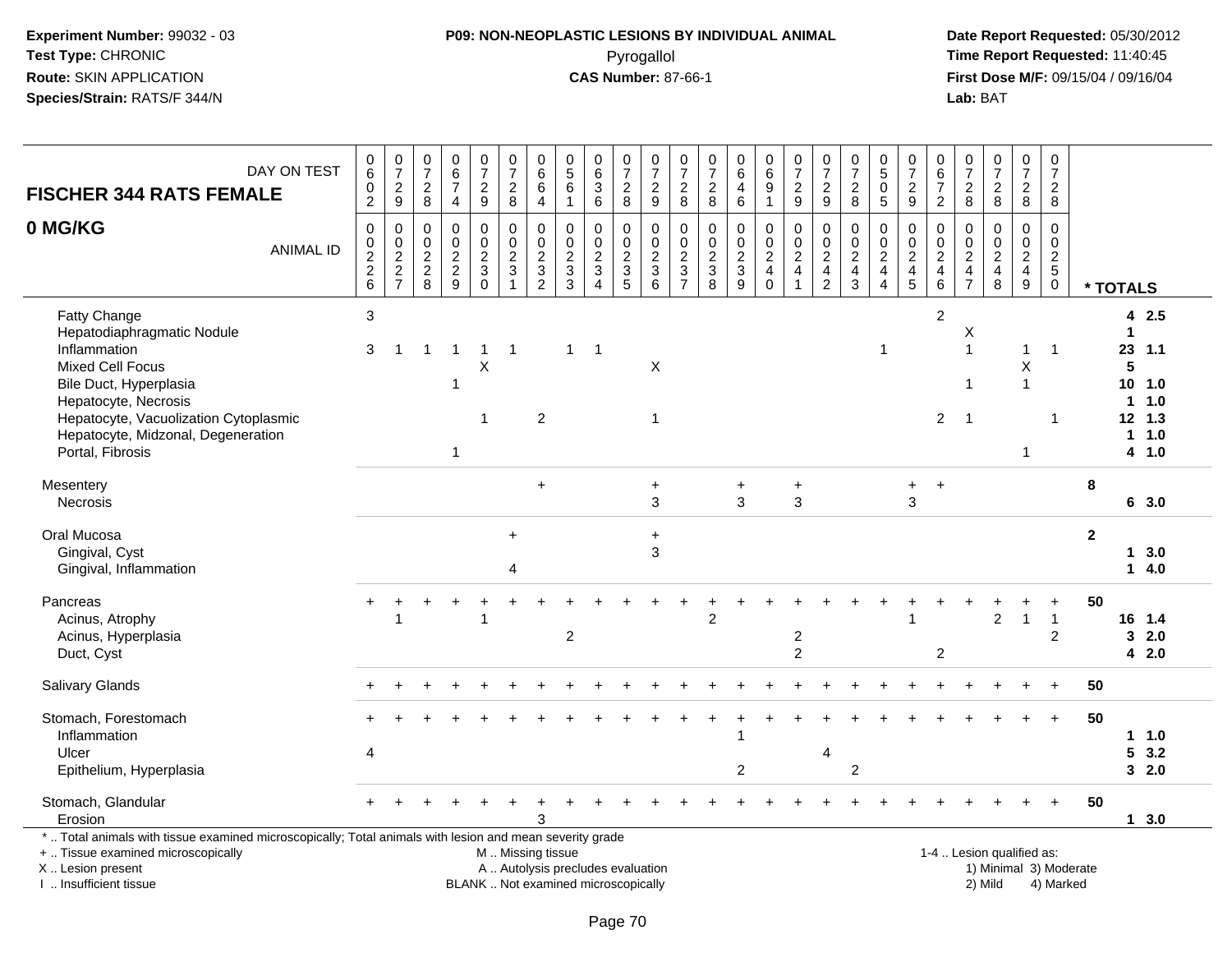## **P09: NON-NEOPLASTIC LESIONS BY INDIVIDUAL ANIMAL**Pyrogallol **Time Report Requested:** 11:40:45

 **Date Report Requested:** 05/30/2012 **First Dose M/F:** 09/15/04 / 09/16/04<br>Lab: BAT **Lab:** BAT

| <b>FISCHER 344 RATS FEMALE</b>                                                                                                                                                                    | DAY ON TEST      | $_6^0$<br>$\frac{0}{2}$                                            | $\frac{0}{7}$<br>$\frac{2}{9}$ | $\begin{smallmatrix}0\\7\end{smallmatrix}$<br>$\begin{array}{c} 2 \\ 8 \end{array}$ | $\begin{array}{c} 0 \\ 6 \end{array}$<br>$\overline{7}$<br>4 | $\frac{0}{7}$<br>$\frac{2}{9}$                               | $\frac{0}{7}$<br>$\frac{2}{8}$                              | 0<br>$\,6$<br>$\,6\,$<br>$\overline{4}$                             | $\begin{smallmatrix}0\0\5\end{smallmatrix}$<br>$\,6\,$<br>$\overline{1}$ | $_{6}^{\rm 0}$<br>3<br>6                            | 0728                                  | $\frac{0}{7}$<br>$\frac{2}{9}$             | $\frac{0}{7}$<br>$\frac{2}{8}$            | $\frac{0}{7}$<br>$\frac{2}{8}$    | $\begin{matrix} 0 \\ 6 \end{matrix}$<br>$\overline{\mathbf{4}}$<br>6 | $\begin{matrix} 0 \\ 6 \end{matrix}$<br>$\boldsymbol{9}$<br>$\overline{1}$ | $\frac{0}{7}$<br>$\frac{2}{9}$                                              | $\frac{0}{7}$<br>$\frac{2}{9}$                              | $\frac{0}{7}$<br>8                         | $\begin{array}{c} 0 \\ 5 \\ 0 \end{array}$<br>$\overline{5}$      | $\frac{0}{7}$<br>$\frac{2}{9}$                  | 0<br>$\,6\,$<br>$\overline{7}$<br>$\overline{2}$                      | $\frac{0}{7}$<br>$_{\rm 8}^2$             | $\frac{0}{7}$<br>$\frac{2}{8}$                            | $\frac{0}{7}$<br>$\frac{2}{8}$    | $\begin{array}{c} 0 \\ 7 \end{array}$<br>$\overline{2}$<br>8 |                        |             |                       |
|---------------------------------------------------------------------------------------------------------------------------------------------------------------------------------------------------|------------------|--------------------------------------------------------------------|--------------------------------|-------------------------------------------------------------------------------------|--------------------------------------------------------------|--------------------------------------------------------------|-------------------------------------------------------------|---------------------------------------------------------------------|--------------------------------------------------------------------------|-----------------------------------------------------|---------------------------------------|--------------------------------------------|-------------------------------------------|-----------------------------------|----------------------------------------------------------------------|----------------------------------------------------------------------------|-----------------------------------------------------------------------------|-------------------------------------------------------------|--------------------------------------------|-------------------------------------------------------------------|-------------------------------------------------|-----------------------------------------------------------------------|-------------------------------------------|-----------------------------------------------------------|-----------------------------------|--------------------------------------------------------------|------------------------|-------------|-----------------------|
| 0 MG/KG                                                                                                                                                                                           | <b>ANIMAL ID</b> | $\boldsymbol{0}$<br>$\begin{matrix} 0 \\ 2 \\ 2 \end{matrix}$<br>6 | $\,0\,$<br>$\frac{0}{2}$<br>7  | 0<br>0<br>$\frac{2}{8}$                                                             | $\mathsf 0$<br>$0$<br>$2$<br>$9$                             | 0<br>$\pmb{0}$<br>$\overline{2}$<br>$\mathsf 3$<br>$\pmb{0}$ | $\mathbf 0$<br>$\mathbf 0$<br>$\frac{2}{3}$<br>$\mathbf{1}$ | $\mathbf 0$<br>$\mathbf 0$<br>$\overline{c}$<br>3<br>$\overline{c}$ | $\mathbf 0$<br>$\mathsf{O}\xspace$<br>$\frac{2}{3}$<br>3                 | $\mathbf 0$<br>0<br>$\frac{2}{3}$<br>$\overline{4}$ | 0<br>$\frac{0}{2}$<br>$5\phantom{.0}$ | 0<br>$\pmb{0}$<br>$\frac{2}{3}$<br>$\,6\,$ | 0<br>0<br>$\frac{2}{3}$<br>$\overline{7}$ | $\mathbf 0$<br>$\frac{0}{2}$<br>8 | 0<br>$\pmb{0}$<br>$\frac{2}{3}$<br>9                                 | 0<br>$\frac{0}{2}$<br>$\mathsf 0$                                          | $\mathbf 0$<br>$\begin{array}{c} 0 \\ 2 \\ 4 \end{array}$<br>$\overline{ }$ | $\mathbf 0$<br>$\pmb{0}$<br>$\frac{2}{4}$<br>$\overline{2}$ | $\pmb{0}$<br>$\frac{0}{2}$<br>$\mathbf{3}$ | 0<br>$\begin{array}{c} 0 \\ 2 \\ 4 \end{array}$<br>$\overline{4}$ | 0<br>$\mathbf 0$<br>$\frac{2}{4}$<br>$\sqrt{5}$ | $\mathbf 0$<br>$\mathbf 0$<br>$\sqrt{2}$<br>$\overline{4}$<br>$\,6\,$ | 0<br>0<br>$\frac{2}{4}$<br>$\overline{7}$ | 0<br>$\begin{smallmatrix} 0\ 2\ 4 \end{smallmatrix}$<br>8 | $\mathsf 0$<br>$\frac{0}{2}$<br>9 | $\mathbf 0$<br>$\pmb{0}$<br>$\frac{2}{5}$<br>0               |                        | * TOTALS    |                       |
| Inflammation                                                                                                                                                                                      |                  |                                                                    |                                |                                                                                     |                                                              |                                                              |                                                             |                                                                     |                                                                          |                                                     |                                       |                                            |                                           |                                   |                                                                      |                                                                            |                                                                             |                                                             |                                            |                                                                   |                                                 |                                                                       |                                           |                                                           |                                   |                                                              |                        |             | 2, 1.5                |
| <b>CARDIOVASCULAR SYSTEM</b>                                                                                                                                                                      |                  |                                                                    |                                |                                                                                     |                                                              |                                                              |                                                             |                                                                     |                                                                          |                                                     |                                       |                                            |                                           |                                   |                                                                      |                                                                            |                                                                             |                                                             |                                            |                                                                   |                                                 |                                                                       |                                           |                                                           |                                   |                                                              |                        |             |                       |
| <b>Blood Vessel</b>                                                                                                                                                                               |                  |                                                                    |                                |                                                                                     |                                                              |                                                              |                                                             |                                                                     |                                                                          |                                                     |                                       |                                            |                                           |                                   |                                                                      |                                                                            |                                                                             |                                                             |                                            |                                                                   |                                                 |                                                                       |                                           |                                                           |                                   | $\ddot{}$                                                    | 50                     |             |                       |
| Heart<br>Cardiomyopathy<br>Inflammation<br>Atrium, Thrombosis                                                                                                                                     |                  | 2                                                                  | $\mathfrak{p}$                 | 2                                                                                   | $\overline{2}$                                               | $\overline{2}$                                               | 2                                                           |                                                                     | $\mathfrak{p}$                                                           | $\overline{2}$                                      | 2                                     | $\mathfrak{p}$                             |                                           | $\overline{2}$                    |                                                                      | $\overline{2}$<br>3                                                        | $\overline{2}$                                                              | 2                                                           | 3                                          |                                                                   | 3                                               |                                                                       |                                           |                                                           | $\ddot{}$<br>$\overline{2}$       | $\ddot{}$<br>$\overline{2}$                                  | 50                     | $\mathbf 1$ | 44 2.0<br>1.0<br>13.0 |
| <b>ENDOCRINE SYSTEM</b>                                                                                                                                                                           |                  |                                                                    |                                |                                                                                     |                                                              |                                                              |                                                             |                                                                     |                                                                          |                                                     |                                       |                                            |                                           |                                   |                                                                      |                                                                            |                                                                             |                                                             |                                            |                                                                   |                                                 |                                                                       |                                           |                                                           |                                   |                                                              |                        |             |                       |
| <b>Adrenal Cortex</b><br>Degeneration, Cystic<br>Hematopoietic Cell Proliferation<br>Hyperplasia                                                                                                  |                  | $+$                                                                | $\ddot{}$<br>$\overline{2}$    | +<br>$\overline{2}$<br>2                                                            |                                                              | $\mathbf{1}$                                                 | $\overline{2}$                                              | $\overline{c}$                                                      |                                                                          | $\overline{2}$                                      | $\overline{2}$                        | 2                                          |                                           | 2                                 | $\overline{c}$                                                       | $\overline{2}$                                                             | 2                                                                           |                                                             | $\overline{2}$                             |                                                                   |                                                 |                                                                       | 3<br>-1                                   | $\overline{2}$<br>2                                       | +<br>$\overline{3}$<br>2          | $\ddot{}$<br>$\overline{2}$                                  | 50                     | $\mathbf 1$ | 82.1<br>2.0<br>29 1.6 |
| Hypertrophy<br>Vacuolization Cytoplasmic                                                                                                                                                          |                  |                                                                    |                                |                                                                                     |                                                              |                                                              |                                                             | 3                                                                   | 1                                                                        | $\mathbf{1}$                                        |                                       | $\mathbf{3}$                               | $\overline{1}$                            |                                   | $\overline{c}$                                                       | -1                                                                         |                                                                             |                                                             | $\overline{2}$                             |                                                                   | $\overline{1}$                                  | 3                                                                     | 1<br>$\overline{2}$                       | $\overline{1}$                                            |                                   |                                                              |                        |             | $17$ 1.2<br>14 1.6    |
| Adrenal Medulla<br>Hyperplasia                                                                                                                                                                    |                  |                                                                    |                                |                                                                                     |                                                              |                                                              | $+$                                                         | ÷                                                                   |                                                                          |                                                     |                                       |                                            |                                           |                                   | $\ddot{}$<br>$\overline{2}$                                          | $\overline{2}$                                                             |                                                                             |                                                             |                                            |                                                                   |                                                 |                                                                       |                                           |                                                           |                                   | $+$                                                          | 50                     |             | $5 \t1.4$             |
| Islets, Pancreatic                                                                                                                                                                                |                  |                                                                    |                                |                                                                                     |                                                              |                                                              |                                                             |                                                                     |                                                                          |                                                     |                                       |                                            |                                           |                                   |                                                                      |                                                                            |                                                                             |                                                             |                                            |                                                                   |                                                 |                                                                       |                                           |                                                           |                                   | $+$                                                          | 50                     |             |                       |
| Parathyroid Gland                                                                                                                                                                                 |                  |                                                                    |                                |                                                                                     |                                                              |                                                              |                                                             |                                                                     |                                                                          |                                                     |                                       |                                            |                                           |                                   |                                                                      |                                                                            |                                                                             |                                                             |                                            |                                                                   |                                                 |                                                                       |                                           |                                                           |                                   | $\ddot{}$                                                    | 49                     |             |                       |
| <b>Pituitary Gland</b><br>Hemorrhage<br>Pars Distalis, Cyst                                                                                                                                       |                  |                                                                    |                                |                                                                                     |                                                              |                                                              |                                                             |                                                                     |                                                                          |                                                     |                                       |                                            |                                           |                                   |                                                                      |                                                                            |                                                                             | 4                                                           |                                            |                                                                   | 4                                               |                                                                       |                                           | 4                                                         |                                   | $\ddot{+}$                                                   | 50                     | 4           | 13.0<br>3.8           |
| Pars Distalis, Hyperplasia<br>*  Total animals with tissue examined microscopically; Total animals with lesion and mean severity grade<br>+  Tissue examined microscopically<br>X  Lesion present |                  |                                                                    | $\overline{2}$                 | $\overline{4}$                                                                      |                                                              |                                                              | $\overline{2}$<br>M  Missing tissue                         | $\overline{1}$                                                      | A  Autolysis precludes evaluation                                        | $\mathbf{1}$                                        |                                       | 4                                          |                                           |                                   |                                                                      | $2^{\circ}$                                                                | $\overline{c}$                                                              |                                                             |                                            | $\overline{2}$                                                    |                                                 |                                                                       |                                           | 1-4  Lesion qualified as:                                 | 3                                 | $\overline{4}$                                               | 1) Minimal 3) Moderate |             | 19 2.4                |

I .. Insufficient tissueBLANK .. Not examined microscopically 2) Mild 4) Marked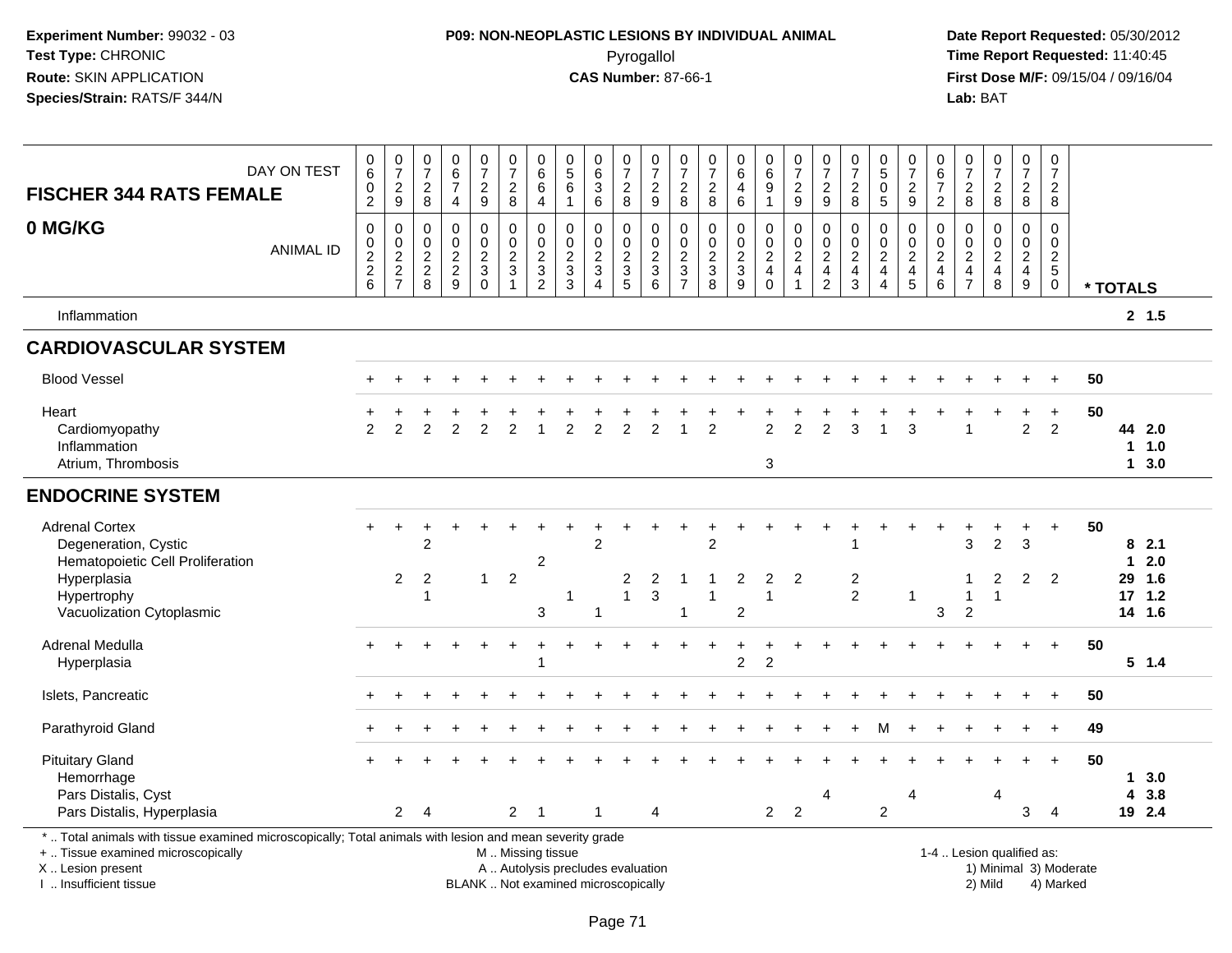# **P09: NON-NEOPLASTIC LESIONS BY INDIVIDUAL ANIMAL**Pyrogallol **Time Report Requested:** 11:40:45

| DAY ON TEST<br><b>FISCHER 344 RATS FEMALE</b>                                                                                                                                                |                  | 0<br>6<br>0<br>$\overline{2}$       | $\frac{0}{7}$<br>$\frac{2}{9}$    | 0<br>$\overline{7}$<br>$\overline{2}$<br>$\bf 8$                  | 0<br>$\,6\,$<br>$\overline{7}$<br>4                           | 0<br>$\overline{7}$<br>$\overline{2}$<br>$\boldsymbol{9}$               | 0<br>$\overline{7}$<br>$\overline{2}$<br>8                                                    | $\pmb{0}$<br>$6\phantom{a}$<br>6<br>$\overline{\mathbf{4}}$ | 0<br>$\sqrt{5}$<br>$\,6\,$<br>-1          | $_{6}^{\rm 0}$<br>$\mathbf{3}$<br>6                                                       | 0<br>$\overline{7}$<br>$\sqrt{2}$<br>8                                  | $\pmb{0}$<br>$\overline{7}$<br>$\sqrt{2}$<br>9                  | 0<br>$\overline{7}$<br>$\overline{c}$<br>8               | 0<br>$\overline{7}$<br>$\overline{c}$<br>8 | $\pmb{0}$<br>$6\overline{6}$<br>4<br>6                     | 0<br>$6\phantom{a}$<br>9<br>$\mathbf{1}$                                     | $\frac{0}{7}$<br>$\overline{2}$<br>9                                         | 0<br>$\overline{7}$<br>$\overline{2}$<br>9                         | $\pmb{0}$<br>$\overline{7}$<br>$\sqrt{2}$<br>8                     | 0<br>$\overline{5}$<br>$\mathbf 0$<br>$\sqrt{5}$             | 0<br>$\overline{7}$<br>$\overline{c}$<br>9                                       | 0<br>6<br>$\overline{7}$<br>$\overline{2}$                | 0<br>$\overline{7}$<br>$\mathbf{2}$<br>8                           | $\begin{array}{c} 0 \\ 7 \end{array}$<br>$\boldsymbol{2}$<br>$\bf 8$         | $\pmb{0}$<br>$\overline{7}$<br>$\overline{2}$<br>$\overline{8}$                    | 0<br>$\overline{7}$<br>$\overline{2}$<br>8                  |                        |              |                        |
|----------------------------------------------------------------------------------------------------------------------------------------------------------------------------------------------|------------------|-------------------------------------|-----------------------------------|-------------------------------------------------------------------|---------------------------------------------------------------|-------------------------------------------------------------------------|-----------------------------------------------------------------------------------------------|-------------------------------------------------------------|-------------------------------------------|-------------------------------------------------------------------------------------------|-------------------------------------------------------------------------|-----------------------------------------------------------------|----------------------------------------------------------|--------------------------------------------|------------------------------------------------------------|------------------------------------------------------------------------------|------------------------------------------------------------------------------|--------------------------------------------------------------------|--------------------------------------------------------------------|--------------------------------------------------------------|----------------------------------------------------------------------------------|-----------------------------------------------------------|--------------------------------------------------------------------|------------------------------------------------------------------------------|------------------------------------------------------------------------------------|-------------------------------------------------------------|------------------------|--------------|------------------------|
| 0 MG/KG                                                                                                                                                                                      | <b>ANIMAL ID</b> | $\mathsf 0$<br>0<br>$\frac{2}{2}$ 6 | $\mathbf 0$<br>$\frac{0}{2}$<br>7 | $\mathbf 0$<br>$\mathbf 0$<br>$\sqrt{2}$<br>$\boldsymbol{2}$<br>8 | $\mathbf 0$<br>$\mathbf 0$<br>$\overline{2}$<br>$\frac{2}{9}$ | $\mathbf 0$<br>0<br>$\sqrt{2}$<br>$\ensuremath{\mathsf{3}}$<br>$\Omega$ | 0<br>$\mathbf 0$<br>$\overline{2}$<br>$\sqrt{3}$<br>1                                         | 0<br>$\pmb{0}$<br>$\overline{2}$<br>$\frac{3}{2}$           | 0<br>0<br>$\sqrt{2}$<br>$\mathbf{3}$<br>3 | $\mathbf 0$<br>$\pmb{0}$<br>$\overline{2}$<br>$\ensuremath{\mathsf{3}}$<br>$\overline{4}$ | 0<br>0<br>$\overline{2}$<br>$\ensuremath{\mathsf{3}}$<br>$\overline{5}$ | $\mathbf 0$<br>$\mathbf 0$<br>$\overline{2}$<br>$\sqrt{3}$<br>6 | 0<br>0<br>$\overline{c}$<br>$\sqrt{3}$<br>$\overline{7}$ | $\pmb{0}$<br>$\mathbf 0$<br>$\frac{2}{3}$  | 0<br>0<br>$\overline{2}$<br>$\mathbf{3}$<br>$\overline{9}$ | 0<br>$\mathbf 0$<br>$\overline{2}$<br>$\overline{\mathbf{4}}$<br>$\mathbf 0$ | $\mathbf 0$<br>$\pmb{0}$<br>$\overline{2}$<br>$\overline{4}$<br>$\mathbf{1}$ | $\mathbf 0$<br>0<br>$\sqrt{2}$<br>$\overline{4}$<br>$\overline{2}$ | 0<br>$\pmb{0}$<br>$\overline{2}$<br>$\overline{4}$<br>$\mathbf{3}$ | 0<br>0<br>$\overline{2}$<br>$\overline{4}$<br>$\overline{4}$ | 0<br>$\mathbf 0$<br>$\overline{2}$<br>$\overline{\mathbf{4}}$<br>$5\overline{)}$ | 0<br>$\mathbf 0$<br>$\overline{c}$<br>$\overline{4}$<br>6 | $\mathbf 0$<br>0<br>$\sqrt{2}$<br>$\overline{4}$<br>$\overline{7}$ | $\mathbf 0$<br>$\mathbf 0$<br>$\overline{2}$<br>$\overline{\mathbf{4}}$<br>8 | $\mathsf 0$<br>$\mathbf 0$<br>$\overline{2}$<br>$\overline{4}$<br>$\boldsymbol{9}$ | $\mathbf 0$<br>$\mathbf 0$<br>$\sqrt{2}$<br>$\sqrt{5}$<br>0 |                        | * TOTALS     |                        |
| <b>Thyroid Gland</b><br>C-cell, Hyperplasia                                                                                                                                                  |                  | $\overline{2}$                      | $\mathbf{3}$                      |                                                                   |                                                               | $\mathbf{3}$                                                            | $\overline{1}$                                                                                |                                                             |                                           |                                                                                           | 1                                                                       | 3                                                               |                                                          | $\mathbf 1$                                | $\overline{1}$<br>$\overline{c}$                           | +                                                                            | 1                                                                            |                                                                    |                                                                    |                                                              | $\overline{1}$                                                                   | $\mathbf{1}$                                              | 1                                                                  |                                                                              | $\ddot{}$<br>$\overline{a}$                                                        | $\ddot{}$<br>$\overline{1}$                                 | 50                     |              | 22 1.5                 |
| <b>GENERAL BODY SYSTEM</b>                                                                                                                                                                   |                  |                                     |                                   |                                                                   |                                                               |                                                                         |                                                                                               |                                                             |                                           |                                                                                           |                                                                         |                                                                 |                                                          |                                            |                                                            |                                                                              |                                                                              |                                                                    |                                                                    |                                                              |                                                                                  |                                                           |                                                                    |                                                                              |                                                                                    |                                                             |                        |              |                        |
| <b>NONE</b>                                                                                                                                                                                  |                  |                                     |                                   |                                                                   |                                                               |                                                                         |                                                                                               |                                                             |                                           |                                                                                           |                                                                         |                                                                 |                                                          |                                            |                                                            |                                                                              |                                                                              |                                                                    |                                                                    |                                                              |                                                                                  |                                                           |                                                                    |                                                                              |                                                                                    |                                                             |                        |              |                        |
| <b>GENITAL SYSTEM</b>                                                                                                                                                                        |                  |                                     |                                   |                                                                   |                                                               |                                                                         |                                                                                               |                                                             |                                           |                                                                                           |                                                                         |                                                                 |                                                          |                                            |                                                            |                                                                              |                                                                              |                                                                    |                                                                    |                                                              |                                                                                  |                                                           |                                                                    |                                                                              |                                                                                    |                                                             |                        |              |                        |
| <b>Clitoral Gland</b><br>Hyperplasia<br>Inflammation<br>Duct, Dilatation                                                                                                                     |                  |                                     |                                   |                                                                   |                                                               |                                                                         |                                                                                               |                                                             |                                           |                                                                                           |                                                                         |                                                                 |                                                          |                                            | $\overline{c}$                                             |                                                                              |                                                                              |                                                                    | 2                                                                  |                                                              |                                                                                  |                                                           |                                                                    |                                                                              |                                                                                    |                                                             | 50                     | 3            | 3, 3.0<br>2.0<br>14.0  |
| Ovary<br>Cyst                                                                                                                                                                                |                  | $+$                                 | $\pm$                             | $\ddot{}$                                                         |                                                               |                                                                         |                                                                                               |                                                             |                                           |                                                                                           |                                                                         |                                                                 |                                                          |                                            |                                                            |                                                                              |                                                                              |                                                                    |                                                                    | $\overline{c}$                                               |                                                                                  |                                                           |                                                                    |                                                                              | $+$                                                                                | $+$                                                         | 50                     |              | 32.3                   |
| Uterus<br>Inflammation<br>Cervix, Fibrosis<br>Endometrium, Hyperplasia, Cystic                                                                                                               |                  |                                     |                                   |                                                                   |                                                               |                                                                         | $\overline{2}$                                                                                |                                                             |                                           |                                                                                           |                                                                         |                                                                 |                                                          |                                            |                                                            |                                                                              |                                                                              |                                                                    | $\overline{c}$                                                     |                                                              |                                                                                  |                                                           |                                                                    |                                                                              | 1                                                                                  | $\ddot{}$                                                   | 50                     | 1            | 32.3<br>4.0<br>$5$ 1.8 |
| <b>HEMATOPOIETIC SYSTEM</b>                                                                                                                                                                  |                  |                                     |                                   |                                                                   |                                                               |                                                                         |                                                                                               |                                                             |                                           |                                                                                           |                                                                         |                                                                 |                                                          |                                            |                                                            |                                                                              |                                                                              |                                                                    |                                                                    |                                                              |                                                                                  |                                                           |                                                                    |                                                                              |                                                                                    |                                                             |                        |              |                        |
| <b>Bone Marrow</b><br>Fibrosis<br>Hyperplasia                                                                                                                                                |                  |                                     |                                   |                                                                   |                                                               |                                                                         |                                                                                               | 4                                                           |                                           |                                                                                           |                                                                         |                                                                 |                                                          |                                            | $\overline{4}$                                             |                                                                              |                                                                              | 2<br>4                                                             | $\ensuremath{\mathsf{3}}$                                          |                                                              |                                                                                  | $\overline{4}$                                            |                                                                    | $\mathbf{3}$                                                                 |                                                                                    | $+$                                                         | 50                     | $\mathbf{1}$ | 2.0<br>10, 3.1         |
| Lymph Node<br>Deep Cervical, Hyperplasia, Plasma Cell<br>Mediastinal, Hemorrhage                                                                                                             |                  | $+$<br>3                            |                                   |                                                                   |                                                               |                                                                         |                                                                                               |                                                             |                                           |                                                                                           |                                                                         |                                                                 |                                                          |                                            |                                                            |                                                                              |                                                                              |                                                                    |                                                                    |                                                              |                                                                                  |                                                           |                                                                    | $\ddot{}$<br>$\mathbf{3}$                                                    |                                                                                    |                                                             | 3                      |              | 13.0<br>2, 3.0         |
| *  Total animals with tissue examined microscopically; Total animals with lesion and mean severity grade<br>+  Tissue examined microscopically<br>X Lesion present<br>I  Insufficient tissue |                  |                                     |                                   |                                                                   |                                                               |                                                                         | M. Missing tissue<br>A  Autolysis precludes evaluation<br>BLANK  Not examined microscopically |                                                             |                                           |                                                                                           |                                                                         |                                                                 |                                                          |                                            |                                                            |                                                                              |                                                                              |                                                                    |                                                                    |                                                              |                                                                                  |                                                           |                                                                    | 1-4  Lesion qualified as:<br>2) Mild                                         |                                                                                    | 4) Marked                                                   | 1) Minimal 3) Moderate |              |                        |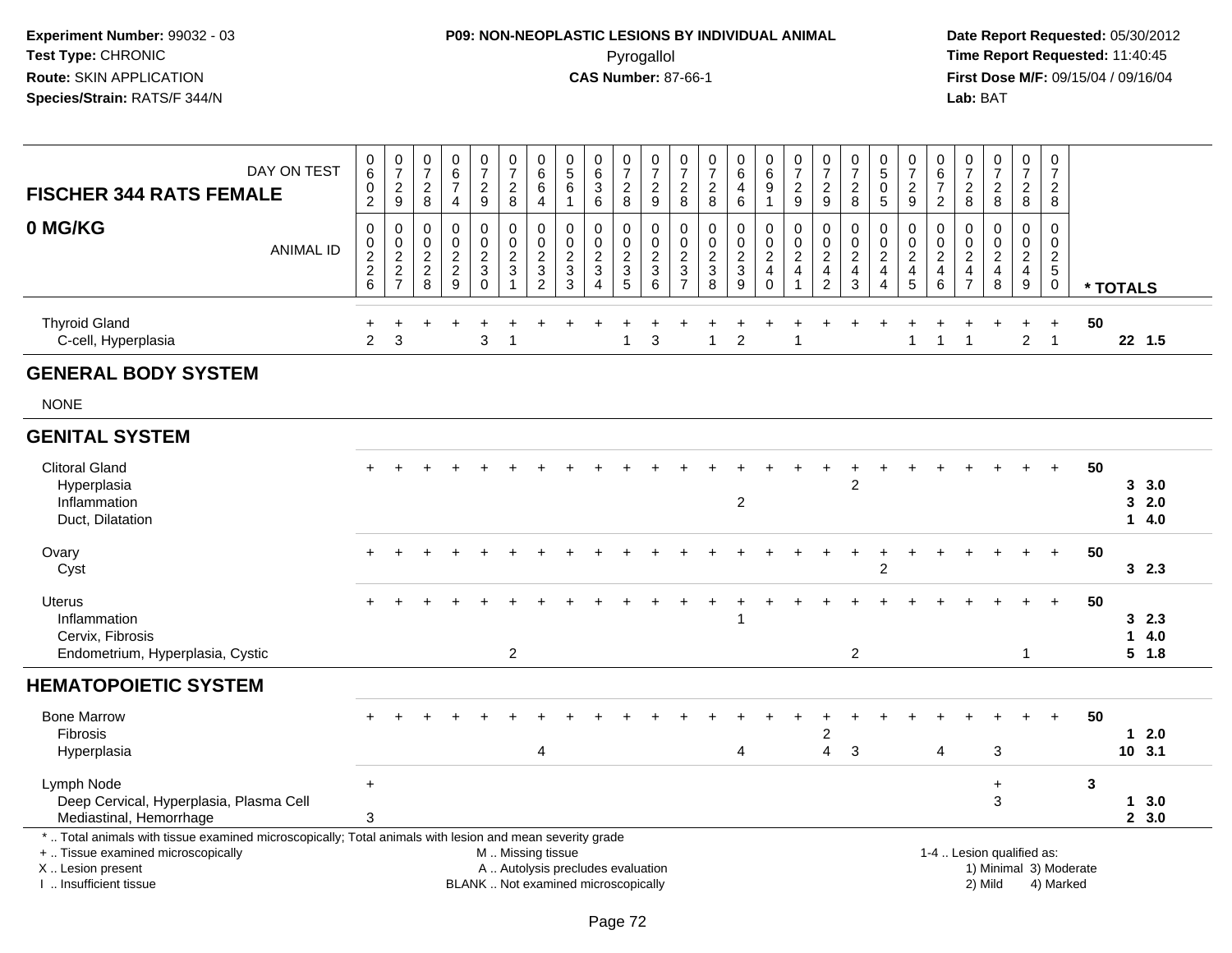# **P09: NON-NEOPLASTIC LESIONS BY INDIVIDUAL ANIMAL**Pyrogallol **Time Report Requested:** 11:40:45

| DAY ON TEST<br><b>FISCHER 344 RATS FEMALE</b>                                                                                                                                                 | $\begin{array}{c} 0 \\ 6 \end{array}$<br>$\pmb{0}$<br>$\overline{2}$ | $\frac{0}{7}$<br>$\overline{c}$<br>$\boldsymbol{9}$                | $\begin{array}{c} 0 \\ 7 \end{array}$<br>$\overline{c}$<br>$\bf 8$       | $\begin{array}{c} 0 \\ 6 \\ 7 \end{array}$<br>4                                  | $\frac{0}{7}$<br>$\overline{a}$<br>9                                                      | $\begin{array}{c} 0 \\ 7 \end{array}$<br>$\overline{c}$<br>8                                  | $\begin{array}{c} 0 \\ 6 \end{array}$<br>$\,6$<br>$\overline{4}$         | $\begin{array}{c} 0 \\ 5 \end{array}$<br>$\,6\,$<br>$\mathbf 1$    | 0<br>$\,6\,$<br>$\sqrt{3}$<br>$\,6\,$                                | $\frac{0}{7}$<br>$\overline{c}$<br>8                              | 0<br>$\overline{7}$<br>$\overline{c}$<br>9 | $\frac{0}{7}$<br>$\overline{c}$<br>8                                  | $\frac{0}{7}$<br>$\overline{c}$<br>8                              | $_{6}^{\rm 0}$<br>$\overline{4}$<br>6                         | $\begin{array}{c} 0 \\ 6 \end{array}$<br>$\boldsymbol{9}$<br>$\overline{1}$     | $\frac{0}{7}$<br>$\frac{2}{9}$                             | $\frac{0}{7}$<br>$\sqrt{2}$<br>9                                                 | $\frac{0}{7}$<br>$\boldsymbol{2}$<br>8                                     | $\begin{array}{c} 0 \\ 5 \end{array}$<br>$\mathbf 0$<br>$\overline{5}$ | 0<br>$\overline{7}$<br>$\boldsymbol{2}$<br>9              | $\begin{matrix} 0 \\ 6 \end{matrix}$<br>$\overline{7}$<br>$\overline{2}$ | $\frac{0}{7}$<br>$\overline{c}$<br>8                                             | $\frac{0}{7}$<br>$\overline{a}$<br>8                               | $\begin{array}{c} 0 \\ 7 \end{array}$<br>$\boldsymbol{2}$<br>8                       | $\mathbf 0$<br>$\overline{7}$<br>$\overline{2}$<br>8                   |                                     |             |                                              |
|-----------------------------------------------------------------------------------------------------------------------------------------------------------------------------------------------|----------------------------------------------------------------------|--------------------------------------------------------------------|--------------------------------------------------------------------------|----------------------------------------------------------------------------------|-------------------------------------------------------------------------------------------|-----------------------------------------------------------------------------------------------|--------------------------------------------------------------------------|--------------------------------------------------------------------|----------------------------------------------------------------------|-------------------------------------------------------------------|--------------------------------------------|-----------------------------------------------------------------------|-------------------------------------------------------------------|---------------------------------------------------------------|---------------------------------------------------------------------------------|------------------------------------------------------------|----------------------------------------------------------------------------------|----------------------------------------------------------------------------|------------------------------------------------------------------------|-----------------------------------------------------------|--------------------------------------------------------------------------|----------------------------------------------------------------------------------|--------------------------------------------------------------------|--------------------------------------------------------------------------------------|------------------------------------------------------------------------|-------------------------------------|-------------|----------------------------------------------|
| 0 MG/KG<br><b>ANIMAL ID</b>                                                                                                                                                                   | $\mathbf 0$<br>$\mathbf 0$<br>$\frac{2}{2}$<br>$6\phantom{1}6$       | 0<br>$\mathbf 0$<br>$\overline{c}$<br>$\sqrt{2}$<br>$\overline{7}$ | $\mathbf 0$<br>$\mathbf 0$<br>$\begin{array}{c} 2 \\ 2 \\ 8 \end{array}$ | $\mathbf 0$<br>$\mathbf 0$<br>$\overline{a}$<br>$\overline{a}$<br>$\overline{9}$ | $\mathbf 0$<br>$\mathsf{O}$<br>$\overline{c}$<br>$\ensuremath{\mathsf{3}}$<br>$\mathbf 0$ | $\mathbf 0$<br>$\pmb{0}$<br>$\boldsymbol{2}$<br>$\mathfrak{Z}$                                | $\mathbf 0$<br>$\mathbf 0$<br>$\begin{array}{c} 2 \\ 3 \\ 2 \end{array}$ | $\mathbf 0$<br>$\mathbf 0$<br>$\boldsymbol{2}$<br>$\mathbf 3$<br>3 | 0<br>$\mathbf 0$<br>$\boldsymbol{2}$<br>$\sqrt{3}$<br>$\overline{4}$ | $\mathbf 0$<br>$\mathbf 0$<br>$\boldsymbol{2}$<br>$\sqrt{3}$<br>5 | 0<br>$\mathbf 0$<br>2<br>3<br>6            | $\mathbf 0$<br>$\mathsf{O}\xspace$<br>$\overline{c}$<br>$\frac{3}{7}$ | $\mathbf 0$<br>$\mathbf 0$<br>$\overline{c}$<br>$\mathbf{3}$<br>8 | $\mathbf 0$<br>$\mathbf 0$<br>$\overline{c}$<br>$\frac{3}{9}$ | $\mathbf 0$<br>$\mathbf 0$<br>$\boldsymbol{2}$<br>$\overline{4}$<br>$\mathbf 0$ | $\mathbf 0$<br>$\mathbf 0$<br>$\sqrt{2}$<br>$\overline{4}$ | $\mathbf 0$<br>$\mathbf 0$<br>$\overline{c}$<br>$\overline{4}$<br>$\overline{2}$ | 0<br>$\mathsf{O}\xspace$<br>$\sqrt{2}$<br>$\overline{4}$<br>$\overline{3}$ | 0<br>$\mathbf 0$<br>$\overline{c}$<br>$\overline{4}$<br>$\overline{4}$ | 0<br>$\mathbf 0$<br>$\overline{c}$<br>$\overline{4}$<br>5 | 0<br>$\mathbf 0$<br>$\boldsymbol{2}$<br>$\overline{4}$<br>6              | $\mathbf 0$<br>$\mathbf 0$<br>$\overline{c}$<br>$\overline{4}$<br>$\overline{7}$ | 0<br>$\mathbf 0$<br>$\overline{a}$<br>$\overline{\mathbf{4}}$<br>8 | $\mathbf 0$<br>$\mathbf 0$<br>$\boldsymbol{2}$<br>$\overline{4}$<br>$\boldsymbol{9}$ | $\Omega$<br>$\mathbf 0$<br>$\overline{2}$<br>$\sqrt{5}$<br>$\mathbf 0$ |                                     | * TOTALS    |                                              |
| Mediastinal, Hyperplasia, Plasma Cell                                                                                                                                                         | $\overline{2}$                                                       |                                                                    |                                                                          |                                                                                  |                                                                                           |                                                                                               |                                                                          |                                                                    |                                                                      |                                                                   |                                            |                                                                       |                                                                   |                                                               |                                                                                 |                                                            |                                                                                  |                                                                            |                                                                        |                                                           |                                                                          |                                                                                  |                                                                    |                                                                                      |                                                                        |                                     |             | $12.0$                                       |
| Lymph Node, Mandibular                                                                                                                                                                        | M                                                                    | M                                                                  | М                                                                        | M                                                                                | M                                                                                         | M                                                                                             | м                                                                        | м                                                                  | M                                                                    | M                                                                 | M                                          | M                                                                     | M                                                                 | M                                                             | M                                                                               | M                                                          | M                                                                                | M                                                                          | M                                                                      | M                                                         | M                                                                        | M                                                                                | M                                                                  | M                                                                                    | M                                                                      |                                     | $\mathbf 0$ |                                              |
| Lymph Node, Mesenteric<br>Degeneration, Cystic                                                                                                                                                |                                                                      |                                                                    |                                                                          |                                                                                  |                                                                                           |                                                                                               |                                                                          |                                                                    |                                                                      |                                                                   |                                            |                                                                       |                                                                   |                                                               |                                                                                 |                                                            |                                                                                  |                                                                            |                                                                        | $\overline{c}$                                            |                                                                          |                                                                                  |                                                                    |                                                                                      | $+$                                                                    |                                     | 50          | 32.0                                         |
| Spleen                                                                                                                                                                                        |                                                                      |                                                                    |                                                                          |                                                                                  |                                                                                           |                                                                                               |                                                                          |                                                                    |                                                                      |                                                                   |                                            |                                                                       |                                                                   |                                                               |                                                                                 |                                                            |                                                                                  |                                                                            |                                                                        |                                                           |                                                                          |                                                                                  |                                                                    |                                                                                      |                                                                        |                                     | 50          |                                              |
| Thymus                                                                                                                                                                                        |                                                                      |                                                                    |                                                                          |                                                                                  |                                                                                           |                                                                                               |                                                                          |                                                                    |                                                                      |                                                                   |                                            |                                                                       |                                                                   |                                                               |                                                                                 |                                                            |                                                                                  |                                                                            |                                                                        |                                                           |                                                                          |                                                                                  |                                                                    |                                                                                      | $\div$                                                                 |                                     | 50          |                                              |
| <b>INTEGUMENTARY SYSTEM</b>                                                                                                                                                                   |                                                                      |                                                                    |                                                                          |                                                                                  |                                                                                           |                                                                                               |                                                                          |                                                                    |                                                                      |                                                                   |                                            |                                                                       |                                                                   |                                                               |                                                                                 |                                                            |                                                                                  |                                                                            |                                                                        |                                                           |                                                                          |                                                                                  |                                                                    |                                                                                      |                                                                        |                                     |             |                                              |
| Mammary Gland<br>Inflammation<br>Duct, Cyst<br>Duct, Hyperplasia, Cystic                                                                                                                      |                                                                      |                                                                    |                                                                          |                                                                                  |                                                                                           |                                                                                               |                                                                          |                                                                    |                                                                      |                                                                   |                                            |                                                                       |                                                                   |                                                               |                                                                                 |                                                            |                                                                                  |                                                                            |                                                                        |                                                           |                                                                          |                                                                                  |                                                                    |                                                                                      |                                                                        |                                     | 50          | $1 \quad 3.0$<br>4.0<br>$\mathbf{1}$<br>13.0 |
| <b>Skin</b>                                                                                                                                                                                   |                                                                      |                                                                    |                                                                          |                                                                                  |                                                                                           |                                                                                               |                                                                          |                                                                    |                                                                      |                                                                   |                                            |                                                                       |                                                                   |                                                               |                                                                                 |                                                            |                                                                                  |                                                                            |                                                                        |                                                           |                                                                          |                                                                                  |                                                                    |                                                                                      |                                                                        |                                     | 50          |                                              |
| <b>MUSCULOSKELETAL SYSTEM</b>                                                                                                                                                                 |                                                                      |                                                                    |                                                                          |                                                                                  |                                                                                           |                                                                                               |                                                                          |                                                                    |                                                                      |                                                                   |                                            |                                                                       |                                                                   |                                                               |                                                                                 |                                                            |                                                                                  |                                                                            |                                                                        |                                                           |                                                                          |                                                                                  |                                                                    |                                                                                      |                                                                        |                                     |             |                                              |
| <b>Bone</b><br>Osteosclerosis<br>Fibula, Tibia, Fracture                                                                                                                                      |                                                                      |                                                                    |                                                                          |                                                                                  |                                                                                           |                                                                                               |                                                                          |                                                                    |                                                                      |                                                                   |                                            |                                                                       | $\ddot{}$                                                         | $\ddot{}$                                                     | $\ddot{}$<br>$\overline{2}$                                                     | $\div$                                                     |                                                                                  |                                                                            |                                                                        |                                                           |                                                                          |                                                                                  |                                                                    |                                                                                      | $\ddot{}$                                                              |                                     | 50          | $12.0$<br>$1 \quad 4.0$                      |
| <b>NERVOUS SYSTEM</b>                                                                                                                                                                         |                                                                      |                                                                    |                                                                          |                                                                                  |                                                                                           |                                                                                               |                                                                          |                                                                    |                                                                      |                                                                   |                                            |                                                                       |                                                                   |                                                               |                                                                                 |                                                            |                                                                                  |                                                                            |                                                                        |                                                           |                                                                          |                                                                                  |                                                                    |                                                                                      |                                                                        |                                     |             |                                              |
| <b>Brain</b><br>Hemorrhage<br>Hydrocephalus                                                                                                                                                   |                                                                      |                                                                    |                                                                          | 3                                                                                |                                                                                           |                                                                                               |                                                                          |                                                                    |                                                                      |                                                                   |                                            |                                                                       |                                                                   |                                                               |                                                                                 |                                                            |                                                                                  |                                                                            |                                                                        |                                                           |                                                                          |                                                                                  |                                                                    |                                                                                      |                                                                        |                                     | 50          | $1 \quad 3.0$<br>$12.0$                      |
| *  Total animals with tissue examined microscopically; Total animals with lesion and mean severity grade<br>+  Tissue examined microscopically<br>X  Lesion present<br>I. Insufficient tissue |                                                                      |                                                                    |                                                                          |                                                                                  |                                                                                           | M  Missing tissue<br>A  Autolysis precludes evaluation<br>BLANK  Not examined microscopically |                                                                          |                                                                    |                                                                      |                                                                   |                                            |                                                                       |                                                                   |                                                               |                                                                                 |                                                            |                                                                                  |                                                                            |                                                                        |                                                           |                                                                          | 1-4  Lesion qualified as:                                                        | 2) Mild                                                            |                                                                                      |                                                                        | 1) Minimal 3) Moderate<br>4) Marked |             |                                              |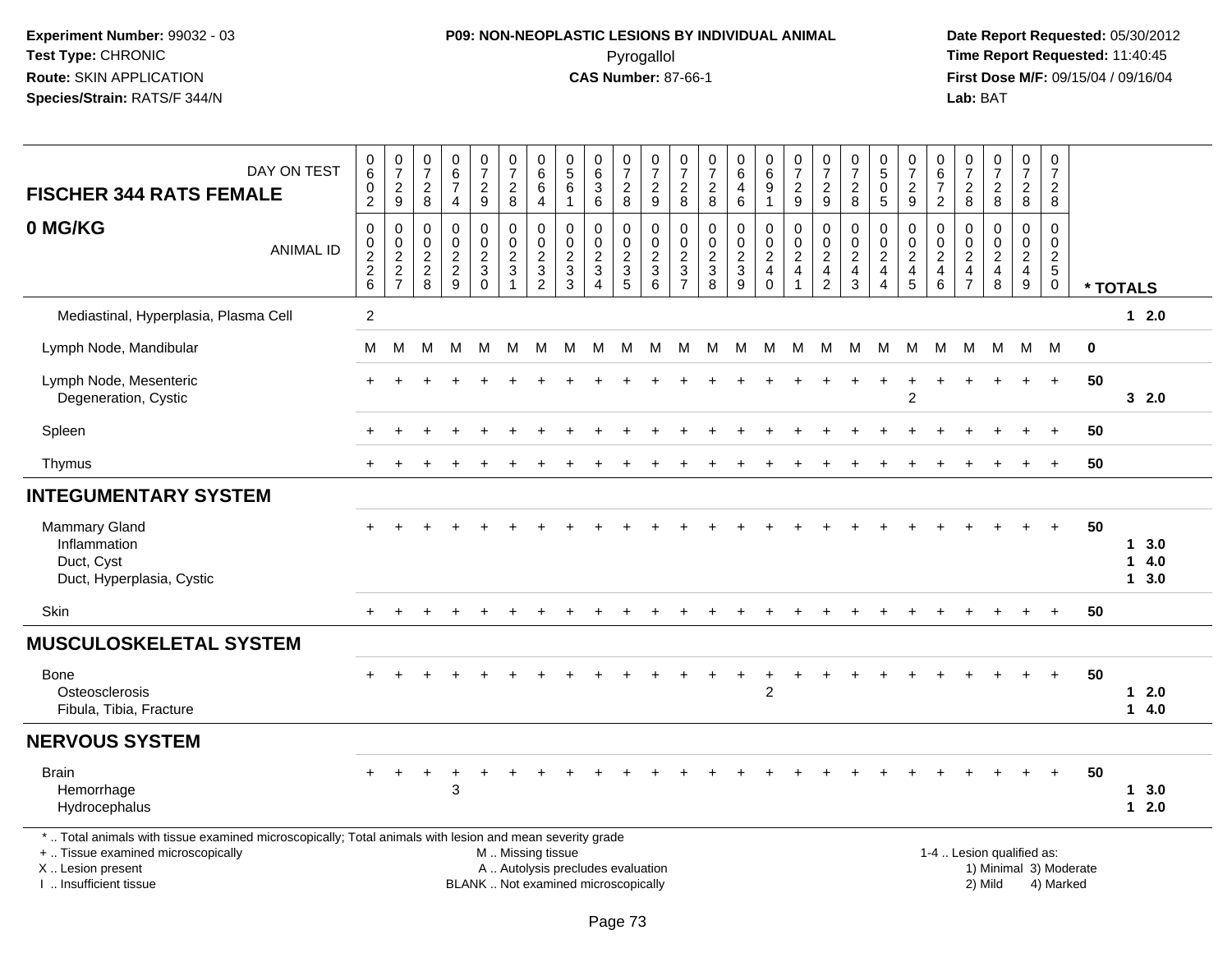# **P09: NON-NEOPLASTIC LESIONS BY INDIVIDUAL ANIMAL**Pyrogallol **Time Report Requested:** 11:40:45

| DAY ON TEST<br><b>FISCHER 344 RATS FEMALE</b>                                                                                                                                                 | $\begin{matrix} 0 \\ 6 \end{matrix}$<br>$\pmb{0}$<br>$\overline{2}$ | $\frac{0}{7}$<br>$\sqrt{2}$<br>9                      | 0<br>$\overline{7}$<br>$\overline{c}$<br>8                       | 0<br>6<br>$\overline{7}$<br>$\overline{4}$                      | $\frac{0}{7}$<br>$\frac{2}{9}$                | $\frac{0}{7}$<br>$\overline{2}$<br>8                               | $\begin{array}{c} 0 \\ 6 \end{array}$<br>$\,6$<br>$\overline{4}$ | $\begin{array}{c} 0 \\ 5 \end{array}$<br>$\,6\,$<br>$\overline{1}$         | $\begin{matrix} 0 \\ 6 \end{matrix}$<br>$\sqrt{3}$<br>6                    | $\frac{0}{7}$<br>$\sqrt{2}$<br>8                               | $\frac{0}{7}$<br>$\sqrt{2}$<br>9                            | 0<br>$\overline{7}$<br>$\overline{\mathbf{c}}$<br>8                         | $\frac{0}{7}$<br>$\sqrt{2}$<br>8          | $\begin{matrix} 0 \\ 6 \end{matrix}$<br>$\overline{4}$<br>6        | $\begin{array}{c} 0 \\ 6 \end{array}$<br>$\overline{9}$<br>$\mathbf{1}$ | $\frac{0}{7}$<br>$\frac{2}{9}$                                           | $\frac{0}{7}$<br>$\overline{c}$<br>9                                          | $\frac{0}{7}$<br>$\sqrt{2}$<br>8                                             | $^{\rm 0}_{\rm 5}$<br>$\pmb{0}$<br>5   | $\frac{0}{7}$<br>$\frac{2}{9}$            | 0<br>6<br>$\overline{7}$<br>$\overline{2}$ | $\frac{0}{7}$<br>$_{\rm 2}^2$                                 | $\frac{0}{7}$<br>$\frac{2}{8}$                 | $\frac{0}{7}$<br>$\frac{2}{8}$                   | 0<br>$\overline{7}$<br>$\overline{c}$<br>8                                     |          |                                   |                                               |
|-----------------------------------------------------------------------------------------------------------------------------------------------------------------------------------------------|---------------------------------------------------------------------|-------------------------------------------------------|------------------------------------------------------------------|-----------------------------------------------------------------|-----------------------------------------------|--------------------------------------------------------------------|------------------------------------------------------------------|----------------------------------------------------------------------------|----------------------------------------------------------------------------|----------------------------------------------------------------|-------------------------------------------------------------|-----------------------------------------------------------------------------|-------------------------------------------|--------------------------------------------------------------------|-------------------------------------------------------------------------|--------------------------------------------------------------------------|-------------------------------------------------------------------------------|------------------------------------------------------------------------------|----------------------------------------|-------------------------------------------|--------------------------------------------|---------------------------------------------------------------|------------------------------------------------|--------------------------------------------------|--------------------------------------------------------------------------------|----------|-----------------------------------|-----------------------------------------------|
| 0 MG/KG<br><b>ANIMAL ID</b>                                                                                                                                                                   | $\mathbf 0$<br>$\boldsymbol{0}$<br>$\frac{2}{2}$ 6                  | 0<br>$\mathbf 0$<br>$\boldsymbol{2}$<br>$\frac{2}{7}$ | $\mathbf 0$<br>$\overline{0}$<br>$\overline{c}$<br>$\frac{2}{8}$ | $\mathbf 0$<br>$\mathbf 0$<br>$\boldsymbol{2}$<br>$\frac{2}{9}$ | 0<br>$\mathbf 0$<br>$\frac{2}{3}$<br>$\Omega$ | $\mathbf 0$<br>$\mathbf 0$<br>$\overline{c}$<br>$\mathbf{3}$<br>-1 | $\mathbf 0$<br>$\pmb{0}$<br>$\sqrt{2}$<br>$\frac{3}{2}$          | $\mathbf 0$<br>$\mathbf 0$<br>$\sqrt{2}$<br>$\mathbf{3}$<br>$\overline{3}$ | $\mathbf 0$<br>$\mathbf 0$<br>$\sqrt{2}$<br>$\mathbf{3}$<br>$\overline{4}$ | 0<br>$\mathbf 0$<br>$\sqrt{2}$<br>$\sqrt{3}$<br>$\overline{5}$ | $\mathbf 0$<br>$\mathbf 0$<br>$\sqrt{2}$<br>$\sqrt{3}$<br>6 | $\mathbf 0$<br>$\Omega$<br>$\boldsymbol{2}$<br>$\sqrt{3}$<br>$\overline{7}$ | $\mathbf 0$<br>$\pmb{0}$<br>$\frac{2}{3}$ | 0<br>$\pmb{0}$<br>$\overline{2}$<br>$\mathbf{3}$<br>$\overline{9}$ | 0<br>$\mathbf{0}$<br>$\overline{a}$<br>$\overline{4}$<br>$\mathbf 0$    | $\mathbf 0$<br>$\pmb{0}$<br>$\sqrt{2}$<br>$\overline{4}$<br>$\mathbf{1}$ | $\mathbf 0$<br>$\Omega$<br>$\overline{c}$<br>$\overline{4}$<br>$\overline{2}$ | $\mathbf 0$<br>$\mathbf 0$<br>$\sqrt{2}$<br>$\overline{4}$<br>$\overline{3}$ | 0<br>$\mathbf 0$<br>$\frac{2}{4}$<br>4 | $\pmb{0}$<br>$\mathbf 0$<br>$\frac{2}{4}$ | 0<br>$\Omega$<br>$\overline{c}$<br>4<br>6  | $\mathbf 0$<br>$\mathbf 0$<br>$\frac{2}{4}$<br>$\overline{7}$ | $\pmb{0}$<br>$\mathbf 0$<br>$\frac{2}{4}$<br>8 | 0<br>$\mathbf 0$<br>$\frac{2}{4}$<br>$\mathsf g$ | $\mathbf 0$<br>$\mathbf 0$<br>$\overline{c}$<br>$5\phantom{.0}$<br>$\mathbf 0$ | * TOTALS |                                   |                                               |
| Cerebellum, Gliosis<br>Cerebrum, Necrosis                                                                                                                                                     |                                                                     | $\overline{\mathbf{1}}$                               |                                                                  |                                                                 |                                               |                                                                    |                                                                  |                                                                            | 3                                                                          |                                                                |                                                             |                                                                             |                                           |                                                                    |                                                                         |                                                                          |                                                                               |                                                                              |                                        |                                           |                                            |                                                               |                                                |                                                  |                                                                                |          |                                   | 1 1.0<br>13.0                                 |
| <b>RESPIRATORY SYSTEM</b>                                                                                                                                                                     |                                                                     |                                                       |                                                                  |                                                                 |                                               |                                                                    |                                                                  |                                                                            |                                                                            |                                                                |                                                             |                                                                             |                                           |                                                                    |                                                                         |                                                                          |                                                                               |                                                                              |                                        |                                           |                                            |                                                               |                                                |                                                  |                                                                                |          |                                   |                                               |
| Lung<br><b>Fibrosis</b><br>Inflammation<br>Thrombosis<br>Alveolar Epithelium, Hyperplasia<br>Alveolus, Infiltration Cellular, Histiocyte                                                      |                                                                     |                                                       |                                                                  |                                                                 | $\overline{2}$<br>1                           |                                                                    |                                                                  |                                                                            |                                                                            |                                                                |                                                             | $\mathbf{1}$                                                                |                                           |                                                                    |                                                                         |                                                                          |                                                                               |                                                                              |                                        | 1                                         | -1                                         |                                                               |                                                |                                                  | $\mathbf{1}$<br>$\overline{2}$                                                 | 50       | 8<br>$\mathbf{1}$<br>6            | 2, 1.0<br>1.3<br>1.0<br>2.0<br>2.0            |
| Nose<br>Inflammation<br>Metaplasia, Squamous<br>Thrombosis<br>Goblet Cell, Hyperplasia<br>Nasolacrimal Duct, Squamous Epithelium,<br>Hyperplasia                                              |                                                                     |                                                       |                                                                  |                                                                 | 3                                             |                                                                    |                                                                  |                                                                            |                                                                            | $\overline{2}$                                                 |                                                             |                                                                             |                                           |                                                                    | 3                                                                       |                                                                          |                                                                               |                                                                              |                                        |                                           |                                            | 1                                                             |                                                | $\overline{c}$                                   | $\ddot{}$                                                                      | 50       | $\mathbf 1$<br>1.<br>$\mathbf{1}$ | $11 \quad 1.7$<br>1.0<br>3.0<br>2, 1.5<br>3.0 |
| Trachea<br>Infiltration Cellular, Mononuclear Cell<br>Inflammation                                                                                                                            |                                                                     |                                                       |                                                                  |                                                                 |                                               |                                                                    |                                                                  |                                                                            |                                                                            |                                                                |                                                             |                                                                             |                                           |                                                                    |                                                                         |                                                                          |                                                                               |                                                                              |                                        |                                           |                                            |                                                               |                                                |                                                  |                                                                                | 50       |                                   | $1 \t1.0$<br>1 1.0                            |
| <b>SPECIAL SENSES SYSTEM</b>                                                                                                                                                                  |                                                                     |                                                       |                                                                  |                                                                 |                                               |                                                                    |                                                                  |                                                                            |                                                                            |                                                                |                                                             |                                                                             |                                           |                                                                    |                                                                         |                                                                          |                                                                               |                                                                              |                                        |                                           |                                            |                                                               |                                                |                                                  |                                                                                |          |                                   |                                               |
| Eye<br>Cataract<br>Synechia<br>Optic Nerve, Atrophy<br>Retina, Atrophy                                                                                                                        |                                                                     |                                                       |                                                                  |                                                                 | 3<br>3<br>$\boldsymbol{\Lambda}$              |                                                                    |                                                                  |                                                                            |                                                                            | 3<br>3<br>4                                                    |                                                             |                                                                             |                                           |                                                                    |                                                                         |                                                                          |                                                                               |                                                                              |                                        |                                           |                                            |                                                               |                                                |                                                  |                                                                                | 50       | 1<br>1                            | 3, 3.0<br>3.0<br>3.0<br>3, 4.0                |
| *  Total animals with tissue examined microscopically; Total animals with lesion and mean severity grade<br>+  Tissue examined microscopically<br>X  Lesion present<br>I  Insufficient tissue |                                                                     |                                                       |                                                                  |                                                                 | BLANK  Not examined microscopically           | M  Missing tissue                                                  |                                                                  | A  Autolysis precludes evaluation                                          |                                                                            |                                                                |                                                             |                                                                             |                                           |                                                                    |                                                                         |                                                                          |                                                                               |                                                                              |                                        |                                           |                                            |                                                               | 1-4  Lesion qualified as:<br>2) Mild           |                                                  | 1) Minimal 3) Moderate<br>4) Marked                                            |          |                                   |                                               |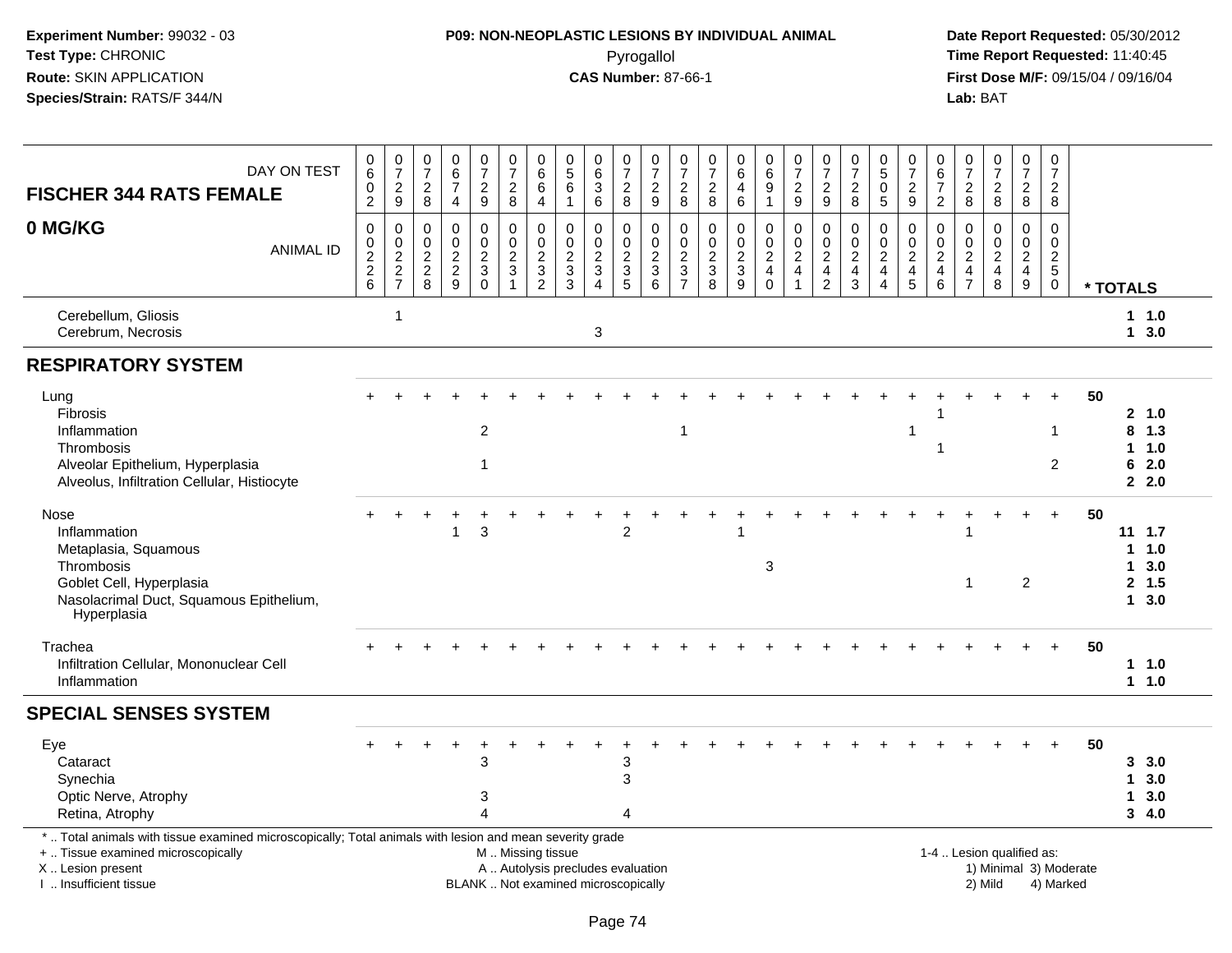## **P09: NON-NEOPLASTIC LESIONS BY INDIVIDUAL ANIMAL**Pyrogallol **Time Report Requested:** 11:40:45

 **Date Report Requested:** 05/30/2012 **First Dose M/F:** 09/15/04 / 09/16/04 Lab: BAT **Lab:** BAT

| <b>FISCHER 344 RATS FEMALE</b>                                                | DAY ON TEST | $\begin{array}{c} 0 \\ 6 \end{array}$<br>$\pmb{0}$<br>$\overline{c}$ | $\frac{0}{7}$<br>$\overline{c}$<br>$\boldsymbol{9}$ | $\frac{0}{7}$<br>$\overline{2}$<br>8                | $\,6$<br>$\overline{7}$<br>$\overline{4}$                     | $\frac{0}{7}$<br>$\overline{a}$<br>9   | $\frac{0}{7}$<br>$\frac{2}{8}$  | $_{6}^{\rm 0}$<br>$\,6$<br>$\overline{4}$         | $\begin{array}{c} 0 \\ 5 \end{array}$<br>$\,6\,$ | 0<br>$\,6\,$<br>$\ensuremath{\mathsf{3}}$<br>6    | $\frac{0}{7}$<br>$\overline{c}$<br>8 | $\overline{7}$<br>$\overline{c}$<br>$\boldsymbol{9}$ | $\frac{0}{7}$<br>$\overline{c}$<br>8 | $\overline{7}$<br>$\mathbf 2$<br>8 | 0<br>$\,6\,$<br>4<br>6       | $\begin{array}{c} 0 \\ 6 \end{array}$<br>$\boldsymbol{9}$ | $\frac{0}{7}$<br>$\boldsymbol{2}$<br>$\boldsymbol{9}$             | 0<br>$\overline{7}$<br>$\overline{2}$<br>9              | 7<br>$\overline{\mathbf{c}}$<br>8      | 0<br>5<br>0<br>5              | 0<br>$\overline{7}$<br>$\overline{c}$<br>9 | $\begin{matrix} 0 \\ 6 \end{matrix}$<br>$\overline{ }$<br>$\boldsymbol{2}$ | 0<br>$\overline{z}$<br>$\frac{2}{8}$                                   | $\boldsymbol{0}$<br>$\overline{7}$<br>$\frac{2}{8}$ | $\overline{0}$<br>$\overline{7}$<br>$\frac{2}{8}$ | 0<br>7<br>$\overline{c}$<br>8 |    |              |                           |  |
|-------------------------------------------------------------------------------|-------------|----------------------------------------------------------------------|-----------------------------------------------------|-----------------------------------------------------|---------------------------------------------------------------|----------------------------------------|---------------------------------|---------------------------------------------------|--------------------------------------------------|---------------------------------------------------|--------------------------------------|------------------------------------------------------|--------------------------------------|------------------------------------|------------------------------|-----------------------------------------------------------|-------------------------------------------------------------------|---------------------------------------------------------|----------------------------------------|-------------------------------|--------------------------------------------|----------------------------------------------------------------------------|------------------------------------------------------------------------|-----------------------------------------------------|---------------------------------------------------|-------------------------------|----|--------------|---------------------------|--|
| 0 MG/KG                                                                       | ANIMAL ID   | 0<br>$\mathbf 0$<br>$\frac{2}{2}$ 6                                  | 0<br>$\,0\,$<br>$\frac{2}{2}$<br>$\overline{ }$     | 0<br>$\pmb{0}$<br>$\overline{2}$<br>$\sqrt{2}$<br>8 | 0<br>$\mathbf 0$<br>$\boldsymbol{2}$<br>$\boldsymbol{2}$<br>9 | 0<br>0<br>$\frac{2}{3}$<br>$\mathbf 0$ | 0<br>$\pmb{0}$<br>$\frac{2}{3}$ | 0<br>$\pmb{0}$<br>$\frac{2}{3}$<br>$\overline{2}$ | $\pmb{0}$<br>$\pmb{0}$<br>$\frac{2}{3}$<br>3     | 0<br>$\pmb{0}$<br>$\sqrt{2}$<br>$\mathbf{3}$<br>4 | 0<br>$\pmb{0}$<br>$\frac{2}{3}$<br>5 | $\mathbf 0$<br>$\boldsymbol{2}$<br>3<br>6            | $\pmb{0}$<br>$\frac{2}{3}$           | $\,0\,$<br>$\frac{2}{3}$<br>8      | 0<br>0<br>$\frac{2}{3}$<br>9 | 0<br>$\mathbf 0$<br>$\frac{2}{4}$<br>$\mathbf 0$          | $\pmb{0}$<br>$\boldsymbol{0}$<br>$\overline{c}$<br>$\overline{4}$ | 0<br>$\pmb{0}$<br>$\overline{2}$<br>$\overline{4}$<br>2 | 0<br>$\pmb{0}$<br>$\sqrt{2}$<br>4<br>3 | 0<br>0<br>$\overline{c}$<br>4 | 0<br>0<br>$\frac{2}{4}$<br>5               | $\pmb{0}$<br>$\sqrt{2}$<br>4<br>6                                          | 0<br>$\pmb{0}$<br>$\boldsymbol{2}$<br>$\overline{4}$<br>$\overline{ }$ | 0<br>$\pmb{0}$<br>$\overline{c}$<br>4<br>8          | 0<br>$\pmb{0}$<br>$\overline{c}$<br>4<br>9        | 0<br>$\overline{c}$<br>5<br>0 |    | * TOTALS     |                           |  |
| Retina, Developmental Malformation                                            |             |                                                                      |                                                     |                                                     |                                                               |                                        |                                 |                                                   |                                                  |                                                   |                                      |                                                      |                                      |                                    |                              |                                                           |                                                                   |                                                         |                                        |                               |                                            |                                                                            |                                                                        |                                                     |                                                   |                               |    |              | $1 \t1.0$                 |  |
| <b>Harderian Gland</b><br>Hyperplasia<br>Inflammation<br>Metaplasia, Squamous |             |                                                                      |                                                     |                                                     |                                                               |                                        |                                 |                                                   |                                                  |                                                   |                                      |                                                      |                                      |                                    |                              |                                                           |                                                                   |                                                         |                                        |                               |                                            |                                                                            |                                                                        |                                                     | $\ddot{}$                                         | $+$                           | 50 | $\mathbf{2}$ | $1 \t1.0$<br>1.0<br>1 1.0 |  |
| <b>URINARY SYSTEM</b>                                                         |             |                                                                      |                                                     |                                                     |                                                               |                                        |                                 |                                                   |                                                  |                                                   |                                      |                                                      |                                      |                                    |                              |                                                           |                                                                   |                                                         |                                        |                               |                                            |                                                                            |                                                                        |                                                     |                                                   |                               |    |              |                           |  |
| Kidney<br>Inflammation<br>Nephropathy                                         |             | 2                                                                    |                                                     | $\overline{2}$                                      |                                                               | $\overline{2}$                         |                                 |                                                   | 2                                                |                                                   | $\overline{2}$                       |                                                      |                                      | $\mathcal{P}$                      | $\overline{2}$               |                                                           | -1                                                                |                                                         | 1                                      |                               |                                            | 2                                                                          | 3                                                                      | 2                                                   | $\div$<br>-1                                      | $+$<br>3                      | 50 | 1<br>46      | 1.0<br>1.5                |  |
| <b>Urinary Bladder</b>                                                        |             |                                                                      |                                                     |                                                     |                                                               |                                        |                                 |                                                   |                                                  |                                                   |                                      |                                                      |                                      |                                    |                              |                                                           |                                                                   |                                                         |                                        |                               |                                            |                                                                            |                                                                        |                                                     |                                                   | $\ddot{}$                     | 50 |              |                           |  |

\* .. Total animals with tissue examined microscopically; Total animals with lesion and mean severity grade

+ .. Tissue examined microscopically

X .. Lesion present

I .. Insufficient tissue

 M .. Missing tissueA .. Autolysis precludes evaluation

 1-4 .. Lesion qualified as: BLANK .. Not examined microscopically 2) Mild 4) Marked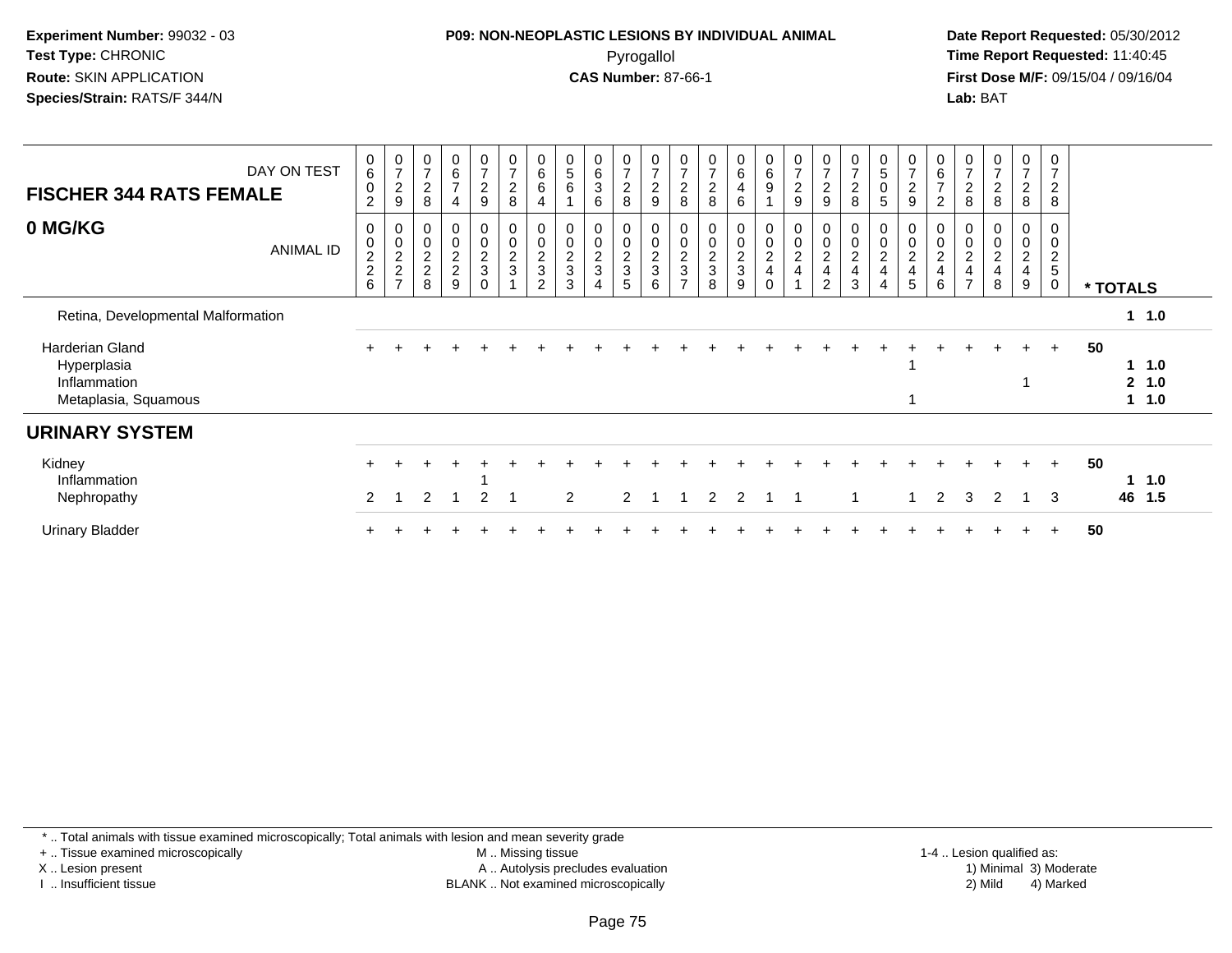#### **P09: NON-NEOPLASTIC LESIONS BY INDIVIDUAL ANIMAL**Pyrogallol **Time Report Requested:** 11:40:45

 **Date Report Requested:** 05/30/2012 **First Dose M/F:** 09/15/04 / 09/16/04 Lab: BAT **Lab:** BAT

| <b>FISCHER 344 RATS FEMALE</b>                                                                   | DAY ON TEST      | $\begin{array}{c} 0 \\ 7 \end{array}$<br>$_{8}^2$ | $\frac{0}{7}$<br>$\frac{2}{9}$                  | 0<br>$\overline{4}$<br>$\mathbf{3}$<br>9                    | $\begin{array}{c} 0 \\ 5 \end{array}$<br>$5\,$<br>$\overline{7}$                         | $\begin{array}{c} 0 \\ 2 \\ 9 \end{array}$<br>$\overline{8}$ | $\begin{smallmatrix}0\\7\end{smallmatrix}$<br>$\mathbf{1}$<br>$5\phantom{.0}$ | $\begin{array}{c} 0 \\ 6 \end{array}$<br>$\,6\,$<br>$\mathbf{1}$      | $\frac{0}{7}$<br>$\frac{2}{9}$  | $\begin{array}{c} 0 \\ 7 \end{array}$<br>$\frac{2}{9}$                             | $\begin{array}{c} 0 \\ 5 \end{array}$<br>$\overline{9}$<br>$\overline{3}$ | $\frac{0}{7}$<br>$\frac{2}{8}$                 | $\frac{0}{7}$<br>$\frac{2}{9}$                                         | $\frac{0}{7}$<br>$\frac{2}{8}$                           | $\begin{smallmatrix}0\\7\end{smallmatrix}$<br>$\frac{2}{9}$ | $\frac{0}{7}$<br>$_{\rm 8}^2$      | $\frac{0}{7}$<br>$\frac{2}{8}$                                              | $\frac{0}{7}$<br>$\overline{2}$<br>9                            | $\begin{array}{c} 0 \\ 6 \end{array}$<br>$\boldsymbol{9}$<br>$\overline{5}$ | $\frac{0}{7}$<br>$^2_8$                                | $\frac{0}{7}$<br>$\frac{2}{9}$                                             | 0<br>$\overline{7}$<br>$\mathbf{1}$<br>$\overline{2}$                       | $\begin{array}{c} 0 \\ 5 \end{array}$<br>$6\phantom{1}6$<br>$\mathbf{1}$ | $\frac{0}{7}$<br>$\frac{2}{9}$                        | $\frac{0}{7}$<br>$\frac{2}{8}$                                 | $\mathbf 0$<br>$\overline{7}$<br>$\frac{2}{8}$               |                         |
|--------------------------------------------------------------------------------------------------|------------------|---------------------------------------------------|-------------------------------------------------|-------------------------------------------------------------|------------------------------------------------------------------------------------------|--------------------------------------------------------------|-------------------------------------------------------------------------------|-----------------------------------------------------------------------|---------------------------------|------------------------------------------------------------------------------------|---------------------------------------------------------------------------|------------------------------------------------|------------------------------------------------------------------------|----------------------------------------------------------|-------------------------------------------------------------|------------------------------------|-----------------------------------------------------------------------------|-----------------------------------------------------------------|-----------------------------------------------------------------------------|--------------------------------------------------------|----------------------------------------------------------------------------|-----------------------------------------------------------------------------|--------------------------------------------------------------------------|-------------------------------------------------------|----------------------------------------------------------------|--------------------------------------------------------------|-------------------------|
| 5 MG/KG                                                                                          | <b>ANIMAL ID</b> | $\mathbf 0$<br>$\pmb{0}$<br>$\frac{2}{5}$         | $\mathsf{O}$<br>$\frac{0}{2}$<br>$\overline{2}$ | $\mathbf 0$<br>$\mathbf 0$<br>$\sqrt{2}$<br>$\sqrt{5}$<br>3 | $\pmb{0}$<br>$\boldsymbol{0}$<br>$\overline{c}$<br>$\,$ 5 $\,$<br>$\boldsymbol{\Lambda}$ | $\mathsf{O}$<br>$\frac{0}{2}$<br>5                           | $\pmb{0}$<br>$\frac{0}{2}$<br>6                                               | $\mathsf{O}\xspace$<br>$_{2}^{\rm 0}$<br>$\sqrt{5}$<br>$\overline{7}$ | $\pmb{0}$<br>$\frac{0}{2}$<br>8 | $\mathbf 0$<br>$\begin{smallmatrix} 0\\2 \end{smallmatrix}$<br>$\overline{5}$<br>9 | $\mathsf{O}$<br>$\mathbf 0$<br>$\sqrt{2}$<br>$\,6\,$<br>$\Omega$          | $\mathbf 0$<br>$\frac{0}{2}$ 6<br>$\mathbf{1}$ | $\pmb{0}$<br>$\boldsymbol{0}$<br>$\overline{c}$<br>6<br>$\overline{2}$ | $\mathbf 0$<br>$\pmb{0}$<br>$\overline{c}$<br>$\,6$<br>3 | $\mathsf 0$<br>$\frac{0}{2}$ 6<br>$\overline{4}$            | 0<br>$\frac{0}{2}$<br>$\,6\,$<br>5 | $\mathbf 0$<br>$\begin{smallmatrix} 0\\2 \end{smallmatrix}$<br>$\,6\,$<br>6 | $\mathbf 0$<br>$\mathbf 0$<br>$\sqrt{2}$<br>6<br>$\overline{7}$ | $\mathbf 0$<br>$_{2}^{\rm 0}$<br>$\,6$<br>8                                 | $\mathsf{O}\xspace$<br>$\pmb{0}$<br>$\frac{2}{6}$<br>9 | $\mathbf 0$<br>$\mathbf 0$<br>$\sqrt{2}$<br>$\overline{7}$<br>$\mathbf{0}$ | $\mathbf 0$<br>$\begin{array}{c} 0 \\ 2 \\ 7 \end{array}$<br>$\overline{1}$ | $\mathbf 0$<br>$\boldsymbol{0}$<br>$\frac{2}{7}$<br>$\overline{2}$       | $\mathbf 0$<br>$\boldsymbol{0}$<br>$\frac{2}{7}$<br>3 | $\mathsf{O}$<br>$\mathbf 0$<br>$\frac{2}{7}$<br>$\overline{4}$ | $\mathbf 0$<br>$\mathbf 0$<br>$rac{2}{7}$<br>$5\phantom{.0}$ | females<br>$($ cont $)$ |
| <b>ALIMENTARY SYSTEM</b>                                                                         |                  |                                                   |                                                 |                                                             |                                                                                          |                                                              |                                                                               |                                                                       |                                 |                                                                                    |                                                                           |                                                |                                                                        |                                                          |                                                             |                                    |                                                                             |                                                                 |                                                                             |                                                        |                                                                            |                                                                             |                                                                          |                                                       |                                                                |                                                              |                         |
| Esophagus                                                                                        |                  |                                                   |                                                 |                                                             |                                                                                          |                                                              |                                                                               |                                                                       |                                 |                                                                                    |                                                                           |                                                |                                                                        |                                                          |                                                             |                                    |                                                                             |                                                                 |                                                                             |                                                        |                                                                            |                                                                             |                                                                          |                                                       |                                                                |                                                              |                         |
| Intestine Large, Cecum<br>Ulcer                                                                  |                  |                                                   |                                                 |                                                             |                                                                                          |                                                              |                                                                               |                                                                       |                                 |                                                                                    | $\overline{c}$                                                            |                                                |                                                                        |                                                          |                                                             |                                    |                                                                             |                                                                 |                                                                             |                                                        |                                                                            |                                                                             |                                                                          |                                                       |                                                                |                                                              |                         |
| Intestine Large, Colon<br>Parasite Metazoan                                                      |                  |                                                   |                                                 |                                                             |                                                                                          |                                                              |                                                                               |                                                                       |                                 |                                                                                    | X                                                                         |                                                |                                                                        |                                                          | X                                                           |                                    |                                                                             |                                                                 |                                                                             | X                                                      |                                                                            |                                                                             |                                                                          |                                                       |                                                                | $+$                                                          |                         |
| Intestine Large, Rectum<br>Parasite Metazoan                                                     |                  | $\ddot{}$                                         | $\sf X$                                         |                                                             |                                                                                          |                                                              |                                                                               |                                                                       |                                 |                                                                                    | X                                                                         |                                                |                                                                        | $\sf X$                                                  |                                                             |                                    | $\sf X$                                                                     |                                                                 |                                                                             |                                                        |                                                                            |                                                                             |                                                                          |                                                       | $\ddot{}$                                                      | $+$<br>$\pmb{\times}$                                        |                         |
| Intestine Small, Duodenum                                                                        |                  |                                                   |                                                 |                                                             |                                                                                          |                                                              |                                                                               |                                                                       |                                 |                                                                                    |                                                                           |                                                |                                                                        |                                                          |                                                             |                                    |                                                                             |                                                                 |                                                                             |                                                        |                                                                            |                                                                             |                                                                          |                                                       |                                                                | $\ddot{}$                                                    |                         |
| Intestine Small, Ileum<br>Inflammation                                                           |                  |                                                   |                                                 |                                                             |                                                                                          |                                                              |                                                                               |                                                                       |                                 |                                                                                    |                                                                           |                                                | $\overline{c}$                                                         |                                                          |                                                             |                                    |                                                                             |                                                                 |                                                                             |                                                        |                                                                            |                                                                             |                                                                          |                                                       |                                                                |                                                              |                         |
| Intestine Small, Jejunum                                                                         |                  |                                                   |                                                 |                                                             |                                                                                          |                                                              |                                                                               |                                                                       |                                 |                                                                                    |                                                                           |                                                |                                                                        |                                                          |                                                             |                                    |                                                                             |                                                                 |                                                                             |                                                        |                                                                            |                                                                             |                                                                          |                                                       |                                                                | $\overline{+}$                                               |                         |
| Liver<br>Angiectasis                                                                             |                  |                                                   |                                                 |                                                             |                                                                                          |                                                              |                                                                               |                                                                       |                                 |                                                                                    |                                                                           |                                                |                                                                        | $\overline{c}$                                           |                                                             |                                    |                                                                             |                                                                 |                                                                             |                                                        |                                                                            |                                                                             |                                                                          |                                                       |                                                                |                                                              |                         |
| <b>Basophilic Focus</b><br>Clear Cell Focus<br>Degeneration, Cystic<br><b>Eosinophilic Focus</b> |                  |                                                   | $X$ $X$                                         |                                                             |                                                                                          |                                                              | X                                                                             |                                                                       | X                               | $X$ $X$                                                                            | X                                                                         |                                                | X                                                                      | $\times$                                                 | $X$ $X$                                                     |                                    |                                                                             | X X X                                                           |                                                                             |                                                        | X                                                                          |                                                                             | X                                                                        |                                                       |                                                                | $X$ $X$                                                      |                         |
| Fatty Change<br>Hematopoietic Cell Proliferation<br>Hepatodiaphragmatic Nodule<br>Inflammation   |                  |                                                   | $\mathbf{1}$                                    | $\overline{1}$                                              |                                                                                          | $\mathbf{1}$                                                 | 3<br>$\overline{2}$                                                           |                                                                       | $\overline{c}$                  |                                                                                    | X<br>$\mathbf{1}$                                                         | $\overline{1}$                                 |                                                                        |                                                          |                                                             | 3                                  | X<br>$\overline{1}$                                                         |                                                                 | -1<br>-1                                                                    |                                                        |                                                                            |                                                                             | $\mathbf{1}$                                                             | X<br>$\overline{1}$                                   | $\overline{1}$                                                 | Χ<br>$\overline{1}$                                          |                         |

\* .. Total animals with tissue examined microscopically; Total animals with lesion and mean severity grade

+ .. Tissue examined microscopicallyX .. Lesion present

I .. Insufficient tissue

 M .. Missing tissueA .. Autolysis precludes evaluation

 1-4 .. Lesion qualified as: BLANK .. Not examined microscopically 2) Mild 4) Marked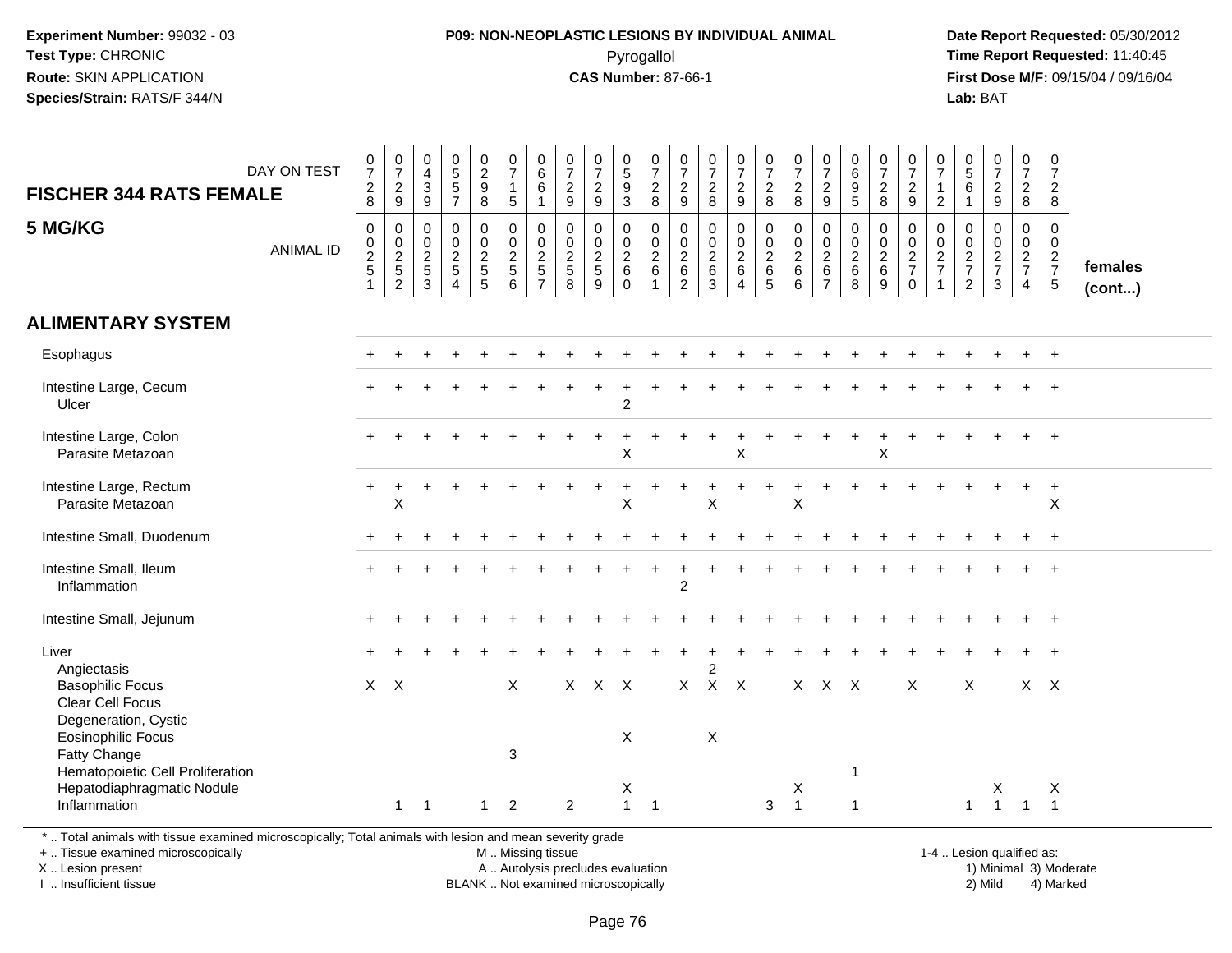#### **P09: NON-NEOPLASTIC LESIONS BY INDIVIDUAL ANIMAL**Pyrogallol **Time Report Requested:** 11:40:45

 **Date Report Requested:** 05/30/2012 **First Dose M/F:** 09/15/04 / 09/16/04 Lab: BAT **Lab:** BAT

| <b>FISCHER 344 RATS FEMALE</b><br>5 MG/KG                                                                                                                         | DAY ON TEST<br><b>ANIMAL ID</b> | $\frac{0}{7}$<br>$\begin{array}{c} 2 \\ 8 \end{array}$<br>0 | $\frac{0}{7}$<br>$\boldsymbol{2}$<br>$9\,$<br>0<br>$\mathbf 0$ | 0<br>$\overline{4}$<br>3<br>9<br>$\mathbf 0$<br>$\mathbf 0$ | $\begin{array}{c} 0 \\ 5 \\ 5 \end{array}$<br>$\overline{7}$<br>$\mathbf 0$<br>$\mathbf 0$ | $\begin{smallmatrix} 0\\2\\9 \end{smallmatrix}$<br>8<br>$\mathbf 0$<br>$\overline{0}$ | $\frac{0}{7}$<br>$\mathbf{1}$<br>$\sqrt{5}$<br>0<br>$\mathbf 0$ | $\begin{array}{c} 0 \\ 6 \end{array}$<br>$\,6\,$<br>$\mathbf{1}$<br>$\pmb{0}$<br>$\overline{0}$ | $\frac{0}{7}$<br>$\frac{2}{9}$<br>0<br>0 | $\frac{0}{7}$<br>$\boldsymbol{2}$<br>9<br>$\mathbf 0$<br>$\pmb{0}$ | $\begin{array}{c} 0 \\ 5 \end{array}$<br>9<br>3<br>0<br>$\mathsf{O}\xspace$ | $\frac{0}{7}$<br>$_{8}^2$<br>0<br>$\frac{0}{2}$ | $\frac{0}{7}$<br>$\overline{c}$<br>9<br>0<br>$\pmb{0}$ | 0<br>$\overline{7}$<br>$\overline{a}$<br>8<br>0<br>$\mathbf 0$ | $\frac{0}{7}$<br>$\sqrt{2}$<br>$\overline{9}$<br>$\pmb{0}$ | $\frac{0}{7}$<br>$\frac{2}{8}$<br>0<br>$\ddot{\mathbf{0}}$ | $\frac{0}{7}$<br>$\overline{c}$<br>8<br>$\mathbf 0$<br>$\mathbf 0$ | $\frac{0}{7}$<br>$\frac{2}{9}$<br>0<br>$\pmb{0}$ | $\begin{array}{c} 0 \\ 6 \end{array}$<br>$\boldsymbol{9}$<br>$\sqrt{5}$<br>0<br>$\mathbf 0$ | $\frac{0}{7}$<br>$\overline{c}$<br>8<br>0<br>$\pmb{0}$ | 0<br>$\overline{7}$<br>$\frac{2}{9}$<br>0<br>$\mathsf{O}\xspace$ | $\frac{0}{7}$<br>$\mathbf{1}$<br>$\overline{2}$<br>$\mathbf{0}$<br>$\,0\,$ | $\begin{array}{c} 0 \\ 5 \end{array}$<br>6<br>$\mathbf{1}$<br>$\mathbf 0$<br>0 | $\frac{0}{7}$<br>$\overline{c}$<br>9<br>0<br>$\mathbf 0$ | $\frac{0}{7}$<br>$\frac{2}{8}$<br>0<br>$\mathbf 0$ | $\frac{0}{7}$<br>$\frac{2}{8}$<br>0<br>$\mathbf 0$ |                         |
|-------------------------------------------------------------------------------------------------------------------------------------------------------------------|---------------------------------|-------------------------------------------------------------|----------------------------------------------------------------|-------------------------------------------------------------|--------------------------------------------------------------------------------------------|---------------------------------------------------------------------------------------|-----------------------------------------------------------------|-------------------------------------------------------------------------------------------------|------------------------------------------|--------------------------------------------------------------------|-----------------------------------------------------------------------------|-------------------------------------------------|--------------------------------------------------------|----------------------------------------------------------------|------------------------------------------------------------|------------------------------------------------------------|--------------------------------------------------------------------|--------------------------------------------------|---------------------------------------------------------------------------------------------|--------------------------------------------------------|------------------------------------------------------------------|----------------------------------------------------------------------------|--------------------------------------------------------------------------------|----------------------------------------------------------|----------------------------------------------------|----------------------------------------------------|-------------------------|
|                                                                                                                                                                   |                                 | $\begin{array}{c} 0 \\ 2 \\ 5 \end{array}$                  | $\frac{2}{5}$<br>$\overline{2}$                                | $\frac{2}{5}$<br>3                                          | $\frac{2}{5}$<br>$\overline{4}$                                                            | $\frac{2}{5}$                                                                         | $\frac{2}{6}$                                                   | $rac{2}{5}$                                                                                     | $\overline{c}$<br>$\overline{5}$<br>8    | $\sqrt{2}$<br>5<br>9                                               | $\overline{c}$<br>$\,6\,$<br>$\Omega$                                       | 6                                               | $\frac{2}{6}$<br>$\overline{2}$                        | $\frac{2}{6}$<br>3                                             | $\frac{0}{2}$ 6<br>$\overline{4}$                          | $\frac{2}{6}$                                              | $\overline{2}$<br>$\,6\,$<br>6                                     | $\frac{2}{6}$<br>$\overline{7}$                  | $\frac{2}{6}$<br>8                                                                          | $\sqrt{2}$<br>$\,6$<br>9                               | $\frac{2}{7}$<br>$\mathbf{0}$                                    | $\frac{2}{7}$<br>$\overline{1}$                                            | $\frac{2}{7}$<br>2                                                             | $\sqrt{2}$<br>$\overline{7}$<br>3                        | $\frac{2}{7}$<br>$\overline{4}$                    | $\frac{2}{7}$<br>$\sqrt{5}$                        | females<br>$($ cont $)$ |
| <b>Mixed Cell Focus</b><br>Bile Duct, Hyperplasia<br>Hepatocyte, Hypertrophy<br>Hepatocyte, Necrosis<br>Hepatocyte, Vacuolization Cytoplasmic<br>Portal, Fibrosis |                                 |                                                             | $\overline{1}$                                                 | $\mathbf 1$                                                 |                                                                                            |                                                                                       |                                                                 |                                                                                                 | $\mathbf{1}$                             | $\overline{\mathbf{1}}$                                            |                                                                             |                                                 |                                                        |                                                                | $\pmb{\times}$                                             |                                                            | $\overline{\phantom{a}}$<br>1                                      | $\overline{2}$                                   | $\mathbf{1}$                                                                                |                                                        | $\overline{1}$                                                   |                                                                            |                                                                                | $\overline{1}$<br>1                                      |                                                    | X                                                  |                         |
| Mesentery<br>Necrosis                                                                                                                                             |                                 |                                                             |                                                                |                                                             |                                                                                            |                                                                                       |                                                                 |                                                                                                 |                                          | $\ddot{}$<br>3                                                     | $\ddot{}$<br>3                                                              |                                                 |                                                        | $\ddot{}$<br>$\overline{3}$                                    |                                                            |                                                            | $\ddot{}$<br>3                                                     |                                                  |                                                                                             | $\ddot{}$<br>3                                         |                                                                  |                                                                            |                                                                                | +<br>3                                                   | $\ddot{}$<br>$\overline{3}$                        |                                                    |                         |
| Oral Mucosa<br>Gingival, Cyst<br>Gingival, Inflammation                                                                                                           |                                 | $+$<br>4                                                    |                                                                |                                                             |                                                                                            |                                                                                       |                                                                 |                                                                                                 |                                          |                                                                    |                                                                             |                                                 |                                                        |                                                                |                                                            |                                                            |                                                                    |                                                  |                                                                                             |                                                        |                                                                  |                                                                            |                                                                                |                                                          |                                                    |                                                    |                         |
| Pancreas<br><b>Basophilic Focus</b><br>Acinus, Atrophy<br>Acinus, Hyperplasia<br>Duct, Cyst                                                                       |                                 | $\overline{c}$<br>$\overline{2}$                            | $\overline{2}$                                                 |                                                             |                                                                                            |                                                                                       |                                                                 | $\overline{2}$                                                                                  |                                          |                                                                    | 3                                                                           |                                                 |                                                        |                                                                |                                                            | $\mathbf{3}$                                               | $\overline{c}$                                                     |                                                  |                                                                                             |                                                        |                                                                  |                                                                            |                                                                                |                                                          |                                                    | $\overline{2}$                                     |                         |
| <b>Salivary Glands</b>                                                                                                                                            |                                 |                                                             |                                                                |                                                             |                                                                                            |                                                                                       |                                                                 |                                                                                                 |                                          |                                                                    |                                                                             |                                                 |                                                        |                                                                |                                                            |                                                            |                                                                    |                                                  |                                                                                             |                                                        |                                                                  |                                                                            |                                                                                |                                                          |                                                    | $+$                                                |                         |
| Stomach, Forestomach<br>Ulcer                                                                                                                                     |                                 |                                                             |                                                                |                                                             |                                                                                            |                                                                                       | Δ                                                               |                                                                                                 |                                          |                                                                    |                                                                             |                                                 |                                                        |                                                                |                                                            |                                                            |                                                                    |                                                  |                                                                                             |                                                        |                                                                  |                                                                            |                                                                                |                                                          |                                                    |                                                    |                         |
| Stomach, Glandular<br>Erosion                                                                                                                                     |                                 |                                                             |                                                                |                                                             |                                                                                            |                                                                                       |                                                                 |                                                                                                 |                                          |                                                                    |                                                                             |                                                 |                                                        |                                                                |                                                            |                                                            |                                                                    |                                                  |                                                                                             |                                                        |                                                                  |                                                                            |                                                                                |                                                          |                                                    |                                                    |                         |

#### **CARDIOVASCULAR SYSTEM**

\* .. Total animals with tissue examined microscopically; Total animals with lesion and mean severity grade

+ .. Tissue examined microscopically

X .. Lesion present

I .. Insufficient tissue

M .. Missing tissue

A .. Autolysis precludes evaluation

BLANK .. Not examined microscopically 2) Mild 4) Marked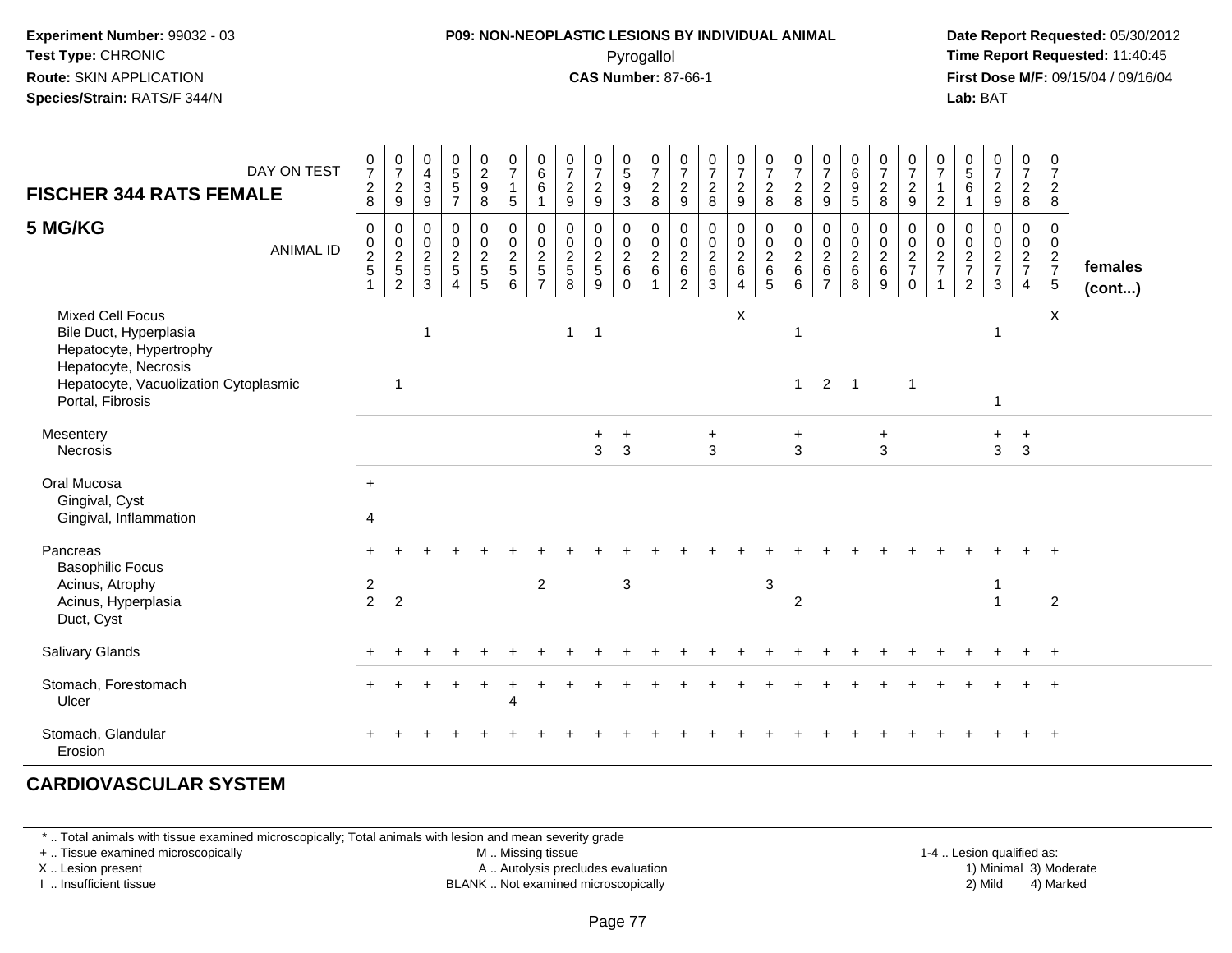## **P09: NON-NEOPLASTIC LESIONS BY INDIVIDUAL ANIMAL**Pyrogallol **Time Report Requested:** 11:40:45

 **Date Report Requested:** 05/30/2012 **First Dose M/F:** 09/15/04 / 09/16/04 Lab: BAT **Lab:** BAT

| <b>FISCHER 344 RATS FEMALE</b>                                                                                                                                         | DAY ON TEST      | $\begin{array}{c} 0 \\ 7 \end{array}$<br>$\sqrt{2}$<br>8  | $\frac{0}{7}$<br>$\boldsymbol{2}$<br>9         | $\,0\,$<br>$\overline{4}$<br>$\sqrt{3}$<br>9                    | $\begin{array}{c} 0 \\ 5 \end{array}$<br>$\sqrt{5}$<br>$\overline{7}$              | $\begin{smallmatrix} 0\\2 \end{smallmatrix}$<br>$\boldsymbol{9}$<br>8 | $\begin{array}{c} 0 \\ 7 \end{array}$<br>$\mathbf{1}$<br>$\sqrt{5}$ | 0<br>$\,6\,$<br>6<br>1             | $\begin{array}{c} 0 \\ 7 \end{array}$<br>$\sqrt{2}$<br>$9\,$    | $\frac{0}{7}$<br>$\overline{\mathbf{c}}$<br>9 | $\begin{array}{c} 0 \\ 5 \end{array}$<br>$\boldsymbol{9}$<br>3 | $\frac{0}{7}$<br>$\frac{2}{8}$                                     | $\frac{0}{7}$<br>$\overline{2}$<br>9                        | $\frac{0}{7}$<br>$\overline{c}$<br>8                     | $\frac{0}{7}$<br>$\overline{c}$<br>9       | $\begin{array}{c} 0 \\ 7 \end{array}$<br>$\overline{2}$<br>8        | $\begin{array}{c} 0 \\ 7 \end{array}$<br>$\sqrt{2}$<br>8 | $\begin{array}{c} 0 \\ 7 \end{array}$<br>$\overline{2}$<br>9          | $\pmb{0}$<br>$\,6\,$<br>$9\,$<br>5                     | $\frac{0}{7}$<br>$\sqrt{2}$<br>8                             | $\frac{0}{7}$<br>$\sqrt{2}$<br>9                                            | 0<br>$\overline{7}$<br>$\mathbf{1}$<br>$\overline{2}$               | $\begin{smallmatrix}0\0\0\end{smallmatrix}$<br>6<br>$\overline{1}$ | $\begin{smallmatrix}0\\7\end{smallmatrix}$<br>$\frac{2}{9}$         | $\frac{0}{7}$<br>$\mathbf{2}$<br>8                | $\pmb{0}$<br>$\overline{7}$<br>$\overline{2}$<br>8     |                   |
|------------------------------------------------------------------------------------------------------------------------------------------------------------------------|------------------|-----------------------------------------------------------|------------------------------------------------|-----------------------------------------------------------------|------------------------------------------------------------------------------------|-----------------------------------------------------------------------|---------------------------------------------------------------------|------------------------------------|-----------------------------------------------------------------|-----------------------------------------------|----------------------------------------------------------------|--------------------------------------------------------------------|-------------------------------------------------------------|----------------------------------------------------------|--------------------------------------------|---------------------------------------------------------------------|----------------------------------------------------------|-----------------------------------------------------------------------|--------------------------------------------------------|--------------------------------------------------------------|-----------------------------------------------------------------------------|---------------------------------------------------------------------|--------------------------------------------------------------------|---------------------------------------------------------------------|---------------------------------------------------|--------------------------------------------------------|-------------------|
| 5 MG/KG                                                                                                                                                                | <b>ANIMAL ID</b> | $\mathbf 0$<br>$\mathbf 0$<br>$\boldsymbol{2}$<br>5<br>-1 | $\mathbf 0$<br>$\pmb{0}$<br>$\frac{2}{5}$<br>2 | $\mathbf 0$<br>$\mathbf 0$<br>$\overline{c}$<br>$\sqrt{5}$<br>3 | $\mathbf 0$<br>$\pmb{0}$<br>$\overline{c}$<br>$\sqrt{5}$<br>$\boldsymbol{\Lambda}$ | $\pmb{0}$<br>$\pmb{0}$<br>$\frac{2}{5}$<br>$\sqrt{5}$                 | $\mathbf 0$<br>$\mathbf 0$<br>$\boldsymbol{2}$<br>$\sqrt{5}$<br>6   | 0<br>0<br>$\overline{2}$<br>5<br>7 | $\mathbf 0$<br>$\pmb{0}$<br>$\boldsymbol{2}$<br>$\sqrt{5}$<br>8 | 0<br>$\pmb{0}$<br>$\overline{2}$<br>5<br>9    | 0<br>$\mathsf 0$<br>$\overline{c}$<br>6<br>$\Omega$            | $\mathbf 0$<br>$\boldsymbol{0}$<br>$\overline{c}$<br>$\,6\,$<br>-1 | $\mathbf 0$<br>0<br>$\sqrt{2}$<br>$\,6\,$<br>$\overline{2}$ | $\mathbf 0$<br>$\mathbf 0$<br>$\sqrt{2}$<br>$\,6\,$<br>3 | 0<br>$\pmb{0}$<br>$\overline{c}$<br>6<br>4 | $\mathbf 0$<br>$\mathbf 0$<br>$\overline{c}$<br>$6\phantom{a}$<br>5 | $\mathbf 0$<br>$\pmb{0}$<br>$\overline{c}$<br>$\,6$<br>6 | $\mathbf 0$<br>$\mathbf 0$<br>$\sqrt{2}$<br>$\,6\,$<br>$\overline{7}$ | $\mathbf 0$<br>$\pmb{0}$<br>$\sqrt{2}$<br>$\,6\,$<br>8 | $\mathbf 0$<br>$\pmb{0}$<br>$\boldsymbol{2}$<br>$\,6\,$<br>9 | 0<br>$\mathsf{O}\xspace$<br>$\overline{c}$<br>$\overline{7}$<br>$\mathbf 0$ | $\mathbf 0$<br>$\mathbf 0$<br>$\overline{a}$<br>$\overline{7}$<br>1 | 0<br>0<br>$\boldsymbol{2}$<br>$\boldsymbol{7}$<br>$\overline{c}$   | $\mathbf 0$<br>$\pmb{0}$<br>$\boldsymbol{2}$<br>$\overline{7}$<br>3 | 0<br>$\mathbf 0$<br>$rac{2}{7}$<br>$\overline{4}$ | $\Omega$<br>$\mathbf 0$<br>$\frac{2}{7}$<br>$\sqrt{5}$ | females<br>(cont) |
| <b>Blood Vessel</b>                                                                                                                                                    |                  |                                                           |                                                |                                                                 |                                                                                    |                                                                       |                                                                     |                                    |                                                                 |                                               |                                                                |                                                                    |                                                             |                                                          |                                            |                                                                     |                                                          |                                                                       |                                                        |                                                              |                                                                             |                                                                     |                                                                    |                                                                     |                                                   | $+$                                                    |                   |
| Heart<br>Cardiomyopathy<br>Atrium, Thrombosis<br>Myocardium, Inflammation                                                                                              |                  |                                                           | $\mathfrak{p}$                                 |                                                                 |                                                                                    |                                                                       | 3                                                                   | $\mathfrak{p}$                     | $\mathfrak{D}$                                                  | $\mathcal{P}$                                 |                                                                |                                                                    |                                                             | $\mathfrak{D}$                                           | 3                                          | $\mathcal{P}$                                                       | $\mathcal{P}$                                            | $\mathcal{P}$                                                         |                                                        |                                                              | $\mathfrak{p}$                                                              |                                                                     | $\mathcal{P}$                                                      | $\overline{1}$                                                      | $\overline{2}$                                    | $\overline{2}$                                         |                   |
| <b>ENDOCRINE SYSTEM</b>                                                                                                                                                |                  |                                                           |                                                |                                                                 |                                                                                    |                                                                       |                                                                     |                                    |                                                                 |                                               |                                                                |                                                                    |                                                             |                                                          |                                            |                                                                     |                                                          |                                                                       |                                                        |                                                              |                                                                             |                                                                     |                                                                    |                                                                     |                                                   |                                                        |                   |
| <b>Adrenal Cortex</b><br>Degeneration, Cystic<br>Hyperplasia<br>Hypertrophy<br>Vacuolization Cytoplasmic                                                               |                  | -1<br>$\overline{2}$                                      | $\overline{1}$                                 |                                                                 |                                                                                    |                                                                       | $\mathbf{1}$<br>$\overline{2}$                                      | 1                                  | 2<br>1                                                          | $\mathbf 1$<br>$\overline{1}$                 | $\overline{c}$<br>$\mathbf{1}$                                 | $\overline{1}$                                                     | $\overline{c}$                                              |                                                          | $\mathbf{1}$<br>3                          |                                                                     | $\mathbf{1}$<br>$\mathbf{3}$                             | $\mathbf{1}$<br>$\overline{1}$                                        | $\overline{1}$<br>-1                                   |                                                              | 3<br>$\mathbf 1$<br>1                                                       | $\overline{1}$<br>4                                                 |                                                                    |                                                                     | $+$<br>3                                          | $+$<br>$\overline{\phantom{a}}$                        |                   |
| Adrenal Medulla<br>Hyperplasia                                                                                                                                         |                  |                                                           |                                                |                                                                 |                                                                                    |                                                                       |                                                                     |                                    |                                                                 |                                               |                                                                |                                                                    |                                                             |                                                          |                                            |                                                                     |                                                          |                                                                       |                                                        |                                                              |                                                                             |                                                                     |                                                                    |                                                                     |                                                   | $\div$                                                 |                   |
| Islets, Pancreatic                                                                                                                                                     |                  |                                                           |                                                |                                                                 |                                                                                    |                                                                       |                                                                     |                                    |                                                                 |                                               |                                                                |                                                                    |                                                             |                                                          |                                            |                                                                     |                                                          |                                                                       |                                                        |                                                              |                                                                             |                                                                     |                                                                    |                                                                     | $+$                                               | $+$                                                    |                   |
| Parathyroid Gland                                                                                                                                                      |                  |                                                           |                                                |                                                                 |                                                                                    |                                                                       |                                                                     |                                    |                                                                 |                                               |                                                                | м                                                                  |                                                             |                                                          |                                            |                                                                     |                                                          |                                                                       |                                                        |                                                              |                                                                             |                                                                     |                                                                    |                                                                     |                                                   | $+$                                                    |                   |
| <b>Pituitary Gland</b><br>Pars Distalis, Cyst<br>Pars Distalis, Hyperplasia<br>Pars Distalis, Inflammation                                                             |                  |                                                           |                                                |                                                                 |                                                                                    |                                                                       |                                                                     |                                    | 3                                                               |                                               |                                                                | $\overline{4}$                                                     | $\div$<br>3<br>3                                            | 3<br>3                                                   |                                            | 3                                                                   |                                                          |                                                                       | $\ddot{}$                                              | $\ddot{}$<br>3<br>$\overline{2}$                             |                                                                             | $\ddot{}$<br>3<br>$\overline{1}$                                    |                                                                    | $\overline{4}$                                                      | $\ddot{}$                                         | $+$<br>$\overline{c}$                                  |                   |
| <b>Thyroid Gland</b><br>C-cell, Hyperplasia<br>Follicle, Cyst<br>Total animals with tissue examined microsconically: Total animals with lesion and mean severity grade |                  | 3                                                         | $\overline{1}$                                 |                                                                 | $\pm$                                                                              |                                                                       | 1                                                                   |                                    |                                                                 |                                               |                                                                | 1                                                                  | 1                                                           |                                                          | 3                                          | $\overline{2}$                                                      | $\overline{1}$                                           | 1                                                                     | -1                                                     | 1<br>$\boldsymbol{2}$                                        | $\mathbf{1}$                                                                | 3                                                                   |                                                                    | $\mathbf{1}$                                                        | $\ddot{}$<br>$\mathbf{3}$                         | $+$                                                    |                   |

\* .. Total animals with tissue examined microscopically; Total animals with lesion and mean severity grade

+ .. Tissue examined microscopically

X .. Lesion present

I .. Insufficient tissue

M .. Missing tissue

BLANK .. Not examined microscopically

 1-4 .. Lesion qualified as: A .. Autolysis precludes evaluation 19 and 10 minimal 3) Moderate 1 and 20 minimal 3) Moderate 19 minimal 3) Moderat<br>19 and 19 and 19 and 19 and 19 and 19 and 19 and 19 and 19 and 19 and 19 and 19 and 19 and 19 and 19 and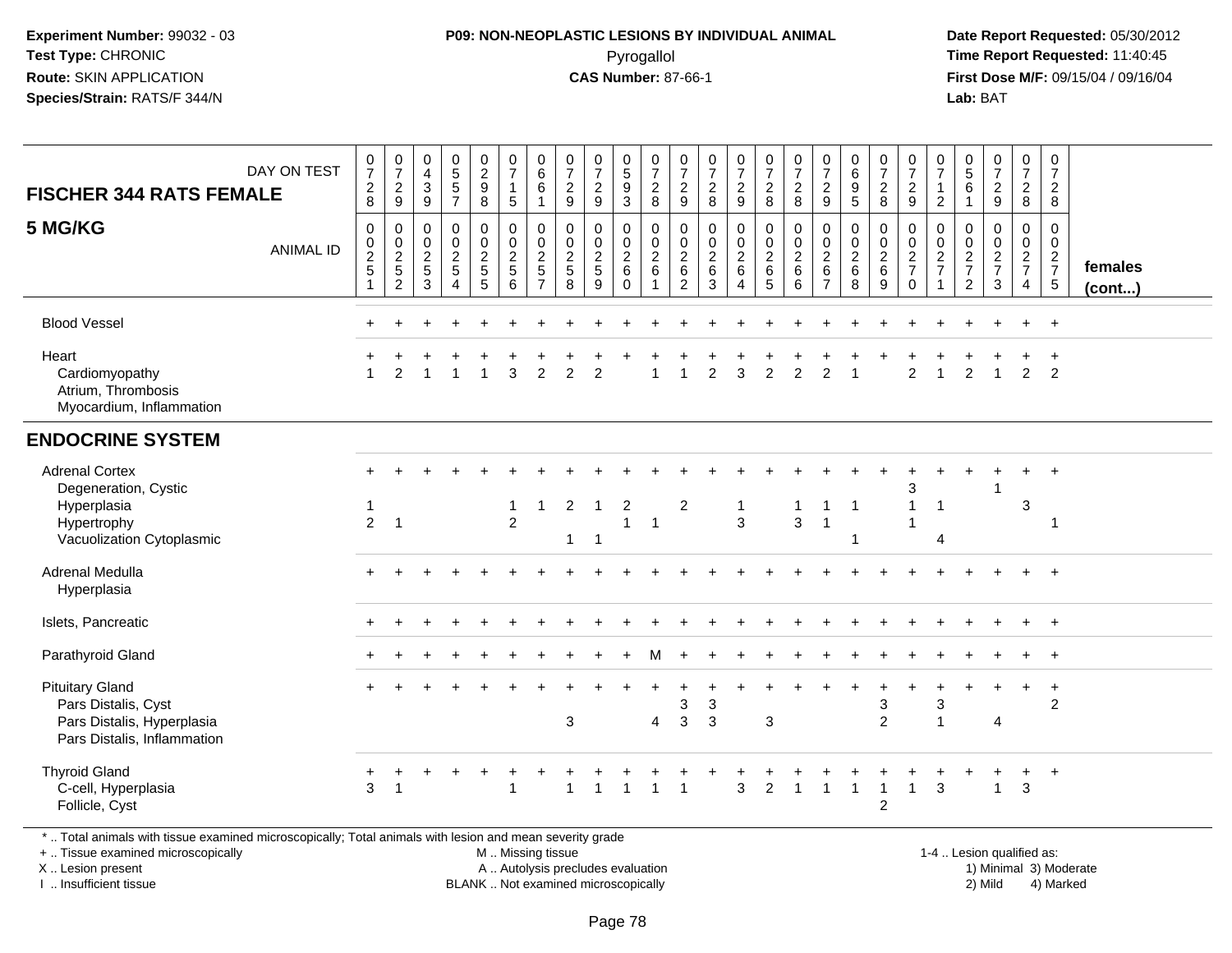## **P09: NON-NEOPLASTIC LESIONS BY INDIVIDUAL ANIMAL**Pyrogallol **Time Report Requested:** 11:40:45

 **Date Report Requested:** 05/30/2012 **First Dose M/F:** 09/15/04 / 09/16/04 Lab: BAT **Lab:** BAT

| DAY ON TEST<br><b>FISCHER 344 RATS FEMALE</b> | 0<br>$\rightarrow$<br>ົ<br>$\epsilon$<br>8 | ◡<br>9                                     |  | U<br><u>_</u><br>У<br>8                 | 0<br>⇁<br>$\mathbf{p}$                 | U<br>6<br>6                               | 0<br>9                           | 9            | υ<br>C | v<br>∼<br>8               | U<br>9                              |                    | U<br>9           |   |             | ັບ<br>▃<br>9                       |               | $\circ$     | 0<br><sup>o</sup><br>∼<br>9       |  | U             | 0<br>◠<br><u>_</u><br>8           | 0<br>$\overline{ }$<br>2<br>$\epsilon$<br>8                    |                         |
|-----------------------------------------------|--------------------------------------------|--------------------------------------------|--|-----------------------------------------|----------------------------------------|-------------------------------------------|----------------------------------|--------------|--------|---------------------------|-------------------------------------|--------------------|------------------|---|-------------|------------------------------------|---------------|-------------|-----------------------------------|--|---------------|-----------------------------------|----------------------------------------------------------------|-------------------------|
| 5 MG/KG<br><b>ANIMAL ID</b>                   | 0<br>U.<br>$\sim$<br><u>_</u><br>.5        | ν<br>U.<br>$\sqrt{2}$<br>-<br>.5<br>$\sim$ |  | 0<br>O<br><u>.</u><br><sub>5</sub><br>5 | 0<br>0<br><u>_</u><br>$5^{\circ}$<br>6 | U<br>υ<br><u>_</u><br>.5<br>$\rightarrow$ | 0<br>0<br>$\sim$<br>-<br>C.<br>8 | ∼<br>.5<br>9 | 6      | ν<br>U<br>$\epsilon$<br>6 | 0<br>U<br><u>_</u><br>6<br><u>_</u> | <u>_</u><br>6<br>◡ | 0<br>v<br>റ<br>6 | 6 | ∼<br>$\sim$ | ັບ<br>υ<br><u>_</u><br>$\sim$<br>b | <u>_</u><br>6 | ົ<br>6<br>9 | 0<br>U<br>$\sim$<br><u>_</u><br>0 |  | <u>_</u><br>చ | 0<br>0<br>$\sim$<br><u>_</u><br>4 | 0<br>0<br>$\sim$<br>$\epsilon$<br>$\rightarrow$<br>$5^{\circ}$ | females<br>$($ cont $)$ |

#### **GENERAL BODY SYSTEM**

NONE

#### **GENITAL SYSTEM**Clitoral Gland $\alpha$  <sup>+</sup> <sup>+</sup> <sup>+</sup> <sup>+</sup> <sup>+</sup> <sup>+</sup> <sup>+</sup> <sup>+</sup> <sup>+</sup> <sup>+</sup> <sup>+</sup> <sup>+</sup> <sup>+</sup> <sup>+</sup> <sup>+</sup> <sup>+</sup> <sup>+</sup> <sup>+</sup> <sup>+</sup> <sup>+</sup> <sup>+</sup> <sup>+</sup> <sup>+</sup> <sup>+</sup> Hyperplasia Inflammation <sup>2</sup> <sup>2</sup> **Ovary**  $\mathsf y$  <sup>+</sup> <sup>+</sup> <sup>+</sup> <sup>+</sup> <sup>+</sup> <sup>+</sup> <sup>+</sup> <sup>+</sup> <sup>+</sup> <sup>+</sup> <sup>+</sup> <sup>+</sup> <sup>+</sup> <sup>+</sup> <sup>+</sup> <sup>+</sup> <sup>+</sup> <sup>+</sup> <sup>+</sup> <sup>+</sup> <sup>+</sup> <sup>+</sup> <sup>+</sup> <sup>+</sup> Cystt and  $\sim$  3  $3 \hspace{2.5cm} 3 \hspace{2.5cm} 3$ Uterus <sup>+</sup> <sup>+</sup> <sup>+</sup> <sup>+</sup> <sup>+</sup> <sup>+</sup> <sup>+</sup> <sup>+</sup> <sup>+</sup> <sup>+</sup> <sup>+</sup> <sup>+</sup> <sup>+</sup> <sup>+</sup> <sup>+</sup> <sup>+</sup> <sup>+</sup> <sup>+</sup> <sup>+</sup> <sup>+</sup> <sup>+</sup> <sup>+</sup> <sup>+</sup> <sup>+</sup> <sup>+</sup> Hemorrhage Endometrium, Hyperplasia, Cysticc  $\sim$  2 <sup>2</sup> Vagina Inflammation**HEMATOPOIETIC SYSTEM**Bone Marrow <sup>+</sup> <sup>+</sup> <sup>+</sup> <sup>+</sup> <sup>+</sup> <sup>+</sup> <sup>+</sup> <sup>+</sup> <sup>+</sup> <sup>+</sup> <sup>+</sup> <sup>+</sup> <sup>+</sup> <sup>+</sup> <sup>+</sup> <sup>+</sup> <sup>+</sup> <sup>+</sup> <sup>+</sup> <sup>+</sup> <sup>+</sup> <sup>+</sup> <sup>+</sup> <sup>+</sup> <sup>+</sup> Hyperplasiaa a 3  $4$  4  $4$ Lymph Node <sup>+</sup> <sup>+</sup> Mediastinal, Congestion $\mathsf{n}$  3 Mediastinal, Hyperplasia, Plasma Cell $\blacksquare$ Lymph Node, Mandibularr M <sup>M</sup> <sup>M</sup> <sup>M</sup> <sup>M</sup> <sup>M</sup> <sup>M</sup> <sup>M</sup> <sup>M</sup> <sup>M</sup> <sup>M</sup> <sup>M</sup> <sup>M</sup> <sup>M</sup> <sup>M</sup> <sup>M</sup> <sup>M</sup> <sup>M</sup> <sup>M</sup> <sup>M</sup> <sup>M</sup> <sup>M</sup> <sup>M</sup> <sup>M</sup> <sup>M</sup> \* .. Total animals with tissue examined microscopically; Total animals with lesion and mean severity grade+ .. Tissue examined microscopicallyM .. Missing tissue

X .. Lesion present

I .. Insufficient tissue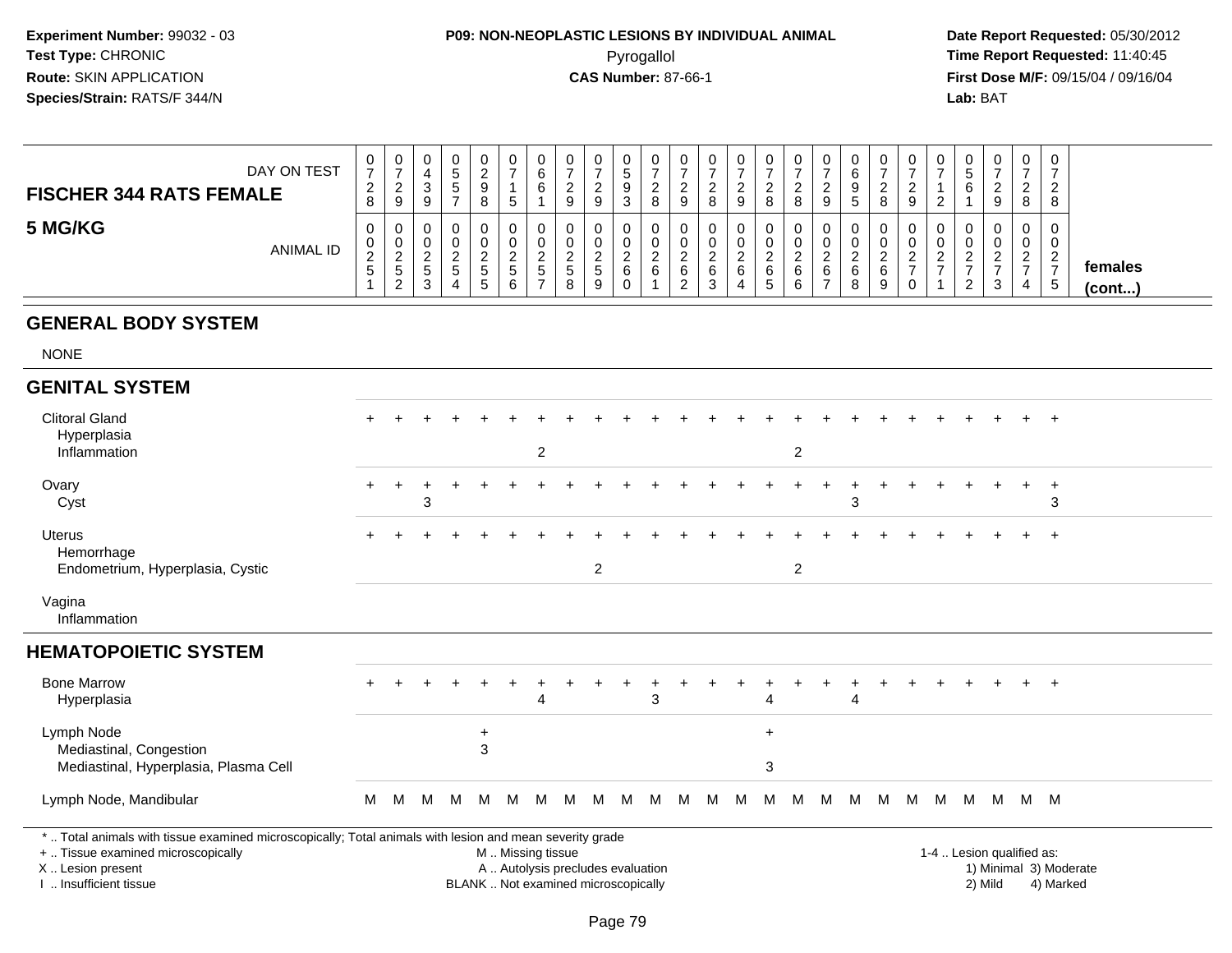## **P09: NON-NEOPLASTIC LESIONS BY INDIVIDUAL ANIMAL**Pyrogallol **Time Report Requested:** 11:40:45

 **Date Report Requested:** 05/30/2012 **First Dose M/F:** 09/15/04 / 09/16/04 Lab: BAT **Lab:** BAT

| DAY ON TEST<br><b>FISCHER 344 RATS FEMALE</b>                                                                                             | $\frac{0}{7}$<br>$_{\rm 8}^2$                                             | $\frac{0}{7}$<br>$\frac{2}{9}$       | $\pmb{0}$<br>$\overline{4}$<br>$\ensuremath{\mathsf{3}}$<br>9       | $\begin{array}{c} 0 \\ 5 \\ 5 \end{array}$<br>$\overline{7}$                     | $\begin{smallmatrix} 0\\2\\9 \end{smallmatrix}$<br>8 | $\begin{array}{c} 0 \\ 7 \end{array}$<br>$\mathbf{1}$<br>$5\phantom{.0}$ | $_{6}^{\rm 0}$<br>$\,6\,$<br>$\mathbf{1}$                         | $\frac{0}{7}$<br>$\sqrt{2}$<br>9            | $\frac{0}{7}$<br>$\frac{2}{9}$                      | $\begin{array}{c} 0 \\ 5 \\ 9 \end{array}$<br>3           | $\frac{0}{7}$<br>8                                                                               | $\frac{0}{7}$<br>$\frac{2}{9}$                   | $\frac{0}{7}$<br>$\frac{2}{8}$                   | $\frac{0}{7}$<br>$\frac{2}{9}$                         | $\begin{array}{c} 0 \\ 7 \\ 2 \\ 8 \end{array}$       | $\frac{0}{7}$<br>$\overline{c}$<br>8 | $\frac{0}{7}$<br>$\overline{2}$<br>9                           | $\boldsymbol{0}$<br>$\,6$<br>$9\,$<br>5          | $\frac{0}{7}$<br>$\overline{\mathbf{c}}$<br>8           | $\begin{array}{c} 0 \\ 7 \\ 2 \end{array}$<br>9       | $\begin{array}{c} 0 \\ 7 \end{array}$<br>$\mathbf{1}$<br>$\overline{2}$ | $\begin{array}{c} 0 \\ 5 \\ 6 \end{array}$<br>$\overline{1}$                | $\frac{0}{7}$<br>$\boldsymbol{2}$<br>9 | 0728                                                | $\begin{smallmatrix}0\\7\end{smallmatrix}$<br>$\frac{2}{8}$       |                   |
|-------------------------------------------------------------------------------------------------------------------------------------------|---------------------------------------------------------------------------|--------------------------------------|---------------------------------------------------------------------|----------------------------------------------------------------------------------|------------------------------------------------------|--------------------------------------------------------------------------|-------------------------------------------------------------------|---------------------------------------------|-----------------------------------------------------|-----------------------------------------------------------|--------------------------------------------------------------------------------------------------|--------------------------------------------------|--------------------------------------------------|--------------------------------------------------------|-------------------------------------------------------|--------------------------------------|----------------------------------------------------------------|--------------------------------------------------|---------------------------------------------------------|-------------------------------------------------------|-------------------------------------------------------------------------|-----------------------------------------------------------------------------|----------------------------------------|-----------------------------------------------------|-------------------------------------------------------------------|-------------------|
| 5 MG/KG<br><b>ANIMAL ID</b>                                                                                                               | $\pmb{0}$<br>$\begin{array}{c} 0 \\ 2 \\ 5 \end{array}$<br>$\overline{1}$ | 0<br>$\frac{0}{2}$<br>$\overline{c}$ | $\boldsymbol{0}$<br>$\begin{array}{c} 0 \\ 2 \\ 5 \end{array}$<br>3 | $\mathbf 0$<br>$\mathbf 0$<br>$\overline{2}$<br>$\overline{5}$<br>$\overline{A}$ | 0<br>$\mathsf{O}\xspace$<br>$\overline{2}$<br>5<br>5 | $\pmb{0}$<br>$\frac{0}{2}$<br>6                                          | 0<br>$\mathsf{O}\xspace$<br>$\overline{2}$<br>5<br>$\overline{7}$ | 0<br>0<br>$\overline{2}$<br>$\sqrt{5}$<br>8 | 0<br>$\pmb{0}$<br>$\overline{2}$<br>$\sqrt{5}$<br>9 | 0<br>$\mathsf 0$<br>$\overline{2}$<br>$\,6\,$<br>$\Omega$ | $\mathbf 0$<br>$\begin{smallmatrix} 0\\2 \end{smallmatrix}$<br>$6\phantom{1}6$<br>$\overline{1}$ | 0<br>$\pmb{0}$<br>$\overline{2}$<br>$\,6\,$<br>2 | 0<br>$\pmb{0}$<br>$\overline{2}$<br>$\,6\,$<br>3 | 0<br>$^{\rm 0}_{\rm 2}$<br>6<br>$\boldsymbol{\Lambda}$ | 0<br>$\overline{0}$<br>$\overline{2}$<br>$\,6\,$<br>5 | 0<br>$\frac{0}{2}$<br>$\,6\,$<br>6   | 0<br>$\boldsymbol{0}$<br>$\overline{2}$<br>6<br>$\overline{7}$ | 0<br>$\pmb{0}$<br>$\overline{2}$<br>$\,6\,$<br>8 | 0<br>$\pmb{0}$<br>$\overline{2}$<br>$6\phantom{a}$<br>9 | 0<br>$\mathsf{O}\xspace$<br>$\frac{2}{7}$<br>$\Omega$ | 0<br>$\begin{array}{c} 0 \\ 2 \\ 7 \end{array}$                         | $\mathbf 0$<br>$\begin{array}{c} 0 \\ 2 \\ 7 \end{array}$<br>$\overline{2}$ | 0<br>$\mathbf 0$<br>$\frac{2}{7}$<br>3 | 0<br>$\mathbf 0$<br>$\frac{2}{7}$<br>$\overline{4}$ | $\mathbf 0$<br>$\overline{0}$<br>$\frac{2}{7}$<br>$5\phantom{.0}$ | females<br>(cont) |
| Lymph Node, Mesenteric<br>Infiltration Cellular, Histiocyte<br>Inflammation                                                               | $+$                                                                       |                                      |                                                                     |                                                                                  |                                                      |                                                                          |                                                                   |                                             |                                                     |                                                           |                                                                                                  |                                                  |                                                  |                                                        | 3                                                     |                                      |                                                                |                                                  |                                                         |                                                       |                                                                         |                                                                             |                                        |                                                     | $\overline{+}$                                                    |                   |
| Spleen<br>Hematopoietic Cell Proliferation<br>Hyperplasia, Lymphoid<br>Infarct<br>Pigmentation, Hemosiderin<br>Lymphoid Follicle, Atrophy |                                                                           |                                      |                                                                     |                                                                                  |                                                      |                                                                          | 3                                                                 |                                             |                                                     |                                                           |                                                                                                  |                                                  |                                                  |                                                        |                                                       |                                      |                                                                | 2<br>$\mathbf{3}$                                |                                                         |                                                       |                                                                         |                                                                             |                                        |                                                     |                                                                   |                   |
| Thymus                                                                                                                                    |                                                                           |                                      |                                                                     |                                                                                  |                                                      |                                                                          |                                                                   |                                             |                                                     |                                                           |                                                                                                  |                                                  |                                                  |                                                        |                                                       |                                      |                                                                |                                                  |                                                         |                                                       |                                                                         |                                                                             |                                        | $\ddot{}$                                           | $^{+}$                                                            |                   |
| <b>INTEGUMENTARY SYSTEM</b>                                                                                                               |                                                                           |                                      |                                                                     |                                                                                  |                                                      |                                                                          |                                                                   |                                             |                                                     |                                                           |                                                                                                  |                                                  |                                                  |                                                        |                                                       |                                      |                                                                |                                                  |                                                         |                                                       |                                                                         |                                                                             |                                        |                                                     |                                                                   |                   |
| <b>Mammary Gland</b><br>Inflammation<br>Duct, Cyst                                                                                        |                                                                           |                                      |                                                                     |                                                                                  |                                                      |                                                                          |                                                                   |                                             |                                                     |                                                           |                                                                                                  |                                                  |                                                  |                                                        |                                                       |                                      |                                                                |                                                  |                                                         |                                                       |                                                                         |                                                                             |                                        |                                                     | $+$                                                               |                   |
| Skin<br>Hyperkeratosis<br>Site Of Application, Hyperkeratosis<br>Site Of Application, Hyperplasia<br>Site Of Application, Inflammation    | -1                                                                        |                                      |                                                                     | $\mathbf{1}$                                                                     |                                                      |                                                                          |                                                                   |                                             |                                                     |                                                           |                                                                                                  |                                                  |                                                  |                                                        |                                                       |                                      | $\mathbf{1}$                                                   |                                                  |                                                         |                                                       |                                                                         |                                                                             |                                        |                                                     |                                                                   |                   |
| <b>MUSCULOSKELETAL SYSTEM</b>                                                                                                             |                                                                           |                                      |                                                                     |                                                                                  |                                                      |                                                                          |                                                                   |                                             |                                                     |                                                           |                                                                                                  |                                                  |                                                  |                                                        |                                                       |                                      |                                                                |                                                  |                                                         |                                                       |                                                                         |                                                                             |                                        |                                                     |                                                                   |                   |
| <b>Bone</b>                                                                                                                               |                                                                           |                                      |                                                                     |                                                                                  |                                                      |                                                                          |                                                                   |                                             |                                                     |                                                           |                                                                                                  |                                                  |                                                  |                                                        |                                                       |                                      |                                                                |                                                  |                                                         |                                                       |                                                                         |                                                                             |                                        | $\ddot{}$                                           | $+$                                                               |                   |
| <b>NERVOUS SYSTEM</b>                                                                                                                     |                                                                           |                                      |                                                                     |                                                                                  |                                                      |                                                                          |                                                                   |                                             |                                                     |                                                           |                                                                                                  |                                                  |                                                  |                                                        |                                                       |                                      |                                                                |                                                  |                                                         |                                                       |                                                                         |                                                                             |                                        |                                                     |                                                                   |                   |

\* .. Total animals with tissue examined microscopically; Total animals with lesion and mean severity grade

+ .. Tissue examined microscopically

X .. Lesion present

I .. Insufficient tissue

M .. Missing tissue

A .. Autolysis precludes evaluation

BLANK .. Not examined microscopically 2) Mild 4) Marked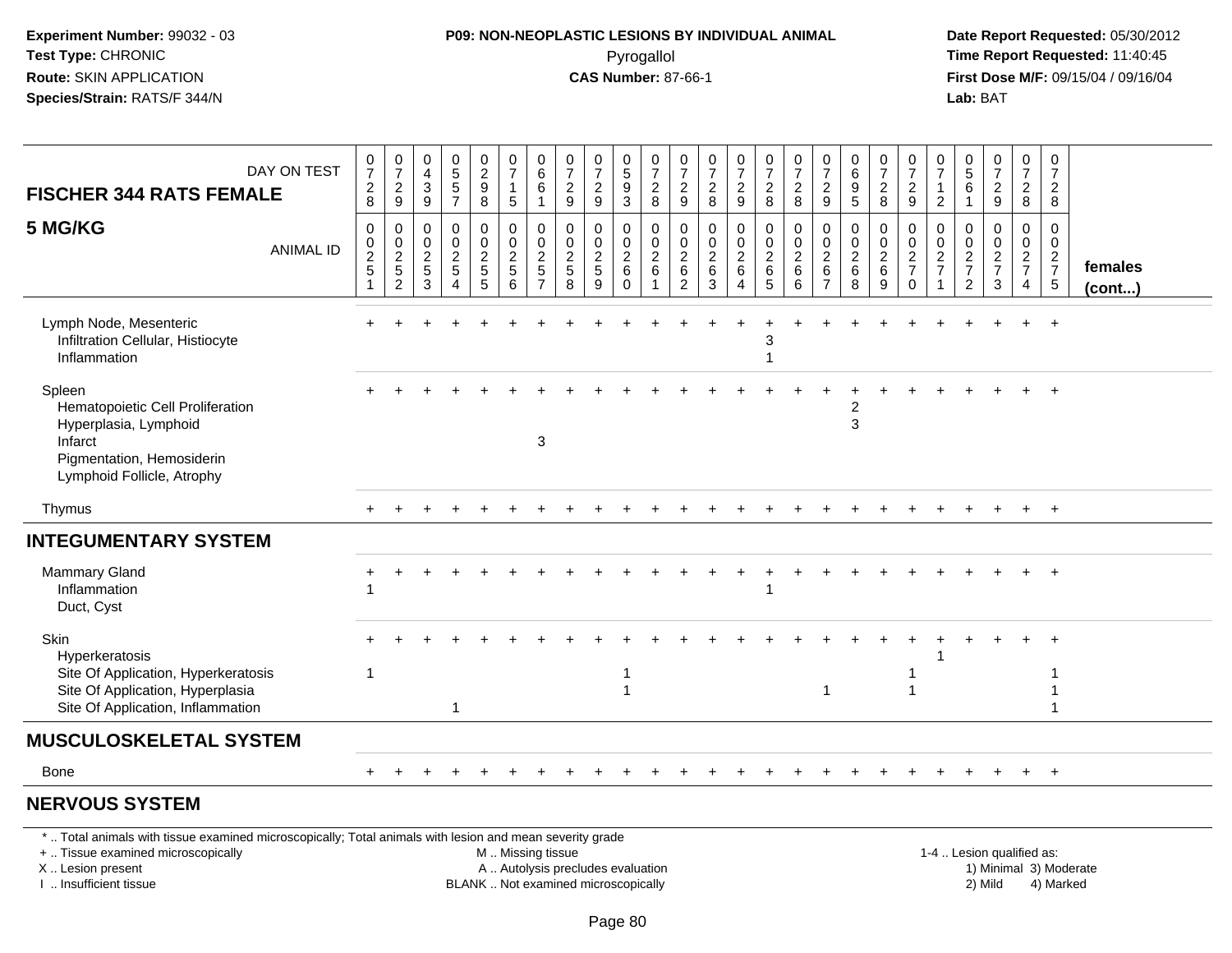#### **P09: NON-NEOPLASTIC LESIONS BY INDIVIDUAL ANIMAL**Pyrogallol **Time Report Requested:** 11:40:45

 **Date Report Requested:** 05/30/2012 **First Dose M/F:** 09/15/04 / 09/16/04 Lab: BAT **Lab:** BAT

| DAY ON TEST<br><b>FISCHER 344 RATS FEMALE</b><br>5 MG/KG<br><b>ANIMAL ID</b>                                                                                                                          | $\frac{0}{7}$<br>$\sqrt{2}$<br>8<br>$\mathbf 0$<br>$\mathbf 0$<br>$\frac{2}{5}$<br>$\overline{1}$ | $\frac{0}{7}$<br>$\frac{2}{9}$<br>$\mathbf 0$<br>$\mathbf 0$<br>$\frac{2}{5}$<br>$\boldsymbol{2}$ | $\begin{array}{c} 0 \\ 4 \\ 3 \\ 9 \end{array}$<br>$\mathbf 0$<br>$\frac{0}{2}$<br>3 | $0$<br>5<br>5<br>5<br>7<br>$\begin{smallmatrix}0\0\0\end{smallmatrix}$<br>$\frac{2}{5}$<br>$\overline{4}$ | $\begin{smallmatrix} 0\\2\\9 \end{smallmatrix}$<br>8<br>0<br>$\ddot{\mathbf{0}}$<br>$\frac{2}{5}$<br>5 | $\frac{0}{7}$<br>$\mathbf{1}$<br>5<br>$\begin{array}{c}\n0 \\ 0 \\ 2 \\ 5\n\end{array}$<br>6 | $\begin{array}{c} 0 \\ 6 \end{array}$<br>$\,6\,$<br>$\overline{1}$<br>0<br>$\mathbf 0$<br>$\sqrt{2}$<br>5<br>$\overline{7}$ | $\frac{0}{7}$<br>$\overline{2}$<br>9<br>$\mathsf{O}\xspace$<br>$\mathbf 0$<br>$\boldsymbol{2}$<br>5<br>8 | $\frac{0}{7}$<br>$\frac{2}{9}$<br>0<br>$\mathsf{O}\xspace$<br>$\frac{2}{5}$<br>9 | $\begin{array}{c} 0 \\ 5 \\ 9 \end{array}$<br>$\overline{3}$<br>0<br>$\ddot{\mathbf{0}}$<br>$\frac{2}{6}$<br>$\Omega$ | $\frac{0}{7}$<br>$\frac{2}{8}$<br>$\pmb{0}$<br>$\ddot{\mathbf{0}}$<br>$\frac{2}{6}$ | $\frac{0}{7}$<br>$\frac{2}{9}$<br>$\boldsymbol{0}$<br>$\frac{0}{2}$ 6<br>2 | $\frac{0}{7}$<br>$\frac{2}{8}$<br>$\pmb{0}$<br>$\ddot{\mathbf{0}}$<br>$\frac{2}{6}$<br>3 | $\frac{0}{7}$<br>$\frac{2}{9}$<br>0<br>$\overline{0}$<br>$\overline{a}$<br>6<br>4 | $\frac{0}{7}$<br>8<br>$\begin{array}{c} 0 \\ 0 \\ 2 \\ 6 \end{array}$<br>5 | $\begin{smallmatrix}0\\7\end{smallmatrix}$<br>$\overline{2}$<br>8<br>$_{\rm 0}^{\rm 0}$<br>$\frac{2}{6}$<br>6 | $\frac{0}{7}$<br>$\sqrt{2}$<br>9<br>0<br>$\pmb{0}$<br>$\overline{c}$<br>6 | 0<br>9<br>5<br>5<br>$\mathbf 0$<br>$\ddot{\mathbf{0}}$<br>$\frac{2}{6}$<br>8 | $\frac{0}{7}$<br>$_{8}^{\rm 2}$<br>0<br>$\pmb{0}$<br>$\frac{2}{6}$<br>9 | $\frac{0}{7}$<br>$\sqrt{2}$<br>9<br>$\mathbf 0$<br>$\ddot{\mathbf{0}}$<br>$\frac{2}{7}$<br>$\mathbf 0$ | $\frac{0}{7}$<br>$\mathbf{1}$<br>$\overline{2}$<br>0<br>$\pmb{0}$<br>$\frac{2}{7}$ | $\begin{array}{c} 0 \\ 5 \\ 6 \end{array}$<br>$\mathbf{1}$<br>$\,0\,$<br>$\pmb{0}$<br>$\frac{2}{7}$<br>$\overline{2}$ | $\frac{0}{7}$<br>$\frac{2}{9}$<br>00027<br>3 | $\frac{0}{7}$<br>$_{8}^{\rm 2}$<br>$\begin{smallmatrix} 0\\0 \end{smallmatrix}$<br>$rac{2}{7}$<br>$\overline{4}$ | 0<br>$\overline{7}$<br>$\overline{2}$<br>8<br>0<br>$\ddot{\mathbf{0}}$<br>$\frac{2}{7}$<br>$5\phantom{.0}$ | females<br>$($ cont $)$ |
|-------------------------------------------------------------------------------------------------------------------------------------------------------------------------------------------------------|---------------------------------------------------------------------------------------------------|---------------------------------------------------------------------------------------------------|--------------------------------------------------------------------------------------|-----------------------------------------------------------------------------------------------------------|--------------------------------------------------------------------------------------------------------|----------------------------------------------------------------------------------------------|-----------------------------------------------------------------------------------------------------------------------------|----------------------------------------------------------------------------------------------------------|----------------------------------------------------------------------------------|-----------------------------------------------------------------------------------------------------------------------|-------------------------------------------------------------------------------------|----------------------------------------------------------------------------|------------------------------------------------------------------------------------------|-----------------------------------------------------------------------------------|----------------------------------------------------------------------------|---------------------------------------------------------------------------------------------------------------|---------------------------------------------------------------------------|------------------------------------------------------------------------------|-------------------------------------------------------------------------|--------------------------------------------------------------------------------------------------------|------------------------------------------------------------------------------------|-----------------------------------------------------------------------------------------------------------------------|----------------------------------------------|------------------------------------------------------------------------------------------------------------------|------------------------------------------------------------------------------------------------------------|-------------------------|
| <b>Brain</b><br>Hemorrhage<br>Hydrocephalus                                                                                                                                                           |                                                                                                   |                                                                                                   |                                                                                      |                                                                                                           |                                                                                                        | $\overline{2}$                                                                               |                                                                                                                             |                                                                                                          |                                                                                  | $\overline{c}$                                                                                                        |                                                                                     |                                                                            |                                                                                          |                                                                                   |                                                                            |                                                                                                               |                                                                           |                                                                              |                                                                         |                                                                                                        |                                                                                    | $\mathbf{1}$                                                                                                          |                                              |                                                                                                                  |                                                                                                            |                         |
| <b>RESPIRATORY SYSTEM</b>                                                                                                                                                                             |                                                                                                   |                                                                                                   |                                                                                      |                                                                                                           |                                                                                                        |                                                                                              |                                                                                                                             |                                                                                                          |                                                                                  |                                                                                                                       |                                                                                     |                                                                            |                                                                                          |                                                                                   |                                                                            |                                                                                                               |                                                                           |                                                                              |                                                                         |                                                                                                        |                                                                                    |                                                                                                                       |                                              |                                                                                                                  |                                                                                                            |                         |
| Larynx<br>Foreign Body<br>Inflammation                                                                                                                                                                |                                                                                                   |                                                                                                   |                                                                                      |                                                                                                           |                                                                                                        |                                                                                              |                                                                                                                             |                                                                                                          |                                                                                  |                                                                                                                       |                                                                                     |                                                                            |                                                                                          |                                                                                   |                                                                            |                                                                                                               |                                                                           |                                                                              |                                                                         |                                                                                                        |                                                                                    |                                                                                                                       |                                              |                                                                                                                  |                                                                                                            |                         |
| Lung<br>Congestion<br>Hemorrhage                                                                                                                                                                      |                                                                                                   |                                                                                                   |                                                                                      |                                                                                                           |                                                                                                        |                                                                                              |                                                                                                                             |                                                                                                          |                                                                                  |                                                                                                                       |                                                                                     |                                                                            |                                                                                          |                                                                                   |                                                                            |                                                                                                               |                                                                           |                                                                              |                                                                         |                                                                                                        |                                                                                    |                                                                                                                       |                                              |                                                                                                                  | $\overline{+}$                                                                                             |                         |
| Inflammation<br>Alveolar Epithelium, Hyperplasia<br>Alveolus, Infiltration Cellular, Histiocyte<br>Serosa, Fibrosis                                                                                   |                                                                                                   |                                                                                                   |                                                                                      | $\mathbf{1}$                                                                                              |                                                                                                        | $\overline{1}$                                                                               |                                                                                                                             |                                                                                                          |                                                                                  |                                                                                                                       | $\overline{4}$                                                                      |                                                                            |                                                                                          | 1                                                                                 |                                                                            |                                                                                                               |                                                                           | $\mathbf{1}$<br>$\overline{1}$                                               | $\overline{1}$                                                          |                                                                                                        |                                                                                    |                                                                                                                       | $\mathbf{1}$                                 | $\overline{2}$                                                                                                   |                                                                                                            |                         |
| <b>Nose</b><br>Inflammation                                                                                                                                                                           |                                                                                                   | 1                                                                                                 |                                                                                      |                                                                                                           |                                                                                                        |                                                                                              |                                                                                                                             |                                                                                                          | $\overline{2}$                                                                   | 3                                                                                                                     |                                                                                     |                                                                            | $\overline{2}$                                                                           |                                                                                   | $\overline{2}$                                                             |                                                                                                               |                                                                           |                                                                              |                                                                         |                                                                                                        | 3                                                                                  |                                                                                                                       | $\overline{1}$                               | +<br>$\mathbf{3}$                                                                                                | $\ddot{}$                                                                                                  |                         |
| Metaplasia, Squamous<br>Thrombosis<br>Goblet Cell, Hyperplasia<br>Nasolacrimal Duct, Inflammation<br>Respiratory Epithelium, Necrosis<br>Squamous Epithelium, Necrosis<br>Vomeronasal Organ, Necrosis |                                                                                                   | 3                                                                                                 |                                                                                      |                                                                                                           |                                                                                                        |                                                                                              |                                                                                                                             |                                                                                                          |                                                                                  | -1                                                                                                                    |                                                                                     |                                                                            |                                                                                          |                                                                                   |                                                                            |                                                                                                               |                                                                           |                                                                              |                                                                         |                                                                                                        | 3                                                                                  | 2                                                                                                                     |                                              |                                                                                                                  |                                                                                                            |                         |
| Trachea                                                                                                                                                                                               |                                                                                                   |                                                                                                   |                                                                                      |                                                                                                           |                                                                                                        |                                                                                              |                                                                                                                             |                                                                                                          |                                                                                  |                                                                                                                       |                                                                                     |                                                                            |                                                                                          |                                                                                   |                                                                            |                                                                                                               |                                                                           |                                                                              |                                                                         |                                                                                                        |                                                                                    |                                                                                                                       |                                              |                                                                                                                  | $\ddot{}$                                                                                                  |                         |

\* .. Total animals with tissue examined microscopically; Total animals with lesion and mean severity grade

+ .. Tissue examined microscopically

X .. Lesion present

I .. Insufficient tissue

M .. Missing tissue

A .. Autolysis precludes evaluation

BLANK .. Not examined microscopically 2) Mild 4) Marked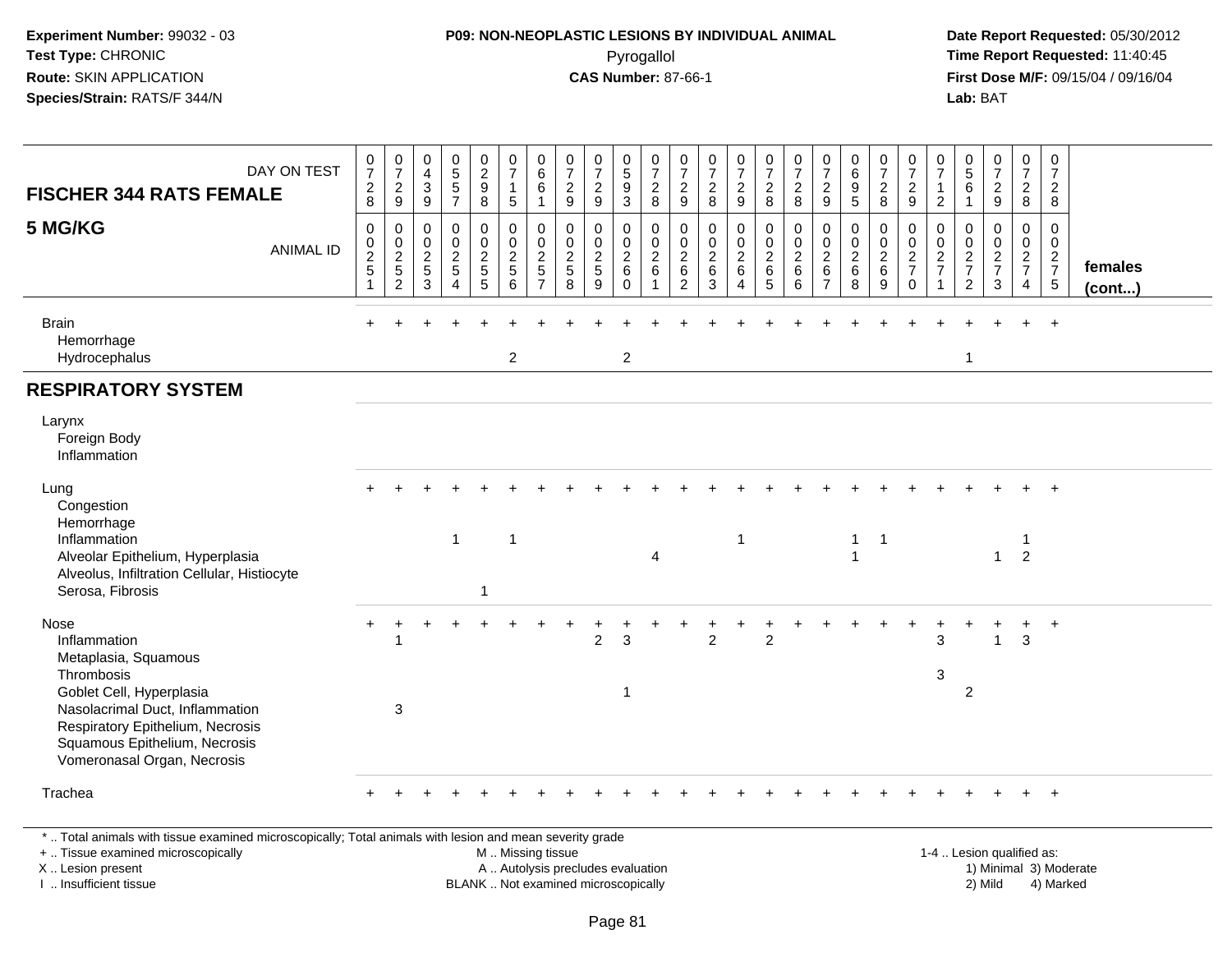#### **P09: NON-NEOPLASTIC LESIONS BY INDIVIDUAL ANIMAL**Pyrogallol **Time Report Requested:** 11:40:45

 **Date Report Requested:** 05/30/2012 **First Dose M/F:** 09/15/04 / 09/16/04 Lab: BAT **Lab:** BAT

| <b>FISCHER 344 RATS FEMALE</b><br>5 MG/KG                                        | DAY ON TEST<br><b>ANIMAL ID</b> | $\pmb{0}$<br>$\overline{7}$<br>$\sqrt{2}$<br>8<br>$\mathbf 0$<br>$\boldsymbol{0}$<br>$\frac{2}{5}$<br>1 | 0<br>$\overline{7}$<br>$\overline{c}$<br>9<br>0<br>$\mathbf 0$<br>$\overline{c}$<br>5<br>2 | 0<br>$\overline{4}$<br>$\ensuremath{\mathsf{3}}$<br>9<br>0<br>$\pmb{0}$<br>$\overline{c}$<br>$\sqrt{5}$<br>3 | $\begin{array}{c} 0 \\ 5 \\ 5 \end{array}$<br>$\overline{7}$<br>0<br>$\mathsf{O}$<br>$\overline{c}$<br>5<br>4 | $\begin{smallmatrix} 0\\2\\9 \end{smallmatrix}$<br>8<br>0<br>$\mathbf 0$<br>$\frac{2}{5}$<br>5 | $\frac{0}{7}$<br>$\mathbf 1$<br>5<br>$\pmb{0}$<br>$\pmb{0}$<br>$\boldsymbol{2}$<br>$\sqrt{5}$<br>6 | $\begin{array}{c} 0 \\ 6 \end{array}$<br>6<br>0<br>$\mathbf 0$<br>$\sqrt{2}$<br>5<br>$\overline{ }$ | 0<br>$\overline{7}$<br>$\overline{2}$<br>9<br>0<br>$\pmb{0}$<br>$\overline{2}$<br>$\sqrt{5}$<br>8 | $\frac{0}{7}$<br>$\overline{c}$<br>9<br>0<br>0<br>$\overline{c}$<br>5<br>9 | $\begin{array}{c} 0 \\ 5 \\ 9 \end{array}$<br>3<br>0<br>$\pmb{0}$<br>$\boldsymbol{2}$<br>6<br>$\Omega$ | $\frac{0}{7}$<br>$\overline{c}$<br>8<br>0<br>$\mathbf 0$<br>$\frac{2}{6}$ | 0<br>$\overline{7}$<br>$\sqrt{2}$<br>9<br>0<br>$\mathbf 0$<br>$\frac{2}{6}$<br>$\overline{2}$ | $\frac{0}{7}$<br>$\boldsymbol{2}$<br>$\bf8$<br>$\mathbf 0$<br>$\pmb{0}$<br>$\frac{2}{6}$<br>3 | $\frac{0}{7}$<br>$\sqrt{2}$<br>$9\,$<br>0<br>$\mathsf 0$<br>$\frac{2}{6}$<br>$\overline{4}$ | $\frac{0}{7}$<br>$\overline{a}$<br>8<br>0<br>$\pmb{0}$<br>$\overline{a}$<br>$\,6$<br>5 | $\frac{0}{7}$<br>$\overline{c}$<br>8<br>0<br>$\pmb{0}$<br>$\boldsymbol{2}$<br>6<br>6 | $\frac{0}{7}$<br>$\sqrt{2}$<br>$\boldsymbol{9}$<br>0<br>0<br>$\overline{2}$<br>6<br>$\overline{7}$ | $_{6}^{\rm 0}$<br>$\boldsymbol{9}$<br>$\sqrt{5}$<br>0<br>$\pmb{0}$<br>$\boldsymbol{2}$<br>$\,6\,$<br>8 | $\frac{0}{7}$<br>$\sqrt{2}$<br>8<br>0<br>$\pmb{0}$<br>$\frac{2}{6}$<br>9 | $\frac{0}{7}$<br>$\boldsymbol{2}$<br>$\boldsymbol{9}$<br>0<br>0<br>$\frac{2}{7}$<br>$\Omega$ | 0<br>$\overline{7}$<br>$\overline{2}$<br>0<br>$\mathbf 0$<br>$\sqrt{2}$<br>$\overline{7}$ | 0<br>$5\,$<br>6<br>0<br>0<br>$\boldsymbol{2}$<br>$\overline{7}$<br>$\overline{2}$ | $\frac{0}{7}$<br>$\overline{a}$<br>9<br>0<br>$\boldsymbol{0}$<br>$\frac{2}{7}$<br>3 | $\frac{0}{7}$<br>$\frac{2}{8}$<br>0<br>$\pmb{0}$<br>$\frac{2}{7}$<br>$\overline{4}$ | 0<br>$\overline{7}$<br>$\overline{a}$<br>8<br>0<br>0<br>$\frac{2}{7}$<br>$\sqrt{5}$ | females<br>$($ cont $)$ |
|----------------------------------------------------------------------------------|---------------------------------|---------------------------------------------------------------------------------------------------------|--------------------------------------------------------------------------------------------|--------------------------------------------------------------------------------------------------------------|---------------------------------------------------------------------------------------------------------------|------------------------------------------------------------------------------------------------|----------------------------------------------------------------------------------------------------|-----------------------------------------------------------------------------------------------------|---------------------------------------------------------------------------------------------------|----------------------------------------------------------------------------|--------------------------------------------------------------------------------------------------------|---------------------------------------------------------------------------|-----------------------------------------------------------------------------------------------|-----------------------------------------------------------------------------------------------|---------------------------------------------------------------------------------------------|----------------------------------------------------------------------------------------|--------------------------------------------------------------------------------------|----------------------------------------------------------------------------------------------------|--------------------------------------------------------------------------------------------------------|--------------------------------------------------------------------------|----------------------------------------------------------------------------------------------|-------------------------------------------------------------------------------------------|-----------------------------------------------------------------------------------|-------------------------------------------------------------------------------------|-------------------------------------------------------------------------------------|-------------------------------------------------------------------------------------|-------------------------|
| <b>SPECIAL SENSES SYSTEM</b>                                                     |                                 |                                                                                                         |                                                                                            |                                                                                                              |                                                                                                               |                                                                                                |                                                                                                    |                                                                                                     |                                                                                                   |                                                                            |                                                                                                        |                                                                           |                                                                                               |                                                                                               |                                                                                             |                                                                                        |                                                                                      |                                                                                                    |                                                                                                        |                                                                          |                                                                                              |                                                                                           |                                                                                   |                                                                                     |                                                                                     |                                                                                     |                         |
| Eye<br>Cataract<br>Synechia<br>Bilateral, Retina, Atrophy                        |                                 |                                                                                                         |                                                                                            |                                                                                                              |                                                                                                               |                                                                                                |                                                                                                    |                                                                                                     |                                                                                                   |                                                                            |                                                                                                        |                                                                           |                                                                                               |                                                                                               |                                                                                             |                                                                                        |                                                                                      |                                                                                                    |                                                                                                        |                                                                          | $\overline{2}$                                                                               |                                                                                           |                                                                                   |                                                                                     |                                                                                     | $\ddot{}$<br>$\mathbf{3}$                                                           |                         |
| Retina, Atrophy<br>Retina, Dysplasia                                             |                                 |                                                                                                         |                                                                                            |                                                                                                              |                                                                                                               |                                                                                                |                                                                                                    |                                                                                                     |                                                                                                   |                                                                            |                                                                                                        |                                                                           |                                                                                               |                                                                                               |                                                                                             |                                                                                        |                                                                                      |                                                                                                    |                                                                                                        |                                                                          | $\sqrt{3}$<br>$\overline{2}$                                                                 |                                                                                           |                                                                                   |                                                                                     |                                                                                     | 3                                                                                   |                         |
| <b>Harderian Gland</b><br>Hyperplasia<br>Inflammation<br>Pigmentation, Porphyrin |                                 |                                                                                                         |                                                                                            |                                                                                                              |                                                                                                               |                                                                                                |                                                                                                    | $\overline{c}$                                                                                      |                                                                                                   |                                                                            |                                                                                                        |                                                                           |                                                                                               | 3                                                                                             |                                                                                             | $\overline{c}$                                                                         |                                                                                      |                                                                                                    |                                                                                                        |                                                                          |                                                                                              |                                                                                           |                                                                                   |                                                                                     | $\overline{2}$                                                                      | $\overline{ }$                                                                      |                         |
| <b>URINARY SYSTEM</b>                                                            |                                 |                                                                                                         |                                                                                            |                                                                                                              |                                                                                                               |                                                                                                |                                                                                                    |                                                                                                     |                                                                                                   |                                                                            |                                                                                                        |                                                                           |                                                                                               |                                                                                               |                                                                                             |                                                                                        |                                                                                      |                                                                                                    |                                                                                                        |                                                                          |                                                                                              |                                                                                           |                                                                                   |                                                                                     |                                                                                     |                                                                                     |                         |
| Kidney<br>Accumulation, Hyaline Droplet<br>Cyst                                  |                                 |                                                                                                         |                                                                                            |                                                                                                              |                                                                                                               |                                                                                                |                                                                                                    |                                                                                                     |                                                                                                   |                                                                            |                                                                                                        |                                                                           |                                                                                               |                                                                                               | $\overline{\mathbf{c}}$                                                                     |                                                                                        |                                                                                      |                                                                                                    |                                                                                                        |                                                                          |                                                                                              |                                                                                           |                                                                                   | $\overline{2}$                                                                      | $^+$                                                                                | $^{+}$                                                                              |                         |
| Infiltration Cellular, Lipocyte<br>Nephropathy                                   |                                 | $\mathbf 1$                                                                                             | $\overline{2}$                                                                             | -1                                                                                                           |                                                                                                               |                                                                                                | $\overline{1}$                                                                                     |                                                                                                     | $\mathbf{1}$                                                                                      | $\mathbf 1$                                                                |                                                                                                        | -1                                                                        |                                                                                               |                                                                                               |                                                                                             | 2                                                                                      | 3                                                                                    | 2                                                                                                  | 3                                                                                                      | $\overline{2}$                                                           | 3                                                                                            |                                                                                           | 1                                                                                 | $\overline{2}$                                                                      | $\mathbf{1}$                                                                        | $\overline{\phantom{0}}$                                                            |                         |
| <b>Urinary Bladder</b><br>Transitional Epithelium, Hyperplasia                   |                                 |                                                                                                         |                                                                                            |                                                                                                              |                                                                                                               |                                                                                                |                                                                                                    |                                                                                                     |                                                                                                   |                                                                            |                                                                                                        |                                                                           |                                                                                               |                                                                                               |                                                                                             |                                                                                        |                                                                                      |                                                                                                    |                                                                                                        |                                                                          |                                                                                              |                                                                                           |                                                                                   |                                                                                     |                                                                                     |                                                                                     |                         |

\* .. Total animals with tissue examined microscopically; Total animals with lesion and mean severity grade

+ .. Tissue examined microscopically

X .. Lesion present

I .. Insufficient tissue

 M .. Missing tissueA .. Autolysis precludes evaluation

 1-4 .. Lesion qualified as: BLANK .. Not examined microscopically 2) Mild 4) Marked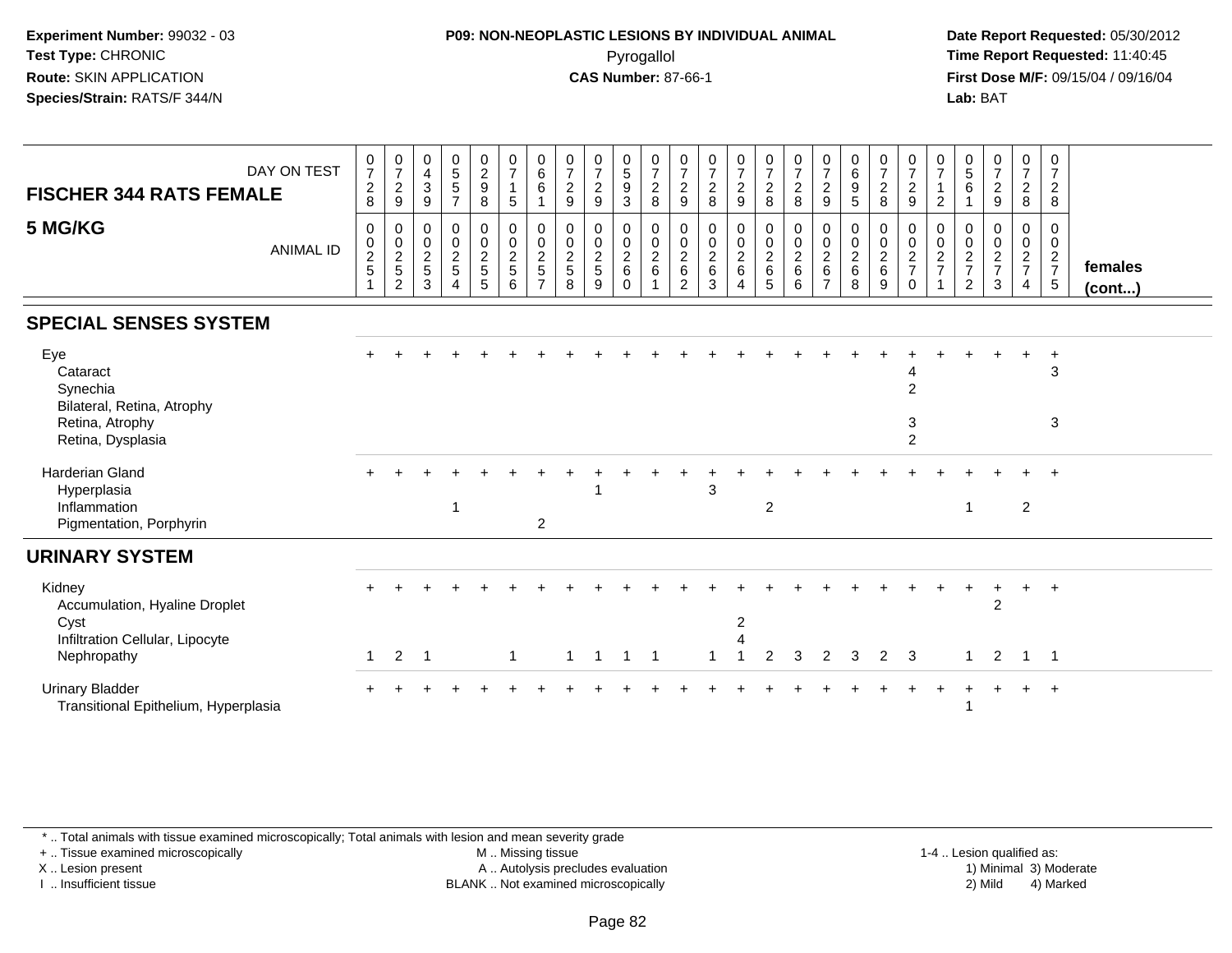### **P09: NON-NEOPLASTIC LESIONS BY INDIVIDUAL ANIMAL**Pyrogallol **Time Report Requested:** 11:40:45

 **Date Report Requested:** 05/30/2012 **First Dose M/F:** 09/15/04 / 09/16/04 Lab: BAT **Lab:** BAT

| DAY ON TEST<br><b>FISCHER 344 RATS FEMALE</b>                                         | $\frac{0}{7}$<br>$\frac{2}{9}$                               | $\begin{array}{c} 0 \\ 7 \end{array}$<br>$\mathbf{1}$<br>$\mathbf{1}$ | $\frac{0}{7}$<br>$\frac{2}{9}$    | $\frac{0}{7}$<br>$\frac{2}{8}$  | $\frac{0}{7}$<br>$\frac{2}{9}$                                   | 0<br>$\,6\,$<br>$6\phantom{1}6$<br>$6\phantom{1}6$              | $\begin{array}{c} 0 \\ 6 \\ 7 \end{array}$<br>5  | $\frac{0}{7}$<br>$\frac{2}{9}$  | $\frac{0}{7}$<br>$\frac{2}{9}$                   | 0<br>0<br>0<br>9<br>5                                | 0624                                                              | $\frac{0}{7}$<br>8                             | 0729                            | $\frac{0}{7}$<br>8                                          | $\frac{0}{7}$<br>$\frac{2}{9}$                              | 0729                                   | $\begin{array}{c} 0 \\ 5 \\ 3 \end{array}$<br>$\overline{4}$ | $\frac{0}{7}$<br>$_{\rm 8}^2$                                     | $\frac{0}{7}$<br>$\frac{2}{9}$                                                | $\frac{0}{7}$<br>8                                                | $\begin{array}{c} 0 \\ 6 \end{array}$<br>9<br>$\,6\,$ | $\begin{array}{c} 0 \\ 5 \\ 7 \end{array}$<br>$\overline{2}$ | 0729                                   | 0729                  | 0<br>$\overline{7}$<br>$\overline{2}$<br>8                    |    |                                               |
|---------------------------------------------------------------------------------------|--------------------------------------------------------------|-----------------------------------------------------------------------|-----------------------------------|---------------------------------|------------------------------------------------------------------|-----------------------------------------------------------------|--------------------------------------------------|---------------------------------|--------------------------------------------------|------------------------------------------------------|-------------------------------------------------------------------|------------------------------------------------|---------------------------------|-------------------------------------------------------------|-------------------------------------------------------------|----------------------------------------|--------------------------------------------------------------|-------------------------------------------------------------------|-------------------------------------------------------------------------------|-------------------------------------------------------------------|-------------------------------------------------------|--------------------------------------------------------------|----------------------------------------|-----------------------|---------------------------------------------------------------|----|-----------------------------------------------|
| 5 MG/KG<br><b>ANIMAL ID</b>                                                           | $\pmb{0}$<br>$\begin{array}{c} 0 \\ 2 \\ 7 \end{array}$<br>6 | $\pmb{0}$<br>$\frac{0}{2}$<br>$\overline{7}$                          | $\mathbf 0$<br>$\frac{0}{2}$<br>8 | $\pmb{0}$<br>$\frac{0}{2}$<br>9 | $\pmb{0}$<br>$\mathsf{O}\xspace$<br>$\frac{2}{8}$<br>$\mathbf 0$ | $\pmb{0}$<br>$\pmb{0}$<br>$\overline{2}$<br>8<br>$\overline{1}$ | $\mathbf 0$<br>$\mathbf 0$<br>$\frac{2}{8}$<br>2 | $\pmb{0}$<br>$\frac{0}{2}$<br>3 | $\mathsf{O}\xspace$<br>$\frac{0}{2}$<br>$\Delta$ | 0<br>$\begin{array}{c} 0 \\ 2 \\ 8 \\ 5 \end{array}$ | $\begin{array}{c} 0 \\ 0 \\ 2 \\ 8 \end{array}$<br>$6\phantom{1}$ | $\mathbf 0$<br>$\frac{0}{2}$<br>$\overline{7}$ | $\pmb{0}$<br>$\frac{0}{2}$<br>8 | 0<br>$\mathsf{O}\xspace$<br>$\frac{2}{8}$<br>$\overline{9}$ | $\begin{array}{c} 0 \\ 0 \\ 2 \\ 9 \end{array}$<br>$\Omega$ | $\boldsymbol{0}$<br>$\frac{0}{2}$<br>1 | $\pmb{0}$<br>$\begin{array}{c} 0 \\ 2 \\ 9 \\ 2 \end{array}$ | $\pmb{0}$<br>$\begin{smallmatrix} 0\\2\\9 \end{smallmatrix}$<br>3 | $\mathbf 0$<br>$\mathsf{O}\xspace$<br>$\frac{2}{9}$<br>$\boldsymbol{\Lambda}$ | $\begin{array}{c} 0 \\ 0 \\ 2 \\ 9 \end{array}$<br>$\overline{5}$ | 0<br>$\mathbf 0$<br>$\frac{2}{9}$<br>6                | $\pmb{0}$<br>$0$<br>$2$<br>$9$<br>$7$                        | 0<br>$\mathbf 0$<br>$\frac{2}{9}$<br>8 | 0<br>0<br>0<br>9<br>0 | $\mathbf 0$<br>$\mathbf 0$<br>3<br>$\mathbf 0$<br>$\mathbf 0$ |    | * TOTALS                                      |
| <b>ALIMENTARY SYSTEM</b>                                                              |                                                              |                                                                       |                                   |                                 |                                                                  |                                                                 |                                                  |                                 |                                                  |                                                      |                                                                   |                                                |                                 |                                                             |                                                             |                                        |                                                              |                                                                   |                                                                               |                                                                   |                                                       |                                                              |                                        |                       |                                                               |    |                                               |
| Esophagus                                                                             |                                                              |                                                                       |                                   |                                 |                                                                  |                                                                 |                                                  |                                 |                                                  |                                                      |                                                                   |                                                |                                 |                                                             |                                                             |                                        |                                                              |                                                                   |                                                                               |                                                                   |                                                       |                                                              |                                        |                       |                                                               | 50 |                                               |
| Intestine Large, Cecum<br>Ulcer                                                       |                                                              |                                                                       |                                   |                                 |                                                                  |                                                                 |                                                  |                                 |                                                  |                                                      |                                                                   |                                                |                                 |                                                             |                                                             |                                        |                                                              |                                                                   |                                                                               |                                                                   |                                                       |                                                              |                                        |                       | $\ddot{}$                                                     | 50 | $12.0$                                        |
| Intestine Large, Colon<br>Parasite Metazoan                                           |                                                              |                                                                       |                                   | $\pmb{\times}$                  |                                                                  |                                                                 |                                                  |                                 |                                                  |                                                      |                                                                   |                                                |                                 |                                                             |                                                             |                                        |                                                              |                                                                   |                                                                               |                                                                   |                                                       |                                                              |                                        | X                     | $\ddot{}$                                                     | 50 | $5\phantom{.0}$                               |
| Intestine Large, Rectum<br>Parasite Metazoan                                          |                                                              |                                                                       |                                   |                                 |                                                                  | $\ddot{}$                                                       | X                                                |                                 |                                                  |                                                      |                                                                   |                                                |                                 |                                                             |                                                             |                                        |                                                              | $\ddot{}$                                                         | X                                                                             |                                                                   |                                                       |                                                              | $\ddot{}$                              | $\ddot{}$<br>X        | $+$                                                           | 50 | 8                                             |
| Intestine Small, Duodenum                                                             |                                                              |                                                                       |                                   |                                 |                                                                  |                                                                 |                                                  |                                 |                                                  |                                                      |                                                                   |                                                |                                 |                                                             |                                                             |                                        |                                                              |                                                                   |                                                                               |                                                                   |                                                       |                                                              |                                        |                       | $\ddot{}$                                                     | 50 |                                               |
| Intestine Small, Ileum<br>Inflammation                                                |                                                              |                                                                       |                                   |                                 |                                                                  |                                                                 |                                                  |                                 |                                                  |                                                      |                                                                   |                                                |                                 |                                                             |                                                             |                                        |                                                              |                                                                   |                                                                               |                                                                   |                                                       |                                                              |                                        |                       | $+$                                                           | 50 | $12.0$                                        |
| Intestine Small, Jejunum                                                              |                                                              |                                                                       |                                   |                                 |                                                                  |                                                                 |                                                  |                                 |                                                  |                                                      |                                                                   |                                                |                                 |                                                             |                                                             |                                        |                                                              |                                                                   |                                                                               |                                                                   |                                                       |                                                              |                                        |                       |                                                               | 50 |                                               |
| Liver<br>Angiectasis<br><b>Basophilic Focus</b>                                       | X                                                            |                                                                       | X                                 |                                 |                                                                  | $X$ $X$ $X$                                                     |                                                  |                                 |                                                  |                                                      |                                                                   |                                                |                                 |                                                             | X X X X X X X X X X                                         |                                        |                                                              | $\overline{2}$                                                    |                                                                               |                                                                   |                                                       |                                                              |                                        | $X$ $X$               | $\ddot{}$                                                     | 50 | 2.0<br>34                                     |
| Clear Cell Focus<br>Degeneration, Cystic<br><b>Eosinophilic Focus</b><br>Fatty Change |                                                              |                                                                       |                                   |                                 | 1                                                                |                                                                 |                                                  |                                 |                                                  | X                                                    |                                                                   |                                                | $X$ $X$                         |                                                             |                                                             |                                        |                                                              |                                                                   |                                                                               |                                                                   |                                                       |                                                              |                                        |                       |                                                               |    | $\blacktriangleleft$<br>1.0<br>Δ<br>3.0<br>1. |
| Hematopoietic Cell Proliferation<br>Hepatodiaphragmatic Nodule<br>Inflammation        |                                                              | $\mathbf{1}$                                                          |                                   | $\overline{1}$                  | $\overline{\mathbf{1}}$                                          | $1 \quad 1$                                                     |                                                  |                                 |                                                  | $1 \quad 1$                                          |                                                                   |                                                |                                 | $\mathbf{1}$                                                |                                                             |                                        | $\mathsf X$<br>$\mathbf{1}$                                  | $\overline{1}$                                                    |                                                                               |                                                                   |                                                       | $\mathbf{1}$                                                 |                                        | 1                     | X                                                             |    | 1.0<br>1<br>6<br>26 1.2                       |

\* .. Total animals with tissue examined microscopically; Total animals with lesion and mean severity grade

+ .. Tissue examined microscopically

X .. Lesion present

I .. Insufficient tissue

 M .. Missing tissueA .. Autolysis precludes evaluation

BLANK .. Not examined microscopically 2) Mild 4) Marked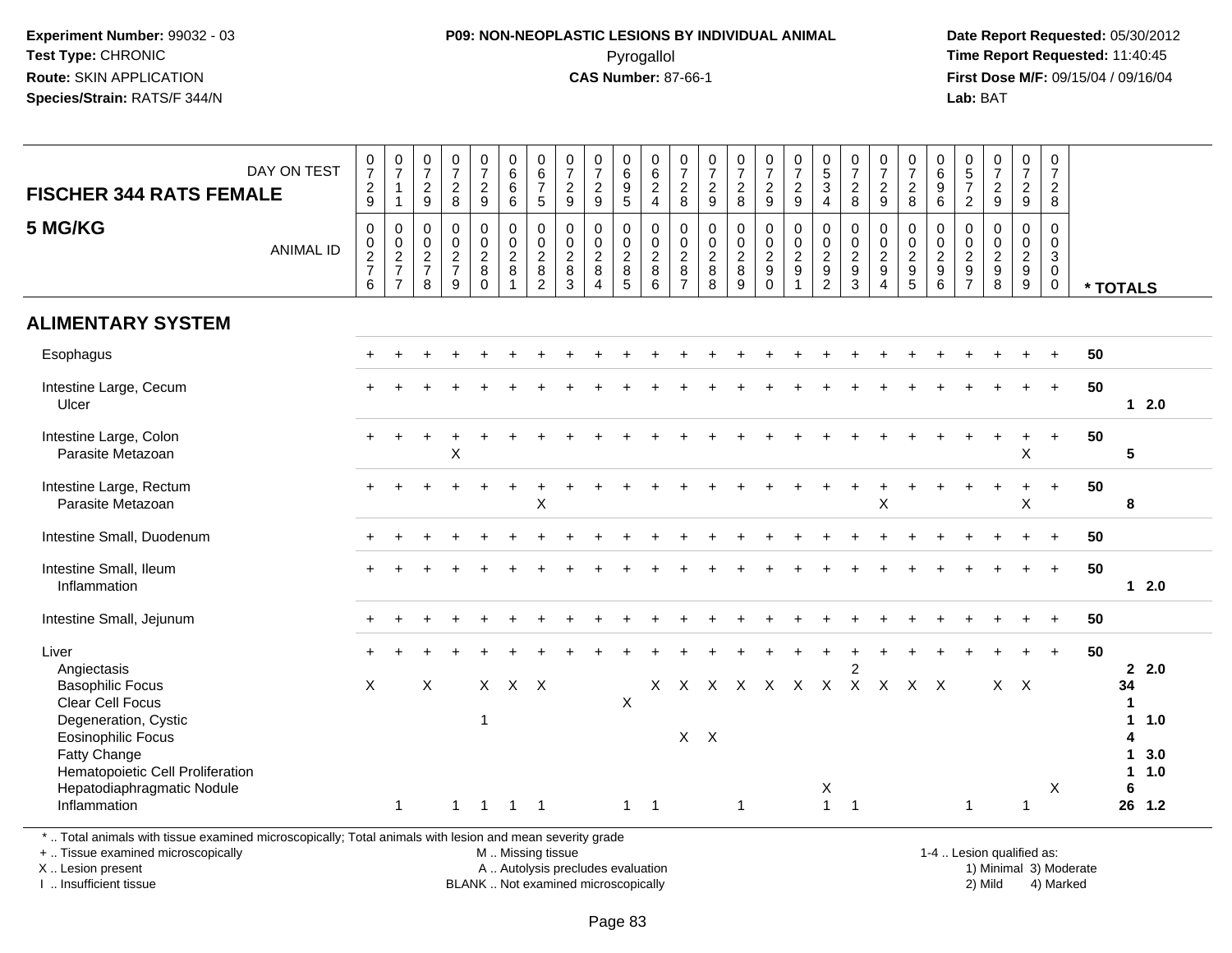#### **P09: NON-NEOPLASTIC LESIONS BY INDIVIDUAL ANIMAL**Pyrogallol **Time Report Requested:** 11:40:45

 **Date Report Requested:** 05/30/2012 **First Dose M/F:** 09/15/04 / 09/16/04 Lab: BAT **Lab:** BAT

| DAY ON TEST<br><b>FISCHER 344 RATS FEMALE</b>                                                                                                                     | $\frac{0}{7}$<br>$\frac{2}{9}$         | $\frac{0}{7}$<br>$\overline{1}$<br>$\mathbf{1}$                             | $\frac{0}{7}$<br>$\frac{2}{9}$                  | $\begin{array}{c} 0 \\ 7 \end{array}$<br>$_{\rm 8}^2$     | $\begin{array}{c} 0 \\ 7 \end{array}$<br>$\frac{2}{9}$                           | $\begin{array}{c} 0 \\ 6 \\ 6 \end{array}$<br>$\overline{6}$ | $\begin{array}{c} 0 \\ 6 \\ 7 \end{array}$<br>$\overline{5}$              | $\frac{0}{7}$<br>$\frac{2}{9}$                         | 0729                                                                             | 0<br>9<br>5                                                  | 0624                    | 0728                                                                    | $\frac{0}{7}$<br>$\frac{2}{9}$                     | $\frac{0}{7}$<br>$\frac{2}{8}$                         | $\frac{0}{7}$<br>$\frac{2}{9}$                                               | 0729                                                  | $\begin{array}{c} 0 \\ 5 \\ 3 \end{array}$<br>4                     | $\frac{0}{7}$<br>$\frac{2}{8}$                                      | 0729                                                                               | $\frac{0}{7}$<br>$_{\rm 8}^2$                                       | $_{6}^{\rm 0}$<br>9<br>6                                    | $\begin{array}{c} 0 \\ 5 \\ 7 \end{array}$<br>$\overline{2}$ | $\frac{0}{7}$<br>$\frac{2}{9}$ | $\begin{smallmatrix}0\\7\end{smallmatrix}$<br>$\frac{2}{9}$ | 0<br>$\overline{7}$<br>$\frac{2}{8}$         |                |                                                           |  |
|-------------------------------------------------------------------------------------------------------------------------------------------------------------------|----------------------------------------|-----------------------------------------------------------------------------|-------------------------------------------------|-----------------------------------------------------------|----------------------------------------------------------------------------------|--------------------------------------------------------------|---------------------------------------------------------------------------|--------------------------------------------------------|----------------------------------------------------------------------------------|--------------------------------------------------------------|-------------------------|-------------------------------------------------------------------------|----------------------------------------------------|--------------------------------------------------------|------------------------------------------------------------------------------|-------------------------------------------------------|---------------------------------------------------------------------|---------------------------------------------------------------------|------------------------------------------------------------------------------------|---------------------------------------------------------------------|-------------------------------------------------------------|--------------------------------------------------------------|--------------------------------|-------------------------------------------------------------|----------------------------------------------|----------------|-----------------------------------------------------------|--|
| 5 MG/KG<br><b>ANIMAL ID</b>                                                                                                                                       | $\mathbf 0$<br>0<br>$\frac{2}{7}$<br>6 | $\mathbf 0$<br>$\begin{array}{c} 0 \\ 2 \\ 7 \end{array}$<br>$\overline{7}$ | 0<br>0<br>$\overline{c}$<br>$\overline{7}$<br>8 | 0<br>$\mathbf 0$<br>$\overline{2}$<br>$\overline{7}$<br>9 | $\pmb{0}$<br>$\begin{smallmatrix} 0\\2 \end{smallmatrix}$<br>$\bf 8$<br>$\Omega$ | 0<br>$\frac{0}{2}$<br>$\overline{1}$                         | $\mathbf 0$<br>$\mathbf 0$<br>$\overline{2}$<br>$\bf 8$<br>$\overline{2}$ | $\mathbf 0$<br>$\mathbf 0$<br>$\overline{2}$<br>8<br>3 | $\mathbf 0$<br>$\begin{smallmatrix} 0\\2\\8 \end{smallmatrix}$<br>$\overline{4}$ | $\mathbf 0$<br>$\mathbf 0$<br>$\overline{2}$<br>$\bf 8$<br>5 | 0<br>$\frac{0}{2}$<br>6 | $\mathbf 0$<br>$\pmb{0}$<br>$\overline{2}$<br>$\bf 8$<br>$\overline{7}$ | $\mathbf 0$<br>0<br>$\overline{c}$<br>$\bf 8$<br>8 | $\pmb{0}$<br>$\mathbf{0} \\ \mathbf{2}$<br>$\, 8$<br>9 | $\mathbf 0$<br>$\mathbf 0$<br>$\overline{2}$<br>$\boldsymbol{9}$<br>$\Omega$ | $\mathsf 0$<br>$\mathbf 0$<br>$\overline{2}$<br>$9\,$ | $\mathbf 0$<br>$_{2}^{\rm 0}$<br>$\boldsymbol{9}$<br>$\overline{2}$ | $\mathbf 0$<br>$\begin{smallmatrix} 0\\2\\9 \end{smallmatrix}$<br>3 | $\mathbf 0$<br>$\mathbf 0$<br>$\overline{2}$<br>$\boldsymbol{9}$<br>$\overline{A}$ | 0<br>$\mathsf{O}\xspace$<br>$\overline{2}$<br>$\boldsymbol{9}$<br>5 | $\mathbf 0$<br>0<br>$\overline{2}$<br>$\boldsymbol{9}$<br>6 | $\mathbf 0$<br>0<br>$\overline{c}$<br>9<br>$\overline{7}$    | 0<br>0<br>$\frac{2}{9}$<br>8   | $\mathbf 0$<br>$\frac{0}{2}$<br>$9\,$                       | 0<br>$\mathbf 0$<br>$\mathfrak{S}$<br>0<br>0 |                | * TOTALS                                                  |  |
| <b>Mixed Cell Focus</b><br>Bile Duct, Hyperplasia<br>Hepatocyte, Hypertrophy<br>Hepatocyte, Necrosis<br>Hepatocyte, Vacuolization Cytoplasmic<br>Portal, Fibrosis | $\overline{1}$                         | X<br>$\overline{1}$                                                         |                                                 |                                                           | $\mathbf{1}$                                                                     |                                                              |                                                                           |                                                        | X<br>$\mathbf{1}$                                                                | $\overline{\phantom{0}}$ 1                                   |                         | -1                                                                      | $\overline{\mathbf{1}}$                            |                                                        | X<br>1                                                                       |                                                       |                                                                     | $\mathbf{1}$                                                        |                                                                                    | $\overline{2}$<br>$\mathbf{1}$                                      | -1<br>2                                                     |                                                              |                                | $\overline{1}$                                              |                                              |                | 5<br>$7 1.0$<br>2.0<br>1<br>1.0<br>1<br>15<br>1.1<br>11.0 |  |
| Mesentery<br><b>Necrosis</b>                                                                                                                                      | $\ddot{}$<br>3                         |                                                                             |                                                 |                                                           |                                                                                  |                                                              |                                                                           |                                                        |                                                                                  |                                                              |                         |                                                                         |                                                    | $\ddot{}$<br>3                                         |                                                                              |                                                       |                                                                     |                                                                     | $\ddot{}$<br>3                                                                     |                                                                     |                                                             |                                                              |                                | $+$<br>3                                                    |                                              | 11             | 11 3.0                                                    |  |
| Oral Mucosa<br>Gingival, Cyst<br>Gingival, Inflammation                                                                                                           |                                        |                                                                             |                                                 |                                                           |                                                                                  |                                                              |                                                                           |                                                        |                                                                                  |                                                              |                         |                                                                         |                                                    |                                                        |                                                                              |                                                       |                                                                     |                                                                     |                                                                                    |                                                                     |                                                             |                                                              |                                |                                                             | $+$<br>4                                     | $\overline{2}$ | 4.0<br>1<br>4.0<br>1                                      |  |
| Pancreas<br><b>Basophilic Focus</b><br>Acinus, Atrophy<br>Acinus, Hyperplasia<br>Duct, Cyst                                                                       |                                        |                                                                             | 3                                               | 3                                                         | $\overline{2}$                                                                   | $\overline{\phantom{0}}$                                     |                                                                           | $\mathbf{1}$                                           | $\overline{2}$                                                                   | $\mathsf X$                                                  |                         |                                                                         | $\overline{2}$                                     | 1                                                      |                                                                              | $\overline{2}$                                        |                                                                     | $\overline{2}$                                                      |                                                                                    |                                                                     |                                                             |                                                              |                                | $\overline{\mathbf{1}}$                                     |                                              | 50             | 13<br>2.0<br>8<br>1.6<br>2, 1.5                           |  |
| Salivary Glands                                                                                                                                                   |                                        |                                                                             |                                                 |                                                           |                                                                                  |                                                              |                                                                           |                                                        |                                                                                  |                                                              |                         |                                                                         |                                                    |                                                        |                                                                              |                                                       |                                                                     |                                                                     |                                                                                    |                                                                     |                                                             |                                                              |                                |                                                             |                                              | 50             |                                                           |  |
| Stomach, Forestomach<br>Ulcer                                                                                                                                     |                                        |                                                                             |                                                 |                                                           |                                                                                  |                                                              |                                                                           | 4                                                      |                                                                                  | $\Lambda$                                                    |                         |                                                                         |                                                    |                                                        |                                                                              |                                                       |                                                                     |                                                                     |                                                                                    |                                                                     |                                                             |                                                              |                                |                                                             | $+$                                          | 50             | 3, 4.0                                                    |  |
| Stomach, Glandular<br>Erosion                                                                                                                                     |                                        |                                                                             |                                                 |                                                           |                                                                                  |                                                              |                                                                           | 3                                                      |                                                                                  |                                                              |                         |                                                                         |                                                    |                                                        |                                                                              |                                                       |                                                                     |                                                                     |                                                                                    |                                                                     |                                                             |                                                              |                                |                                                             |                                              | 50             | 1, 3.0                                                    |  |

#### **CARDIOVASCULAR SYSTEM**

\* .. Total animals with tissue examined microscopically; Total animals with lesion and mean severity grade

+ .. Tissue examined microscopically

X .. Lesion present

I .. Insufficient tissue

M .. Missing tissue

A .. Autolysis precludes evaluation

BLANK .. Not examined microscopically 2) Mild 4) Marked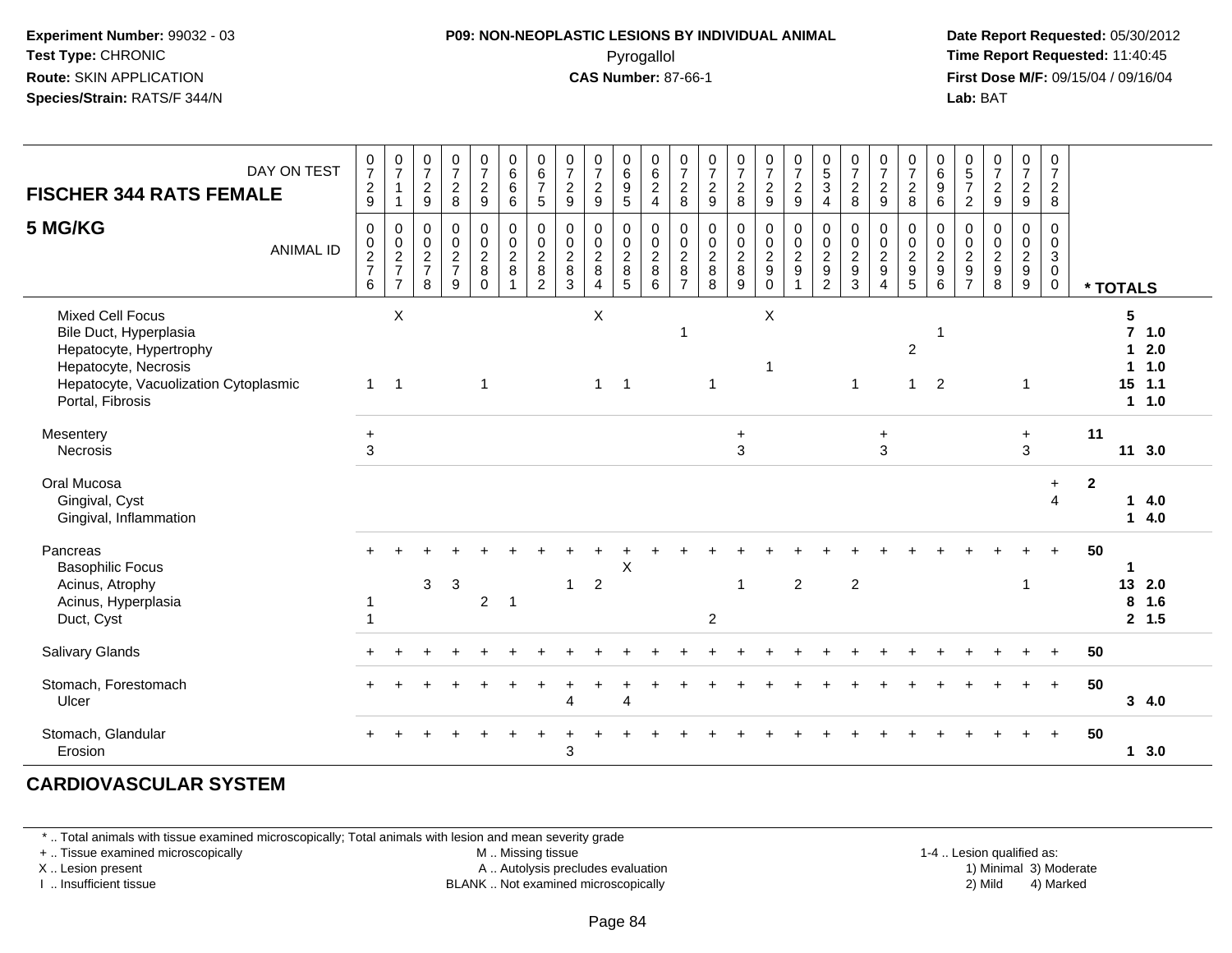## **P09: NON-NEOPLASTIC LESIONS BY INDIVIDUAL ANIMAL**Pyrogallol **Time Report Requested:** 11:40:45

 **Date Report Requested:** 05/30/2012 **First Dose M/F:** 09/15/04 / 09/16/04 Lab: BAT **Lab:** BAT

| <b>FISCHER 344 RATS FEMALE</b><br>5 MG/KG                                                                  | DAY ON TEST<br><b>ANIMAL ID</b> | $\begin{array}{c} 0 \\ 7 \end{array}$<br>$\frac{2}{9}$<br>$\mathsf 0$<br>$\begin{array}{c} 0 \\ 2 \\ 7 \end{array}$<br>6 | $\frac{0}{7}$<br>$\mathbf{1}$<br>$\overline{1}$<br>$\mathbf 0$<br>$\frac{0}{2}$<br>$\overline{7}$ | $\begin{matrix} 0 \\ 7 \end{matrix}$<br>$\sqrt{2}$<br>9<br>$\pmb{0}$<br>$\boldsymbol{0}$<br>$\frac{2}{7}$<br>8 | $\frac{0}{7}$<br>$\sqrt{2}$<br>$\bf 8$<br>$\pmb{0}$<br>$\frac{0}{2}$<br>$\overline{7}$<br>9 | $\frac{0}{7}$<br>$\frac{2}{9}$<br>$\mathsf{O}$<br>$\frac{0}{2}$<br>$\Omega$ | $\begin{array}{c} 0 \\ 6 \\ 6 \end{array}$<br>6<br>$\pmb{0}$<br>$\frac{0}{2}$<br>$\overline{1}$ | $\begin{array}{c} 0 \\ 6 \\ 7 \end{array}$<br>$\sqrt{5}$<br>$\pmb{0}$<br>$\begin{array}{c} 0 \\ 2 \\ 8 \\ 2 \end{array}$ | $\frac{0}{7}$<br>$\sqrt{2}$<br>9<br>0<br>$\mathop{2}\limits^{\mathbb{O}}$<br>$\bf8$<br>3 | $\frac{0}{7}$<br>$\sqrt{2}$<br>9<br>$\pmb{0}$<br>$\frac{0}{2}$<br>$\, 8$<br>$\Delta$ | $_{6}^{\rm 0}$<br>$\boldsymbol{9}$<br>5<br>0<br>$\mathbf 0$<br>$\frac{2}{8}$<br>5 | $062$<br>4<br>$\mathsf 0$<br>$\frac{0}{2}$<br>6 | $\begin{array}{c} 0 \\ 7 \\ 2 \end{array}$<br>8<br>$\pmb{0}$<br>$\frac{0}{2}$<br>$\overline{7}$ | $\frac{0}{7}$<br>$\sqrt{2}$<br>$\boldsymbol{9}$<br>$\mathbf 0$<br>$\frac{0}{2}$<br>8 | $\frac{0}{7}$<br>$\sqrt{2}$<br>8<br>$\mathbf 0$<br>$\frac{0}{2}$<br>9 | $\frac{0}{7}$<br>$\frac{2}{9}$<br>$\pmb{0}$<br>$\frac{0}{2}$<br>$\Omega$ | $\begin{array}{c} 0 \\ 7 \\ 2 \\ 9 \end{array}$<br>$\pmb{0}$<br>$\frac{0}{2}$<br>1 | $\begin{array}{c} 0 \\ 5 \\ 3 \end{array}$<br>$\overline{4}$<br>0<br>$\frac{0}{2}$<br>$\overline{2}$ | $\begin{smallmatrix} 0\\7 \end{smallmatrix}$<br>$\sqrt{2}$<br>8<br>0<br>$\frac{0}{2}$<br>3 | $\begin{array}{c} 0 \\ 7 \end{array}$<br>$\frac{2}{9}$<br>$\pmb{0}$<br>$\frac{0}{2}$<br>$\boldsymbol{\Lambda}$ | $\frac{0}{7}$<br>$\sqrt{2}$<br>8<br>0<br>$\frac{0}{2}$<br>5 | $\begin{array}{c} 0 \\ 6 \\ 9 \end{array}$<br>6<br>$\boldsymbol{0}$<br>$\frac{0}{2}$<br>6 | $\begin{array}{c} 0 \\ 5 \\ 7 \end{array}$<br>$\overline{c}$<br>0<br>$\mathbf 0$<br>$\frac{2}{9}$<br>$\overline{7}$ | $\frac{0}{7}$<br>$\overline{2}$<br>9<br>0<br>$\pmb{0}$<br>$\frac{2}{9}$<br>8 | $\begin{array}{c} 0 \\ 7 \\ 2 \end{array}$<br>$\boldsymbol{9}$<br>$\pmb{0}$<br>$\frac{0}{2}$<br>$\boldsymbol{9}$ | $\begin{array}{c} 0 \\ 7 \end{array}$<br>$\frac{2}{8}$<br>$\mathsf 0$<br>$\mathbf 0$<br>$\frac{3}{0}$<br>$\mathbf 0$ |    | * TOTALS              |                    |
|------------------------------------------------------------------------------------------------------------|---------------------------------|--------------------------------------------------------------------------------------------------------------------------|---------------------------------------------------------------------------------------------------|----------------------------------------------------------------------------------------------------------------|---------------------------------------------------------------------------------------------|-----------------------------------------------------------------------------|-------------------------------------------------------------------------------------------------|--------------------------------------------------------------------------------------------------------------------------|------------------------------------------------------------------------------------------|--------------------------------------------------------------------------------------|-----------------------------------------------------------------------------------|-------------------------------------------------|-------------------------------------------------------------------------------------------------|--------------------------------------------------------------------------------------|-----------------------------------------------------------------------|--------------------------------------------------------------------------|------------------------------------------------------------------------------------|------------------------------------------------------------------------------------------------------|--------------------------------------------------------------------------------------------|----------------------------------------------------------------------------------------------------------------|-------------------------------------------------------------|-------------------------------------------------------------------------------------------|---------------------------------------------------------------------------------------------------------------------|------------------------------------------------------------------------------|------------------------------------------------------------------------------------------------------------------|----------------------------------------------------------------------------------------------------------------------|----|-----------------------|--------------------|
| <b>Blood Vessel</b>                                                                                        |                                 |                                                                                                                          |                                                                                                   |                                                                                                                |                                                                                             |                                                                             |                                                                                                 |                                                                                                                          |                                                                                          |                                                                                      |                                                                                   |                                                 |                                                                                                 |                                                                                      |                                                                       |                                                                          |                                                                                    |                                                                                                      |                                                                                            |                                                                                                                |                                                             |                                                                                           |                                                                                                                     |                                                                              |                                                                                                                  | $\ddot{}$                                                                                                            | 50 |                       |                    |
| Heart<br>Cardiomyopathy<br>Atrium, Thrombosis<br>Myocardium, Inflammation                                  |                                 |                                                                                                                          | $\boldsymbol{\Lambda}$                                                                            |                                                                                                                | $\overline{2}$                                                                              | 3                                                                           | $\overline{1}$                                                                                  | 3                                                                                                                        |                                                                                          | $\overline{2}$                                                                       | 3                                                                                 |                                                 | $\mathbf{1}$                                                                                    | $\overline{2}$                                                                       |                                                                       | 1                                                                        | $\overline{2}$                                                                     |                                                                                                      |                                                                                            |                                                                                                                | $\overline{2}$                                              |                                                                                           | 1                                                                                                                   | $\overline{a}$                                                               | $\div$<br>$\overline{c}$                                                                                         | $+$<br>4                                                                                                             | 50 | 45 1.7<br>11.0        | 14.0               |
| <b>ENDOCRINE SYSTEM</b>                                                                                    |                                 |                                                                                                                          |                                                                                                   |                                                                                                                |                                                                                             |                                                                             |                                                                                                 |                                                                                                                          |                                                                                          |                                                                                      |                                                                                   |                                                 |                                                                                                 |                                                                                      |                                                                       |                                                                          |                                                                                    |                                                                                                      |                                                                                            |                                                                                                                |                                                             |                                                                                           |                                                                                                                     |                                                                              |                                                                                                                  |                                                                                                                      |    |                       |                    |
| <b>Adrenal Cortex</b><br>Degeneration, Cystic<br>Hyperplasia<br>Hypertrophy<br>Vacuolization Cytoplasmic   |                                 | $\mathbf{1}$                                                                                                             |                                                                                                   | $\overline{c}$<br>1                                                                                            | $\overline{2}$<br>-1                                                                        | $\overline{1}$                                                              |                                                                                                 |                                                                                                                          | $\overline{2}$                                                                           | $\overline{2}$                                                                       | $\overline{2}$                                                                    |                                                 | $\overline{2}$                                                                                  | $\overline{2}$                                                                       | $\overline{c}$                                                        | $\overline{2}$<br>$\mathbf{1}$                                           |                                                                                    |                                                                                                      | 3<br>$\overline{c}$<br>1                                                                   | $\mathbf{1}$<br>$\overline{\mathbf{1}}$                                                                        | 1                                                           | 3<br>$\overline{2}$                                                                       |                                                                                                                     | -1                                                                           |                                                                                                                  |                                                                                                                      | 50 | 24<br>15<br>13 1.5    | 42.5<br>1.5<br>1.5 |
| Adrenal Medulla<br>Hyperplasia                                                                             |                                 |                                                                                                                          |                                                                                                   |                                                                                                                |                                                                                             |                                                                             |                                                                                                 |                                                                                                                          |                                                                                          |                                                                                      |                                                                                   |                                                 |                                                                                                 |                                                                                      |                                                                       |                                                                          |                                                                                    |                                                                                                      |                                                                                            |                                                                                                                |                                                             |                                                                                           |                                                                                                                     |                                                                              |                                                                                                                  | $+$                                                                                                                  | 50 |                       | 11.0               |
| Islets, Pancreatic                                                                                         |                                 |                                                                                                                          |                                                                                                   |                                                                                                                |                                                                                             |                                                                             |                                                                                                 |                                                                                                                          |                                                                                          |                                                                                      |                                                                                   |                                                 |                                                                                                 |                                                                                      |                                                                       |                                                                          |                                                                                    |                                                                                                      |                                                                                            |                                                                                                                |                                                             |                                                                                           |                                                                                                                     |                                                                              |                                                                                                                  | $\ddot{}$                                                                                                            | 50 |                       |                    |
| Parathyroid Gland                                                                                          |                                 |                                                                                                                          |                                                                                                   |                                                                                                                |                                                                                             |                                                                             |                                                                                                 |                                                                                                                          |                                                                                          |                                                                                      |                                                                                   |                                                 |                                                                                                 |                                                                                      |                                                                       |                                                                          |                                                                                    |                                                                                                      |                                                                                            |                                                                                                                |                                                             |                                                                                           |                                                                                                                     |                                                                              |                                                                                                                  | $\ddot{}$                                                                                                            | 49 |                       |                    |
| <b>Pituitary Gland</b><br>Pars Distalis, Cyst<br>Pars Distalis, Hyperplasia<br>Pars Distalis, Inflammation |                                 |                                                                                                                          | -1                                                                                                |                                                                                                                | 3                                                                                           | $\overline{2}$                                                              |                                                                                                 |                                                                                                                          |                                                                                          |                                                                                      |                                                                                   | $\overline{2}$                                  |                                                                                                 |                                                                                      |                                                                       | 3                                                                        | $\overline{1}$                                                                     |                                                                                                      | $\overline{2}$                                                                             | $\overline{a}$                                                                                                 |                                                             |                                                                                           | $\overline{\mathbf{A}}$                                                                                             | 3                                                                            | $\div$                                                                                                           | $\ddot{}$                                                                                                            | 50 | 16<br>$1 1.0$         | 8, 3.1<br>2.6      |
| <b>Thyroid Gland</b><br>C-cell, Hyperplasia<br>Follicle, Cyst                                              |                                 | $\mathbf{1}$                                                                                                             |                                                                                                   | $\mathbf{1}$                                                                                                   | $\overline{2}$                                                                              | $\overline{2}$                                                              |                                                                                                 |                                                                                                                          |                                                                                          | 1                                                                                    |                                                                                   |                                                 | $\overline{1}$                                                                                  |                                                                                      | $\overline{\mathbf{1}}$                                               | $\mathbf{1}$                                                             | $\mathbf{1}$                                                                       |                                                                                                      |                                                                                            | $\overline{1}$                                                                                                 | $\overline{2}$                                              |                                                                                           |                                                                                                                     |                                                                              | $\ddot{}$                                                                                                        | $+$                                                                                                                  | 50 | 31 1.4<br>$\mathbf 1$ | 2.0                |

\* .. Total animals with tissue examined microscopically; Total animals with lesion and mean severity grade

+ .. Tissue examined microscopically

X .. Lesion present

I .. Insufficient tissue

 M .. Missing tissueA .. Autolysis precludes evaluation

BLANK .. Not examined microscopically 2) Mild 4) Marked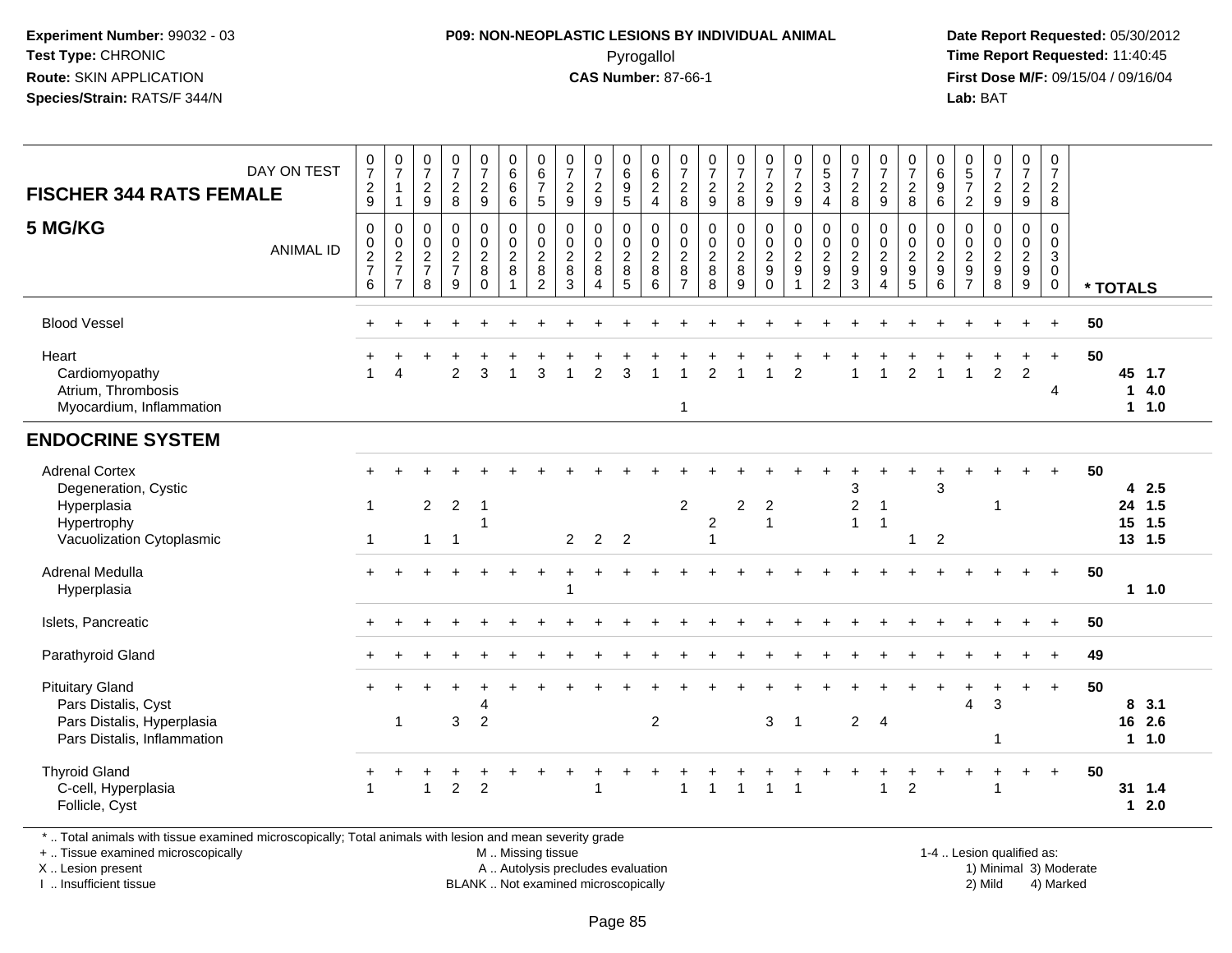# **P09: NON-NEOPLASTIC LESIONS BY INDIVIDUAL ANIMAL**Pyrogallol **Time Report Requested:** 11:40:45

 **Date Report Requested:** 05/30/2012 **First Dose M/F:** 09/15/04 / 09/16/04<br>Lab: BAT **Lab:** BAT

| DAY ON TEST<br><b>FISCHER 344 RATS FEMALE</b> | v<br>$\overline{\phantom{a}}$<br>$\epsilon$<br>9 | U                  | 0<br><u>_</u><br>9      | 0<br>-<br>ົ<br><u>_</u><br>8                 | 0<br>ົ<br><u>_</u><br>9    | $\sim$ | ⌒ | υ<br><u>_</u><br>9 | 0<br><u>_</u><br>9                | 0<br>6<br>9<br>$\mathbf{p}$                            | U<br>6<br>4      | υ<br>8 | 0<br>∼<br>9 | 0<br>◠<br>8 | U<br><u>.</u><br>9 | 0<br><u>_</u><br>9 | ◡<br>- 11<br>ົ<br>4 | 0<br>ົ<br>-<br>8      |               | ∸       | υ<br>6<br>a<br>J<br>6 | <u>_</u> | 0<br><u>_</u><br>9    | U<br><sup>o</sup><br><u>_</u><br>9 | 0<br>ົ<br>-<br>8      |          |
|-----------------------------------------------|--------------------------------------------------|--------------------|-------------------------|----------------------------------------------|----------------------------|--------|---|--------------------|-----------------------------------|--------------------------------------------------------|------------------|--------|-------------|-------------|--------------------|--------------------|---------------------|-----------------------|---------------|---------|-----------------------|----------|-----------------------|------------------------------------|-----------------------|----------|
| 5 MG/KG<br>ANIMAL ID                          | υ<br>U<br>∼<br>6                                 | U<br>U<br><u>.</u> | 0<br>0<br><u>_</u><br>o | 0<br>0<br>ົ<br>$\overline{\phantom{a}}$<br>9 | 0<br>0<br>ົ<br>∼<br>8<br>0 |        |   | 8                  | 0<br>0<br>$\circ$<br>$\circ$<br>4 | $\mathbf{0}$<br>0<br>◠<br><u>_</u><br>8<br>$5^{\circ}$ | U<br>U<br>8<br>6 | υ<br>8 |             | 0<br>8<br>Q | 9                  | 0<br>9             | ÷<br>ົ<br><u>_</u>  | 0<br>0<br>ົ<br>9<br>3 | $\Omega$<br>4 | C<br>৾৾ | υ<br>υ<br>9<br>⌒<br>6 | 9        | 0<br>0<br>ົ<br>9<br>8 | U<br>v<br>9<br>У                   | 0<br>ີ<br>J<br>U<br>◡ | * TOTALS |

#### **GENERAL BODY SYSTEM**

NONE

| <b>GENITAL SYSTEM</b>                                                                                                                                               |           |   |                |   |                           |   |                                                        |   |   |   |   |   |   |   |   |   |   |                     |                |   |   |   |   |                           |                        |              |   |             |  |
|---------------------------------------------------------------------------------------------------------------------------------------------------------------------|-----------|---|----------------|---|---------------------------|---|--------------------------------------------------------|---|---|---|---|---|---|---|---|---|---|---------------------|----------------|---|---|---|---|---------------------------|------------------------|--------------|---|-------------|--|
| <b>Clitoral Gland</b><br>Hyperplasia<br>Inflammation                                                                                                                | $+$       |   |                |   | $\ensuremath{\mathsf{3}}$ |   |                                                        |   |   |   |   |   |   |   |   |   |   | 3<br>$\overline{2}$ |                |   |   |   |   |                           |                        | 50           |   | 3.0<br>42.3 |  |
| Ovary<br>Cyst                                                                                                                                                       | $+$       |   |                |   |                           |   |                                                        |   |   |   |   |   |   |   |   |   |   |                     |                |   |   |   |   |                           | $\ddot{}$              | 50           |   | 3, 3.0      |  |
| Uterus<br>Hemorrhage<br>Endometrium, Hyperplasia, Cystic                                                                                                            | $\ddot{}$ |   | $\overline{2}$ |   |                           |   |                                                        |   |   |   |   |   |   | 2 |   |   |   | $\overline{2}$      |                |   |   |   |   |                           | $+$                    | 50           | 1 | 4.0<br>52.0 |  |
| Vagina<br>Inflammation                                                                                                                                              |           |   |                |   |                           |   |                                                        |   |   |   |   |   |   |   |   |   |   |                     | $\ddot{}$<br>4 |   |   |   |   |                           |                        | 1            |   | 14.0        |  |
| <b>HEMATOPOIETIC SYSTEM</b>                                                                                                                                         |           |   |                |   |                           |   |                                                        |   |   |   |   |   |   |   |   |   |   |                     |                |   |   |   |   |                           |                        |              |   |             |  |
| <b>Bone Marrow</b><br>Hyperplasia                                                                                                                                   | $+$       |   |                |   |                           |   |                                                        | 4 |   |   |   |   |   |   |   |   |   |                     |                |   |   | 4 |   |                           |                        | 50           |   | 6 3.8       |  |
| Lymph Node<br>Mediastinal, Congestion<br>Mediastinal, Hyperplasia, Plasma Cell                                                                                      |           |   |                |   |                           |   |                                                        |   |   |   |   |   |   |   |   |   |   |                     |                |   |   |   |   |                           |                        | $\mathbf{2}$ | 1 | 3.0<br>13.0 |  |
| Lymph Node, Mandibular                                                                                                                                              | M         | M | M              | M | M                         | М | M                                                      | M | м | м | м | M | M | M | M | м | M | M                   | M              | M | M | M | M | <b>M</b>                  | M                      | 0            |   |             |  |
| *  Total animals with tissue examined microscopically; Total animals with lesion and mean severity grade<br>+  Tissue examined microscopically<br>X  Lesion present |           |   |                |   |                           |   | M  Missing tissue<br>A  Autolysis precludes evaluation |   |   |   |   |   |   |   |   |   |   |                     |                |   |   |   |   | 1-4  Lesion qualified as: | 1) Minimal 3) Moderate |              |   |             |  |

I .. Insufficient tissue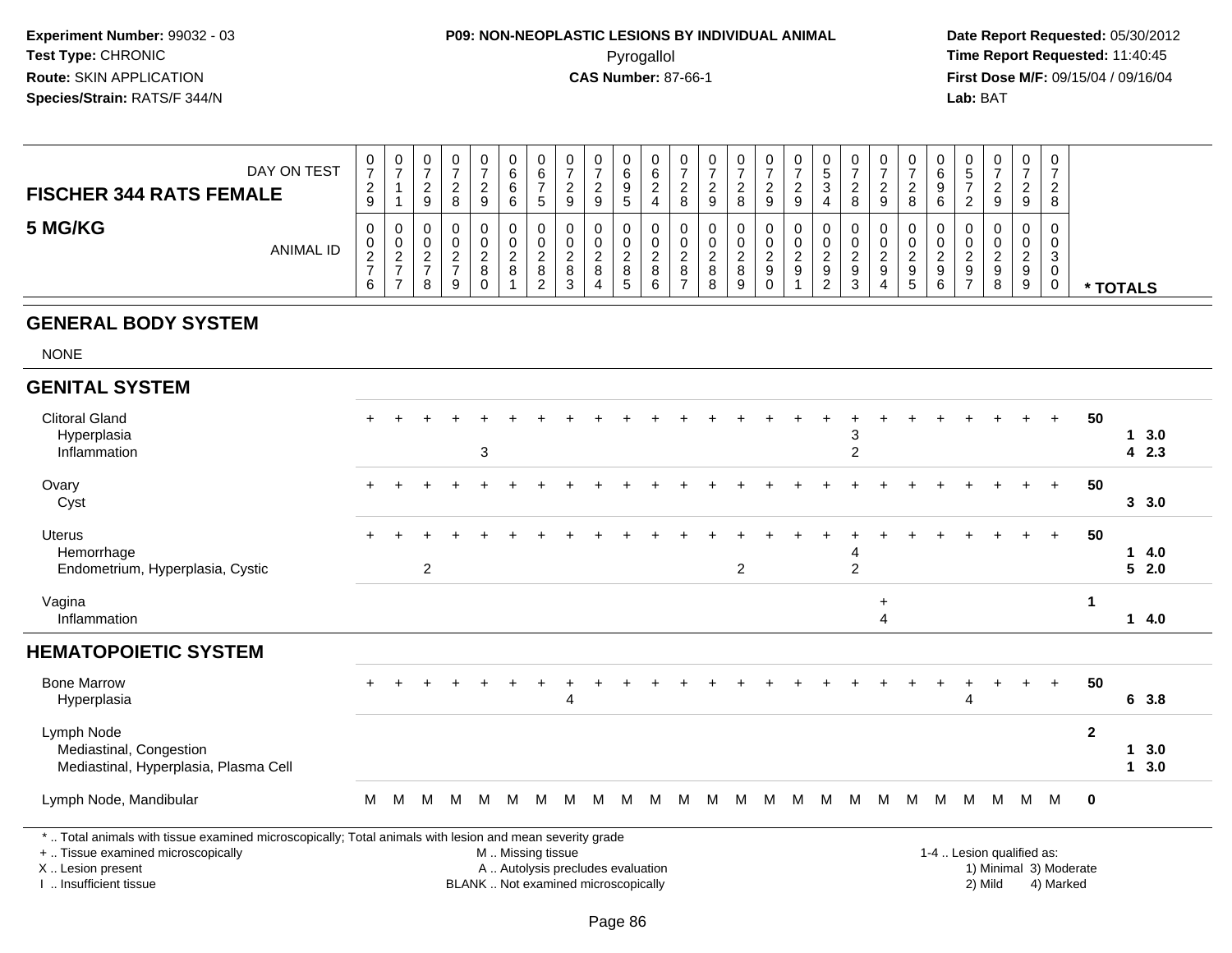#### **P09: NON-NEOPLASTIC LESIONS BY INDIVIDUAL ANIMAL**Pyrogallol **Time Report Requested:** 11:40:45

 **Date Report Requested:** 05/30/2012 **First Dose M/F:** 09/15/04 / 09/16/04 Lab: BAT **Lab:** BAT

| DAY ON TEST<br><b>FISCHER 344 RATS FEMALE</b>                                                                                             | $\frac{0}{7}$<br>$\frac{2}{9}$                                     | $\frac{0}{7}$<br>$\mathbf{1}$<br>$\mathbf{1}$                     | $\frac{0}{7}$<br>$\overline{2}$<br>$\boldsymbol{9}$ | $\frac{0}{7}$<br>$\overline{2}$<br>$\,8\,$           | $\frac{0}{7}$<br>$\overline{c}$<br>$\boldsymbol{9}$ | $_{6}^{\rm 0}$<br>$\,6\,$<br>$\,6\,$ | $\begin{array}{c} 0 \\ 6 \\ 7 \end{array}$<br>$\sqrt{5}$          | $\pmb{0}$<br>$\overline{7}$<br>$\overline{2}$<br>$9\,$ | $\begin{array}{c} 0 \\ 7 \end{array}$<br>$\boldsymbol{2}$<br>9  | 0<br>6<br>9<br>5                            | $\begin{matrix} 0 \\ 6 \\ 2 \end{matrix}$<br>$\overline{4}$ | $\frac{0}{7}$<br>$\overline{c}$<br>8                                      | $\frac{0}{7}$<br>$\overline{a}$<br>$\boldsymbol{9}$ | $\frac{0}{7}$<br>$\overline{c}$<br>$\,8\,$                         | $\begin{smallmatrix}0\\7\end{smallmatrix}$<br>$\overline{c}$<br>$\boldsymbol{9}$ | $\begin{array}{c} 0 \\ 7 \end{array}$<br>$\boldsymbol{2}$<br>9 | $\begin{array}{c} 0 \\ 5 \end{array}$<br>$\sqrt{3}$<br>$\overline{4}$ | $\frac{0}{7}$<br>$\overline{2}$<br>$\,8\,$       | $\frac{0}{7}$<br>$\overline{c}$<br>$\boldsymbol{9}$                         | $\frac{0}{7}$<br>$\overline{c}$<br>8                                | 0<br>$\,6\,$<br>$\boldsymbol{9}$<br>$6\phantom{1}6$         | $\begin{array}{c} 0 \\ 5 \end{array}$<br>$\overline{7}$<br>$\sqrt{2}$ | $\begin{smallmatrix}0\\7\end{smallmatrix}$<br>$\overline{2}$<br>$\boldsymbol{9}$ | $\frac{0}{7}$<br>$\overline{a}$<br>9                  | $\pmb{0}$<br>$\overline{7}$<br>$\overline{2}$<br>8               |    |                                                             |                                    |
|-------------------------------------------------------------------------------------------------------------------------------------------|--------------------------------------------------------------------|-------------------------------------------------------------------|-----------------------------------------------------|------------------------------------------------------|-----------------------------------------------------|--------------------------------------|-------------------------------------------------------------------|--------------------------------------------------------|-----------------------------------------------------------------|---------------------------------------------|-------------------------------------------------------------|---------------------------------------------------------------------------|-----------------------------------------------------|--------------------------------------------------------------------|----------------------------------------------------------------------------------|----------------------------------------------------------------|-----------------------------------------------------------------------|--------------------------------------------------|-----------------------------------------------------------------------------|---------------------------------------------------------------------|-------------------------------------------------------------|-----------------------------------------------------------------------|----------------------------------------------------------------------------------|-------------------------------------------------------|------------------------------------------------------------------|----|-------------------------------------------------------------|------------------------------------|
| 5 MG/KG<br><b>ANIMAL ID</b>                                                                                                               | $\mathbf 0$<br>$\begin{array}{c} 0 \\ 2 \\ 7 \end{array}$<br>$\,6$ | 0<br>$\begin{array}{c} 0 \\ 2 \\ 7 \end{array}$<br>$\overline{7}$ | 0<br>0<br>$\frac{2}{7}$<br>8                        | 0<br>$\begin{array}{c} 0 \\ 2 \\ 7 \end{array}$<br>9 | 0<br>$\frac{0}{2}$<br>8<br>$\Omega$                 | 0<br>$_{2}^{\rm 0}$<br>8             | 0<br>$\begin{array}{c} 0 \\ 2 \\ 8 \end{array}$<br>$\overline{2}$ | 0<br>0<br>$\boldsymbol{2}$<br>8<br>3                   | $\mathbf 0$<br>$\mathbf 0$<br>$\boldsymbol{2}$<br>8<br>$\Delta$ | 0<br>0<br>$\overline{\mathbf{c}}$<br>8<br>5 | 0<br>$\frac{0}{2}$<br>8<br>6                                | 0<br>$\begin{smallmatrix} 0\\ 2 \end{smallmatrix}$<br>8<br>$\overline{7}$ | 0<br>0<br>$\overline{a}$<br>$\bf 8$<br>8            | 0<br>$\begin{smallmatrix} 0\\ 2 \end{smallmatrix}$<br>$\,8\,$<br>9 | 0<br>$\pmb{0}$<br>$\frac{2}{9}$<br>$\Omega$                                      | 0<br>$\boldsymbol{0}$<br>$\boldsymbol{2}$<br>$\boldsymbol{9}$  | 0<br>$\frac{0}{2}$<br>$\overline{2}$                                  | 0<br>$\pmb{0}$<br>$\boldsymbol{2}$<br>$9\,$<br>3 | $\mathbf 0$<br>$\mathbf 0$<br>$\overline{c}$<br>9<br>$\boldsymbol{\Lambda}$ | $\mathbf 0$<br>$\begin{smallmatrix} 0\\2\\9 \end{smallmatrix}$<br>5 | 0<br>$\mathbf 0$<br>$\overline{2}$<br>$\boldsymbol{9}$<br>6 | $\mathbf 0$<br>0<br>$\overline{c}$<br>$9\,$<br>$\overline{7}$         | 0<br>$\mathbf 0$<br>$\overline{c}$<br>9<br>8                                     | 0<br>$\boldsymbol{0}$<br>$\overline{2}$<br>$9\,$<br>9 | 0<br>$\mathbf 0$<br>$\overline{3}$<br>$\mathbf 0$<br>$\mathbf 0$ |    | * TOTALS                                                    |                                    |
| Lymph Node, Mesenteric<br>Infiltration Cellular, Histiocyte<br>Inflammation                                                               |                                                                    |                                                                   |                                                     | $\overline{2}$                                       |                                                     |                                      |                                                                   |                                                        |                                                                 |                                             |                                                             |                                                                           |                                                     |                                                                    |                                                                                  |                                                                |                                                                       |                                                  |                                                                             |                                                                     |                                                             |                                                                       |                                                                                  |                                                       | $+$                                                              | 50 |                                                             | 13.0<br>2, 1.5                     |
| Spleen<br>Hematopoietic Cell Proliferation<br>Hyperplasia, Lymphoid<br>Infarct<br>Pigmentation, Hemosiderin<br>Lymphoid Follicle, Atrophy |                                                                    | $\overline{c}$<br>$\overline{c}$                                  |                                                     |                                                      |                                                     |                                      |                                                                   | 3                                                      |                                                                 |                                             |                                                             |                                                                           |                                                     |                                                                    | $\overline{2}$                                                                   |                                                                |                                                                       |                                                  |                                                                             |                                                                     |                                                             |                                                                       | 3                                                                                |                                                       |                                                                  | 50 | 3<br>$\mathbf{1}$<br>$\overline{2}$<br>$\blacktriangleleft$ | 2.3<br>3.0<br>3.0<br>2.0<br>$12.0$ |
| Thymus                                                                                                                                    |                                                                    |                                                                   |                                                     |                                                      |                                                     |                                      |                                                                   |                                                        |                                                                 |                                             |                                                             |                                                                           |                                                     |                                                                    |                                                                                  |                                                                |                                                                       |                                                  |                                                                             |                                                                     |                                                             |                                                                       |                                                                                  |                                                       | $\ddot{}$                                                        | 50 |                                                             |                                    |
| <b>INTEGUMENTARY SYSTEM</b>                                                                                                               |                                                                    |                                                                   |                                                     |                                                      |                                                     |                                      |                                                                   |                                                        |                                                                 |                                             |                                                             |                                                                           |                                                     |                                                                    |                                                                                  |                                                                |                                                                       |                                                  |                                                                             |                                                                     |                                                             |                                                                       |                                                                                  |                                                       |                                                                  |    |                                                             |                                    |
| <b>Mammary Gland</b><br>Inflammation<br>Duct, Cyst                                                                                        |                                                                    |                                                                   |                                                     |                                                      | $\overline{4}$                                      |                                      |                                                                   |                                                        |                                                                 |                                             |                                                             |                                                                           |                                                     |                                                                    |                                                                                  |                                                                |                                                                       |                                                  | $\boldsymbol{\Lambda}$                                                      |                                                                     |                                                             |                                                                       |                                                                                  | 3                                                     | $\ddot{}$                                                        | 50 |                                                             | 42.3<br>14.0                       |
| Skin<br>Hyperkeratosis<br>Site Of Application, Hyperkeratosis<br>Site Of Application, Hyperplasia<br>Site Of Application, Inflammation    |                                                                    |                                                                   |                                                     |                                                      | -1<br>$\overline{1}$                                |                                      | $\overline{1}$<br>$\overline{1}$                                  | -1                                                     | $\overline{1}$                                                  |                                             |                                                             |                                                                           | $\mathbf 1$                                         |                                                                    |                                                                                  |                                                                |                                                                       |                                                  |                                                                             |                                                                     |                                                             | 1                                                                     |                                                                                  |                                                       | $+$                                                              | 50 | 6<br>9                                                      | 2, 1.0<br>1.0<br>1.0<br>3, 1.0     |
| <b>MUSCULOSKELETAL SYSTEM</b>                                                                                                             |                                                                    |                                                                   |                                                     |                                                      |                                                     |                                      |                                                                   |                                                        |                                                                 |                                             |                                                             |                                                                           |                                                     |                                                                    |                                                                                  |                                                                |                                                                       |                                                  |                                                                             |                                                                     |                                                             |                                                                       |                                                                                  |                                                       |                                                                  |    |                                                             |                                    |
| <b>Bone</b>                                                                                                                               | $\pm$                                                              |                                                                   |                                                     |                                                      |                                                     |                                      |                                                                   |                                                        |                                                                 |                                             |                                                             |                                                                           |                                                     |                                                                    |                                                                                  |                                                                |                                                                       |                                                  |                                                                             |                                                                     |                                                             |                                                                       |                                                                                  | $\div$                                                | $\ddot{}$                                                        | 50 |                                                             |                                    |
| <b>NERVOUS SYSTEM</b>                                                                                                                     |                                                                    |                                                                   |                                                     |                                                      |                                                     |                                      |                                                                   |                                                        |                                                                 |                                             |                                                             |                                                                           |                                                     |                                                                    |                                                                                  |                                                                |                                                                       |                                                  |                                                                             |                                                                     |                                                             |                                                                       |                                                                                  |                                                       |                                                                  |    |                                                             |                                    |

\* .. Total animals with tissue examined microscopically; Total animals with lesion and mean severity grade

+ .. Tissue examined microscopically

X .. Lesion present

I .. Insufficient tissue

M .. Missing tissue

A .. Autolysis precludes evaluation

BLANK .. Not examined microscopically 2) Mild 4) Marked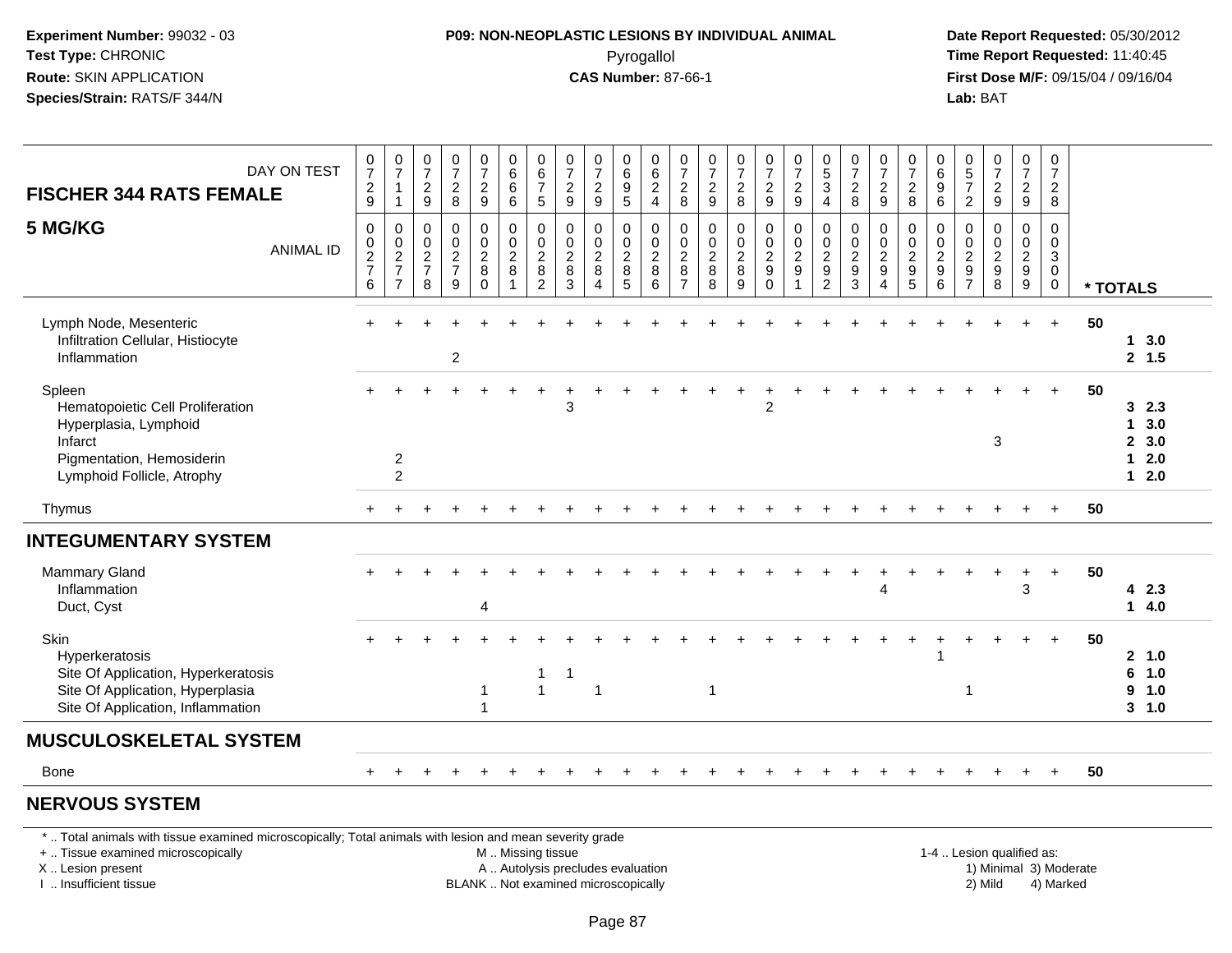#### **P09: NON-NEOPLASTIC LESIONS BY INDIVIDUAL ANIMAL**Pyrogallol **Time Report Requested:** 11:40:45

 **Date Report Requested:** 05/30/2012 **First Dose M/F:** 09/15/04 / 09/16/04 Lab: BAT **Lab:** BAT

| DAY ON TEST<br><b>FISCHER 344 RATS FEMALE</b>                                                                                                                                                                                        | $\frac{0}{7}$<br>$\frac{2}{9}$                         | $\frac{0}{7}$<br>$\mathbf{1}$<br>$\mathbf{1}$ | $\frac{0}{7}$<br>$\frac{2}{9}$                            | $\begin{array}{c} 0 \\ 7 \end{array}$<br>$\frac{2}{8}$ | $\frac{0}{7}$<br>$\frac{2}{9}$                                                   | 0<br>6<br>$6\phantom{1}$<br>$\,6\,$                                   | $\begin{array}{c} 0 \\ 6 \end{array}$<br>$\overline{7}$<br>$\sqrt{5}$ | $\frac{0}{7}$<br>$\frac{2}{9}$                               | $\frac{0}{7}$<br>$\frac{2}{9}$                               | 0<br>$6\overline{6}$<br>$\frac{9}{5}$                                      | 0<br>$\,6\,$<br>$\frac{2}{4}$                | $\frac{0}{7}$<br>$\frac{2}{8}$                                           | $\frac{0}{7}$<br>$\frac{2}{9}$                                | $\frac{0}{7}$<br>$\frac{2}{8}$                | $\begin{smallmatrix}0\\7\end{smallmatrix}$<br>$\frac{2}{9}$        | $\frac{0}{7}$<br>$\frac{2}{9}$                                                      | $\begin{smallmatrix}0\\5\\3\end{smallmatrix}$<br>$\overline{4}$                    | $\frac{0}{7}$<br>$\frac{2}{8}$                                                         | $\frac{0}{7}$<br>$\frac{2}{9}$                                           | $\frac{0}{7}$<br>$\frac{2}{8}$                       | $_{6}^{\rm 0}$<br>$\overline{9}$<br>$\overline{6}$                  | $\begin{array}{c} 0 \\ 5 \\ 7 \end{array}$<br>$\overline{2}$   | $\begin{smallmatrix}0\\7\end{smallmatrix}$<br>$\frac{2}{9}$  | $\frac{0}{7}$<br>$\frac{2}{9}$                            | 0<br>$\overline{7}$<br>$\frac{2}{8}$                                          |                      |                                                  |                                                                     |  |
|--------------------------------------------------------------------------------------------------------------------------------------------------------------------------------------------------------------------------------------|--------------------------------------------------------|-----------------------------------------------|-----------------------------------------------------------|--------------------------------------------------------|----------------------------------------------------------------------------------|-----------------------------------------------------------------------|-----------------------------------------------------------------------|--------------------------------------------------------------|--------------------------------------------------------------|----------------------------------------------------------------------------|----------------------------------------------|--------------------------------------------------------------------------|---------------------------------------------------------------|-----------------------------------------------|--------------------------------------------------------------------|-------------------------------------------------------------------------------------|------------------------------------------------------------------------------------|----------------------------------------------------------------------------------------|--------------------------------------------------------------------------|------------------------------------------------------|---------------------------------------------------------------------|----------------------------------------------------------------|--------------------------------------------------------------|-----------------------------------------------------------|-------------------------------------------------------------------------------|----------------------|--------------------------------------------------|---------------------------------------------------------------------|--|
| 5 MG/KG<br><b>ANIMAL ID</b>                                                                                                                                                                                                          | $\mathsf{O}\xspace$<br>$\frac{0}{2}$<br>$6\phantom{1}$ | $\pmb{0}$<br>$\frac{0}{2}$<br>$\overline{7}$  | $\mathbf 0$<br>0<br>$\overline{2}$<br>$\overline{7}$<br>8 | $\pmb{0}$<br>$\frac{0}{2}$<br>9                        | $\boldsymbol{0}$<br>$\mathsf{O}\xspace$<br>$\overline{2}$<br>$\bf 8$<br>$\Omega$ | 0<br>$\ddot{\mathbf{0}}$<br>$\overline{2}$<br>$\bf 8$<br>$\mathbf{1}$ | 0<br>$\pmb{0}$<br>$\overline{2}$<br>8<br>$\overline{2}$               | $\mathbf 0$<br>$\mathbf 0$<br>$\overline{2}$<br>$\bf 8$<br>3 | 0<br>$\pmb{0}$<br>$\overline{2}$<br>$\, 8$<br>$\overline{4}$ | $\mathbf 0$<br>$\mathbf 0$<br>$\overline{2}$<br>$\bf 8$<br>$5\phantom{.0}$ | 0<br>$\mathbf 0$<br>$\overline{2}$<br>8<br>6 | $\mathbf 0$<br>$\boldsymbol{0}$<br>$\overline{2}$<br>8<br>$\overline{7}$ | $\pmb{0}$<br>$\overline{0}$<br>$\overline{2}$<br>$\bf 8$<br>8 | 0<br>$\mathsf{O}$<br>$\overline{2}$<br>8<br>9 | $\boldsymbol{0}$<br>$\frac{0}{2}$<br>$\boldsymbol{9}$<br>$\pmb{0}$ | $\begin{smallmatrix} 0\\0\\2 \end{smallmatrix}$<br>$\boldsymbol{9}$<br>$\mathbf{1}$ | $\mathbf 0$<br>$\mathbf 0$<br>$\overline{2}$<br>$\boldsymbol{9}$<br>$\overline{2}$ | $\pmb{0}$<br>$\ddot{\mathbf{0}}$<br>$\overline{2}$<br>$\boldsymbol{9}$<br>$\mathbf{3}$ | 0<br>$\mathbf 0$<br>$\overline{2}$<br>$\boldsymbol{9}$<br>$\overline{4}$ | 0<br>$\begin{array}{c} 0 \\ 2 \\ 9 \\ 5 \end{array}$ | 0<br>$\mathsf{O}\xspace$<br>$\overline{2}$<br>$\boldsymbol{9}$<br>6 | 0<br>0<br>$\overline{2}$<br>$\boldsymbol{9}$<br>$\overline{7}$ | $\pmb{0}$<br>$\begin{array}{c} 0 \\ 2 \\ 9 \\ 8 \end{array}$ | 0<br>$\pmb{0}$<br>$\overline{2}$<br>$\boldsymbol{9}$<br>9 | $\mathbf 0$<br>$\mathbf 0$<br>$\mathbf{3}$<br>$\mathbf 0$<br>$\boldsymbol{0}$ |                      | * TOTALS                                         |                                                                     |  |
| <b>Brain</b><br>Hemorrhage<br>Hydrocephalus                                                                                                                                                                                          | $+$                                                    |                                               |                                                           |                                                        |                                                                                  |                                                                       |                                                                       |                                                              |                                                              | $\mathbf{3}$                                                               |                                              |                                                                          |                                                               |                                               |                                                                    |                                                                                     |                                                                                    |                                                                                        |                                                                          |                                                      |                                                                     |                                                                |                                                              | $+$                                                       | $+$                                                                           | 50                   |                                                  | 13.0<br>3, 1.7                                                      |  |
| <b>RESPIRATORY SYSTEM</b>                                                                                                                                                                                                            |                                                        |                                               |                                                           |                                                        |                                                                                  |                                                                       |                                                                       |                                                              |                                                              |                                                                            |                                              |                                                                          |                                                               |                                               |                                                                    |                                                                                     |                                                                                    |                                                                                        |                                                                          |                                                      |                                                                     |                                                                |                                                              |                                                           |                                                                               |                      |                                                  |                                                                     |  |
| Larynx<br>Foreign Body<br>Inflammation                                                                                                                                                                                               |                                                        |                                               |                                                           |                                                        |                                                                                  |                                                                       |                                                                       |                                                              |                                                              | $\ddot{}$<br>$\mathsf X$<br>$\overline{c}$                                 |                                              |                                                                          |                                                               |                                               |                                                                    |                                                                                     |                                                                                    |                                                                                        |                                                                          |                                                      |                                                                     |                                                                |                                                              |                                                           |                                                                               | $\blacktriangleleft$ | 1                                                | $12.0$                                                              |  |
| Lung<br>Congestion<br>Hemorrhage<br>Inflammation<br>Alveolar Epithelium, Hyperplasia                                                                                                                                                 |                                                        | $\overline{4}$                                |                                                           |                                                        | 3                                                                                |                                                                       |                                                                       | 3                                                            | 2                                                            |                                                                            |                                              | 1<br>3                                                                   | 1                                                             | 1                                             |                                                                    |                                                                                     |                                                                                    |                                                                                        |                                                                          | 2                                                    |                                                                     | 3                                                              | $\overline{2}$                                               | $\overline{4}$                                            | $+$                                                                           | 50                   | $\mathbf{2}$<br>9<br>11                          | 14.0<br>3.0<br>1.0<br>2.3                                           |  |
| Alveolus, Infiltration Cellular, Histiocyte<br>Serosa, Fibrosis                                                                                                                                                                      | $\mathbf{1}$                                           | $\overline{1}$                                |                                                           |                                                        |                                                                                  |                                                                       |                                                                       |                                                              | 1                                                            |                                                                            |                                              |                                                                          |                                                               |                                               |                                                                    |                                                                                     |                                                                                    |                                                                                        |                                                                          |                                                      |                                                                     |                                                                |                                                              |                                                           |                                                                               |                      | 3                                                | 1.0<br>11.0                                                         |  |
| <b>Nose</b><br>Inflammation<br>Metaplasia, Squamous<br>Thrombosis<br>Goblet Cell, Hyperplasia<br>Nasolacrimal Duct, Inflammation<br>Respiratory Epithelium, Necrosis<br>Squamous Epithelium, Necrosis<br>Vomeronasal Organ, Necrosis |                                                        |                                               |                                                           |                                                        |                                                                                  |                                                                       | $\mathbf{1}$                                                          |                                                              |                                                              |                                                                            |                                              |                                                                          |                                                               |                                               |                                                                    |                                                                                     |                                                                                    |                                                                                        |                                                                          |                                                      |                                                                     | $\overline{c}$<br>3                                            | $\mathbf{3}$                                                 | $\ddot{}$<br>$\mathbf{3}$                                 | $\ddot{}$                                                                     | 50                   | 1<br>1<br>$\mathbf{2}$<br>1<br>1.<br>$\mathbf 1$ | $10$ 2.3<br>1.0<br>3.0<br>1.5<br>3.0<br>2.0<br>1.0<br>$1 \quad 3.0$ |  |
| Trachea                                                                                                                                                                                                                              |                                                        |                                               |                                                           |                                                        |                                                                                  |                                                                       |                                                                       |                                                              |                                                              |                                                                            |                                              |                                                                          |                                                               |                                               |                                                                    |                                                                                     |                                                                                    |                                                                                        |                                                                          |                                                      |                                                                     |                                                                |                                                              |                                                           |                                                                               | 50                   |                                                  |                                                                     |  |

\* .. Total animals with tissue examined microscopically; Total animals with lesion and mean severity grade

+ .. Tissue examined microscopically

X .. Lesion present

I .. Insufficient tissue

M .. Missing tissue

A .. Autolysis precludes evaluation

BLANK .. Not examined microscopically 2) Mild 4) Marked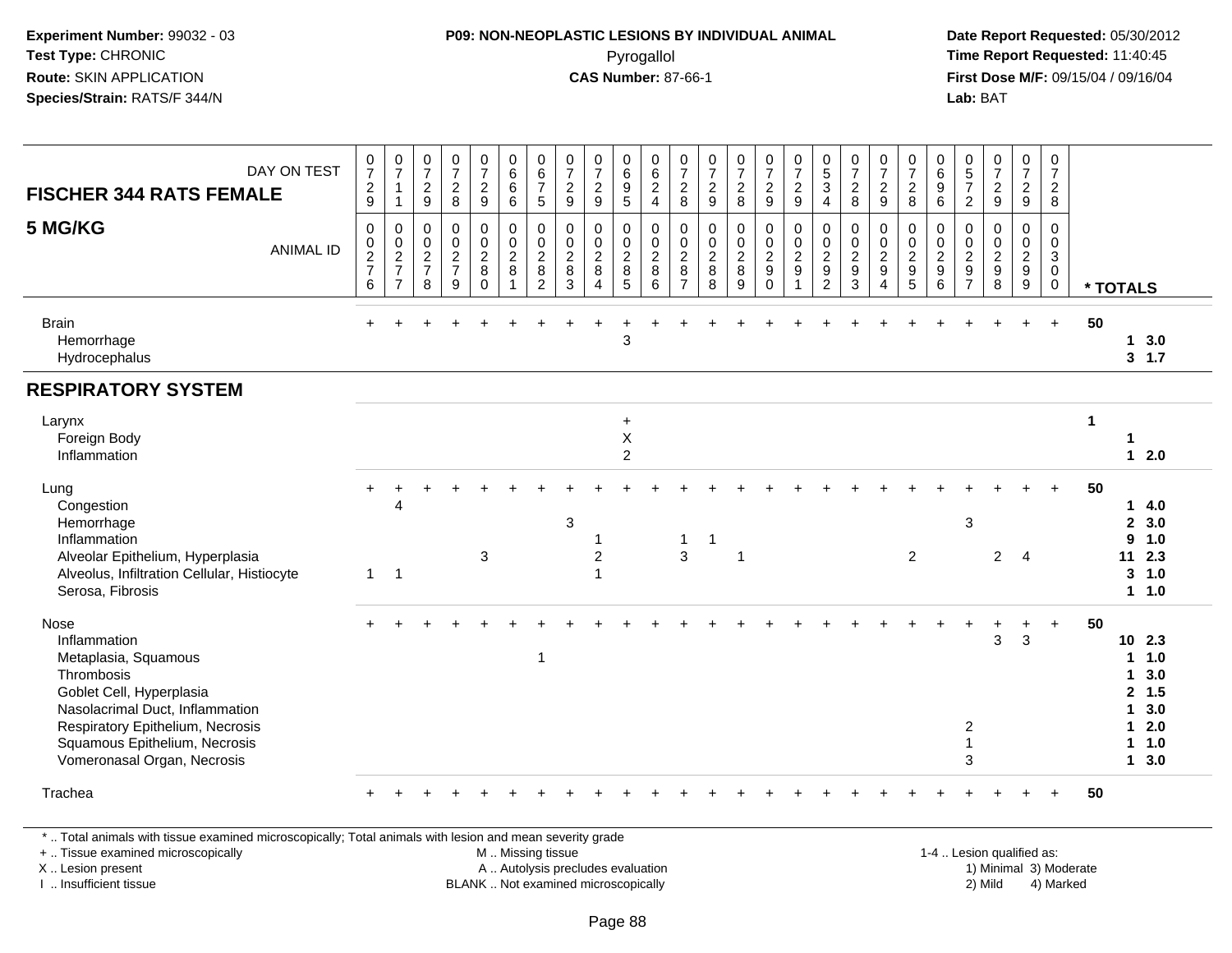### **P09: NON-NEOPLASTIC LESIONS BY INDIVIDUAL ANIMAL**Pyrogallol **Time Report Requested:** 11:40:45

 **Date Report Requested:** 05/30/2012 **First Dose M/F:** 09/15/04 / 09/16/04 Lab: BAT **Lab:** BAT

| DAY ON TEST<br><b>FISCHER 344 RATS FEMALE</b>                                                     | $\frac{0}{7}$<br>$\boldsymbol{2}$<br>$\boldsymbol{9}$ | $\begin{array}{c} 0 \\ 7 \end{array}$<br>1<br>1 | $\frac{0}{7}$<br>$\overline{c}$<br>$\mathsf g$        | $\frac{0}{7}$<br>$\boldsymbol{2}$<br>8       | $\frac{0}{7}$<br>$\overline{a}$<br>$\boldsymbol{9}$         | $_{6}^{\rm 0}$<br>6<br>6                                    | $\begin{array}{c} 0 \\ 6 \end{array}$<br>$\overline{7}$<br>5 | $\frac{0}{7}$<br>$\overline{2}$<br>9 | $\frac{0}{7}$<br>$\overline{2}$<br>$9\,$                          | 0<br>$6\phantom{a}$<br>9<br>$\sqrt{5}$       | $\mathbf 0$<br>$6\phantom{a}$<br>$\overline{2}$<br>$\overline{4}$ | $\frac{0}{7}$<br>$\overline{c}$<br>8                        | $\frac{0}{7}$<br>$\overline{c}$<br>9 | $\frac{0}{7}$<br>$\overline{c}$<br>$\,8\,$ | $\frac{0}{7}$<br>$\boldsymbol{2}$<br>$\boldsymbol{9}$                         | $\frac{0}{7}$<br>$\overline{2}$<br>9                                | $\begin{array}{c} 0 \\ 5 \end{array}$<br>3<br>4 | $\frac{0}{7}$<br>$\mathbf{2}$<br>8                        | $\frac{0}{7}$<br>$\overline{2}$<br>9                                  | $\frac{0}{7}$<br>$\overline{c}$<br>8                   | 0<br>$6\phantom{a}$<br>$\boldsymbol{9}$<br>6 | 0<br>$\overline{5}$<br>$\overline{7}$<br>$\overline{c}$   | $\frac{0}{7}$<br>$\overline{c}$<br>9 | $\frac{0}{7}$<br>$\overline{c}$<br>9 | 0<br>$\overline{7}$<br>$\overline{c}$<br>8            |    |                            |                          |
|---------------------------------------------------------------------------------------------------|-------------------------------------------------------|-------------------------------------------------|-------------------------------------------------------|----------------------------------------------|-------------------------------------------------------------|-------------------------------------------------------------|--------------------------------------------------------------|--------------------------------------|-------------------------------------------------------------------|----------------------------------------------|-------------------------------------------------------------------|-------------------------------------------------------------|--------------------------------------|--------------------------------------------|-------------------------------------------------------------------------------|---------------------------------------------------------------------|-------------------------------------------------|-----------------------------------------------------------|-----------------------------------------------------------------------|--------------------------------------------------------|----------------------------------------------|-----------------------------------------------------------|--------------------------------------|--------------------------------------|-------------------------------------------------------|----|----------------------------|--------------------------|
| 5 MG/KG<br><b>ANIMAL ID</b>                                                                       | $\boldsymbol{0}$<br>$\pmb{0}$<br>$\frac{2}{7}$<br>6   | $\pmb{0}$<br>$\frac{0}{2}$<br>$\overline{7}$    | $\mathbf 0$<br>$\boldsymbol{0}$<br>$\frac{2}{7}$<br>8 | $\pmb{0}$<br>$\pmb{0}$<br>$\frac{2}{7}$<br>9 | 0<br>$\mathsf{O}\xspace$<br>$\overline{a}$<br>8<br>$\Omega$ | 0<br>$\mathsf{O}\xspace$<br>$\frac{2}{8}$<br>$\overline{1}$ | 0<br>$\mathbf 0$<br>$\overline{c}$<br>8<br>$\overline{2}$    | 0<br>0<br>$\overline{c}$<br>8<br>3   | 0<br>$\mathbf 0$<br>$\overline{2}$<br>8<br>$\boldsymbol{\Lambda}$ | 0<br>$\pmb{0}$<br>$\sqrt{2}$<br>$\bf 8$<br>5 | 0<br>$\mathbf 0$<br>$\overline{2}$<br>8<br>6                      | 0<br>$\mathbf 0$<br>$\boldsymbol{2}$<br>8<br>$\overline{7}$ | 0<br>$\pmb{0}$<br>$\frac{2}{8}$<br>8 | $\mathbf 0$<br>$\frac{0}{2}$<br>9          | 0<br>$\mathsf{O}\xspace$<br>$\overline{2}$<br>$\boldsymbol{9}$<br>$\mathbf 0$ | $\pmb{0}$<br>$\pmb{0}$<br>$\overline{2}$<br>$9\,$<br>$\overline{1}$ | 0<br>$\mathbf 0$<br>$\overline{2}$<br>9<br>2    | 0<br>$\pmb{0}$<br>$\overline{2}$<br>$\boldsymbol{9}$<br>3 | 0<br>$\mathsf{O}\xspace$<br>$\boldsymbol{2}$<br>$\boldsymbol{9}$<br>4 | 0<br>$\mathbf 0$<br>$\sqrt{2}$<br>9<br>$5\phantom{.0}$ | 0<br>$\mathbf 0$<br>$\overline{2}$<br>9<br>6 | 0<br>$\mathbf 0$<br>$\overline{c}$<br>9<br>$\overline{7}$ | 0<br>$\pmb{0}$<br>$\frac{2}{9}$<br>8 | 0<br>$\pmb{0}$<br>$\frac{2}{9}$<br>9 | $\mathbf{0}$<br>0<br>$\mathbf{3}$<br>0<br>$\mathbf 0$ |    | * TOTALS                   |                          |
| <b>SPECIAL SENSES SYSTEM</b>                                                                      |                                                       |                                                 |                                                       |                                              |                                                             |                                                             |                                                              |                                      |                                                                   |                                              |                                                                   |                                                             |                                      |                                            |                                                                               |                                                                     |                                                 |                                                           |                                                                       |                                                        |                                              |                                                           |                                      |                                      |                                                       |    |                            |                          |
| Eye<br>Cataract<br>Synechia<br>Bilateral, Retina, Atrophy<br>Retina, Atrophy<br>Retina, Dysplasia | 4<br>4                                                |                                                 |                                                       |                                              |                                                             |                                                             |                                                              |                                      | 3<br>4                                                            |                                              |                                                                   |                                                             |                                      |                                            |                                                                               |                                                                     |                                                 |                                                           |                                                                       |                                                        |                                              |                                                           |                                      |                                      | $\ddot{}$                                             | 50 | 43.5<br>1<br>3<br>1        | 2.0<br>4.0<br>3.3<br>2.0 |
| <b>Harderian Gland</b><br>Hyperplasia<br>Inflammation<br>Pigmentation, Porphyrin                  |                                                       |                                                 |                                                       |                                              |                                                             |                                                             |                                                              |                                      |                                                                   |                                              |                                                                   |                                                             |                                      |                                            |                                                                               |                                                                     |                                                 | $\overline{c}$                                            |                                                                       |                                                        |                                              |                                                           | $\overline{c}$                       |                                      |                                                       | 50 | 2.0<br>4<br>3              | 1.5<br>2.0               |
| <b>URINARY SYSTEM</b>                                                                             |                                                       |                                                 |                                                       |                                              |                                                             |                                                             |                                                              |                                      |                                                                   |                                              |                                                                   |                                                             |                                      |                                            |                                                                               |                                                                     |                                                 |                                                           |                                                                       |                                                        |                                              |                                                           |                                      |                                      |                                                       |    |                            |                          |
| Kidney<br>Accumulation, Hyaline Droplet<br>Cyst<br>Infiltration Cellular, Lipocyte<br>Nephropathy | 2                                                     |                                                 | 3                                                     |                                              | 2                                                           | $\overline{2}$                                              | 3                                                            | 2                                    | $\overline{2}$                                                    | 2                                            |                                                                   | $\overline{2}$<br>3                                         | 3                                    |                                            |                                                                               | -1                                                                  |                                                 |                                                           |                                                                       | $\overline{4}$                                         |                                              |                                                           | $\mathbf 1$                          | $\overline{2}$                       | $\ddot{}$<br>$\overline{\phantom{0}}$                 | 50 | 2.2.0<br>-1<br>1<br>42 1.7 | 2.0<br>4.0               |
| <b>Urinary Bladder</b><br>Transitional Epithelium, Hyperplasia                                    |                                                       |                                                 |                                                       |                                              |                                                             |                                                             |                                                              |                                      |                                                                   |                                              |                                                                   |                                                             |                                      |                                            |                                                                               |                                                                     |                                                 |                                                           |                                                                       |                                                        |                                              |                                                           |                                      |                                      | $\ddot{}$                                             | 50 | 11.0                       |                          |

\* .. Total animals with tissue examined microscopically; Total animals with lesion and mean severity grade

+ .. Tissue examined microscopically

X .. Lesion present

I .. Insufficient tissue

 M .. Missing tissueA .. Autolysis precludes evaluation

 1-4 .. Lesion qualified as: BLANK .. Not examined microscopically 2) Mild 4) Marked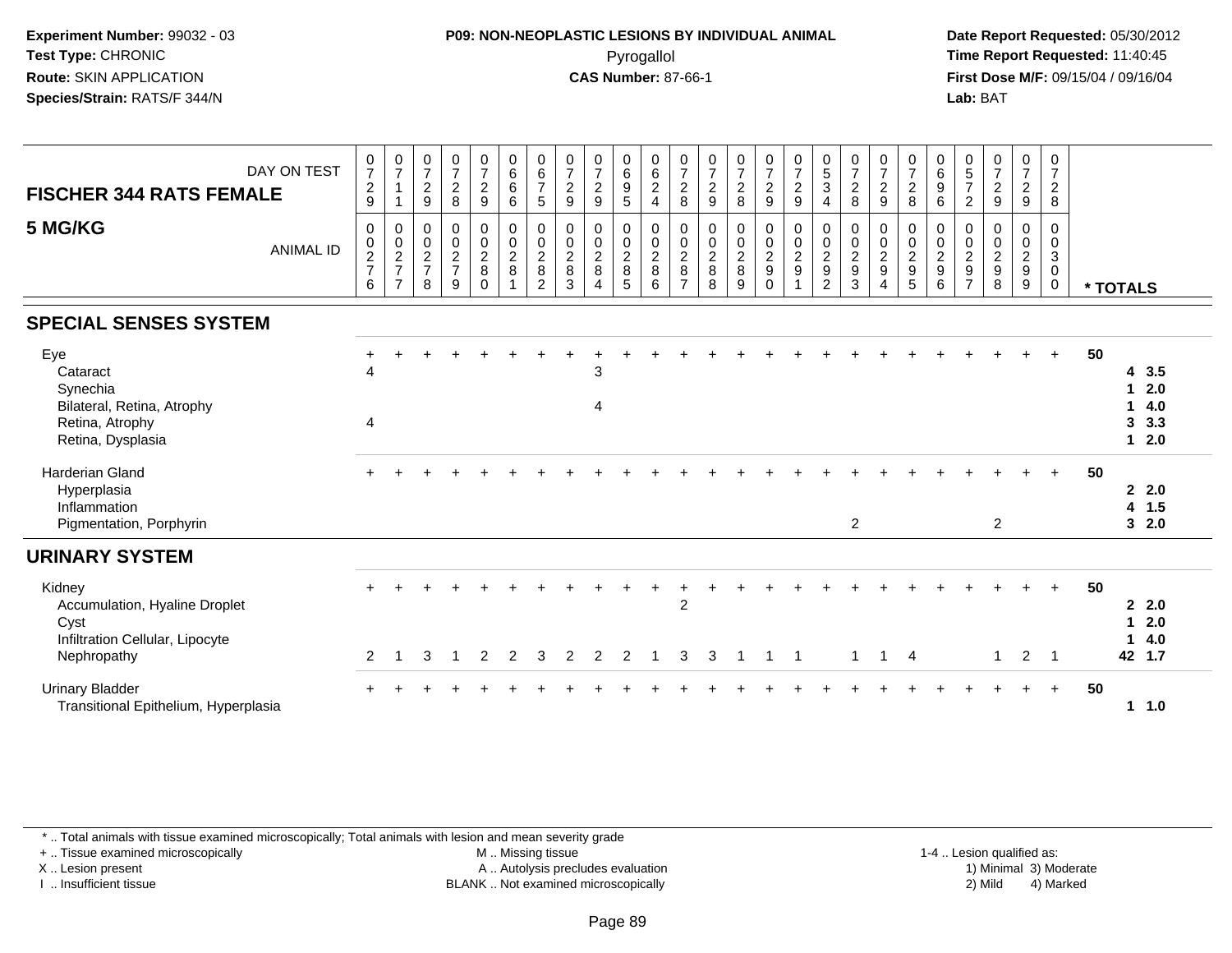## **P09: NON-NEOPLASTIC LESIONS BY INDIVIDUAL ANIMAL**Pyrogallol **Time Report Requested:** 11:40:45

 **Date Report Requested:** 05/30/2012 **First Dose M/F:** 09/15/04 / 09/16/04 Lab: BAT **Lab:** BAT

| <b>FISCHER 344 RATS FEMALE</b>                                                                                                                        | DAY ON TEST      | $\frac{0}{7}$<br>$\frac{2}{0}$                                          | $\frac{0}{7}$<br>$\mathbf 0$<br>$\mathbf 0$                    | $\begin{array}{c} 0 \\ 5 \\ 3 \\ 8 \end{array}$                | $\begin{smallmatrix}0\\7\end{smallmatrix}$<br>$\frac{2}{8}$                           | $\frac{0}{7}$<br>$\overline{2}$<br>8                                                | $\frac{0}{7}$<br>$\frac{2}{8}$                | $\frac{0}{7}$<br>$\overline{c}$<br>9                                                  | 0<br>$\,6\,$<br>$\mathbf{1}$<br>$\overline{7}$     | $\frac{0}{7}$<br>$\frac{2}{8}$                                       | $\boldsymbol{0}$<br>$\overline{4}$<br>$\,6\,$<br>8                             | $\frac{0}{7}$<br>$\frac{2}{8}$                                 | 0<br>$\overline{7}$<br>$\overline{c}$<br>8                           | $\frac{0}{7}$<br>$\frac{2}{9}$                                                     | $\begin{array}{c} 0 \\ 6 \\ 9 \end{array}$<br>$\mathbf{1}$ | $\frac{0}{5}$<br>9<br>9                              | $\begin{matrix} 0 \\ 6 \end{matrix}$<br>$\frac{3}{2}$ | 0<br>$\overline{4}$<br>$9\,$<br>$5\phantom{1}$                               | 0<br>$\,6$<br>$\mathbf 0$<br>$\Omega$                           | $\frac{0}{7}$<br>$\overline{a}$<br>8                    | $\frac{0}{7}$<br>$\overline{a}$<br>9           | 0<br>6<br>$\ensuremath{\mathsf{3}}$<br>$\overline{c}$ | $\begin{smallmatrix}0\0\0\end{smallmatrix}$<br>$\boldsymbol{0}$<br>$\mathbf{1}$ | $\begin{smallmatrix}0\\7\end{smallmatrix}$<br>$\frac{2}{9}$ | $\frac{0}{7}$<br>$\overline{2}$<br>9 | $\begin{smallmatrix}0\\7\end{smallmatrix}$<br>$\overline{2}$<br>8 |                   |
|-------------------------------------------------------------------------------------------------------------------------------------------------------|------------------|-------------------------------------------------------------------------|----------------------------------------------------------------|----------------------------------------------------------------|---------------------------------------------------------------------------------------|-------------------------------------------------------------------------------------|-----------------------------------------------|---------------------------------------------------------------------------------------|----------------------------------------------------|----------------------------------------------------------------------|--------------------------------------------------------------------------------|----------------------------------------------------------------|----------------------------------------------------------------------|------------------------------------------------------------------------------------|------------------------------------------------------------|------------------------------------------------------|-------------------------------------------------------|------------------------------------------------------------------------------|-----------------------------------------------------------------|---------------------------------------------------------|------------------------------------------------|-------------------------------------------------------|---------------------------------------------------------------------------------|-------------------------------------------------------------|--------------------------------------|-------------------------------------------------------------------|-------------------|
| 20 MG/KG                                                                                                                                              | <b>ANIMAL ID</b> | $\pmb{0}$<br>$\begin{array}{c} 0 \\ 3 \\ 0 \end{array}$<br>$\mathbf{1}$ | $\mathbf 0$<br>$\begin{array}{c} 0 \\ 3 \\ 0 \\ 2 \end{array}$ | $\mathbf 0$<br>$\begin{array}{c} 0 \\ 3 \\ 0 \\ 3 \end{array}$ | $\mathbf 0$<br>$\mathbf 0$<br>$\overline{3}$<br>$\mathsf{O}\xspace$<br>$\overline{4}$ | 0<br>$\mathsf{O}\xspace$<br>$\overline{3}$<br>$\mathsf{O}\xspace$<br>$\overline{5}$ | $\pmb{0}$<br>$\frac{0}{3}$<br>$6\overline{6}$ | $\mathbf 0$<br>$\mathsf{O}\xspace$<br>$\overline{3}$<br>$\mathbf 0$<br>$\overline{7}$ | 0<br>0<br>$\mathbf{3}$<br>$\mathsf{O}\xspace$<br>8 | $\pmb{0}$<br>$\overline{0}$<br>3<br>$\overline{0}$<br>$\overline{9}$ | $\mathsf{O}$<br>$\mathbf 0$<br>$\overline{3}$<br>$\overline{1}$<br>$\mathbf 0$ | $\pmb{0}$<br>$\frac{0}{3}$<br>$\overline{1}$<br>$\overline{1}$ | 0<br>$\mathsf 0$<br>$\overline{3}$<br>$\mathbf{1}$<br>$\overline{c}$ | $\pmb{0}$<br>$\ddot{\mathbf{0}}$<br>$\overline{3}$<br>$\mathbf{1}$<br>$\mathbf{3}$ | 0<br>$\frac{0}{3}$<br>$\mathbf{1}$<br>$\overline{4}$       | $\overline{0}$<br>$\frac{0}{3}$<br>$\mathbf{1}$<br>5 | $\mathbf 0$<br>$\frac{0}{3}$<br>$\,6\,$               | $\mathbf 0$<br>$\mathbf 0$<br>$\mathbf{3}$<br>$\mathbf{1}$<br>$\overline{7}$ | $\mathbf 0$<br>$\pmb{0}$<br>$\overline{3}$<br>$\mathbf{1}$<br>8 | 0<br>$\mathbf 0$<br>$\overline{3}$<br>$\mathbf{1}$<br>9 | 0<br>$\mathsf{O}\xspace$<br>$\frac{3}{2}$<br>0 | 0<br>$\frac{0}{3}$                                    | 0<br>$\mathsf{O}\xspace$<br>$\frac{3}{2}$                                       | $\mathbf 0$<br>$\mathbf 0$<br>$\frac{3}{2}$                 | 0<br>$\mathbf 0$<br>$\frac{3}{2}$    | $\mathbf 0$<br>$\mathsf{O}\xspace$<br>$\frac{3}{2}$<br>5          | females<br>(cont) |
| <b>ALIMENTARY SYSTEM</b>                                                                                                                              |                  |                                                                         |                                                                |                                                                |                                                                                       |                                                                                     |                                               |                                                                                       |                                                    |                                                                      |                                                                                |                                                                |                                                                      |                                                                                    |                                                            |                                                      |                                                       |                                                                              |                                                                 |                                                         |                                                |                                                       |                                                                                 |                                                             |                                      |                                                                   |                   |
| Esophagus                                                                                                                                             |                  | $+$                                                                     | $\div$                                                         |                                                                |                                                                                       |                                                                                     |                                               |                                                                                       |                                                    |                                                                      |                                                                                |                                                                |                                                                      |                                                                                    |                                                            |                                                      |                                                       |                                                                              |                                                                 |                                                         |                                                |                                                       |                                                                                 |                                                             | $+$                                  | $+$                                                               |                   |
| Intestine Large, Cecum<br>Inflammation<br>Thrombosis<br>Ulcer                                                                                         |                  |                                                                         |                                                                |                                                                |                                                                                       |                                                                                     |                                               |                                                                                       |                                                    |                                                                      |                                                                                |                                                                |                                                                      |                                                                                    |                                                            |                                                      |                                                       |                                                                              |                                                                 |                                                         |                                                |                                                       |                                                                                 |                                                             |                                      |                                                                   |                   |
| Intestine Large, Colon<br>Parasite Metazoan                                                                                                           |                  |                                                                         |                                                                |                                                                |                                                                                       |                                                                                     |                                               |                                                                                       |                                                    |                                                                      |                                                                                |                                                                |                                                                      |                                                                                    |                                                            |                                                      |                                                       |                                                                              |                                                                 |                                                         |                                                |                                                       |                                                                                 |                                                             |                                      |                                                                   |                   |
| Intestine Large, Rectum<br>Parasite Metazoan                                                                                                          |                  |                                                                         |                                                                | $\boldsymbol{\mathsf{X}}$                                      |                                                                                       |                                                                                     |                                               |                                                                                       |                                                    |                                                                      |                                                                                |                                                                |                                                                      |                                                                                    |                                                            |                                                      |                                                       |                                                                              |                                                                 |                                                         |                                                |                                                       |                                                                                 |                                                             |                                      |                                                                   |                   |
| Intestine Small, Duodenum                                                                                                                             |                  |                                                                         |                                                                |                                                                |                                                                                       |                                                                                     |                                               |                                                                                       |                                                    |                                                                      |                                                                                |                                                                |                                                                      |                                                                                    |                                                            |                                                      |                                                       |                                                                              |                                                                 |                                                         |                                                |                                                       |                                                                                 |                                                             | $\ddot{}$                            | $\overline{+}$                                                    |                   |
| Intestine Small, Ileum<br>Inflammation<br>Parasite Metazoan                                                                                           |                  |                                                                         |                                                                |                                                                |                                                                                       |                                                                                     |                                               |                                                                                       |                                                    |                                                                      |                                                                                |                                                                |                                                                      |                                                                                    |                                                            |                                                      |                                                       |                                                                              |                                                                 |                                                         |                                                |                                                       |                                                                                 | X                                                           |                                      |                                                                   |                   |
|                                                                                                                                                       |                  |                                                                         |                                                                |                                                                |                                                                                       |                                                                                     |                                               |                                                                                       |                                                    |                                                                      |                                                                                |                                                                |                                                                      |                                                                                    |                                                            |                                                      |                                                       |                                                                              |                                                                 |                                                         |                                                |                                                       |                                                                                 |                                                             |                                      |                                                                   |                   |
| Intestine Small, Jejunum                                                                                                                              |                  |                                                                         |                                                                |                                                                |                                                                                       |                                                                                     |                                               |                                                                                       |                                                    |                                                                      |                                                                                |                                                                |                                                                      |                                                                                    |                                                            |                                                      |                                                       |                                                                              |                                                                 |                                                         |                                                |                                                       |                                                                                 |                                                             |                                      | $+$                                                               |                   |
| Liver<br>Atypia Cellular, Focal<br><b>Basophilic Focus</b><br>Clear Cell Focus<br>Degeneration, Cystic                                                |                  |                                                                         | X                                                              |                                                                |                                                                                       |                                                                                     | X X X X                                       | $\pmb{\times}$                                                                        |                                                    | X<br>$\sf X$                                                         |                                                                                | -1                                                             | $X$ $X$                                                              |                                                                                    | $\boldsymbol{\mathsf{X}}$                                  |                                                      |                                                       |                                                                              |                                                                 |                                                         | $X$ $X$                                        |                                                       |                                                                                 |                                                             | X X X                                |                                                                   |                   |
| <b>Eosinophilic Focus</b><br>Fatty Change<br>*  Total animals with tissue examined microscopically; Total animals with lesion and mean severity grade |                  |                                                                         | 3                                                              |                                                                |                                                                                       | X                                                                                   |                                               |                                                                                       | $\overline{2}$                                     |                                                                      |                                                                                |                                                                |                                                                      |                                                                                    |                                                            |                                                      | $2 \quad 1$                                           |                                                                              |                                                                 |                                                         |                                                | 3                                                     |                                                                                 |                                                             |                                      |                                                                   |                   |

+ .. Tissue examined microscopically

X .. Lesion present

I .. Insufficient tissue

M .. Missing tissue

A .. Autolysis precludes evaluation 1999 (1999) 1999 (1999) 1999 (1999) 1999 (1999) 1999 (1999) 1999 (1999) 1<br>1) Minimal 3) Mild 3) Mild 3) Mild 3) Mild 3, 2009 (1999) 1999 (1999) 1999 (1999) 1999 (1999) 1999 (1999) 199 BLANK .. Not examined microscopically 2) Mild 4) Marked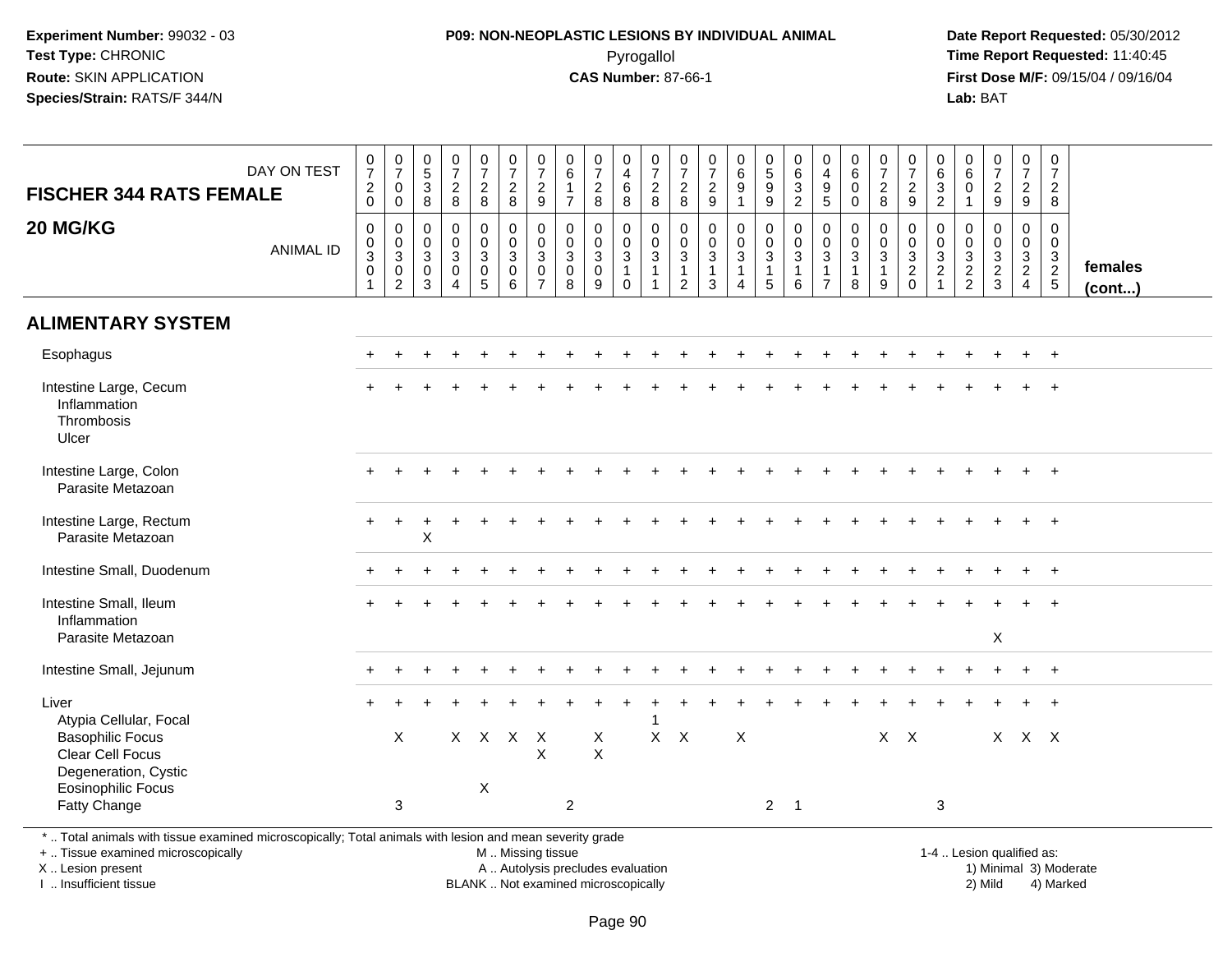# **P09: NON-NEOPLASTIC LESIONS BY INDIVIDUAL ANIMAL**Pyrogallol **Time Report Requested:** 11:40:45

| <b>FISCHER 344 RATS FEMALE</b>                                                                                                                                                                                                 | DAY ON TEST      | $\frac{0}{7}$<br>$\overline{c}$<br>$\mathbf 0$ | $\begin{array}{c} 0 \\ 7 \end{array}$<br>$\mathbf 0$<br>$\mathbf 0$                      | $\begin{array}{c} 0 \\ 5 \end{array}$<br>$\sqrt{3}$<br>8 | $\frac{0}{7}$<br>$\sqrt{2}$<br>8                                         | $\frac{0}{7}$<br>$\overline{c}$<br>8               | $\frac{0}{7}$<br>$\overline{c}$<br>8                                                          | $\frac{0}{7}$<br>$\overline{c}$<br>9                       | $\pmb{0}$<br>6<br>$\overline{7}$                     | $\begin{array}{c} 0 \\ 7 \end{array}$<br>$\boldsymbol{2}$<br>8        | 0<br>4<br>$\,6\,$<br>8                             | $\begin{array}{c} 0 \\ 7 \end{array}$<br>$\boldsymbol{2}$<br>8 | $\begin{array}{c} 0 \\ 7 \end{array}$<br>$\overline{c}$<br>8 | $\begin{array}{c} 0 \\ 7 \end{array}$<br>$\boldsymbol{2}$<br>$\boldsymbol{9}$ | $\begin{array}{c} 0 \\ 6 \\ 9 \end{array}$<br>$\overline{1}$      | $\begin{array}{c} 0 \\ 5 \\ 9 \end{array}$<br>9                 | $\mathbf 0$<br>$\,6\,$<br>$\sqrt{3}$<br>$\overline{2}$     | $\pmb{0}$<br>$\overline{4}$<br>$\boldsymbol{9}$<br>5                          | $\pmb{0}$<br>6<br>$\mathbf 0$<br>$\mathbf 0$                   | $\frac{0}{7}$<br>$\overline{c}$<br>8                 | $\begin{array}{c} 0 \\ 7 \end{array}$<br>$\boldsymbol{2}$<br>9 | $\mathbf 0$<br>$\,6\,$<br>$\ensuremath{\mathsf{3}}$<br>$\overline{2}$ | $\boldsymbol{0}$<br>$6\phantom{1}6$<br>$\mathbf 0$<br>$\overline{1}$ | $\begin{array}{c} 0 \\ 7 \end{array}$<br>$\sqrt{2}$<br>9     | $\frac{0}{7}$<br>$\frac{2}{9}$                                                 | $\frac{0}{7}$<br>$\overline{a}$<br>8                           |                         |
|--------------------------------------------------------------------------------------------------------------------------------------------------------------------------------------------------------------------------------|------------------|------------------------------------------------|------------------------------------------------------------------------------------------|----------------------------------------------------------|--------------------------------------------------------------------------|----------------------------------------------------|-----------------------------------------------------------------------------------------------|------------------------------------------------------------|------------------------------------------------------|-----------------------------------------------------------------------|----------------------------------------------------|----------------------------------------------------------------|--------------------------------------------------------------|-------------------------------------------------------------------------------|-------------------------------------------------------------------|-----------------------------------------------------------------|------------------------------------------------------------|-------------------------------------------------------------------------------|----------------------------------------------------------------|------------------------------------------------------|----------------------------------------------------------------|-----------------------------------------------------------------------|----------------------------------------------------------------------|--------------------------------------------------------------|--------------------------------------------------------------------------------|----------------------------------------------------------------|-------------------------|
| 20 MG/KG                                                                                                                                                                                                                       | <b>ANIMAL ID</b> | $\mathbf 0$<br>0<br>3<br>$\overline{0}$        | $\mathbf 0$<br>$\mathsf{O}\xspace$<br>$\overline{3}$<br>$\overline{0}$<br>$\overline{2}$ | 0<br>0<br>3<br>0<br>3                                    | $\Omega$<br>$\mathbf 0$<br>$\mathbf{3}$<br>$\mathbf 0$<br>$\overline{4}$ | $\mathbf 0$<br>0<br>$\mathbf{3}$<br>$\pmb{0}$<br>5 | $\Omega$<br>0<br>$\sqrt{3}$<br>$\pmb{0}$<br>6                                                 | $\Omega$<br>0<br>$\sqrt{3}$<br>$\pmb{0}$<br>$\overline{7}$ | $\mathbf{0}$<br>$\mathbf 0$<br>3<br>$\mathbf 0$<br>8 | $\mathbf 0$<br>$\mathbf 0$<br>$\overline{3}$<br>$\boldsymbol{0}$<br>9 | 0<br>0<br>$\mathbf{3}$<br>$\mathbf{1}$<br>$\Omega$ | $\Omega$<br>$\mathbf 0$<br>$\overline{3}$<br>$\mathbf{1}$<br>1 | $\Omega$<br>0<br>$\mathbf{3}$<br>1<br>$\overline{2}$         | $\Omega$<br>$\mathbf 0$<br>$\sqrt{3}$<br>$\mathbf{1}$<br>3                    | $\mathbf 0$<br>$\pmb{0}$<br>$\overline{3}$<br>1<br>$\overline{A}$ | $\mathbf 0$<br>$\mathbf 0$<br>$\mathbf{3}$<br>$\mathbf{1}$<br>5 | $\Omega$<br>$\mathbf 0$<br>$\sqrt{3}$<br>$\mathbf{1}$<br>6 | $\mathbf{0}$<br>$\mathbf 0$<br>$\mathbf{3}$<br>$\mathbf{1}$<br>$\overline{7}$ | $\mathbf{0}$<br>$\mathbf 0$<br>$\sqrt{3}$<br>$\mathbf{1}$<br>8 | $\Omega$<br>0<br>$\overline{3}$<br>$\mathbf{1}$<br>9 | $\mathbf 0$<br>0<br>$\mathbf{3}$<br>$\overline{2}$<br>$\Omega$ | $\Omega$<br>0<br>$\sqrt{3}$<br>$\overline{2}$                         | $\mathbf 0$<br>$\mathbf 0$<br>$\frac{3}{2}$                          | $\Omega$<br>$\mathbf 0$<br>$\sqrt{3}$<br>$\overline{2}$<br>3 | $\mathbf 0$<br>$\mathbf 0$<br>$\mathbf{3}$<br>$\overline{2}$<br>$\overline{4}$ | $\mathbf 0$<br>$\mathbf 0$<br>$\frac{3}{2}$<br>$5\phantom{.0}$ | females<br>$($ cont $)$ |
| Hemorrhage<br>Hepatodiaphragmatic Nodule<br>Inflammation<br><b>Mixed Cell Focus</b><br>Bile Duct, Hyperplasia<br>Hepatocyte, Necrosis<br>Hepatocyte, Regeneration<br>Hepatocyte, Vacuolization Cytoplasmic<br>Portal, Fibrosis |                  |                                                |                                                                                          |                                                          |                                                                          | $\mathbf{1}$                                       | $\mathsf X$<br>-1                                                                             | -1                                                         | $1 \quad$                                            | $\overline{1}$                                                        | $\mathbf{1}$                                       | -1<br>X<br>-1<br>1                                             |                                                              | $\overline{c}$                                                                | 3                                                                 | -1                                                              | -1                                                         |                                                                               | 1                                                              | X<br>$\overline{1}$<br>$\mathbf{1}$<br>$\mathbf{1}$  | $\overline{\phantom{0}}$<br>$\overline{1}$                     |                                                                       |                                                                      |                                                              | $\sf X$<br>$\mathbf{1}$<br>$\overline{c}$                                      |                                                                |                         |
| Mesentery<br><b>Necrosis</b>                                                                                                                                                                                                   |                  |                                                |                                                                                          | $\ddot{}$<br>3                                           |                                                                          |                                                    | $\ddot{}$<br>3                                                                                |                                                            |                                                      |                                                                       | +<br>3                                             |                                                                |                                                              |                                                                               | +<br>3                                                            |                                                                 |                                                            | +<br>3                                                                        |                                                                | +<br>3                                               |                                                                |                                                                       |                                                                      |                                                              | +<br>3                                                                         | $\ddot{}$<br>3                                                 |                         |
| Pancreas<br>Acinus, Atrophy<br>Acinus, Hyperplasia<br>Duct, Cyst                                                                                                                                                               |                  |                                                |                                                                                          | 3                                                        |                                                                          |                                                    |                                                                                               |                                                            |                                                      |                                                                       | 4                                                  | $\overline{2}$                                                 | $\overline{2}$                                               |                                                                               |                                                                   |                                                                 | $\overline{2}$                                             |                                                                               |                                                                |                                                      | $\overline{2}$                                                 |                                                                       |                                                                      |                                                              | 1                                                                              | $\ddot{}$                                                      |                         |
| Salivary Glands<br>Hyperplasia<br>Inflammation<br>Mineralization                                                                                                                                                               |                  |                                                |                                                                                          |                                                          |                                                                          |                                                    |                                                                                               |                                                            |                                                      |                                                                       |                                                    |                                                                |                                                              |                                                                               | $\overline{c}$                                                    |                                                                 |                                                            |                                                                               |                                                                |                                                      |                                                                |                                                                       |                                                                      |                                                              |                                                                                |                                                                |                         |
| Stomach, Forestomach<br>Inflammation<br>Ulcer<br>Epithelium, Hyperplasia                                                                                                                                                       |                  |                                                | $\boldsymbol{\Delta}$                                                                    |                                                          |                                                                          |                                                    |                                                                                               |                                                            | $\overline{2}$                                       |                                                                       |                                                    |                                                                |                                                              |                                                                               |                                                                   | 3                                                               |                                                            |                                                                               |                                                                |                                                      |                                                                | $\overline{4}$                                                        |                                                                      |                                                              |                                                                                |                                                                |                         |
| Stomach, Glandular<br>Erosion<br>Inflammation                                                                                                                                                                                  |                  |                                                |                                                                                          |                                                          |                                                                          |                                                    |                                                                                               |                                                            |                                                      |                                                                       |                                                    |                                                                |                                                              |                                                                               | 3                                                                 |                                                                 |                                                            |                                                                               |                                                                |                                                      |                                                                |                                                                       |                                                                      |                                                              |                                                                                |                                                                |                         |
| *  Total animals with tissue examined microscopically; Total animals with lesion and mean severity grade<br>+  Tissue examined microscopically<br>X  Lesion present<br>I. Insufficient tissue                                  |                  |                                                |                                                                                          |                                                          |                                                                          |                                                    | M  Missing tissue<br>A  Autolysis precludes evaluation<br>BLANK  Not examined microscopically |                                                            |                                                      |                                                                       |                                                    |                                                                |                                                              |                                                                               |                                                                   |                                                                 |                                                            |                                                                               |                                                                |                                                      |                                                                |                                                                       |                                                                      | 1-4  Lesion qualified as:<br>2) Mild                         |                                                                                | 1) Minimal 3) Moderate<br>4) Marked                            |                         |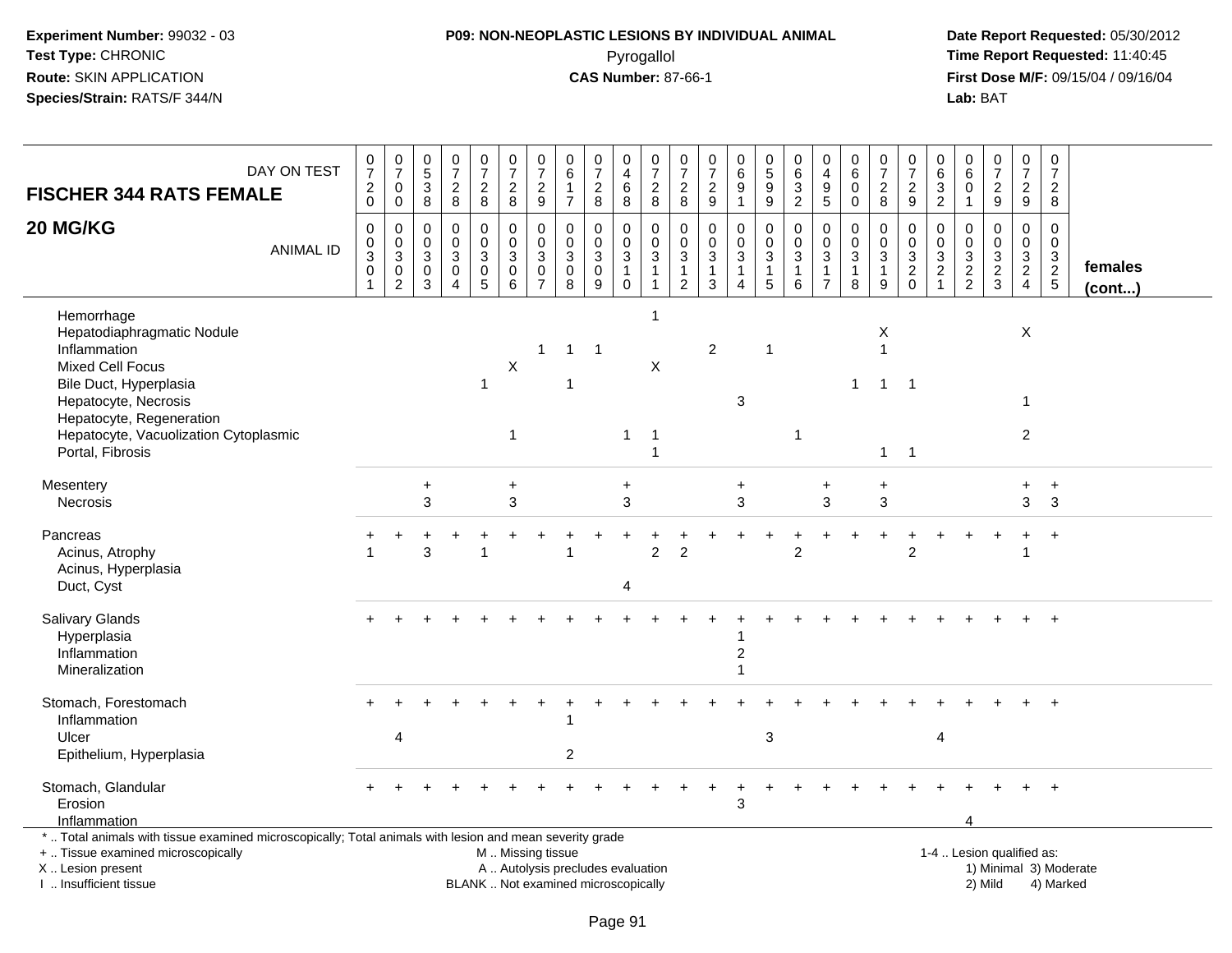# **P09: NON-NEOPLASTIC LESIONS BY INDIVIDUAL ANIMAL**Pyrogallol **Time Report Requested:** 11:40:45

| <b>FISCHER 344 RATS FEMALE</b>                                                                                                                                                                | DAY ON TEST      | $\frac{0}{7}$<br>$\frac{2}{0}$                                        | $\begin{array}{c} 0 \\ 7 \end{array}$<br>$\pmb{0}$<br>$\mathbf 0$       | $\begin{array}{c} 0 \\ 5 \end{array}$<br>$\frac{3}{8}$             | $\frac{0}{7}$<br>$\overline{c}$<br>$\bf 8$                                  | $\begin{array}{c} 0 \\ 7 \end{array}$<br>$\frac{2}{8}$                    | $\frac{0}{7}$<br>$_{8}^2$                                                         | $\frac{0}{7}$<br>$\frac{2}{9}$                                          | 0<br>6<br>$\mathbf{1}$<br>$\overline{7}$            | $\frac{0}{7}$<br>$\overline{c}$<br>8                                     | $\pmb{0}$<br>$\overline{4}$<br>$\,6\,$<br>8                             | $\frac{0}{7}$<br>$\frac{2}{8}$                                   | $\pmb{0}$<br>$\overline{7}$<br>$\frac{2}{8}$                                              | 0<br>$\overline{7}$<br>$\frac{2}{9}$                                       | $_{6}^{\rm 0}$<br>9<br>$\mathbf{1}$                   | $\begin{array}{c} 0 \\ 5 \end{array}$<br>9<br>$\overline{9}$         | $\pmb{0}$<br>6<br>$\sqrt{3}$<br>$\overline{2}$ | $\begin{smallmatrix}0\\4\end{smallmatrix}$<br>$\begin{array}{c} 9 \\ 5 \end{array}$ | $\pmb{0}$<br>$\,6$<br>$\mathbf 0$<br>$\mathbf 0$                   | $\frac{0}{7}$<br>$_{\rm 8}^2$                               | 0<br>$\overline{7}$<br>$\frac{2}{9}$             | 0<br>$\,6\,$<br>$\ensuremath{\mathsf{3}}$<br>$\overline{2}$                     | $\mathbf 0$<br>$\,6\,$<br>0<br>$\mathbf{1}$ | $\begin{array}{c} 0 \\ 7 \end{array}$<br>$\frac{2}{9}$ | $\mathbf 0$<br>$\overline{7}$<br>$\frac{2}{9}$                | 0<br>$\overline{7}$<br>$\boldsymbol{2}$<br>8 |                        |
|-----------------------------------------------------------------------------------------------------------------------------------------------------------------------------------------------|------------------|-----------------------------------------------------------------------|-------------------------------------------------------------------------|--------------------------------------------------------------------|-----------------------------------------------------------------------------|---------------------------------------------------------------------------|-----------------------------------------------------------------------------------|-------------------------------------------------------------------------|-----------------------------------------------------|--------------------------------------------------------------------------|-------------------------------------------------------------------------|------------------------------------------------------------------|-------------------------------------------------------------------------------------------|----------------------------------------------------------------------------|-------------------------------------------------------|----------------------------------------------------------------------|------------------------------------------------|-------------------------------------------------------------------------------------|--------------------------------------------------------------------|-------------------------------------------------------------|--------------------------------------------------|---------------------------------------------------------------------------------|---------------------------------------------|--------------------------------------------------------|---------------------------------------------------------------|----------------------------------------------|------------------------|
| 20 MG/KG                                                                                                                                                                                      | <b>ANIMAL ID</b> | $\pmb{0}$<br>$\pmb{0}$<br>$\overline{3}$<br>$\pmb{0}$<br>$\mathbf{1}$ | $\pmb{0}$<br>$\pmb{0}$<br>$\overline{3}$<br>$\pmb{0}$<br>$\overline{c}$ | $\mathbf 0$<br>$\mathbf 0$<br>$\mathsf 3$<br>$\boldsymbol{0}$<br>3 | $\pmb{0}$<br>$\mathbf 0$<br>$\mathfrak{Z}$<br>$\mathbf 0$<br>$\overline{4}$ | $\pmb{0}$<br>$\mathsf{O}\xspace$<br>$\sqrt{3}$<br>$\pmb{0}$<br>$\sqrt{5}$ | $\pmb{0}$<br>$\mathsf{O}\xspace$<br>$\ensuremath{\mathsf{3}}$<br>$\mathbf 0$<br>6 | $\pmb{0}$<br>$\mathbf 0$<br>$\mathbf{3}$<br>$\pmb{0}$<br>$\overline{7}$ | $\mathbf 0$<br>$\mathbf 0$<br>3<br>$\mathbf 0$<br>8 | 0<br>$\mathbf 0$<br>$\sqrt{3}$<br>$\pmb{0}$<br>9                         | $\mathbf 0$<br>$\mathbf 0$<br>$\sqrt{3}$<br>$\mathbf{1}$<br>$\mathbf 0$ | 0<br>$\mathbf 0$<br>$\sqrt{3}$<br>$\mathbf{1}$<br>$\overline{1}$ | $\mathbf 0$<br>$\mathbf 0$<br>$\ensuremath{\mathsf{3}}$<br>$\mathbf{1}$<br>$\overline{2}$ | $\pmb{0}$<br>$\mathbf 0$<br>$\ensuremath{\mathsf{3}}$<br>$\mathbf{1}$<br>3 | 0<br>$\mathbf 0$<br>$\mathbf{3}$<br>$\mathbf{1}$<br>4 | $\pmb{0}$<br>$\mathsf{O}\xspace$<br>$\mathsf 3$<br>$\mathbf{1}$<br>5 | $\pmb{0}$<br>$\pmb{0}$<br>$\sqrt{3}$<br>1<br>6 | $\mathbf 0$<br>$\mathbf 0$<br>$\sqrt{3}$<br>$\overline{1}$<br>$\overline{7}$        | 0<br>$\mathbf 0$<br>$\ensuremath{\mathsf{3}}$<br>$\mathbf{1}$<br>8 | 0<br>$\mathsf{O}\xspace$<br>$\sqrt{3}$<br>$\mathbf{1}$<br>9 | 0<br>$\mathbf 0$<br>$\frac{3}{2}$<br>$\mathbf 0$ | 0<br>$\mathbf 0$<br>$\ensuremath{\mathsf{3}}$<br>$\overline{c}$<br>$\mathbf{1}$ | $\pmb{0}$<br>$\mathbf{0}$<br>$\frac{3}{2}$  | $\pmb{0}$<br>$\mathbf 0$<br>$\frac{3}{2}$              | $\mathbf 0$<br>$\mathbf 0$<br>$\frac{3}{2}$<br>$\overline{4}$ | $\Omega$<br>$\mathbf 0$<br>$\frac{3}{2}$     | females<br>(cont)      |
| Ulcer                                                                                                                                                                                         |                  |                                                                       |                                                                         |                                                                    |                                                                             |                                                                           |                                                                                   |                                                                         |                                                     |                                                                          |                                                                         |                                                                  |                                                                                           |                                                                            |                                                       |                                                                      |                                                |                                                                                     |                                                                    |                                                             |                                                  |                                                                                 | 4                                           |                                                        |                                                               |                                              |                        |
| <b>CARDIOVASCULAR SYSTEM</b>                                                                                                                                                                  |                  |                                                                       |                                                                         |                                                                    |                                                                             |                                                                           |                                                                                   |                                                                         |                                                     |                                                                          |                                                                         |                                                                  |                                                                                           |                                                                            |                                                       |                                                                      |                                                |                                                                                     |                                                                    |                                                             |                                                  |                                                                                 |                                             |                                                        |                                                               |                                              |                        |
| <b>Blood Vessel</b><br>Thrombosis                                                                                                                                                             |                  |                                                                       |                                                                         |                                                                    |                                                                             |                                                                           |                                                                                   |                                                                         |                                                     |                                                                          |                                                                         |                                                                  |                                                                                           |                                                                            |                                                       |                                                                      |                                                |                                                                                     |                                                                    |                                                             |                                                  |                                                                                 |                                             |                                                        |                                                               | $+$                                          |                        |
| Heart<br>Cardiomyopathy<br>Atrium, Thrombosis                                                                                                                                                 |                  | $\overline{2}$                                                        | $\mathcal{P}$                                                           | 2                                                                  | -1                                                                          | 3                                                                         | 3                                                                                 | 3                                                                       | $\overline{2}$                                      | $\overline{2}$                                                           | 2                                                                       | 3                                                                | 3                                                                                         | $\overline{2}$                                                             |                                                       | $\overline{2}$                                                       | $\overline{2}$                                 |                                                                                     | 2                                                                  | 2                                                           | $\mathcal{P}$                                    | $\overline{2}$                                                                  | $\overline{1}$                              | 2                                                      | 3                                                             | $\overline{1}$                               |                        |
| <b>ENDOCRINE SYSTEM</b>                                                                                                                                                                       |                  |                                                                       |                                                                         |                                                                    |                                                                             |                                                                           |                                                                                   |                                                                         |                                                     |                                                                          |                                                                         |                                                                  |                                                                                           |                                                                            |                                                       |                                                                      |                                                |                                                                                     |                                                                    |                                                             |                                                  |                                                                                 |                                             |                                                        |                                                               |                                              |                        |
| <b>Adrenal Cortex</b><br>Angiectasis<br>Atrophy<br>Atypia Cellular                                                                                                                            |                  | $+$                                                                   |                                                                         |                                                                    |                                                                             |                                                                           |                                                                                   |                                                                         |                                                     | $\overline{2}$                                                           |                                                                         |                                                                  |                                                                                           |                                                                            |                                                       |                                                                      |                                                |                                                                                     |                                                                    |                                                             |                                                  |                                                                                 |                                             |                                                        |                                                               | $\ddot{}$                                    |                        |
| Degeneration, Cystic<br>Hyperplasia<br>Hypertrophy<br>Necrosis                                                                                                                                |                  |                                                                       | $\overline{2}$<br>2                                                     |                                                                    |                                                                             | 1<br>$\mathbf{1}$                                                         |                                                                                   |                                                                         |                                                     | $2 \quad 1$                                                              | 3                                                                       | 2                                                                | -1<br>$\mathbf{1}$                                                                        | 1<br>$\mathbf{1}$                                                          | 2<br>$\overline{1}$                                   |                                                                      | $\overline{2}$                                 |                                                                                     | $\overline{1}$                                                     | $\overline{2}$                                              | $\overline{2}$                                   | $\overline{1}$                                                                  | $\overline{2}$                              | $\overline{2}$                                         | $\overline{1}$                                                |                                              |                        |
| <b>Thrombosis</b><br>Vacuolization Cytoplasmic                                                                                                                                                |                  |                                                                       |                                                                         |                                                                    |                                                                             |                                                                           |                                                                                   |                                                                         | $\mathbf{1}$                                        |                                                                          | $\mathbf{1}$                                                            | $\overline{2}$                                                   | $\overline{1}$                                                                            |                                                                            | $\mathbf{1}$                                          |                                                                      | -1<br>$\overline{2}$                           |                                                                                     |                                                                    | 1                                                           | 2                                                |                                                                                 |                                             |                                                        |                                                               | $\overline{1}$                               |                        |
| Adrenal Medulla<br>Hyperplasia                                                                                                                                                                |                  |                                                                       | $\ddot{}$                                                               |                                                                    | $\overline{2}$                                                              | $\overline{\phantom{a}}$                                                  |                                                                                   |                                                                         |                                                     |                                                                          |                                                                         |                                                                  |                                                                                           |                                                                            |                                                       |                                                                      |                                                |                                                                                     |                                                                    |                                                             |                                                  |                                                                                 |                                             |                                                        |                                                               | $+$                                          |                        |
| Islets, Pancreatic                                                                                                                                                                            |                  |                                                                       |                                                                         |                                                                    |                                                                             |                                                                           |                                                                                   |                                                                         |                                                     |                                                                          |                                                                         |                                                                  |                                                                                           |                                                                            |                                                       |                                                                      |                                                |                                                                                     |                                                                    |                                                             |                                                  |                                                                                 |                                             |                                                        |                                                               | $+$                                          |                        |
| Parathyroid Gland<br>Hyperplasia                                                                                                                                                              |                  |                                                                       |                                                                         |                                                                    |                                                                             | $\overline{2}$                                                            |                                                                                   |                                                                         |                                                     |                                                                          |                                                                         |                                                                  |                                                                                           |                                                                            |                                                       |                                                                      |                                                |                                                                                     |                                                                    |                                                             |                                                  |                                                                                 |                                             |                                                        |                                                               |                                              |                        |
| *  Total animals with tissue examined microscopically; Total animals with lesion and mean severity grade<br>+  Tissue examined microscopically<br>X  Lesion present<br>I. Insufficient tissue |                  |                                                                       |                                                                         |                                                                    |                                                                             |                                                                           |                                                                                   | M  Missing tissue                                                       |                                                     | A  Autolysis precludes evaluation<br>BLANK  Not examined microscopically |                                                                         |                                                                  |                                                                                           |                                                                            |                                                       |                                                                      |                                                |                                                                                     |                                                                    |                                                             |                                                  |                                                                                 |                                             | 1-4  Lesion qualified as:<br>2) Mild                   |                                                               | 4) Marked                                    | 1) Minimal 3) Moderate |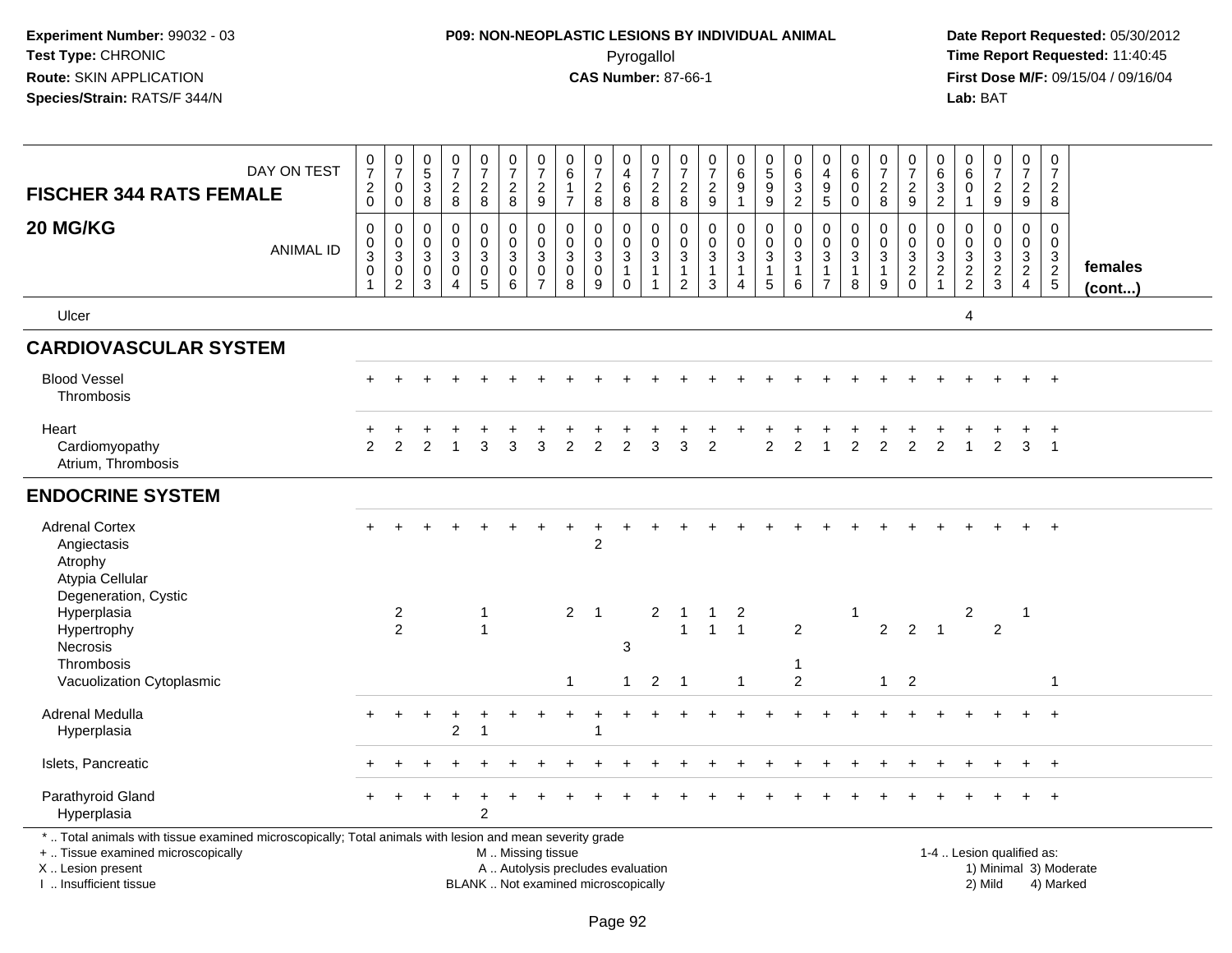# **P09: NON-NEOPLASTIC LESIONS BY INDIVIDUAL ANIMAL**Pyrogallol **Time Report Requested:** 11:40:45

 **Date Report Requested:** 05/30/2012 **First Dose M/F:** 09/15/04 / 09/16/04 Lab: BAT **Lab:** BAT

|                                                                                                          | DAY ON TEST      | $\frac{0}{7}$<br>$\overline{c}$            | $\begin{array}{c} 0 \\ 7 \end{array}$<br>$\pmb{0}$         | $\begin{array}{c} 0 \\ 5 \end{array}$<br>$\mathbf{3}$ | $\frac{0}{7}$<br>$\overline{2}$                                  | $\frac{0}{7}$<br>$\overline{2}$                        | $\frac{0}{7}$<br>$\overline{c}$ | $\frac{0}{7}$<br>$\sqrt{2}$                                         | $\pmb{0}$<br>$\,6\,$<br>$\mathbf{1}$                 | $\frac{0}{7}$<br>$\boldsymbol{2}$                              | 0<br>$\overline{4}$<br>$\,6\,$                                  | 0<br>$\boldsymbol{7}$<br>$\overline{2}$                         | 0<br>$\overline{7}$<br>$\overline{a}$         | $\frac{0}{7}$<br>$\overline{a}$  | $_{6}^{\rm 0}$<br>$\boldsymbol{9}$                                      | $\begin{smallmatrix} 0\\5 \end{smallmatrix}$<br>$\boldsymbol{9}$ | $\pmb{0}$<br>$\,6\,$<br>$\mathbf{3}$               | 0<br>4<br>9                   | 0<br>$\,6\,$<br>0                           | $\pmb{0}$<br>$\overline{7}$<br>$\overline{c}$     | 0<br>$\boldsymbol{7}$<br>$\overline{c}$             | 0<br>$^6_3$                                                                  | 0<br>$6\phantom{1}6$<br>$\mathbf 0$              | $\frac{0}{7}$<br>$\overline{c}$                                 | $\begin{smallmatrix}0\\7\end{smallmatrix}$<br>$\overline{c}$         | $\pmb{0}$<br>$\overline{7}$<br>$\overline{2}$                           |                   |
|----------------------------------------------------------------------------------------------------------|------------------|--------------------------------------------|------------------------------------------------------------|-------------------------------------------------------|------------------------------------------------------------------|--------------------------------------------------------|---------------------------------|---------------------------------------------------------------------|------------------------------------------------------|----------------------------------------------------------------|-----------------------------------------------------------------|-----------------------------------------------------------------|-----------------------------------------------|----------------------------------|-------------------------------------------------------------------------|------------------------------------------------------------------|----------------------------------------------------|-------------------------------|---------------------------------------------|---------------------------------------------------|-----------------------------------------------------|------------------------------------------------------------------------------|--------------------------------------------------|-----------------------------------------------------------------|----------------------------------------------------------------------|-------------------------------------------------------------------------|-------------------|
| <b>FISCHER 344 RATS FEMALE</b>                                                                           |                  | $\mathbf 0$                                | $\mathbf 0$                                                | 8                                                     | 8                                                                | 8                                                      | 8                               | 9                                                                   | $\overline{7}$                                       | 8                                                              | 8                                                               | 8                                                               | 8                                             | 9                                |                                                                         | 9                                                                | $\overline{2}$                                     | 5                             | $\Omega$                                    | 8                                                 | 9                                                   | $\overline{2}$                                                               | $\mathbf 1$                                      | 9                                                               | 9                                                                    | 8                                                                       |                   |
| 20 MG/KG                                                                                                 | <b>ANIMAL ID</b> | $\pmb{0}$<br>0<br>3<br>$\mathsf{O}\xspace$ | $\pmb{0}$<br>$_{3}^{\rm 0}$<br>$\pmb{0}$<br>$\overline{2}$ | 0<br>0<br>3<br>0<br>3                                 | $\mathbf 0$<br>$\mathbf 0$<br>3<br>$\mathbf 0$<br>$\overline{4}$ | $\pmb{0}$<br>$\mathbf 0$<br>3<br>$\boldsymbol{0}$<br>5 | 0<br>0<br>3<br>$\mathbf 0$<br>6 | $\pmb{0}$<br>$\pmb{0}$<br>$\sqrt{3}$<br>$\pmb{0}$<br>$\overline{7}$ | $\mathbf 0$<br>0<br>$\mathbf{3}$<br>$\mathbf 0$<br>8 | $\mathbf 0$<br>$\mathbf 0$<br>$\mathbf{3}$<br>$\mathbf 0$<br>9 | 0<br>$\boldsymbol{0}$<br>$\sqrt{3}$<br>$\mathbf{1}$<br>$\Omega$ | 0<br>$\mathbf 0$<br>$\mathsf 3$<br>$\mathbf{1}$<br>$\mathbf{1}$ | 0<br>0<br>3<br>$\mathbf{1}$<br>$\overline{2}$ | 0<br>0<br>3<br>$\mathbf{1}$<br>3 | $\mathsf 0$<br>$_{3}^{\rm 0}$<br>$\mathbf{1}$<br>$\boldsymbol{\Lambda}$ | $\pmb{0}$<br>$\mathbf 0$<br>$\sqrt{3}$<br>$\overline{1}$<br>5    | $\mathbf 0$<br>$_{3}^{\rm 0}$<br>$\mathbf{1}$<br>6 | 0<br>0<br>3<br>$\overline{7}$ | 0<br>0<br>$\mathbf{3}$<br>$\mathbf{1}$<br>8 | 0<br>$\pmb{0}$<br>$\sqrt{3}$<br>$\mathbf{1}$<br>9 | 0<br>$\mathbf 0$<br>3<br>$\overline{c}$<br>$\Omega$ | $\mathbf 0$<br>$\begin{smallmatrix}0\3\2\end{smallmatrix}$<br>$\overline{1}$ | $\mathbf 0$<br>$\mathbf 0$<br>3<br>$\frac{2}{2}$ | $\mathbf 0$<br>$\mathbf 0$<br>3<br>$\overline{\mathbf{c}}$<br>3 | $\mathsf{O}$<br>$\mathbf 0$<br>3<br>$\overline{2}$<br>$\overline{4}$ | $\mathsf{O}$<br>$\mathbf 0$<br>$\ensuremath{\mathsf{3}}$<br>$rac{2}{5}$ | females<br>(cont) |
| <b>Pituitary Gland</b><br>Angiectasis<br>Cyst<br>Pars Distalis, Cyst<br>Pars Distalis, Hyperplasia       |                  | $\ddot{}$                                  |                                                            |                                                       | $\overline{4}$                                                   | 3<br>$\mathbf{1}$                                      | $\mathfrak{S}$                  | $\overline{c}$<br>$\overline{1}$                                    | $\overline{4}$<br>$\mathbf{3}$                       | $\overline{1}$                                                 |                                                                 |                                                                 |                                               | 3 <sup>1</sup>                   | $\overline{2}$                                                          |                                                                  |                                                    |                               |                                             | $\mathbf{1}$                                      |                                                     |                                                                              | $\sqrt{3}$                                       |                                                                 |                                                                      | $\ddot{}$                                                               |                   |
| <b>Thyroid Gland</b><br>C-cell, Hyperplasia                                                              |                  | $\mathbf{1}$                               | $\overline{2}$                                             |                                                       |                                                                  |                                                        |                                 | $\overline{1}$                                                      |                                                      | $\overline{2}$                                                 |                                                                 |                                                                 |                                               |                                  | -1                                                                      |                                                                  |                                                    |                               |                                             |                                                   |                                                     |                                                                              | 3                                                | 1                                                               | $\mathbf{1}$                                                         | $\ddot{}$<br>$\overline{2}$                                             |                   |
| <b>GENERAL BODY SYSTEM</b>                                                                               |                  |                                            |                                                            |                                                       |                                                                  |                                                        |                                 |                                                                     |                                                      |                                                                |                                                                 |                                                                 |                                               |                                  |                                                                         |                                                                  |                                                    |                               |                                             |                                                   |                                                     |                                                                              |                                                  |                                                                 |                                                                      |                                                                         |                   |
| <b>NONE</b>                                                                                              |                  |                                            |                                                            |                                                       |                                                                  |                                                        |                                 |                                                                     |                                                      |                                                                |                                                                 |                                                                 |                                               |                                  |                                                                         |                                                                  |                                                    |                               |                                             |                                                   |                                                     |                                                                              |                                                  |                                                                 |                                                                      |                                                                         |                   |
| <b>GENITAL SYSTEM</b>                                                                                    |                  |                                            |                                                            |                                                       |                                                                  |                                                        |                                 |                                                                     |                                                      |                                                                |                                                                 |                                                                 |                                               |                                  |                                                                         |                                                                  |                                                    |                               |                                             |                                                   |                                                     |                                                                              |                                                  |                                                                 |                                                                      |                                                                         |                   |
| <b>Clitoral Gland</b><br>Atrophy<br>Fibrosis<br>Hyperplasia<br>Inflammation<br>Duct, Dilatation          |                  |                                            | $\overline{2}$                                             |                                                       |                                                                  | $\overline{2}$                                         |                                 |                                                                     |                                                      |                                                                |                                                                 |                                                                 |                                               |                                  |                                                                         |                                                                  | $\ensuremath{\mathsf{3}}$<br>$\mathbf{3}$          |                               |                                             |                                                   | $\overline{2}$                                      | $\overline{2}$<br>3                                                          |                                                  |                                                                 |                                                                      | $\overline{+}$                                                          |                   |
| Ovary<br>Cyst                                                                                            |                  |                                            |                                                            |                                                       |                                                                  |                                                        |                                 |                                                                     |                                                      | 3                                                              |                                                                 |                                                                 |                                               |                                  |                                                                         |                                                                  | 3                                                  | $\mathbf{3}$                  |                                             |                                                   |                                                     |                                                                              |                                                  |                                                                 | $\ddot{}$                                                            | $\ddot{}$                                                               |                   |
| <b>Uterus</b><br>Endometrium, Cyst<br>Endometrium, Edema<br>Endometrium, Hyperplasia, Cystic             |                  |                                            |                                                            |                                                       |                                                                  |                                                        |                                 | $\overline{2}$                                                      |                                                      |                                                                |                                                                 |                                                                 |                                               |                                  | $\overline{\mathbf{4}}$                                                 |                                                                  |                                                    |                               |                                             | $\mathbf{3}$                                      |                                                     |                                                                              |                                                  |                                                                 |                                                                      | $\ddot{}$                                                               |                   |
| *  Total animals with tissue examined microscopically; Total animals with lesion and mean severity grade |                  |                                            |                                                            |                                                       |                                                                  |                                                        |                                 |                                                                     |                                                      |                                                                |                                                                 |                                                                 |                                               |                                  |                                                                         |                                                                  |                                                    |                               |                                             |                                                   |                                                     |                                                                              |                                                  |                                                                 |                                                                      |                                                                         |                   |

+ .. Tissue examined microscopically

X .. Lesion present

I .. Insufficient tissue

M .. Missing tissue

A .. Autolysis precludes evaluation 1999 (1999) 1999 (1999) 1999 (1999) 1999 (1999) 1999 (1999) 1999 (1999) 1<br>1) Minimal 3) Mild 3) Mild 3) Mild 3) Mild 3, 2009 (1999) 1999 (1999) 1999 (1999) 1999 (1999) 1999 (1999) 199 BLANK .. Not examined microscopically 2) Mild 4) Marked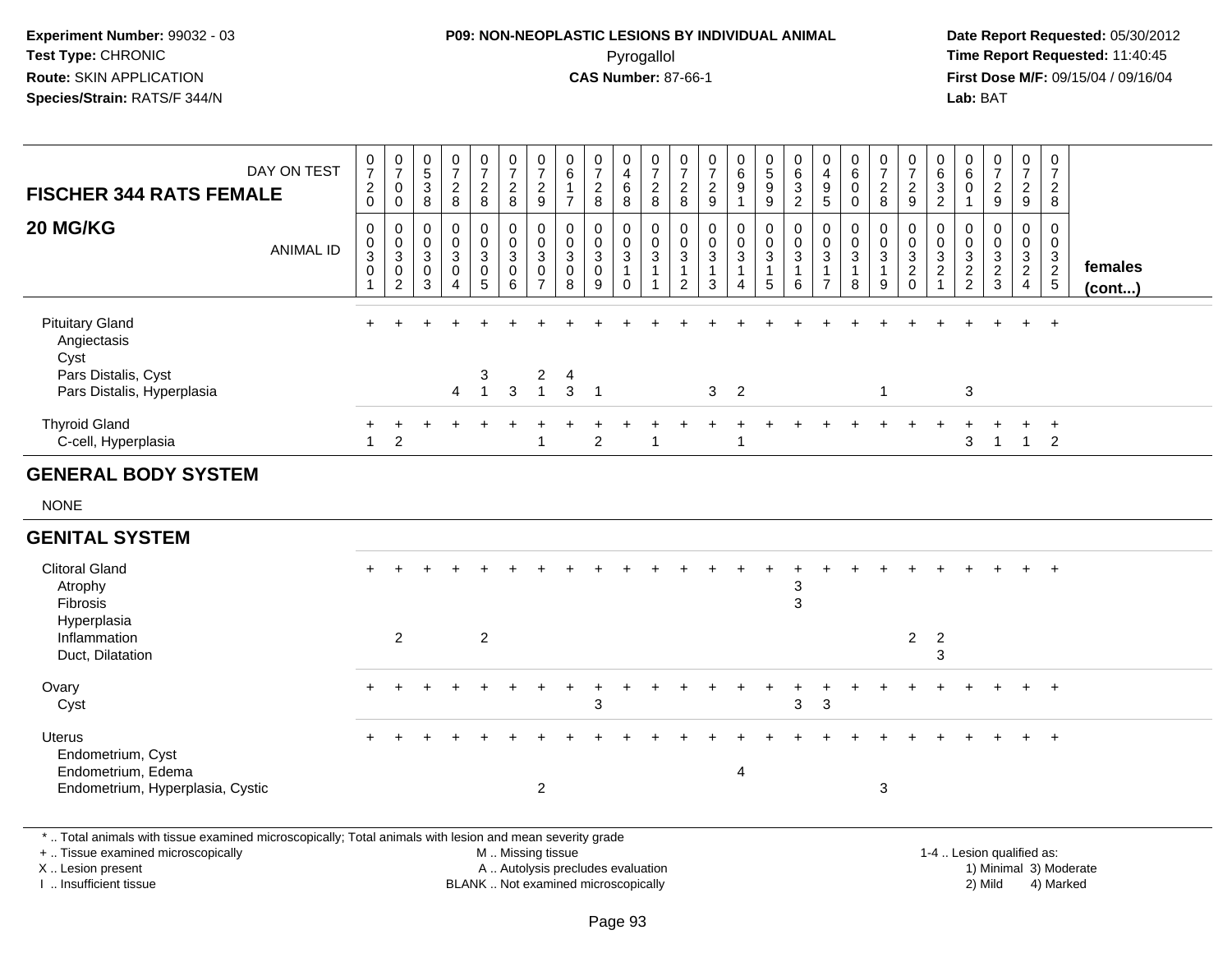### **P09: NON-NEOPLASTIC LESIONS BY INDIVIDUAL ANIMAL**Pyrogallol **Time Report Requested:** 11:40:45

 **Date Report Requested:** 05/30/2012 **First Dose M/F:** 09/15/04 / 09/16/04<br>**Lab:** BAT **Lab:** BAT

| DAY ON TEST<br><b>FISCHER 344 RATS FEMALE</b>                                                                                                  | $\frac{0}{7}$<br>$^2_{\rm 0}$        | $\begin{array}{c} 0 \\ 7 \end{array}$<br>0<br>$\mathbf 0$      | $\begin{array}{c} 0 \\ 5 \end{array}$<br>$\mathbf{3}$<br>8 | $\frac{0}{7}$<br>$\frac{2}{8}$                                              | $\frac{0}{7}$<br>$_{\rm 8}^2$    | $\frac{0}{7}$<br>$\frac{2}{8}$                                   | $\begin{array}{c} 0 \\ 7 \end{array}$<br>$\frac{2}{9}$ | 0<br>$\,6\,$<br>$\mathbf{1}$<br>$\overline{7}$ | $\frac{0}{7}$<br>$^2_8$                                      | $\pmb{0}$<br>$\overline{4}$<br>$\overline{6}$<br>8                | 0<br>$\overline{7}$<br>$\frac{2}{8}$                                       | 0<br>$\overline{7}$<br>$\overline{c}$<br>8             | $\frac{0}{7}$<br>$\frac{2}{9}$                        | 0<br>6<br>9<br>1                                | $\begin{array}{c} 0 \\ 5 \\ 9 \end{array}$<br>$\overline{9}$         | $\begin{array}{c} 0 \\ 6 \end{array}$<br>$\overline{3}$<br>$\overline{2}$ | 0<br>$\overline{a}$<br>$\frac{9}{5}$                                         | $\mathbf 0$<br>$\,6\,$<br>$\mathbf 0$<br>$\Omega$               | $\frac{0}{7}$<br>$\overline{c}$<br>8     | 0<br>$\overline{7}$<br>$\boldsymbol{2}$<br>$\overline{9}$                        | 0<br>6<br>3<br>$\overline{2}$                                           | 0<br>6<br>0                              | $\frac{0}{7}$<br>$\frac{2}{9}$  |     | 0<br>$\overline{7}$<br>$\frac{2}{9}$        | 0<br>$\overline{7}$<br>$\overline{2}$<br>8                       |
|------------------------------------------------------------------------------------------------------------------------------------------------|--------------------------------------|----------------------------------------------------------------|------------------------------------------------------------|-----------------------------------------------------------------------------|----------------------------------|------------------------------------------------------------------|--------------------------------------------------------|------------------------------------------------|--------------------------------------------------------------|-------------------------------------------------------------------|----------------------------------------------------------------------------|--------------------------------------------------------|-------------------------------------------------------|-------------------------------------------------|----------------------------------------------------------------------|---------------------------------------------------------------------------|------------------------------------------------------------------------------|-----------------------------------------------------------------|------------------------------------------|----------------------------------------------------------------------------------|-------------------------------------------------------------------------|------------------------------------------|---------------------------------|-----|---------------------------------------------|------------------------------------------------------------------|
| 20 MG/KG<br><b>ANIMAL ID</b>                                                                                                                   | 0<br>$\mathbf 0$<br>3<br>$\mathbf 0$ | 0<br>$\begin{bmatrix} 0 \\ 3 \\ 0 \end{bmatrix}$<br>$\sqrt{2}$ | 0<br>$\mathbf 0$<br>3<br>0<br>3                            | $\mathbf 0$<br>$\mathbf 0$<br>$\mathbf{3}$<br>$\mathbf 0$<br>$\overline{4}$ | 0<br>0<br>$\mathbf{3}$<br>0<br>5 | $\pmb{0}$<br>$\pmb{0}$<br>$\mathbf{3}$<br>$\mathbf 0$<br>$\,6\,$ | $\Omega$<br>$\mathbf 0$<br>3<br>0<br>$\overline{7}$    | $\mathbf 0$<br>0<br>3<br>$\mathbf 0$<br>8      | $\mathbf 0$<br>$\pmb{0}$<br>$\mathbf{3}$<br>$\mathbf 0$<br>9 | 0<br>$\mathbf 0$<br>$\mathbf{3}$<br>$\overline{1}$<br>$\mathbf 0$ | $\mathbf 0$<br>$\mathbf 0$<br>$\mathbf{3}$<br>$\mathbf{1}$<br>$\mathbf{1}$ | $\mathbf 0$<br>$\mathbf 0$<br>3<br>1<br>$\overline{c}$ | $\mathbf 0$<br>0<br>$\mathbf{3}$<br>$\mathbf{1}$<br>3 | 0<br>$\boldsymbol{0}$<br>3<br>$\mathbf{1}$<br>4 | $\pmb{0}$<br>$\mathsf{O}\xspace$<br>$\mathsf 3$<br>$\mathbf{1}$<br>5 | $\mathbf 0$<br>$\pmb{0}$<br>$\mathbf{3}$<br>1<br>6                        | $\mathbf 0$<br>$\mathbf 0$<br>$\mathbf{3}$<br>$\mathbf{1}$<br>$\overline{7}$ | $\mathbf 0$<br>$\mathbf 0$<br>$\mathbf{3}$<br>$\mathbf{1}$<br>8 | 0<br>$\pmb{0}$<br>3<br>$\mathbf{1}$<br>9 | $\mathbf 0$<br>$\boldsymbol{0}$<br>$\sqrt{3}$<br>$\boldsymbol{2}$<br>$\mathbf 0$ | $\Omega$<br>$\mathbf 0$<br>3<br>$\overline{\mathbf{c}}$<br>$\mathbf{1}$ | $\Omega$<br>$\mathbf 0$<br>$\frac{3}{2}$ | 0<br>$\pmb{0}$<br>$\frac{3}{2}$ |     | $\mathbf 0$<br>$\mathbf 0$<br>$\frac{3}{2}$ | $\mathbf 0$<br>$\mathsf 0$<br>$\frac{3}{2}$<br>females<br>(cont) |
| <b>HEMATOPOIETIC SYSTEM</b>                                                                                                                    |                                      |                                                                |                                                            |                                                                             |                                  |                                                                  |                                                        |                                                |                                                              |                                                                   |                                                                            |                                                        |                                                       |                                                 |                                                                      |                                                                           |                                                                              |                                                                 |                                          |                                                                                  |                                                                         |                                          |                                 |     |                                             |                                                                  |
| <b>Bone Marrow</b><br>Hyperplasia<br>Myelofibrosis                                                                                             |                                      |                                                                | 4                                                          | 4                                                                           |                                  |                                                                  |                                                        |                                                |                                                              |                                                                   |                                                                            |                                                        |                                                       | 4                                               |                                                                      | 4                                                                         | 4                                                                            |                                                                 |                                          |                                                                                  |                                                                         |                                          | 4                               |     |                                             | $\overline{+}$                                                   |
| Lymph Node<br>Hemorrhage<br>Mediastinal, Hemorrhage<br>Mediastinal, Hyperplasia, Plasma Cell<br>Pancreatic, Hemorrhage                         |                                      |                                                                |                                                            |                                                                             |                                  |                                                                  |                                                        |                                                |                                                              |                                                                   |                                                                            |                                                        |                                                       |                                                 |                                                                      |                                                                           |                                                                              |                                                                 |                                          |                                                                                  |                                                                         | $+$                                      |                                 |     |                                             |                                                                  |
| Lymph Node, Mandibular                                                                                                                         | м                                    | М                                                              | M                                                          | M                                                                           | M                                | M                                                                | M                                                      | M                                              | M                                                            | M                                                                 | M                                                                          | M                                                      | M                                                     | M                                               | M                                                                    | M                                                                         | M                                                                            | M                                                               | M                                        | M                                                                                | M                                                                       | M                                        | M                               |     | M M                                         |                                                                  |
| Lymph Node, Mesenteric<br>Hyperplasia, Plasma Cell                                                                                             |                                      |                                                                |                                                            |                                                                             |                                  |                                                                  |                                                        |                                                |                                                              |                                                                   |                                                                            |                                                        |                                                       |                                                 |                                                                      |                                                                           |                                                                              |                                                                 |                                          |                                                                                  |                                                                         |                                          |                                 |     |                                             | $\ddot{}$<br>2                                                   |
| Spleen<br>Accessory Spleen<br>Hematopoietic Cell Proliferation<br>Hyperplasia, Lymphoid                                                        |                                      |                                                                |                                                            |                                                                             |                                  |                                                                  |                                                        |                                                |                                                              |                                                                   |                                                                            |                                                        |                                                       | X<br>3<br>3                                     |                                                                      |                                                                           |                                                                              |                                                                 |                                          |                                                                                  |                                                                         |                                          |                                 |     |                                             |                                                                  |
| Infarct<br>Capsule, Hyperplasia<br>Capsule, Inflammation<br>Lymphoid Follicle, Atrophy                                                         | 2                                    |                                                                |                                                            |                                                                             |                                  |                                                                  |                                                        |                                                |                                                              | 1                                                                 |                                                                            |                                                        |                                                       |                                                 |                                                                      |                                                                           |                                                                              |                                                                 |                                          |                                                                                  |                                                                         |                                          |                                 |     |                                             | $\overline{1}$                                                   |
| Thymus                                                                                                                                         | $^+$                                 |                                                                |                                                            |                                                                             |                                  |                                                                  |                                                        |                                                |                                                              |                                                                   |                                                                            |                                                        |                                                       |                                                 |                                                                      | м                                                                         |                                                                              |                                                                 |                                          |                                                                                  |                                                                         |                                          |                                 |     | $+$                                         | $+$                                                              |
| <b>INTEGUMENTARY SYSTEM</b>                                                                                                                    |                                      |                                                                |                                                            |                                                                             |                                  |                                                                  |                                                        |                                                |                                                              |                                                                   |                                                                            |                                                        |                                                       |                                                 |                                                                      |                                                                           |                                                                              |                                                                 |                                          |                                                                                  |                                                                         |                                          |                                 |     |                                             |                                                                  |
| <b>Mammary Gland</b>                                                                                                                           | $+$                                  | $+$                                                            | $+$                                                        | $+$                                                                         | $+$                              | $+$                                                              | $+$                                                    |                                                | $+$ $+$                                                      | $+$                                                               | $+$                                                                        | $+$                                                    | $+$                                                   | $+$                                             | $+$                                                                  | $+$                                                                       | $+$                                                                          | $\div$                                                          | $+$                                      | $+$                                                                              | $+$                                                                     | $+$                                      | $+$                             | $+$ |                                             | $+$                                                              |
| *  Total animals with tissue examined microscopically; Total animals with lesion and mean severity grade<br>+  Tissue examined microscopically |                                      |                                                                |                                                            |                                                                             |                                  | M  Missing tissue                                                |                                                        |                                                |                                                              |                                                                   |                                                                            |                                                        |                                                       |                                                 |                                                                      |                                                                           |                                                                              |                                                                 |                                          |                                                                                  |                                                                         |                                          | 1-4  Lesion qualified as:       |     |                                             |                                                                  |

X .. Lesion present

I .. Insufficient tissue

A .. Autolysis precludes evaluation

BLANK .. Not examined microscopically 2) Mild 4) Marked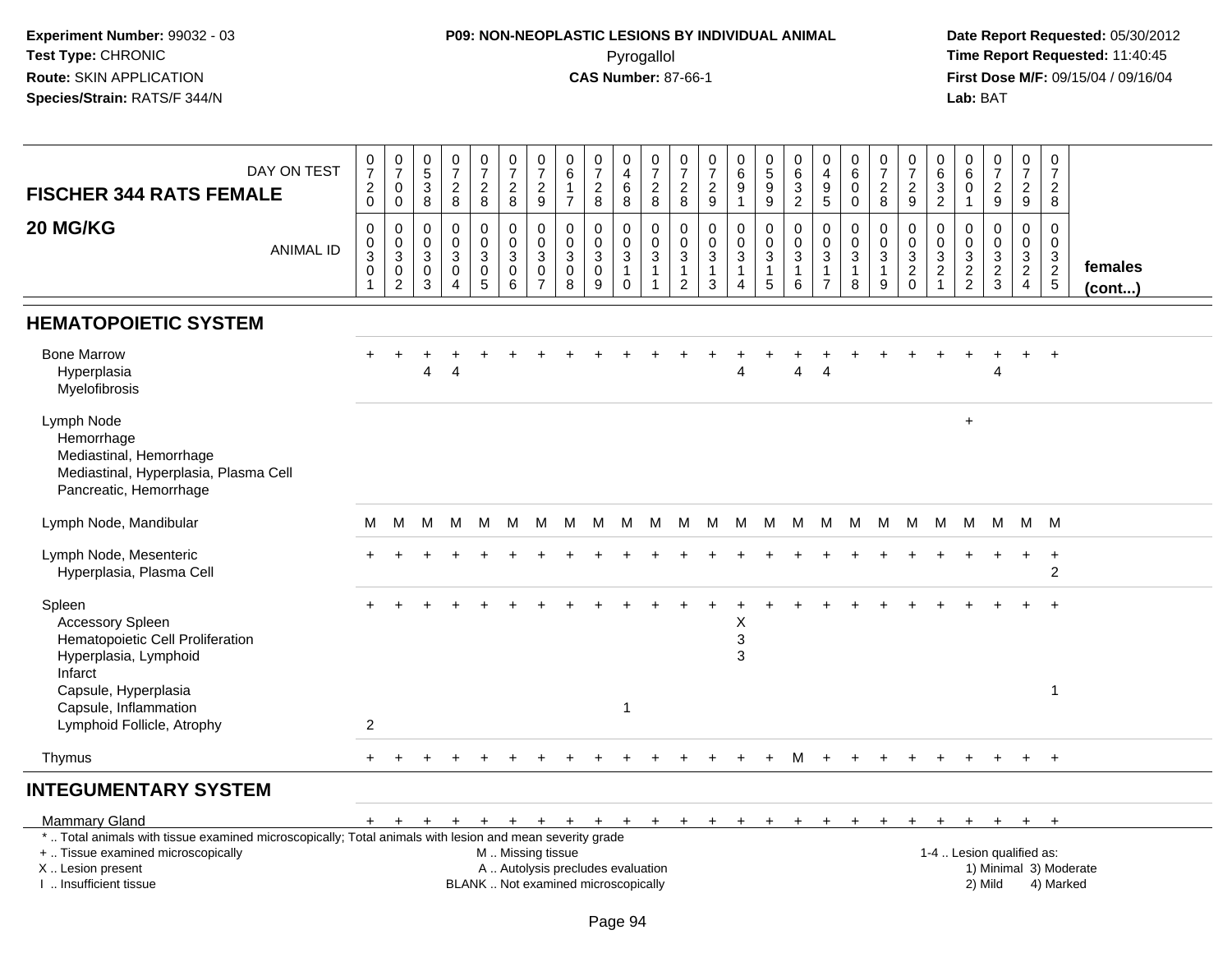# **P09: NON-NEOPLASTIC LESIONS BY INDIVIDUAL ANIMAL**Pyrogallol **Time Report Requested:** 11:40:45

| DAY ON TEST<br><b>FISCHER 344 RATS FEMALE</b>                                                                                                                                                 | $\frac{0}{7}$<br>$\sqrt{2}$<br>$\mathsf{O}\xspace$                      | $\frac{0}{7}$<br>$\mathbf 0$<br>$\mathbf 0$                              | $\pmb{0}$<br>$\frac{5}{3}$<br>8                   | $\begin{array}{c} 0 \\ 7 \end{array}$<br>$\overline{2}$<br>8       | $\frac{0}{7}$<br>$\sqrt{2}$<br>$\bf 8$                   | $\begin{smallmatrix}0\\7\end{smallmatrix}$<br>$\overline{2}$<br>8                             | $\begin{array}{c} 0 \\ 7 \end{array}$<br>$\overline{2}$<br>9          | $\pmb{0}$<br>$\,6$<br>$\mathbf{1}$<br>$\overline{7}$    | $\begin{array}{c} 0 \\ 7 \end{array}$<br>$\sqrt{2}$<br>$\, 8$ | $\pmb{0}$<br>$\overline{4}$<br>$6\phantom{a}$<br>8                             | $\frac{0}{7}$<br>$\overline{2}$<br>8                      | $\frac{0}{7}$<br>$\sqrt{2}$<br>8                                   | 0<br>$\overline{7}$<br>$\sqrt{2}$<br>9 | $\pmb{0}$<br>$\,6\,$<br>$\overline{9}$<br>$\overline{1}$                   | $\begin{array}{c} 0 \\ 5 \end{array}$<br>9<br>9 | $\mathbf 0$<br>$\,6\,$<br>3<br>$\overline{2}$                  | 0<br>$\overline{\mathbf{4}}$<br>$\mathsf g$<br>5 | $\pmb{0}$<br>$\,6\,$<br>$\Omega$<br>0           | $\frac{0}{7}$<br>$\overline{2}$<br>8                            | $\frac{0}{7}$<br>$\overline{c}$<br>9    | $\mathbf 0$<br>$\,6\,$<br>$\sqrt{3}$<br>2                | 0<br>6<br>$\Omega$<br>$\mathbf{1}$     | $\frac{0}{7}$<br>$\sqrt{2}$<br>$9\,$                                    | $\frac{0}{7}$<br>$\overline{c}$<br>9                                 | $\frac{0}{7}$<br>$\overline{2}$<br>8                                     |                         |
|-----------------------------------------------------------------------------------------------------------------------------------------------------------------------------------------------|-------------------------------------------------------------------------|--------------------------------------------------------------------------|---------------------------------------------------|--------------------------------------------------------------------|----------------------------------------------------------|-----------------------------------------------------------------------------------------------|-----------------------------------------------------------------------|---------------------------------------------------------|---------------------------------------------------------------|--------------------------------------------------------------------------------|-----------------------------------------------------------|--------------------------------------------------------------------|----------------------------------------|----------------------------------------------------------------------------|-------------------------------------------------|----------------------------------------------------------------|--------------------------------------------------|-------------------------------------------------|-----------------------------------------------------------------|-----------------------------------------|----------------------------------------------------------|----------------------------------------|-------------------------------------------------------------------------|----------------------------------------------------------------------|--------------------------------------------------------------------------|-------------------------|
| 20 MG/KG<br><b>ANIMAL ID</b>                                                                                                                                                                  | $\mathbf 0$<br>$\pmb{0}$<br>$\overline{3}$<br>$\pmb{0}$<br>$\mathbf{1}$ | $\Omega$<br>$\mathbf 0$<br>$\overline{3}$<br>$\pmb{0}$<br>$\overline{c}$ | $\Omega$<br>0<br>$\mathbf{3}$<br>$\mathbf 0$<br>3 | $\Omega$<br>$\mathbf 0$<br>$\mathbf{3}$<br>$\mathbf 0$<br>$\Delta$ | $\mathbf 0$<br>$\pmb{0}$<br>$\sqrt{3}$<br>$\pmb{0}$<br>5 | 0<br>$\mathbf 0$<br>$\mathbf{3}$<br>$\mathbf 0$<br>6                                          | $\mathbf 0$<br>$\pmb{0}$<br>$\sqrt{3}$<br>$\pmb{0}$<br>$\overline{7}$ | 0<br>$\pmb{0}$<br>$\mathbf{3}$<br>$\mathbf 0$<br>$\bf8$ | $\Omega$<br>$\pmb{0}$<br>$\sqrt{3}$<br>$\mathbf 0$<br>9       | $\mathbf 0$<br>$\mathsf{O}\xspace$<br>$\mathbf{3}$<br>$\mathbf{1}$<br>$\Omega$ | 0<br>$\mathbf 0$<br>$\overline{3}$<br>$\overline{1}$<br>1 | 0<br>$\mathbf 0$<br>$\mathbf{3}$<br>$\mathbf{1}$<br>$\overline{2}$ | 0<br>0<br>3<br>1<br>3                  | $\mathbf 0$<br>$\pmb{0}$<br>$\overline{3}$<br>-1<br>$\boldsymbol{\Lambda}$ | 0<br>$\mathsf 0$<br>$\mathbf{3}$<br>1<br>5      | $\Omega$<br>$\mathbf 0$<br>$\sqrt{3}$<br>$\mathbf{1}$<br>$\,6$ | 0<br>$\pmb{0}$<br>3<br>1<br>$\overline{7}$       | $\Omega$<br>$\mathbf 0$<br>$\sqrt{3}$<br>1<br>8 | $\mathbf 0$<br>$\pmb{0}$<br>$\overline{3}$<br>$\mathbf{1}$<br>9 | 0<br>$\mathsf{O}$<br>3<br>$\frac{2}{0}$ | $\Omega$<br>$\mathbf 0$<br>$\frac{3}{2}$<br>$\mathbf{1}$ | 0<br>$\mathbf 0$<br>3<br>$\frac{2}{2}$ | $\Omega$<br>$\mathbf 0$<br>$\sqrt{3}$<br>$\overline{2}$<br>$\mathbf{3}$ | $\mathbf 0$<br>$\mathsf{O}$<br>3<br>$\overline{2}$<br>$\overline{4}$ | $\mathbf 0$<br>$\mathbf 0$<br>$\begin{array}{c} 3 \\ 2 \\ 5 \end{array}$ | females<br>$($ cont $)$ |
| Duct, Cyst                                                                                                                                                                                    |                                                                         |                                                                          |                                                   |                                                                    |                                                          |                                                                                               |                                                                       |                                                         |                                                               |                                                                                | 3                                                         |                                                                    |                                        |                                                                            |                                                 |                                                                |                                                  |                                                 |                                                                 |                                         |                                                          |                                        |                                                                         |                                                                      |                                                                          |                         |
| Skin<br>Control, Hyperplasia<br>Control, Inflammation<br>Sebaceous Gland, Site Of Application,<br>Hyperplasia                                                                                 |                                                                         |                                                                          |                                                   |                                                                    |                                                          |                                                                                               |                                                                       |                                                         |                                                               |                                                                                |                                                           |                                                                    |                                        |                                                                            |                                                 | -1                                                             |                                                  |                                                 |                                                                 |                                         |                                                          |                                        |                                                                         |                                                                      |                                                                          |                         |
| Site Of Application, Hyperkeratosis<br>Site Of Application, Hyperplasia<br>Site Of Application, Inflammation                                                                                  | $\mathbf{1}$                                                            | $\overline{1}$                                                           | $\overline{1}$                                    |                                                                    |                                                          | $\mathbf{1}$<br>$\mathbf{1}$                                                                  | $\overline{1}$<br>-1                                                  | $\overline{1}$                                          |                                                               |                                                                                |                                                           | $\overline{1}$                                                     | $\mathbf{1}$                           |                                                                            |                                                 |                                                                |                                                  |                                                 | $\mathbf{1}$                                                    |                                         | $\overline{1}$                                           |                                        |                                                                         |                                                                      | -1                                                                       |                         |
| <b>MUSCULOSKELETAL SYSTEM</b>                                                                                                                                                                 |                                                                         |                                                                          |                                                   |                                                                    |                                                          |                                                                                               |                                                                       |                                                         |                                                               |                                                                                |                                                           |                                                                    |                                        |                                                                            |                                                 |                                                                |                                                  |                                                 |                                                                 |                                         |                                                          |                                        |                                                                         |                                                                      |                                                                          |                         |
| <b>Bone</b><br>Osteopetrosis                                                                                                                                                                  |                                                                         |                                                                          |                                                   |                                                                    |                                                          |                                                                                               |                                                                       |                                                         |                                                               |                                                                                |                                                           |                                                                    |                                        |                                                                            |                                                 |                                                                |                                                  |                                                 |                                                                 |                                         |                                                          |                                        |                                                                         |                                                                      |                                                                          |                         |
| <b>Skeletal Muscle</b>                                                                                                                                                                        |                                                                         |                                                                          |                                                   |                                                                    |                                                          |                                                                                               |                                                                       | $\ddot{}$                                               |                                                               |                                                                                |                                                           |                                                                    |                                        |                                                                            |                                                 |                                                                |                                                  |                                                 |                                                                 |                                         |                                                          |                                        |                                                                         |                                                                      |                                                                          |                         |
| <b>NERVOUS SYSTEM</b>                                                                                                                                                                         |                                                                         |                                                                          |                                                   |                                                                    |                                                          |                                                                                               |                                                                       |                                                         |                                                               |                                                                                |                                                           |                                                                    |                                        |                                                                            |                                                 |                                                                |                                                  |                                                 |                                                                 |                                         |                                                          |                                        |                                                                         |                                                                      |                                                                          |                         |
| <b>Brain</b><br>Hydrocephalus<br>Thrombosis                                                                                                                                                   | $+$                                                                     | $\ddot{}$<br>$\overline{c}$                                              |                                                   |                                                                    |                                                          |                                                                                               |                                                                       |                                                         |                                                               |                                                                                | $\boldsymbol{2}$                                          |                                                                    |                                        |                                                                            |                                                 |                                                                |                                                  |                                                 |                                                                 |                                         |                                                          |                                        |                                                                         |                                                                      | $+$                                                                      |                         |
| Peripheral Nerve                                                                                                                                                                              |                                                                         |                                                                          |                                                   |                                                                    |                                                          |                                                                                               |                                                                       |                                                         |                                                               |                                                                                |                                                           |                                                                    |                                        |                                                                            |                                                 |                                                                |                                                  |                                                 |                                                                 |                                         |                                                          |                                        |                                                                         |                                                                      |                                                                          |                         |
| Spinal Cord                                                                                                                                                                                   |                                                                         |                                                                          |                                                   |                                                                    |                                                          |                                                                                               |                                                                       |                                                         |                                                               |                                                                                |                                                           |                                                                    |                                        |                                                                            |                                                 |                                                                |                                                  |                                                 |                                                                 |                                         |                                                          |                                        |                                                                         |                                                                      |                                                                          |                         |
| <b>RESPIRATORY SYSTEM</b>                                                                                                                                                                     |                                                                         |                                                                          |                                                   |                                                                    |                                                          |                                                                                               |                                                                       |                                                         |                                                               |                                                                                |                                                           |                                                                    |                                        |                                                                            |                                                 |                                                                |                                                  |                                                 |                                                                 |                                         |                                                          |                                        |                                                                         |                                                                      |                                                                          |                         |
| Lung                                                                                                                                                                                          |                                                                         |                                                                          |                                                   |                                                                    |                                                          |                                                                                               |                                                                       |                                                         |                                                               |                                                                                |                                                           |                                                                    |                                        |                                                                            |                                                 |                                                                |                                                  |                                                 |                                                                 |                                         |                                                          |                                        |                                                                         |                                                                      |                                                                          |                         |
| *  Total animals with tissue examined microscopically; Total animals with lesion and mean severity grade<br>+  Tissue examined microscopically<br>X  Lesion present<br>I. Insufficient tissue |                                                                         |                                                                          |                                                   |                                                                    |                                                          | M  Missing tissue<br>A  Autolysis precludes evaluation<br>BLANK  Not examined microscopically |                                                                       |                                                         |                                                               |                                                                                |                                                           |                                                                    |                                        |                                                                            |                                                 |                                                                |                                                  |                                                 |                                                                 |                                         |                                                          |                                        | 1-4  Lesion qualified as:<br>2) Mild                                    |                                                                      | 1) Minimal 3) Moderate<br>4) Marked                                      |                         |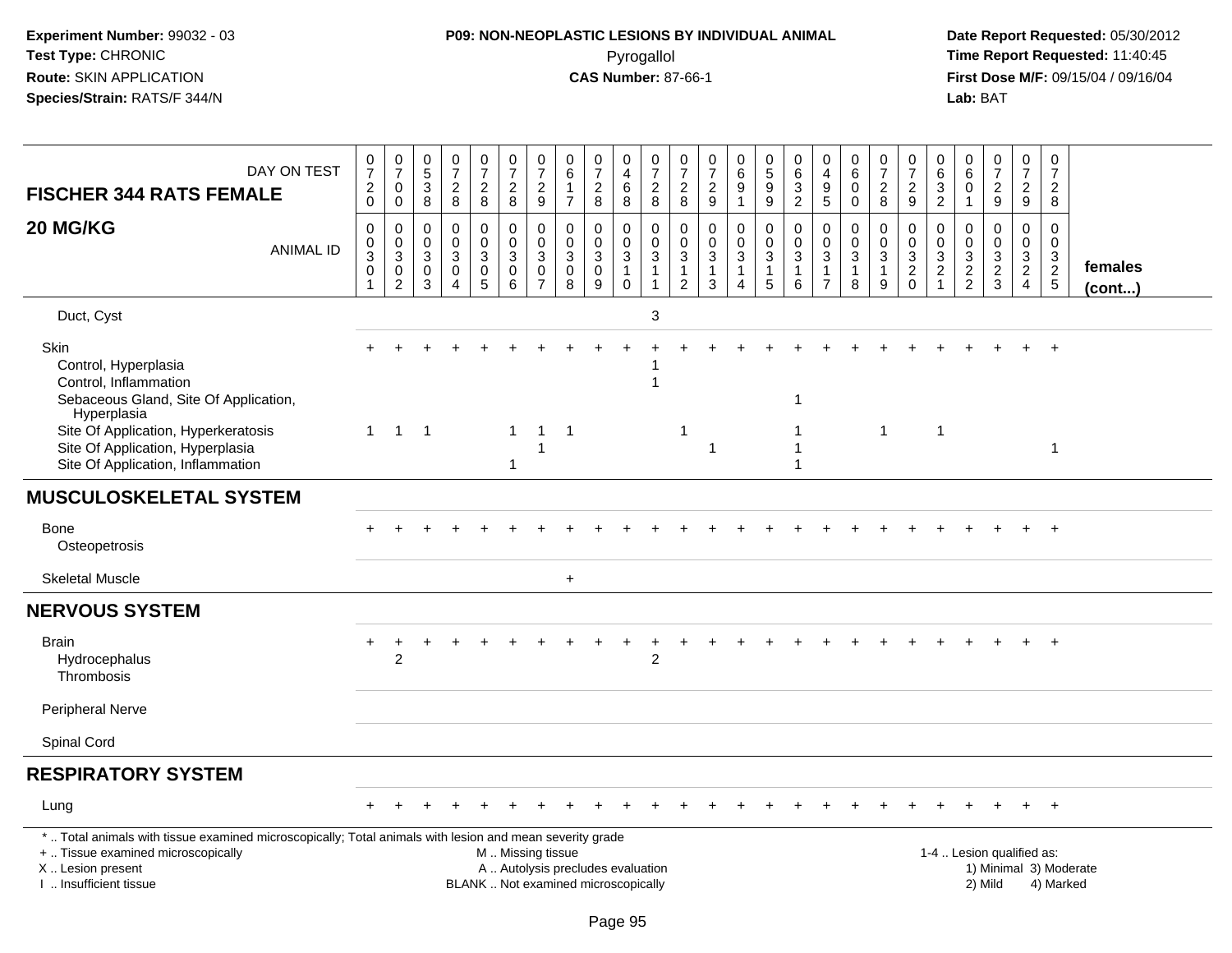# **P09: NON-NEOPLASTIC LESIONS BY INDIVIDUAL ANIMAL**Pyrogallol **Time Report Requested:** 11:40:45

| <b>FISCHER 344 RATS FEMALE</b>                                                                                                                                                               | DAY ON TEST      | $\frac{0}{7}$<br>$^2_{\rm 0}$                      | $\frac{0}{7}$<br>$\mathbf 0$<br>0                                       | $\pmb{0}$<br>$\sqrt{5}$<br>$\mathbf{3}$<br>8 | $\begin{array}{c} 0 \\ 7 \end{array}$<br>$\sqrt{2}$<br>8 | $\frac{0}{7}$<br>$\overline{a}$<br>8 | $\begin{array}{c} 0 \\ 7 \end{array}$<br>$\overline{c}$<br>8 | $\frac{0}{7}$<br>$\sqrt{2}$<br>$\boldsymbol{9}$                       | $\boldsymbol{0}$<br>$\,6\,$<br>$\mathbf{1}$<br>$\overline{7}$ | $\begin{array}{c} 0 \\ 7 \end{array}$<br>$\sqrt{2}$<br>8                 | 0<br>$\overline{4}$<br>$\,6$<br>8                                       | $\frac{0}{7}$<br>$\sqrt{2}$<br>8                                  | 0<br>$\overline{7}$<br>$\overline{c}$<br>8    | 0<br>$\boldsymbol{7}$<br>$\overline{2}$<br>9 | $\begin{array}{c} 0 \\ 6 \end{array}$<br>$\overline{9}$<br>$\mathbf{1}$ | $\begin{array}{c} 0 \\ 5 \\ 9 \end{array}$<br>$\boldsymbol{9}$ | $\pmb{0}$<br>$\,6\,$<br>$\sqrt{3}$<br>$\overline{2}$      | 0<br>$\overline{4}$<br>9<br>5             | 0<br>$\,6\,$<br>$\mathbf 0$<br>0                             | $\pmb{0}$<br>$\overline{7}$<br>$\overline{2}$<br>8 | $\frac{0}{7}$<br>$\sqrt{2}$<br>9                | 0<br>$\,6\,$<br>$\sqrt{3}$<br>2                                             | 0<br>6<br>$\Omega$<br>$\overline{1}$    | $\begin{array}{c} 0 \\ 7 \end{array}$<br>$\sqrt{2}$<br>9                | $\frac{0}{7}$<br>$\overline{a}$<br>9                     | $\begin{array}{c} 0 \\ 7 \end{array}$<br>$\overline{c}$<br>8   |                         |
|----------------------------------------------------------------------------------------------------------------------------------------------------------------------------------------------|------------------|----------------------------------------------------|-------------------------------------------------------------------------|----------------------------------------------|----------------------------------------------------------|--------------------------------------|--------------------------------------------------------------|-----------------------------------------------------------------------|---------------------------------------------------------------|--------------------------------------------------------------------------|-------------------------------------------------------------------------|-------------------------------------------------------------------|-----------------------------------------------|----------------------------------------------|-------------------------------------------------------------------------|----------------------------------------------------------------|-----------------------------------------------------------|-------------------------------------------|--------------------------------------------------------------|----------------------------------------------------|-------------------------------------------------|-----------------------------------------------------------------------------|-----------------------------------------|-------------------------------------------------------------------------|----------------------------------------------------------|----------------------------------------------------------------|-------------------------|
| 20 MG/KG                                                                                                                                                                                     | <b>ANIMAL ID</b> | 0<br>$\pmb{0}$<br>$\overline{3}$<br>$\pmb{0}$<br>1 | $\mathbf 0$<br>$\mathbf 0$<br>$\overline{3}$<br>$\pmb{0}$<br>$\sqrt{2}$ | $\Omega$<br>$\mathbf 0$<br>3<br>0<br>3       | 0<br>$\mathbf 0$<br>3<br>0<br>$\overline{4}$             | 0<br>$\mathbf 0$<br>3<br>0<br>5      | 0<br>$\mathbf 0$<br>$\sqrt{3}$<br>$\overline{0}$<br>6        | $\mathbf 0$<br>$\pmb{0}$<br>$\sqrt{3}$<br>$\pmb{0}$<br>$\overline{7}$ | $\mathbf 0$<br>$\mathsf{O}\xspace$<br>$\mathbf{3}$<br>0<br>8  | 0<br>$\pmb{0}$<br>$\mathbf{3}$<br>$\mathbf 0$<br>9                       | 0<br>$\mathsf{O}\xspace$<br>$\mathbf{3}$<br>$\mathbf{1}$<br>$\mathbf 0$ | 0<br>$\mathbf 0$<br>$\mathsf 3$<br>$\overline{1}$<br>$\mathbf{1}$ | 0<br>0<br>3<br>$\mathbf{1}$<br>$\overline{2}$ | 0<br>0<br>3<br>$\mathbf{1}$<br>$\mathbf{3}$  | 0<br>$\mathbf 0$<br>$\sqrt{3}$<br>$\mathbf{1}$<br>$\overline{4}$        | 0<br>$\pmb{0}$<br>$\sqrt{3}$<br>$\mathbf{1}$<br>$\sqrt{5}$     | 0<br>$\mathbf 0$<br>$\sqrt{3}$<br>$\mathbf{1}$<br>$\,6\,$ | $\Omega$<br>0<br>3<br>1<br>$\overline{7}$ | $\mathbf 0$<br>$\pmb{0}$<br>$\mathbf 3$<br>$\mathbf{1}$<br>8 | 0<br>$\mathbf 0$<br>3<br>$\mathbf{1}$<br>9         | 0<br>$\mathbf 0$<br>$\sqrt{3}$<br>$\frac{2}{0}$ | $\mathbf{0}$<br>$\mathbf 0$<br>$\sqrt{3}$<br>$\overline{2}$<br>$\mathbf{1}$ | 0<br>0<br>$\mathbf{3}$<br>$\frac{2}{2}$ | $\Omega$<br>$\mathbf 0$<br>$\sqrt{3}$<br>$\overline{2}$<br>$\mathbf{3}$ | $\Omega$<br>$\mathbf 0$<br>$\mathbf{3}$<br>$\frac{2}{4}$ | 0<br>$\mathbf 0$<br>$\begin{array}{c} 3 \\ 2 \\ 5 \end{array}$ | females<br>$($ cont $)$ |
| Congestion<br>Inflammation<br>Alveolar Epithelium, Hyperplasia<br>Alveolus, Infiltration Cellular, Histiocyte                                                                                |                  |                                                    |                                                                         |                                              |                                                          |                                      |                                                              |                                                                       |                                                               |                                                                          |                                                                         |                                                                   |                                               | $\overline{2}$                               |                                                                         |                                                                |                                                           |                                           |                                                              |                                                    | -1                                              |                                                                             |                                         |                                                                         |                                                          |                                                                |                         |
| Nose<br>Inflammation<br>Thrombosis<br>Nasopharyngeal Duct, Inflammation<br>Olfactory Epithelium, Hyperplasia                                                                                 |                  |                                                    |                                                                         |                                              |                                                          |                                      |                                                              |                                                                       |                                                               |                                                                          |                                                                         |                                                                   |                                               |                                              | 3                                                                       |                                                                |                                                           |                                           |                                                              |                                                    | 2                                               |                                                                             |                                         | 3                                                                       |                                                          | $\ddot{}$                                                      |                         |
| Trachea<br>Inflammation                                                                                                                                                                      |                  |                                                    |                                                                         |                                              |                                                          |                                      |                                                              |                                                                       |                                                               |                                                                          |                                                                         |                                                                   |                                               |                                              |                                                                         |                                                                |                                                           |                                           |                                                              | $\ddot{}$                                          |                                                 |                                                                             |                                         |                                                                         |                                                          | $+$                                                            |                         |
| <b>SPECIAL SENSES SYSTEM</b>                                                                                                                                                                 |                  |                                                    |                                                                         |                                              |                                                          |                                      |                                                              |                                                                       |                                                               |                                                                          |                                                                         |                                                                   |                                               |                                              |                                                                         |                                                                |                                                           |                                           |                                                              |                                                    |                                                 |                                                                             |                                         |                                                                         |                                                          |                                                                |                         |
| Eye<br>Cataract<br>Optic Nerve, Atrophy<br>Retina, Atrophy                                                                                                                                   |                  |                                                    |                                                                         |                                              |                                                          |                                      |                                                              |                                                                       |                                                               |                                                                          |                                                                         |                                                                   |                                               |                                              |                                                                         |                                                                |                                                           |                                           |                                                              |                                                    |                                                 |                                                                             |                                         |                                                                         |                                                          |                                                                |                         |
| <b>Harderian Gland</b><br>Hyperplasia<br>Pigmentation, Porphyrin                                                                                                                             |                  |                                                    |                                                                         |                                              | $\overline{2}$                                           | $\overline{2}$                       | 3                                                            |                                                                       |                                                               |                                                                          |                                                                         |                                                                   |                                               |                                              | $\mathbf 1$                                                             |                                                                |                                                           |                                           |                                                              |                                                    |                                                 | 2                                                                           |                                         | $\overline{2}$                                                          |                                                          | $\ddot{}$                                                      |                         |
| <b>URINARY SYSTEM</b>                                                                                                                                                                        |                  |                                                    |                                                                         |                                              |                                                          |                                      |                                                              |                                                                       |                                                               |                                                                          |                                                                         |                                                                   |                                               |                                              |                                                                         |                                                                |                                                           |                                           |                                                              |                                                    |                                                 |                                                                             |                                         |                                                                         |                                                          |                                                                |                         |
| Kidney<br>Atrophy<br>Cyst<br>Hypertrophy                                                                                                                                                     |                  | 3<br>$\overline{2}$                                |                                                                         |                                              |                                                          |                                      |                                                              |                                                                       |                                                               |                                                                          |                                                                         |                                                                   |                                               |                                              |                                                                         |                                                                |                                                           |                                           |                                                              |                                                    |                                                 |                                                                             |                                         |                                                                         | 1                                                        |                                                                |                         |
| *  Total animals with tissue examined microscopically; Total animals with lesion and mean severity grade<br>+  Tissue examined microscopically<br>X Lesion present<br>I. Insufficient tissue |                  |                                                    |                                                                         |                                              |                                                          |                                      | M  Missing tissue                                            |                                                                       |                                                               | A  Autolysis precludes evaluation<br>BLANK  Not examined microscopically |                                                                         |                                                                   |                                               |                                              |                                                                         |                                                                |                                                           |                                           |                                                              |                                                    |                                                 |                                                                             |                                         | 1-4  Lesion qualified as:<br>2) Mild                                    |                                                          | 1) Minimal 3) Moderate<br>4) Marked                            |                         |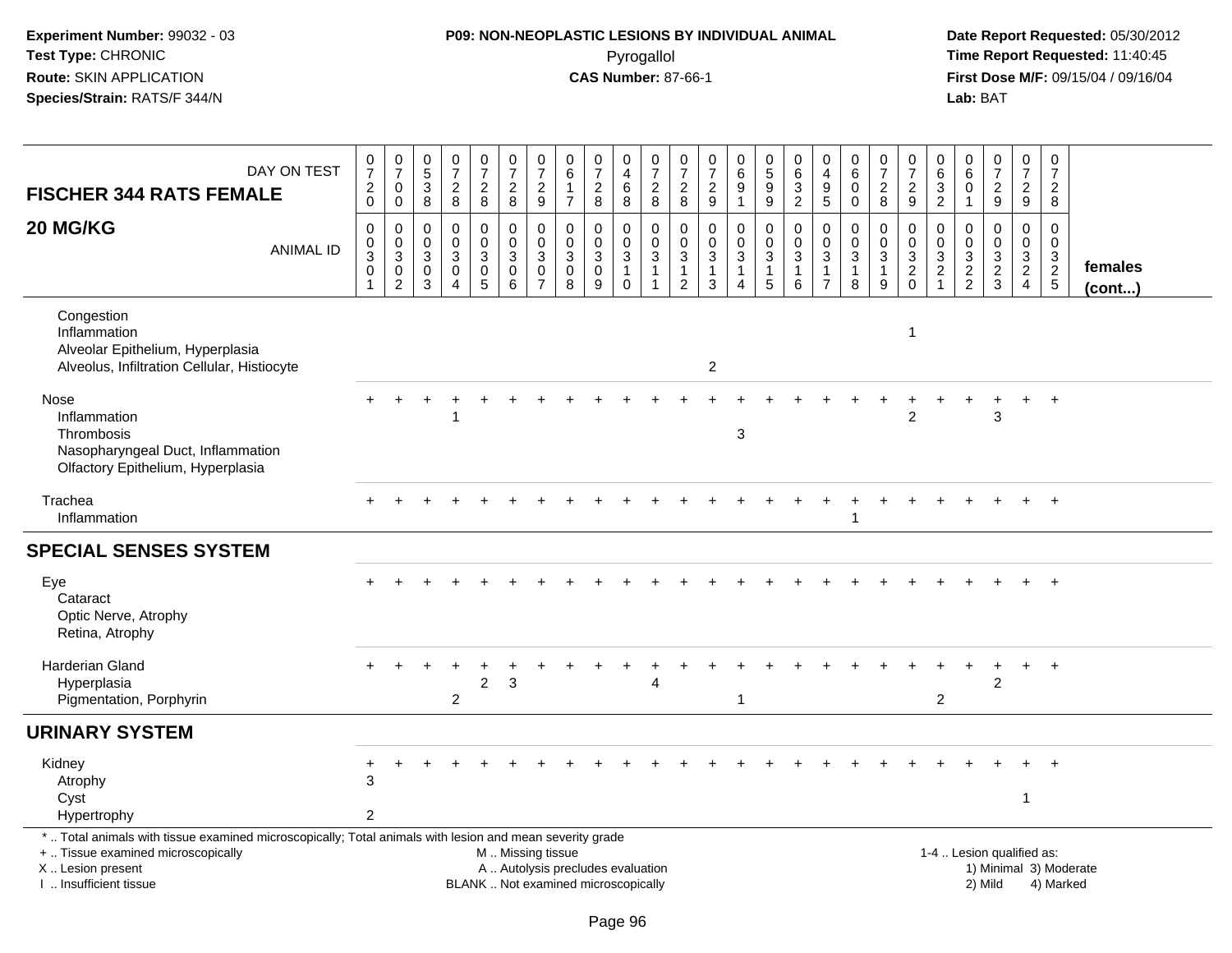#### **P09: NON-NEOPLASTIC LESIONS BY INDIVIDUAL ANIMAL**Pyrogallol **Time Report Requested:** 11:40:45

 **Date Report Requested:** 05/30/2012 **First Dose M/F:** 09/15/04 / 09/16/04 Lab: BAT **Lab:** BAT

| DAY ON TEST<br><b>FISCHER 344 RATS FEMALE</b>                                            | 0<br>$\overline{ }$<br>$\overline{c}$<br>$\mathbf 0$ | $\frac{0}{7}$<br>$\pmb{0}$<br>0                                 | $\mathbf 0$<br>$5\,$<br>3<br>8                     | $\overline{0}$<br>$\rightarrow$<br>$\overline{a}$<br>8 | $\overline{0}$<br>$\overline{ }$<br>$\overline{a}$<br>8 | $\overline{0}$<br>$\rightarrow$<br>$\overline{c}$<br>8       | $\frac{0}{7}$<br>$\overline{2}$<br>9                       | 0<br>$\,6$<br>$\overline{ }$                   | $\mathbf 0$<br>$\overline{ }$<br>$\overline{c}$<br>8 | $\mathbf 0$<br>4<br>6<br>8 | 0<br>$\rightarrow$<br>$\epsilon$<br>8 | $\overline{0}$<br>$\overline{7}$<br>$\Omega$<br>∠<br>8 | $\mathbf{0}$<br>$\rightarrow$<br>$\overline{a}$<br>9 | $\overline{0}$<br>6<br>9    | 0<br>$\frac{5}{9}$<br>9 | $\begin{matrix} 0 \\ 6 \end{matrix}$<br>$\sqrt{3}$<br>2 | 0<br>$\overline{\mathbf{4}}$<br>9<br>5             | $\mathbf 0$<br>6 | $\mathbf{0}$<br>$\overline{7}$<br>$\boldsymbol{2}$<br>8 | $\mathbf{0}$<br>$\overline{ }$<br>$\overline{c}$<br>9 | 0<br>6<br>3                               | $\mathbf{0}$<br>$\,6\,$<br>$\mathbf 0$ | $\overline{0}$<br>$\overline{ }$<br>$\overline{2}$<br>9 | 0<br>$\overline{7}$<br>$\overline{2}$<br>9               | 0<br>◠<br>8                   |                   |
|------------------------------------------------------------------------------------------|------------------------------------------------------|-----------------------------------------------------------------|----------------------------------------------------|--------------------------------------------------------|---------------------------------------------------------|--------------------------------------------------------------|------------------------------------------------------------|------------------------------------------------|------------------------------------------------------|----------------------------|---------------------------------------|--------------------------------------------------------|------------------------------------------------------|-----------------------------|-------------------------|---------------------------------------------------------|----------------------------------------------------|------------------|---------------------------------------------------------|-------------------------------------------------------|-------------------------------------------|----------------------------------------|---------------------------------------------------------|----------------------------------------------------------|-------------------------------|-------------------|
| 20 MG/KG<br><b>ANIMAL ID</b>                                                             | 0<br>0<br>$\mathsf 3$<br>0                           | 0<br>$\pmb{0}$<br>$\ensuremath{\mathsf{3}}$<br>$\mathbf 0$<br>2 | 0<br>$\mathbf 0$<br>$\sqrt{3}$<br>$\mathbf 0$<br>3 | 0<br>$\mathbf 0$<br>$\overline{3}$<br>$\mathbf 0$      | 0<br>$\frac{0}{3}$<br>$\overline{0}$<br>5               | 0<br>$\boldsymbol{0}$<br>$\sqrt{3}$<br>$\boldsymbol{0}$<br>6 | 0<br>$\pmb{0}$<br>$\sqrt{3}$<br>$\pmb{0}$<br>$\rightarrow$ | 0<br>$\pmb{0}$<br>$\sqrt{3}$<br>$\pmb{0}$<br>8 | 0<br>$\frac{0}{3}$<br>0<br>9                         | 0<br>$\mathbf 0$<br>3      | 3                                     | 0<br>$_{3}^{\rm 0}$<br>2                               | 0<br>$_{3}^{\rm 0}$<br>3                             | 0<br>0<br>$\mathbf{3}$<br>4 | 0<br>$\frac{0}{3}$<br>5 | 0<br>$\mathbf 0$<br>$\sqrt{3}$<br>6                     | 0<br>$\mathbf 0$<br>$\mathbf{3}$<br>$\overline{ }$ | 0<br>3<br>8      | 0<br>0<br>$\mathbf{3}$<br>9                             | 0<br>$\pmb{0}$<br>$\frac{3}{2}$<br>0                  | $\,0\,$<br>$\mathbf{3}$<br>$\overline{2}$ | 0<br>$_{3}^{\rm 0}$<br>$\frac{2}{2}$   | $\overline{0}$<br>0<br>$\mathbf{3}$<br>$\frac{2}{3}$    | 0<br>$\boldsymbol{0}$<br>$\frac{3}{2}$<br>$\overline{4}$ | 0<br>3<br>$\overline{2}$<br>5 | females<br>(cont) |
| Inflammation<br>Nephropathy<br>Papilla, Necrosis<br>Transitional Epithelium, Hyperplasia | 3<br>4                                               | 2                                                               |                                                    | $\mathcal{P}$                                          | $\mathcal{P}$                                           |                                                              |                                                            | 4<br>3                                         |                                                      |                            |                                       |                                                        |                                                      |                             |                         | 2<br>2                                                  |                                                    | 2                |                                                         |                                                       | $\overline{2}$                            |                                        | $\mathbf{2}$                                            | $\overline{1}$                                           | $\overline{\phantom{0}}^2$    |                   |
| <b>Urinary Bladder</b><br>Transitional Epithelium, Hyperplasia                           |                                                      |                                                                 |                                                    |                                                        |                                                         |                                                              |                                                            |                                                |                                                      |                            |                                       |                                                        |                                                      |                             |                         |                                                         |                                                    |                  |                                                         |                                                       |                                           |                                        |                                                         |                                                          | $\pm$                         |                   |

\* .. Total animals with tissue examined microscopically; Total animals with lesion and mean severity grade

+ .. Tissue examined microscopically

X .. Lesion present

I .. Insufficient tissue

 M .. Missing tissueA .. Autolysis precludes evaluation

BLANK .. Not examined microscopically 2) Mild 4) Marked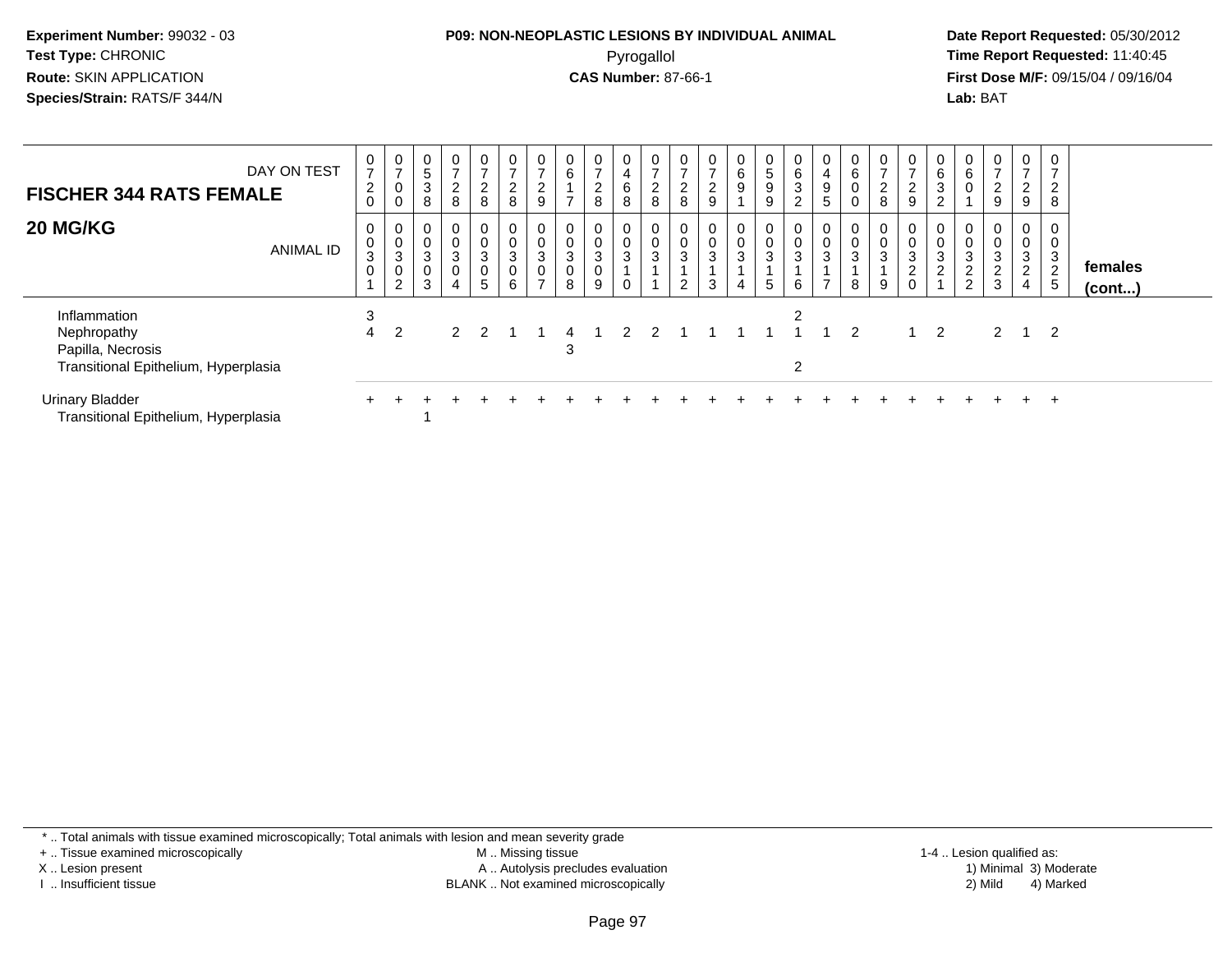## **P09: NON-NEOPLASTIC LESIONS BY INDIVIDUAL ANIMAL**Pyrogallol **Time Report Requested:** 11:40:45

 **Date Report Requested:** 05/30/2012 **First Dose M/F:** 09/15/04 / 09/16/04 Lab: BAT **Lab:** BAT

| DAY ON TEST<br><b>FISCHER 344 RATS FEMALE</b><br>20 MG/KG<br><b>ANIMAL ID</b>                                                                              | $\pmb{0}$<br>$\overline{\mathbf{4}}$<br>$\overline{1}$<br>4<br>0<br>$\frac{0}{2}$ 8 | $\frac{0}{7}$<br>$\overline{1}$<br>5<br>$\boldsymbol{0}$<br>$\begin{array}{c} 0 \\ 3 \\ 2 \\ 7 \end{array}$ | $^{\rm 0}_{\rm 5}$<br>$\overline{7}$<br>$\overline{4}$<br>0<br>0<br>$\overline{3}$<br>$^2_{\bf 8}$ | $\begin{array}{c} 0 \\ 6 \end{array}$<br>$\mathbf{3}$<br>$\mathbf 0$<br>$\pmb{0}$<br>$\pmb{0}$<br>$\overline{3}$<br>$\frac{2}{9}$ | $\begin{array}{c} 0 \\ 6 \end{array}$<br>$\,6\,$<br>$\overline{7}$<br>0<br>$\frac{0}{3}$<br>$\Omega$ | $\begin{smallmatrix} 0\\7 \end{smallmatrix}$<br>$\overline{2}$<br>8<br>0<br>$\overline{0}$<br>$\overline{3}$<br>3 | $\frac{0}{7}$<br>$\sqrt{2}$<br>8<br>$\pmb{0}$<br>$\begin{smallmatrix} 0\\ 3\\ 3 \end{smallmatrix}$<br>$\overline{2}$ | $\frac{0}{7}$<br>$\overline{c}$<br>9<br>0<br>$\boldsymbol{0}$<br>3<br>$\mathbf{3}$<br>3 | $\frac{0}{7}$<br>$\overline{c}$<br>9<br>$\pmb{0}$<br>$\pmb{0}$<br>$\overline{3}$<br>$\mathbf{3}$<br>$\overline{4}$ | $\frac{0}{7}$<br>$\mathbf{1}$<br>$\overline{2}$<br>0<br>$\pmb{0}$<br>$\mathfrak{S}$<br>$\overline{3}$<br>5 | $\begin{array}{c} 0 \\ 5 \end{array}$<br>$9\,$<br>$\mathbf 0$<br>0<br>$\mathsf{O}\xspace$<br>$\overline{3}$<br>$\overline{3}$<br>6 | $\frac{0}{7}$<br>$\boldsymbol{2}$<br>9<br>$\mathbf 0$<br>$\frac{0}{3}$<br>$\overline{7}$ | $\frac{0}{7}$<br>$\overline{c}$<br>9<br>0<br>$_{3}^{\rm 0}$<br>$\overline{3}$<br>8 | $\frac{0}{7}$<br>$\sqrt{2}$<br>9<br>$\pmb{0}$<br>$\frac{0}{3}$<br>9 | $\begin{array}{c} 0 \\ 7 \end{array}$<br>$\mathbf{1}$<br>$\sqrt{5}$<br>$\mathbf 0$<br>$\frac{0}{3}$<br>4<br>$\mathbf 0$ | $\begin{array}{c} 0 \\ 7 \end{array}$<br>$\overline{2}$<br>9<br>$\mathbf 0$<br>$\frac{0}{3}$<br>4<br>1 | $\begin{array}{c} 0 \\ 7 \end{array}$<br>$\overline{c}$<br>8<br>0<br>$\frac{0}{3}$<br>$\overline{4}$<br>$\overline{2}$ | $_{6}^{\rm 0}$<br>$\sqrt{5}$<br>9<br>0<br>$_{3}^{\rm 0}$<br>$\overline{4}$<br>$\mathbf{3}$ | $\frac{0}{7}$<br>$\boldsymbol{2}$<br>$\boldsymbol{9}$<br>$\pmb{0}$<br>$\frac{0}{3}$<br>$\overline{4}$<br>$\overline{4}$ | $\begin{array}{c} 0 \\ 6 \end{array}$<br>$\mathbf{1}$<br>$\sqrt{5}$<br>$\boldsymbol{0}$<br>$\pmb{0}$<br>$\overline{3}$<br>$\overline{a}$<br>$\overline{5}$ | $\begin{array}{c} 0 \\ 6 \end{array}$<br>$9\,$<br>$\overline{1}$<br>$\mathbf 0$<br>$\boldsymbol{0}$<br>$\overline{3}$<br>4<br>6 | 0<br>$\overline{a}$<br>$\overline{1}$<br>$\overline{4}$<br>$\mathbf 0$<br>0<br>$\mathbf{3}$<br>$\overline{4}$<br>$\overline{7}$ | $\begin{array}{c} 0 \\ 7 \\ 2 \end{array}$<br>8<br>$\mathbf 0$<br>$\frac{0}{3}$<br>$\overline{4}$<br>8 | $\frac{0}{7}$<br>$\overline{2}$<br>8<br>$\mathsf{O}$<br>$\mathbf 0$<br>$\overline{3}$<br>$\overline{4}$<br>9 | $\pmb{0}$<br>$\overline{7}$<br>$\overline{2}$<br>9<br>$\pmb{0}$<br>$\mathbf 0$<br>$\overline{3}$<br>$\overline{5}$<br>$\mathbf 0$ |    | * TOTALS                                                                  |
|------------------------------------------------------------------------------------------------------------------------------------------------------------|-------------------------------------------------------------------------------------|-------------------------------------------------------------------------------------------------------------|----------------------------------------------------------------------------------------------------|-----------------------------------------------------------------------------------------------------------------------------------|------------------------------------------------------------------------------------------------------|-------------------------------------------------------------------------------------------------------------------|----------------------------------------------------------------------------------------------------------------------|-----------------------------------------------------------------------------------------|--------------------------------------------------------------------------------------------------------------------|------------------------------------------------------------------------------------------------------------|------------------------------------------------------------------------------------------------------------------------------------|------------------------------------------------------------------------------------------|------------------------------------------------------------------------------------|---------------------------------------------------------------------|-------------------------------------------------------------------------------------------------------------------------|--------------------------------------------------------------------------------------------------------|------------------------------------------------------------------------------------------------------------------------|--------------------------------------------------------------------------------------------|-------------------------------------------------------------------------------------------------------------------------|------------------------------------------------------------------------------------------------------------------------------------------------------------|---------------------------------------------------------------------------------------------------------------------------------|---------------------------------------------------------------------------------------------------------------------------------|--------------------------------------------------------------------------------------------------------|--------------------------------------------------------------------------------------------------------------|-----------------------------------------------------------------------------------------------------------------------------------|----|---------------------------------------------------------------------------|
| <b>ALIMENTARY SYSTEM</b>                                                                                                                                   |                                                                                     |                                                                                                             |                                                                                                    |                                                                                                                                   |                                                                                                      |                                                                                                                   |                                                                                                                      |                                                                                         |                                                                                                                    |                                                                                                            |                                                                                                                                    |                                                                                          |                                                                                    |                                                                     |                                                                                                                         |                                                                                                        |                                                                                                                        |                                                                                            |                                                                                                                         |                                                                                                                                                            |                                                                                                                                 |                                                                                                                                 |                                                                                                        |                                                                                                              |                                                                                                                                   |    |                                                                           |
| Esophagus                                                                                                                                                  |                                                                                     |                                                                                                             |                                                                                                    |                                                                                                                                   |                                                                                                      |                                                                                                                   |                                                                                                                      |                                                                                         |                                                                                                                    |                                                                                                            |                                                                                                                                    |                                                                                          |                                                                                    |                                                                     |                                                                                                                         |                                                                                                        |                                                                                                                        |                                                                                            |                                                                                                                         |                                                                                                                                                            |                                                                                                                                 |                                                                                                                                 |                                                                                                        |                                                                                                              |                                                                                                                                   | 50 |                                                                           |
| Intestine Large, Cecum<br>Inflammation<br>Thrombosis<br>Ulcer                                                                                              |                                                                                     | $\overline{2}$                                                                                              |                                                                                                    |                                                                                                                                   |                                                                                                      |                                                                                                                   |                                                                                                                      |                                                                                         |                                                                                                                    |                                                                                                            |                                                                                                                                    |                                                                                          |                                                                                    |                                                                     |                                                                                                                         |                                                                                                        |                                                                                                                        | 4<br>$\overline{2}$                                                                        |                                                                                                                         |                                                                                                                                                            |                                                                                                                                 |                                                                                                                                 |                                                                                                        |                                                                                                              | $+$                                                                                                                               | 50 | 14.0<br>2.0<br>$\mathbf{1}$<br>$12.0$                                     |
| Intestine Large, Colon<br>Parasite Metazoan                                                                                                                | $+$                                                                                 | $\ddot{}$                                                                                                   | ÷<br>Χ                                                                                             |                                                                                                                                   |                                                                                                      |                                                                                                                   |                                                                                                                      |                                                                                         |                                                                                                                    |                                                                                                            |                                                                                                                                    |                                                                                          |                                                                                    |                                                                     | Χ                                                                                                                       |                                                                                                        |                                                                                                                        |                                                                                            |                                                                                                                         |                                                                                                                                                            |                                                                                                                                 |                                                                                                                                 |                                                                                                        |                                                                                                              | $\ddot{}$                                                                                                                         | 50 | $\overline{2}$                                                            |
| Intestine Large, Rectum<br>Parasite Metazoan                                                                                                               |                                                                                     |                                                                                                             |                                                                                                    |                                                                                                                                   |                                                                                                      |                                                                                                                   | X                                                                                                                    |                                                                                         |                                                                                                                    |                                                                                                            |                                                                                                                                    |                                                                                          | Χ                                                                                  |                                                                     |                                                                                                                         | $\sf X$                                                                                                |                                                                                                                        |                                                                                            |                                                                                                                         |                                                                                                                                                            |                                                                                                                                 |                                                                                                                                 |                                                                                                        |                                                                                                              | $\ddot{}$<br>$\pmb{\times}$                                                                                                       | 50 | 5                                                                         |
| Intestine Small, Duodenum                                                                                                                                  |                                                                                     |                                                                                                             |                                                                                                    |                                                                                                                                   |                                                                                                      |                                                                                                                   |                                                                                                                      |                                                                                         |                                                                                                                    |                                                                                                            |                                                                                                                                    |                                                                                          |                                                                                    |                                                                     |                                                                                                                         |                                                                                                        |                                                                                                                        |                                                                                            |                                                                                                                         |                                                                                                                                                            |                                                                                                                                 |                                                                                                                                 |                                                                                                        |                                                                                                              | $\ddot{}$                                                                                                                         | 50 |                                                                           |
| Intestine Small, Ileum<br>Inflammation<br>Parasite Metazoan                                                                                                | $+$                                                                                 | 1                                                                                                           |                                                                                                    |                                                                                                                                   |                                                                                                      |                                                                                                                   |                                                                                                                      |                                                                                         |                                                                                                                    |                                                                                                            |                                                                                                                                    |                                                                                          |                                                                                    |                                                                     |                                                                                                                         |                                                                                                        |                                                                                                                        |                                                                                            |                                                                                                                         |                                                                                                                                                            |                                                                                                                                 |                                                                                                                                 |                                                                                                        |                                                                                                              | $+$                                                                                                                               | 50 | 11.0<br>-1                                                                |
| Intestine Small, Jejunum                                                                                                                                   |                                                                                     |                                                                                                             |                                                                                                    |                                                                                                                                   |                                                                                                      |                                                                                                                   |                                                                                                                      |                                                                                         |                                                                                                                    |                                                                                                            |                                                                                                                                    |                                                                                          |                                                                                    |                                                                     |                                                                                                                         |                                                                                                        |                                                                                                                        |                                                                                            |                                                                                                                         |                                                                                                                                                            |                                                                                                                                 |                                                                                                                                 |                                                                                                        |                                                                                                              |                                                                                                                                   | 50 |                                                                           |
| Liver<br>Atypia Cellular, Focal<br><b>Basophilic Focus</b><br><b>Clear Cell Focus</b><br>Degeneration, Cystic<br><b>Eosinophilic Focus</b><br>Fatty Change |                                                                                     |                                                                                                             |                                                                                                    |                                                                                                                                   |                                                                                                      |                                                                                                                   | $X$ $X$                                                                                                              |                                                                                         | X                                                                                                                  | 3                                                                                                          |                                                                                                                                    |                                                                                          | X X X X                                                                            | $\overline{\mathbf{1}}$                                             |                                                                                                                         |                                                                                                        | $\pmb{\times}$                                                                                                         |                                                                                            | X                                                                                                                       | X                                                                                                                                                          | $\mathsf{X}$                                                                                                                    |                                                                                                                                 |                                                                                                        | X X X X                                                                                                      | $\ddot{}$                                                                                                                         | 50 | 1.0<br>28<br>$\mathbf{2}$<br>$\mathbf{1}$<br>1.0<br>$\mathbf{2}$<br>6 2.3 |

\* .. Total animals with tissue examined microscopically; Total animals with lesion and mean severity grade

+ .. Tissue examined microscopically

X .. Lesion present

I .. Insufficient tissue

M .. Missing tissue

A .. Autolysis precludes evaluation

BLANK .. Not examined microscopically 2) Mild 4) Marked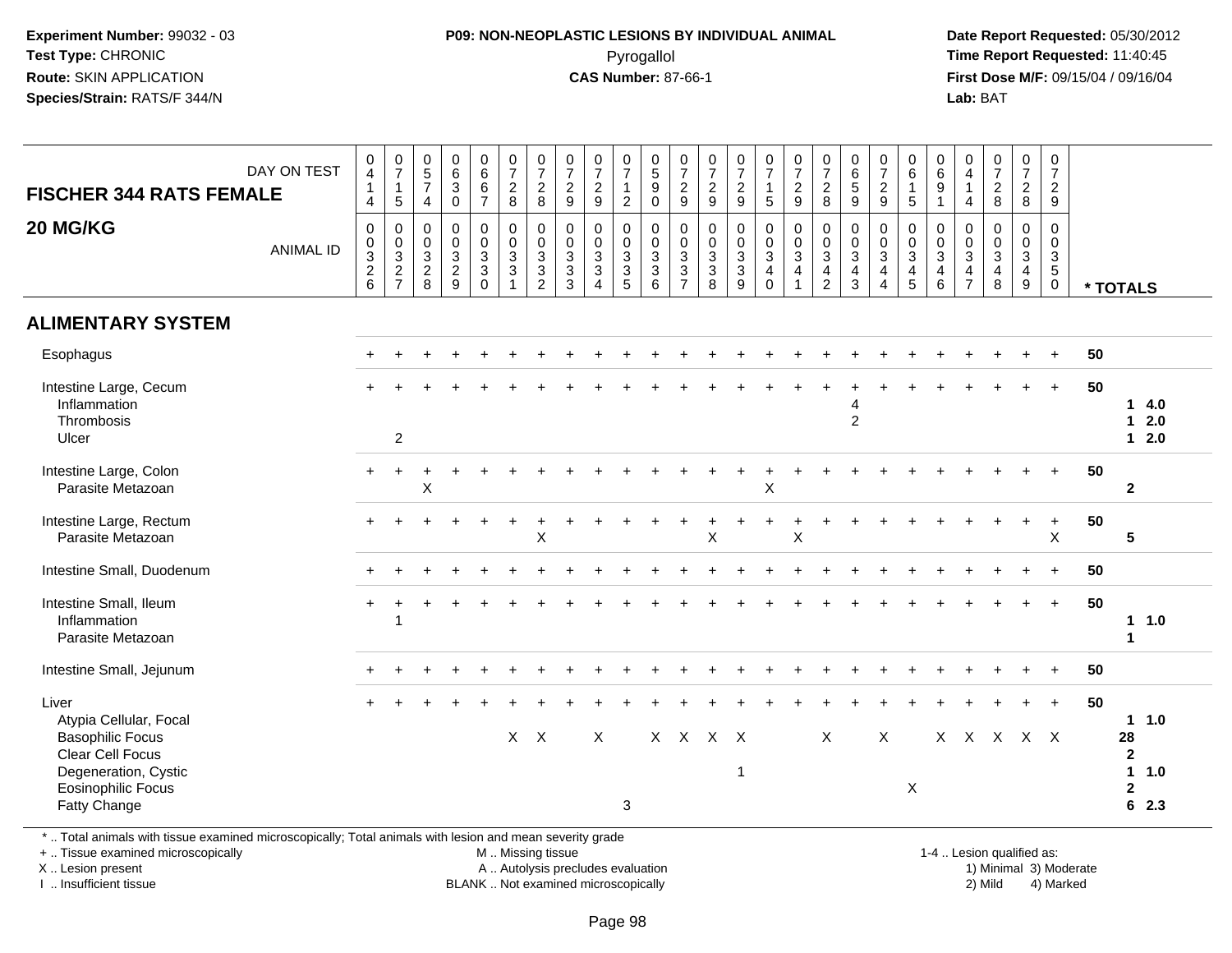#### **P09: NON-NEOPLASTIC LESIONS BY INDIVIDUAL ANIMAL**Pyrogallol **Time Report Requested:** 11:40:45

 **Date Report Requested:** 05/30/2012 **First Dose M/F:** 09/15/04 / 09/16/04<br>Lab: BAT **Lab:** BAT

| <b>FISCHER 344 RATS FEMALE</b>                                                                                                                                                                                                 | DAY ON TEST      | 0<br>$\overline{4}$<br>$\overline{1}$<br>4          | $\frac{0}{7}$<br>$\mathbf{1}$<br>$\overline{5}$               | 0<br>$\overline{5}$<br>$\overline{7}$<br>4       | 0<br>6<br>3<br>$\mathbf 0$                                  | $\begin{array}{c} 0 \\ 6 \end{array}$<br>$\frac{6}{7}$      | $\begin{array}{c} 0 \\ 7 \end{array}$<br>$\frac{2}{8}$                                        | $\begin{array}{c} 0 \\ 7 \end{array}$<br>$\frac{2}{8}$    | $\pmb{0}$<br>$\overline{7}$<br>$\frac{2}{9}$      | $\frac{0}{7}$<br>$\frac{2}{9}$                                  | $\frac{0}{7}$<br>1<br>$\overline{c}$              | $\begin{smallmatrix}0\0\5\end{smallmatrix}$<br>$\boldsymbol{9}$<br>$\overline{0}$ | $\frac{0}{7}$<br>$\frac{2}{9}$                           | $\begin{smallmatrix} 0\\7 \end{smallmatrix}$<br>$\frac{2}{9}$               | $\frac{0}{7}$<br>$\frac{2}{9}$                                 | $\frac{0}{7}$<br>1<br>5                              | $\frac{0}{7}$<br>$\frac{2}{9}$                                               | $\frac{0}{7}$<br>$\begin{array}{c} 2 \\ 8 \end{array}$        | $\pmb{0}$<br>$\,6$<br>5<br>$\boldsymbol{9}$      | $\frac{0}{7}$<br>$\frac{2}{9}$                                                            | 0<br>$\overline{6}$<br>1<br>5           | $\,0\,$<br>$6\phantom{1}6$<br>$\boldsymbol{9}$<br>$\overline{1}$                      | 0<br>4<br>4                                   | $\frac{0}{7}$<br>$_{\rm 8}^2$                                  | $\frac{0}{7}$<br>$_{8}^2$                           | $\frac{0}{7}$<br>$\frac{2}{9}$                                 |    |                             |                                                          |  |
|--------------------------------------------------------------------------------------------------------------------------------------------------------------------------------------------------------------------------------|------------------|-----------------------------------------------------|---------------------------------------------------------------|--------------------------------------------------|-------------------------------------------------------------|-------------------------------------------------------------|-----------------------------------------------------------------------------------------------|-----------------------------------------------------------|---------------------------------------------------|-----------------------------------------------------------------|---------------------------------------------------|-----------------------------------------------------------------------------------|----------------------------------------------------------|-----------------------------------------------------------------------------|----------------------------------------------------------------|------------------------------------------------------|------------------------------------------------------------------------------|---------------------------------------------------------------|--------------------------------------------------|-------------------------------------------------------------------------------------------|-----------------------------------------|---------------------------------------------------------------------------------------|-----------------------------------------------|----------------------------------------------------------------|-----------------------------------------------------|----------------------------------------------------------------|----|-----------------------------|----------------------------------------------------------|--|
| 20 MG/KG                                                                                                                                                                                                                       | <b>ANIMAL ID</b> | $\mathbf 0$<br>0<br>$\overline{3}$<br>$\frac{2}{6}$ | $\mathbf 0$<br>$\mathbf 0$<br>$\overline{3}$<br>$\frac{2}{7}$ | $\mathbf 0$<br>0<br>$\mathbf{3}$<br>$^2_{\bf 8}$ | $\mathbf 0$<br>$\mathbf 0$<br>$\mathbf{3}$<br>$\frac{2}{9}$ | $\mathbf 0$<br>$\pmb{0}$<br>$\overline{3}$<br>$\frac{3}{0}$ | $\mathbf 0$<br>$\mathbf 0$<br>$\sqrt{3}$<br>$\mathbf{3}$                                      | $\mathbf 0$<br>$\mathbf 0$<br>$\sqrt{3}$<br>$\frac{3}{2}$ | $\mathbf 0$<br>0<br>$\mathbf{3}$<br>$\frac{3}{3}$ | $\mathbf 0$<br>$\mathbf 0$<br>$\sqrt{3}$<br>3<br>$\overline{4}$ | $\mathbf 0$<br>0<br>$\mathbf{3}$<br>$\frac{3}{5}$ | $\mathbf 0$<br>0<br>$\mathfrak{S}$<br>$\frac{3}{6}$                               | $\Omega$<br>$\pmb{0}$<br>$\overline{3}$<br>$\frac{3}{7}$ | $\mathbf 0$<br>0<br>$\overline{3}$<br>$\begin{array}{c} 3 \\ 8 \end{array}$ | $\mathbf 0$<br>0<br>$\ensuremath{\mathsf{3}}$<br>$\frac{3}{9}$ | 0<br>0<br>3<br>$\begin{array}{c} 4 \\ 0 \end{array}$ | $\mathbf 0$<br>$\pmb{0}$<br>$\overline{3}$<br>$\overline{4}$<br>$\mathbf{1}$ | $\mathbf 0$<br>$\mathbf 0$<br>$\mathfrak{S}$<br>$\frac{4}{2}$ | $\Omega$<br>0<br>$\mathfrak{Z}$<br>$\frac{4}{3}$ | $\mathbf 0$<br>$\mathbf 0$<br>$\overline{3}$<br>$\overline{\mathbf{4}}$<br>$\overline{4}$ | 0<br>0<br>$\mathbf{3}$<br>$\frac{4}{5}$ | $\mathbf 0$<br>$\mathbf 0$<br>$\overline{3}$<br>$\begin{array}{c} 4 \\ 6 \end{array}$ | $\Omega$<br>$\mathbf 0$<br>3<br>$\frac{4}{7}$ | $\Omega$<br>$\Omega$<br>$\mathfrak{Z}$<br>$\frac{4}{8}$        | $\mathbf 0$<br>0<br>$\overline{3}$<br>$\frac{4}{9}$ | $\mathbf 0$<br>$\mathbf 0$<br>$\mathbf{3}$<br>5<br>$\mathbf 0$ |    | * TOTALS                    |                                                          |  |
| Hemorrhage<br>Hepatodiaphragmatic Nodule<br>Inflammation<br><b>Mixed Cell Focus</b><br>Bile Duct, Hyperplasia<br>Hepatocyte, Necrosis<br>Hepatocyte, Regeneration<br>Hepatocyte, Vacuolization Cytoplasmic<br>Portal, Fibrosis |                  |                                                     |                                                               |                                                  |                                                             |                                                             |                                                                                               |                                                           |                                                   |                                                                 |                                                   | $\overline{2}$                                                                    |                                                          | $\mathbf{1}$<br>$\overline{1}$                                              | $\overline{1}$                                                 |                                                      | $\mathbf 1$<br>$\mathbf 1$                                                   |                                                               | 3                                                |                                                                                           |                                         | $\mathsf X$                                                                           | 1                                             | -1                                                             | $\mathbf{1}$                                        | X<br>$\overline{1}$                                            |    | 3<br>10<br>3<br>3<br>1<br>8 | 11.0<br>1.1<br>$7$ 1.0<br>2.0<br>3.0<br>1.1<br>$3 - 1.0$ |  |
| Mesentery<br>Necrosis                                                                                                                                                                                                          |                  |                                                     | $\ddot{}$<br>3                                                |                                                  |                                                             |                                                             |                                                                                               |                                                           |                                                   |                                                                 |                                                   |                                                                                   |                                                          |                                                                             |                                                                | $\ddot{}$<br>3                                       |                                                                              |                                                               |                                                  |                                                                                           |                                         | 3                                                                                     | 3                                             |                                                                |                                                     | $\ddot{}$<br>$\mathbf{3}$                                      | 13 |                             | 13 3.0                                                   |  |
| Pancreas<br>Acinus, Atrophy<br>Acinus, Hyperplasia<br>Duct, Cyst                                                                                                                                                               |                  | $\div$                                              |                                                               |                                                  | $\overline{2}$                                              |                                                             | $\mathbf{1}$                                                                                  | $\overline{2}$                                            | $\overline{c}$                                    |                                                                 | 3                                                 |                                                                                   |                                                          |                                                                             |                                                                |                                                      |                                                                              | $\overline{2}$                                                |                                                  | $\overline{2}$                                                                            | 3                                       |                                                                                       |                                               |                                                                |                                                     | $\ddot{}$                                                      | 50 | 1                           | 17, 1.7<br>3.0<br>2, 3.0                                 |  |
| Salivary Glands<br>Hyperplasia<br>Inflammation<br>Mineralization                                                                                                                                                               |                  |                                                     |                                                               |                                                  |                                                             |                                                             |                                                                                               |                                                           |                                                   |                                                                 |                                                   |                                                                                   |                                                          |                                                                             |                                                                |                                                      |                                                                              |                                                               |                                                  |                                                                                           |                                         |                                                                                       |                                               |                                                                |                                                     | $\ddot{}$                                                      | 50 | $\mathbf 1$                 | 11.0<br>2.0<br>11.0                                      |  |
| Stomach, Forestomach<br>Inflammation<br>Ulcer<br>Epithelium, Hyperplasia                                                                                                                                                       |                  |                                                     | 3                                                             | $\overline{4}$                                   |                                                             |                                                             |                                                                                               |                                                           |                                                   |                                                                 | $\overline{4}$                                    |                                                                                   |                                                          |                                                                             |                                                                | 4                                                    |                                                                              |                                                               | 1                                                |                                                                                           |                                         |                                                                                       |                                               |                                                                |                                                     |                                                                | 50 | $\overline{7}$              | 2 1.0<br>3.7<br>$12.0$                                   |  |
| Stomach, Glandular<br>Erosion<br>Inflammation                                                                                                                                                                                  |                  |                                                     |                                                               |                                                  |                                                             |                                                             |                                                                                               |                                                           |                                                   |                                                                 |                                                   |                                                                                   |                                                          |                                                                             |                                                                |                                                      |                                                                              |                                                               |                                                  |                                                                                           |                                         |                                                                                       |                                               |                                                                |                                                     | $\ddot{}$                                                      | 50 | $\blacktriangleleft$        | 13.0<br>4.0                                              |  |
| *  Total animals with tissue examined microscopically; Total animals with lesion and mean severity grade<br>+  Tissue examined microscopically<br>X  Lesion present<br>Insufficient tissue                                     |                  |                                                     |                                                               |                                                  |                                                             |                                                             | M  Missing tissue<br>A  Autolysis precludes evaluation<br>BLANK  Not examined microscopically |                                                           |                                                   |                                                                 |                                                   |                                                                                   |                                                          |                                                                             |                                                                |                                                      |                                                                              |                                                               |                                                  |                                                                                           |                                         |                                                                                       |                                               | 1-4  Lesion qualified as:<br>1) Minimal 3) Moderate<br>2) Mild |                                                     | 4) Marked                                                      |    |                             |                                                          |  |

I .. Insufficient tissue

Page 99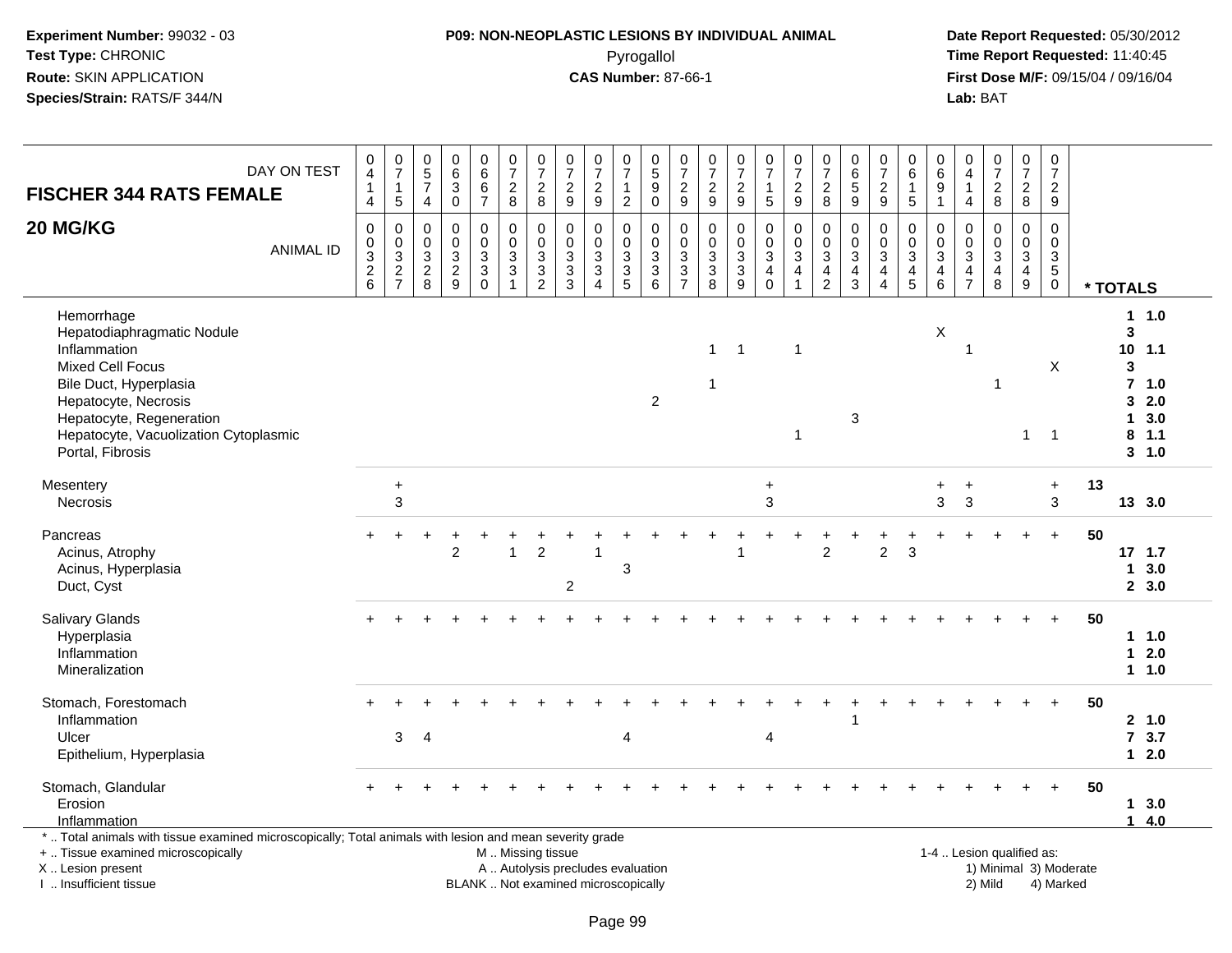### **P09: NON-NEOPLASTIC LESIONS BY INDIVIDUAL ANIMAL**Pyrogallol **Time Report Requested:** 11:40:45

 **Date Report Requested:** 05/30/2012 **First Dose M/F:** 09/15/04 / 09/16/04<br>Lab: BAT **Lab:** BAT

| <b>FISCHER 344 RATS FEMALE</b>                                                                                                                                                             | DAY ON TEST      | 0<br>$\overline{4}$<br>$\mathbf{1}$<br>4  | $\frac{0}{7}$<br>$\mathbf{1}$<br>$\overline{5}$ | 0<br>5<br>$\overline{7}$<br>4                | $\begin{matrix} 0 \\ 6 \end{matrix}$<br>$\ensuremath{\mathsf{3}}$<br>$\mathbf 0$ | $0$<br>6<br>6<br>$\overline{7}$                                          | $\frac{0}{7}$<br>$\overline{2}$<br>8                                                          | $\begin{array}{c} 0 \\ 7 \end{array}$<br>$\boldsymbol{2}$<br>$\,8\,$ | 0<br>$\overline{7}$<br>$\overline{2}$<br>$\boldsymbol{9}$    | $\frac{0}{7}$<br>$\overline{2}$<br>9                                             | 0<br>$\overline{7}$<br>1<br>$\overline{c}$ | $\begin{matrix} 0 \\ 5 \end{matrix}$<br>$\boldsymbol{9}$<br>$\mathbf 0$ | $\frac{0}{7}$<br>$\overline{c}$<br>9                                                | $\begin{smallmatrix}0\\7\end{smallmatrix}$<br>$\overline{2}$<br>$\overline{9}$ | $\frac{0}{7}$<br>$\frac{2}{9}$                 | 0<br>$\overline{7}$<br>$\mathbf{1}$<br>$\overline{5}$           | $\frac{0}{7}$<br>$\overline{2}$<br>9                                                    | 0<br>$\overline{7}$<br>$\overline{2}$<br>8                | 0<br>$\,6\,$<br>$\sqrt{5}$<br>$\overline{9}$              | $\begin{array}{c} 0 \\ 7 \end{array}$<br>$\overline{2}$<br>9           | 0<br>$\,6\,$<br>$\mathbf{1}$<br>$\sqrt{5}$   | 0<br>6<br>$\boldsymbol{9}$<br>$\overline{1}$                                             | 0<br>$\overline{4}$<br>$\mathbf{1}$<br>$\overline{4}$ | $\begin{array}{c} 0 \\ 7 \end{array}$<br>$\overline{2}$<br>8 | 0<br>$\overline{7}$<br>$\overline{2}$<br>8   | $\pmb{0}$<br>$\overline{7}$<br>$\overline{2}$<br>$\boldsymbol{9}$ |                        |          |                                         |  |
|--------------------------------------------------------------------------------------------------------------------------------------------------------------------------------------------|------------------|-------------------------------------------|-------------------------------------------------|----------------------------------------------|----------------------------------------------------------------------------------|--------------------------------------------------------------------------|-----------------------------------------------------------------------------------------------|----------------------------------------------------------------------|--------------------------------------------------------------|----------------------------------------------------------------------------------|--------------------------------------------|-------------------------------------------------------------------------|-------------------------------------------------------------------------------------|--------------------------------------------------------------------------------|------------------------------------------------|-----------------------------------------------------------------|-----------------------------------------------------------------------------------------|-----------------------------------------------------------|-----------------------------------------------------------|------------------------------------------------------------------------|----------------------------------------------|------------------------------------------------------------------------------------------|-------------------------------------------------------|--------------------------------------------------------------|----------------------------------------------|-------------------------------------------------------------------|------------------------|----------|-----------------------------------------|--|
| 20 MG/KG                                                                                                                                                                                   | <b>ANIMAL ID</b> | $\pmb{0}$<br>$\pmb{0}$<br>$\frac{3}{2}$ 6 | $\pmb{0}$<br>$\pmb{0}$<br>$\frac{3}{2}$<br>7    | 0<br>$\mathbf 0$<br>3<br>$\overline{c}$<br>8 | $\mathbf 0$<br>$\mathbf 0$<br>$\frac{3}{2}$                                      | $\mathsf 0$<br>$\mathbf 0$<br>$\mathbf{3}$<br>$\overline{3}$<br>$\Omega$ | 0<br>$\mathbf 0$<br>3<br>$\sqrt{3}$                                                           | $\pmb{0}$<br>$\mathbf 0$<br>$\frac{3}{2}$                            | $\mathbf 0$<br>$\Omega$<br>$\mathbf{3}$<br>$\mathbf{3}$<br>3 | $\mathbf 0$<br>$\Omega$<br>$\sqrt{3}$<br>$\mathbf 3$<br>$\boldsymbol{\varDelta}$ | 0<br>$\mathbf 0$<br>3<br>3<br>5            | 0<br>$\mathbf 0$<br>$\frac{3}{3}$<br>6                                  | $\boldsymbol{0}$<br>$\mathbf 0$<br>$\mathbf{3}$<br>$\overline{3}$<br>$\overline{7}$ | 0<br>$\mathbf 0$<br>$\mathbf{3}$<br>$\ensuremath{\mathsf{3}}$<br>8             | $\mathbf 0$<br>$\pmb{0}$<br>$\frac{3}{3}$<br>9 | 0<br>$\pmb{0}$<br>$\mathbf{3}$<br>$\overline{4}$<br>$\mathbf 0$ | $\mathbf 0$<br>$\mathbf 0$<br>$\mathbf{3}$<br>$\overline{\mathbf{4}}$<br>$\overline{1}$ | 0<br>$\mathbf 0$<br>3<br>$\overline{4}$<br>$\overline{2}$ | $\Omega$<br>$\Omega$<br>$\sqrt{3}$<br>$\overline{4}$<br>3 | $\mathbf 0$<br>$\mathbf 0$<br>$\sqrt{3}$<br>$\overline{4}$<br>$\Delta$ | 0<br>$\mathbf 0$<br>3<br>$\overline{4}$<br>5 | $\mathbf 0$<br>$\mathbf 0$<br>$\mathbf{3}$<br>$\overline{\mathbf{4}}$<br>$6\phantom{1}6$ | $\Omega$<br>$\Omega$<br>3<br>4<br>$\overline{7}$      | $\Omega$<br>$\Omega$<br>3<br>$\overline{4}$<br>8             | 0<br>$\mathbf 0$<br>3<br>$\overline{4}$<br>9 | $\Omega$<br>$\Omega$<br>$\frac{3}{5}$<br>$\pmb{0}$                |                        | * TOTALS |                                         |  |
| Ulcer                                                                                                                                                                                      |                  |                                           |                                                 |                                              |                                                                                  |                                                                          |                                                                                               |                                                                      |                                                              |                                                                                  |                                            |                                                                         |                                                                                     |                                                                                |                                                |                                                                 |                                                                                         |                                                           |                                                           |                                                                        |                                              |                                                                                          |                                                       |                                                              |                                              |                                                                   |                        |          | 14.0                                    |  |
| <b>CARDIOVASCULAR SYSTEM</b>                                                                                                                                                               |                  |                                           |                                                 |                                              |                                                                                  |                                                                          |                                                                                               |                                                                      |                                                              |                                                                                  |                                            |                                                                         |                                                                                     |                                                                                |                                                |                                                                 |                                                                                         |                                                           |                                                           |                                                                        |                                              |                                                                                          |                                                       |                                                              |                                              |                                                                   |                        |          |                                         |  |
| <b>Blood Vessel</b><br>Thrombosis                                                                                                                                                          |                  |                                           |                                                 | 4                                            |                                                                                  |                                                                          |                                                                                               |                                                                      |                                                              |                                                                                  |                                            |                                                                         |                                                                                     |                                                                                |                                                |                                                                 |                                                                                         |                                                           |                                                           |                                                                        |                                              |                                                                                          |                                                       |                                                              |                                              |                                                                   | 50                     |          | 14.0                                    |  |
| Heart<br>Cardiomyopathy<br>Atrium, Thrombosis                                                                                                                                              |                  | $\overline{2}$                            | $\overline{4}$                                  | 3                                            | $\mathfrak{p}$                                                                   | 3                                                                        | $\overline{2}$                                                                                | $\mathfrak{p}$                                                       |                                                              | $\mathfrak{p}$                                                                   | $\overline{2}$                             | 3                                                                       | 3                                                                                   |                                                                                |                                                | $\overline{2}$                                                  | $\overline{2}$                                                                          | 3                                                         |                                                           | 3                                                                      |                                              | $\overline{c}$                                                                           | 1                                                     | 3                                                            | $\mathbf{3}$                                 | $\ddot{}$<br>$\overline{2}$                                       | 50                     |          | 46 2.1<br>14.0                          |  |
| <b>ENDOCRINE SYSTEM</b>                                                                                                                                                                    |                  |                                           |                                                 |                                              |                                                                                  |                                                                          |                                                                                               |                                                                      |                                                              |                                                                                  |                                            |                                                                         |                                                                                     |                                                                                |                                                |                                                                 |                                                                                         |                                                           |                                                           |                                                                        |                                              |                                                                                          |                                                       |                                                              |                                              |                                                                   |                        |          |                                         |  |
| <b>Adrenal Cortex</b><br>Angiectasis<br>Atrophy                                                                                                                                            |                  |                                           | $\mathbf{1}$                                    |                                              |                                                                                  |                                                                          |                                                                                               |                                                                      |                                                              |                                                                                  |                                            |                                                                         |                                                                                     |                                                                                |                                                |                                                                 |                                                                                         |                                                           | $\mathbf{3}$                                              |                                                                        |                                              |                                                                                          |                                                       |                                                              |                                              |                                                                   | 50                     |          | 12.0<br>13.0<br>11.0                    |  |
| Atypia Cellular<br>Degeneration, Cystic<br>Hyperplasia<br>Hypertrophy<br>Necrosis<br>Thrombosis                                                                                            |                  |                                           | 2                                               |                                              | $\overline{2}$                                                                   |                                                                          |                                                                                               | 3<br>$\mathbf{3}$<br>2                                               | $\overline{1}$                                               | $\overline{2}$                                                                   | $\overline{1}$<br>$\overline{2}$           | $\blacktriangleleft$<br>$\overline{2}$                                  | $\overline{2}$<br>$\overline{2}$                                                    | $\mathbf{1}$                                                                   | $\overline{c}$<br>1                            | 3<br>$\overline{1}$<br>1                                        | 2<br>$\overline{1}$                                                                     | 3<br>$\overline{1}$                                       | $\overline{2}$                                            | 2<br>$\overline{1}$                                                    | $\mathbf 1$                                  | -1<br>$\overline{1}$                                                                     |                                                       | $\overline{c}$<br>1                                          |                                              | $\mathbf 1$                                                       |                        | 4        | 2.3<br>26 1.6<br>24 1.5<br>13.0<br>11.0 |  |
| Vacuolization Cytoplasmic                                                                                                                                                                  |                  |                                           |                                                 |                                              |                                                                                  |                                                                          |                                                                                               |                                                                      |                                                              |                                                                                  | $\mathbf{1}$                               |                                                                         |                                                                                     |                                                                                | $\mathbf{1}$                                   | $\overline{2}$                                                  |                                                                                         |                                                           |                                                           |                                                                        |                                              | -1                                                                                       |                                                       |                                                              |                                              |                                                                   |                        |          | 13, 1.3                                 |  |
| Adrenal Medulla<br>Hyperplasia                                                                                                                                                             |                  |                                           |                                                 |                                              |                                                                                  |                                                                          |                                                                                               |                                                                      |                                                              |                                                                                  |                                            |                                                                         | ÷                                                                                   |                                                                                |                                                |                                                                 |                                                                                         |                                                           |                                                           |                                                                        |                                              |                                                                                          |                                                       |                                                              |                                              | $+$                                                               | 50                     |          | $6$ 1.2                                 |  |
| Islets, Pancreatic                                                                                                                                                                         |                  |                                           |                                                 |                                              |                                                                                  |                                                                          |                                                                                               |                                                                      |                                                              |                                                                                  |                                            |                                                                         |                                                                                     |                                                                                |                                                |                                                                 |                                                                                         |                                                           |                                                           |                                                                        |                                              |                                                                                          |                                                       |                                                              |                                              |                                                                   | 50                     |          |                                         |  |
| Parathyroid Gland<br>Hyperplasia                                                                                                                                                           |                  |                                           |                                                 |                                              |                                                                                  |                                                                          |                                                                                               |                                                                      |                                                              |                                                                                  |                                            |                                                                         | ÷<br>$\overline{2}$                                                                 |                                                                                |                                                |                                                                 |                                                                                         |                                                           |                                                           |                                                                        |                                              |                                                                                          |                                                       |                                                              |                                              | $\ddot{}$                                                         | 50                     |          | 2.2.0                                   |  |
| *  Total animals with tissue examined microscopically; Total animals with lesion and mean severity grade<br>+  Tissue examined microscopically<br>X  Lesion present<br>Insufficient tissue |                  |                                           |                                                 |                                              |                                                                                  |                                                                          | M  Missing tissue<br>A  Autolysis precludes evaluation<br>BLANK  Not examined microscopically |                                                                      |                                                              |                                                                                  |                                            |                                                                         |                                                                                     |                                                                                |                                                |                                                                 |                                                                                         |                                                           |                                                           |                                                                        |                                              |                                                                                          |                                                       | 1-4  Lesion qualified as:<br>2) Mild                         |                                              | 4) Marked                                                         | 1) Minimal 3) Moderate |          |                                         |  |

I .. Insufficient tissue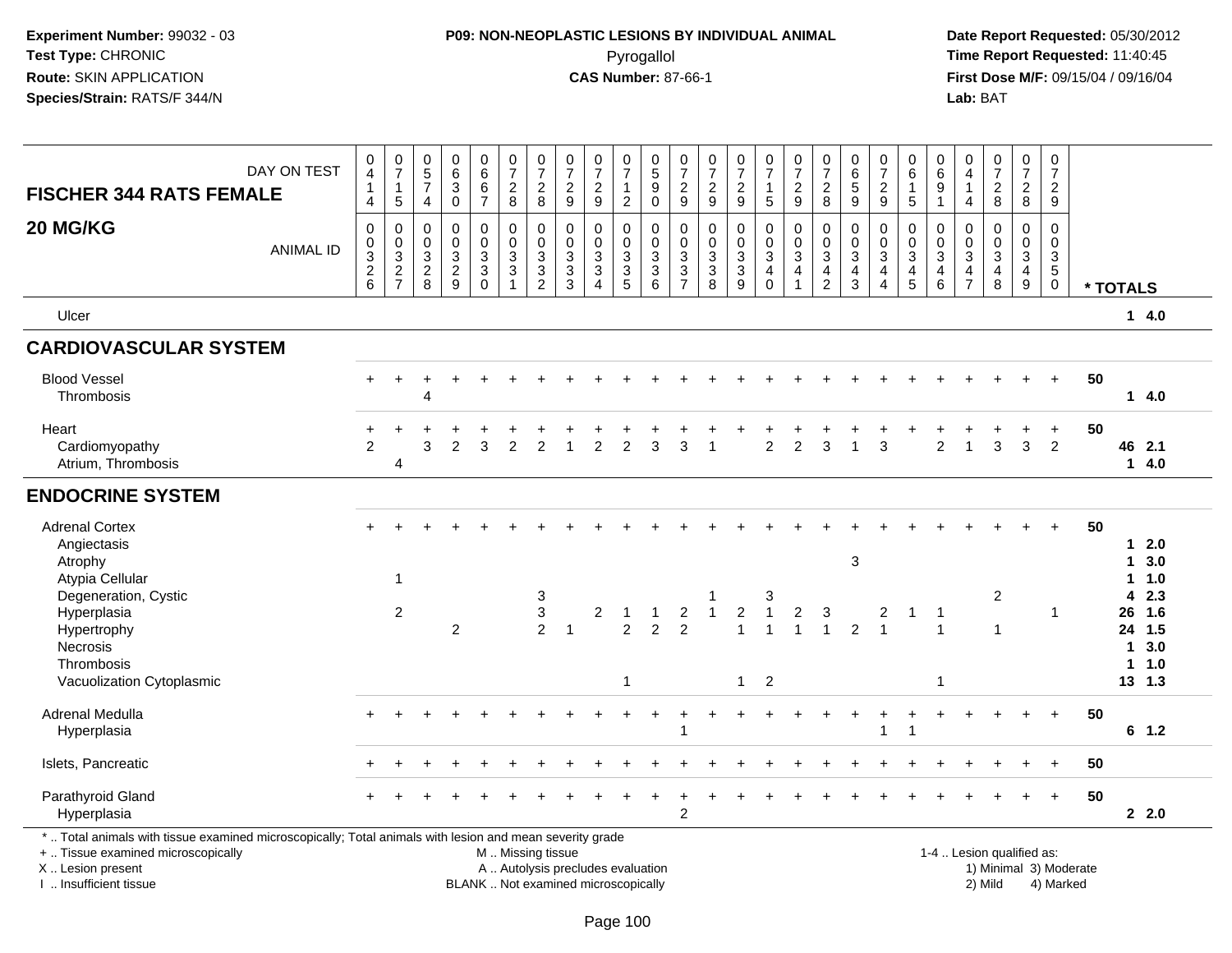## **P09: NON-NEOPLASTIC LESIONS BY INDIVIDUAL ANIMAL**Pyrogallol **Time Report Requested:** 11:40:45

 **Date Report Requested:** 05/30/2012 **First Dose M/F:** 09/15/04 / 09/16/04 Lab: BAT **Lab:** BAT

| <b>FISCHER 344 RATS FEMALE</b>                                                                     | DAY ON TEST      | 0<br>$\overline{\mathbf{4}}$<br>4                          | $\frac{0}{7}$<br>$\mathbf{1}$<br>$5\phantom{.0}$ | $\begin{array}{c} 0 \\ 5 \\ 7 \end{array}$<br>$\overline{4}$ | 0<br>$\,6\,$<br>3<br>0                       | $\begin{array}{c} 0 \\ 6 \end{array}$<br>6<br>$\overline{7}$ | $\frac{0}{7}$<br>$\sqrt{2}$<br>$\,8\,$                      | $\frac{0}{7}$<br>$_{\rm 8}^2$                                          | $\frac{0}{7}$<br>$\sqrt{2}$<br>9                        | 0<br>$\overline{7}$<br>$\overline{2}$<br>9 | $\begin{array}{c} 0 \\ 7 \end{array}$<br>$\mathbf{1}$<br>2 | $\begin{smallmatrix}0\0\5\end{smallmatrix}$<br>9<br>0            | $\begin{array}{c} 0 \\ 7 \\ 2 \end{array}$<br>$\boldsymbol{9}$   | $\frac{0}{7}$<br>$\overline{c}$<br>9 | $\begin{smallmatrix}0\\7\end{smallmatrix}$<br>$\overline{c}$<br>9                 | $\begin{smallmatrix}0\\7\end{smallmatrix}$<br>$\mathbf{1}$<br>5                                                  | $\frac{0}{7}$<br>$\overline{\mathbf{c}}$<br>$\boldsymbol{9}$ | $\begin{array}{c} 0 \\ 7 \\ 2 \end{array}$<br>8                              | $\begin{array}{c} 0 \\ 6 \\ 5 \end{array}$<br>9       | $\begin{array}{c} 0 \\ 7 \end{array}$<br>$\sqrt{2}$<br>9                                  | $\begin{array}{c} 0 \\ 6 \end{array}$<br>$\sqrt{5}$   | $\begin{array}{c} 0 \\ 6 \end{array}$<br>9<br>$\overline{1}$                  | $\pmb{0}$<br>$\overline{4}$<br>$\overline{1}$<br>$\overline{4}$      | $\boldsymbol{0}$<br>$\boldsymbol{7}$<br>$\overline{\mathbf{c}}$<br>8 | $\mathbf 0$<br>$\boldsymbol{7}$<br>$\overline{a}$<br>8 | $\pmb{0}$<br>$\overline{7}$<br>$\overline{c}$<br>9 |    |              |                                       |
|----------------------------------------------------------------------------------------------------|------------------|------------------------------------------------------------|--------------------------------------------------|--------------------------------------------------------------|----------------------------------------------|--------------------------------------------------------------|-------------------------------------------------------------|------------------------------------------------------------------------|---------------------------------------------------------|--------------------------------------------|------------------------------------------------------------|------------------------------------------------------------------|------------------------------------------------------------------|--------------------------------------|-----------------------------------------------------------------------------------|------------------------------------------------------------------------------------------------------------------|--------------------------------------------------------------|------------------------------------------------------------------------------|-------------------------------------------------------|-------------------------------------------------------------------------------------------|-------------------------------------------------------|-------------------------------------------------------------------------------|----------------------------------------------------------------------|----------------------------------------------------------------------|--------------------------------------------------------|----------------------------------------------------|----|--------------|---------------------------------------|
| 20 MG/KG                                                                                           | <b>ANIMAL ID</b> | 0<br>0<br>$\ensuremath{\mathsf{3}}$<br>$\overline{c}$<br>6 | 0<br>$\frac{0}{3}$<br>$\frac{2}{7}$              | 0<br>$\pmb{0}$<br>$\sqrt{3}$<br>$\boldsymbol{2}$<br>8        | 0<br>$\mathbf 0$<br>3<br>$\overline{c}$<br>9 | $\mathbf 0$<br>$\mathbf 0$<br>$\mathbf{3}$<br>3<br>$\Omega$  | 0<br>$\mathsf{O}\xspace$<br>3<br>$\sqrt{3}$<br>$\mathbf{1}$ | 0<br>$\overline{0}$<br>$\mathsf 3$<br>$\overline{3}$<br>$\overline{2}$ | 0<br>$\mathbf 0$<br>3<br>$\ensuremath{\mathsf{3}}$<br>3 | 0<br>0<br>3<br>3<br>$\boldsymbol{\Lambda}$ | $\mathbf 0$<br>$\boldsymbol{0}$<br>$\frac{3}{3}$<br>5      | 0<br>$\mathbf 0$<br>$\sqrt{3}$<br>$\ensuremath{\mathsf{3}}$<br>6 | 0<br>$\mathbf 0$<br>$\sqrt{3}$<br>$\mathbf{3}$<br>$\overline{7}$ | 0<br>$\pmb{0}$<br>3<br>3<br>8        | 0<br>$\pmb{0}$<br>$\ensuremath{\mathsf{3}}$<br>$\overline{3}$<br>$\boldsymbol{9}$ | $\begin{smallmatrix} 0\\0 \end{smallmatrix}$<br>$\ensuremath{\mathsf{3}}$<br>$\overline{\mathbf{4}}$<br>$\Omega$ | 0<br>$\tilde{0}$<br>$\mathbf{3}$<br>4<br>$\overline{ }$      | 0<br>$\ddot{\mathbf{0}}$<br>$\mathbf{3}$<br>$\overline{4}$<br>$\overline{2}$ | 0<br>$\mathbf 0$<br>3<br>$\overline{\mathbf{4}}$<br>3 | 0<br>$\mathbf 0$<br>$\ensuremath{\mathsf{3}}$<br>$\overline{4}$<br>$\boldsymbol{\Lambda}$ | 0<br>$\pmb{0}$<br>$\ensuremath{\mathsf{3}}$<br>4<br>5 | 0<br>$\mathsf{O}\xspace$<br>$\mathsf 3$<br>$\overline{\mathbf{4}}$<br>$\,6\,$ | 0<br>$\mathsf 0$<br>$\mathbf{3}$<br>$\overline{4}$<br>$\overline{7}$ | 0<br>0<br>3<br>4<br>8                                                | 0<br>0<br>$\sqrt{3}$<br>4<br>9                         | 0<br>0<br>3<br>$\sqrt{5}$<br>0                     |    | * TOTALS     |                                       |
| <b>Pituitary Gland</b><br>Angiectasis<br>Cyst<br>Pars Distalis, Cyst<br>Pars Distalis, Hyperplasia |                  |                                                            | $\overline{4}$                                   | $\overline{2}$                                               | $\overline{c}$                               | 3                                                            |                                                             | 3<br>$\overline{2}$                                                    |                                                         |                                            |                                                            | $\ensuremath{\mathsf{3}}$<br>3<br>3                              |                                                                  |                                      |                                                                                   | 3                                                                                                                |                                                              |                                                                              | 3                                                     |                                                                                           | $\sqrt{3}$<br>$\overline{2}$                          |                                                                               |                                                                      |                                                                      |                                                        | $+$                                                | 50 |              | 12.0<br>3.0<br>$7\quad 3.0$<br>17 2.4 |
| <b>Thyroid Gland</b><br>C-cell, Hyperplasia                                                        |                  | $+$                                                        |                                                  |                                                              |                                              |                                                              | $\overline{c}$                                              | -1                                                                     | $\overline{1}$                                          |                                            |                                                            | $\overline{1}$                                                   | 1                                                                |                                      | 1                                                                                 |                                                                                                                  |                                                              | 3                                                                            |                                                       | 3                                                                                         |                                                       |                                                                               |                                                                      | 2                                                                    | 1                                                      | $\overline{1}$                                     | 50 |              | 23 1.5                                |
| <b>GENERAL BODY SYSTEM</b>                                                                         |                  |                                                            |                                                  |                                                              |                                              |                                                              |                                                             |                                                                        |                                                         |                                            |                                                            |                                                                  |                                                                  |                                      |                                                                                   |                                                                                                                  |                                                              |                                                                              |                                                       |                                                                                           |                                                       |                                                                               |                                                                      |                                                                      |                                                        |                                                    |    |              |                                       |
| <b>NONE</b>                                                                                        |                  |                                                            |                                                  |                                                              |                                              |                                                              |                                                             |                                                                        |                                                         |                                            |                                                            |                                                                  |                                                                  |                                      |                                                                                   |                                                                                                                  |                                                              |                                                                              |                                                       |                                                                                           |                                                       |                                                                               |                                                                      |                                                                      |                                                        |                                                    |    |              |                                       |
| <b>GENITAL SYSTEM</b>                                                                              |                  |                                                            |                                                  |                                                              |                                              |                                                              |                                                             |                                                                        |                                                         |                                            |                                                            |                                                                  |                                                                  |                                      |                                                                                   |                                                                                                                  |                                                              |                                                                              |                                                       |                                                                                           |                                                       |                                                                               |                                                                      |                                                                      |                                                        |                                                    |    |              |                                       |
| <b>Clitoral Gland</b><br>Atrophy<br>Fibrosis<br>Hyperplasia<br>Inflammation                        |                  | $+$                                                        |                                                  |                                                              |                                              | $\mathbf{3}$<br>4                                            |                                                             |                                                                        |                                                         |                                            |                                                            | 3                                                                |                                                                  |                                      |                                                                                   |                                                                                                                  |                                                              |                                                                              |                                                       |                                                                                           | 1                                                     | $\overline{c}$                                                                |                                                                      | 3                                                                    |                                                        | $\ddot{}$                                          | 50 | 1.<br>4<br>6 | 3.0<br>3.0<br>2.8<br>2.2              |
| Duct, Dilatation                                                                                   |                  |                                                            |                                                  |                                                              |                                              |                                                              |                                                             |                                                                        |                                                         |                                            |                                                            |                                                                  |                                                                  |                                      |                                                                                   |                                                                                                                  |                                                              |                                                                              |                                                       |                                                                                           |                                                       | 3                                                                             |                                                                      |                                                                      |                                                        |                                                    |    |              | 2, 3.0                                |
| Ovary<br>Cyst                                                                                      |                  | ٠<br>2                                                     |                                                  |                                                              |                                              | $\overline{2}$                                               |                                                             |                                                                        |                                                         |                                            |                                                            |                                                                  |                                                                  |                                      |                                                                                   |                                                                                                                  |                                                              |                                                                              |                                                       | $\ddot{}$<br>$\overline{2}$                                                               | ÷                                                     |                                                                               |                                                                      |                                                                      |                                                        | $\ddot{}$                                          | 50 |              | 62.5                                  |
| <b>Uterus</b>                                                                                      |                  |                                                            |                                                  |                                                              |                                              |                                                              |                                                             |                                                                        |                                                         |                                            |                                                            |                                                                  |                                                                  |                                      |                                                                                   |                                                                                                                  |                                                              |                                                                              |                                                       |                                                                                           |                                                       |                                                                               |                                                                      |                                                                      |                                                        |                                                    | 50 |              |                                       |

 <sup>+</sup>Endometrium, Cyst 3 **1 3.0**Endometrium, Edema Endometrium, Hyperplasia, Cystic $\sim$  1

\* .. Total animals with tissue examined microscopically; Total animals with lesion and mean severity grade

+ .. Tissue examined microscopically

X .. Lesion present

I .. Insufficient tissue

 M .. Missing tissueA .. Autolysis precludes evaluation

 1-4 .. Lesion qualified as: BLANK .. Not examined microscopically 2) Mild 4) Marked

 $1 \quad 4.0$ 

<sup>1</sup> **4 1.8**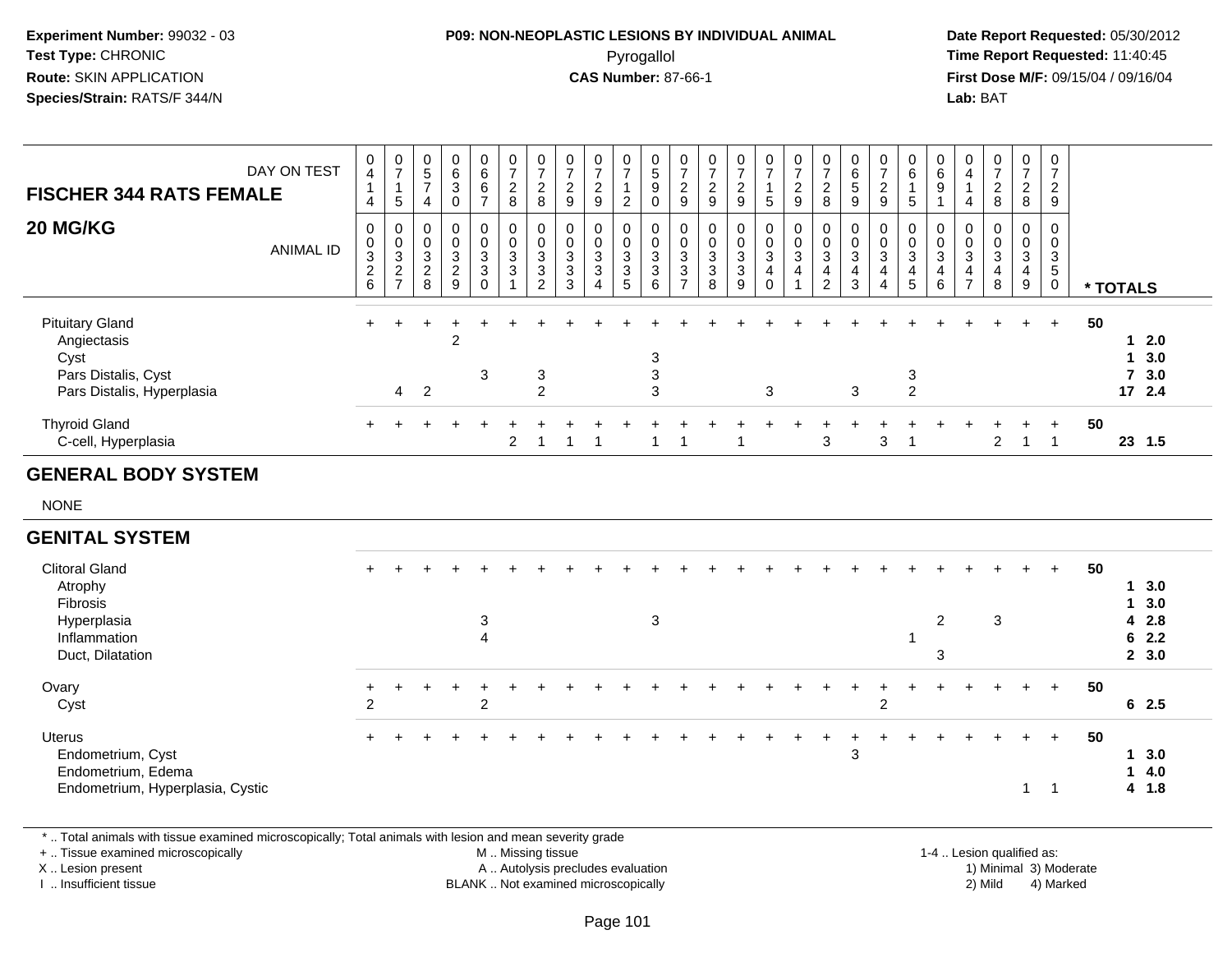# **P09: NON-NEOPLASTIC LESIONS BY INDIVIDUAL ANIMAL**Pyrogallol **Time Report Requested:** 11:40:45

| DAY ON TEST<br><b>FISCHER 344 RATS FEMALE</b>                                                                                                                                            | 0<br>$\overline{4}$<br>$\overline{1}$<br>$\overline{4}$ | $\frac{0}{7}$<br>$\mathbf{1}$<br>$5\phantom{.0}$ | $\begin{array}{c} 0 \\ 5 \end{array}$<br>$\overline{7}$<br>$\overline{4}$ | $\begin{array}{c} 0 \\ 6 \end{array}$<br>$\overline{3}$        | $\begin{array}{c} 0 \\ 6 \end{array}$<br>$\,6\,$<br>$\overline{7}$ | $\frac{0}{7}$<br>$\frac{2}{8}$                                 | $\frac{0}{7}$<br>$\overline{2}$<br>8 | $\frac{0}{7}$<br>$\frac{2}{9}$              | $\frac{0}{7}$<br>$\overline{c}$<br>9              | $\frac{0}{7}$<br>$\mathbf{1}$<br>$\overline{c}$ | $\begin{array}{c} 0 \\ 5 \end{array}$<br>$\boldsymbol{9}$<br>$\mathbf 0$ | $\frac{0}{7}$<br>$\frac{2}{9}$                         | $\frac{0}{7}$<br>$\frac{2}{9}$                               | $\frac{0}{7}$<br>$\frac{2}{9}$                                    | $\frac{0}{7}$<br>$\mathbf{1}$<br>5                 | $\frac{0}{7}$<br>$\frac{2}{9}$      | $\frac{0}{7}$<br>$_{8}^2$                                                    | $\begin{array}{c} 0 \\ 6 \\ 5 \end{array}$<br>$\overline{9}$ | $\frac{0}{7}$<br>$\frac{2}{9}$                                     | $\begin{array}{c} 0 \\ 6 \end{array}$<br>$\mathbf{1}$<br>$\overline{5}$ | $\boldsymbol{0}$<br>$\,6\,$<br>$\boldsymbol{9}$<br>$\overline{1}$ | $\begin{smallmatrix}0\\4\end{smallmatrix}$<br>$\overline{1}$<br>$\overline{4}$ | $\frac{0}{7}$<br>$\frac{2}{8}$       | $\frac{0}{7}$<br>$\frac{2}{8}$                | $\mathbf 0$<br>$\overline{7}$<br>$\overline{2}$<br>9 |             |                                                      |                                        |
|------------------------------------------------------------------------------------------------------------------------------------------------------------------------------------------|---------------------------------------------------------|--------------------------------------------------|---------------------------------------------------------------------------|----------------------------------------------------------------|--------------------------------------------------------------------|----------------------------------------------------------------|--------------------------------------|---------------------------------------------|---------------------------------------------------|-------------------------------------------------|--------------------------------------------------------------------------|--------------------------------------------------------|--------------------------------------------------------------|-------------------------------------------------------------------|----------------------------------------------------|-------------------------------------|------------------------------------------------------------------------------|--------------------------------------------------------------|--------------------------------------------------------------------|-------------------------------------------------------------------------|-------------------------------------------------------------------|--------------------------------------------------------------------------------|--------------------------------------|-----------------------------------------------|------------------------------------------------------|-------------|------------------------------------------------------|----------------------------------------|
| 20 MG/KG<br><b>ANIMAL ID</b>                                                                                                                                                             | $\mathbf 0$<br>$_3^0$<br>$\frac{2}{6}$                  | $\pmb{0}$<br>$_{3}^{\rm 0}$<br>$\frac{2}{7}$     | 0<br>0<br>$\mathbf{3}$<br>$\begin{array}{c} 2 \\ 8 \end{array}$           | $\begin{smallmatrix}0\\0\\3\end{smallmatrix}$<br>$\frac{2}{9}$ | 0<br>$\pmb{0}$<br>$\mathbf{3}$<br>$\mathfrak{Z}$<br>$\Omega$       | $\pmb{0}$<br>$\frac{0}{3}$<br>$\overline{3}$<br>$\overline{1}$ | 0<br>$\mathbf 0$<br>3<br>3<br>2      | $\pmb{0}$<br>$\frac{0}{3}$<br>$\frac{3}{3}$ | 0<br>$\mathbf 0$<br>$\mathbf{3}$<br>3<br>$\Delta$ | 0<br>0<br>3<br>3<br>5                           | $\mathbf 0$<br>$\pmb{0}$<br>$\sqrt{3}$<br>$\overline{3}$ 6               | $\pmb{0}$<br>$\pmb{0}$<br>$\mathsf 3$<br>$\frac{3}{7}$ | $\pmb{0}$<br>$\pmb{0}$<br>$\mathbf 3$<br>$\overline{3}$<br>8 | 0<br>$\pmb{0}$<br>$\mathsf 3$<br>$\overline{3}$<br>$\overline{9}$ | 0<br>$\pmb{0}$<br>$\mathbf{3}$<br>4<br>$\mathbf 0$ | 0<br>$\pmb{0}$<br>$\mathbf{3}$<br>4 | $\mathbf 0$<br>$\mathbf 0$<br>$\sqrt{3}$<br>$\overline{4}$<br>$\overline{2}$ | 0<br>$_{3}^{\rm 0}$<br>4<br>$\mathbf{3}$                     | 0<br>$\pmb{0}$<br>$\mathbf{3}$<br>$\overline{a}$<br>$\overline{4}$ | $\mathbf 0$<br>$\frac{0}{3}$<br>$\begin{array}{c} 4 \\ 5 \end{array}$   | 0<br>0<br>$\mathbf{3}$<br>$\overline{4}$<br>$\,6$                 | $\mathbf 0$<br>$_{3}^{\rm 0}$<br>$\frac{4}{7}$                                 | 0<br>$\pmb{0}$<br>3<br>$\frac{4}{8}$ | $\mathbf 0$<br>$\frac{0}{3}$<br>$\frac{4}{9}$ | 0<br>$\mathbf 0$<br>3<br>$5\phantom{.0}$<br>0        |             | * TOTALS                                             |                                        |
| <b>HEMATOPOIETIC SYSTEM</b>                                                                                                                                                              |                                                         |                                                  |                                                                           |                                                                |                                                                    |                                                                |                                      |                                             |                                                   |                                                 |                                                                          |                                                        |                                                              |                                                                   |                                                    |                                     |                                                                              |                                                              |                                                                    |                                                                         |                                                                   |                                                                                |                                      |                                               |                                                      |             |                                                      |                                        |
| <b>Bone Marrow</b><br>Hyperplasia<br>Myelofibrosis                                                                                                                                       |                                                         |                                                  |                                                                           |                                                                |                                                                    |                                                                |                                      |                                             |                                                   |                                                 | $\boldsymbol{\Delta}$                                                    | 4<br>3                                                 |                                                              |                                                                   | 4                                                  |                                     |                                                                              |                                                              |                                                                    | $\sqrt{2}$                                                              |                                                                   |                                                                                |                                      |                                               | $\div$                                               | 50          | 10 4.0                                               | 2.5                                    |
| Lymph Node<br>Hemorrhage<br>Mediastinal, Hemorrhage<br>Mediastinal, Hyperplasia, Plasma Cell<br>Pancreatic, Hemorrhage                                                                   |                                                         | $\ddot{}$<br>3                                   |                                                                           |                                                                |                                                                    |                                                                |                                      |                                             |                                                   |                                                 |                                                                          |                                                        |                                                              |                                                                   |                                                    |                                     |                                                                              | $\ddot{}$<br>$\overline{4}$                                  |                                                                    |                                                                         |                                                                   |                                                                                | $\ddot{}$<br>3<br>$\overline{2}$     |                                               |                                                      | 4           | $\mathbf 1$<br>1<br>1.<br>$\mathbf 1$                | 3.0<br>3.0<br>2.0<br>4.0               |
| Lymph Node, Mandibular                                                                                                                                                                   | м                                                       | м                                                | M                                                                         | м                                                              | м                                                                  | М                                                              | м                                    | м                                           | M                                                 | M                                               | М                                                                        | M                                                      | м                                                            | м                                                                 | м                                                  | м                                   | м                                                                            | M                                                            | M                                                                  | M                                                                       | M                                                                 | M                                                                              | М                                    | M                                             | M                                                    | $\mathbf 0$ |                                                      |                                        |
| Lymph Node, Mesenteric<br>Hyperplasia, Plasma Cell                                                                                                                                       |                                                         |                                                  |                                                                           |                                                                |                                                                    |                                                                |                                      |                                             |                                                   |                                                 |                                                                          |                                                        |                                                              |                                                                   |                                                    |                                     |                                                                              |                                                              |                                                                    |                                                                         |                                                                   |                                                                                |                                      |                                               | $+$                                                  | 50          | $\mathbf 1$                                          | 2.0                                    |
| Spleen<br><b>Accessory Spleen</b><br>Hematopoietic Cell Proliferation<br>Hyperplasia, Lymphoid<br>Infarct<br>Capsule, Hyperplasia<br>Capsule, Inflammation<br>Lymphoid Follicle, Atrophy |                                                         | $\overline{2}$                                   | $\overline{4}$                                                            |                                                                | 3                                                                  |                                                                |                                      |                                             | 3                                                 |                                                 |                                                                          |                                                        |                                                              |                                                                   |                                                    |                                     |                                                                              |                                                              |                                                                    |                                                                         |                                                                   |                                                                                |                                      |                                               |                                                      | 50          | 1<br>1<br>1<br>4<br>$\mathbf 1$<br>1.<br>$\mathbf 1$ | 3.0<br>3.0<br>3.0<br>1.0<br>1.0<br>2.0 |
| Thymus                                                                                                                                                                                   | $+$                                                     | $\pm$                                            |                                                                           |                                                                |                                                                    |                                                                |                                      |                                             |                                                   |                                                 |                                                                          |                                                        |                                                              |                                                                   |                                                    |                                     |                                                                              |                                                              |                                                                    |                                                                         |                                                                   |                                                                                |                                      |                                               | $+$                                                  | 49          |                                                      |                                        |
| <b>INTEGUMENTARY SYSTEM</b>                                                                                                                                                              |                                                         |                                                  |                                                                           |                                                                |                                                                    |                                                                |                                      |                                             |                                                   |                                                 |                                                                          |                                                        |                                                              |                                                                   |                                                    |                                     |                                                                              |                                                              |                                                                    |                                                                         |                                                                   |                                                                                |                                      |                                               |                                                      |             |                                                      |                                        |

| Mammary Gland                                                                                         |  |  |  |                                     |  |  |  |  |  |  |  |         |                           |           | 50 |  |
|-------------------------------------------------------------------------------------------------------|--|--|--|-------------------------------------|--|--|--|--|--|--|--|---------|---------------------------|-----------|----|--|
| Total animals with tissue examined microscopically; Total animals with lesion and mean severity grade |  |  |  |                                     |  |  |  |  |  |  |  |         |                           |           |    |  |
| +  Tissue examined microscopically                                                                    |  |  |  | M  Missing tissue                   |  |  |  |  |  |  |  |         | 1-4  Lesion qualified as: |           |    |  |
| X  Lesion present                                                                                     |  |  |  | A  Autolysis precludes evaluation   |  |  |  |  |  |  |  |         | 1) Minimal 3) Moderate    |           |    |  |
| Insufficient tissue                                                                                   |  |  |  | BLANK  Not examined microscopically |  |  |  |  |  |  |  | 2) Mild |                           | 4) Marked |    |  |
|                                                                                                       |  |  |  |                                     |  |  |  |  |  |  |  |         |                           |           |    |  |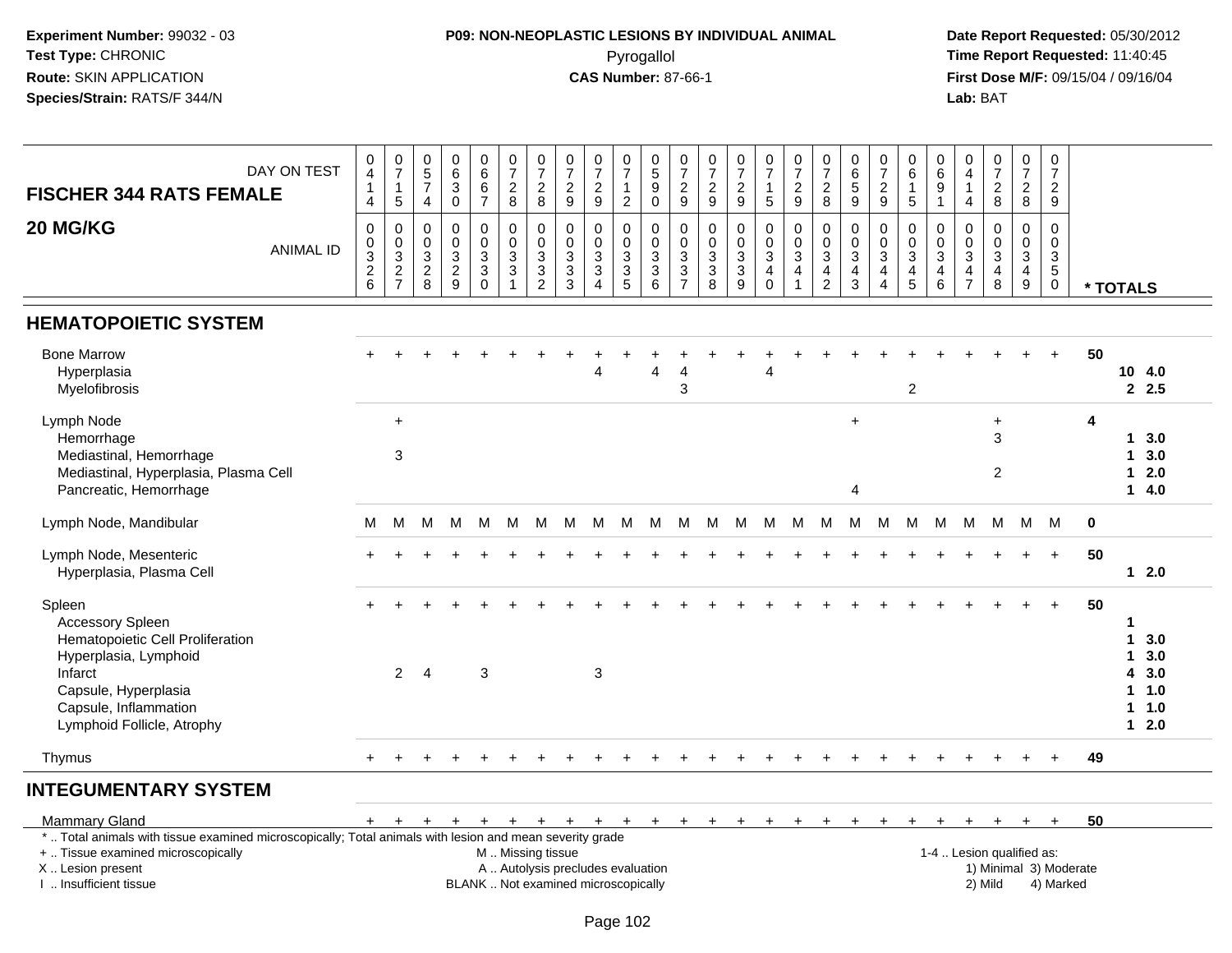# **P09: NON-NEOPLASTIC LESIONS BY INDIVIDUAL ANIMAL**Pyrogallol **Time Report Requested:** 11:40:45

| DAY ON TEST<br><b>FISCHER 344 RATS FEMALE</b>                                                                                                                                                 | 0<br>$\overline{4}$<br>$\mathbf{1}$<br>$\overline{4}$                  | $\begin{array}{c} 0 \\ 7 \end{array}$<br>1<br>$\sqrt{5}$  | $\begin{array}{c} 0 \\ 5 \end{array}$<br>$\overline{7}$<br>4 | $\pmb{0}$<br>$\,6$<br>3<br>$\ddot{\mathbf{0}}$                           | $\begin{array}{c} 0 \\ 6 \end{array}$<br>$\,6\,$<br>$\overline{7}$               | $\begin{smallmatrix} 0\\7 \end{smallmatrix}$<br>$_{\rm 8}^2$ | $\begin{array}{c} 0 \\ 7 \end{array}$<br>$\sqrt{2}$<br>$\,8\,$ | $\begin{array}{c} 0 \\ 7 \end{array}$<br>$\overline{c}$<br>$\boldsymbol{9}$ | $\frac{0}{7}$<br>$\frac{2}{9}$                | $\frac{0}{7}$<br>$\mathbf{1}$<br>$\overline{2}$      | $^{\rm 0}_{\rm 5}$<br>$_{0}^{9}$       | $\begin{array}{c} 0 \\ 7 \end{array}$<br>$\frac{2}{9}$                    | $\begin{array}{c} 0 \\ 7 \end{array}$<br>$\frac{2}{9}$      | $\frac{0}{7}$<br>$\overline{c}$<br>$9\,$                    | $\frac{0}{7}$<br>$\mathbf{1}$<br>5                                     | $\frac{0}{7}$<br>$\overline{c}$<br>9                                           | $\begin{array}{c} 0 \\ 7 \end{array}$<br>$\overline{c}$<br>8        | $\pmb{0}$<br>$\,6\,$<br>$\sqrt{5}$<br>9                         | $\frac{0}{7}$<br>$\sqrt{2}$<br>$\boldsymbol{9}$                                               | 0<br>$\,6$<br>$\mathbf{1}$<br>$\sqrt{5}$                                        | 0<br>6<br>9<br>$\mathbf{1}$                    | 0<br>$\overline{\mathbf{4}}$<br>1<br>$\overline{4}$                                  | $\begin{smallmatrix}0\\7\end{smallmatrix}$<br>$\overline{c}$<br>$\bf 8$ | $\begin{array}{c} 0 \\ 7 \end{array}$<br>$\boldsymbol{2}$<br>$\,8\,$             | $\pmb{0}$<br>$\overline{7}$<br>$\frac{2}{9}$                     |                      |                   |                         |
|-----------------------------------------------------------------------------------------------------------------------------------------------------------------------------------------------|------------------------------------------------------------------------|-----------------------------------------------------------|--------------------------------------------------------------|--------------------------------------------------------------------------|----------------------------------------------------------------------------------|--------------------------------------------------------------|----------------------------------------------------------------|-----------------------------------------------------------------------------|-----------------------------------------------|------------------------------------------------------|----------------------------------------|---------------------------------------------------------------------------|-------------------------------------------------------------|-------------------------------------------------------------|------------------------------------------------------------------------|--------------------------------------------------------------------------------|---------------------------------------------------------------------|-----------------------------------------------------------------|-----------------------------------------------------------------------------------------------|---------------------------------------------------------------------------------|------------------------------------------------|--------------------------------------------------------------------------------------|-------------------------------------------------------------------------|----------------------------------------------------------------------------------|------------------------------------------------------------------|----------------------|-------------------|-------------------------|
| 20 MG/KG<br><b>ANIMAL ID</b>                                                                                                                                                                  | $\mathbf 0$<br>$\pmb{0}$<br>$\ensuremath{\mathsf{3}}$<br>$\frac{2}{6}$ | $\mathbf 0$<br>$\pmb{0}$<br>$\mathbf{3}$<br>$\frac{2}{7}$ | $\mathbf 0$<br>$\pmb{0}$<br>$\sqrt{3}$<br>$\frac{2}{8}$      | $\mathbf 0$<br>$\mathbf 0$<br>$\ensuremath{\mathsf{3}}$<br>$\frac{2}{9}$ | $\mathbf 0$<br>$\ddot{\mathbf{0}}$<br>3<br>$\ensuremath{\mathsf{3}}$<br>$\Omega$ | $\mathbf 0$<br>$\pmb{0}$<br>$_3^3$<br>$\overline{1}$         | 0<br>$\overline{0}$<br>$\sqrt{3}$<br>$\frac{3}{2}$             | 0<br>$\pmb{0}$<br>3<br>3<br>3                                               | $\mathbf 0$<br>$\frac{0}{3}$<br>$\frac{3}{4}$ | 0<br>$\overline{0}$<br>$\mathbf{3}$<br>$\frac{3}{5}$ | 0<br>$\frac{0}{3}$<br>$\overline{3}$ 6 | $\pmb{0}$<br>$\overline{0}$<br>$\begin{array}{c} 3 \\ 3 \\ 7 \end{array}$ | $\mathbf 0$<br>$\mathbf 0$<br>$\sqrt{3}$<br>$\sqrt{3}$<br>8 | $\pmb{0}$<br>$\pmb{0}$<br>$\sqrt{3}$<br>$\overline{3}$<br>9 | 0<br>$\ddot{\mathbf{0}}$<br>$\mathbf{3}$<br>$\overline{4}$<br>$\Omega$ | 0<br>$\ddot{\mathbf{0}}$<br>$\overline{3}$<br>$\overline{4}$<br>$\overline{1}$ | $\pmb{0}$<br>$\ddot{\mathbf{0}}$<br>$\frac{3}{4}$<br>$\overline{2}$ | $\mathbf 0$<br>$\mathbf 0$<br>$\sqrt{3}$<br>$\overline{4}$<br>3 | $\mathbf 0$<br>$\mathbf 0$<br>$\sqrt{3}$<br>$\overline{\mathbf{4}}$<br>$\boldsymbol{\Lambda}$ | 0<br>$\mathsf{O}\xspace$<br>$\sqrt{3}$<br>$\begin{array}{c} 4 \\ 5 \end{array}$ | 0<br>$\mathsf 0$<br>$\sqrt{3}$<br>4<br>$\,6\,$ | $\mathbf 0$<br>$\mathsf{O}\xspace$<br>$\sqrt{3}$<br>$\overline{4}$<br>$\overline{7}$ | $\pmb{0}$<br>$\mathbf 0$<br>$\mathbf{3}$<br>$\overline{4}$<br>8         | $\mathbf 0$<br>$\mathbf 0$<br>$\mathbf{3}$<br>$\overline{4}$<br>$\boldsymbol{9}$ | $\mathbf 0$<br>$\pmb{0}$<br>$\frac{3}{5}$<br>$\mathsf{O}\xspace$ | * TOTALS             |                   |                         |
| Duct, Cyst                                                                                                                                                                                    |                                                                        |                                                           |                                                              |                                                                          |                                                                                  |                                                              |                                                                |                                                                             |                                               |                                                      |                                        |                                                                           |                                                             |                                                             |                                                                        |                                                                                |                                                                     |                                                                 |                                                                                               |                                                                                 |                                                |                                                                                      |                                                                         |                                                                                  |                                                                  |                      |                   | $1 \, 3.0$              |
| Skin<br>Control, Hyperplasia<br>Control, Inflammation<br>Sebaceous Gland, Site Of Application,<br>Hyperplasia                                                                                 |                                                                        |                                                           |                                                              |                                                                          |                                                                                  |                                                              | $\overline{\mathbf{1}}$                                        |                                                                             |                                               |                                                      |                                        |                                                                           |                                                             |                                                             |                                                                        |                                                                                |                                                                     |                                                                 |                                                                                               |                                                                                 | $\mathbf{1}$                                   | $\overline{1}$                                                                       |                                                                         | $\overline{1}$                                                                   | $+$                                                              | 50                   | $\mathbf{1}$<br>5 | $1 \t1.0$<br>1.0<br>1.0 |
| Site Of Application, Hyperkeratosis<br>Site Of Application, Hyperplasia<br>Site Of Application, Inflammation                                                                                  | $\overline{1}$                                                         |                                                           | $\mathbf{1}$                                                 | $\overline{1}$                                                           |                                                                                  |                                                              | -1<br>-1<br>-1                                                 |                                                                             |                                               | -1                                                   |                                        |                                                                           | $\overline{1}$                                              |                                                             | $\mathbf{1}$<br>1                                                      |                                                                                |                                                                     | $\mathbf{1}$<br>$\overline{1}$                                  |                                                                                               | 1                                                                               | 1                                              | $\overline{1}$                                                                       |                                                                         | 1                                                                                |                                                                  |                      | 23 1.0<br>11<br>6 | 1.0<br>1.0              |
| <b>MUSCULOSKELETAL SYSTEM</b>                                                                                                                                                                 |                                                                        |                                                           |                                                              |                                                                          |                                                                                  |                                                              |                                                                |                                                                             |                                               |                                                      |                                        |                                                                           |                                                             |                                                             |                                                                        |                                                                                |                                                                     |                                                                 |                                                                                               |                                                                                 |                                                |                                                                                      |                                                                         |                                                                                  |                                                                  |                      |                   |                         |
| <b>Bone</b><br>Osteopetrosis                                                                                                                                                                  |                                                                        | 4                                                         |                                                              |                                                                          |                                                                                  |                                                              |                                                                |                                                                             |                                               |                                                      |                                        |                                                                           |                                                             |                                                             |                                                                        |                                                                                |                                                                     |                                                                 |                                                                                               |                                                                                 |                                                |                                                                                      |                                                                         |                                                                                  | $+$                                                              | 50                   |                   | 14.0                    |
| <b>Skeletal Muscle</b>                                                                                                                                                                        |                                                                        |                                                           |                                                              |                                                                          |                                                                                  |                                                              | $\ddot{}$                                                      |                                                                             |                                               |                                                      |                                        |                                                                           |                                                             |                                                             |                                                                        |                                                                                |                                                                     |                                                                 |                                                                                               |                                                                                 |                                                |                                                                                      |                                                                         |                                                                                  |                                                                  | $\mathbf 2$          |                   |                         |
| <b>NERVOUS SYSTEM</b>                                                                                                                                                                         |                                                                        |                                                           |                                                              |                                                                          |                                                                                  |                                                              |                                                                |                                                                             |                                               |                                                      |                                        |                                                                           |                                                             |                                                             |                                                                        |                                                                                |                                                                     |                                                                 |                                                                                               |                                                                                 |                                                |                                                                                      |                                                                         |                                                                                  |                                                                  |                      |                   |                         |
| <b>Brain</b><br>Hydrocephalus<br>Thrombosis                                                                                                                                                   |                                                                        |                                                           | $\overline{2}$                                               |                                                                          |                                                                                  |                                                              |                                                                |                                                                             |                                               |                                                      |                                        |                                                                           |                                                             |                                                             |                                                                        |                                                                                |                                                                     |                                                                 |                                                                                               |                                                                                 |                                                | -1                                                                                   |                                                                         |                                                                                  | $+$                                                              | 50                   |                   | 3, 1.7<br>$12.0$        |
| <b>Peripheral Nerve</b>                                                                                                                                                                       |                                                                        |                                                           |                                                              |                                                                          |                                                                                  |                                                              | $\ddot{}$                                                      |                                                                             |                                               |                                                      |                                        |                                                                           |                                                             |                                                             |                                                                        |                                                                                |                                                                     |                                                                 |                                                                                               |                                                                                 |                                                |                                                                                      |                                                                         |                                                                                  |                                                                  | $\blacktriangleleft$ |                   |                         |
| Spinal Cord                                                                                                                                                                                   |                                                                        |                                                           |                                                              |                                                                          |                                                                                  |                                                              | $+$                                                            |                                                                             |                                               |                                                      |                                        |                                                                           |                                                             |                                                             |                                                                        |                                                                                |                                                                     |                                                                 |                                                                                               |                                                                                 |                                                |                                                                                      |                                                                         |                                                                                  |                                                                  | $\mathbf{1}$         |                   |                         |
| <b>RESPIRATORY SYSTEM</b>                                                                                                                                                                     |                                                                        |                                                           |                                                              |                                                                          |                                                                                  |                                                              |                                                                |                                                                             |                                               |                                                      |                                        |                                                                           |                                                             |                                                             |                                                                        |                                                                                |                                                                     |                                                                 |                                                                                               |                                                                                 |                                                |                                                                                      |                                                                         |                                                                                  |                                                                  |                      |                   |                         |
| Lung                                                                                                                                                                                          |                                                                        |                                                           |                                                              |                                                                          |                                                                                  |                                                              |                                                                |                                                                             |                                               |                                                      |                                        |                                                                           |                                                             |                                                             |                                                                        |                                                                                |                                                                     |                                                                 |                                                                                               |                                                                                 |                                                |                                                                                      |                                                                         |                                                                                  |                                                                  | 50                   |                   |                         |
| *  Total animals with tissue examined microscopically; Total animals with lesion and mean severity grade<br>+  Tissue examined microscopically<br>X  Lesion present<br>I  Insufficient tissue |                                                                        |                                                           |                                                              |                                                                          |                                                                                  | M  Missing tissue                                            |                                                                | A  Autolysis precludes evaluation<br>BLANK  Not examined microscopically    |                                               |                                                      |                                        |                                                                           |                                                             |                                                             |                                                                        |                                                                                |                                                                     |                                                                 |                                                                                               |                                                                                 |                                                |                                                                                      | 1-4  Lesion qualified as:<br>1) Minimal 3) Moderate<br>2) Mild          |                                                                                  | 4) Marked                                                        |                      |                   |                         |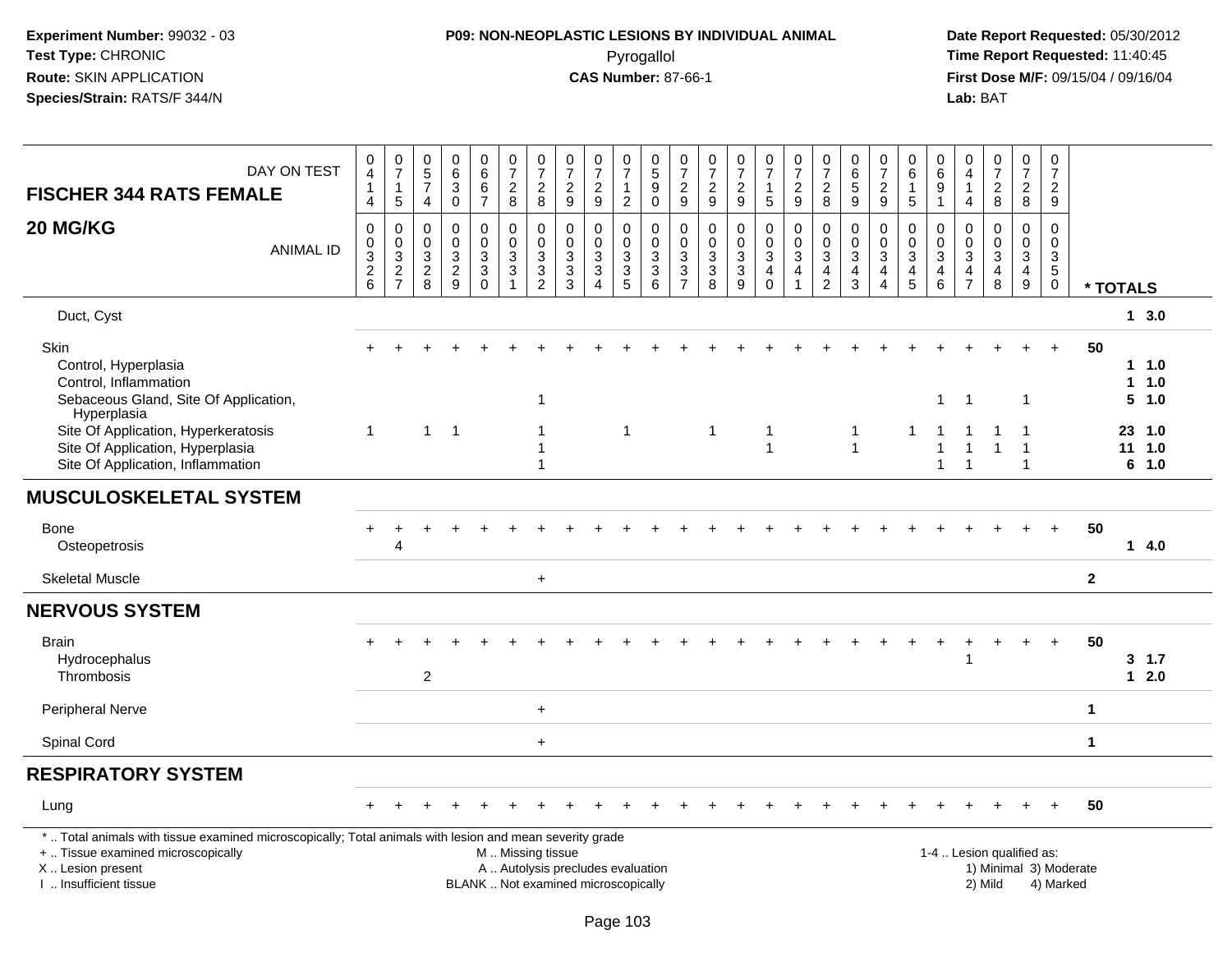#### **P09: NON-NEOPLASTIC LESIONS BY INDIVIDUAL ANIMAL**Pyrogallol **Time Report Requested:** 11:40:45

| DAY ON TEST<br><b>FISCHER 344 RATS FEMALE</b>                                                                                                                                                 | $\mathbf 0$<br>$\overline{4}$<br>$\overline{1}$<br>$\overline{4}$ | $\frac{0}{7}$<br>$\mathbf{1}$<br>$\overline{5}$ | $\pmb{0}$<br>$\sqrt{5}$<br>$\overline{7}$<br>$\overline{4}$ | 0<br>$\,6\,$<br>$\ensuremath{\mathsf{3}}$<br>$\mathbf 0$                                | $_{6}^{\rm 0}$<br>$\,6$<br>$\overline{7}$      | $\begin{array}{c} 0 \\ 7 \end{array}$<br>$\overline{c}$<br>$\bf 8$                  | $\begin{array}{c} 0 \\ 7 \end{array}$<br>$\overline{2}$<br>8         | $\frac{0}{7}$<br>$\frac{2}{9}$                                           | $\frac{0}{7}$<br>$\sqrt{2}$<br>9                                          | $\frac{0}{7}$<br>$\mathbf{1}$<br>$\overline{c}$ | 0<br>5<br>9<br>$\mathbf 0$                                           | $\frac{0}{7}$<br>$\frac{2}{9}$                                  | $\pmb{0}$<br>$\overline{7}$<br>$\frac{2}{9}$                                           | $\begin{array}{c} 0 \\ 7 \end{array}$<br>$\boldsymbol{2}$<br>$\overline{9}$  | $\frac{0}{7}$<br>$\mathbf{1}$<br>$\overline{5}$            | $\frac{0}{7}$<br>$\boldsymbol{2}$<br>$\overline{9}$                        | $\begin{array}{c} 0 \\ 7 \end{array}$<br>$\overline{\mathbf{c}}$<br>8 | $_{6}^{\rm 0}$<br>$\sqrt{5}$<br>$\overline{9}$                                            | $\frac{0}{7}$<br>$\boldsymbol{2}$<br>9                 | $\,0\,$<br>$\,6\,$<br>$\mathbf{1}$<br>5                            | $\mathbf 0$<br>$\,6\,$<br>$\boldsymbol{9}$<br>$\mathbf{1}$ | 0<br>$\overline{4}$<br>$\overline{1}$<br>$\overline{a}$                       | $\begin{array}{c} 0 \\ 7 \end{array}$<br>$\frac{2}{8}$          | 0<br>$\overline{7}$<br>$\overline{a}$<br>$\,8\,$                      | 0<br>$\boldsymbol{7}$<br>$\overline{a}$<br>$\mathsf g$                    |          |                                         |                              |  |
|-----------------------------------------------------------------------------------------------------------------------------------------------------------------------------------------------|-------------------------------------------------------------------|-------------------------------------------------|-------------------------------------------------------------|-----------------------------------------------------------------------------------------|------------------------------------------------|-------------------------------------------------------------------------------------|----------------------------------------------------------------------|--------------------------------------------------------------------------|---------------------------------------------------------------------------|-------------------------------------------------|----------------------------------------------------------------------|-----------------------------------------------------------------|----------------------------------------------------------------------------------------|------------------------------------------------------------------------------|------------------------------------------------------------|----------------------------------------------------------------------------|-----------------------------------------------------------------------|-------------------------------------------------------------------------------------------|--------------------------------------------------------|--------------------------------------------------------------------|------------------------------------------------------------|-------------------------------------------------------------------------------|-----------------------------------------------------------------|-----------------------------------------------------------------------|---------------------------------------------------------------------------|----------|-----------------------------------------|------------------------------|--|
| 20 MG/KG<br><b>ANIMAL ID</b>                                                                                                                                                                  | $\mathbf 0$<br>$\mathbf 0$<br>$\frac{3}{2}$ 6                     | $\mathbf 0$<br>$\frac{0}{2}$<br>$\frac{3}{7}$   | $\mathbf 0$<br>$\mathbf 0$<br>$\sqrt{3}$<br>$\frac{2}{8}$   | $\mathbf 0$<br>$\mathbf 0$<br>$\ensuremath{\mathsf{3}}$<br>$\sqrt{2}$<br>$\overline{9}$ | $\mathbf 0$<br>$\pmb{0}$<br>3<br>3<br>$\Omega$ | $\pmb{0}$<br>$\mathbf 0$<br>$\ensuremath{\mathsf{3}}$<br>$\sqrt{3}$<br>$\mathbf{1}$ | $\pmb{0}$<br>$\pmb{0}$<br>$\sqrt{3}$<br>$\sqrt{3}$<br>$\overline{2}$ | $\mathbf 0$<br>$\mathbf 0$<br>$\ensuremath{\mathsf{3}}$<br>$\frac{3}{3}$ | $\mathbf{0}$<br>$\mathbf 0$<br>$\sqrt{3}$<br>$\sqrt{3}$<br>$\overline{4}$ | 0<br>0<br>$\frac{3}{3}$<br>$\overline{5}$       | 0<br>$\mathbf 0$<br>$\ensuremath{\mathsf{3}}$<br>3<br>$\overline{6}$ | $\mathbf 0$<br>$\mathbf 0$<br>$\sqrt{3}$<br>3<br>$\overline{7}$ | $\pmb{0}$<br>$\mathbf 0$<br>$\ensuremath{\mathsf{3}}$<br>$\mathsf 3$<br>$\overline{8}$ | $\mathbf 0$<br>$\mathbf 0$<br>$\sqrt{3}$<br>$\overline{3}$<br>$\overline{9}$ | $\mathbf 0$<br>$\mathbf 0$<br>$\mathsf 3$<br>4<br>$\Omega$ | $\mathbf 0$<br>$\mathbf 0$<br>$\sqrt{3}$<br>$\overline{a}$<br>$\mathbf{1}$ | $\mathbf 0$<br>$\mathbf 0$<br>3<br>4<br>$\overline{2}$                | $\mathbf 0$<br>$\mathbf 0$<br>$\ensuremath{\mathsf{3}}$<br>$\overline{4}$<br>$\mathbf{3}$ | 0<br>$\Omega$<br>3<br>$\overline{4}$<br>$\overline{4}$ | 0<br>$\pmb{0}$<br>$\ensuremath{\mathsf{3}}$<br>$\overline{4}$<br>5 | $\mathbf 0$<br>$\mathbf 0$<br>$\sqrt{3}$<br>4<br>6         | $\mathbf 0$<br>$\mathbf 0$<br>$\mathsf 3$<br>$\overline{4}$<br>$\overline{7}$ | $\mathbf 0$<br>$\mathbf 0$<br>$\sqrt{3}$<br>$\overline{4}$<br>8 | $\mathbf 0$<br>$\mathbf 0$<br>3<br>$\overline{4}$<br>$\boldsymbol{9}$ | $\mathbf 0$<br>$\mathbf 0$<br>$\sqrt{3}$<br>$\overline{5}$<br>$\mathbf 0$ | * TOTALS |                                         |                              |  |
| Congestion<br>Inflammation<br>Alveolar Epithelium, Hyperplasia<br>Alveolus, Infiltration Cellular, Histiocyte                                                                                 |                                                                   |                                                 |                                                             | 3                                                                                       |                                                |                                                                                     |                                                                      |                                                                          | $\overline{1}$                                                            |                                                 | $\overline{c}$                                                       |                                                                 |                                                                                        |                                                                              |                                                            | $\overline{1}$                                                             |                                                                       |                                                                                           |                                                        | 3                                                                  |                                                            |                                                                               |                                                                 |                                                                       | $\overline{2}$<br>$\mathbf 1$                                             |          | $\mathbf{2}$<br>5                       | 13.0<br>1.0<br>1.8<br>2, 1.5 |  |
| Nose<br>Inflammation<br><b>Thrombosis</b><br>Nasopharyngeal Duct, Inflammation<br>Olfactory Epithelium, Hyperplasia                                                                           |                                                                   |                                                 |                                                             |                                                                                         |                                                | 3                                                                                   |                                                                      |                                                                          |                                                                           | 2                                               |                                                                      |                                                                 |                                                                                        | $\overline{2}$                                                               | 3<br>$\overline{c}$                                        | $\overline{2}$                                                             |                                                                       | 2                                                                                         | $\overline{2}$                                         |                                                                    | $\overline{2}$                                             |                                                                               |                                                                 |                                                                       | $+$<br>3<br>3                                                             | 50       | 12 2.2<br>$\mathbf 1$<br>$\overline{2}$ | 3.0<br>2.5<br>$12.0$         |  |
| Trachea<br>Inflammation                                                                                                                                                                       |                                                                   |                                                 |                                                             |                                                                                         |                                                |                                                                                     |                                                                      |                                                                          |                                                                           |                                                 |                                                                      |                                                                 |                                                                                        |                                                                              |                                                            |                                                                            |                                                                       |                                                                                           |                                                        |                                                                    |                                                            |                                                                               |                                                                 |                                                                       |                                                                           | 50       |                                         | $1 \t1.0$                    |  |
| <b>SPECIAL SENSES SYSTEM</b>                                                                                                                                                                  |                                                                   |                                                 |                                                             |                                                                                         |                                                |                                                                                     |                                                                      |                                                                          |                                                                           |                                                 |                                                                      |                                                                 |                                                                                        |                                                                              |                                                            |                                                                            |                                                                       |                                                                                           |                                                        |                                                                    |                                                            |                                                                               |                                                                 |                                                                       |                                                                           |          |                                         |                              |  |
| Eye<br>Cataract<br>Optic Nerve, Atrophy<br>Retina, Atrophy                                                                                                                                    | 4<br>$\overline{c}$<br>$\Delta$                                   |                                                 |                                                             |                                                                                         |                                                |                                                                                     |                                                                      |                                                                          |                                                                           |                                                 |                                                                      |                                                                 |                                                                                        |                                                                              |                                                            | 50                                                                         | 1                                                                     | 14.0<br>4.0<br>2, 3.0                                                                     |                                                        |                                                                    |                                                            |                                                                               |                                                                 |                                                                       |                                                                           |          |                                         |                              |  |
| <b>Harderian Gland</b><br>Hyperplasia<br>Pigmentation, Porphyrin                                                                                                                              |                                                                   |                                                 | $\overline{c}$                                              |                                                                                         |                                                |                                                                                     |                                                                      |                                                                          |                                                                           | 3                                               |                                                                      |                                                                 | $\mathbf{1}$                                                                           |                                                                              |                                                            |                                                                            |                                                                       |                                                                                           |                                                        |                                                                    |                                                            |                                                                               |                                                                 |                                                                       |                                                                           | 50       |                                         | 4 2.8<br>6 1.8               |  |
| <b>URINARY SYSTEM</b>                                                                                                                                                                         |                                                                   |                                                 |                                                             |                                                                                         |                                                |                                                                                     |                                                                      |                                                                          |                                                                           |                                                 |                                                                      |                                                                 |                                                                                        |                                                                              |                                                            |                                                                            |                                                                       |                                                                                           |                                                        |                                                                    |                                                            |                                                                               |                                                                 |                                                                       |                                                                           |          |                                         |                              |  |
| Kidney<br>Atrophy<br>Cyst<br>Hypertrophy                                                                                                                                                      |                                                                   |                                                 |                                                             |                                                                                         |                                                |                                                                                     |                                                                      |                                                                          |                                                                           |                                                 |                                                                      |                                                                 |                                                                                        |                                                                              |                                                            |                                                                            |                                                                       |                                                                                           |                                                        |                                                                    |                                                            |                                                                               |                                                                 |                                                                       |                                                                           | 50       | 1.<br>1                                 | 3.0<br>1.0<br>$12.0$         |  |
| *  Total animals with tissue examined microscopically; Total animals with lesion and mean severity grade<br>+  Tissue examined microscopically<br>X  Lesion present<br>I. Insufficient tissue |                                                                   |                                                 |                                                             |                                                                                         |                                                | M  Missing tissue                                                                   |                                                                      | A  Autolysis precludes evaluation<br>BLANK  Not examined microscopically |                                                                           |                                                 |                                                                      |                                                                 |                                                                                        |                                                                              |                                                            |                                                                            |                                                                       |                                                                                           |                                                        |                                                                    |                                                            |                                                                               | 1-4  Lesion qualified as:<br>1) Minimal 3) Moderate<br>2) Mild  |                                                                       | 4) Marked                                                                 |          |                                         |                              |  |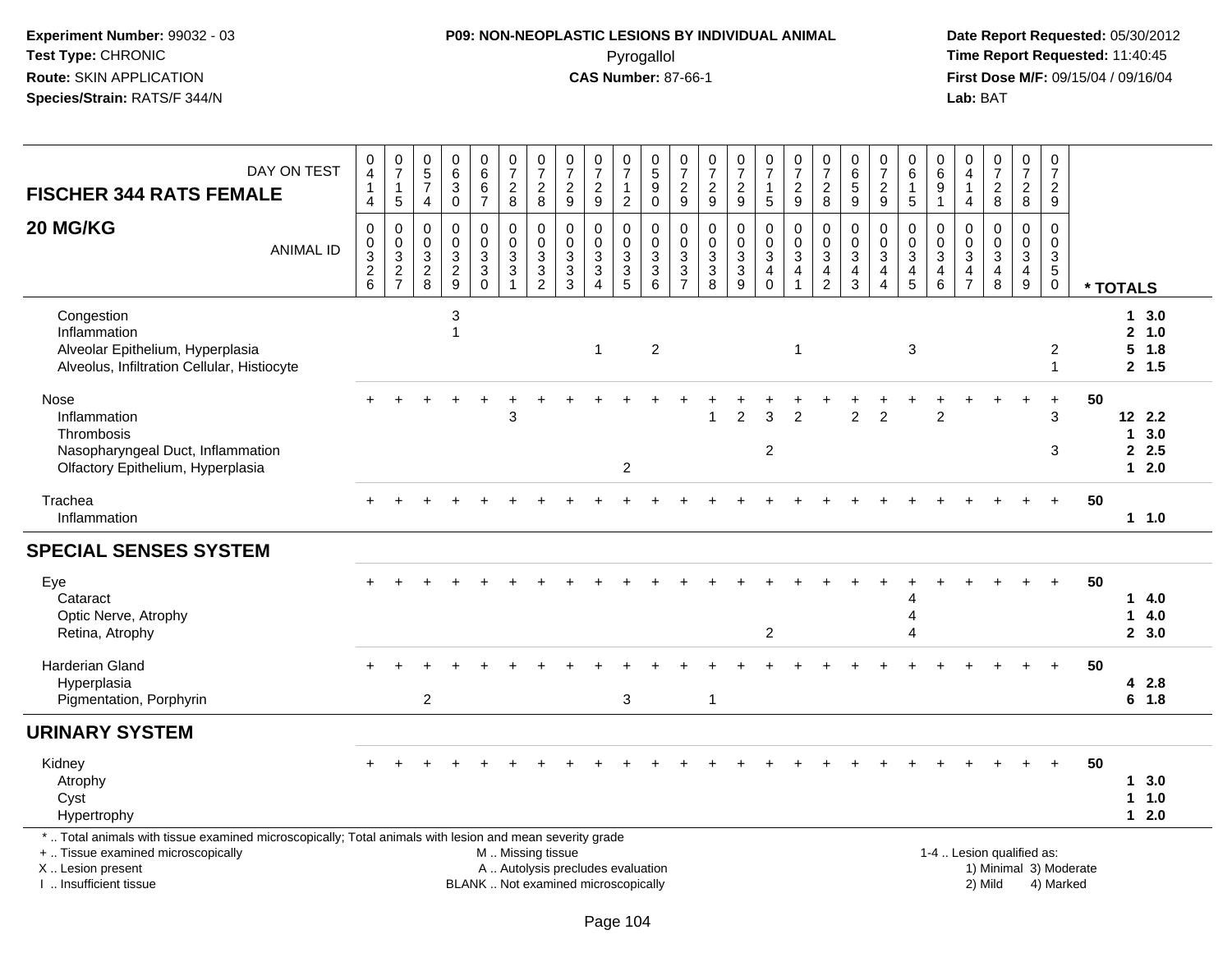#### **P09: NON-NEOPLASTIC LESIONS BY INDIVIDUAL ANIMAL**Pyrogallol **Time Report Requested:** 11:40:45

 **Date Report Requested:** 05/30/2012 **First Dose M/F:** 09/15/04 / 09/16/04 Lab: BAT **Lab:** BAT

| DAY ON TEST<br><b>FISCHER 344 RATS FEMALE</b>                                            | 0<br>$\overline{\mathbf{4}}$<br>4    | $\frac{0}{7}$<br>5                                                             | $\begin{matrix} 0 \\ 5 \end{matrix}$<br>$\rightarrow$<br>4 | $\begin{array}{c} 0 \\ 6 \end{array}$<br>$\sqrt{3}$<br>$\mathbf 0$ | 0<br>$\overline{6}$<br>6<br>$\overline{ }$       | $\mathbf 0$<br>$\overline{7}$<br>$\overline{a}$<br>8       | $\frac{0}{7}$<br>$\overline{c}$<br>8 | $\frac{0}{7}$<br>ົ<br>L<br>9                             | $\frac{0}{7}$<br>$\Omega$<br>9                           | $\frac{0}{7}$<br>$\overline{c}$ | 0<br>5<br>$\boldsymbol{9}$                           | $\frac{0}{7}$<br>ົ<br>$\epsilon$<br>9 | $\frac{0}{7}$<br>$\overline{2}$<br>9             | $\frac{0}{7}$<br>$\overline{2}$<br>9                                 | $\frac{0}{7}$<br>5                                        | $\frac{0}{7}$<br>$\overline{2}$<br>9             | $\mathbf{0}$<br>$\overline{ }$<br>$\epsilon$<br>8                 | $\begin{array}{c} 0 \\ 6 \end{array}$<br>5<br>9               | $\mathbf{0}$<br>$\rightarrow$<br>L<br>9 | $\mathbf 0$<br>$6\overline{6}$<br>5                   | 0<br>$6\phantom{a}$<br>$\boldsymbol{9}$                            | $\overline{0}$<br>4<br>4                 | $\mathbf 0$<br>$\overline{ }$<br>$\overline{c}$<br>8 | $\overline{0}$<br>$\rightarrow$<br>$\overline{2}$<br>8       | 0<br>$\overline{ }$<br>$\overline{\mathbf{c}}$<br>9 |                |            |
|------------------------------------------------------------------------------------------|--------------------------------------|--------------------------------------------------------------------------------|------------------------------------------------------------|--------------------------------------------------------------------|--------------------------------------------------|------------------------------------------------------------|--------------------------------------|----------------------------------------------------------|----------------------------------------------------------|---------------------------------|------------------------------------------------------|---------------------------------------|--------------------------------------------------|----------------------------------------------------------------------|-----------------------------------------------------------|--------------------------------------------------|-------------------------------------------------------------------|---------------------------------------------------------------|-----------------------------------------|-------------------------------------------------------|--------------------------------------------------------------------|------------------------------------------|------------------------------------------------------|--------------------------------------------------------------|-----------------------------------------------------|----------------|------------|
| 20 MG/KG<br><b>ANIMAL ID</b>                                                             | 0<br>$\pmb{0}$<br>3<br>$\frac{2}{6}$ | 0<br>$\pmb{0}$<br>$\ensuremath{\mathsf{3}}$<br>$\overline{c}$<br>$\rightarrow$ | 0<br>$\pmb{0}$<br>$\sqrt{3}$<br>$\sqrt{2}$<br>8            | $\mathbf 0$<br>$\pmb{0}$<br>$\frac{3}{2}$<br>9                     | $\mathbf 0$<br>0<br>$\frac{3}{3}$<br>$\mathbf 0$ | $\mathbf 0$<br>$\mathbf 0$<br>$\mathbf{3}$<br>$\mathbf{3}$ | 0<br>$\pmb{0}$<br>$\frac{3}{3}$<br>2 | 0<br>0<br>$\ensuremath{\mathsf{3}}$<br>$\mathbf{3}$<br>3 | 0<br>$\boldsymbol{0}$<br>$\frac{3}{3}$<br>$\overline{4}$ | 0<br>0<br>$\frac{3}{3}$<br>5    | $\mathbf 0$<br>$\mathbf 0$<br>$\mathbf{3}$<br>3<br>6 | 0<br>$\frac{3}{3}$<br>$\rightarrow$   | $\begin{smallmatrix}0\3\3\end{smallmatrix}$<br>8 | 0<br>$\begin{smallmatrix}0\3\3\end{smallmatrix}$<br>$\boldsymbol{9}$ | $\mathbf{0}$<br>$\begin{matrix} 0 \\ 3 \\ 4 \end{matrix}$ | 0<br>$\pmb{0}$<br>$\mathbf{3}$<br>$\overline{4}$ | $\mathbf 0$<br>$\mathbf 0$<br>$\ensuremath{\mathsf{3}}$<br>4<br>ົ | $\pmb{0}$<br>$\ensuremath{\mathsf{3}}$<br>$\overline{4}$<br>3 | 0<br>0<br>$\mathbf{3}$<br>4             | 0<br>$\pmb{0}$<br>$\mathsf 3$<br>4<br>$5\phantom{.0}$ | 0<br>$\pmb{0}$<br>$\ensuremath{\mathsf{3}}$<br>$\overline{4}$<br>6 | 0<br>0<br>$\ensuremath{\mathsf{3}}$<br>4 | 0<br>$\mathbf 0$<br>3<br>8                           | 0<br>$\boldsymbol{0}$<br>$\ensuremath{\mathsf{3}}$<br>4<br>9 | 0<br>0<br>3<br>5<br>0                               | * TOTALS       |            |
| Inflammation<br>Nephropathy<br>Papilla, Necrosis<br>Transitional Epithelium, Hyperplasia |                                      | 3                                                                              | 3                                                          |                                                                    |                                                  |                                                            |                                      | 2                                                        |                                                          |                                 | $2 \quad 1$                                          | 3                                     | 3                                                |                                                                      | - 1                                                       |                                                  | 2 1                                                               | $\overline{2}$                                                |                                         |                                                       |                                                                    |                                          | $\mathcal{P}$                                        |                                                              |                                                     | 32.7<br>42 1.6 | 3.0<br>2.0 |
| <b>Urinary Bladder</b><br>Transitional Epithelium, Hyperplasia                           |                                      |                                                                                |                                                            |                                                                    |                                                  |                                                            |                                      |                                                          |                                                          |                                 |                                                      |                                       |                                                  |                                                                      |                                                           |                                                  |                                                                   |                                                               |                                         |                                                       |                                                                    |                                          |                                                      |                                                              | $\pm$                                               | 50             | 1.0        |

\* .. Total animals with tissue examined microscopically; Total animals with lesion and mean severity grade

+ .. Tissue examined microscopically

X .. Lesion present

I .. Insufficient tissue

 M .. Missing tissueA .. Autolysis precludes evaluation

BLANK .. Not examined microscopically 2) Mild 4) Marked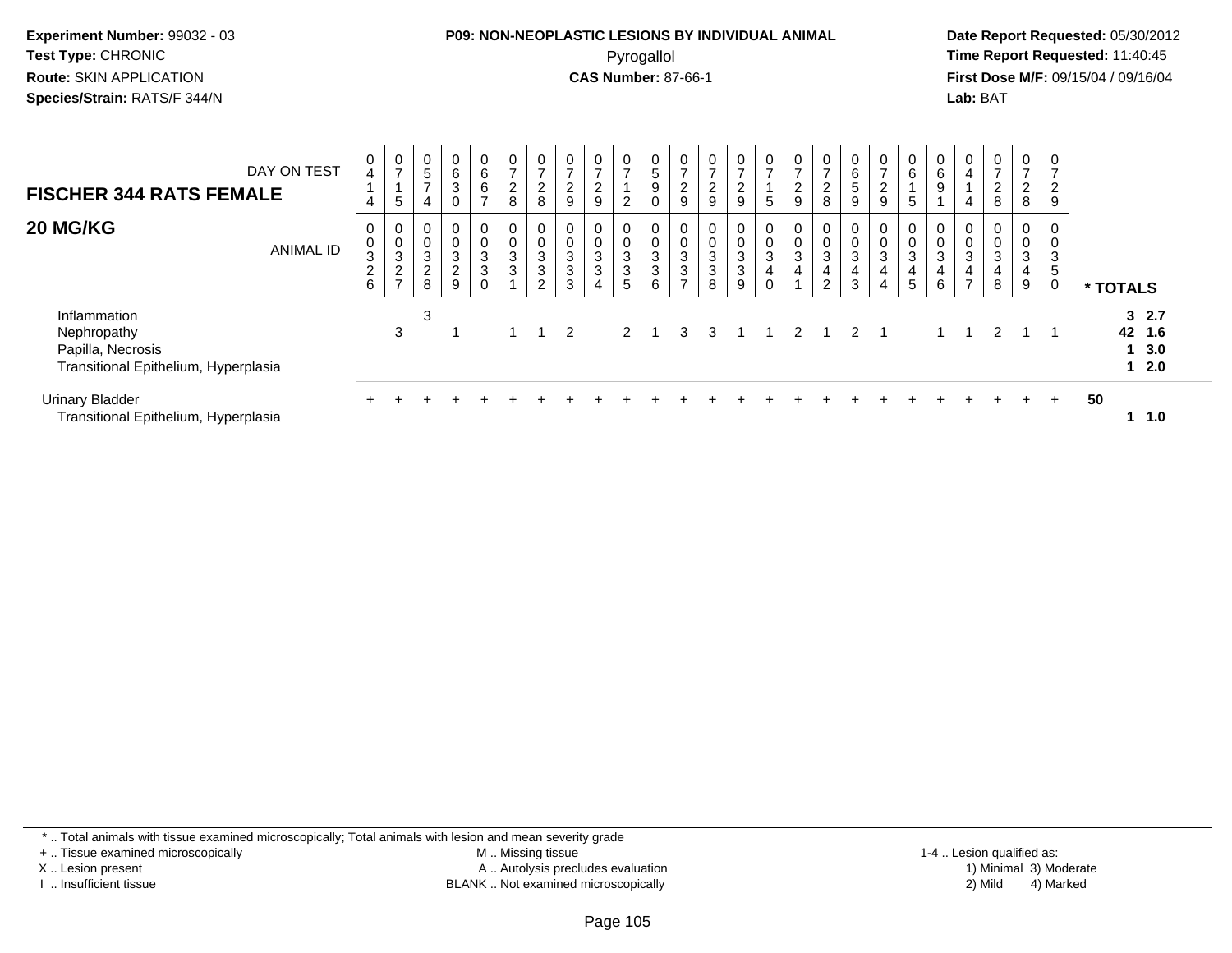## **P09: NON-NEOPLASTIC LESIONS BY INDIVIDUAL ANIMAL**Pyrogallol **Time Report Requested:** 11:40:45

 **Date Report Requested:** 05/30/2012 **First Dose M/F:** 09/15/04 / 09/16/04 Lab: BAT **Lab:** BAT

| <b>FISCHER 344 RATS FEMALE</b>                                        | DAY ON TEST      | $\frac{0}{7}$<br>$\begin{array}{c} 2 \\ 8 \end{array}$       | $\begin{array}{c} 0 \\ 7 \end{array}$<br>$\frac{2}{8}$                           | $\frac{0}{7}$<br>$_{8}^2$                      | $\frac{0}{7}$<br>$\frac{2}{8}$                                          | $\frac{0}{7}$<br>$_{8}^2$                 | $\begin{smallmatrix}0\\1\end{smallmatrix}$<br>$\frac{9}{7}$          | $\begin{array}{c} 0 \\ 7 \end{array}$<br>$\frac{2}{9}$                         | $\frac{0}{7}$<br>$\mathbf 0$<br>9                         | $\frac{0}{7}$<br>$\sqrt{2}$<br>$\mathbf{1}$                     | 0<br>0<br>0<br>5<br>5                                       | $\frac{0}{7}$<br>$\frac{2}{9}$                                 | $\begin{array}{c} 0 \\ 5 \\ 7 \end{array}$<br>$\overline{4}$     | $_{\rm 6}^{\rm 0}$<br>$\begin{smallmatrix} 0\\2 \end{smallmatrix}$ | $\begin{smallmatrix}0\\7\end{smallmatrix}$<br>$\frac{2}{9}$       | 0<br>$\ddot{4}$<br>$\mathbf{1}$<br>9                            | $\begin{array}{c} 0 \\ 7 \\ 2 \\ 8 \end{array}$         | $\frac{0}{7}$<br>$\frac{2}{9}$                                 | $\frac{0}{7}$<br>$\overline{c}$<br>9         | $\begin{array}{c} 0 \\ 6 \end{array}$<br>$\frac{9}{5}$ | $\frac{0}{7}$<br>$\frac{2}{9}$                                    | $\frac{0}{7}$<br>$\sqrt{2}$<br>8                                    | 0<br>$\overline{5}$<br>$\boldsymbol{9}$<br>$\overline{4}$             | $\frac{0}{7}$<br>$_{\rm 8}^2$                                                  | $\begin{smallmatrix}0\0\4\end{smallmatrix}$<br>$\bf 8$              | $\mathbf 0$<br>$\overline{7}$<br>$\frac{2}{9}$                 |                   |
|-----------------------------------------------------------------------|------------------|--------------------------------------------------------------|----------------------------------------------------------------------------------|------------------------------------------------|-------------------------------------------------------------------------|-------------------------------------------|----------------------------------------------------------------------|--------------------------------------------------------------------------------|-----------------------------------------------------------|-----------------------------------------------------------------|-------------------------------------------------------------|----------------------------------------------------------------|------------------------------------------------------------------|--------------------------------------------------------------------|-------------------------------------------------------------------|-----------------------------------------------------------------|---------------------------------------------------------|----------------------------------------------------------------|----------------------------------------------|--------------------------------------------------------|-------------------------------------------------------------------|---------------------------------------------------------------------|-----------------------------------------------------------------------|--------------------------------------------------------------------------------|---------------------------------------------------------------------|----------------------------------------------------------------|-------------------|
| <b>75 MG/KG</b>                                                       | <b>ANIMAL ID</b> | $\mathsf 0$<br>$\pmb{0}$<br>$\overline{3}$<br>$\overline{5}$ | $\boldsymbol{0}$<br>$\begin{array}{c} 0 \\ 3 \\ 5 \end{array}$<br>$\overline{2}$ | 0<br>$\mathsf 0$<br>$\mathbf{3}$<br>$5\,$<br>3 | $\pmb{0}$<br>$\pmb{0}$<br>$\overline{3}$<br>5<br>$\boldsymbol{\Lambda}$ | $\pmb{0}$<br>0<br>3<br>5<br>5             | $\mathsf{O}$<br>$\mathbf 0$<br>$\overline{3}$<br>$\overline{5}$<br>6 | $\pmb{0}$<br>$\mathsf 0$<br>$\overline{3}$<br>$\overline{5}$<br>$\overline{7}$ | $\pmb{0}$<br>$\mathbf 0$<br>$\sqrt{3}$<br>$\sqrt{5}$<br>8 | $\pmb{0}$<br>$\pmb{0}$<br>$\overline{3}$<br>$\overline{5}$<br>9 | 0<br>$\mathsf{O}\xspace$<br>$\overline{3}$<br>6<br>$\Omega$ | $\pmb{0}$<br>$\frac{0}{3}$<br>$6\phantom{1}$<br>$\overline{1}$ | $\mathsf 0$<br>$\frac{0}{3}$<br>$6\phantom{a}$<br>$\overline{2}$ | $\pmb{0}$<br>$0$<br>$36$<br>$3$                                    | $\mathbf 0$<br>$_{3}^{\rm 0}$<br>$6\phantom{a}$<br>$\overline{4}$ | 0<br>$\mathbf 0$<br>$\overline{3}$<br>$\,6\,$<br>$\overline{5}$ | $\pmb{0}$<br>$\frac{0}{3}$<br>$6\phantom{a}$<br>$\,6\,$ | $\pmb{0}$<br>$\frac{0}{3}$<br>$6\phantom{a}$<br>$\overline{7}$ | 0<br>$\mathbf 0$<br>$\overline{3}$<br>6<br>8 | $\mathbf 0$<br>$\mathbf 0$<br>$\overline{3}$<br>6<br>9 | 0<br>$\pmb{0}$<br>$\overline{3}$<br>$\overline{7}$<br>$\mathbf 0$ | $\mathbf 0$<br>$\mathbf 0$<br>$\overline{3}$<br>$\overline{7}$<br>1 | $\mathbf 0$<br>$\mathsf{O}\xspace$<br>$\frac{3}{7}$<br>$\overline{2}$ | $\mathbf 0$<br>$\mathbf 0$<br>$\ensuremath{\mathsf{3}}$<br>$\overline{7}$<br>3 | $\pmb{0}$<br>$\mathsf{O}\xspace$<br>$\frac{3}{7}$<br>$\overline{4}$ | $\mathbf 0$<br>$\boldsymbol{0}$<br>$\frac{3}{7}$<br>$\sqrt{5}$ | females<br>(cont) |
| <b>ALIMENTARY SYSTEM</b>                                              |                  |                                                              |                                                                                  |                                                |                                                                         |                                           |                                                                      |                                                                                |                                                           |                                                                 |                                                             |                                                                |                                                                  |                                                                    |                                                                   |                                                                 |                                                         |                                                                |                                              |                                                        |                                                                   |                                                                     |                                                                       |                                                                                |                                                                     |                                                                |                   |
| Esophagus                                                             |                  |                                                              |                                                                                  |                                                |                                                                         |                                           |                                                                      |                                                                                |                                                           |                                                                 |                                                             |                                                                |                                                                  |                                                                    |                                                                   |                                                                 |                                                         |                                                                |                                              |                                                        |                                                                   |                                                                     |                                                                       |                                                                                |                                                                     | $\ddot{}$                                                      |                   |
| Intestine Large, Cecum<br>Inflammation                                |                  |                                                              |                                                                                  | 1                                              |                                                                         |                                           |                                                                      |                                                                                |                                                           |                                                                 |                                                             |                                                                |                                                                  |                                                                    |                                                                   |                                                                 |                                                         |                                                                |                                              |                                                        |                                                                   |                                                                     |                                                                       |                                                                                |                                                                     |                                                                |                   |
| Intestine Large, Colon<br>Parasite Metazoan                           |                  |                                                              |                                                                                  |                                                |                                                                         |                                           |                                                                      |                                                                                |                                                           |                                                                 |                                                             |                                                                |                                                                  |                                                                    |                                                                   |                                                                 |                                                         |                                                                | X                                            |                                                        |                                                                   |                                                                     |                                                                       |                                                                                |                                                                     |                                                                |                   |
| Intestine Large, Rectum<br>Parasite Metazoan                          |                  | $\pmb{\times}$                                               | $\boldsymbol{\mathsf{X}}$                                                        |                                                | X                                                                       |                                           |                                                                      |                                                                                |                                                           |                                                                 |                                                             |                                                                |                                                                  |                                                                    |                                                                   |                                                                 |                                                         |                                                                |                                              |                                                        |                                                                   |                                                                     |                                                                       |                                                                                |                                                                     |                                                                |                   |
| Intestine Small, Duodenum                                             |                  |                                                              |                                                                                  |                                                |                                                                         |                                           |                                                                      |                                                                                |                                                           |                                                                 |                                                             |                                                                |                                                                  |                                                                    |                                                                   |                                                                 |                                                         |                                                                |                                              |                                                        |                                                                   |                                                                     |                                                                       |                                                                                |                                                                     |                                                                |                   |
| Intestine Small, Ileum                                                |                  |                                                              |                                                                                  |                                                |                                                                         |                                           |                                                                      |                                                                                |                                                           |                                                                 |                                                             |                                                                |                                                                  |                                                                    |                                                                   |                                                                 |                                                         |                                                                |                                              |                                                        |                                                                   |                                                                     |                                                                       |                                                                                |                                                                     | $+$                                                            |                   |
| Intestine Small, Jejunum                                              |                  |                                                              |                                                                                  |                                                |                                                                         |                                           |                                                                      |                                                                                |                                                           |                                                                 |                                                             |                                                                |                                                                  |                                                                    |                                                                   |                                                                 |                                                         |                                                                |                                              |                                                        |                                                                   |                                                                     |                                                                       |                                                                                |                                                                     | $\ddot{}$                                                      |                   |
| Liver<br>Angiectasis                                                  |                  |                                                              |                                                                                  |                                                |                                                                         | 3                                         |                                                                      |                                                                                |                                                           |                                                                 |                                                             |                                                                |                                                                  |                                                                    |                                                                   |                                                                 |                                                         |                                                                |                                              |                                                        |                                                                   |                                                                     |                                                                       |                                                                                |                                                                     | $\ddot{}$                                                      |                   |
| <b>Basophilic Focus</b><br>Clear Cell Focus<br>Congestion, Diffuse    |                  |                                                              | X X X                                                                            |                                                |                                                                         | $\boldsymbol{\mathsf{X}}$<br>$\mathsf{X}$ |                                                                      |                                                                                | $X$ $X$                                                   |                                                                 |                                                             | X                                                              |                                                                  |                                                                    |                                                                   | X X X X X X X X X                                               |                                                         |                                                                |                                              |                                                        |                                                                   |                                                                     |                                                                       |                                                                                |                                                                     | X                                                              |                   |
| <b>Eosinophilic Focus</b><br>Fatty Change<br>Hemorrhage               |                  |                                                              |                                                                                  |                                                |                                                                         | X                                         |                                                                      |                                                                                |                                                           |                                                                 |                                                             |                                                                |                                                                  |                                                                    |                                                                   |                                                                 |                                                         |                                                                | $\mathbf{3}$                                 |                                                        |                                                                   |                                                                     |                                                                       |                                                                                |                                                                     |                                                                |                   |
| Hepatodiaphragmatic Nodule<br>Inflammation<br><b>Mixed Cell Focus</b> |                  | $\overline{1}$                                               |                                                                                  |                                                |                                                                         | $\mathbf 1$<br>$\pmb{\times}$             |                                                                      |                                                                                |                                                           |                                                                 |                                                             |                                                                |                                                                  |                                                                    | $\mathbf{1}$                                                      | $\overline{1}$                                                  | $1 \quad 1$                                             |                                                                | $X$ $X$                                      |                                                        | $\boldsymbol{\mathsf{X}}$                                         |                                                                     |                                                                       | $\mathbf 1$                                                                    |                                                                     | X<br>$\mathbf{1}$                                              |                   |

\* .. Total animals with tissue examined microscopically; Total animals with lesion and mean severity grade

+ .. Tissue examined microscopically

X .. Lesion present

I .. Insufficient tissue

M .. Missing tissue

A .. Autolysis precludes evaluation

BLANK .. Not examined microscopically 2) Mild 4) Marked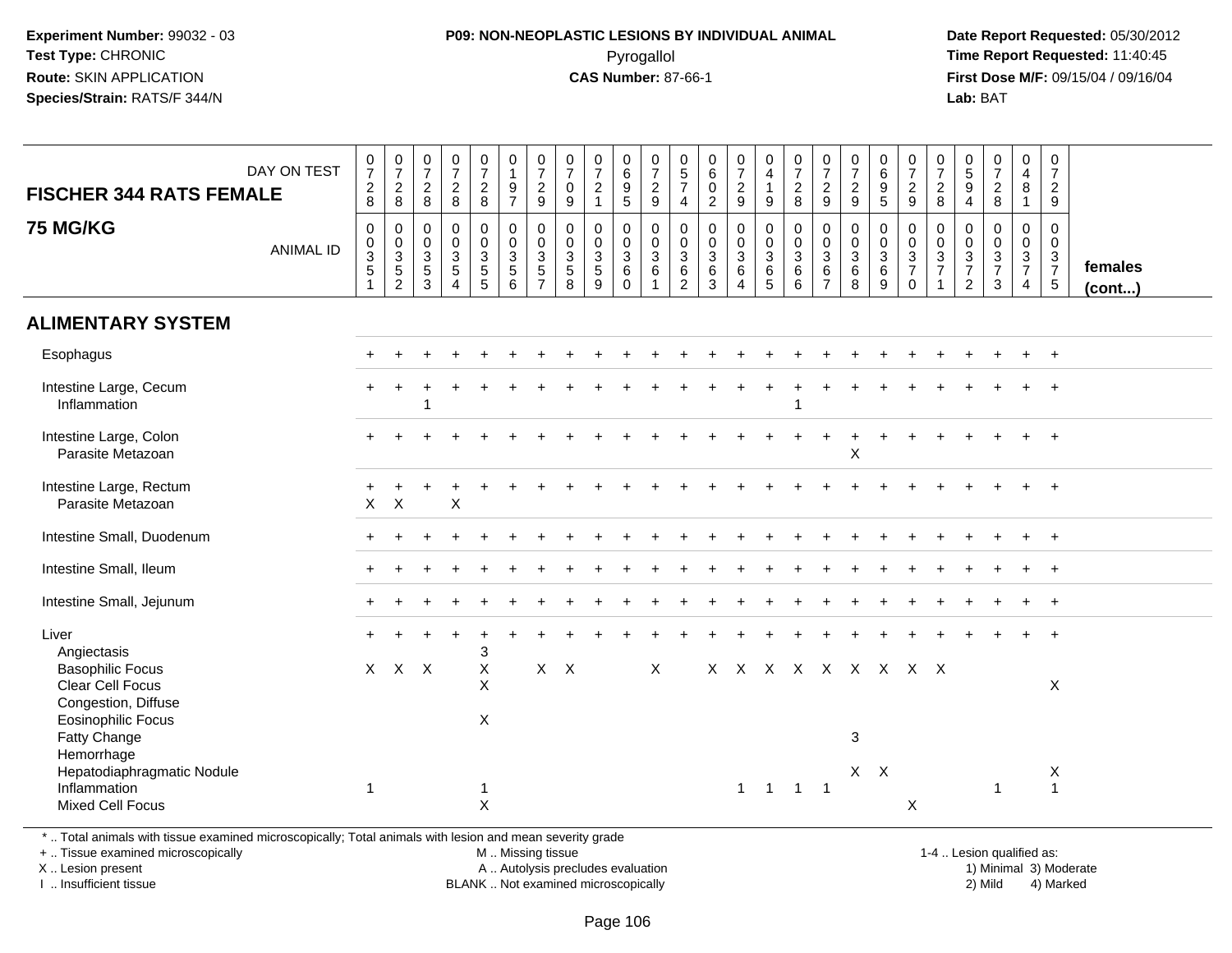#### **P09: NON-NEOPLASTIC LESIONS BY INDIVIDUAL ANIMAL**Pyrogallol **Time Report Requested:** 11:40:45

 **Date Report Requested:** 05/30/2012 **First Dose M/F:** 09/15/04 / 09/16/04<br>Lab: BAT **Lab:** BAT

| DAY ON TEST<br><b>FISCHER 344 RATS FEMALE</b>                                                                                                                                                                                                                                        |                  | $\frac{0}{7}$<br>$\frac{2}{8}$                                                     | $\frac{0}{7}$<br>$\overline{a}$<br>$\,8\,$          | 0<br>$\frac{5}{7}$<br>$\overline{c}$<br>8               | 0<br>$\overline{7}$<br>$\overline{c}$<br>8  | $\frac{0}{7}$<br>$\frac{2}{8}$                                | $\mathbf 0$<br>$\mathbf{1}$<br>$\frac{9}{7}$                               | $\begin{array}{c} 0 \\ 7 \end{array}$<br>$\frac{2}{9}$       | 0<br>$\overline{7}$<br>0<br>9                              | $\frac{0}{7}$<br>$\boldsymbol{2}$<br>$\mathbf{1}$                          | $\begin{array}{c} 0 \\ 6 \end{array}$<br>$\boldsymbol{9}$<br>5 | $\begin{array}{c} 0 \\ 7 \end{array}$<br>$\frac{2}{9}$   | $\begin{array}{c} 0 \\ 5 \\ 7 \end{array}$<br>4                | 0<br>$\,6\,$<br>0<br>$\overline{2}$            | $\frac{0}{7}$<br>$\frac{2}{9}$                                                       | 0<br>$\overline{4}$<br>$\mathbf{1}$<br>9       | $\frac{0}{7}$<br>$\overline{c}$<br>8                     | $\begin{array}{c} 0 \\ 7 \end{array}$<br>$\overline{c}$<br>9               | 0<br>$\frac{5}{7}$<br>$\overline{c}$<br>$9\,$  | $\begin{array}{c} 0 \\ 6 \end{array}$<br>$\overline{9}$<br>5 | $\frac{0}{7}$<br>$\frac{2}{9}$                                       | $\mathbf 0$<br>$\overline{7}$<br>$_{\rm 8}^2$ | 0<br>$\sqrt{5}$<br>9<br>$\overline{4}$    | $\frac{0}{7}$<br>$\sqrt{2}$<br>8                                            | 0<br>$\overline{4}$<br>8<br>$\mathbf{1}$                       | $\frac{0}{7}$<br>$\overline{2}$<br>9          |                   |
|--------------------------------------------------------------------------------------------------------------------------------------------------------------------------------------------------------------------------------------------------------------------------------------|------------------|------------------------------------------------------------------------------------|-----------------------------------------------------|---------------------------------------------------------|---------------------------------------------|---------------------------------------------------------------|----------------------------------------------------------------------------|--------------------------------------------------------------|------------------------------------------------------------|----------------------------------------------------------------------------|----------------------------------------------------------------|----------------------------------------------------------|----------------------------------------------------------------|------------------------------------------------|--------------------------------------------------------------------------------------|------------------------------------------------|----------------------------------------------------------|----------------------------------------------------------------------------|------------------------------------------------|--------------------------------------------------------------|----------------------------------------------------------------------|-----------------------------------------------|-------------------------------------------|-----------------------------------------------------------------------------|----------------------------------------------------------------|-----------------------------------------------|-------------------|
| <b>75 MG/KG</b>                                                                                                                                                                                                                                                                      | <b>ANIMAL ID</b> | $\mathbf 0$<br>$\boldsymbol{0}$<br>$\overline{3}$<br>$\mathbf 5$<br>$\overline{1}$ | 0<br>$\mathbf 0$<br>$\overline{3}$<br>$\frac{5}{2}$ | 0<br>0<br>$\ensuremath{\mathsf{3}}$<br>$\,$ 5 $\,$<br>3 | 0<br>$\Omega$<br>$\mathbf{3}$<br>$\sqrt{5}$ | 0<br>$\pmb{0}$<br>$\ensuremath{\mathsf{3}}$<br>$\overline{5}$ | $\mathbf 0$<br>$\mathbf 0$<br>$\ensuremath{\mathsf{3}}$<br>$\sqrt{5}$<br>6 | $\mathbf 0$<br>$\overline{0}$<br>$\sqrt{3}$<br>$\frac{5}{7}$ | $\mathbf 0$<br>$\Omega$<br>$\mathbf{3}$<br>$\sqrt{5}$<br>8 | $\mathbf 0$<br>$\mathbf 0$<br>$\ensuremath{\mathsf{3}}$<br>$\sqrt{5}$<br>9 | 0<br>$\mathbf 0$<br>$\mathbf{3}$<br>6<br>$\Omega$              | 0<br>$\mathbf 0$<br>$\ensuremath{\mathsf{3}}$<br>$\,6\,$ | 0<br>$\mathbf 0$<br>$\ensuremath{\mathsf{3}}$<br>$\frac{6}{2}$ | 0<br>$\mathbf 0$<br>$\sqrt{3}$<br>$\,6\,$<br>3 | $\mathbf 0$<br>$\overline{0}$<br>$\overline{3}$<br>$\,6\,$<br>$\boldsymbol{\Lambda}$ | 0<br>$\mathbf 0$<br>$\mathsf 3$<br>$rac{6}{5}$ | $\mathbf 0$<br>$\mathbf 0$<br>$\sqrt{3}$<br>$\,6\,$<br>6 | 0<br>$\mathbf 0$<br>$\ensuremath{\mathsf{3}}$<br>$\,6\,$<br>$\overline{7}$ | 0<br>$\mathbf 0$<br>$\sqrt{3}$<br>$\,6\,$<br>8 | 0<br>$\mathsf{O}\xspace$<br>$\overline{3}$<br>$\,6$<br>9     | 0<br>0<br>$\ensuremath{\mathsf{3}}$<br>$\overline{7}$<br>$\mathbf 0$ | $\mathbf 0$<br>$\mathbf 0$<br>$\frac{3}{7}$   | 0<br>$\Omega$<br>3<br>$\overline{7}$<br>2 | $\mathbf 0$<br>$\Omega$<br>$\ensuremath{\mathsf{3}}$<br>$\overline{7}$<br>3 | $\mathbf{0}$<br>$\mathbf 0$<br>$\frac{3}{7}$<br>$\overline{4}$ | 0<br>$\mathbf 0$<br>$\frac{3}{7}$             | females<br>(cont) |
| Bile Duct, Hyperplasia<br>Hepatocyte, Regeneration<br>Hepatocyte, Vacuolization Cytoplasmic<br>Portal, Fibrosis<br>Serosa, Fibrosis                                                                                                                                                  |                  |                                                                                    | 1                                                   |                                                         |                                             | $\overline{1}$                                                |                                                                            |                                                              | $\mathbf{1}$                                               | -1                                                                         |                                                                |                                                          | $\overline{2}$                                                 |                                                | -1                                                                                   |                                                |                                                          | $\mathbf{1}$                                                               |                                                | -1                                                           |                                                                      |                                               |                                           | 1                                                                           |                                                                |                                               |                   |
| Mesentery<br>Necrosis                                                                                                                                                                                                                                                                |                  |                                                                                    |                                                     | $\ddot{}$<br>3                                          |                                             |                                                               |                                                                            |                                                              | +<br>3                                                     | $\ddot{}$<br>3                                                             |                                                                |                                                          | $\ddot{}$<br>3                                                 |                                                |                                                                                      |                                                |                                                          |                                                                            |                                                | $\ddot{}$<br>3                                               | $\ddot{}$<br>3                                                       |                                               |                                           |                                                                             | $\ddot{}$<br>$\mathbf{3}$                                      |                                               |                   |
| Pancreas<br>Acinus, Atrophy<br>Acinus, Hyperplasia<br>Duct, Cyst                                                                                                                                                                                                                     |                  |                                                                                    | 3                                                   |                                                         |                                             | 3                                                             |                                                                            |                                                              |                                                            | 1                                                                          | 1                                                              |                                                          |                                                                | $\overline{2}$                                 |                                                                                      |                                                | 1                                                        | $\overline{1}$                                                             | $\overline{2}$                                 |                                                              |                                                                      | $\overline{2}$                                |                                           |                                                                             |                                                                | $\ddot{}$<br>$\overline{2}$                   |                   |
| Salivary Glands                                                                                                                                                                                                                                                                      |                  |                                                                                    |                                                     |                                                         |                                             |                                                               |                                                                            |                                                              |                                                            |                                                                            |                                                                |                                                          |                                                                |                                                |                                                                                      |                                                |                                                          |                                                                            |                                                |                                                              |                                                                      |                                               |                                           |                                                                             |                                                                | $\ddot{}$                                     |                   |
| Stomach, Forestomach<br>Inflammation<br>Ulcer<br>Epithelium, Hyperplasia                                                                                                                                                                                                             |                  |                                                                                    |                                                     |                                                         |                                             |                                                               |                                                                            |                                                              |                                                            |                                                                            |                                                                |                                                          |                                                                |                                                |                                                                                      |                                                |                                                          |                                                                            | 2<br>4<br>$\overline{2}$                       | 3                                                            |                                                                      |                                               |                                           |                                                                             |                                                                | $\ddot{}$<br>$\overline{2}$<br>$\overline{2}$ |                   |
| Stomach, Glandular<br>Inflammation<br>Epithelium, Cyst                                                                                                                                                                                                                               |                  | $+$                                                                                | $\overline{+}$                                      |                                                         |                                             |                                                               |                                                                            |                                                              |                                                            |                                                                            |                                                                |                                                          |                                                                |                                                |                                                                                      |                                                |                                                          |                                                                            |                                                |                                                              |                                                                      |                                               |                                           |                                                                             |                                                                |                                               |                   |
| <b>CARDIOVASCULAR SYSTEM</b>                                                                                                                                                                                                                                                         |                  |                                                                                    |                                                     |                                                         |                                             |                                                               |                                                                            |                                                              |                                                            |                                                                            |                                                                |                                                          |                                                                |                                                |                                                                                      |                                                |                                                          |                                                                            |                                                |                                                              |                                                                      |                                               |                                           |                                                                             |                                                                |                                               |                   |
| <b>Blood Vessel</b>                                                                                                                                                                                                                                                                  |                  |                                                                                    |                                                     |                                                         |                                             |                                                               |                                                                            |                                                              |                                                            |                                                                            |                                                                |                                                          |                                                                |                                                |                                                                                      |                                                |                                                          |                                                                            |                                                |                                                              |                                                                      |                                               |                                           |                                                                             |                                                                |                                               |                   |
| Heart                                                                                                                                                                                                                                                                                |                  |                                                                                    |                                                     |                                                         |                                             |                                                               |                                                                            |                                                              |                                                            |                                                                            |                                                                |                                                          |                                                                |                                                |                                                                                      |                                                |                                                          |                                                                            |                                                |                                                              |                                                                      |                                               |                                           |                                                                             |                                                                |                                               |                   |
| *  Total animals with tissue examined microscopically; Total animals with lesion and mean severity grade<br>+  Tissue examined microscopically<br>M  Missing tissue<br>1-4  Lesion qualified as:<br>X  Lesion present<br>A  Autolysis precludes evaluation<br>1) Minimal 3) Moderate |                  |                                                                                    |                                                     |                                                         |                                             |                                                               |                                                                            |                                                              |                                                            |                                                                            |                                                                |                                                          |                                                                |                                                |                                                                                      |                                                |                                                          |                                                                            |                                                |                                                              |                                                                      |                                               |                                           |                                                                             |                                                                |                                               |                   |

BLANK .. Not examined microscopically 2) Mild 4) Marked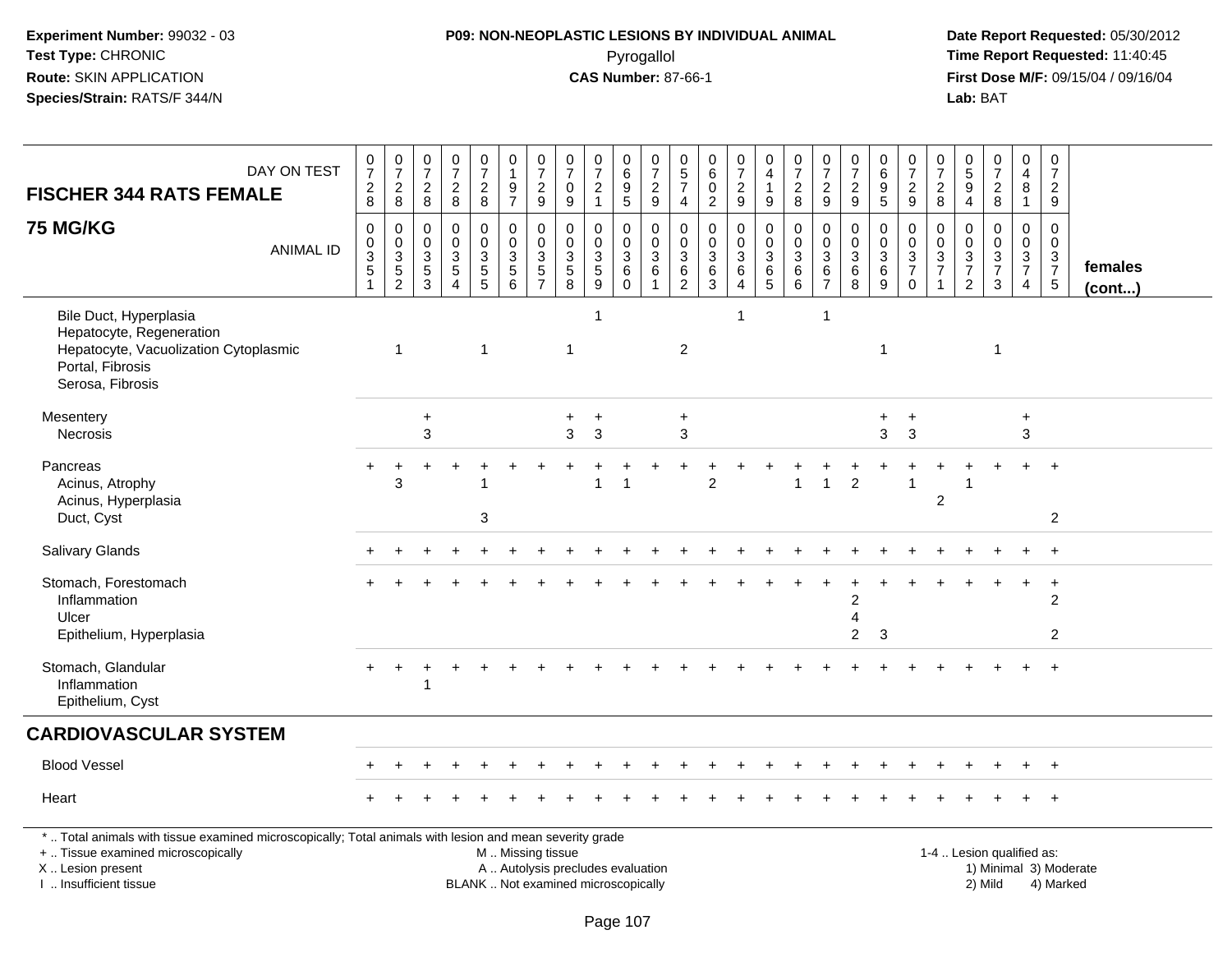#### **P09: NON-NEOPLASTIC LESIONS BY INDIVIDUAL ANIMAL**Pyrogallol **Time Report Requested:** 11:40:45

 **Date Report Requested:** 05/30/2012 **First Dose M/F:** 09/15/04 / 09/16/04 Lab: BAT **Lab:** BAT

| <b>FISCHER 344 RATS FEMALE</b>                                                               | DAY ON TEST      | $\frac{0}{7}$<br>$_{\rm 8}^2$                            | $\frac{0}{7}$<br>$_{\rm 8}^2$                                  | $\begin{smallmatrix}0\\7\end{smallmatrix}$<br>$_{8}^2$           | $\frac{0}{7}$<br>$\frac{2}{8}$                                                 | $\begin{smallmatrix}0\\7\end{smallmatrix}$<br>$\frac{2}{8}$ | $\begin{smallmatrix}0\\1\end{smallmatrix}$<br>9<br>$\overline{7}$ | $\frac{0}{7}$<br>$\frac{2}{9}$             | $\frac{0}{7}$<br>$\mathbf 0$<br>$\boldsymbol{9}$   | $\frac{0}{7}$<br>$\overline{2}$<br>$\mathbf{1}$ | 0<br>0<br>0<br>5                                          | $\frac{0}{7}$<br>$\frac{2}{9}$                        | $\begin{array}{c} 0 \\ 5 \\ 7 \end{array}$<br>$\overline{4}$        | $\begin{array}{c} 0 \\ 6 \end{array}$<br>$\mathbf 0$<br>$\overline{2}$ | $\frac{0}{7}$<br>$\frac{2}{9}$             | $\begin{smallmatrix}0\0\4\end{smallmatrix}$<br>$\mathbf{1}$<br>9 | $\frac{0}{7}$<br>$\frac{2}{8}$                 | $\frac{0}{7}$<br>$\frac{2}{9}$                          | $\frac{0}{7}$<br>$\frac{2}{9}$               | $\begin{array}{c} 0 \\ 6 \end{array}$<br>$\frac{9}{5}$                  | $\frac{0}{7}$<br>$\frac{2}{9}$                                            | 0<br>$\overline{7}$<br>$\frac{2}{8}$                                           | $\begin{array}{c} 0 \\ 5 \end{array}$<br>9<br>$\overline{4}$                   | $\frac{0}{7}$<br>$_{8}^2$                              | $\pmb{0}$<br>$\overline{\mathbf{4}}$<br>8<br>$\overline{1}$                    | $\pmb{0}$<br>$\overline{7}$<br>$\overline{2}$<br>9        |                   |
|----------------------------------------------------------------------------------------------|------------------|----------------------------------------------------------|----------------------------------------------------------------|------------------------------------------------------------------|--------------------------------------------------------------------------------|-------------------------------------------------------------|-------------------------------------------------------------------|--------------------------------------------|----------------------------------------------------|-------------------------------------------------|-----------------------------------------------------------|-------------------------------------------------------|---------------------------------------------------------------------|------------------------------------------------------------------------|--------------------------------------------|------------------------------------------------------------------|------------------------------------------------|---------------------------------------------------------|----------------------------------------------|-------------------------------------------------------------------------|---------------------------------------------------------------------------|--------------------------------------------------------------------------------|--------------------------------------------------------------------------------|--------------------------------------------------------|--------------------------------------------------------------------------------|-----------------------------------------------------------|-------------------|
| <b>75 MG/KG</b>                                                                              | <b>ANIMAL ID</b> | $\mathbf 0$<br>0<br>$\ensuremath{\mathsf{3}}$<br>5<br>-1 | $\mathbf 0$<br>$_{3}^{\rm 0}$<br>$\,$ 5 $\,$<br>$\overline{2}$ | $\mathbf 0$<br>$\boldsymbol{0}$<br>$\sqrt{3}$<br>$\sqrt{5}$<br>3 | $\mathbf 0$<br>$\pmb{0}$<br>$\sqrt{3}$<br>$\sqrt{5}$<br>$\boldsymbol{\Lambda}$ | 0<br>$\mathbf 0$<br>$\mathsf 3$<br>$\sqrt{5}$<br>5          | $\mathbf 0$<br>$\pmb{0}$<br>$\mathbf{3}$<br>5<br>6                | 0<br>$\mathbf 0$<br>$\mathbf{3}$<br>5<br>7 | 0<br>$\mathsf 0$<br>$\mathbf 3$<br>$\sqrt{5}$<br>8 | 0<br>$\pmb{0}$<br>$\mathbf{3}$<br>5<br>9        | 0<br>$\mathsf{O}\xspace$<br>$\mathbf{3}$<br>6<br>$\Omega$ | $\mathbf 0$<br>$\pmb{0}$<br>$\overline{3}$<br>$\,6\,$ | $\mathbf 0$<br>$\pmb{0}$<br>$\sqrt{3}$<br>$\,6\,$<br>$\overline{2}$ | $\mathbf 0$<br>$\mathbf 0$<br>$\mathbf{3}$<br>6<br>3                   | 0<br>$\boldsymbol{0}$<br>3<br>$\,6\,$<br>4 | $\pmb{0}$<br>$\frac{0}{3}$<br>$6\phantom{1}$<br>5                | $\mathbf 0$<br>$\boldsymbol{0}$<br>3<br>6<br>6 | 0<br>$\mathsf 0$<br>$\mathbf{3}$<br>6<br>$\overline{7}$ | 0<br>$\pmb{0}$<br>$\sqrt{3}$<br>$\,6\,$<br>8 | $\mathbf 0$<br>$\mathbf 0$<br>$\ensuremath{\mathsf{3}}$<br>$\,6\,$<br>9 | $\mathbf 0$<br>$\mathbf 0$<br>$\sqrt{3}$<br>$\overline{7}$<br>$\mathbf 0$ | $\mathbf 0$<br>$\mathbf 0$<br>$\ensuremath{\mathsf{3}}$<br>$\overline{7}$<br>1 | $\mathbf 0$<br>$\mathbf 0$<br>$\mathbf{3}$<br>$\overline{7}$<br>$\overline{c}$ | 0<br>$\mathsf{O}$<br>$\sqrt{3}$<br>$\overline{7}$<br>3 | $\mathbf 0$<br>$\mathbf 0$<br>$\mathbf{3}$<br>$\overline{7}$<br>$\overline{4}$ | $\mathbf 0$<br>$\mathbf 0$<br>$\frac{3}{7}$<br>$\sqrt{5}$ | females<br>(cont) |
| Cardiomyopathy                                                                               |                  | 1                                                        | -1                                                             | 1                                                                | 2                                                                              | $\overline{2}$                                              |                                                                   | 3                                          | $\overline{2}$                                     | $\overline{2}$                                  |                                                           | 2                                                     |                                                                     | 2                                                                      |                                            |                                                                  | 2                                              |                                                         |                                              |                                                                         | -1                                                                        | 2                                                                              | 2                                                                              | $\overline{2}$                                         | $\mathbf 1$                                                                    | $\overline{1}$                                            |                   |
| <b>ENDOCRINE SYSTEM</b>                                                                      |                  |                                                          |                                                                |                                                                  |                                                                                |                                                             |                                                                   |                                            |                                                    |                                                 |                                                           |                                                       |                                                                     |                                                                        |                                            |                                                                  |                                                |                                                         |                                              |                                                                         |                                                                           |                                                                                |                                                                                |                                                        |                                                                                |                                                           |                   |
| <b>Adrenal Cortex</b><br>Atrophy<br>Degeneration, Cystic<br>Hematopoietic Cell Proliferation |                  |                                                          |                                                                |                                                                  |                                                                                |                                                             |                                                                   |                                            |                                                    |                                                 |                                                           |                                                       | $\overline{2}$                                                      | $\boldsymbol{2}$                                                       |                                            |                                                                  |                                                |                                                         |                                              |                                                                         |                                                                           |                                                                                |                                                                                |                                                        |                                                                                |                                                           |                   |
| Hemorrhage<br>Hyperplasia<br>Hypertrophy<br>Vacuolization Cytoplasmic                        |                  | $\overline{2}$                                           |                                                                | $\mathbf{1}$                                                     | $\overline{1}$                                                                 | $\overline{c}$<br>$\mathbf{1}$                              |                                                                   | $\overline{2}$<br>2                        | $\overline{2}$                                     | 1                                               | -1                                                        |                                                       |                                                                     | 1<br>$\mathbf{1}$<br>$\overline{2}$                                    | 1                                          |                                                                  | $\overline{c}$<br>1<br>$\overline{1}$          |                                                         | $\overline{1}$                               | $\overline{1}$                                                          | $\overline{c}$<br>$\overline{2}$<br>$\overline{1}$                        | 2<br>$\mathsf 3$<br>$\overline{1}$<br>3                                        |                                                                                | $\overline{c}$<br>$\overline{c}$<br>$\overline{2}$     | $\mathbf{1}$                                                                   | $\mathbf{3}$<br>3                                         |                   |
| Adrenal Medulla<br>Hyperplasia<br>Infiltration Cellular, Mononuclear Cell                    |                  | $\overline{2}$                                           |                                                                |                                                                  |                                                                                |                                                             |                                                                   |                                            |                                                    |                                                 |                                                           |                                                       |                                                                     |                                                                        |                                            |                                                                  | $\overline{c}$                                 | 1                                                       |                                              |                                                                         |                                                                           |                                                                                |                                                                                |                                                        |                                                                                | $\overline{+}$                                            |                   |
| Islets, Pancreatic                                                                           |                  |                                                          |                                                                |                                                                  |                                                                                |                                                             |                                                                   |                                            |                                                    |                                                 |                                                           |                                                       |                                                                     |                                                                        |                                            |                                                                  |                                                |                                                         |                                              |                                                                         |                                                                           |                                                                                |                                                                                |                                                        |                                                                                | $\overline{+}$                                            |                   |
| Parathyroid Gland                                                                            |                  |                                                          |                                                                |                                                                  |                                                                                |                                                             |                                                                   |                                            |                                                    |                                                 |                                                           |                                                       |                                                                     |                                                                        |                                            |                                                                  |                                                |                                                         |                                              |                                                                         |                                                                           |                                                                                |                                                                                |                                                        |                                                                                |                                                           |                   |
| <b>Pituitary Gland</b><br>Cyst<br>Hemorrhage                                                 |                  |                                                          |                                                                |                                                                  |                                                                                |                                                             |                                                                   |                                            |                                                    |                                                 | 3                                                         |                                                       |                                                                     |                                                                        |                                            |                                                                  |                                                |                                                         |                                              | $\overline{4}$                                                          |                                                                           |                                                                                |                                                                                |                                                        |                                                                                | $\overline{+}$                                            |                   |
| Pars Distalis, Cyst<br>Pars Distalis, Hyperplasia                                            |                  | 3                                                        |                                                                | $\sqrt{3}$                                                       |                                                                                |                                                             |                                                                   |                                            |                                                    |                                                 | $\overline{2}$                                            | 4<br>$\overline{4}$                                   | 3<br>3                                                              | 3                                                                      | $\overline{4}$                             |                                                                  |                                                | 3                                                       |                                              |                                                                         |                                                                           |                                                                                |                                                                                |                                                        |                                                                                |                                                           |                   |
| <b>Thyroid Gland</b><br>Cyst                                                                 |                  |                                                          |                                                                |                                                                  |                                                                                |                                                             |                                                                   |                                            |                                                    |                                                 |                                                           |                                                       |                                                                     | 3                                                                      |                                            |                                                                  |                                                |                                                         |                                              |                                                                         |                                                                           |                                                                                |                                                                                |                                                        |                                                                                |                                                           |                   |
| C-cell, Hyperplasia                                                                          |                  | 3                                                        | 2                                                              | 2                                                                | $\overline{2}$                                                                 | 3                                                           |                                                                   | $\overline{c}$                             |                                                    |                                                 |                                                           | $\mathbf{1}$                                          | $\overline{1}$                                                      | $\overline{1}$                                                         | -1                                         |                                                                  |                                                |                                                         | 1                                            | $\overline{1}$                                                          | 3                                                                         | $\overline{2}$                                                                 |                                                                                | $\mathbf 1$                                            |                                                                                | $\overline{1}$                                            |                   |

\* .. Total animals with tissue examined microscopically; Total animals with lesion and mean severity grade

+ .. Tissue examined microscopicallyX .. Lesion present

I .. Insufficient tissue

 M .. Missing tissueA .. Autolysis precludes evaluation

BLANK .. Not examined microscopically 2) Mild 4) Marked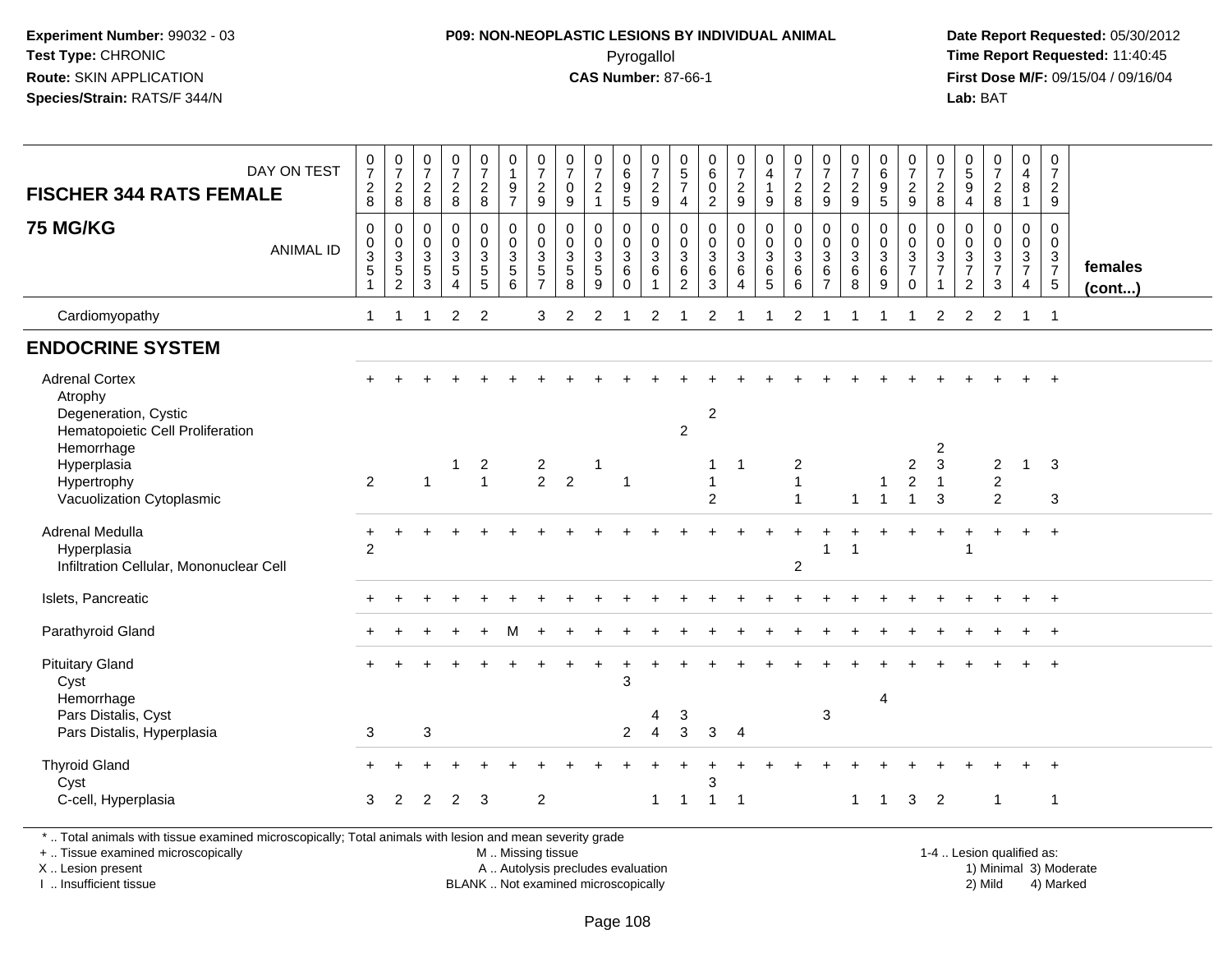# **P09: NON-NEOPLASTIC LESIONS BY INDIVIDUAL ANIMAL**Pyrogallol **Time Report Requested:** 11:40:45

| <b>FISCHER 344 RATS FEMALE</b>                                                                                                                                                               | DAY ON TEST      | $\frac{0}{7}$<br>$_{8}^2$         | $\begin{smallmatrix} 0\\7 \end{smallmatrix}$<br>$_{\rm 8}^2$ | $\frac{0}{7}$<br>$\frac{2}{8}$                                 | $\begin{array}{c} 0 \\ 7 \end{array}$<br>$\sqrt{2}$<br>$\,8\,$                   | $\frac{0}{7}$<br>$\frac{2}{8}$                   | $\begin{smallmatrix}0\1\end{smallmatrix}$<br>9<br>$\overline{7}$ | $\frac{0}{7}$<br>$\overline{c}$<br>9                   | $\begin{array}{c} 0 \\ 7 \end{array}$<br>0<br>9                                        | $\begin{array}{c} 0 \\ 7 \end{array}$<br>$\overline{c}$<br>$\mathbf{1}$  | $\mathbf 0$<br>$\overline{6}$<br>$\begin{array}{c} 9 \\ 5 \end{array}$ | $\begin{array}{c} 0 \\ 7 \end{array}$<br>$\frac{2}{9}$                | 0<br>$\overline{5}$<br>$\overline{7}$<br>$\overline{4}$               | $\mathbf 0$<br>$6\,$<br>$\mathbf 0$<br>$\overline{2}$   | $\frac{0}{7}$<br>$\overline{c}$<br>9                  | $\begin{smallmatrix}0\0\4\end{smallmatrix}$<br>$\overline{1}$<br>9 | $\frac{0}{7}$<br>$\boldsymbol{2}$<br>8                          | $\begin{array}{c} 0 \\ 7 \end{array}$<br>$\overline{c}$<br>$9\,$ | $\begin{array}{c} 0 \\ 7 \end{array}$<br>$\boldsymbol{2}$<br>$\boldsymbol{9}$ | 0<br>$6\phantom{a}$<br>$\boldsymbol{9}$<br>$\overline{5}$ | $\begin{matrix} 0 \\ 7 \end{matrix}$<br>$\frac{2}{9}$      | 0<br>$\overline{7}$<br>$_{\rm 8}^2$     | $\begin{array}{c} 0 \\ 5 \\ 9 \end{array}$<br>4               | $\frac{0}{7}$<br>$\frac{2}{8}$                   | $_4^{\rm O}$<br>8<br>$\mathbf{1}$                             | $\begin{array}{c} 0 \\ 7 \end{array}$<br>$\overline{2}$<br>$\boldsymbol{9}$ |                        |
|----------------------------------------------------------------------------------------------------------------------------------------------------------------------------------------------|------------------|-----------------------------------|--------------------------------------------------------------|----------------------------------------------------------------|----------------------------------------------------------------------------------|--------------------------------------------------|------------------------------------------------------------------|--------------------------------------------------------|----------------------------------------------------------------------------------------|--------------------------------------------------------------------------|------------------------------------------------------------------------|-----------------------------------------------------------------------|-----------------------------------------------------------------------|---------------------------------------------------------|-------------------------------------------------------|--------------------------------------------------------------------|-----------------------------------------------------------------|------------------------------------------------------------------|-------------------------------------------------------------------------------|-----------------------------------------------------------|------------------------------------------------------------|-----------------------------------------|---------------------------------------------------------------|--------------------------------------------------|---------------------------------------------------------------|-----------------------------------------------------------------------------|------------------------|
| <b>75 MG/KG</b>                                                                                                                                                                              | <b>ANIMAL ID</b> | $\mathbf 0$<br>0<br>$\frac{3}{5}$ | 0<br>$\begin{array}{c} 0 \\ 3 \\ 5 \\ 2 \end{array}$         | $\mathbf 0$<br>0<br>$\ensuremath{\mathsf{3}}$<br>$\frac{5}{3}$ | $\mathbf 0$<br>$\mathbf 0$<br>$\sqrt{3}$<br>$\sqrt{5}$<br>$\boldsymbol{\Lambda}$ | $\mathbf 0$<br>$\mathbf 0$<br>3<br>$\frac{5}{5}$ | $\mathbf 0$<br>$\pmb{0}$<br>$\frac{3}{5}$                        | $\mathbf 0$<br>$\mathbf 0$<br>3<br>5<br>$\overline{7}$ | $\mathbf 0$<br>0<br>$\ensuremath{\mathsf{3}}$<br>$\begin{array}{c} 5 \\ 8 \end{array}$ | $\mathbf 0$<br>0<br>$\frac{3}{5}$<br>9                                   | $\mathbf 0$<br>0<br>$\sqrt{3}$<br>$\,6\,$<br>$\mathbf 0$               | $\mathbf 0$<br>$\mathbf 0$<br>$\sqrt{3}$<br>$\,6\,$<br>$\overline{1}$ | $\mathbf 0$<br>$\mathbf 0$<br>$\sqrt{3}$<br>$\,6\,$<br>$\overline{2}$ | $\mathbf 0$<br>$\Omega$<br>$\mathbf{3}$<br>$\,6\,$<br>3 | 0<br>$\mathbf 0$<br>$\mathbf{3}$<br>$\,6$<br>$\Delta$ | $\mathbf 0$<br>$\mathbf 0$<br>$\mathfrak{Z}$<br>6<br>5             | $\mathbf 0$<br>$\pmb{0}$<br>$\ensuremath{\mathsf{3}}$<br>$^6_6$ | 0<br>$\mathbf 0$<br>$\mathbf{3}$<br>6<br>$\overline{7}$          | $\mathbf 0$<br>0<br>$\ensuremath{\mathsf{3}}$<br>$\,6\,$<br>8                 | 0<br>0<br>$\sqrt{3}$<br>$\,6\,$<br>$9\,$                  | $\mathbf 0$<br>$\mathsf 0$<br>$\frac{3}{7}$<br>$\mathbf 0$ | 0<br>$\mathbf 0$<br>3<br>$\overline{7}$ | $\mathbf 0$<br>$\mathbf 0$<br>$\frac{3}{7}$<br>$\overline{2}$ | $\mathbf 0$<br>$\mathbf 0$<br>$\frac{3}{7}$<br>3 | $\mathbf 0$<br>$\mathbf 0$<br>$\frac{3}{7}$<br>$\overline{4}$ | $\mathbf 0$<br>$\mathbf 0$<br>$\frac{3}{7}$<br>$5\phantom{.0}$              | females<br>(cont)      |
| Follicular Cell, Hyperplasia                                                                                                                                                                 |                  |                                   |                                                              |                                                                |                                                                                  |                                                  |                                                                  |                                                        |                                                                                        |                                                                          |                                                                        |                                                                       |                                                                       | 1                                                       |                                                       |                                                                    |                                                                 |                                                                  |                                                                               |                                                           |                                                            |                                         |                                                               |                                                  |                                                               |                                                                             |                        |
| <b>GENERAL BODY SYSTEM</b>                                                                                                                                                                   |                  |                                   |                                                              |                                                                |                                                                                  |                                                  |                                                                  |                                                        |                                                                                        |                                                                          |                                                                        |                                                                       |                                                                       |                                                         |                                                       |                                                                    |                                                                 |                                                                  |                                                                               |                                                           |                                                            |                                         |                                                               |                                                  |                                                               |                                                                             |                        |
| <b>NONE</b>                                                                                                                                                                                  |                  |                                   |                                                              |                                                                |                                                                                  |                                                  |                                                                  |                                                        |                                                                                        |                                                                          |                                                                        |                                                                       |                                                                       |                                                         |                                                       |                                                                    |                                                                 |                                                                  |                                                                               |                                                           |                                                            |                                         |                                                               |                                                  |                                                               |                                                                             |                        |
| <b>GENITAL SYSTEM</b>                                                                                                                                                                        |                  |                                   |                                                              |                                                                |                                                                                  |                                                  |                                                                  |                                                        |                                                                                        |                                                                          |                                                                        |                                                                       |                                                                       |                                                         |                                                       |                                                                    |                                                                 |                                                                  |                                                                               |                                                           |                                                            |                                         |                                                               |                                                  |                                                               |                                                                             |                        |
| <b>Clitoral Gland</b><br>Hyperplasia<br>Inflammation                                                                                                                                         |                  |                                   |                                                              | 4<br>3                                                         |                                                                                  |                                                  |                                                                  |                                                        |                                                                                        |                                                                          |                                                                        |                                                                       |                                                                       |                                                         |                                                       |                                                                    |                                                                 |                                                                  |                                                                               |                                                           |                                                            | $\overline{2}$                          |                                                               |                                                  |                                                               |                                                                             |                        |
| Ovary<br>Cyst                                                                                                                                                                                |                  | $+$                               |                                                              |                                                                |                                                                                  |                                                  |                                                                  |                                                        |                                                                                        |                                                                          | 3                                                                      |                                                                       |                                                                       |                                                         |                                                       |                                                                    |                                                                 |                                                                  |                                                                               |                                                           |                                                            |                                         |                                                               |                                                  |                                                               | $+$                                                                         |                        |
| <b>Uterus</b><br>Hyperplasia, Adenomatous<br>Inflammation                                                                                                                                    |                  |                                   |                                                              |                                                                | 4                                                                                |                                                  |                                                                  |                                                        |                                                                                        |                                                                          |                                                                        |                                                                       |                                                                       |                                                         |                                                       |                                                                    |                                                                 |                                                                  |                                                                               |                                                           |                                                            |                                         |                                                               |                                                  |                                                               | $+$                                                                         |                        |
| <b>HEMATOPOIETIC SYSTEM</b>                                                                                                                                                                  |                  |                                   |                                                              |                                                                |                                                                                  |                                                  |                                                                  |                                                        |                                                                                        |                                                                          |                                                                        |                                                                       |                                                                       |                                                         |                                                       |                                                                    |                                                                 |                                                                  |                                                                               |                                                           |                                                            |                                         |                                                               |                                                  |                                                               |                                                                             |                        |
| <b>Bone Marrow</b><br>Hyperplasia<br>Myelofibrosis                                                                                                                                           |                  |                                   |                                                              |                                                                |                                                                                  |                                                  |                                                                  |                                                        |                                                                                        |                                                                          |                                                                        |                                                                       | 4                                                                     |                                                         |                                                       |                                                                    |                                                                 |                                                                  |                                                                               | $\ddot{}$                                                 | 3                                                          | 3                                       |                                                               |                                                  | ÷<br>Δ                                                        | $^{+}$                                                                      |                        |
| Lymph Node                                                                                                                                                                                   |                  |                                   |                                                              |                                                                |                                                                                  |                                                  |                                                                  |                                                        |                                                                                        |                                                                          |                                                                        |                                                                       |                                                                       |                                                         |                                                       |                                                                    |                                                                 |                                                                  |                                                                               |                                                           |                                                            |                                         |                                                               |                                                  | $+$                                                           |                                                                             |                        |
| Lymph Node, Mandibular                                                                                                                                                                       |                  | М                                 | м                                                            | M                                                              | M                                                                                | М                                                | M                                                                | M                                                      | M                                                                                      | м                                                                        | M                                                                      | М                                                                     | M                                                                     |                                                         | M M                                                   | M                                                                  | M                                                               |                                                                  | M M                                                                           | M                                                         | M                                                          | M                                       | M                                                             | M                                                |                                                               | M M                                                                         |                        |
| Lymph Node, Mesenteric<br>Degeneration, Cystic                                                                                                                                               |                  | ╇                                 |                                                              | $\overline{c}$                                                 |                                                                                  |                                                  |                                                                  |                                                        |                                                                                        |                                                                          |                                                                        |                                                                       |                                                                       |                                                         |                                                       |                                                                    |                                                                 |                                                                  |                                                                               |                                                           |                                                            |                                         |                                                               |                                                  |                                                               | $\overline{+}$                                                              |                        |
| *  Total animals with tissue examined microscopically; Total animals with lesion and mean severity grade<br>+  Tissue examined microscopically<br>X Lesion present<br>I. Insufficient tissue |                  |                                   |                                                              |                                                                |                                                                                  |                                                  | M  Missing tissue                                                |                                                        |                                                                                        | A  Autolysis precludes evaluation<br>BLANK  Not examined microscopically |                                                                        |                                                                       |                                                                       |                                                         |                                                       |                                                                    |                                                                 |                                                                  |                                                                               |                                                           |                                                            |                                         |                                                               | 1-4  Lesion qualified as:<br>2) Mild             |                                                               | 4) Marked                                                                   | 1) Minimal 3) Moderate |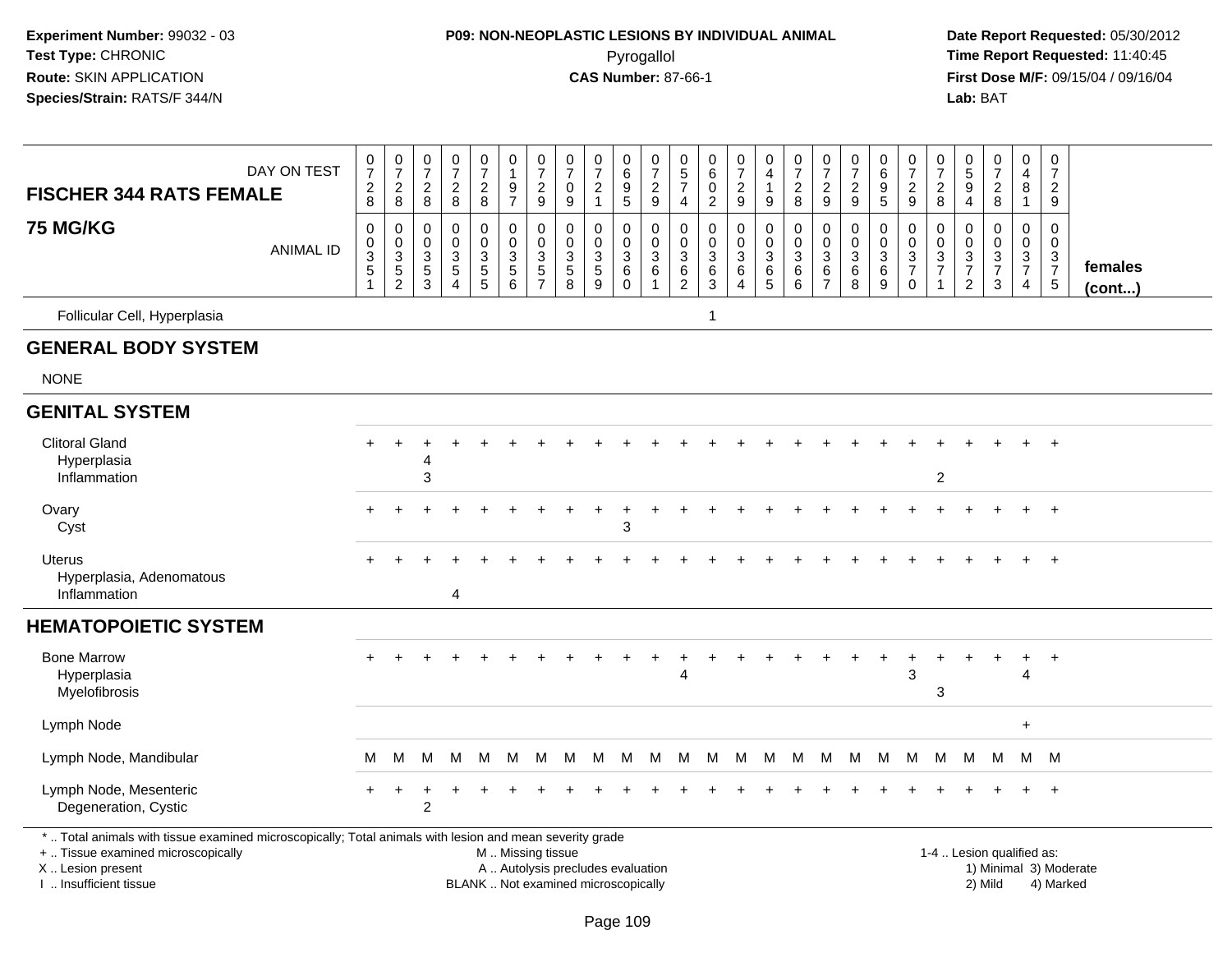## **P09: NON-NEOPLASTIC LESIONS BY INDIVIDUAL ANIMAL**Pyrogallol **Time Report Requested:** 11:40:45

| DAY ON TEST<br><b>FISCHER 344 RATS FEMALE</b>                                                                                                                                                 | 0<br>$\overline{7}$<br>$_{\rm 8}^2$           | $\pmb{0}$<br>$\overline{7}$<br>$\overline{2}$<br>8      | 0<br>$\overline{7}$<br>$\overline{c}$<br>8          | 0<br>$\overline{7}$<br>$\overline{2}$<br>8                          | $\frac{0}{7}$<br>$\overline{c}$<br>8                    | 0<br>$\mathbf{1}$<br>9<br>$\overline{7}$                 | 0<br>$\overline{7}$<br>$\sqrt{2}$<br>9                           | 0<br>$\overline{7}$<br>$\mathbf 0$<br>9 | 0<br>$\overline{7}$<br>$\sqrt{2}$<br>$\mathbf{1}$                | $\mathbf 0$<br>$6\phantom{1}6$<br>$9\,$<br>$\overline{5}$           | 0<br>$\overline{7}$<br>$\sqrt{2}$<br>$\boldsymbol{9}$                 | 0<br>$\overline{5}$<br>$\overline{7}$<br>$\overline{4}$            | 0<br>6<br>$\mathsf{O}\xspace$<br>$\overline{c}$                 | $\frac{0}{7}$<br>$\overline{c}$<br>9                              | $\pmb{0}$<br>$\overline{4}$<br>$\mathbf{1}$<br>9         | 0<br>$\overline{7}$<br>$\boldsymbol{2}$<br>8                                      | $\frac{0}{7}$<br>$\sqrt{2}$<br>$\boldsymbol{9}$     | 0<br>$\overline{7}$<br>$\overline{2}$<br>9        | $\mathbf 0$<br>$6\phantom{a}$<br>$\boldsymbol{9}$<br>$\sqrt{5}$ | 0<br>$\overline{7}$<br>$\overline{2}$<br>$\boldsymbol{9}$                  | 0<br>$\overline{7}$<br>$\overline{2}$<br>8                | 0<br>$\overline{5}$<br>9<br>$\overline{4}$                    | 0<br>$\overline{7}$<br>$\overline{a}$<br>8       | $\mathbf 0$<br>$\overline{4}$<br>8<br>$\mathbf{1}$     | $\mathbf 0$<br>$\overline{7}$<br>$\overline{2}$<br>9           |                         |
|-----------------------------------------------------------------------------------------------------------------------------------------------------------------------------------------------|-----------------------------------------------|---------------------------------------------------------|-----------------------------------------------------|---------------------------------------------------------------------|---------------------------------------------------------|----------------------------------------------------------|------------------------------------------------------------------|-----------------------------------------|------------------------------------------------------------------|---------------------------------------------------------------------|-----------------------------------------------------------------------|--------------------------------------------------------------------|-----------------------------------------------------------------|-------------------------------------------------------------------|----------------------------------------------------------|-----------------------------------------------------------------------------------|-----------------------------------------------------|---------------------------------------------------|-----------------------------------------------------------------|----------------------------------------------------------------------------|-----------------------------------------------------------|---------------------------------------------------------------|--------------------------------------------------|--------------------------------------------------------|----------------------------------------------------------------|-------------------------|
| <b>75 MG/KG</b><br><b>ANIMAL ID</b>                                                                                                                                                           | 0<br>$_3^0$<br>$\overline{5}$<br>$\mathbf{1}$ | 0<br>$_{3}^{\rm 0}$<br>$\overline{5}$<br>$\overline{2}$ | $\Omega$<br>$\mathbf 0$<br>$\sqrt{3}$<br>$5\,$<br>3 | $\Omega$<br>$\mathbf 0$<br>$\sqrt{3}$<br>$\overline{5}$<br>$\Delta$ | 0<br>$\mathsf 0$<br>$\mathbf{3}$<br>$\overline{5}$<br>5 | 0<br>$\mathbf 0$<br>$\mathbf{3}$<br>$\overline{5}$<br>6  | $\mathbf 0$<br>$\overline{0}$<br>$\frac{3}{5}$<br>$\overline{7}$ | 0<br>$\mathbf 0$<br>$\frac{3}{5}$<br>8  | $\mathbf{0}$<br>$\mathbf 0$<br>$\sqrt{3}$<br>$\overline{5}$<br>9 | $\mathbf 0$<br>$\mathbf 0$<br>$\mathsf 3$<br>$\,6\,$<br>$\mathbf 0$ | $\mathbf 0$<br>$\mathbf 0$<br>$\mathbf{3}$<br>$\,6\,$<br>$\mathbf{1}$ | $\Omega$<br>$\mathbf 0$<br>$\sqrt{3}$<br>$\,6\,$<br>$\overline{2}$ | $\mathbf 0$<br>$\mathbf 0$<br>$\sqrt{3}$<br>$6\phantom{a}$<br>3 | $\mathbf 0$<br>$\mathbf 0$<br>$\mathbf{3}$<br>6<br>$\overline{4}$ | 0<br>$\overline{0}$<br>3<br>$6\phantom{a}$<br>$\sqrt{5}$ | $\mathbf 0$<br>$\ddot{\mathbf{0}}$<br>$\overline{3}$<br>$6\phantom{a}$<br>$\,6\,$ | 0<br>$\mathbf 0$<br>$\frac{3}{6}$<br>$\overline{7}$ | $\Omega$<br>$\mathbf 0$<br>$\mathbf{3}$<br>6<br>8 | $\mathbf 0$<br>$\mathbf 0$<br>$\mathbf{3}$<br>$\,6\,$<br>9      | $\mathbf 0$<br>$\mathbf 0$<br>$\mathsf 3$<br>$\overline{7}$<br>$\mathbf 0$ | $\Omega$<br>$\mathbf 0$<br>$\mathbf{3}$<br>$\overline{7}$ | $\mathbf 0$<br>$\mathbf 0$<br>$\frac{3}{7}$<br>$\overline{2}$ | $\mathbf 0$<br>$\mathbf 0$<br>$\frac{3}{7}$<br>3 | 0<br>$\overline{0}$<br>$\frac{3}{7}$<br>$\overline{4}$ | $\mathbf 0$<br>$\mathbf 0$<br>$\frac{3}{7}$<br>$5\phantom{.0}$ | females<br>$($ cont $)$ |
| Hyperplasia, Lymphoid<br>Hyperplasia, Plasma Cell                                                                                                                                             |                                               |                                                         |                                                     |                                                                     |                                                         |                                                          |                                                                  |                                         |                                                                  |                                                                     |                                                                       |                                                                    |                                                                 |                                                                   |                                                          |                                                                                   |                                                     |                                                   |                                                                 |                                                                            |                                                           |                                                               |                                                  |                                                        |                                                                |                         |
| Spleen<br>Accessory Spleen<br>Hyperplasia, Lymphoid<br>Infarct<br>Pigmentation, Hemosiderin<br>Lymphoid Follicle, Atrophy                                                                     |                                               |                                                         |                                                     |                                                                     | $\mathbf{1}$                                            |                                                          |                                                                  |                                         |                                                                  |                                                                     |                                                                       |                                                                    |                                                                 |                                                                   |                                                          |                                                                                   |                                                     |                                                   |                                                                 | X<br>4                                                                     |                                                           | $\overline{c}$                                                | $\overline{c}$                                   |                                                        |                                                                |                         |
| Thymus<br>Cyst                                                                                                                                                                                |                                               |                                                         |                                                     |                                                                     |                                                         |                                                          |                                                                  |                                         |                                                                  |                                                                     |                                                                       |                                                                    |                                                                 |                                                                   |                                                          |                                                                                   |                                                     |                                                   |                                                                 |                                                                            |                                                           |                                                               |                                                  |                                                        |                                                                |                         |
| <b>INTEGUMENTARY SYSTEM</b>                                                                                                                                                                   |                                               |                                                         |                                                     |                                                                     |                                                         |                                                          |                                                                  |                                         |                                                                  |                                                                     |                                                                       |                                                                    |                                                                 |                                                                   |                                                          |                                                                                   |                                                     |                                                   |                                                                 |                                                                            |                                                           |                                                               |                                                  |                                                        |                                                                |                         |
| Mammary Gland<br>Inflammation<br>Duct, Cyst                                                                                                                                                   |                                               |                                                         |                                                     |                                                                     |                                                         |                                                          |                                                                  |                                         |                                                                  |                                                                     |                                                                       |                                                                    |                                                                 | $\overline{4}$                                                    |                                                          |                                                                                   |                                                     |                                                   |                                                                 | 4                                                                          |                                                           |                                                               |                                                  |                                                        |                                                                |                         |
| Skin<br>Hyperplasia<br>Ulcer                                                                                                                                                                  |                                               |                                                         |                                                     |                                                                     |                                                         |                                                          |                                                                  |                                         |                                                                  |                                                                     |                                                                       |                                                                    |                                                                 |                                                                   |                                                          |                                                                                   |                                                     | Δ                                                 |                                                                 |                                                                            |                                                           |                                                               |                                                  |                                                        |                                                                |                         |
| Sebaceous Gland, Site Of Application,<br>Hyperplasia                                                                                                                                          | 2                                             |                                                         |                                                     |                                                                     |                                                         |                                                          |                                                                  |                                         | 2                                                                |                                                                     |                                                                       |                                                                    |                                                                 | $\overline{2}$                                                    | 2                                                        | 2                                                                                 | $\overline{2}$                                      |                                                   |                                                                 |                                                                            |                                                           |                                                               | $\overline{2}$                                   | $\overline{1}$                                         | $\overline{2}$                                                 |                         |
| Site Of Application, Hyperkeratosis<br>Site Of Application, Hyperplasia<br>Site Of Application, Inflammation                                                                                  | 1<br>$\mathbf{1}$                             | -1                                                      | 1<br>2                                              | $\overline{2}$                                                      | $\overline{1}$<br>$\overline{2}$                        | 1<br>$\mathbf{1}$                                        | 2<br>2                                                           | -1<br>-1                                | -1<br>$\overline{1}$                                             |                                                                     | $\overline{c}$                                                        | 1<br>1                                                             | -1<br>$\overline{2}$                                            | $\overline{2}$<br>$\overline{2}$                                  | $\overline{1}$<br>$\overline{1}$                         | $\mathbf{1}$<br>$\mathbf 1$                                                       | 2<br>$\overline{c}$<br>$\overline{1}$               | -1<br>-1                                          | $\mathbf{1}$<br>$\mathbf{1}$                                    | 1<br>$\blacktriangleleft$                                                  | $\mathbf{1}$<br>$\mathbf{1}$                              | 2<br>$\overline{2}$                                           | $\overline{2}$                                   | 1<br>$\mathbf{1}$                                      | 2<br>$\overline{1}$<br>$\overline{\phantom{1}}$                |                         |
| <b>MUSCULOSKELETAL SYSTEM</b>                                                                                                                                                                 |                                               |                                                         |                                                     |                                                                     |                                                         |                                                          |                                                                  |                                         |                                                                  |                                                                     |                                                                       |                                                                    |                                                                 |                                                                   |                                                          |                                                                                   |                                                     |                                                   |                                                                 |                                                                            |                                                           |                                                               |                                                  |                                                        |                                                                |                         |
| <b>Bone</b>                                                                                                                                                                                   |                                               |                                                         |                                                     |                                                                     |                                                         |                                                          |                                                                  |                                         |                                                                  |                                                                     |                                                                       |                                                                    |                                                                 |                                                                   |                                                          |                                                                                   |                                                     |                                                   |                                                                 |                                                                            |                                                           |                                                               |                                                  | $+$                                                    | $+$                                                            |                         |
| *  Total animals with tissue examined microscopically; Total animals with lesion and mean severity grade<br>+  Tissue examined microscopically<br>X  Lesion present<br>I. Insufficient tissue |                                               |                                                         |                                                     |                                                                     |                                                         | M  Missing tissue<br>BLANK  Not examined microscopically |                                                                  |                                         |                                                                  |                                                                     | A  Autolysis precludes evaluation                                     |                                                                    |                                                                 |                                                                   |                                                          |                                                                                   |                                                     |                                                   |                                                                 |                                                                            |                                                           |                                                               | 1-4  Lesion qualified as:<br>2) Mild             |                                                        | 4) Marked                                                      | 1) Minimal 3) Moderate  |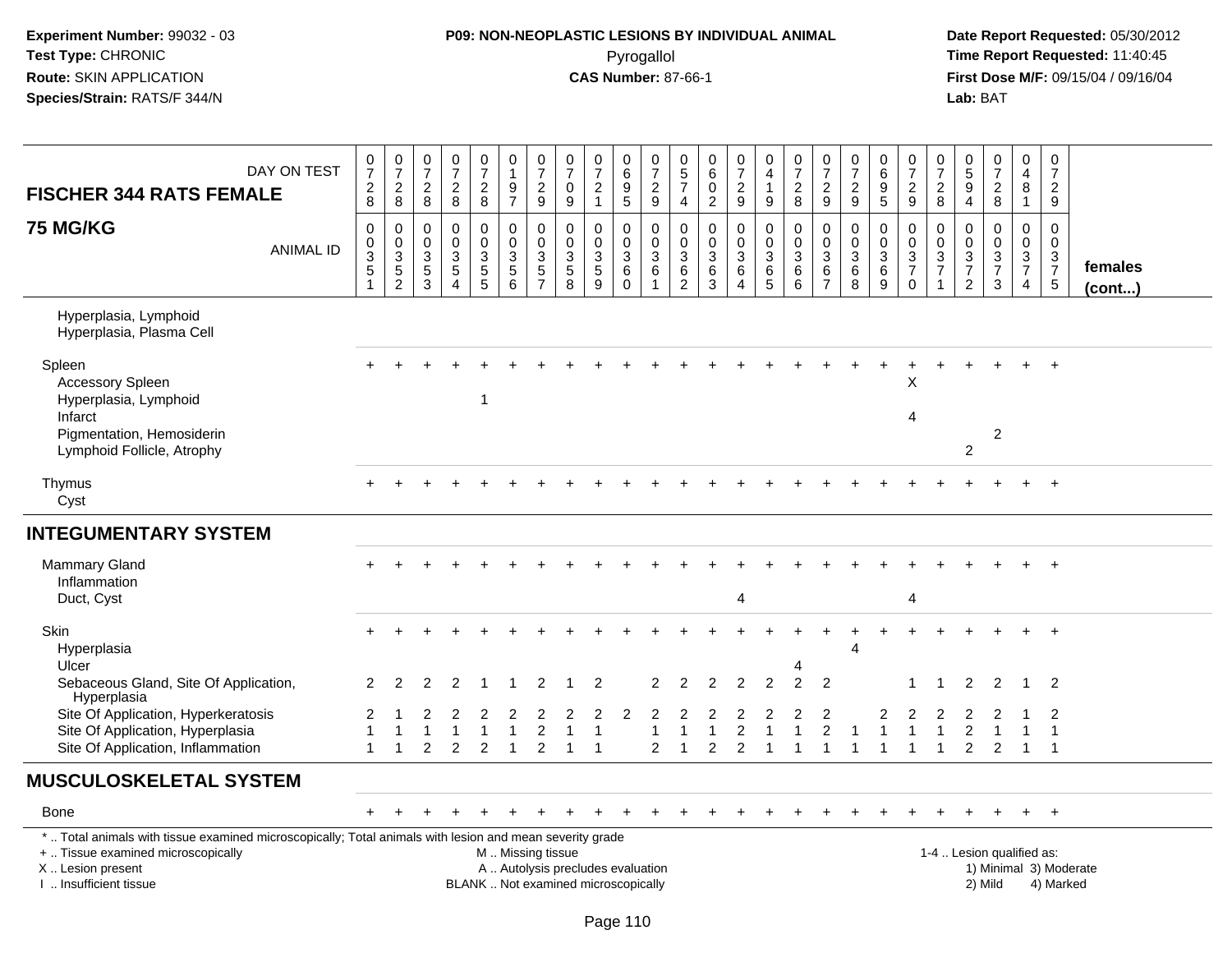# **P09: NON-NEOPLASTIC LESIONS BY INDIVIDUAL ANIMAL**Pyrogallol **Time Report Requested:** 11:40:45

| DAY ON TEST<br><b>FISCHER 344 RATS FEMALE</b>                                                                                                                                                 | $\frac{0}{7}$<br>$\frac{2}{8}$                                | $\frac{0}{7}$<br>$\overline{c}$<br>8                                                      | $\pmb{0}$<br>$\overline{7}$<br>$\frac{2}{8}$                | $\begin{array}{c} 0 \\ 7 \end{array}$<br>$\frac{2}{8}$                           | $\frac{0}{7}$<br>$\frac{2}{8}$                              | 0<br>$\mathbf{1}$<br>$\frac{9}{7}$                                         | $\frac{0}{7}$<br>$\frac{2}{9}$                                     | 0<br>$\overline{7}$<br>0<br>9                               | $\frac{0}{7}$<br>$\overline{2}$<br>$\overline{1}$                        | 0<br>$\,6\,$<br>$\begin{array}{c} 9 \\ 5 \end{array}$ | $\frac{0}{7}$<br>$\frac{2}{9}$                                     | 0<br>$\sqrt{5}$<br>$\overline{7}$<br>4 | 0<br>$\,6\,$<br>$\mathbf 0$<br>$\overline{2}$          | $\frac{0}{7}$<br>$\overline{2}$<br>$\boldsymbol{9}$ | 0<br>$\overline{\mathbf{4}}$<br>$\mathbf{1}$<br>$9\,$  | $\frac{0}{7}$<br>$\overline{c}$<br>$\bf 8$                                    | 0<br>$\overline{7}$<br>$\frac{2}{9}$                  | $\frac{0}{7}$<br>$\frac{2}{9}$                         | 0<br>$\,6\,$<br>$9\,$<br>$\overline{5}$                       | $\pmb{0}$<br>$\overline{7}$<br>$\frac{2}{9}$                     | 0<br>$\overline{7}$<br>$\overline{\mathbf{c}}$<br>8             | $\begin{matrix} 0 \\ 5 \end{matrix}$<br>9<br>$\overline{4}$                      | $\frac{0}{7}$<br>$\frac{2}{8}$            | 0<br>$\overline{\mathbf{4}}$<br>8<br>$\mathbf{1}$ | $\boldsymbol{0}$<br>$\overline{7}$<br>$\overline{2}$<br>$\mathsf g$ |                        |
|-----------------------------------------------------------------------------------------------------------------------------------------------------------------------------------------------|---------------------------------------------------------------|-------------------------------------------------------------------------------------------|-------------------------------------------------------------|----------------------------------------------------------------------------------|-------------------------------------------------------------|----------------------------------------------------------------------------|--------------------------------------------------------------------|-------------------------------------------------------------|--------------------------------------------------------------------------|-------------------------------------------------------|--------------------------------------------------------------------|----------------------------------------|--------------------------------------------------------|-----------------------------------------------------|--------------------------------------------------------|-------------------------------------------------------------------------------|-------------------------------------------------------|--------------------------------------------------------|---------------------------------------------------------------|------------------------------------------------------------------|-----------------------------------------------------------------|----------------------------------------------------------------------------------|-------------------------------------------|---------------------------------------------------|---------------------------------------------------------------------|------------------------|
| <b>75 MG/KG</b><br><b>ANIMAL ID</b>                                                                                                                                                           | 0<br>$\boldsymbol{0}$<br>$\ensuremath{\mathsf{3}}$<br>5<br>-1 | $\mathbf 0$<br>$\pmb{0}$<br>$\ensuremath{\mathsf{3}}$<br>$\overline{5}$<br>$\overline{2}$ | $\mathbf 0$<br>$\mathbf 0$<br>$\sqrt{3}$<br>$\sqrt{5}$<br>3 | $\mathbf 0$<br>$\mathbf 0$<br>$\sqrt{3}$<br>$\sqrt{5}$<br>$\boldsymbol{\Lambda}$ | 0<br>$\mathsf{O}\xspace$<br>$\mathbf{3}$<br>$\sqrt{5}$<br>5 | $\mathbf 0$<br>$\mathbf 0$<br>$\ensuremath{\mathsf{3}}$<br>$\sqrt{5}$<br>6 | 0<br>$\pmb{0}$<br>$\ensuremath{\mathsf{3}}$<br>5<br>$\overline{7}$ | $\mathbf 0$<br>$\mathbf 0$<br>$\sqrt{3}$<br>$\sqrt{5}$<br>8 | 0<br>$\pmb{0}$<br>$\sqrt{3}$<br>$\overline{5}$<br>9                      | 0<br>$\mathbf 0$<br>$\sqrt{3}$<br>6<br>$\Omega$       | $\mathbf 0$<br>$\overline{0}$<br>$\mathbf{3}$<br>6<br>$\mathbf{1}$ | 0<br>$\mathbf 0$<br>3<br>$\,6$<br>2    | $\mathbf 0$<br>$\mathbf 0$<br>$\sqrt{3}$<br>$\,6$<br>3 | 0<br>$\mathbf 0$<br>$\mathbf{3}$<br>6<br>4          | 0<br>$\ddot{\mathbf{0}}$<br>$\sqrt{3}$<br>$\,6\,$<br>5 | $\pmb{0}$<br>$\ddot{\mathbf{0}}$<br>$\ensuremath{\mathsf{3}}$<br>$\,6\,$<br>6 | 0<br>$\mathbf 0$<br>$\sqrt{3}$<br>6<br>$\overline{7}$ | $\mathbf 0$<br>$\pmb{0}$<br>$\sqrt{3}$<br>$\,6\,$<br>8 | 0<br>$\mathbf 0$<br>$\ensuremath{\mathsf{3}}$<br>$\,6\,$<br>9 | 0<br>$\mathbf 0$<br>$\mathsf 3$<br>$\overline{7}$<br>$\mathbf 0$ | 0<br>$\mathbf 0$<br>$\ensuremath{\mathsf{3}}$<br>$\overline{7}$ | $\mathbf 0$<br>$\mathbf 0$<br>$\mathbf{3}$<br>$\boldsymbol{7}$<br>$\overline{2}$ | 0<br>$\overline{0}$<br>$\frac{3}{7}$<br>3 | 0<br>$\overline{0}$<br>$\frac{3}{7}$<br>4         | $\mathbf 0$<br>$\boldsymbol{0}$<br>$\frac{3}{7}$<br>$5\phantom{.0}$ | females<br>(cont)      |
| <b>NERVOUS SYSTEM</b>                                                                                                                                                                         |                                                               |                                                                                           |                                                             |                                                                                  |                                                             |                                                                            |                                                                    |                                                             |                                                                          |                                                       |                                                                    |                                        |                                                        |                                                     |                                                        |                                                                               |                                                       |                                                        |                                                               |                                                                  |                                                                 |                                                                                  |                                           |                                                   |                                                                     |                        |
| <b>Brain</b><br>Hemorrhage<br>Hydrocephalus                                                                                                                                                   |                                                               |                                                                                           |                                                             |                                                                                  |                                                             |                                                                            |                                                                    |                                                             |                                                                          |                                                       |                                                                    |                                        |                                                        |                                                     |                                                        |                                                                               |                                                       |                                                        |                                                               |                                                                  |                                                                 |                                                                                  |                                           |                                                   | $\overline{+}$                                                      |                        |
| <b>RESPIRATORY SYSTEM</b>                                                                                                                                                                     |                                                               |                                                                                           |                                                             |                                                                                  |                                                             |                                                                            |                                                                    |                                                             |                                                                          |                                                       |                                                                    |                                        |                                                        |                                                     |                                                        |                                                                               |                                                       |                                                        |                                                               |                                                                  |                                                                 |                                                                                  |                                           |                                                   |                                                                     |                        |
| Lung<br>Congestion<br>Inflammation<br>Alveolar Epithelium, Hyperplasia<br>Alveolus, Infiltration Cellular, Histiocyte                                                                         |                                                               |                                                                                           | $\overline{c}$<br>$\mathbf{1}$                              |                                                                                  | $\mathbf 1$                                                 | $\overline{2}$                                                             | $\mathbf 1$                                                        |                                                             |                                                                          |                                                       |                                                                    |                                        |                                                        | $\mathbf 1$                                         |                                                        |                                                                               |                                                       |                                                        |                                                               | 1<br>$\overline{2}$                                              | $\overline{2}$<br>$\overline{c}$                                |                                                                                  | -1<br>$\mathbf{1}$                        |                                                   | $\overline{1}$                                                      |                        |
| Alveolus, Pigmentation, Hemoglobin<br>Bronchiole, Hyperplasia                                                                                                                                 |                                                               |                                                                                           |                                                             |                                                                                  |                                                             |                                                                            |                                                                    |                                                             |                                                                          |                                                       |                                                                    | $\mathbf{1}$                           |                                                        |                                                     |                                                        |                                                                               |                                                       |                                                        |                                                               |                                                                  | $\overline{c}$                                                  |                                                                                  |                                           |                                                   |                                                                     |                        |
| <b>Nose</b><br>Inflammation                                                                                                                                                                   |                                                               |                                                                                           |                                                             |                                                                                  |                                                             |                                                                            | 3                                                                  |                                                             |                                                                          |                                                       |                                                                    |                                        |                                                        |                                                     |                                                        | -1                                                                            |                                                       |                                                        |                                                               |                                                                  |                                                                 |                                                                                  |                                           |                                                   | $\overline{+}$                                                      |                        |
| Trachea                                                                                                                                                                                       | $+$                                                           |                                                                                           |                                                             |                                                                                  |                                                             |                                                                            |                                                                    |                                                             |                                                                          |                                                       |                                                                    |                                        |                                                        |                                                     |                                                        |                                                                               |                                                       |                                                        |                                                               |                                                                  |                                                                 |                                                                                  |                                           | $\ddot{}$                                         | $+$                                                                 |                        |
| <b>SPECIAL SENSES SYSTEM</b>                                                                                                                                                                  |                                                               |                                                                                           |                                                             |                                                                                  |                                                             |                                                                            |                                                                    |                                                             |                                                                          |                                                       |                                                                    |                                        |                                                        |                                                     |                                                        |                                                                               |                                                       |                                                        |                                                               |                                                                  |                                                                 |                                                                                  |                                           |                                                   |                                                                     |                        |
| Eye<br>Cataract<br>Anterior Chamber, Exudate<br>Posterior Chamber, Exudate<br>Retina, Dysplasia                                                                                               |                                                               |                                                                                           |                                                             |                                                                                  |                                                             |                                                                            |                                                                    |                                                             |                                                                          |                                                       |                                                                    |                                        |                                                        |                                                     |                                                        |                                                                               |                                                       |                                                        |                                                               |                                                                  |                                                                 |                                                                                  |                                           |                                                   | $+$                                                                 |                        |
| Harderian Gland<br>Hyperplasia                                                                                                                                                                |                                                               |                                                                                           |                                                             |                                                                                  |                                                             |                                                                            |                                                                    |                                                             |                                                                          |                                                       |                                                                    |                                        |                                                        |                                                     |                                                        |                                                                               |                                                       | 3                                                      | $\pm$                                                         |                                                                  |                                                                 |                                                                                  |                                           | $\ddot{}$                                         | $+$                                                                 |                        |
| *  Total animals with tissue examined microscopically; Total animals with lesion and mean severity grade<br>+  Tissue examined microscopically<br>X  Lesion present<br>I  Insufficient tissue |                                                               |                                                                                           |                                                             |                                                                                  |                                                             | M. Missing tissue                                                          |                                                                    |                                                             | A  Autolysis precludes evaluation<br>BLANK  Not examined microscopically |                                                       |                                                                    |                                        |                                                        |                                                     |                                                        |                                                                               |                                                       |                                                        |                                                               |                                                                  |                                                                 |                                                                                  | 1-4  Lesion qualified as:<br>2) Mild      |                                                   | 4) Marked                                                           | 1) Minimal 3) Moderate |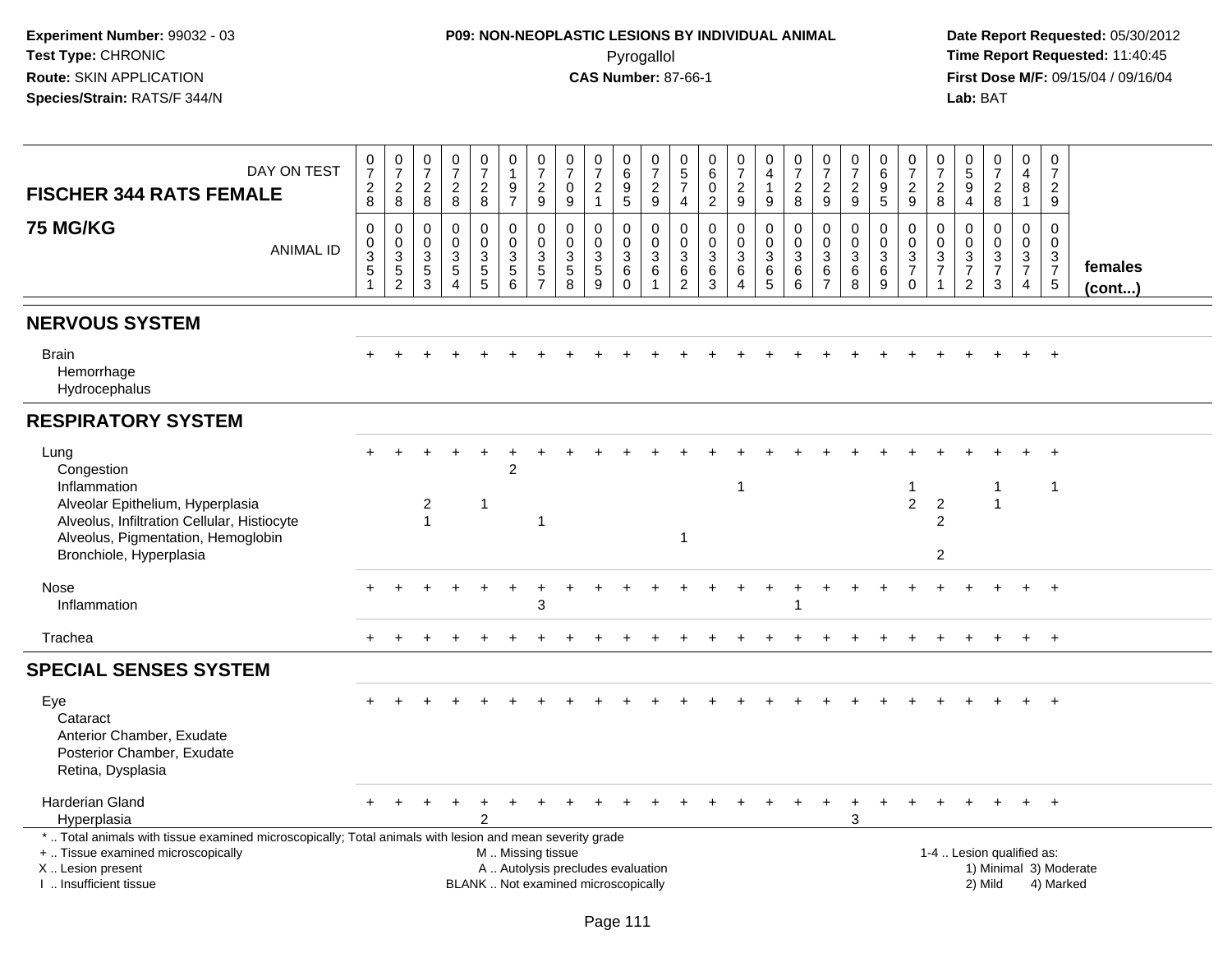#### **P09: NON-NEOPLASTIC LESIONS BY INDIVIDUAL ANIMAL**Pyrogallol **Time Report Requested:** 11:40:45

 **Date Report Requested:** 05/30/2012 **First Dose M/F:** 09/15/04 / 09/16/04 Lab: BAT **Lab:** BAT

| DAY ON TEST<br><b>FISCHER 344 RATS FEMALE</b> | 0<br>$\overline{\phantom{a}}$<br>$\boldsymbol{2}$<br>8 | 0<br>$\rightarrow$<br>$\overline{\mathbf{c}}$<br>8 | 0<br>$\boldsymbol{2}$<br>8        | 0<br>$\overline{c}$<br>8                                 | $\mathbf{0}$<br>$\overline{2}$<br>8 | 0<br>$\frac{9}{7}$                   | $\cup$<br>$\overline{ }$<br>$\frac{2}{9}$               | $\mathbf 0$<br>$\overline{ }$<br>$\pmb{0}$<br>$\boldsymbol{9}$ | $\mathbf{0}$<br>2             | 0<br>6<br>$\boldsymbol{9}$<br>5 | 0<br>$\overline{ }$<br>$\overline{c}$<br>9 | O<br>$\mathbf 5$<br>$\rightarrow$<br>$\overline{4}$    | 0<br>$\,6\,$<br>$\pmb{0}$<br>$\overline{2}$ | $\frac{0}{7}$<br>$\frac{2}{9}$                            | 0<br>$\overline{4}$<br>$\boldsymbol{9}$ | 0<br>$\overline{ }$<br>$\overline{c}$<br>8 | $\overline{ }$<br>$\boldsymbol{2}$<br>9     | 0<br>$\overline{ }$<br>$\frac{2}{9}$ | $\overline{0}$<br>6<br>$\boldsymbol{9}$<br>5                       | $\mathbf 0$<br>$\overline{\mathbf{c}}$<br>$\boldsymbol{9}$ | $\mathbf{0}$<br>$\overline{c}$<br>$\,8\,$  | $\mathbf{0}$<br>$\,$ 5 $\,$<br>$\boldsymbol{9}$<br>$\overline{4}$               | 0<br>$\overline{ }$<br>$_{8}^2$    | 0<br>$\overline{a}$<br>8                                | ∠<br>9                                  |                   |
|-----------------------------------------------|--------------------------------------------------------|----------------------------------------------------|-----------------------------------|----------------------------------------------------------|-------------------------------------|--------------------------------------|---------------------------------------------------------|----------------------------------------------------------------|-------------------------------|---------------------------------|--------------------------------------------|--------------------------------------------------------|---------------------------------------------|-----------------------------------------------------------|-----------------------------------------|--------------------------------------------|---------------------------------------------|--------------------------------------|--------------------------------------------------------------------|------------------------------------------------------------|--------------------------------------------|---------------------------------------------------------------------------------|------------------------------------|---------------------------------------------------------|-----------------------------------------|-------------------|
| <b>75 MG/KG</b><br><b>ANIMAL ID</b>           | 0<br>0<br>$\ensuremath{\mathsf{3}}$<br>5               | $\mathbf 0$<br>3<br>5<br>$\sim$                    | $\pmb{0}$<br>3<br>$\sqrt{5}$<br>3 | 0<br>$\pmb{0}$<br>3<br>$5\phantom{.0}$<br>$\overline{4}$ | 0<br>0<br>3<br>$5\phantom{.0}$<br>5 | 0<br>$\pmb{0}$<br>$\frac{3}{5}$<br>6 | $\pmb{0}$<br>$\sqrt{3}$<br>$\sqrt{5}$<br>$\overline{ }$ | 0<br>$\pmb{0}$<br>3<br>5<br>8                                  | 0<br>$\pmb{0}$<br>3<br>5<br>9 | $\mathsf 0$<br>$\sqrt{3}$<br>6  | 0<br>$\pmb{0}$<br>3<br>6                   | $\mathbf 0$<br>$\mathbf{3}$<br>$\,6$<br>$\overline{2}$ | 0<br>$\pmb{0}$<br>$^3$ 6<br>$\mathbf{3}$    | 0<br>$\pmb{0}$<br>$\sqrt{3}$<br>$\,6\,$<br>$\overline{4}$ | 0<br>$\pmb{0}$<br>$^3$ 6<br>5           | 0<br>$\pmb{0}$<br>$\sqrt{3}$<br>$\,6$<br>6 | $\pmb{0}$<br>3<br>$\,6\,$<br>$\overline{ }$ | 0<br>3<br>6<br>8                     | $\overline{0}$<br>$\pmb{0}$<br>$\ensuremath{\mathsf{3}}$<br>6<br>9 | 0<br>$\mathbf 0$<br>3<br>$\rightarrow$<br>$\mathbf 0$      | $\pmb{0}$<br>$\mathbf{3}$<br>$\rightarrow$ | 0<br>$\pmb{0}$<br>$\ensuremath{\mathsf{3}}$<br>$\overline{ }$<br>$\overline{2}$ | 0<br>0<br>3<br>$\overline{ }$<br>3 | 0<br>$\pmb{0}$<br>3<br>$\overline{ }$<br>$\overline{4}$ | 0<br>3<br>$\overline{\phantom{0}}$<br>5 | females<br>(cont) |
| Inflammation<br>Pigmentation, Porphyrin       |                                                        |                                                    |                                   |                                                          |                                     |                                      |                                                         |                                                                |                               |                                 |                                            |                                                        |                                             |                                                           |                                         | 3                                          |                                             |                                      |                                                                    |                                                            |                                            |                                                                                 |                                    |                                                         |                                         |                   |
| <b>URINARY SYSTEM</b>                         |                                                        |                                                    |                                   |                                                          |                                     |                                      |                                                         |                                                                |                               |                                 |                                            |                                                        |                                             |                                                           |                                         |                                            |                                             |                                      |                                                                    |                                                            |                                            |                                                                                 |                                    |                                                         |                                         |                   |
| Kidney<br>Nephropathy                         |                                                        |                                                    |                                   | 2                                                        |                                     |                                      | 2                                                       | 2                                                              |                               |                                 | ာ                                          |                                                        |                                             |                                                           |                                         | 3                                          |                                             | $\mathcal{P}$                        | $\mathcal{P}$                                                      | $\mathcal{P}$                                              | 2                                          |                                                                                 | $+$<br>2                           | $+$                                                     | $\overline{ }$                          |                   |
| <b>Urinary Bladder</b>                        |                                                        |                                                    |                                   |                                                          |                                     |                                      |                                                         |                                                                |                               |                                 |                                            |                                                        |                                             |                                                           |                                         |                                            |                                             |                                      |                                                                    |                                                            |                                            |                                                                                 |                                    | $+$                                                     | $\pm$                                   |                   |

\* .. Total animals with tissue examined microscopically; Total animals with lesion and mean severity grade

+ .. Tissue examined microscopically

X .. Lesion present

I .. Insufficient tissue

 M .. Missing tissueA .. Autolysis precludes evaluation

BLANK .. Not examined microscopically 2) Mild 4) Marked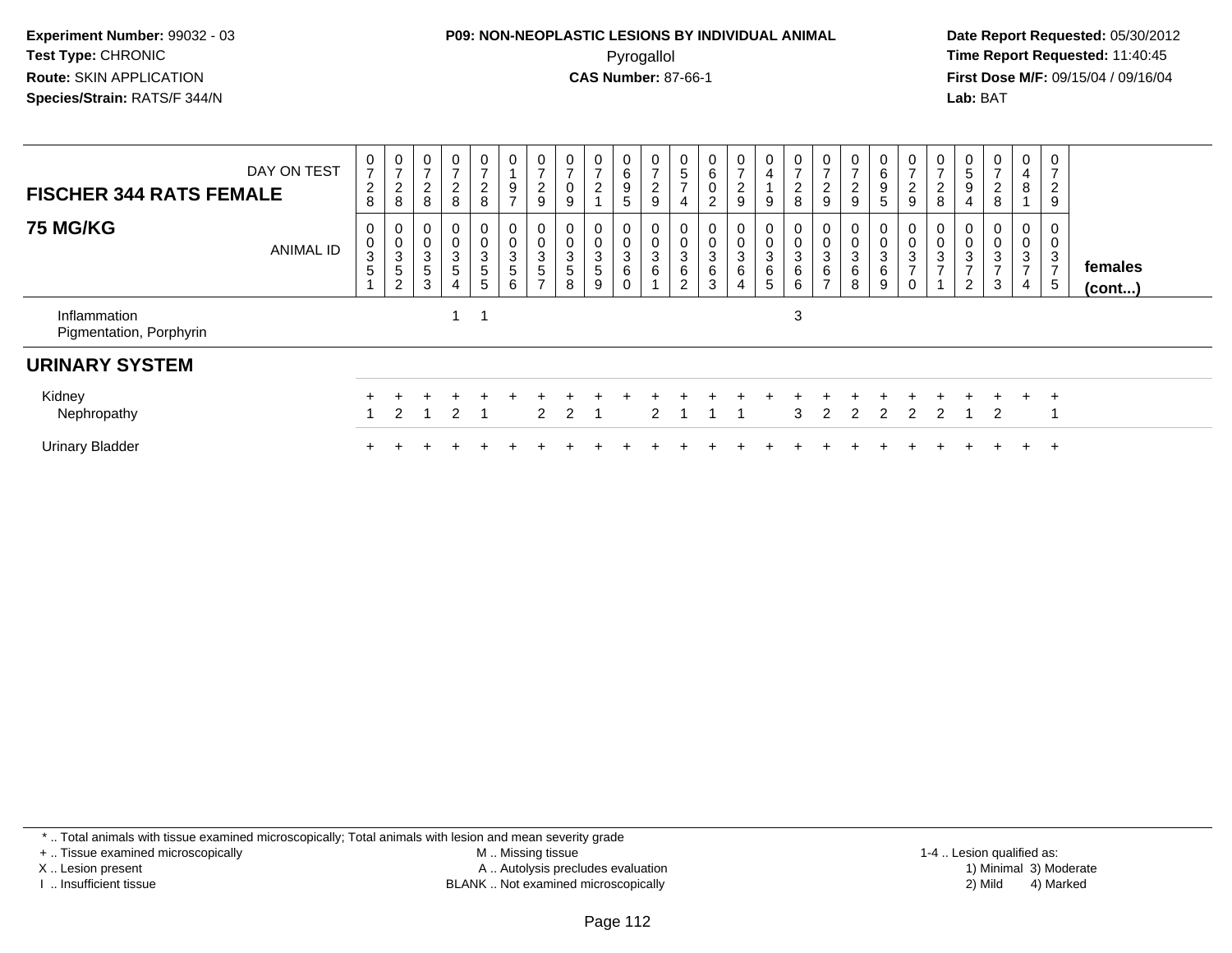#### **P09: NON-NEOPLASTIC LESIONS BY INDIVIDUAL ANIMAL**Pyrogallol **Time Report Requested:** 11:40:45

 **Date Report Requested:** 05/30/2012 **First Dose M/F:** 09/15/04 / 09/16/04 Lab: BAT **Lab:** BAT

| $\frac{0}{7}$<br>$\mathbf{1}$<br>$\overline{2}$             | $\frac{0}{7}$<br>$\frac{2}{8}$                                              | $\frac{0}{7}$<br>$\overline{2}$<br>8                             | 0<br>$\,6\,$<br>$\ensuremath{\mathsf{3}}$<br>$\overline{2}$       | $\frac{0}{7}$<br>$_{8}^2$                            | $\frac{0}{7}$<br>$\frac{2}{8}$                                | $\begin{array}{c} 0 \\ 6 \\ 7 \end{array}$<br>$\overline{2}$                 | $\frac{0}{7}$<br>$\frac{2}{8}$                        | $\frac{0}{7}$<br>$\frac{2}{9}$                                  | $\frac{0}{7}$<br>$\frac{2}{9}$                                            | $\frac{0}{7}$<br>$\frac{2}{8}$            | $\frac{0}{7}$<br>$\frac{2}{9}$                      | 0<br>$\,6\,$<br>$\,6\,$<br>$6\phantom{a}$                                 | $\frac{0}{7}$<br>$\frac{2}{9}$                                    | $\begin{array}{c} 0 \\ 5 \\ 9 \end{array}$<br>$\mathsf{O}\xspace$                   | 0<br>$\overline{\mathbf{4}}$<br>$\overline{\mathbf{4}}$<br>9                   | $\frac{0}{7}$<br>$\frac{2}{8}$                                                                | $\frac{0}{7}$<br>$\frac{2}{9}$                                      | $\begin{array}{c} 0 \\ 6 \\ 7 \end{array}$<br>$\overline{2}$ | 0<br>$\,6\,$<br>$\overline{7}$<br>$\overline{4}$                      | $\frac{0}{7}$<br>$\frac{2}{8}$                                             | $\frac{0}{7}$<br>$\frac{2}{8}$                                                                | $\frac{0}{7}$<br>$\frac{2}{9}$                     | $\begin{array}{c} 0 \\ 6 \end{array}$<br>$\mathbf{1}$<br>$\overline{7}$  | 0<br>$\overline{7}$<br>$\overline{a}$<br>8                                 |              |                                                                                                    |                          |
|-------------------------------------------------------------|-----------------------------------------------------------------------------|------------------------------------------------------------------|-------------------------------------------------------------------|------------------------------------------------------|---------------------------------------------------------------|------------------------------------------------------------------------------|-------------------------------------------------------|-----------------------------------------------------------------|---------------------------------------------------------------------------|-------------------------------------------|-----------------------------------------------------|---------------------------------------------------------------------------|-------------------------------------------------------------------|-------------------------------------------------------------------------------------|--------------------------------------------------------------------------------|-----------------------------------------------------------------------------------------------|---------------------------------------------------------------------|--------------------------------------------------------------|-----------------------------------------------------------------------|----------------------------------------------------------------------------|-----------------------------------------------------------------------------------------------|----------------------------------------------------|--------------------------------------------------------------------------|----------------------------------------------------------------------------|--------------|----------------------------------------------------------------------------------------------------|--------------------------|
| $\mathbf 0$<br>$\pmb{0}$<br>$\frac{3}{7}$<br>$6\phantom{1}$ | $\mathbf 0$<br>$\begin{array}{c} 0 \\ 3 \\ 7 \end{array}$<br>$\overline{7}$ | $\mathbf 0$<br>$\mathbf 0$<br>$\mathsf 3$<br>$\overline{7}$<br>8 | $\mathbf 0$<br>$\mathbf 0$<br>$\mathbf{3}$<br>$\overline{7}$<br>9 | 0<br>$\mathbf 0$<br>$\mathbf{3}$<br>8<br>$\mathbf 0$ | $\pmb{0}$<br>$\mathbf 0$<br>$\mathbf{3}$<br>8<br>$\mathbf{1}$ | $_{\rm 0}^{\rm 0}$<br>$\ensuremath{\mathsf{3}}$<br>$\bf 8$<br>$\overline{2}$ | $\pmb{0}$<br>$\pmb{0}$<br>$\frac{3}{8}$<br>$\sqrt{3}$ | $\mathbf 0$<br>$\mathbf 0$<br>$\sqrt{3}$<br>8<br>$\overline{4}$ | 0<br>$\mathbf 0$<br>$\ensuremath{\mathsf{3}}$<br>$\, 8$<br>$\overline{5}$ | 0<br>$\mathbf 0$<br>$\mathsf 3$<br>8<br>6 | 0<br>$\pmb{0}$<br>$\sqrt{3}$<br>8<br>$\overline{7}$ | $\mathbf 0$<br>$\mathsf{O}\xspace$<br>$\ensuremath{\mathsf{3}}$<br>8<br>8 | $\pmb{0}$<br>$\pmb{0}$<br>$\sqrt{3}$<br>$\bf 8$<br>$\overline{9}$ | $\mathbf 0$<br>$\mathsf{O}\xspace$<br>$\ensuremath{\mathsf{3}}$<br>9<br>$\mathbf 0$ | $\mathbf 0$<br>$\mathbf 0$<br>$\sqrt{3}$<br>$\boldsymbol{9}$<br>$\overline{1}$ | $\mathbf 0$<br>$\mathbf 0$<br>$\ensuremath{\mathsf{3}}$<br>$\boldsymbol{9}$<br>$\overline{c}$ | $\mathbf 0$<br>$\mathbf 0$<br>$\mathbf{3}$<br>$\boldsymbol{9}$<br>3 | 0<br>$\mathbf 0$<br>$\mathbf{3}$<br>9<br>$\overline{4}$      | 0<br>$\mathbf 0$<br>$\ensuremath{\mathsf{3}}$<br>9<br>$5\phantom{.0}$ | 0<br>$\pmb{0}$<br>$\ensuremath{\mathsf{3}}$<br>$\boldsymbol{9}$<br>$\,6\,$ | $\mathbf 0$<br>$\mathbf 0$<br>$\ensuremath{\mathsf{3}}$<br>$\boldsymbol{9}$<br>$\overline{7}$ | $\mathbf 0$<br>$\mathbf 0$<br>$\sqrt{3}$<br>9<br>8 | 0<br>$\mathbf 0$<br>$\mathbf{3}$<br>$\boldsymbol{9}$<br>$\boldsymbol{9}$ | $\mathbf 0$<br>$\mathbf 0$<br>$\overline{4}$<br>$\mathbf 0$<br>$\mathbf 0$ |              |                                                                                                    |                          |
|                                                             |                                                                             |                                                                  |                                                                   |                                                      |                                                               |                                                                              |                                                       |                                                                 |                                                                           |                                           |                                                     |                                                                           |                                                                   |                                                                                     |                                                                                |                                                                                               |                                                                     |                                                              |                                                                       |                                                                            |                                                                                               |                                                    |                                                                          |                                                                            |              |                                                                                                    |                          |
|                                                             |                                                                             |                                                                  |                                                                   |                                                      |                                                               |                                                                              |                                                       |                                                                 |                                                                           |                                           |                                                     |                                                                           |                                                                   |                                                                                     |                                                                                |                                                                                               |                                                                     |                                                              |                                                                       |                                                                            |                                                                                               |                                                    |                                                                          |                                                                            | 50           |                                                                                                    |                          |
|                                                             |                                                                             |                                                                  |                                                                   |                                                      |                                                               |                                                                              |                                                       |                                                                 |                                                                           |                                           |                                                     |                                                                           |                                                                   |                                                                                     |                                                                                |                                                                                               |                                                                     |                                                              |                                                                       |                                                                            |                                                                                               |                                                    |                                                                          | $\ddot{}$                                                                  | 50           | 2, 1.0                                                                                             |                          |
|                                                             |                                                                             |                                                                  |                                                                   |                                                      |                                                               |                                                                              |                                                       |                                                                 |                                                                           |                                           |                                                     |                                                                           |                                                                   |                                                                                     |                                                                                |                                                                                               |                                                                     |                                                              |                                                                       |                                                                            |                                                                                               |                                                    |                                                                          |                                                                            | 50           | 1                                                                                                  |                          |
|                                                             |                                                                             |                                                                  |                                                                   |                                                      |                                                               |                                                                              |                                                       |                                                                 |                                                                           |                                           |                                                     |                                                                           |                                                                   |                                                                                     |                                                                                |                                                                                               |                                                                     | X                                                            |                                                                       |                                                                            |                                                                                               | $\boldsymbol{\mathsf{X}}$                          |                                                                          | $+$                                                                        | 50           | $5\phantom{.0}$                                                                                    |                          |
|                                                             |                                                                             |                                                                  |                                                                   |                                                      |                                                               |                                                                              |                                                       |                                                                 |                                                                           |                                           |                                                     |                                                                           |                                                                   |                                                                                     |                                                                                |                                                                                               |                                                                     |                                                              |                                                                       |                                                                            |                                                                                               |                                                    |                                                                          |                                                                            | 50           |                                                                                                    |                          |
|                                                             |                                                                             |                                                                  |                                                                   |                                                      |                                                               |                                                                              |                                                       |                                                                 |                                                                           |                                           |                                                     |                                                                           |                                                                   |                                                                                     |                                                                                |                                                                                               |                                                                     |                                                              |                                                                       |                                                                            |                                                                                               |                                                    |                                                                          | $\ddot{}$                                                                  | 50           |                                                                                                    |                          |
|                                                             |                                                                             |                                                                  |                                                                   |                                                      |                                                               |                                                                              |                                                       |                                                                 |                                                                           |                                           |                                                     |                                                                           |                                                                   |                                                                                     |                                                                                |                                                                                               |                                                                     |                                                              |                                                                       |                                                                            |                                                                                               |                                                    |                                                                          |                                                                            | 50           |                                                                                                    |                          |
| $\boldsymbol{\mathsf{X}}$<br>3                              |                                                                             |                                                                  |                                                                   | 3                                                    | $\boldsymbol{\mathsf{X}}$<br>$\mathbf{1}$                     | X<br>$\overline{1}$                                                          |                                                       |                                                                 | X<br>$\mathbf{1}$                                                         | $\overline{1}$                            | $\overline{1}$                                      |                                                                           | Х<br>$\mathbf{1}$                                                 |                                                                                     |                                                                                | $\mathsf X$                                                                                   | 1                                                                   | X                                                            |                                                                       | X<br>$\mathsf X$<br>$\mathbf 1$                                            |                                                                                               | 3<br>-1<br>$\boldsymbol{2}$                        | 3<br>X                                                                   | $\ddot{}$<br>$\overline{2}$<br>$\mathsf{X}$                                | 50           | 2.7<br>3<br>4<br>3.0<br>1<br>$\mathbf{1}$<br>2.5<br>4<br>1.0<br>$\mathbf 1$<br>$\overline{7}$<br>4 |                          |
|                                                             |                                                                             |                                                                  | $X$ $X$                                                           |                                                      |                                                               | $\mathsf{X}$                                                                 |                                                       | $X$ $X$                                                         |                                                                           |                                           |                                                     |                                                                           |                                                                   |                                                                                     | $X$ $X$ $X$ $X$                                                                |                                                                                               |                                                                     |                                                              | $X$ $X$                                                               |                                                                            |                                                                                               |                                                    | $\mathsf{X}$                                                             | $X$ $X$                                                                    | $\mathsf{X}$ |                                                                                                    | * TOTALS<br>34<br>16 1.1 |

\* .. Total animals with tissue examined microscopically; Total animals with lesion and mean severity grade

+ .. Tissue examined microscopically

X .. Lesion present

I .. Insufficient tissue

M .. Missing tissue

A .. Autolysis precludes evaluation

BLANK .. Not examined microscopically 2) Mild 4) Marked

1-4 .. Lesion qualified as:<br>1) Minimal 3) Moderate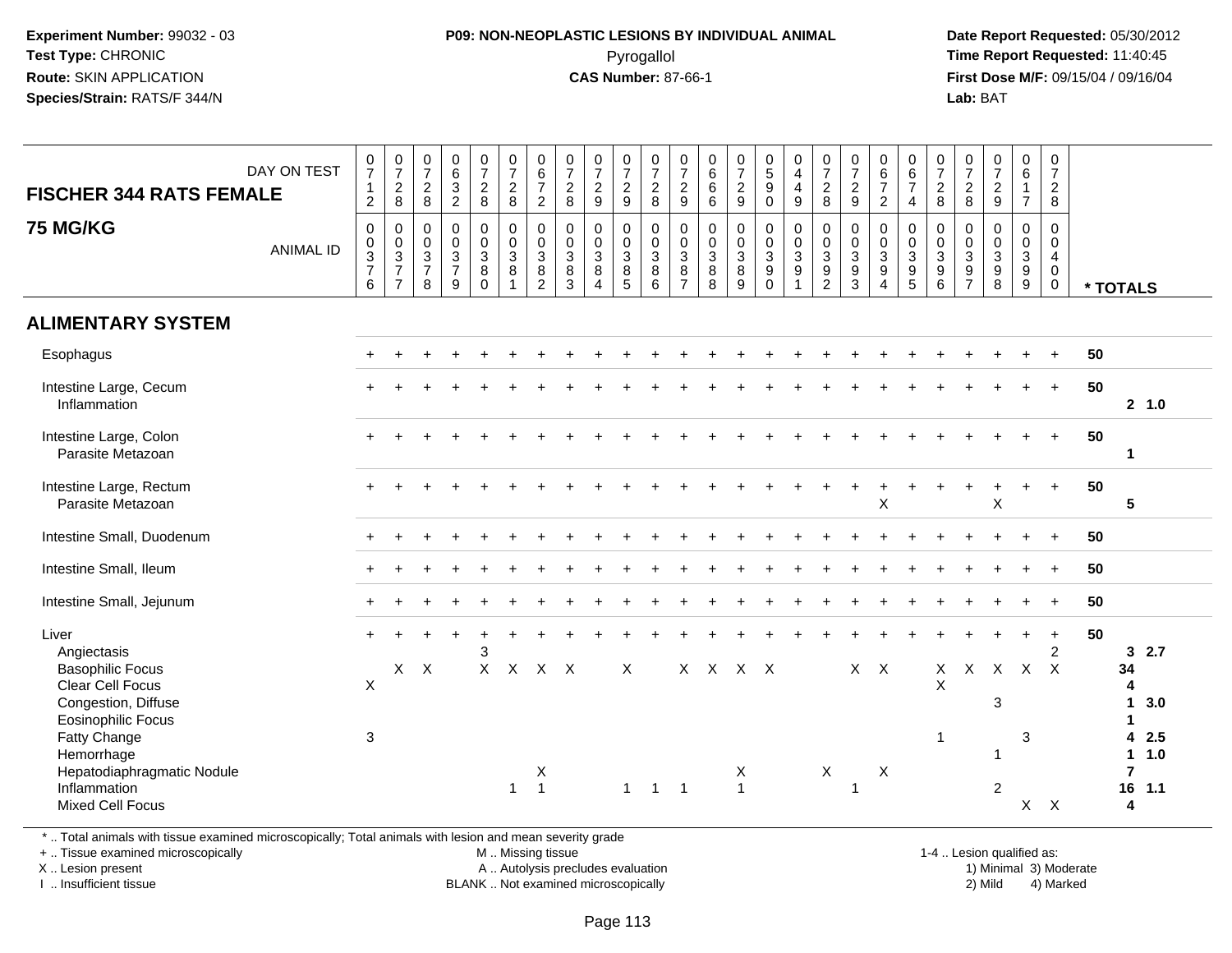#### **P09: NON-NEOPLASTIC LESIONS BY INDIVIDUAL ANIMAL**Pyrogallol **Time Report Requested:** 11:40:45

| DAY ON TEST<br><b>FISCHER 344 RATS FEMALE</b>                                                                                                                                                 | $\frac{0}{7}$<br>$\mathbf{1}$<br>$\overline{c}$ | $\frac{0}{7}$<br>$\frac{2}{8}$                               | $\frac{0}{7}$<br>$\overline{c}$<br>8             | $\pmb{0}$<br>$\,6\,$<br>$\frac{3}{2}$                   | $\begin{array}{c} 0 \\ 7 \end{array}$<br>$\frac{2}{8}$                            | $\begin{array}{c} 0 \\ 7 \end{array}$<br>$\frac{2}{8}$        | $\begin{array}{c} 0 \\ 6 \end{array}$<br>$\overline{7}$<br>$\overline{2}$ | $\frac{0}{7}$<br>$\mathbf 2$<br>8                                        | $\frac{0}{7}$<br>$\frac{2}{9}$                                          | $\frac{0}{7}$<br>$\overline{c}$<br>9                            | $\frac{0}{7}$<br>$_{\rm 8}^2$                      | $\begin{array}{c} 0 \\ 7 \end{array}$<br>$\frac{2}{9}$        | 0<br>$\overline{6}$<br>$\,6$<br>$\,6\,$       | $\frac{0}{7}$<br>$\sqrt{2}$<br>$9\,$                    | $\begin{array}{c} 0 \\ 5 \end{array}$<br>$\overline{9}$<br>$\mathsf 0$ | $\begin{smallmatrix}0\0\4\end{smallmatrix}$<br>$\overline{4}$<br>$9\,$           | $\frac{0}{7}$<br>$\sqrt{2}$<br>8              | $\frac{0}{7}$<br>$\frac{2}{9}$                                | $\mathbf 0$<br>$\overline{6}$<br>$\overline{7}$<br>$\overline{2}$                     | $\begin{array}{c} 0 \\ 6 \end{array}$<br>$\overline{7}$<br>$\overline{4}$ | $\frac{0}{7}$<br>$\frac{2}{8}$                      | $\frac{0}{7}$<br>$\boldsymbol{2}$<br>8                 | $\begin{smallmatrix}0\\7\end{smallmatrix}$<br>$\frac{2}{9}$         | $_{6}^{\rm 0}$<br>$\overline{7}$                                       | $\pmb{0}$<br>$\overline{7}$<br>$\frac{2}{8}$                             |                        |                                      |            |
|-----------------------------------------------------------------------------------------------------------------------------------------------------------------------------------------------|-------------------------------------------------|--------------------------------------------------------------|--------------------------------------------------|---------------------------------------------------------|-----------------------------------------------------------------------------------|---------------------------------------------------------------|---------------------------------------------------------------------------|--------------------------------------------------------------------------|-------------------------------------------------------------------------|-----------------------------------------------------------------|----------------------------------------------------|---------------------------------------------------------------|-----------------------------------------------|---------------------------------------------------------|------------------------------------------------------------------------|----------------------------------------------------------------------------------|-----------------------------------------------|---------------------------------------------------------------|---------------------------------------------------------------------------------------|---------------------------------------------------------------------------|-----------------------------------------------------|--------------------------------------------------------|---------------------------------------------------------------------|------------------------------------------------------------------------|--------------------------------------------------------------------------|------------------------|--------------------------------------|------------|
| <b>75 MG/KG</b><br><b>ANIMAL ID</b>                                                                                                                                                           | $\mathbf 0$<br>$0$<br>$3$<br>$7$<br>$6$         | $\pmb{0}$<br>$\begin{array}{c} 0 \\ 3 \\ 7 \\ 7 \end{array}$ | $\mathbf 0$<br>$\mathbf 0$<br>$\frac{3}{7}$<br>8 | 0<br>$\mathsf 0$<br>$\mathbf{3}$<br>$\overline{7}$<br>9 | $\pmb{0}$<br>$\mathsf{O}\xspace$<br>$\overline{3}$<br>$\overline{8}$ <sup>8</sup> | 0<br>$\mathbf 0$<br>$\mathbf{3}$<br>$\bf 8$<br>$\overline{1}$ | $\pmb{0}$<br>$\mathbf 0$<br>$\overline{3}$<br>$\frac{8}{2}$               | 0<br>$\mathbf 0$<br>$\mathbf{3}$<br>$\bf 8$<br>3                         | $\mathbf 0$<br>$\pmb{0}$<br>$\overline{3}$<br>$\bf 8$<br>$\overline{4}$ | $\mathbf 0$<br>$\pmb{0}$<br>$\mathbf{3}$<br>$\overline{8}$<br>5 | 0<br>$\mathbf 0$<br>$\overline{3}$<br>$\bf 8$<br>6 | $\mathbf 0$<br>$\mathbf 0$<br>$\overline{3}$<br>$\frac{8}{7}$ | $\mathbf 0$<br>$\pmb{0}$<br>3<br>$\bf 8$<br>8 | $\mathbf 0$<br>$\pmb{0}$<br>$\mathbf{3}$<br>$\, 8$<br>9 | 0<br>$\mathbf 0$<br>$\mathbf{3}$<br>$\overline{9}$<br>$\Omega$         | $\mathsf 0$<br>$\mathbf 0$<br>$\overline{3}$<br>$\overline{9}$<br>$\overline{1}$ | $\mathbf 0$<br>$\frac{0}{3}$<br>$\frac{9}{2}$ | $\mathbf 0$<br>$\mathbf 0$<br>$\overline{3}$<br>$\frac{9}{3}$ | $\Omega$<br>$\mathbf 0$<br>$\mathbf{3}$<br>$\boldsymbol{9}$<br>$\boldsymbol{\Lambda}$ | 0<br>$\mathbf 0$<br>$\mathsf 3$<br>$\frac{9}{5}$                          | $\mathbf 0$<br>$\mathbf 0$<br>3<br>$\mathsf g$<br>6 | $\Omega$<br>$\mathsf 0$<br>$\sqrt{3}$<br>$\frac{9}{7}$ | $\mathbf 0$<br>$\mathbf 0$<br>$\overline{3}$<br>$\overline{9}$<br>8 | $\mathbf 0$<br>$\mathsf{O}\xspace$<br>$\overline{3}$<br>$\overline{9}$ | $\mathbf 0$<br>$\pmb{0}$<br>$\overline{4}$<br>$\mathbf 0$<br>$\mathbf 0$ |                        | * TOTALS                             |            |
| Bile Duct, Hyperplasia<br>Hepatocyte, Regeneration<br>Hepatocyte, Vacuolization Cytoplasmic<br>Portal, Fibrosis<br>Serosa, Fibrosis                                                           | $1 -$                                           | $\overline{1}$                                               | -1                                               |                                                         |                                                                                   | 1                                                             | $\mathbf{1}$                                                              |                                                                          |                                                                         | $\mathbf{1}$                                                    |                                                    |                                                               |                                               |                                                         |                                                                        |                                                                                  |                                               |                                                               |                                                                                       |                                                                           | $\overline{2}$                                      |                                                        |                                                                     |                                                                        |                                                                          |                        | $7$ 1.0<br>1 1.0<br>6<br>1<br>$12.0$ | 1.2<br>1.0 |
| Mesentery<br>Necrosis                                                                                                                                                                         |                                                 |                                                              |                                                  |                                                         |                                                                                   |                                                               | $\ddot{}$<br>3                                                            |                                                                          |                                                                         |                                                                 | $\ddot{}$<br>3                                     |                                                               |                                               | $\ddot{}$<br>3                                          |                                                                        |                                                                                  |                                               |                                                               |                                                                                       |                                                                           |                                                     |                                                        |                                                                     |                                                                        |                                                                          | 10                     | 10 3.0                               |            |
| Pancreas<br>Acinus, Atrophy<br>Acinus, Hyperplasia<br>Duct, Cyst                                                                                                                              | $\overline{c}$                                  |                                                              |                                                  |                                                         |                                                                                   |                                                               |                                                                           |                                                                          | 3                                                                       | $\overline{c}$                                                  | $\overline{2}$<br>$\overline{c}$                   | -1                                                            |                                               |                                                         |                                                                        | $\mathbf 1$                                                                      | $\overline{c}$                                |                                                               |                                                                                       |                                                                           |                                                     |                                                        |                                                                     |                                                                        | $\overline{2}$                                                           | 50                     | $15$ 1.5<br>52.0<br>2.5              |            |
| <b>Salivary Glands</b>                                                                                                                                                                        |                                                 |                                                              |                                                  |                                                         |                                                                                   |                                                               |                                                                           |                                                                          |                                                                         |                                                                 |                                                    |                                                               |                                               |                                                         |                                                                        |                                                                                  |                                               |                                                               |                                                                                       |                                                                           |                                                     |                                                        |                                                                     |                                                                        |                                                                          | 50                     |                                      |            |
| Stomach, Forestomach<br>Inflammation<br>Ulcer<br>Epithelium, Hyperplasia                                                                                                                      | $\overline{\mathbf{4}}$                         |                                                              |                                                  |                                                         |                                                                                   |                                                               |                                                                           |                                                                          |                                                                         |                                                                 |                                                    |                                                               |                                               |                                                         |                                                                        |                                                                                  |                                               |                                                               |                                                                                       | 4                                                                         |                                                     |                                                        |                                                                     |                                                                        |                                                                          | 50                     | $3 \t1.7$<br>3<br>32.3               | 4.0        |
| Stomach, Glandular<br>Inflammation<br>Epithelium, Cyst                                                                                                                                        |                                                 | $\mathbf{1}$                                                 |                                                  |                                                         |                                                                                   |                                                               |                                                                           |                                                                          |                                                                         |                                                                 |                                                    |                                                               |                                               |                                                         |                                                                        |                                                                                  |                                               |                                                               |                                                                                       | 1                                                                         |                                                     |                                                        |                                                                     |                                                                        |                                                                          | 50                     | 2, 1.0<br>$1 1.0$                    |            |
| <b>CARDIOVASCULAR SYSTEM</b>                                                                                                                                                                  |                                                 |                                                              |                                                  |                                                         |                                                                                   |                                                               |                                                                           |                                                                          |                                                                         |                                                                 |                                                    |                                                               |                                               |                                                         |                                                                        |                                                                                  |                                               |                                                               |                                                                                       |                                                                           |                                                     |                                                        |                                                                     |                                                                        |                                                                          |                        |                                      |            |
| <b>Blood Vessel</b>                                                                                                                                                                           |                                                 |                                                              |                                                  |                                                         |                                                                                   |                                                               |                                                                           |                                                                          |                                                                         |                                                                 |                                                    |                                                               |                                               |                                                         |                                                                        |                                                                                  |                                               |                                                               |                                                                                       |                                                                           |                                                     |                                                        |                                                                     |                                                                        |                                                                          | 50                     |                                      |            |
| Heart                                                                                                                                                                                         |                                                 |                                                              |                                                  |                                                         |                                                                                   |                                                               |                                                                           |                                                                          |                                                                         |                                                                 |                                                    |                                                               |                                               |                                                         |                                                                        |                                                                                  |                                               |                                                               |                                                                                       |                                                                           |                                                     |                                                        |                                                                     |                                                                        |                                                                          | 50                     |                                      |            |
| *  Total animals with tissue examined microscopically; Total animals with lesion and mean severity grade<br>+  Tissue examined microscopically<br>X  Lesion present<br>I. Insufficient tissue |                                                 |                                                              |                                                  |                                                         |                                                                                   | M  Missing tissue                                             |                                                                           | A  Autolysis precludes evaluation<br>BLANK  Not examined microscopically |                                                                         |                                                                 |                                                    |                                                               |                                               |                                                         |                                                                        |                                                                                  |                                               |                                                               |                                                                                       |                                                                           |                                                     |                                                        | 1-4  Lesion qualified as:<br>2) Mild                                |                                                                        | 4) Marked                                                                | 1) Minimal 3) Moderate |                                      |            |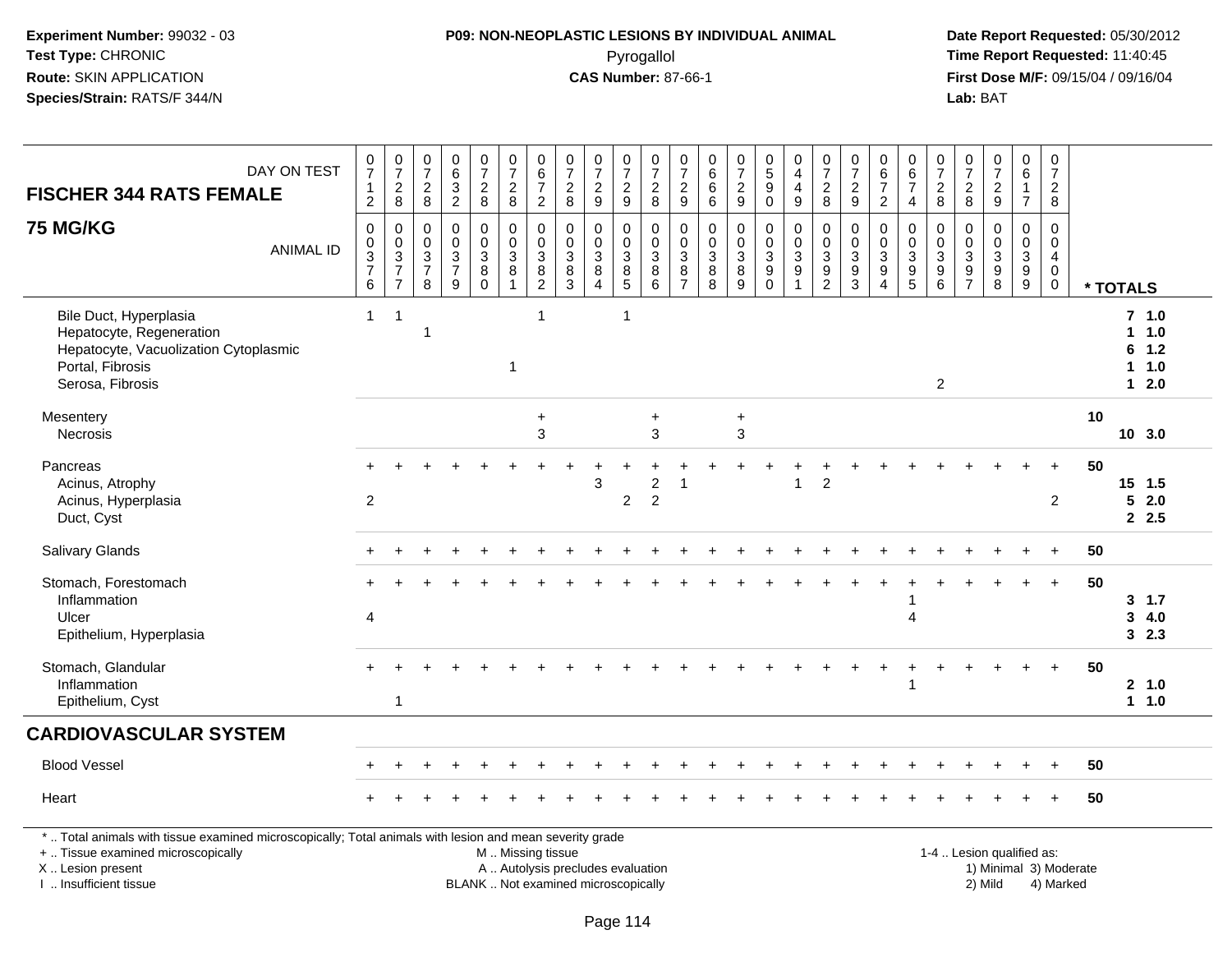#### **P09: NON-NEOPLASTIC LESIONS BY INDIVIDUAL ANIMAL**Pyrogallol **Time Report Requested:** 11:40:45

 **Date Report Requested:** 05/30/2012 **First Dose M/F:** 09/15/04 / 09/16/04 Lab: BAT **Lab:** BAT

| <b>FISCHER 344 RATS FEMALE</b>                                                                                                                                 | DAY ON TEST      | $\frac{0}{7}$<br>$\mathbf 1$<br>$\overline{2}$ | $\begin{array}{c} 0 \\ 7 \end{array}$<br>$\frac{2}{8}$            | $\frac{0}{7}$<br>$\overline{\mathbf{c}}$<br>8 | $\mathbf 0$<br>6<br>$\sqrt{3}$<br>$\overline{2}$                | $\frac{0}{7}$<br>$_{\rm 8}^2$                     | $\frac{0}{7}$<br>$\frac{2}{8}$                     | $\begin{array}{c} 0 \\ 6 \\ 7 \end{array}$<br>$\overline{2}$       | $\frac{0}{7}$<br>$\frac{2}{8}$                       | $\frac{0}{7}$<br>$\frac{2}{9}$                                          | $\begin{array}{c} 0 \\ 7 \end{array}$<br>$\frac{2}{9}$ | $\frac{0}{7}$<br>$\frac{2}{8}$                     | 0<br>$\overline{7}$<br>$\frac{2}{9}$          | 0<br>$\,6\,$<br>$\,6\,$<br>6                         | $\frac{0}{7}$<br>$\frac{2}{9}$               | $\begin{array}{c} 0 \\ 5 \\ 9 \end{array}$<br>$\Omega$      | 0<br>$\overline{4}$<br>$\overline{\mathbf{4}}$<br>9            | $\pmb{0}$<br>$\overline{7}$<br>$\frac{2}{8}$                  | $\frac{0}{7}$<br>$\frac{2}{9}$                                    | $0$<br>6<br>7<br>$\overline{2}$  | $\begin{array}{c} 0 \\ 6 \\ 7 \end{array}$<br>$\overline{4}$ | $\begin{array}{c} 0 \\ 7 \end{array}$<br>$\frac{2}{8}$    | $\begin{array}{c} 0 \\ 7 \end{array}$<br>$\begin{array}{c} 2 \\ 8 \end{array}$ | $\frac{0}{7}$<br>$\frac{2}{9}$                       | $\begin{array}{c} 0 \\ 6 \end{array}$<br>$\mathbf{1}$<br>$\overline{7}$ | $\begin{array}{c} 0 \\ 7 \end{array}$<br>$\frac{2}{8}$                          |          |                                       |                             |  |
|----------------------------------------------------------------------------------------------------------------------------------------------------------------|------------------|------------------------------------------------|-------------------------------------------------------------------|-----------------------------------------------|-----------------------------------------------------------------|---------------------------------------------------|----------------------------------------------------|--------------------------------------------------------------------|------------------------------------------------------|-------------------------------------------------------------------------|--------------------------------------------------------|----------------------------------------------------|-----------------------------------------------|------------------------------------------------------|----------------------------------------------|-------------------------------------------------------------|----------------------------------------------------------------|---------------------------------------------------------------|-------------------------------------------------------------------|----------------------------------|--------------------------------------------------------------|-----------------------------------------------------------|--------------------------------------------------------------------------------|------------------------------------------------------|-------------------------------------------------------------------------|---------------------------------------------------------------------------------|----------|---------------------------------------|-----------------------------|--|
| <b>75 MG/KG</b>                                                                                                                                                | <b>ANIMAL ID</b> | 0<br>0<br>3<br>$\overline{7}$<br>6             | $\mathbf 0$<br>$_{3}^{\rm 0}$<br>$\overline{7}$<br>$\overline{7}$ | 0<br>0<br>$\sqrt{3}$<br>$\overline{7}$<br>8   | $\mathbf 0$<br>$\mathbf 0$<br>$\sqrt{3}$<br>$\overline{7}$<br>9 | 0<br>$\mathbf 0$<br>$\mathbf{3}$<br>8<br>$\Omega$ | 0<br>$\mathsf{O}\xspace$<br>$\mathbf{3}$<br>8<br>1 | 0<br>$\pmb{0}$<br>$\ensuremath{\mathsf{3}}$<br>8<br>$\overline{2}$ | $\mathbf 0$<br>$\mathbf 0$<br>$\mathbf{3}$<br>8<br>3 | $\mathbf 0$<br>$\pmb{0}$<br>$\mathbf{3}$<br>8<br>$\boldsymbol{\Lambda}$ | 0<br>0<br>$\ensuremath{\mathsf{3}}$<br>8<br>5          | $\mathbf 0$<br>$\pmb{0}$<br>$\mathbf{3}$<br>8<br>6 | 0<br>0<br>$\mathbf{3}$<br>8<br>$\overline{7}$ | $\mathbf 0$<br>$\mathbf 0$<br>$\mathbf{3}$<br>8<br>8 | 0<br>$\pmb{0}$<br>$\sqrt{3}$<br>$\bf 8$<br>9 | $\mathbf 0$<br>$\mathbf 0$<br>$\mathbf{3}$<br>9<br>$\Omega$ | $\mathbf 0$<br>$\pmb{0}$<br>$\mathbf 3$<br>9<br>$\overline{1}$ | $\mathbf 0$<br>$\pmb{0}$<br>$\sqrt{3}$<br>9<br>$\overline{2}$ | $\mathbf 0$<br>$\pmb{0}$<br>$\mathbf{3}$<br>$\boldsymbol{9}$<br>3 | 0<br>0<br>3<br>9<br>4            | 0<br>$\pmb{0}$<br>$\mathbf{3}$<br>9<br>5                     | $\mathbf 0$<br>0<br>$\mathbf{3}$<br>$\boldsymbol{9}$<br>6 | $\mathbf 0$<br>$\pmb{0}$<br>$\sqrt{3}$<br>$\boldsymbol{9}$<br>$\overline{7}$   | $\mathbf 0$<br>$\mathbf 0$<br>$\mathbf{3}$<br>9<br>8 | $\mathbf 0$<br>$\mathbf 0$<br>$\mathbf{3}$<br>$9\,$<br>$\boldsymbol{9}$ | $\mathbf 0$<br>$\mathbf 0$<br>$\overline{4}$<br>$\boldsymbol{0}$<br>$\mathbf 0$ | * TOTALS |                                       |                             |  |
| Cardiomyopathy                                                                                                                                                 |                  | $\mathbf{1}$                                   | 2                                                                 | -1                                            | 2                                                               | $\overline{2}$                                    |                                                    | $\mathbf{1}$                                                       | $\overline{2}$                                       |                                                                         | $\overline{c}$                                         | -1                                                 |                                               | 3                                                    |                                              | $\overline{\mathbf{1}}$                                     |                                                                | $\mathbf{1}$                                                  |                                                                   | $\overline{1}$                   |                                                              | 1                                                         |                                                                                | -1                                                   | $\overline{2}$                                                          | $\overline{1}$                                                                  |          |                                       | 45 1.4                      |  |
| <b>ENDOCRINE SYSTEM</b>                                                                                                                                        |                  |                                                |                                                                   |                                               |                                                                 |                                                   |                                                    |                                                                    |                                                      |                                                                         |                                                        |                                                    |                                               |                                                      |                                              |                                                             |                                                                |                                                               |                                                                   |                                  |                                                              |                                                           |                                                                                |                                                      |                                                                         |                                                                                 |          |                                       |                             |  |
| <b>Adrenal Cortex</b><br>Atrophy<br>Degeneration, Cystic<br>Hematopoietic Cell Proliferation<br>Hemorrhage                                                     |                  |                                                |                                                                   | $\overline{c}$                                |                                                                 |                                                   |                                                    |                                                                    |                                                      |                                                                         |                                                        |                                                    |                                               |                                                      |                                              |                                                             |                                                                |                                                               |                                                                   | 3                                | 2                                                            |                                                           |                                                                                |                                                      |                                                                         | $\ddot{}$                                                                       | 50       | 1<br>$\mathbf{1}$<br>$\overline{2}$   | 2.0<br>2.0<br>2.0<br>2.5    |  |
| Hyperplasia<br>Hypertrophy<br>Vacuolization Cytoplasmic                                                                                                        |                  |                                                | 2                                                                 | $\mathbf 1$<br>$\overline{2}$                 |                                                                 | 1<br>$\overline{2}$                               | $\overline{2}$                                     | $\overline{2}$<br>$\mathbf 1$<br>$\mathbf{1}$                      | 1<br>$\overline{c}$                                  | $\overline{2}$                                                          | $\overline{2}$<br>$\mathbf{1}$                         | $\overline{2}$<br>$\overline{2}$                   | $\overline{1}$<br>3                           | $\mathbf 1$                                          |                                              | 3                                                           |                                                                | $\overline{2}$                                                | $\overline{c}$                                                    | $\overline{1}$<br>$\overline{c}$ |                                                              | $\overline{2}$                                            | -1                                                                             | 2<br>$\overline{\mathbf{1}}$<br>$\overline{2}$       | $\overline{c}$<br>$\overline{2}$                                        | $\overline{2}$<br>3                                                             |          | 29<br>21                              | 1.8<br>$1.4$<br>18 1.8      |  |
| Adrenal Medulla<br>Hyperplasia<br>Infiltration Cellular, Mononuclear Cell                                                                                      |                  |                                                |                                                                   |                                               |                                                                 |                                                   |                                                    |                                                                    |                                                      |                                                                         |                                                        |                                                    |                                               |                                                      |                                              |                                                             |                                                                |                                                               |                                                                   |                                  |                                                              |                                                           |                                                                                |                                                      |                                                                         | $\ddot{}$                                                                       | 50       | $\mathbf 1$                           | 4 1.3<br>2.0                |  |
| Islets, Pancreatic                                                                                                                                             |                  |                                                |                                                                   |                                               |                                                                 |                                                   |                                                    |                                                                    |                                                      |                                                                         |                                                        |                                                    |                                               |                                                      |                                              |                                                             |                                                                |                                                               |                                                                   |                                  |                                                              |                                                           |                                                                                |                                                      |                                                                         |                                                                                 | 50       |                                       |                             |  |
| Parathyroid Gland                                                                                                                                              |                  |                                                |                                                                   |                                               |                                                                 |                                                   |                                                    |                                                                    |                                                      |                                                                         |                                                        |                                                    |                                               |                                                      |                                              |                                                             |                                                                |                                                               |                                                                   |                                  |                                                              |                                                           |                                                                                |                                                      |                                                                         | $\ddot{}$                                                                       | 49       |                                       |                             |  |
| <b>Pituitary Gland</b><br>Cyst<br>Hemorrhage<br>Pars Distalis, Cyst<br>Pars Distalis, Hyperplasia                                                              |                  |                                                |                                                                   | 3<br>3                                        | $\overline{2}$                                                  | $\ensuremath{\mathsf{3}}$<br>$\overline{4}$       |                                                    |                                                                    |                                                      |                                                                         |                                                        |                                                    |                                               | 3                                                    | 4<br>$\overline{2}$                          | $\overline{4}$                                              | $\overline{1}$                                                 | $\overline{4}$                                                |                                                                   | 3<br>3                           | $\overline{2}$<br>$\overline{c}$                             |                                                           | 4                                                                              | $\overline{2}$                                       |                                                                         | $\ddot{}$                                                                       | 50       | 1<br>$\overline{2}$<br>$\overline{7}$ | 3.0<br>3.0<br>3.3<br>19 2.9 |  |
| <b>Thyroid Gland</b><br>Cyst<br>C-cell, Hyperplasia<br>* Total animals with tissue examined microscopically: Total animals with lesion and mean severity grade |                  |                                                |                                                                   | $\overline{1}$                                |                                                                 | $\overline{2}$                                    | -1                                                 |                                                                    | 2                                                    | $\overline{1}$                                                          | $\overline{c}$                                         | $\mathbf 1$                                        | $\overline{2}$                                |                                                      |                                              |                                                             |                                                                | 3                                                             | $\overline{2}$                                                    | $\overline{1}$                   |                                                              |                                                           | -1                                                                             | 2                                                    |                                                                         | 3                                                                               | 50       | $\mathbf 1$                           | 3.0<br>31 1.7               |  |

\* .. Total animals with tissue examined microscopically; Total animals with lesion and mean severity grade

+ .. Tissue examined microscopically

X .. Lesion present

I .. Insufficient tissue

 M .. Missing tissueA .. Autolysis precludes evaluation

BLANK .. Not examined microscopically 2) Mild 4) Marked

1-4 .. Lesion qualified as:<br>1) Minimal 3) Moderate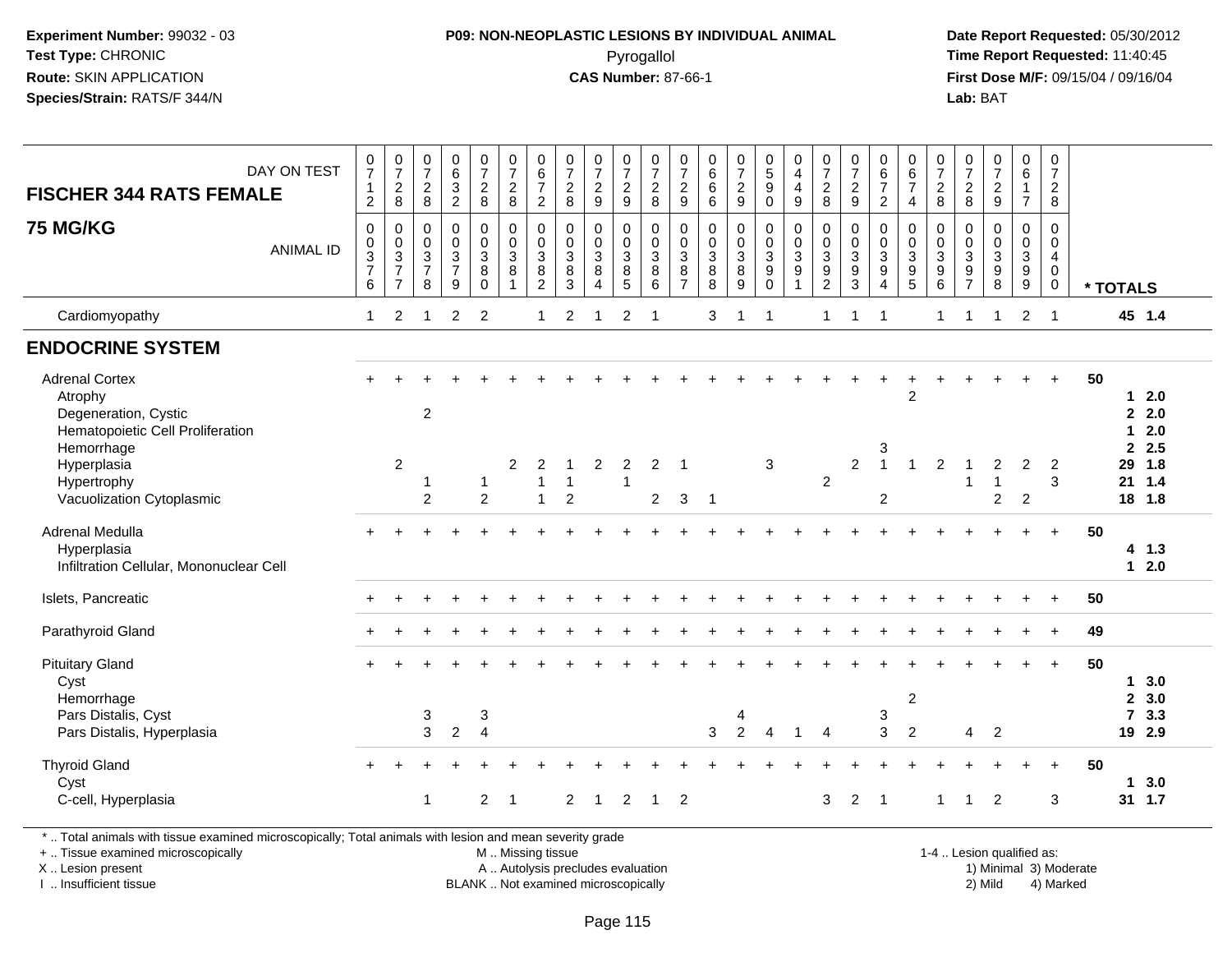#### **P09: NON-NEOPLASTIC LESIONS BY INDIVIDUAL ANIMAL**Pyrogallol **Time Report Requested:** 11:40:45

 **Date Report Requested:** 05/30/2012 **First Dose M/F:** 09/15/04 / 09/16/04<br>Lab: BAT **Lab:** BAT

| <b>FISCHER 344 RATS FEMALE</b>                                                                                                                                                                | DAY ON TEST      | $\frac{0}{7}$<br>$\mathbf{1}$<br>$\overline{2}$   | $\frac{0}{7}$<br>$_{8}^2$                                          | 0<br>$\overline{7}$<br>$\frac{2}{8}$                                 | 0<br>$\,6\,$<br>$\frac{3}{2}$                                     | $\frac{0}{7}$<br>$\frac{2}{8}$                                  | 0<br>$\overline{7}$<br>$_{\rm 8}^2$                  | $_{6}^{\rm 0}$<br>$\overline{7}$<br>$\overline{2}$                   | $\frac{0}{7}$<br>$_{\rm 8}^2$                                                                 | 0<br>$\overline{7}$<br>$\frac{2}{9}$                              | $\frac{0}{7}$<br>$\frac{2}{9}$                              | 0<br>$\overline{7}$<br>$\begin{array}{c} 2 \\ 8 \end{array}$ | 0<br>$\overline{7}$<br>$\frac{2}{9}$                              | 0<br>$\,6$<br>6<br>6            | $\frac{0}{7}$<br>$\frac{2}{9}$                            | $^{\rm 0}_{\rm 5}$<br>9<br>$\mathbf 0$                             | 0<br>$\overline{4}$<br>$\overline{4}$<br>9 | $\frac{0}{7}$<br>$\frac{2}{8}$            | 0<br>$\overline{7}$<br>$\frac{2}{9}$                              | 0<br>$6\phantom{1}6$<br>$\overline{7}$<br>$\overline{2}$                   | 0<br>6<br>$\overline{7}$<br>4                  | $\frac{0}{7}$<br>$_{8}^2$                               | $\frac{0}{7}$<br>$_{\rm 8}^2$                                          | $\begin{array}{c} 0 \\ 7 \end{array}$<br>$\frac{2}{9}$  | 0<br>6<br>$\overline{1}$<br>$\overline{7}$                                     | 0<br>$\overline{7}$<br>$\frac{2}{8}$                             |                        |          |                |
|-----------------------------------------------------------------------------------------------------------------------------------------------------------------------------------------------|------------------|---------------------------------------------------|--------------------------------------------------------------------|----------------------------------------------------------------------|-------------------------------------------------------------------|-----------------------------------------------------------------|------------------------------------------------------|----------------------------------------------------------------------|-----------------------------------------------------------------------------------------------|-------------------------------------------------------------------|-------------------------------------------------------------|--------------------------------------------------------------|-------------------------------------------------------------------|---------------------------------|-----------------------------------------------------------|--------------------------------------------------------------------|--------------------------------------------|-------------------------------------------|-------------------------------------------------------------------|----------------------------------------------------------------------------|------------------------------------------------|---------------------------------------------------------|------------------------------------------------------------------------|---------------------------------------------------------|--------------------------------------------------------------------------------|------------------------------------------------------------------|------------------------|----------|----------------|
| <b>75 MG/KG</b>                                                                                                                                                                               | <b>ANIMAL ID</b> | 0<br>$\pmb{0}$<br>$\frac{3}{7}$<br>$6\phantom{a}$ | 0<br>$\mathbf 0$<br>$\sqrt{3}$<br>$\overline{7}$<br>$\overline{7}$ | $\mathbf 0$<br>$\boldsymbol{0}$<br>$\sqrt{3}$<br>$\overline{7}$<br>8 | $\mathbf 0$<br>$\mathbf 0$<br>$\mathbf{3}$<br>$\overline{7}$<br>9 | $\mathbf 0$<br>$\mathbf 0$<br>$\sqrt{3}$<br>8<br>$\overline{0}$ | $\mathbf 0$<br>$\mathbf 0$<br>$\mathbf{3}$<br>8<br>1 | 0<br>$\mathbf 0$<br>$\ensuremath{\mathsf{3}}$<br>8<br>$\overline{2}$ | 0<br>$\pmb{0}$<br>3<br>8<br>$\overline{3}$                                                    | $\mathbf 0$<br>$\mathbf 0$<br>$\mathbf{3}$<br>8<br>$\overline{4}$ | $\mathbf 0$<br>$\pmb{0}$<br>$\frac{3}{8}$<br>$\overline{5}$ | 0<br>0<br>$\mathbf{3}$<br>8<br>$\,6\,$                       | $\mathbf 0$<br>$\mathbf 0$<br>$\mathbf{3}$<br>8<br>$\overline{7}$ | 0<br>$\mathbf 0$<br>3<br>8<br>8 | 0<br>$\mathbf 0$<br>$\mathfrak{Z}$<br>8<br>$\overline{9}$ | $\mathbf 0$<br>$\pmb{0}$<br>$\sqrt{3}$<br>9<br>$\ddot{\mathbf{0}}$ | 0<br>$\mathbf 0$<br>3<br>9                 | $\mathbf 0$<br>$\pmb{0}$<br>$\frac{3}{9}$ | $\mathbf 0$<br>$\mathbf 0$<br>$\ensuremath{\mathsf{3}}$<br>9<br>3 | $\mathbf 0$<br>$\mathbf 0$<br>$\mathbf{3}$<br>9<br>$\overline{\mathbf{4}}$ | 0<br>$\mathbf 0$<br>3<br>$\boldsymbol{9}$<br>5 | 0<br>$\mathbf 0$<br>$\ensuremath{\mathsf{3}}$<br>$^9_6$ | 0<br>$\mathbf 0$<br>$\mathbf{3}$<br>$\boldsymbol{9}$<br>$\overline{7}$ | $\mathbf 0$<br>0<br>$\mathbf{3}$<br>9<br>$\overline{8}$ | $\mathbf 0$<br>$\mathbf 0$<br>$\ensuremath{\mathsf{3}}$<br>9<br>$\overline{9}$ | 0<br>$\mathbf 0$<br>$\overline{4}$<br>$\mathbf 0$<br>$\mathbf 0$ |                        | * TOTALS |                |
| Follicular Cell, Hyperplasia                                                                                                                                                                  |                  |                                                   |                                                                    |                                                                      |                                                                   |                                                                 |                                                      |                                                                      |                                                                                               |                                                                   |                                                             |                                                              |                                                                   |                                 |                                                           |                                                                    |                                            |                                           |                                                                   |                                                                            |                                                |                                                         |                                                                        |                                                         |                                                                                |                                                                  |                        |          | 1 1.0          |
| <b>GENERAL BODY SYSTEM</b>                                                                                                                                                                    |                  |                                                   |                                                                    |                                                                      |                                                                   |                                                                 |                                                      |                                                                      |                                                                                               |                                                                   |                                                             |                                                              |                                                                   |                                 |                                                           |                                                                    |                                            |                                           |                                                                   |                                                                            |                                                |                                                         |                                                                        |                                                         |                                                                                |                                                                  |                        |          |                |
| <b>NONE</b>                                                                                                                                                                                   |                  |                                                   |                                                                    |                                                                      |                                                                   |                                                                 |                                                      |                                                                      |                                                                                               |                                                                   |                                                             |                                                              |                                                                   |                                 |                                                           |                                                                    |                                            |                                           |                                                                   |                                                                            |                                                |                                                         |                                                                        |                                                         |                                                                                |                                                                  |                        |          |                |
| <b>GENITAL SYSTEM</b>                                                                                                                                                                         |                  |                                                   |                                                                    |                                                                      |                                                                   |                                                                 |                                                      |                                                                      |                                                                                               |                                                                   |                                                             |                                                              |                                                                   |                                 |                                                           |                                                                    |                                            |                                           |                                                                   |                                                                            |                                                |                                                         |                                                                        |                                                         |                                                                                |                                                                  |                        |          |                |
| <b>Clitoral Gland</b><br>Hyperplasia<br>Inflammation                                                                                                                                          |                  | ÷                                                 |                                                                    |                                                                      |                                                                   |                                                                 |                                                      |                                                                      | $\boldsymbol{2}$                                                                              |                                                                   |                                                             |                                                              |                                                                   | $\boldsymbol{2}$                |                                                           |                                                                    |                                            | $\sqrt{2}$                                |                                                                   |                                                                            | $\boldsymbol{2}$                               |                                                         |                                                                        |                                                         |                                                                                | $\div$                                                           | 50                     |          | 14.0<br>62.2   |
| Ovary<br>Cyst                                                                                                                                                                                 |                  |                                                   |                                                                    |                                                                      |                                                                   |                                                                 |                                                      |                                                                      |                                                                                               |                                                                   |                                                             |                                                              |                                                                   |                                 |                                                           |                                                                    |                                            |                                           |                                                                   |                                                                            |                                                |                                                         |                                                                        |                                                         |                                                                                | $\ddot{}$                                                        | 50                     |          | $1 \quad 3.0$  |
| <b>Uterus</b><br>Hyperplasia, Adenomatous<br>Inflammation                                                                                                                                     |                  |                                                   |                                                                    |                                                                      |                                                                   |                                                                 |                                                      |                                                                      |                                                                                               |                                                                   |                                                             |                                                              |                                                                   |                                 |                                                           |                                                                    |                                            |                                           |                                                                   |                                                                            |                                                |                                                         |                                                                        |                                                         |                                                                                | $\ddot{}$<br>4                                                   | 50                     |          | 14.0<br>14.0   |
| <b>HEMATOPOIETIC SYSTEM</b>                                                                                                                                                                   |                  |                                                   |                                                                    |                                                                      |                                                                   |                                                                 |                                                      |                                                                      |                                                                                               |                                                                   |                                                             |                                                              |                                                                   |                                 |                                                           |                                                                    |                                            |                                           |                                                                   |                                                                            |                                                |                                                         |                                                                        |                                                         |                                                                                |                                                                  |                        |          |                |
| <b>Bone Marrow</b><br>Hyperplasia<br>Myelofibrosis                                                                                                                                            |                  | $\ddot{}$                                         | $\ddot{}$                                                          | 4                                                                    | 4                                                                 |                                                                 |                                                      |                                                                      |                                                                                               | 4                                                                 |                                                             |                                                              |                                                                   |                                 | 4                                                         |                                                                    | 4                                          | 3                                         |                                                                   | 4                                                                          |                                                |                                                         |                                                                        |                                                         |                                                                                | $+$                                                              | 50                     |          | 10 3.8<br>13.0 |
| Lymph Node                                                                                                                                                                                    |                  |                                                   |                                                                    |                                                                      |                                                                   |                                                                 |                                                      |                                                                      |                                                                                               |                                                                   |                                                             |                                                              |                                                                   |                                 |                                                           |                                                                    |                                            |                                           |                                                                   |                                                                            | $\ddot{}$                                      |                                                         |                                                                        |                                                         |                                                                                |                                                                  | $\mathbf{2}$           |          |                |
| Lymph Node, Mandibular                                                                                                                                                                        |                  | м                                                 | M                                                                  | М                                                                    | м                                                                 | M                                                               | M                                                    | M                                                                    | M                                                                                             | M                                                                 | M                                                           | M                                                            | M                                                                 | M                               | M                                                         | M                                                                  | M                                          | M                                         | M                                                                 | M                                                                          | M                                              | M                                                       | M                                                                      | M                                                       | M                                                                              | M                                                                | $\mathbf 0$            |          |                |
| Lymph Node, Mesenteric<br>Degeneration, Cystic                                                                                                                                                |                  |                                                   |                                                                    |                                                                      |                                                                   |                                                                 |                                                      |                                                                      |                                                                                               |                                                                   |                                                             |                                                              |                                                                   |                                 |                                                           |                                                                    |                                            |                                           |                                                                   |                                                                            |                                                |                                                         |                                                                        |                                                         |                                                                                | $\ddot{}$                                                        | 50                     |          | $12.0$         |
| *  Total animals with tissue examined microscopically; Total animals with lesion and mean severity grade<br>+  Tissue examined microscopically<br>X  Lesion present<br>I  Insufficient tissue |                  |                                                   |                                                                    |                                                                      |                                                                   |                                                                 |                                                      |                                                                      | M  Missing tissue<br>A  Autolysis precludes evaluation<br>BLANK  Not examined microscopically |                                                                   |                                                             |                                                              |                                                                   |                                 |                                                           |                                                                    |                                            |                                           |                                                                   |                                                                            |                                                |                                                         |                                                                        | 2) Mild                                                 | 1-4  Lesion qualified as:                                                      | 4) Marked                                                        | 1) Minimal 3) Moderate |          |                |

Page 116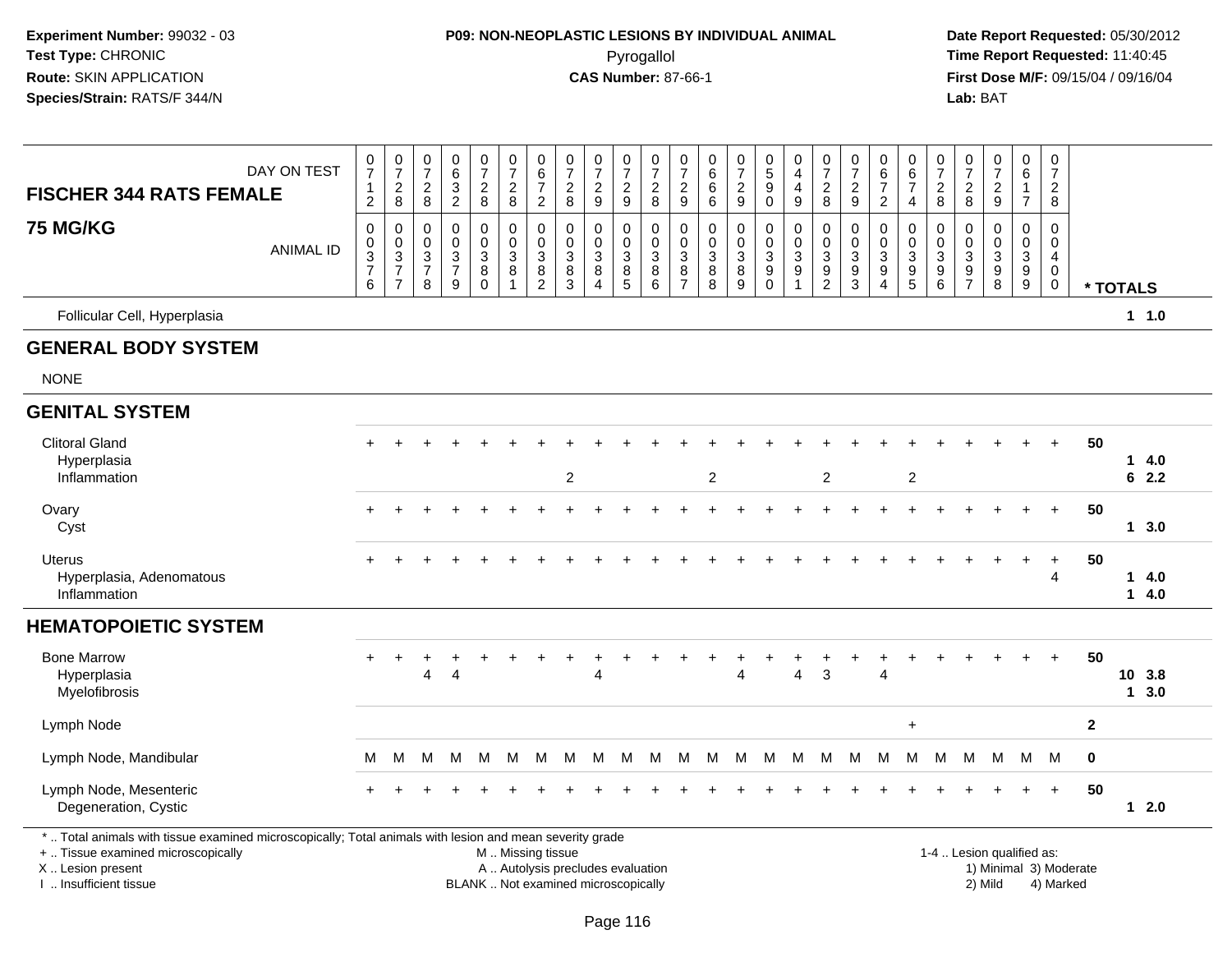### **P09: NON-NEOPLASTIC LESIONS BY INDIVIDUAL ANIMAL**Pyrogallol **Time Report Requested:** 11:40:45

| DAY ON TEST<br><b>FISCHER 344 RATS FEMALE</b>                                                                                                                                                 | $\frac{0}{7}$<br>$\mathbf{1}$<br>$\overline{2}$ | $\frac{0}{7}$<br>$\frac{2}{8}$                                     | $\frac{0}{7}$<br>$_{\rm 8}^2$                                 | $\mathbf 0$<br>$\frac{6}{3}$                                                   | $\begin{array}{c} 0 \\ 7 \end{array}$<br>$\frac{2}{8}$             | $\frac{0}{7}$<br>$\frac{2}{8}$                                                                | $\begin{array}{c} 0 \\ 6 \\ 7 \end{array}$<br>$\overline{2}$                                       | $\begin{array}{c} 0 \\ 7 \end{array}$<br>$\overline{c}$<br>8 | $\frac{0}{7}$<br>$\overline{c}$<br>9                              | $\frac{0}{7}$<br>$\boldsymbol{2}$<br>$9\,$         | $\frac{0}{7}$<br>$_{\rm 8}^2$                        | $\begin{matrix} 0 \\ 7 \end{matrix}$<br>$\frac{2}{9}$                                 | 0<br>$\overline{6}$<br>6<br>$\,6\,$                      | $\frac{0}{7}$<br>$\frac{2}{9}$                         | $\begin{array}{c} 0 \\ 5 \\ 9 \end{array}$<br>$\pmb{0}$        | $\begin{smallmatrix}0\\4\end{smallmatrix}$<br>$\overline{4}$<br>9              | $\frac{0}{7}$<br>$\frac{2}{8}$                                | $\frac{0}{7}$<br>$\overline{2}$<br>9                | $\pmb{0}$<br>$rac{6}{7}$<br>$\overline{2}$                                     | 0<br>$6\phantom{a}$<br>$\overline{7}$<br>4                            | $\begin{array}{c} 0 \\ 7 \\ 2 \\ 8 \end{array}$             | $\frac{0}{7}$<br>$\overline{c}$<br>8             | $\pmb{0}$<br>$\overline{7}$<br>$\frac{2}{9}$               | $\begin{array}{c} 0 \\ 6 \end{array}$<br>$\overline{7}$ | $\pmb{0}$<br>$\overline{7}$<br>$\boldsymbol{2}$<br>8                       |                        |                         |                                |  |
|-----------------------------------------------------------------------------------------------------------------------------------------------------------------------------------------------|-------------------------------------------------|--------------------------------------------------------------------|---------------------------------------------------------------|--------------------------------------------------------------------------------|--------------------------------------------------------------------|-----------------------------------------------------------------------------------------------|----------------------------------------------------------------------------------------------------|--------------------------------------------------------------|-------------------------------------------------------------------|----------------------------------------------------|------------------------------------------------------|---------------------------------------------------------------------------------------|----------------------------------------------------------|--------------------------------------------------------|----------------------------------------------------------------|--------------------------------------------------------------------------------|---------------------------------------------------------------|-----------------------------------------------------|--------------------------------------------------------------------------------|-----------------------------------------------------------------------|-------------------------------------------------------------|--------------------------------------------------|------------------------------------------------------------|---------------------------------------------------------|----------------------------------------------------------------------------|------------------------|-------------------------|--------------------------------|--|
| <b>75 MG/KG</b><br><b>ANIMAL ID</b>                                                                                                                                                           | $\Omega$<br>0<br>$\frac{3}{7}$<br>6             | $\mathbf 0$<br>$\boldsymbol{0}$<br>$\frac{3}{7}$<br>$\overline{7}$ | $\mathbf 0$<br>$\pmb{0}$<br>$\sqrt{3}$<br>$\overline{7}$<br>8 | $\mathbf 0$<br>$\mathbf 0$<br>$\ensuremath{\mathsf{3}}$<br>$\overline{7}$<br>9 | $\mathbf 0$<br>$\mathbf 0$<br>$\sqrt{3}$<br>$\,8\,$<br>$\mathbf 0$ | $\mathbf 0$<br>$\mathbf 0$<br>3<br>8<br>1                                                     | $\mathbf 0$<br>$\mathsf{O}\xspace$<br>$\sqrt{3}$<br>$\begin{smallmatrix} 8 \\ 2 \end{smallmatrix}$ | $\mathbf 0$<br>$\mathbf 0$<br>3<br>8<br>3                    | $\mathbf 0$<br>$\mathbf 0$<br>$\mathbf{3}$<br>8<br>$\overline{4}$ | $\mathbf 0$<br>$\mathbf 0$<br>$\sqrt{3}$<br>$^8$ 5 | $\mathbf 0$<br>$\mathbf 0$<br>$\mathbf{3}$<br>$^8_6$ | $\mathbf 0$<br>$\mathbf 0$<br>$\overline{3}$<br>$\begin{array}{c} 8 \\ 7 \end{array}$ | $\mathbf 0$<br>$\mathbf 0$<br>$\sqrt{3}$<br>$\bf 8$<br>8 | $\pmb{0}$<br>$\pmb{0}$<br>$\mathsf 3$<br>$\frac{8}{9}$ | 0<br>$\mathbf 0$<br>$\mathbf{3}$<br>$\overline{9}$<br>$\Omega$ | $\mathbf 0$<br>$\mathbf 0$<br>$\sqrt{3}$<br>$\boldsymbol{9}$<br>$\overline{1}$ | $\mathbf 0$<br>$\mathbf 0$<br>$\overline{3}$<br>$\frac{9}{2}$ | $\mathbf 0$<br>0<br>$\sqrt{3}$<br>9<br>$\mathbf{3}$ | $\mathbf 0$<br>$\mathbf 0$<br>$\sqrt{3}$<br>$\boldsymbol{9}$<br>$\overline{4}$ | $\Omega$<br>$\mathbf 0$<br>3<br>$\begin{array}{c} 9 \\ 5 \end{array}$ | $\mathbf 0$<br>$\mathsf{O}\xspace$<br>$\mathbf 3$<br>$^9_6$ | $\mathbf 0$<br>$\mathbf 0$<br>3<br>$\frac{9}{7}$ | $\mathbf 0$<br>$\mathbf 0$<br>$\sqrt{3}$<br>$_{8}^{\rm 9}$ | $\mathbf 0$<br>$\mathbf 0$<br>$\mathsf 3$<br>$^9_9$     | $\mathbf 0$<br>$\mathbf 0$<br>$\overline{4}$<br>$\mathbf 0$<br>$\mathbf 0$ |                        | * TOTALS                |                                |  |
| Hyperplasia, Lymphoid<br>Hyperplasia, Plasma Cell                                                                                                                                             |                                                 |                                                                    |                                                               |                                                                                |                                                                    |                                                                                               |                                                                                                    |                                                              |                                                                   |                                                    |                                                      |                                                                                       |                                                          | $\ensuremath{\mathsf{3}}$                              |                                                                |                                                                                |                                                               |                                                     |                                                                                |                                                                       | $\overline{c}$                                              |                                                  |                                                            |                                                         |                                                                            |                        |                         | 13.0<br>$12.0$                 |  |
| Spleen<br>Accessory Spleen<br>Hyperplasia, Lymphoid<br>Infarct<br>Pigmentation, Hemosiderin<br>Lymphoid Follicle, Atrophy                                                                     |                                                 |                                                                    |                                                               |                                                                                |                                                                    |                                                                                               |                                                                                                    |                                                              |                                                                   |                                                    |                                                      |                                                                                       |                                                          |                                                        |                                                                |                                                                                |                                                               |                                                     |                                                                                |                                                                       |                                                             |                                                  | 4                                                          |                                                         |                                                                            | 50                     | -1<br>1<br>$\mathbf{1}$ | 2.5<br>4.0<br>2.0<br>$12.0$    |  |
| Thymus<br>Cyst                                                                                                                                                                                |                                                 |                                                                    | 3                                                             |                                                                                |                                                                    |                                                                                               |                                                                                                    |                                                              |                                                                   |                                                    |                                                      |                                                                                       |                                                          |                                                        |                                                                |                                                                                |                                                               |                                                     |                                                                                |                                                                       |                                                             |                                                  |                                                            |                                                         |                                                                            | 50                     |                         | $1 \, 3.0$                     |  |
| <b>INTEGUMENTARY SYSTEM</b>                                                                                                                                                                   |                                                 |                                                                    |                                                               |                                                                                |                                                                    |                                                                                               |                                                                                                    |                                                              |                                                                   |                                                    |                                                      |                                                                                       |                                                          |                                                        |                                                                |                                                                                |                                                               |                                                     |                                                                                |                                                                       |                                                             |                                                  |                                                            |                                                         |                                                                            |                        |                         |                                |  |
| <b>Mammary Gland</b><br>Inflammation<br>Duct, Cyst                                                                                                                                            | 3                                               |                                                                    |                                                               |                                                                                |                                                                    |                                                                                               |                                                                                                    |                                                              |                                                                   |                                                    |                                                      |                                                                                       |                                                          |                                                        |                                                                |                                                                                |                                                               |                                                     |                                                                                | Δ                                                                     |                                                             |                                                  |                                                            |                                                         | $\overline{2}$                                                             | 50                     |                         | 11.0<br>53.4                   |  |
| <b>Skin</b><br>Hyperplasia<br>Ulcer                                                                                                                                                           | $+$                                             |                                                                    |                                                               |                                                                                |                                                                    |                                                                                               |                                                                                                    |                                                              |                                                                   |                                                    |                                                      |                                                                                       |                                                          |                                                        |                                                                |                                                                                |                                                               |                                                     |                                                                                |                                                                       |                                                             |                                                  |                                                            | $\overline{ }$                                          | $+$                                                                        | 50                     | -1                      | 14.0<br>4.0                    |  |
| Sebaceous Gland, Site Of Application,<br>Hyperplasia<br>Site Of Application, Hyperkeratosis<br>Site Of Application, Hyperplasia<br>Site Of Application, Inflammation                          | 1<br>2<br>$\overline{1}$<br>2                   | 2<br>2                                                             | 2                                                             | $\overline{2}$<br>3                                                            |                                                                    | 2<br>$\mathfrak{p}$                                                                           | 2                                                                                                  | 2                                                            | 2                                                                 | 2                                                  |                                                      | $\overline{2}$                                                                        | $\overline{2}$<br>$\overline{2}$<br>2                    | $\overline{2}$                                         |                                                                |                                                                                | 2<br>2                                                        | 1                                                   | $\overline{2}$                                                                 | $\overline{2}$                                                        |                                                             |                                                  | 2                                                          | 2<br>$\overline{1}$<br>-1                               | $\overline{2}$<br>$\overline{2}$<br>$\overline{1}$<br>$\overline{1}$       |                        | 49<br>49                | 41 1.7<br>1.8<br>1.1<br>49 1.4 |  |
| <b>MUSCULOSKELETAL SYSTEM</b>                                                                                                                                                                 |                                                 |                                                                    |                                                               |                                                                                |                                                                    |                                                                                               |                                                                                                    |                                                              |                                                                   |                                                    |                                                      |                                                                                       |                                                          |                                                        |                                                                |                                                                                |                                                               |                                                     |                                                                                |                                                                       |                                                             |                                                  |                                                            |                                                         |                                                                            |                        |                         |                                |  |
| Bone                                                                                                                                                                                          |                                                 |                                                                    |                                                               |                                                                                |                                                                    |                                                                                               |                                                                                                    |                                                              |                                                                   |                                                    |                                                      |                                                                                       |                                                          |                                                        |                                                                |                                                                                |                                                               |                                                     |                                                                                |                                                                       |                                                             |                                                  |                                                            |                                                         | $+$                                                                        | 50                     |                         |                                |  |
| *  Total animals with tissue examined microscopically; Total animals with lesion and mean severity grade<br>+  Tissue examined microscopically<br>X  Lesion present<br>I  Insufficient tissue |                                                 |                                                                    |                                                               |                                                                                |                                                                    | M. Missing tissue<br>A  Autolysis precludes evaluation<br>BLANK  Not examined microscopically |                                                                                                    |                                                              |                                                                   |                                                    |                                                      |                                                                                       |                                                          |                                                        |                                                                |                                                                                |                                                               |                                                     |                                                                                |                                                                       |                                                             |                                                  | 1-4  Lesion qualified as:<br>2) Mild                       |                                                         | 4) Marked                                                                  | 1) Minimal 3) Moderate |                         |                                |  |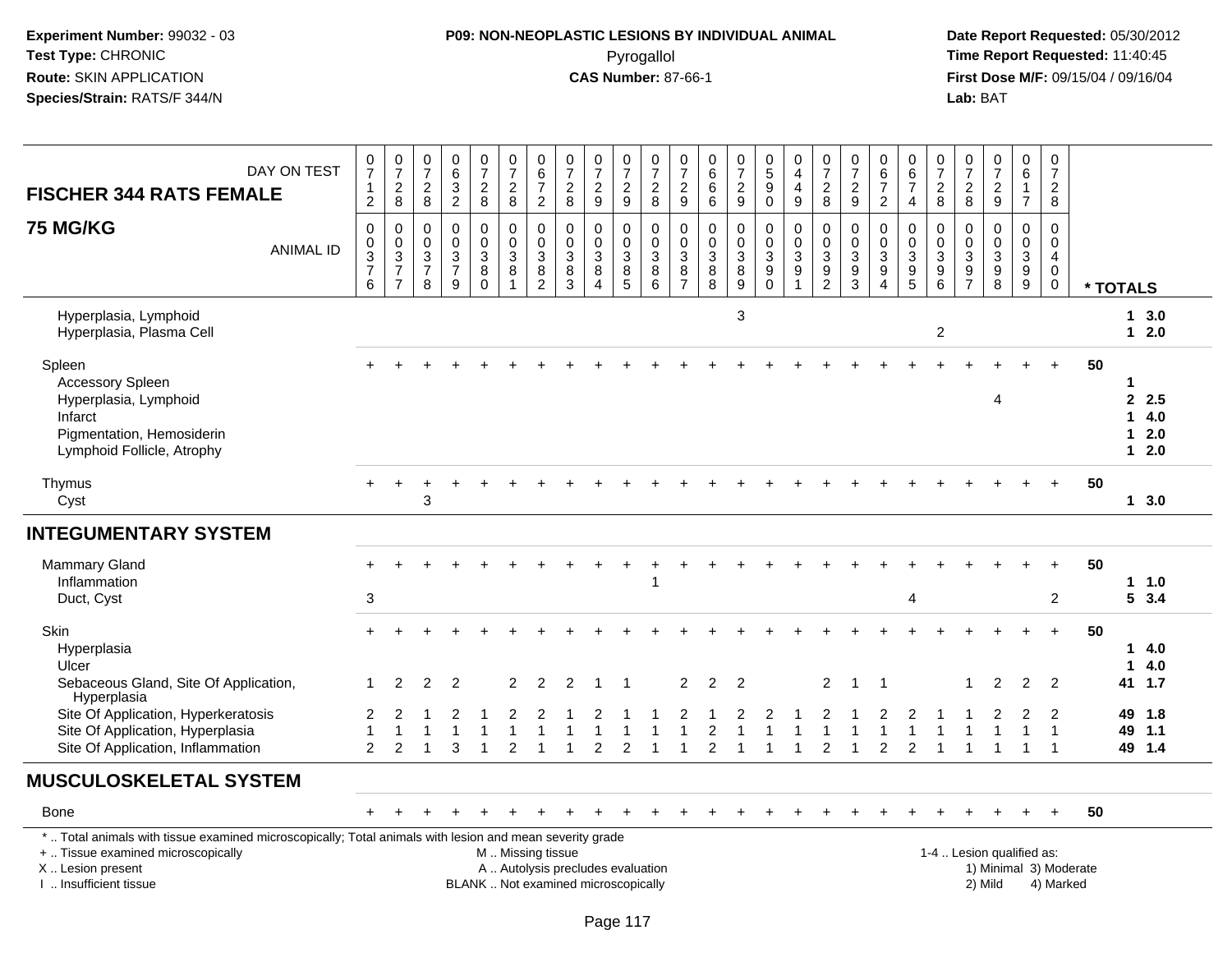# **P09: NON-NEOPLASTIC LESIONS BY INDIVIDUAL ANIMAL**Pyrogallol **Time Report Requested:** 11:40:45

| DAY ON TEST<br><b>FISCHER 344 RATS FEMALE</b><br><b>75 MG/KG</b>                                                                                                                              | $\frac{0}{7}$<br>$\frac{1}{2}$<br>0                  | $\frac{0}{7}$<br>$_{\rm 8}^2$<br>$\mathbf 0$                      | $\begin{smallmatrix}0\\7\end{smallmatrix}$<br>$\boldsymbol{2}$<br>8<br>0 | $\begin{array}{c} 0 \\ 6 \end{array}$<br>$\frac{3}{2}$<br>$\pmb{0}$ | $\frac{0}{7}$<br>$\overline{\mathbf{c}}$<br>8<br>0  | $\frac{0}{7}$<br>$\sqrt{2}$<br>8<br>$\pmb{0}$    | 0<br>6<br>$\overline{7}$<br>$\overline{2}$<br>0 | $\frac{0}{7}$<br>$\overline{\mathbf{c}}$<br>8<br>$\mathbf 0$ | $\frac{0}{7}$<br>$\overline{c}$<br>9<br>0                                | $\frac{0}{7}$<br>$\frac{2}{9}$<br>0                   | $\frac{0}{7}$<br>$\begin{array}{c} 2 \\ 8 \end{array}$<br>0           | $\frac{0}{7}$<br>$\frac{2}{9}$<br>0              | $\begin{array}{c} 0 \\ 6 \end{array}$<br>$\,6\,$<br>6<br>$\mathbf 0$ | $\frac{0}{7}$<br>$\overline{\mathbf{c}}$<br>9<br>0 | $\begin{array}{c} 0 \\ 5 \end{array}$<br>$\boldsymbol{9}$<br>0<br>$\pmb{0}$ | $\begin{smallmatrix}0\0\4\end{smallmatrix}$<br>$\overline{\mathbf{4}}$<br>9<br>0 | $\frac{0}{7}$<br>$\overline{\mathbf{c}}$<br>8<br>0 | $\frac{0}{7}$<br>$\frac{2}{9}$<br>$\mathbf 0$             | $\begin{array}{c} 0 \\ 6 \end{array}$<br>$\overline{7}$<br>$\overline{2}$<br>0 | 0<br>$\overline{6}$<br>$\overline{7}$<br>$\overline{4}$<br>0   | $\frac{0}{7}$<br>$\overline{c}$<br>8<br>$\mathbf 0$ | $\frac{0}{7}$<br>$_{\rm 8}^2$<br>0                              | $\begin{matrix}0\\7\end{matrix}$<br>$\frac{2}{9}$<br>0 | $\pmb{0}$<br>$6\overline{6}$<br>$\mathbf{1}$<br>$\overline{7}$<br>0 | $\mathbf 0$<br>$\overline{7}$<br>$\overline{a}$<br>8<br>$\Omega$ |                                     |                            |                                                             |  |
|-----------------------------------------------------------------------------------------------------------------------------------------------------------------------------------------------|------------------------------------------------------|-------------------------------------------------------------------|--------------------------------------------------------------------------|---------------------------------------------------------------------|-----------------------------------------------------|--------------------------------------------------|-------------------------------------------------|--------------------------------------------------------------|--------------------------------------------------------------------------|-------------------------------------------------------|-----------------------------------------------------------------------|--------------------------------------------------|----------------------------------------------------------------------|----------------------------------------------------|-----------------------------------------------------------------------------|----------------------------------------------------------------------------------|----------------------------------------------------|-----------------------------------------------------------|--------------------------------------------------------------------------------|----------------------------------------------------------------|-----------------------------------------------------|-----------------------------------------------------------------|--------------------------------------------------------|---------------------------------------------------------------------|------------------------------------------------------------------|-------------------------------------|----------------------------|-------------------------------------------------------------|--|
| <b>ANIMAL ID</b>                                                                                                                                                                              | $\mathbf 0$<br>$\overline{3}$<br>$\overline{7}$<br>6 | $\mathbf 0$<br>$\overline{3}$<br>$\overline{7}$<br>$\overline{7}$ | $\mathbf 0$<br>$\sqrt{3}$<br>$\overline{7}$<br>8                         | $\mathbf 0$<br>$\overline{3}$<br>$\overline{7}$<br>9                | $\mathbf 0$<br>$\sqrt{3}$<br>$\bf 8$<br>$\mathbf 0$ | $\mathbf 0$<br>$\sqrt{3}$<br>8<br>$\overline{1}$ | $\mathbf 0$<br>3<br>$\bf 8$<br>$\overline{c}$   | $\mathbf 0$<br>$\sqrt{3}$<br>8<br>$\mathbf{3}$               | $\mathbf 0$<br>$\mathbf{3}$<br>8<br>$\boldsymbol{\Lambda}$               | 0<br>$\ensuremath{\mathsf{3}}$<br>8<br>$\overline{5}$ | $\mathbf 0$<br>$\ensuremath{\mathsf{3}}$<br>$\bf 8$<br>$6\phantom{a}$ | $\mathbf 0$<br>$\sqrt{3}$<br>8<br>$\overline{7}$ | $\mathbf 0$<br>$\overline{3}$<br>8<br>8                              | $\mathbf 0$<br>3<br>$\bf 8$<br>$\boldsymbol{9}$    | $\pmb{0}$<br>$\overline{3}$<br>$\boldsymbol{9}$<br>$\overline{0}$           | $\mathbf 0$<br>$\mathbf{3}$<br>$\boldsymbol{9}$<br>1                             | 0<br>$\ensuremath{\mathsf{3}}$<br>$\frac{9}{2}$    | $\mathbf 0$<br>$\ensuremath{\mathsf{3}}$<br>$\frac{9}{3}$ | $\mathbf 0$<br>$\ensuremath{\mathsf{3}}$<br>9<br>$\overline{4}$                | $\Omega$<br>$\mathbf{3}$<br>$\boldsymbol{9}$<br>$\overline{5}$ | $\mathbf 0$<br>3<br>$\boldsymbol{9}$<br>$\,6$       | $\mathbf 0$<br>$\sqrt{3}$<br>$\boldsymbol{9}$<br>$\overline{7}$ | $\mathbf 0$<br>3<br>$\boldsymbol{9}$<br>$\overline{8}$ | $\mathbf 0$<br>$\overline{3}$<br>$^9_9$                             | $\mathbf 0$<br>$\overline{4}$<br>$\mathbf 0$<br>$\pmb{0}$        |                                     | * TOTALS                   |                                                             |  |
| <b>NERVOUS SYSTEM</b>                                                                                                                                                                         |                                                      |                                                                   |                                                                          |                                                                     |                                                     |                                                  |                                                 |                                                              |                                                                          |                                                       |                                                                       |                                                  |                                                                      |                                                    |                                                                             |                                                                                  |                                                    |                                                           |                                                                                |                                                                |                                                     |                                                                 |                                                        |                                                                     |                                                                  |                                     |                            |                                                             |  |
| <b>Brain</b><br>Hemorrhage<br>Hydrocephalus                                                                                                                                                   | $\overline{2}$                                       |                                                                   |                                                                          |                                                                     |                                                     |                                                  |                                                 |                                                              | $\overline{c}$                                                           |                                                       | 3                                                                     |                                                  |                                                                      |                                                    |                                                                             |                                                                                  |                                                    |                                                           |                                                                                |                                                                |                                                     |                                                                 |                                                        |                                                                     | $\overline{2}$                                                   | 50                                  |                            | 13.0<br>32.0                                                |  |
| <b>RESPIRATORY SYSTEM</b>                                                                                                                                                                     |                                                      |                                                                   |                                                                          |                                                                     |                                                     |                                                  |                                                 |                                                              |                                                                          |                                                       |                                                                       |                                                  |                                                                      |                                                    |                                                                             |                                                                                  |                                                    |                                                           |                                                                                |                                                                |                                                     |                                                                 |                                                        |                                                                     |                                                                  |                                     |                            |                                                             |  |
| Lung<br>Congestion<br>Inflammation<br>Alveolar Epithelium, Hyperplasia<br>Alveolus, Infiltration Cellular, Histiocyte<br>Alveolus, Pigmentation, Hemoglobin<br>Bronchiole, Hyperplasia        | -1<br>$\overline{4}$                                 | $\overline{1}$                                                    |                                                                          |                                                                     |                                                     | $\sqrt{2}$<br>$\overline{2}$                     | 1                                               | -1                                                           |                                                                          | $\mathbf 1$                                           | $\mathbf{3}$                                                          | 2<br>$\overline{1}$                              |                                                                      | $\sqrt{3}$<br>$\overline{2}$                       |                                                                             |                                                                                  |                                                    |                                                           | 4                                                                              |                                                                |                                                     |                                                                 | 2                                                      |                                                                     |                                                                  | 50                                  |                            | $12.0$<br>10, 1.1<br>12 2.3<br>$6$ 1.5<br>$1 1.0$<br>$12.0$ |  |
| Nose<br>Inflammation                                                                                                                                                                          |                                                      |                                                                   | 2                                                                        |                                                                     |                                                     |                                                  |                                                 |                                                              |                                                                          |                                                       |                                                                       |                                                  | 2                                                                    |                                                    | 3                                                                           |                                                                                  | $\overline{2}$                                     |                                                           |                                                                                |                                                                |                                                     | 2                                                               |                                                        |                                                                     | $+$                                                              | 50                                  |                            | 82.0                                                        |  |
| Trachea                                                                                                                                                                                       |                                                      |                                                                   |                                                                          |                                                                     |                                                     |                                                  |                                                 |                                                              |                                                                          |                                                       |                                                                       |                                                  |                                                                      |                                                    |                                                                             |                                                                                  |                                                    |                                                           |                                                                                |                                                                |                                                     |                                                                 |                                                        |                                                                     | $\ddot{+}$                                                       | 50                                  |                            |                                                             |  |
| <b>SPECIAL SENSES SYSTEM</b>                                                                                                                                                                  |                                                      |                                                                   |                                                                          |                                                                     |                                                     |                                                  |                                                 |                                                              |                                                                          |                                                       |                                                                       |                                                  |                                                                      |                                                    |                                                                             |                                                                                  |                                                    |                                                           |                                                                                |                                                                |                                                     |                                                                 |                                                        |                                                                     |                                                                  |                                     |                            |                                                             |  |
| Eye<br>Cataract<br>Anterior Chamber, Exudate<br>Posterior Chamber, Exudate<br>Retina, Dysplasia                                                                                               |                                                      |                                                                   |                                                                          |                                                                     | 3<br>3<br>3<br>3                                    |                                                  |                                                 |                                                              |                                                                          |                                                       |                                                                       |                                                  |                                                                      |                                                    |                                                                             |                                                                                  |                                                    |                                                           |                                                                                |                                                                |                                                     |                                                                 |                                                        |                                                                     |                                                                  | 50                                  | $\mathbf 1$<br>$\mathbf 1$ | 1, 3.0<br>3.0<br>3.0<br>13.0                                |  |
| <b>Harderian Gland</b><br>Hyperplasia                                                                                                                                                         |                                                      |                                                                   |                                                                          |                                                                     |                                                     |                                                  |                                                 |                                                              |                                                                          |                                                       |                                                                       |                                                  |                                                                      |                                                    |                                                                             |                                                                                  |                                                    |                                                           | $\overline{2}$                                                                 |                                                                |                                                     |                                                                 |                                                        |                                                                     | $\ddot{}$                                                        | 50                                  |                            | 32.3                                                        |  |
| *  Total animals with tissue examined microscopically; Total animals with lesion and mean severity grade<br>+  Tissue examined microscopically<br>X  Lesion present<br>I  Insufficient tissue |                                                      |                                                                   |                                                                          |                                                                     |                                                     | M  Missing tissue                                |                                                 |                                                              | A  Autolysis precludes evaluation<br>BLANK  Not examined microscopically |                                                       |                                                                       |                                                  |                                                                      |                                                    |                                                                             |                                                                                  |                                                    |                                                           |                                                                                |                                                                |                                                     |                                                                 | 1-4  Lesion qualified as:<br>2) Mild                   |                                                                     |                                                                  | 1) Minimal 3) Moderate<br>4) Marked |                            |                                                             |  |